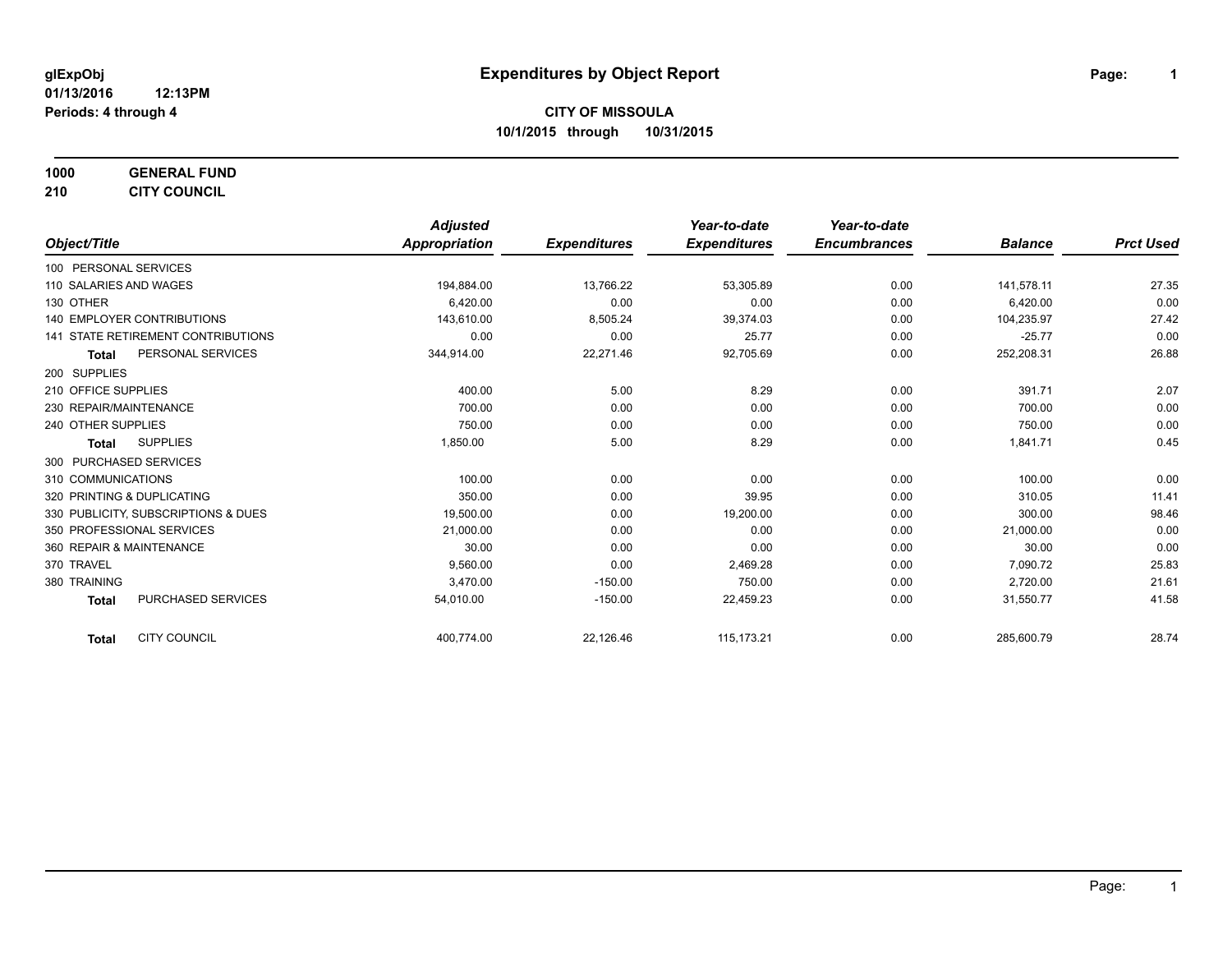**1000 GENERAL FUND**

**220 MAYOR**

|                                     | <b>Adjusted</b> |                     | Year-to-date        | Year-to-date        |                |                  |
|-------------------------------------|-----------------|---------------------|---------------------|---------------------|----------------|------------------|
| Object/Title                        | Appropriation   | <b>Expenditures</b> | <b>Expenditures</b> | <b>Encumbrances</b> | <b>Balance</b> | <b>Prct Used</b> |
| 100 PERSONAL SERVICES               |                 |                     |                     |                     |                |                  |
| 110 SALARIES AND WAGES              | 380,467.00      | 29,743.47           | 115,973.30          | 0.00                | 264,493.70     | 30.48            |
| 120 OVERTIME/TERMINATION            | 500.00          | 0.00                | 0.00                | 0.00                | 500.00         | 0.00             |
| 130 OTHER                           | 6.600.00        | 0.00                | 0.00                | 0.00                | 6,600.00       | 0.00             |
| <b>140 EMPLOYER CONTRIBUTIONS</b>   | 111,004.00      | 9,066.92            | 39,324.82           | 0.00                | 71,679.18      | 35.43            |
| 141 STATE RETIREMENT CONTRIBUTIONS  | 0.00            | 0.00                | 56.49               | 0.00                | $-56.49$       | 0.00             |
| PERSONAL SERVICES<br><b>Total</b>   | 498,571.00      | 38,810.39           | 155,354.61          | 0.00                | 343,216.39     | 31.16            |
| 200 SUPPLIES                        |                 |                     |                     |                     |                |                  |
| 210 OFFICE SUPPLIES                 | 1,004.00        | 12.50               | 165.43              | 0.00                | 838.57         | 16.48            |
| 220 OPERATING SUPPLIES              | 1,120.00        | 0.00                | 79.90               | 0.00                | 1,040.10       | 7.13             |
| 230 REPAIR/MAINTENANCE              | 100.00          | 0.00                | 0.00                | 0.00                | 100.00         | 0.00             |
| 231 GASOLINE                        | 108.00          | 0.00                | 50.49               | 0.00                | 57.51          | 46.75            |
| 240 OTHER SUPPLIES                  | 400.00          | 0.00                | 0.00                | 0.00                | 400.00         | 0.00             |
| <b>SUPPLIES</b><br><b>Total</b>     | 2,732.00        | 12.50               | 295.82              | 0.00                | 2,436.18       | 10.83            |
| 300 PURCHASED SERVICES              |                 |                     |                     |                     |                |                  |
| 310 COMMUNICATIONS                  | 890.00          | 362.35              | 393.09              | 0.00                | 496.91         | 44.17            |
| 320 PRINTING & DUPLICATING          | 3.056.00        | 0.00                | 0.00                | 0.00                | 3,056.00       | 0.00             |
| 330 PUBLICITY, SUBSCRIPTIONS & DUES | 10,196.00       | 1,265.00            | 7,006.00            | 0.00                | 3,190.00       | 68.71            |
| 344 TELEPHONE SERVICE               | 6.076.00        | 323.58              | 614.87              | 0.00                | 5,461.13       | 10.12            |
| 350 PROFESSIONAL SERVICES           | 3,307.00        | 271.08              | 271.08              | 0.00                | 3,035.92       | 8.20             |
| 360 REPAIR & MAINTENANCE            | 1,405.00        | 11.87               | 149.47              | 0.00                | 1,255.53       | 10.64            |
| 370 TRAVEL                          | 2,008.00        | 333.26              | 333.26              | 0.00                | 1,674.74       | 16.60            |
| 380 TRAINING                        | 2,020.00        | 100.00              | 550.00              | 0.00                | 1,470.00       | 27.23            |
| 390 OTHER PURCHASED SERVICES        | 1,250.00        | 0.00                | 21.90               | 0.00                | 1,228.10       | 1.75             |
| PURCHASED SERVICES<br><b>Total</b>  | 30,208.00       | 2,667.14            | 9,339.67            | 0.00                | 20,868.33      | 30.92            |
| <b>MAYOR</b><br><b>Total</b>        | 531,511.00      | 41,490.03           | 164,990.10          | 0.00                | 366,520.90     | 31.04            |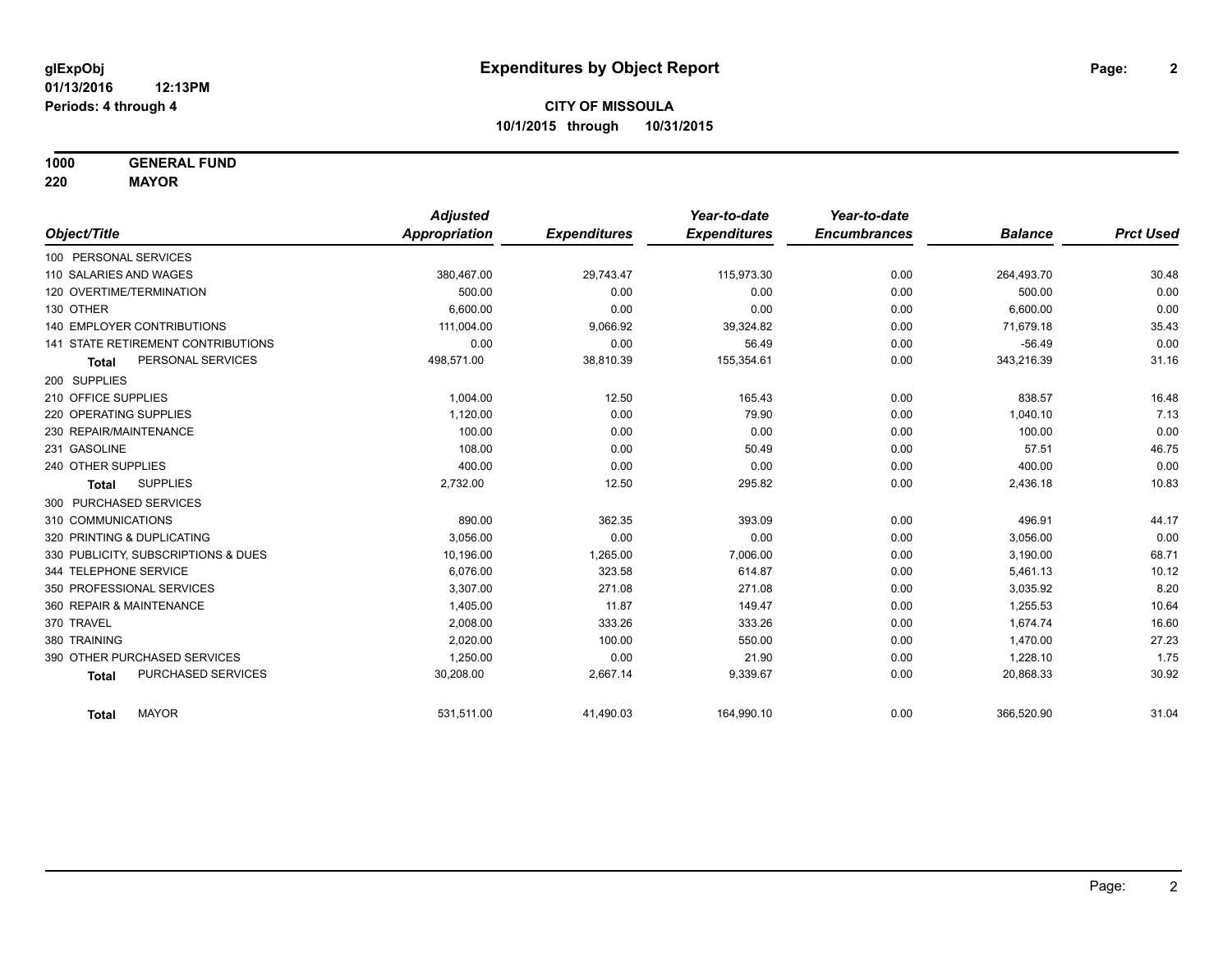# **1000 GENERAL FUND**

**221 HUMAN RESOURCES**

|                            |                                           | <b>Adjusted</b>      |                     | Year-to-date        | Year-to-date        |                |                  |
|----------------------------|-------------------------------------------|----------------------|---------------------|---------------------|---------------------|----------------|------------------|
| Object/Title               |                                           | <b>Appropriation</b> | <b>Expenditures</b> | <b>Expenditures</b> | <b>Encumbrances</b> | <b>Balance</b> | <b>Prct Used</b> |
| 100 PERSONAL SERVICES      |                                           |                      |                     |                     |                     |                |                  |
| 110 SALARIES AND WAGES     |                                           | 195,905.00           | 14,998.81           | 58,463.49           | 0.00                | 137,441.51     | 29.84            |
|                            | <b>140 EMPLOYER CONTRIBUTIONS</b>         | 69.917.00            | 5.518.97            | 23,531.65           | 0.00                | 46,385.35      | 33.66            |
|                            | <b>141 STATE RETIREMENT CONTRIBUTIONS</b> | 0.00                 | 0.00                | 28.47               | 0.00                | $-28.47$       | 0.00             |
| <b>Total</b>               | PERSONAL SERVICES                         | 265,822.00           | 20,517.78           | 82,023.61           | 0.00                | 183,798.39     | 30.86            |
| 200 SUPPLIES               |                                           |                      |                     |                     |                     |                |                  |
| 210 OFFICE SUPPLIES        |                                           | 3,115.00             | 37.87               | 213.27              | 0.00                | 2,901.73       | 6.85             |
| 220 OPERATING SUPPLIES     |                                           | 0.00                 | 0.00                | 0.00                | 0.00                | 0.00           | 0.00             |
| Total                      | <b>SUPPLIES</b>                           | 3,115.00             | 37.87               | 213.27              | 0.00                | 2,901.73       | 6.85             |
| 300 PURCHASED SERVICES     |                                           |                      |                     |                     |                     |                |                  |
| 310 COMMUNICATIONS         |                                           | 450.00               | 28.85               | 112.71              | 0.00                | 337.29         | 25.05            |
| 320 PRINTING & DUPLICATING |                                           | 1.632.00             | 367.23              | 422.23              | 0.00                | 1,209.77       | 25.87            |
|                            | 330 PUBLICITY, SUBSCRIPTIONS & DUES       | 2.091.00             | 0.00                | 1,109.69            | 0.00                | 981.31         | 53.07            |
| 344 TELEPHONE SERVICE      |                                           | 190.00               | 23.44               | 23.44               | 0.00                | 166.56         | 12.34            |
| 350 PROFESSIONAL SERVICES  |                                           | 11,000.00            | 334.50              | 714.50              | 0.00                | 10,285.50      | 6.50             |
| 360 REPAIR & MAINTENANCE   |                                           | 3,992.00             | 0.00                | 0.00                | 0.00                | 3,992.00       | 0.00             |
| 370 TRAVEL                 |                                           | 3.088.00             | 504.08              | 504.08              | 0.00                | 2,583.92       | 16.32            |
| 380 TRAINING               |                                           | 3,050.00             | 262.00              | 537.00              | 0.00                | 2,513.00       | 17.61            |
|                            | 390 OTHER PURCHASED SERVICES              | 17,490.00            | 47.80               | 584.99              | 0.00                | 16,905.01      | 3.34             |
| <b>Total</b>               | PURCHASED SERVICES                        | 42,983.00            | 1,567.90            | 4,008.64            | 0.00                | 38,974.36      | 9.33             |
| 900 CAPITAL OUTLAY         |                                           |                      |                     |                     |                     |                |                  |
| 940 MACHINERY & EQUIPMENT  |                                           | 0.00                 | 0.00                | 0.00                | 0.00                | 0.00           | 0.00             |
| <b>Total</b>               | <b>CAPITAL OUTLAY</b>                     | 0.00                 | 0.00                | 0.00                | 0.00                | 0.00           | 0.00             |
|                            |                                           |                      |                     |                     |                     |                |                  |
| Total                      | <b>HUMAN RESOURCES</b>                    | 311,920.00           | 22,123.55           | 86,245.52           | 0.00                | 225,674.48     | 27.65            |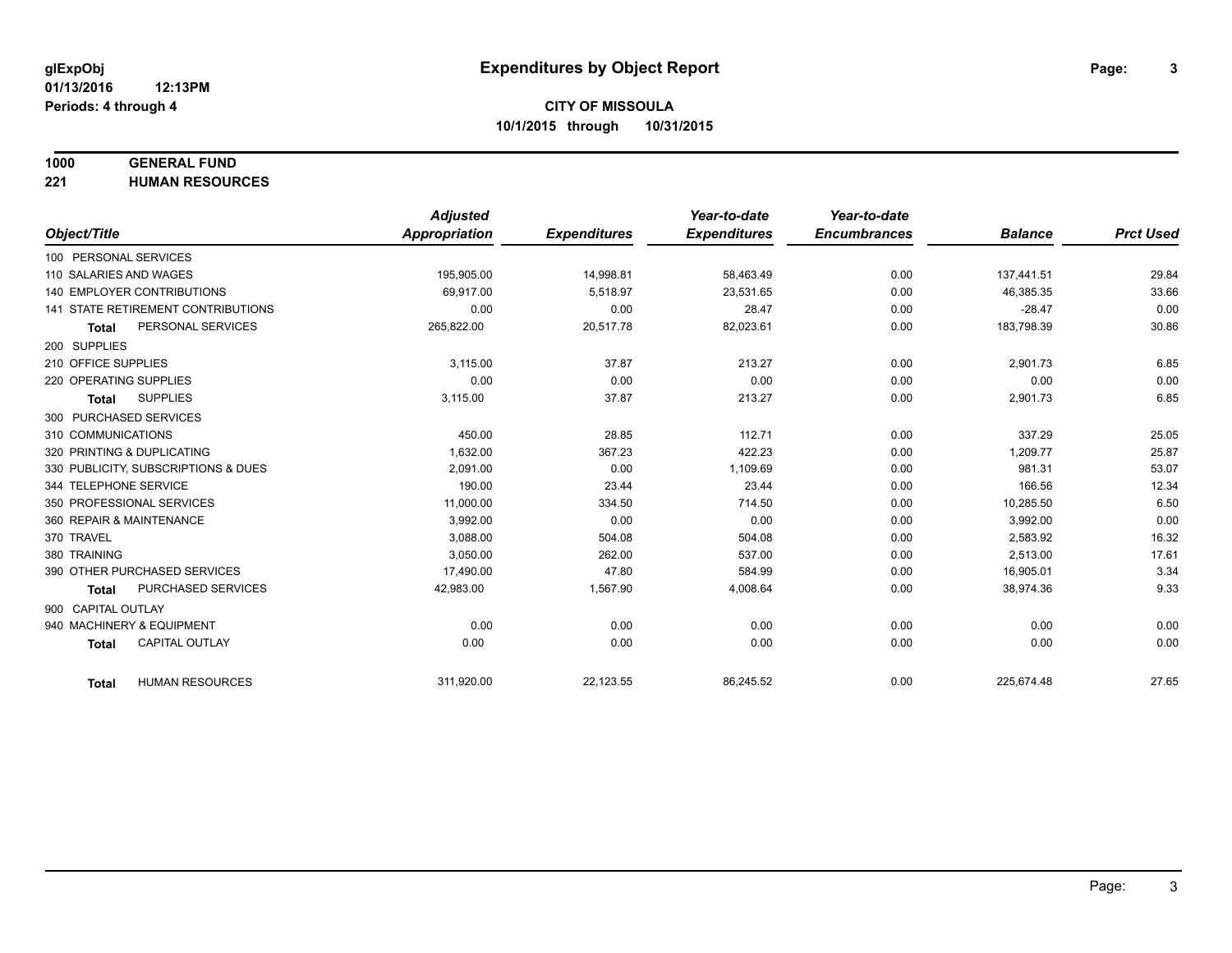#### **1000 GENERAL FUND**

**223 CITY CLERK**

|                                            | <b>Adjusted</b>      |                     | Year-to-date        | Year-to-date        |                |                  |
|--------------------------------------------|----------------------|---------------------|---------------------|---------------------|----------------|------------------|
| Object/Title                               | <b>Appropriation</b> | <b>Expenditures</b> | <b>Expenditures</b> | <b>Encumbrances</b> | <b>Balance</b> | <b>Prct Used</b> |
| 100 PERSONAL SERVICES                      |                      |                     |                     |                     |                |                  |
| 110 SALARIES AND WAGES                     | 216,739.00           | 16,538.37           | 64,455.12           | 0.00                | 152,283.88     | 29.74            |
| 120 OVERTIME/TERMINATION                   | 0.00                 | 0.00                | 0.00                | 0.00                | 0.00           | 0.00             |
| 140 EMPLOYER CONTRIBUTIONS                 | 83,566.00            | 6,650.22            | 29,391.60           | 0.00                | 54,174.40      | 35.17            |
| 141 STATE RETIREMENT CONTRIBUTIONS         | 0.00                 | 0.00                | 31.38               | 0.00                | $-31.38$       | 0.00             |
| PERSONAL SERVICES<br>Total                 | 300,305.00           | 23,188.59           | 93,878.10           | 0.00                | 206,426.90     | 31.26            |
| 200 SUPPLIES                               |                      |                     |                     |                     |                |                  |
| 210 OFFICE SUPPLIES                        | 2,700.00             | 104.02              | 258.48              | 0.00                | 2,441.52       | 9.57             |
| 220 OPERATING SUPPLIES                     | 250.00               | 16.25               | 16.25               | 0.00                | 233.75         | 6.50             |
| 230 REPAIR/MAINTENANCE                     | 0.00                 | 0.00                | 0.00                | 0.00                | 0.00           | 0.00             |
| 231 GASOLINE                               | 250.00               | 44.55               | 44.55               | 0.00                | 205.45         | 17.82            |
| 240 OTHER SUPPLIES                         | 225.00               | 0.00                | 0.00                | 0.00                | 225.00         | 0.00             |
| <b>SUPPLIES</b><br>Total                   | 3,425.00             | 164.82              | 319.28              | 0.00                | 3,105.72       | 9.32             |
| 300 PURCHASED SERVICES                     |                      |                     |                     |                     |                |                  |
| 310 COMMUNICATIONS                         | 19,338.00            | $-611.59$           | 7,217.60            | 0.00                | 12,120.40      | 37.32            |
| 320 PRINTING & DUPLICATING                 | 700.00               | 0.00                | 39.95               | 0.00                | 660.05         | 5.71             |
| 330 PUBLICITY, SUBSCRIPTIONS & DUES        | 1,925.00             | 45.00               | 344.00              | 0.00                | 1,581.00       | 17.87            |
| 344 TELEPHONE SERVICE                      | 200.00               | 10.07               | 10.07               | 0.00                | 189.93         | 5.04             |
| 350 PROFESSIONAL SERVICES                  | 62,300.00            | 465.50              | 1,858.25            | 0.00                | 60,441.75      | 2.98             |
| 360 REPAIR & MAINTENANCE                   | 1,100.00             | 0.00                | 183.10              | 0.00                | 916.90         | 16.65            |
| 370 TRAVEL                                 | 5,150.00             | 0.00                | 443.32              | 0.00                | 4,706.68       | 8.61             |
| 380 TRAINING                               | 6,320.00             | 299.00              | 648.00              | 0.00                | 5,672.00       | 10.25            |
| 390 OTHER PURCHASED SERVICES               | 3,500.00             | 0.00                | 119.00              | 0.00                | 3,381.00       | 3.40             |
| PURCHASED SERVICES<br><b>Total</b>         | 100,533.00           | 207.98              | 10,863.29           | 0.00                | 89,669.71      | 10.81            |
| 500 FIXED CHARGES                          |                      |                     |                     |                     |                |                  |
| 500 FIXED CHARGES                          | 0.00                 | 0.00                | 0.00                | 0.00                | 0.00           | 0.00             |
| <b>FIXED CHARGES</b><br><b>Total</b>       | 0.00                 | 0.00                | 0.00                | 0.00                | 0.00           | 0.00             |
| 700 GRANTS & CONTRIBUTIONS                 |                      |                     |                     |                     |                |                  |
| 700 GRANTS & CONTRIBUTIONS                 | 37,000.00            | 1,337.69            | 6,994.93            | 0.00                | 30,005.07      | 18.91            |
| <b>GRANTS &amp; CONTRIBUTIONS</b><br>Total | 37,000.00            | 1,337.69            | 6,994.93            | 0.00                | 30,005.07      | 18.91            |
| 800 OTHER OBJECTS                          |                      |                     |                     |                     |                |                  |
| 845 CONTINGENCY                            | 0.00                 | 0.00                | 0.00                | 0.00                | 0.00           | 0.00             |
| <b>OTHER OBJECTS</b><br><b>Total</b>       | 0.00                 | 0.00                | 0.00                | 0.00                | 0.00           | 0.00             |
|                                            |                      |                     |                     |                     |                |                  |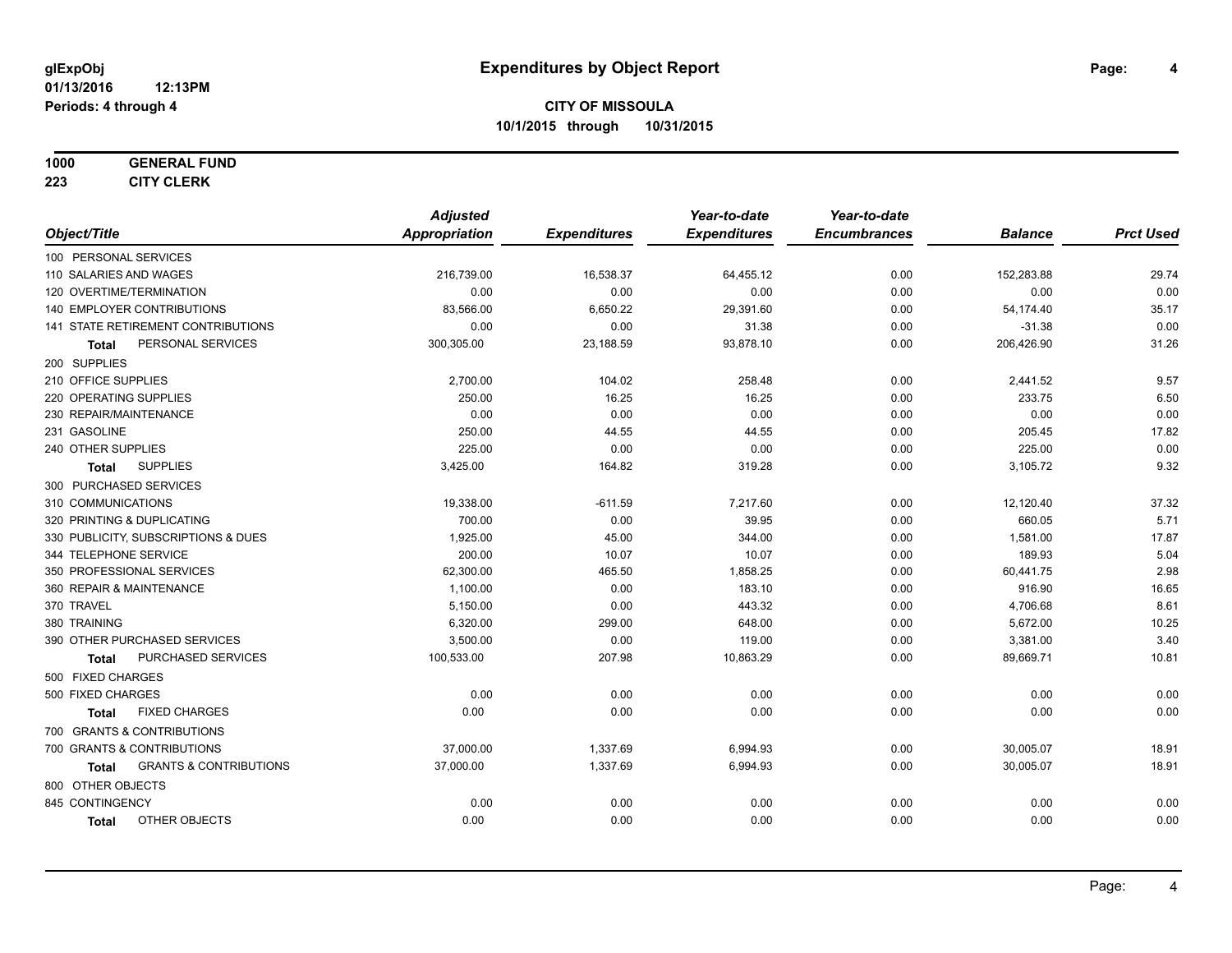#### **01/13/2016 12:13PM Periods: 4 through 4**

# **CITY OF MISSOULA 10/1/2015 through 10/31/2015**

# **1000 GENERAL FUND**

**223 CITY CLERK**

| Object/Title                      | <b>Adjusted</b><br>Appropriation | <b>Expenditures</b> | Year-to-date<br><b>Expenditures</b> | Year-to-date<br><b>Encumbrances</b> | <b>Balance</b> | <b>Prct Used</b> |
|-----------------------------------|----------------------------------|---------------------|-------------------------------------|-------------------------------------|----------------|------------------|
| 900 CAPITAL OUTLAY                |                                  |                     |                                     |                                     |                |                  |
| 930 IMPROVEMENTS                  | 0.00                             | 0.00                | 0.00                                | 0.00                                | 0.00           | 0.00             |
| 940 MACHINERY & EQUIPMENT         | 0.00                             | 17,931.00           | 17,931.00                           | 0.00                                | $-17.931.00$   | 0.00             |
| <b>CAPITAL OUTLAY</b><br>Total    | 0.00                             | 17.931.00           | 17.931.00                           | 0.00                                | $-17.931.00$   | 0.00             |
| <b>CITY CLERK</b><br><b>Total</b> | 441,263.00                       | 42,830.08           | 129,986.60                          | 0.00                                | 311.276.40     | 29.46            |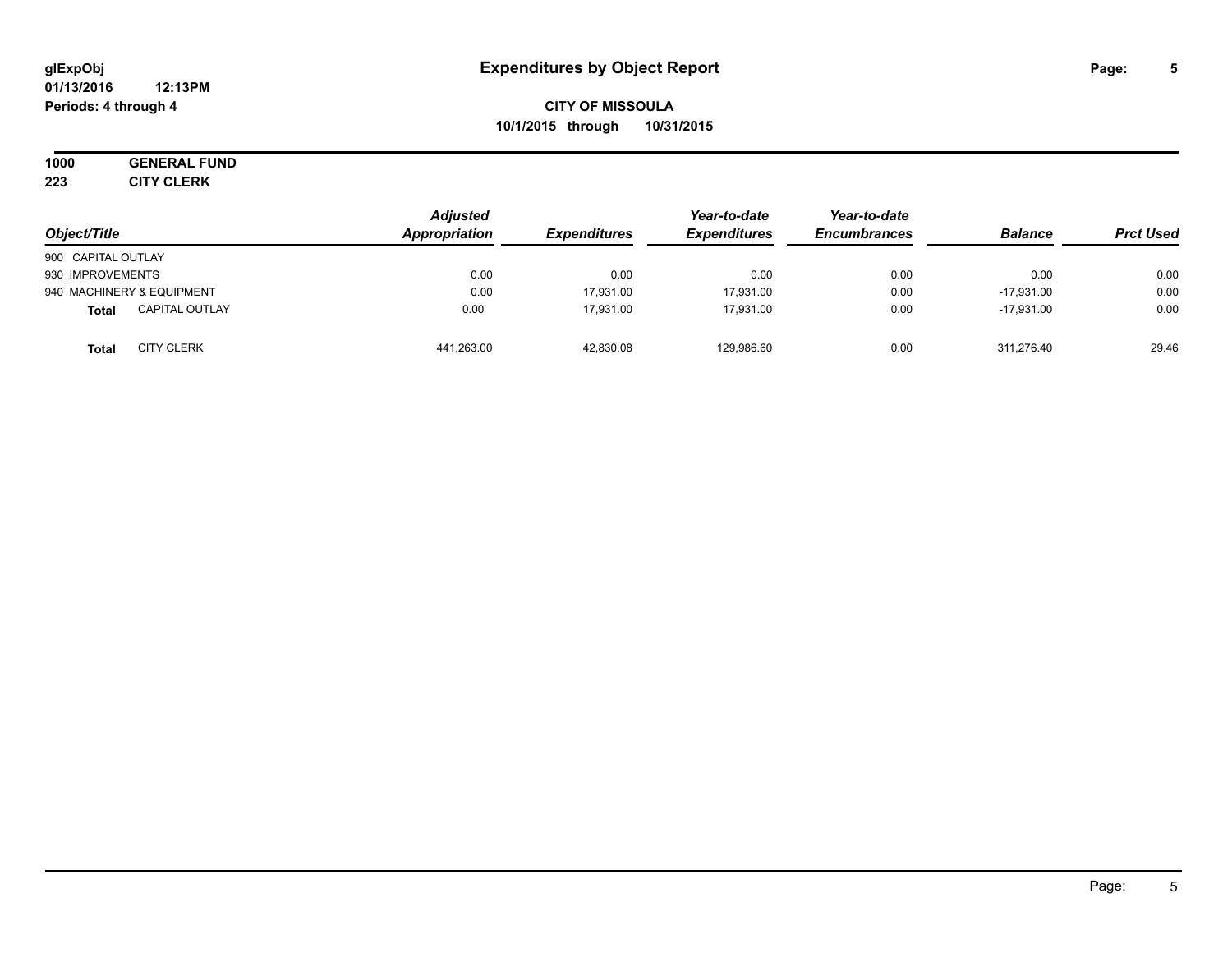#### **1000 GENERAL FUND**

**224 INFORMATION SERVICES**

|                                       | <b>Adjusted</b>      |                     | Year-to-date        | Year-to-date        |                |                  |
|---------------------------------------|----------------------|---------------------|---------------------|---------------------|----------------|------------------|
| Object/Title                          | <b>Appropriation</b> | <b>Expenditures</b> | <b>Expenditures</b> | <b>Encumbrances</b> | <b>Balance</b> | <b>Prct Used</b> |
| 100 PERSONAL SERVICES                 |                      |                     |                     |                     |                |                  |
| 110 SALARIES AND WAGES                | 436,622.00           | 33,316.71           | 131,747.60          | 0.00                | 304,874.40     | 30.17            |
| 120 OVERTIME/TERMINATION              | 0.00                 | 0.00                | 0.00                | 0.00                | 0.00           | 0.00             |
| 130 OTHER                             | 5,400.00             | 0.00                | 0.00                | 0.00                | 5,400.00       | 0.00             |
| 140 EMPLOYER CONTRIBUTIONS            | 150,586.00           | 12,027.86           | 52,747.54           | 0.00                | 97,838.46      | 35.03            |
| 141 STATE RETIREMENT CONTRIBUTIONS    | 0.00                 | 0.00                | 64.08               | 0.00                | $-64.08$       | 0.00             |
| PERSONAL SERVICES<br>Total            | 592,608.00           | 45,344.57           | 184,559.22          | 0.00                | 408,048.78     | 31.14            |
| 200 SUPPLIES                          |                      |                     |                     |                     |                |                  |
| 210 OFFICE SUPPLIES                   | 4,200.00             | 74.06               | 577.09              | 0.00                | 3,622.91       | 13.74            |
| 220 OPERATING SUPPLIES                | 10,709.00            | 841.99              | 2,101.76            | 0.00                | 8,607.24       | 19.63            |
| 230 REPAIR/MAINTENANCE                | 4,140.00             | 0.00                | 0.00                | 0.00                | 4,140.00       | 0.00             |
| 231 GASOLINE                          | 750.00               | 0.00                | 33.38               | 0.00                | 716.62         | 4.45             |
| 240 OTHER SUPPLIES                    | 2,900.00             | 0.00                | 77.92               | 0.00                | 2,822.08       | 2.69             |
| <b>SUPPLIES</b><br>Total              | 22,699.00            | 916.05              | 2,790.15            | 0.00                | 19,908.85      | 12.29            |
| 300 PURCHASED SERVICES                |                      |                     |                     |                     |                |                  |
| 310 COMMUNICATIONS                    | 600.00               | 0.00                | 7.84                | 0.00                | 592.16         | 1.31             |
| 320 PRINTING & DUPLICATING            | 350.00               | 0.00                | 0.00                | 0.00                | 350.00         | 0.00             |
| 330 PUBLICITY, SUBSCRIPTIONS & DUES   | 0.00                 | 0.00                | 0.00                | 0.00                | 0.00           | 0.00             |
| 344 TELEPHONE SERVICE                 | 137,700.00           | 14,812.48           | 35,042.12           | 0.00                | 102,657.88     | 25.45            |
| 350 PROFESSIONAL SERVICES             | 4,380.00             | 0.00                | 46.80               | 0.00                | 4,333.20       | 1.07             |
| 360 REPAIR & MAINTENANCE              | 414,449.00           | 224,851.00          | 298,251.84          | 0.00                | 116,197.16     | 71.96            |
| 370 TRAVEL                            | 7,080.00             | 0.00                | 3,032.58            | 0.00                | 4,047.42       | 42.83            |
| 380 TRAINING                          | 14,406.00            | 0.00                | 3,579.18            | 0.00                | 10,826.82      | 24.85            |
| 390 OTHER PURCHASED SERVICES          | 3,700.00             | 0.00                | 0.00                | 0.00                | 3,700.00       | 0.00             |
| PURCHASED SERVICES<br><b>Total</b>    | 582,665.00           | 239,663.48          | 339,960.36          | 0.00                | 242,704.64     | 58.35            |
| 500 FIXED CHARGES                     |                      |                     |                     |                     |                |                  |
| 500 FIXED CHARGES                     | 0.00                 | 0.00                | 0.00                | 0.00                | 0.00           | 0.00             |
| <b>FIXED CHARGES</b><br>Total         | 0.00                 | 0.00                | 0.00                | 0.00                | 0.00           | 0.00             |
| 900 CAPITAL OUTLAY                    |                      |                     |                     |                     |                |                  |
| 940 MACHINERY & EQUIPMENT             | 0.00                 | 0.00                | 0.00                | 0.00                | 0.00           | 0.00             |
| <b>CAPITAL OUTLAY</b><br><b>Total</b> | 0.00                 | 0.00                | 0.00                | 0.00                | 0.00           | 0.00             |
|                                       |                      |                     |                     |                     |                |                  |
| <b>INFORMATION SERVICES</b><br>Total  | 1,197,972.00         | 285,924.10          | 527,309.73          | 0.00                | 670,662.27     | 44.02            |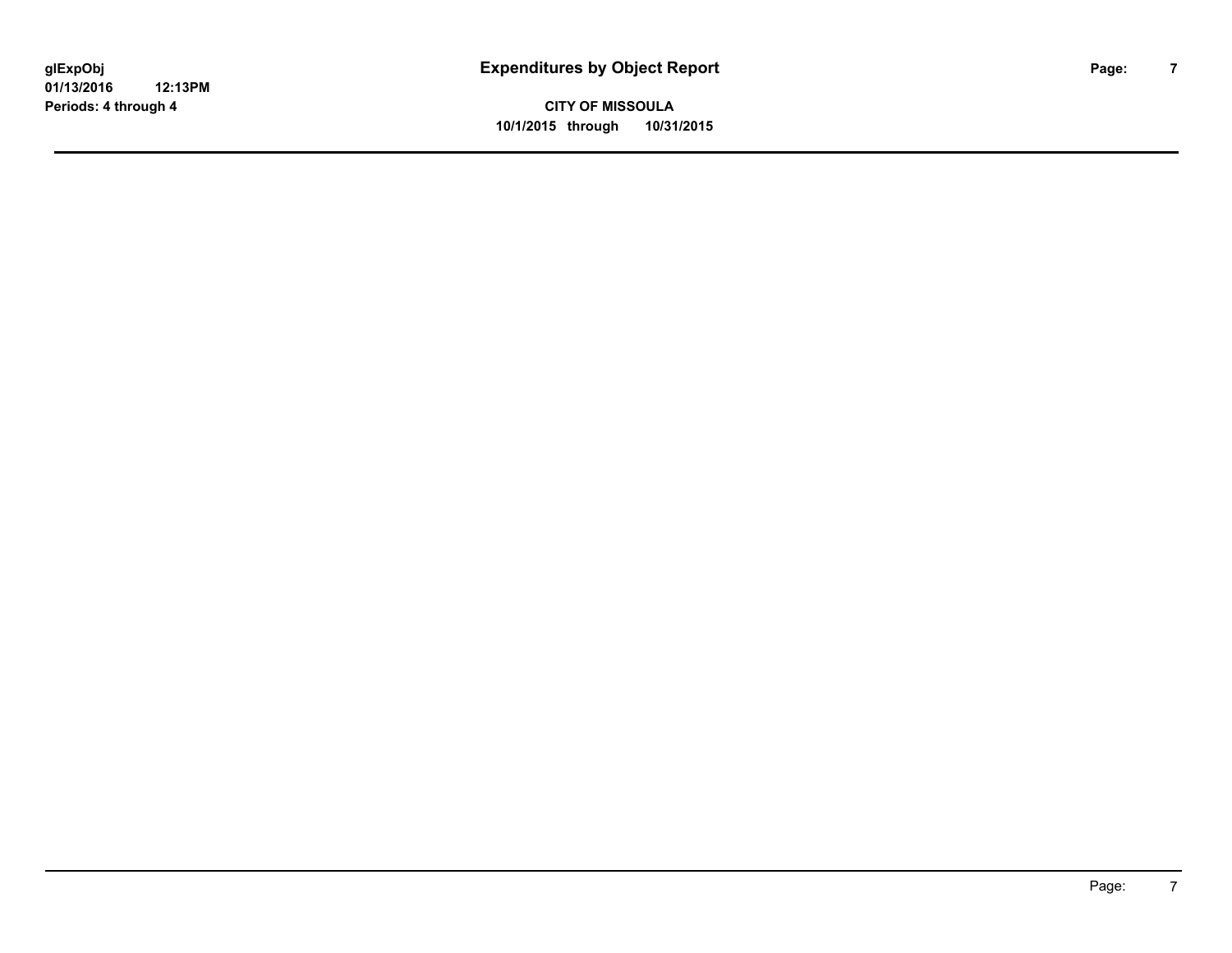# **1000 GENERAL FUND**

**230 MUNICIPAL COURT**

|                                       | <b>Adjusted</b> |                     | Year-to-date        | Year-to-date        |                |                  |
|---------------------------------------|-----------------|---------------------|---------------------|---------------------|----------------|------------------|
| Object/Title                          | Appropriation   | <b>Expenditures</b> | <b>Expenditures</b> | <b>Encumbrances</b> | <b>Balance</b> | <b>Prct Used</b> |
| 100 PERSONAL SERVICES                 |                 |                     |                     |                     |                |                  |
| 110 SALARIES AND WAGES                | 787,986.00      | 53,848.80           | 210,876.96          | 0.00                | 577,109.04     | 26.76            |
| 120 OVERTIME/TERMINATION              | 5.000.00        | 904.34              | 2.058.00            | 0.00                | 2,942.00       | 41.16            |
| 140 EMPLOYER CONTRIBUTIONS            | 306,300.00      | 21,513.45           | 97,023.21           | 0.00                | 209,276.79     | 31.68            |
| 141 STATE RETIREMENT CONTRIBUTIONS    | 0.00            | 0.00                | 103.23              | 0.00                | $-103.23$      | 0.00             |
| PERSONAL SERVICES<br><b>Total</b>     | 1,099,286.00    | 76,266.59           | 310,061.40          | 0.00                | 789,224.60     | 28.21            |
| 200 SUPPLIES                          |                 |                     |                     |                     |                |                  |
| 210 OFFICE SUPPLIES                   | 4,756.00        | 145.74              | 1,407.59            | 0.00                | 3,348.41       | 29.60            |
| 220 OPERATING SUPPLIES                | 4,973.00        | 59.90               | 582.39              | 0.00                | 4,390.61       | 11.71            |
| 230 REPAIR/MAINTENANCE                | 0.00            | 0.00                | 0.00                | 0.00                | 0.00           | 0.00             |
| 240 OTHER SUPPLIES                    | 3,540.00        | 180.00              | 180.00              | 0.00                | 3,360.00       | 5.08             |
| <b>SUPPLIES</b><br>Total              | 13,269.00       | 385.64              | 2,169.98            | 0.00                | 11,099.02      | 16.35            |
| 300 PURCHASED SERVICES                |                 |                     |                     |                     |                |                  |
| 310 COMMUNICATIONS                    | 11,500.00       | 721.48              | 5,167.84            | 0.00                | 6,332.16       | 44.94            |
| 320 PRINTING & DUPLICATING            | 1,187.00        | 0.00                | 0.00                | 0.00                | 1,187.00       | 0.00             |
| 330 PUBLICITY, SUBSCRIPTIONS & DUES   | 10,196.00       | 1,152.00            | 2,546.00            | 0.00                | 7,650.00       | 24.97            |
| 344 TELEPHONE SERVICE                 | 1,584.00        | 189.19              | 285.57              | 0.00                | 1,298.43       | 18.03            |
| 350 PROFESSIONAL SERVICES             | 217,662.00      | 3,822.99            | 9,363.53            | 0.00                | 208,298.47     | 4.30             |
| 360 REPAIR & MAINTENANCE              | 3,790.00        | 0.00                | 0.00                | 0.00                | 3,790.00       | 0.00             |
| 370 TRAVEL                            | 5,174.00        | 2,932.64            | 3,588.24            | 0.00                | 1,585.76       | 69.35            |
| 380 TRAINING                          | 9,000.00        | 0.00                | 3,725.00            | 0.00                | 5,275.00       | 41.39            |
| 390 OTHER PURCHASED SERVICES          | 74,663.00       | 335.15              | 629.46              | 0.00                | 74,033.54      | 0.84             |
| PURCHASED SERVICES<br><b>Total</b>    | 334,756.00      | 9,153.45            | 25,305.64           | 0.00                | 309,450.36     | 7.56             |
| 500 FIXED CHARGES                     |                 |                     |                     |                     |                |                  |
| 500 FIXED CHARGES                     | 0.00            | 0.00                | 0.00                | 0.00                | 0.00           | 0.00             |
| <b>FIXED CHARGES</b><br>Total         | 0.00            | 0.00                | 0.00                | 0.00                | 0.00           | 0.00             |
| 900 CAPITAL OUTLAY                    |                 |                     |                     |                     |                |                  |
| 940 MACHINERY & EQUIPMENT             | 0.00            | 0.00                | 0.00                | 0.00                | 0.00           | 0.00             |
| <b>CAPITAL OUTLAY</b><br><b>Total</b> | 0.00            | 0.00                | 0.00                | 0.00                | 0.00           | 0.00             |
| MUNICIPAL COURT<br><b>Total</b>       | 1,447,311.00    | 85,805.68           | 337,537.02          | 0.00                | 1,109,773.98   | 23.32            |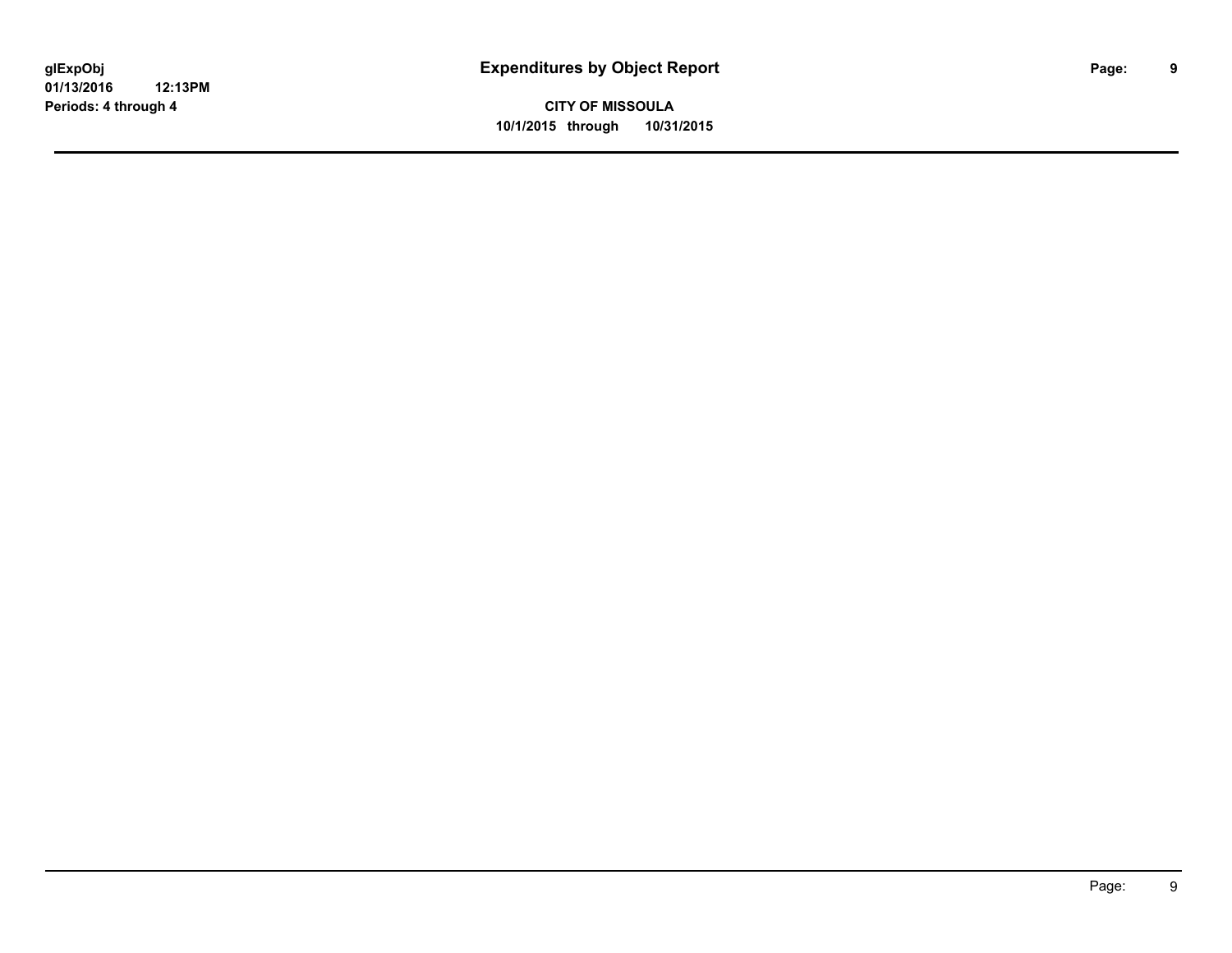**1000 GENERAL FUND**

**240 FINANCE**

|                            |                                     | <b>Adjusted</b>      |                     | Year-to-date        | Year-to-date        |                |                  |
|----------------------------|-------------------------------------|----------------------|---------------------|---------------------|---------------------|----------------|------------------|
| Object/Title               |                                     | <b>Appropriation</b> | <b>Expenditures</b> | <b>Expenditures</b> | <b>Encumbrances</b> | <b>Balance</b> | <b>Prct Used</b> |
| 100 PERSONAL SERVICES      |                                     |                      |                     |                     |                     |                |                  |
| 110 SALARIES AND WAGES     |                                     | 668,260.00           | 47,305.75           | 174,761.87          | 0.00                | 493,498.13     | 26.15            |
| 120 OVERTIME/TERMINATION   |                                     | 1,000.00             | 0.00                | 1,338.66            | 0.00                | $-338.66$      | 133.87           |
|                            | 140 EMPLOYER CONTRIBUTIONS          | 244,608.00           | 17,945.11           | 74,611.07           | 0.00                | 169,996.93     | 30.50            |
|                            | 141 STATE RETIREMENT CONTRIBUTIONS  | 0.00                 | 0.00                | 83.05               | 0.00                | $-83.05$       | 0.00             |
| <b>Total</b>               | PERSONAL SERVICES                   | 913,868.00           | 65,250.86           | 250,794.65          | 0.00                | 663,073.35     | 27.44            |
| 200 SUPPLIES               |                                     |                      |                     |                     |                     |                |                  |
| 210 OFFICE SUPPLIES        |                                     | 3,965.00             | 1,516.35            | 3,140.31            | 0.00                | 824.69         | 79.20            |
| 220 OPERATING SUPPLIES     |                                     | 1,904.00             | 9.68                | 373.07              | 0.00                | 1,530.93       | 19.59            |
| 230 REPAIR/MAINTENANCE     |                                     | 300.00               | 0.00                | 0.00                | 0.00                | 300.00         | 0.00             |
| 231 GASOLINE               |                                     | 91.00                | 0.00                | 0.00                | 0.00                | 91.00          | 0.00             |
| 240 OTHER SUPPLIES         |                                     | 500.00               | 0.00                | 0.00                | 0.00                | 500.00         | 0.00             |
| <b>Total</b>               | <b>SUPPLIES</b>                     | 6,760.00             | 1,526.03            | 3,513.38            | 0.00                | 3,246.62       | 51.97            |
| 300 PURCHASED SERVICES     |                                     |                      |                     |                     |                     |                |                  |
| 310 COMMUNICATIONS         |                                     | 42,109.00            | 536.48              | 18,845.73           | 0.00                | 23,263.27      | 44.75            |
| 320 PRINTING & DUPLICATING |                                     | 5,480.00             | 147.99              | 1,440.18            | 0.00                | 4,039.82       | 26.28            |
|                            | 330 PUBLICITY, SUBSCRIPTIONS & DUES | 3,410.00             | 0.00                | 253.56              | 0.00                | 3,156.44       | 7.44             |
| 344 TELEPHONE SERVICE      |                                     | 1,225.00             | 27.05               | 86.09               | 0.00                | 1,138.91       | 7.03             |
|                            | 350 PROFESSIONAL SERVICES           | 158,354.00           | 960.00              | 7,854.40            | 0.00                | 150,499.60     | 4.96             |
| 360 REPAIR & MAINTENANCE   |                                     | 200.00               | 0.00                | 0.00                | 0.00                | 200.00         | 0.00             |
| 370 TRAVEL                 |                                     | 8,245.00             | 0.00                | 381.74              | 0.00                | 7,863.26       | 4.63             |
| 380 TRAINING               |                                     | 7,330.00             | 100.00              | 490.00              | 0.00                | 6,840.00       | 6.68             |
|                            | 390 OTHER PURCHASED SERVICES        | 0.00                 | 0.00                | 0.00                | 0.00                | 0.00           | 0.00             |
| <b>Total</b>               | PURCHASED SERVICES                  | 226,353.00           | 1,771.52            | 29,351.70           | 0.00                | 197,001.30     | 12.97            |
| 500 FIXED CHARGES          |                                     |                      |                     |                     |                     |                |                  |
| 500 FIXED CHARGES          |                                     | 500.00               | 0.00                | 0.00                | 0.00                | 500.00         | 0.00             |
| <b>Total</b>               | <b>FIXED CHARGES</b>                | 500.00               | 0.00                | 0.00                | 0.00                | 500.00         | 0.00             |
| 900 CAPITAL OUTLAY         |                                     |                      |                     |                     |                     |                |                  |
| 940 MACHINERY & EQUIPMENT  |                                     | 0.00                 | 0.00                | 0.00                | 0.00                | 0.00           | 0.00             |
| <b>Total</b>               | <b>CAPITAL OUTLAY</b>               | 0.00                 | 0.00                | 0.00                | 0.00                | 0.00           | 0.00             |
| <b>Total</b>               | <b>FINANCE</b>                      | 1,147,481.00         | 68,548.41           | 283,659.73          | 0.00                | 863,821.27     | 24.72            |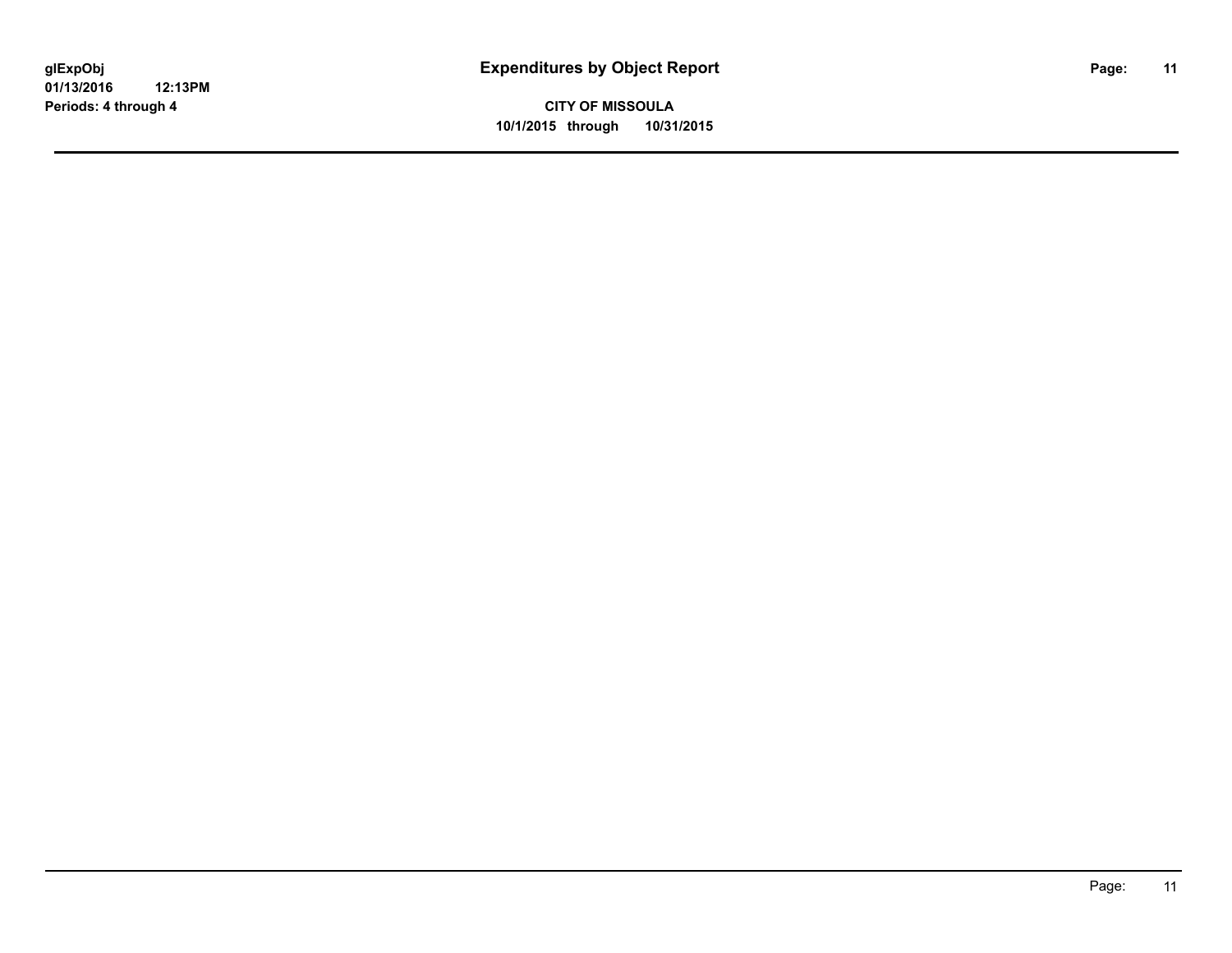#### **1000 GENERAL FUND**

**245 CENTRALIZED SERVICES**

|                                                   | <b>Adjusted</b>      |                     | Year-to-date        | Year-to-date        |                |                  |
|---------------------------------------------------|----------------------|---------------------|---------------------|---------------------|----------------|------------------|
| Object/Title                                      | <b>Appropriation</b> | <b>Expenditures</b> | <b>Expenditures</b> | <b>Encumbrances</b> | <b>Balance</b> | <b>Prct Used</b> |
| 100 PERSONAL SERVICES                             |                      |                     |                     |                     |                |                  |
| 110 SALARIES AND WAGES                            | 259,353.00           | 19,778.80           | 77,126.10           | 0.00                | 182,226.90     | 29.74            |
| <b>140 EMPLOYER CONTRIBUTIONS</b>                 | 76,798.00            | 5,942.59            | 29,009.80           | 0.00                | 47,788.20      | 37.77            |
| 141 STATE RETIREMENT CONTRIBUTIONS                | 0.00                 | 0.00                | 37.57               | 0.00                | $-37.57$       | 0.00             |
| PERSONAL SERVICES<br><b>Total</b>                 | 336,151.00           | 25,721.39           | 106,173.47          | 0.00                | 229,977.53     | 31.59            |
| 200 SUPPLIES                                      |                      |                     |                     |                     |                |                  |
| 210 OFFICE SUPPLIES                               | 1,200.00             | 0.00                | 110.10              | 0.00                | 1,089.90       | 9.18             |
| 220 OPERATING SUPPLIES                            | 1.000.00             | 0.00                | 0.00                | 0.00                | 1,000.00       | 0.00             |
| 231 GASOLINE                                      | 522.00               | 0.00                | 0.00                | 0.00                | 522.00         | 0.00             |
| <b>SUPPLIES</b><br><b>Total</b>                   | 2,722.00             | 0.00                | 110.10              | 0.00                | 2,611.90       | 4.04             |
| 300 PURCHASED SERVICES                            |                      |                     |                     |                     |                |                  |
| 310 COMMUNICATIONS                                | 400.00               | 0.00                | 0.00                | 0.00                | 400.00         | 0.00             |
| 320 PRINTING & DUPLICATING                        | 550.00               | 0.00                | 3.42                | 0.00                | 546.58         | 0.62             |
| 330 PUBLICITY, SUBSCRIPTIONS & DUES               | 550.00               | 0.00                | 850.00              | 0.00                | $-300.00$      | 154.55           |
| 344 TELEPHONE SERVICE                             | 845.00               | 93.15               | 155.19              | 0.00                | 689.81         | 18.37            |
| 350 PROFESSIONAL SERVICES                         | 0.00                 | 0.00                | 0.00                | 0.00                | 0.00           | 0.00             |
| 370 TRAVEL                                        | 2,000.00             | 0.00                | 0.00                | 0.00                | 2,000.00       | 0.00             |
| 380 TRAINING                                      | 3,000.00             | 0.00                | 0.00                | 0.00                | 3,000.00       | 0.00             |
| 390 OTHER PURCHASED SERVICES                      | 0.00                 | 0.00                | 0.00                | 0.00                | 0.00           | 0.00             |
| <b>PURCHASED SERVICES</b><br><b>Total</b>         | 7,345.00             | 93.15               | 1,008.61            | 0.00                | 6,336.39       | 13.73            |
| 700 GRANTS & CONTRIBUTIONS                        |                      |                     |                     |                     |                |                  |
| 700 GRANTS & CONTRIBUTIONS                        | 5,000.00             | 0.00                | 0.00                | 0.00                | 5,000.00       | 0.00             |
| <b>GRANTS &amp; CONTRIBUTIONS</b><br><b>Total</b> | 5,000.00             | 0.00                | 0.00                | 0.00                | 5,000.00       | 0.00             |
|                                                   |                      |                     |                     |                     |                |                  |
| <b>CENTRALIZED SERVICES</b><br><b>Total</b>       | 351,218.00           | 25,814.54           | 107,292.18          | 0.00                | 243,925.82     | 30.55            |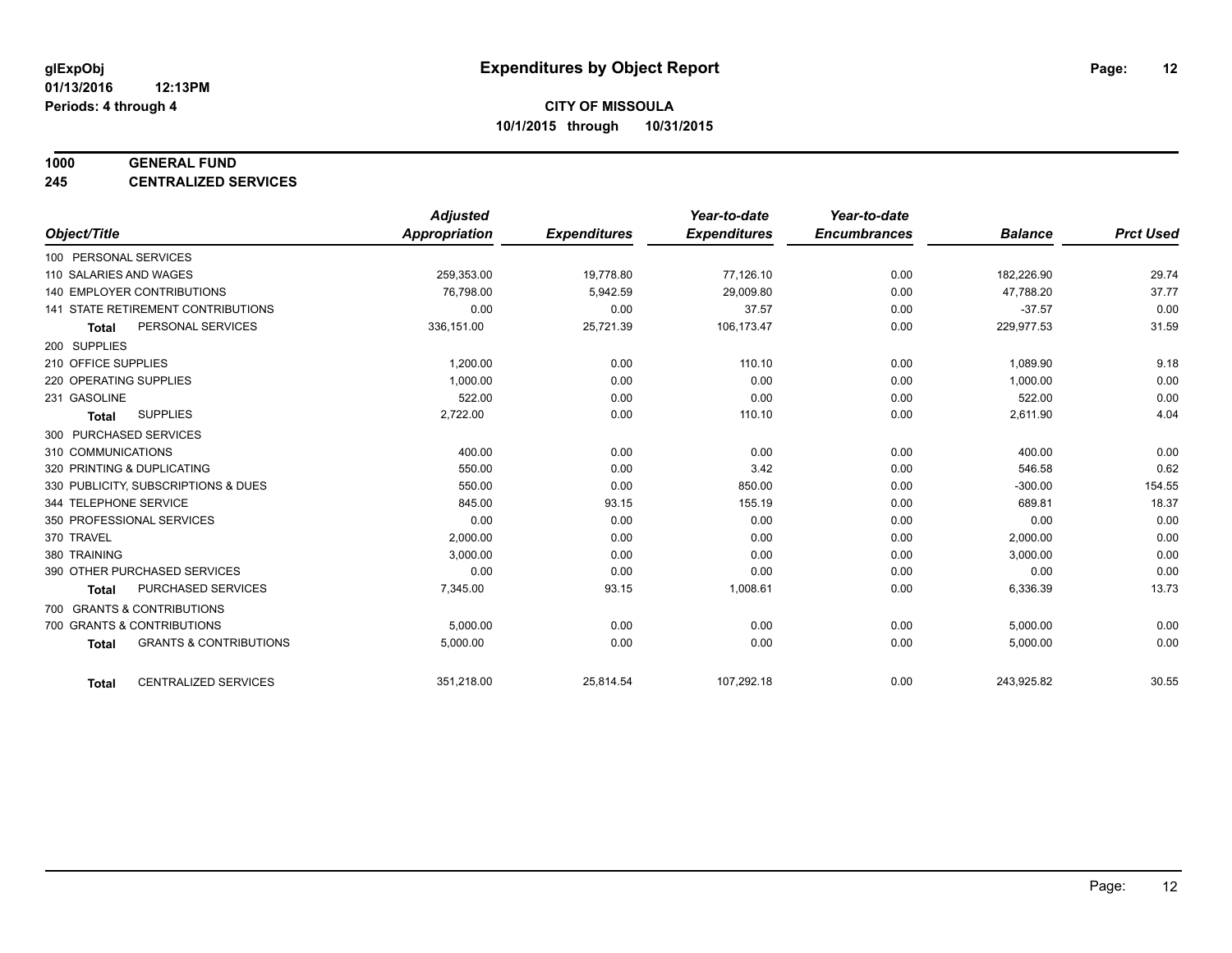#### **1000 GENERAL FUND**

**250 DEVELOPMENT SERVICES**

|                                     | <b>Adjusted</b> |                     | Year-to-date        | Year-to-date        |                |                  |
|-------------------------------------|-----------------|---------------------|---------------------|---------------------|----------------|------------------|
| Object/Title                        | Appropriation   | <b>Expenditures</b> | <b>Expenditures</b> | <b>Encumbrances</b> | <b>Balance</b> | <b>Prct Used</b> |
| 100 PERSONAL SERVICES               |                 |                     |                     |                     |                |                  |
| 110 SALARIES AND WAGES              | 1,252,634.00    | 105,306.55          | 416,680.26          | 0.00                | 835,953.74     | 33.26            |
| 120 OVERTIME/TERMINATION            | 4,276.00        | 0.00                | 0.00                | 0.00                | 4,276.00       | 0.00             |
| 130 OTHER                           | 0.00            | 0.00                | 0.00                | 0.00                | 0.00           | 0.00             |
| 140 EMPLOYER CONTRIBUTIONS          | 424,509.00      | 37,719.16           | 167,031.22          | 0.00                | 257,477.78     | 39.35            |
| 141 STATE RETIREMENT CONTRIBUTIONS  | 0.00            | 0.00                | 203.60              | 0.00                | $-203.60$      | 0.00             |
| PERSONAL SERVICES<br>Total          | 1,681,419.00    | 143,025.71          | 583,915.08          | 0.00                | 1,097,503.92   | 34.73            |
| 200 SUPPLIES                        |                 |                     |                     |                     |                |                  |
| 210 OFFICE SUPPLIES                 | 13,621.00       | 3,502.54            | 5,193.77            | 0.00                | 8,427.23       | 38.13            |
| 220 OPERATING SUPPLIES              | 1,406.00        | 139.98              | 797.70              | 0.00                | 608.30         | 56.74            |
| 230 REPAIR/MAINTENANCE              | 3,000.00        | 215.50              | 834.38              | 0.00                | 2,165.62       | 27.81            |
| 231 GASOLINE                        | 10,900.00       | 1,661.60            | 2,477.24            | 0.00                | 8,422.76       | 22.73            |
| 240 OTHER SUPPLIES                  | 1,255.00        | 20.97               | 510.30              | 0.00                | 744.70         | 40.66            |
| <b>SUPPLIES</b><br><b>Total</b>     | 30,182.00       | 5,540.59            | 9,813.39            | 0.00                | 20,368.61      | 32.51            |
| 300 PURCHASED SERVICES              |                 |                     |                     |                     |                |                  |
| 310 COMMUNICATIONS                  | 9,800.00        | 512.00              | 1,956.02            | 0.00                | 7,843.98       | 19.96            |
| 320 PRINTING & DUPLICATING          | 7,904.00        | 178.00              | 264.56              | 0.00                | 7,639.44       | 3.35             |
| 330 PUBLICITY, SUBSCRIPTIONS & DUES | 11,017.00       | 332.74              | 1,052.04            | 0.00                | 9,964.96       | 9.55             |
| 341 ELECTRICITY & NATURAL GAS       | 0.00            | 0.00                | 0.00                | 0.00                | 0.00           | 0.00             |
| 344 TELEPHONE SERVICE               | 9,045.00        | 1,263.37            | 2,652.45            | 0.00                | 6,392.55       | 29.33            |
| 350 PROFESSIONAL SERVICES           | 88,936.00       | 13,616.36           | 21,451.35           | 0.00                | 67,484.65      | 24.12            |
| 360 REPAIR & MAINTENANCE            | 2,655.00        | 0.00                | 84.11               | 0.00                | 2,570.89       | 3.17             |
| 370 TRAVEL                          | 13,723.00       | 0.00                | 3,274.23            | 0.00                | 10,448.77      | 23.86            |
| 380 TRAINING                        | 12,239.00       | 0.00                | 980.00              | 0.00                | 11,259.00      | 8.01             |
| 390 OTHER PURCHASED SERVICES        | 166,504.00      | 0.00                | 0.00                | 0.00                | 166,504.00     | 0.00             |
| PURCHASED SERVICES<br><b>Total</b>  | 321,823.00      | 15,902.47           | 31,714.76           | 0.00                | 290,108.24     | 9.85             |
| 500 FIXED CHARGES                   |                 |                     |                     |                     |                |                  |
| 500 FIXED CHARGES                   | 0.00            | 0.00                | 0.00                | 0.00                | 0.00           | 0.00             |
| 550 MERCHANT SERVICE FEES           | 0.00            | 616.87              | 2,262.96            | 0.00                | $-2,262.96$    | 0.00             |
| <b>FIXED CHARGES</b><br>Total       | 0.00            | 616.87              | 2,262.96            | 0.00                | $-2,262.96$    | 0.00             |
| 700 GRANTS & CONTRIBUTIONS          |                 |                     |                     |                     |                |                  |
| 700 GRANTS & CONTRIBUTIONS          | 20,680.00       | 0.00                | 0.00                | 0.00                | 20,680.00      | 0.00             |
| 780 INTERGOVERNMENTAL TRANSFER      | 0.00            | 0.00                | 0.00                | 0.00                | 0.00           | 0.00             |
|                                     |                 |                     |                     |                     |                |                  |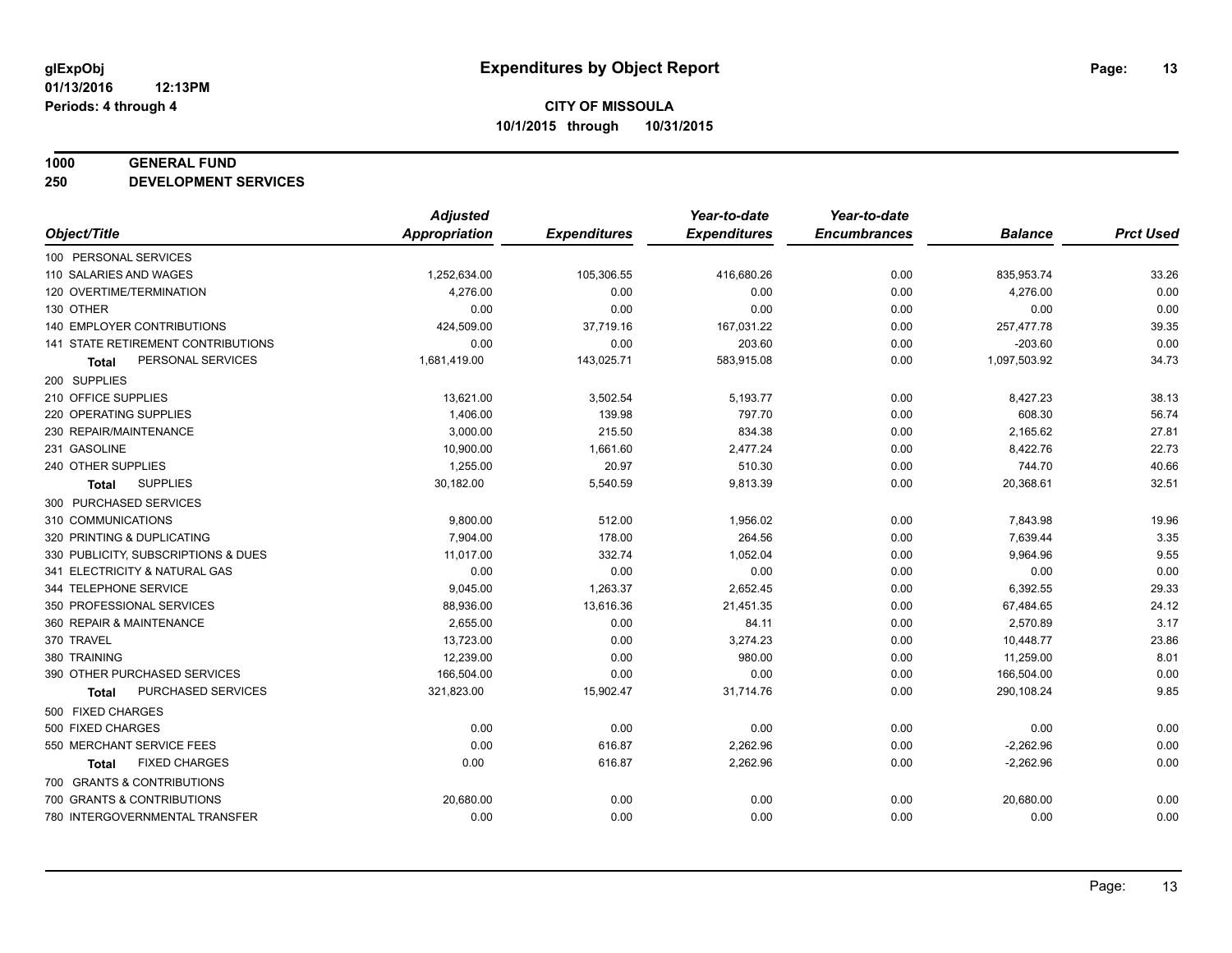#### **1000 GENERAL FUND**

**250 DEVELOPMENT SERVICES**

| Object/Title              |                                   | <b>Adjusted</b><br><b>Appropriation</b> | <b>Expenditures</b> | Year-to-date<br><b>Expenditures</b> | Year-to-date<br><b>Encumbrances</b> | <b>Balance</b> | <b>Prct Used</b> |
|---------------------------|-----------------------------------|-----------------------------------------|---------------------|-------------------------------------|-------------------------------------|----------------|------------------|
|                           |                                   |                                         |                     |                                     |                                     |                |                  |
| <b>Total</b>              | <b>GRANTS &amp; CONTRIBUTIONS</b> | 20,680.00                               | 0.00                | 0.00                                | 0.00                                | 20.680.00      | 0.00             |
| 800 OTHER OBJECTS         |                                   |                                         |                     |                                     |                                     |                |                  |
|                           | 820 TRANSFERS TO OTHER FUNDS      | 165.820.00                              | 9,900.00            | 9,900.00                            | 0.00                                | 155.920.00     | 5.97             |
| 845 CONTINGENCY           |                                   | 0.00                                    | 0.00                | 0.00                                | 0.00                                | 0.00           | 0.00             |
| <b>Total</b>              | OTHER OBJECTS                     | 165.820.00                              | 9,900.00            | 9,900.00                            | 0.00                                | 155.920.00     | 5.97             |
| 900 CAPITAL OUTLAY        |                                   |                                         |                     |                                     |                                     |                |                  |
| 940 MACHINERY & EQUIPMENT |                                   | 0.00                                    | 0.00                | 0.00                                | 0.00                                | 0.00           | 0.00             |
| <b>Total</b>              | <b>CAPITAL OUTLAY</b>             | 0.00                                    | 0.00                | 0.00                                | 0.00                                | 0.00           | 0.00             |
| <b>Total</b>              | DEVELOPMENT SERVICES              | 2.219.924.00                            | 174.985.64          | 637.606.19                          | 0.00                                | 1.582.317.81   | 28.72            |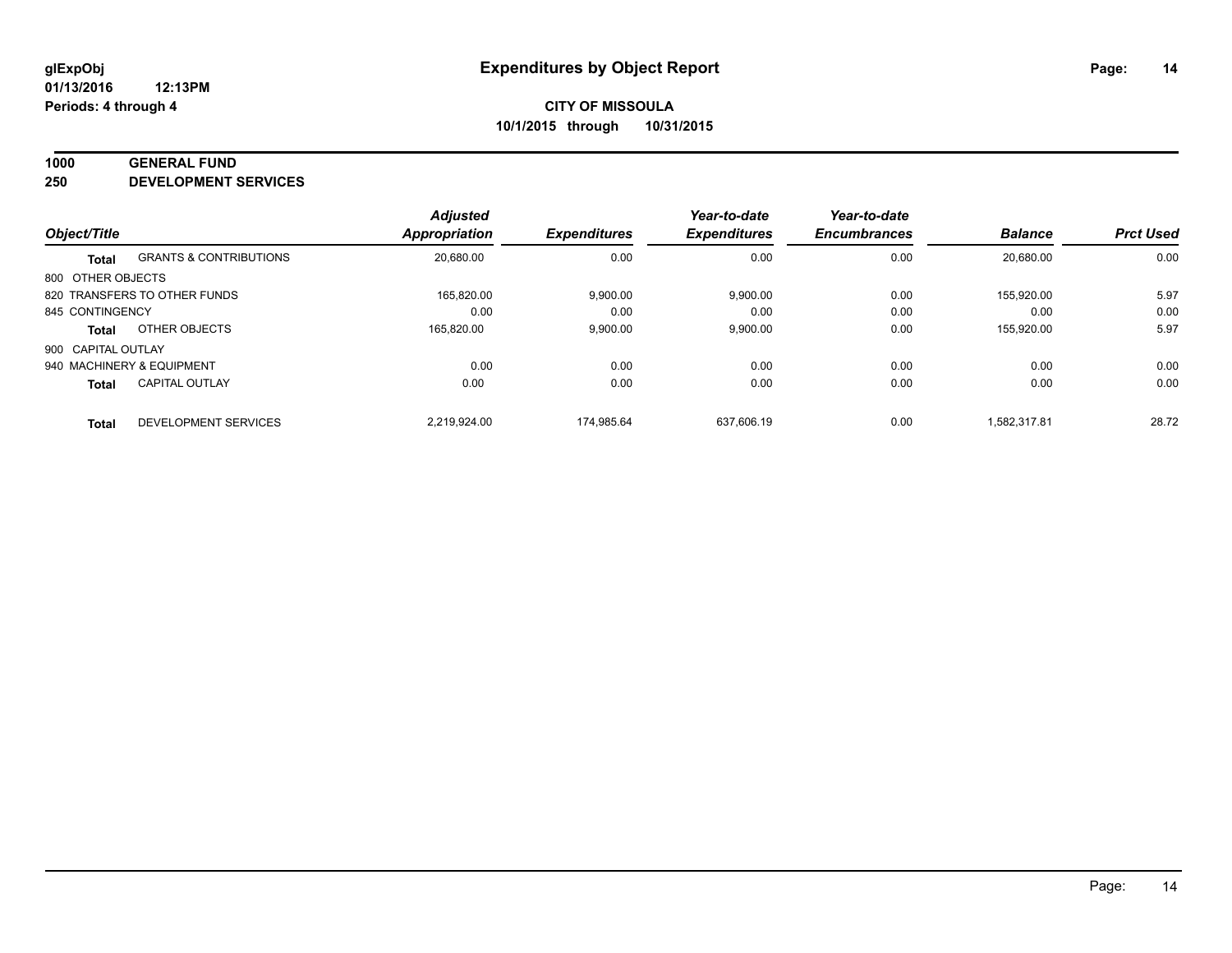| 1000 | <b>GENERAL FUND</b> |  |
|------|---------------------|--|
|      | A A A F B A A F A   |  |

**260 GIS SERVICES**

|                                           | <b>Adjusted</b> |                     | Year-to-date        | Year-to-date        |                |                  |
|-------------------------------------------|-----------------|---------------------|---------------------|---------------------|----------------|------------------|
| Object/Title                              | Appropriation   | <b>Expenditures</b> | <b>Expenditures</b> | <b>Encumbrances</b> | <b>Balance</b> | <b>Prct Used</b> |
| 100 PERSONAL SERVICES                     |                 |                     |                     |                     |                |                  |
| 110 SALARIES AND WAGES                    | 0.00            | 0.00                | 0.00                | 0.00                | 0.00           | 0.00             |
| 120 OVERTIME/TERMINATION                  | 0.00            | 0.00                | 0.00                | 0.00                | 0.00           | 0.00             |
| <b>140 EMPLOYER CONTRIBUTIONS</b>         | 0.00            | 0.00                | 0.00                | 0.00                | 0.00           | 0.00             |
| <b>141 STATE RETIREMENT CONTRIBUTIONS</b> | 0.00            | 0.00                | 0.00                | 0.00                | 0.00           | 0.00             |
| PERSONAL SERVICES<br><b>Total</b>         | 0.00            | 0.00                | 0.00                | 0.00                | 0.00           | 0.00             |
| 200 SUPPLIES                              |                 |                     |                     |                     |                |                  |
| 210 OFFICE SUPPLIES                       | 0.00            | 0.00                | 0.00                | 0.00                | 0.00           | 0.00             |
| 220 OPERATING SUPPLIES                    | 0.00            | 0.00                | 0.00                | 0.00                | 0.00           | 0.00             |
| 230 REPAIR/MAINTENANCE                    | 0.00            | 0.00                | 0.00                | 0.00                | 0.00           | 0.00             |
| 231 GASOLINE                              | 0.00            | 0.00                | 0.00                | 0.00                | 0.00           | 0.00             |
| 240 OTHER SUPPLIES                        | 0.00            | 0.00                | 0.00                | 0.00                | 0.00           | 0.00             |
| <b>SUPPLIES</b><br><b>Total</b>           | 0.00            | 0.00                | 0.00                | 0.00                | 0.00           | 0.00             |
| 300 PURCHASED SERVICES                    |                 |                     |                     |                     |                |                  |
| 310 COMMUNICATIONS                        | 0.00            | 0.00                | 0.00                | 0.00                | 0.00           | 0.00             |
| 330 PUBLICITY, SUBSCRIPTIONS & DUES       | 0.00            | 0.00                | 0.00                | 0.00                | 0.00           | 0.00             |
| 344 TELEPHONE SERVICE                     | 0.00            | 0.00                | 0.00                | 0.00                | 0.00           | 0.00             |
| 350 PROFESSIONAL SERVICES                 | 0.00            | 0.00                | 0.00                | 0.00                | 0.00           | 0.00             |
| 360 REPAIR & MAINTENANCE                  | 0.00            | 0.00                | 0.00                | 0.00                | 0.00           | 0.00             |
| 370 TRAVEL                                | 0.00            | 0.00                | 0.00                | 0.00                | 0.00           | 0.00             |
| 380 TRAINING                              | 0.00            | 0.00                | 0.00                | 0.00                | 0.00           | 0.00             |
| 390 OTHER PURCHASED SERVICES              | 0.00            | 0.00                | 0.00                | 0.00                | 0.00           | 0.00             |
| PURCHASED SERVICES<br><b>Total</b>        | 0.00            | 0.00                | 0.00                | 0.00                | 0.00           | 0.00             |
|                                           |                 |                     |                     |                     |                |                  |
| <b>GIS SERVICES</b><br><b>Total</b>       | 0.00            | 0.00                | 0.00                | 0.00                | 0.00           | 0.00             |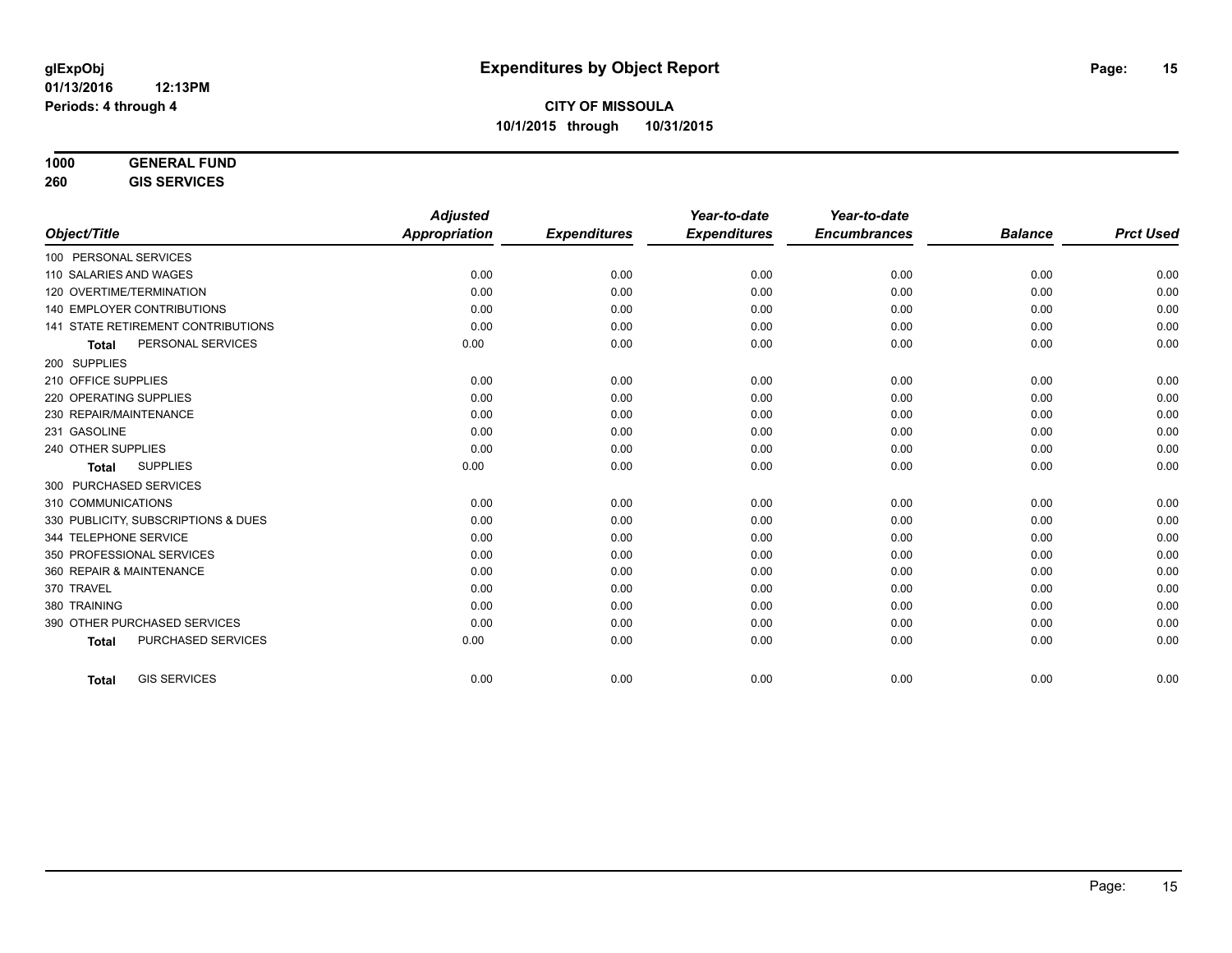#### **1000 GENERAL FUND 270 CITY ATTORNEY**

|                                            | <b>Adjusted</b> |                     | Year-to-date        | Year-to-date        |                |                  |
|--------------------------------------------|-----------------|---------------------|---------------------|---------------------|----------------|------------------|
| Object/Title                               | Appropriation   | <b>Expenditures</b> | <b>Expenditures</b> | <b>Encumbrances</b> | <b>Balance</b> | <b>Prct Used</b> |
| 100 PERSONAL SERVICES                      |                 |                     |                     |                     |                |                  |
| 110 SALARIES AND WAGES                     | 956,043.00      | 70,670.59           | 275,469.02          | 0.00                | 680,573.98     | 28.81            |
| 120 OVERTIME/TERMINATION                   | 2,270.00        | 1,221.94            | 2,050.77            | 0.00                | 219.23         | 90.34            |
| 140 EMPLOYER CONTRIBUTIONS                 | 314,286.00      | 24,178.51           | 104,812.19          | 0.00                | 209,473.81     | 33.35            |
| 141 STATE RETIREMENT CONTRIBUTIONS         | 0.00            | 0.00                | 134.14              | 0.00                | $-134.14$      | 0.00             |
| PERSONAL SERVICES<br>Total                 | 1,272,599.00    | 96,071.04           | 382,466.12          | 0.00                | 890,132.88     | 30.05            |
| 200 SUPPLIES                               |                 |                     |                     |                     |                |                  |
| 210 OFFICE SUPPLIES                        | 5,618.00        | 745.47              | 1,050.17            | 0.00                | 4,567.83       | 18.69            |
| 220 OPERATING SUPPLIES                     | 1,250.00        | 700.00              | 2,059.98            | 0.00                | $-809.98$      | 164.80           |
| 231 GASOLINE                               | 263.00          | 0.00                | 19.45               | 0.00                | 243.55         | 7.40             |
| <b>SUPPLIES</b><br><b>Total</b>            | 7,131.00        | 1,445.47            | 3,129.60            | 0.00                | 4,001.40       | 43.89            |
| 300 PURCHASED SERVICES                     |                 |                     |                     |                     |                |                  |
| 310 COMMUNICATIONS                         | 1,350.00        | 78.76               | 280.72              | 0.00                | 1,069.28       | 20.79            |
| 320 PRINTING & DUPLICATING                 | 550.00          | 0.00                | 0.00                | 0.00                | 550.00         | 0.00             |
| 330 PUBLICITY, SUBSCRIPTIONS & DUES        | 16,000.00       | 491.78              | 1,848.56            | 0.00                | 14, 151.44     | 11.55            |
| 344 TELEPHONE SERVICE                      | 264.00          | 27.75               | 27.75               | 0.00                | 236.25         | 10.51            |
| 350 PROFESSIONAL SERVICES                  | 12,915.00       | 58.00               | 283.50              | 0.00                | 12,631.50      | 2.20             |
| 360 REPAIR & MAINTENANCE                   | 19,447.00       | 49.12               | 9,847.80            | 0.00                | 9,599.20       | 50.64            |
| 370 TRAVEL                                 | 4,500.00        | 1,003.04            | 1,810.00            | 0.00                | 2,690.00       | 40.22            |
| 380 TRAINING                               | 8,000.00        | 1,240.00            | 3,184.00            | 0.00                | 4,816.00       | 39.80            |
| PURCHASED SERVICES<br><b>Total</b>         | 63,026.00       | 2,948.45            | 17,282.33           | 0.00                | 45,743.67      | 27.42            |
| 500 FIXED CHARGES                          |                 |                     |                     |                     |                |                  |
| 500 FIXED CHARGES                          | 0.00            | 0.00                | 0.00                | 0.00                | 0.00           | 0.00             |
| <b>FIXED CHARGES</b><br><b>Total</b>       | 0.00            | 0.00                | 0.00                | 0.00                | 0.00           | 0.00             |
| 700 GRANTS & CONTRIBUTIONS                 |                 |                     |                     |                     |                |                  |
| 700 GRANTS & CONTRIBUTIONS                 | 63,875.00       | 7,200.00            | 7,200.00            | 0.00                | 56,675.00      | 11.27            |
| <b>GRANTS &amp; CONTRIBUTIONS</b><br>Total | 63,875.00       | 7,200.00            | 7,200.00            | 0.00                | 56,675.00      | 11.27            |
| 800 OTHER OBJECTS                          |                 |                     |                     |                     |                |                  |
| 845 CONTINGENCY                            | 0.00            | 0.00                | 0.00                | 0.00                | 0.00           | 0.00             |
| OTHER OBJECTS<br>Total                     | 0.00            | 0.00                | 0.00                | 0.00                | 0.00           | 0.00             |
| 900 CAPITAL OUTLAY                         |                 |                     |                     |                     |                |                  |
| 920 BUILDINGS                              | 0.00            | 0.00                | 0.00                | 0.00                | 0.00           | 0.00             |
| 940 MACHINERY & EQUIPMENT                  | 0.00            | 0.00                | 0.00                | 0.00                | 0.00           | 0.00             |
|                                            |                 |                     |                     |                     |                |                  |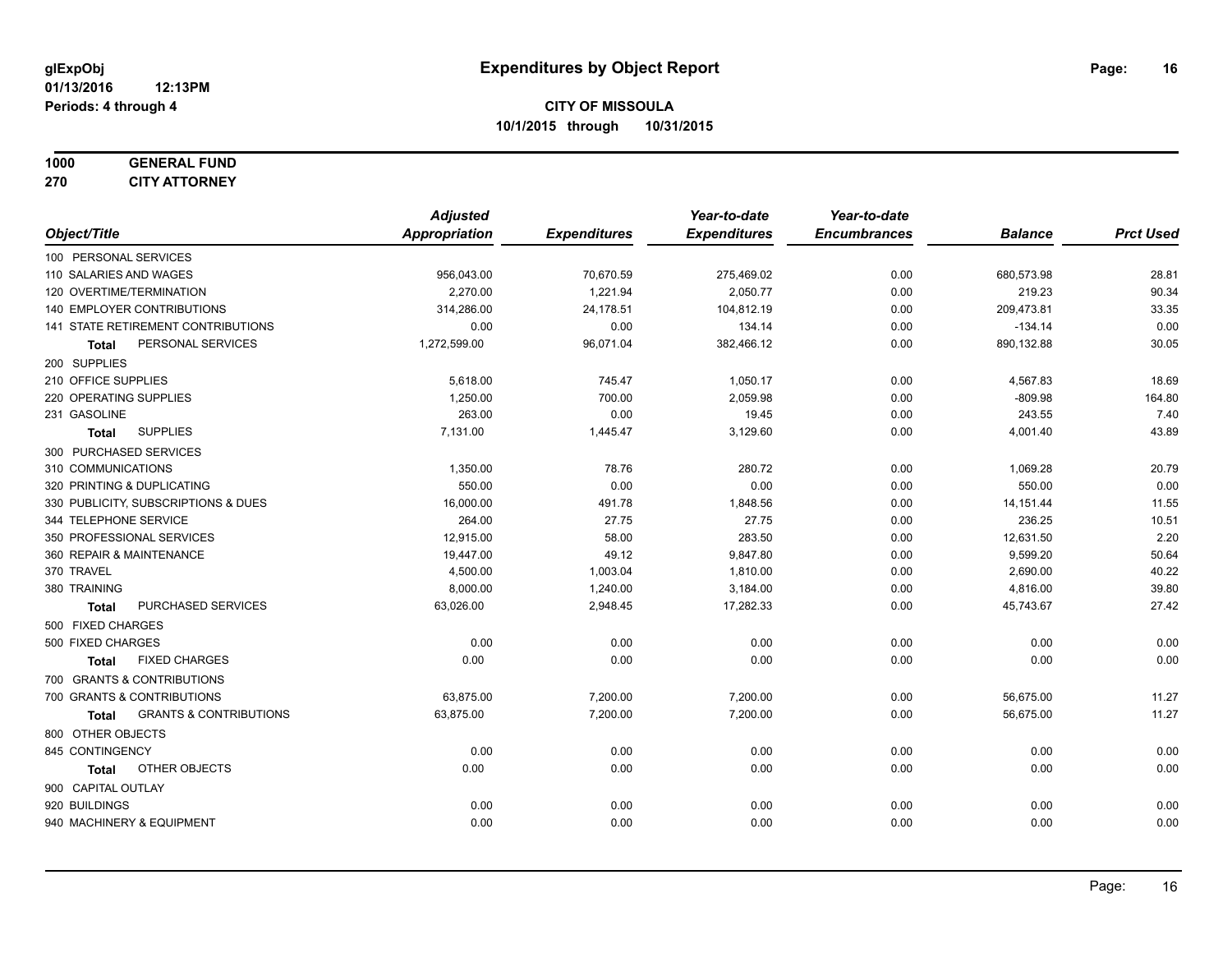#### **01/13/2016 12:13PM Periods: 4 through 4**

# **CITY OF MISSOULA 10/1/2015 through 10/31/2015**

| 1000 | <b>GENERAL FUND</b>  |
|------|----------------------|
| 270  | <b>CITY ATTORNEY</b> |

|              |                      | <b>Adjusted</b>      | Year-to-date        | Year-to-date        |                     |                |                  |
|--------------|----------------------|----------------------|---------------------|---------------------|---------------------|----------------|------------------|
| Object/Title |                      | <b>Appropriation</b> | <b>Expenditures</b> | <b>Expenditures</b> | <b>Encumbrances</b> | <b>Balance</b> | <b>Prct Used</b> |
| Tota         | CAPITAL OUTLAY       | 0.00                 | 0.00                | 0.00                | 0.00                | 0.00           | 0.00             |
| Tota         | <b>CITY ATTORNEY</b> | 406,631.00           | 107,664.96          | 410,078.05          | 0.00                | 996,552.95     | 29.15            |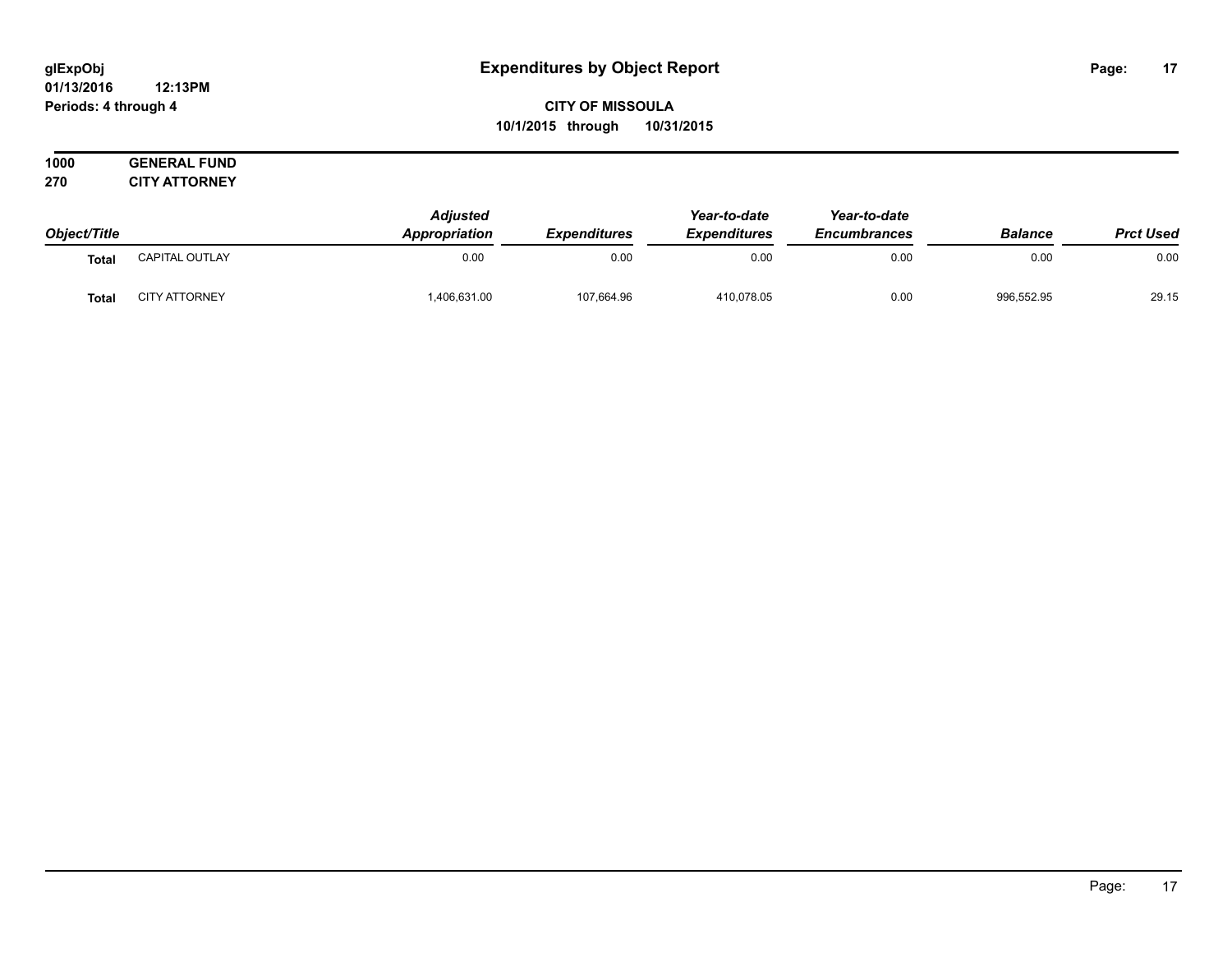#### **1000 GENERAL FUND**

**280 PUBLIC WORKS OPERATIONS**

| <b>Appropriation</b><br>Object/Title<br><b>Expenditures</b><br><b>Expenditures</b><br><b>Encumbrances</b> | <b>Prct Used</b><br><b>Balance</b> |
|-----------------------------------------------------------------------------------------------------------|------------------------------------|
|                                                                                                           |                                    |
| 100 PERSONAL SERVICES                                                                                     |                                    |
| 0.00<br>110 SALARIES AND WAGES<br>486,612.00<br>38,591.34<br>154,501.59                                   | 31.75<br>332,110.41                |
| 120 OVERTIME/TERMINATION<br>2.235.00<br>0.00<br>0.00<br>0.00                                              | 0.00<br>2,235.00                   |
| 130 OTHER<br>17,900.00<br>0.00<br>0.00<br>0.00                                                            | 0.00<br>17,900.00                  |
| <b>140 EMPLOYER CONTRIBUTIONS</b><br>218,935.00<br>15,939.65<br>70,120.11<br>0.00                         | 32.03<br>148,814.89                |
| 141 STATE RETIREMENT CONTRIBUTIONS<br>0.00<br>0.00<br>77.18<br>0.00                                       | 0.00<br>$-77.18$                   |
| PERSONAL SERVICES<br>725,682.00<br>54,530.99<br>224,698.88<br>0.00<br>Total                               | 500,983.12<br>30.96                |
| 200 SUPPLIES                                                                                              |                                    |
| 210 OFFICE SUPPLIES<br>950.00<br>0.00<br>330.50<br>0.00                                                   | 619.50<br>34.79                    |
| 220 OPERATING SUPPLIES<br>1,935.00<br>319.83<br>693.49<br>0.00                                            | 1,241.51<br>35.84                  |
| 230 REPAIR/MAINTENANCE<br>59,860.00<br>1,367.11<br>2,998.44<br>0.00                                       | 5.01<br>56,861.56                  |
| 231 GASOLINE<br>9,280.00<br>1,319.03<br>2,039.59<br>0.00                                                  | 21.98<br>7,240.41                  |
| 31,090.00<br>2,623.51<br>10,103.40<br>240 OTHER SUPPLIES<br>0.00                                          | 20,986.60<br>32.50                 |
| <b>SUPPLIES</b><br>103,115.00<br>5,629.48<br>16,165.42<br>0.00<br>Total                                   | 86,949.58<br>15.68                 |
| 300 PURCHASED SERVICES                                                                                    |                                    |
| 500.00<br>12.82<br>18.20<br>310 COMMUNICATIONS<br>0.00                                                    | 3.64<br>481.80                     |
| 200.00<br>0.00<br>0.00<br>320 PRINTING & DUPLICATING<br>0.00                                              | 0.00<br>200.00                     |
| 474.92<br>330 PUBLICITY, SUBSCRIPTIONS & DUES<br>1,100.00<br>474.92<br>0.00                               | 43.17<br>625.08                    |
| 341 ELECTRICITY & NATURAL GAS<br>135,778.00<br>1,012.83<br>32,234.99<br>0.00                              | 23.74<br>103,543.01                |
| 344 TELEPHONE SERVICE<br>1,804.00<br>278.54<br>726.93<br>0.00                                             | 40.30<br>1,077.07                  |
| 457.00<br>345 GARBAGE<br>15.60<br>62.40<br>0.00                                                           | 13.65<br>394.60                    |
| 350 PROFESSIONAL SERVICES<br>870.00<br>3,003.90<br>2,650.50<br>0.00                                       | 345.28<br>$-2,133.90$              |
| 360 REPAIR & MAINTENANCE<br>15,900.00<br>7,974.98<br>15,250.12<br>0.00                                    | 649.88<br>95.91                    |
| 370 TRAVEL<br>0.00<br>1,550.00<br>0.00<br>0.00                                                            | 0.00<br>1,550.00                   |
| 380 TRAINING<br>2,200.00<br>0.00<br>0.00<br>0.00                                                          | 0.00<br>2,200.00                   |
| PURCHASED SERVICES<br>160,359.00<br>12,420.19<br>51,771.46<br>0.00<br><b>Total</b>                        | 108,587.54<br>32.28                |
| 500 FIXED CHARGES                                                                                         |                                    |
| 0.00<br>500 FIXED CHARGES<br>0.00<br>0.00<br>0.00                                                         | 0.00<br>0.00                       |
| <b>FIXED CHARGES</b><br>0.00<br>0.00<br>0.00<br>0.00<br>Total                                             | 0.00<br>0.00                       |
| 800 OTHER OBJECTS                                                                                         |                                    |
| 850 SALARY SAVINGS<br>$-5,411.00$<br>0.00<br>0.00<br>0.00                                                 | 0.00<br>$-5,411.00$                |
| OTHER OBJECTS<br>0.00<br>0.00<br>0.00<br>$-5,411.00$<br><b>Total</b>                                      | 0.00<br>$-5,411.00$                |
| 900 CAPITAL OUTLAY                                                                                        |                                    |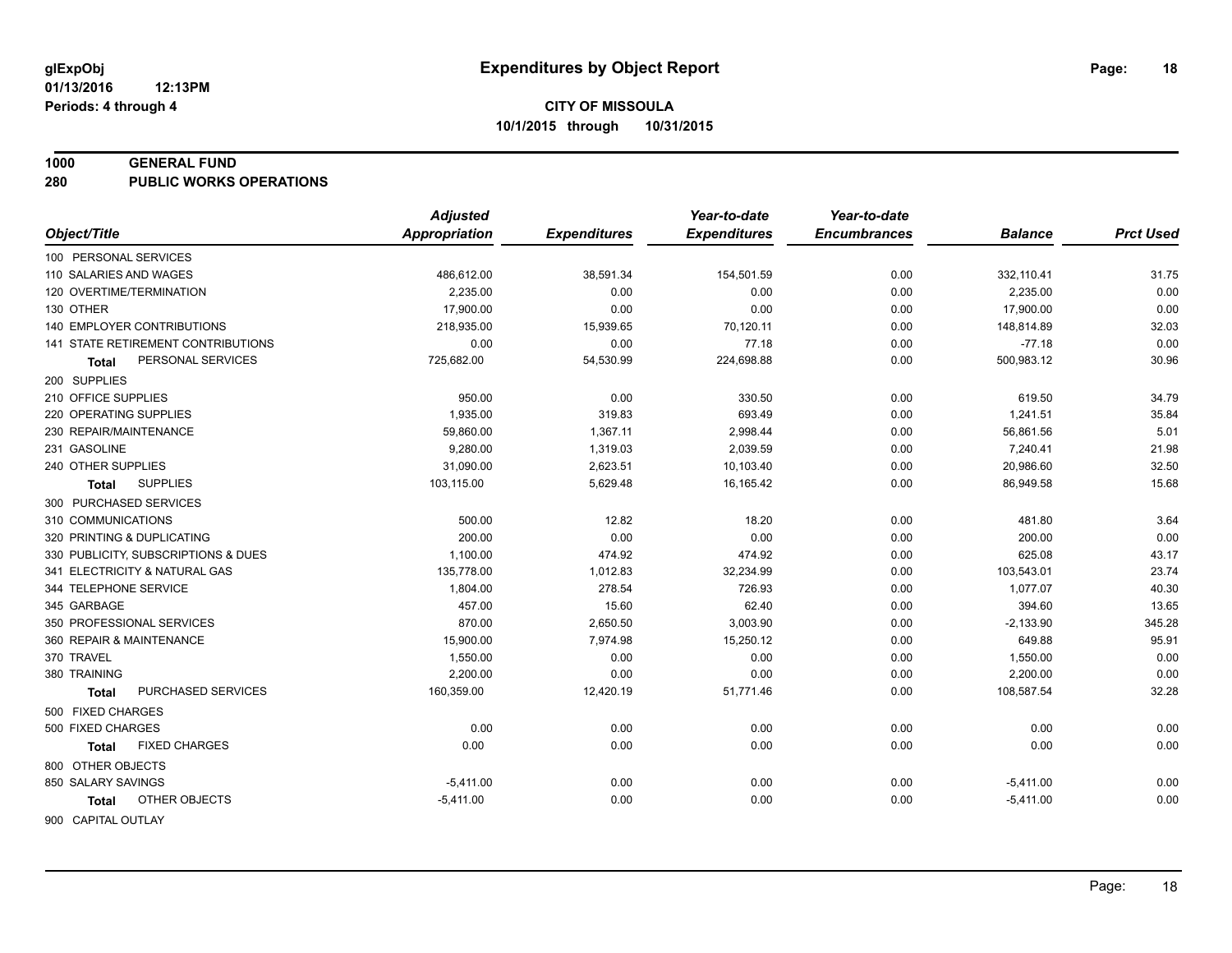# **1000 GENERAL FUND**

**280 PUBLIC WORKS OPERATIONS**

| Object/Title |                           | <b>Adjusted</b><br>Appropriation | <b>Expenditures</b> | Year-to-date<br><b>Expenditures</b> | Year-to-date<br><b>Encumbrances</b> | <b>Balance</b> | <b>Prct Used</b> |
|--------------|---------------------------|----------------------------------|---------------------|-------------------------------------|-------------------------------------|----------------|------------------|
|              | 940 MACHINERY & EQUIPMENT | 0.00                             | 0.00                | 0.00                                | 0.00                                | 0.00           | 0.00             |
| <b>Total</b> | <b>CAPITAL OUTLAY</b>     | 0.00                             | 0.00                | 0.00                                | 0.00                                | 0.00           | 0.00             |
| <b>Total</b> | PUBLIC WORKS OPERATIONS   | 983,745.00                       | 72,580.66           | 292,635.76                          | 0.00                                | 691,109.24     | 29.75            |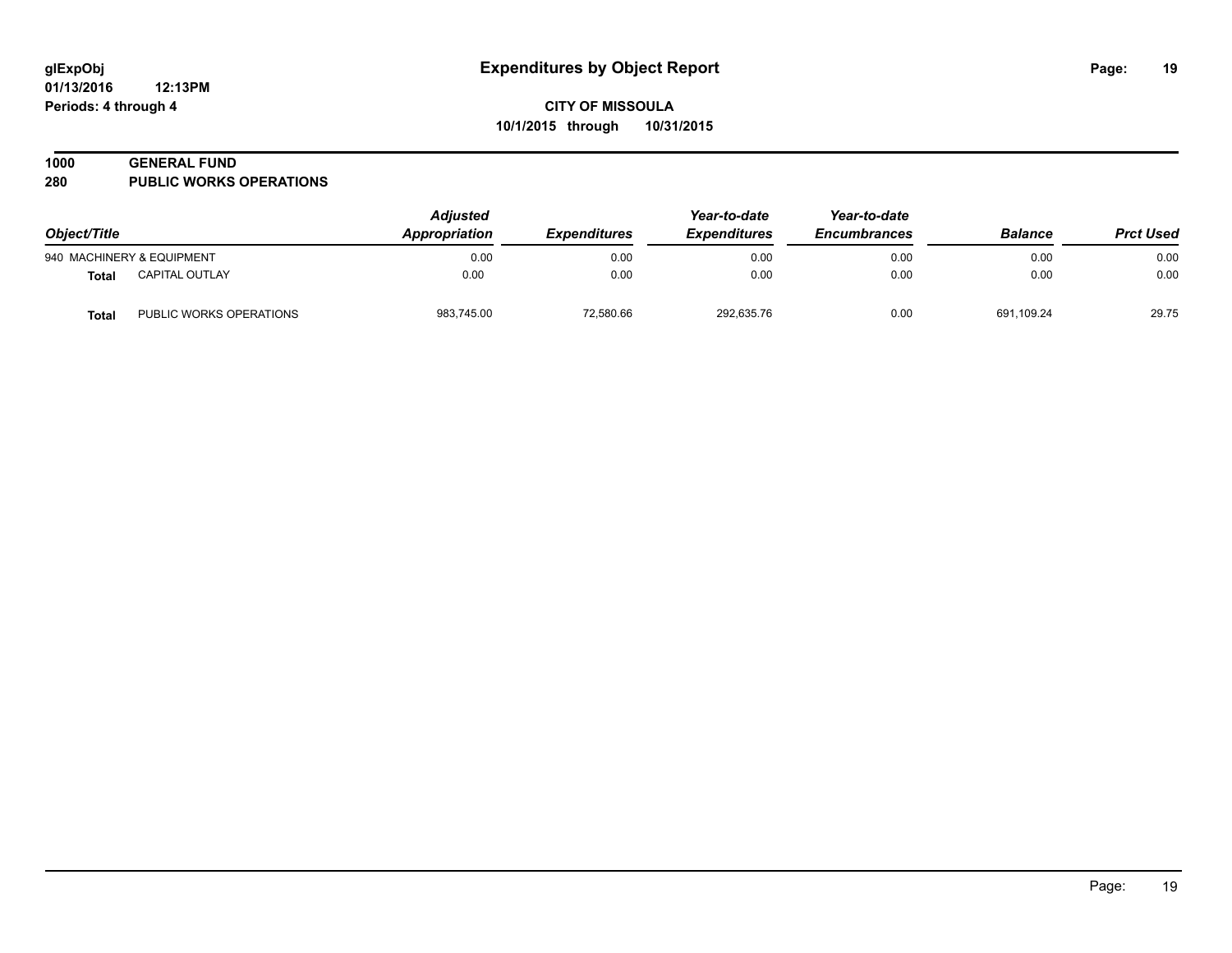**1000 GENERAL FUND**

**290 POLICE**

|                                           | <b>Adjusted</b>      |                     | Year-to-date        | Year-to-date        |                |                  |
|-------------------------------------------|----------------------|---------------------|---------------------|---------------------|----------------|------------------|
| Object/Title                              | <b>Appropriation</b> | <b>Expenditures</b> | <b>Expenditures</b> | <b>Encumbrances</b> | <b>Balance</b> | <b>Prct Used</b> |
| 100 PERSONAL SERVICES                     |                      |                     |                     |                     |                |                  |
| 110 SALARIES AND WAGES                    | 8,777,445.00         | 589,563.56          | 2,271,390.18        | 0.00                | 6,506,054.82   | 25.88            |
| 115 SALARIES/HEALTH INSURANCE BENEFIT     | 0.00                 | 59,565.00           | 193,116.00          | 0.00                | $-193, 116.00$ | 0.00             |
| 120 OVERTIME/TERMINATION                  | 244,408.00           | 19,031.82           | 77,048.26           | 0.00                | 167,359.74     | 31.52            |
| 121 OUTSIDE HIRE OVERTIME                 | 0.00                 | 7,953.15            | 69,058.96           | 0.00                | $-69,058.96$   | 0.00             |
| 122 COURT OVERTIME                        | 2,675.00             | 239.71              | 3,857.09            | 0.00                | $-1,182.09$    | 144.19           |
| 130 OTHER                                 | 67,307.00            | 0.00                | 65,409.61           | 0.00                | 1,897.39       | 97.18            |
| 133 EDUCATION COMPENSATION                | 0.00                 | 0.00                | 0.00                | 0.00                | 0.00           | 0.00             |
| <b>140 EMPLOYER CONTRIBUTIONS</b>         | 4,613,353.00         | 174,635.98          | 704,302.49          | 0.00                | 3,909,050.51   | 15.27            |
| <b>141 STATE RETIREMENT CONTRIBUTIONS</b> | 85,477.00            | 0.00                | 306,721.59          | 0.00                | $-221,244.59$  | 358.84           |
| PERSONAL SERVICES<br>Total                | 13,790,665.00        | 850,989.22          | 3,690,904.18        | 0.00                | 10,099,760.82  | 26.76            |
| 200 SUPPLIES                              |                      |                     |                     |                     |                |                  |
| 210 OFFICE SUPPLIES                       | 19,874.00            | 581.34              | 3,334.41            | 0.00                | 16,539.59      | 16.78            |
| 220 OPERATING SUPPLIES                    | 80,296.00            | 16,642.83           | 31,021.06           | 0.00                | 49,274.94      | 38.63            |
| 230 REPAIR/MAINTENANCE                    | 45,735.00            | 1,794.07            | 13,762.52           | 0.00                | 31,972.48      | 30.09            |
| 231 GASOLINE                              | 172,872.00           | 0.00                | 27,636.29           | 0.00                | 145,235.71     | 15.99            |
| <b>SUPPLIES</b><br><b>Total</b>           | 318,777.00           | 19,018.24           | 75,754.28           | 0.00                | 243,022.72     | 23.76            |
| 300 PURCHASED SERVICES                    |                      |                     |                     |                     |                |                  |
| 310 COMMUNICATIONS                        | 14,396.00            | 521.00              | 14,118.81           | 0.00                | 277.19         | 98.07            |
| 320 PRINTING & DUPLICATING                | 10,824.00            | 1,097.78            | 1,997.58            | 0.00                | 8,826.42       | 18.46            |
| 330 PUBLICITY, SUBSCRIPTIONS & DUES       | 14,938.00            | 2,010.82            | 9,868.05            | 0.00                | 5,069.95       | 66.06            |
| 344 TELEPHONE SERVICE                     | 47,693.00            | 4,277.88            | 11,372.05           | 0.00                | 36,320.95      | 23.84            |
| 350 PROFESSIONAL SERVICES                 | 62,899.00            | 6,021.60            | 15,523.42           | 0.00                | 47,375.58      | 24.68            |
| 360 REPAIR & MAINTENANCE                  | 33,245.00            | 2,389.97            | 30,056.34           | 0.00                | 3,188.66       | 90.41            |
| 370 TRAVEL                                | 26,000.00            | 10,328.51           | 17,154.91           | 0.00                | 8,845.09       | 65.98            |
| 380 TRAINING                              | 31,300.00            | 1,569.00            | 16,214.00           | 0.00                | 15,086.00      | 51.80            |
| 390 OTHER PURCHASED SERVICES              | 25,000.00            | 8,858.62            | 10,601.45           | 0.00                | 14,398.55      | 42.41            |
| PURCHASED SERVICES<br>Total               | 266,295.00           | 37,075.18           | 126,906.61          | 0.00                | 139,388.39     | 47.66            |
| 500 FIXED CHARGES                         |                      |                     |                     |                     |                |                  |
| 500 FIXED CHARGES                         | 91,462.00            | 5,732.98            | 29,238.20           | 0.00                | 62,223.80      | 31.97            |
| <b>FIXED CHARGES</b><br>Total             | 91,462.00            | 5,732.98            | 29,238.20           | 0.00                | 62,223.80      | 31.97            |
| 700 GRANTS & CONTRIBUTIONS                |                      |                     |                     |                     |                |                  |
| 700 GRANTS & CONTRIBUTIONS                | 4,000.00             | 0.00                | 0.00                | 0.00                | 4,000.00       | 0.00             |
|                                           |                      |                     |                     |                     |                |                  |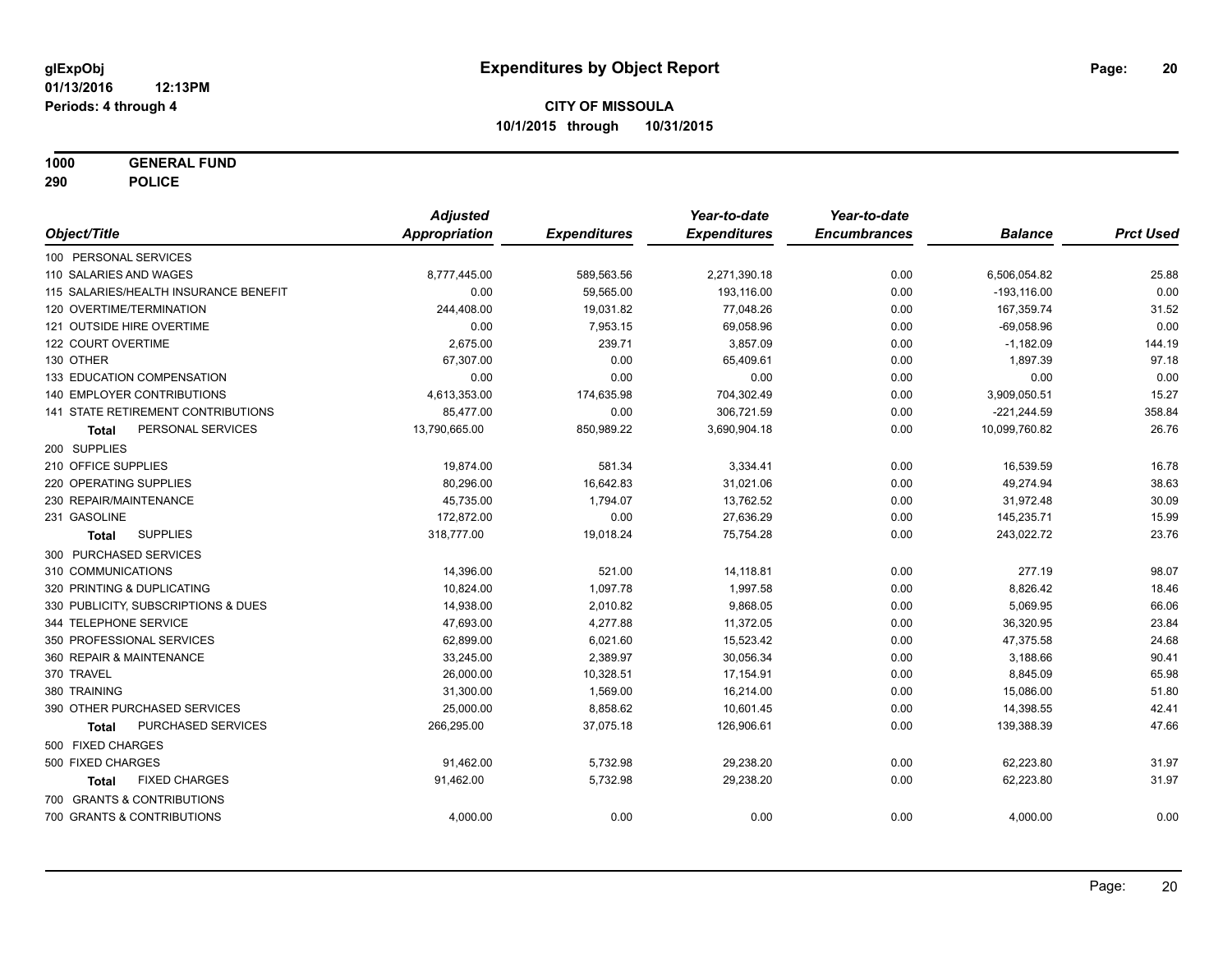**1000 GENERAL FUND 290 POLICE**

| Object/Title              |                                   | <b>Adjusted</b><br><b>Appropriation</b> | <b>Expenditures</b> | Year-to-date<br><b>Expenditures</b> | Year-to-date<br><b>Encumbrances</b> | <b>Balance</b> | <b>Prct Used</b> |
|---------------------------|-----------------------------------|-----------------------------------------|---------------------|-------------------------------------|-------------------------------------|----------------|------------------|
|                           |                                   |                                         |                     |                                     |                                     |                |                  |
| <b>Total</b>              | <b>GRANTS &amp; CONTRIBUTIONS</b> | 4,000.00                                | 0.00                | 0.00                                | 0.00                                | 4,000.00       | 0.00             |
| 800 OTHER OBJECTS         |                                   |                                         |                     |                                     |                                     |                |                  |
|                           | 820 TRANSFERS TO OTHER FUNDS      | 0.00                                    | 0.00                | 0.00                                | 0.00                                | 0.00           | 0.00             |
| 850 SALARY SAVINGS        |                                   | $-79.245.00$                            | 0.00                | 0.00                                | 0.00                                | $-79.245.00$   | 0.00             |
| <b>Total</b>              | OTHER OBJECTS                     | -79.245.00                              | 0.00                | 0.00                                | 0.00                                | $-79.245.00$   | 0.00             |
| 900 CAPITAL OUTLAY        |                                   |                                         |                     |                                     |                                     |                |                  |
| 940 MACHINERY & EQUIPMENT |                                   | 0.00                                    | 0.00                | 0.00                                | 0.00                                | 0.00           | 0.00             |
| <b>Total</b>              | <b>CAPITAL OUTLAY</b>             | 0.00                                    | 0.00                | 0.00                                | 0.00                                | 0.00           | 0.00             |
| <b>Total</b>              | <b>POLICE</b>                     | 14.391.954.00                           | 912.815.62          | 3.922.803.27                        | 0.00                                | 10.469.150.73  | 27.26            |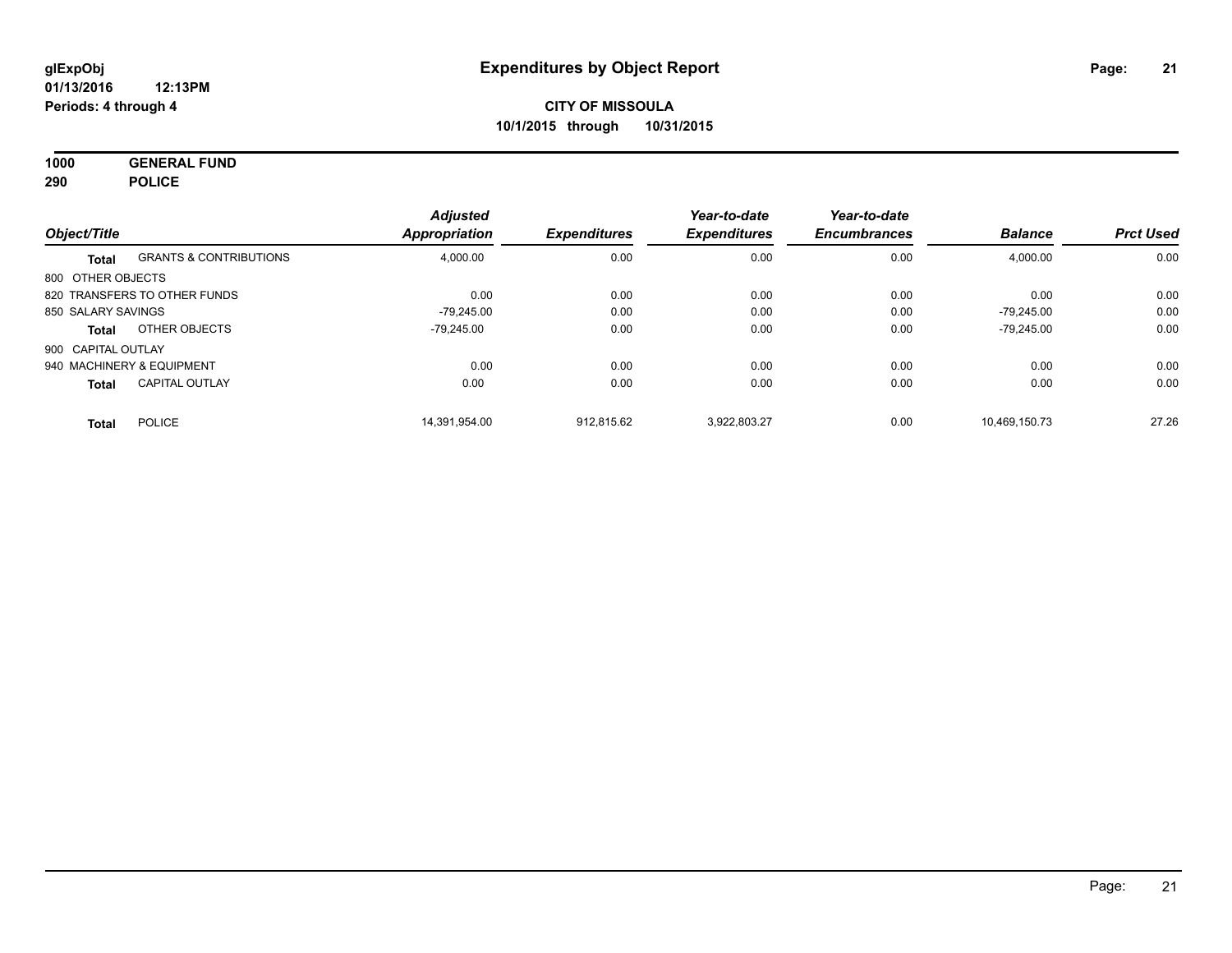**1000 GENERAL FUND 300 FIRE**

|                                       | <b>Adjusted</b>      |                     | Year-to-date        | Year-to-date        |                |                  |
|---------------------------------------|----------------------|---------------------|---------------------|---------------------|----------------|------------------|
| Object/Title                          | <b>Appropriation</b> | <b>Expenditures</b> | <b>Expenditures</b> | <b>Encumbrances</b> | <b>Balance</b> | <b>Prct Used</b> |
| 100 PERSONAL SERVICES                 |                      |                     |                     |                     |                |                  |
| 110 SALARIES AND WAGES                | 6,581,809.00         | 485,063.54          | 1,947,905.85        | 0.00                | 4,633,903.15   | 29.60            |
| 115 SALARIES/HEALTH INSURANCE BENEFIT | 608,760.00           | 51,870.00           | 177,099.00          | 0.00                | 431,661.00     | 29.09            |
| 120 OVERTIME/TERMINATION              | 320,544.00           | 115,797.40          | 549,925.93          | 0.00                | $-229,381.93$  | 171.56           |
| 130 OTHER                             | 81,324.00            | 0.00                | 53,361.10           | 0.00                | 27,962.90      | 65.62            |
| 140 EMPLOYER CONTRIBUTIONS            | 2,267,057.00         | 132,037.06          | 552,436.00          | 0.00                | 1,714,621.00   | 24.37            |
| 141 STATE RETIREMENT CONTRIBUTIONS    | 1,688,849.00         | 0.00                | 336, 159.35         | 0.00                | 1,352,689.65   | 19.90            |
| PERSONAL SERVICES<br>Total            | 11,548,343.00        | 784,768.00          | 3,616,887.23        | 0.00                | 7,931,455.77   | 31.32            |
| 200 SUPPLIES                          |                      |                     |                     |                     |                |                  |
| 210 OFFICE SUPPLIES                   | 16,004.00            | 545.78              | 2,495.77            | 0.00                | 13,508.23      | 15.59            |
| 220 OPERATING SUPPLIES                | 112,744.00           | 22,244.66           | 50,331.31           | 0.00                | 62,412.69      | 44.64            |
| 230 REPAIR/MAINTENANCE                | 61,500.00            | 5,866.62            | 19,960.35           | 0.00                | 41,539.65      | 32.46            |
| 231 GASOLINE                          | 61,827.00            | 2,919.07            | 12,804.08           | 0.00                | 49,022.92      | 20.71            |
| 240 OTHER SUPPLIES                    | 2,848.00             | 0.00                | 0.00                | 0.00                | 2,848.00       | 0.00             |
| <b>SUPPLIES</b><br>Total              | 254,923.00           | 31,576.13           | 85,591.51           | 0.00                | 169,331.49     | 33.58            |
| 300 PURCHASED SERVICES                |                      |                     |                     |                     |                |                  |
| 310 COMMUNICATIONS                    | 577.00               | 17.79               | 48.79               | 0.00                | 528.21         | 8.46             |
| 320 PRINTING & DUPLICATING            | 1,488.00             | 264.76              | 333.69              | 0.00                | 1,154.31       | 22.43            |
| 330 PUBLICITY, SUBSCRIPTIONS & DUES   | 9,863.00             | 225.00              | 3,281.50            | 0.00                | 6,581.50       | 33.27            |
| 340 SEWER                             | 1,394.00             | 0.00                | 551.58              | 0.00                | 842.42         | 39.57            |
| 341 ELECTRICITY & NATURAL GAS         | 66,891.00            | 4,785.70            | 14,857.68           | 0.00                | 52,033.32      | 22.21            |
| 343 WATER CHARGES                     | 14,677.00            | 1,451.27            | 4,899.62            | 0.00                | 9,777.38       | 33.38            |
| 344 TELEPHONE SERVICE                 | 20,484.00            | 1,604.15            | 4,156.86            | 0.00                | 16,327.14      | 20.29            |
| 345 GARBAGE                           | 5,462.00             | 441.35              | 1,765.40            | 0.00                | 3,696.60       | 32.32            |
| 350 PROFESSIONAL SERVICES             | 24,272.00            | 0.00                | 1,492.00            | 0.00                | 22,780.00      | 6.15             |
| 360 REPAIR & MAINTENANCE              | 51,983.00            | 5,222.10            | 15, 157.46          | 0.00                | 36,825.54      | 29.16            |
| 370 TRAVEL                            | 20,017.00            | 166.14              | 820.94              | 0.00                | 19,196.06      | 4.10             |
| 380 TRAINING                          | 13,416.00            | 0.00                | 125.50              | 0.00                | 13,290.50      | 0.94             |
| 390 OTHER PURCHASED SERVICES          | 11,580.00            | 501.60              | 1,347.56            | 0.00                | 10,232.44      | 11.64            |
| PURCHASED SERVICES<br><b>Total</b>    | 242,104.00           | 14,679.86           | 48,838.58           | 0.00                | 193,265.42     | 20.17            |
| 500 FIXED CHARGES                     |                      |                     |                     |                     |                |                  |
| 500 FIXED CHARGES                     | 0.00                 | 0.00                | 0.00                | 0.00                | 0.00           | 0.00             |
| 530 EQUIPMENT RENTAL                  | 226.00               | 0.00                | 0.00                | 0.00                | 226.00         | 0.00             |
| <b>FIXED CHARGES</b><br>Total         | 226.00               | 0.00                | 0.00                | 0.00                | 226.00         | 0.00             |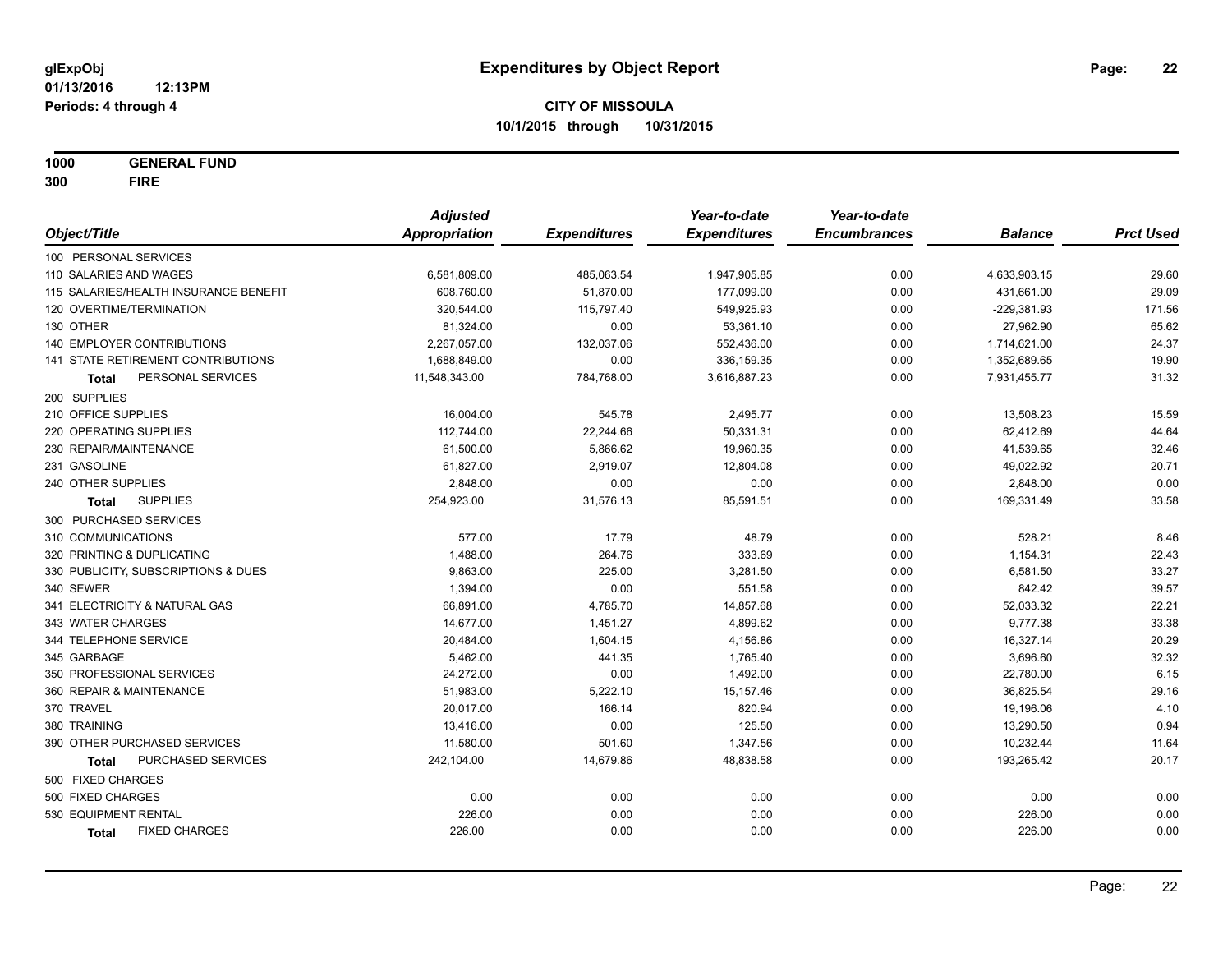**1000 GENERAL FUND 300 FIRE**

| Object/Title       |                                   | <b>Adjusted</b><br><b>Appropriation</b> | <b>Expenditures</b> | Year-to-date<br><b>Expenditures</b> | Year-to-date<br><b>Encumbrances</b> | <b>Balance</b> | <b>Prct Used</b> |
|--------------------|-----------------------------------|-----------------------------------------|---------------------|-------------------------------------|-------------------------------------|----------------|------------------|
|                    | 700 GRANTS & CONTRIBUTIONS        |                                         |                     |                                     |                                     |                |                  |
|                    | 700 GRANTS & CONTRIBUTIONS        | 2.700.00                                | 0.00                | 0.00                                | 0.00                                | 2,700.00       | 0.00             |
| Total              | <b>GRANTS &amp; CONTRIBUTIONS</b> | 2,700.00                                | 0.00                | 0.00                                | 0.00                                | 2,700.00       | 0.00             |
| 800 OTHER OBJECTS  |                                   |                                         |                     |                                     |                                     |                |                  |
|                    | 820 TRANSFERS TO OTHER FUNDS      | 0.00                                    | 0.00                | 0.00                                | 0.00                                | 0.00           | 0.00             |
| 850 SALARY SAVINGS |                                   | $-65,888.00$                            | 0.00                | 0.00                                | 0.00                                | $-65.888.00$   | 0.00             |
| Total              | OTHER OBJECTS                     | $-65,888.00$                            | 0.00                | 0.00                                | 0.00                                | $-65,888.00$   | 0.00             |
| 900 CAPITAL OUTLAY |                                   |                                         |                     |                                     |                                     |                |                  |
|                    | 940 MACHINERY & EQUIPMENT         | 0.00                                    | 0.00                | 0.00                                | 0.00                                | 0.00           | 0.00             |
| <b>Total</b>       | <b>CAPITAL OUTLAY</b>             | 0.00                                    | 0.00                | 0.00                                | 0.00                                | 0.00           | 0.00             |
| Total              | <b>FIRE</b>                       | 11.982.408.00                           | 831,023.99          | 3,751,317.32                        | 0.00                                | 8,231,090.68   | 31.31            |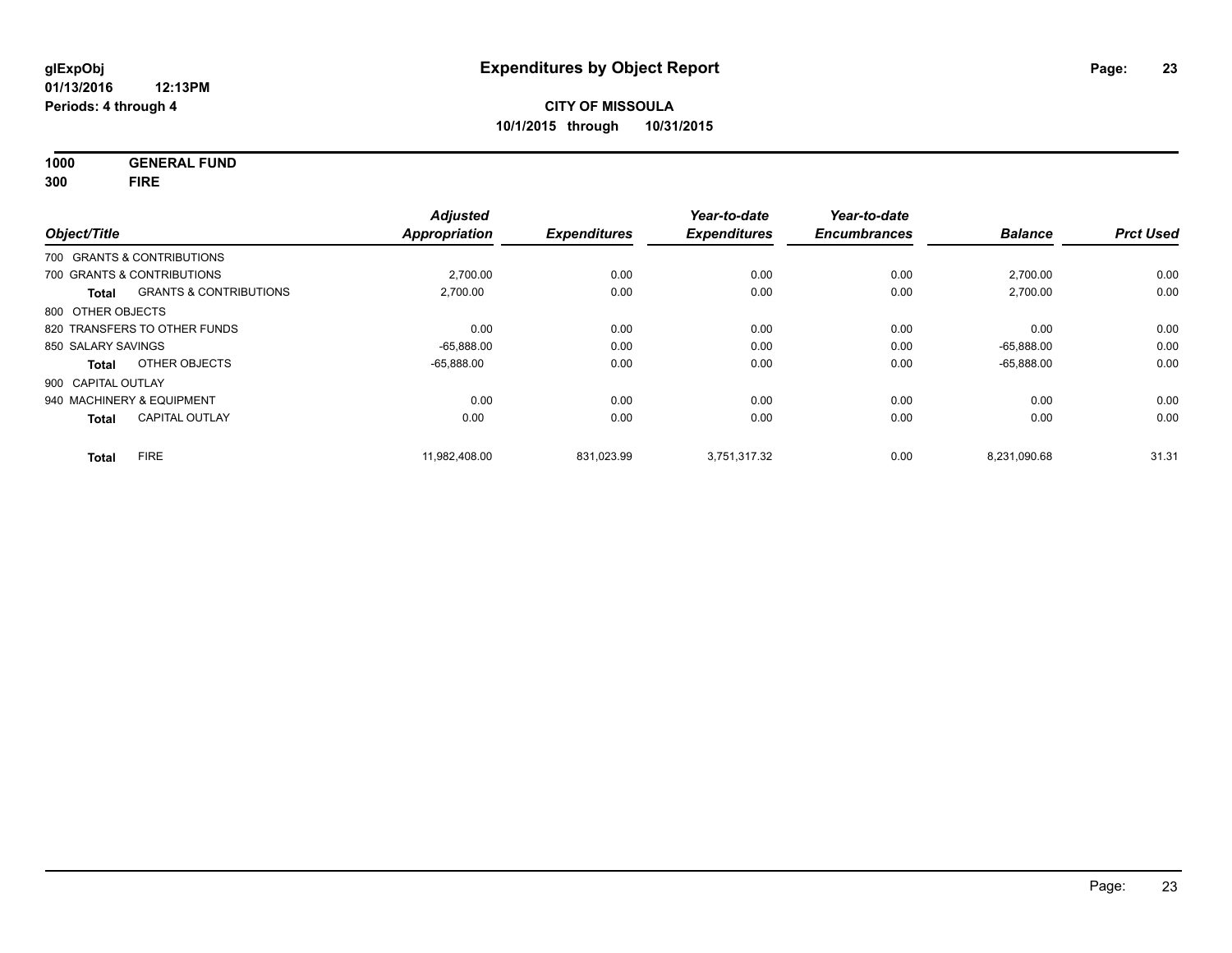#### **1000 GENERAL FUND**

**320 STREET MAINTENANCE**

|                                           | <b>Adjusted</b>      |                     | Year-to-date        | Year-to-date        |                |                  |
|-------------------------------------------|----------------------|---------------------|---------------------|---------------------|----------------|------------------|
| Object/Title                              | <b>Appropriation</b> | <b>Expenditures</b> | <b>Expenditures</b> | <b>Encumbrances</b> | <b>Balance</b> | <b>Prct Used</b> |
| 100 PERSONAL SERVICES                     |                      |                     |                     |                     |                |                  |
| 110 SALARIES AND WAGES                    | 1,345,337.00         | 112,310.76          | 410,430.41          | 0.00                | 934,906.59     | 30.51            |
| 120 OVERTIME/TERMINATION                  | 15,000.00            | 402.20              | 6,315.96            | 0.00                | 8,684.04       | 42.11            |
| 130 OTHER                                 | 6,000.00             | 0.00                | 0.00                | 0.00                | 6,000.00       | 0.00             |
| 140 EMPLOYER CONTRIBUTIONS                | 732,217.00           | 60,704.61           | 248,064.04          | 0.00                | 484,152.96     | 33.88            |
| 141 STATE RETIREMENT CONTRIBUTIONS        | 0.00                 | 0.00                | 197.95              | 0.00                | $-197.95$      | 0.00             |
| PERSONAL SERVICES<br><b>Total</b>         | 2,098,554.00         | 173,417.57          | 665,008.36          | 0.00                | 1,433,545.64   | 31.69            |
| 200 SUPPLIES                              |                      |                     |                     |                     |                |                  |
| 210 OFFICE SUPPLIES                       | 1,600.00             | 0.00                | 0.00                | 0.00                | 1,600.00       | 0.00             |
| 220 OPERATING SUPPLIES                    | 170,318.00           | 768.97              | 2,263.71            | 0.00                | 168,054.29     | 1.33             |
| 230 REPAIR/MAINTENANCE                    | 84,215.00            | $-25.24$            | $-3.24$             | 0.00                | 84,218.24      | 0.00             |
| 231 GASOLINE                              | 218,604.00           | 24,747.51           | 39,269.15           | 0.00                | 179,334.85     | 17.96            |
| 240 OTHER SUPPLIES                        | 0.00                 | 0.00                | 0.00                | 0.00                | 0.00           | 0.00             |
| 250 SUPPLIES FOR RESALE                   | 0.00                 | 0.00                | 0.00                | 0.00                | 0.00           | 0.00             |
| <b>SUPPLIES</b><br><b>Total</b>           | 474,737.00           | 25,491.24           | 41,529.62           | 0.00                | 433,207.38     | 8.75             |
| 300 PURCHASED SERVICES                    |                      |                     |                     |                     |                |                  |
| 310 COMMUNICATIONS                        | 0.00                 | 0.00                | 0.00                | 0.00                | 0.00           | 0.00             |
| 320 PRINTING & DUPLICATING                | 7,000.00             | 0.00                | 0.00                | 0.00                | 7,000.00       | 0.00             |
| 330 PUBLICITY, SUBSCRIPTIONS & DUES       | 3,000.00             | 0.00                | 600.92              | 0.00                | 2,399.08       | 20.03            |
| 341 ELECTRICITY & NATURAL GAS             | 0.00                 | 0.00                | 0.00                | 0.00                | 0.00           | 0.00             |
| 343 WATER CHARGES                         | 7,000.00             | 523.44              | 4,396.55            | 0.00                | 2,603.45       | 62.81            |
| 344 TELEPHONE SERVICE                     | 1,822.00             | 320.08              | 656.34              | 0.00                | 1,165.66       | 36.02            |
| 345 GARBAGE                               | 7,280.00             | 20.25               | 553.90              | 0.00                | 6,726.10       | 7.61             |
| 350 PROFESSIONAL SERVICES                 | 5,150.00             | 31.75               | 961.75              | 0.00                | 4,188.25       | 18.67            |
| 360 REPAIR & MAINTENANCE                  | 21,000.00            | 0.00                | 608.80              | 0.00                | 20,391.20      | 2.90             |
| 370 TRAVEL                                | 2,300.00             | 603.16              | 800.41              | 0.00                | 1,499.59       | 34.80            |
| 380 TRAINING                              | 1,500.00             | 200.00              | 500.00              | 0.00                | 1,000.00       | 33.33            |
| PURCHASED SERVICES<br><b>Total</b>        | 56,052.00            | 1,698.68            | 9,078.67            | 0.00                | 46,973.33      | 16.20            |
| 400 BUILDING MATERIALS                    |                      |                     |                     |                     |                |                  |
| <b>400 BUILDING MATERIALS</b>             | 46,285.00            | 0.00                | 0.00                | 0.00                | 46,285.00      | 0.00             |
| <b>BUILDING MATERIALS</b><br><b>Total</b> | 46,285.00            | 0.00                | 0.00                | 0.00                | 46,285.00      | 0.00             |
| 500 FIXED CHARGES                         |                      |                     |                     |                     |                |                  |
| 500 FIXED CHARGES                         | 30,500.00            | 2,028.50            | 2,398.50            | 0.00                | 28,101.50      | 7.86             |
|                                           |                      |                     |                     |                     |                |                  |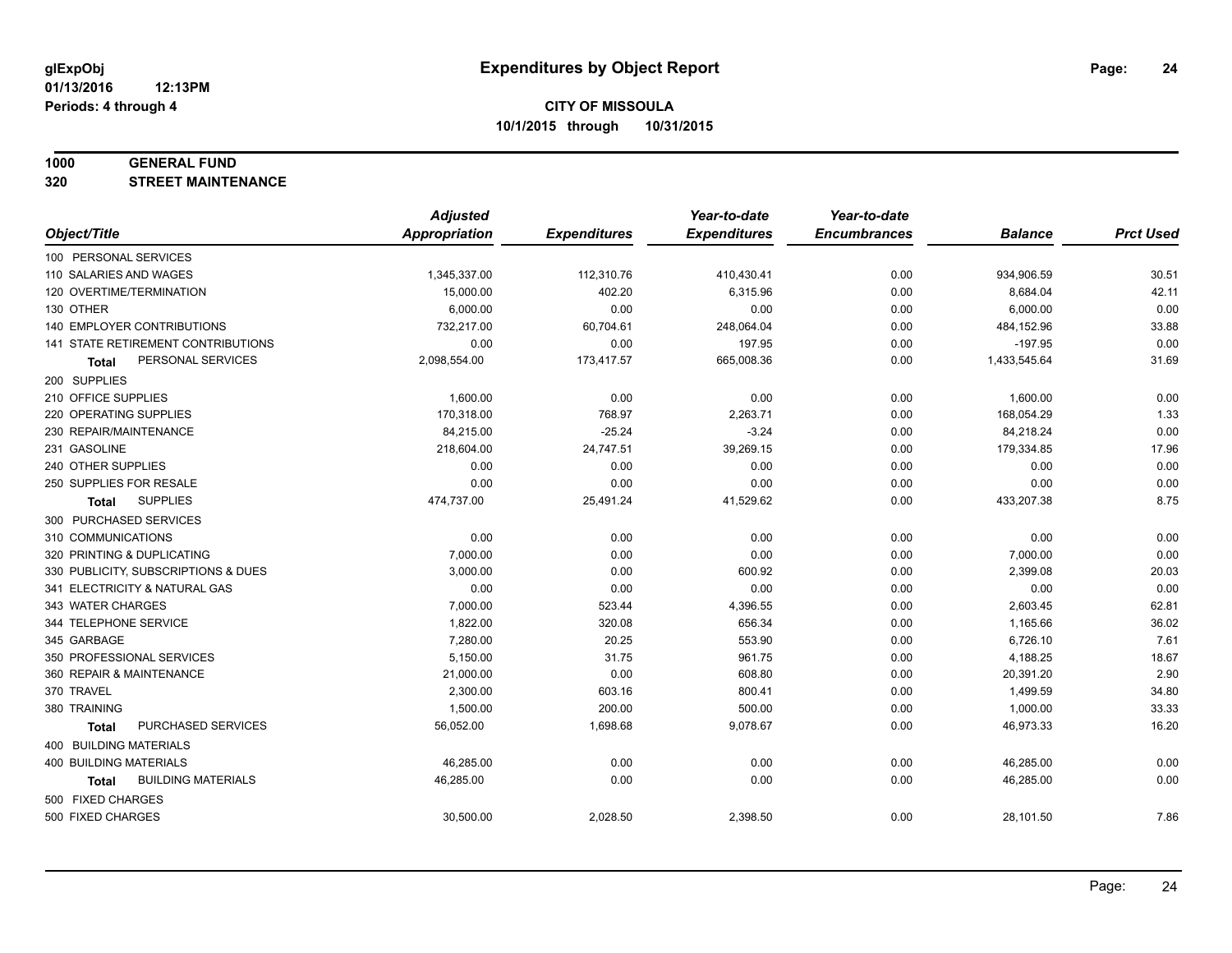#### **1000 GENERAL FUND**

**320 STREET MAINTENANCE**

|                    |                             | <b>Adjusted</b> |                     | Year-to-date        | Year-to-date        |                |                  |
|--------------------|-----------------------------|-----------------|---------------------|---------------------|---------------------|----------------|------------------|
| Object/Title       |                             | Appropriation   | <b>Expenditures</b> | <b>Expenditures</b> | <b>Encumbrances</b> | <b>Balance</b> | <b>Prct Used</b> |
| <b>Total</b>       | <b>FIXED CHARGES</b>        | 30,500.00       | 2,028.50            | 2,398.50            | 0.00                | 28,101.50      | 7.86             |
| 600 DEBT SERVICE   |                             |                 |                     |                     |                     |                |                  |
| 610 PRINCIPAL      |                             | 0.00            | 0.00                | 0.00                | 0.00                | 0.00           | 0.00             |
|                    | 620 INTEREST / SERVICE FEES | 0.00            | 0.00                | 0.00                | 0.00                | 0.00           | 0.00             |
| Total              | <b>DEBT SERVICE</b>         | 0.00            | 0.00                | 0.00                | 0.00                | 0.00           | 0.00             |
| 900 CAPITAL OUTLAY |                             |                 |                     |                     |                     |                |                  |
| 930 IMPROVEMENTS   |                             | 197.705.00      | 2,265.55            | 34,949.43           | 0.00                | 162.755.57     | 17.68            |
|                    | 940 MACHINERY & EQUIPMENT   | 0.00            | 0.00                | 0.00                | 0.00                | 0.00           | 0.00             |
| <b>Total</b>       | <b>CAPITAL OUTLAY</b>       | 197,705.00      | 2,265.55            | 34,949.43           | 0.00                | 162.755.57     | 17.68            |
| <b>Total</b>       | <b>STREET MAINTENANCE</b>   | 2,903,833.00    | 204.901.54          | 752.964.58          | 0.00                | 2.150.868.42   | 25.93            |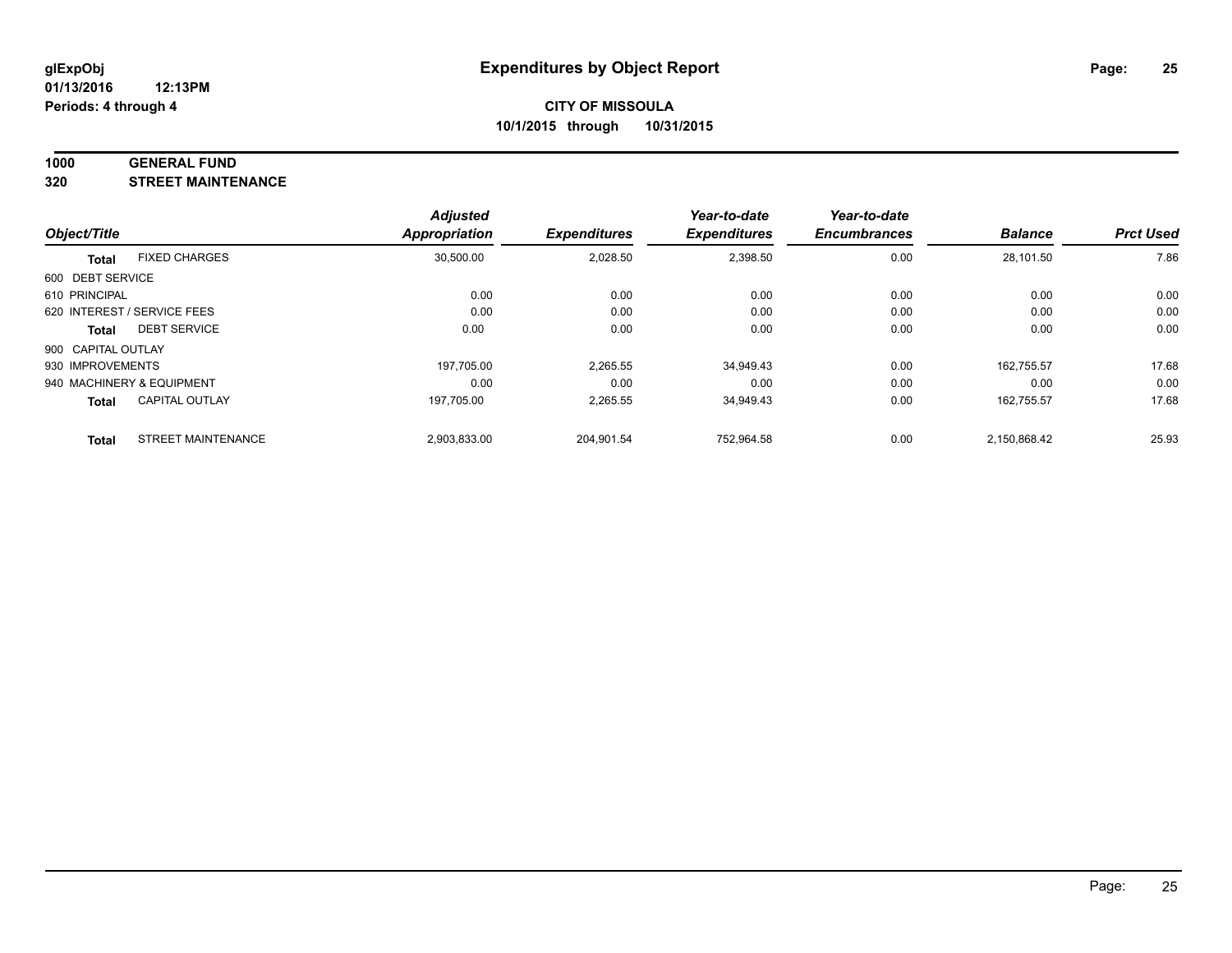#### **1000 GENERAL FUND**

**321 VEHICLE MAINTENANCE**

|                                           | <b>Adjusted</b> |                     | Year-to-date        | Year-to-date        |                |                  |
|-------------------------------------------|-----------------|---------------------|---------------------|---------------------|----------------|------------------|
| Object/Title                              | Appropriation   | <b>Expenditures</b> | <b>Expenditures</b> | <b>Encumbrances</b> | <b>Balance</b> | <b>Prct Used</b> |
| 100 PERSONAL SERVICES                     |                 |                     |                     |                     |                |                  |
| 110 SALARIES AND WAGES                    | 535,134.00      | 43,534.05           | 172,709.54          | 0.00                | 362,424.46     | 32.27            |
| 120 OVERTIME/TERMINATION                  | 2,000.00        | 3.63                | 3.63                | 0.00                | 1,996.37       | 0.18             |
| 130 OTHER                                 | 81,744.00       | 0.00                | 0.00                | 0.00                | 81,744.00      | 0.00             |
| 140 EMPLOYER CONTRIBUTIONS                | 245,352.00      | 16,850.55           | 78,698.99           | 0.00                | 166,653.01     | 32.08            |
| <b>141 STATE RETIREMENT CONTRIBUTIONS</b> | 0.00            | 0.00                | 87.51               | 0.00                | $-87.51$       | 0.00             |
| PERSONAL SERVICES<br>Total                | 864,230.00      | 60,388.23           | 251,499.67          | 0.00                | 612,730.33     | 29.10            |
| 200 SUPPLIES                              |                 |                     |                     |                     |                |                  |
| 210 OFFICE SUPPLIES                       | 1,000.00        | 17.73               | 46.25               | 0.00                | 953.75         | 4.63             |
| 220 OPERATING SUPPLIES                    | 28,351.00       | 933.36              | 2,575.48            | 0.00                | 25,775.52      | 9.08             |
| 230 REPAIR/MAINTENANCE                    | 37,355.00       | 1,602.62            | 13,445.73           | 0.00                | 23,909.27      | 35.99            |
| 231 GASOLINE                              | 4,813.00        | 273.02              | 518.67              | 0.00                | 4,294.33       | 10.78            |
| 240 OTHER SUPPLIES                        | 11,010.00       | 70.39               | 473.82              | 0.00                | 10,536.18      | 4.30             |
| <b>SUPPLIES</b><br>Total                  | 82,529.00       | 2,897.12            | 17,059.95           | 0.00                | 65,469.05      | 20.67            |
| 300 PURCHASED SERVICES                    |                 |                     |                     |                     |                |                  |
| 310 COMMUNICATIONS                        | 150.00          | 0.00                | 0.00                | 0.00                | 150.00         | 0.00             |
| 320 PRINTING & DUPLICATING                | 350.00          | 0.00                | 0.00                | 0.00                | 350.00         | 0.00             |
| 330 PUBLICITY, SUBSCRIPTIONS & DUES       | 230.00          | 0.00                | 0.00                | 0.00                | 230.00         | 0.00             |
| 340 SEWER                                 | 2,729.00        | 0.00                | 674.21              | 0.00                | 2,054.79       | 24.71            |
| 341 ELECTRICITY & NATURAL GAS             | 200,943.00      | 12,523.46           | 38,867.96           | 0.00                | 162,075.04     | 19.34            |
| 343 WATER CHARGES                         | 12,356.00       | 239.42              | 1,764.81            | 0.00                | 10,591.19      | 14.28            |
| 344 TELEPHONE SERVICE                     | 2,589.00        | 299.19              | 496.83              | 0.00                | 2,092.17       | 19.19            |
| 345 GARBAGE                               | 10,443.00       | 823.65              | 2,556.89            | 0.00                | 7,886.11       | 24.48            |
| 350 PROFESSIONAL SERVICES                 | 14,395.00       | 2,369.25            | 3,869.25            | 0.00                | 10,525.75      | 26.88            |
| 360 REPAIR & MAINTENANCE                  | 276,527.00      | 24,449.13           | 59,001.01           | 0.00                | 217,525.99     | 21.34            |
| 370 TRAVEL                                | 1,050.00        | 0.00                | 0.00                | 0.00                | 1,050.00       | 0.00             |
| 380 TRAINING                              | 850.00          | 0.00                | 0.00                | 0.00                | 850.00         | 0.00             |
| 390 OTHER PURCHASED SERVICES              | 0.00            | 0.00                | 0.00                | 0.00                | 0.00           | 0.00             |
| PURCHASED SERVICES<br><b>Total</b>        | 522,612.00      | 40,704.10           | 107,230.96          | 0.00                | 415,381.04     | 20.52            |
| 800 OTHER OBJECTS                         |                 |                     |                     |                     |                |                  |
| 845 CONTINGENCY                           | 0.00            | 0.00                | 0.00                | 0.00                | 0.00           | 0.00             |
| OTHER OBJECTS<br>Total                    | 0.00            | 0.00                | 0.00                | 0.00                | 0.00           | 0.00             |
| 900 CAPITAL OUTLAY                        |                 |                     |                     |                     |                |                  |
| 940 MACHINERY & EQUIPMENT                 | 0.00            | 0.00                | 0.00                | 0.00                | 0.00           | 0.00             |
|                                           |                 |                     |                     |                     |                |                  |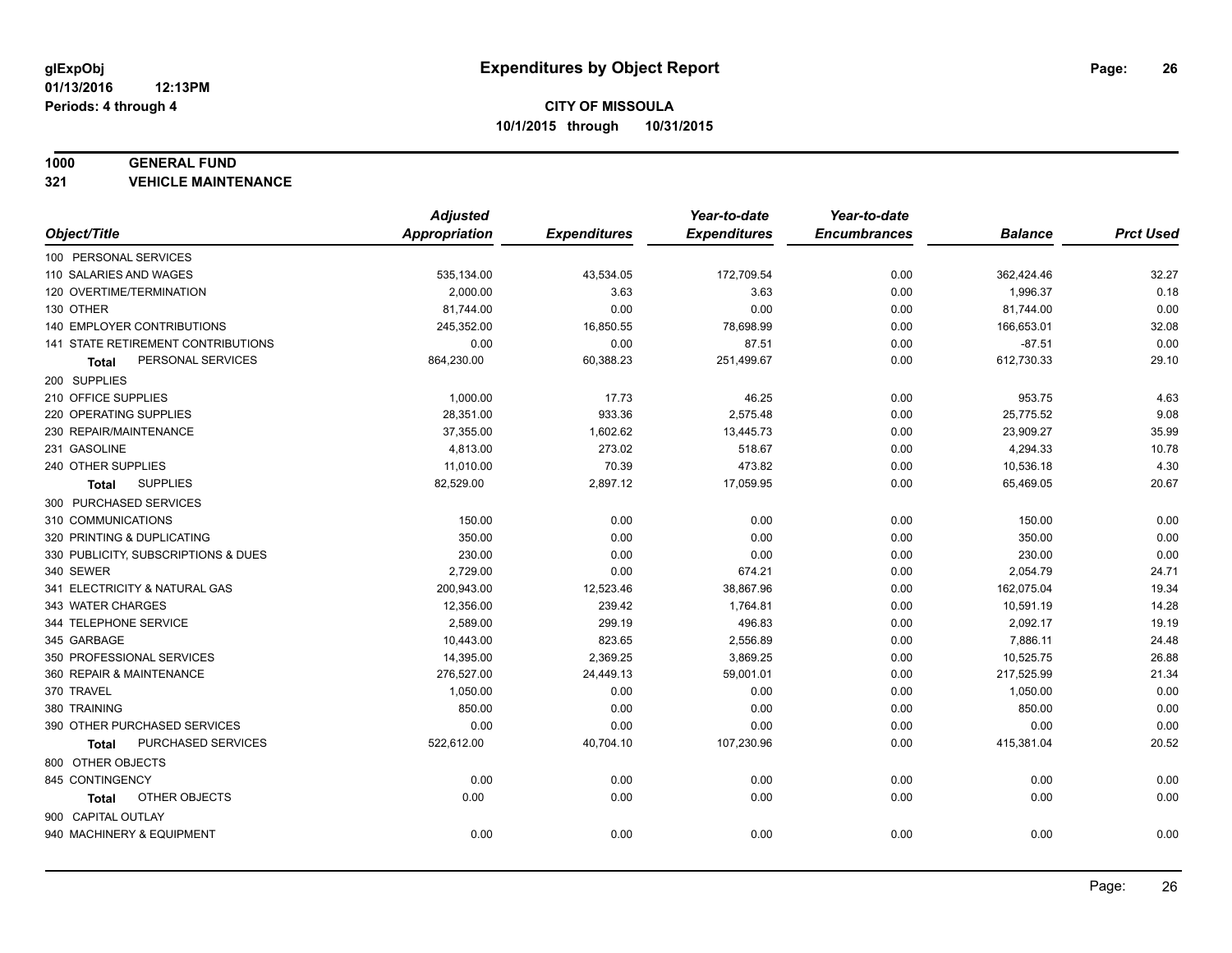#### **01/13/2016 12:13PM Periods: 4 through 4**

# **CITY OF MISSOULA 10/1/2015 through 10/31/2015**

# **1000 GENERAL FUND**

**321 VEHICLE MAINTENANCE**

| Object/Title |                            | <b>Adjusted</b><br>Appropriation | <i><b>Expenditures</b></i> | Year-to-date<br><b>Expenditures</b> | Year-to-date<br><b>Encumbrances</b> | <b>Balance</b> | <b>Prct Used</b> |
|--------------|----------------------------|----------------------------------|----------------------------|-------------------------------------|-------------------------------------|----------------|------------------|
| Total        | CAPITAL OUTLAY             | 0.00                             | 0.00                       | 0.00                                | 0.00                                | 0.00           | 0.00             |
| <b>Total</b> | <b>VEHICLE MAINTENANCE</b> | 1,469,371.00                     | 103,989.45                 | 375,790.58                          | 0.00                                | 1,093,580.42   | 25.57            |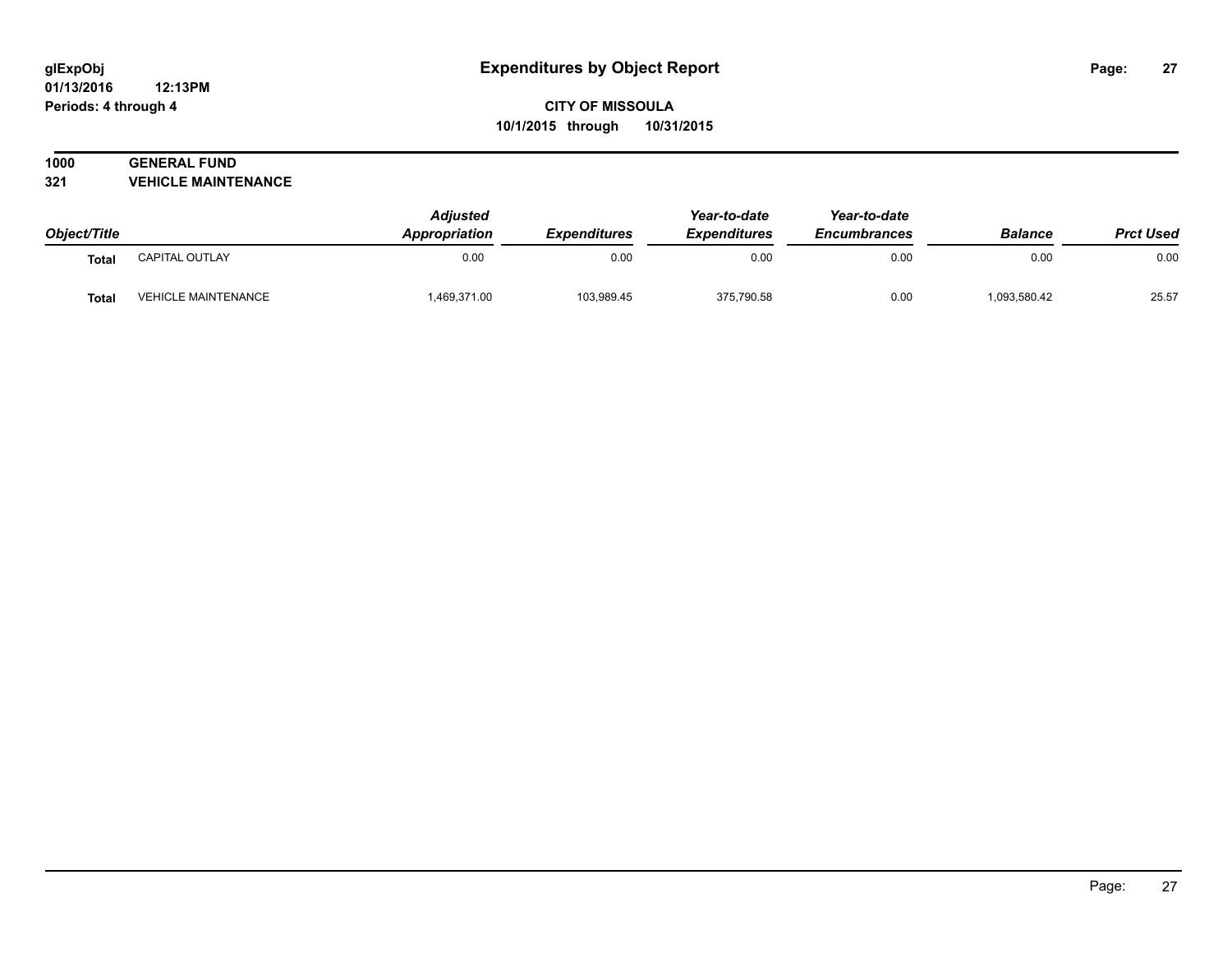# **1000 GENERAL FUND**

**340 CEMETERY**

|                                           | <b>Adjusted</b>      |                     | Year-to-date        | Year-to-date        |                |                  |
|-------------------------------------------|----------------------|---------------------|---------------------|---------------------|----------------|------------------|
| Object/Title                              | <b>Appropriation</b> | <b>Expenditures</b> | <b>Expenditures</b> | <b>Encumbrances</b> | <b>Balance</b> | <b>Prct Used</b> |
| 100 PERSONAL SERVICES                     |                      |                     |                     |                     |                |                  |
| 110 SALARIES AND WAGES                    | 356,031.00           | 29,528.57           | 114, 143. 77        | 0.00                | 241,887.23     | 32.06            |
| 120 OVERTIME/TERMINATION                  | 5,000.00             | 0.00                | 1,075.12            | 0.00                | 3,924.88       | 21.50            |
| 140 EMPLOYER CONTRIBUTIONS                | 158,798.00           | 12,947.90           | 56,386.89           | 0.00                | 102,411.11     | 35.51            |
| 141 STATE RETIREMENT CONTRIBUTIONS        | 0.00                 | 0.00                | 55.82               | 0.00                | $-55.82$       | 0.00             |
| PERSONAL SERVICES<br>Total                | 519,829.00           | 42,476.47           | 171,661.60          | 0.00                | 348,167.40     | 33.02            |
| 200 SUPPLIES                              |                      |                     |                     |                     |                |                  |
| 210 OFFICE SUPPLIES                       | 2,770.00             | 328.68              | 402.08              | 0.00                | 2,367.92       | 14.52            |
| 220 OPERATING SUPPLIES                    | 35,802.00            | 356.99              | 3,774.22            | 0.00                | 32,027.78      | 10.54            |
| 230 REPAIR/MAINTENANCE                    | 20,120.00            | 1,017.46            | 10,132.95           | 0.00                | 9,987.05       | 50.36            |
| 231 GASOLINE                              | 14,398.00            | 1,284.25            | 3,160.55            | 0.00                | 11,237.45      | 21.95            |
| 240 OTHER SUPPLIES                        | 0.00                 | 0.00                | 0.00                | 0.00                | 0.00           | 0.00             |
| 250 SUPPLIES FOR RESALE                   | 0.00                 | 0.00                | 0.00                | 0.00                | 0.00           | 0.00             |
| <b>SUPPLIES</b><br>Total                  | 73,090.00            | 2,987.38            | 17,469.80           | 0.00                | 55,620.20      | 23.90            |
| 300 PURCHASED SERVICES                    |                      |                     |                     |                     |                |                  |
| 310 COMMUNICATIONS                        | 1,933.00             | 68.07               | 324.02              | 0.00                | 1,608.98       | 16.76            |
| 320 PRINTING & DUPLICATING                | 775.00               | 0.00                | 0.00                | 0.00                | 775.00         | 0.00             |
| 330 PUBLICITY, SUBSCRIPTIONS & DUES       | 813.00               | 0.00                | 248.74              | 0.00                | 564.26         | 30.60            |
| 341 ELECTRICITY & NATURAL GAS             | 17,865.00            | 783.52              | 5,024.24            | 0.00                | 12,840.76      | 28.12            |
| 343 WATER CHARGES                         | 1,082.00             | 73.38               | 244.16              | 0.00                | 837.84         | 22.57            |
| 344 TELEPHONE SERVICE                     | 2,400.00             | 151.75              | 450.78              | 0.00                | 1,949.22       | 18.78            |
| 345 GARBAGE                               | 1,070.00             | 78.80               | 315.20              | 0.00                | 754.80         | 29.46            |
| 350 PROFESSIONAL SERVICES                 | 1,000.00             | 0.00                | 0.00                | 0.00                | 1,000.00       | 0.00             |
| 360 REPAIR & MAINTENANCE                  | 3,700.00             | 894.43              | 1,553.15            | 0.00                | 2,146.85       | 41.98            |
| 370 TRAVEL                                | 500.00               | 0.00                | 0.00                | 0.00                | 500.00         | 0.00             |
| 380 TRAINING                              | 1,006.00             | 0.00                | 117.33              | 0.00                | 888.67         | 11.66            |
| 390 OTHER PURCHASED SERVICES              | 3,342.00             | 262.76              | 926.96              | 0.00                | 2,415.04       | 27.74            |
| PURCHASED SERVICES<br><b>Total</b>        | 35,486.00            | 2,312.71            | 9,204.58            | 0.00                | 26,281.42      | 25.94            |
| 400 BUILDING MATERIALS                    |                      |                     |                     |                     |                |                  |
| <b>400 BUILDING MATERIALS</b>             | 0.00                 | 0.00                | 0.00                | 0.00                | 0.00           | 0.00             |
| <b>BUILDING MATERIALS</b><br><b>Total</b> | 0.00                 | 0.00                | 0.00                | 0.00                | 0.00           | 0.00             |
| 500 FIXED CHARGES                         |                      |                     |                     |                     |                |                  |
| 500 FIXED CHARGES                         | 0.00                 | 0.00                | 0.00                | 0.00                | 0.00           | 0.00             |
| 530 EQUIPMENT RENTAL                      | 500.00               | 140.50              | 161.50              | 0.00                | 338.50         | 32.30            |
|                                           |                      |                     |                     |                     |                |                  |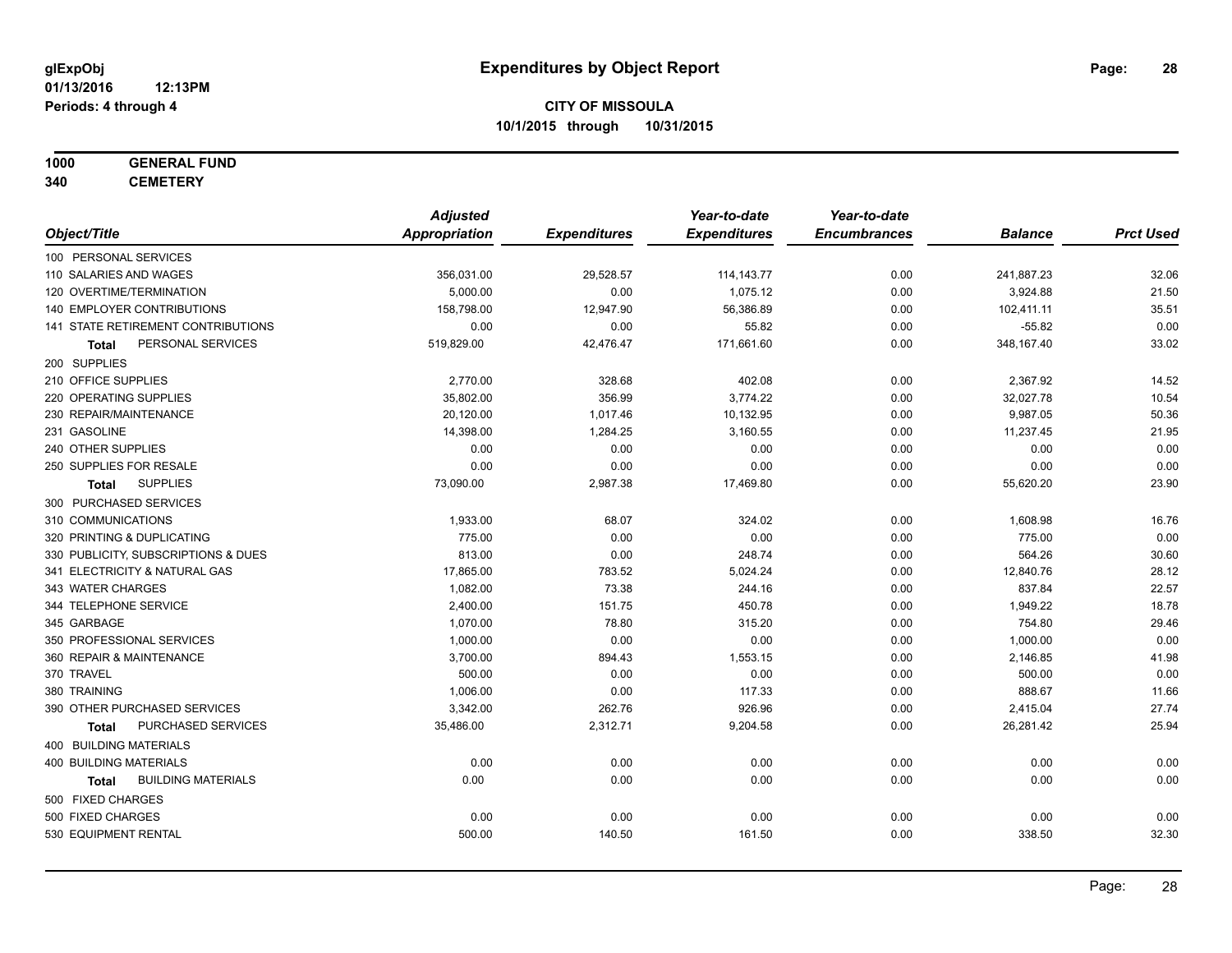#### **1000 GENERAL FUND 340 CEMETERY**

|                           |                       | <b>Adjusted</b>      |                     | Year-to-date        | Year-to-date        |                |                  |
|---------------------------|-----------------------|----------------------|---------------------|---------------------|---------------------|----------------|------------------|
| Object/Title              |                       | <b>Appropriation</b> | <b>Expenditures</b> | <b>Expenditures</b> | <b>Encumbrances</b> | <b>Balance</b> | <b>Prct Used</b> |
| <b>Total</b>              | <b>FIXED CHARGES</b>  | 500.00               | 140.50              | 161.50              | 0.00                | 338.50         | 32.30            |
| 800 OTHER OBJECTS         |                       |                      |                     |                     |                     |                |                  |
| 845 CONTINGENCY           |                       | 8,185.00             | 0.00                | 1,448.00            | 0.00                | 6,737.00       | 17.69            |
| 850 SALARY SAVINGS        |                       | $-3,479.00$          | 0.00                | 0.00                | 0.00                | $-3,479.00$    | 0.00             |
| <b>Total</b>              | OTHER OBJECTS         | 4,706.00             | 0.00                | 1,448.00            | 0.00                | 3,258.00       | 30.77            |
| 900 CAPITAL OUTLAY        |                       |                      |                     |                     |                     |                |                  |
| 920 BUILDINGS             |                       | 0.00                 | 0.00                | 0.00                | 0.00                | 0.00           | 0.00             |
| 930 IMPROVEMENTS          |                       | 0.00                 | 0.00                | 0.00                | 0.00                | 0.00           | 0.00             |
| 940 MACHINERY & EQUIPMENT |                       | 0.00                 | 0.00                | 0.00                | 0.00                | 0.00           | 0.00             |
| <b>Total</b>              | <b>CAPITAL OUTLAY</b> | 0.00                 | 0.00                | 0.00                | 0.00                | 0.00           | 0.00             |
| <b>Total</b>              | <b>CEMETERY</b>       | 633,611.00           | 47,917.06           | 199,945.48          | 0.00                | 433,665.52     | 31.56            |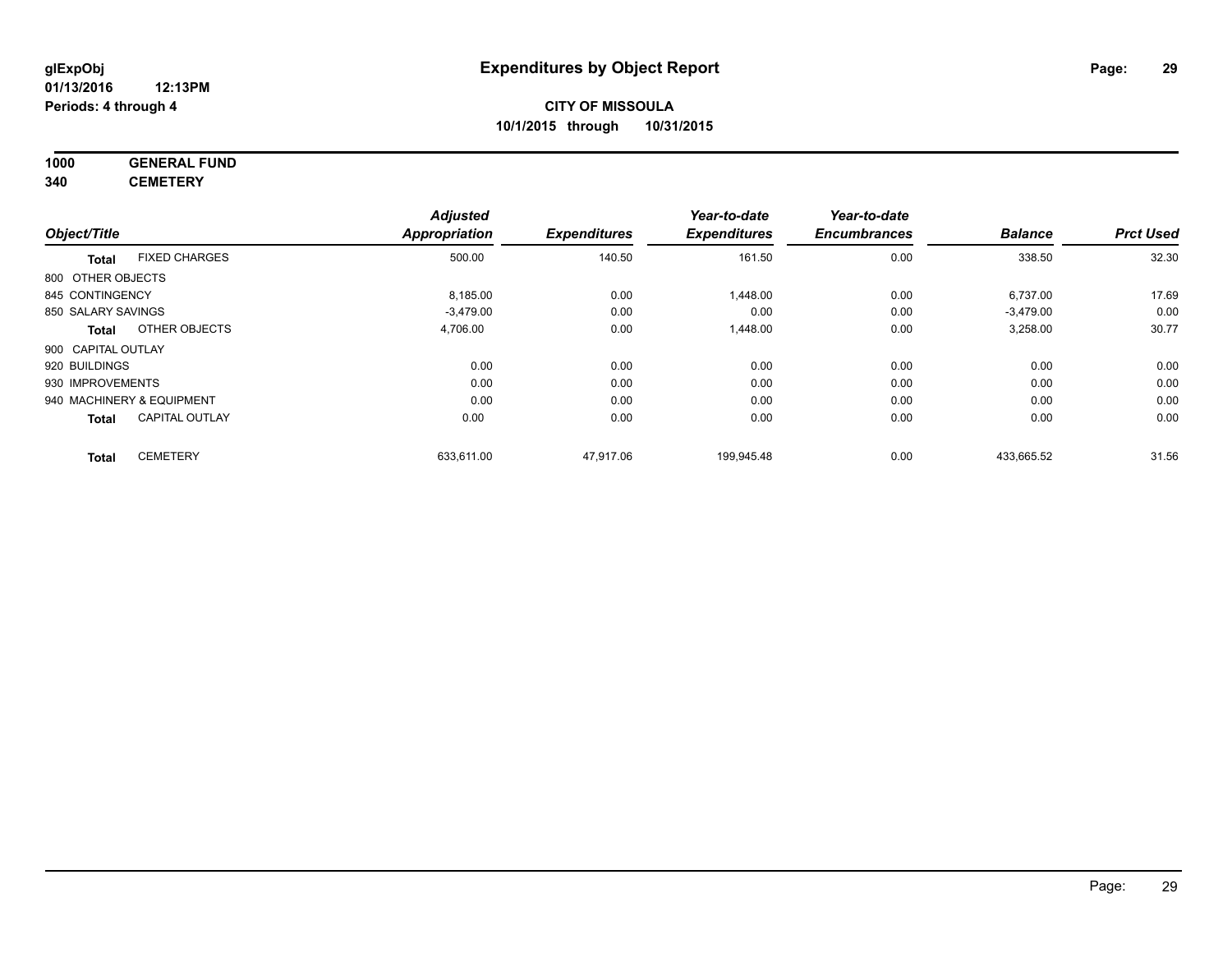#### **1000 GENERAL FUND**

**370 PARKS & RECREATION**

|                                     | <b>Adjusted</b> |                     | Year-to-date        | Year-to-date        |                |                  |
|-------------------------------------|-----------------|---------------------|---------------------|---------------------|----------------|------------------|
| Object/Title                        | Appropriation   | <b>Expenditures</b> | <b>Expenditures</b> | <b>Encumbrances</b> | <b>Balance</b> | <b>Prct Used</b> |
| 100 PERSONAL SERVICES               |                 |                     |                     |                     |                |                  |
| 110 SALARIES AND WAGES              | 2,150,552.00    | 163,951.14          | 722,818.73          | 0.00                | 1,427,733.27   | 33.61            |
| 120 OVERTIME/TERMINATION            | 7,000.00        | 3,461.78            | 13,453.30           | 0.00                | $-6,453.30$    | 192.19           |
| 130 OTHER                           | 12,760.00       | 0.00                | 0.00                | 0.00                | 12,760.00      | 0.00             |
| 140 EMPLOYER CONTRIBUTIONS          | 779,687.00      | 62,552.89           | 282,583.08          | 0.00                | 497,103.92     | 36.24            |
| 141 STATE RETIREMENT CONTRIBUTIONS  | 0.00            | 0.00                | 384.93              | 0.00                | $-384.93$      | 0.00             |
| PERSONAL SERVICES<br>Total          | 2,949,999.00    | 229,965.81          | 1,019,240.04        | 0.00                | 1,930,758.96   | 34.55            |
| 200 SUPPLIES                        |                 |                     |                     |                     |                |                  |
| 210 OFFICE SUPPLIES                 | 5,465.00        | 99.50               | 1,058.86            | 0.00                | 4,406.14       | 19.38            |
| 220 OPERATING SUPPLIES              | 87,106.00       | 10,213.51           | 37,151.51           | 0.00                | 49,954.49      | 42.65            |
| 230 REPAIR/MAINTENANCE              | 68,649.00       | 6,833.82            | 18,862.29           | 0.00                | 49,786.71      | 27.48            |
| 231 GASOLINE                        | 79,836.00       | 7,028.30            | 17,553.92           | 0.00                | 62,282.08      | 21.99            |
| 240 OTHER SUPPLIES                  | 0.00            | 0.00                | 0.00                | 0.00                | 0.00           | 0.00             |
| <b>SUPPLIES</b><br>Total            | 241,056.00      | 24,175.13           | 74,626.58           | 0.00                | 166,429.42     | 30.96            |
| 300 PURCHASED SERVICES              |                 |                     |                     |                     |                |                  |
| 310 COMMUNICATIONS                  | 4,368.00        | 188.52              | 993.98              | 0.00                | 3,374.02       | 22.76            |
| 320 PRINTING & DUPLICATING          | 8,700.00        | 223.34              | 846.34              | 0.00                | 7,853.66       | 9.73             |
| 330 PUBLICITY, SUBSCRIPTIONS & DUES | 9,140.00        | 200.00              | 594.03              | 0.00                | 8,545.97       | 6.50             |
| 340 SEWER                           | 2,154.00        | 0.00                | 983.50              | 0.00                | 1,170.50       | 45.66            |
| 341 ELECTRICITY & NATURAL GAS       | 105,462.00      | 1,797.66            | 7,736.93            | 0.00                | 97,725.07      | 7.34             |
| 343 WATER CHARGES                   | 156,800.00      | 39,325.05           | 129,019.49          | 0.00                | 27,780.51      | 82.28            |
| 344 TELEPHONE SERVICE               | 20,021.00       | 2,025.68            | 4,845.54            | 0.00                | 15,175.46      | 24.20            |
| 345 GARBAGE                         | 28,283.00       | 8,958.60            | 19,191.02           | 0.00                | 9,091.98       | 67.85            |
| 350 PROFESSIONAL SERVICES           | 52,761.00       | 3,961.00            | 6,358.81            | 0.00                | 46,402.19      | 12.05            |
| 360 REPAIR & MAINTENANCE            | 43,516.00       | 3,435.53            | 7,116.45            | 0.00                | 36,399.55      | 16.35            |
| 370 TRAVEL                          | 6,194.00        | 528.62              | 539.62              | 0.00                | 5,654.38       | 8.71             |
| 380 TRAINING                        | 5,236.00        | 498.45              | 2,728.45            | 0.00                | 2,507.55       | 52.11            |
| 390 OTHER PURCHASED SERVICES        | 23,499.00       | 7,231.00            | 9,908.64            | 0.00                | 13,590.36      | 42.17            |
| PURCHASED SERVICES<br>Total         | 466,134.00      | 68,373.45           | 190,862.80          | 0.00                | 275,271.20     | 40.95            |
| 800 OTHER OBJECTS                   |                 |                     |                     |                     |                |                  |
| 820 TRANSFERS TO OTHER FUNDS        | 10,000.00       | 0.00                | 0.00                | 0.00                | 10,000.00      | 0.00             |
| OTHER OBJECTS<br>Total              | 10,000.00       | 0.00                | 0.00                | 0.00                | 10,000.00      | 0.00             |
| 900 CAPITAL OUTLAY                  |                 |                     |                     |                     |                |                  |
| 930 IMPROVEMENTS                    | 0.00            | 0.00                | 0.00                | 0.00                | 0.00           | 0.00             |
|                                     |                 |                     |                     |                     |                |                  |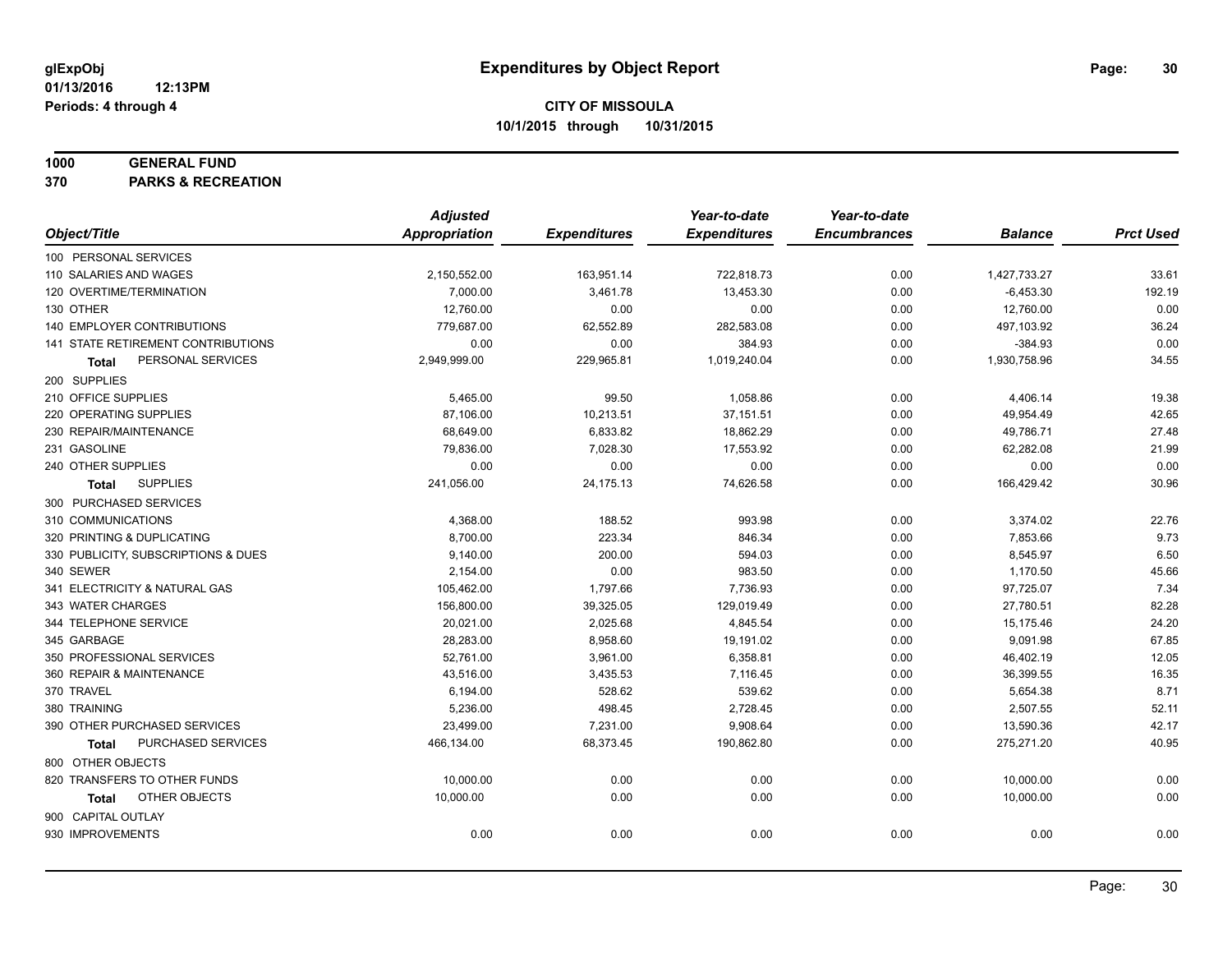#### **01/13/2016 12:13PM Periods: 4 through 4**

# **CITY OF MISSOULA 10/1/2015 through 10/31/2015**

# **1000 GENERAL FUND**

**370 PARKS & RECREATION**

| Object/Title |                           | <b>Adjusted</b><br>Appropriation | <i><b>Expenditures</b></i> | Year-to-date<br><b>Expenditures</b> | Year-to-date<br><b>Encumbrances</b> | <b>Balance</b> | <b>Prct Used</b> |
|--------------|---------------------------|----------------------------------|----------------------------|-------------------------------------|-------------------------------------|----------------|------------------|
|              | 940 MACHINERY & EQUIPMENT | 0.00                             | 0.00                       | 0.00                                | 0.00                                | 0.00           | 0.00             |
| Total        | <b>CAPITAL OUTLAY</b>     | 0.00                             | 0.00                       | 0.00                                | 0.00                                | 0.00           | 0.00             |
| <b>Total</b> | PARKS & RECREATION        | 3,667,189.00                     | 322.514.39                 | 1.284.729.42                        | 0.00                                | 2,382,459.58   | 35.03            |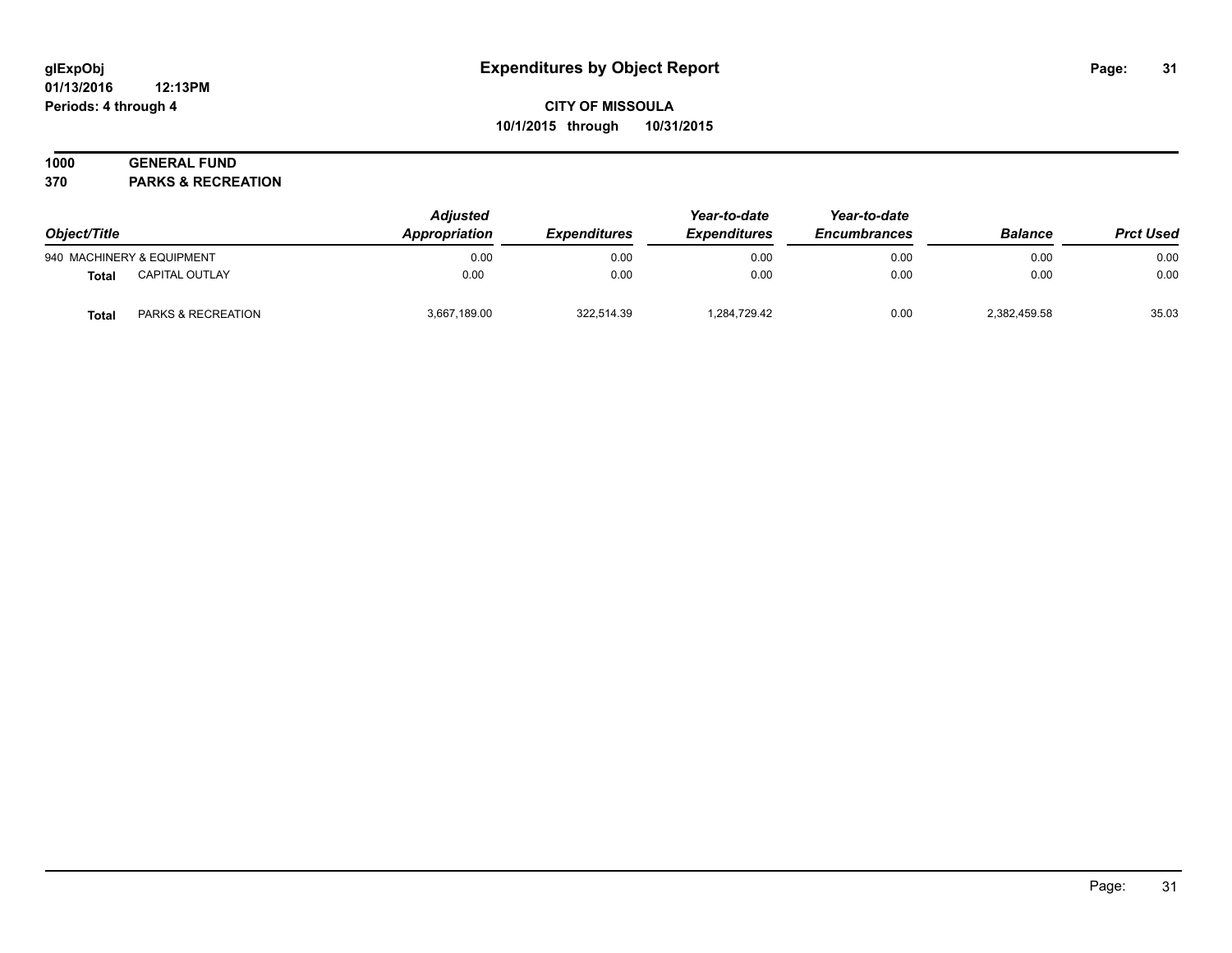# **1000 GENERAL FUND**

**390 NON-DEPARTMENTAL**

|                                           | <b>Adjusted</b> |                     | Year-to-date        | Year-to-date        |                |                  |
|-------------------------------------------|-----------------|---------------------|---------------------|---------------------|----------------|------------------|
| Object/Title                              | Appropriation   | <b>Expenditures</b> | <b>Expenditures</b> | <b>Encumbrances</b> | <b>Balance</b> | <b>Prct Used</b> |
| 100 PERSONAL SERVICES                     |                 |                     |                     |                     |                |                  |
| 110 SALARIES AND WAGES                    | 337,171.00      | 0.00                | 0.00                | 0.00                | 337,171.00     | 0.00             |
| 120 OVERTIME/TERMINATION                  | 25,000.00       | 0.00                | 0.00                | 0.00                | 25,000.00      | 0.00             |
| 130 OTHER                                 | 12,000.00       | 0.00                | 0.00                | 0.00                | 12,000.00      | 0.00             |
| 140 EMPLOYER CONTRIBUTIONS                | $-104,213.00$   | $-2.45$             | $-9.90$             | 0.00                | $-104,203.10$  | 0.01             |
| PERSONAL SERVICES<br><b>Total</b>         | 269,958.00      | $-2.45$             | $-9.90$             | 0.00                | 269,967.90     | 0.00             |
| 200 SUPPLIES                              |                 |                     |                     |                     |                |                  |
| 220 OPERATING SUPPLIES                    | 0.00            | 0.00                | 0.00                | 0.00                | 0.00           | 0.00             |
| 230 REPAIR/MAINTENANCE                    | 50,000.00       | 0.00                | 0.00                | 0.00                | 50,000.00      | 0.00             |
| 231 GASOLINE                              | 0.00            | 0.00                | 0.00                | 0.00                | 0.00           | 0.00             |
| 240 OTHER SUPPLIES                        | 37,625.00       | 0.00                | 5,600.75            | 0.00                | 32,024.25      | 14.89            |
| <b>SUPPLIES</b><br>Total                  | 87,625.00       | 0.00                | 5,600.75            | 0.00                | 82,024.25      | 6.39             |
| 300 PURCHASED SERVICES                    |                 |                     |                     |                     |                |                  |
| 310 COMMUNICATIONS                        | 0.00            | 0.00                | 0.00                | 0.00                | 0.00           | 0.00             |
| 330 PUBLICITY, SUBSCRIPTIONS & DUES       | 0.00            | 0.00                | 0.00                | 0.00                | 0.00           | 0.00             |
| 341 ELECTRICITY & NATURAL GAS             | 0.00            | 0.00                | 0.00                | 0.00                | 0.00           | 0.00             |
| 350 PROFESSIONAL SERVICES                 | 0.00            | 0.00                | 0.00                | 0.00                | 0.00           | 0.00             |
| 360 REPAIR & MAINTENANCE                  | 0.00            | 0.00                | 0.00                | 0.00                | 0.00           | 0.00             |
| 390 OTHER PURCHASED SERVICES              | 0.00            | 432.35              | 432.35              | 0.00                | $-432.35$      | 0.00             |
| PURCHASED SERVICES<br>Total               | 0.00            | 432.35              | 432.35              | 0.00                | $-432.35$      | 0.00             |
| <b>400 BUILDING MATERIALS</b>             |                 |                     |                     |                     |                |                  |
| <b>400 BUILDING MATERIALS</b>             | 0.00            | 0.00                | 0.00                | 0.00                | 0.00           | 0.00             |
| <b>BUILDING MATERIALS</b><br><b>Total</b> | 0.00            | 0.00                | 0.00                | 0.00                | 0.00           | 0.00             |
| 500 FIXED CHARGES                         |                 |                     |                     |                     |                |                  |
| 500 FIXED CHARGES                         | 1,029,863.00    | 5,992.44            | 655,182.51          | 0.00                | 374,680.49     | 63.62            |
| 550 MERCHANT SERVICE FEES                 | 29,700.00       | 0.00                | 0.00                | 0.00                | 29,700.00      | 0.00             |
| <b>FIXED CHARGES</b><br><b>Total</b>      | 1,059,563.00    | 5,992.44            | 655,182.51          | 0.00                | 404,380.49     | 61.84            |
| 600 DEBT SERVICE                          |                 |                     |                     |                     |                |                  |
| 610 PRINCIPAL                             | 516,327.00      | 0.00                | 251,369.56          | 0.00                | 264,957.44     | 48.68            |
| 620 INTEREST / SERVICE FEES               | 18,247.00       | 0.00                | 7,562.10            | 0.00                | 10,684.90      | 41.44            |
| <b>DEBT SERVICE</b><br>Total              | 534,574.00      | 0.00                | 258,931.66          | 0.00                | 275,642.34     | 48.44            |
| 700 GRANTS & CONTRIBUTIONS                |                 |                     |                     |                     |                |                  |
| 700 GRANTS & CONTRIBUTIONS                | 2,257,325.00    | 6,223.77            | 201,284.70          | 0.00                | 2,056,040.30   | 8.92             |
|                                           |                 |                     |                     |                     |                |                  |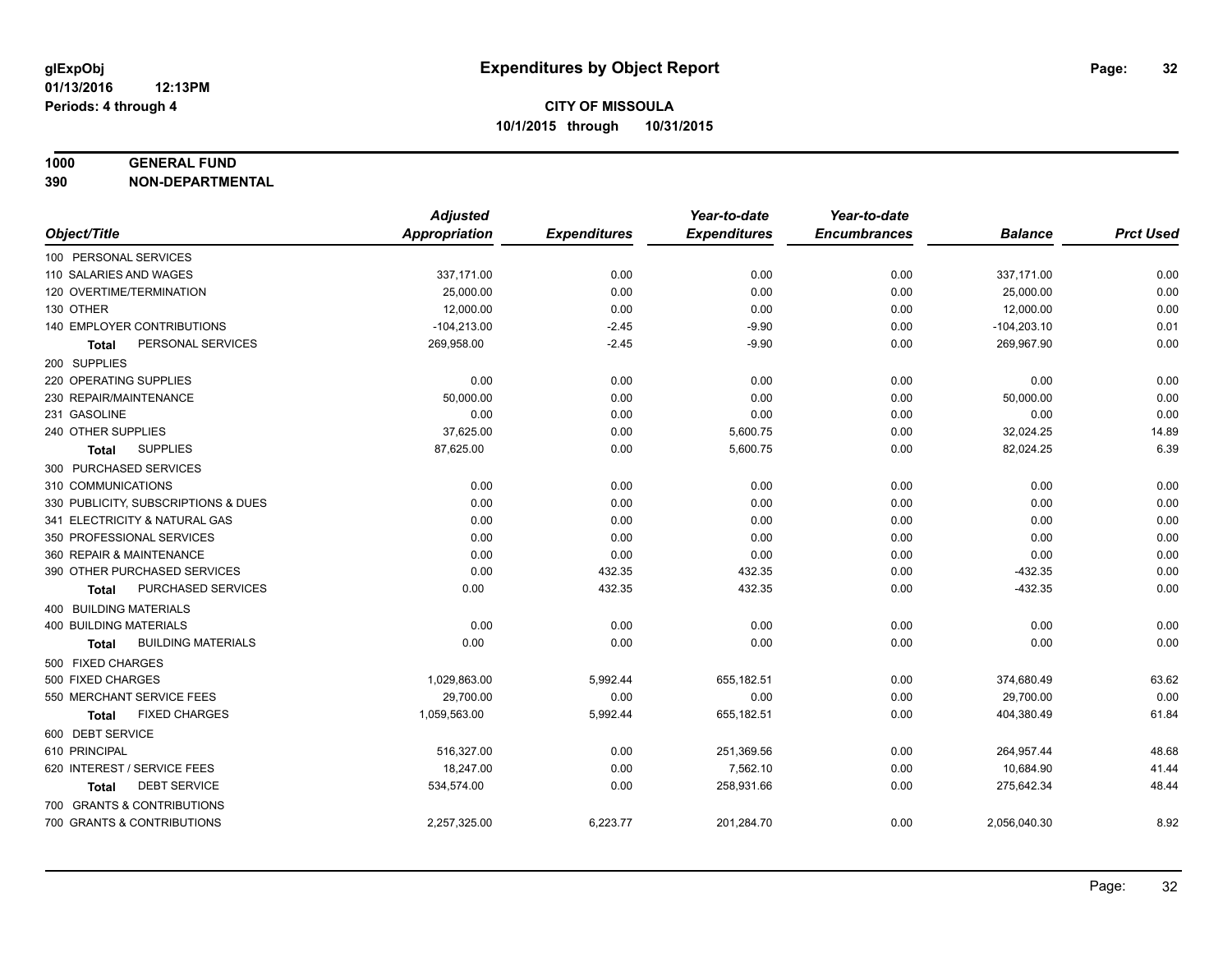# **1000 GENERAL FUND**

**390 NON-DEPARTMENTAL**

| Object/Title       |                                   | <b>Adjusted</b><br><b>Appropriation</b> |                     | Year-to-date<br><b>Expenditures</b> | Year-to-date<br><b>Encumbrances</b> | <b>Balance</b> | <b>Prct Used</b> |
|--------------------|-----------------------------------|-----------------------------------------|---------------------|-------------------------------------|-------------------------------------|----------------|------------------|
|                    |                                   |                                         | <b>Expenditures</b> |                                     |                                     |                |                  |
| Total              | <b>GRANTS &amp; CONTRIBUTIONS</b> | 2,257,325.00                            | 6,223.77            | 201,284.70                          | 0.00                                | 2,056,040.30   | 8.92             |
| 800 OTHER OBJECTS  |                                   |                                         |                     |                                     |                                     |                |                  |
|                    | 820 TRANSFERS TO OTHER FUNDS      | 1.735.565.00                            | 43.288.30           | 179.061.89                          | 0.00                                | 1.556.503.11   | 10.32            |
| 845 CONTINGENCY    |                                   | 129.363.00                              | 0.00                | 0.00                                | 0.00                                | 129.363.00     | 0.00             |
| Total              | OTHER OBJECTS                     | 1,864,928.00                            | 43,288.30           | 179,061.89                          | 0.00                                | 1,685,866.11   | 9.60             |
| 900 CAPITAL OUTLAY |                                   |                                         |                     |                                     |                                     |                |                  |
|                    | 940 MACHINERY & EQUIPMENT         | 0.00                                    | 0.00                | 0.00                                | 0.00                                | 0.00           | 0.00             |
| <b>Total</b>       | <b>CAPITAL OUTLAY</b>             | 0.00                                    | 0.00                | 0.00                                | 0.00                                | 0.00           | 0.00             |
| <b>Total</b>       | NON-DEPARTMENTAL                  | 6.073.973.00                            | 55.934.41           | 1.300.483.96                        | 0.00                                | 4.773.489.04   | 21.41            |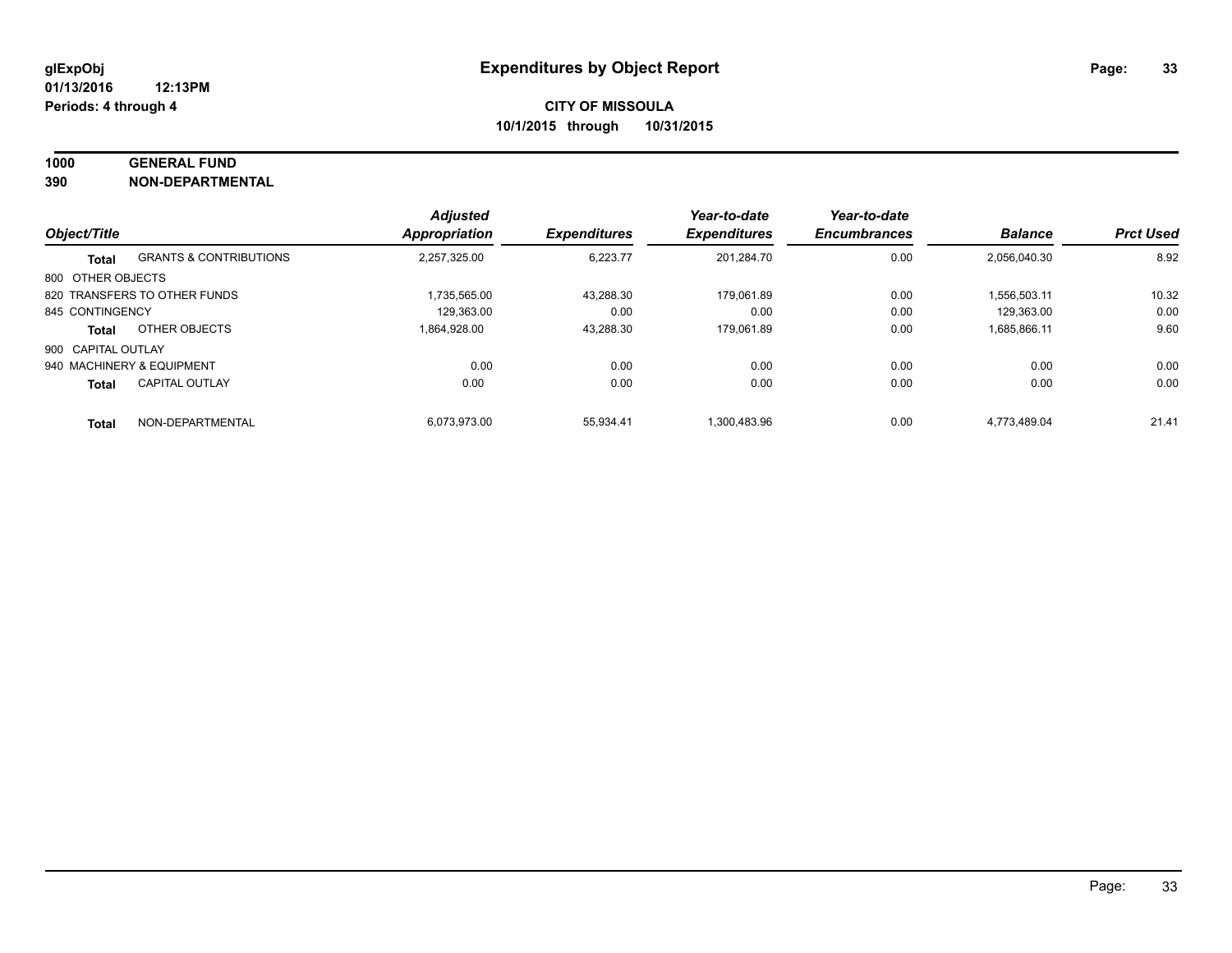**1000 GENERAL FUND**

|                                           | <b>Adjusted</b> |                     | Year-to-date        | Year-to-date        |                |                  |
|-------------------------------------------|-----------------|---------------------|---------------------|---------------------|----------------|------------------|
| Object/Title                              | Appropriation   | <b>Expenditures</b> | <b>Expenditures</b> | <b>Encumbrances</b> | <b>Balance</b> | <b>Prct Used</b> |
| 100 PERSONAL SERVICES                     |                 |                     |                     |                     |                |                  |
| 110 SALARIES AND WAGES                    | 25,918,984.00   | 1,867,817.03        | 7,372,759.68        | 0.00                | 18,546,224.32  | 28.45            |
| 115 SALARIES/HEALTH INSURANCE BENEFIT     | 608,760.00      | 111,435.00          | 370,215.00          | 0.00                | 238,545.00     | 60.81            |
| 120 OVERTIME/TERMINATION                  | 634,233.00      | 140,823.11          | 653,269.63          | 0.00                | $-19,036.63$   | 103.00           |
| 121 OUTSIDE HIRE OVERTIME                 | 0.00            | 7,953.15            | 69,058.96           | 0.00                | $-69,058.96$   | 0.00             |
| 122 COURT OVERTIME                        | 2,675.00        | 239.71              | 3,857.09            | 0.00                | $-1,182.09$    | 144.19           |
| 130 OTHER                                 | 297,455.00      | 0.00                | 118,770.71          | 0.00                | 178,684.29     | 39.93            |
| 133 EDUCATION COMPENSATION                | 0.00            | 0.00                | 0.00                | 0.00                | 0.00           | 0.00             |
| 140 EMPLOYER CONTRIBUTIONS                | 10,836,370.00   | 624,734.22          | 2,649,438.83        | 0.00                | 8,186,931.17   | 24.45            |
| <b>141 STATE RETIREMENT CONTRIBUTIONS</b> | 1,774,326.00    | 0.00                | 644,452.11          | 0.00                | 1,129,873.89   | 36.32            |
| PERSONAL SERVICES<br><b>Total</b>         | 40,072,803.00   | 2,753,002.22        | 11,881,822.01       | 0.00                | 28,190,980.99  | 29.65            |
| 200 SUPPLIES                              |                 |                     |                     |                     |                |                  |
| 210 OFFICE SUPPLIES                       | 88,242.00       | 7,716.58            | 19,792.37           | 0.00                | 68,449.63      | 22.43            |
| 220 OPERATING SUPPLIES                    | 539,164.00      | 53,247.95           | 133,821.83          | 0.00                | 405,342.17     | 24.82            |
| 230 REPAIR/MAINTENANCE                    | 435,674.00      | 18,671.96           | 79,993.42           | 0.00                | 355,680.58     | 18.36            |
| 231 GASOLINE                              | 574,514.00      | 39,277.33           | 105,607.36          | 0.00                | 468,906.64     | 18.38            |
| 240 OTHER SUPPLIES                        | 92,143.00       | 2,894.87            | 16,946.19           | 0.00                | 75,196.81      | 18.39            |
| 250 SUPPLIES FOR RESALE                   | 0.00            | 0.00                | 0.00                | 0.00                | 0.00           | 0.00             |
| <b>SUPPLIES</b><br><b>Total</b>           | 1,729,737.00    | 121,808.69          | 356,161.17          | 0.00                | 1,373,575.83   | 20.59            |
| 300 PURCHASED SERVICES                    |                 |                     |                     |                     |                |                  |
| 310 COMMUNICATIONS                        | 108,461.00      | 2,436.53            | 49,485.35           | 0.00                | 58,975.65      | 45.63            |
| 320 PRINTING & DUPLICATING                | 51,096.00       | 2,279.10            | 5,387.90            | 0.00                | 45,708.10      | 10.54            |
| 330 PUBLICITY, SUBSCRIPTIONS & DUES       | 113,969.00      | 6,197.26            | 49,278.01           | 0.00                | 64,690.99      | 43.24            |
| 340 SEWER                                 | 6,277.00        | 0.00                | 2,209.29            | 0.00                | 4,067.71       | 35.20            |
| 341 ELECTRICITY & NATURAL GAS             | 526,939.00      | 20,903.17           | 98,721.80           | 0.00                | 428,217.20     | 18.73            |
| 343 WATER CHARGES                         | 191,915.00      | 41,612.56           | 140,324.63          | 0.00                | 51,590.37      | 73.12            |
| 344 TELEPHONE SERVICE                     | 253,942.00      | 25,727.35           | 61,602.88           | 0.00                | 192,339.12     | 24.26            |
| 345 GARBAGE                               | 52,995.00       | 10,338.25           | 24,444.81           | 0.00                | 28,550.19      | 46.13            |
| 350 PROFESSIONAL SERVICES                 | 741,201.00      | 34,562.53           | 73,052.54           | 0.00                | 668,148.46     | 9.86             |
| 360 REPAIR & MAINTENANCE                  | 892,939.00      | 269,278.13          | 437,259.65          | 0.00                | 455,679.35     | 48.97            |
| 370 TRAVEL                                | 118,139.00      | 16,399.45           | 35,152.61           | 0.00                | 82,986.39      | 29.76            |
| 380 TRAINING                              | 124,343.00      | 4,118.45            | 34,128.46           | 0.00                | 90,214.54      | 27.45            |
| 390 OTHER PURCHASED SERVICES              | 330,528.00      | 17,669.28           | 24,572.31           | 0.00                | 305,955.69     | 7.43             |
| <b>PURCHASED SERVICES</b><br>Total        | 3,512,744.00    | 451,522.06          | 1,035,620.24        | 0.00                | 2,477,123.76   | 29.48            |
|                                           |                 |                     |                     |                     |                |                  |

400 BUILDING MATERIALS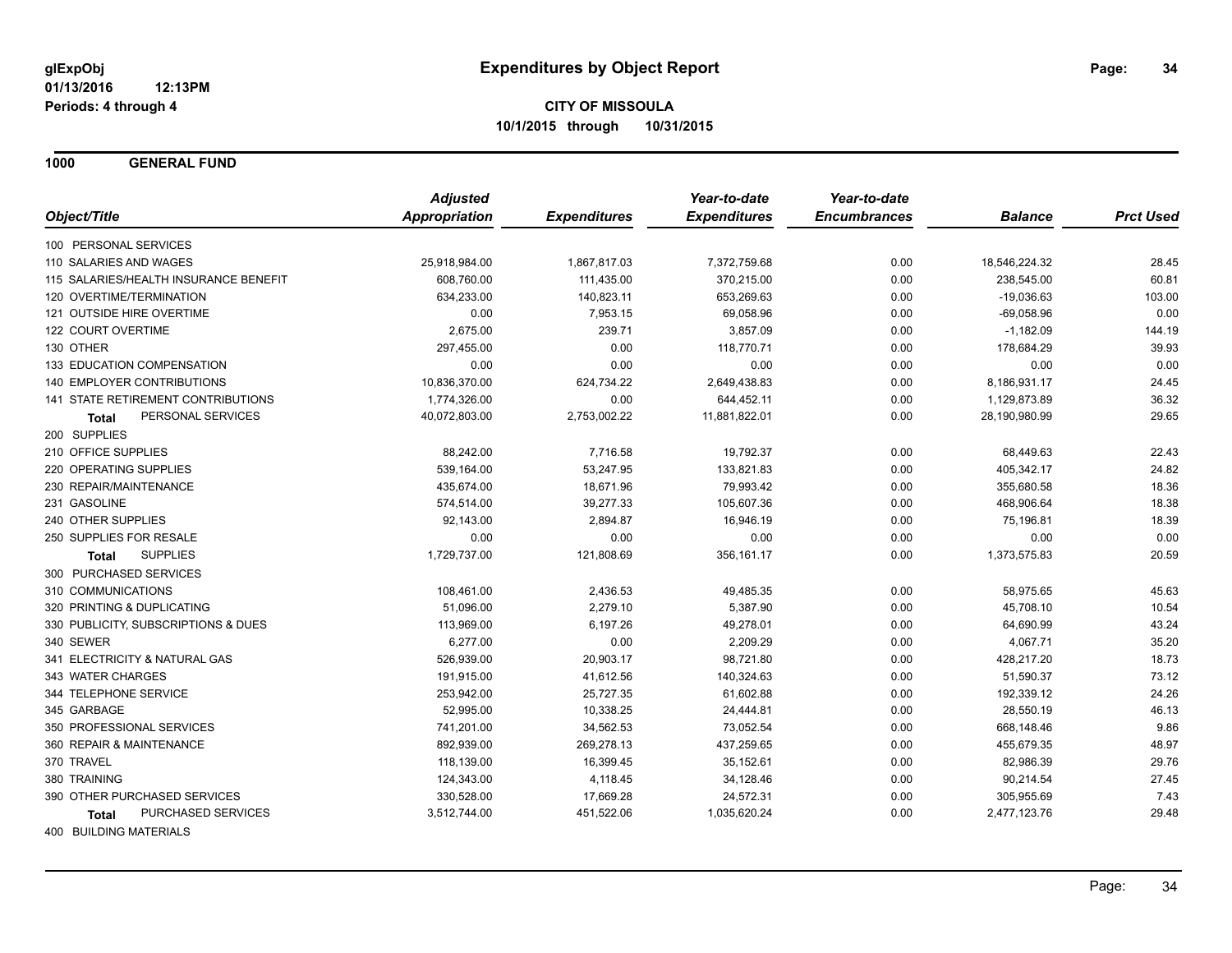**1000 GENERAL FUND**

|                                            | <b>Adjusted</b> |                     | Year-to-date        | Year-to-date        |                |                  |
|--------------------------------------------|-----------------|---------------------|---------------------|---------------------|----------------|------------------|
| Object/Title                               | Appropriation   | <b>Expenditures</b> | <b>Expenditures</b> | <b>Encumbrances</b> | <b>Balance</b> | <b>Prct Used</b> |
| 400 BUILDING MATERIALS                     | 46,285.00       | 0.00                | 0.00                | 0.00                | 46,285.00      | 0.00             |
| <b>BUILDING MATERIALS</b><br><b>Total</b>  | 46,285.00       | 0.00                | 0.00                | 0.00                | 46,285.00      | 0.00             |
| 500 FIXED CHARGES                          |                 |                     |                     |                     |                |                  |
| 500 FIXED CHARGES                          | 1,152,325.00    | 13,753.92           | 686,819.21          | 0.00                | 465,505.79     | 59.60            |
| 530 EQUIPMENT RENTAL                       | 726.00          | 140.50              | 161.50              | 0.00                | 564.50         | 22.25            |
| 550 MERCHANT SERVICE FEES                  | 29,700.00       | 616.87              | 2.262.96            | 0.00                | 27.437.04      | 7.62             |
| <b>FIXED CHARGES</b><br><b>Total</b>       | 1,182,751.00    | 14,511.29           | 689,243.67          | 0.00                | 493,507.33     | 58.27            |
| 600 DEBT SERVICE                           |                 |                     |                     |                     |                |                  |
| 610 PRINCIPAL                              | 516,327.00      | 0.00                | 251,369.56          | 0.00                | 264,957.44     | 48.68            |
| 620 INTEREST / SERVICE FEES                | 18,247.00       | 0.00                | 7,562.10            | 0.00                | 10,684.90      | 41.44            |
| <b>DEBT SERVICE</b><br>Total               | 534,574.00      | 0.00                | 258,931.66          | 0.00                | 275,642.34     | 48.44            |
| 700 GRANTS & CONTRIBUTIONS                 |                 |                     |                     |                     |                |                  |
| 700 GRANTS & CONTRIBUTIONS                 | 2,390,580.00    | 14,761.46           | 215,479.63          | 0.00                | 2,175,100.37   | 9.01             |
| 780 INTERGOVERNMENTAL TRANSFER             | 0.00            | 0.00                | 0.00                | 0.00                | 0.00           | 0.00             |
| <b>GRANTS &amp; CONTRIBUTIONS</b><br>Total | 2,390,580.00    | 14,761.46           | 215,479.63          | 0.00                | 2,175,100.37   | 9.01             |
| 800 OTHER OBJECTS                          |                 |                     |                     |                     |                |                  |
| 820 TRANSFERS TO OTHER FUNDS               | 1,911,385.00    | 53,188.30           | 188,961.89          | 0.00                | 1,722,423.11   | 9.89             |
| 845 CONTINGENCY                            | 137,548.00      | 0.00                | 1,448.00            | 0.00                | 136,100.00     | 1.05             |
| 850 SALARY SAVINGS                         | $-154,023.00$   | 0.00                | 0.00                | 0.00                | $-154,023.00$  | 0.00             |
| OTHER OBJECTS<br>Total                     | 1,894,910.00    | 53,188.30           | 190,409.89          | 0.00                | 1,704,500.11   | 10.05            |
| 900 CAPITAL OUTLAY                         |                 |                     |                     |                     |                |                  |
| 920 BUILDINGS                              | 0.00            | 0.00                | 0.00                | 0.00                | 0.00           | 0.00             |
| 930 IMPROVEMENTS                           | 197,705.00      | 2,265.55            | 34,949.43           | 0.00                | 162,755.57     | 17.68            |
| 940 MACHINERY & EQUIPMENT                  | 0.00            | 17,931.00           | 17,931.00           | 0.00                | $-17,931.00$   | 0.00             |
| CAPITAL OUTLAY<br><b>Total</b>             | 197,705.00      | 20,196.55           | 52,880.43           | 0.00                | 144,824.57     | 26.75            |
| <b>GENERAL FUND</b><br>Total               | 51,562,089.00   | 3,428,990.57        | 14,680,548.70       | 0.00                | 36,881,540.30  | 28.47            |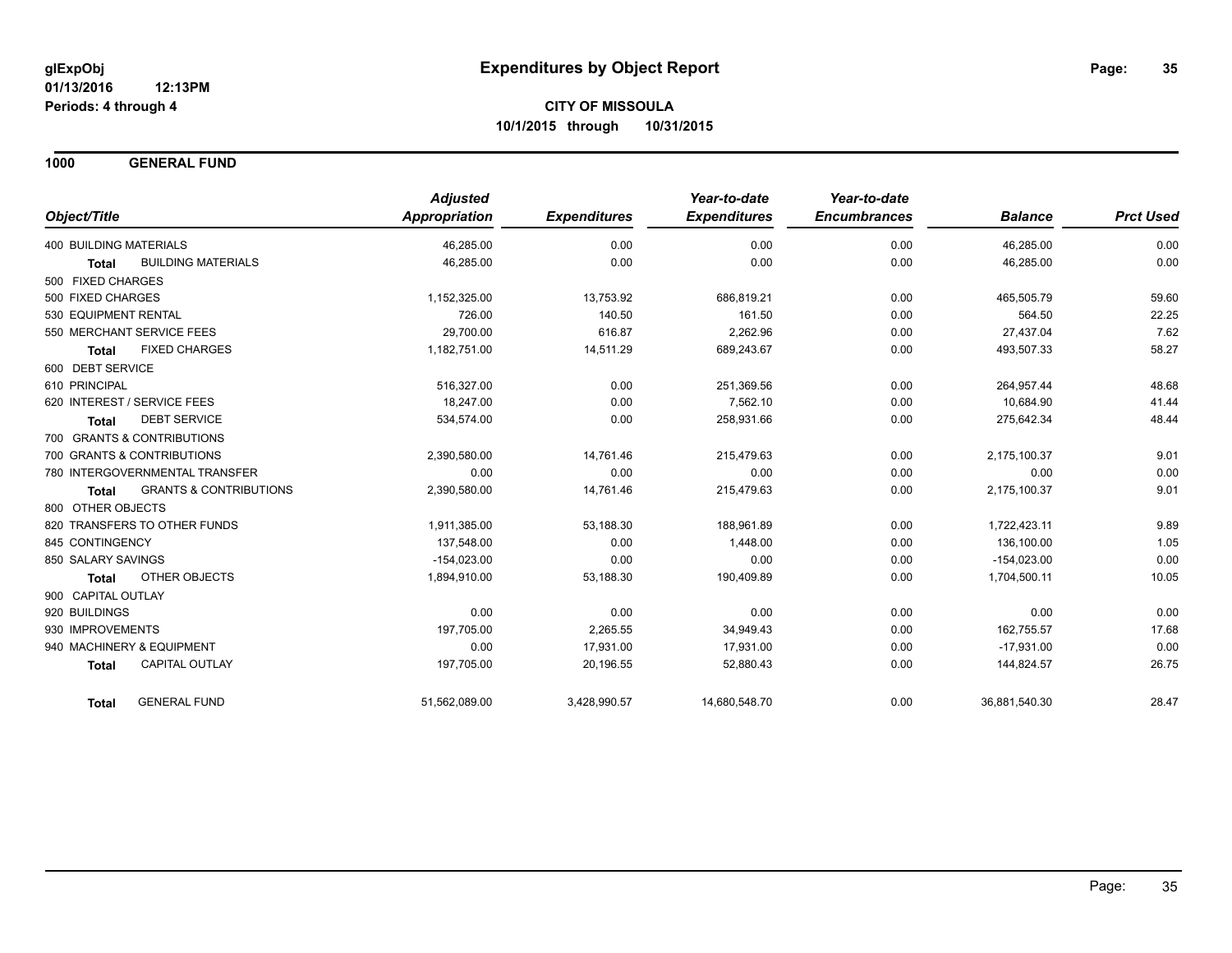#### **1211 PARK ACQUISITION & DEVELOPMENT**

**370 PARKS & RECREATION**

|                        |                              | <b>Adjusted</b>      |                     | Year-to-date        | Year-to-date        |                |                  |
|------------------------|------------------------------|----------------------|---------------------|---------------------|---------------------|----------------|------------------|
| Object/Title           |                              | <b>Appropriation</b> | <b>Expenditures</b> | <b>Expenditures</b> | <b>Encumbrances</b> | <b>Balance</b> | <b>Prct Used</b> |
| 200 SUPPLIES           |                              |                      |                     |                     |                     |                |                  |
| 220 OPERATING SUPPLIES |                              | 10,000.00            | 0.00                | 0.00                | 0.00                | 10,000.00      | 0.00             |
| <b>Total</b>           | <b>SUPPLIES</b>              | 10,000.00            | 0.00                | 0.00                | 0.00                | 10,000.00      | 0.00             |
| 300 PURCHASED SERVICES |                              |                      |                     |                     |                     |                |                  |
|                        | 350 PROFESSIONAL SERVICES    | 25,000.00            | 0.00                | 0.00                | 0.00                | 25,000.00      | 0.00             |
|                        | 360 REPAIR & MAINTENANCE     | 0.00                 | 0.00                | 0.00                | 0.00                | 0.00           | 0.00             |
|                        | 390 OTHER PURCHASED SERVICES | 10,000.00            | 0.00                | 0.00                | 0.00                | 10,000.00      | 0.00             |
| Total                  | PURCHASED SERVICES           | 35,000.00            | 0.00                | 0.00                | 0.00                | 35,000.00      | 0.00             |
| 500 FIXED CHARGES      |                              |                      |                     |                     |                     |                |                  |
|                        | 550 MERCHANT SERVICE FEES    | 0.00                 | 0.00                | 0.00                | 0.00                | 0.00           | 0.00             |
| <b>Total</b>           | <b>FIXED CHARGES</b>         | 0.00                 | 0.00                | 0.00                | 0.00                | 0.00           | 0.00             |
| 800 OTHER OBJECTS      |                              |                      |                     |                     |                     |                |                  |
|                        | 820 TRANSFERS TO OTHER FUNDS | 0.00                 | 0.00                | 0.00                | 0.00                | 0.00           | 0.00             |
| Total                  | OTHER OBJECTS                | 0.00                 | 0.00                | 0.00                | 0.00                | 0.00           | 0.00             |
| 900 CAPITAL OUTLAY     |                              |                      |                     |                     |                     |                |                  |
| 930 IMPROVEMENTS       |                              | 168.578.00           | 0.00                | 0.00                | 0.00                | 168,578.00     | 0.00             |
| <b>Total</b>           | CAPITAL OUTLAY               | 168,578.00           | 0.00                | 0.00                | 0.00                | 168,578.00     | 0.00             |
| <b>Total</b>           | PARKS & RECREATION           | 213,578.00           | 0.00                | 0.00                | 0.00                | 213,578.00     | 0.00             |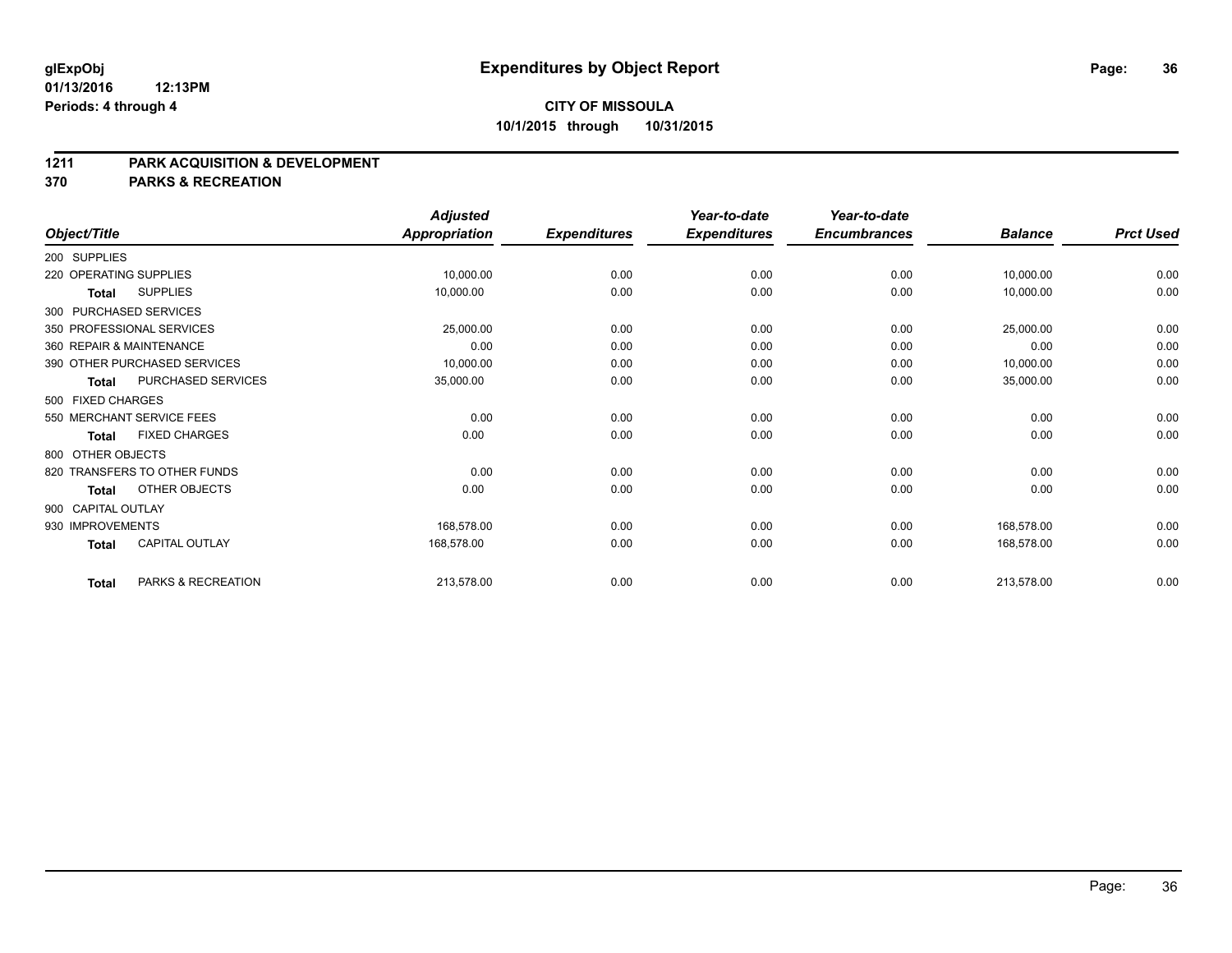# **CITY OF MISSOULA 10/1/2015 through 10/31/2015**

# **1211 PARK ACQUISITION & DEVELOPMENT**

| Object/Title           |                                | <b>Adjusted</b><br><b>Appropriation</b> | <b>Expenditures</b> | Year-to-date<br><b>Expenditures</b> | Year-to-date<br><b>Encumbrances</b> | <b>Balance</b> | <b>Prct Used</b> |
|------------------------|--------------------------------|-----------------------------------------|---------------------|-------------------------------------|-------------------------------------|----------------|------------------|
|                        |                                |                                         |                     |                                     |                                     |                |                  |
| 200 SUPPLIES           |                                |                                         |                     |                                     |                                     |                |                  |
| 220 OPERATING SUPPLIES |                                | 10,000.00                               | 0.00                | 0.00                                | 0.00                                | 10,000.00      | 0.00             |
| Total                  | <b>SUPPLIES</b>                | 10,000.00                               | 0.00                | 0.00                                | 0.00                                | 10,000.00      | 0.00             |
|                        | 300 PURCHASED SERVICES         |                                         |                     |                                     |                                     |                |                  |
|                        | 350 PROFESSIONAL SERVICES      | 25,000.00                               | 0.00                | 0.00                                | 0.00                                | 25,000.00      | 0.00             |
|                        | 360 REPAIR & MAINTENANCE       | 0.00                                    | 0.00                | 0.00                                | 0.00                                | 0.00           | 0.00             |
|                        | 390 OTHER PURCHASED SERVICES   | 10,000.00                               | 0.00                | 0.00                                | 0.00                                | 10,000.00      | 0.00             |
| <b>Total</b>           | PURCHASED SERVICES             | 35,000.00                               | 0.00                | 0.00                                | 0.00                                | 35,000.00      | 0.00             |
| 500 FIXED CHARGES      |                                |                                         |                     |                                     |                                     |                |                  |
|                        | 550 MERCHANT SERVICE FEES      | 0.00                                    | 0.00                | 0.00                                | 0.00                                | 0.00           | 0.00             |
| <b>Total</b>           | <b>FIXED CHARGES</b>           | 0.00                                    | 0.00                | 0.00                                | 0.00                                | 0.00           | 0.00             |
| 800 OTHER OBJECTS      |                                |                                         |                     |                                     |                                     |                |                  |
|                        | 820 TRANSFERS TO OTHER FUNDS   | 0.00                                    | 0.00                | 0.00                                | 0.00                                | 0.00           | 0.00             |
| <b>Total</b>           | OTHER OBJECTS                  | 0.00                                    | 0.00                | 0.00                                | 0.00                                | 0.00           | 0.00             |
| 900 CAPITAL OUTLAY     |                                |                                         |                     |                                     |                                     |                |                  |
| 930 IMPROVEMENTS       |                                | 168,578.00                              | 0.00                | 0.00                                | 0.00                                | 168,578.00     | 0.00             |
| <b>Total</b>           | <b>CAPITAL OUTLAY</b>          | 168,578.00                              | 0.00                | 0.00                                | 0.00                                | 168,578.00     | 0.00             |
| <b>Total</b>           | PARK ACQUISITION & DEVELOPMENT | 213,578.00                              | 0.00                | 0.00                                | 0.00                                | 213,578.00     | 0.00             |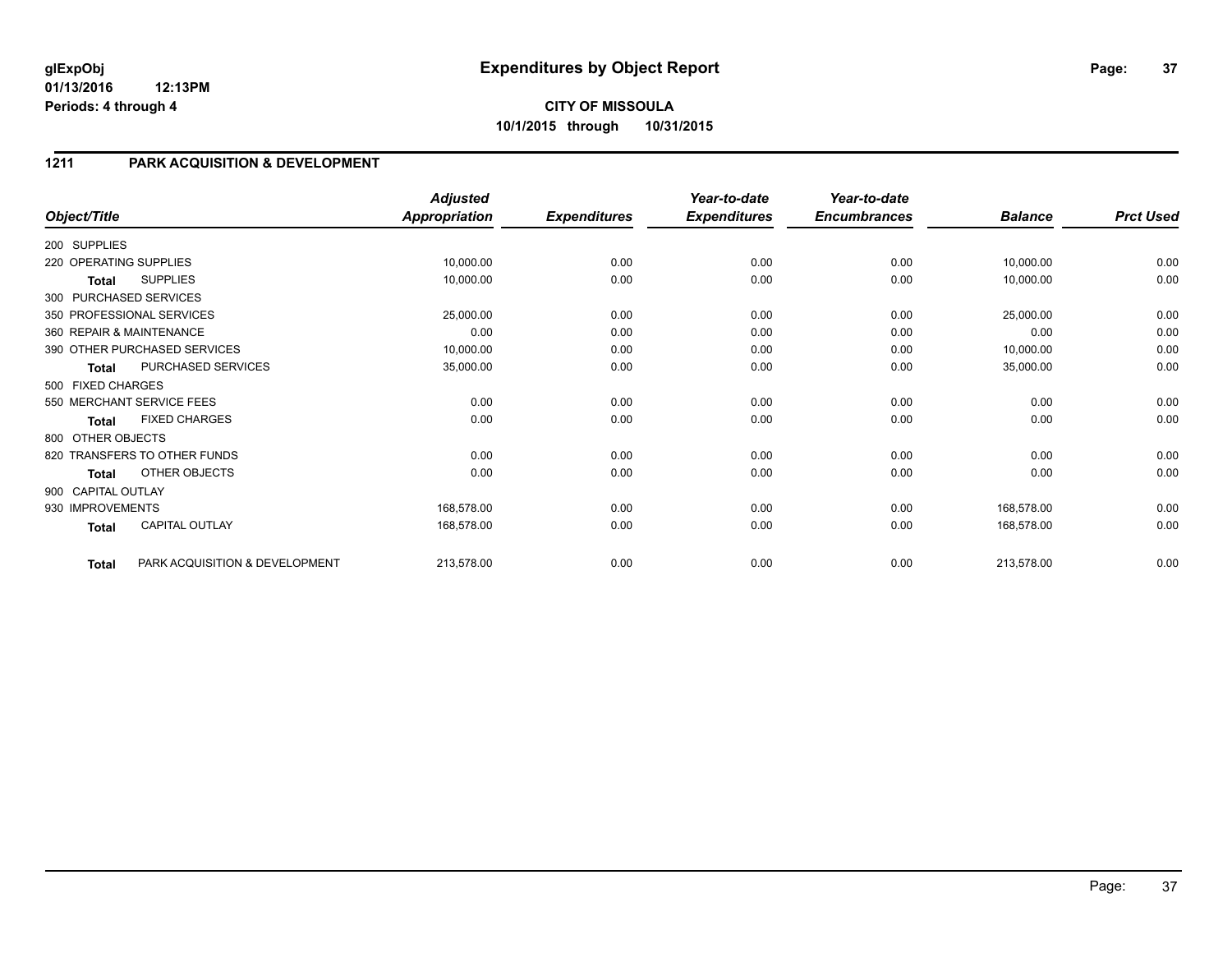**1212 PARK ENTERPRISE FUND**

**370 PARKS & RECREATION**

|                                       | <b>Adjusted</b> |                     | Year-to-date        | Year-to-date        |                |                  |
|---------------------------------------|-----------------|---------------------|---------------------|---------------------|----------------|------------------|
| Object/Title                          | Appropriation   | <b>Expenditures</b> | <b>Expenditures</b> | <b>Encumbrances</b> | <b>Balance</b> | <b>Prct Used</b> |
| 200 SUPPLIES                          |                 |                     |                     |                     |                |                  |
| 210 OFFICE SUPPLIES                   | 0.00            | 0.00                | 0.00                | 0.00                | 0.00           | 0.00             |
| 220 OPERATING SUPPLIES                | 35,000.00       | 0.00                | 0.00                | 0.00                | 35,000.00      | 0.00             |
| 230 REPAIR/MAINTENANCE                | 0.00            | 0.00                | 0.00                | 0.00                | 0.00           | 0.00             |
| 240 OTHER SUPPLIES                    | 0.00            | 0.00                | 0.00                | 0.00                | 0.00           | 0.00             |
| <b>SUPPLIES</b><br><b>Total</b>       | 35,000.00       | 0.00                | 0.00                | 0.00                | 35,000.00      | 0.00             |
| 300 PURCHASED SERVICES                |                 |                     |                     |                     |                |                  |
| 350 PROFESSIONAL SERVICES             | 10,000.00       | 0.00                | 0.00                | 0.00                | 10,000.00      | 0.00             |
| 360 REPAIR & MAINTENANCE              | 0.00            | 0.00                | 0.00                | 0.00                | 0.00           | 0.00             |
| 390 OTHER PURCHASED SERVICES          | 20,000.00       | 0.00                | 1,900.00            | 0.00                | 18,100.00      | 9.50             |
| PURCHASED SERVICES<br><b>Total</b>    | 30,000.00       | 0.00                | 1,900.00            | 0.00                | 28,100.00      | 6.33             |
| 500 FIXED CHARGES                     |                 |                     |                     |                     |                |                  |
| 550 MERCHANT SERVICE FEES             | 0.00            | 0.00                | 0.00                | 0.00                | 0.00           | 0.00             |
| <b>FIXED CHARGES</b><br><b>Total</b>  | 0.00            | 0.00                | 0.00                | 0.00                | 0.00           | 0.00             |
| 800 OTHER OBJECTS                     |                 |                     |                     |                     |                |                  |
| 820 TRANSFERS TO OTHER FUNDS          | 0.00            | 0.00                | 0.00                | 0.00                | 0.00           | 0.00             |
| OTHER OBJECTS<br><b>Total</b>         | 0.00            | 0.00                | 0.00                | 0.00                | 0.00           | 0.00             |
| 900 CAPITAL OUTLAY                    |                 |                     |                     |                     |                |                  |
| 930 IMPROVEMENTS                      | 180,150.00      | 0.00                | 0.00                | 0.00                | 180,150.00     | 0.00             |
| 940 MACHINERY & EQUIPMENT             | 30,000.00       | 0.00                | 0.00                | 0.00                | 30,000.00      | 0.00             |
| <b>CAPITAL OUTLAY</b><br><b>Total</b> | 210,150.00      | 0.00                | 0.00                | 0.00                | 210,150.00     | 0.00             |
|                                       |                 |                     |                     |                     |                |                  |
| PARKS & RECREATION<br><b>Total</b>    | 275,150.00      | 0.00                | 1,900.00            | 0.00                | 273,250.00     | 0.69             |
|                                       |                 |                     |                     |                     |                |                  |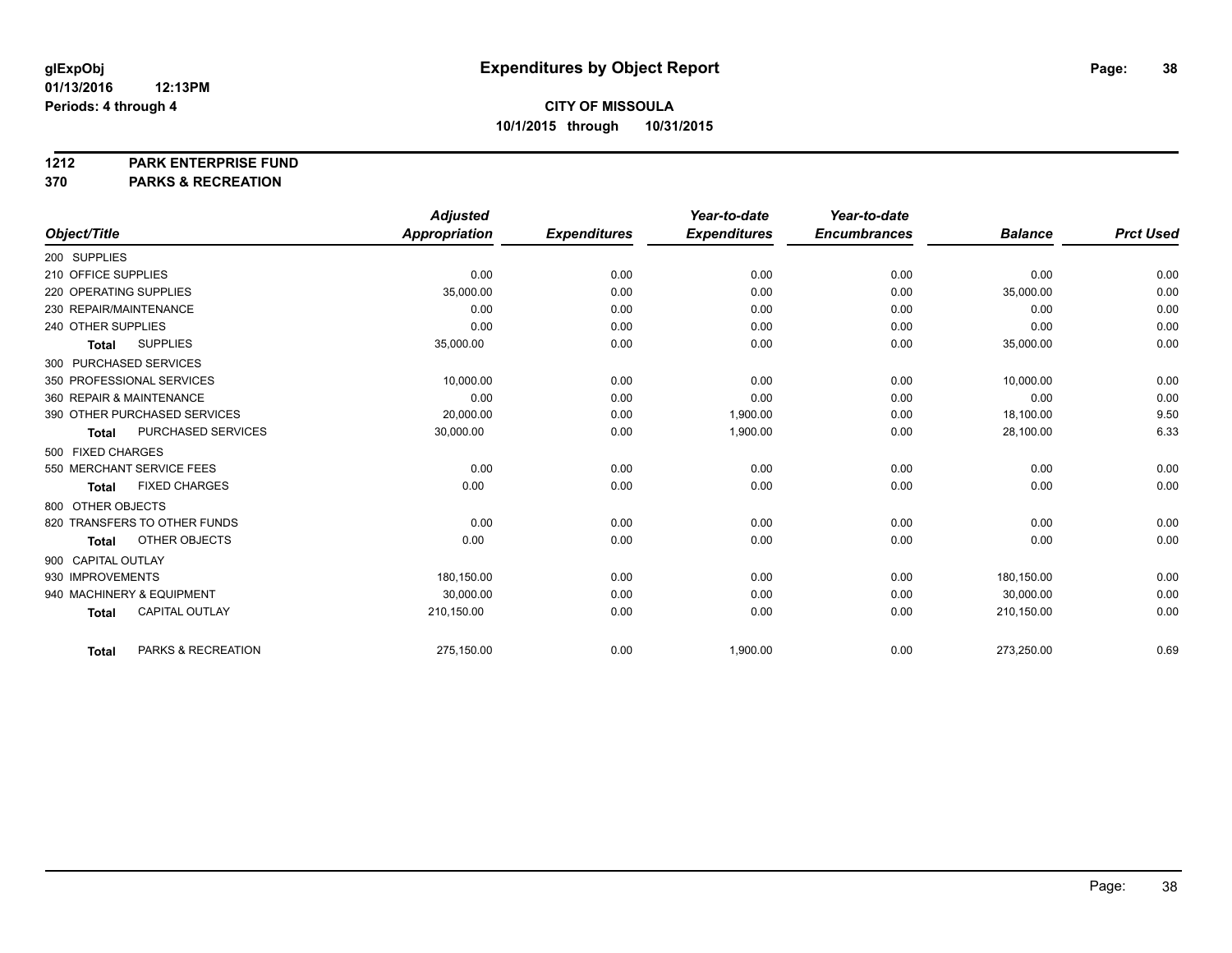### **1212 PARK ENTERPRISE FUND**

|                                           | <b>Adjusted</b>      |                     | Year-to-date        | Year-to-date        |                |                  |
|-------------------------------------------|----------------------|---------------------|---------------------|---------------------|----------------|------------------|
| Object/Title                              | <b>Appropriation</b> | <b>Expenditures</b> | <b>Expenditures</b> | <b>Encumbrances</b> | <b>Balance</b> | <b>Prct Used</b> |
| 200 SUPPLIES                              |                      |                     |                     |                     |                |                  |
| 210 OFFICE SUPPLIES                       | 0.00                 | 0.00                | 0.00                | 0.00                | 0.00           | 0.00             |
| 220 OPERATING SUPPLIES                    | 35,000.00            | 0.00                | 0.00                | 0.00                | 35,000.00      | 0.00             |
| 230 REPAIR/MAINTENANCE                    | 0.00                 | 0.00                | 0.00                | 0.00                | 0.00           | 0.00             |
| 240 OTHER SUPPLIES                        | 0.00                 | 0.00                | 0.00                | 0.00                | 0.00           | 0.00             |
| <b>SUPPLIES</b><br><b>Total</b>           | 35,000.00            | 0.00                | 0.00                | 0.00                | 35,000.00      | 0.00             |
| 300 PURCHASED SERVICES                    |                      |                     |                     |                     |                |                  |
| 350 PROFESSIONAL SERVICES                 | 10,000.00            | 0.00                | 0.00                | 0.00                | 10,000.00      | 0.00             |
| 360 REPAIR & MAINTENANCE                  | 0.00                 | 0.00                | 0.00                | 0.00                | 0.00           | 0.00             |
| 390 OTHER PURCHASED SERVICES              | 20,000.00            | 0.00                | 1,900.00            | 0.00                | 18,100.00      | 9.50             |
| <b>PURCHASED SERVICES</b><br><b>Total</b> | 30,000.00            | 0.00                | 1,900.00            | 0.00                | 28,100.00      | 6.33             |
| 500 FIXED CHARGES                         |                      |                     |                     |                     |                |                  |
| 550 MERCHANT SERVICE FEES                 | 0.00                 | 0.00                | 0.00                | 0.00                | 0.00           | 0.00             |
| <b>FIXED CHARGES</b><br><b>Total</b>      | 0.00                 | 0.00                | 0.00                | 0.00                | 0.00           | 0.00             |
| 800 OTHER OBJECTS                         |                      |                     |                     |                     |                |                  |
| 820 TRANSFERS TO OTHER FUNDS              | 0.00                 | 0.00                | 0.00                | 0.00                | 0.00           | 0.00             |
| <b>OTHER OBJECTS</b><br><b>Total</b>      | 0.00                 | 0.00                | 0.00                | 0.00                | 0.00           | 0.00             |
| 900 CAPITAL OUTLAY                        |                      |                     |                     |                     |                |                  |
| 930 IMPROVEMENTS                          | 180,150.00           | 0.00                | 0.00                | 0.00                | 180,150.00     | 0.00             |
| 940 MACHINERY & EQUIPMENT                 | 30,000.00            | 0.00                | 0.00                | 0.00                | 30,000.00      | 0.00             |
| <b>CAPITAL OUTLAY</b><br><b>Total</b>     | 210,150.00           | 0.00                | 0.00                | 0.00                | 210,150.00     | 0.00             |
| PARK ENTERPRISE FUND<br>Total             | 275,150.00           | 0.00                | 1,900.00            | 0.00                | 273,250.00     | 0.69             |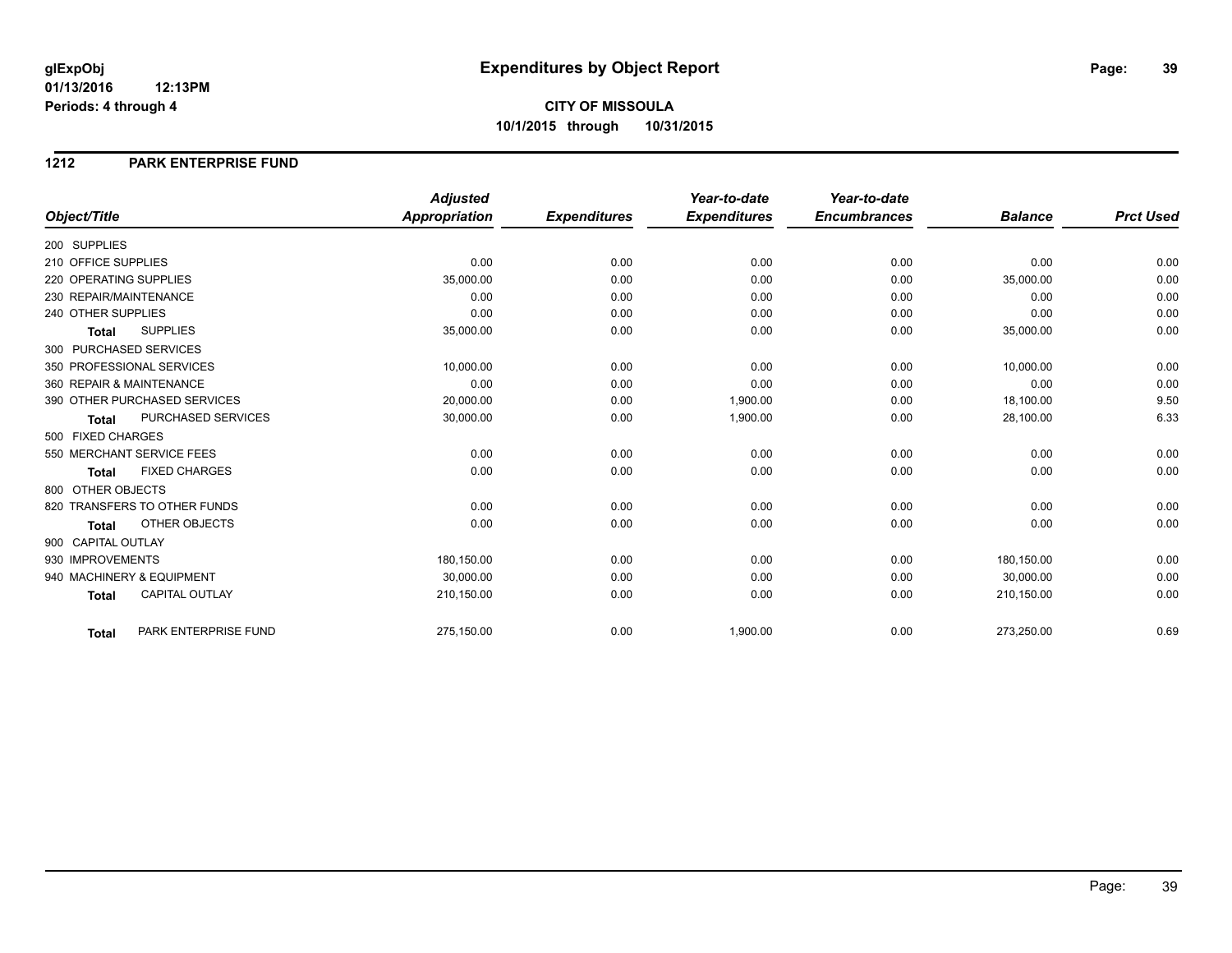**1216 PARKS & REC TRAILS, DEV**

**370 PARKS & RECREATION**

|                                            | <b>Adjusted</b>      |                     | Year-to-date        | Year-to-date        |                |                  |
|--------------------------------------------|----------------------|---------------------|---------------------|---------------------|----------------|------------------|
| Object/Title                               | <b>Appropriation</b> | <b>Expenditures</b> | <b>Expenditures</b> | <b>Encumbrances</b> | <b>Balance</b> | <b>Prct Used</b> |
| 100 PERSONAL SERVICES                      |                      |                     |                     |                     |                |                  |
| 110 SALARIES AND WAGES                     | 11,291.00            | 296.01              | 4,817.09            | 0.00                | 6,473.91       | 42.66            |
| 120 OVERTIME/TERMINATION                   | 0.00                 | 0.00                | 0.00                | 0.00                | 0.00           | 0.00             |
| 130 OTHER                                  | 0.00                 | 0.00                | 0.00                | 0.00                | 0.00           | 0.00             |
| 140 EMPLOYER CONTRIBUTIONS                 | 1,909.00             | 65.58               | 946.46              | 0.00                | 962.54         | 49.58            |
| 141 STATE RETIREMENT CONTRIBUTIONS         | 0.00                 | 0.00                | 3.79                | 0.00                | $-3.79$        | 0.00             |
| PERSONAL SERVICES<br>Total                 | 13,200.00            | 361.59              | 5,767.34            | 0.00                | 7,432.66       | 43.69            |
| 200 SUPPLIES                               |                      |                     |                     |                     |                |                  |
| 210 OFFICE SUPPLIES                        | 0.00                 | 0.00                | 0.00                | 0.00                | 0.00           | 0.00             |
| 220 OPERATING SUPPLIES                     | 67,000.00            | 922.72              | 11,441.19           | 0.00                | 55,558.81      | 17.08            |
| 230 REPAIR/MAINTENANCE                     | 35,000.00            | 0.00                | 0.00                | 0.00                | 35,000.00      | 0.00             |
| 240 OTHER SUPPLIES                         | 1,100.00             | 0.00                | 0.00                | 0.00                | 1,100.00       | 0.00             |
| <b>SUPPLIES</b><br><b>Total</b>            | 103,100.00           | 922.72              | 11,441.19           | 0.00                | 91,658.81      | 11.10            |
| 300 PURCHASED SERVICES                     |                      |                     |                     |                     |                |                  |
| 330 PUBLICITY, SUBSCRIPTIONS & DUES        | 0.00                 | 0.00                | 0.00                | 0.00                | 0.00           | 0.00             |
| 341 ELECTRICITY & NATURAL GAS              | 0.00                 | 0.00                | 0.00                | 0.00                | 0.00           | 0.00             |
| 350 PROFESSIONAL SERVICES                  | 146,700.00           | 4,155.96            | 4,957.95            | 0.00                | 141,742.05     | 3.38             |
| 360 REPAIR & MAINTENANCE                   | 10,000.00            | 0.00                | 0.00                | 0.00                | 10,000.00      | 0.00             |
| 370 TRAVEL                                 | 150.00               | 0.00                | 0.00                | 0.00                | 150.00         | 0.00             |
| 380 TRAINING                               | 150.00               | 0.00                | 0.00                | 0.00                | 150.00         | 0.00             |
| 390 OTHER PURCHASED SERVICES               | 100,000.00           | 0.00                | 0.00                | 0.00                | 100,000.00     | 0.00             |
| PURCHASED SERVICES<br>Total                | 257,000.00           | 4,155.96            | 4,957.95            | 0.00                | 252,042.05     | 1.93             |
| 500 FIXED CHARGES                          |                      |                     |                     |                     |                |                  |
| 550 MERCHANT SERVICE FEES                  | 0.00                 | 0.00                | 0.00                | 0.00                | 0.00           | 0.00             |
| <b>FIXED CHARGES</b><br>Total              | 0.00                 | 0.00                | 0.00                | 0.00                | 0.00           | 0.00             |
| 700 GRANTS & CONTRIBUTIONS                 |                      |                     |                     |                     |                |                  |
| 700 GRANTS & CONTRIBUTIONS                 | 0.00                 | 0.00                | 0.00                | 0.00                | 0.00           | 0.00             |
| 751 RECREATION SCHOLARSHIPS                | 0.00                 | 0.00                | 0.00                | 0.00                | 0.00           | 0.00             |
| <b>GRANTS &amp; CONTRIBUTIONS</b><br>Total | 0.00                 | 0.00                | 0.00                | 0.00                | 0.00           | 0.00             |
| 800 OTHER OBJECTS                          |                      |                     |                     |                     |                |                  |
| 820 TRANSFERS TO OTHER FUNDS               | 50,000.00            | 0.00                | 0.00                | 0.00                | 50,000.00      | 0.00             |
| 845 CONTINGENCY                            | 25,000.00            | 0.00                | 0.00                | 0.00                | 25,000.00      | 0.00             |
| OTHER OBJECTS<br>Total                     | 75,000.00            | 0.00                | 0.00                | 0.00                | 75,000.00      | 0.00             |
|                                            |                      |                     |                     |                     |                |                  |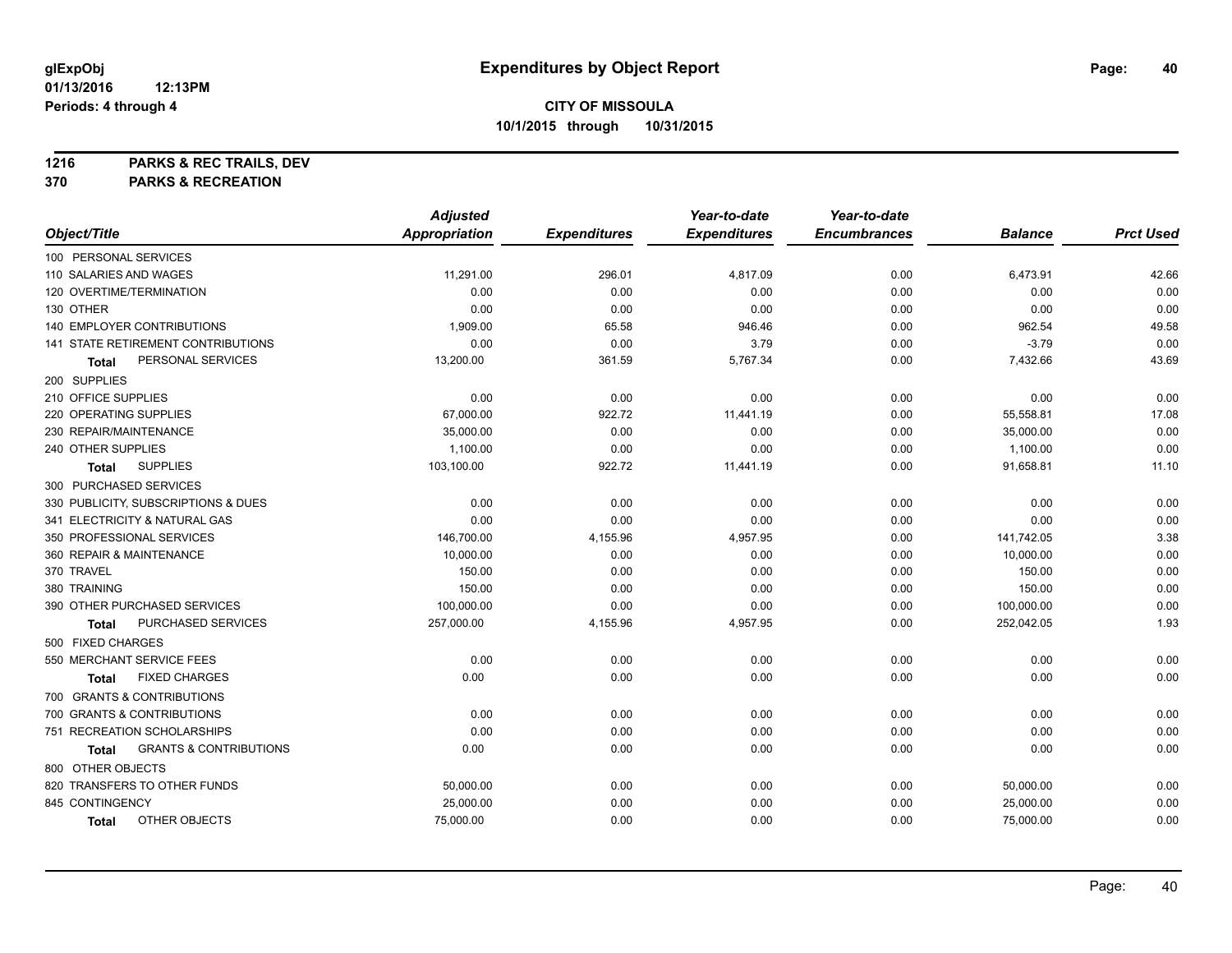**1216 PARKS & REC TRAILS, DEV**

**370 PARKS & RECREATION**

|                    |                           | <b>Adjusted</b> |                     | Year-to-date        | Year-to-date        |                |                  |
|--------------------|---------------------------|-----------------|---------------------|---------------------|---------------------|----------------|------------------|
| Object/Title       |                           | Appropriation   | <b>Expenditures</b> | <b>Expenditures</b> | <b>Encumbrances</b> | <b>Balance</b> | <b>Prct Used</b> |
| 900 CAPITAL OUTLAY |                           |                 |                     |                     |                     |                |                  |
| 920 BUILDINGS      |                           | 100,000.00      | 0.00                | 0.00                | 0.00                | 100.000.00     | 0.00             |
| 930 IMPROVEMENTS   |                           | 346.620.00      | 0.00                | 2.592.74            | 0.00                | 344.027.26     | 0.75             |
|                    | 940 MACHINERY & EQUIPMENT | 50,000.00       | 0.00                | 9,450.00            | 0.00                | 40,550.00      | 18.90            |
| <b>Total</b>       | <b>CAPITAL OUTLAY</b>     | 496.620.00      | 0.00                | 12.042.74           | 0.00                | 484,577.26     | 2.42             |
| Total              | PARKS & RECREATION        | 944,920.00      | 5.440.27            | 34.209.22           | 0.00                | 910.710.78     | 3.62             |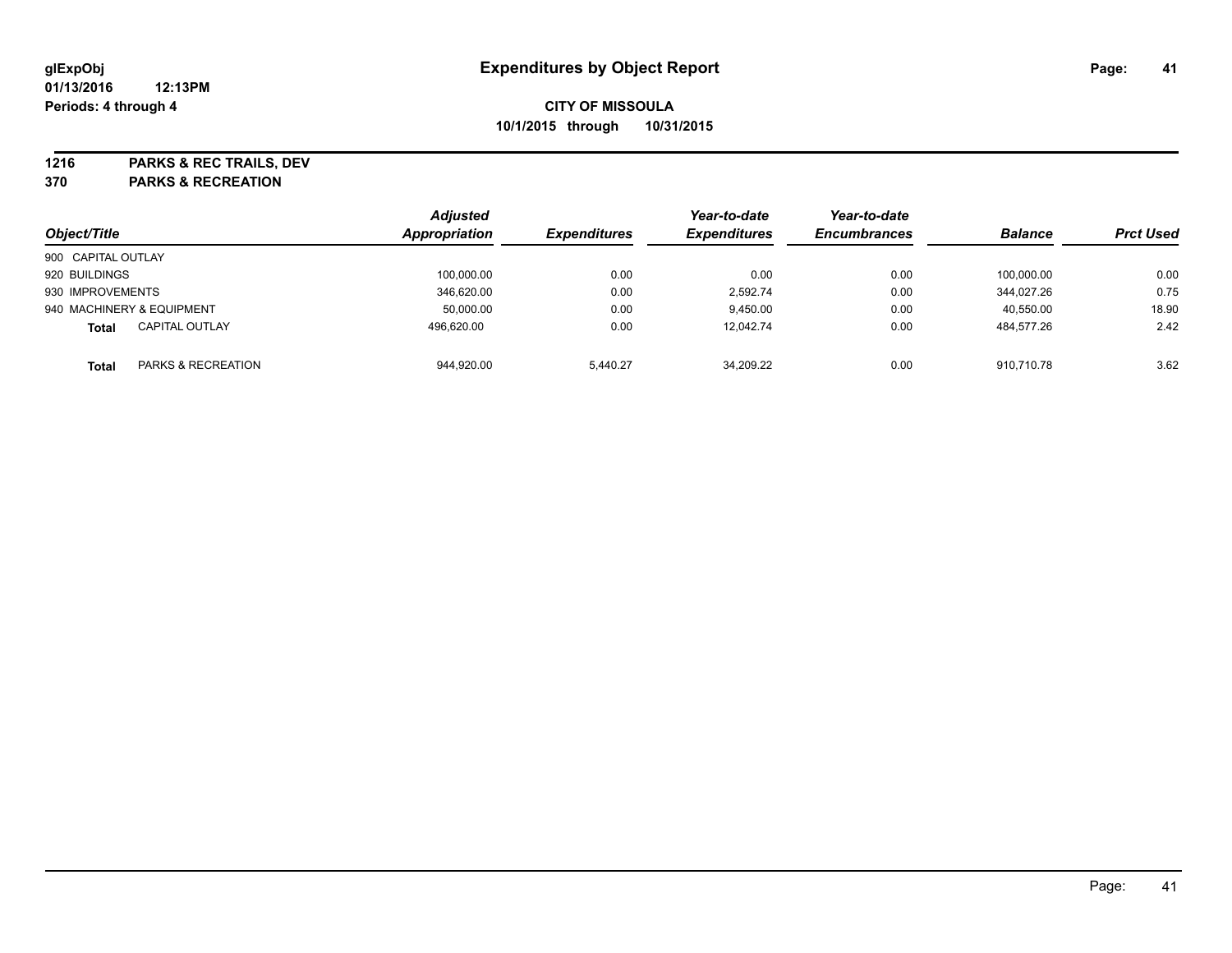**CITY OF MISSOULA 10/1/2015 through 10/31/2015**

### **1216 PARKS & REC TRAILS, DEV**

|                                                   | <b>Adjusted</b> |                     | Year-to-date        | Year-to-date        |                |                  |
|---------------------------------------------------|-----------------|---------------------|---------------------|---------------------|----------------|------------------|
| Object/Title                                      | Appropriation   | <b>Expenditures</b> | <b>Expenditures</b> | <b>Encumbrances</b> | <b>Balance</b> | <b>Prct Used</b> |
| 100 PERSONAL SERVICES                             |                 |                     |                     |                     |                |                  |
| 110 SALARIES AND WAGES                            | 11,291.00       | 296.01              | 4,817.09            | 0.00                | 6,473.91       | 42.66            |
| 120 OVERTIME/TERMINATION                          | 0.00            | 0.00                | 0.00                | 0.00                | 0.00           | 0.00             |
| 130 OTHER                                         | 0.00            | 0.00                | 0.00                | 0.00                | 0.00           | 0.00             |
| <b>140 EMPLOYER CONTRIBUTIONS</b>                 | 1.909.00        | 65.58               | 946.46              | 0.00                | 962.54         | 49.58            |
| 141 STATE RETIREMENT CONTRIBUTIONS                | 0.00            | 0.00                | 3.79                | 0.00                | $-3.79$        | 0.00             |
| PERSONAL SERVICES<br>Total                        | 13,200.00       | 361.59              | 5,767.34            | 0.00                | 7,432.66       | 43.69            |
| 200 SUPPLIES                                      |                 |                     |                     |                     |                |                  |
| 210 OFFICE SUPPLIES                               | 0.00            | 0.00                | 0.00                | 0.00                | 0.00           | 0.00             |
| 220 OPERATING SUPPLIES                            | 67,000.00       | 922.72              | 11,441.19           | 0.00                | 55,558.81      | 17.08            |
| 230 REPAIR/MAINTENANCE                            | 35,000.00       | 0.00                | 0.00                | 0.00                | 35,000.00      | 0.00             |
| 240 OTHER SUPPLIES                                | 1,100.00        | 0.00                | 0.00                | 0.00                | 1,100.00       | 0.00             |
| <b>SUPPLIES</b><br><b>Total</b>                   | 103,100.00      | 922.72              | 11,441.19           | 0.00                | 91,658.81      | 11.10            |
| 300 PURCHASED SERVICES                            |                 |                     |                     |                     |                |                  |
| 330 PUBLICITY, SUBSCRIPTIONS & DUES               | 0.00            | 0.00                | 0.00                | 0.00                | 0.00           | 0.00             |
| 341 ELECTRICITY & NATURAL GAS                     | 0.00            | 0.00                | 0.00                | 0.00                | 0.00           | 0.00             |
| 350 PROFESSIONAL SERVICES                         | 146,700.00      | 4,155.96            | 4,957.95            | 0.00                | 141,742.05     | 3.38             |
| 360 REPAIR & MAINTENANCE                          | 10,000.00       | 0.00                | 0.00                | 0.00                | 10,000.00      | 0.00             |
| 370 TRAVEL                                        | 150.00          | 0.00                | 0.00                | 0.00                | 150.00         | 0.00             |
| 380 TRAINING                                      | 150.00          | 0.00                | 0.00                | 0.00                | 150.00         | 0.00             |
| 390 OTHER PURCHASED SERVICES                      | 100,000.00      | 0.00                | 0.00                | 0.00                | 100,000.00     | 0.00             |
| PURCHASED SERVICES<br>Total                       | 257,000.00      | 4,155.96            | 4,957.95            | 0.00                | 252,042.05     | 1.93             |
| 500 FIXED CHARGES                                 |                 |                     |                     |                     |                |                  |
| 550 MERCHANT SERVICE FEES                         | 0.00            | 0.00                | 0.00                | 0.00                | 0.00           | 0.00             |
| <b>FIXED CHARGES</b><br><b>Total</b>              | 0.00            | 0.00                | 0.00                | 0.00                | 0.00           | 0.00             |
| 700 GRANTS & CONTRIBUTIONS                        |                 |                     |                     |                     |                |                  |
| 700 GRANTS & CONTRIBUTIONS                        | 0.00            | 0.00                | 0.00                | 0.00                | 0.00           | 0.00             |
| 751 RECREATION SCHOLARSHIPS                       | 0.00            | 0.00                | 0.00                | 0.00                | 0.00           | 0.00             |
| <b>GRANTS &amp; CONTRIBUTIONS</b><br><b>Total</b> | 0.00            | 0.00                | 0.00                | 0.00                | 0.00           | 0.00             |
| 800 OTHER OBJECTS                                 |                 |                     |                     |                     |                |                  |
| 820 TRANSFERS TO OTHER FUNDS                      | 50,000.00       | 0.00                | 0.00                | 0.00                | 50,000.00      | 0.00             |
| 845 CONTINGENCY                                   | 25,000.00       | 0.00                | 0.00                | 0.00                | 25,000.00      | 0.00             |
| OTHER OBJECTS<br><b>Total</b>                     | 75,000.00       | 0.00                | 0.00                | 0.00                | 75,000.00      | 0.00             |
| 900 CAPITAL OUTLAY                                |                 |                     |                     |                     |                |                  |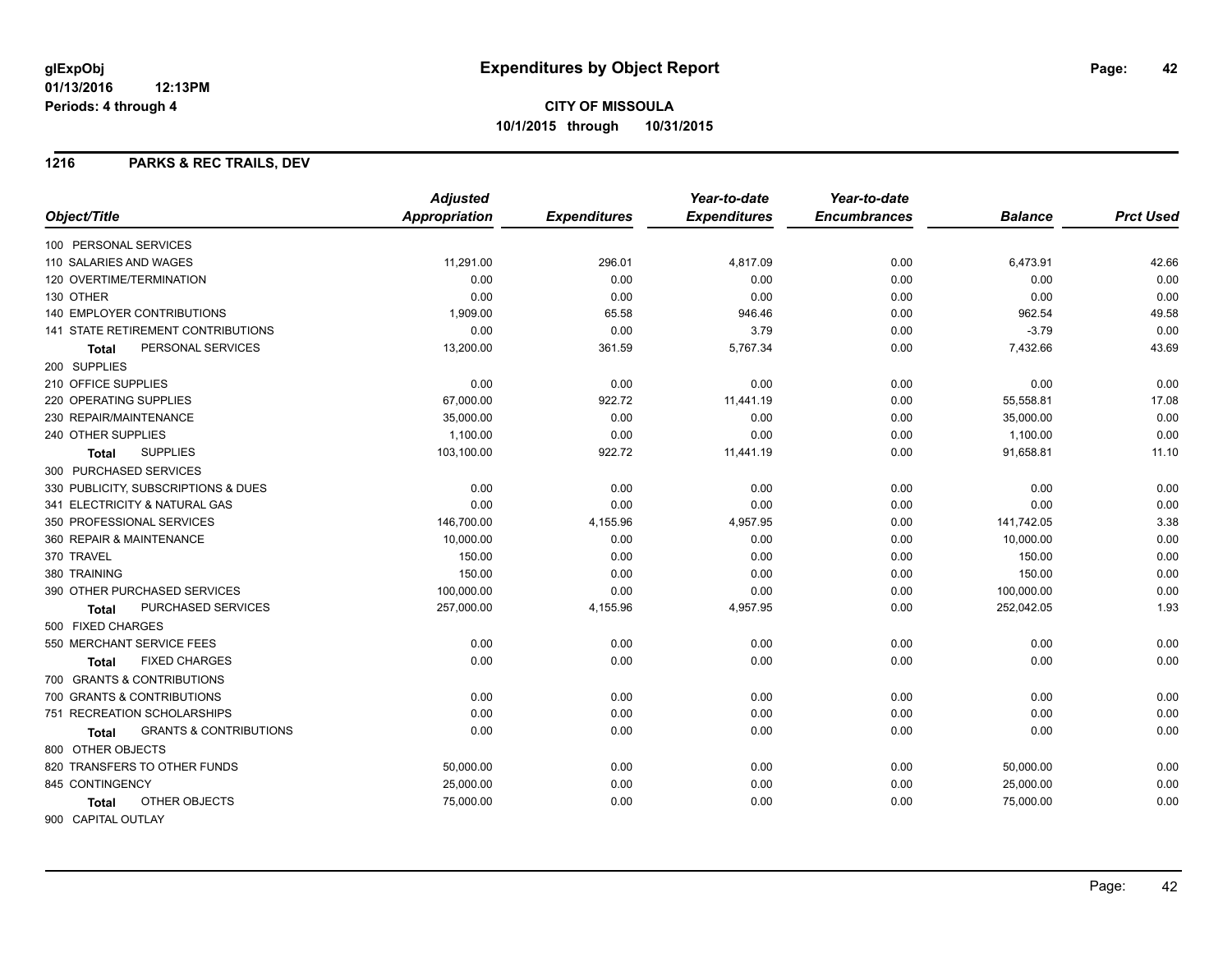### **1216 PARKS & REC TRAILS, DEV**

| Object/Title                          | <b>Adjusted</b><br>Appropriation | <i><b>Expenditures</b></i> | Year-to-date<br><b>Expenditures</b> | Year-to-date<br><b>Encumbrances</b> | <b>Balance</b> | <b>Prct Used</b> |
|---------------------------------------|----------------------------------|----------------------------|-------------------------------------|-------------------------------------|----------------|------------------|
| 920 BUILDINGS                         | 100,000.00                       | 0.00                       | 0.00                                | 0.00                                | 100.000.00     | 0.00             |
| 930 IMPROVEMENTS                      | 346,620.00                       | 0.00                       | 2.592.74                            | 0.00                                | 344.027.26     | 0.75             |
| 940 MACHINERY & EQUIPMENT             | 50,000.00                        | 0.00                       | 9.450.00                            | 0.00                                | 40.550.00      | 18.90            |
| <b>CAPITAL OUTLAY</b><br><b>Total</b> | 496.620.00                       | 0.00                       | 12.042.74                           | 0.00                                | 484.577.26     | 2.42             |
| PARKS & REC TRAILS, DEV<br>Total      | 944,920.00                       | 5.440.27                   | 34,209.22                           | 0.00                                | 910.710.78     | 3.62             |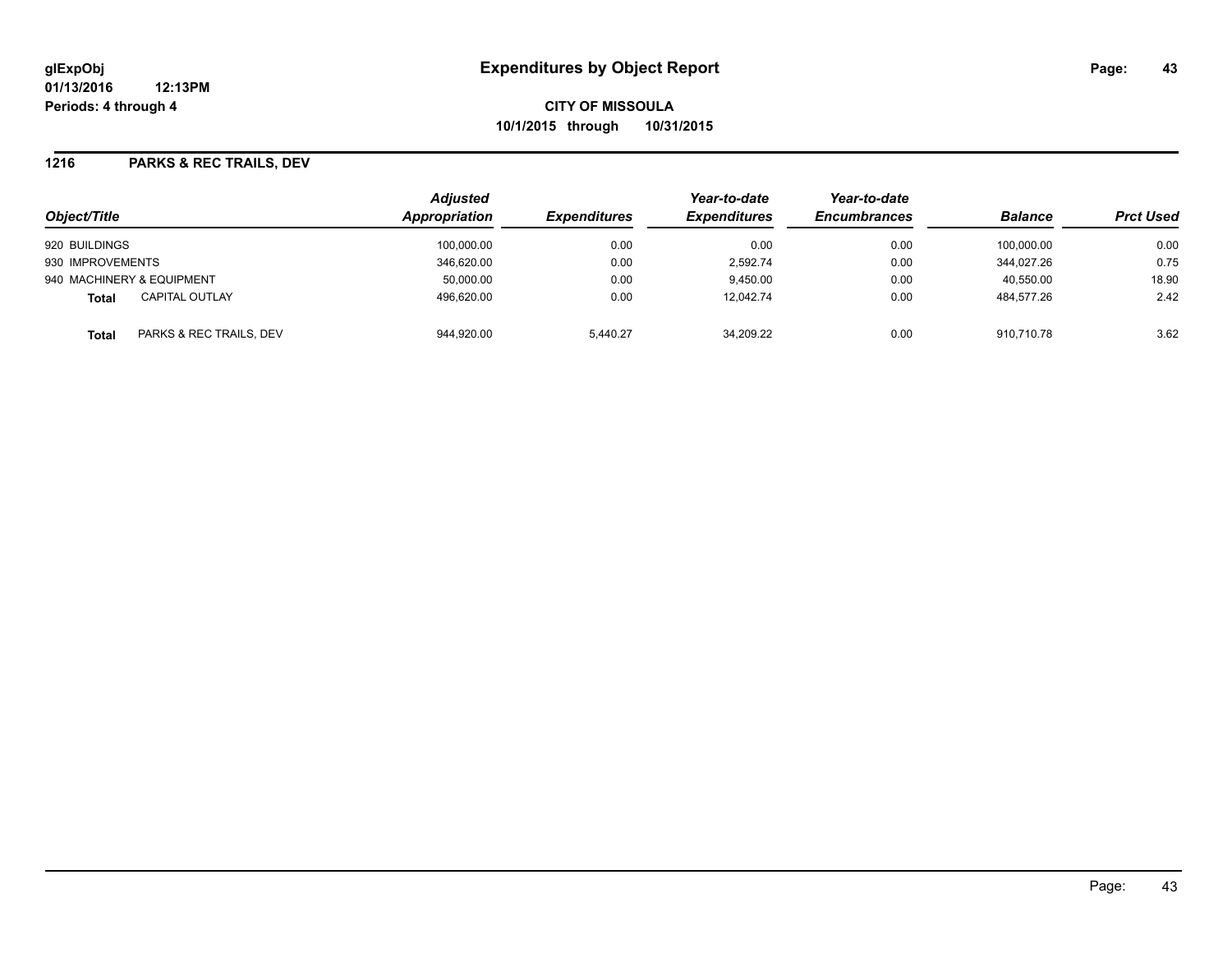**1217 PARKS CITY LIFE GYM LEASE**

**370 PARKS & RECREATION**

|                                      | <b>Adjusted</b> |                     | Year-to-date        | Year-to-date        |                |                  |
|--------------------------------------|-----------------|---------------------|---------------------|---------------------|----------------|------------------|
| Object/Title                         | Appropriation   | <b>Expenditures</b> | <b>Expenditures</b> | <b>Encumbrances</b> | <b>Balance</b> | <b>Prct Used</b> |
| 100 PERSONAL SERVICES                |                 |                     |                     |                     |                |                  |
| 110 SALARIES AND WAGES               | 12,000.00       | 0.00                | 0.00                | 0.00                | 12,000.00      | 0.00             |
| 120 OVERTIME/TERMINATION             | 0.00            | 0.00                | 0.00                | 0.00                | 0.00           | 0.00             |
| 140 EMPLOYER CONTRIBUTIONS           | 0.00            | 0.00                | 0.00                | 0.00                | 0.00           | 0.00             |
| 141 STATE RETIREMENT CONTRIBUTIONS   | 0.00            | 0.00                | 0.00                | 0.00                | 0.00           | 0.00             |
| PERSONAL SERVICES<br>Total           | 12,000.00       | 0.00                | 0.00                | 0.00                | 12,000.00      | 0.00             |
| 200 SUPPLIES                         |                 |                     |                     |                     |                |                  |
| 210 OFFICE SUPPLIES                  | 0.00            | 0.00                | 0.00                | 0.00                | 0.00           | 0.00             |
| 220 OPERATING SUPPLIES               | 2,500.00        | 25.16               | 25.16               | 0.00                | 2.474.84       | 1.01             |
| 230 REPAIR/MAINTENANCE               | 2,500.00        | 1,936.00            | 1,936.00            | 0.00                | 564.00         | 77.44            |
| <b>SUPPLIES</b><br><b>Total</b>      | 5,000.00        | 1,961.16            | 1,961.16            | 0.00                | 3,038.84       | 39.22            |
| 300 PURCHASED SERVICES               |                 |                     |                     |                     |                |                  |
| 320 PRINTING & DUPLICATING           | 1,000.00        | 0.00                | 0.00                | 0.00                | 1,000.00       | 0.00             |
| 330 PUBLICITY, SUBSCRIPTIONS & DUES  | 1.000.00        | 0.00                | 0.00                | 0.00                | 1,000.00       | 0.00             |
| PURCHASED SERVICES<br><b>Total</b>   | 2,000.00        | 0.00                | 0.00                | 0.00                | 2,000.00       | 0.00             |
| 500 FIXED CHARGES                    |                 |                     |                     |                     |                |                  |
| 500 FIXED CHARGES                    | 24,000.00       | 2.000.00            | 8.000.00            | 0.00                | 16.000.00      | 33.33            |
| 550 MERCHANT SERVICE FEES            | 0.00            | 0.00                | 0.00                | 0.00                | 0.00           | 0.00             |
| <b>FIXED CHARGES</b><br><b>Total</b> | 24,000.00       | 2,000.00            | 8,000.00            | 0.00                | 16,000.00      | 33.33            |
| PARKS & RECREATION<br><b>Total</b>   | 43,000.00       | 3,961.16            | 9,961.16            | 0.00                | 33,038.84      | 23.17            |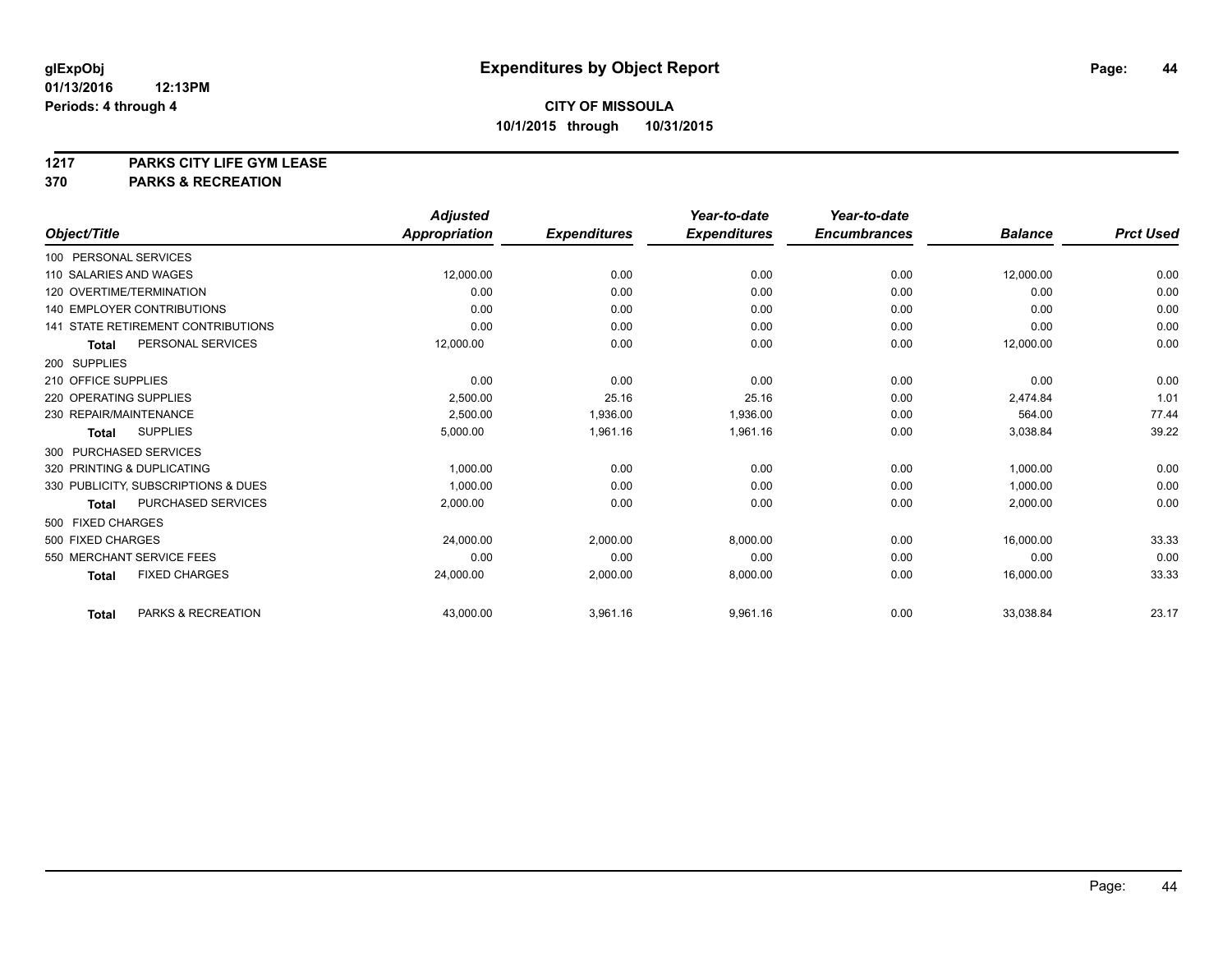# **CITY OF MISSOULA 10/1/2015 through 10/31/2015**

### **1217 PARKS CITY LIFE GYM LEASE**

|                                           | <b>Adjusted</b> |                     | Year-to-date        | Year-to-date        |                |                  |
|-------------------------------------------|-----------------|---------------------|---------------------|---------------------|----------------|------------------|
| Object/Title                              | Appropriation   | <b>Expenditures</b> | <b>Expenditures</b> | <b>Encumbrances</b> | <b>Balance</b> | <b>Prct Used</b> |
| 100 PERSONAL SERVICES                     |                 |                     |                     |                     |                |                  |
| 110 SALARIES AND WAGES                    | 12,000.00       | 0.00                | 0.00                | 0.00                | 12,000.00      | 0.00             |
| 120 OVERTIME/TERMINATION                  | 0.00            | 0.00                | 0.00                | 0.00                | 0.00           | 0.00             |
| 140 EMPLOYER CONTRIBUTIONS                | 0.00            | 0.00                | 0.00                | 0.00                | 0.00           | 0.00             |
| <b>141 STATE RETIREMENT CONTRIBUTIONS</b> | 0.00            | 0.00                | 0.00                | 0.00                | 0.00           | 0.00             |
| PERSONAL SERVICES<br><b>Total</b>         | 12,000.00       | 0.00                | 0.00                | 0.00                | 12,000.00      | 0.00             |
| 200 SUPPLIES                              |                 |                     |                     |                     |                |                  |
| 210 OFFICE SUPPLIES                       | 0.00            | 0.00                | 0.00                | 0.00                | 0.00           | 0.00             |
| 220 OPERATING SUPPLIES                    | 2,500.00        | 25.16               | 25.16               | 0.00                | 2,474.84       | 1.01             |
| 230 REPAIR/MAINTENANCE                    | 2,500.00        | 1,936.00            | 1,936.00            | 0.00                | 564.00         | 77.44            |
| <b>SUPPLIES</b><br><b>Total</b>           | 5,000.00        | 1,961.16            | 1,961.16            | 0.00                | 3,038.84       | 39.22            |
| 300 PURCHASED SERVICES                    |                 |                     |                     |                     |                |                  |
| 320 PRINTING & DUPLICATING                | 1,000.00        | 0.00                | 0.00                | 0.00                | 1,000.00       | 0.00             |
| 330 PUBLICITY, SUBSCRIPTIONS & DUES       | 1.000.00        | 0.00                | 0.00                | 0.00                | 1.000.00       | 0.00             |
| <b>PURCHASED SERVICES</b><br>Total        | 2,000.00        | 0.00                | 0.00                | 0.00                | 2,000.00       | 0.00             |
| 500 FIXED CHARGES                         |                 |                     |                     |                     |                |                  |
| 500 FIXED CHARGES                         | 24,000.00       | 2,000.00            | 8,000.00            | 0.00                | 16,000.00      | 33.33            |
| 550 MERCHANT SERVICE FEES                 | 0.00            | 0.00                | 0.00                | 0.00                | 0.00           | 0.00             |
| <b>FIXED CHARGES</b><br>Total             | 24,000.00       | 2,000.00            | 8,000.00            | 0.00                | 16,000.00      | 33.33            |
| PARKS CITY LIFE GYM LEASE<br><b>Total</b> | 43,000.00       | 3,961.16            | 9,961.16            | 0.00                | 33,038.84      | 23.17            |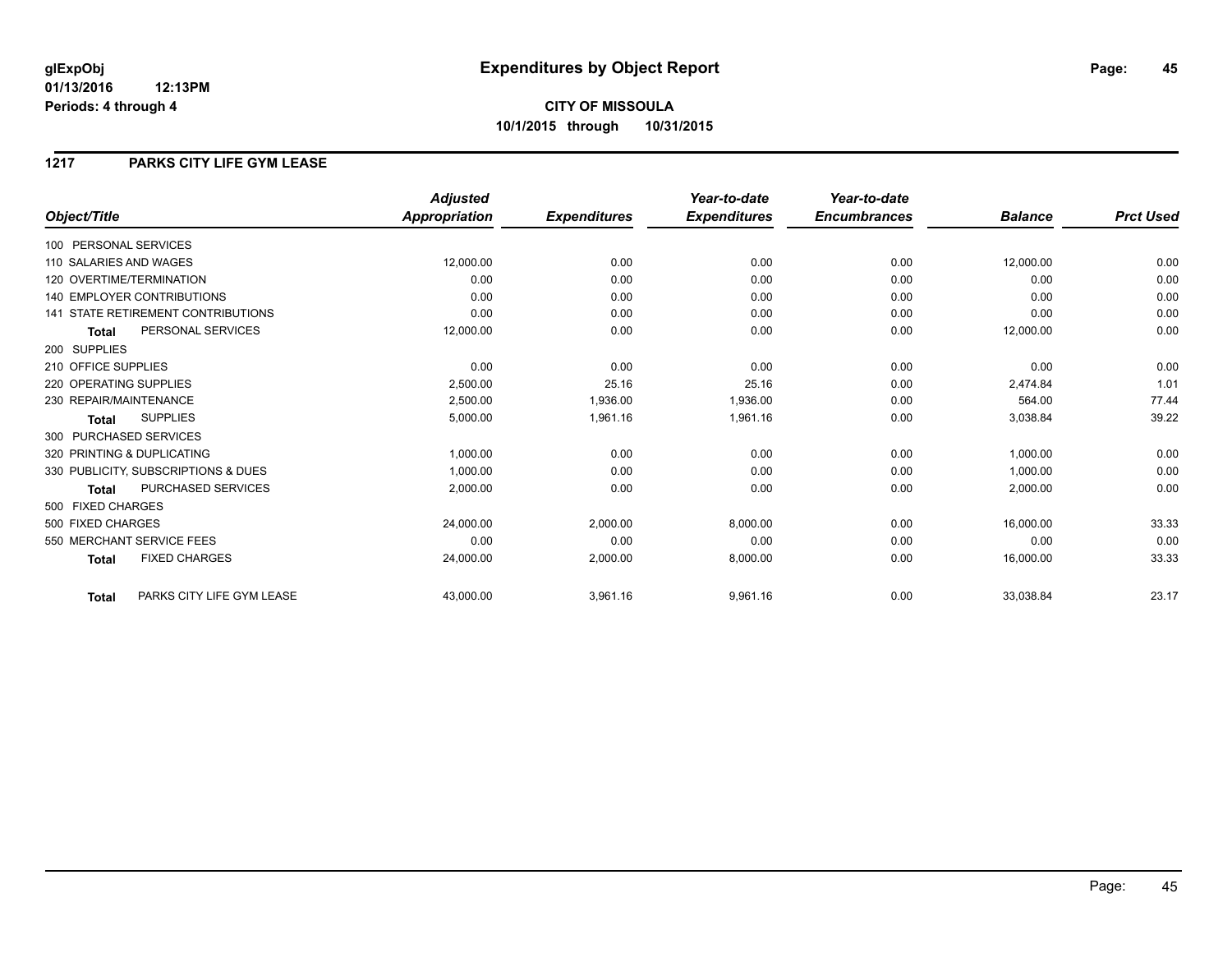**1218 ALL ABILITIES PLAYGROUND**

**370 PARKS & RECREATION**

|                          |                           | <b>Adjusted</b>      |                     | Year-to-date        | Year-to-date        |                |                  |
|--------------------------|---------------------------|----------------------|---------------------|---------------------|---------------------|----------------|------------------|
| Object/Title             |                           | <b>Appropriation</b> | <b>Expenditures</b> | <b>Expenditures</b> | <b>Encumbrances</b> | <b>Balance</b> | <b>Prct Used</b> |
| 300 PURCHASED SERVICES   |                           |                      |                     |                     |                     |                |                  |
|                          | 350 PROFESSIONAL SERVICES | 50,000.00            | 0.00                | 438.10              | 0.00                | 49,561.90      | 0.88             |
| 360 REPAIR & MAINTENANCE |                           | 0.00                 | 0.00                | 0.00                | 0.00                | 0.00           | 0.00             |
| Total                    | <b>PURCHASED SERVICES</b> | 50,000.00            | 0.00                | 438.10              | 0.00                | 49,561.90      | 0.88             |
| 500 FIXED CHARGES        |                           |                      |                     |                     |                     |                |                  |
|                          | 550 MERCHANT SERVICE FEES | 0.00                 | 0.00                | 0.00                | 0.00                | 0.00           | 0.00             |
| <b>Total</b>             | <b>FIXED CHARGES</b>      | 0.00                 | 0.00                | 0.00                | 0.00                | 0.00           | 0.00             |
| 900 CAPITAL OUTLAY       |                           |                      |                     |                     |                     |                |                  |
| 930 IMPROVEMENTS         |                           | 478,000.00           | 0.00                | 0.00                | 0.00                | 478,000.00     | 0.00             |
| <b>Total</b>             | <b>CAPITAL OUTLAY</b>     | 478,000.00           | 0.00                | 0.00                | 0.00                | 478.000.00     | 0.00             |
|                          |                           |                      |                     |                     |                     |                |                  |
| <b>Total</b>             | PARKS & RECREATION        | 528,000.00           | 0.00                | 438.10              | 0.00                | 527.561.90     | 0.08             |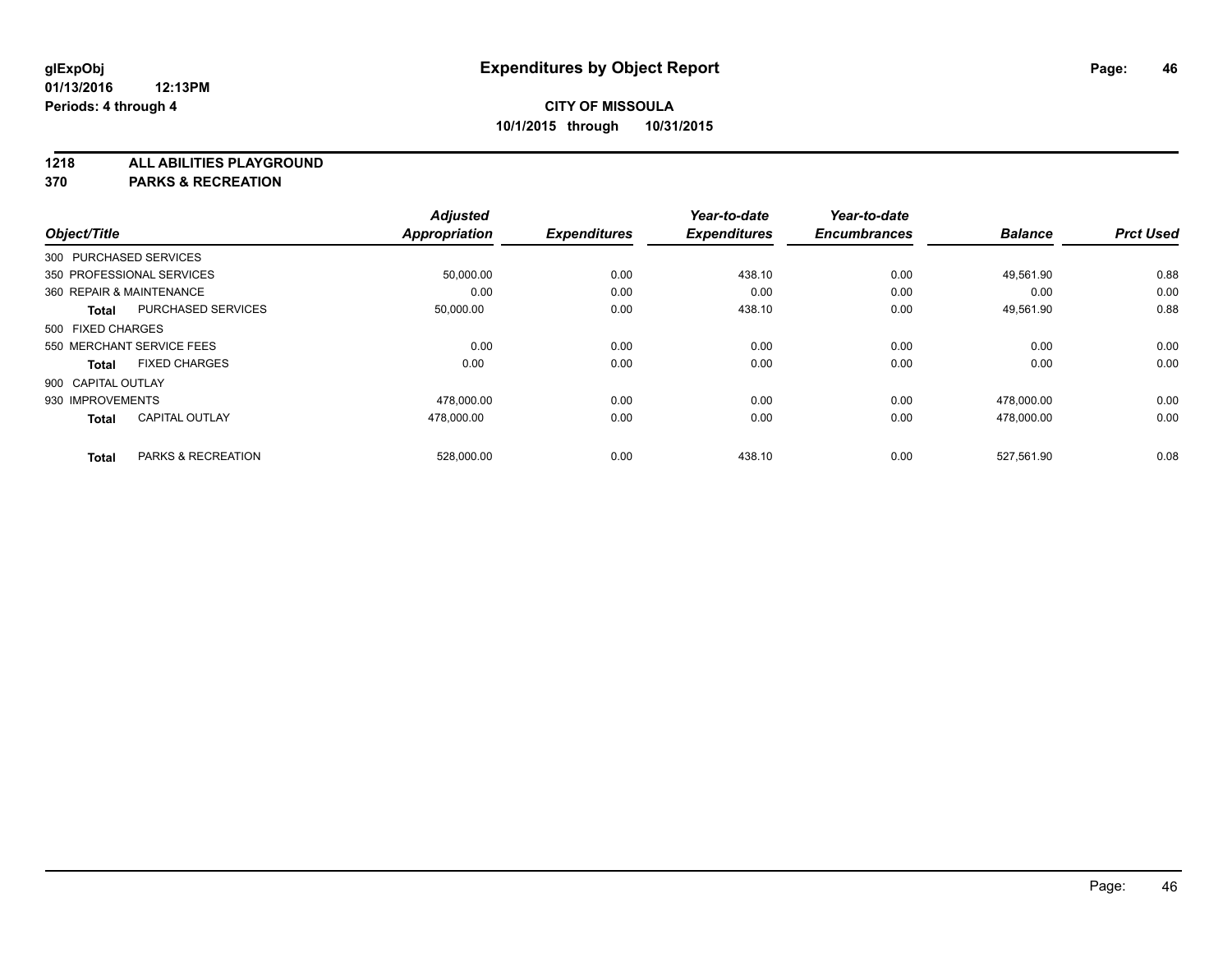### **1218 ALL ABILITIES PLAYGROUND**

| Object/Title             |                           | <b>Adjusted</b><br><b>Appropriation</b> | <b>Expenditures</b> | Year-to-date<br><b>Expenditures</b> | Year-to-date<br><b>Encumbrances</b> | <b>Balance</b> | <b>Prct Used</b> |
|--------------------------|---------------------------|-----------------------------------------|---------------------|-------------------------------------|-------------------------------------|----------------|------------------|
| 300 PURCHASED SERVICES   |                           |                                         |                     |                                     |                                     |                |                  |
|                          | 350 PROFESSIONAL SERVICES | 50,000.00                               | 0.00                | 438.10                              | 0.00                                | 49,561.90      | 0.88             |
| 360 REPAIR & MAINTENANCE |                           | 0.00                                    | 0.00                | 0.00                                | 0.00                                | 0.00           | 0.00             |
| <b>Total</b>             | <b>PURCHASED SERVICES</b> | 50,000.00                               | 0.00                | 438.10                              | 0.00                                | 49,561.90      | 0.88             |
| 500 FIXED CHARGES        |                           |                                         |                     |                                     |                                     |                |                  |
|                          | 550 MERCHANT SERVICE FEES | 0.00                                    | 0.00                | 0.00                                | 0.00                                | 0.00           | 0.00             |
| <b>Total</b>             | <b>FIXED CHARGES</b>      | 0.00                                    | 0.00                | 0.00                                | 0.00                                | 0.00           | 0.00             |
| 900 CAPITAL OUTLAY       |                           |                                         |                     |                                     |                                     |                |                  |
| 930 IMPROVEMENTS         |                           | 478,000.00                              | 0.00                | 0.00                                | 0.00                                | 478,000.00     | 0.00             |
| <b>Total</b>             | <b>CAPITAL OUTLAY</b>     | 478,000.00                              | 0.00                | 0.00                                | 0.00                                | 478,000.00     | 0.00             |
| <b>Total</b>             | ALL ABILITIES PLAYGROUND  | 528,000.00                              | 0.00                | 438.10                              | 0.00                                | 527,561.90     | 0.08             |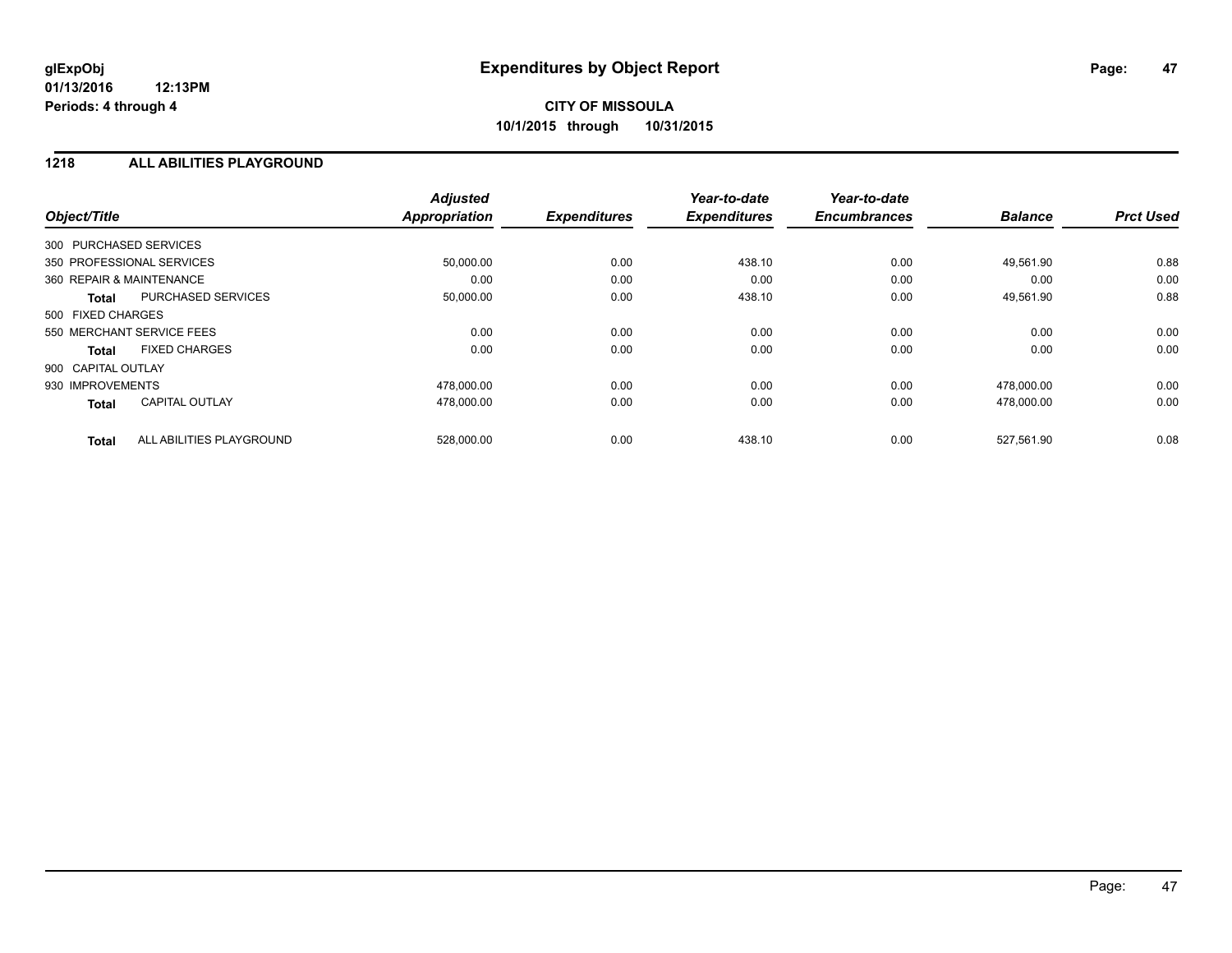#### **1219 FY14 PARK & TRAIL BOND**

**370 PARKS & RECREATION**

| Object/Title              |                           | <b>Adjusted</b><br><b>Appropriation</b> | <b>Expenditures</b> | Year-to-date<br><b>Expenditures</b> | Year-to-date<br><b>Encumbrances</b> | <b>Balance</b> | <b>Prct Used</b> |
|---------------------------|---------------------------|-----------------------------------------|---------------------|-------------------------------------|-------------------------------------|----------------|------------------|
| 200 SUPPLIES              |                           |                                         |                     |                                     |                                     |                |                  |
| 220 OPERATING SUPPLIES    |                           | 0.00                                    | 0.00                | 0.00                                | 0.00                                | 0.00           | 0.00             |
| <b>Total</b>              | <b>SUPPLIES</b>           | 0.00                                    | 0.00                | 0.00                                | 0.00                                | 0.00           | 0.00             |
| 300 PURCHASED SERVICES    |                           |                                         |                     |                                     |                                     |                |                  |
| 350 PROFESSIONAL SERVICES |                           | 0.00                                    | 0.00                | 4,458.76                            | 0.00                                | $-4,458.76$    | 0.00             |
| <b>Total</b>              | PURCHASED SERVICES        | 0.00                                    | 0.00                | 4,458.76                            | 0.00                                | $-4,458.76$    | 0.00             |
| 500 FIXED CHARGES         |                           |                                         |                     |                                     |                                     |                |                  |
|                           | 550 MERCHANT SERVICE FEES | 0.00                                    | 0.00                | 0.00                                | 0.00                                | 0.00           | 0.00             |
| <b>Total</b>              | <b>FIXED CHARGES</b>      | 0.00                                    | 0.00                | 0.00                                | 0.00                                | 0.00           | 0.00             |
| 900 CAPITAL OUTLAY        |                           |                                         |                     |                                     |                                     |                |                  |
| 940 MACHINERY & EQUIPMENT |                           | 0.00                                    | 0.00                | 30.676.10                           | 0.00                                | $-30.676.10$   | 0.00             |
| <b>Total</b>              | <b>CAPITAL OUTLAY</b>     | 0.00                                    | 0.00                | 30,676.10                           | 0.00                                | $-30,676.10$   | 0.00             |
| <b>Total</b>              | PARKS & RECREATION        | 0.00                                    | 0.00                | 35,134.86                           | 0.00                                | $-35,134.86$   | 0.00             |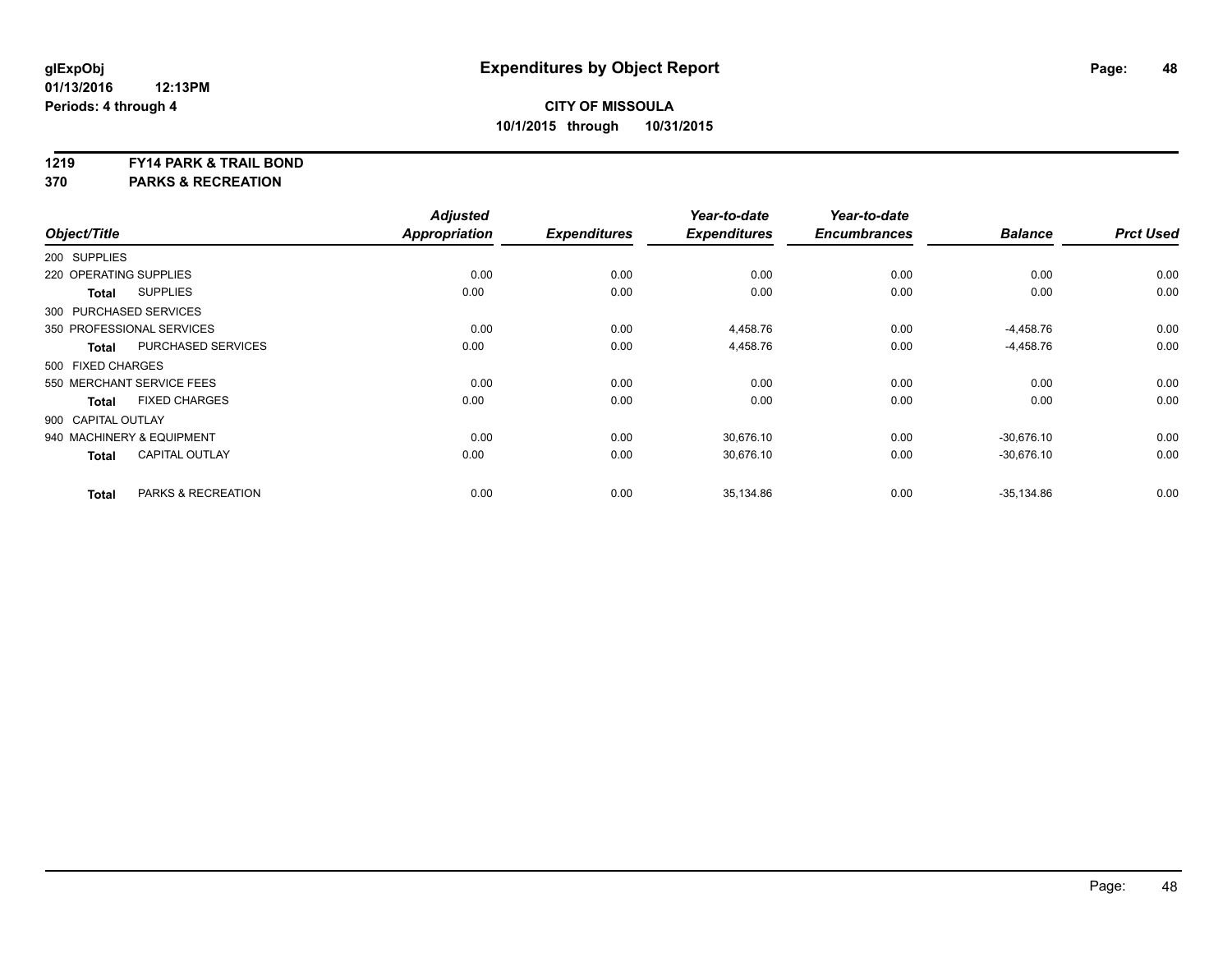# **CITY OF MISSOULA 10/1/2015 through 10/31/2015**

### **1219 FY14 PARK & TRAIL BOND**

|                        |                                   | <b>Adjusted</b>      |                     | Year-to-date        | Year-to-date        |                |                  |
|------------------------|-----------------------------------|----------------------|---------------------|---------------------|---------------------|----------------|------------------|
| Object/Title           |                                   | <b>Appropriation</b> | <b>Expenditures</b> | <b>Expenditures</b> | <b>Encumbrances</b> | <b>Balance</b> | <b>Prct Used</b> |
| 200 SUPPLIES           |                                   |                      |                     |                     |                     |                |                  |
| 220 OPERATING SUPPLIES |                                   | 0.00                 | 0.00                | 0.00                | 0.00                | 0.00           | 0.00             |
| Total                  | <b>SUPPLIES</b>                   | 0.00                 | 0.00                | 0.00                | 0.00                | 0.00           | 0.00             |
| 300 PURCHASED SERVICES |                                   |                      |                     |                     |                     |                |                  |
|                        | 350 PROFESSIONAL SERVICES         | 0.00                 | 0.00                | 4,458.76            | 0.00                | $-4,458.76$    | 0.00             |
| <b>Total</b>           | PURCHASED SERVICES                | 0.00                 | 0.00                | 4,458.76            | 0.00                | $-4,458.76$    | 0.00             |
| 500 FIXED CHARGES      |                                   |                      |                     |                     |                     |                |                  |
|                        | 550 MERCHANT SERVICE FEES         | 0.00                 | 0.00                | 0.00                | 0.00                | 0.00           | 0.00             |
| Total                  | <b>FIXED CHARGES</b>              | 0.00                 | 0.00                | 0.00                | 0.00                | 0.00           | 0.00             |
| 900 CAPITAL OUTLAY     |                                   |                      |                     |                     |                     |                |                  |
|                        | 940 MACHINERY & EQUIPMENT         | 0.00                 | 0.00                | 30,676.10           | 0.00                | $-30,676.10$   | 0.00             |
| <b>Total</b>           | <b>CAPITAL OUTLAY</b>             | 0.00                 | 0.00                | 30,676.10           | 0.00                | $-30,676.10$   | 0.00             |
| <b>Total</b>           | <b>FY14 PARK &amp; TRAIL BOND</b> | 0.00                 | 0.00                | 35,134.86           | 0.00                | $-35,134.86$   | 0.00             |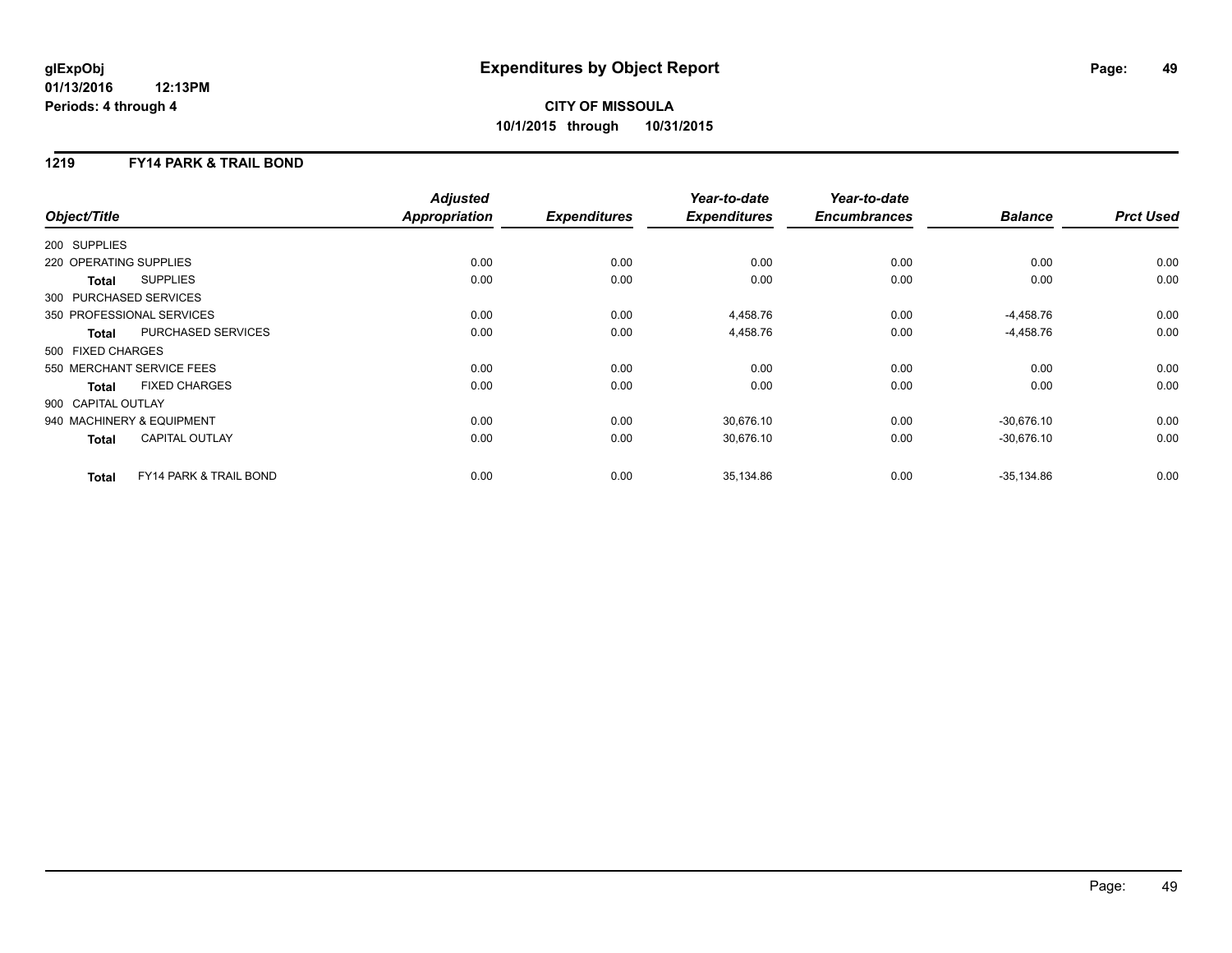# **CITY OF MISSOULA 10/1/2015 through 10/31/2015**

### **1241 CREMAIN WALL & CEMETERY DONATIONS FUND**

**340 CEMETERY**

| Object/Title              |                       | <b>Adjusted</b><br>Appropriation | <b>Expenditures</b> | Year-to-date<br><b>Expenditures</b> | Year-to-date<br><b>Encumbrances</b> | <b>Balance</b> | <b>Prct Used</b> |
|---------------------------|-----------------------|----------------------------------|---------------------|-------------------------------------|-------------------------------------|----------------|------------------|
| 500 FIXED CHARGES         |                       |                                  |                     |                                     |                                     |                |                  |
| 550 MERCHANT SERVICE FEES |                       | 0.00                             | 0.00                | 0.00                                | 0.00                                | 0.00           | 0.00             |
| <b>Total</b>              | <b>FIXED CHARGES</b>  | 0.00                             | 0.00                | 0.00                                | 0.00                                | 0.00           | 0.00             |
| 900 CAPITAL OUTLAY        |                       |                                  |                     |                                     |                                     |                |                  |
| 930 IMPROVEMENTS          |                       | 2.500.00                         | 273.00              | 473.00                              | 0.00                                | 2.027.00       | 18.92            |
| <b>Total</b>              | <b>CAPITAL OUTLAY</b> | 2,500.00                         | 273.00              | 473.00                              | 0.00                                | 2.027.00       | 18.92            |
| <b>Total</b>              | <b>CEMETERY</b>       | 2.500.00                         | 273.00              | 473.00                              | 0.00                                | 2.027.00       | 18.92            |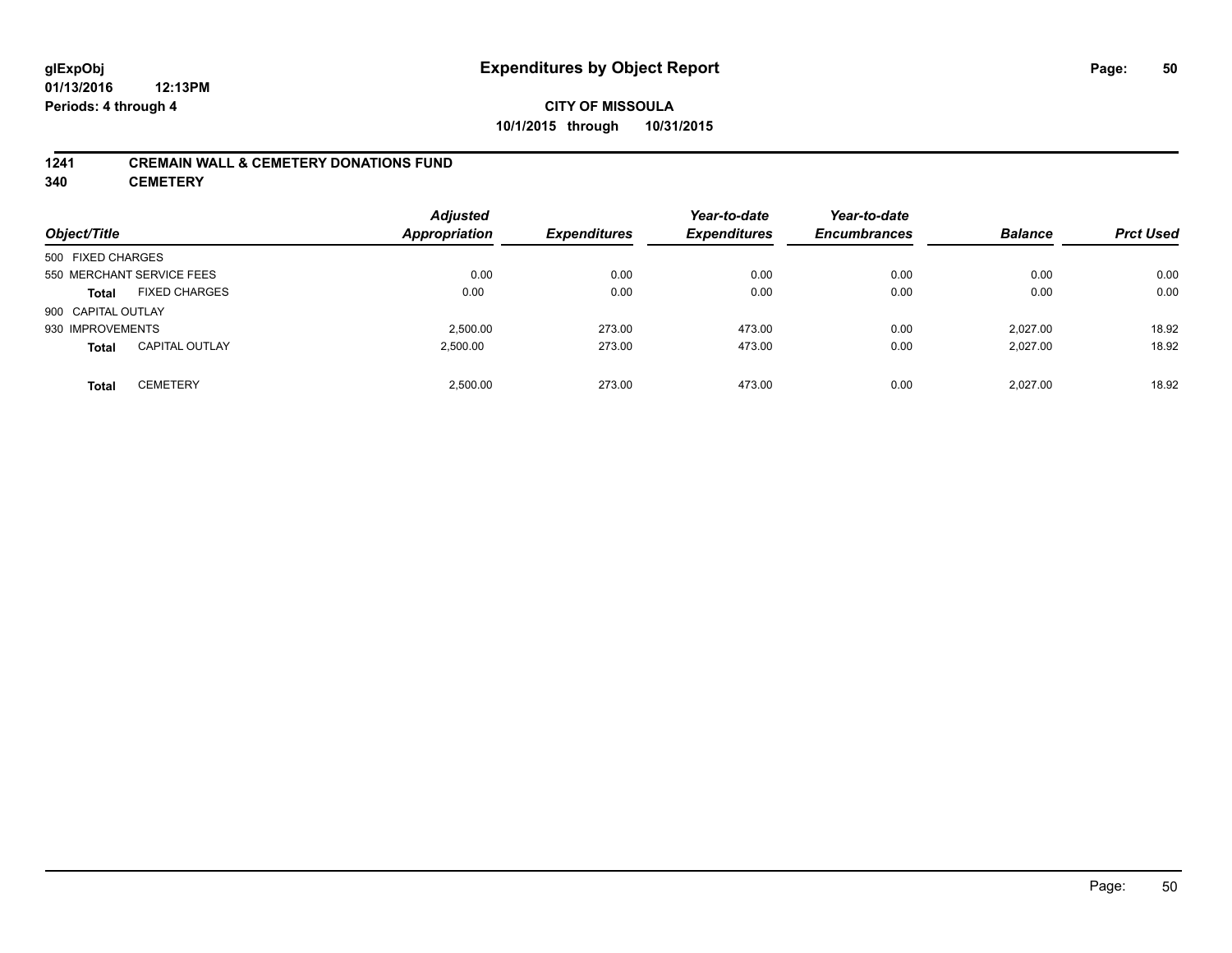**CITY OF MISSOULA 10/1/2015 through 10/31/2015**

### **1241 CREMAIN WALL & CEMETERY DONATIONS FUND**

| Object/Title       |                                             | <b>Adjusted</b><br>Appropriation | <b>Expenditures</b> | Year-to-date<br><b>Expenditures</b> | Year-to-date<br><b>Encumbrances</b> | <b>Balance</b> | <b>Prct Used</b> |
|--------------------|---------------------------------------------|----------------------------------|---------------------|-------------------------------------|-------------------------------------|----------------|------------------|
| 500 FIXED CHARGES  |                                             |                                  |                     |                                     |                                     |                |                  |
|                    | 550 MERCHANT SERVICE FEES                   | 0.00                             | 0.00                | 0.00                                | 0.00                                | 0.00           | 0.00             |
| <b>Total</b>       | <b>FIXED CHARGES</b>                        | 0.00                             | 0.00                | 0.00                                | 0.00                                | 0.00           | 0.00             |
| 900 CAPITAL OUTLAY |                                             |                                  |                     |                                     |                                     |                |                  |
| 930 IMPROVEMENTS   |                                             | 2.500.00                         | 273.00              | 473.00                              | 0.00                                | 2.027.00       | 18.92            |
| <b>Total</b>       | <b>CAPITAL OUTLAY</b>                       | 2,500.00                         | 273.00              | 473.00                              | 0.00                                | 2,027.00       | 18.92            |
| <b>Total</b>       | <b>CREMAIN WALL &amp; CEMETERY DONATION</b> | 2.500.00                         | 273.00              | 473.00                              | 0.00                                | 2.027.00       | 18.92            |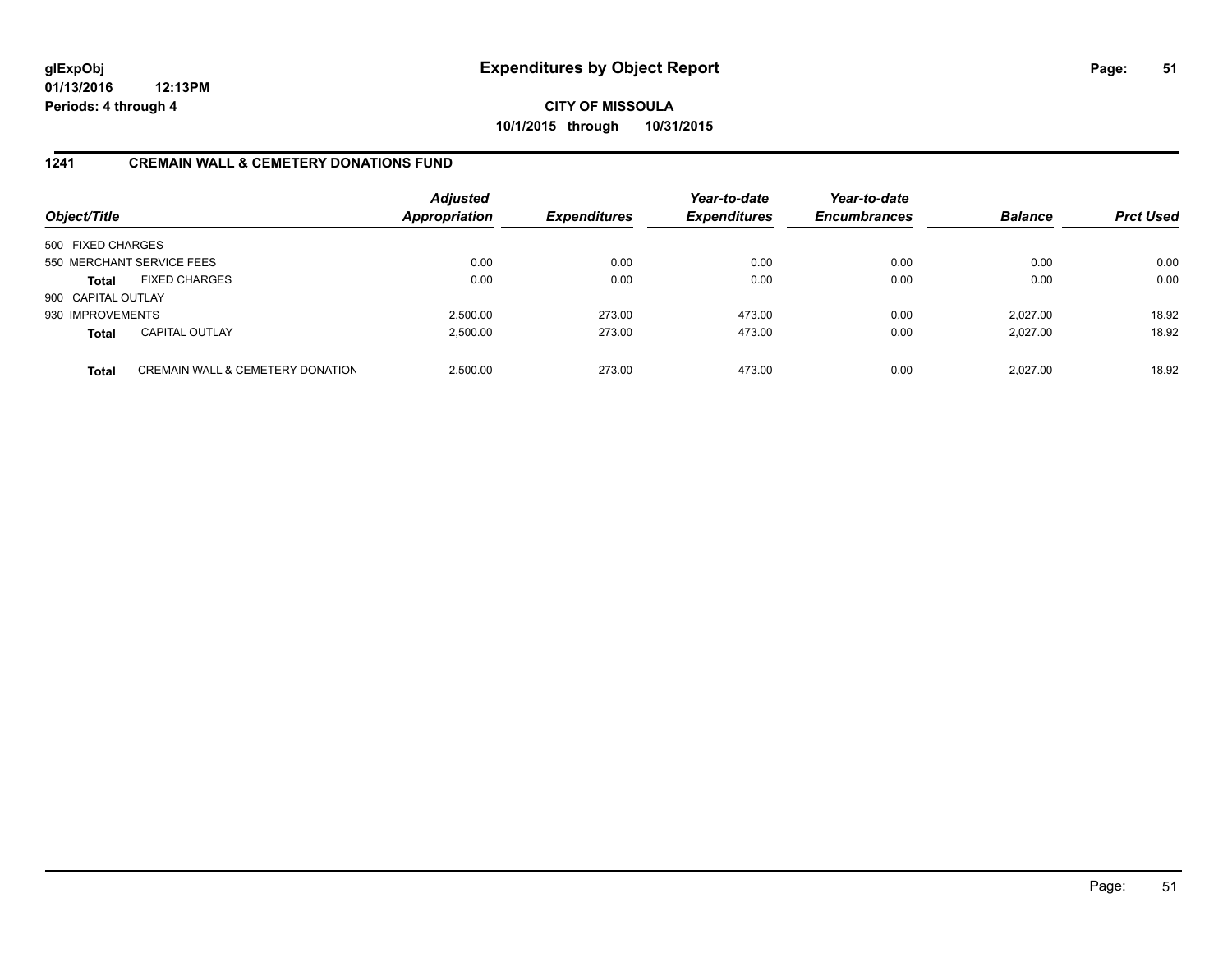# **1242 CEMETERY CARE FUND**

**340 CEMETERY**

| Object/Title       |                              | <b>Adjusted</b><br>Appropriation | <b>Expenditures</b> | Year-to-date<br><b>Expenditures</b> | Year-to-date<br><b>Encumbrances</b> | <b>Balance</b> | <b>Prct Used</b> |
|--------------------|------------------------------|----------------------------------|---------------------|-------------------------------------|-------------------------------------|----------------|------------------|
| 500 FIXED CHARGES  |                              |                                  |                     |                                     |                                     |                |                  |
|                    | 550 MERCHANT SERVICE FEES    | 0.00                             | 0.00                | 0.00                                | 0.00                                | 0.00           | 0.00             |
| <b>Total</b>       | <b>FIXED CHARGES</b>         | 0.00                             | 0.00                | 0.00                                | 0.00                                | 0.00           | 0.00             |
| 800 OTHER OBJECTS  |                              |                                  |                     |                                     |                                     |                |                  |
|                    | 820 TRANSFERS TO OTHER FUNDS | 9,545.00                         | 0.00                | 0.00                                | 0.00                                | 9,545.00       | 0.00             |
| 845 CONTINGENCY    |                              | 10,000.00                        | 0.00                | 0.00                                | 0.00                                | 10,000.00      | 0.00             |
| <b>Total</b>       | OTHER OBJECTS                | 19,545.00                        | 0.00                | 0.00                                | 0.00                                | 19,545.00      | 0.00             |
| 900 CAPITAL OUTLAY |                              |                                  |                     |                                     |                                     |                |                  |
| 930 IMPROVEMENTS   |                              | 0.00                             | 5,895.00            | 5,895.00                            | 0.00                                | $-5,895.00$    | 0.00             |
|                    | 940 MACHINERY & EQUIPMENT    | 153,500.00                       | 0.00                | 0.00                                | 0.00                                | 153,500.00     | 0.00             |
| <b>Total</b>       | <b>CAPITAL OUTLAY</b>        | 153,500.00                       | 5,895.00            | 5,895.00                            | 0.00                                | 147,605.00     | 3.84             |
| <b>Total</b>       | <b>CEMETERY</b>              | 173.045.00                       | 5,895.00            | 5,895.00                            | 0.00                                | 167.150.00     | 3.41             |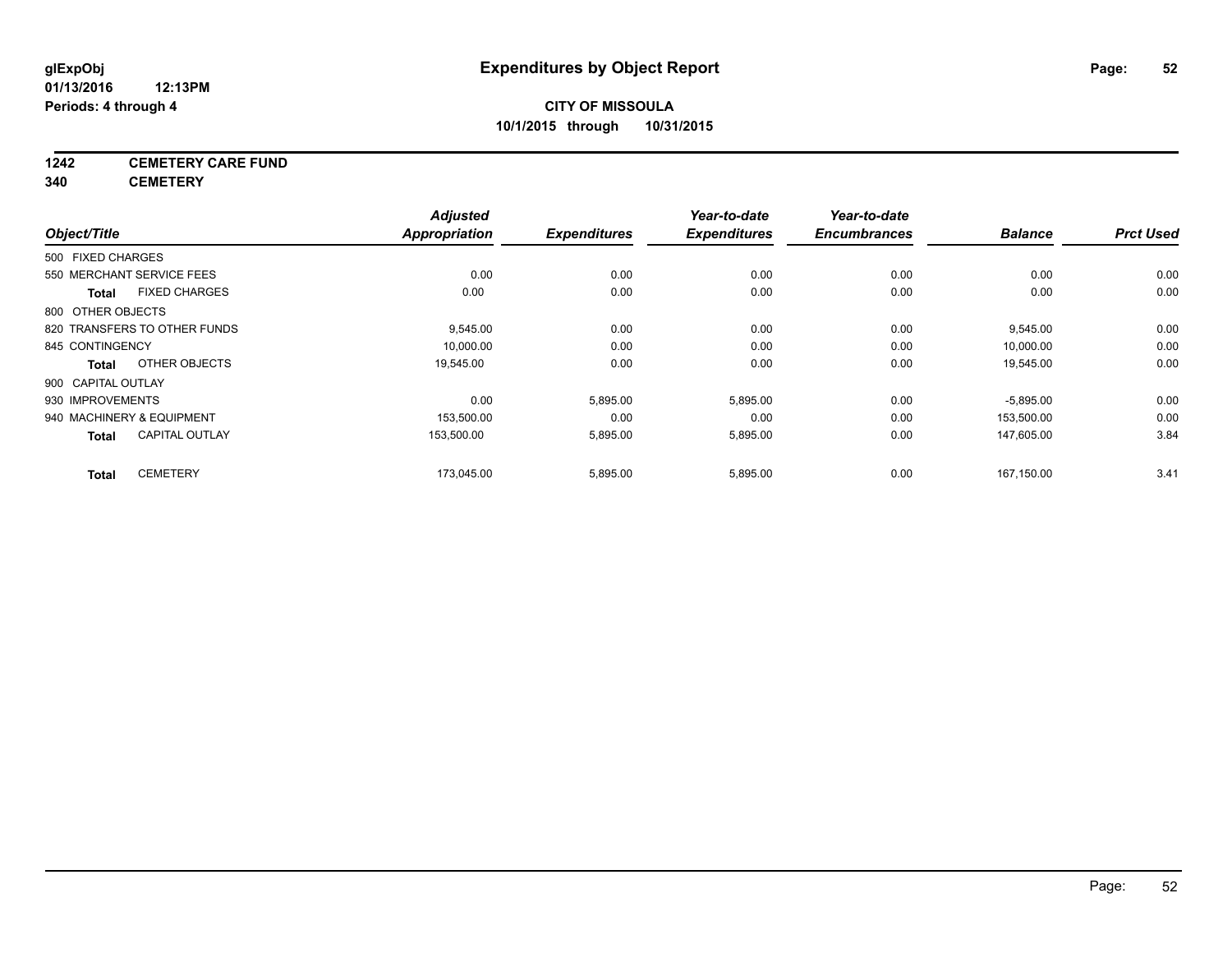### **1242 CEMETERY CARE FUND**

|                    |                              | <b>Adjusted</b>      |                     | Year-to-date        | Year-to-date        |                |                  |
|--------------------|------------------------------|----------------------|---------------------|---------------------|---------------------|----------------|------------------|
| Object/Title       |                              | <b>Appropriation</b> | <b>Expenditures</b> | <b>Expenditures</b> | <b>Encumbrances</b> | <b>Balance</b> | <b>Prct Used</b> |
| 500 FIXED CHARGES  |                              |                      |                     |                     |                     |                |                  |
|                    | 550 MERCHANT SERVICE FEES    | 0.00                 | 0.00                | 0.00                | 0.00                | 0.00           | 0.00             |
| <b>Total</b>       | <b>FIXED CHARGES</b>         | 0.00                 | 0.00                | 0.00                | 0.00                | 0.00           | 0.00             |
| 800 OTHER OBJECTS  |                              |                      |                     |                     |                     |                |                  |
|                    | 820 TRANSFERS TO OTHER FUNDS | 9,545.00             | 0.00                | 0.00                | 0.00                | 9,545.00       | 0.00             |
| 845 CONTINGENCY    |                              | 10,000.00            | 0.00                | 0.00                | 0.00                | 10,000.00      | 0.00             |
| Total              | OTHER OBJECTS                | 19,545.00            | 0.00                | 0.00                | 0.00                | 19,545.00      | 0.00             |
| 900 CAPITAL OUTLAY |                              |                      |                     |                     |                     |                |                  |
| 930 IMPROVEMENTS   |                              | 0.00                 | 5,895.00            | 5,895.00            | 0.00                | $-5,895.00$    | 0.00             |
|                    | 940 MACHINERY & EQUIPMENT    | 153,500.00           | 0.00                | 0.00                | 0.00                | 153,500.00     | 0.00             |
| Total              | <b>CAPITAL OUTLAY</b>        | 153,500.00           | 5,895.00            | 5,895.00            | 0.00                | 147,605.00     | 3.84             |
| <b>Total</b>       | CEMETERY CARE FUND           | 173,045.00           | 5,895.00            | 5,895.00            | 0.00                | 167,150.00     | 3.41             |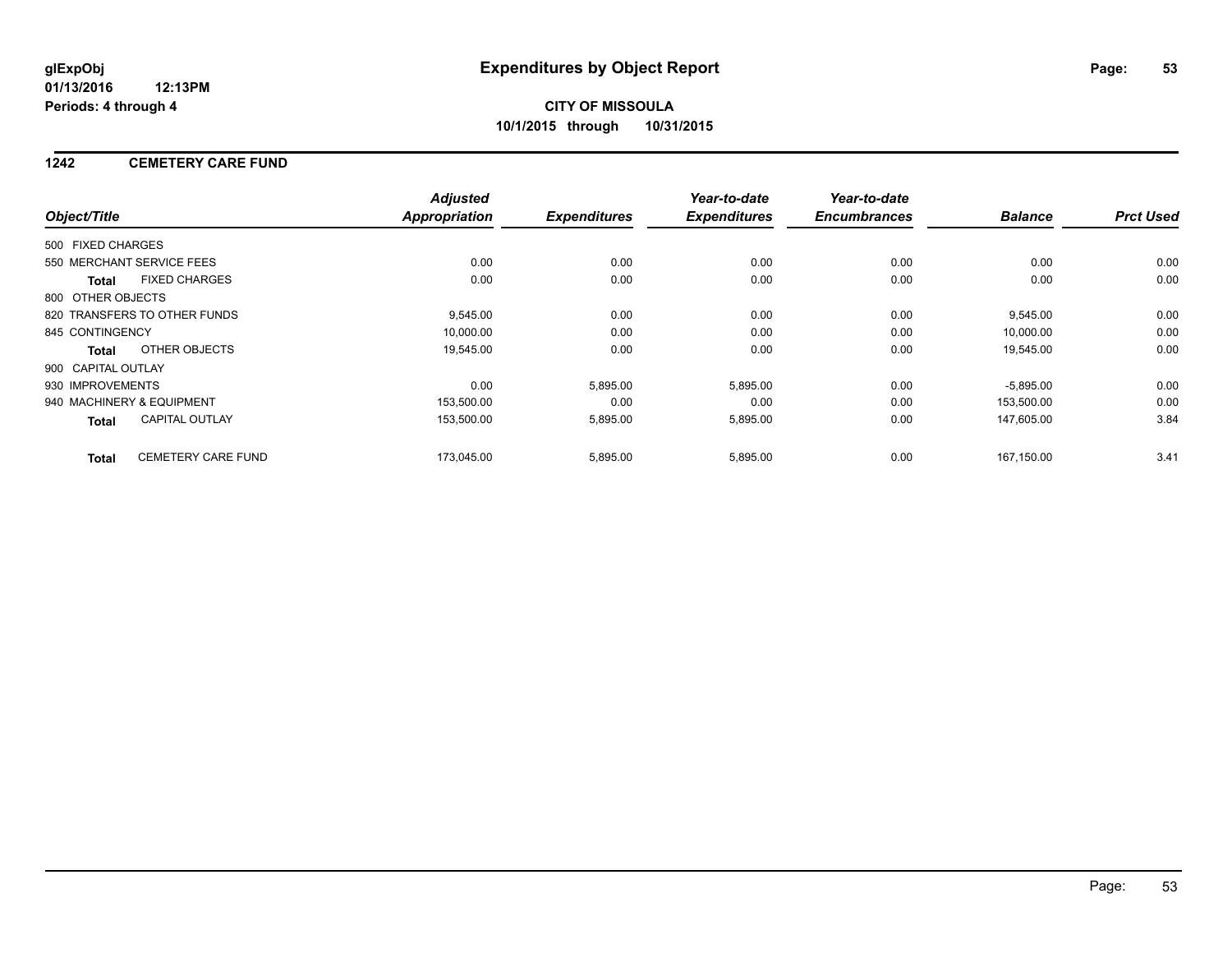### **1243 CEMETERY MEMORIAL FUND**

**340 CEMETERY**

| Object/Title                          | <b>Adjusted</b><br>Appropriation | <b>Expenditures</b> | Year-to-date<br><b>Expenditures</b> | Year-to-date<br><b>Encumbrances</b> | <b>Balance</b> | <b>Prct Used</b> |
|---------------------------------------|----------------------------------|---------------------|-------------------------------------|-------------------------------------|----------------|------------------|
| 500 FIXED CHARGES                     |                                  |                     |                                     |                                     |                |                  |
| 550 MERCHANT SERVICE FEES             | 0.00                             | 0.00                | 0.00                                | 0.00                                | 0.00           | 0.00             |
| <b>FIXED CHARGES</b><br><b>Total</b>  | 0.00                             | 0.00                | 0.00                                | 0.00                                | 0.00           | 0.00             |
| 900 CAPITAL OUTLAY                    |                                  |                     |                                     |                                     |                |                  |
| 930 IMPROVEMENTS                      | 500.00                           | 120.71              | 2.998.11                            | 0.00                                | $-2,498.11$    | 599.62           |
| <b>CAPITAL OUTLAY</b><br><b>Total</b> | 500.00                           | 120.71              | 2,998.11                            | 0.00                                | $-2,498.11$    | 599.62           |
| <b>CEMETERY</b><br><b>Total</b>       | 500.00                           | 120.71              | 2.998.11                            | 0.00                                | $-2.498.11$    | 599.62           |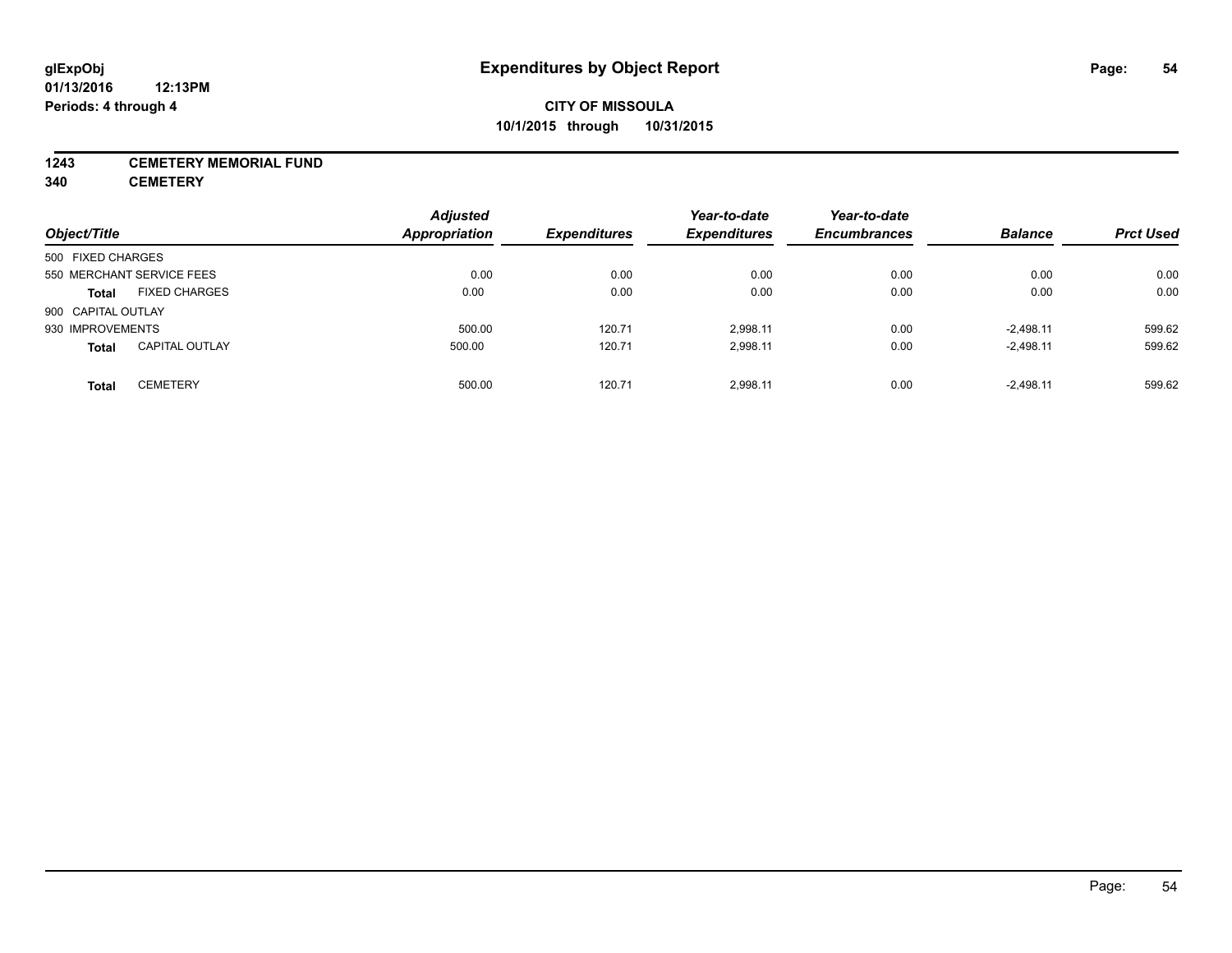### **1243 CEMETERY MEMORIAL FUND**

| Object/Title                                  | <b>Adjusted</b><br><b>Appropriation</b> | <b>Expenditures</b> | Year-to-date<br><b>Expenditures</b> | Year-to-date<br><b>Encumbrances</b> | <b>Balance</b> | <b>Prct Used</b> |
|-----------------------------------------------|-----------------------------------------|---------------------|-------------------------------------|-------------------------------------|----------------|------------------|
| 500 FIXED CHARGES                             |                                         |                     |                                     |                                     |                |                  |
| 550 MERCHANT SERVICE FEES                     | 0.00                                    | 0.00                | 0.00                                | 0.00                                | 0.00           | 0.00             |
| <b>FIXED CHARGES</b><br><b>Total</b>          | 0.00                                    | 0.00                | 0.00                                | 0.00                                | 0.00           | 0.00             |
| 900 CAPITAL OUTLAY                            |                                         |                     |                                     |                                     |                |                  |
| 930 IMPROVEMENTS                              | 500.00                                  | 120.71              | 2.998.11                            | 0.00                                | $-2.498.11$    | 599.62           |
| <b>CAPITAL OUTLAY</b><br><b>Total</b>         | 500.00                                  | 120.71              | 2,998.11                            | 0.00                                | $-2,498.11$    | 599.62           |
| <b>CEMETERY MEMORIAL FUND</b><br><b>Total</b> | 500.00                                  | 120.71              | 2.998.11                            | 0.00                                | $-2.498.11$    | 599.62           |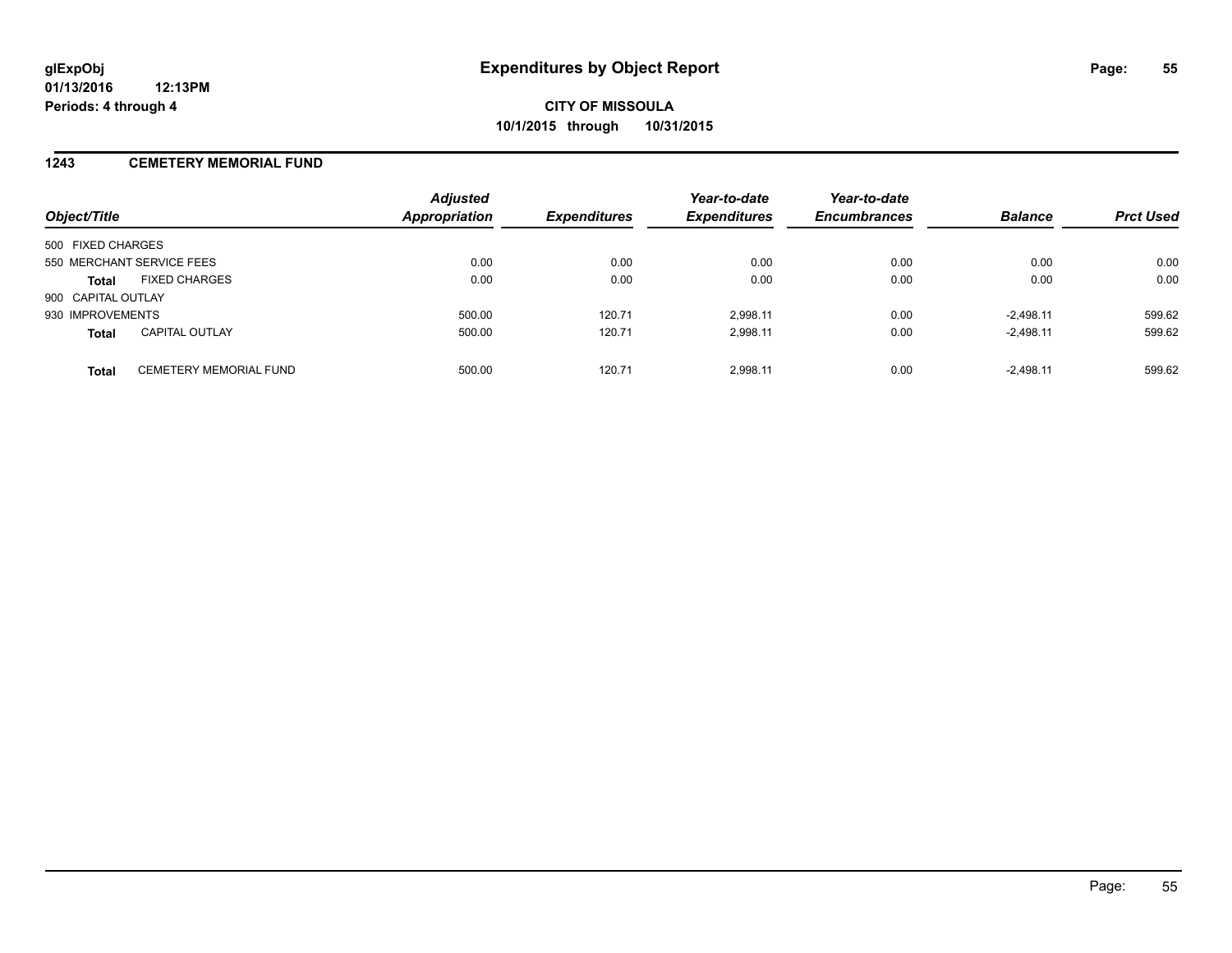# **1265 TITLE 1 PROJECTS FUND**

**240 FINANCE**

| Object/Title      |                                   | <b>Adjusted</b><br><b>Appropriation</b> | <b>Expenditures</b> | Year-to-date<br><b>Expenditures</b> | Year-to-date<br><b>Encumbrances</b> | <b>Balance</b> | <b>Prct Used</b> |
|-------------------|-----------------------------------|-----------------------------------------|---------------------|-------------------------------------|-------------------------------------|----------------|------------------|
| 500 FIXED CHARGES |                                   |                                         |                     |                                     |                                     |                |                  |
|                   |                                   |                                         |                     |                                     |                                     |                |                  |
| 500 FIXED CHARGES |                                   | 0.00                                    | 0.00                | 0.00                                | 0.00                                | 0.00           | 0.00             |
|                   | 550 MERCHANT SERVICE FEES         | 0.00                                    | 0.00                | 0.00                                | 0.00                                | 0.00           | 0.00             |
| <b>Total</b>      | <b>FIXED CHARGES</b>              | 0.00                                    | 0.00                | 0.00                                | 0.00                                | 0.00           | 0.00             |
|                   | 700 GRANTS & CONTRIBUTIONS        |                                         |                     |                                     |                                     |                |                  |
|                   | 700 GRANTS & CONTRIBUTIONS        | 136,000.00                              | 0.00                | 0.00                                | 0.00                                | 136,000.00     | 0.00             |
| <b>Total</b>      | <b>GRANTS &amp; CONTRIBUTIONS</b> | 136,000.00                              | 0.00                | 0.00                                | 0.00                                | 136,000.00     | 0.00             |
| 800 OTHER OBJECTS |                                   |                                         |                     |                                     |                                     |                |                  |
|                   | 820 TRANSFERS TO OTHER FUNDS      | 0.00                                    | 0.00                | 0.00                                | 0.00                                | 0.00           | 0.00             |
| 845 CONTINGENCY   |                                   | 0.00                                    | 0.00                | 0.00                                | 0.00                                | 0.00           | 0.00             |
| <b>Total</b>      | OTHER OBJECTS                     | 0.00                                    | 0.00                | 0.00                                | 0.00                                | 0.00           | 0.00             |
| <b>Total</b>      | <b>FINANCE</b>                    | 136,000.00                              | 0.00                | 0.00                                | 0.00                                | 136,000.00     | 0.00             |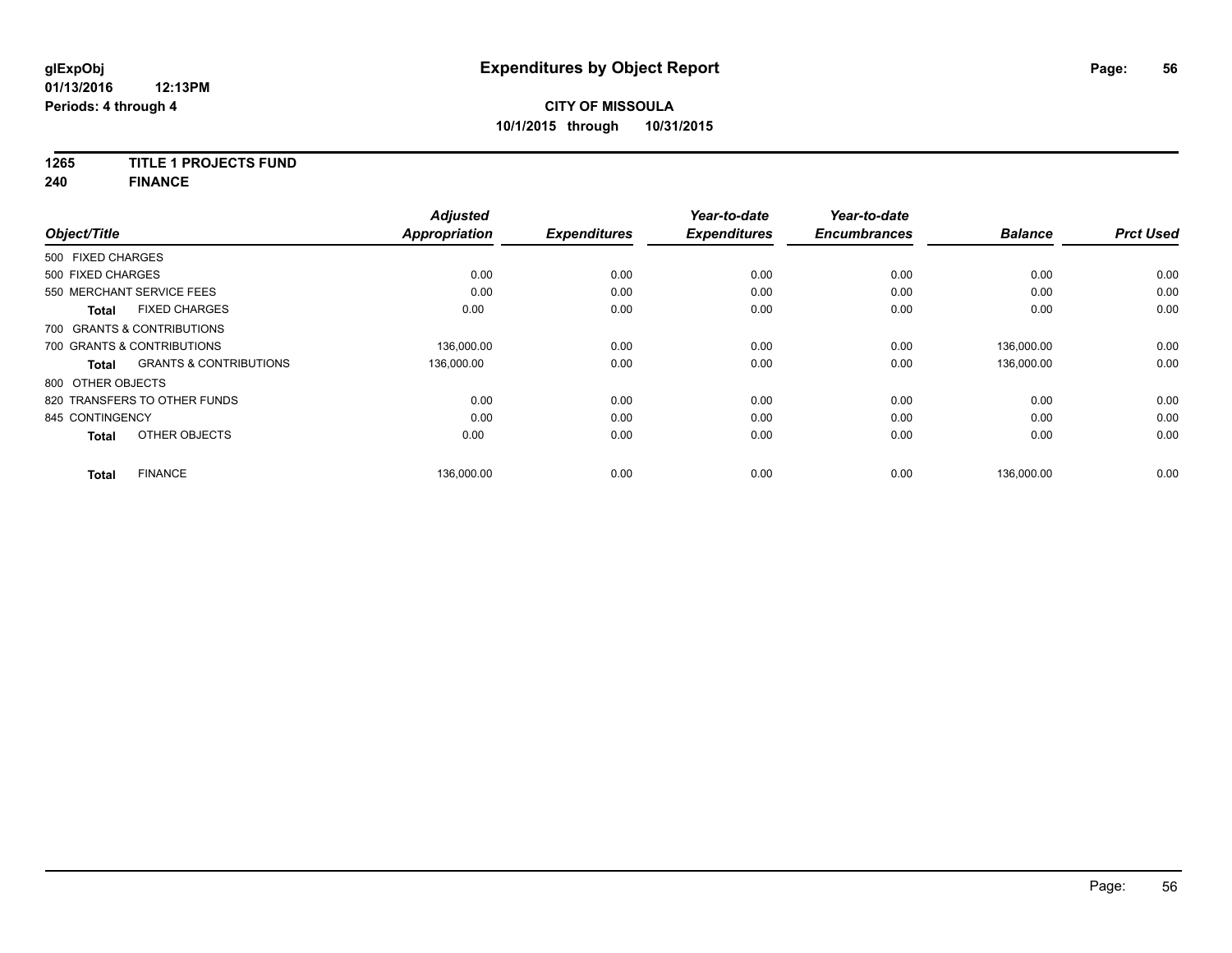# **CITY OF MISSOULA 10/1/2015 through 10/31/2015**

### **1265 TITLE 1 PROJECTS FUND**

|                              |                                   | <b>Adjusted</b>      |                     | Year-to-date        | Year-to-date        |                |                  |
|------------------------------|-----------------------------------|----------------------|---------------------|---------------------|---------------------|----------------|------------------|
| Object/Title                 |                                   | <b>Appropriation</b> | <b>Expenditures</b> | <b>Expenditures</b> | <b>Encumbrances</b> | <b>Balance</b> | <b>Prct Used</b> |
| 500 FIXED CHARGES            |                                   |                      |                     |                     |                     |                |                  |
| 500 FIXED CHARGES            |                                   | 0.00                 | 0.00                | 0.00                | 0.00                | 0.00           | 0.00             |
| 550 MERCHANT SERVICE FEES    |                                   | 0.00                 | 0.00                | 0.00                | 0.00                | 0.00           | 0.00             |
| <b>Total</b>                 | <b>FIXED CHARGES</b>              | 0.00                 | 0.00                | 0.00                | 0.00                | 0.00           | 0.00             |
| 700 GRANTS & CONTRIBUTIONS   |                                   |                      |                     |                     |                     |                |                  |
| 700 GRANTS & CONTRIBUTIONS   |                                   | 136,000.00           | 0.00                | 0.00                | 0.00                | 136,000.00     | 0.00             |
| Total                        | <b>GRANTS &amp; CONTRIBUTIONS</b> | 136,000.00           | 0.00                | 0.00                | 0.00                | 136,000.00     | 0.00             |
| 800 OTHER OBJECTS            |                                   |                      |                     |                     |                     |                |                  |
| 820 TRANSFERS TO OTHER FUNDS |                                   | 0.00                 | 0.00                | 0.00                | 0.00                | 0.00           | 0.00             |
| 845 CONTINGENCY              |                                   | 0.00                 | 0.00                | 0.00                | 0.00                | 0.00           | 0.00             |
| <b>Total</b>                 | OTHER OBJECTS                     | 0.00                 | 0.00                | 0.00                | 0.00                | 0.00           | 0.00             |
| <b>Total</b>                 | TITLE 1 PROJECTS FUND             | 136,000.00           | 0.00                | 0.00                | 0.00                | 136,000.00     | 0.00             |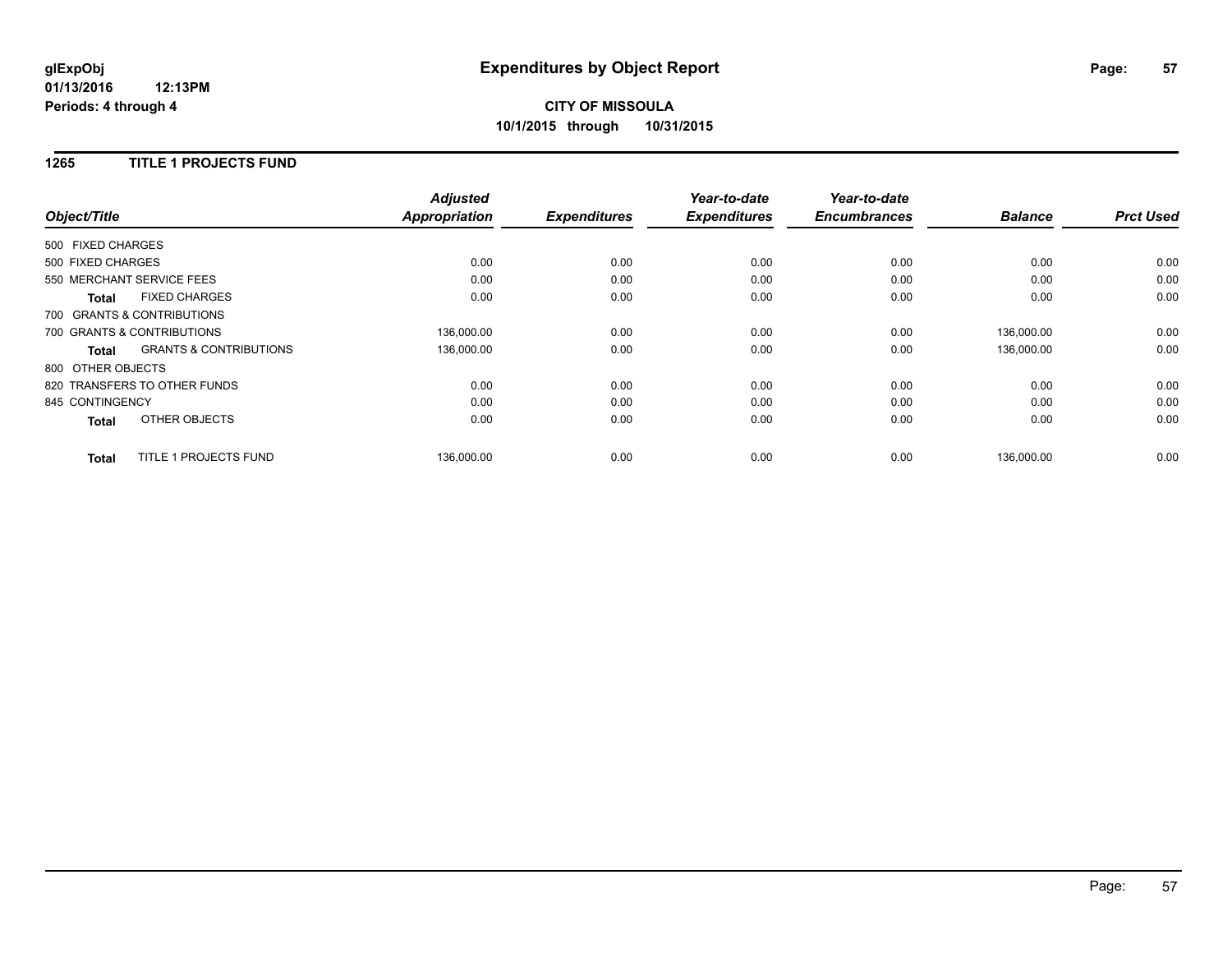### **1396 PROGRAM INCOME REVOLVING LOAN PROGRAM**

**390 NON-DEPARTMENTAL**

| Object/Title           |                                   | <b>Adjusted</b><br><b>Appropriation</b> | <b>Expenditures</b> | Year-to-date<br><b>Expenditures</b> | Year-to-date<br><b>Encumbrances</b> | <b>Balance</b> | <b>Prct Used</b> |
|------------------------|-----------------------------------|-----------------------------------------|---------------------|-------------------------------------|-------------------------------------|----------------|------------------|
| 300 PURCHASED SERVICES |                                   |                                         |                     |                                     |                                     |                |                  |
|                        | 350 PROFESSIONAL SERVICES         | 0.00                                    | 0.00                | 0.00                                | 0.00                                | 0.00           | 0.00             |
|                        |                                   |                                         |                     |                                     |                                     |                |                  |
| <b>Total</b>           | PURCHASED SERVICES                | 0.00                                    | 0.00                | 0.00                                | 0.00                                | 0.00           | 0.00             |
| 500 FIXED CHARGES      |                                   |                                         |                     |                                     |                                     |                |                  |
|                        | 550 MERCHANT SERVICE FEES         | 0.00                                    | 0.00                | 0.00                                | 0.00                                | 0.00           | 0.00             |
| <b>Total</b>           | <b>FIXED CHARGES</b>              | 0.00                                    | 0.00                | 0.00                                | 0.00                                | 0.00           | 0.00             |
|                        | 700 GRANTS & CONTRIBUTIONS        |                                         |                     |                                     |                                     |                |                  |
|                        | 700 GRANTS & CONTRIBUTIONS        | 38.472.00                               | 0.00                | 0.00                                | 0.00                                | 38.472.00      | 0.00             |
| <b>Total</b>           | <b>GRANTS &amp; CONTRIBUTIONS</b> | 38,472.00                               | 0.00                | 0.00                                | 0.00                                | 38,472.00      | 0.00             |
|                        |                                   |                                         |                     |                                     |                                     |                |                  |
| <b>Total</b>           | NON-DEPARTMENTAL                  | 38.472.00                               | 0.00                | 0.00                                | 0.00                                | 38.472.00      | 0.00             |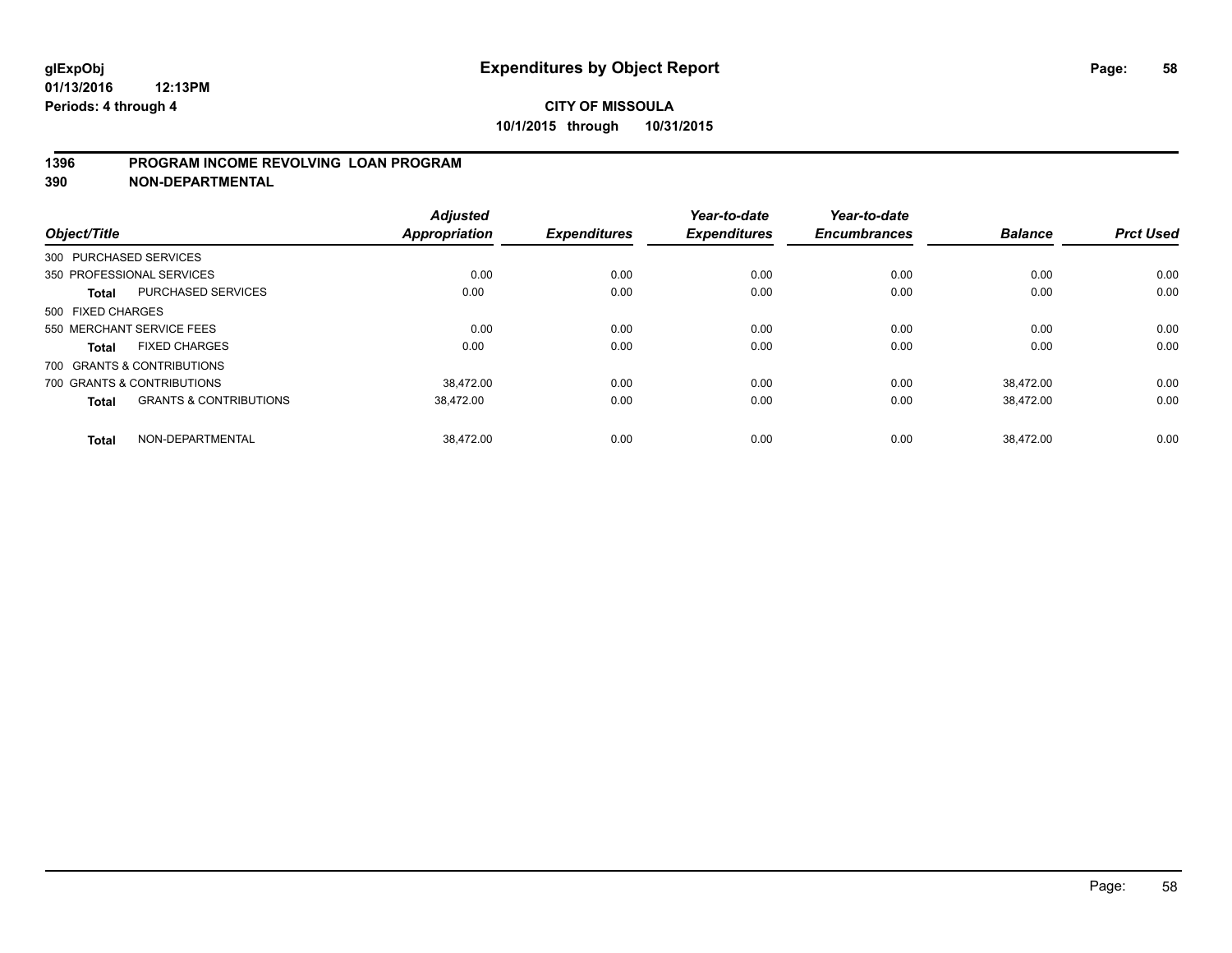**CITY OF MISSOULA 10/1/2015 through 10/31/2015**

### **1396 PROGRAM INCOME REVOLVING LOAN PROGRAM**

| Object/Title           |                                   | <b>Adjusted</b><br><b>Appropriation</b> | <b>Expenditures</b> | Year-to-date<br><b>Expenditures</b> | Year-to-date<br><b>Encumbrances</b> | <b>Balance</b> | <b>Prct Used</b> |
|------------------------|-----------------------------------|-----------------------------------------|---------------------|-------------------------------------|-------------------------------------|----------------|------------------|
| 300 PURCHASED SERVICES |                                   |                                         |                     |                                     |                                     |                |                  |
|                        | 350 PROFESSIONAL SERVICES         | 0.00                                    | 0.00                | 0.00                                | 0.00                                | 0.00           | 0.00             |
| Total                  | <b>PURCHASED SERVICES</b>         | 0.00                                    | 0.00                | 0.00                                | 0.00                                | 0.00           | 0.00             |
| 500 FIXED CHARGES      |                                   |                                         |                     |                                     |                                     |                |                  |
|                        | 550 MERCHANT SERVICE FEES         | 0.00                                    | 0.00                | 0.00                                | 0.00                                | 0.00           | 0.00             |
| <b>Total</b>           | <b>FIXED CHARGES</b>              | 0.00                                    | 0.00                | 0.00                                | 0.00                                | 0.00           | 0.00             |
|                        | 700 GRANTS & CONTRIBUTIONS        |                                         |                     |                                     |                                     |                |                  |
|                        | 700 GRANTS & CONTRIBUTIONS        | 38,472.00                               | 0.00                | 0.00                                | 0.00                                | 38.472.00      | 0.00             |
| <b>Total</b>           | <b>GRANTS &amp; CONTRIBUTIONS</b> | 38.472.00                               | 0.00                | 0.00                                | 0.00                                | 38.472.00      | 0.00             |
| <b>Total</b>           | PROGRAM INCOME REVOLVING LOAN P   | 38.472.00                               | 0.00                | 0.00                                | 0.00                                | 38.472.00      | 0.00             |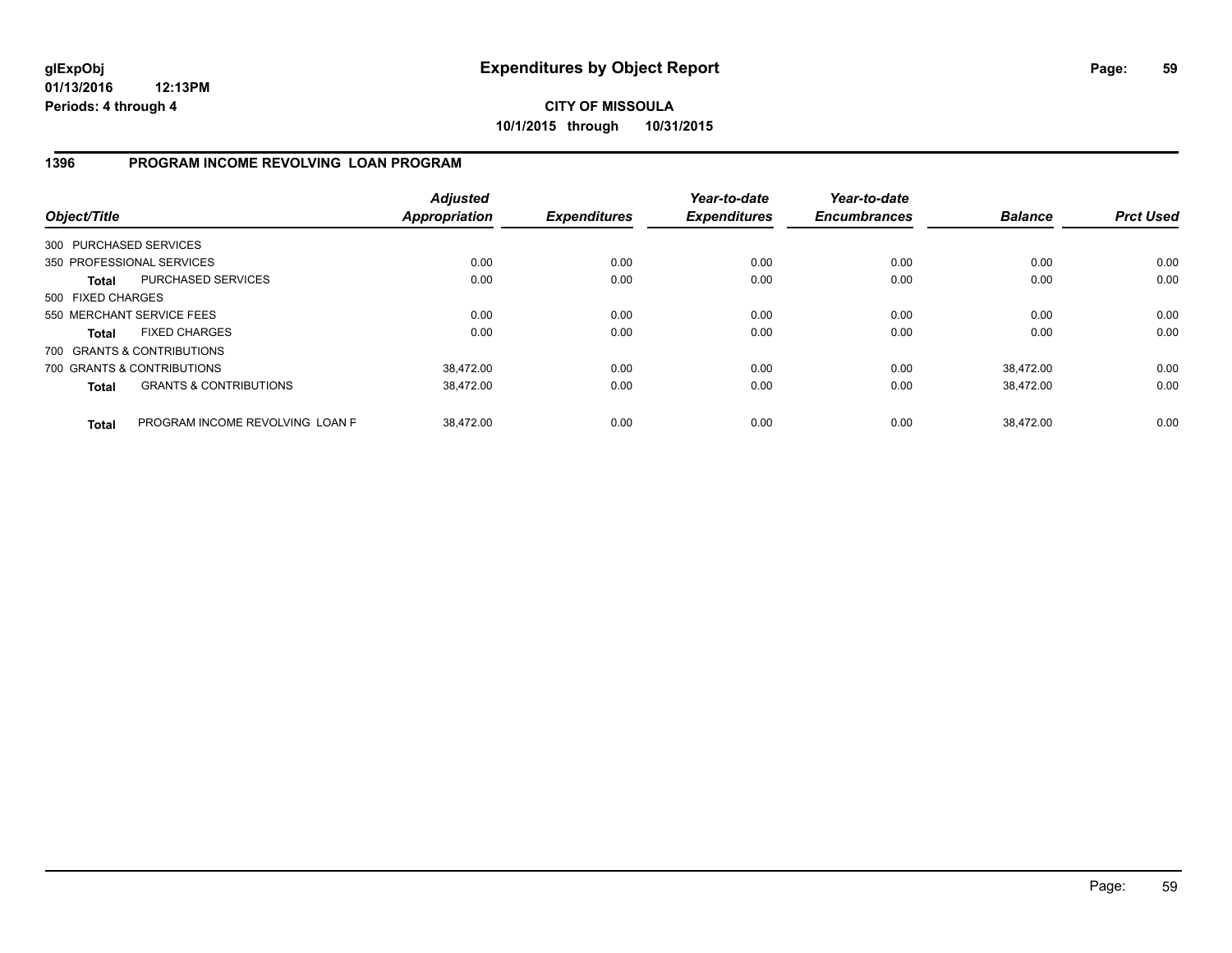#### **1397 STATE HOME PROGRAM INCOME**

**390 NON-DEPARTMENTAL**

| Object/Title                              | <b>Adjusted</b><br><b>Appropriation</b> | <b>Expenditures</b> | Year-to-date<br><b>Expenditures</b> | Year-to-date<br><b>Encumbrances</b> | <b>Balance</b> | <b>Prct Used</b> |
|-------------------------------------------|-----------------------------------------|---------------------|-------------------------------------|-------------------------------------|----------------|------------------|
| 300 PURCHASED SERVICES                    |                                         |                     |                                     |                                     |                |                  |
| 350 PROFESSIONAL SERVICES                 | 600,000.00                              | 0.00                | 0.00                                | 0.00                                | 600,000.00     | 0.00             |
| <b>PURCHASED SERVICES</b><br><b>Total</b> | 600,000.00                              | 0.00                | 0.00                                | 0.00                                | 600,000.00     | 0.00             |
| 500 FIXED CHARGES                         |                                         |                     |                                     |                                     |                |                  |
| 550 MERCHANT SERVICE FEES                 | 0.00                                    | 0.00                | 0.00                                | 0.00                                | 0.00           | 0.00             |
| <b>FIXED CHARGES</b><br><b>Total</b>      | 0.00                                    | 0.00                | 0.00                                | 0.00                                | 0.00           | 0.00             |
| NON-DEPARTMENTAL<br><b>Total</b>          | 600,000.00                              | 0.00                | 0.00                                | 0.00                                | 600,000.00     | 0.00             |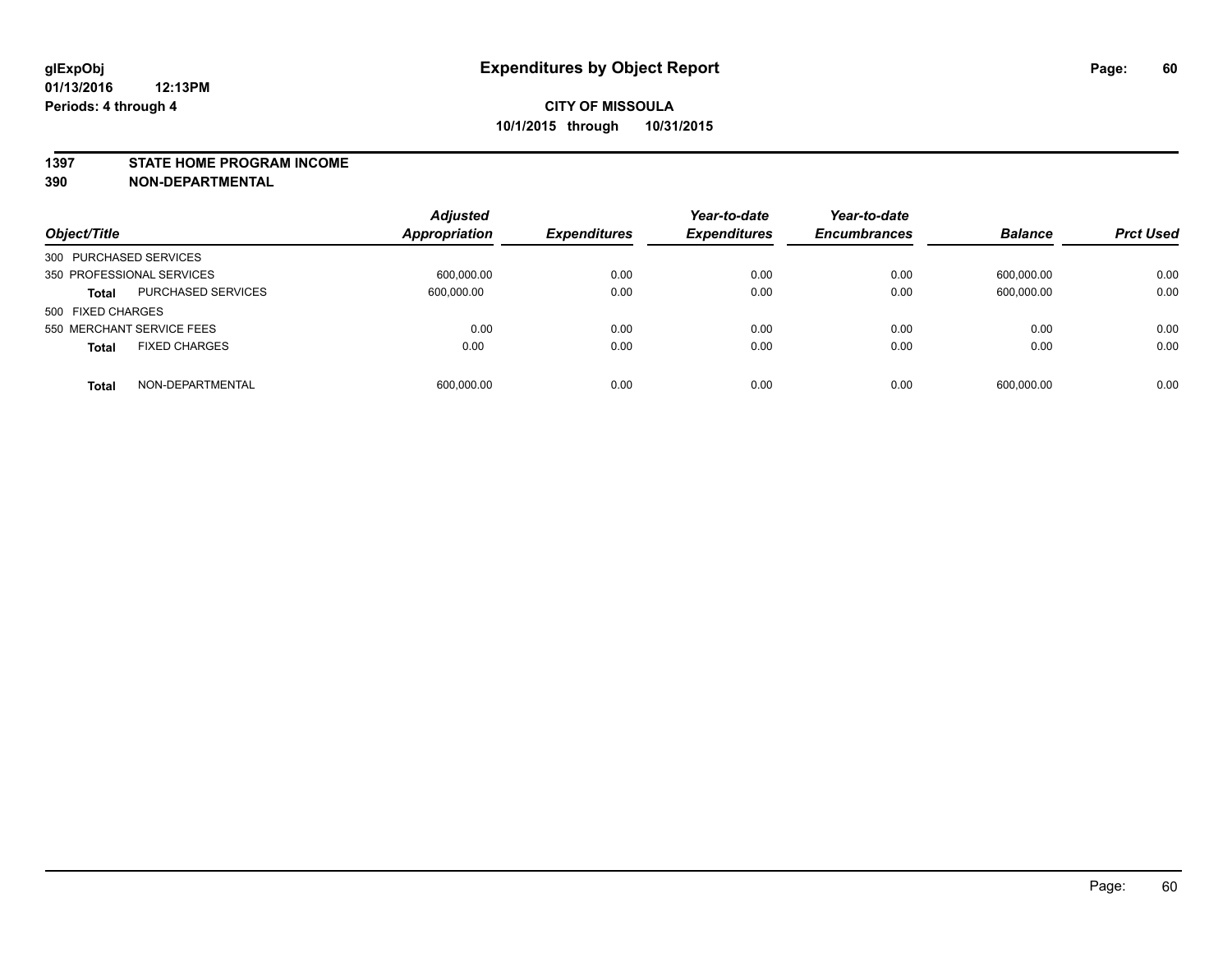### **1397 STATE HOME PROGRAM INCOME**

| Object/Title                              | <b>Adjusted</b><br><b>Appropriation</b> | <b>Expenditures</b> | Year-to-date<br><b>Expenditures</b> | Year-to-date<br><b>Encumbrances</b> | <b>Balance</b> | <b>Prct Used</b> |
|-------------------------------------------|-----------------------------------------|---------------------|-------------------------------------|-------------------------------------|----------------|------------------|
| 300 PURCHASED SERVICES                    |                                         |                     |                                     |                                     |                |                  |
| 350 PROFESSIONAL SERVICES                 | 600,000.00                              | 0.00                | 0.00                                | 0.00                                | 600.000.00     | 0.00             |
| PURCHASED SERVICES<br><b>Total</b>        | 600.000.00                              | 0.00                | 0.00                                | 0.00                                | 600.000.00     | 0.00             |
| 500 FIXED CHARGES                         |                                         |                     |                                     |                                     |                |                  |
| 550 MERCHANT SERVICE FEES                 | 0.00                                    | 0.00                | 0.00                                | 0.00                                | 0.00           | 0.00             |
| <b>FIXED CHARGES</b><br><b>Total</b>      | 0.00                                    | 0.00                | 0.00                                | 0.00                                | 0.00           | 0.00             |
| STATE HOME PROGRAM INCOME<br><b>Total</b> | 600.000.00                              | 0.00                | 0.00                                | 0.00                                | 600.000.00     | 0.00             |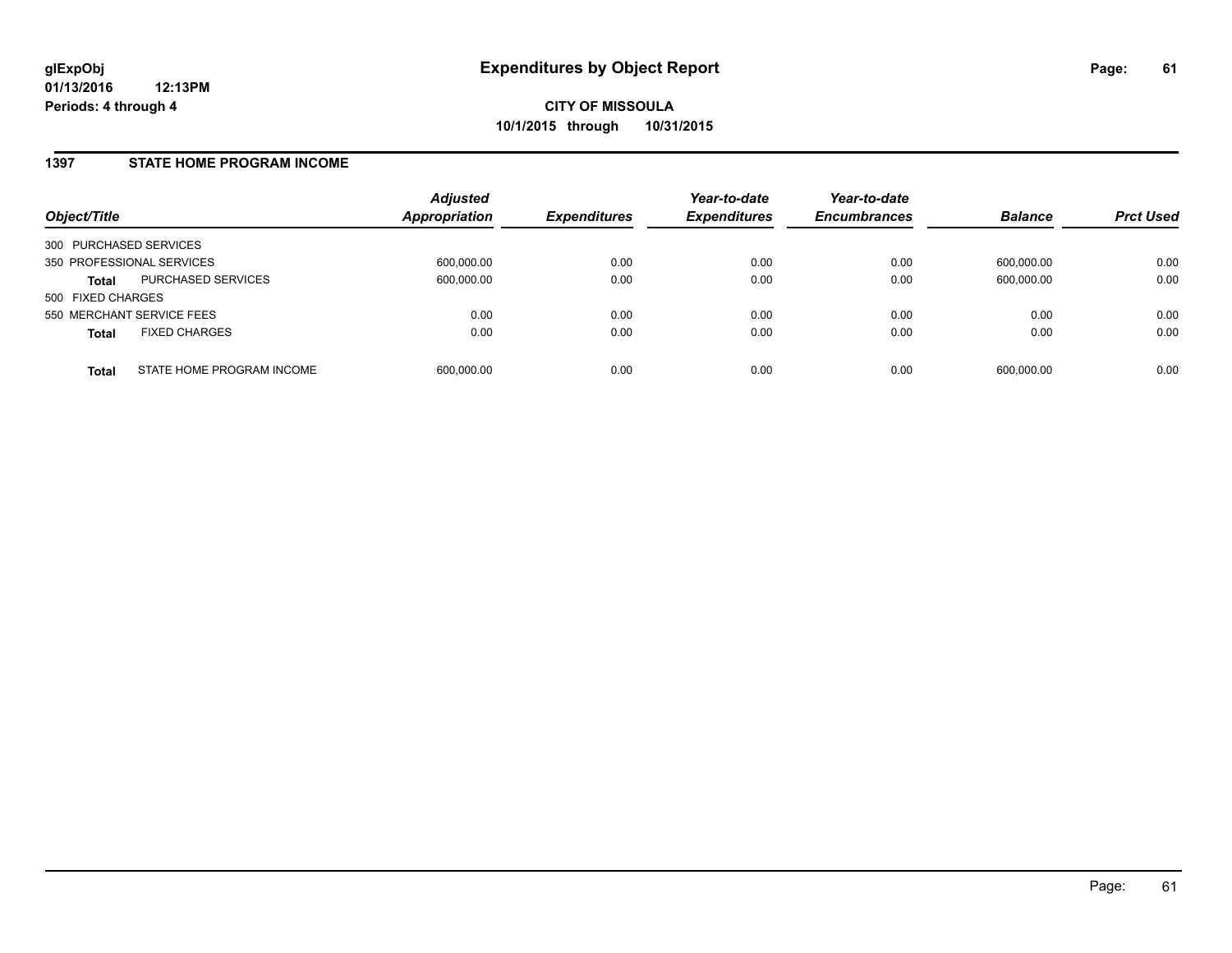#### **2250 PLANNING FUND**

**250 DEVELOPMENT SERVICES**

|                                           | <b>Adjusted</b>      |                     | Year-to-date        | Year-to-date        |                |                  |
|-------------------------------------------|----------------------|---------------------|---------------------|---------------------|----------------|------------------|
| Object/Title                              | <b>Appropriation</b> | <b>Expenditures</b> | <b>Expenditures</b> | <b>Encumbrances</b> | <b>Balance</b> | <b>Prct Used</b> |
| 100 PERSONAL SERVICES                     |                      |                     |                     |                     |                |                  |
| 110 SALARIES AND WAGES                    | 262,841.00           | 20,104.98           | 73,968.90           | 0.00                | 188,872.10     | 28.14            |
| <b>140 EMPLOYER CONTRIBUTIONS</b>         | 83,643.00            | 7,310.14            | 28,981.09           | 0.00                | 54,661.91      | 34.65            |
| <b>141 STATE RETIREMENT CONTRIBUTIONS</b> | 0.00                 | 0.00                | 33.86               | 0.00                | $-33.86$       | 0.00             |
| PERSONAL SERVICES<br><b>Total</b>         | 346,484.00           | 27,415.12           | 102,983.85          | 0.00                | 243,500.15     | 29.72            |
| 200 SUPPLIES                              |                      |                     |                     |                     |                |                  |
| 210 OFFICE SUPPLIES                       | 2,550.00             | 351.72              | 575.80              | 0.00                | 1,974.20       | 22.58            |
| 220 OPERATING SUPPLIES                    | 900.00               | 0.00                | 0.00                | 0.00                | 900.00         | 0.00             |
| 231 GASOLINE                              | 0.00                 | 28.10               | 28.10               | 0.00                | $-28.10$       | 0.00             |
| 240 OTHER SUPPLIES                        | 400.00               | 0.00                | 48.96               | 0.00                | 351.04         | 12.24            |
| <b>SUPPLIES</b><br>Total                  | 3,850.00             | 379.82              | 652.86              | 0.00                | 3,197.14       | 16.96            |
| 300 PURCHASED SERVICES                    |                      |                     |                     |                     |                |                  |
| 310 COMMUNICATIONS                        | 1,100.00             | 0.00                | 12.65               | 0.00                | 1,087.35       | 1.15             |
| 320 PRINTING & DUPLICATING                | 8,000.00             | 0.00                | 1,396.98            | 0.00                | 6,603.02       | 17.46            |
| 330 PUBLICITY, SUBSCRIPTIONS & DUES       | 4,005.00             | 1,038.05            | 1,118.05            | 0.00                | 2,886.95       | 27.92            |
| 344 TELEPHONE SERVICE                     | 125.00               | 2.43                | 2.43                | 0.00                | 122.57         | 1.94             |
| 350 PROFESSIONAL SERVICES                 | 50,000.00            | 197.00              | 319.00              | 0.00                | 49,681.00      | 0.64             |
| 360 REPAIR & MAINTENANCE                  | 1,540.00             | 0.00                | 0.00                | 0.00                | 1,540.00       | 0.00             |
| 370 TRAVEL                                | 5,185.00             | 218.95              | 218.95              | 0.00                | 4,966.05       | 4.22             |
| 380 TRAINING                              | 4,595.00             | 294.00              | 2,024.00            | 0.00                | 2,571.00       | 44.05            |
| 390 OTHER PURCHASED SERVICES              | 3,750.00             | 0.00                | 0.00                | 0.00                | 3,750.00       | 0.00             |
| <b>PURCHASED SERVICES</b><br><b>Total</b> | 78,300.00            | 1,750.43            | 5,092.06            | 0.00                | 73,207.94      | 6.50             |
| 500 FIXED CHARGES                         |                      |                     |                     |                     |                |                  |
| 500 FIXED CHARGES                         | 24,000.00            | 0.00                | 0.00                | 0.00                | 24,000.00      | 0.00             |
| 550 MERCHANT SERVICE FEES                 | 0.00                 | 0.00                | 0.00                | 0.00                | 0.00           | 0.00             |
| <b>FIXED CHARGES</b><br><b>Total</b>      | 24,000.00            | 0.00                | 0.00                | 0.00                | 24,000.00      | 0.00             |
| 800 OTHER OBJECTS                         |                      |                     |                     |                     |                |                  |
| 820 TRANSFERS TO OTHER FUNDS              | 0.00                 | 0.00                | 0.00                | 0.00                | 0.00           | 0.00             |
| 845 CONTINGENCY                           | 0.00                 | 0.00                | 0.00                | 0.00                | 0.00           | 0.00             |
| OTHER OBJECTS<br><b>Total</b>             | 0.00                 | 0.00                | 0.00                | 0.00                | 0.00           | 0.00             |
| DEVELOPMENT SERVICES<br><b>Total</b>      | 452,634.00           | 29,545.37           | 108,728.77          | 0.00                | 343,905.23     | 24.02            |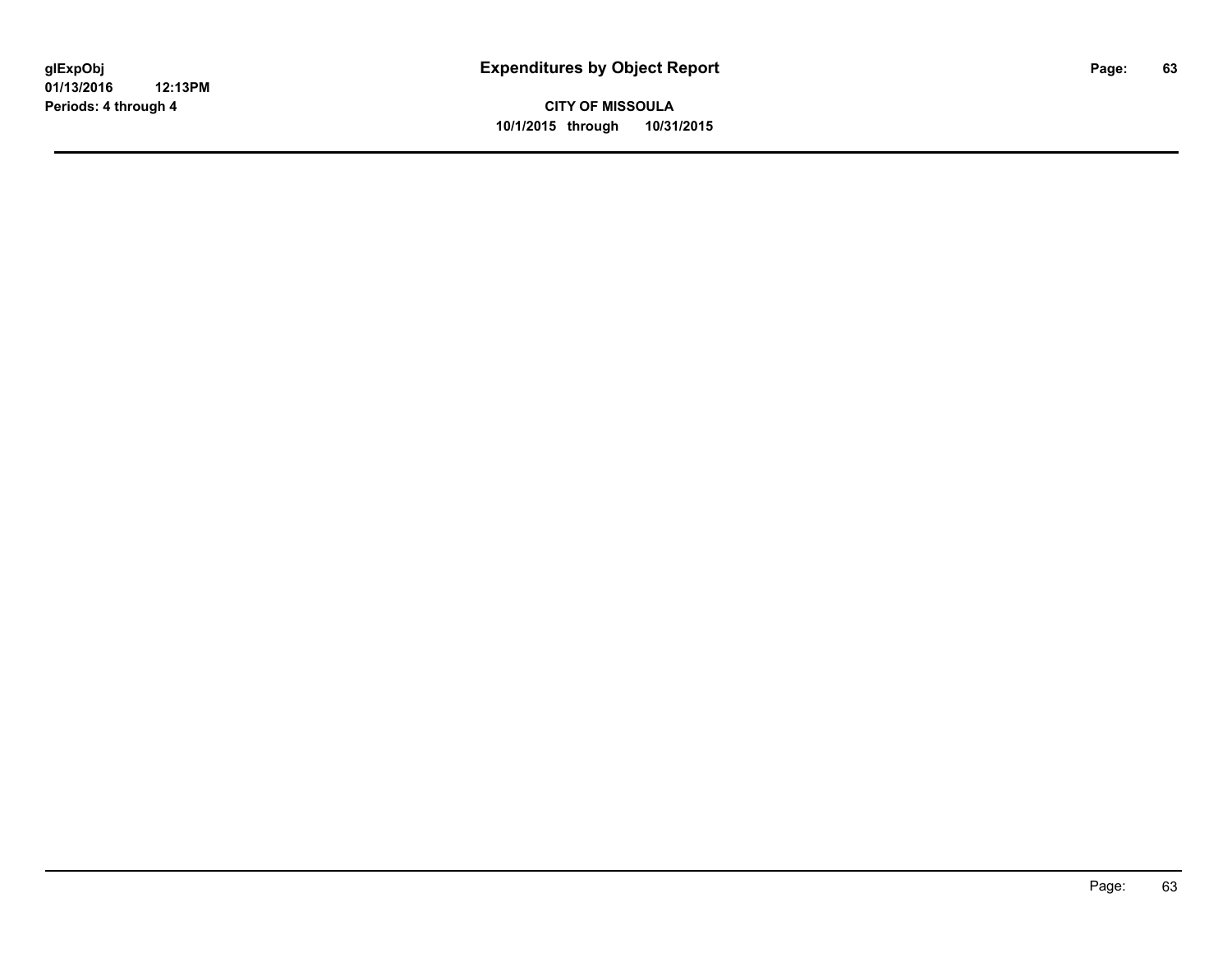**2250 PLANNING FUND**

|                                      | <b>Adjusted</b>      |                     | Year-to-date        | Year-to-date        |                |                  |
|--------------------------------------|----------------------|---------------------|---------------------|---------------------|----------------|------------------|
| Object/Title                         | <b>Appropriation</b> | <b>Expenditures</b> | <b>Expenditures</b> | <b>Encumbrances</b> | <b>Balance</b> | <b>Prct Used</b> |
| 100 PERSONAL SERVICES                |                      |                     |                     |                     |                |                  |
| 110 SALARIES AND WAGES               | 262,841.00           | 20,104.98           | 73,968.90           | 0.00                | 188,872.10     | 28.14            |
| 140 EMPLOYER CONTRIBUTIONS           | 83,643.00            | 7,310.14            | 28,981.09           | 0.00                | 54,661.91      | 34.65            |
| 141 STATE RETIREMENT CONTRIBUTIONS   | 0.00                 | 0.00                | 33.86               | 0.00                | $-33.86$       | 0.00             |
| PERSONAL SERVICES<br><b>Total</b>    | 346,484.00           | 27,415.12           | 102,983.85          | 0.00                | 243,500.15     | 29.72            |
| 200 SUPPLIES                         |                      |                     |                     |                     |                |                  |
| 210 OFFICE SUPPLIES                  | 2,550.00             | 351.72              | 575.80              | 0.00                | 1,974.20       | 22.58            |
| 220 OPERATING SUPPLIES               | 900.00               | 0.00                | 0.00                | 0.00                | 900.00         | 0.00             |
| 231 GASOLINE                         | 0.00                 | 28.10               | 28.10               | 0.00                | $-28.10$       | 0.00             |
| 240 OTHER SUPPLIES                   | 400.00               | 0.00                | 48.96               | 0.00                | 351.04         | 12.24            |
| <b>SUPPLIES</b><br><b>Total</b>      | 3,850.00             | 379.82              | 652.86              | 0.00                | 3,197.14       | 16.96            |
| 300 PURCHASED SERVICES               |                      |                     |                     |                     |                |                  |
| 310 COMMUNICATIONS                   | 1,100.00             | 0.00                | 12.65               | 0.00                | 1,087.35       | 1.15             |
| 320 PRINTING & DUPLICATING           | 8,000.00             | 0.00                | 1,396.98            | 0.00                | 6,603.02       | 17.46            |
| 330 PUBLICITY, SUBSCRIPTIONS & DUES  | 4,005.00             | 1,038.05            | 1,118.05            | 0.00                | 2,886.95       | 27.92            |
| 344 TELEPHONE SERVICE                | 125.00               | 2.43                | 2.43                | 0.00                | 122.57         | 1.94             |
| 350 PROFESSIONAL SERVICES            | 50,000.00            | 197.00              | 319.00              | 0.00                | 49,681.00      | 0.64             |
| 360 REPAIR & MAINTENANCE             | 1,540.00             | 0.00                | 0.00                | 0.00                | 1,540.00       | 0.00             |
| 370 TRAVEL                           | 5,185.00             | 218.95              | 218.95              | 0.00                | 4,966.05       | 4.22             |
| 380 TRAINING                         | 4,595.00             | 294.00              | 2,024.00            | 0.00                | 2,571.00       | 44.05            |
| 390 OTHER PURCHASED SERVICES         | 3,750.00             | 0.00                | 0.00                | 0.00                | 3,750.00       | 0.00             |
| PURCHASED SERVICES<br><b>Total</b>   | 78,300.00            | 1,750.43            | 5,092.06            | 0.00                | 73,207.94      | 6.50             |
| 500 FIXED CHARGES                    |                      |                     |                     |                     |                |                  |
| 500 FIXED CHARGES                    | 24,000.00            | 0.00                | 0.00                | 0.00                | 24,000.00      | 0.00             |
| 550 MERCHANT SERVICE FEES            | 0.00                 | 0.00                | 0.00                | 0.00                | 0.00           | 0.00             |
| <b>FIXED CHARGES</b><br><b>Total</b> | 24,000.00            | 0.00                | 0.00                | 0.00                | 24,000.00      | 0.00             |
| 800 OTHER OBJECTS                    |                      |                     |                     |                     |                |                  |
| 820 TRANSFERS TO OTHER FUNDS         | 0.00                 | 0.00                | 0.00                | 0.00                | 0.00           | 0.00             |
| 845 CONTINGENCY                      | 0.00                 | 0.00                | 0.00                | 0.00                | 0.00           | 0.00             |
| OTHER OBJECTS<br><b>Total</b>        | 0.00                 | 0.00                | 0.00                | 0.00                | 0.00           | 0.00             |
| <b>PLANNING FUND</b><br><b>Total</b> | 452,634.00           | 29,545.37           | 108,728.77          | 0.00                | 343,905.23     | 24.02            |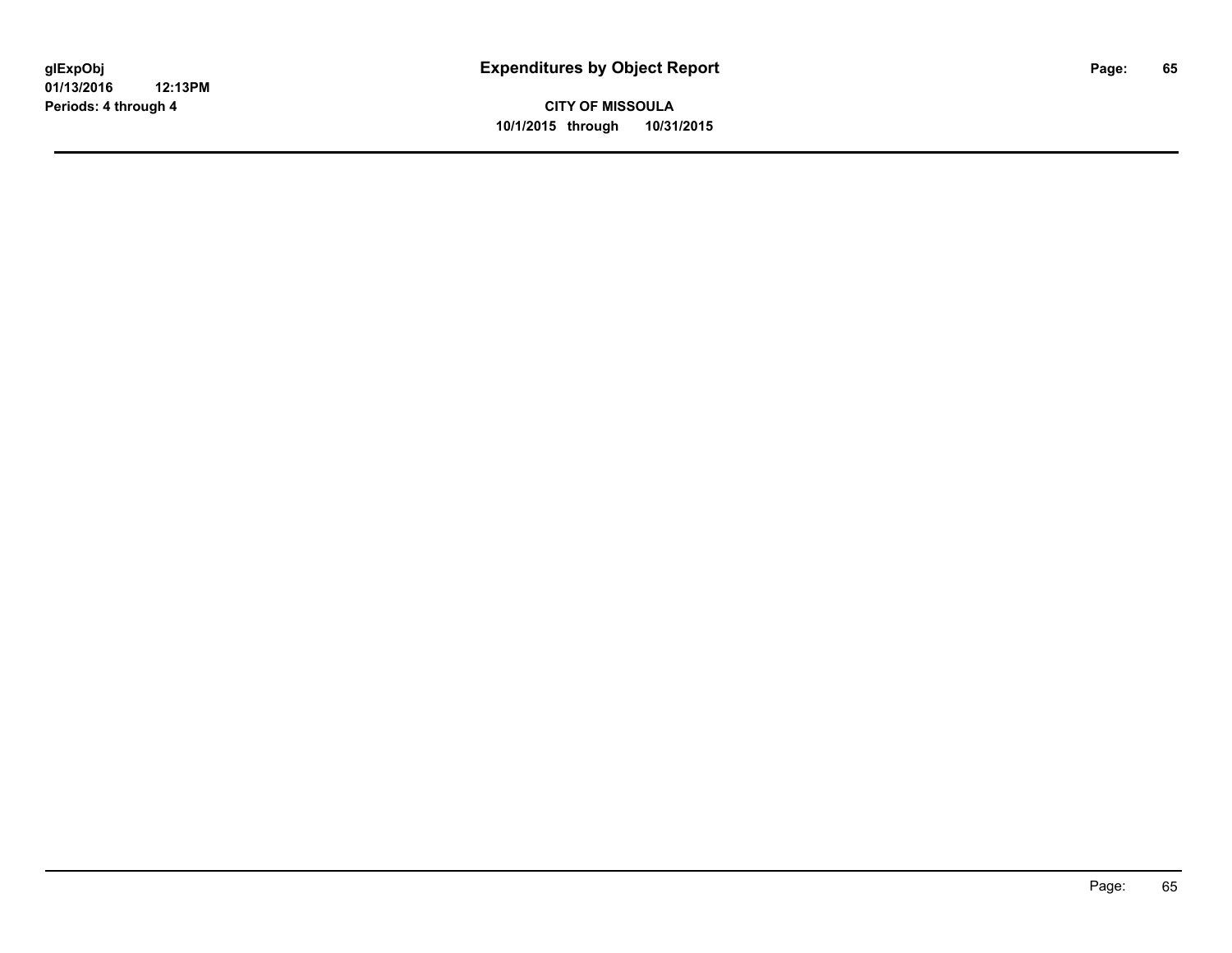#### **2310 PUBLIC SAFETY INFORMATION SYSTEMS**

**310 BUILDING INSPECTION**

| Object/Title      |                            | <b>Adjusted</b><br><b>Appropriation</b> | <b>Expenditures</b> | Year-to-date<br><b>Expenditures</b> | Year-to-date<br><b>Encumbrances</b> | <b>Balance</b> | <b>Prct Used</b> |
|-------------------|----------------------------|-----------------------------------------|---------------------|-------------------------------------|-------------------------------------|----------------|------------------|
| 500 FIXED CHARGES |                            |                                         |                     |                                     |                                     |                |                  |
|                   | 550 MERCHANT SERVICE FEES  | 0.00                                    | 0.00                | 0.00                                | 0.00                                | 0.00           | 0.00             |
| <b>Total</b>      | <b>FIXED CHARGES</b>       | 0.00                                    | 0.00                | 0.00                                | 0.00                                | 0.00           | 0.00             |
| 800 OTHER OBJECTS |                            |                                         |                     |                                     |                                     |                |                  |
| 845 CONTINGENCY   |                            | 0.00                                    | 0.00                | 0.00                                | 0.00                                | 0.00           | 0.00             |
| <b>Total</b>      | OTHER OBJECTS              | 0.00                                    | 0.00                | 0.00                                | 0.00                                | 0.00           | 0.00             |
| <b>Total</b>      | <b>BUILDING INSPECTION</b> | 0.00                                    | 0.00                | 0.00                                | 0.00                                | 0.00           | 0.00             |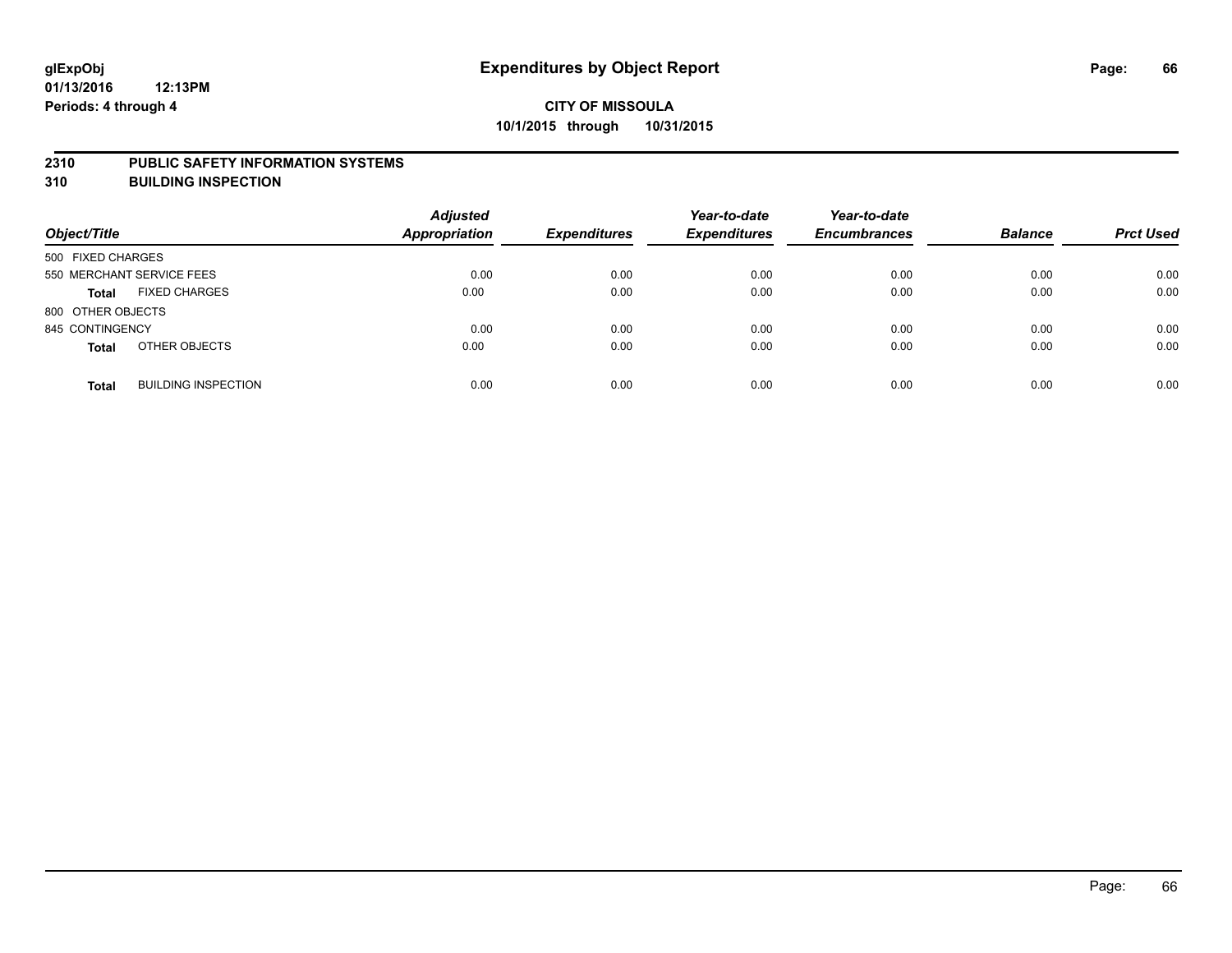# **CITY OF MISSOULA 10/1/2015 through 10/31/2015**

### **2310 PUBLIC SAFETY INFORMATION SYSTEMS**

| Object/Title      |                                   | <b>Adjusted</b><br>Appropriation | <b>Expenditures</b> | Year-to-date<br><b>Expenditures</b> | Year-to-date<br><b>Encumbrances</b> | <b>Balance</b> | <b>Prct Used</b> |
|-------------------|-----------------------------------|----------------------------------|---------------------|-------------------------------------|-------------------------------------|----------------|------------------|
| 500 FIXED CHARGES |                                   |                                  |                     |                                     |                                     |                |                  |
|                   | 550 MERCHANT SERVICE FEES         | 0.00                             | 0.00                | 0.00                                | 0.00                                | 0.00           | 0.00             |
| <b>Total</b>      | <b>FIXED CHARGES</b>              | 0.00                             | 0.00                | 0.00                                | 0.00                                | 0.00           | 0.00             |
| 800 OTHER OBJECTS |                                   |                                  |                     |                                     |                                     |                |                  |
| 845 CONTINGENCY   |                                   | 0.00                             | 0.00                | 0.00                                | 0.00                                | 0.00           | 0.00             |
| <b>Total</b>      | OTHER OBJECTS                     | 0.00                             | 0.00                | 0.00                                | 0.00                                | 0.00           | 0.00             |
| <b>Total</b>      | PUBLIC SAFETY INFORMATION SYSTEM! | 0.00                             | 0.00                | 0.00                                | 0.00                                | 0.00           | 0.00             |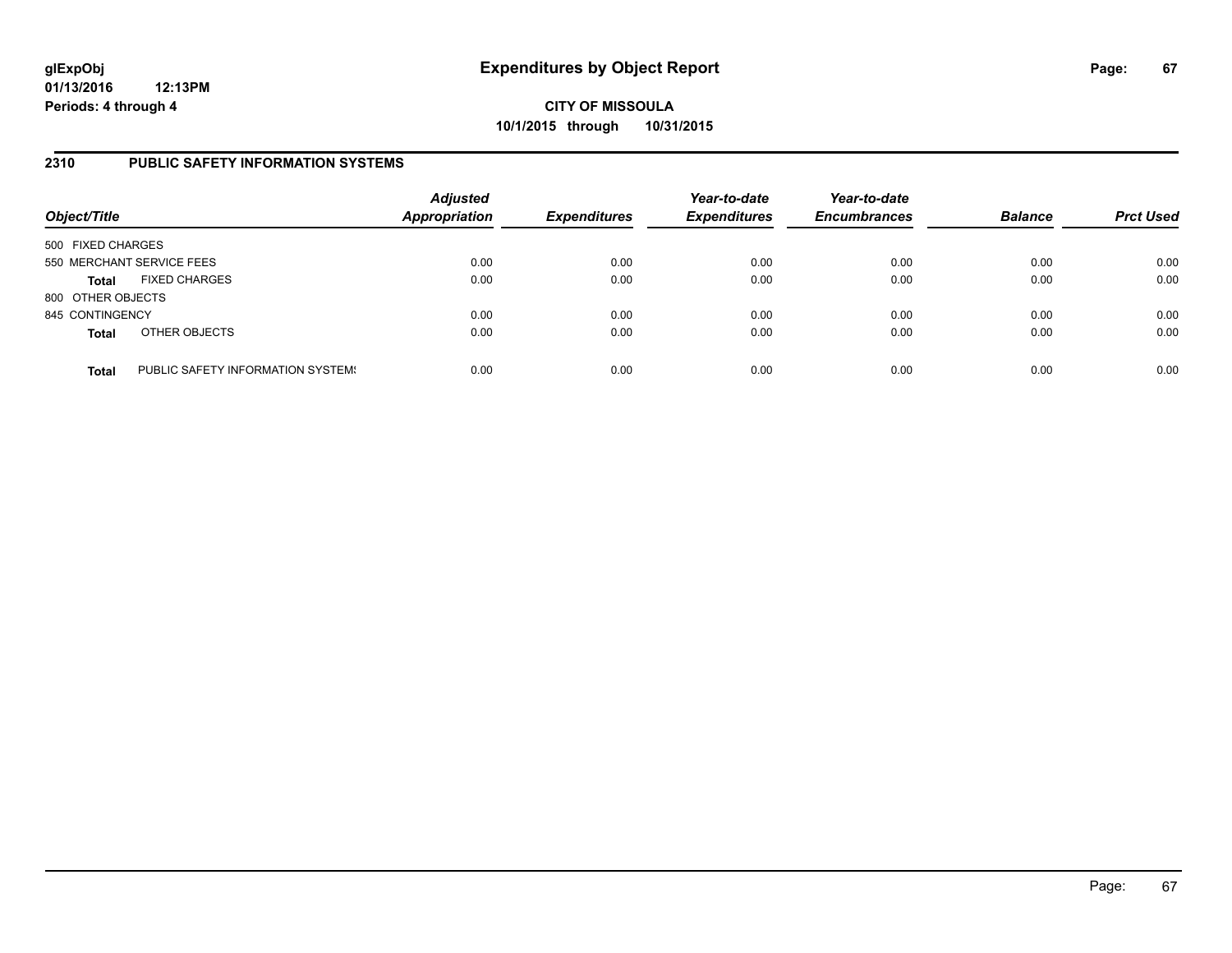#### **2321 IMPACT FEE FUND**

**390 NON-DEPARTMENTAL**

|                        |                                   | <b>Adjusted</b>      |                     | Year-to-date        | Year-to-date        |                |                  |
|------------------------|-----------------------------------|----------------------|---------------------|---------------------|---------------------|----------------|------------------|
| Object/Title           |                                   | <b>Appropriation</b> | <b>Expenditures</b> | <b>Expenditures</b> | <b>Encumbrances</b> | <b>Balance</b> | <b>Prct Used</b> |
| 100 PERSONAL SERVICES  |                                   |                      |                     |                     |                     |                |                  |
| 110 SALARIES AND WAGES |                                   | 0.00                 | 0.00                | 0.00                | 0.00                | 0.00           | 0.00             |
|                        | <b>140 EMPLOYER CONTRIBUTIONS</b> | 0.00                 | 0.00                | 0.00                | 0.00                | 0.00           | 0.00             |
| <b>Total</b>           | PERSONAL SERVICES                 | 0.00                 | 0.00                | 0.00                | 0.00                | 0.00           | 0.00             |
| 300 PURCHASED SERVICES |                                   |                      |                     |                     |                     |                |                  |
|                        | 350 PROFESSIONAL SERVICES         | 0.00                 | 0.00                | 0.00                | 0.00                | 0.00           | 0.00             |
|                        | 390 OTHER PURCHASED SERVICES      | 0.00                 | 0.00                | 0.00                | 0.00                | 0.00           | 0.00             |
| <b>Total</b>           | PURCHASED SERVICES                | 0.00                 | 0.00                | 0.00                | 0.00                | 0.00           | 0.00             |
| 500 FIXED CHARGES      |                                   |                      |                     |                     |                     |                |                  |
|                        | 550 MERCHANT SERVICE FEES         | 0.00                 | 0.00                | 0.00                | 0.00                | 0.00           | 0.00             |
| <b>Total</b>           | <b>FIXED CHARGES</b>              | 0.00                 | 0.00                | 0.00                | 0.00                | 0.00           | 0.00             |
| 800 OTHER OBJECTS      |                                   |                      |                     |                     |                     |                |                  |
|                        | 820 TRANSFERS TO OTHER FUNDS      | 0.00                 | 0.00                | 0.00                | 0.00                | 0.00           | 0.00             |
| Total                  | OTHER OBJECTS                     | 0.00                 | 0.00                | 0.00                | 0.00                | 0.00           | 0.00             |
| 900 CAPITAL OUTLAY     |                                   |                      |                     |                     |                     |                |                  |
| 930 IMPROVEMENTS       |                                   | 2,400,000.00         | 159,895.78          | 226,439.13          | 0.00                | 2,173,560.87   | 9.43             |
| <b>Total</b>           | CAPITAL OUTLAY                    | 2,400,000.00         | 159,895.78          | 226,439.13          | 0.00                | 2,173,560.87   | 9.43             |
| <b>Total</b>           | NON-DEPARTMENTAL                  | 2,400,000.00         | 159,895.78          | 226,439.13          | 0.00                | 2,173,560.87   | 9.43             |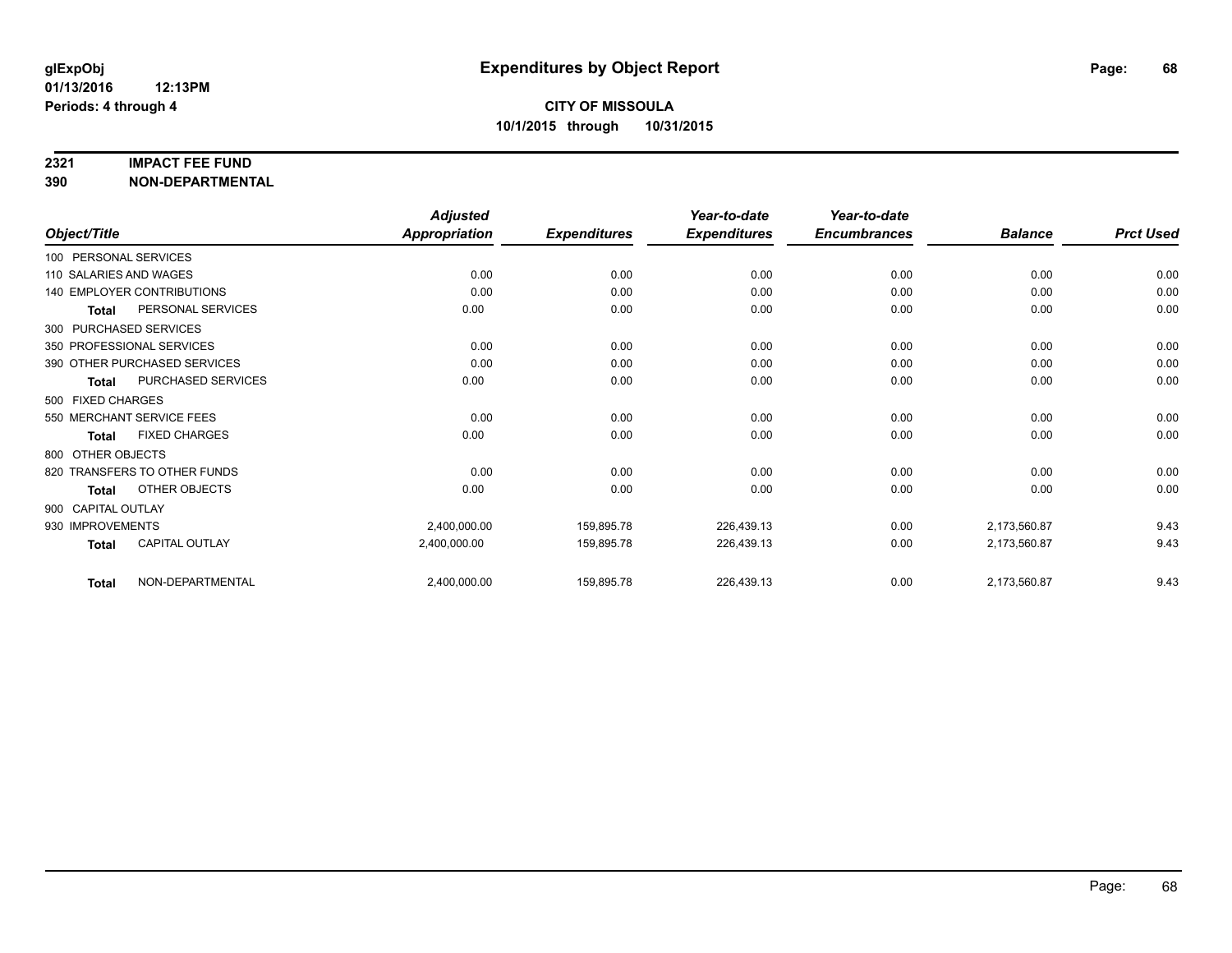**2321 IMPACT FEE FUND**

|                                        | <b>Adjusted</b>      |                     | Year-to-date        | Year-to-date        |                |                  |
|----------------------------------------|----------------------|---------------------|---------------------|---------------------|----------------|------------------|
| Object/Title                           | <b>Appropriation</b> | <b>Expenditures</b> | <b>Expenditures</b> | <b>Encumbrances</b> | <b>Balance</b> | <b>Prct Used</b> |
| 100 PERSONAL SERVICES                  |                      |                     |                     |                     |                |                  |
| 110 SALARIES AND WAGES                 | 0.00                 | 0.00                | 0.00                | 0.00                | 0.00           | 0.00             |
| <b>140 EMPLOYER CONTRIBUTIONS</b>      | 0.00                 | 0.00                | 0.00                | 0.00                | 0.00           | 0.00             |
| PERSONAL SERVICES<br><b>Total</b>      | 0.00                 | 0.00                | 0.00                | 0.00                | 0.00           | 0.00             |
| 300 PURCHASED SERVICES                 |                      |                     |                     |                     |                |                  |
| 350 PROFESSIONAL SERVICES              | 0.00                 | 0.00                | 0.00                | 0.00                | 0.00           | 0.00             |
| 390 OTHER PURCHASED SERVICES           | 0.00                 | 0.00                | 0.00                | 0.00                | 0.00           | 0.00             |
| PURCHASED SERVICES<br><b>Total</b>     | 0.00                 | 0.00                | 0.00                | 0.00                | 0.00           | 0.00             |
| 500 FIXED CHARGES                      |                      |                     |                     |                     |                |                  |
| 550 MERCHANT SERVICE FEES              | 0.00                 | 0.00                | 0.00                | 0.00                | 0.00           | 0.00             |
| <b>FIXED CHARGES</b><br><b>Total</b>   | 0.00                 | 0.00                | 0.00                | 0.00                | 0.00           | 0.00             |
| 800 OTHER OBJECTS                      |                      |                     |                     |                     |                |                  |
| 820 TRANSFERS TO OTHER FUNDS           | 0.00                 | 0.00                | 0.00                | 0.00                | 0.00           | 0.00             |
| OTHER OBJECTS<br><b>Total</b>          | 0.00                 | 0.00                | 0.00                | 0.00                | 0.00           | 0.00             |
| 900 CAPITAL OUTLAY                     |                      |                     |                     |                     |                |                  |
| 930 IMPROVEMENTS                       | 2,400,000.00         | 159,895.78          | 226,439.13          | 0.00                | 2,173,560.87   | 9.43             |
| CAPITAL OUTLAY<br><b>Total</b>         | 2,400,000.00         | 159,895.78          | 226,439.13          | 0.00                | 2,173,560.87   | 9.43             |
| <b>IMPACT FEE FUND</b><br><b>Total</b> | 2,400,000.00         | 159,895.78          | 226,439.13          | 0.00                | 2,173,560.87   | 9.43             |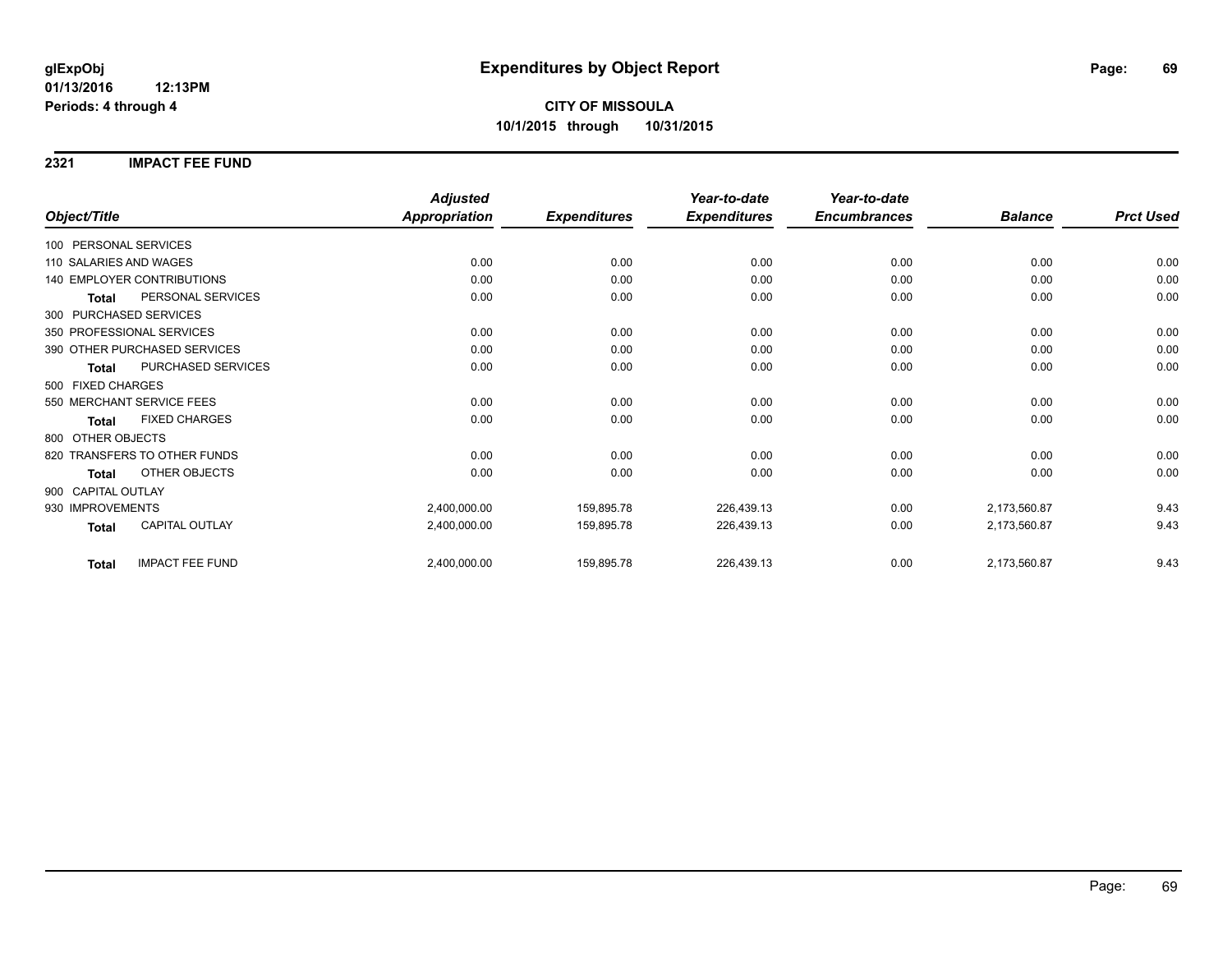#### **2322 GEORGE ELMER/CATTLE DR INTERSECTION**

**390 NON-DEPARTMENTAL**

| Object/Title       |                              | <b>Adjusted</b><br><b>Appropriation</b> | <b>Expenditures</b> | Year-to-date<br><b>Expenditures</b> | Year-to-date<br><b>Encumbrances</b> | <b>Balance</b> | <b>Prct Used</b> |
|--------------------|------------------------------|-----------------------------------------|---------------------|-------------------------------------|-------------------------------------|----------------|------------------|
|                    | 300 PURCHASED SERVICES       |                                         |                     |                                     |                                     |                |                  |
|                    | 350 PROFESSIONAL SERVICES    | 15,000.00                               | 0.00                | 0.00                                | 0.00                                | 15,000.00      | 0.00             |
| <b>Total</b>       | <b>PURCHASED SERVICES</b>    | 15,000.00                               | 0.00                | 0.00                                | 0.00                                | 15,000.00      | 0.00             |
| 500 FIXED CHARGES  |                              |                                         |                     |                                     |                                     |                |                  |
|                    | 550 MERCHANT SERVICE FEES    | 0.00                                    | 0.00                | 0.00                                | 0.00                                | 0.00           | 0.00             |
| <b>Total</b>       | <b>FIXED CHARGES</b>         | 0.00                                    | 0.00                | 0.00                                | 0.00                                | 0.00           | 0.00             |
| 800 OTHER OBJECTS  |                              |                                         |                     |                                     |                                     |                |                  |
|                    | 820 TRANSFERS TO OTHER FUNDS | 0.00                                    | 0.00                | 0.00                                | 0.00                                | 0.00           | 0.00             |
| <b>Total</b>       | OTHER OBJECTS                | 0.00                                    | 0.00                | 0.00                                | 0.00                                | 0.00           | 0.00             |
| 900 CAPITAL OUTLAY |                              |                                         |                     |                                     |                                     |                |                  |
| 930 IMPROVEMENTS   |                              | 0.00                                    | 0.00                | 0.00                                | 0.00                                | 0.00           | 0.00             |
| <b>Total</b>       | <b>CAPITAL OUTLAY</b>        | 0.00                                    | 0.00                | 0.00                                | 0.00                                | 0.00           | 0.00             |
| <b>Total</b>       | NON-DEPARTMENTAL             | 15,000.00                               | 0.00                | 0.00                                | 0.00                                | 15,000.00      | 0.00             |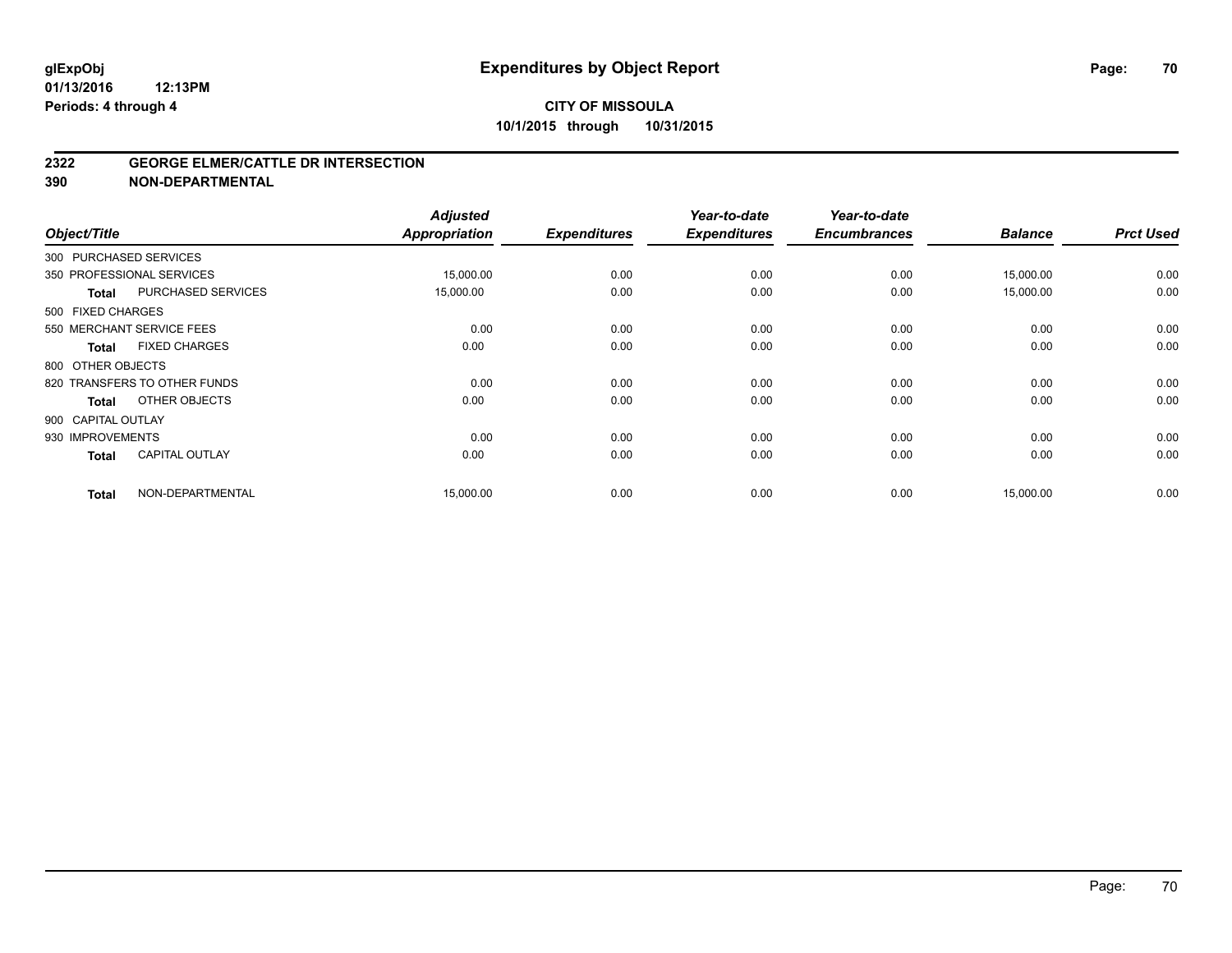# **CITY OF MISSOULA 10/1/2015 through 10/31/2015**

# **2322 GEORGE ELMER/CATTLE DR INTERSECTION**

| Object/Title           |                                  | <b>Adjusted</b><br><b>Appropriation</b> | <b>Expenditures</b> | Year-to-date<br><b>Expenditures</b> | Year-to-date<br><b>Encumbrances</b> | <b>Balance</b> | <b>Prct Used</b> |
|------------------------|----------------------------------|-----------------------------------------|---------------------|-------------------------------------|-------------------------------------|----------------|------------------|
| 300 PURCHASED SERVICES |                                  |                                         |                     |                                     |                                     |                |                  |
|                        | 350 PROFESSIONAL SERVICES        | 15,000.00                               | 0.00                | 0.00                                | 0.00                                | 15,000.00      | 0.00             |
| Total                  | PURCHASED SERVICES               | 15,000.00                               | 0.00                | 0.00                                | 0.00                                | 15,000.00      | 0.00             |
| 500 FIXED CHARGES      |                                  |                                         |                     |                                     |                                     |                |                  |
|                        | 550 MERCHANT SERVICE FEES        | 0.00                                    | 0.00                | 0.00                                | 0.00                                | 0.00           | 0.00             |
| <b>Total</b>           | <b>FIXED CHARGES</b>             | 0.00                                    | 0.00                | 0.00                                | 0.00                                | 0.00           | 0.00             |
| 800 OTHER OBJECTS      |                                  |                                         |                     |                                     |                                     |                |                  |
|                        | 820 TRANSFERS TO OTHER FUNDS     | 0.00                                    | 0.00                | 0.00                                | 0.00                                | 0.00           | 0.00             |
| <b>Total</b>           | OTHER OBJECTS                    | 0.00                                    | 0.00                | 0.00                                | 0.00                                | 0.00           | 0.00             |
| 900 CAPITAL OUTLAY     |                                  |                                         |                     |                                     |                                     |                |                  |
| 930 IMPROVEMENTS       |                                  | 0.00                                    | 0.00                | 0.00                                | 0.00                                | 0.00           | 0.00             |
| <b>Total</b>           | <b>CAPITAL OUTLAY</b>            | 0.00                                    | 0.00                | 0.00                                | 0.00                                | 0.00           | 0.00             |
| <b>Total</b>           | GEORGE ELMER/CATTLE DR INTERSECT | 15,000.00                               | 0.00                | 0.00                                | 0.00                                | 15,000.00      | 0.00             |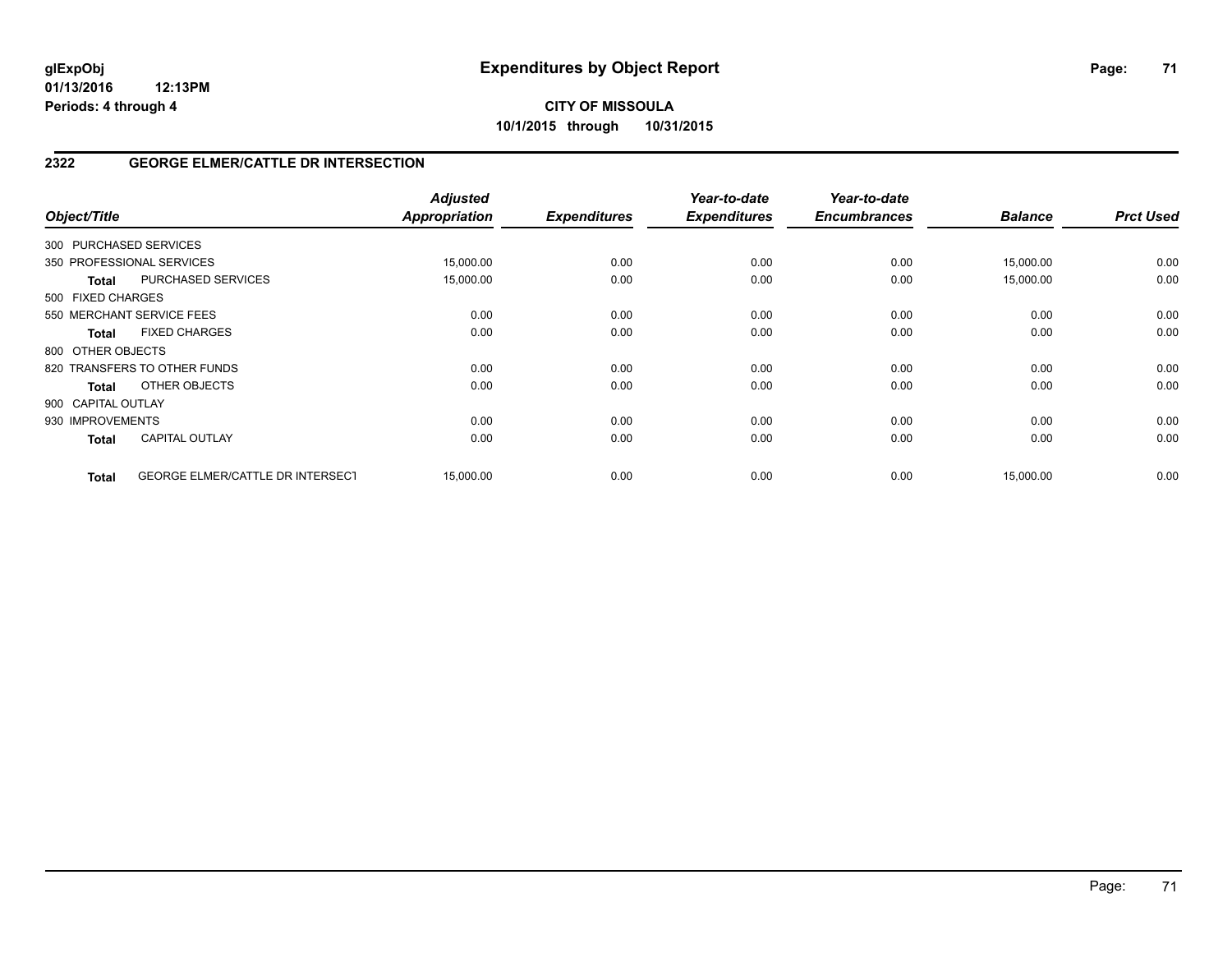**2365 PUBLIC ART FUND**

**220 MAYOR**

|                    |                           | <b>Adjusted</b>      |                     | Year-to-date        | Year-to-date        |                |                  |
|--------------------|---------------------------|----------------------|---------------------|---------------------|---------------------|----------------|------------------|
| Object/Title       |                           | <b>Appropriation</b> | <b>Expenditures</b> | <b>Expenditures</b> | <b>Encumbrances</b> | <b>Balance</b> | <b>Prct Used</b> |
|                    | 300 PURCHASED SERVICES    |                      |                     |                     |                     |                |                  |
|                    | 350 PROFESSIONAL SERVICES | 7,350.00             | 500.00              | 6,535.00            | 0.00                | 815.00         | 88.91            |
| Total              | PURCHASED SERVICES        | 7,350.00             | 500.00              | 6,535.00            | 0.00                | 815.00         | 88.91            |
| 500 FIXED CHARGES  |                           |                      |                     |                     |                     |                |                  |
|                    | 550 MERCHANT SERVICE FEES | 0.00                 | 0.00                | 0.00                | 0.00                | 0.00           | 0.00             |
| Total              | <b>FIXED CHARGES</b>      | 0.00                 | 0.00                | 0.00                | 0.00                | 0.00           | 0.00             |
| 800 OTHER OBJECTS  |                           |                      |                     |                     |                     |                |                  |
| 845 CONTINGENCY    |                           | 0.00                 | 0.00                | 0.00                | 0.00                | 0.00           | 0.00             |
| <b>Total</b>       | OTHER OBJECTS             | 0.00                 | 0.00                | 0.00                | 0.00                | 0.00           | 0.00             |
| 900 CAPITAL OUTLAY |                           |                      |                     |                     |                     |                |                  |
| 930 IMPROVEMENTS   |                           | 5,615.00             | 400.00              | 20,400.00           | 0.00                | $-14,785.00$   | 363.31           |
| <b>Total</b>       | <b>CAPITAL OUTLAY</b>     | 5,615.00             | 400.00              | 20,400.00           | 0.00                | $-14,785.00$   | 363.31           |
| <b>Total</b>       | <b>MAYOR</b>              | 12,965.00            | 900.00              | 26,935.00           | 0.00                | $-13,970.00$   | 207.75           |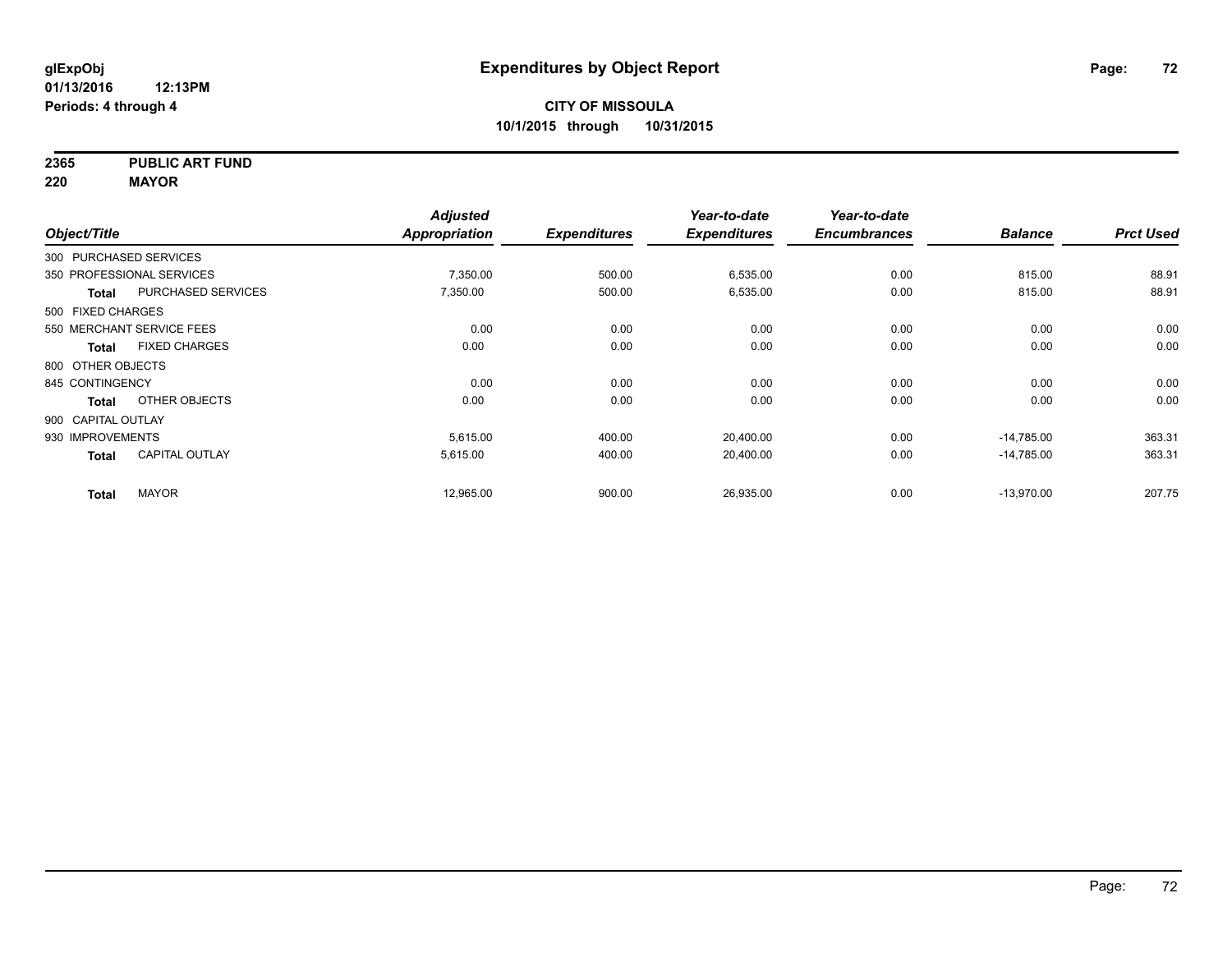## **2365 PUBLIC ART FUND**

| Object/Title           |                           | <b>Adjusted</b><br>Appropriation | <b>Expenditures</b> | Year-to-date<br><b>Expenditures</b> | Year-to-date<br><b>Encumbrances</b> | <b>Balance</b> | <b>Prct Used</b> |
|------------------------|---------------------------|----------------------------------|---------------------|-------------------------------------|-------------------------------------|----------------|------------------|
| 300 PURCHASED SERVICES |                           |                                  |                     |                                     |                                     |                |                  |
|                        |                           |                                  |                     |                                     |                                     |                |                  |
|                        | 350 PROFESSIONAL SERVICES | 7,350.00                         | 500.00              | 6,535.00                            | 0.00                                | 815.00         | 88.91            |
| <b>Total</b>           | PURCHASED SERVICES        | 7,350.00                         | 500.00              | 6,535.00                            | 0.00                                | 815.00         | 88.91            |
| 500 FIXED CHARGES      |                           |                                  |                     |                                     |                                     |                |                  |
|                        | 550 MERCHANT SERVICE FEES | 0.00                             | 0.00                | 0.00                                | 0.00                                | 0.00           | 0.00             |
| <b>Total</b>           | <b>FIXED CHARGES</b>      | 0.00                             | 0.00                | 0.00                                | 0.00                                | 0.00           | 0.00             |
| 800 OTHER OBJECTS      |                           |                                  |                     |                                     |                                     |                |                  |
| 845 CONTINGENCY        |                           | 0.00                             | 0.00                | 0.00                                | 0.00                                | 0.00           | 0.00             |
| Total                  | OTHER OBJECTS             | 0.00                             | 0.00                | 0.00                                | 0.00                                | 0.00           | 0.00             |
| 900 CAPITAL OUTLAY     |                           |                                  |                     |                                     |                                     |                |                  |
| 930 IMPROVEMENTS       |                           | 5,615.00                         | 400.00              | 20,400.00                           | 0.00                                | $-14,785.00$   | 363.31           |
| <b>Total</b>           | <b>CAPITAL OUTLAY</b>     | 5,615.00                         | 400.00              | 20,400.00                           | 0.00                                | $-14,785.00$   | 363.31           |
| <b>Total</b>           | PUBLIC ART FUND           | 12,965.00                        | 900.00              | 26,935.00                           | 0.00                                | $-13,970.00$   | 207.75           |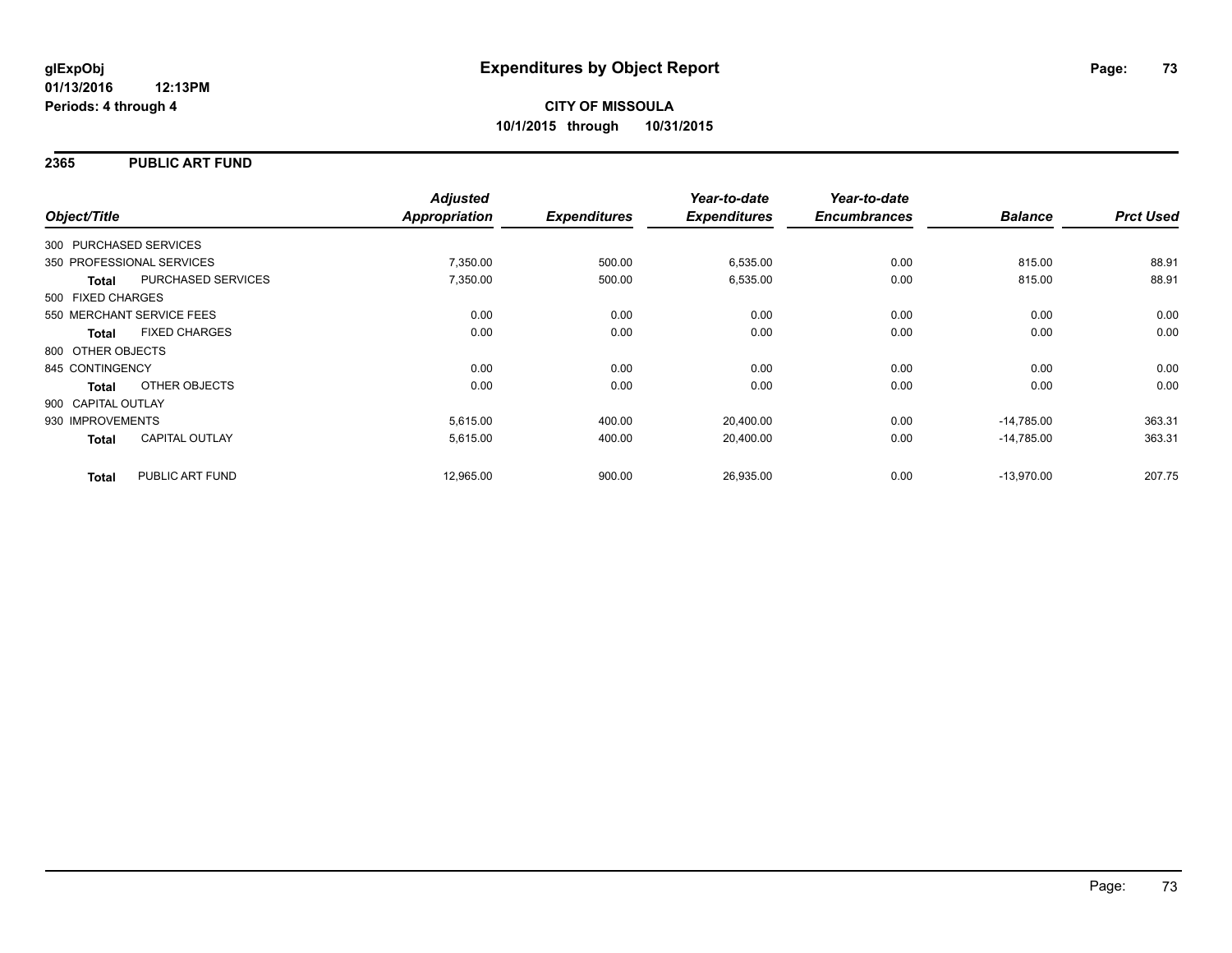### **2371 EMPLOYEE HEALTH INSURANCE LEVY FUND**

**390 NON-DEPARTMENTAL**

| Object/Title                         | <b>Adjusted</b><br>Appropriation | <b>Expenditures</b> | Year-to-date<br><b>Expenditures</b> | Year-to-date<br><b>Encumbrances</b> | <b>Balance</b> | <b>Prct Used</b> |
|--------------------------------------|----------------------------------|---------------------|-------------------------------------|-------------------------------------|----------------|------------------|
| 500 FIXED CHARGES                    |                                  |                     |                                     |                                     |                |                  |
| 550 MERCHANT SERVICE FEES            | 0.00                             | 0.00                | 0.00                                | 0.00                                | 0.00           | 0.00             |
| <b>FIXED CHARGES</b><br><b>Total</b> | 0.00                             | 0.00                | 0.00                                | 0.00                                | 0.00           | 0.00             |
| 800 OTHER OBJECTS                    |                                  |                     |                                     |                                     |                |                  |
| 820 TRANSFERS TO OTHER FUNDS         | 4.462.00                         | 0.00                | 0.00                                | 0.00                                | 4.462.00       | 0.00             |
| OTHER OBJECTS<br><b>Total</b>        | 4.462.00                         | 0.00                | 0.00                                | 0.00                                | 4.462.00       | 0.00             |
| NON-DEPARTMENTAL<br><b>Total</b>     | 4.462.00                         | 0.00                | 0.00                                | 0.00                                | 4.462.00       | 0.00             |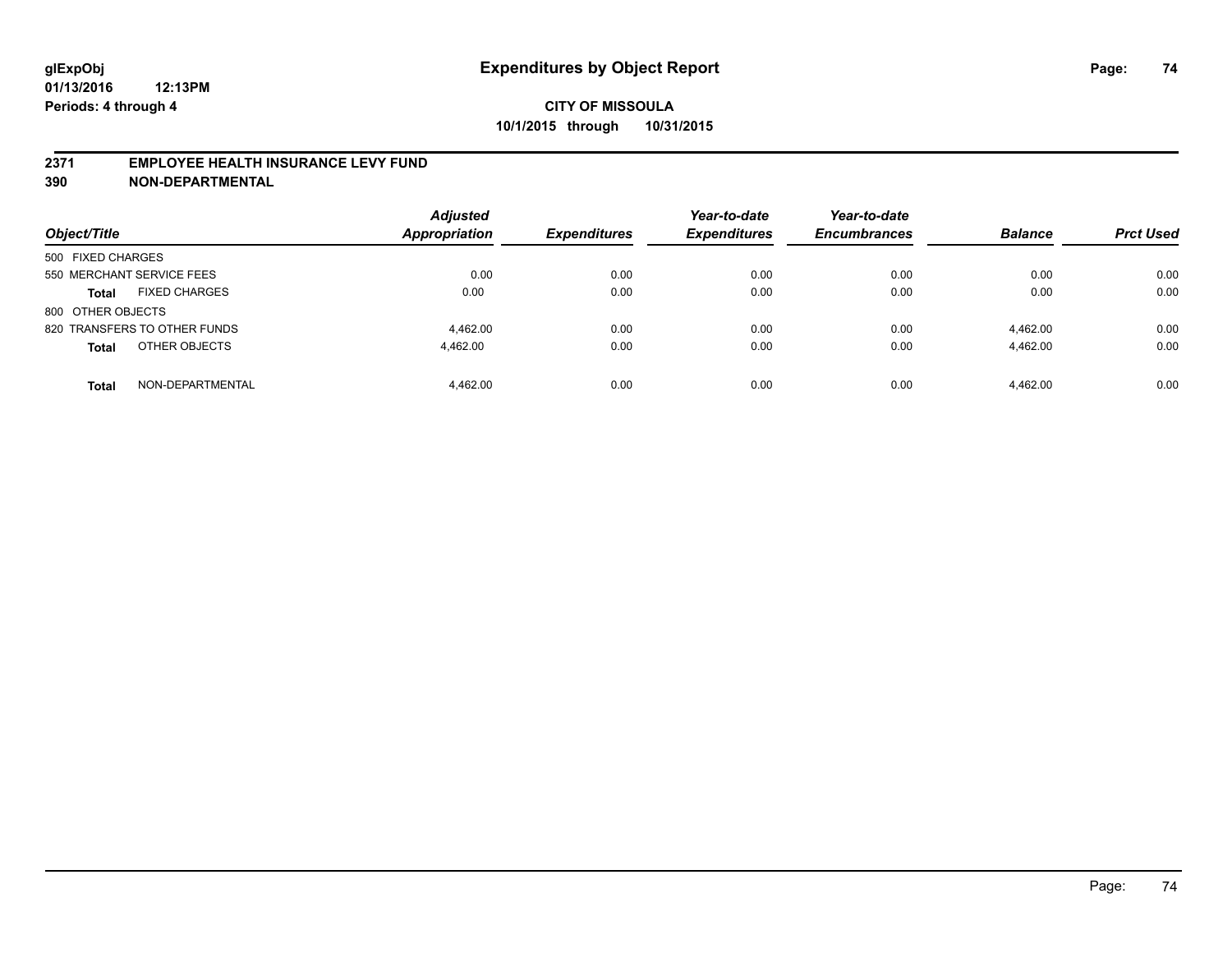**CITY OF MISSOULA 10/1/2015 through 10/31/2015**

## **2371 EMPLOYEE HEALTH INSURANCE LEVY FUND**

| Object/Title              |                                  | <b>Adjusted</b><br>Appropriation | <b>Expenditures</b> | Year-to-date<br><b>Expenditures</b> | Year-to-date<br><b>Encumbrances</b> | <b>Balance</b> | <b>Prct Used</b> |
|---------------------------|----------------------------------|----------------------------------|---------------------|-------------------------------------|-------------------------------------|----------------|------------------|
| 500 FIXED CHARGES         |                                  |                                  |                     |                                     |                                     |                |                  |
| 550 MERCHANT SERVICE FEES |                                  | 0.00                             | 0.00                | 0.00                                | 0.00                                | 0.00           | 0.00             |
| Total                     | <b>FIXED CHARGES</b>             | 0.00                             | 0.00                | 0.00                                | 0.00                                | 0.00           | 0.00             |
| 800 OTHER OBJECTS         |                                  |                                  |                     |                                     |                                     |                |                  |
|                           | 820 TRANSFERS TO OTHER FUNDS     | 4,462.00                         | 0.00                | 0.00                                | 0.00                                | 4,462.00       | 0.00             |
| <b>Total</b>              | OTHER OBJECTS                    | 4,462.00                         | 0.00                | 0.00                                | 0.00                                | 4,462.00       | 0.00             |
| <b>Total</b>              | EMPLOYEE HEALTH INSURANCE LEVY F | 4.462.00                         | 0.00                | 0.00                                | 0.00                                | 4,462.00       | 0.00             |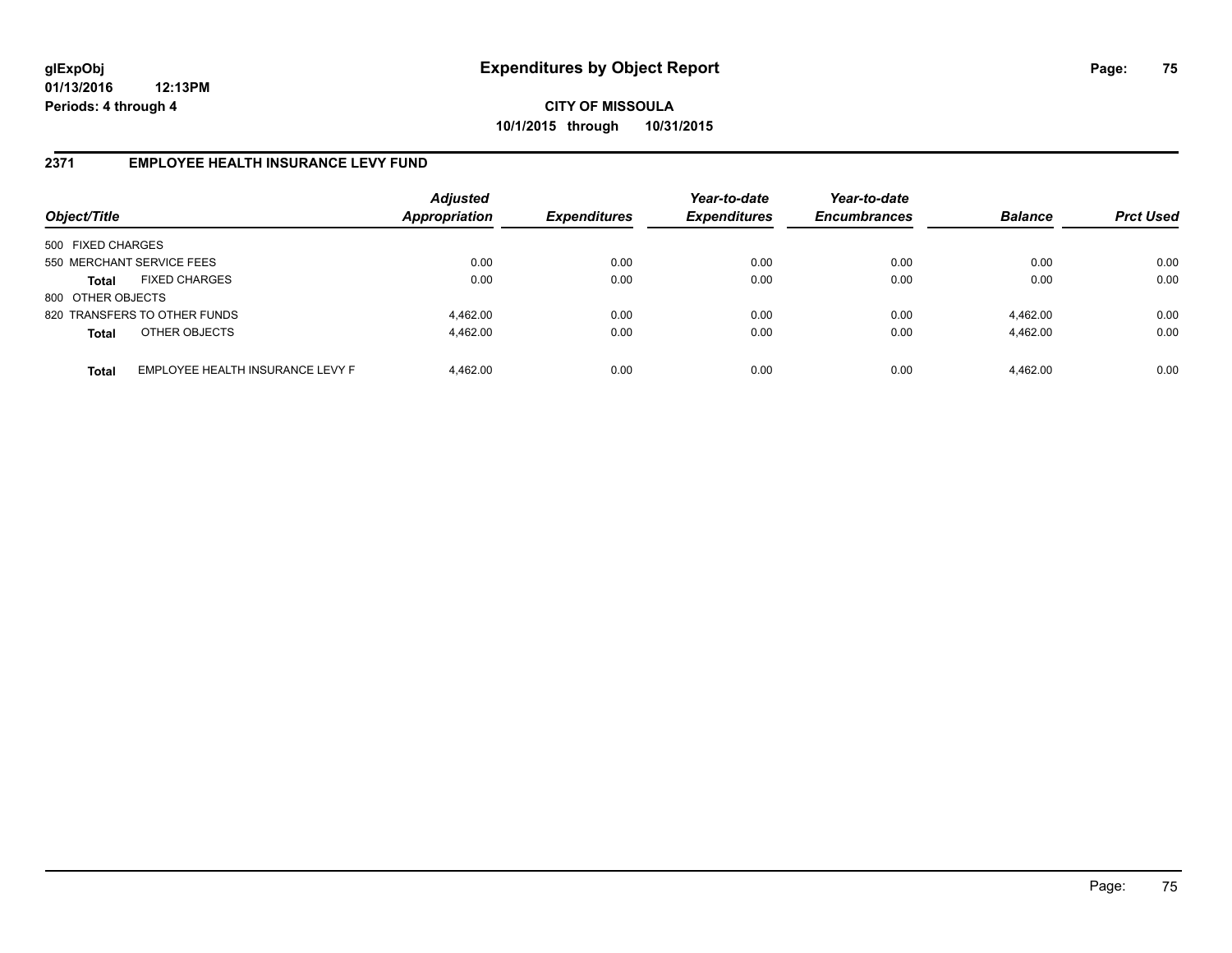**2372 PERMISSIVE MEDICAL LEVY**

**390 NON-DEPARTMENTAL**

| Object/Title                         | <b>Adjusted</b><br>Appropriation | <b>Expenditures</b> | Year-to-date<br><b>Expenditures</b> | Year-to-date<br><b>Encumbrances</b> | <b>Balance</b> | <b>Prct Used</b> |
|--------------------------------------|----------------------------------|---------------------|-------------------------------------|-------------------------------------|----------------|------------------|
| 500 FIXED CHARGES                    |                                  |                     |                                     |                                     |                |                  |
| 550 MERCHANT SERVICE FEES            | 0.00                             | 0.00                | 0.00                                | 0.00                                | 0.00           | 0.00             |
| <b>FIXED CHARGES</b><br><b>Total</b> | 0.00                             | 0.00                | 0.00                                | 0.00                                | 0.00           | 0.00             |
| 800 OTHER OBJECTS                    |                                  |                     |                                     |                                     |                |                  |
| 820 TRANSFERS TO OTHER FUNDS         | 4.405.445.00                     | 0.00                | 0.00                                | 0.00                                | 4,405,445.00   | 0.00             |
| OTHER OBJECTS<br><b>Total</b>        | 4,405,445.00                     | 0.00                | 0.00                                | 0.00                                | 4,405,445.00   | 0.00             |
| NON-DEPARTMENTAL<br><b>Total</b>     | 4.405.445.00                     | 0.00                | 0.00                                | 0.00                                | 4.405.445.00   | 0.00             |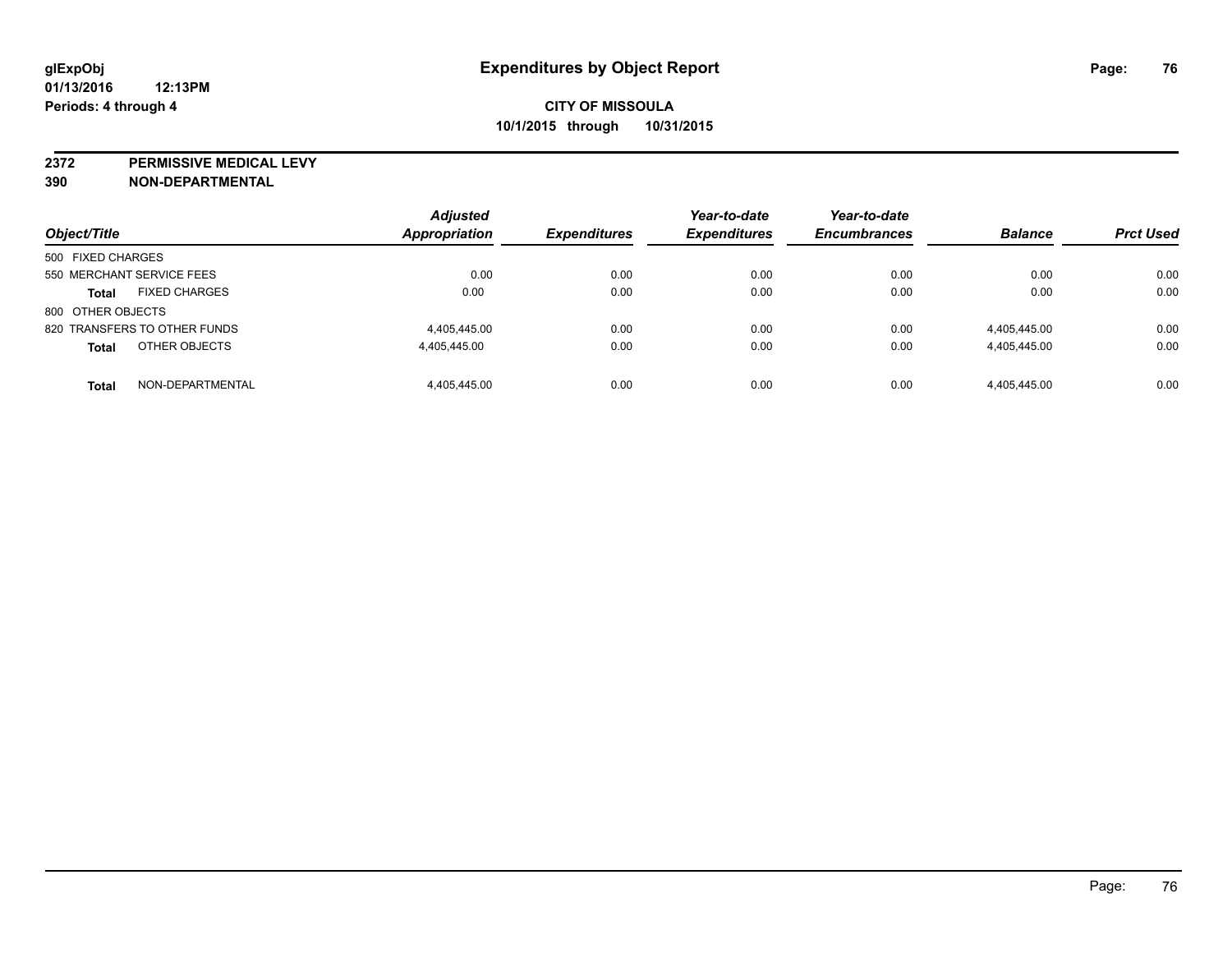### **2372 PERMISSIVE MEDICAL LEVY**

| Object/Title                         |                         | <b>Adjusted</b><br>Appropriation | <b>Expenditures</b> | Year-to-date<br><b>Expenditures</b> | Year-to-date<br><b>Encumbrances</b> | <b>Balance</b> | <b>Prct Used</b> |
|--------------------------------------|-------------------------|----------------------------------|---------------------|-------------------------------------|-------------------------------------|----------------|------------------|
| 500 FIXED CHARGES                    |                         |                                  |                     |                                     |                                     |                |                  |
| 550 MERCHANT SERVICE FEES            |                         | 0.00                             | 0.00                | 0.00                                | 0.00                                | 0.00           | 0.00             |
| <b>FIXED CHARGES</b><br><b>Total</b> |                         | 0.00                             | 0.00                | 0.00                                | 0.00                                | 0.00           | 0.00             |
| 800 OTHER OBJECTS                    |                         |                                  |                     |                                     |                                     |                |                  |
| 820 TRANSFERS TO OTHER FUNDS         |                         | 4,405,445.00                     | 0.00                | 0.00                                | 0.00                                | 4,405,445.00   | 0.00             |
| OTHER OBJECTS<br><b>Total</b>        |                         | 4.405.445.00                     | 0.00                | 0.00                                | 0.00                                | 4,405,445.00   | 0.00             |
| <b>Total</b>                         | PERMISSIVE MEDICAL LEVY | 4.405.445.00                     | 0.00                | 0.00                                | 0.00                                | 4.405.445.00   | 0.00             |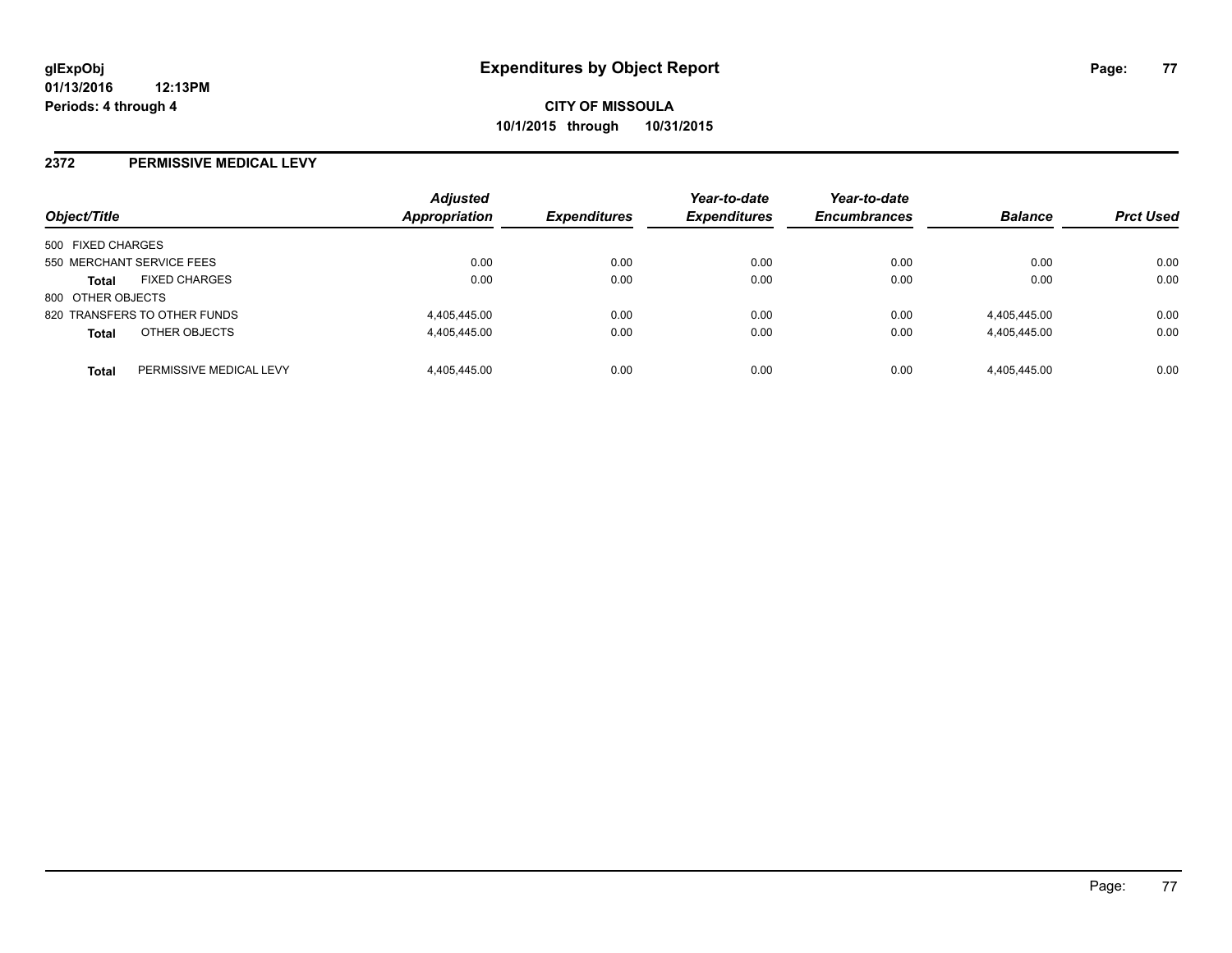# **CITY OF MISSOULA 10/1/2015 through 10/31/2015**

#### **2389 CABLE TELEVISION FRANCHISE FUND**

**390 NON-DEPARTMENTAL**

|                    |                                     | <b>Adjusted</b>      |                     | Year-to-date        | Year-to-date        |                |                  |
|--------------------|-------------------------------------|----------------------|---------------------|---------------------|---------------------|----------------|------------------|
| Object/Title       |                                     | <b>Appropriation</b> | <b>Expenditures</b> | <b>Expenditures</b> | <b>Encumbrances</b> | <b>Balance</b> | <b>Prct Used</b> |
|                    | 300 PURCHASED SERVICES              |                      |                     |                     |                     |                |                  |
|                    | 330 PUBLICITY, SUBSCRIPTIONS & DUES | 0.00                 | 0.00                | 0.00                | 0.00                | 0.00           | 0.00             |
|                    | 350 PROFESSIONAL SERVICES           | 5,000.00             | 0.00                | 0.00                | 0.00                | 5,000.00       | 0.00             |
|                    | 360 REPAIR & MAINTENANCE            | 0.00                 | 0.00                | 0.00                | 0.00                | 0.00           | 0.00             |
| 370 TRAVEL         |                                     | 1,000.00             | 0.00                | 0.00                | 0.00                | 1,000.00       | 0.00             |
| 380 TRAINING       |                                     | 1.000.00             | 0.00                | 0.00                | 0.00                | 1,000.00       | 0.00             |
| <b>Total</b>       | PURCHASED SERVICES                  | 7,000.00             | 0.00                | 0.00                | 0.00                | 7,000.00       | 0.00             |
| 500 FIXED CHARGES  |                                     |                      |                     |                     |                     |                |                  |
|                    | 550 MERCHANT SERVICE FEES           | 0.00                 | 0.00                | 0.00                | 0.00                | 0.00           | 0.00             |
| <b>Total</b>       | <b>FIXED CHARGES</b>                | 0.00                 | 0.00                | 0.00                | 0.00                | 0.00           | 0.00             |
|                    | 700 GRANTS & CONTRIBUTIONS          |                      |                     |                     |                     |                |                  |
|                    | 700 GRANTS & CONTRIBUTIONS          | 440.000.00           | 0.00                | 0.00                | 0.00                | 440.000.00     | 0.00             |
| <b>Total</b>       | <b>GRANTS &amp; CONTRIBUTIONS</b>   | 440,000.00           | 0.00                | 0.00                | 0.00                | 440,000.00     | 0.00             |
| 800 OTHER OBJECTS  |                                     |                      |                     |                     |                     |                |                  |
|                    | 820 TRANSFERS TO OTHER FUNDS        | 251,433.00           | 0.00                | 0.00                | 0.00                | 251,433.00     | 0.00             |
| 845 CONTINGENCY    |                                     | 0.00                 | 0.00                | 0.00                | 0.00                | 0.00           | 0.00             |
| Total              | <b>OTHER OBJECTS</b>                | 251,433.00           | 0.00                | 0.00                | 0.00                | 251,433.00     | 0.00             |
| 900 CAPITAL OUTLAY |                                     |                      |                     |                     |                     |                |                  |
|                    | 940 MACHINERY & EQUIPMENT           | 37.567.00            | 0.00                | 9.847.82            | 0.00                | 27.719.18      | 26.21            |
| <b>Total</b>       | <b>CAPITAL OUTLAY</b>               | 37,567.00            | 0.00                | 9,847.82            | 0.00                | 27,719.18      | 26.21            |
| Total              | NON-DEPARTMENTAL                    | 736,000.00           | 0.00                | 9,847.82            | 0.00                | 726,152.18     | 1.34             |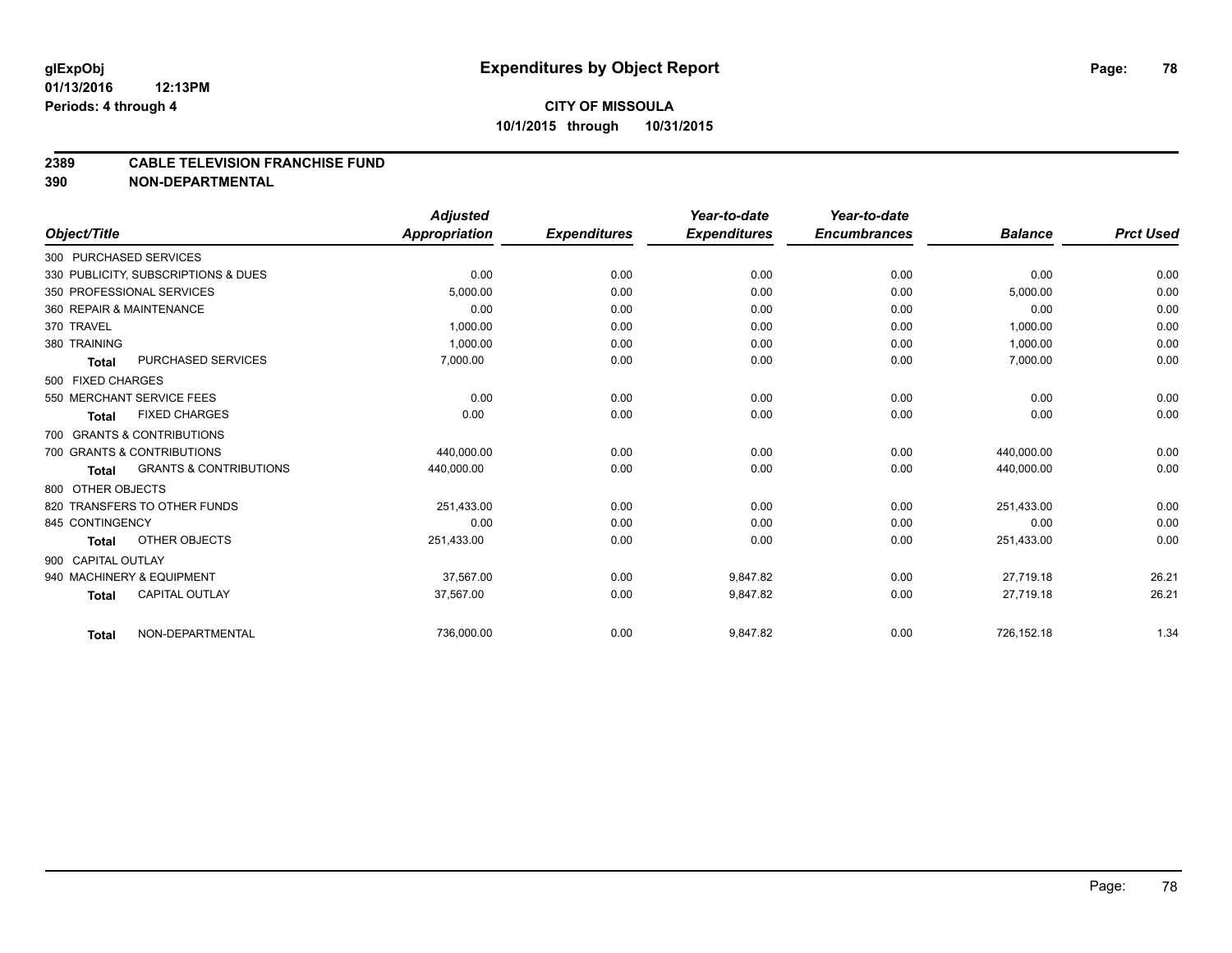# **2389 CABLE TELEVISION FRANCHISE FUND**

|                          |                                     | <b>Adjusted</b>      |                     | Year-to-date        | Year-to-date        |                |                  |
|--------------------------|-------------------------------------|----------------------|---------------------|---------------------|---------------------|----------------|------------------|
| Object/Title             |                                     | <b>Appropriation</b> | <b>Expenditures</b> | <b>Expenditures</b> | <b>Encumbrances</b> | <b>Balance</b> | <b>Prct Used</b> |
| 300 PURCHASED SERVICES   |                                     |                      |                     |                     |                     |                |                  |
|                          | 330 PUBLICITY, SUBSCRIPTIONS & DUES | 0.00                 | 0.00                | 0.00                | 0.00                | 0.00           | 0.00             |
|                          | 350 PROFESSIONAL SERVICES           | 5,000.00             | 0.00                | 0.00                | 0.00                | 5,000.00       | 0.00             |
| 360 REPAIR & MAINTENANCE |                                     | 0.00                 | 0.00                | 0.00                | 0.00                | 0.00           | 0.00             |
| 370 TRAVEL               |                                     | 1,000.00             | 0.00                | 0.00                | 0.00                | 1,000.00       | 0.00             |
| 380 TRAINING             |                                     | 1,000.00             | 0.00                | 0.00                | 0.00                | 1,000.00       | 0.00             |
| <b>Total</b>             | PURCHASED SERVICES                  | 7,000.00             | 0.00                | 0.00                | 0.00                | 7,000.00       | 0.00             |
| 500 FIXED CHARGES        |                                     |                      |                     |                     |                     |                |                  |
|                          | 550 MERCHANT SERVICE FEES           | 0.00                 | 0.00                | 0.00                | 0.00                | 0.00           | 0.00             |
| <b>Total</b>             | <b>FIXED CHARGES</b>                | 0.00                 | 0.00                | 0.00                | 0.00                | 0.00           | 0.00             |
|                          | 700 GRANTS & CONTRIBUTIONS          |                      |                     |                     |                     |                |                  |
|                          | 700 GRANTS & CONTRIBUTIONS          | 440,000.00           | 0.00                | 0.00                | 0.00                | 440,000.00     | 0.00             |
| <b>Total</b>             | <b>GRANTS &amp; CONTRIBUTIONS</b>   | 440,000.00           | 0.00                | 0.00                | 0.00                | 440,000.00     | 0.00             |
| 800 OTHER OBJECTS        |                                     |                      |                     |                     |                     |                |                  |
|                          | 820 TRANSFERS TO OTHER FUNDS        | 251,433.00           | 0.00                | 0.00                | 0.00                | 251,433.00     | 0.00             |
| 845 CONTINGENCY          |                                     | 0.00                 | 0.00                | 0.00                | 0.00                | 0.00           | 0.00             |
| <b>Total</b>             | <b>OTHER OBJECTS</b>                | 251,433.00           | 0.00                | 0.00                | 0.00                | 251,433.00     | 0.00             |
| 900 CAPITAL OUTLAY       |                                     |                      |                     |                     |                     |                |                  |
|                          | 940 MACHINERY & EQUIPMENT           | 37.567.00            | 0.00                | 9.847.82            | 0.00                | 27,719.18      | 26.21            |
| <b>Total</b>             | <b>CAPITAL OUTLAY</b>               | 37,567.00            | 0.00                | 9,847.82            | 0.00                | 27,719.18      | 26.21            |
| <b>Total</b>             | CABLE TELEVISION FRANCHISE FUND     | 736,000.00           | 0.00                | 9,847.82            | 0.00                | 726,152.18     | 1.34             |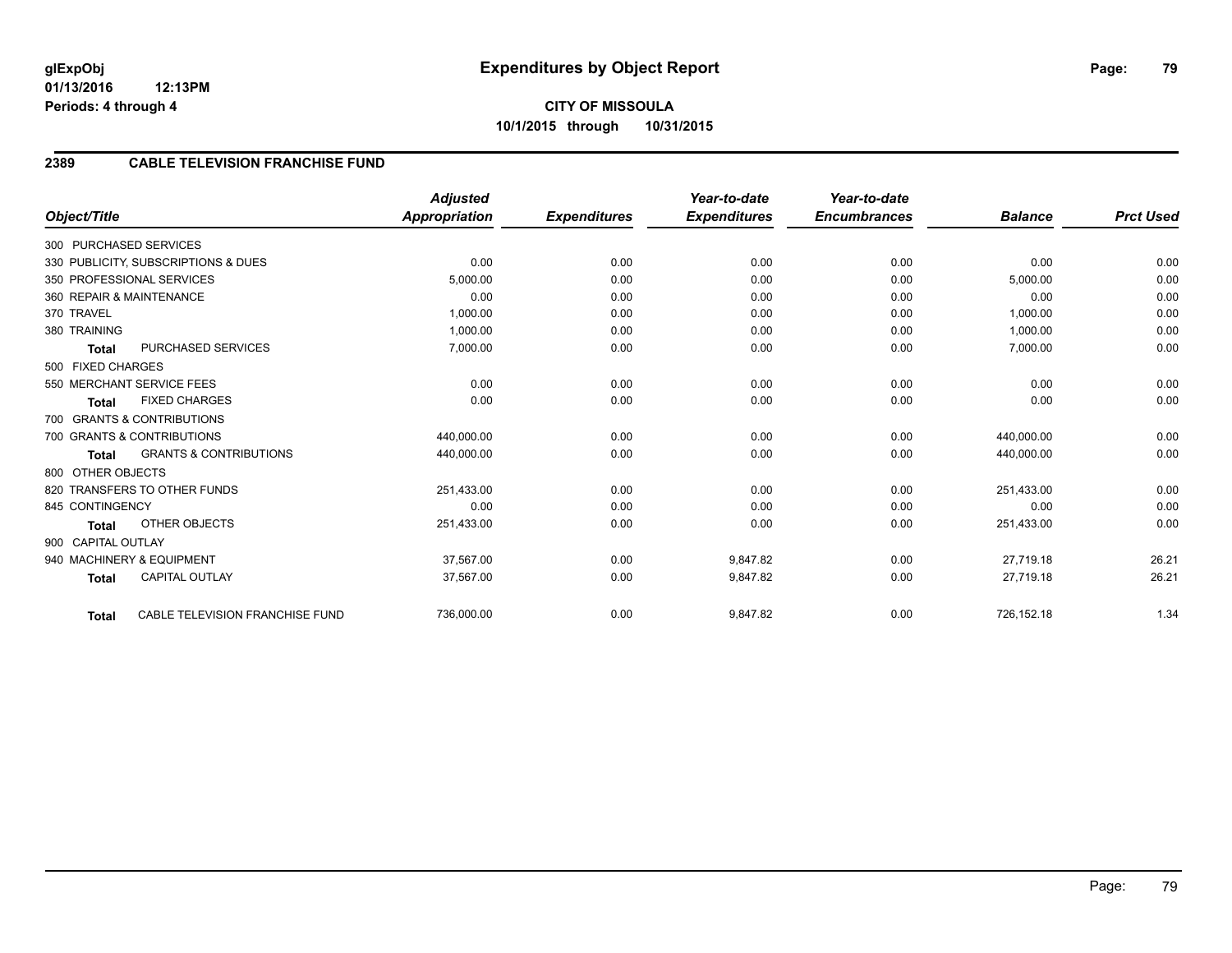**2390 DRUG FORFEITURE FUND**

**290 POLICE**

|                                                   | <b>Adjusted</b> |                     | Year-to-date        | Year-to-date        |                |                  |
|---------------------------------------------------|-----------------|---------------------|---------------------|---------------------|----------------|------------------|
| Object/Title                                      | Appropriation   | <b>Expenditures</b> | <b>Expenditures</b> | <b>Encumbrances</b> | <b>Balance</b> | <b>Prct Used</b> |
| 100 PERSONAL SERVICES                             |                 |                     |                     |                     |                |                  |
| 110 SALARIES AND WAGES                            | 0.00            | 0.00                | 0.00                | 0.00                | 0.00           | 0.00             |
| 120 OVERTIME/TERMINATION                          | 0.00            | 0.00                | 0.00                | 0.00                | 0.00           | 0.00             |
| 140 EMPLOYER CONTRIBUTIONS                        | 0.00            | 0.00                | 0.00                | 0.00                | 0.00           | 0.00             |
| PERSONAL SERVICES<br>Total                        | 0.00            | 0.00                | 0.00                | 0.00                | 0.00           | 0.00             |
| 200 SUPPLIES                                      |                 |                     |                     |                     |                |                  |
| 210 OFFICE SUPPLIES                               | 0.00            | 0.00                | 0.00                | 0.00                | 0.00           | 0.00             |
| 220 OPERATING SUPPLIES                            | 3,000.00        | 527.55              | 2,343.82            | 0.00                | 656.18         | 78.13            |
| 230 REPAIR/MAINTENANCE                            | 3,000.00        | 0.00                | 0.00                | 0.00                | 3,000.00       | 0.00             |
| 231 GASOLINE                                      | 500.00          | 0.00                | 0.00                | 0.00                | 500.00         | 0.00             |
| 240 OTHER SUPPLIES                                | 0.00            | 0.00                | 0.00                | 0.00                | 0.00           | 0.00             |
| <b>SUPPLIES</b><br><b>Total</b>                   | 6,500.00        | 527.55              | 2,343.82            | 0.00                | 4,156.18       | 36.06            |
| 300 PURCHASED SERVICES                            |                 |                     |                     |                     |                |                  |
| 310 COMMUNICATIONS                                | 500.00          | 0.00                | 0.00                | 0.00                | 500.00         | 0.00             |
| 320 PRINTING & DUPLICATING                        | 300.00          | 0.00                | 0.00                | 0.00                | 300.00         | 0.00             |
| 330 PUBLICITY, SUBSCRIPTIONS & DUES               | 0.00            | 0.00                | 0.00                | 0.00                | 0.00           | 0.00             |
| 344 TELEPHONE SERVICE                             | 0.00            | 0.00                | 0.00                | 0.00                | 0.00           | 0.00             |
| 350 PROFESSIONAL SERVICES                         | 0.00            | 0.00                | 0.00                | 0.00                | 0.00           | 0.00             |
| 360 REPAIR & MAINTENANCE                          | 1,000.00        | 0.00                | 0.00                | 0.00                | 1,000.00       | 0.00             |
| 370 TRAVEL                                        | 4,000.00        | 0.00                | 0.00                | 0.00                | 4,000.00       | 0.00             |
| 380 TRAINING                                      | 2,000.00        | 0.00                | 0.00                | 0.00                | 2,000.00       | 0.00             |
| 390 OTHER PURCHASED SERVICES                      | 500.00          | 0.00                | 0.00                | 0.00                | 500.00         | 0.00             |
| PURCHASED SERVICES<br>Total                       | 8,300.00        | 0.00                | 0.00                | 0.00                | 8,300.00       | 0.00             |
| 500 FIXED CHARGES                                 |                 |                     |                     |                     |                |                  |
| 500 FIXED CHARGES                                 | 1,000.00        | 0.00                | 0.00                | 0.00                | 1,000.00       | 0.00             |
| 550 MERCHANT SERVICE FEES                         | 0.00            | 0.00                | 0.00                | 0.00                | 0.00           | 0.00             |
| <b>FIXED CHARGES</b><br><b>Total</b>              | 1,000.00        | 0.00                | 0.00                | 0.00                | 1,000.00       | 0.00             |
| 700 GRANTS & CONTRIBUTIONS                        |                 |                     |                     |                     |                |                  |
| 700 GRANTS & CONTRIBUTIONS                        | 0.00            | 0.00                | 0.00                | 0.00                | 0.00           | 0.00             |
| <b>GRANTS &amp; CONTRIBUTIONS</b><br><b>Total</b> | 0.00            | 0.00                | 0.00                | 0.00                | 0.00           | 0.00             |
| 800 OTHER OBJECTS                                 |                 |                     |                     |                     |                |                  |
| 820 TRANSFERS TO OTHER FUNDS                      | 0.00            | 0.00                | 0.00                | 0.00                | 0.00           | 0.00             |
| 845 CONTINGENCY                                   | 0.00            | 0.00                | 0.00                | 0.00                | 0.00           | 0.00             |
|                                                   |                 |                     |                     |                     |                |                  |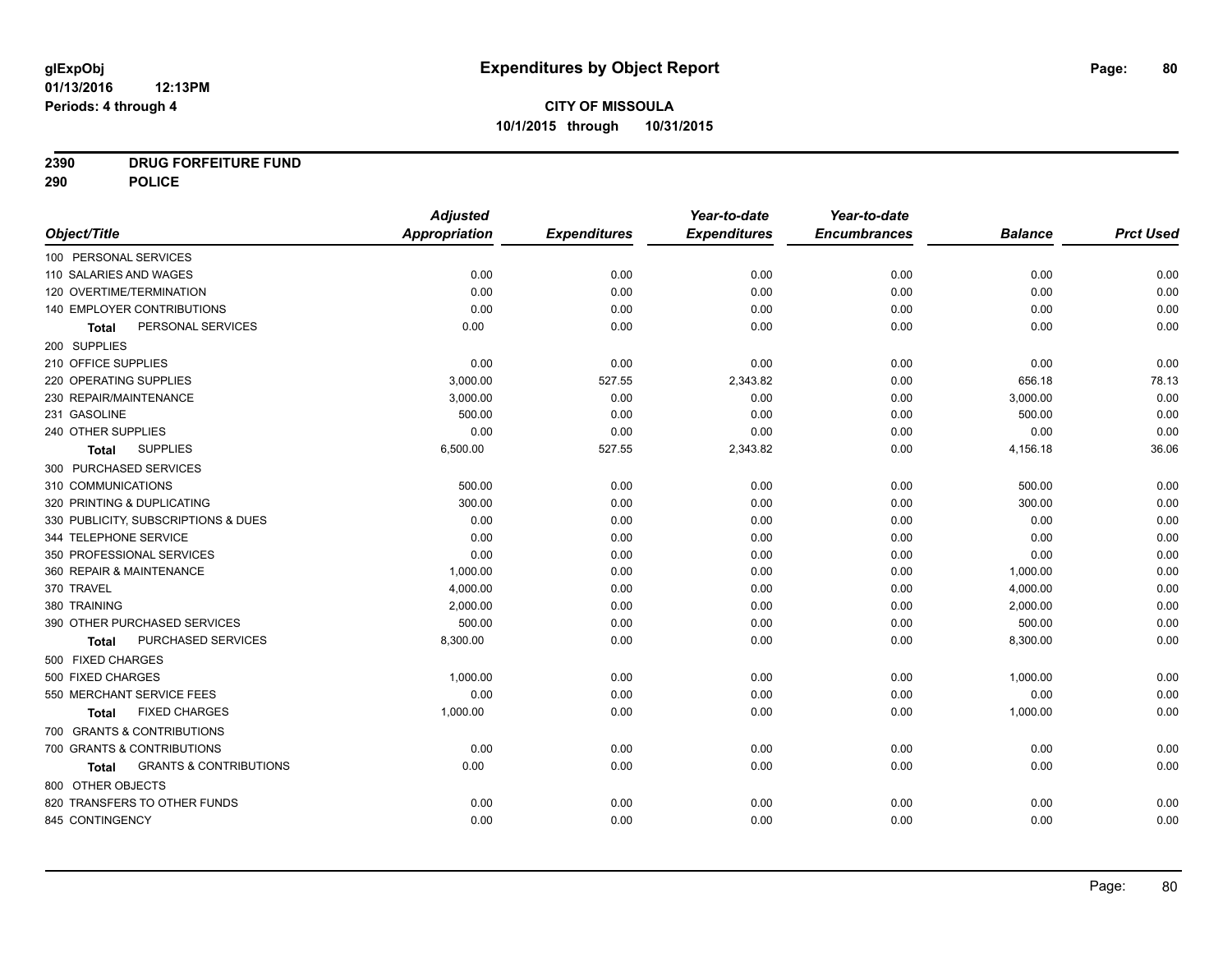# **CITY OF MISSOULA 10/1/2015 through 10/31/2015**

# **2390 DRUG FORFEITURE FUND**

**290 POLICE**

| Object/Title       |                           | <b>Adjusted</b><br>Appropriation | <b>Expenditures</b> | Year-to-date<br><b>Expenditures</b> | Year-to-date<br><b>Encumbrances</b> | <b>Balance</b> | <b>Prct Used</b> |
|--------------------|---------------------------|----------------------------------|---------------------|-------------------------------------|-------------------------------------|----------------|------------------|
| <b>Total</b>       | OTHER OBJECTS             | 0.00                             | 0.00                | 0.00                                | 0.00                                | 0.00           | 0.00             |
| 900 CAPITAL OUTLAY |                           |                                  |                     |                                     |                                     |                |                  |
| 930 IMPROVEMENTS   |                           | 0.00                             | 0.00                | 0.00                                | 0.00                                | 0.00           | 0.00             |
|                    | 940 MACHINERY & EQUIPMENT | 12,000.00                        | 0.00                | 0.00                                | 0.00                                | 12,000.00      | 0.00             |
| <b>Total</b>       | <b>CAPITAL OUTLAY</b>     | 12,000.00                        | 0.00                | 0.00                                | 0.00                                | 12,000.00      | 0.00             |
| <b>Total</b>       | <b>POLICE</b>             | 27,800.00                        | 527.55              | 2,343.82                            | 0.00                                | 25,456.18      | 8.43             |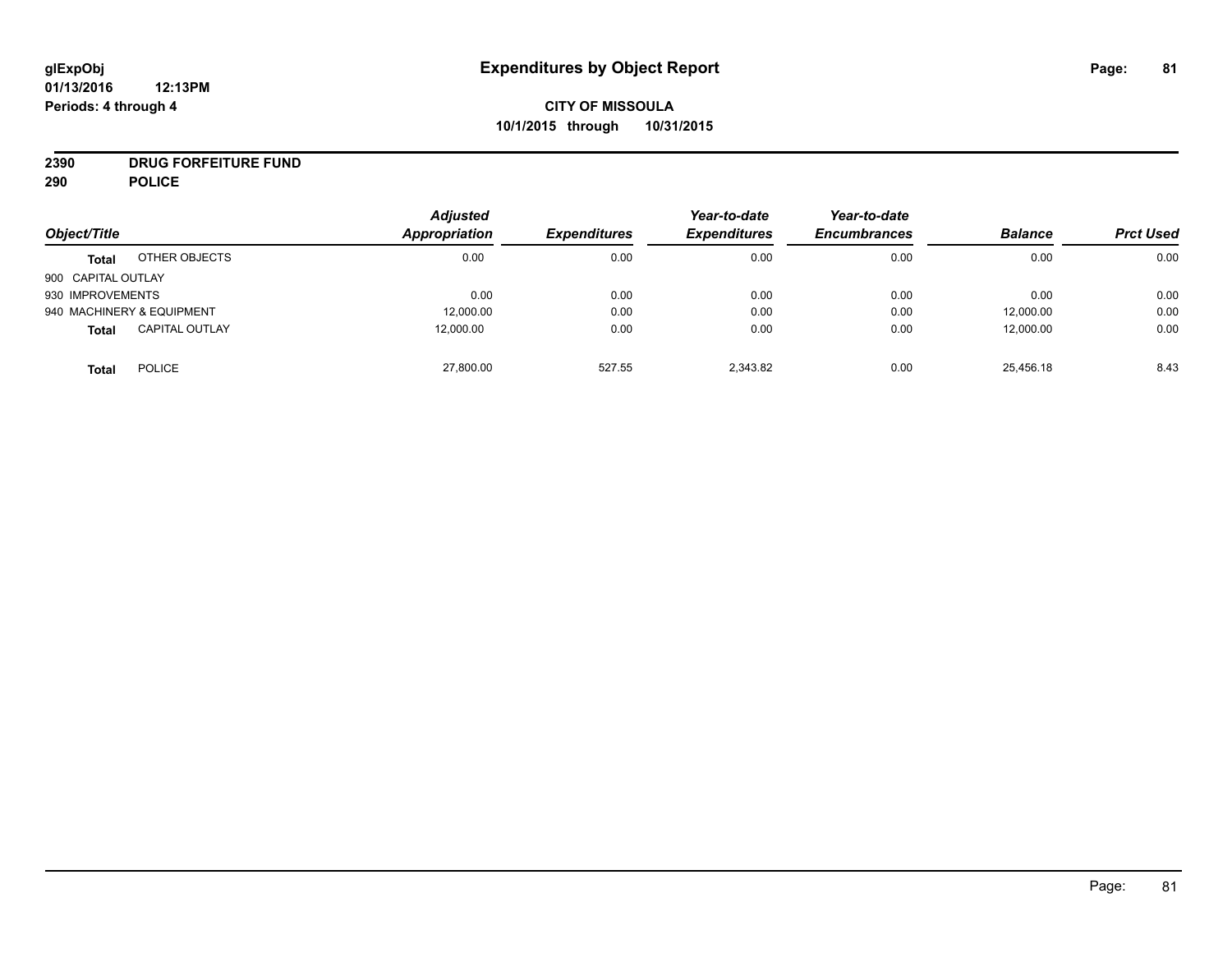**CITY OF MISSOULA 10/1/2015 through 10/31/2015**

## **2390 DRUG FORFEITURE FUND**

|                                            | <b>Adjusted</b> |                     | Year-to-date        | Year-to-date        |                |                  |
|--------------------------------------------|-----------------|---------------------|---------------------|---------------------|----------------|------------------|
| Object/Title                               | Appropriation   | <b>Expenditures</b> | <b>Expenditures</b> | <b>Encumbrances</b> | <b>Balance</b> | <b>Prct Used</b> |
| 100 PERSONAL SERVICES                      |                 |                     |                     |                     |                |                  |
| 110 SALARIES AND WAGES                     | 0.00            | 0.00                | 0.00                | 0.00                | 0.00           | 0.00             |
| 120 OVERTIME/TERMINATION                   | 0.00            | 0.00                | 0.00                | 0.00                | 0.00           | 0.00             |
| 140 EMPLOYER CONTRIBUTIONS                 | 0.00            | 0.00                | 0.00                | 0.00                | 0.00           | 0.00             |
| PERSONAL SERVICES<br><b>Total</b>          | 0.00            | 0.00                | 0.00                | 0.00                | 0.00           | 0.00             |
| 200 SUPPLIES                               |                 |                     |                     |                     |                |                  |
| 210 OFFICE SUPPLIES                        | 0.00            | 0.00                | 0.00                | 0.00                | 0.00           | 0.00             |
| 220 OPERATING SUPPLIES                     | 3,000.00        | 527.55              | 2,343.82            | 0.00                | 656.18         | 78.13            |
| 230 REPAIR/MAINTENANCE                     | 3,000.00        | 0.00                | 0.00                | 0.00                | 3,000.00       | 0.00             |
| 231 GASOLINE                               | 500.00          | 0.00                | 0.00                | 0.00                | 500.00         | 0.00             |
| 240 OTHER SUPPLIES                         | 0.00            | 0.00                | 0.00                | 0.00                | 0.00           | 0.00             |
| <b>SUPPLIES</b><br>Total                   | 6,500.00        | 527.55              | 2,343.82            | 0.00                | 4,156.18       | 36.06            |
| 300 PURCHASED SERVICES                     |                 |                     |                     |                     |                |                  |
| 310 COMMUNICATIONS                         | 500.00          | 0.00                | 0.00                | 0.00                | 500.00         | 0.00             |
| 320 PRINTING & DUPLICATING                 | 300.00          | 0.00                | 0.00                | 0.00                | 300.00         | 0.00             |
| 330 PUBLICITY, SUBSCRIPTIONS & DUES        | 0.00            | 0.00                | 0.00                | 0.00                | 0.00           | 0.00             |
| 344 TELEPHONE SERVICE                      | 0.00            | 0.00                | 0.00                | 0.00                | 0.00           | 0.00             |
| 350 PROFESSIONAL SERVICES                  | 0.00            | 0.00                | 0.00                | 0.00                | 0.00           | 0.00             |
| 360 REPAIR & MAINTENANCE                   | 1,000.00        | 0.00                | 0.00                | 0.00                | 1,000.00       | 0.00             |
| 370 TRAVEL                                 | 4,000.00        | 0.00                | 0.00                | 0.00                | 4,000.00       | 0.00             |
| 380 TRAINING                               | 2,000.00        | 0.00                | 0.00                | 0.00                | 2,000.00       | 0.00             |
| 390 OTHER PURCHASED SERVICES               | 500.00          | 0.00                | 0.00                | 0.00                | 500.00         | 0.00             |
| PURCHASED SERVICES<br>Total                | 8,300.00        | 0.00                | 0.00                | 0.00                | 8,300.00       | 0.00             |
| 500 FIXED CHARGES                          |                 |                     |                     |                     |                |                  |
| 500 FIXED CHARGES                          | 1,000.00        | 0.00                | 0.00                | 0.00                | 1,000.00       | 0.00             |
| 550 MERCHANT SERVICE FEES                  | 0.00            | 0.00                | 0.00                | 0.00                | 0.00           | 0.00             |
| <b>FIXED CHARGES</b><br><b>Total</b>       | 1,000.00        | 0.00                | 0.00                | 0.00                | 1,000.00       | 0.00             |
| 700 GRANTS & CONTRIBUTIONS                 |                 |                     |                     |                     |                |                  |
| 700 GRANTS & CONTRIBUTIONS                 | 0.00            | 0.00                | 0.00                | 0.00                | 0.00           | 0.00             |
| <b>GRANTS &amp; CONTRIBUTIONS</b><br>Total | 0.00            | 0.00                | 0.00                | 0.00                | 0.00           | 0.00             |
| 800 OTHER OBJECTS                          |                 |                     |                     |                     |                |                  |
| 820 TRANSFERS TO OTHER FUNDS               | 0.00            | 0.00                | 0.00                | 0.00                | 0.00           | 0.00             |
| 845 CONTINGENCY                            | 0.00            | 0.00                | 0.00                | 0.00                | 0.00           | 0.00             |
| OTHER OBJECTS<br>Total                     | 0.00            | 0.00                | 0.00                | 0.00                | 0.00           | 0.00             |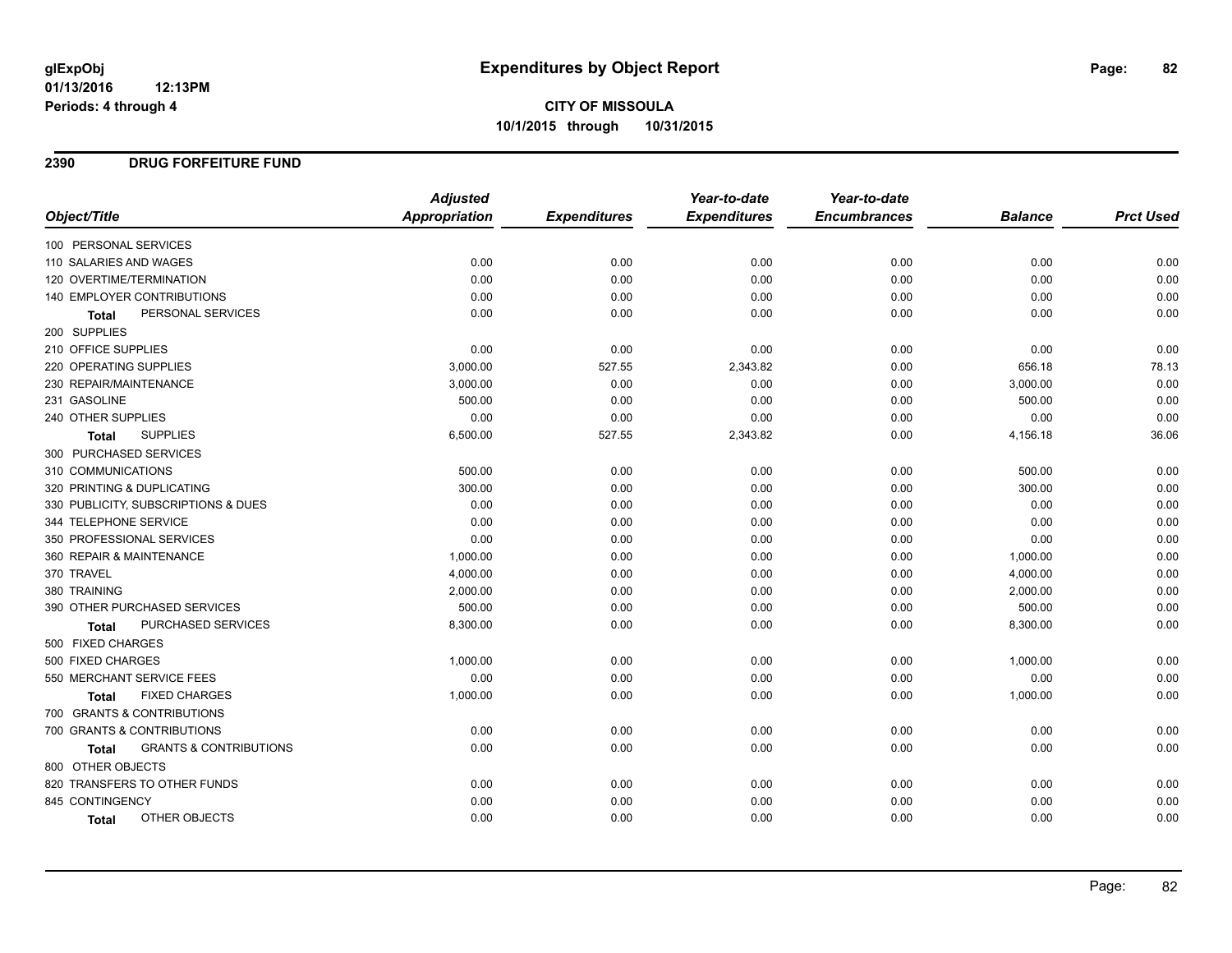## **2390 DRUG FORFEITURE FUND**

| Object/Title              |                       | <b>Adjusted</b><br>Appropriation | <b>Expenditures</b> | Year-to-date<br><b>Expenditures</b> | Year-to-date<br><b>Encumbrances</b> | <b>Balance</b> | <b>Prct Used</b> |
|---------------------------|-----------------------|----------------------------------|---------------------|-------------------------------------|-------------------------------------|----------------|------------------|
| 900 CAPITAL OUTLAY        |                       |                                  |                     |                                     |                                     |                |                  |
| 930 IMPROVEMENTS          |                       | 0.00                             | 0.00                | 0.00                                | 0.00                                | 0.00           | 0.00             |
| 940 MACHINERY & EQUIPMENT |                       | 12,000.00                        | 0.00                | 0.00                                | 0.00                                | 12,000.00      | 0.00             |
| <b>Total</b>              | <b>CAPITAL OUTLAY</b> | 12.000.00                        | 0.00                | 0.00                                | 0.00                                | 12,000.00      | 0.00             |
| Total                     | DRUG FORFEITURE FUND  | 27,800.00                        | 527.55              | 2.343.82                            | 0.00                                | 25.456.18      | 8.43             |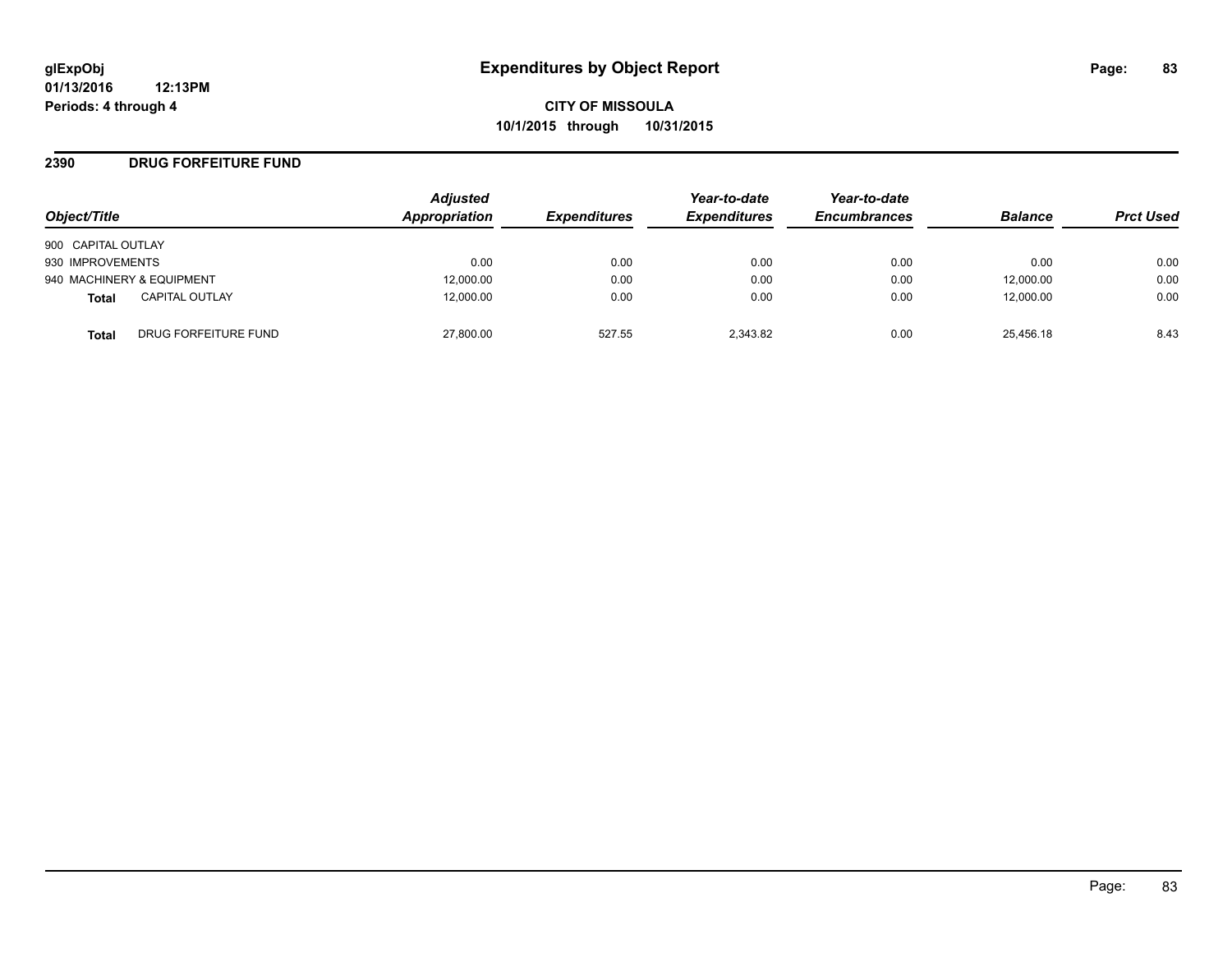**2394 BUILDING INSPECTION FUND**

**310 BUILDING INSPECTION**

|                                           | <b>Adjusted</b> |                     | Year-to-date        | Year-to-date        |                |                  |
|-------------------------------------------|-----------------|---------------------|---------------------|---------------------|----------------|------------------|
| Object/Title                              | Appropriation   | <b>Expenditures</b> | <b>Expenditures</b> | <b>Encumbrances</b> | <b>Balance</b> | <b>Prct Used</b> |
| 100 PERSONAL SERVICES                     |                 |                     |                     |                     |                |                  |
| 110 SALARIES AND WAGES                    | 628,525.00      | 37,634.15           | 145,964.82          | 0.00                | 482,560.18     | 23.22            |
| 115 SALARIES/HEALTH INSURANCE BENEFIT     | 0.00            | 0.00                | 0.00                | 0.00                | 0.00           | 0.00             |
| 120 OVERTIME/TERMINATION                  | 500.00          | 0.00                | 0.00                | 0.00                | 500.00         | 0.00             |
| 130 OTHER                                 | 19,912.00       | 0.00                | 0.00                | 0.00                | 19,912.00      | 0.00             |
| <b>140 EMPLOYER CONTRIBUTIONS</b>         | 214,330.00      | 13,487.04           | 60,148.19           | 0.00                | 154,181.81     | 28.06            |
| <b>141 STATE RETIREMENT CONTRIBUTIONS</b> | 0.00            | 0.00                | 71.46               | 0.00                | $-71.46$       | 0.00             |
| PERSONAL SERVICES<br>Total                | 863,267.00      | 51,121.19           | 206,184.47          | 0.00                | 657,082.53     | 23.88            |
| 200 SUPPLIES                              |                 |                     |                     |                     |                |                  |
| 210 OFFICE SUPPLIES                       | 2,200.00        | 546.59              | 11,599.21           | 0.00                | $-9,399.21$    | 527.24           |
| 220 OPERATING SUPPLIES                    | 5,500.00        | 970.78              | 1,628.03            | 0.00                | 3,871.97       | 29.60            |
| 230 REPAIR/MAINTENANCE                    | 3,000.00        | 61.92               | 83.92               | 0.00                | 2,916.08       | 2.80             |
| 231 GASOLINE                              | 11,475.00       | 1,126.42            | 1,828.32            | 0.00                | 9,646.68       | 15.93            |
| 250 SUPPLIES FOR RESALE                   | 500.00          | 0.00                | 0.00                | 0.00                | 500.00         | 0.00             |
| <b>SUPPLIES</b><br>Total                  | 22,675.00       | 2,705.71            | 15,139.48           | 0.00                | 7,535.52       | 66.77            |
| 300 PURCHASED SERVICES                    |                 |                     |                     |                     |                |                  |
| 310 COMMUNICATIONS                        | 1,000.00        | 11.51               | 23.12               | 0.00                | 976.88         | 2.31             |
| 320 PRINTING & DUPLICATING                | 7,600.00        | 697.16              | 757.11              | 0.00                | 6,842.89       | 9.96             |
| 330 PUBLICITY, SUBSCRIPTIONS & DUES       | 2,100.00        | 0.00                | 22,464.95           | 0.00                | $-20,364.95$   | 1,069.76         |
| 344 TELEPHONE SERVICE                     | 13,549.00       | 1,492.68            | 2,984.39            | 0.00                | 10,564.61      | 22.03            |
| 350 PROFESSIONAL SERVICES                 | 14,600.00       | 12,228.09           | 13,332.23           | 0.00                | 1,267.77       | 91.32            |
| 360 REPAIR & MAINTENANCE                  | 33,378.00       | 0.00                | 0.00                | 0.00                | 33,378.00      | 0.00             |
| 370 TRAVEL                                | 5,025.00        | 1,535.16            | 4,194.61            | 0.00                | 830.39         | 83.47            |
| 380 TRAINING                              | 6,500.00        | 717.50              | 3,565.00            | 0.00                | 2,935.00       | 54.85            |
| PURCHASED SERVICES<br>Total               | 83,752.00       | 16,682.10           | 47,321.41           | 0.00                | 36,430.59      | 56.50            |
| 500 FIXED CHARGES                         |                 |                     |                     |                     |                |                  |
| 500 FIXED CHARGES                         | 310,310.00      | 0.00                | 3,198.79            | 0.00                | 307,111.21     | 1.03             |
| 550 MERCHANT SERVICE FEES                 | 15,400.00       | 1,473.29            | 3,395.09            | 0.00                | 12,004.91      | 22.05            |
| <b>FIXED CHARGES</b><br>Total             | 325,710.00      | 1,473.29            | 6,593.88            | 0.00                | 319,116.12     | 2.02             |
| 600 DEBT SERVICE                          |                 |                     |                     |                     |                |                  |
| 620 INTEREST / SERVICE FEES               | 0.00            | 0.00                | 0.00                | 0.00                | 0.00           | 0.00             |
| <b>DEBT SERVICE</b><br>Total              | 0.00            | 0.00                | 0.00                | 0.00                | 0.00           | 0.00             |
| 900 CAPITAL OUTLAY                        |                 |                     |                     |                     |                |                  |

Page: 84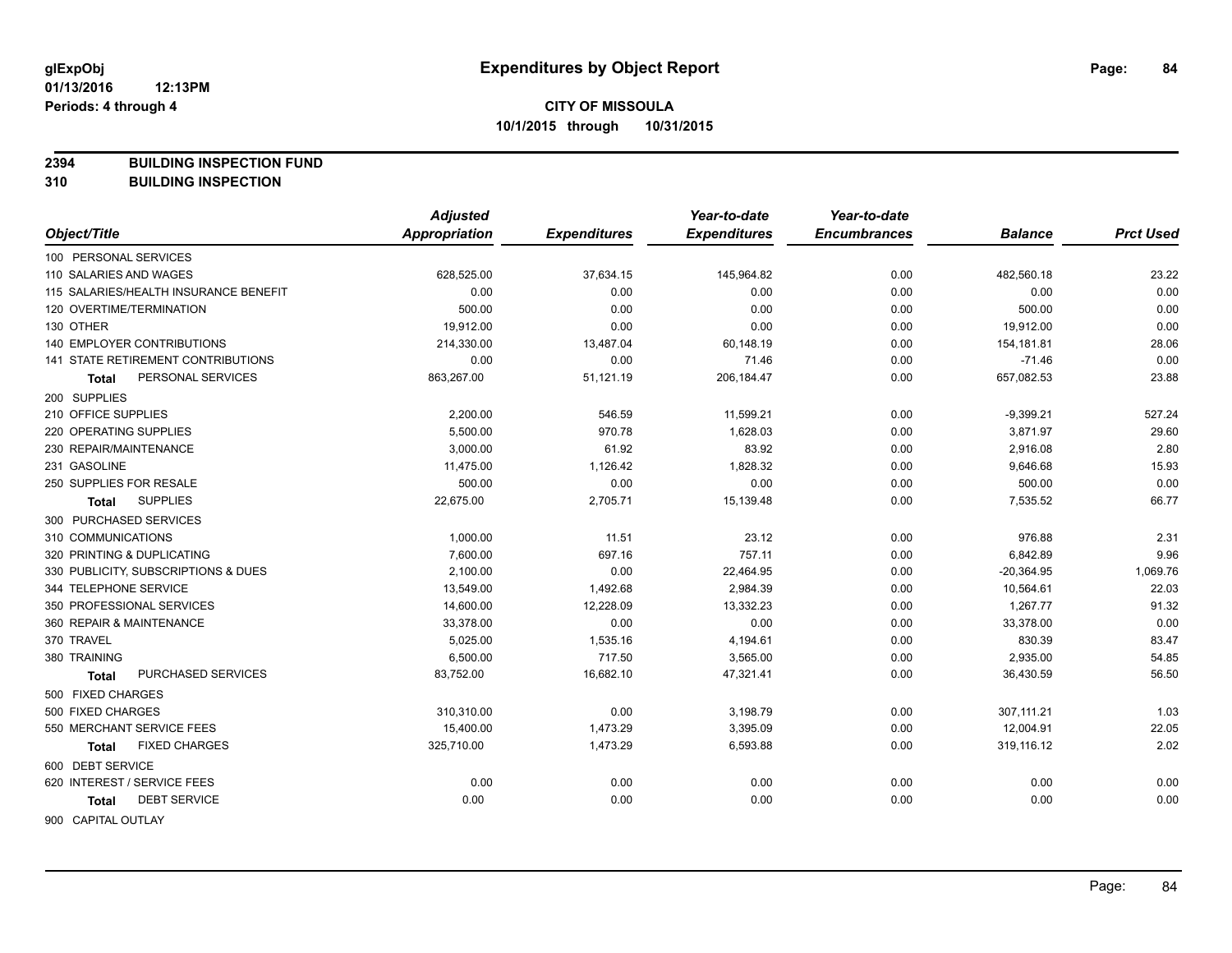**2394 BUILDING INSPECTION FUND**

**310 BUILDING INSPECTION**

| Object/Title |                            | <b>Adjusted</b><br><b>Appropriation</b> | <b>Expenditures</b> | Year-to-date<br><b>Expenditures</b> | Year-to-date<br><b>Encumbrances</b> | <b>Balance</b> | <b>Prct Used</b> |
|--------------|----------------------------|-----------------------------------------|---------------------|-------------------------------------|-------------------------------------|----------------|------------------|
|              | 940 MACHINERY & EQUIPMENT  | 0.00                                    | 0.00                | 0.00                                | 0.00                                | 0.00           | 0.00             |
| <b>Total</b> | <b>CAPITAL OUTLAY</b>      | 0.00                                    | 0.00                | 0.00                                | 0.00                                | 0.00           | 0.00             |
| <b>Total</b> | <b>BUILDING INSPECTION</b> | .295.404.00                             | 71.982.29           | 275.239.24                          | 0.00                                | 1,020,164.76   | 21.25            |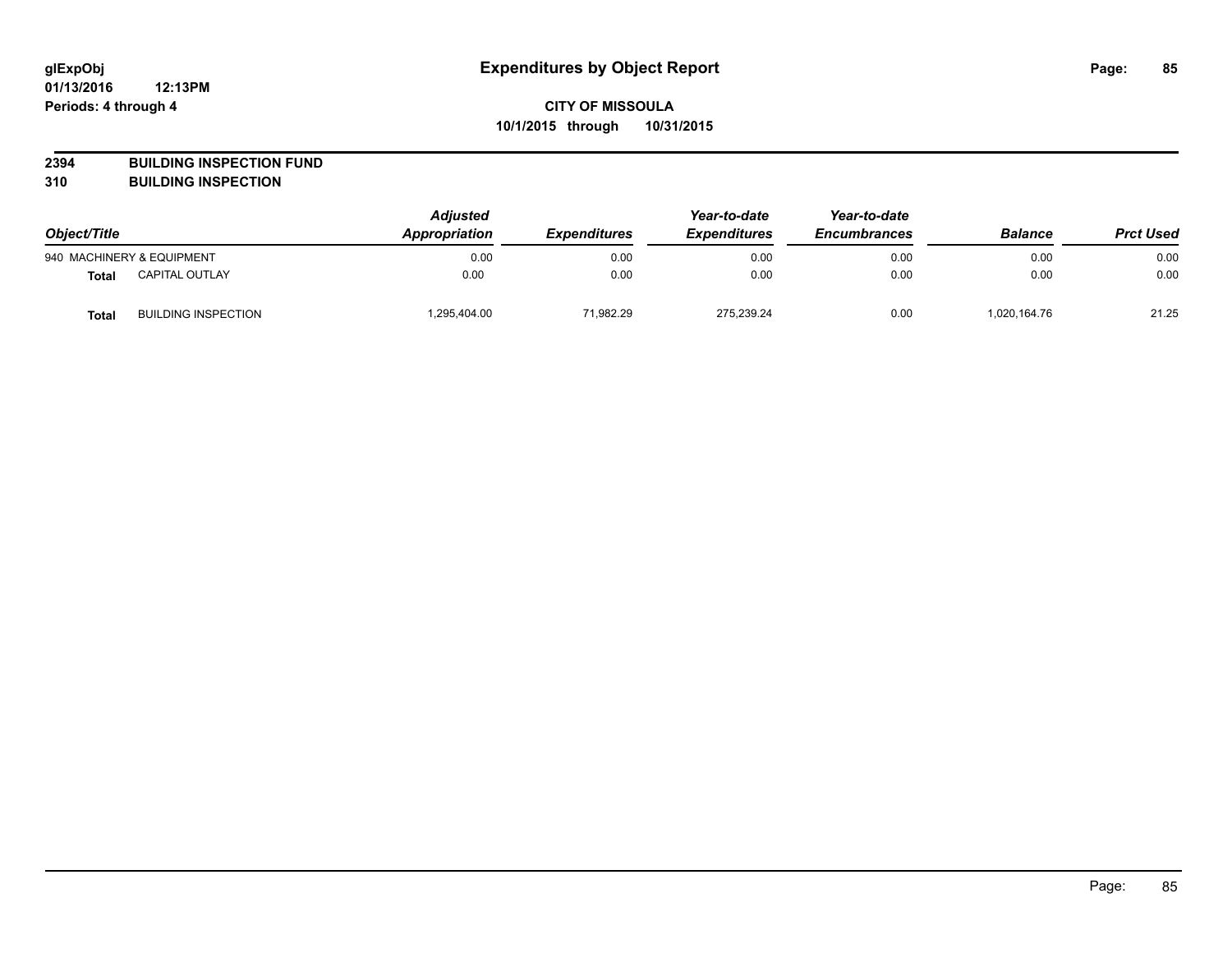## **2394 BUILDING INSPECTION FUND**

|                                           | <b>Adjusted</b> |                     | Year-to-date        | Year-to-date        |                |                  |
|-------------------------------------------|-----------------|---------------------|---------------------|---------------------|----------------|------------------|
| Object/Title                              | Appropriation   | <b>Expenditures</b> | <b>Expenditures</b> | <b>Encumbrances</b> | <b>Balance</b> | <b>Prct Used</b> |
| 100 PERSONAL SERVICES                     |                 |                     |                     |                     |                |                  |
| 110 SALARIES AND WAGES                    | 628,525.00      | 37,634.15           | 145,964.82          | 0.00                | 482,560.18     | 23.22            |
| 115 SALARIES/HEALTH INSURANCE BENEFIT     | 0.00            | 0.00                | 0.00                | 0.00                | 0.00           | 0.00             |
| 120 OVERTIME/TERMINATION                  | 500.00          | 0.00                | 0.00                | 0.00                | 500.00         | 0.00             |
| 130 OTHER                                 | 19,912.00       | 0.00                | 0.00                | 0.00                | 19,912.00      | 0.00             |
| <b>140 EMPLOYER CONTRIBUTIONS</b>         | 214,330.00      | 13,487.04           | 60,148.19           | 0.00                | 154,181.81     | 28.06            |
| 141 STATE RETIREMENT CONTRIBUTIONS        | 0.00            | 0.00                | 71.46               | 0.00                | $-71.46$       | 0.00             |
| PERSONAL SERVICES<br><b>Total</b>         | 863,267.00      | 51,121.19           | 206,184.47          | 0.00                | 657,082.53     | 23.88            |
| 200 SUPPLIES                              |                 |                     |                     |                     |                |                  |
| 210 OFFICE SUPPLIES                       | 2,200.00        | 546.59              | 11,599.21           | 0.00                | $-9,399.21$    | 527.24           |
| 220 OPERATING SUPPLIES                    | 5,500.00        | 970.78              | 1,628.03            | 0.00                | 3,871.97       | 29.60            |
| 230 REPAIR/MAINTENANCE                    | 3,000.00        | 61.92               | 83.92               | 0.00                | 2,916.08       | 2.80             |
| 231 GASOLINE                              | 11,475.00       | 1,126.42            | 1,828.32            | 0.00                | 9,646.68       | 15.93            |
| 250 SUPPLIES FOR RESALE                   | 500.00          | 0.00                | 0.00                | 0.00                | 500.00         | 0.00             |
| <b>SUPPLIES</b><br><b>Total</b>           | 22,675.00       | 2,705.71            | 15,139.48           | 0.00                | 7,535.52       | 66.77            |
| 300 PURCHASED SERVICES                    |                 |                     |                     |                     |                |                  |
| 310 COMMUNICATIONS                        | 1,000.00        | 11.51               | 23.12               | 0.00                | 976.88         | 2.31             |
| 320 PRINTING & DUPLICATING                | 7,600.00        | 697.16              | 757.11              | 0.00                | 6,842.89       | 9.96             |
| 330 PUBLICITY, SUBSCRIPTIONS & DUES       | 2,100.00        | 0.00                | 22,464.95           | 0.00                | $-20,364.95$   | 1,069.76         |
| 344 TELEPHONE SERVICE                     | 13,549.00       | 1,492.68            | 2,984.39            | 0.00                | 10,564.61      | 22.03            |
| 350 PROFESSIONAL SERVICES                 | 14,600.00       | 12,228.09           | 13,332.23           | 0.00                | 1,267.77       | 91.32            |
| 360 REPAIR & MAINTENANCE                  | 33,378.00       | 0.00                | 0.00                | 0.00                | 33,378.00      | 0.00             |
| 370 TRAVEL                                | 5,025.00        | 1,535.16            | 4,194.61            | 0.00                | 830.39         | 83.47            |
| 380 TRAINING                              | 6,500.00        | 717.50              | 3,565.00            | 0.00                | 2,935.00       | 54.85            |
| <b>PURCHASED SERVICES</b><br><b>Total</b> | 83,752.00       | 16,682.10           | 47,321.41           | 0.00                | 36,430.59      | 56.50            |
| 500 FIXED CHARGES                         |                 |                     |                     |                     |                |                  |
| 500 FIXED CHARGES                         | 310,310.00      | 0.00                | 3,198.79            | 0.00                | 307,111.21     | 1.03             |
| 550 MERCHANT SERVICE FEES                 | 15,400.00       | 1,473.29            | 3,395.09            | 0.00                | 12,004.91      | 22.05            |
| <b>FIXED CHARGES</b><br><b>Total</b>      | 325,710.00      | 1,473.29            | 6,593.88            | 0.00                | 319,116.12     | 2.02             |
| 600 DEBT SERVICE                          |                 |                     |                     |                     |                |                  |
| 620 INTEREST / SERVICE FEES               | 0.00            | 0.00                | 0.00                | 0.00                | 0.00           | 0.00             |
| <b>DEBT SERVICE</b><br><b>Total</b>       | 0.00            | 0.00                | 0.00                | 0.00                | 0.00           | 0.00             |
| 900 CAPITAL OUTLAY                        |                 |                     |                     |                     |                |                  |
| 940 MACHINERY & EQUIPMENT                 | 0.00            | 0.00                | 0.00                | 0.00                | 0.00           | 0.00             |
|                                           |                 |                     |                     |                     |                |                  |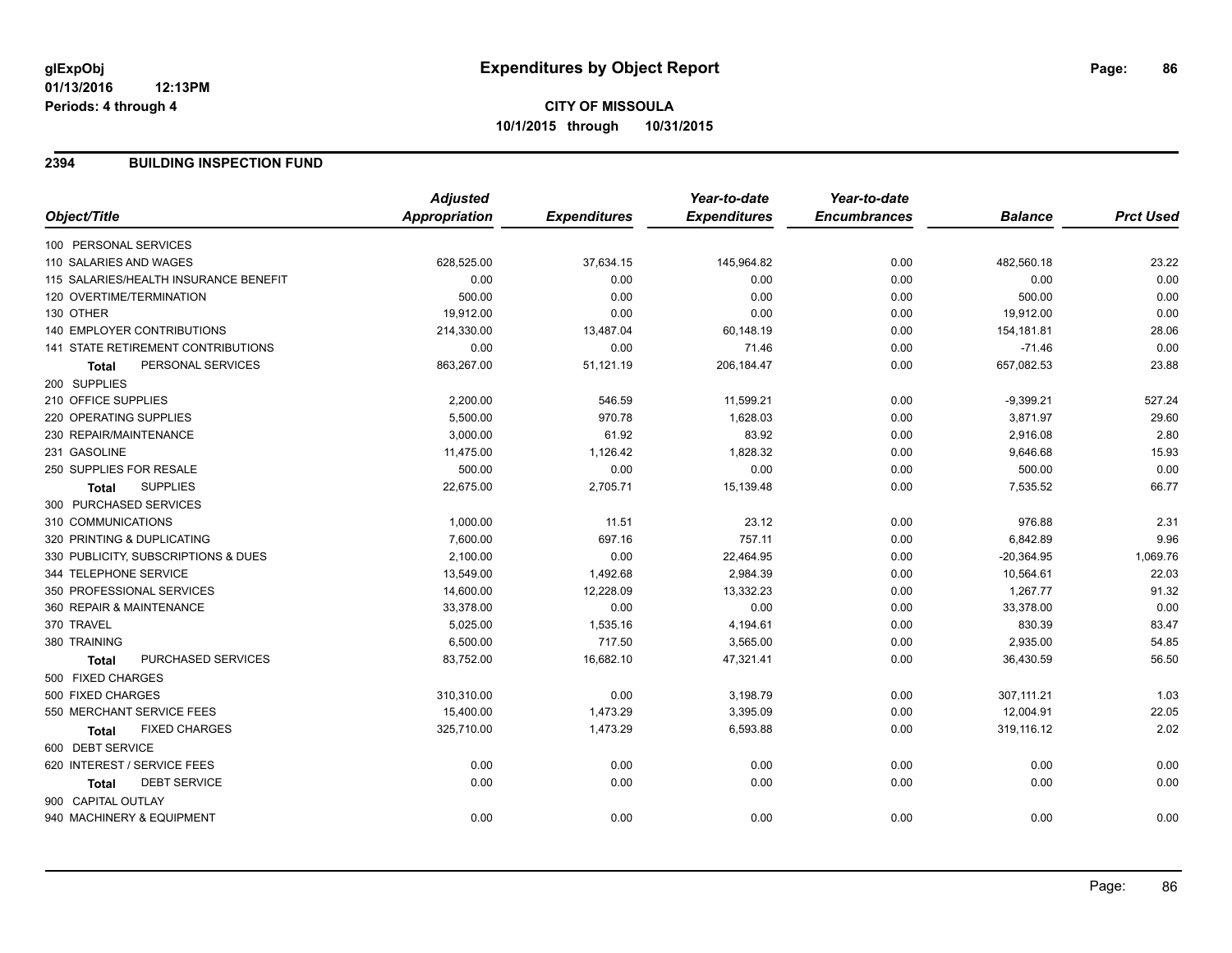**CITY OF MISSOULA 10/1/2015 through 10/31/2015**

## **2394 BUILDING INSPECTION FUND**

| Object/Title |                          | <b>Adjusted</b><br><b>Appropriation</b> | <b>Expenditures</b> | Year-to-date<br><b>Expenditures</b> | Year-to-date<br><b>Encumbrances</b> | <b>Balance</b> | <b>Prct Used</b> |
|--------------|--------------------------|-----------------------------------------|---------------------|-------------------------------------|-------------------------------------|----------------|------------------|
| <b>Total</b> | <b>CAPITAL OUTLAY</b>    | 0.00                                    | 0.00                | 0.00                                | 0.00                                | 0.00           | 0.00             |
| Total        | BUILDING INSPECTION FUND | .295,404.00                             | 71,982.29           | 275.239.24                          | 0.00                                | 1,020,164.76   | 21.25            |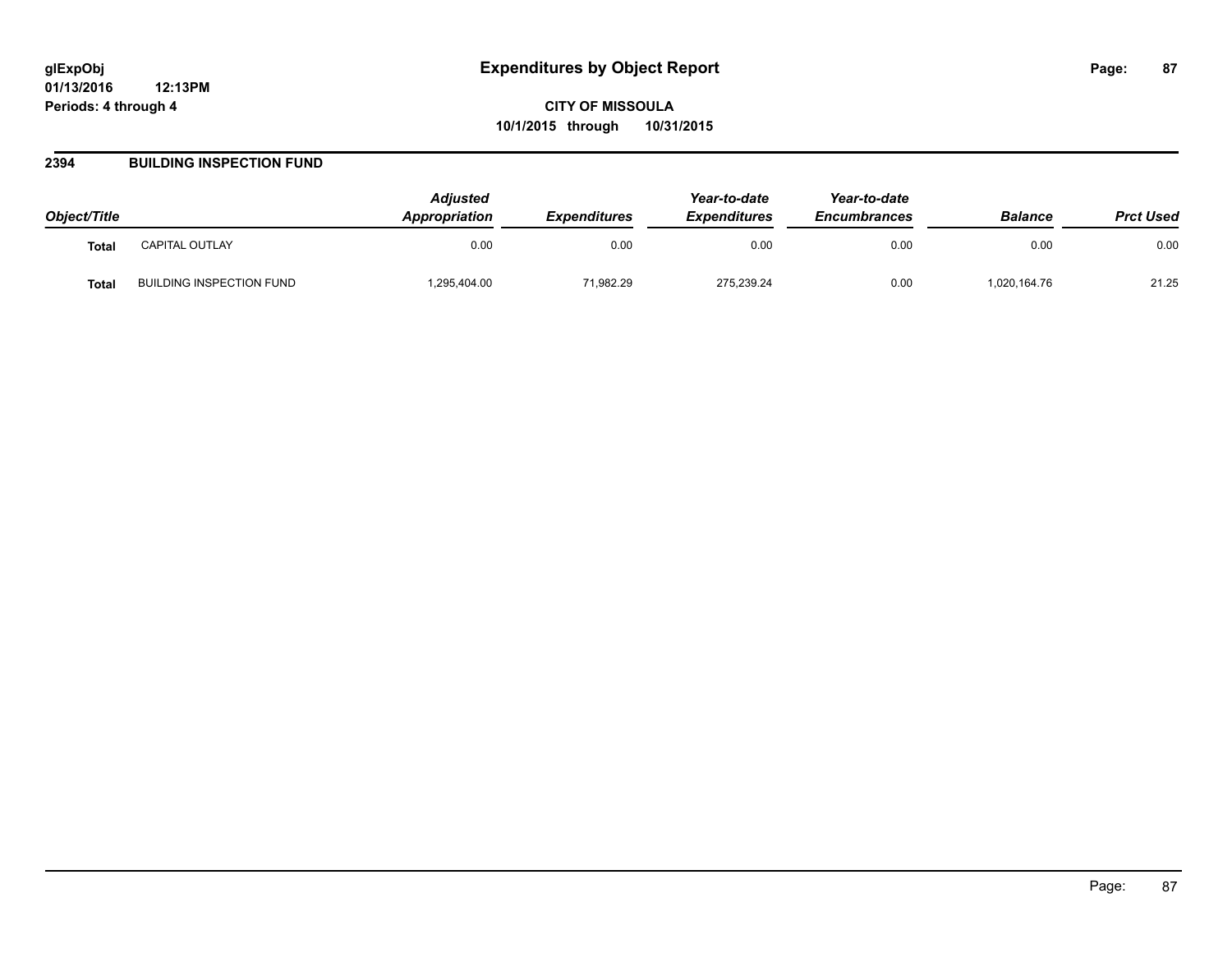#### **2395 CITY GRANTS & PROGRAM INCOME FUND**

**390 NON-DEPARTMENTAL**

| Object/Title           |                                   | <b>Adjusted</b><br>Appropriation | <b>Expenditures</b> | Year-to-date<br><b>Expenditures</b> | Year-to-date<br><b>Encumbrances</b> | <b>Balance</b> | <b>Prct Used</b> |
|------------------------|-----------------------------------|----------------------------------|---------------------|-------------------------------------|-------------------------------------|----------------|------------------|
| 300 PURCHASED SERVICES |                                   |                                  |                     |                                     |                                     |                |                  |
|                        | 350 PROFESSIONAL SERVICES         | 250.00                           | 0.00                | 0.00                                | 0.00                                | 250.00         | 0.00             |
| <b>Total</b>           | <b>PURCHASED SERVICES</b>         | 250.00                           | 0.00                | 0.00                                | 0.00                                | 250.00         | 0.00             |
| 500 FIXED CHARGES      |                                   |                                  |                     |                                     |                                     |                |                  |
|                        | 550 MERCHANT SERVICE FEES         | 0.00                             | 0.00                | 0.00                                | 0.00                                | 0.00           | 0.00             |
| <b>Total</b>           | <b>FIXED CHARGES</b>              | 0.00                             | 0.00                | 0.00                                | 0.00                                | 0.00           | 0.00             |
|                        | 700 GRANTS & CONTRIBUTIONS        |                                  |                     |                                     |                                     |                |                  |
|                        | 700 GRANTS & CONTRIBUTIONS        | 0.00                             | 0.00                | 0.00                                | 0.00                                | 0.00           | 0.00             |
| <b>Total</b>           | <b>GRANTS &amp; CONTRIBUTIONS</b> | 0.00                             | 0.00                | 0.00                                | 0.00                                | 0.00           | 0.00             |
| 800 OTHER OBJECTS      |                                   |                                  |                     |                                     |                                     |                |                  |
|                        | 820 TRANSFERS TO OTHER FUNDS      | 0.00                             | 0.00                | 0.00                                | 0.00                                | 0.00           | 0.00             |
| 845 CONTINGENCY        |                                   | 0.00                             | 0.00                | 0.00                                | 0.00                                | 0.00           | 0.00             |
| <b>Total</b>           | OTHER OBJECTS                     | 0.00                             | 0.00                | 0.00                                | 0.00                                | 0.00           | 0.00             |
| <b>Total</b>           | NON-DEPARTMENTAL                  | 250.00                           | 0.00                | 0.00                                | 0.00                                | 250.00         | 0.00             |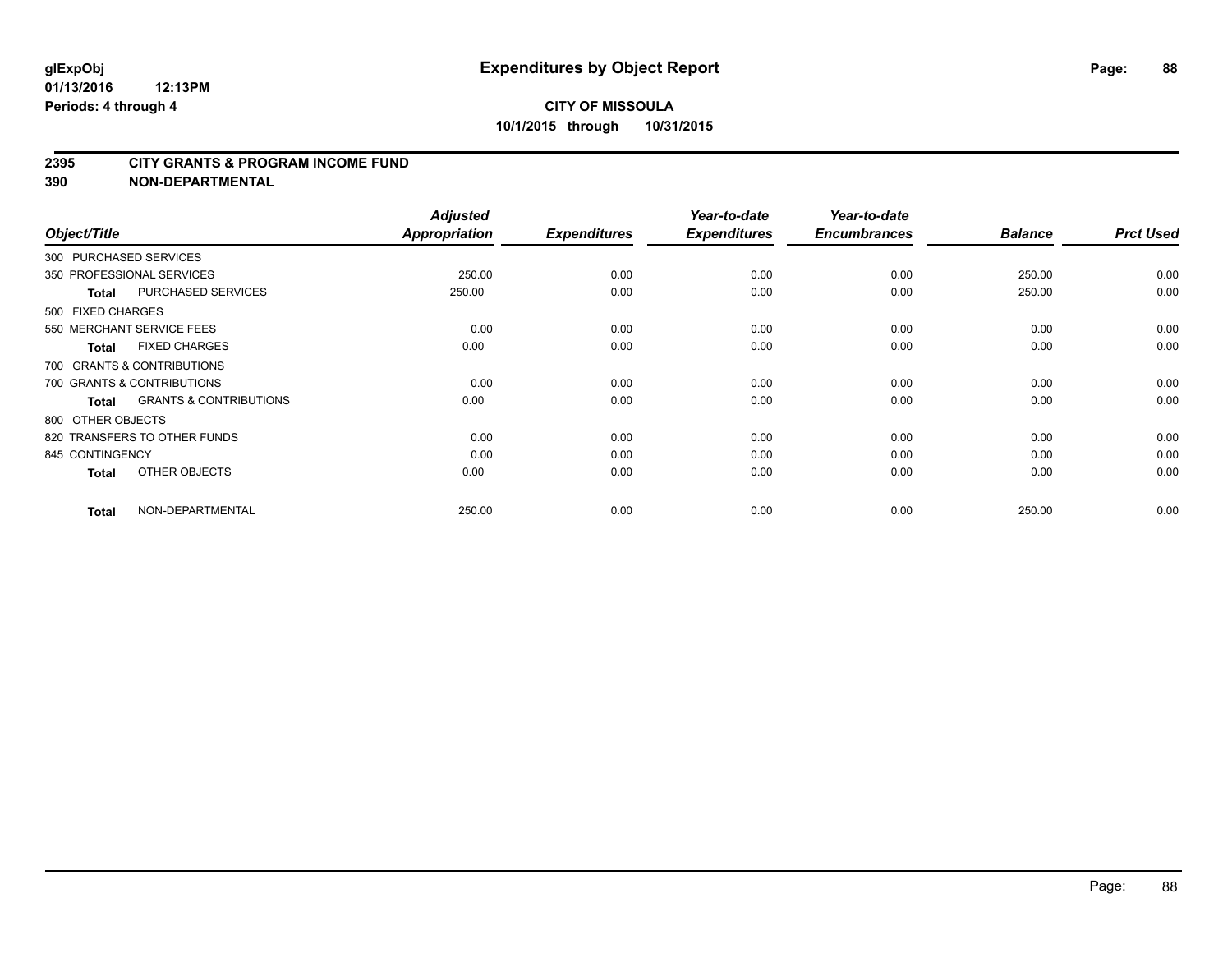# **2395 CITY GRANTS & PROGRAM INCOME FUND**

| Object/Title           |                                   | <b>Adjusted</b><br>Appropriation | <b>Expenditures</b> | Year-to-date<br><b>Expenditures</b> | Year-to-date<br><b>Encumbrances</b> | <b>Balance</b> | <b>Prct Used</b> |
|------------------------|-----------------------------------|----------------------------------|---------------------|-------------------------------------|-------------------------------------|----------------|------------------|
| 300 PURCHASED SERVICES |                                   |                                  |                     |                                     |                                     |                |                  |
|                        | 350 PROFESSIONAL SERVICES         | 250.00                           | 0.00                | 0.00                                | 0.00                                | 250.00         | 0.00             |
| <b>Total</b>           | PURCHASED SERVICES                | 250.00                           | 0.00                | 0.00                                | 0.00                                | 250.00         | 0.00             |
| 500 FIXED CHARGES      |                                   |                                  |                     |                                     |                                     |                |                  |
|                        | 550 MERCHANT SERVICE FEES         | 0.00                             | 0.00                | 0.00                                | 0.00                                | 0.00           | 0.00             |
| <b>Total</b>           | <b>FIXED CHARGES</b>              | 0.00                             | 0.00                | 0.00                                | 0.00                                | 0.00           | 0.00             |
|                        | 700 GRANTS & CONTRIBUTIONS        |                                  |                     |                                     |                                     |                |                  |
|                        | 700 GRANTS & CONTRIBUTIONS        | 0.00                             | 0.00                | 0.00                                | 0.00                                | 0.00           | 0.00             |
| <b>Total</b>           | <b>GRANTS &amp; CONTRIBUTIONS</b> | 0.00                             | 0.00                | 0.00                                | 0.00                                | 0.00           | 0.00             |
| 800 OTHER OBJECTS      |                                   |                                  |                     |                                     |                                     |                |                  |
|                        | 820 TRANSFERS TO OTHER FUNDS      | 0.00                             | 0.00                | 0.00                                | 0.00                                | 0.00           | 0.00             |
| 845 CONTINGENCY        |                                   | 0.00                             | 0.00                | 0.00                                | 0.00                                | 0.00           | 0.00             |
| <b>Total</b>           | OTHER OBJECTS                     | 0.00                             | 0.00                | 0.00                                | 0.00                                | 0.00           | 0.00             |
| Total                  | CITY GRANTS & PROGRAM INCOME FUN  | 250.00                           | 0.00                | 0.00                                | 0.00                                | 250.00         | 0.00             |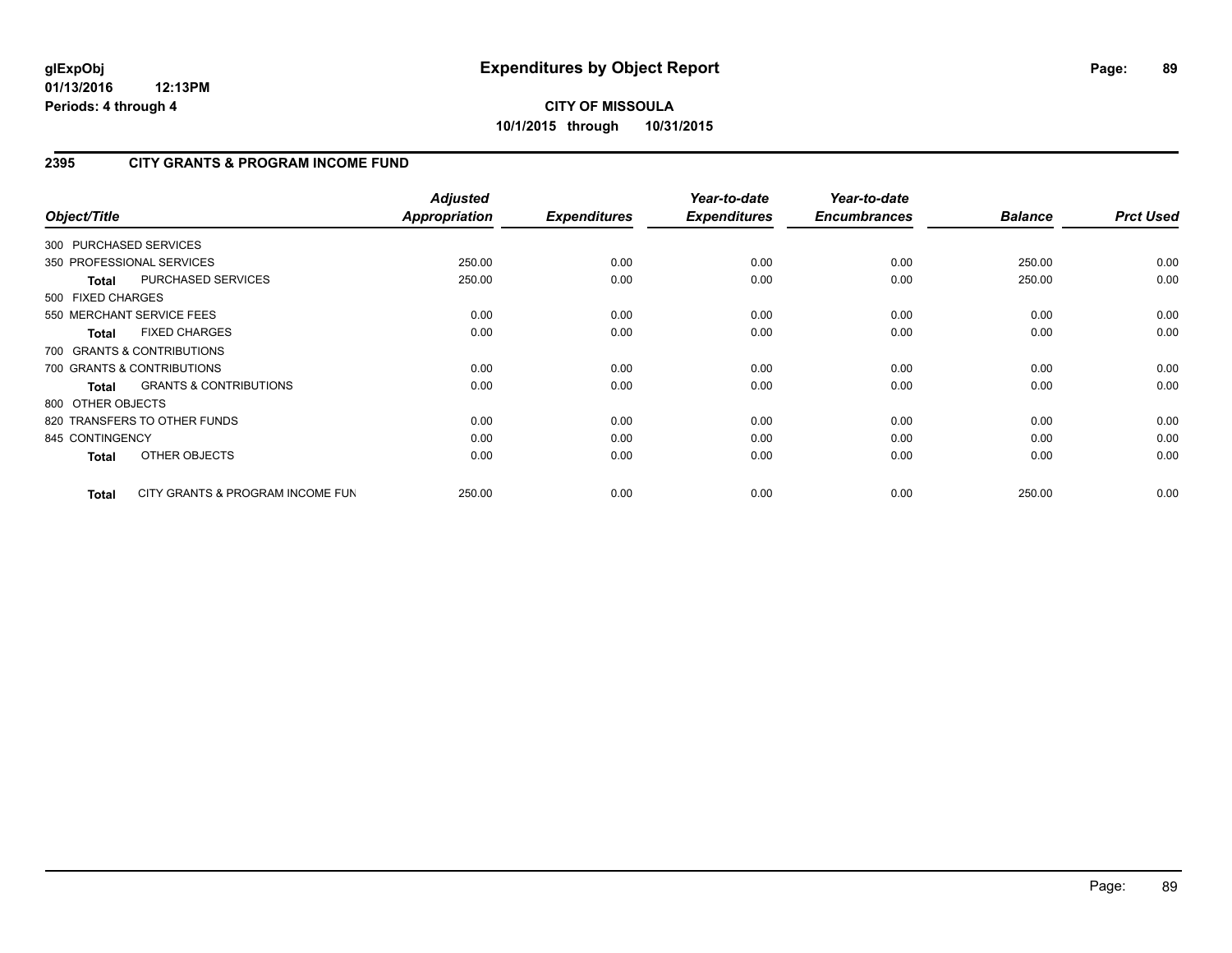### **2396 ENERGY EFFICIENCY REVOLVING LOAN FUND**

**390 NON-DEPARTMENTAL**

| Object/Title |                                   | <b>Adjusted</b><br>Appropriation | <b>Expenditures</b> | Year-to-date<br><b>Expenditures</b> | Year-to-date<br><b>Encumbrances</b> | <b>Balance</b> | <b>Prct Used</b> |
|--------------|-----------------------------------|----------------------------------|---------------------|-------------------------------------|-------------------------------------|----------------|------------------|
|              | 700 GRANTS & CONTRIBUTIONS        |                                  |                     |                                     |                                     |                |                  |
|              | 700 GRANTS & CONTRIBUTIONS        | 0.00                             | 0.00                | 0.00                                | 0.00                                | 0.00           | 0.00             |
| Total        | <b>GRANTS &amp; CONTRIBUTIONS</b> | 0.00                             | 0.00                | 0.00                                | 0.00                                | 0.00           | 0.00             |
| <b>Total</b> | NON-DEPARTMENTAL                  | 0.00                             | 0.00                | 0.00                                | 0.00                                | 0.00           | 0.00             |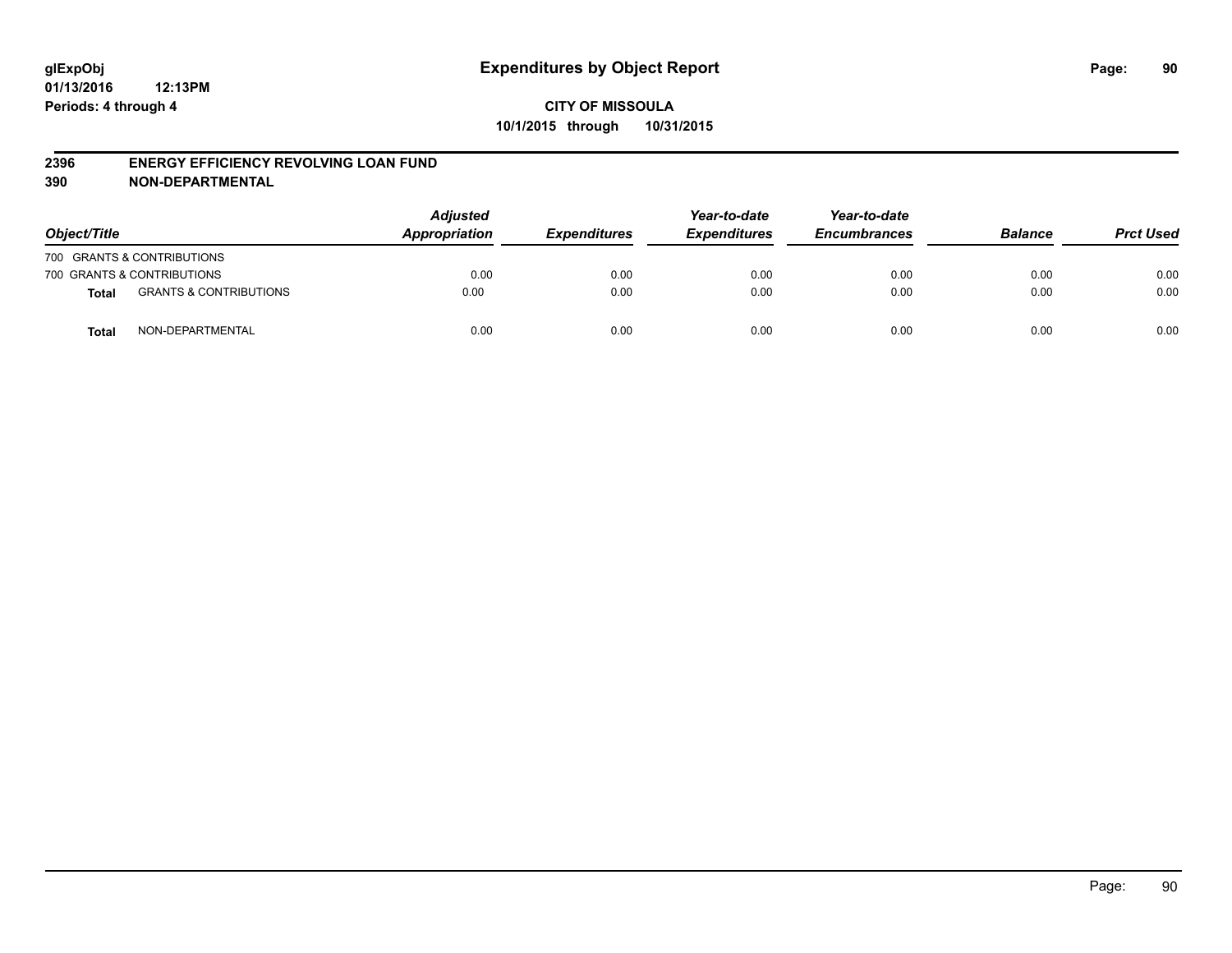**CITY OF MISSOULA 10/1/2015 through 10/31/2015**

## **2396 ENERGY EFFICIENCY REVOLVING LOAN FUND**

| Object/Title |                                   | <b>Adjusted</b><br>Appropriation | <b>Expenditures</b> | Year-to-date<br><b>Expenditures</b> | Year-to-date<br><b>Encumbrances</b> | <b>Balance</b> | <b>Prct Used</b> |
|--------------|-----------------------------------|----------------------------------|---------------------|-------------------------------------|-------------------------------------|----------------|------------------|
|              | 700 GRANTS & CONTRIBUTIONS        |                                  |                     |                                     |                                     |                |                  |
|              | 700 GRANTS & CONTRIBUTIONS        | 0.00                             | 0.00                | 0.00                                | 0.00                                | 0.00           | 0.00             |
| <b>Total</b> | <b>GRANTS &amp; CONTRIBUTIONS</b> | 0.00                             | 0.00                | 0.00                                | 0.00                                | 0.00           | 0.00             |
| Total        | ENERGY EFFICIENCY REVOLVING LOAN  | 0.00                             | 0.00                | 0.00                                | 0.00                                | 0.00           | 0.00             |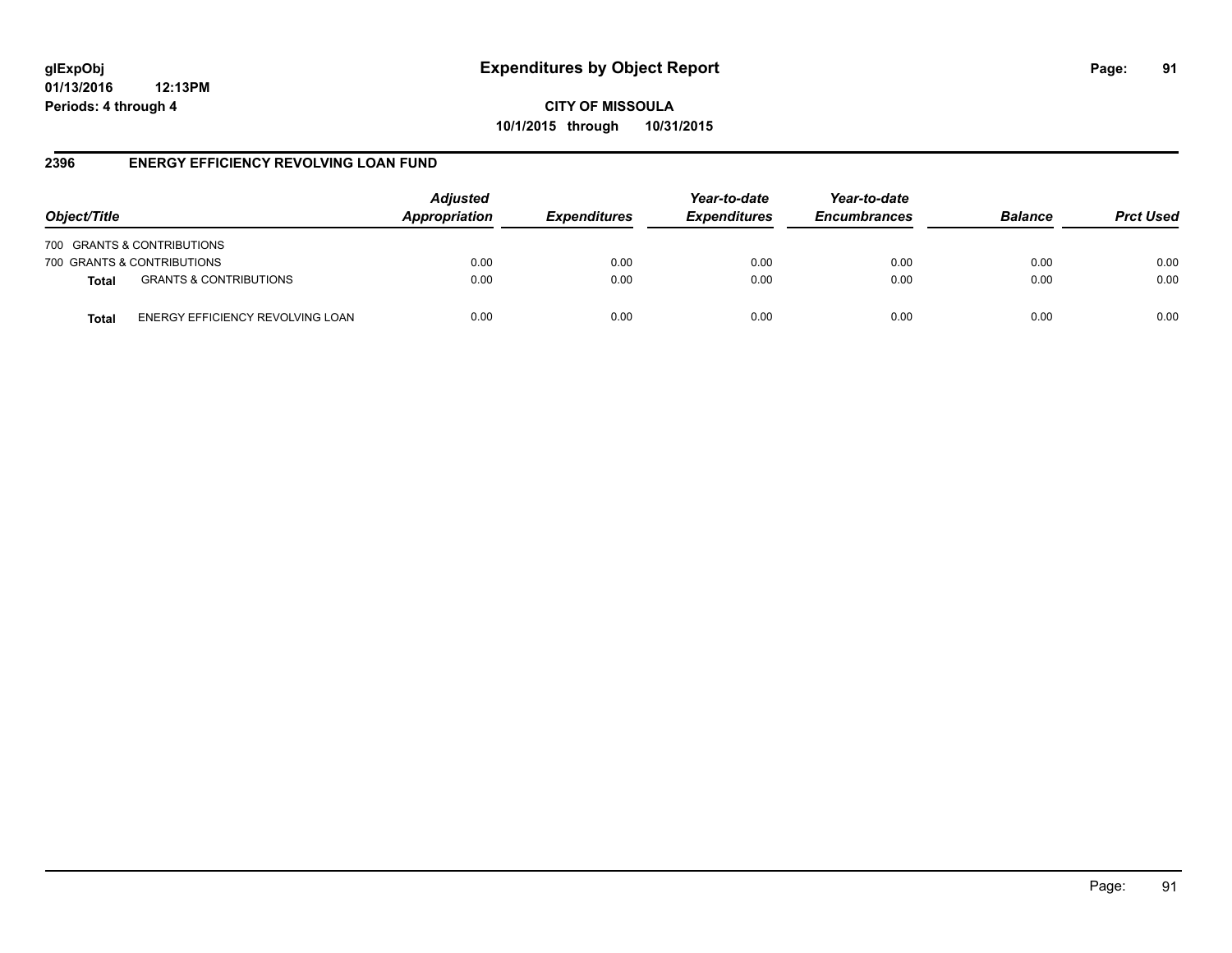### **2399 DANGEROUS BUILDING DEMOLITION & REPAIR F**

**310 BUILDING INSPECTION**

| Object/Title              |                            | <b>Adjusted</b><br><b>Appropriation</b> | <b>Expenditures</b> | Year-to-date<br><b>Expenditures</b> | Year-to-date<br><b>Encumbrances</b> | <b>Balance</b> | <b>Prct Used</b> |
|---------------------------|----------------------------|-----------------------------------------|---------------------|-------------------------------------|-------------------------------------|----------------|------------------|
| 500 FIXED CHARGES         |                            |                                         |                     |                                     |                                     |                |                  |
| 550 MERCHANT SERVICE FEES |                            | 0.00                                    | 0.00                | 0.00                                | 0.00                                | 0.00           | 0.00             |
| <b>Total</b>              | <b>FIXED CHARGES</b>       | 0.00                                    | 0.00                | 0.00                                | 0.00                                | 0.00           | 0.00             |
| 800 OTHER OBJECTS         |                            |                                         |                     |                                     |                                     |                |                  |
| 845 CONTINGENCY           |                            | 15,000.00                               | 0.00                | 0.00                                | 0.00                                | 15.000.00      | 0.00             |
| <b>Total</b>              | OTHER OBJECTS              | 15,000.00                               | 0.00                | 0.00                                | 0.00                                | 15.000.00      | 0.00             |
| <b>Total</b>              | <b>BUILDING INSPECTION</b> | 15,000.00                               | 0.00                | 0.00                                | 0.00                                | 15.000.00      | 0.00             |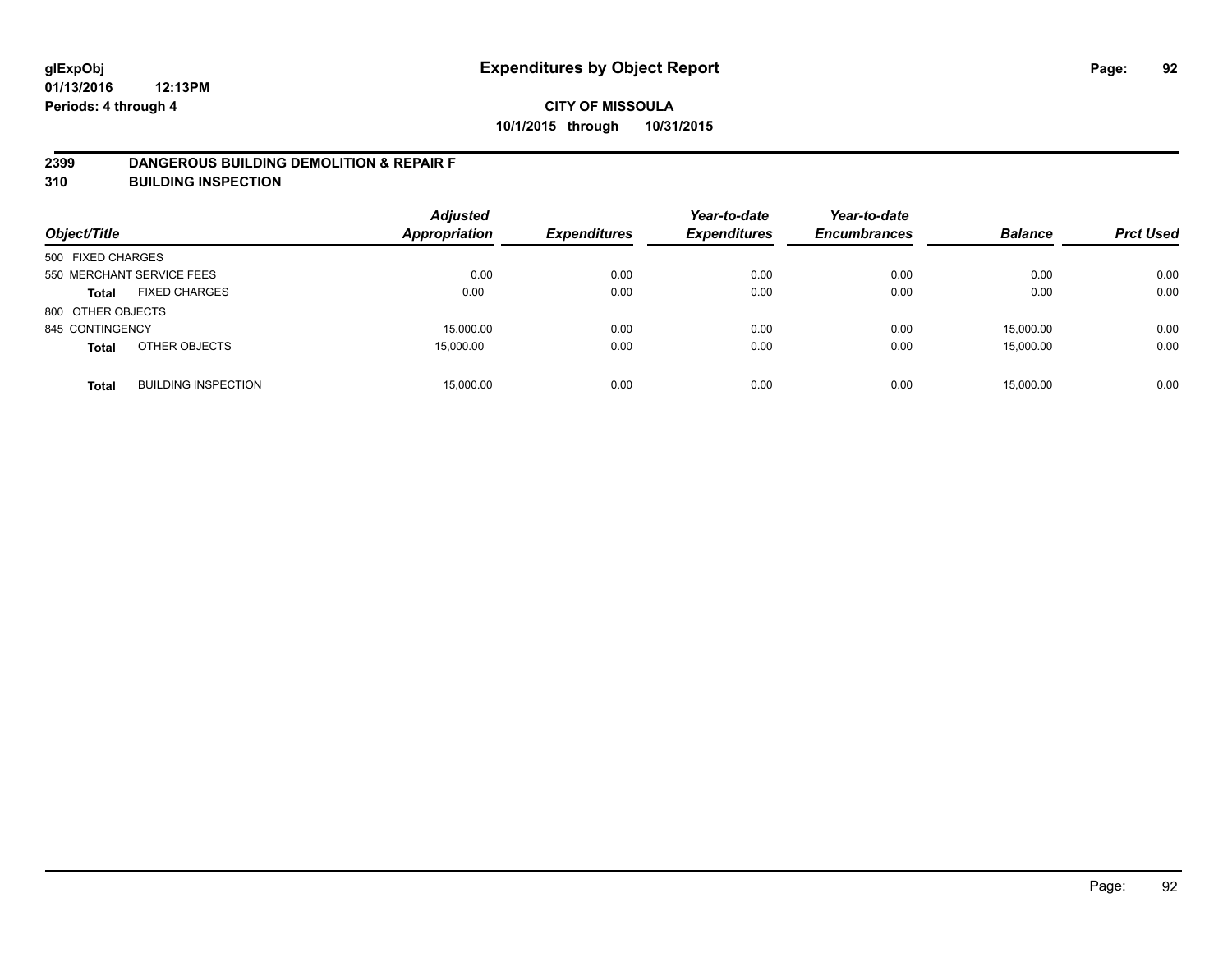# **CITY OF MISSOULA 10/1/2015 through 10/31/2015**

## **2399 DANGEROUS BUILDING DEMOLITION & REPAIR F**

| Object/Title      |                                   | <b>Adjusted</b><br>Appropriation | <b>Expenditures</b> | Year-to-date<br><b>Expenditures</b> | Year-to-date<br><b>Encumbrances</b> | <b>Balance</b> | <b>Prct Used</b> |
|-------------------|-----------------------------------|----------------------------------|---------------------|-------------------------------------|-------------------------------------|----------------|------------------|
| 500 FIXED CHARGES |                                   |                                  |                     |                                     |                                     |                |                  |
|                   | 550 MERCHANT SERVICE FEES         | 0.00                             | 0.00                | 0.00                                | 0.00                                | 0.00           | 0.00             |
| <b>Total</b>      | <b>FIXED CHARGES</b>              | 0.00                             | 0.00                | 0.00                                | 0.00                                | 0.00           | 0.00             |
| 800 OTHER OBJECTS |                                   |                                  |                     |                                     |                                     |                |                  |
| 845 CONTINGENCY   |                                   | 15,000.00                        | 0.00                | 0.00                                | 0.00                                | 15,000.00      | 0.00             |
| <b>Total</b>      | OTHER OBJECTS                     | 15,000.00                        | 0.00                | 0.00                                | 0.00                                | 15,000.00      | 0.00             |
| <b>Total</b>      | DANGEROUS BUILDING DEMOLITION & F | 15.000.00                        | 0.00                | 0.00                                | 0.00                                | 15,000.00      | 0.00             |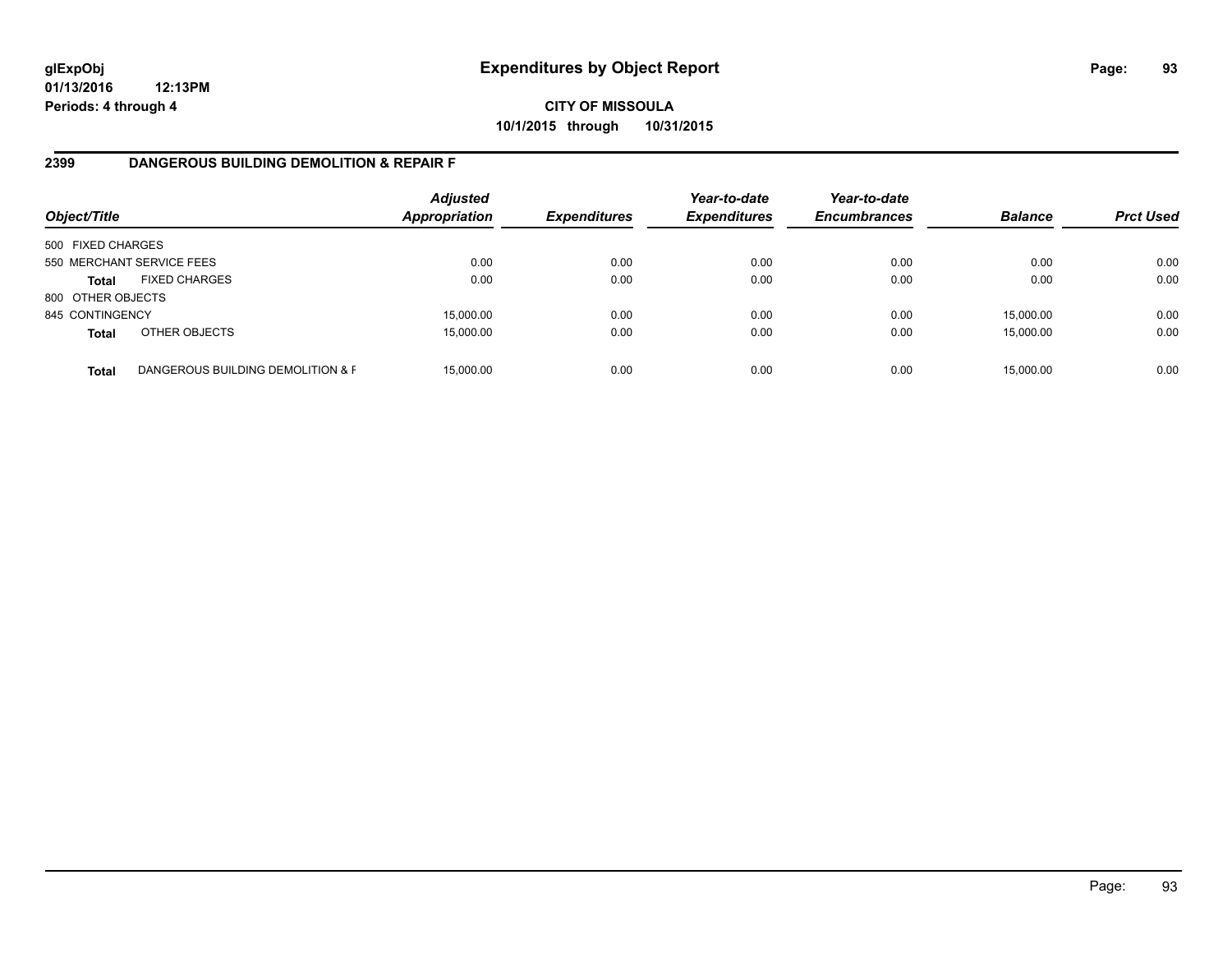#### **2400 STREET LIGHTING ASSESSMENTS FUND**

#### **280 PUBLIC WORKS OPERATIONS**

| Object/Title             |                               | <b>Adjusted</b><br><b>Appropriation</b> | <b>Expenditures</b> | Year-to-date<br><b>Expenditures</b> | Year-to-date<br><b>Encumbrances</b> | <b>Balance</b> | <b>Prct Used</b> |
|--------------------------|-------------------------------|-----------------------------------------|---------------------|-------------------------------------|-------------------------------------|----------------|------------------|
| 300 PURCHASED SERVICES   |                               |                                         |                     |                                     |                                     |                |                  |
|                          | 341 ELECTRICITY & NATURAL GAS | 327.174.00                              | 183.41              | 80.738.93                           | 0.00                                | 246.435.07     | 24.68            |
|                          | 350 PROFESSIONAL SERVICES     | 22.902.00                               | 0.00                | 0.00                                | 0.00                                | 22.902.00      | 0.00             |
| 360 REPAIR & MAINTENANCE |                               | 0.00                                    | 0.00                | 0.00                                | 0.00                                | 0.00           | 0.00             |
| <b>Total</b>             | <b>PURCHASED SERVICES</b>     | 350.076.00                              | 183.41              | 80.738.93                           | 0.00                                | 269.337.07     | 23.06            |
| 500 FIXED CHARGES        |                               |                                         |                     |                                     |                                     |                |                  |
|                          | 550 MERCHANT SERVICE FEES     | 0.00                                    | 0.00                | 0.00                                | 0.00                                | 0.00           | 0.00             |
| <b>Total</b>             | <b>FIXED CHARGES</b>          | 0.00                                    | 0.00                | 0.00                                | 0.00                                | 0.00           | 0.00             |
| <b>Total</b>             | PUBLIC WORKS OPERATIONS       | 350.076.00                              | 183.41              | 80.738.93                           | 0.00                                | 269.337.07     | 23.06            |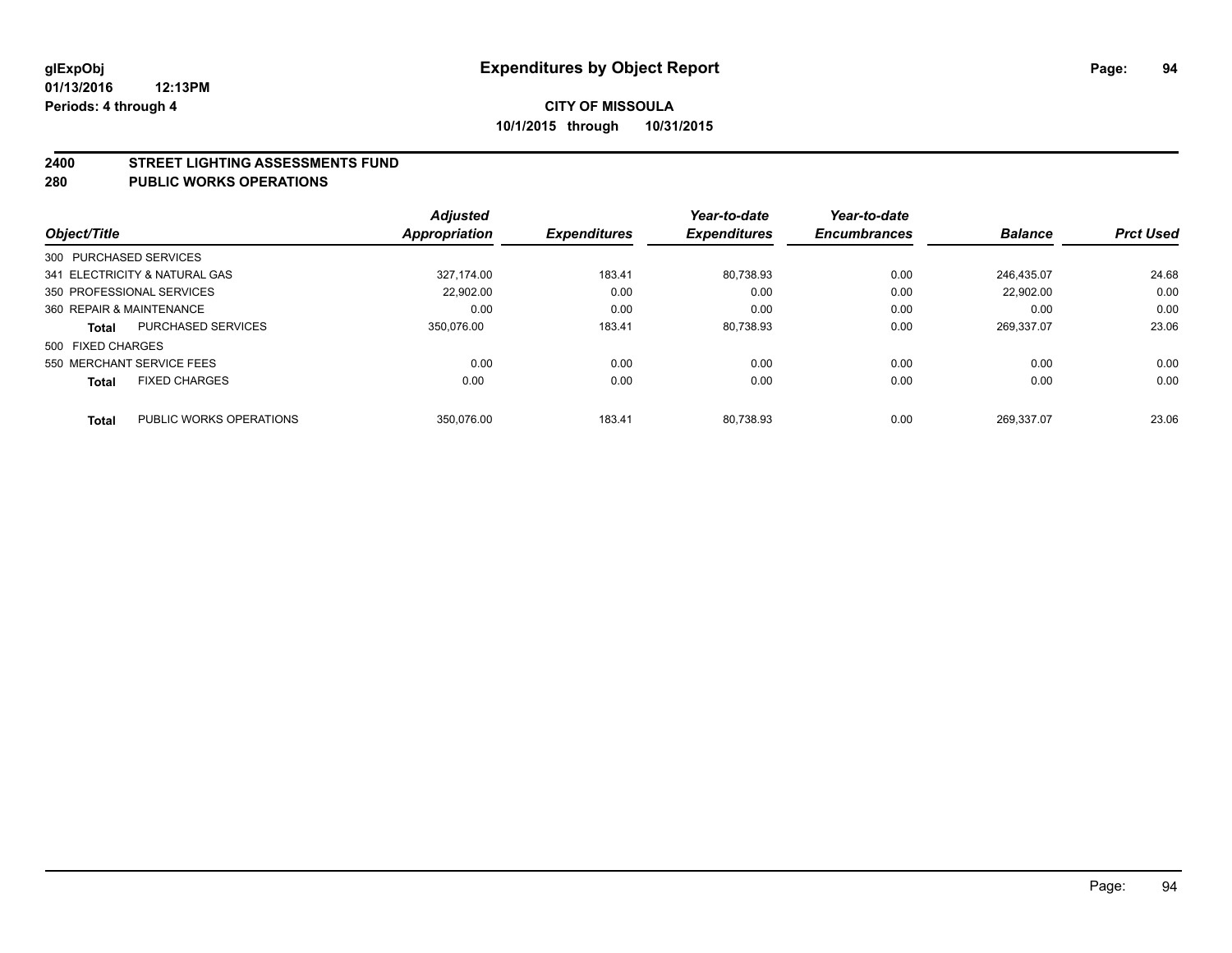## **2400 STREET LIGHTING ASSESSMENTS FUND**

| Object/Title              |                                  | <b>Adjusted</b><br><b>Appropriation</b> | <b>Expenditures</b> | Year-to-date<br><b>Expenditures</b> | Year-to-date<br><b>Encumbrances</b> | <b>Balance</b> | <b>Prct Used</b> |
|---------------------------|----------------------------------|-----------------------------------------|---------------------|-------------------------------------|-------------------------------------|----------------|------------------|
| 300 PURCHASED SERVICES    |                                  |                                         |                     |                                     |                                     |                |                  |
|                           | 341 ELECTRICITY & NATURAL GAS    | 327.174.00                              | 183.41              | 80.738.93                           | 0.00                                | 246.435.07     | 24.68            |
| 350 PROFESSIONAL SERVICES |                                  | 22.902.00                               | 0.00                | 0.00                                | 0.00                                | 22.902.00      | 0.00             |
| 360 REPAIR & MAINTENANCE  |                                  | 0.00                                    | 0.00                | 0.00                                | 0.00                                | 0.00           | 0.00             |
| <b>Total</b>              | PURCHASED SERVICES               | 350,076.00                              | 183.41              | 80,738.93                           | 0.00                                | 269.337.07     | 23.06            |
| 500 FIXED CHARGES         |                                  |                                         |                     |                                     |                                     |                |                  |
| 550 MERCHANT SERVICE FEES |                                  | 0.00                                    | 0.00                | 0.00                                | 0.00                                | 0.00           | 0.00             |
| <b>Total</b>              | <b>FIXED CHARGES</b>             | 0.00                                    | 0.00                | 0.00                                | 0.00                                | 0.00           | 0.00             |
| <b>Total</b>              | STREET LIGHTING ASSESSMENTS FUND | 350.076.00                              | 183.41              | 80.738.93                           | 0.00                                | 269.337.07     | 23.06            |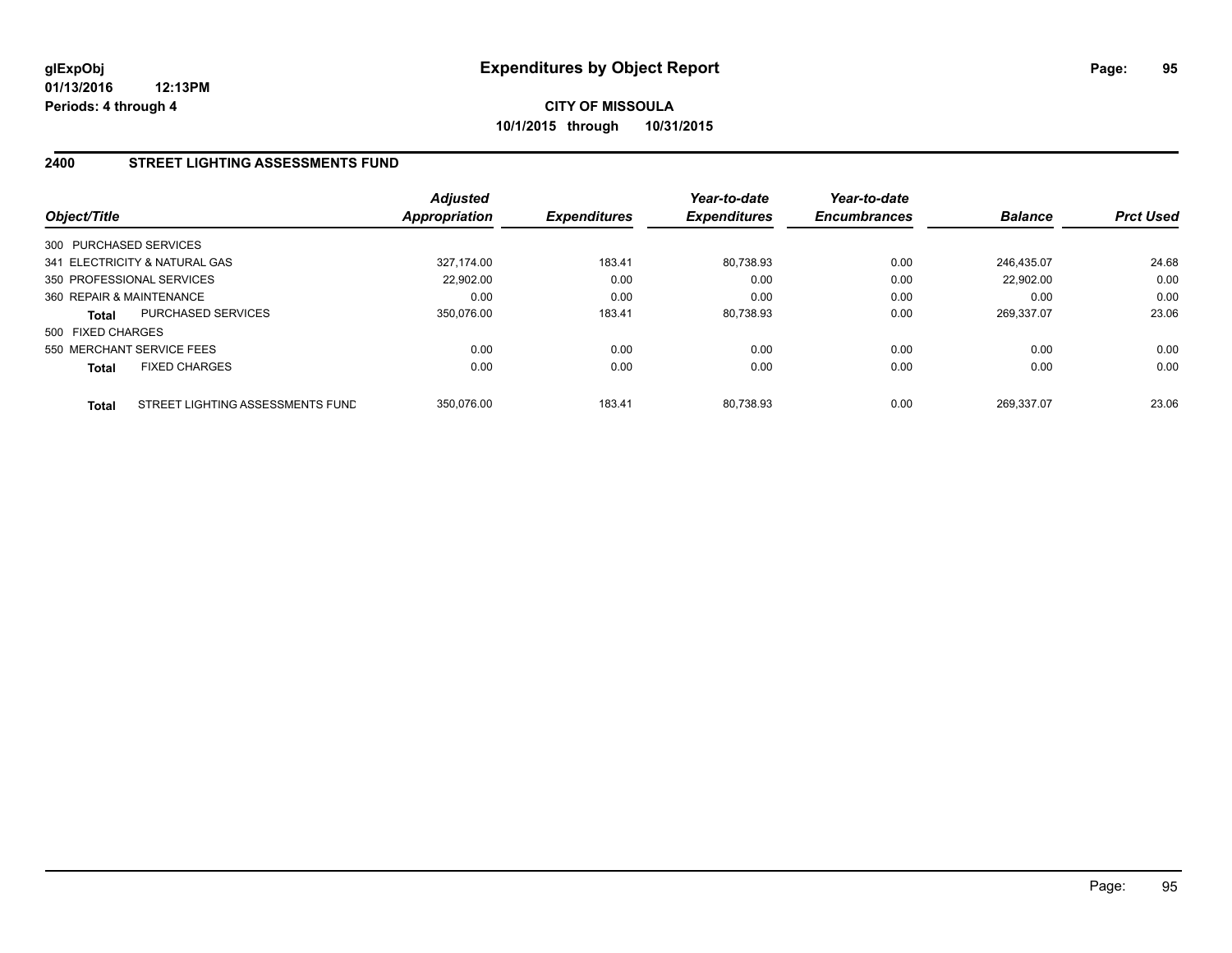#### **2500 STREET MAINTENANCE ASSESSMENT FUND**

**390 NON-DEPARTMENTAL**

| Object/Title      |                              | <b>Adjusted</b><br><b>Appropriation</b> | <b>Expenditures</b> | Year-to-date<br><b>Expenditures</b> | Year-to-date<br><b>Encumbrances</b> | <b>Balance</b> | <b>Prct Used</b> |
|-------------------|------------------------------|-----------------------------------------|---------------------|-------------------------------------|-------------------------------------|----------------|------------------|
|                   | 300 PURCHASED SERVICES       |                                         |                     |                                     |                                     |                |                  |
| 345 GARBAGE       |                              | 32.014.00                               | 2,011.77            | 8,047.08                            | 0.00                                | 23,966.92      | 25.14            |
| <b>Total</b>      | <b>PURCHASED SERVICES</b>    | 32,014.00                               | 2,011.77            | 8,047.08                            | 0.00                                | 23,966.92      | 25.14            |
| 500 FIXED CHARGES |                              |                                         |                     |                                     |                                     |                |                  |
|                   | 550 MERCHANT SERVICE FEES    | 0.00                                    | 0.00                | 0.00                                | 0.00                                | 0.00           | 0.00             |
| <b>Total</b>      | <b>FIXED CHARGES</b>         | 0.00                                    | 0.00                | 0.00                                | 0.00                                | 0.00           | 0.00             |
| 800 OTHER OBJECTS |                              |                                         |                     |                                     |                                     |                |                  |
|                   | 820 TRANSFERS TO OTHER FUNDS | 27.281.00                               | 0.00                | 0.00                                | 0.00                                | 27.281.00      | 0.00             |
| <b>Total</b>      | OTHER OBJECTS                | 27.281.00                               | 0.00                | 0.00                                | 0.00                                | 27.281.00      | 0.00             |
| <b>Total</b>      | NON-DEPARTMENTAL             | 59.295.00                               | 2.011.77            | 8.047.08                            | 0.00                                | 51.247.92      | 13.57            |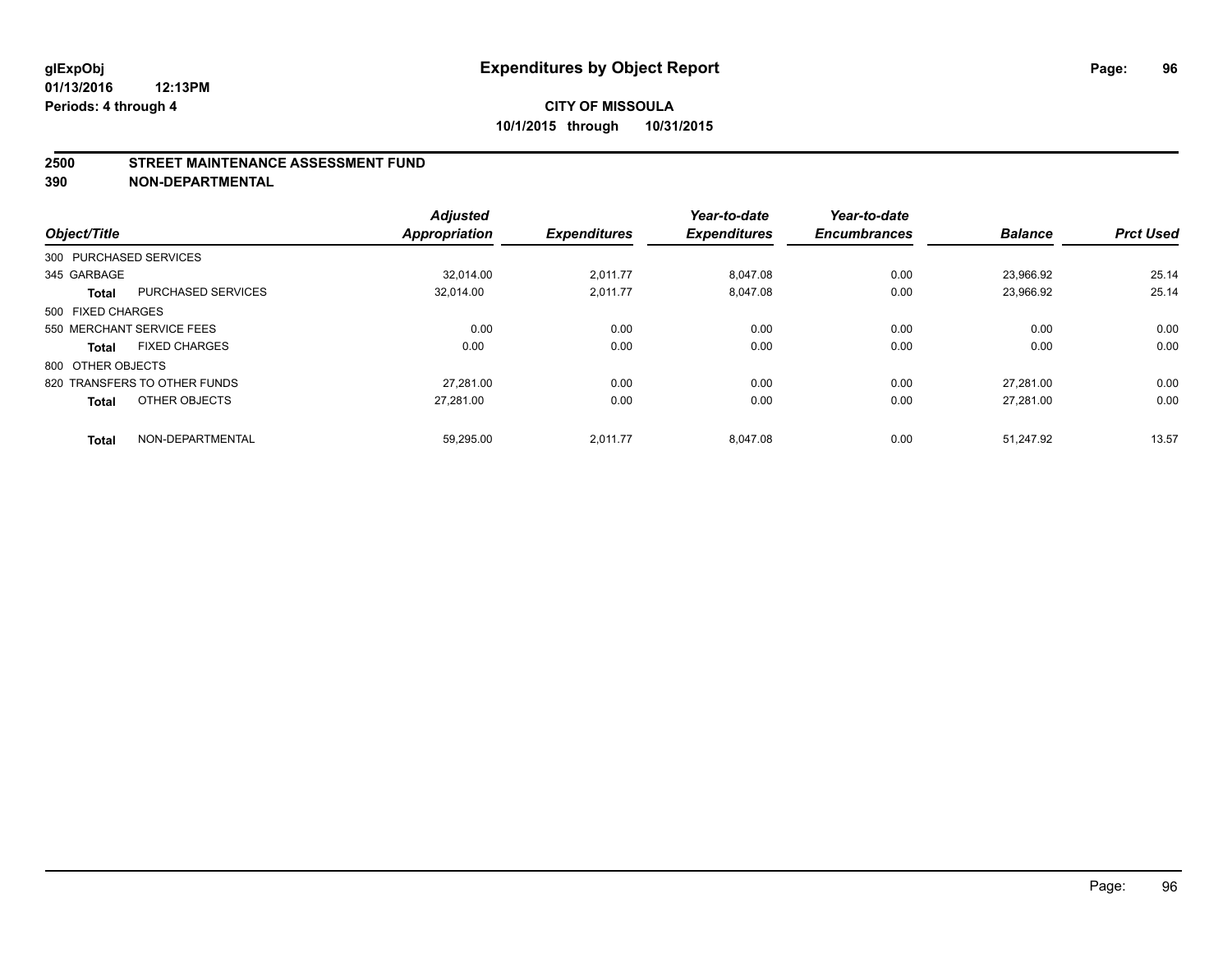**CITY OF MISSOULA 10/1/2015 through 10/31/2015**

## **2500 STREET MAINTENANCE ASSESSMENT FUND**

| Object/Title      |                                  | <b>Adjusted</b><br><b>Appropriation</b> | <b>Expenditures</b> | Year-to-date<br><b>Expenditures</b> | Year-to-date<br><b>Encumbrances</b> | <b>Balance</b> | <b>Prct Used</b> |
|-------------------|----------------------------------|-----------------------------------------|---------------------|-------------------------------------|-------------------------------------|----------------|------------------|
|                   | 300 PURCHASED SERVICES           |                                         |                     |                                     |                                     |                |                  |
| 345 GARBAGE       |                                  | 32.014.00                               | 2,011.77            | 8.047.08                            | 0.00                                | 23.966.92      | 25.14            |
| <b>Total</b>      | <b>PURCHASED SERVICES</b>        | 32,014.00                               | 2,011.77            | 8,047.08                            | 0.00                                | 23,966.92      | 25.14            |
| 500 FIXED CHARGES |                                  |                                         |                     |                                     |                                     |                |                  |
|                   | 550 MERCHANT SERVICE FEES        | 0.00                                    | 0.00                | 0.00                                | 0.00                                | 0.00           | 0.00             |
| <b>Total</b>      | <b>FIXED CHARGES</b>             | 0.00                                    | 0.00                | 0.00                                | 0.00                                | 0.00           | 0.00             |
| 800 OTHER OBJECTS |                                  |                                         |                     |                                     |                                     |                |                  |
|                   | 820 TRANSFERS TO OTHER FUNDS     | 27.281.00                               | 0.00                | 0.00                                | 0.00                                | 27.281.00      | 0.00             |
| <b>Total</b>      | OTHER OBJECTS                    | 27,281.00                               | 0.00                | 0.00                                | 0.00                                | 27.281.00      | 0.00             |
| <b>Total</b>      | STREET MAINTENANCE ASSESSMENT FI | 59.295.00                               | 2.011.77            | 8.047.08                            | 0.00                                | 51.247.92      | 13.57            |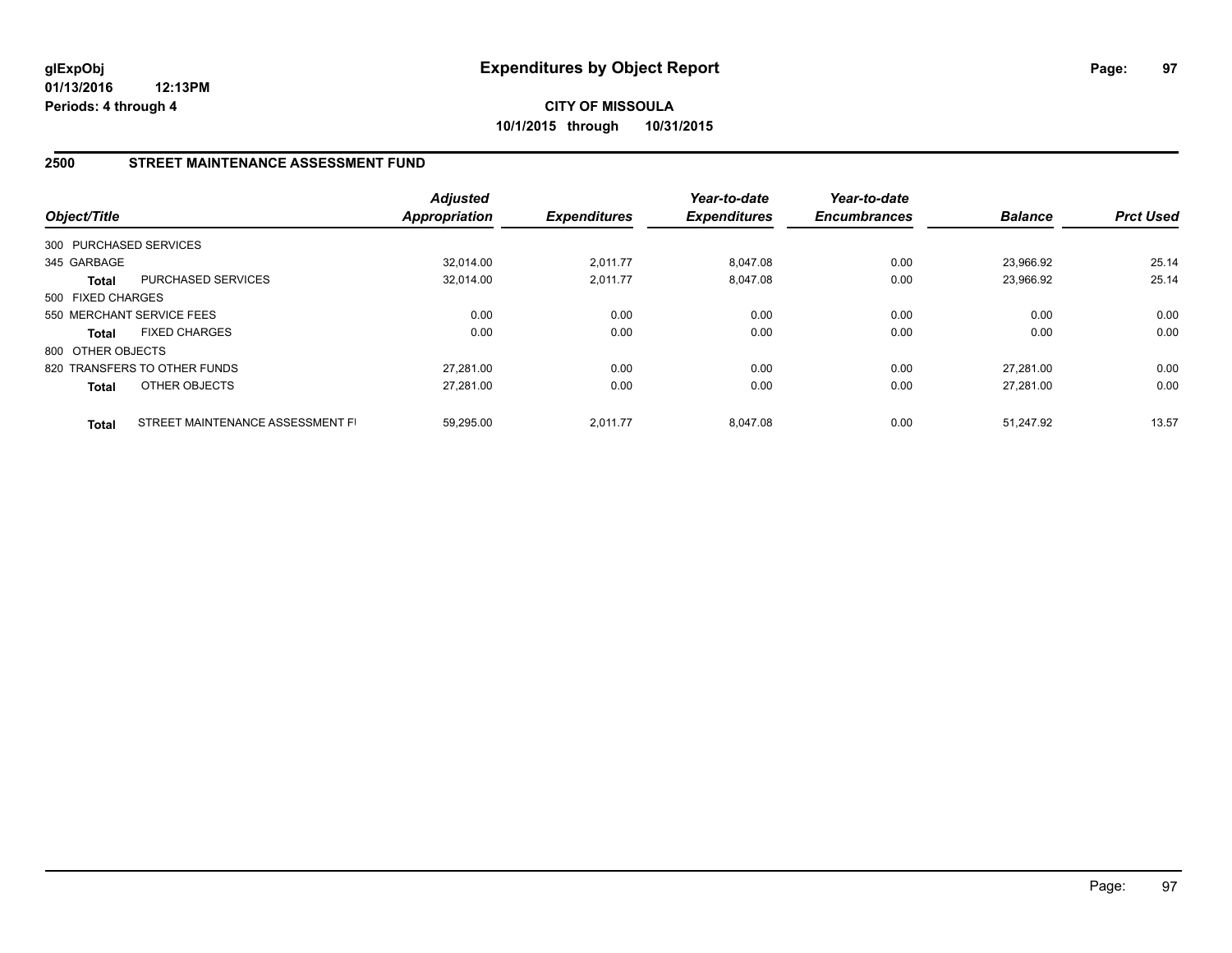## **2510 RUSSELL PARK MAINTENANCE ASSESSMENT FUND**

**370 PARKS & RECREATION**

| Object/Title                         | <b>Adjusted</b><br><b>Appropriation</b> | <b>Expenditures</b> | Year-to-date<br><b>Expenditures</b> | Year-to-date<br><b>Encumbrances</b> | <b>Balance</b> | <b>Prct Used</b> |
|--------------------------------------|-----------------------------------------|---------------------|-------------------------------------|-------------------------------------|----------------|------------------|
| 500 FIXED CHARGES                    |                                         |                     |                                     |                                     |                |                  |
| 550 MERCHANT SERVICE FEES            | 0.00                                    | 0.00                | 0.00                                | 0.00                                | 0.00           | 0.00             |
| <b>FIXED CHARGES</b><br><b>Total</b> | 0.00                                    | 0.00                | 0.00                                | 0.00                                | 0.00           | 0.00             |
| 800 OTHER OBJECTS                    |                                         |                     |                                     |                                     |                |                  |
| 820 TRANSFERS TO OTHER FUNDS         | 0.00                                    | 0.00                | 0.00                                | 0.00                                | 0.00           | 0.00             |
| OTHER OBJECTS<br><b>Total</b>        | 0.00                                    | 0.00                | 0.00                                | 0.00                                | 0.00           | 0.00             |
| PARKS & RECREATION<br><b>Total</b>   | 0.00                                    | 0.00                | 0.00                                | 0.00                                | 0.00           | 0.00             |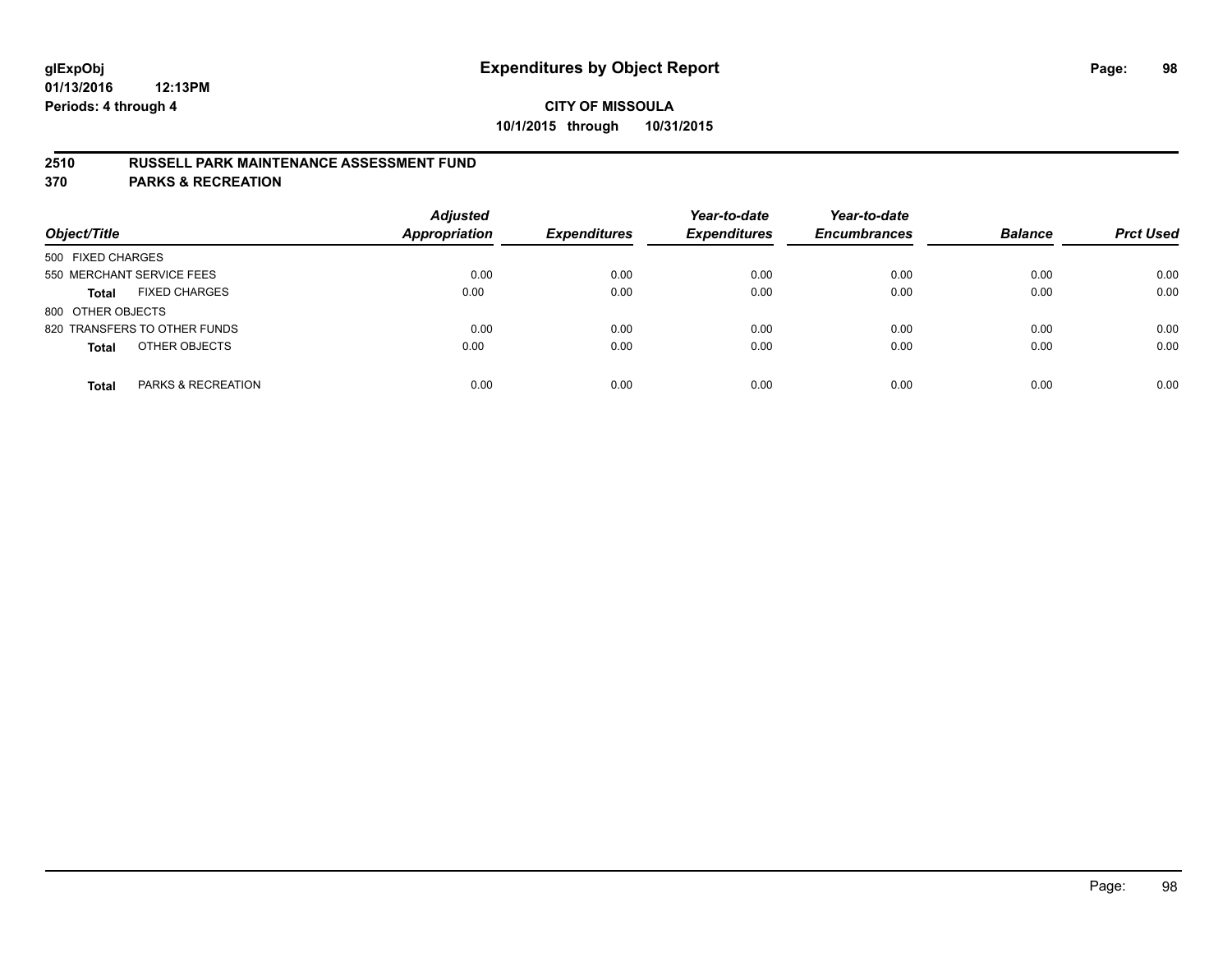**CITY OF MISSOULA 10/1/2015 through 10/31/2015**

## **2510 RUSSELL PARK MAINTENANCE ASSESSMENT FUND**

| Object/Title              |                                  | <b>Adjusted</b><br><b>Appropriation</b> | <b>Expenditures</b> | Year-to-date<br><b>Expenditures</b> | Year-to-date<br><b>Encumbrances</b> | <b>Balance</b> | <b>Prct Used</b> |
|---------------------------|----------------------------------|-----------------------------------------|---------------------|-------------------------------------|-------------------------------------|----------------|------------------|
| 500 FIXED CHARGES         |                                  |                                         |                     |                                     |                                     |                |                  |
| 550 MERCHANT SERVICE FEES |                                  | 0.00                                    | 0.00                | 0.00                                | 0.00                                | 0.00           | 0.00             |
| <b>Total</b>              | <b>FIXED CHARGES</b>             | 0.00                                    | 0.00                | 0.00                                | 0.00                                | 0.00           | 0.00             |
| 800 OTHER OBJECTS         |                                  |                                         |                     |                                     |                                     |                |                  |
|                           | 820 TRANSFERS TO OTHER FUNDS     | 0.00                                    | 0.00                | 0.00                                | 0.00                                | 0.00           | 0.00             |
| <b>Total</b>              | OTHER OBJECTS                    | 0.00                                    | 0.00                | 0.00                                | 0.00                                | 0.00           | 0.00             |
| <b>Total</b>              | RUSSELL PARK MAINTENANCE ASSESSM | 0.00                                    | 0.00                | 0.00                                | 0.00                                | 0.00           | 0.00             |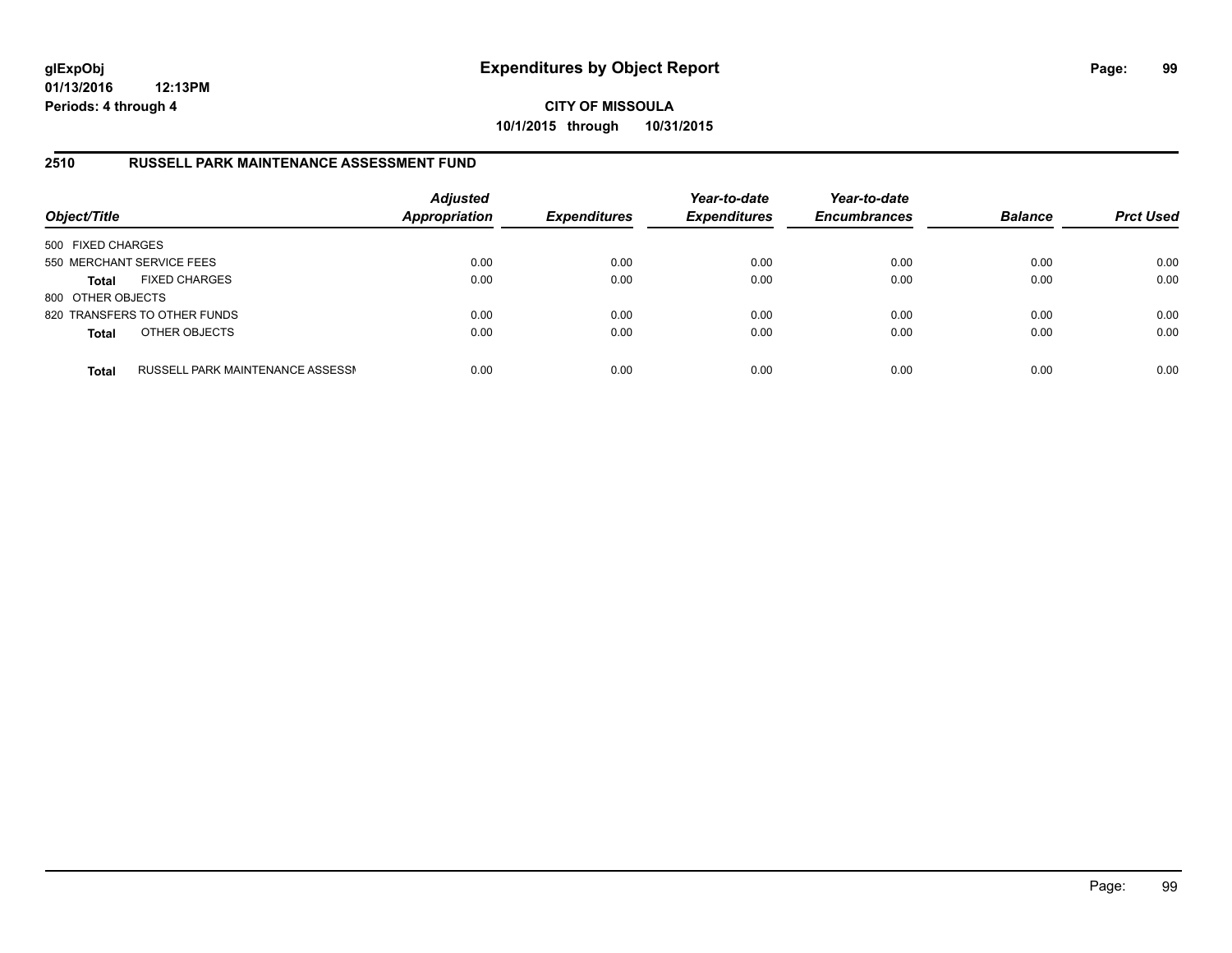# **2511 WILLOWWOOD PARK MAINTENANCE ASSESSMENT F**

**370 PARKS & RECREATION**

| Object/Title                |                               | <b>Adjusted</b><br><b>Appropriation</b> | <b>Expenditures</b> | Year-to-date<br><b>Expenditures</b> | Year-to-date<br><b>Encumbrances</b> | <b>Balance</b> | <b>Prct Used</b> |
|-----------------------------|-------------------------------|-----------------------------------------|---------------------|-------------------------------------|-------------------------------------|----------------|------------------|
| 500 FIXED CHARGES           |                               |                                         |                     |                                     |                                     |                |                  |
|                             | 550 MERCHANT SERVICE FEES     | 0.00                                    | 0.00                | 0.00                                | 0.00                                | 0.00           | 0.00             |
| <b>Total</b>                | <b>FIXED CHARGES</b>          | 0.00                                    | 0.00                | 0.00                                | 0.00                                | 0.00           | 0.00             |
| 600 DEBT SERVICE            |                               |                                         |                     |                                     |                                     |                |                  |
| 620 INTEREST / SERVICE FEES |                               | 0.00                                    | 0.00                | 0.00                                | 0.00                                | 0.00           | 0.00             |
| Total                       | <b>DEBT SERVICE</b>           | 0.00                                    | 0.00                | 0.00                                | 0.00                                | 0.00           | 0.00             |
| 800 OTHER OBJECTS           |                               |                                         |                     |                                     |                                     |                |                  |
|                             | 820 TRANSFERS TO OTHER FUNDS  | 0.00                                    | 0.00                | 0.00                                | 0.00                                | 0.00           | 0.00             |
| Total                       | OTHER OBJECTS                 | 0.00                                    | 0.00                | 0.00                                | 0.00                                | 0.00           | 0.00             |
|                             |                               |                                         |                     |                                     |                                     |                |                  |
| <b>Total</b>                | <b>PARKS &amp; RECREATION</b> | 0.00                                    | 0.00                | 0.00                                | 0.00                                | 0.00           | 0.00             |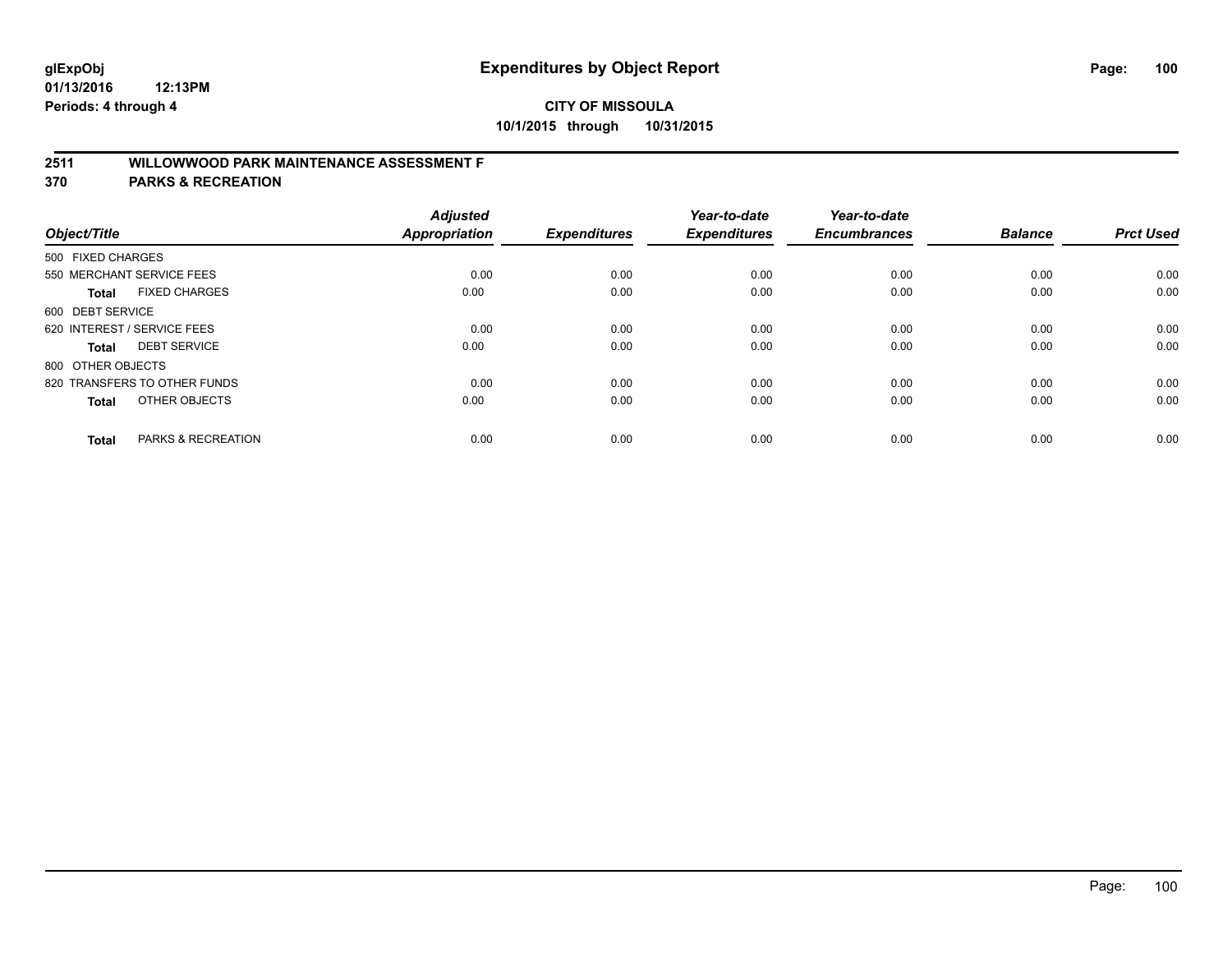# **CITY OF MISSOULA 10/1/2015 through 10/31/2015**

## **2511 WILLOWWOOD PARK MAINTENANCE ASSESSMENT F**

| Object/Title                |                                 | <b>Adjusted</b><br><b>Appropriation</b> | <b>Expenditures</b> | Year-to-date<br><b>Expenditures</b> | Year-to-date<br><b>Encumbrances</b> | <b>Balance</b> | <b>Prct Used</b> |
|-----------------------------|---------------------------------|-----------------------------------------|---------------------|-------------------------------------|-------------------------------------|----------------|------------------|
| 500 FIXED CHARGES           |                                 |                                         |                     |                                     |                                     |                |                  |
|                             | 550 MERCHANT SERVICE FEES       | 0.00                                    | 0.00                | 0.00                                | 0.00                                | 0.00           | 0.00             |
| <b>Total</b>                | <b>FIXED CHARGES</b>            | 0.00                                    | 0.00                | 0.00                                | 0.00                                | 0.00           | 0.00             |
| 600 DEBT SERVICE            |                                 |                                         |                     |                                     |                                     |                |                  |
| 620 INTEREST / SERVICE FEES |                                 | 0.00                                    | 0.00                | 0.00                                | 0.00                                | 0.00           | 0.00             |
| <b>Total</b>                | <b>DEBT SERVICE</b>             | 0.00                                    | 0.00                | 0.00                                | 0.00                                | 0.00           | 0.00             |
| 800 OTHER OBJECTS           |                                 |                                         |                     |                                     |                                     |                |                  |
|                             | 820 TRANSFERS TO OTHER FUNDS    | 0.00                                    | 0.00                | 0.00                                | 0.00                                | 0.00           | 0.00             |
| <b>Total</b>                | OTHER OBJECTS                   | 0.00                                    | 0.00                | 0.00                                | 0.00                                | 0.00           | 0.00             |
| <b>Total</b>                | WILLOWWOOD PARK MAINTENANCE ASS | 0.00                                    | 0.00                | 0.00                                | 0.00                                | 0.00           | 0.00             |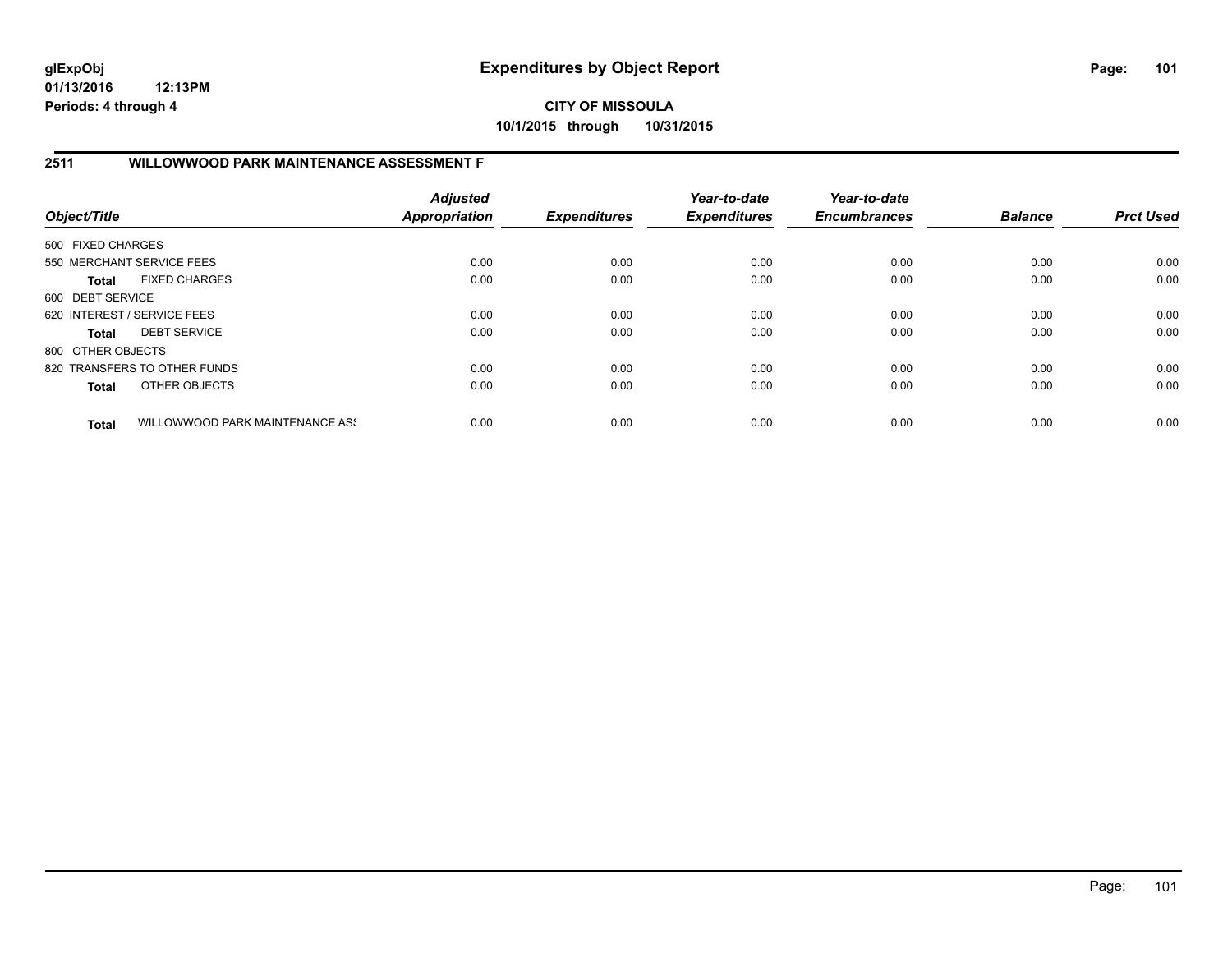#### **2512 ROAD DISTRICT #1**

**320 STREET MAINTENANCE**

|                                           | <b>Adjusted</b>      |                     | Year-to-date        | Year-to-date        |                |                  |
|-------------------------------------------|----------------------|---------------------|---------------------|---------------------|----------------|------------------|
| Object/Title                              | <b>Appropriation</b> | <b>Expenditures</b> | <b>Expenditures</b> | <b>Encumbrances</b> | <b>Balance</b> | <b>Prct Used</b> |
| 100 PERSONAL SERVICES                     |                      |                     |                     |                     |                |                  |
| 110 SALARIES AND WAGES                    | 114,940.00           | 0.00                | 0.00                | 0.00                | 114,940.00     | 0.00             |
| 130 OTHER                                 | 7,057.00             | 0.00                | 0.00                | 0.00                | 7,057.00       | 0.00             |
| 140 EMPLOYER CONTRIBUTIONS                | 37,790.00            | 0.00                | 767.00              | 0.00                | 37,023.00      | 2.03             |
| PERSONAL SERVICES<br><b>Total</b>         | 159,787.00           | 0.00                | 767.00              | 0.00                | 159,020.00     | 0.48             |
| 200 SUPPLIES                              |                      |                     |                     |                     |                |                  |
| 210 OFFICE SUPPLIES                       | 8,503.00             | 1,039.85            | 7,969.34            | 0.00                | 533.66         | 93.72            |
| 220 OPERATING SUPPLIES                    | 91,014.00            | 4,809.40            | 15,218.22           | 0.00                | 75,795.78      | 16.72            |
| 230 REPAIR/MAINTENANCE                    | 94,978.00            | 25,080.87           | 67,461.38           | 0.00                | 27,516.62      | 71.03            |
| 231 GASOLINE                              | 1,135.00             | 1,135.00            | 1,135.00            | 0.00                | 0.00           | 100.00           |
| 240 OTHER SUPPLIES                        | 400.00               | 0.00                | 0.00                | 0.00                | 400.00         | 0.00             |
| <b>SUPPLIES</b><br>Total                  | 196,030.00           | 32,065.12           | 91,783.94           | 0.00                | 104,246.06     | 46.82            |
| 300 PURCHASED SERVICES                    |                      |                     |                     |                     |                |                  |
| 310 COMMUNICATIONS                        | 1,000.00             | 0.00                | 0.00                | 0.00                | 1,000.00       | 0.00             |
| 330 PUBLICITY, SUBSCRIPTIONS & DUES       | 7,000.00             | 0.00                | 6,450.00            | 0.00                | 550.00         | 92.14            |
| 343 WATER CHARGES                         | 0.00                 | 0.00                | 0.00                | 0.00                | 0.00           | 0.00             |
| 350 PROFESSIONAL SERVICES                 | 89,500.00            | 0.00                | 0.00                | 0.00                | 89,500.00      | 0.00             |
| 370 TRAVEL                                | 1,450.00             | 96.23               | 389.68              | 0.00                | 1,060.32       | 26.87            |
| 380 TRAINING                              | 350.00               | 0.00                | 0.00                | 0.00                | 350.00         | 0.00             |
| PURCHASED SERVICES<br><b>Total</b>        | 99,300.00            | 96.23               | 6,839.68            | 0.00                | 92,460.32      | 6.89             |
| 400 BUILDING MATERIALS                    |                      |                     |                     |                     |                |                  |
| <b>400 BUILDING MATERIALS</b>             | 275,201.00           | 32,448.26           | 71,347.57           | 0.00                | 203,853.43     | 25.93            |
| <b>BUILDING MATERIALS</b><br><b>Total</b> | 275,201.00           | 32,448.26           | 71,347.57           | 0.00                | 203,853.43     | 25.93            |
| 500 FIXED CHARGES                         |                      |                     |                     |                     |                |                  |
| 500 FIXED CHARGES                         | 10,000.00            | 0.00                | 10,000.00           | 0.00                | 0.00           | 100.00           |
| 550 MERCHANT SERVICE FEES                 | 0.00                 | 0.00                | 0.00                | 0.00                | 0.00           | 0.00             |
| <b>FIXED CHARGES</b><br><b>Total</b>      | 10,000.00            | 0.00                | 10,000.00           | 0.00                | 0.00           | 100.00           |
| 600 DEBT SERVICE                          |                      |                     |                     |                     |                |                  |
| 610 PRINCIPAL                             | 418,252.00           | 8,716.35            | 151,130.64          | 0.00                | 267,121.36     | 36.13            |
| 620 INTEREST / SERVICE FEES               | 48,753.00            | 2,943.55            | 35,079.59           | 0.00                | 13,673.41      | 71.95            |
| <b>DEBT SERVICE</b><br>Total              | 467,005.00           | 11,659.90           | 186,210.23          | 0.00                | 280,794.77     | 39.87            |
| 800 OTHER OBJECTS                         |                      |                     |                     |                     |                |                  |
| 820 TRANSFERS TO OTHER FUNDS              | 0.00                 | 0.00                | 0.00                | 0.00                | 0.00           | 0.00             |
|                                           |                      |                     |                     |                     |                |                  |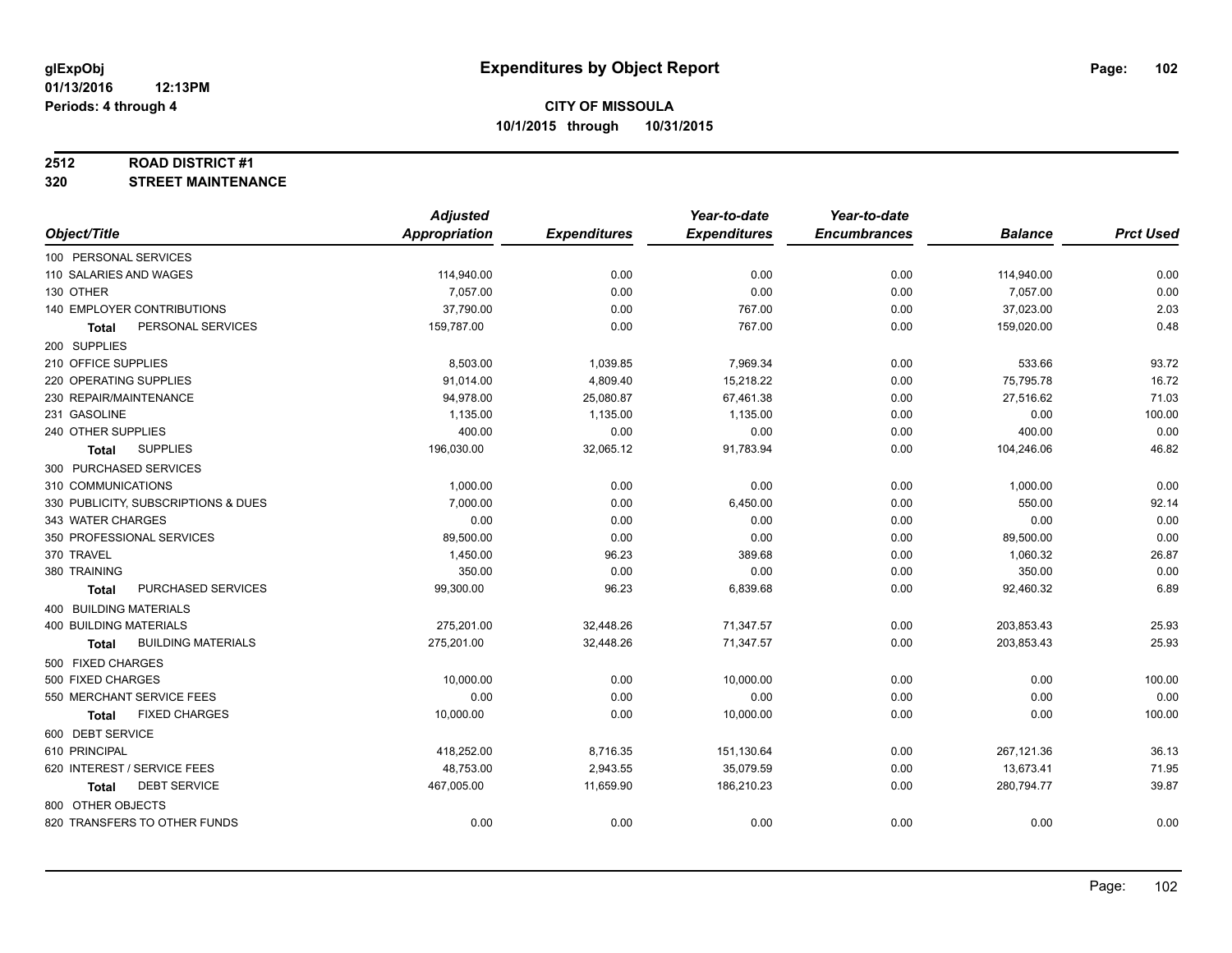### **2512 ROAD DISTRICT #1**

**320 STREET MAINTENANCE**

|                    |                       | <b>Adjusted</b> |                     | Year-to-date        | Year-to-date        |                |                  |
|--------------------|-----------------------|-----------------|---------------------|---------------------|---------------------|----------------|------------------|
| Object/Title       |                       | Appropriation   | <b>Expenditures</b> | <b>Expenditures</b> | <b>Encumbrances</b> | <b>Balance</b> | <b>Prct Used</b> |
| 845 CONTINGENCY    |                       | 37,295.00       | 0.00                | 24,856.33           | 0.00                | 12,438.67      | 66.65            |
| Total              | OTHER OBJECTS         | 37.295.00       | 0.00                | 24,856.33           | 0.00                | 12,438.67      | 66.65            |
| 900 CAPITAL OUTLAY |                       |                 |                     |                     |                     |                |                  |
| 930 IMPROVEMENTS   |                       | 478.000.00      | 18.542.00           | 20.142.00           | 0.00                | 457.858.00     | 4.21             |
| <b>Total</b>       | <b>CAPITAL OUTLAY</b> | 478.000.00      | 18.542.00           | 20.142.00           | 0.00                | 457.858.00     | 4.21             |
| Total              | STREET MAINTENANCE    | .722.618.00     | 94,811.51           | 411.946.75          | 0.00                | 1,310,671.25   | 23.91            |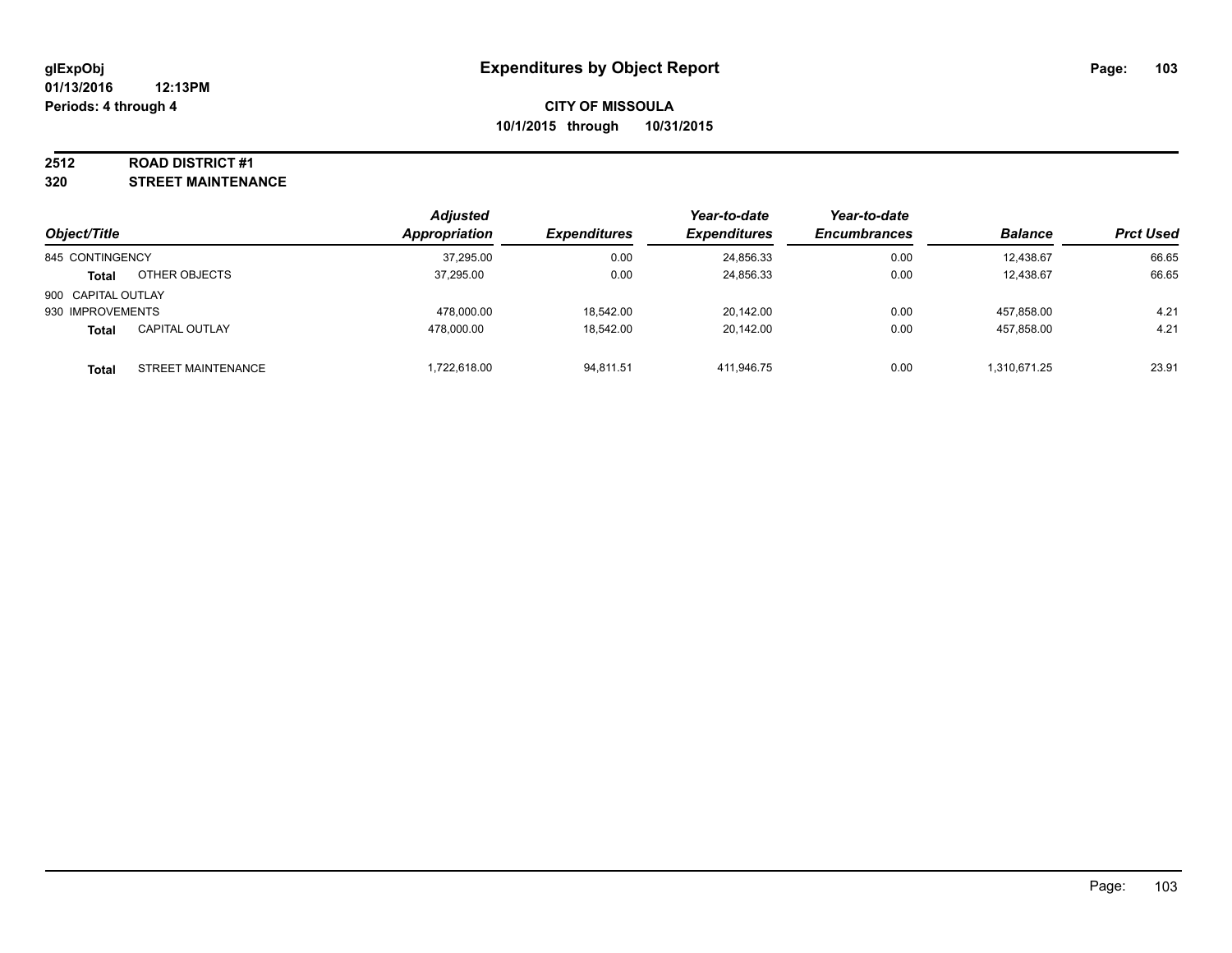### **2512 ROAD DISTRICT #1**

|                                           | <b>Adjusted</b> |                     | Year-to-date        | Year-to-date        |                |                  |
|-------------------------------------------|-----------------|---------------------|---------------------|---------------------|----------------|------------------|
| Object/Title                              | Appropriation   | <b>Expenditures</b> | <b>Expenditures</b> | <b>Encumbrances</b> | <b>Balance</b> | <b>Prct Used</b> |
| 100 PERSONAL SERVICES                     |                 |                     |                     |                     |                |                  |
| 110 SALARIES AND WAGES                    | 114,940.00      | 0.00                | 0.00                | 0.00                | 114,940.00     | 0.00             |
| 130 OTHER                                 | 7,057.00        | 0.00                | 0.00                | 0.00                | 7,057.00       | 0.00             |
| <b>140 EMPLOYER CONTRIBUTIONS</b>         | 37,790.00       | 0.00                | 767.00              | 0.00                | 37,023.00      | 2.03             |
| PERSONAL SERVICES<br>Total                | 159,787.00      | 0.00                | 767.00              | 0.00                | 159,020.00     | 0.48             |
| 200 SUPPLIES                              |                 |                     |                     |                     |                |                  |
| 210 OFFICE SUPPLIES                       | 8,503.00        | 1,039.85            | 7,969.34            | 0.00                | 533.66         | 93.72            |
| 220 OPERATING SUPPLIES                    | 91,014.00       | 4,809.40            | 15,218.22           | 0.00                | 75,795.78      | 16.72            |
| 230 REPAIR/MAINTENANCE                    | 94,978.00       | 25,080.87           | 67,461.38           | 0.00                | 27,516.62      | 71.03            |
| 231 GASOLINE                              | 1,135.00        | 1,135.00            | 1,135.00            | 0.00                | 0.00           | 100.00           |
| 240 OTHER SUPPLIES                        | 400.00          | 0.00                | 0.00                | 0.00                | 400.00         | 0.00             |
| <b>SUPPLIES</b><br><b>Total</b>           | 196,030.00      | 32,065.12           | 91,783.94           | 0.00                | 104,246.06     | 46.82            |
| 300 PURCHASED SERVICES                    |                 |                     |                     |                     |                |                  |
| 310 COMMUNICATIONS                        | 1,000.00        | 0.00                | 0.00                | 0.00                | 1,000.00       | 0.00             |
| 330 PUBLICITY, SUBSCRIPTIONS & DUES       | 7.000.00        | 0.00                | 6,450.00            | 0.00                | 550.00         | 92.14            |
| 343 WATER CHARGES                         | 0.00            | 0.00                | 0.00                | 0.00                | 0.00           | 0.00             |
| 350 PROFESSIONAL SERVICES                 | 89,500.00       | 0.00                | 0.00                | 0.00                | 89,500.00      | 0.00             |
| 370 TRAVEL                                | 1,450.00        | 96.23               | 389.68              | 0.00                | 1,060.32       | 26.87            |
| 380 TRAINING                              | 350.00          | 0.00                | 0.00                | 0.00                | 350.00         | 0.00             |
| PURCHASED SERVICES<br><b>Total</b>        | 99,300.00       | 96.23               | 6,839.68            | 0.00                | 92,460.32      | 6.89             |
| <b>400 BUILDING MATERIALS</b>             |                 |                     |                     |                     |                |                  |
| <b>400 BUILDING MATERIALS</b>             | 275,201.00      | 32,448.26           | 71,347.57           | 0.00                | 203,853.43     | 25.93            |
| <b>BUILDING MATERIALS</b><br><b>Total</b> | 275,201.00      | 32,448.26           | 71,347.57           | 0.00                | 203,853.43     | 25.93            |
| 500 FIXED CHARGES                         |                 |                     |                     |                     |                |                  |
| 500 FIXED CHARGES                         | 10,000.00       | 0.00                | 10,000.00           | 0.00                | 0.00           | 100.00           |
| 550 MERCHANT SERVICE FEES                 | 0.00            | 0.00                | 0.00                | 0.00                | 0.00           | 0.00             |
| <b>FIXED CHARGES</b><br>Total             | 10,000.00       | 0.00                | 10,000.00           | 0.00                | 0.00           | 100.00           |
| 600 DEBT SERVICE                          |                 |                     |                     |                     |                |                  |
| 610 PRINCIPAL                             | 418,252.00      | 8,716.35            | 151,130.64          | 0.00                | 267,121.36     | 36.13            |
| 620 INTEREST / SERVICE FEES               | 48,753.00       | 2,943.55            | 35,079.59           | 0.00                | 13,673.41      | 71.95            |
| <b>DEBT SERVICE</b><br>Total              | 467,005.00      | 11,659.90           | 186,210.23          | 0.00                | 280,794.77     | 39.87            |
| 800 OTHER OBJECTS                         |                 |                     |                     |                     |                |                  |
| 820 TRANSFERS TO OTHER FUNDS              | 0.00            | 0.00                | 0.00                | 0.00                | 0.00           | 0.00             |
| 845 CONTINGENCY                           | 37,295.00       | 0.00                | 24,856.33           | 0.00                | 12,438.67      | 66.65            |
|                                           |                 |                     |                     |                     |                |                  |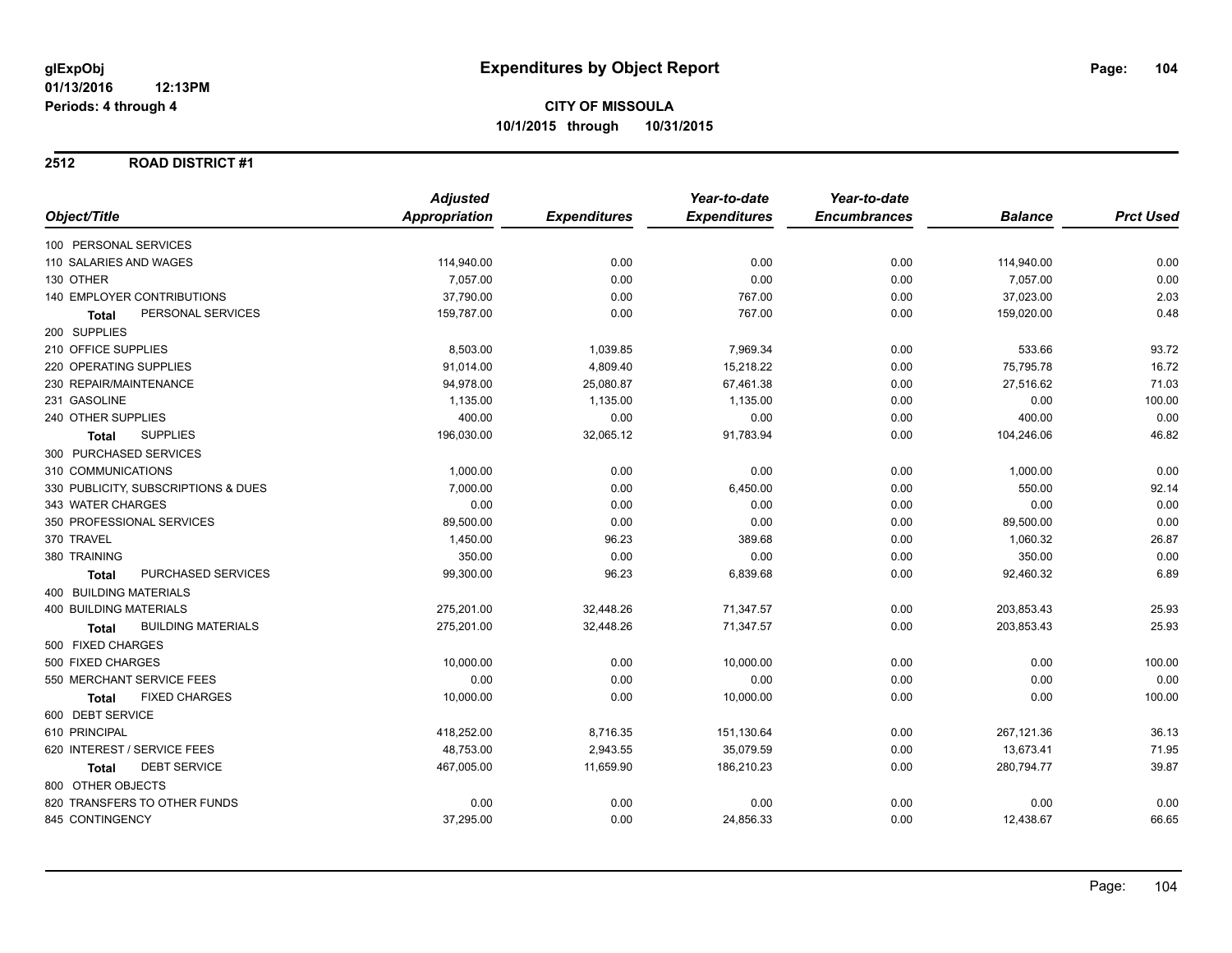### **2512 ROAD DISTRICT #1**

| Object/Title       |                       | <b>Adjusted</b><br>Appropriation | <b>Expenditures</b> | Year-to-date<br><b>Expenditures</b> | Year-to-date<br><b>Encumbrances</b> | <b>Balance</b> | <b>Prct Used</b> |
|--------------------|-----------------------|----------------------------------|---------------------|-------------------------------------|-------------------------------------|----------------|------------------|
| <b>Total</b>       | OTHER OBJECTS         | 37,295.00                        | 0.00                | 24,856.33                           | 0.00                                | 12,438.67      | 66.65            |
| 900 CAPITAL OUTLAY |                       |                                  |                     |                                     |                                     |                |                  |
| 930 IMPROVEMENTS   |                       | 478.000.00                       | 18.542.00           | 20.142.00                           | 0.00                                | 457.858.00     | 4.21             |
| <b>Total</b>       | <b>CAPITAL OUTLAY</b> | 478.000.00                       | 18.542.00           | 20.142.00                           | 0.00                                | 457.858.00     | 4.21             |
| <b>Total</b>       | ROAD DISTRICT #1      | 1.722.618.00                     | 94,811.51           | 411.946.75                          | 0.00                                | 1,310,671.25   | 23.91            |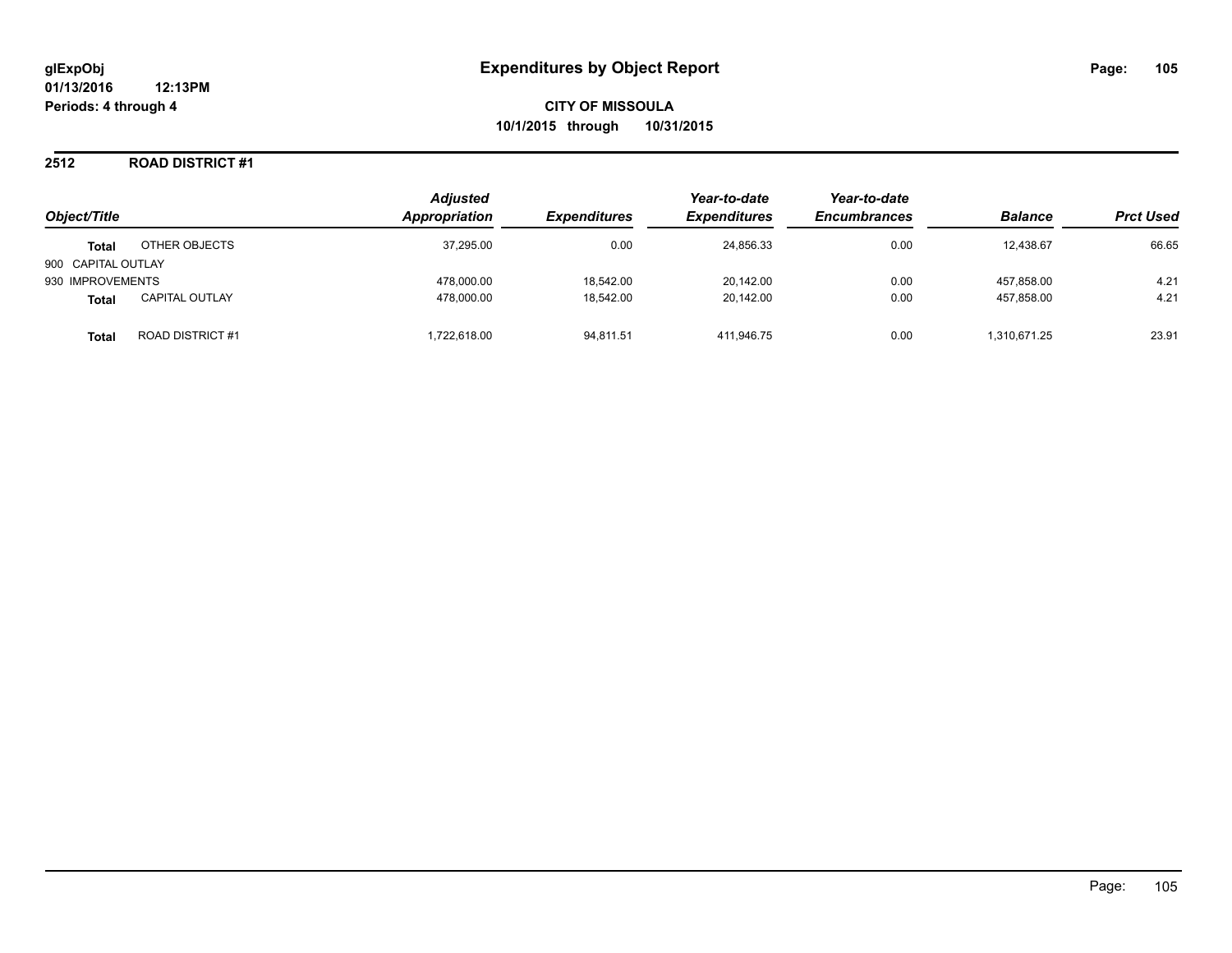#### **2513 PARK DISTRICT #1**

**370 PARKS & RECREATION**

|                                       | <b>Adjusted</b>      |                     | Year-to-date        | Year-to-date        |                |                  |
|---------------------------------------|----------------------|---------------------|---------------------|---------------------|----------------|------------------|
| Object/Title                          | <b>Appropriation</b> | <b>Expenditures</b> | <b>Expenditures</b> | <b>Encumbrances</b> | <b>Balance</b> | <b>Prct Used</b> |
| 100 PERSONAL SERVICES                 |                      |                     |                     |                     |                |                  |
| 110 SALARIES AND WAGES                | 157,892.00           | 9,727.09            | 28,051.18           | 0.00                | 129,840.82     | 17.77            |
| 120 OVERTIME/TERMINATION              | 0.00                 | 0.00                | 578.83              | 0.00                | $-578.83$      | 0.00             |
| 140 EMPLOYER CONTRIBUTIONS            | 66,793.00            | 2,865.96            | 8,676.63            | 0.00                | 58,116.37      | 12.99            |
| 141 STATE RETIREMENT CONTRIBUTIONS    | 0.00                 | 0.00                | 12.41               | 0.00                | $-12.41$       | 0.00             |
| PERSONAL SERVICES<br><b>Total</b>     | 224,685.00           | 12,593.05           | 37,319.05           | 0.00                | 187,365.95     | 16.61            |
| 200 SUPPLIES                          |                      |                     |                     |                     |                |                  |
| 220 OPERATING SUPPLIES                | 71,116.00            | 15,399.10           | 29,846.75           | 0.00                | 41,269.25      | 41.97            |
| 230 REPAIR/MAINTENANCE                | 93,267.00            | 31,132.31           | 46,558.73           | 0.00                | 46,708.27      | 49.92            |
| 231 GASOLINE                          | 10,144.00            | 0.00                | 10,144.00           | 0.00                | 0.00           | 100.00           |
| <b>SUPPLIES</b><br>Total              | 174,527.00           | 46,531.41           | 86,549.48           | 0.00                | 87,977.52      | 49.59            |
| 300 PURCHASED SERVICES                |                      |                     |                     |                     |                |                  |
| 320 PRINTING & DUPLICATING            | 0.00                 | 0.00                | 0.00                | 0.00                | 0.00           | 0.00             |
| 330 PUBLICITY, SUBSCRIPTIONS & DUES   | 2,500.00             | 0.00                | 0.00                | 0.00                | 2,500.00       | 0.00             |
| 341 ELECTRICITY & NATURAL GAS         | 28,622.00            | 8,925.02            | 26,341.68           | 0.00                | 2,280.32       | 92.03            |
| 343 WATER CHARGES                     | 7,685.00             | 0.00                | 7,319.07            | 0.00                | 365.93         | 95.24            |
| 344 TELEPHONE SERVICE                 | 360.00               | 0.00                | 0.00                | 0.00                | 360.00         | 0.00             |
| 345 GARBAGE                           | 3,090.00             | 0.00                | 1,463.35            | 0.00                | 1,626.65       | 47.36            |
| 350 PROFESSIONAL SERVICES             | 163,214.00           | 2,325.92            | 43,809.73           | 0.00                | 119,404.27     | 26.84            |
| 360 REPAIR & MAINTENANCE              | 150,090.00           | 28,966.20           | 54,297.31           | 0.00                | 95,792.69      | 36.18            |
| 370 TRAVEL                            | 0.00                 | 0.00                | 0.00                | 0.00                | 0.00           | 0.00             |
| 380 TRAINING                          | 295.00               | 0.00                | 0.00                | 0.00                | 295.00         | 0.00             |
| PURCHASED SERVICES<br><b>Total</b>    | 355,856.00           | 40,217.14           | 133,231.14          | 0.00                | 222,624.86     | 37.44            |
| 500 FIXED CHARGES                     |                      |                     |                     |                     |                |                  |
| 550 MERCHANT SERVICE FEES             | 0.00                 | 0.00                | 0.00                | 0.00                | 0.00           | 0.00             |
| <b>FIXED CHARGES</b><br><b>Total</b>  | 0.00                 | 0.00                | 0.00                | 0.00                | 0.00           | 0.00             |
| 600 DEBT SERVICE                      |                      |                     |                     |                     |                |                  |
| 610 PRINCIPAL                         | 218,119.00           | 0.00                | 104,154.72          | 0.00                | 113,964.28     | 47.75            |
| 620 INTEREST / SERVICE FEES           | 4,413.00             | 0.00                | 1,382.04            | 0.00                | 3,030.96       | 31.32            |
| <b>DEBT SERVICE</b><br><b>Total</b>   | 222,532.00           | 0.00                | 105,536.76          | 0.00                | 116,995.24     | 47.43            |
| 900 CAPITAL OUTLAY                    |                      |                     |                     |                     |                |                  |
| 930 IMPROVEMENTS                      | 137,720.00           | 9,000.00            | 10,457.00           | 0.00                | 127,263.00     | 7.59             |
| <b>CAPITAL OUTLAY</b><br><b>Total</b> | 137,720.00           | 9,000.00            | 10,457.00           | 0.00                | 127,263.00     | 7.59             |
|                                       |                      |                     |                     |                     |                |                  |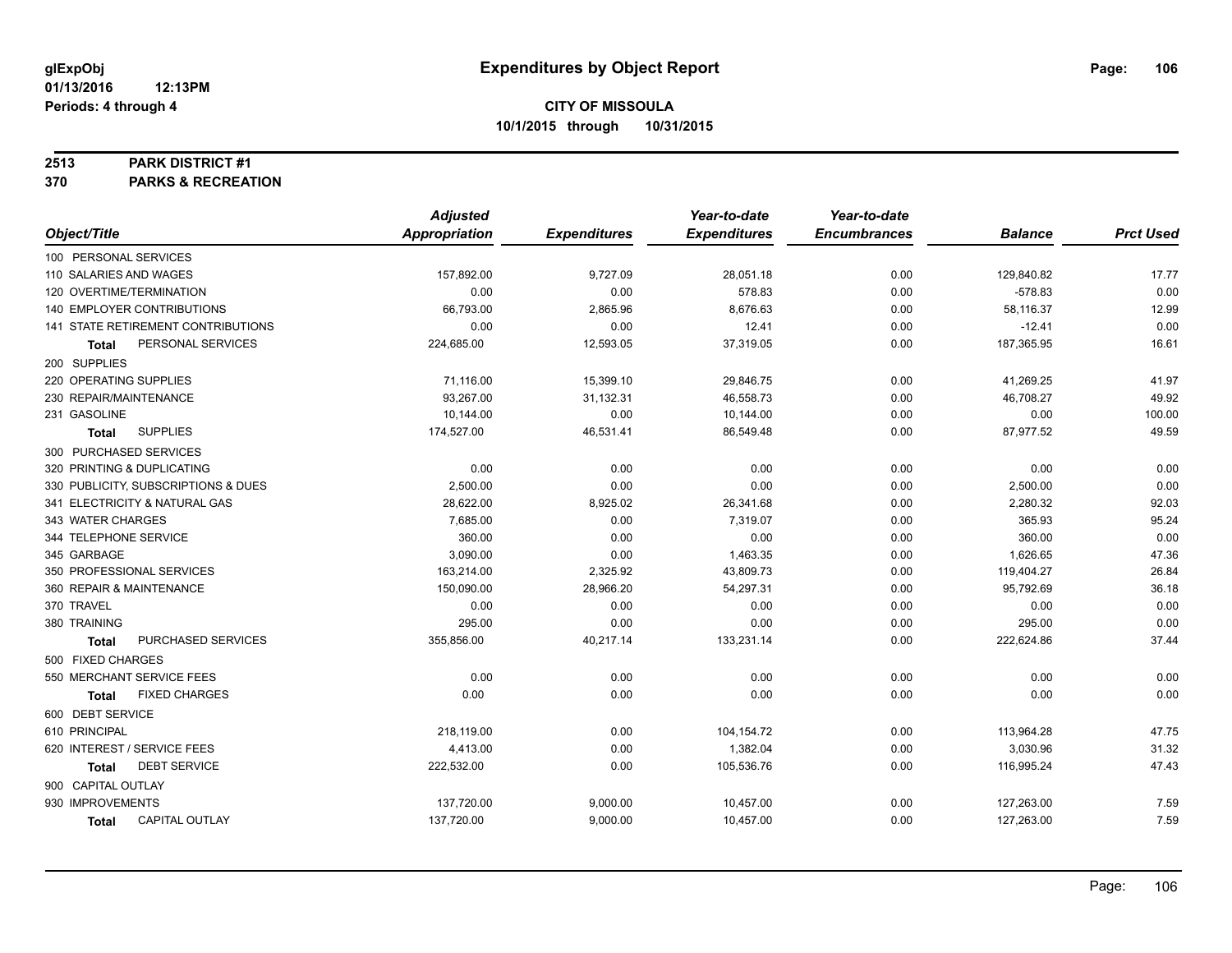| glExpObj             |         | <b>Expenditures by Object Report</b> | Page: | 107 |
|----------------------|---------|--------------------------------------|-------|-----|
| 01/13/2016           | 12:13PM |                                      |       |     |
| Periods: 4 through 4 |         | <b>CITY OF MISSOULA</b>              |       |     |
|                      |         | 10/31/2015<br>10/1/2015 through      |       |     |
|                      |         |                                      |       |     |

| 2513         | <b>PARK DISTRICT #1</b>     |                                                                |          |                     |      |                                                                                                                                                                                                                                                  |       |
|--------------|-----------------------------|----------------------------------------------------------------|----------|---------------------|------|--------------------------------------------------------------------------------------------------------------------------------------------------------------------------------------------------------------------------------------------------|-------|
| <b>Total</b> | <b>RECREATION</b><br>ARNO & | ,115,320.00<br>the contract of the contract of the contract of | 8,341.60 | 00010<br>373.093.43 | 0.00 | 742,226.57<br>$\mathcal{L}$ . The contract of the contract of the contract of the contract of the contract of the contract of the contract of the contract of the contract of the contract of the contract of the contract of the contract of th | 33.45 |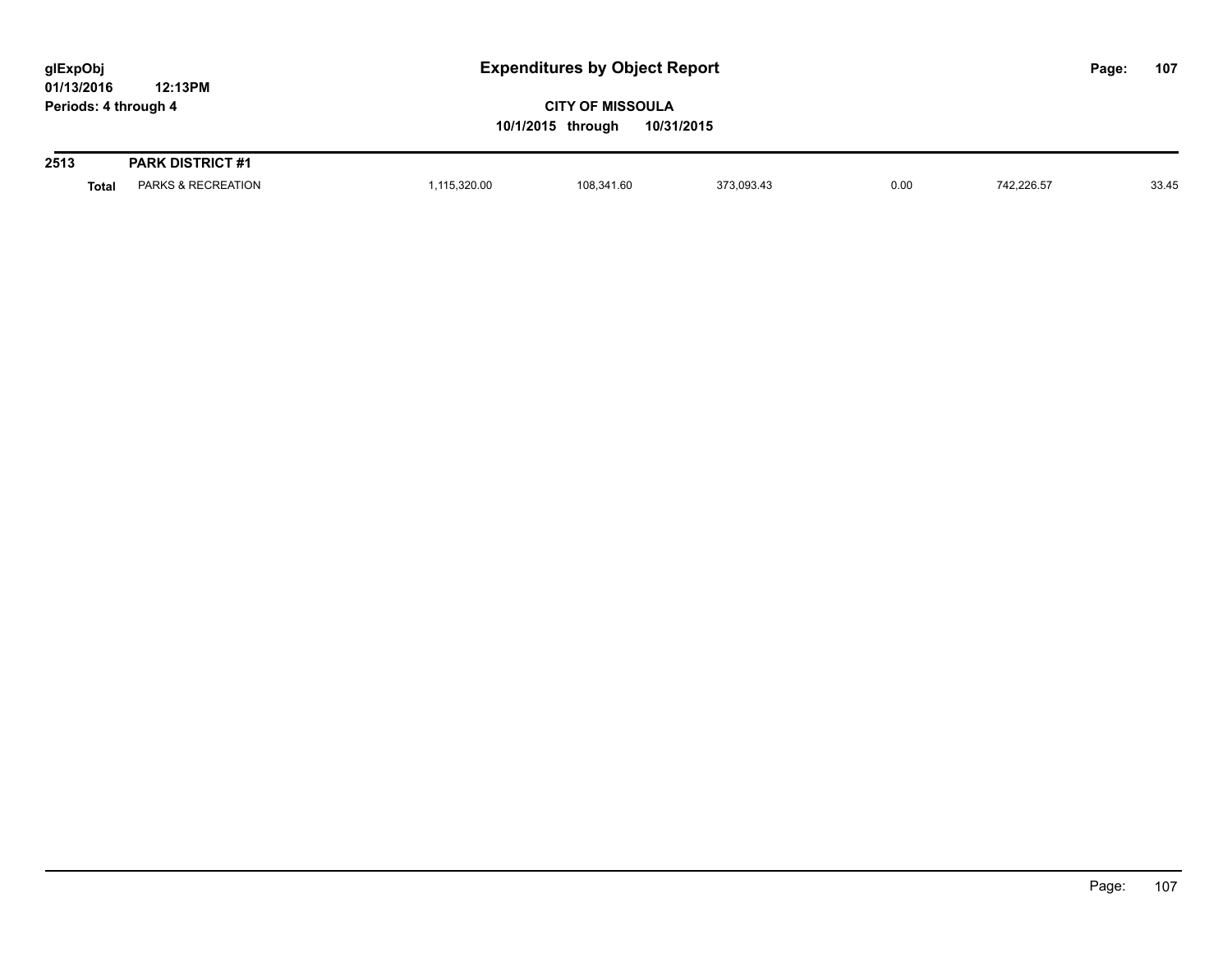### **2513 PARK DISTRICT #1**

| Object/Title                              | <b>Adjusted</b> |                     | Year-to-date        | Year-to-date        |                |                  |
|-------------------------------------------|-----------------|---------------------|---------------------|---------------------|----------------|------------------|
|                                           | Appropriation   | <b>Expenditures</b> | <b>Expenditures</b> | <b>Encumbrances</b> | <b>Balance</b> | <b>Prct Used</b> |
| 100 PERSONAL SERVICES                     |                 |                     |                     |                     |                |                  |
| 110 SALARIES AND WAGES                    | 157,892.00      | 9,727.09            | 28,051.18           | 0.00                | 129,840.82     | 17.77            |
| 120 OVERTIME/TERMINATION                  | 0.00            | 0.00                | 578.83              | 0.00                | $-578.83$      | 0.00             |
| <b>140 EMPLOYER CONTRIBUTIONS</b>         | 66,793.00       | 2,865.96            | 8,676.63            | 0.00                | 58,116.37      | 12.99            |
| 141 STATE RETIREMENT CONTRIBUTIONS        | 0.00            | 0.00                | 12.41               | 0.00                | $-12.41$       | 0.00             |
| PERSONAL SERVICES<br>Total                | 224,685.00      | 12,593.05           | 37,319.05           | 0.00                | 187,365.95     | 16.61            |
| 200 SUPPLIES                              |                 |                     |                     |                     |                |                  |
| 220 OPERATING SUPPLIES                    | 71,116.00       | 15,399.10           | 29,846.75           | 0.00                | 41,269.25      | 41.97            |
| 230 REPAIR/MAINTENANCE                    | 93,267.00       | 31,132.31           | 46,558.73           | 0.00                | 46,708.27      | 49.92            |
| 231 GASOLINE                              | 10,144.00       | 0.00                | 10,144.00           | 0.00                | 0.00           | 100.00           |
| <b>SUPPLIES</b><br><b>Total</b>           | 174,527.00      | 46,531.41           | 86,549.48           | 0.00                | 87,977.52      | 49.59            |
| 300 PURCHASED SERVICES                    |                 |                     |                     |                     |                |                  |
| 320 PRINTING & DUPLICATING                | 0.00            | 0.00                | 0.00                | 0.00                | 0.00           | 0.00             |
| 330 PUBLICITY, SUBSCRIPTIONS & DUES       | 2,500.00        | 0.00                | 0.00                | 0.00                | 2,500.00       | 0.00             |
| 341 ELECTRICITY & NATURAL GAS             | 28,622.00       | 8,925.02            | 26,341.68           | 0.00                | 2,280.32       | 92.03            |
| 343 WATER CHARGES                         | 7,685.00        | 0.00                | 7,319.07            | 0.00                | 365.93         | 95.24            |
| 344 TELEPHONE SERVICE                     | 360.00          | 0.00                | 0.00                | 0.00                | 360.00         | 0.00             |
| 345 GARBAGE                               | 3,090.00        | 0.00                | 1,463.35            | 0.00                | 1,626.65       | 47.36            |
| 350 PROFESSIONAL SERVICES                 | 163,214.00      | 2,325.92            | 43,809.73           | 0.00                | 119,404.27     | 26.84            |
| 360 REPAIR & MAINTENANCE                  | 150,090.00      | 28,966.20           | 54,297.31           | 0.00                | 95,792.69      | 36.18            |
| 370 TRAVEL                                | 0.00            | 0.00                | 0.00                | 0.00                | 0.00           | 0.00             |
| 380 TRAINING                              | 295.00          | 0.00                | 0.00                | 0.00                | 295.00         | 0.00             |
| <b>PURCHASED SERVICES</b><br><b>Total</b> | 355,856.00      | 40,217.14           | 133,231.14          | 0.00                | 222,624.86     | 37.44            |
| 500 FIXED CHARGES                         |                 |                     |                     |                     |                |                  |
| 550 MERCHANT SERVICE FEES                 | 0.00            | 0.00                | 0.00                | 0.00                | 0.00           | 0.00             |
| <b>FIXED CHARGES</b><br><b>Total</b>      | 0.00            | 0.00                | 0.00                | 0.00                | 0.00           | 0.00             |
| 600 DEBT SERVICE                          |                 |                     |                     |                     |                |                  |
| 610 PRINCIPAL                             | 218,119.00      | 0.00                | 104,154.72          | 0.00                | 113,964.28     | 47.75            |
| 620 INTEREST / SERVICE FEES               | 4,413.00        | 0.00                | 1,382.04            | 0.00                | 3,030.96       | 31.32            |
| <b>DEBT SERVICE</b><br>Total              | 222,532.00      | 0.00                | 105,536.76          | 0.00                | 116,995.24     | 47.43            |
| 900 CAPITAL OUTLAY                        |                 |                     |                     |                     |                |                  |
| 930 IMPROVEMENTS                          | 137,720.00      | 9,000.00            | 10,457.00           | 0.00                | 127,263.00     | 7.59             |
| <b>CAPITAL OUTLAY</b><br>Total            | 137,720.00      | 9,000.00            | 10,457.00           | 0.00                | 127,263.00     | 7.59             |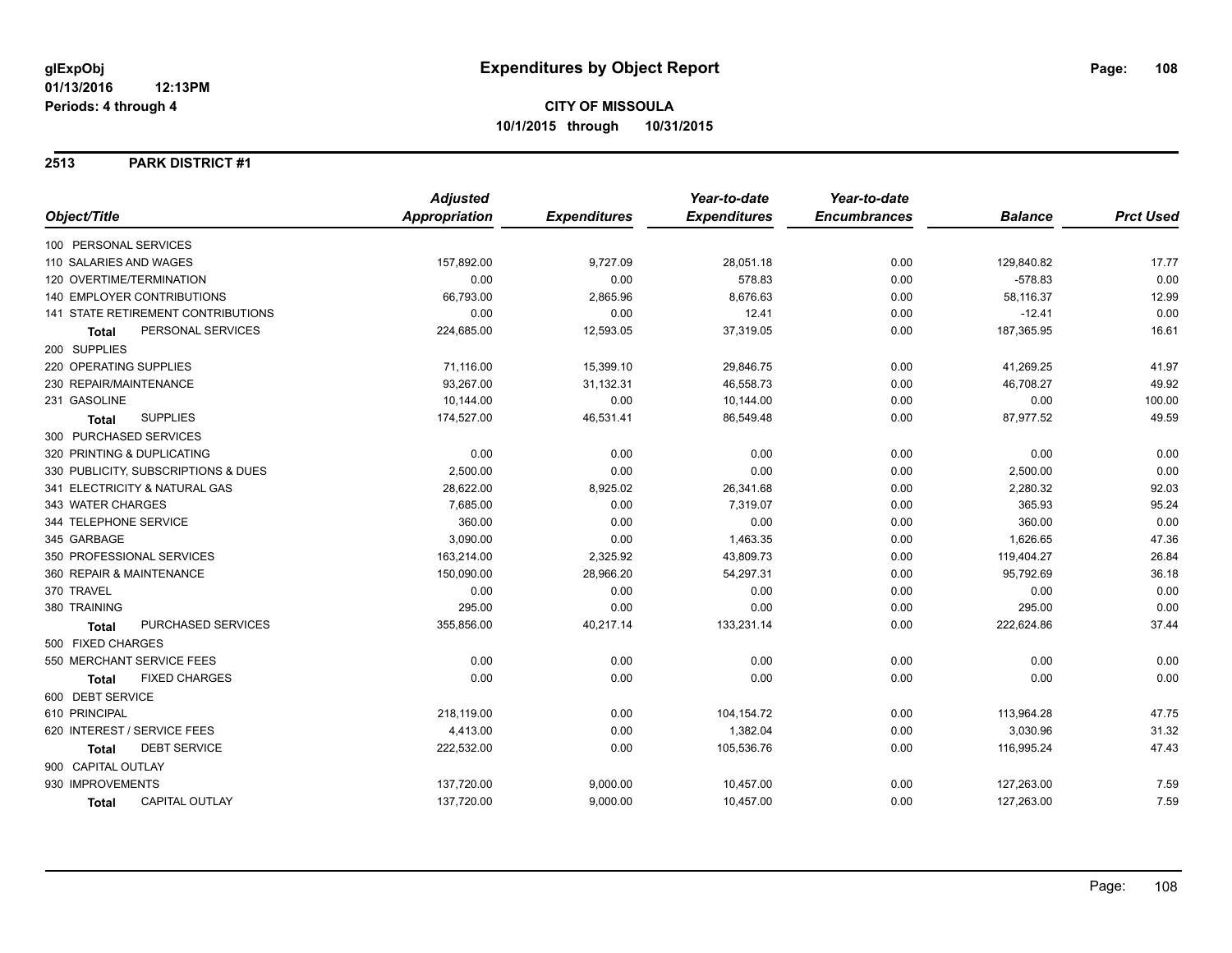| glExpObj<br>01/13/2016 | 12:13PM          | <b>Expenditures by Object Report</b>                       |            |            |      |            | Page: | 109   |
|------------------------|------------------|------------------------------------------------------------|------------|------------|------|------------|-------|-------|
| Periods: 4 through 4   |                  | <b>CITY OF MISSOULA</b><br>10/31/2015<br>10/1/2015 through |            |            |      |            |       |       |
| <b>Total</b>           | PARK DISTRICT #1 | 1,115,320.00                                               | 108,341.60 | 373,093.43 | 0.00 | 742.226.57 |       | 33.45 |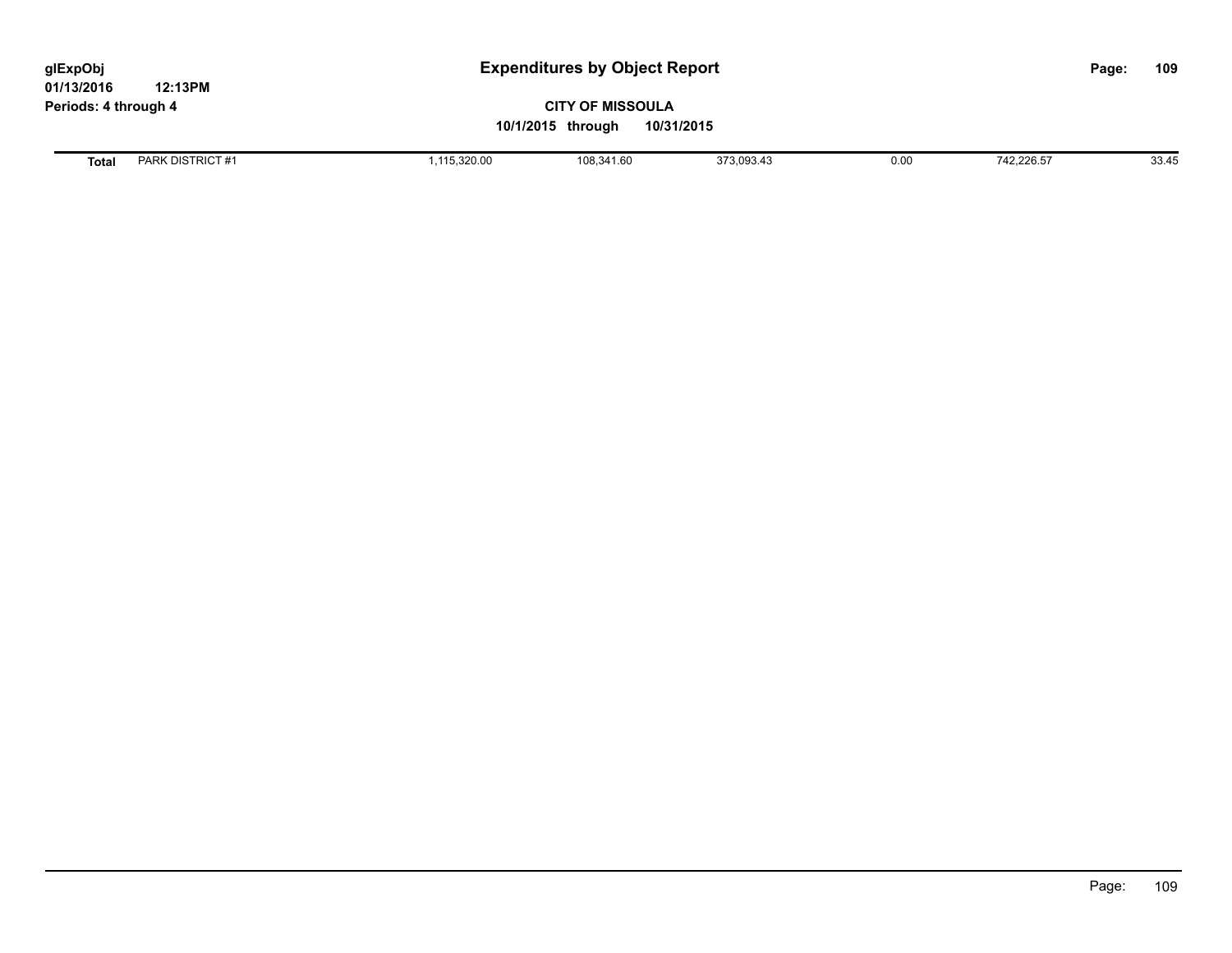### **2514 PUBLIC SAFETY & JUSTICE DISTRICT**

**297 PUBLIC SAFETY/JUSTICE**

| Object/Title                          | <b>Adjusted</b><br>Appropriation | <b>Expenditures</b> | Year-to-date<br><b>Expenditures</b> | Year-to-date<br><b>Encumbrances</b> | <b>Balance</b> | <b>Prct Used</b> |
|---------------------------------------|----------------------------------|---------------------|-------------------------------------|-------------------------------------|----------------|------------------|
| 300 PURCHASED SERVICES                |                                  |                     |                                     |                                     |                |                  |
| 310 COMMUNICATIONS                    | 0.00                             | 0.00                | 0.00                                | 0.00                                | 0.00           | 0.00             |
| PURCHASED SERVICES<br><b>Total</b>    | 0.00                             | 0.00                | 0.00                                | 0.00                                | 0.00           | 0.00             |
| 500 FIXED CHARGES                     |                                  |                     |                                     |                                     |                |                  |
| 550 MERCHANT SERVICE FEES             | 0.00                             | 0.00                | 0.00                                | 0.00                                | 0.00           | 0.00             |
| <b>FIXED CHARGES</b><br><b>Total</b>  | 0.00                             | 0.00                | 0.00                                | 0.00                                | 0.00           | 0.00             |
| PUBLIC SAFETY/JUSTICE<br><b>Total</b> | 0.00                             | 0.00                | 0.00                                | 0.00                                | 0.00           | 0.00             |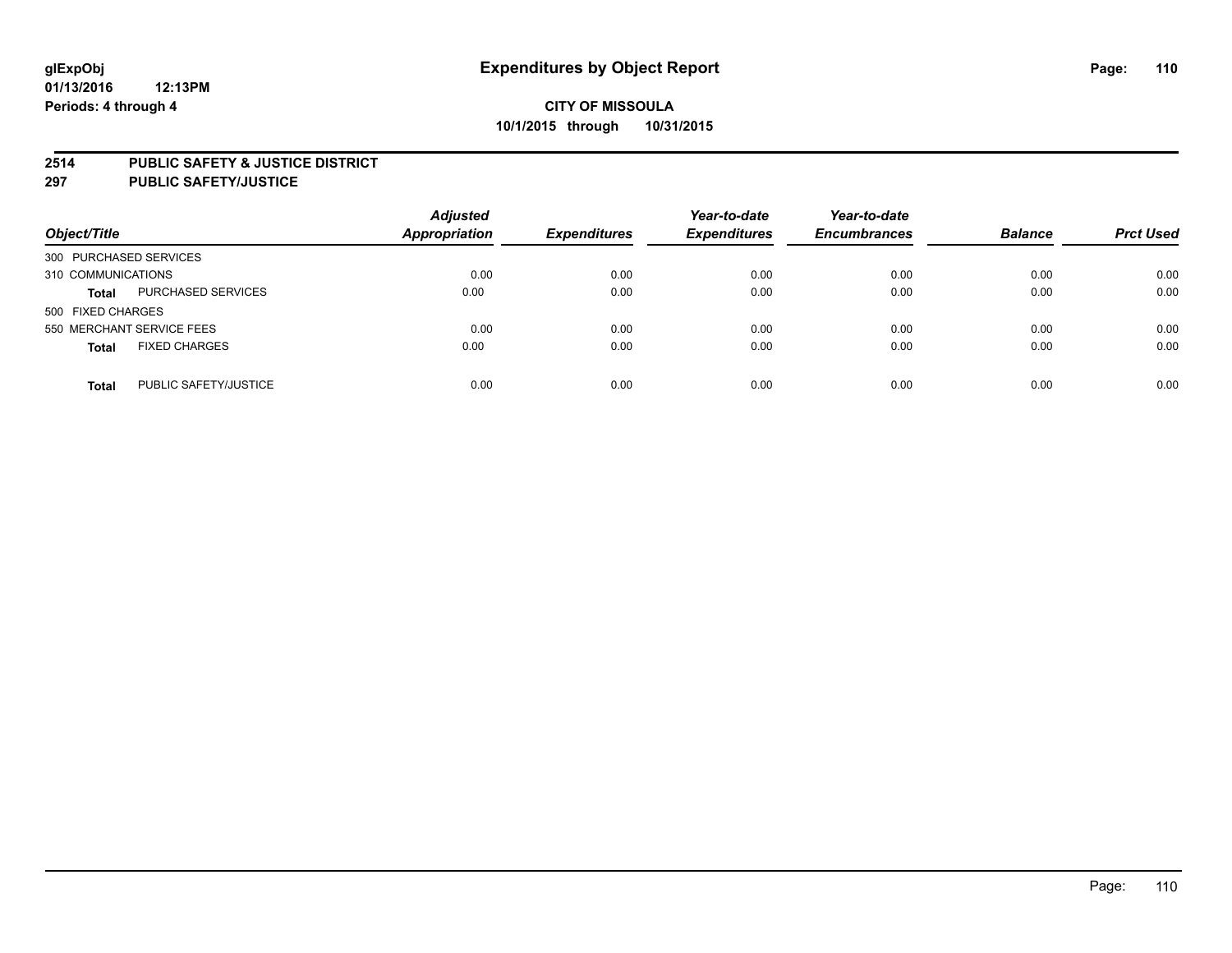### **2514 PUBLIC SAFETY & JUSTICE DISTRICT**

| Object/Title                                     | <b>Adjusted</b><br><b>Appropriation</b> | <b>Expenditures</b> | Year-to-date<br><b>Expenditures</b> | Year-to-date<br><b>Encumbrances</b> | <b>Balance</b> | <b>Prct Used</b> |
|--------------------------------------------------|-----------------------------------------|---------------------|-------------------------------------|-------------------------------------|----------------|------------------|
| 300 PURCHASED SERVICES                           |                                         |                     |                                     |                                     |                |                  |
| 310 COMMUNICATIONS                               | 0.00                                    | 0.00                | 0.00                                | 0.00                                | 0.00           | 0.00             |
| PURCHASED SERVICES<br><b>Total</b>               | 0.00                                    | 0.00                | 0.00                                | 0.00                                | 0.00           | 0.00             |
| 500 FIXED CHARGES                                |                                         |                     |                                     |                                     |                |                  |
| 550 MERCHANT SERVICE FEES                        | 0.00                                    | 0.00                | 0.00                                | 0.00                                | 0.00           | 0.00             |
| <b>FIXED CHARGES</b><br><b>Total</b>             | 0.00                                    | 0.00                | 0.00                                | 0.00                                | 0.00           | 0.00             |
| PUBLIC SAFETY & JUSTICE DISTRICT<br><b>Total</b> | 0.00                                    | 0.00                | 0.00                                | 0.00                                | 0.00           | 0.00             |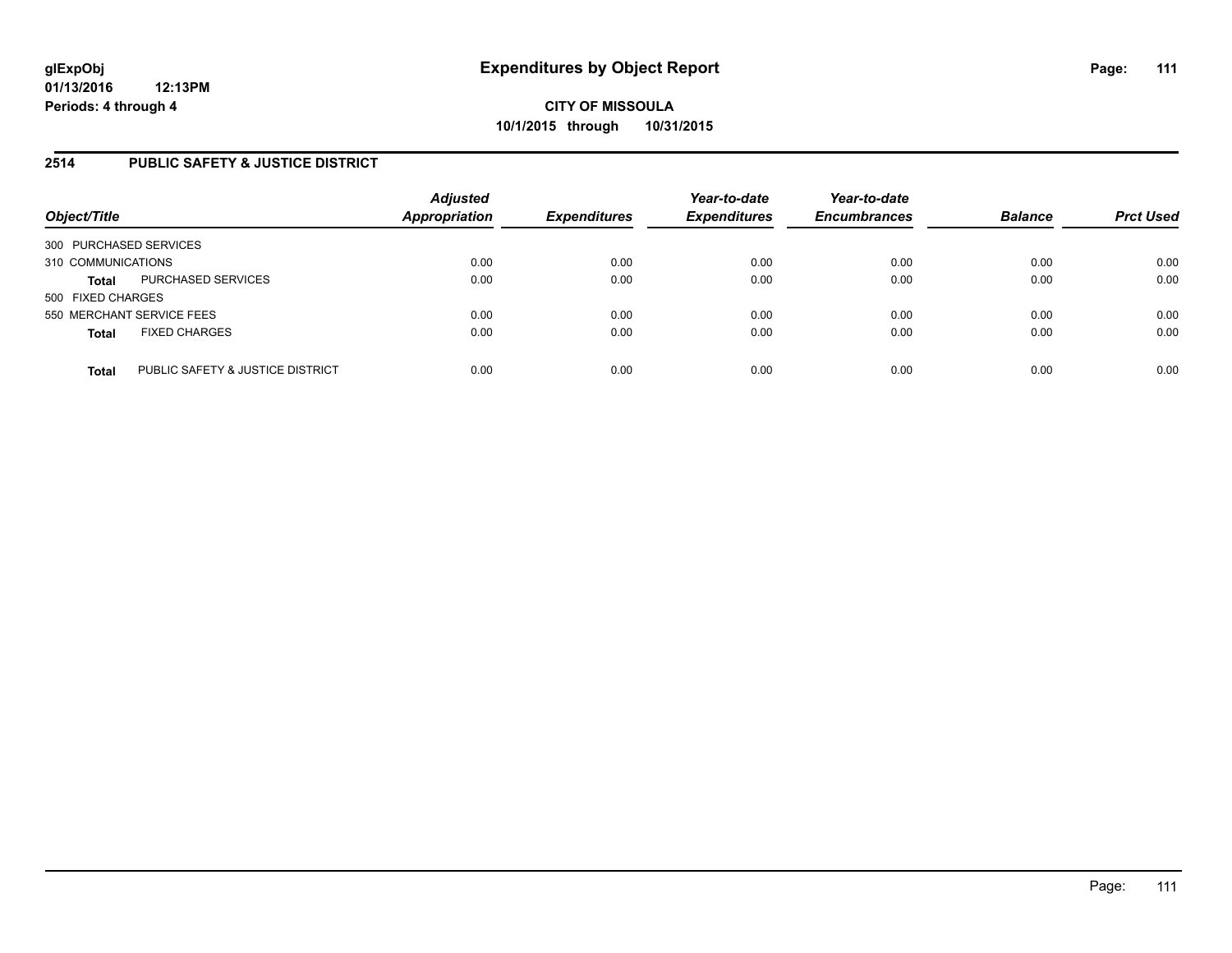### **2820 STATE GAS TAX FUND**

**280 PUBLIC WORKS OPERATIONS**

|                    |                              | <b>Adjusted</b>      |                     | Year-to-date        | Year-to-date        |                |                  |
|--------------------|------------------------------|----------------------|---------------------|---------------------|---------------------|----------------|------------------|
| Object/Title       |                              | <b>Appropriation</b> | <b>Expenditures</b> | <b>Expenditures</b> | <b>Encumbrances</b> | <b>Balance</b> | <b>Prct Used</b> |
|                    | 300 PURCHASED SERVICES       |                      |                     |                     |                     |                |                  |
|                    | 350 PROFESSIONAL SERVICES    | 0.00                 | 0.00                | 0.00                | 0.00                | 0.00           | 0.00             |
| Total              | PURCHASED SERVICES           | 0.00                 | 0.00                | 0.00                | 0.00                | 0.00           | 0.00             |
| 500 FIXED CHARGES  |                              |                      |                     |                     |                     |                |                  |
| 500 FIXED CHARGES  |                              | 0.00                 | 0.00                | 0.00                | 0.00                | 0.00           | 0.00             |
|                    | 550 MERCHANT SERVICE FEES    | 0.00                 | 0.00                | 0.00                | 0.00                | 0.00           | 0.00             |
| Total              | <b>FIXED CHARGES</b>         | 0.00                 | 0.00                | 0.00                | 0.00                | 0.00           | 0.00             |
| 800 OTHER OBJECTS  |                              |                      |                     |                     |                     |                |                  |
|                    | 820 TRANSFERS TO OTHER FUNDS | 564,000.00           | 0.00                | 0.00                | 0.00                | 564,000.00     | 0.00             |
| <b>Total</b>       | OTHER OBJECTS                | 564,000.00           | 0.00                | 0.00                | 0.00                | 564,000.00     | 0.00             |
| 900 CAPITAL OUTLAY |                              |                      |                     |                     |                     |                |                  |
| 930 IMPROVEMENTS   |                              | 373,100.00           | 12,346.86           | 212,013.45          | 0.00                | 161,086.55     | 56.82            |
| Total              | <b>CAPITAL OUTLAY</b>        | 373.100.00           | 12,346.86           | 212,013.45          | 0.00                | 161.086.55     | 56.82            |
| <b>Total</b>       | PUBLIC WORKS OPERATIONS      | 937,100.00           | 12,346.86           | 212,013.45          | 0.00                | 725,086.55     | 22.62            |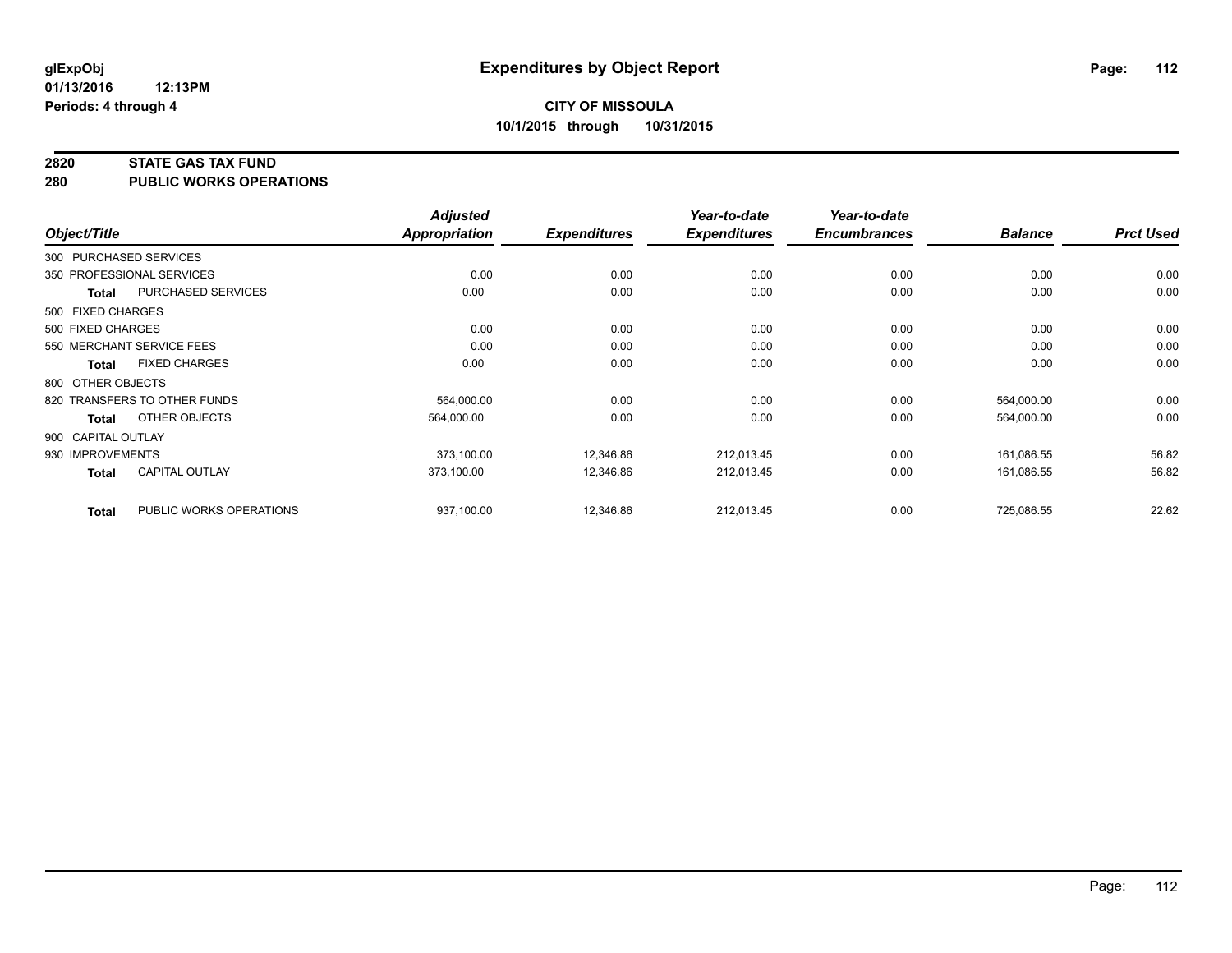### **2820 STATE GAS TAX FUND**

| Object/Title           |                              | <b>Adjusted</b><br>Appropriation | <b>Expenditures</b> | Year-to-date<br><b>Expenditures</b> | Year-to-date<br><b>Encumbrances</b> | <b>Balance</b> | <b>Prct Used</b> |
|------------------------|------------------------------|----------------------------------|---------------------|-------------------------------------|-------------------------------------|----------------|------------------|
|                        |                              |                                  |                     |                                     |                                     |                |                  |
| 300 PURCHASED SERVICES |                              |                                  |                     |                                     |                                     |                |                  |
|                        | 350 PROFESSIONAL SERVICES    | 0.00                             | 0.00                | 0.00                                | 0.00                                | 0.00           | 0.00             |
| <b>Total</b>           | PURCHASED SERVICES           | 0.00                             | 0.00                | 0.00                                | 0.00                                | 0.00           | 0.00             |
| 500 FIXED CHARGES      |                              |                                  |                     |                                     |                                     |                |                  |
| 500 FIXED CHARGES      |                              | 0.00                             | 0.00                | 0.00                                | 0.00                                | 0.00           | 0.00             |
|                        | 550 MERCHANT SERVICE FEES    | 0.00                             | 0.00                | 0.00                                | 0.00                                | 0.00           | 0.00             |
| <b>Total</b>           | <b>FIXED CHARGES</b>         | 0.00                             | 0.00                | 0.00                                | 0.00                                | 0.00           | 0.00             |
| 800 OTHER OBJECTS      |                              |                                  |                     |                                     |                                     |                |                  |
|                        | 820 TRANSFERS TO OTHER FUNDS | 564,000.00                       | 0.00                | 0.00                                | 0.00                                | 564,000.00     | 0.00             |
| Total                  | OTHER OBJECTS                | 564,000.00                       | 0.00                | 0.00                                | 0.00                                | 564,000.00     | 0.00             |
| 900 CAPITAL OUTLAY     |                              |                                  |                     |                                     |                                     |                |                  |
| 930 IMPROVEMENTS       |                              | 373,100.00                       | 12,346.86           | 212,013.45                          | 0.00                                | 161,086.55     | 56.82            |
| Total                  | <b>CAPITAL OUTLAY</b>        | 373,100.00                       | 12,346.86           | 212,013.45                          | 0.00                                | 161,086.55     | 56.82            |
| <b>Total</b>           | <b>STATE GAS TAX FUND</b>    | 937,100.00                       | 12,346.86           | 212,013.45                          | 0.00                                | 725,086.55     | 22.62            |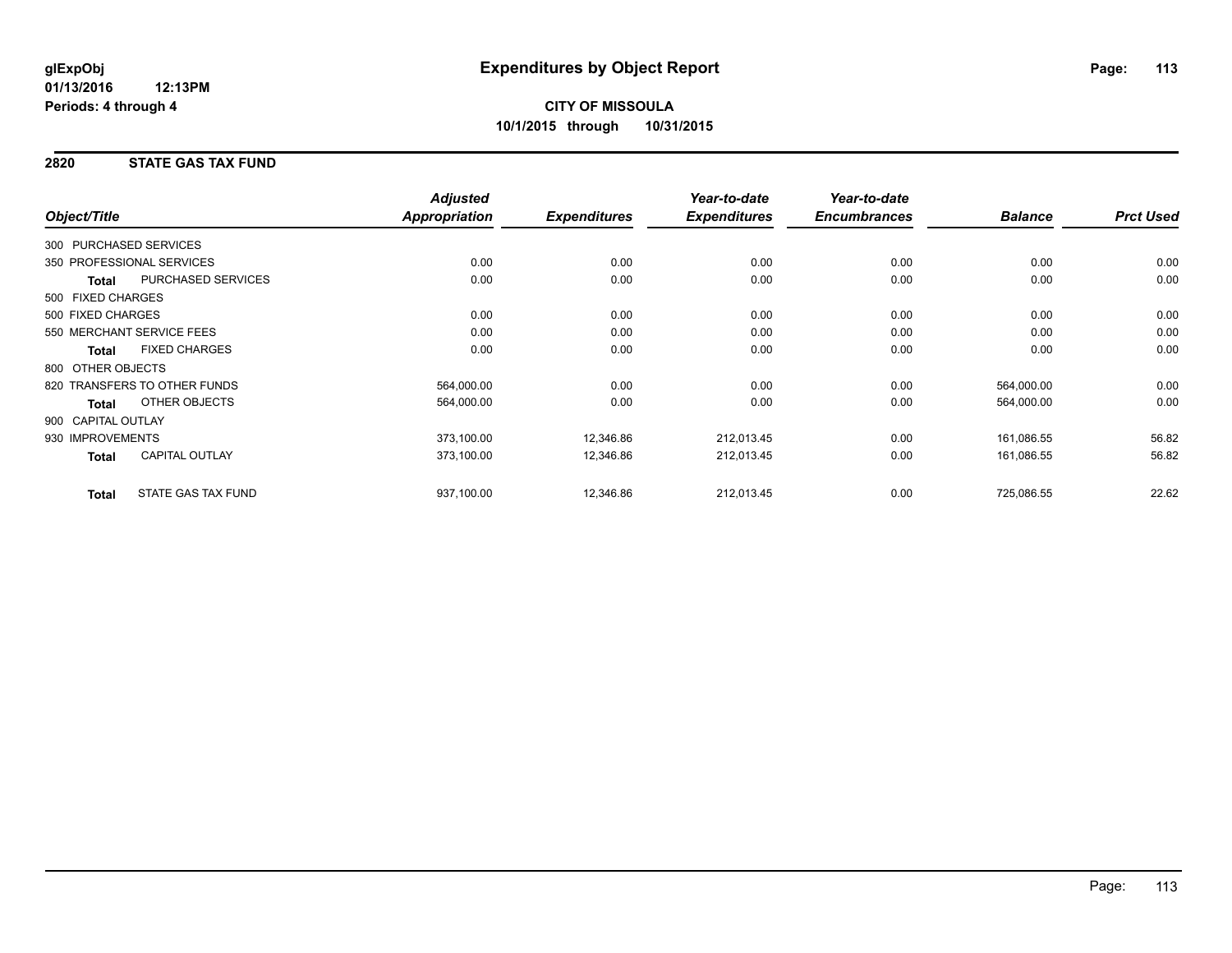**2917 CRIME VICTIM SURCHARGE**

**390 NON-DEPARTMENTAL**

| Object/Title                         | <b>Adjusted</b><br>Appropriation | <b>Expenditures</b> | Year-to-date<br><b>Expenditures</b> | Year-to-date<br><b>Encumbrances</b> | <b>Balance</b> | <b>Prct Used</b> |
|--------------------------------------|----------------------------------|---------------------|-------------------------------------|-------------------------------------|----------------|------------------|
| 500 FIXED CHARGES                    |                                  |                     |                                     |                                     |                |                  |
| 550 MERCHANT SERVICE FEES            | 0.00                             | 0.00                | 0.00                                | 0.00                                | 0.00           | 0.00             |
| <b>FIXED CHARGES</b><br><b>Total</b> | 0.00                             | 0.00                | 0.00                                | 0.00                                | 0.00           | 0.00             |
| NON-DEPARTMENTAL<br><b>Total</b>     | 0.00                             | 0.00                | 0.00                                | 0.00                                | 0.00           | 0.00             |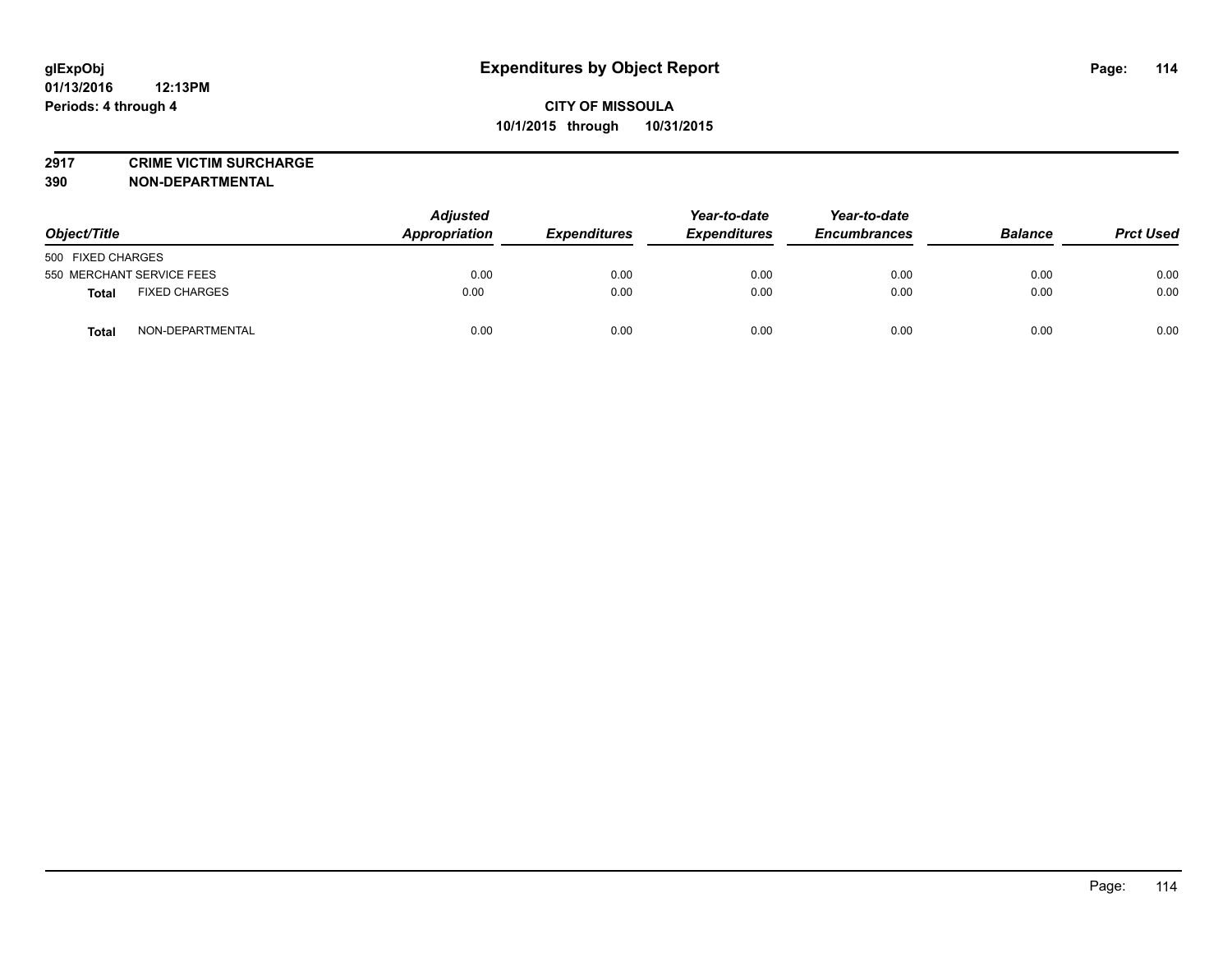### **2917 CRIME VICTIM SURCHARGE**

| Object/Title                           | <b>Adjusted</b><br>Appropriation | <b>Expenditures</b> | Year-to-date<br><b>Expenditures</b> | Year-to-date<br><b>Encumbrances</b> | <b>Balance</b> | <b>Prct Used</b> |
|----------------------------------------|----------------------------------|---------------------|-------------------------------------|-------------------------------------|----------------|------------------|
| 500 FIXED CHARGES                      |                                  |                     |                                     |                                     |                |                  |
| 550 MERCHANT SERVICE FEES              | 0.00                             | 0.00                | 0.00                                | 0.00                                | 0.00           | 0.00             |
| <b>FIXED CHARGES</b><br><b>Total</b>   | 0.00                             | 0.00                | 0.00                                | 0.00                                | 0.00           | 0.00             |
| <b>CRIME VICTIM SURCHARGE</b><br>Total | 0.00                             | 0.00                | 0.00                                | 0.00                                | 0.00           | 0.00             |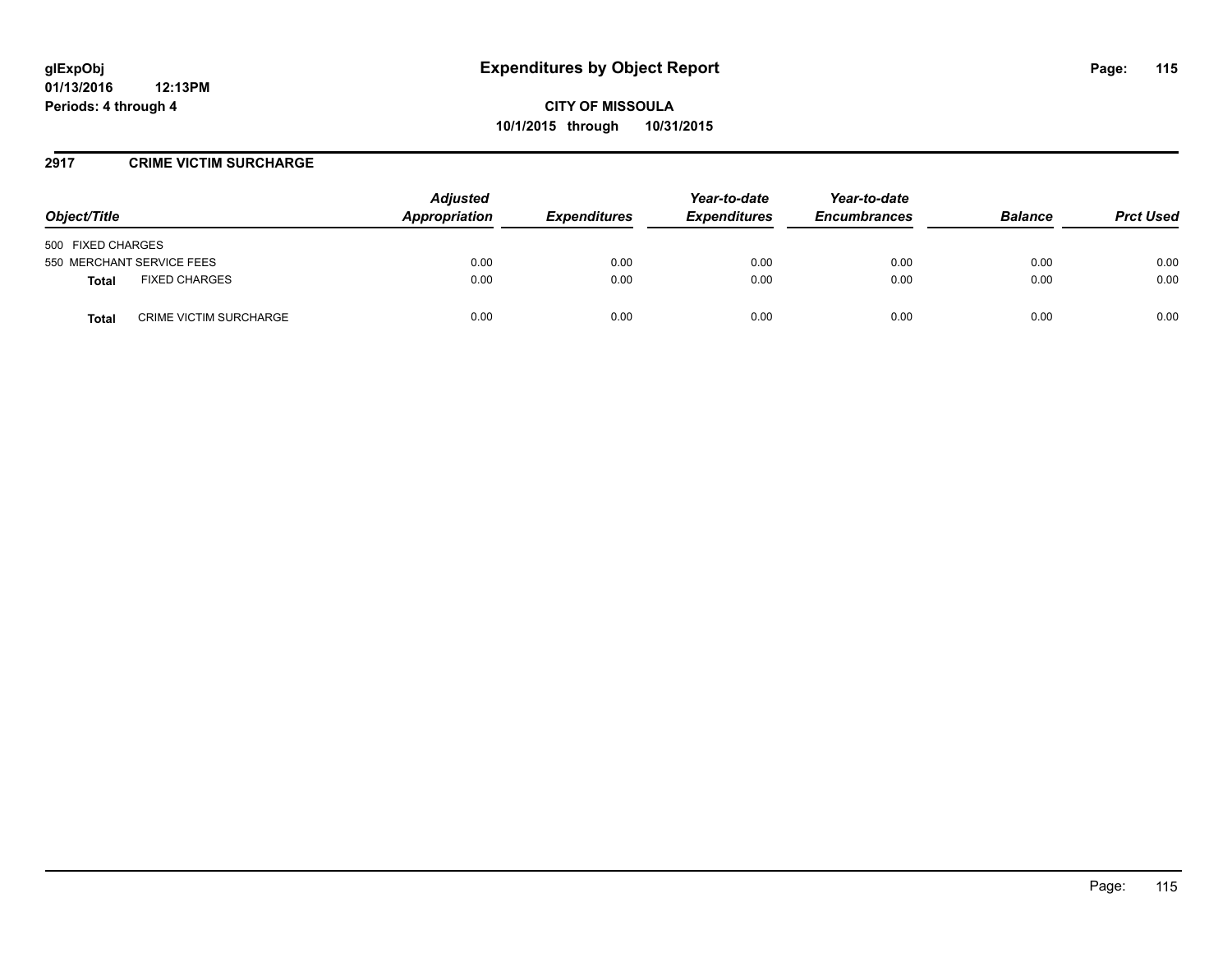#### **01/13/2016 12:13PM Periods: 4 through 4**

# **CITY OF MISSOULA 10/1/2015 through 10/31/2015**

### **2918 LAW ENFORCEMENT BLOCK GRANT FUND**

**290 POLICE**

|                                       |                                   | <b>Adjusted</b>      |                     | Year-to-date        | Year-to-date        |                |                  |
|---------------------------------------|-----------------------------------|----------------------|---------------------|---------------------|---------------------|----------------|------------------|
| Object/Title                          |                                   | <b>Appropriation</b> | <b>Expenditures</b> | <b>Expenditures</b> | <b>Encumbrances</b> | <b>Balance</b> | <b>Prct Used</b> |
| 100 PERSONAL SERVICES                 |                                   |                      |                     |                     |                     |                |                  |
| 110 SALARIES AND WAGES                |                                   | 30,390.00            | 0.00                | 0.00                | 0.00                | 30,390.00      | 0.00             |
| 115 SALARIES/HEALTH INSURANCE BENEFIT |                                   | 0.00                 | 0.00                | 0.00                | 0.00                | 0.00           | 0.00             |
| 120 OVERTIME/TERMINATION              |                                   | 0.00                 | 0.00                | 0.00                | 0.00                | 0.00           | 0.00             |
| 140 EMPLOYER CONTRIBUTIONS            |                                   | 11,610.00            | 0.00                | 0.00                | 0.00                | 11,610.00      | 0.00             |
| 141 STATE RETIREMENT CONTRIBUTIONS    |                                   | 0.00                 | 0.00                | 0.00                | 0.00                | 0.00           | 0.00             |
| <b>Total</b>                          | PERSONAL SERVICES                 | 42,000.00            | 0.00                | 0.00                | 0.00                | 42,000.00      | 0.00             |
| 200 SUPPLIES                          |                                   |                      |                     |                     |                     |                |                  |
| 210 OFFICE SUPPLIES                   |                                   | 0.00                 | 0.00                | 0.00                | 0.00                | 0.00           | 0.00             |
| 220 OPERATING SUPPLIES                |                                   | 0.00                 | 0.00                | 0.00                | 0.00                | 0.00           | 0.00             |
| <b>SUPPLIES</b><br><b>Total</b>       |                                   | 0.00                 | 0.00                | 0.00                | 0.00                | 0.00           | 0.00             |
| 300 PURCHASED SERVICES                |                                   |                      |                     |                     |                     |                |                  |
| 320 PRINTING & DUPLICATING            |                                   | 0.00                 | 0.00                | 0.00                | 0.00                | 0.00           | 0.00             |
| 344 TELEPHONE SERVICE                 |                                   | 0.00                 | 0.00                | 0.00                | 0.00                | 0.00           | 0.00             |
| 350 PROFESSIONAL SERVICES             |                                   | 0.00                 | 0.00                | 0.00                | 0.00                | 0.00           | 0.00             |
| 370 TRAVEL                            |                                   | 0.00                 | 0.00                | 0.00                | 0.00                | 0.00           | 0.00             |
| 380 TRAINING                          |                                   | 0.00                 | 0.00                | 0.00                | 0.00                | 0.00           | 0.00             |
| <b>Total</b>                          | PURCHASED SERVICES                | 0.00                 | 0.00                | 0.00                | 0.00                | 0.00           | 0.00             |
| 500 FIXED CHARGES                     |                                   |                      |                     |                     |                     |                |                  |
| 550 MERCHANT SERVICE FEES             |                                   | 0.00                 | 0.00                | 0.00                | 0.00                | 0.00           | 0.00             |
| <b>FIXED CHARGES</b><br><b>Total</b>  |                                   | 0.00                 | 0.00                | 0.00                | 0.00                | 0.00           | 0.00             |
| 700 GRANTS & CONTRIBUTIONS            |                                   |                      |                     |                     |                     |                |                  |
| 700 GRANTS & CONTRIBUTIONS            |                                   | 24,590.00            | 0.00                | 0.00                | 0.00                | 24,590.00      | 0.00             |
| <b>Total</b>                          | <b>GRANTS &amp; CONTRIBUTIONS</b> | 24,590.00            | 0.00                | 0.00                | 0.00                | 24,590.00      | 0.00             |
| 900 CAPITAL OUTLAY                    |                                   |                      |                     |                     |                     |                |                  |
| 940 MACHINERY & EQUIPMENT             |                                   | 0.00                 | 0.00                | 0.00                | 0.00                | 0.00           | 0.00             |
| <b>CAPITAL OUTLAY</b>                 |                                   | 0.00                 | 0.00                | 0.00                | 0.00                | 0.00           | 0.00             |
| <b>Total</b>                          |                                   |                      |                     |                     |                     |                |                  |
| <b>POLICE</b><br><b>Total</b>         |                                   | 66,590.00            | 0.00                | 0.00                | 0.00                | 66,590.00      | 0.00             |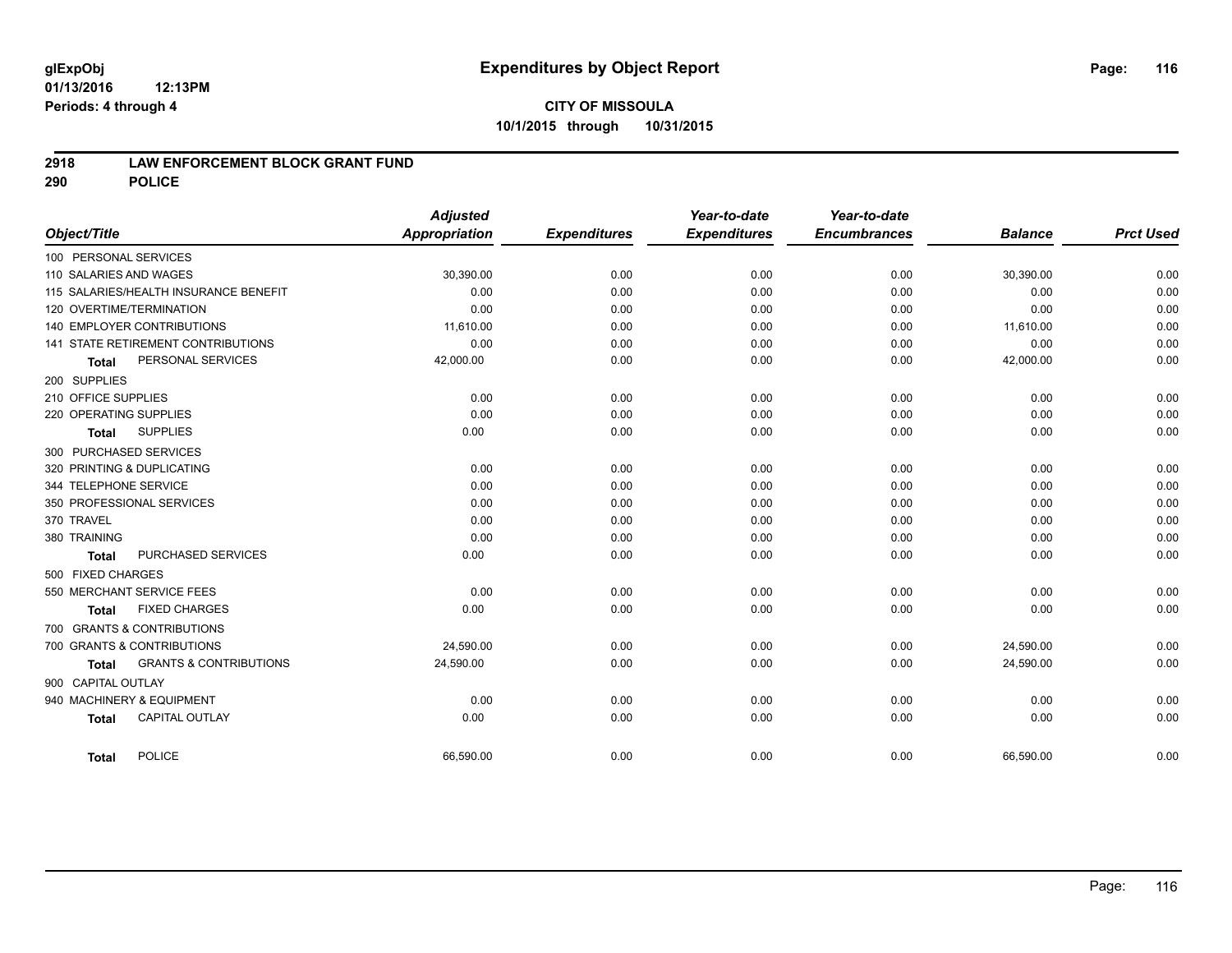### **2918 LAW ENFORCEMENT BLOCK GRANT FUND**

**390 NON-DEPARTMENTAL**

|                                           | <b>Adjusted</b> |                     | Year-to-date        | Year-to-date        |                |                  |
|-------------------------------------------|-----------------|---------------------|---------------------|---------------------|----------------|------------------|
| Object/Title                              | Appropriation   | <b>Expenditures</b> | <b>Expenditures</b> | <b>Encumbrances</b> | <b>Balance</b> | <b>Prct Used</b> |
| 300 PURCHASED SERVICES                    |                 |                     |                     |                     |                |                  |
| 350 PROFESSIONAL SERVICES                 | 0.00            | 0.00                | 0.00                | 0.00                | 0.00           | 0.00             |
| <b>PURCHASED SERVICES</b><br><b>Total</b> | 0.00            | 0.00                | 0.00                | 0.00                | 0.00           | 0.00             |
| 500 FIXED CHARGES                         |                 |                     |                     |                     |                |                  |
| 500 FIXED CHARGES                         | 0.00            | 0.00                | 0.00                | 0.00                | 0.00           | 0.00             |
| 550 MERCHANT SERVICE FEES                 | 0.00            | 0.00                | 0.00                | 0.00                | 0.00           | 0.00             |
| <b>FIXED CHARGES</b><br><b>Total</b>      | 0.00            | 0.00                | 0.00                | 0.00                | 0.00           | 0.00             |
| NON-DEPARTMENTAL<br><b>Total</b>          | 0.00            | 0.00                | 0.00                | 0.00                | 0.00           | 0.00             |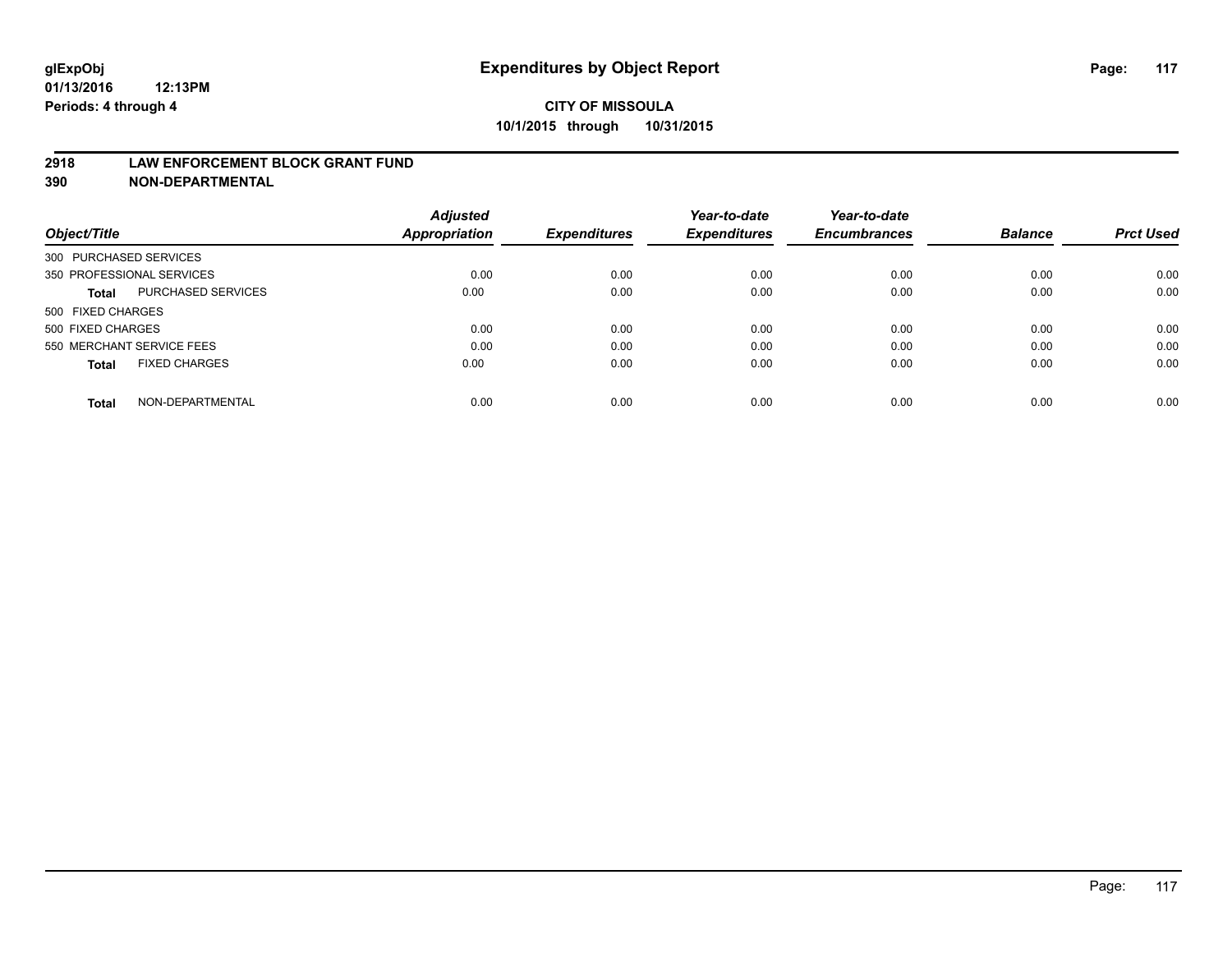**01/13/2016 12:13PM Periods: 4 through 4**

# **2918 LAW ENFORCEMENT BLOCK GRANT FUND**

| Object/Title           |                                       | <b>Adjusted</b><br>Appropriation | <b>Expenditures</b> | Year-to-date<br><b>Expenditures</b> | Year-to-date<br><b>Encumbrances</b> | <b>Balance</b> | <b>Prct Used</b> |
|------------------------|---------------------------------------|----------------------------------|---------------------|-------------------------------------|-------------------------------------|----------------|------------------|
| 100 PERSONAL SERVICES  |                                       |                                  |                     |                                     |                                     |                |                  |
| 110 SALARIES AND WAGES |                                       | 30,390.00                        | 0.00                | 0.00                                | 0.00                                | 30,390.00      | 0.00             |
|                        | 115 SALARIES/HEALTH INSURANCE BENEFIT | 0.00                             | 0.00                | 0.00                                | 0.00                                | 0.00           | 0.00             |
|                        | 120 OVERTIME/TERMINATION              | 0.00                             | 0.00                | 0.00                                | 0.00                                | 0.00           | 0.00             |
|                        | <b>140 EMPLOYER CONTRIBUTIONS</b>     | 11,610.00                        | 0.00                | 0.00                                | 0.00                                | 11,610.00      | 0.00             |
|                        | 141 STATE RETIREMENT CONTRIBUTIONS    | 0.00                             | 0.00                | 0.00                                | 0.00                                | 0.00           | 0.00             |
| <b>Total</b>           | PERSONAL SERVICES                     | 42,000.00                        | 0.00                | 0.00                                | 0.00                                | 42,000.00      | 0.00             |
| 200 SUPPLIES           |                                       |                                  |                     |                                     |                                     |                |                  |
| 210 OFFICE SUPPLIES    |                                       | 0.00                             | 0.00                | 0.00                                | 0.00                                | 0.00           | 0.00             |
| 220 OPERATING SUPPLIES |                                       | 0.00                             | 0.00                | 0.00                                | 0.00                                | 0.00           | 0.00             |
| <b>Total</b>           | <b>SUPPLIES</b>                       | 0.00                             | 0.00                | 0.00                                | 0.00                                | 0.00           | 0.00             |
| 300 PURCHASED SERVICES |                                       |                                  |                     |                                     |                                     |                |                  |
|                        | 320 PRINTING & DUPLICATING            | 0.00                             | 0.00                | 0.00                                | 0.00                                | 0.00           | 0.00             |
| 344 TELEPHONE SERVICE  |                                       | 0.00                             | 0.00                | 0.00                                | 0.00                                | 0.00           | 0.00             |
|                        | 350 PROFESSIONAL SERVICES             | 0.00                             | 0.00                | 0.00                                | 0.00                                | 0.00           | 0.00             |
| 370 TRAVEL             |                                       | 0.00                             | 0.00                | 0.00                                | 0.00                                | 0.00           | 0.00             |
| 380 TRAINING           |                                       | 0.00                             | 0.00                | 0.00                                | 0.00                                | 0.00           | 0.00             |
| <b>Total</b>           | PURCHASED SERVICES                    | 0.00                             | 0.00                | 0.00                                | 0.00                                | 0.00           | 0.00             |
| 500 FIXED CHARGES      |                                       |                                  |                     |                                     |                                     |                |                  |
| 500 FIXED CHARGES      |                                       | 0.00                             | 0.00                | 0.00                                | 0.00                                | 0.00           | 0.00             |
|                        | 550 MERCHANT SERVICE FEES             | 0.00                             | 0.00                | 0.00                                | 0.00                                | 0.00           | 0.00             |
| <b>Total</b>           | <b>FIXED CHARGES</b>                  | 0.00                             | 0.00                | 0.00                                | 0.00                                | 0.00           | 0.00             |
|                        | 700 GRANTS & CONTRIBUTIONS            |                                  |                     |                                     |                                     |                |                  |
|                        | 700 GRANTS & CONTRIBUTIONS            | 24,590.00                        | 0.00                | 0.00                                | 0.00                                | 24,590.00      | 0.00             |
| <b>Total</b>           | <b>GRANTS &amp; CONTRIBUTIONS</b>     | 24,590.00                        | 0.00                | 0.00                                | 0.00                                | 24,590.00      | 0.00             |
| 900 CAPITAL OUTLAY     |                                       |                                  |                     |                                     |                                     |                |                  |
|                        | 940 MACHINERY & EQUIPMENT             | 0.00                             | 0.00                | 0.00                                | 0.00                                | 0.00           | 0.00             |
| <b>Total</b>           | CAPITAL OUTLAY                        | 0.00                             | 0.00                | 0.00                                | 0.00                                | 0.00           | 0.00             |
| <b>Total</b>           | LAW ENFORCEMENT BLOCK GRANT FUN       | 66,590.00                        | 0.00                | 0.00                                | 0.00                                | 66,590.00      | 0.00             |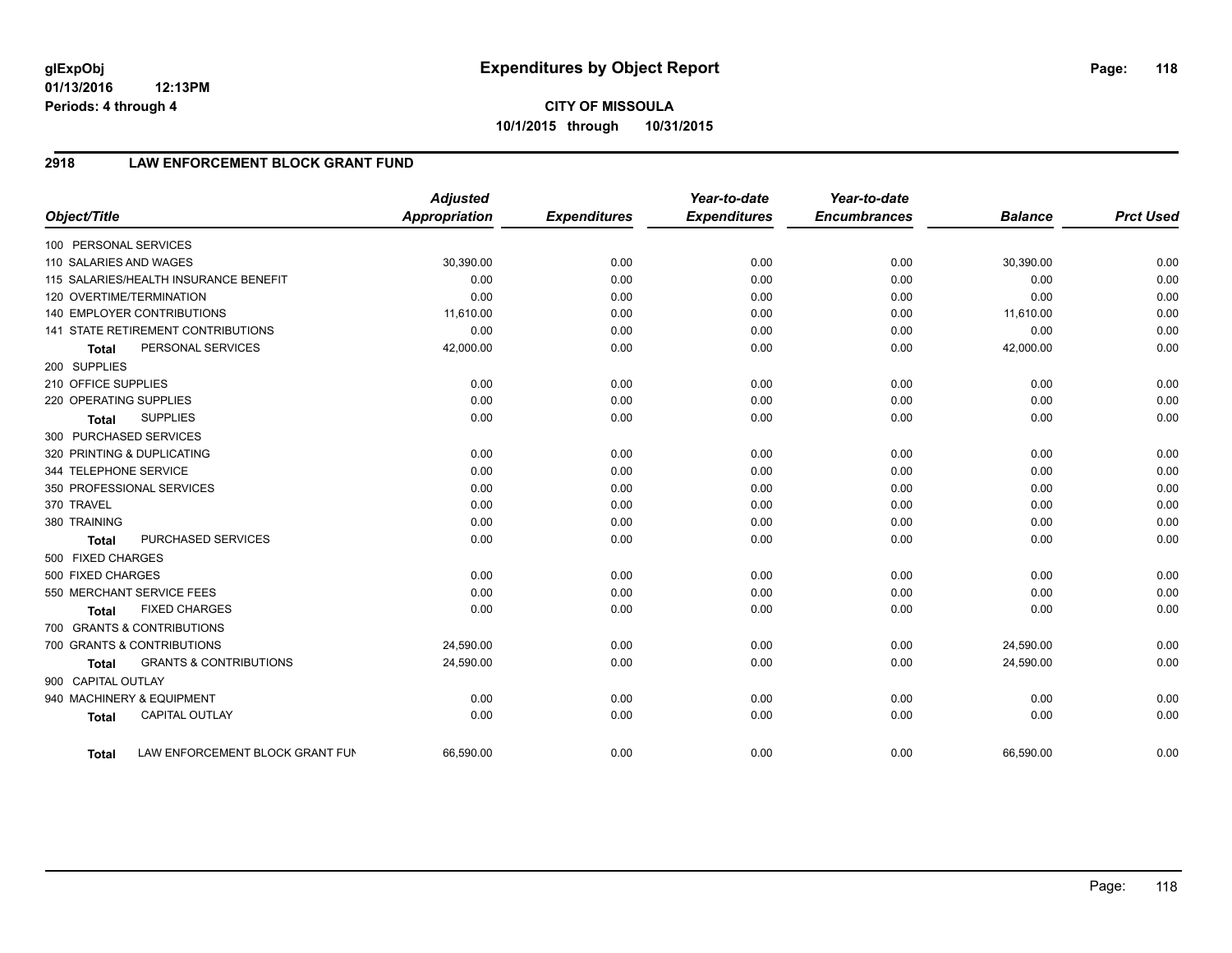### **2919 HIDTA FUND**

**290 POLICE**

|                                            | <b>Adjusted</b>      |                     | Year-to-date        | Year-to-date        |                |                  |
|--------------------------------------------|----------------------|---------------------|---------------------|---------------------|----------------|------------------|
| Object/Title                               | <b>Appropriation</b> | <b>Expenditures</b> | <b>Expenditures</b> | <b>Encumbrances</b> | <b>Balance</b> | <b>Prct Used</b> |
| 100 PERSONAL SERVICES                      |                      |                     |                     |                     |                |                  |
| 120 OVERTIME/TERMINATION                   | 15,000.00            | 0.00                | 0.00                | 0.00                | 15,000.00      | 0.00             |
| <b>140 EMPLOYER CONTRIBUTIONS</b>          | 1,350.00             | 0.00                | 0.00                | 0.00                | 1,350.00       | 0.00             |
| 141 STATE RETIREMENT CONTRIBUTIONS         | 0.00                 | 0.00                | 0.00                | 0.00                | 0.00           | 0.00             |
| PERSONAL SERVICES<br>Total                 | 16,350.00            | 0.00                | 0.00                | 0.00                | 16,350.00      | 0.00             |
| 200 SUPPLIES                               |                      |                     |                     |                     |                |                  |
| 210 OFFICE SUPPLIES                        | 500.00               | 0.00                | 0.00                | 0.00                | 500.00         | 0.00             |
| 220 OPERATING SUPPLIES                     | 500.00               | 0.00                | 13,837.20           | 0.00                | $-13,337.20$   | 2,767.44         |
| <b>SUPPLIES</b><br><b>Total</b>            | 1,000.00             | 0.00                | 13,837.20           | 0.00                | $-12,837.20$   | 1,383.72         |
| 300 PURCHASED SERVICES                     |                      |                     |                     |                     |                |                  |
| 341 ELECTRICITY & NATURAL GAS              | 4,600.00             | 0.00                | 0.00                | 0.00                | 4,600.00       | 0.00             |
| 344 TELEPHONE SERVICE                      | 250.00               | 0.00                | 0.00                | 0.00                | 250.00         | 0.00             |
| 350 PROFESSIONAL SERVICES                  | 4,000.00             | 210.00              | 627.50              | 0.00                | 3,372.50       | 15.69            |
| 360 REPAIR & MAINTENANCE                   | 1,200.00             | 0.00                | 0.00                | 0.00                | 1,200.00       | 0.00             |
| 370 TRAVEL                                 | 1,500.00             | 0.00                | 0.00                | 0.00                | 1,500.00       | 0.00             |
| 380 TRAINING                               | 1,500.00             | 0.00                | 0.00                | 0.00                | 1,500.00       | 0.00             |
| 390 OTHER PURCHASED SERVICES               | 200.00               | 0.00                | 0.00                | 0.00                | 200.00         | 0.00             |
| PURCHASED SERVICES<br><b>Total</b>         | 13,250.00            | 210.00              | 627.50              | 0.00                | 12,622.50      | 4.74             |
| 500 FIXED CHARGES                          |                      |                     |                     |                     |                |                  |
| 500 FIXED CHARGES                          | 11,700.00            | 1,719.87            | 8,599.35            | 0.00                | 3,100.65       | 73.50            |
| 550 MERCHANT SERVICE FEES                  | 0.00                 | 0.00                | 0.00                | 0.00                | 0.00           | 0.00             |
| <b>FIXED CHARGES</b><br>Total              | 11,700.00            | 1,719.87            | 8,599.35            | 0.00                | 3,100.65       | 73.50            |
| 700 GRANTS & CONTRIBUTIONS                 |                      |                     |                     |                     |                |                  |
| 700 GRANTS & CONTRIBUTIONS                 | 100,000.00           | 213.80              | 7,147.32            | 0.00                | 92,852.68      | 7.15             |
| <b>GRANTS &amp; CONTRIBUTIONS</b><br>Total | 100,000.00           | 213.80              | 7,147.32            | 0.00                | 92,852.68      | 7.15             |
| 900 CAPITAL OUTLAY                         |                      |                     |                     |                     |                |                  |
| 920 BUILDINGS                              | 50,000.00            | 0.00                | 0.00                | 0.00                | 50,000.00      | 0.00             |
| 940 MACHINERY & EQUIPMENT                  | 0.00                 | 0.00                | 8,918.00            | 0.00                | $-8,918.00$    | 0.00             |
| <b>CAPITAL OUTLAY</b><br><b>Total</b>      | 50,000.00            | 0.00                | 8,918.00            | 0.00                | 41,082.00      | 17.84            |
| <b>POLICE</b><br><b>Total</b>              | 192,300.00           | 2,143.67            | 39,129.37           | 0.00                | 153,170.63     | 20.35            |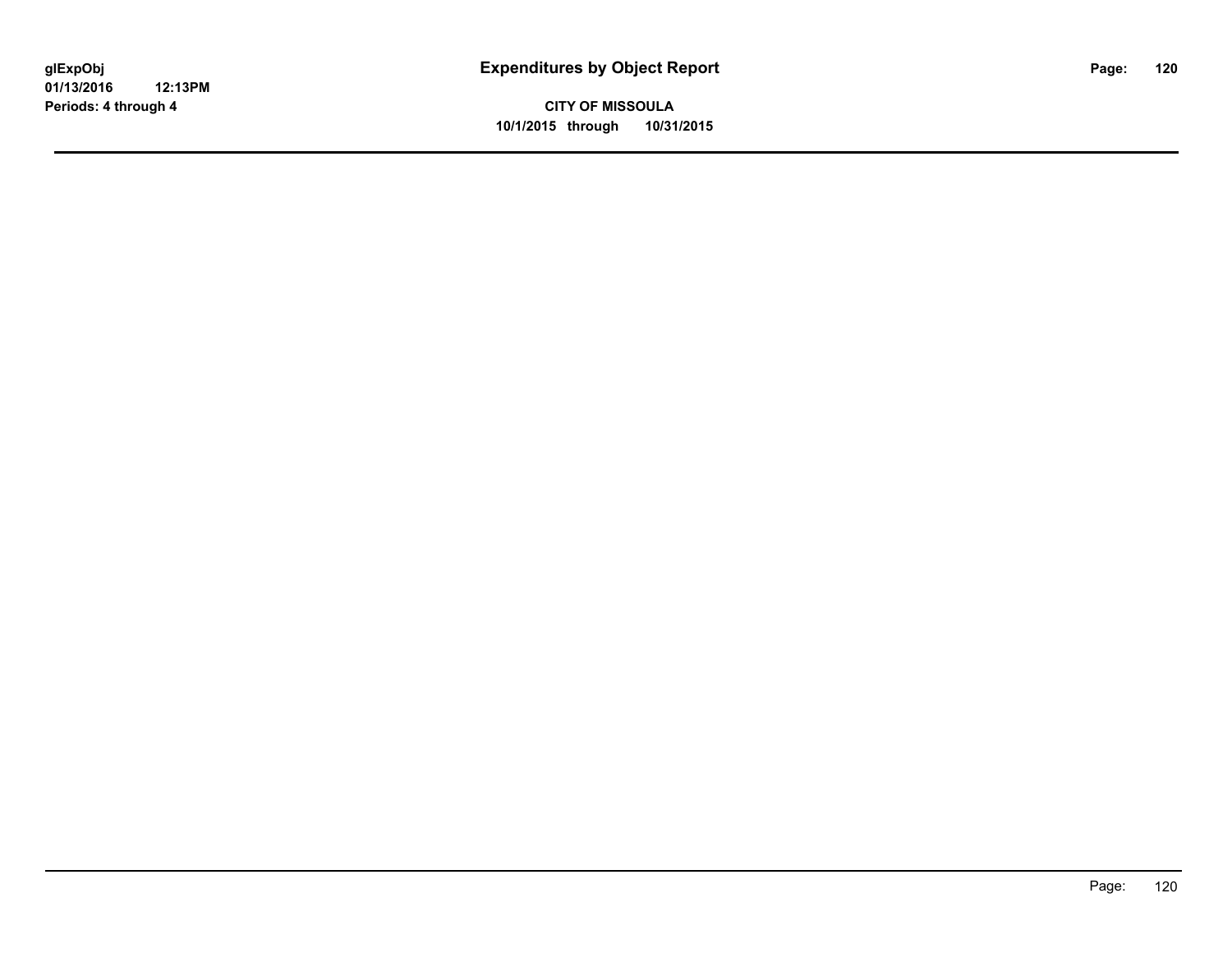**2919 HIDTA FUND**

|                                                   | <b>Adjusted</b>      |                     | Year-to-date        | Year-to-date        |                |                  |
|---------------------------------------------------|----------------------|---------------------|---------------------|---------------------|----------------|------------------|
| Object/Title                                      | <b>Appropriation</b> | <b>Expenditures</b> | <b>Expenditures</b> | <b>Encumbrances</b> | <b>Balance</b> | <b>Prct Used</b> |
| 100 PERSONAL SERVICES                             |                      |                     |                     |                     |                |                  |
| 120 OVERTIME/TERMINATION                          | 15,000.00            | 0.00                | 0.00                | 0.00                | 15,000.00      | 0.00             |
| <b>140 EMPLOYER CONTRIBUTIONS</b>                 | 1,350.00             | 0.00                | 0.00                | 0.00                | 1,350.00       | 0.00             |
| 141 STATE RETIREMENT CONTRIBUTIONS                | 0.00                 | 0.00                | 0.00                | 0.00                | 0.00           | 0.00             |
| PERSONAL SERVICES<br><b>Total</b>                 | 16,350.00            | 0.00                | 0.00                | 0.00                | 16,350.00      | 0.00             |
| 200 SUPPLIES                                      |                      |                     |                     |                     |                |                  |
| 210 OFFICE SUPPLIES                               | 500.00               | 0.00                | 0.00                | 0.00                | 500.00         | 0.00             |
| 220 OPERATING SUPPLIES                            | 500.00               | 0.00                | 13,837.20           | 0.00                | $-13,337.20$   | 2,767.44         |
| <b>SUPPLIES</b><br>Total                          | 1,000.00             | 0.00                | 13,837.20           | 0.00                | $-12,837.20$   | 1,383.72         |
| 300 PURCHASED SERVICES                            |                      |                     |                     |                     |                |                  |
| 341 ELECTRICITY & NATURAL GAS                     | 4,600.00             | 0.00                | 0.00                | 0.00                | 4,600.00       | 0.00             |
| 344 TELEPHONE SERVICE                             | 250.00               | 0.00                | 0.00                | 0.00                | 250.00         | 0.00             |
| 350 PROFESSIONAL SERVICES                         | 4,000.00             | 210.00              | 627.50              | 0.00                | 3,372.50       | 15.69            |
| 360 REPAIR & MAINTENANCE                          | 1,200.00             | 0.00                | 0.00                | 0.00                | 1,200.00       | 0.00             |
| 370 TRAVEL                                        | 1,500.00             | 0.00                | 0.00                | 0.00                | 1,500.00       | 0.00             |
| 380 TRAINING                                      | 1,500.00             | 0.00                | 0.00                | 0.00                | 1,500.00       | 0.00             |
| 390 OTHER PURCHASED SERVICES                      | 200.00               | 0.00                | 0.00                | 0.00                | 200.00         | 0.00             |
| PURCHASED SERVICES<br><b>Total</b>                | 13,250.00            | 210.00              | 627.50              | 0.00                | 12,622.50      | 4.74             |
| 500 FIXED CHARGES                                 |                      |                     |                     |                     |                |                  |
| 500 FIXED CHARGES                                 | 11,700.00            | 1,719.87            | 8,599.35            | 0.00                | 3,100.65       | 73.50            |
| 550 MERCHANT SERVICE FEES                         | 0.00                 | 0.00                | 0.00                | 0.00                | 0.00           | 0.00             |
| <b>FIXED CHARGES</b><br><b>Total</b>              | 11,700.00            | 1,719.87            | 8,599.35            | 0.00                | 3,100.65       | 73.50            |
| 700 GRANTS & CONTRIBUTIONS                        |                      |                     |                     |                     |                |                  |
| 700 GRANTS & CONTRIBUTIONS                        | 100,000.00           | 213.80              | 7,147.32            | 0.00                | 92,852.68      | 7.15             |
| <b>GRANTS &amp; CONTRIBUTIONS</b><br><b>Total</b> | 100,000.00           | 213.80              | 7,147.32            | 0.00                | 92,852.68      | 7.15             |
| 900 CAPITAL OUTLAY                                |                      |                     |                     |                     |                |                  |
| 920 BUILDINGS                                     | 50,000.00            | 0.00                | 0.00                | 0.00                | 50,000.00      | 0.00             |
| 940 MACHINERY & EQUIPMENT                         | 0.00                 | 0.00                | 8,918.00            | 0.00                | $-8,918.00$    | 0.00             |
| CAPITAL OUTLAY<br><b>Total</b>                    | 50,000.00            | 0.00                | 8,918.00            | 0.00                | 41,082.00      | 17.84            |
| <b>HIDTA FUND</b><br>Total                        | 192,300.00           | 2,143.67            | 39,129.37           | 0.00                | 153,170.63     | 20.35            |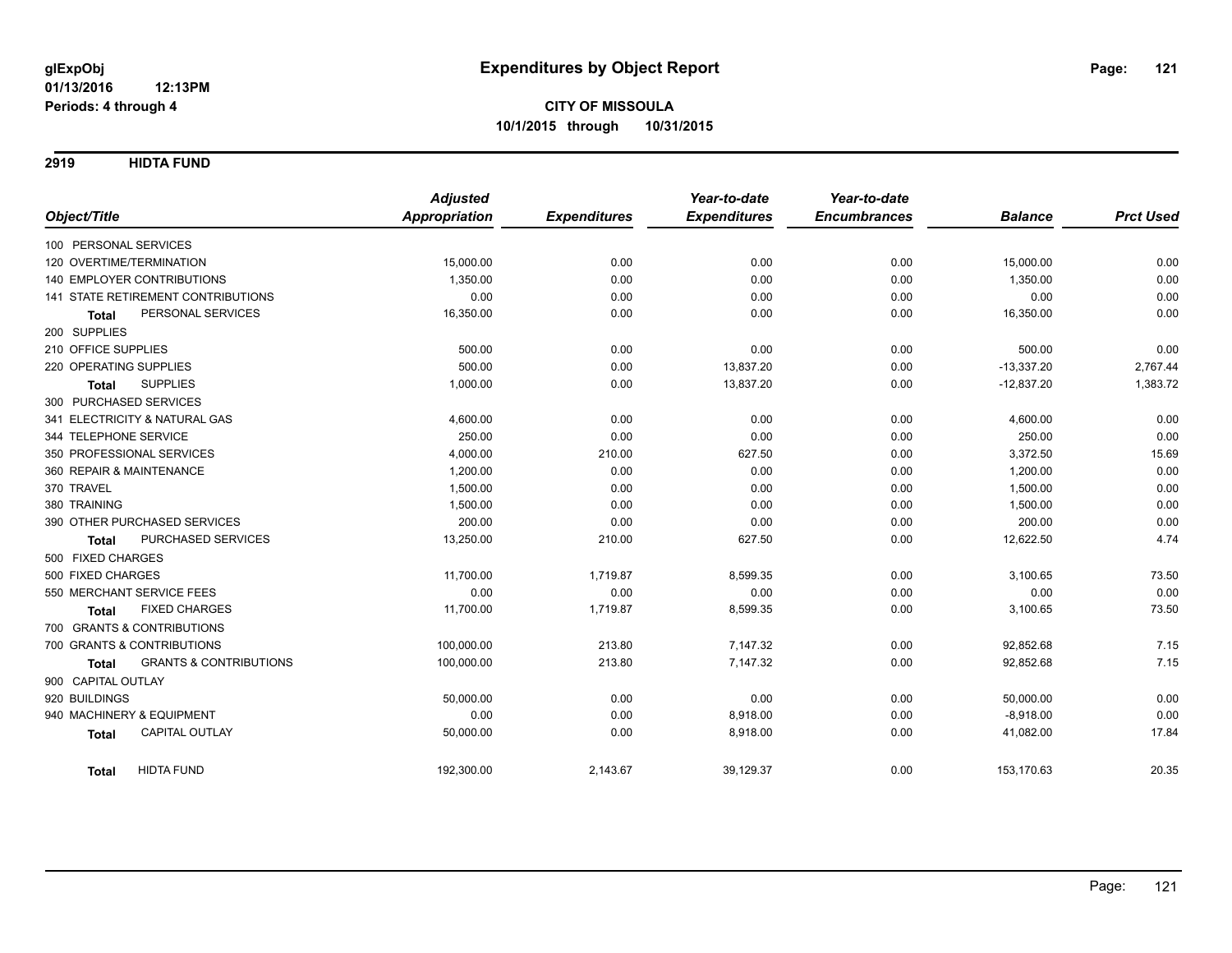### **2939 CDBG PROGRAM INCOME ACCOUNT**

**400 ENTITLEMENT GRANTS**

| Object/Title           |                              | <b>Adjusted</b><br><b>Appropriation</b> | <b>Expenditures</b> | Year-to-date<br><b>Expenditures</b> | Year-to-date<br><b>Encumbrances</b> | <b>Balance</b> | <b>Prct Used</b> |
|------------------------|------------------------------|-----------------------------------------|---------------------|-------------------------------------|-------------------------------------|----------------|------------------|
|                        |                              |                                         |                     |                                     |                                     |                |                  |
| 300 PURCHASED SERVICES |                              |                                         |                     |                                     |                                     |                |                  |
|                        | 350 PROFESSIONAL SERVICES    | 14,383.00                               | 0.00                | 0.00                                | 0.00                                | 14,383.00      | 0.00             |
| <b>Total</b>           | <b>PURCHASED SERVICES</b>    | 14,383.00                               | 0.00                | 0.00                                | 0.00                                | 14.383.00      | 0.00             |
| 500 FIXED CHARGES      |                              |                                         |                     |                                     |                                     |                |                  |
|                        | 550 MERCHANT SERVICE FEES    | 0.00                                    | 0.00                | 0.00                                | 0.00                                | 0.00           | 0.00             |
| Total                  | <b>FIXED CHARGES</b>         | 0.00                                    | 0.00                | 0.00                                | 0.00                                | 0.00           | 0.00             |
| 800 OTHER OBJECTS      |                              |                                         |                     |                                     |                                     |                |                  |
|                        | 820 TRANSFERS TO OTHER FUNDS | 0.00                                    | 0.00                | 0.00                                | 0.00                                | 0.00           | 0.00             |
| <b>Total</b>           | OTHER OBJECTS                | 0.00                                    | 0.00                | 0.00                                | 0.00                                | 0.00           | 0.00             |
|                        |                              |                                         |                     |                                     |                                     |                |                  |
| <b>Total</b>           | <b>ENTITLEMENT GRANTS</b>    | 14,383.00                               | 0.00                | 0.00                                | 0.00                                | 14,383.00      | 0.00             |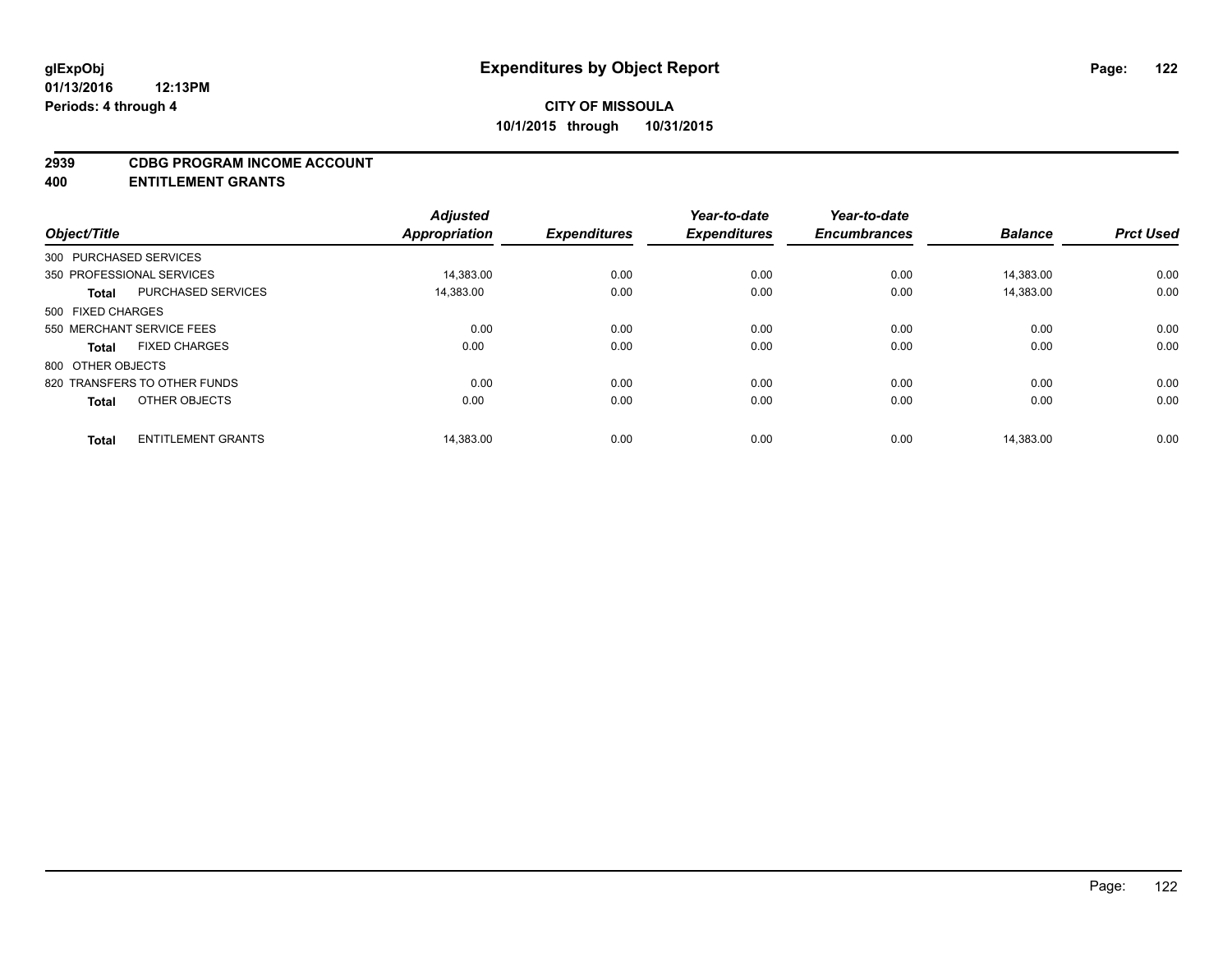### **2939 CDBG PROGRAM INCOME ACCOUNT**

| Object/Title           |                              | <b>Adjusted</b><br><b>Appropriation</b> | <b>Expenditures</b> | Year-to-date<br><b>Expenditures</b> | Year-to-date<br><b>Encumbrances</b> | <b>Balance</b> | <b>Prct Used</b> |
|------------------------|------------------------------|-----------------------------------------|---------------------|-------------------------------------|-------------------------------------|----------------|------------------|
| 300 PURCHASED SERVICES |                              |                                         |                     |                                     |                                     |                |                  |
|                        | 350 PROFESSIONAL SERVICES    | 14.383.00                               | 0.00                | 0.00                                | 0.00                                | 14.383.00      | 0.00             |
| Total                  | <b>PURCHASED SERVICES</b>    | 14,383.00                               | 0.00                | 0.00                                | 0.00                                | 14,383.00      | 0.00             |
| 500 FIXED CHARGES      |                              |                                         |                     |                                     |                                     |                |                  |
|                        | 550 MERCHANT SERVICE FEES    | 0.00                                    | 0.00                | 0.00                                | 0.00                                | 0.00           | 0.00             |
| <b>Total</b>           | <b>FIXED CHARGES</b>         | 0.00                                    | 0.00                | 0.00                                | 0.00                                | 0.00           | 0.00             |
| 800 OTHER OBJECTS      |                              |                                         |                     |                                     |                                     |                |                  |
|                        | 820 TRANSFERS TO OTHER FUNDS | 0.00                                    | 0.00                | 0.00                                | 0.00                                | 0.00           | 0.00             |
| <b>Total</b>           | OTHER OBJECTS                | 0.00                                    | 0.00                | 0.00                                | 0.00                                | 0.00           | 0.00             |
| <b>Total</b>           | CDBG PROGRAM INCOME ACCOUNT  | 14.383.00                               | 0.00                | 0.00                                | 0.00                                | 14.383.00      | 0.00             |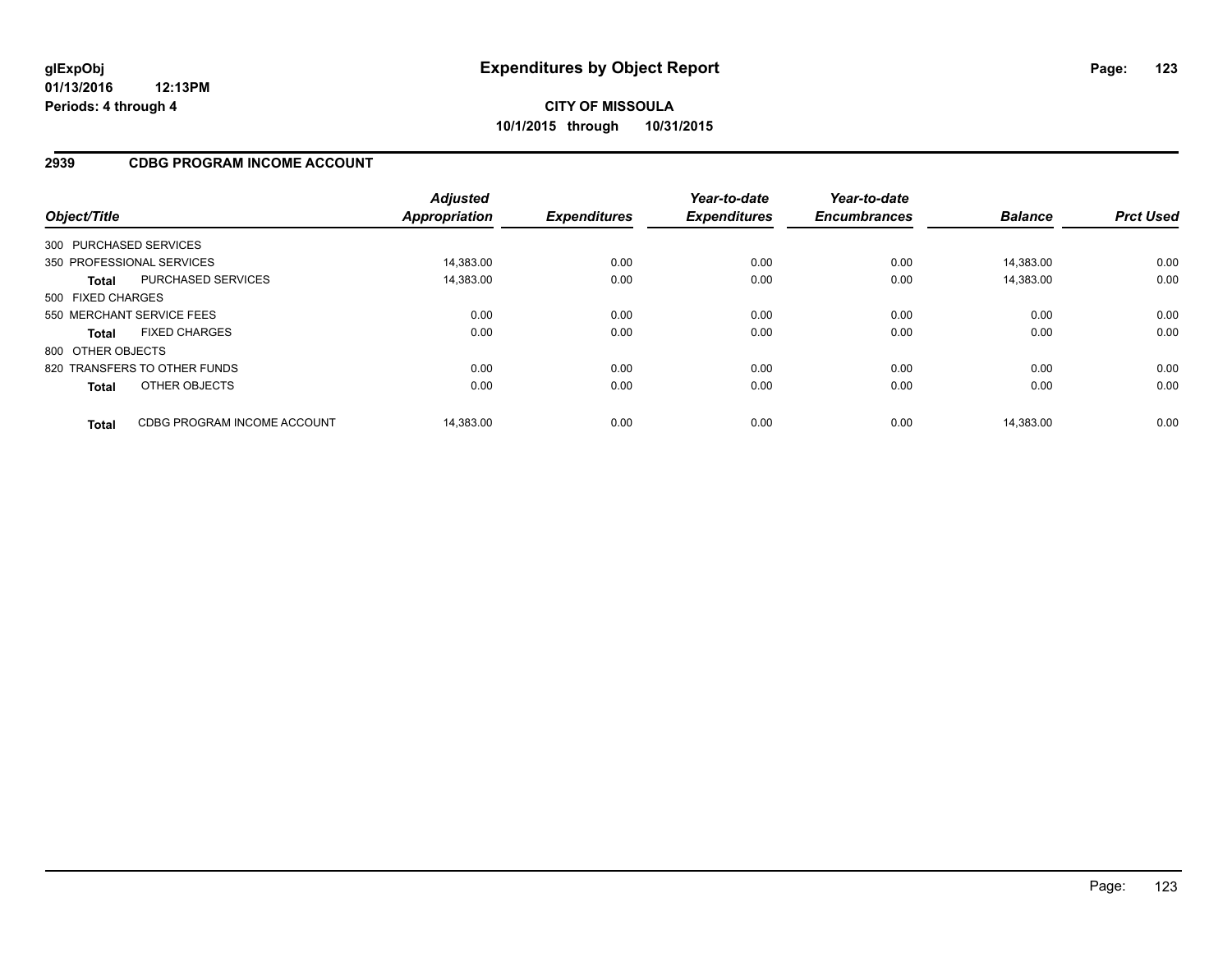# **2940 CDBG FUND**

**400 ENTITLEMENT GRANTS**

|                   |                                   | <b>Adjusted</b>      |                     | Year-to-date        | Year-to-date        |                |                  |
|-------------------|-----------------------------------|----------------------|---------------------|---------------------|---------------------|----------------|------------------|
| Object/Title      |                                   | <b>Appropriation</b> | <b>Expenditures</b> | <b>Expenditures</b> | <b>Encumbrances</b> | <b>Balance</b> | <b>Prct Used</b> |
|                   | 300 PURCHASED SERVICES            |                      |                     |                     |                     |                |                  |
|                   | 350 PROFESSIONAL SERVICES         | 106,591.00           | 0.00                | 0.00                | 0.00                | 106,591.00     | 0.00             |
| Total             | PURCHASED SERVICES                | 106,591.00           | 0.00                | 0.00                | 0.00                | 106,591.00     | 0.00             |
| 500 FIXED CHARGES |                                   |                      |                     |                     |                     |                |                  |
|                   | 550 MERCHANT SERVICE FEES         | 0.00                 | 0.00                | 0.00                | 0.00                | 0.00           | 0.00             |
| Total             | <b>FIXED CHARGES</b>              | 0.00                 | 0.00                | 0.00                | 0.00                | 0.00           | 0.00             |
|                   | 700 GRANTS & CONTRIBUTIONS        |                      |                     |                     |                     |                |                  |
|                   | 700 GRANTS & CONTRIBUTIONS        | 457,664.00           | 10.010.62           | 17,469.82           | 0.00                | 440,194.18     | 3.82             |
| Total             | <b>GRANTS &amp; CONTRIBUTIONS</b> | 457,664.00           | 10,010.62           | 17,469.82           | 0.00                | 440,194.18     | 3.82             |
| 800 OTHER OBJECTS |                                   |                      |                     |                     |                     |                |                  |
|                   | 820 TRANSFERS TO OTHER FUNDS      | 0.00                 | 0.00                | 0.00                | 0.00                | 0.00           | 0.00             |
| <b>Total</b>      | OTHER OBJECTS                     | 0.00                 | 0.00                | 0.00                | 0.00                | 0.00           | 0.00             |
| <b>Total</b>      | <b>ENTITLEMENT GRANTS</b>         | 564,255.00           | 10,010.62           | 17,469.82           | 0.00                | 546,785.18     | 3.10             |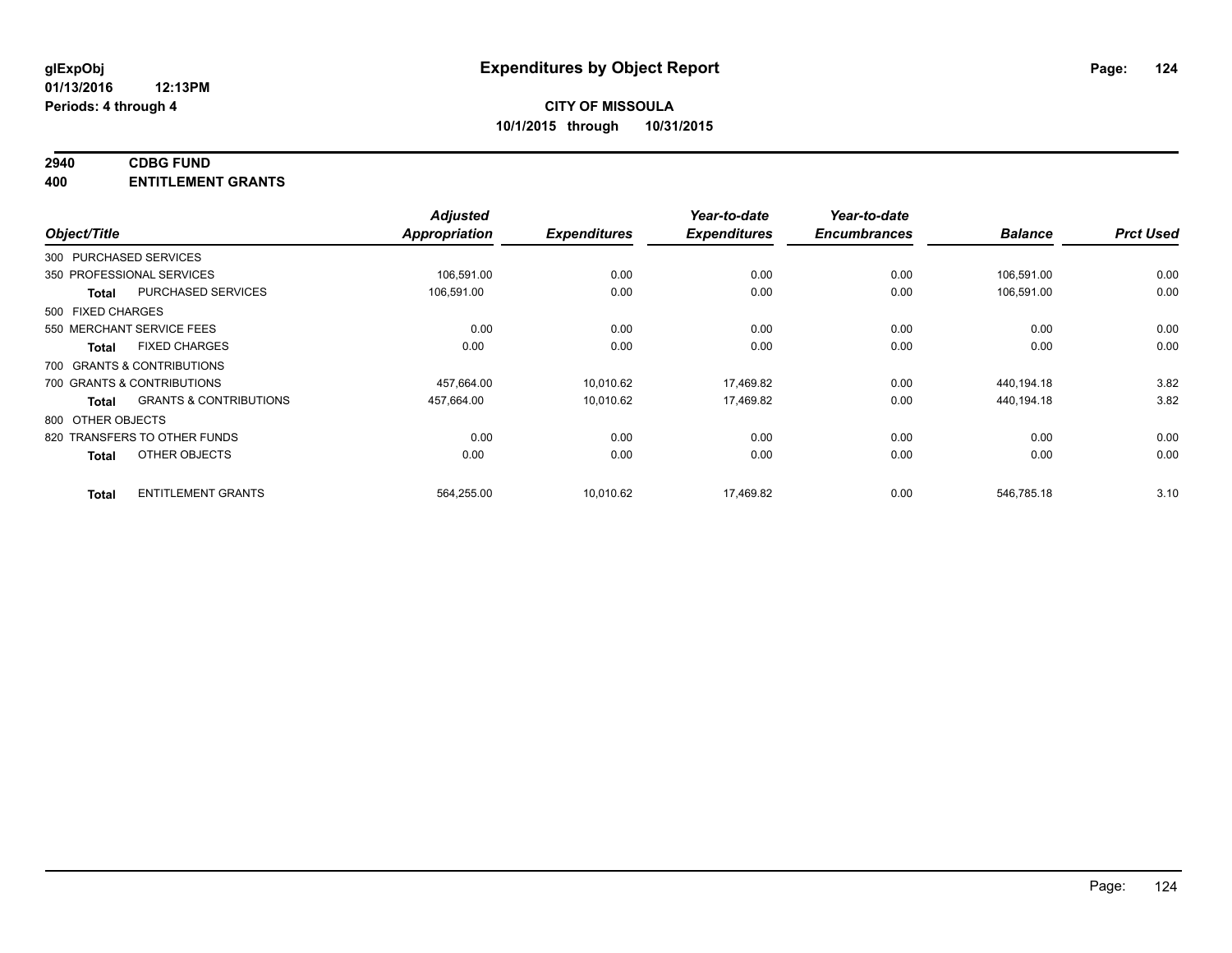**2940 CDBG FUND**

| Object/Title                 |                                   | <b>Adjusted</b><br><b>Appropriation</b> | <b>Expenditures</b> | Year-to-date<br><b>Expenditures</b> | Year-to-date<br><b>Encumbrances</b> | <b>Balance</b> | <b>Prct Used</b> |
|------------------------------|-----------------------------------|-----------------------------------------|---------------------|-------------------------------------|-------------------------------------|----------------|------------------|
| 300 PURCHASED SERVICES       |                                   |                                         |                     |                                     |                                     |                |                  |
| 350 PROFESSIONAL SERVICES    |                                   | 106.591.00                              | 0.00                | 0.00                                | 0.00                                | 106.591.00     | 0.00             |
| <b>Total</b>                 | PURCHASED SERVICES                | 106,591.00                              | 0.00                | 0.00                                | 0.00                                | 106,591.00     | 0.00             |
| 500 FIXED CHARGES            |                                   |                                         |                     |                                     |                                     |                |                  |
| 550 MERCHANT SERVICE FEES    |                                   | 0.00                                    | 0.00                | 0.00                                | 0.00                                | 0.00           | 0.00             |
| Total                        | <b>FIXED CHARGES</b>              | 0.00                                    | 0.00                | 0.00                                | 0.00                                | 0.00           | 0.00             |
| 700 GRANTS & CONTRIBUTIONS   |                                   |                                         |                     |                                     |                                     |                |                  |
| 700 GRANTS & CONTRIBUTIONS   |                                   | 457,664.00                              | 10,010.62           | 17,469.82                           | 0.00                                | 440,194.18     | 3.82             |
| Total                        | <b>GRANTS &amp; CONTRIBUTIONS</b> | 457,664.00                              | 10,010.62           | 17,469.82                           | 0.00                                | 440,194.18     | 3.82             |
| 800 OTHER OBJECTS            |                                   |                                         |                     |                                     |                                     |                |                  |
| 820 TRANSFERS TO OTHER FUNDS |                                   | 0.00                                    | 0.00                | 0.00                                | 0.00                                | 0.00           | 0.00             |
| <b>Total</b>                 | OTHER OBJECTS                     | 0.00                                    | 0.00                | 0.00                                | 0.00                                | 0.00           | 0.00             |
| <b>Total</b>                 | <b>CDBG FUND</b>                  | 564,255.00                              | 10,010.62           | 17,469.82                           | 0.00                                | 546,785.18     | 3.10             |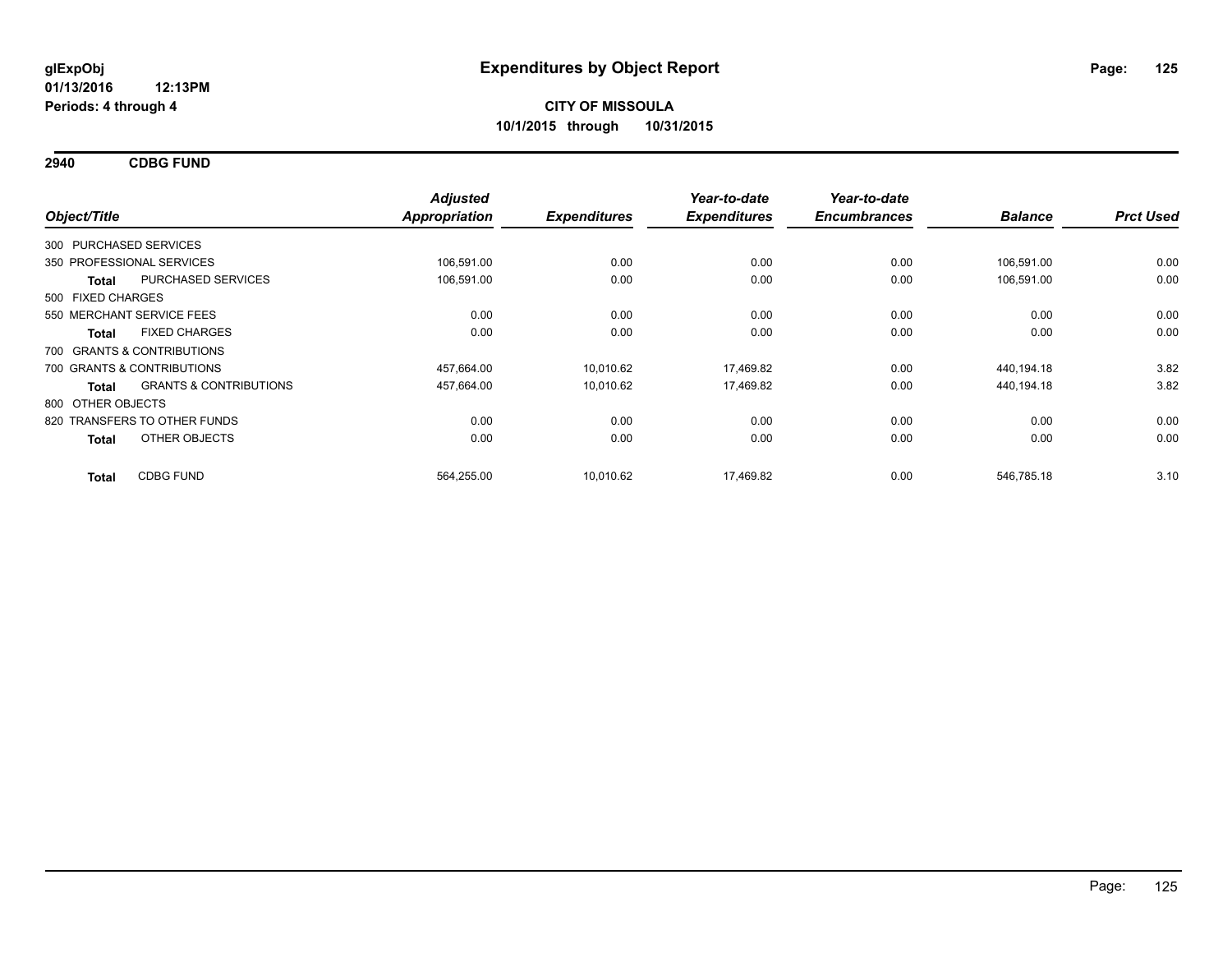## **2941 HOME FUND**

**400 ENTITLEMENT GRANTS**

|                   |                                   | <b>Adjusted</b> |                     | Year-to-date        | Year-to-date        |                |                  |
|-------------------|-----------------------------------|-----------------|---------------------|---------------------|---------------------|----------------|------------------|
| Object/Title      |                                   | Appropriation   | <b>Expenditures</b> | <b>Expenditures</b> | <b>Encumbrances</b> | <b>Balance</b> | <b>Prct Used</b> |
|                   | 300 PURCHASED SERVICES            |                 |                     |                     |                     |                |                  |
|                   | 350 PROFESSIONAL SERVICES         | 57,921.00       | 0.00                | 0.00                | 0.00                | 57,921.00      | 0.00             |
| <b>Total</b>      | <b>PURCHASED SERVICES</b>         | 57,921.00       | 0.00                | 0.00                | 0.00                | 57,921.00      | 0.00             |
| 500 FIXED CHARGES |                                   |                 |                     |                     |                     |                |                  |
|                   | 550 MERCHANT SERVICE FEES         | 0.00            | 0.00                | 0.00                | 0.00                | 0.00           | 0.00             |
| Total             | <b>FIXED CHARGES</b>              | 0.00            | 0.00                | 0.00                | 0.00                | 0.00           | 0.00             |
|                   | 700 GRANTS & CONTRIBUTIONS        |                 |                     |                     |                     |                |                  |
|                   | 700 GRANTS & CONTRIBUTIONS        | 335,666.00      | 590.00              | 1,355.00            | 0.00                | 334,311.00     | 0.40             |
| Total             | <b>GRANTS &amp; CONTRIBUTIONS</b> | 335,666.00      | 590.00              | 1,355.00            | 0.00                | 334,311.00     | 0.40             |
| 800 OTHER OBJECTS |                                   |                 |                     |                     |                     |                |                  |
|                   | 820 TRANSFERS TO OTHER FUNDS      | 0.00            | 0.00                | 0.00                | 0.00                | 0.00           | 0.00             |
| 845 CONTINGENCY   |                                   | 0.00            | 0.00                | 0.00                | 0.00                | 0.00           | 0.00             |
| <b>Total</b>      | OTHER OBJECTS                     | 0.00            | 0.00                | 0.00                | 0.00                | 0.00           | 0.00             |
| <b>Total</b>      | <b>ENTITLEMENT GRANTS</b>         | 393,587.00      | 590.00              | 1,355.00            | 0.00                | 392,232.00     | 0.34             |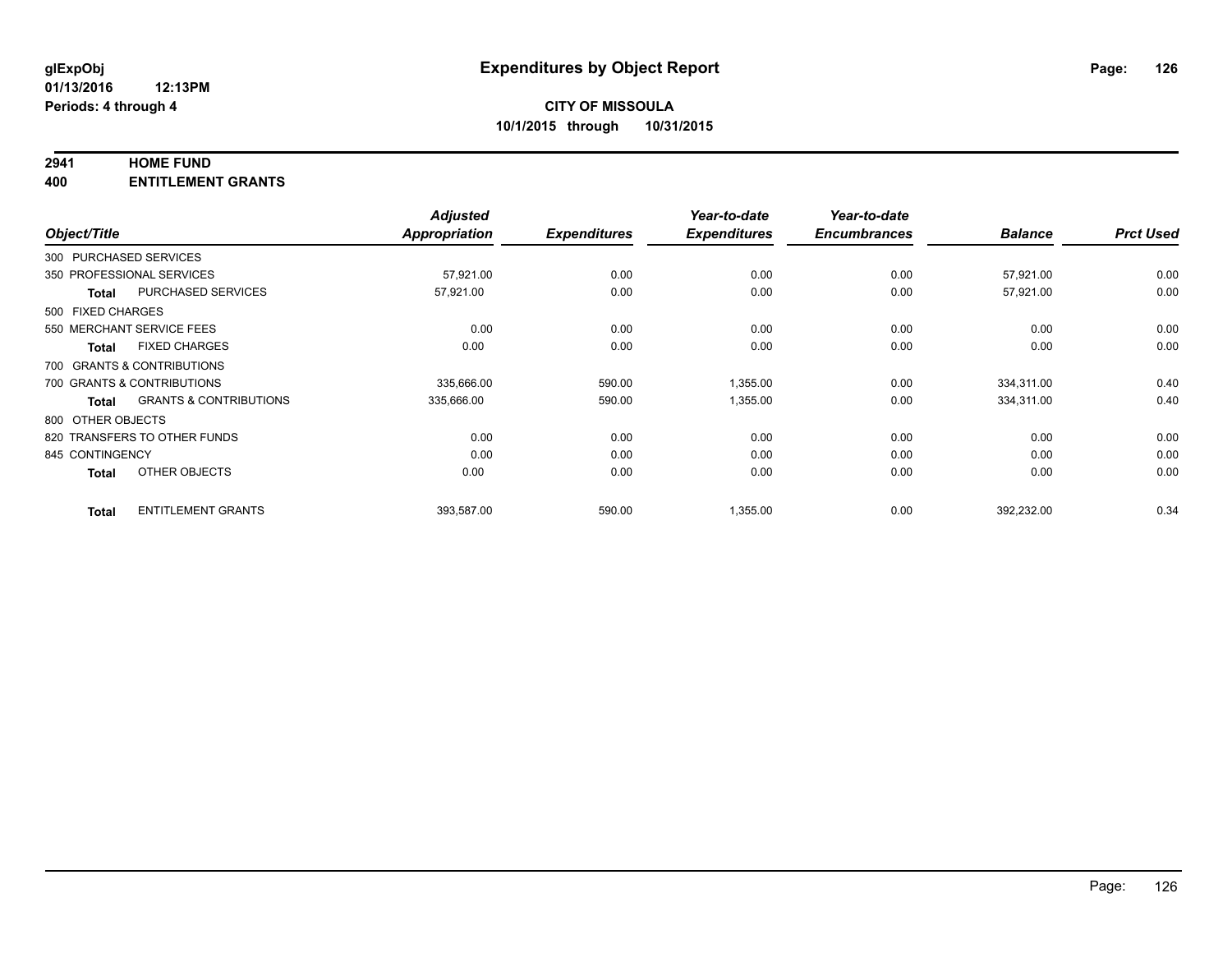**2941 HOME FUND**

| Object/Title                                      | <b>Adjusted</b><br>Appropriation | <b>Expenditures</b> | Year-to-date<br><b>Expenditures</b> | Year-to-date<br><b>Encumbrances</b> | <b>Balance</b> | <b>Prct Used</b> |
|---------------------------------------------------|----------------------------------|---------------------|-------------------------------------|-------------------------------------|----------------|------------------|
|                                                   |                                  |                     |                                     |                                     |                |                  |
| 300 PURCHASED SERVICES                            |                                  |                     |                                     |                                     |                |                  |
| 350 PROFESSIONAL SERVICES                         | 57,921.00                        | 0.00                | 0.00                                | 0.00                                | 57,921.00      | 0.00             |
| PURCHASED SERVICES<br><b>Total</b>                | 57,921.00                        | 0.00                | 0.00                                | 0.00                                | 57,921.00      | 0.00             |
| 500 FIXED CHARGES                                 |                                  |                     |                                     |                                     |                |                  |
| 550 MERCHANT SERVICE FEES                         | 0.00                             | 0.00                | 0.00                                | 0.00                                | 0.00           | 0.00             |
| <b>FIXED CHARGES</b><br><b>Total</b>              | 0.00                             | 0.00                | 0.00                                | 0.00                                | 0.00           | 0.00             |
| 700 GRANTS & CONTRIBUTIONS                        |                                  |                     |                                     |                                     |                |                  |
| 700 GRANTS & CONTRIBUTIONS                        | 335,666.00                       | 590.00              | 1,355.00                            | 0.00                                | 334,311.00     | 0.40             |
| <b>GRANTS &amp; CONTRIBUTIONS</b><br><b>Total</b> | 335,666.00                       | 590.00              | 1,355.00                            | 0.00                                | 334,311.00     | 0.40             |
| 800 OTHER OBJECTS                                 |                                  |                     |                                     |                                     |                |                  |
| 820 TRANSFERS TO OTHER FUNDS                      | 0.00                             | 0.00                | 0.00                                | 0.00                                | 0.00           | 0.00             |
| 845 CONTINGENCY                                   | 0.00                             | 0.00                | 0.00                                | 0.00                                | 0.00           | 0.00             |
| OTHER OBJECTS<br><b>Total</b>                     | 0.00                             | 0.00                | 0.00                                | 0.00                                | 0.00           | 0.00             |
|                                                   |                                  |                     |                                     |                                     |                |                  |
| <b>HOME FUND</b><br><b>Total</b>                  | 393,587.00                       | 590.00              | 1,355.00                            | 0.00                                | 392,232.00     | 0.34             |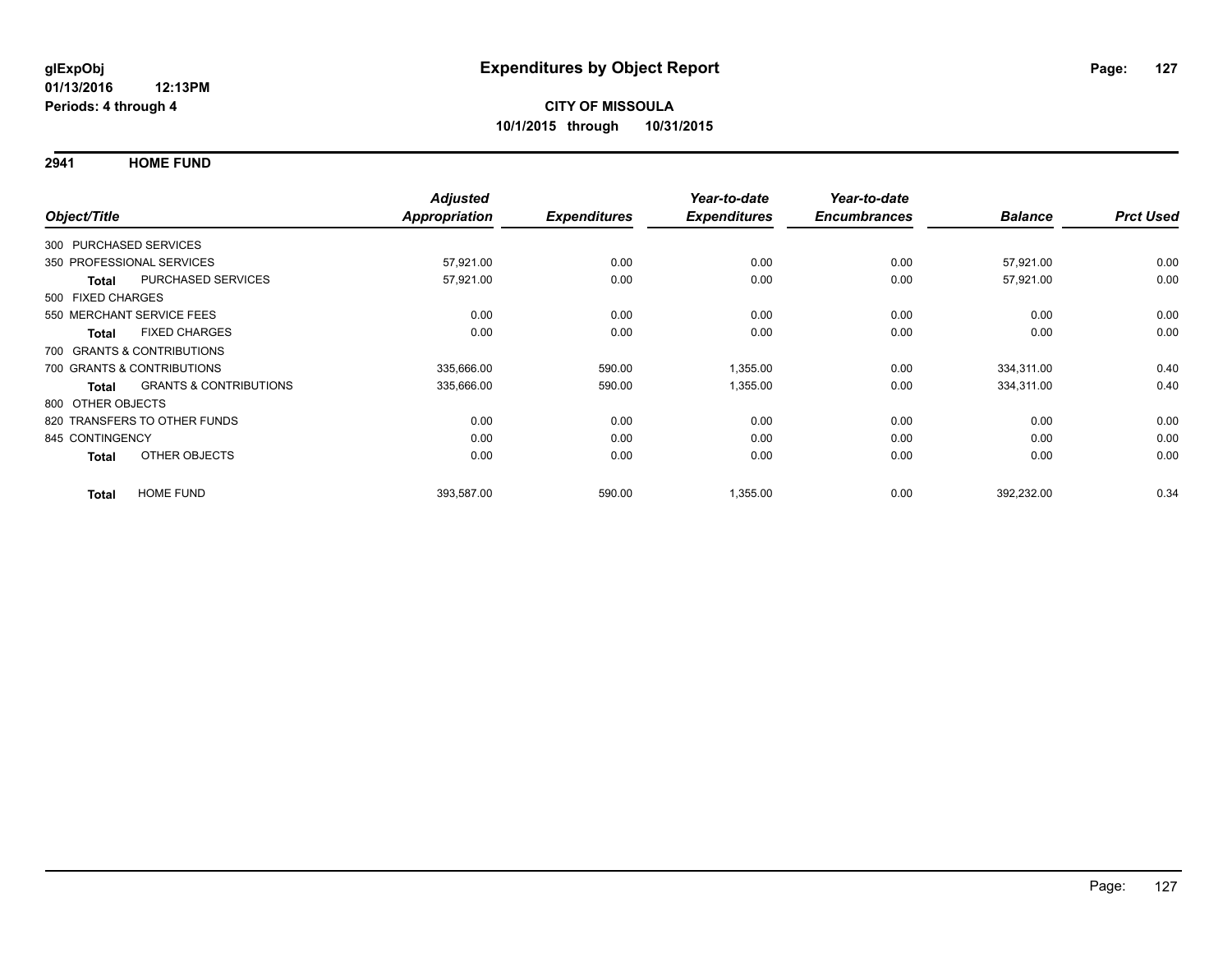### **2942 ADDI PROGRAM**

**400 ENTITLEMENT GRANTS**

|                                   | <b>Adjusted</b>                                                     |                                   | Year-to-date                | Year-to-date                |                             | <b>Prct Used</b>            |
|-----------------------------------|---------------------------------------------------------------------|-----------------------------------|-----------------------------|-----------------------------|-----------------------------|-----------------------------|
|                                   |                                                                     |                                   |                             |                             |                             |                             |
|                                   |                                                                     |                                   |                             |                             |                             |                             |
| 350 PROFESSIONAL SERVICES         | 12.846.00                                                           | 0.00                              | 0.00                        | 0.00                        | 12.846.00                   | 0.00                        |
| <b>PURCHASED SERVICES</b>         | 12.846.00                                                           | 0.00                              | 0.00                        | 0.00                        | 12.846.00                   | 0.00                        |
| 500 FIXED CHARGES                 |                                                                     |                                   |                             |                             |                             |                             |
| 550 MERCHANT SERVICE FEES         | 0.00                                                                | 0.00                              | 0.00                        | 0.00                        | 0.00                        | 0.00                        |
| <b>FIXED CHARGES</b><br>Total     | 0.00                                                                | 0.00                              | 0.00                        | 0.00                        | 0.00                        | 0.00                        |
| 700 GRANTS & CONTRIBUTIONS        |                                                                     |                                   |                             |                             |                             |                             |
| 700 GRANTS & CONTRIBUTIONS        | 0.00                                                                | 0.00                              | 0.00                        | 0.00                        | 0.00                        | 0.00                        |
| <b>GRANTS &amp; CONTRIBUTIONS</b> | 0.00                                                                | 0.00                              | 0.00                        | 0.00                        | 0.00                        | 0.00                        |
|                                   |                                                                     |                                   |                             |                             |                             | 0.00                        |
|                                   | Object/Title<br>300 PURCHASED SERVICES<br><b>ENTITLEMENT GRANTS</b> | <b>Appropriation</b><br>12.846.00 | <b>Expenditures</b><br>0.00 | <b>Expenditures</b><br>0.00 | <b>Encumbrances</b><br>0.00 | <b>Balance</b><br>12.846.00 |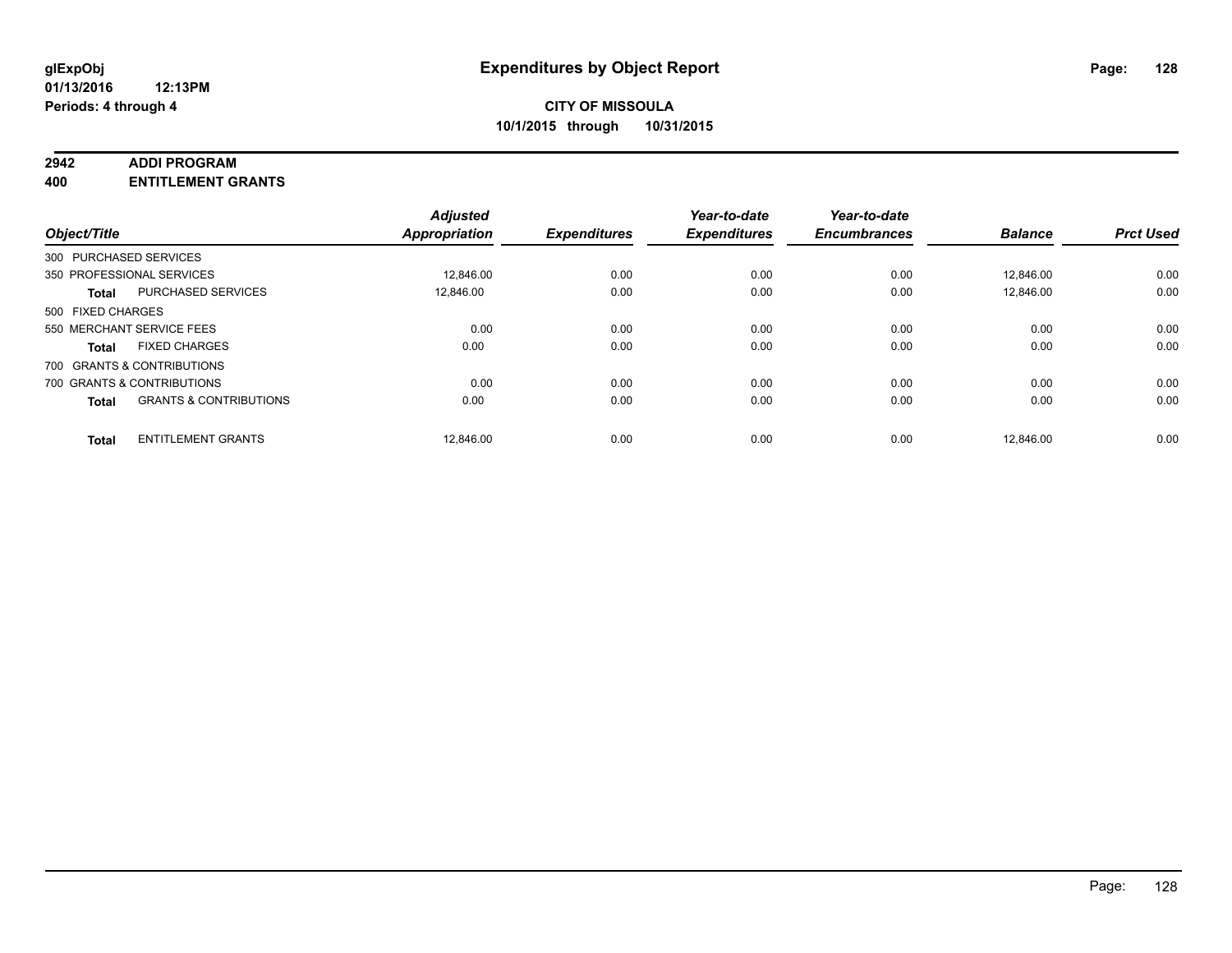### **2942 ADDI PROGRAM**

| Object/Title           |                                   | <b>Adjusted</b><br>Appropriation | <b>Expenditures</b> | Year-to-date<br><b>Expenditures</b> | Year-to-date<br><b>Encumbrances</b> | <b>Balance</b> | <b>Prct Used</b> |
|------------------------|-----------------------------------|----------------------------------|---------------------|-------------------------------------|-------------------------------------|----------------|------------------|
| 300 PURCHASED SERVICES |                                   |                                  |                     |                                     |                                     |                |                  |
|                        | 350 PROFESSIONAL SERVICES         | 12.846.00                        | 0.00                | 0.00                                | 0.00                                | 12.846.00      | 0.00             |
| <b>Total</b>           | <b>PURCHASED SERVICES</b>         | 12.846.00                        | 0.00                | 0.00                                | 0.00                                | 12.846.00      | 0.00             |
| 500 FIXED CHARGES      |                                   |                                  |                     |                                     |                                     |                |                  |
|                        | 550 MERCHANT SERVICE FEES         | 0.00                             | 0.00                | 0.00                                | 0.00                                | 0.00           | 0.00             |
| <b>Total</b>           | <b>FIXED CHARGES</b>              | 0.00                             | 0.00                | 0.00                                | 0.00                                | 0.00           | 0.00             |
|                        | 700 GRANTS & CONTRIBUTIONS        |                                  |                     |                                     |                                     |                |                  |
|                        | 700 GRANTS & CONTRIBUTIONS        | 0.00                             | 0.00                | 0.00                                | 0.00                                | 0.00           | 0.00             |
| <b>Total</b>           | <b>GRANTS &amp; CONTRIBUTIONS</b> | 0.00                             | 0.00                | 0.00                                | 0.00                                | 0.00           | 0.00             |
| <b>Total</b>           | <b>ADDI PROGRAM</b>               | 12.846.00                        | 0.00                | 0.00                                | 0.00                                | 12.846.00      | 0.00             |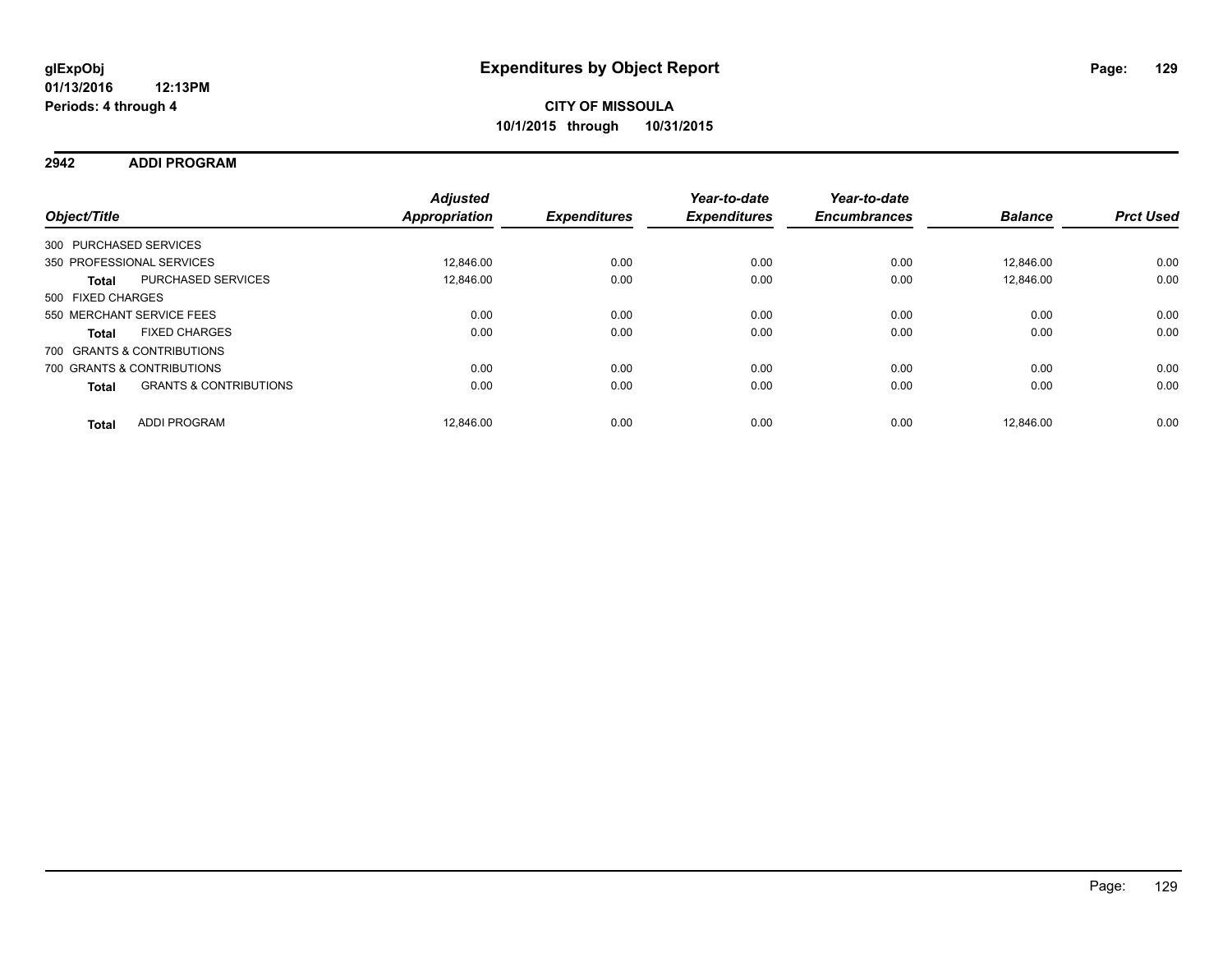### **2943 CITY HOME PROGRAM INCOME**

**400 ENTITLEMENT GRANTS**

| Object/Title      |                                   | <b>Adjusted</b><br><b>Appropriation</b> | <b>Expenditures</b> | Year-to-date<br><b>Expenditures</b> | Year-to-date<br><b>Encumbrances</b> | <b>Balance</b> | <b>Prct Used</b> |
|-------------------|-----------------------------------|-----------------------------------------|---------------------|-------------------------------------|-------------------------------------|----------------|------------------|
|                   | 300 PURCHASED SERVICES            |                                         |                     |                                     |                                     |                |                  |
|                   | 350 PROFESSIONAL SERVICES         | 31,000.00                               | 0.00                | 0.00                                | 0.00                                | 31,000.00      | 0.00             |
|                   | 390 OTHER PURCHASED SERVICES      | 500.00                                  | 0.00                | 0.00                                | 0.00                                | 500.00         | 0.00             |
| <b>Total</b>      | <b>PURCHASED SERVICES</b>         | 31,500.00                               | 0.00                | 0.00                                | 0.00                                | 31.500.00      | 0.00             |
| 500 FIXED CHARGES |                                   |                                         |                     |                                     |                                     |                |                  |
|                   | 550 MERCHANT SERVICE FEES         | 0.00                                    | 0.00                | 0.00                                | 0.00                                | 0.00           | 0.00             |
| <b>Total</b>      | <b>FIXED CHARGES</b>              | 0.00                                    | 0.00                | 0.00                                | 0.00                                | 0.00           | 0.00             |
|                   | 700 GRANTS & CONTRIBUTIONS        |                                         |                     |                                     |                                     |                |                  |
|                   | 700 GRANTS & CONTRIBUTIONS        | 0.00                                    | 0.00                | 0.00                                | 0.00                                | 0.00           | 0.00             |
| <b>Total</b>      | <b>GRANTS &amp; CONTRIBUTIONS</b> | 0.00                                    | 0.00                | 0.00                                | 0.00                                | 0.00           | 0.00             |
| <b>Total</b>      | <b>ENTITLEMENT GRANTS</b>         | 31,500.00                               | 0.00                | 0.00                                | 0.00                                | 31,500.00      | 0.00             |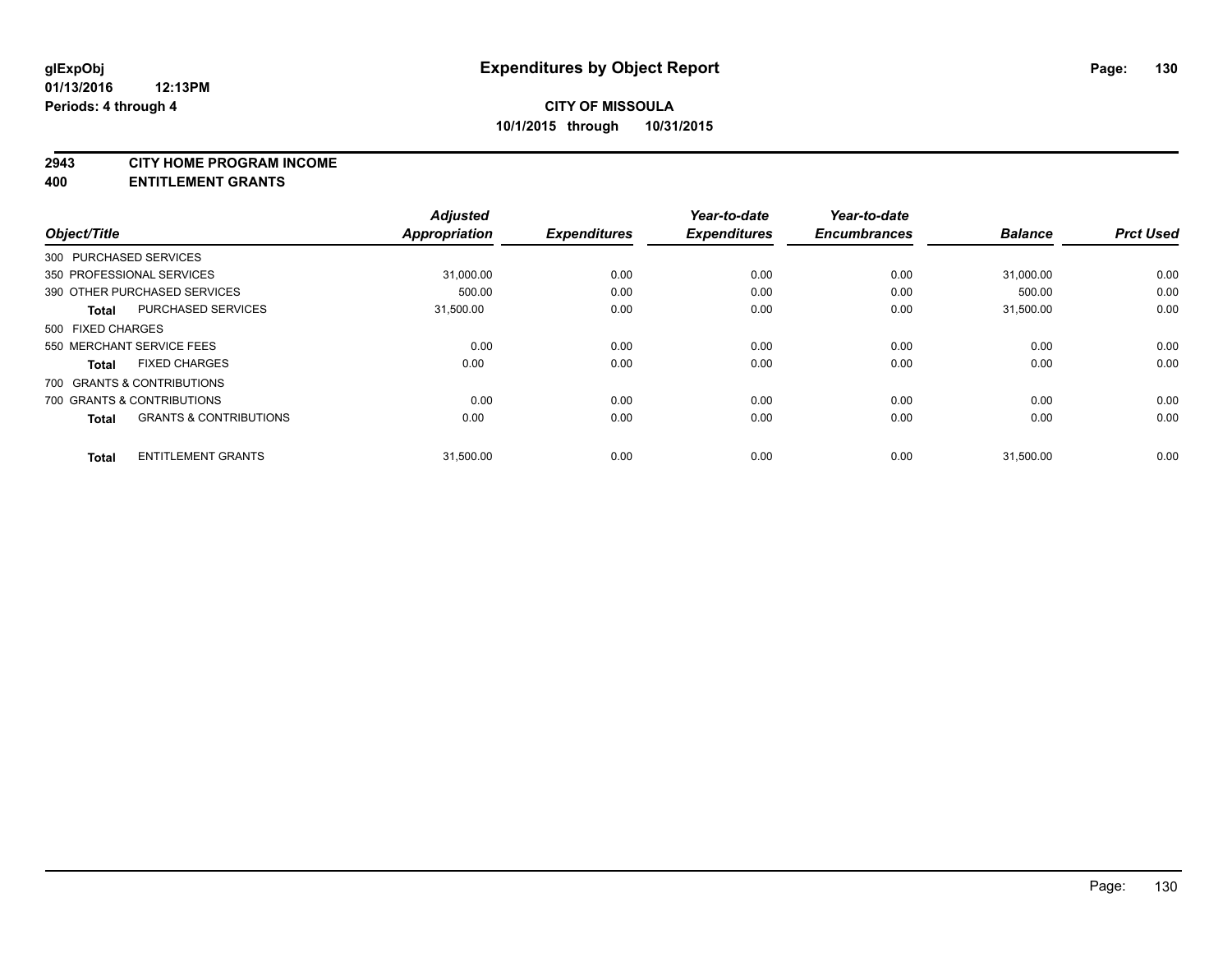### **2943 CITY HOME PROGRAM INCOME**

| Object/Title                                      | <b>Adjusted</b><br><b>Appropriation</b> | <b>Expenditures</b> | Year-to-date<br><b>Expenditures</b> | Year-to-date<br><b>Encumbrances</b> | <b>Balance</b> | <b>Prct Used</b> |
|---------------------------------------------------|-----------------------------------------|---------------------|-------------------------------------|-------------------------------------|----------------|------------------|
| 300 PURCHASED SERVICES                            |                                         |                     |                                     |                                     |                |                  |
| 350 PROFESSIONAL SERVICES                         | 31,000.00                               | 0.00                | 0.00                                | 0.00                                | 31,000.00      | 0.00             |
| 390 OTHER PURCHASED SERVICES                      | 500.00                                  | 0.00                | 0.00                                | 0.00                                | 500.00         | 0.00             |
| PURCHASED SERVICES<br>Total                       | 31,500.00                               | 0.00                | 0.00                                | 0.00                                | 31,500.00      | 0.00             |
| 500 FIXED CHARGES                                 |                                         |                     |                                     |                                     |                |                  |
| 550 MERCHANT SERVICE FEES                         | 0.00                                    | 0.00                | 0.00                                | 0.00                                | 0.00           | 0.00             |
| <b>FIXED CHARGES</b><br><b>Total</b>              | 0.00                                    | 0.00                | 0.00                                | 0.00                                | 0.00           | 0.00             |
| 700 GRANTS & CONTRIBUTIONS                        |                                         |                     |                                     |                                     |                |                  |
| 700 GRANTS & CONTRIBUTIONS                        | 0.00                                    | 0.00                | 0.00                                | 0.00                                | 0.00           | 0.00             |
| <b>GRANTS &amp; CONTRIBUTIONS</b><br><b>Total</b> | 0.00                                    | 0.00                | 0.00                                | 0.00                                | 0.00           | 0.00             |
| CITY HOME PROGRAM INCOME<br><b>Total</b>          | 31,500.00                               | 0.00                | 0.00                                | 0.00                                | 31,500.00      | 0.00             |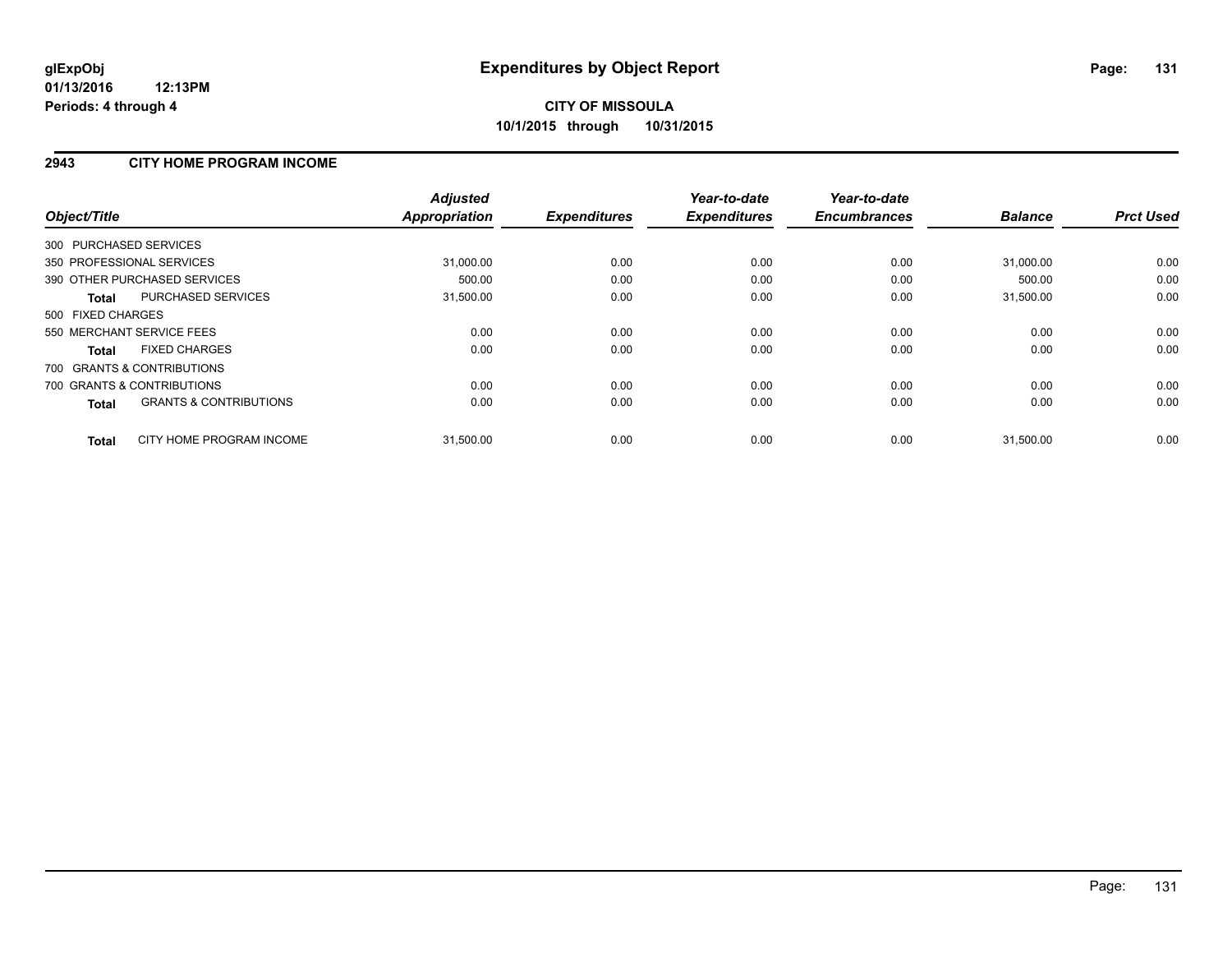### **2944 NEIGHBORHOOD STABILIZATION PROGRAM**

**400 ENTITLEMENT GRANTS**

|                                           | <b>Adjusted</b> |                     | Year-to-date        | Year-to-date        |                |                  |
|-------------------------------------------|-----------------|---------------------|---------------------|---------------------|----------------|------------------|
| Object/Title                              | Appropriation   | <b>Expenditures</b> | <b>Expenditures</b> | <b>Encumbrances</b> | <b>Balance</b> | <b>Prct Used</b> |
| 300 PURCHASED SERVICES                    |                 |                     |                     |                     |                |                  |
| 350 PROFESSIONAL SERVICES                 | 0.00            | 0.00                | 0.00                | 0.00                | 0.00           | 0.00             |
| 390 OTHER PURCHASED SERVICES              | 0.00            | 0.00                | 0.00                | 0.00                | 0.00           | 0.00             |
| <b>PURCHASED SERVICES</b><br><b>Total</b> | 0.00            | 0.00                | 0.00                | 0.00                | 0.00           | 0.00             |
| 500 FIXED CHARGES                         |                 |                     |                     |                     |                |                  |
| 550 MERCHANT SERVICE FEES                 | 0.00            | 0.00                | 0.00                | 0.00                | 0.00           | 0.00             |
| <b>FIXED CHARGES</b><br><b>Total</b>      | 0.00            | 0.00                | 0.00                | 0.00                | 0.00           | 0.00             |
| <b>ENTITLEMENT GRANTS</b><br><b>Total</b> | 0.00            | 0.00                | 0.00                | 0.00                | 0.00           | 0.00             |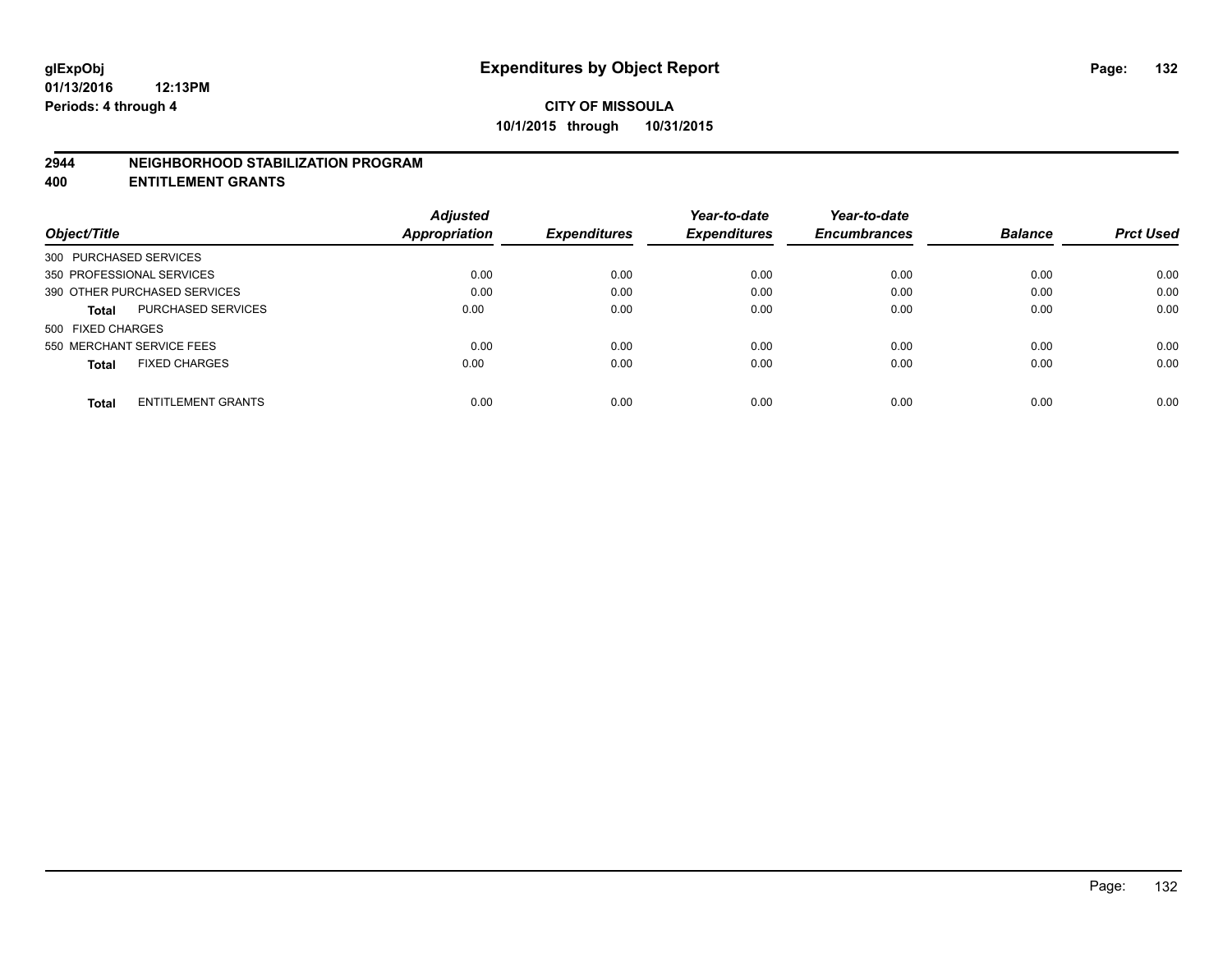### **2944 NEIGHBORHOOD STABILIZATION PROGRAM**

**401 MHA/SILVERTIP**

| Object/Title                              | <b>Adjusted</b><br><b>Appropriation</b> | <b>Expenditures</b> | Year-to-date<br><b>Expenditures</b> | Year-to-date<br><b>Encumbrances</b> | <b>Balance</b> | <b>Prct Used</b> |
|-------------------------------------------|-----------------------------------------|---------------------|-------------------------------------|-------------------------------------|----------------|------------------|
| 300 PURCHASED SERVICES                    |                                         |                     |                                     |                                     |                |                  |
| 350 PROFESSIONAL SERVICES                 | 0.00                                    | 0.00                | 0.00                                | 0.00                                | 0.00           | 0.00             |
| <b>PURCHASED SERVICES</b><br><b>Total</b> | 0.00                                    | 0.00                | 0.00                                | 0.00                                | 0.00           | 0.00             |
| 500 FIXED CHARGES                         |                                         |                     |                                     |                                     |                |                  |
| 550 MERCHANT SERVICE FEES                 | 0.00                                    | 0.00                | 0.00                                | 0.00                                | 0.00           | 0.00             |
| <b>FIXED CHARGES</b><br><b>Total</b>      | 0.00                                    | 0.00                | 0.00                                | 0.00                                | 0.00           | 0.00             |
| <b>MHA/SILVERTIP</b><br>Total             | 0.00                                    | 0.00                | 0.00                                | 0.00                                | 0.00           | 0.00             |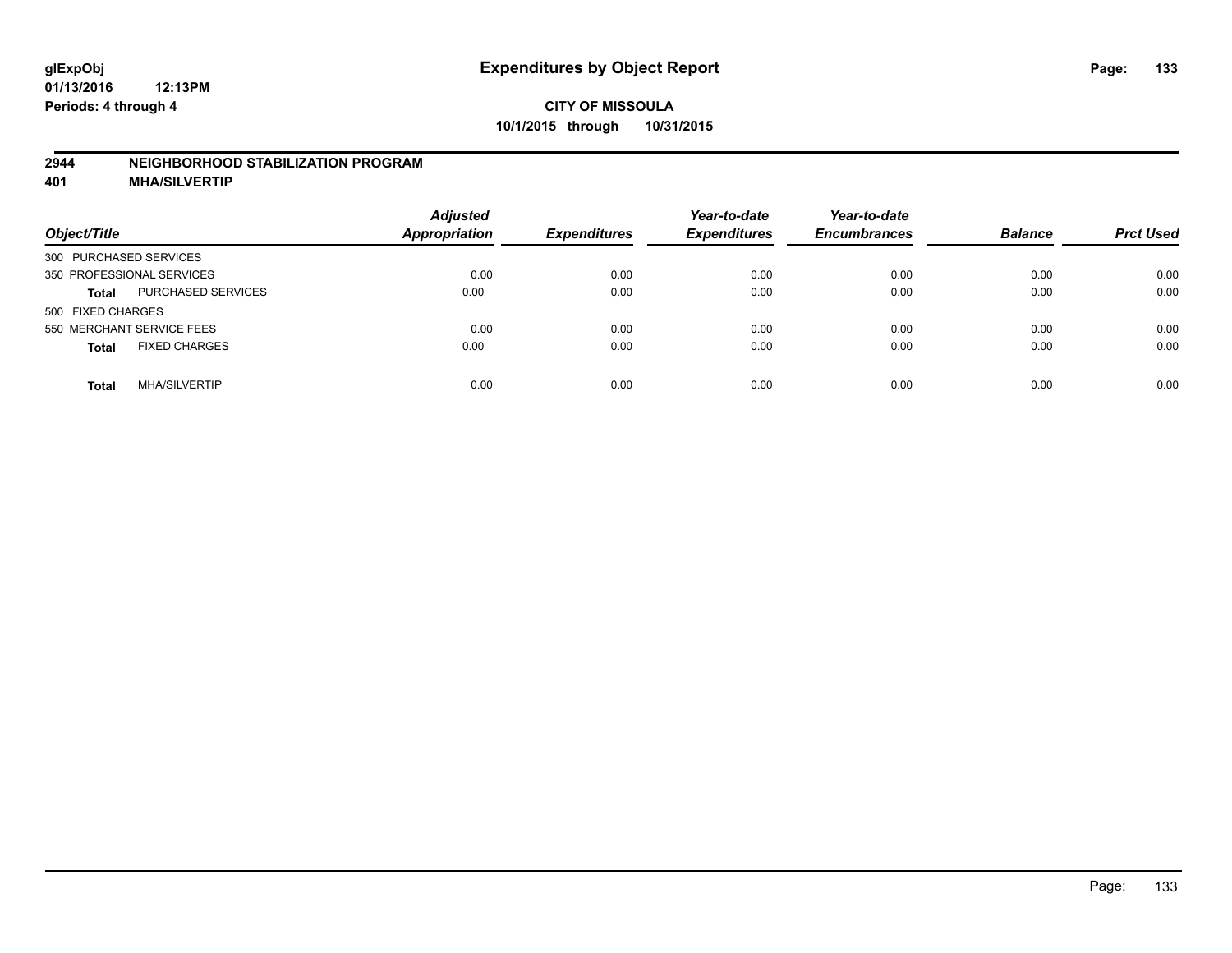### **2944 NEIGHBORHOOD STABILIZATION PROGRAM**

**402 HUD/SILVERTIP**

| <b>Adjusted</b> |               | Year-to-date        | Year-to-date        |                     | <b>Prct Used</b> |
|-----------------|---------------|---------------------|---------------------|---------------------|------------------|
|                 |               |                     |                     |                     |                  |
|                 |               |                     |                     |                     |                  |
| 0.00            | 0.00          | 0.00                | 0.00                | 0.00                | 0.00             |
| 0.00            | 0.00          | 0.00                | 0.00                | 0.00                | 0.00             |
| 0.00            | 0.00          | 0.00                | 0.00                | 0.00                | 0.00             |
|                 |               |                     |                     |                     |                  |
| 0.00            | 0.00          | 0.00                | 0.00                | 0.00                | 0.00             |
| 0.00            | 0.00          | 0.00                | 0.00                | 0.00                | 0.00             |
| 0.00            | 0.00          | 0.00                | 0.00                | 0.00                | 0.00             |
|                 | Appropriation | <b>Expenditures</b> | <b>Expenditures</b> | <b>Encumbrances</b> | <b>Balance</b>   |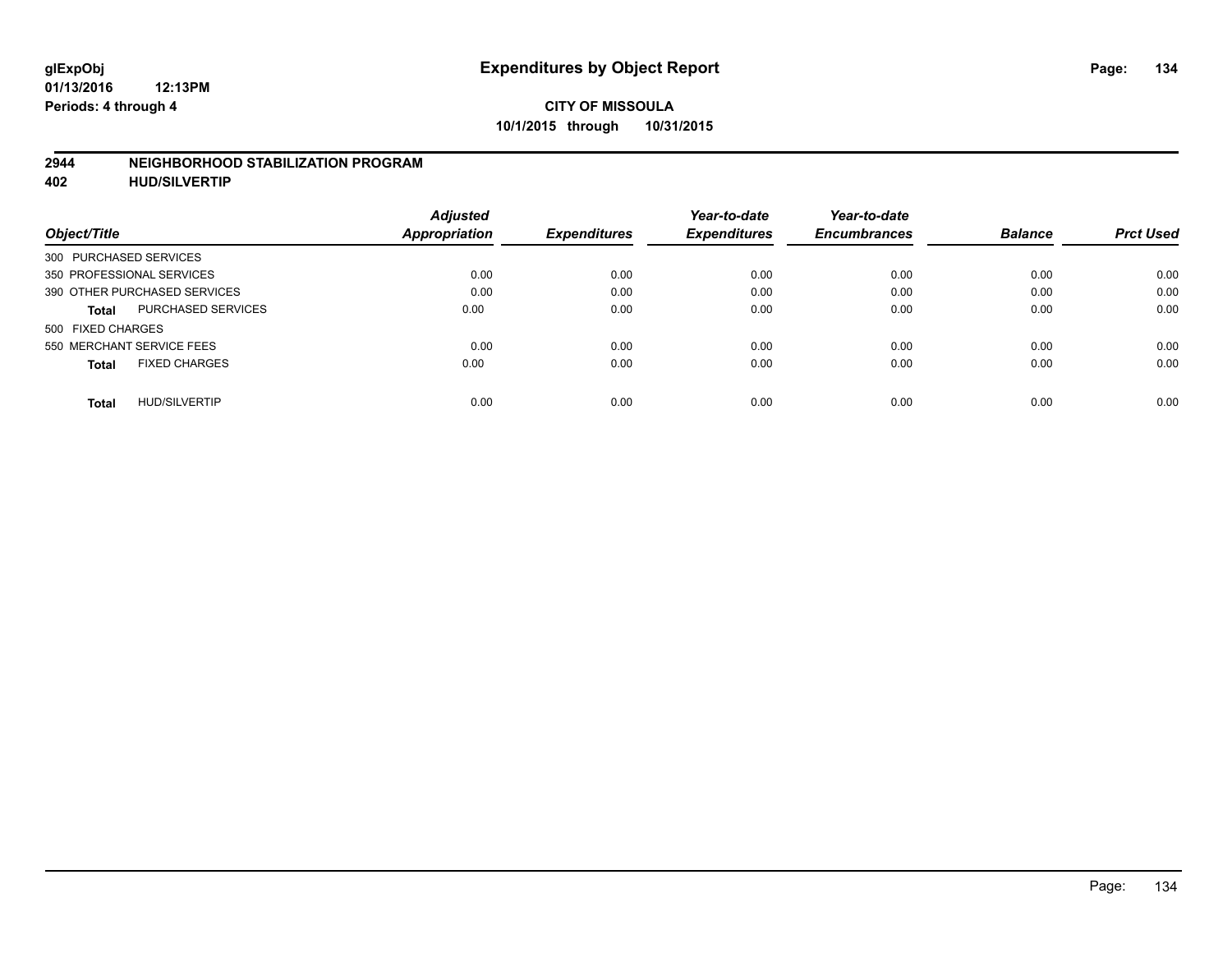**01/13/2016 12:13PM Periods: 4 through 4**

**CITY OF MISSOULA 10/1/2015 through 10/31/2015**

### **2944 NEIGHBORHOOD STABILIZATION PROGRAM**

| Object/Title           |                                  | <b>Adjusted</b><br><b>Appropriation</b> | <b>Expenditures</b> | Year-to-date<br><b>Expenditures</b> | Year-to-date<br><b>Encumbrances</b> | <b>Balance</b> | <b>Prct Used</b> |
|------------------------|----------------------------------|-----------------------------------------|---------------------|-------------------------------------|-------------------------------------|----------------|------------------|
| 300 PURCHASED SERVICES |                                  |                                         |                     |                                     |                                     |                |                  |
|                        | 350 PROFESSIONAL SERVICES        | 0.00                                    | 0.00                | 0.00                                | 0.00                                | 0.00           | 0.00             |
|                        | 390 OTHER PURCHASED SERVICES     | 0.00                                    | 0.00                | 0.00                                | 0.00                                | 0.00           | 0.00             |
| <b>Total</b>           | <b>PURCHASED SERVICES</b>        | 0.00                                    | 0.00                | 0.00                                | 0.00                                | 0.00           | 0.00             |
| 500 FIXED CHARGES      |                                  |                                         |                     |                                     |                                     |                |                  |
|                        | 550 MERCHANT SERVICE FEES        | 0.00                                    | 0.00                | 0.00                                | 0.00                                | 0.00           | 0.00             |
| <b>Total</b>           | <b>FIXED CHARGES</b>             | 0.00                                    | 0.00                | 0.00                                | 0.00                                | 0.00           | 0.00             |
| <b>Total</b>           | NEIGHBORHOOD STABILIZATION PROGF | 0.00                                    | 0.00                | 0.00                                | 0.00                                | 0.00           | 0.00             |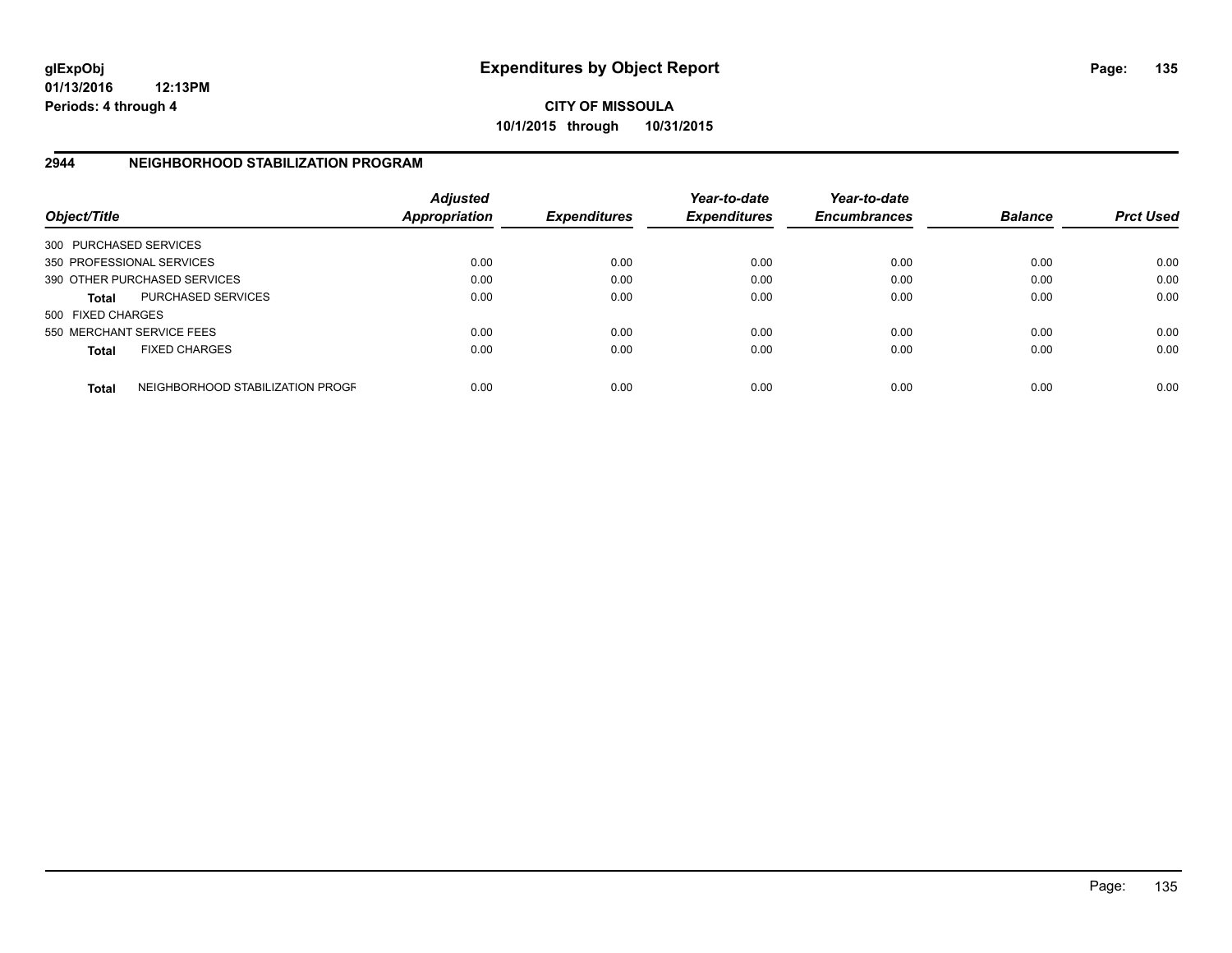### **2955 TRANSPORTATION**

**250 DEVELOPMENT SERVICES**

|                                            | <b>Adjusted</b>      |                     | Year-to-date        | Year-to-date        |                |                  |
|--------------------------------------------|----------------------|---------------------|---------------------|---------------------|----------------|------------------|
| Object/Title                               | <b>Appropriation</b> | <b>Expenditures</b> | <b>Expenditures</b> | <b>Encumbrances</b> | <b>Balance</b> | <b>Prct Used</b> |
| 100 PERSONAL SERVICES                      |                      |                     |                     |                     |                |                  |
| 110 SALARIES AND WAGES                     | 444,693.00           | 31,880.29           | 127,487.66          | 0.00                | 317,205.34     | 28.67            |
| 120 OVERTIME/TERMINATION                   | 0.00                 | 0.00                | 12.30               | 0.00                | $-12.30$       | 0.00             |
| 140 EMPLOYER CONTRIBUTIONS                 | 160,137.00           | 11,501.03           | 50,851.89           | 0.00                | 109,285.11     | 31.76            |
| 141 STATE RETIREMENT CONTRIBUTIONS         | 0.00                 | 0.00                | 63.86               | 0.00                | $-63.86$       | 0.00             |
| PERSONAL SERVICES<br><b>Total</b>          | 604,830.00           | 43,381.32           | 178,415.71          | 0.00                | 426,414.29     | 29.50            |
| 200 SUPPLIES                               |                      |                     |                     |                     |                |                  |
| 210 OFFICE SUPPLIES                        | 6,770.00             | 476.32              | 703.97              | 0.00                | 6,066.03       | 10.40            |
| 220 OPERATING SUPPLIES                     | 35,457.00            | 13,653.37           | 23,638.55           | 0.00                | 11,818.45      | 66.67            |
| 230 REPAIR/MAINTENANCE                     | 0.00                 | 0.00                | 0.00                | 0.00                | 0.00           | 0.00             |
| 231 GASOLINE                               | 0.00                 | 0.00                | 0.00                | 0.00                | 0.00           | 0.00             |
| 240 OTHER SUPPLIES                         | 360.00               | 0.00                | 0.00                | 0.00                | 360.00         | 0.00             |
| <b>SUPPLIES</b><br>Total                   | 42,587.00            | 14,129.69           | 24,342.52           | 0.00                | 18,244.48      | 57.16            |
| 300 PURCHASED SERVICES                     |                      |                     |                     |                     |                |                  |
| 310 COMMUNICATIONS                         | 1,000.00             | 193.82              | 388.40              | 0.00                | 611.60         | 38.84            |
| 320 PRINTING & DUPLICATING                 | 8,755.00             | 5,531.00            | 6,381.91            | 0.00                | 2,373.09       | 72.89            |
| 330 PUBLICITY, SUBSCRIPTIONS & DUES        | 32,495.00            | 2,247.00            | 10,545.56           | 0.00                | 21,949.44      | 32.45            |
| 341 ELECTRICITY & NATURAL GAS              | 0.00                 | 0.00                | 0.00                | 0.00                | 0.00           | 0.00             |
| 344 TELEPHONE SERVICE                      | 629.00               | 128.60              | 287.53              | 0.00                | 341.47         | 45.71            |
| 350 PROFESSIONAL SERVICES                  | 165,005.00           | 100.00              | 7,014.89            | 0.00                | 157,990.11     | 4.25             |
| 360 REPAIR & MAINTENANCE                   | 8,900.00             | 0.00                | 0.00                | 0.00                | 8,900.00       | 0.00             |
| 370 TRAVEL                                 | 13,200.00            | 94.77               | 141.06              | 0.00                | 13,058.94      | 1.07             |
| 380 TRAINING                               | 15,300.00            | 12.00               | 270.80              | 0.00                | 15,029.20      | 1.77             |
| 390 OTHER PURCHASED SERVICES               | 23,700.00            | 25,583.82           | 33,069.32           | 0.00                | $-9,369.32$    | 139.53           |
| PURCHASED SERVICES<br>Total                | 268,984.00           | 33,891.01           | 58,099.47           | 0.00                | 210,884.53     | 21.60            |
| 500 FIXED CHARGES                          |                      |                     |                     |                     |                |                  |
| 500 FIXED CHARGES                          | 38,592.00            | 0.00                | 0.00                | 0.00                | 38,592.00      | 0.00             |
| 550 MERCHANT SERVICE FEES                  | 0.00                 | 0.00                | 0.00                | 0.00                | 0.00           | 0.00             |
| <b>FIXED CHARGES</b><br><b>Total</b>       | 38,592.00            | 0.00                | 0.00                | 0.00                | 38,592.00      | 0.00             |
| 700 GRANTS & CONTRIBUTIONS                 |                      |                     |                     |                     |                |                  |
| 700 GRANTS & CONTRIBUTIONS                 | 142,802.00           | 0.00                | 0.00                | 0.00                | 142,802.00     | 0.00             |
| <b>GRANTS &amp; CONTRIBUTIONS</b><br>Total | 142,802.00           | 0.00                | 0.00                | 0.00                | 142,802.00     | 0.00             |
|                                            |                      |                     |                     |                     |                |                  |

800 OTHER OBJECTS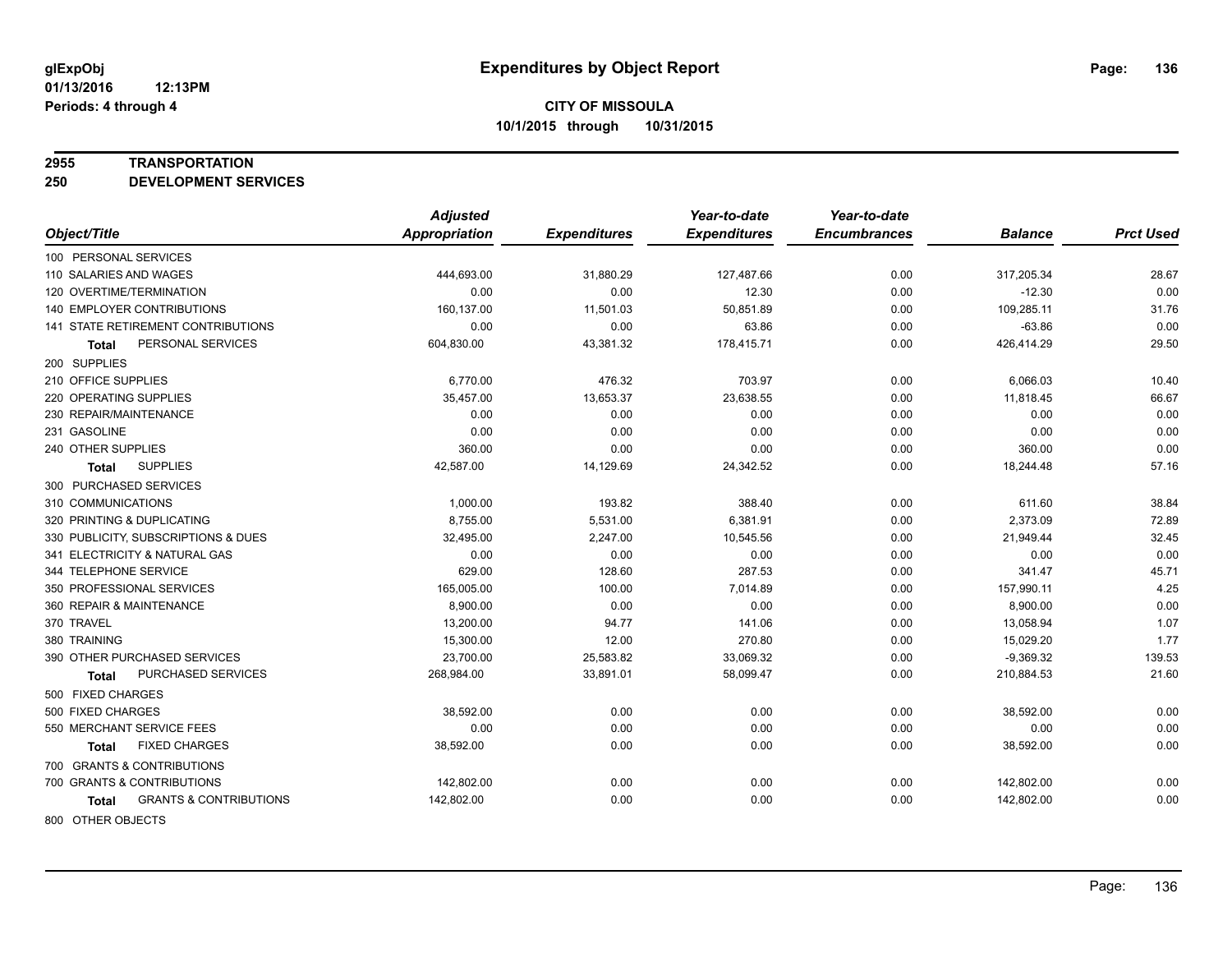### **2955 TRANSPORTATION**

**250 DEVELOPMENT SERVICES**

| Object/Title                                | <b>Adjusted</b><br>Appropriation | <b>Expenditures</b> | Year-to-date<br><b>Expenditures</b> | Year-to-date<br><b>Encumbrances</b> | <b>Balance</b> | <b>Prct Used</b> |
|---------------------------------------------|----------------------------------|---------------------|-------------------------------------|-------------------------------------|----------------|------------------|
| 820 TRANSFERS TO OTHER FUNDS                | 0.00                             | 0.00                | 0.00                                | 0.00                                | 0.00           | 0.00             |
| 845 CONTINGENCY                             | 127,295.00                       | 0.00                | 0.00                                | 0.00                                | 127,295.00     | 0.00             |
| OTHER OBJECTS<br><b>Total</b>               | 127,295.00                       | 0.00                | 0.00                                | 0.00                                | 127,295.00     | 0.00             |
| 900 CAPITAL OUTLAY                          |                                  |                     |                                     |                                     |                |                  |
| 940 MACHINERY & EQUIPMENT                   | 0.00                             | 0.00                | 0.00                                | 0.00                                | 0.00           | 0.00             |
| <b>CAPITAL OUTLAY</b><br><b>Total</b>       | 0.00                             | 0.00                | 0.00                                | 0.00                                | 0.00           | 0.00             |
| <b>DEVELOPMENT SERVICES</b><br><b>Total</b> | 1,225,090.00                     | 91,402.02           | 260,857.70                          | 0.00                                | 964,232.30     | 21.29            |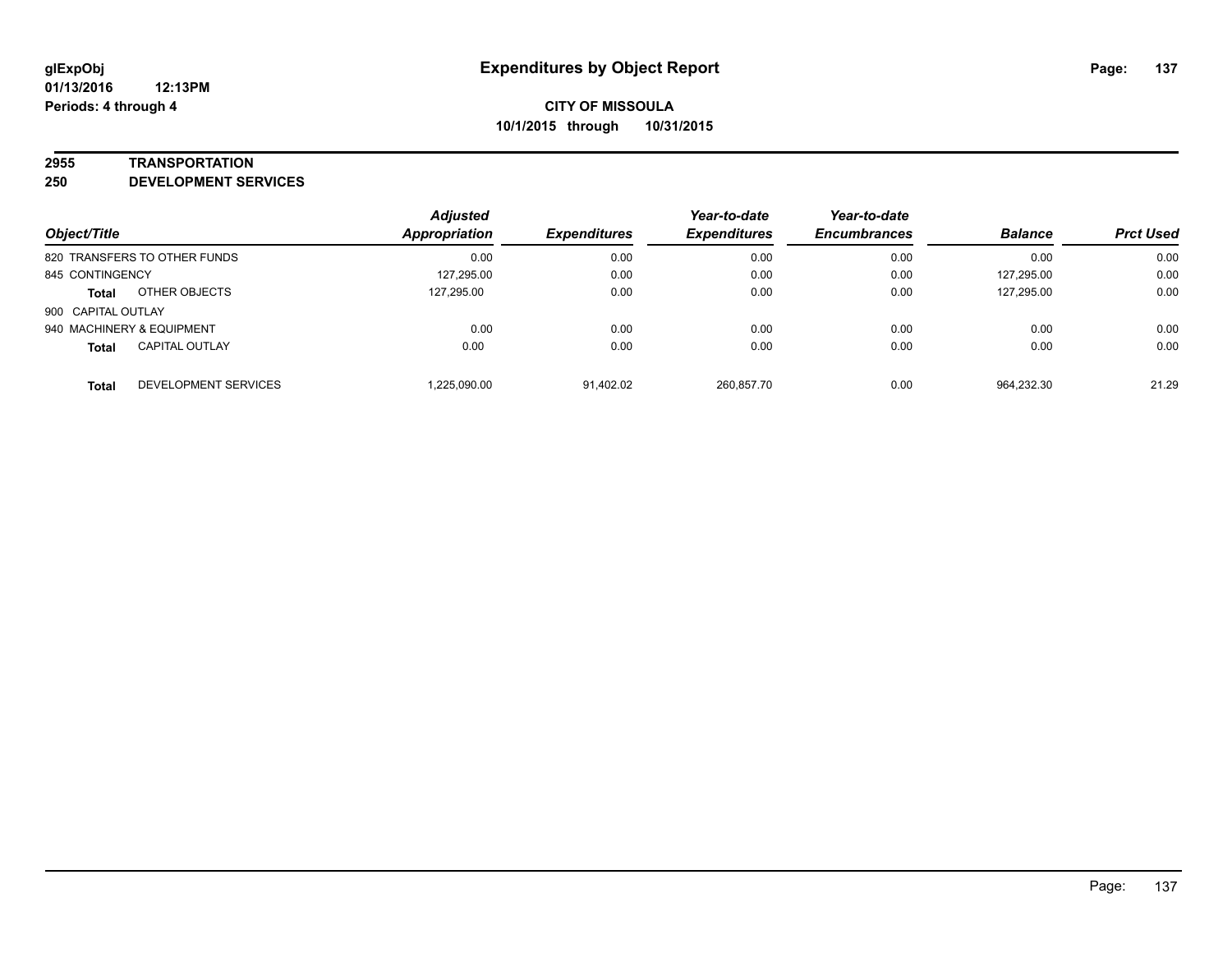### **2955 TRANSPORTATION**

|                                            | <b>Adjusted</b>      |                     | Year-to-date        | Year-to-date        |                |                  |
|--------------------------------------------|----------------------|---------------------|---------------------|---------------------|----------------|------------------|
| Object/Title                               | <b>Appropriation</b> | <b>Expenditures</b> | <b>Expenditures</b> | <b>Encumbrances</b> | <b>Balance</b> | <b>Prct Used</b> |
| 100 PERSONAL SERVICES                      |                      |                     |                     |                     |                |                  |
| 110 SALARIES AND WAGES                     | 444,693.00           | 31,880.29           | 127,487.66          | 0.00                | 317,205.34     | 28.67            |
| 120 OVERTIME/TERMINATION                   | 0.00                 | 0.00                | 12.30               | 0.00                | $-12.30$       | 0.00             |
| 140 EMPLOYER CONTRIBUTIONS                 | 160,137.00           | 11,501.03           | 50,851.89           | 0.00                | 109,285.11     | 31.76            |
| 141 STATE RETIREMENT CONTRIBUTIONS         | 0.00                 | 0.00                | 63.86               | 0.00                | $-63.86$       | 0.00             |
| PERSONAL SERVICES<br>Total                 | 604,830.00           | 43,381.32           | 178,415.71          | 0.00                | 426,414.29     | 29.50            |
| 200 SUPPLIES                               |                      |                     |                     |                     |                |                  |
| 210 OFFICE SUPPLIES                        | 6,770.00             | 476.32              | 703.97              | 0.00                | 6,066.03       | 10.40            |
| 220 OPERATING SUPPLIES                     | 35,457.00            | 13,653.37           | 23,638.55           | 0.00                | 11,818.45      | 66.67            |
| 230 REPAIR/MAINTENANCE                     | 0.00                 | 0.00                | 0.00                | 0.00                | 0.00           | 0.00             |
| 231 GASOLINE                               | 0.00                 | 0.00                | 0.00                | 0.00                | 0.00           | 0.00             |
| 240 OTHER SUPPLIES                         | 360.00               | 0.00                | 0.00                | 0.00                | 360.00         | 0.00             |
| <b>SUPPLIES</b><br>Total                   | 42,587.00            | 14,129.69           | 24,342.52           | 0.00                | 18,244.48      | 57.16            |
| 300 PURCHASED SERVICES                     |                      |                     |                     |                     |                |                  |
| 310 COMMUNICATIONS                         | 1,000.00             | 193.82              | 388.40              | 0.00                | 611.60         | 38.84            |
| 320 PRINTING & DUPLICATING                 | 8,755.00             | 5,531.00            | 6,381.91            | 0.00                | 2,373.09       | 72.89            |
| 330 PUBLICITY, SUBSCRIPTIONS & DUES        | 32,495.00            | 2,247.00            | 10,545.56           | 0.00                | 21,949.44      | 32.45            |
| 341 ELECTRICITY & NATURAL GAS              | 0.00                 | 0.00                | 0.00                | 0.00                | 0.00           | 0.00             |
| 344 TELEPHONE SERVICE                      | 629.00               | 128.60              | 287.53              | 0.00                | 341.47         | 45.71            |
| 350 PROFESSIONAL SERVICES                  | 165,005.00           | 100.00              | 7,014.89            | 0.00                | 157,990.11     | 4.25             |
| 360 REPAIR & MAINTENANCE                   | 8,900.00             | 0.00                | 0.00                | 0.00                | 8,900.00       | 0.00             |
| 370 TRAVEL                                 | 13,200.00            | 94.77               | 141.06              | 0.00                | 13,058.94      | 1.07             |
| 380 TRAINING                               | 15,300.00            | 12.00               | 270.80              | 0.00                | 15,029.20      | 1.77             |
| 390 OTHER PURCHASED SERVICES               | 23,700.00            | 25,583.82           | 33,069.32           | 0.00                | $-9,369.32$    | 139.53           |
| PURCHASED SERVICES<br>Total                | 268,984.00           | 33,891.01           | 58,099.47           | 0.00                | 210,884.53     | 21.60            |
| 500 FIXED CHARGES                          |                      |                     |                     |                     |                |                  |
| 500 FIXED CHARGES                          | 38,592.00            | 0.00                | 0.00                | 0.00                | 38,592.00      | 0.00             |
| 550 MERCHANT SERVICE FEES                  | 0.00                 | 0.00                | 0.00                | 0.00                | 0.00           | 0.00             |
| <b>FIXED CHARGES</b><br>Total              | 38,592.00            | 0.00                | 0.00                | 0.00                | 38,592.00      | 0.00             |
| 700 GRANTS & CONTRIBUTIONS                 |                      |                     |                     |                     |                |                  |
| 700 GRANTS & CONTRIBUTIONS                 | 142,802.00           | 0.00                | 0.00                | 0.00                | 142,802.00     | 0.00             |
| <b>GRANTS &amp; CONTRIBUTIONS</b><br>Total | 142,802.00           | 0.00                | 0.00                | 0.00                | 142,802.00     | 0.00             |
| 800 OTHER OBJECTS                          |                      |                     |                     |                     |                |                  |
| 820 TRANSFERS TO OTHER FUNDS               | 0.00                 | 0.00                | 0.00                | 0.00                | 0.00           | 0.00             |
| 845 CONTINGENCY                            | 127,295.00           | 0.00                | 0.00                | 0.00                | 127,295.00     | 0.00             |
|                                            |                      |                     |                     |                     |                |                  |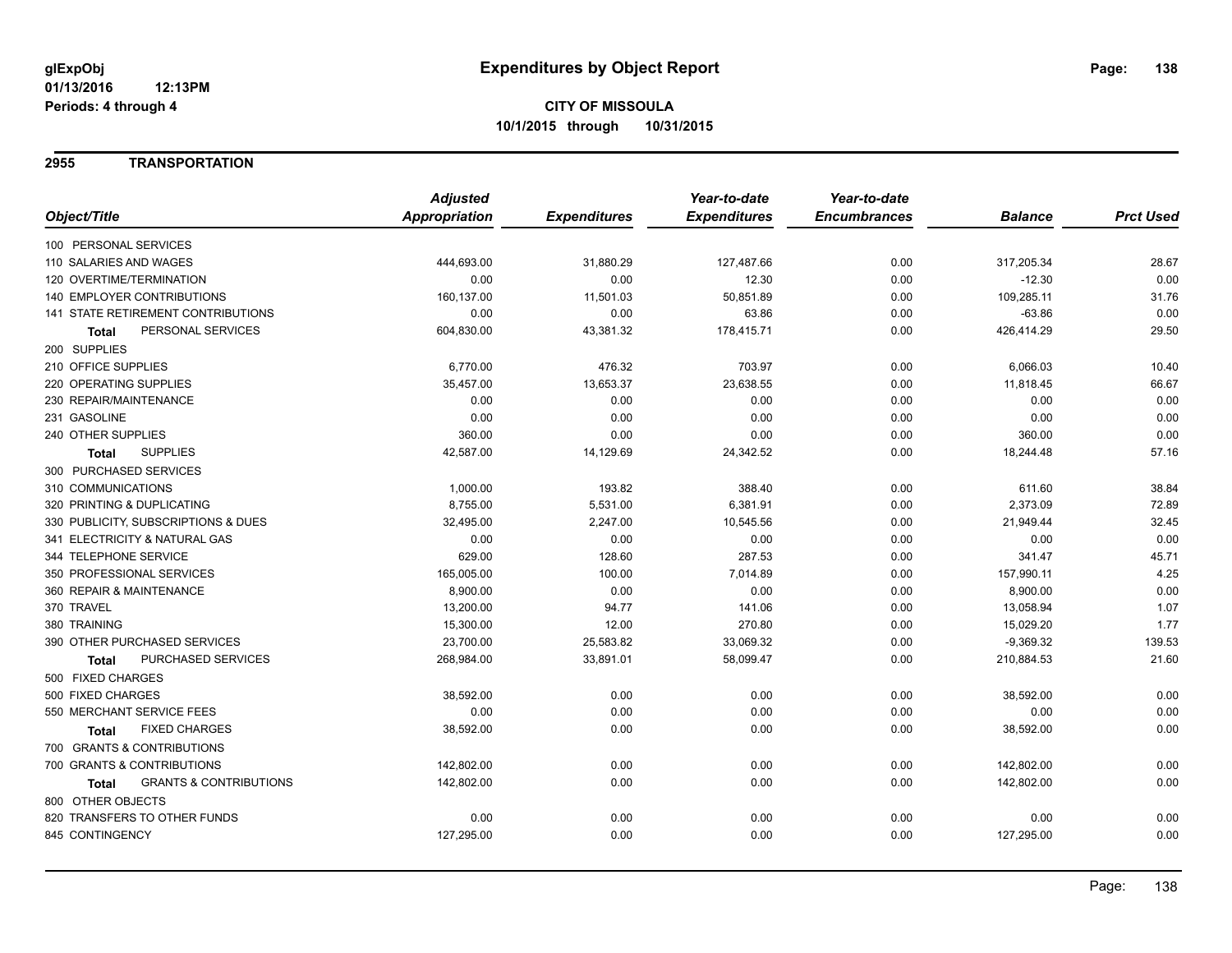**01/13/2016 12:13PM Periods: 4 through 4**

**CITY OF MISSOULA 10/1/2015 through 10/31/2015**

### **2955 TRANSPORTATION**

| Object/Title                          | <b>Adjusted</b><br><b>Appropriation</b> | <i><b>Expenditures</b></i> | Year-to-date<br><b>Expenditures</b> | Year-to-date<br><b>Encumbrances</b> | <b>Balance</b> | <b>Prct Used</b> |
|---------------------------------------|-----------------------------------------|----------------------------|-------------------------------------|-------------------------------------|----------------|------------------|
| OTHER OBJECTS<br><b>Total</b>         | 127.295.00                              | 0.00                       | 0.00                                | 0.00                                | 127.295.00     | 0.00             |
| 900 CAPITAL OUTLAY                    |                                         |                            |                                     |                                     |                |                  |
| 940 MACHINERY & EQUIPMENT             | 0.00                                    | 0.00                       | 0.00                                | 0.00                                | 0.00           | 0.00             |
| <b>CAPITAL OUTLAY</b><br><b>Total</b> | 0.00                                    | 0.00                       | 0.00                                | 0.00                                | 0.00           | 0.00             |
| <b>TRANSPORTATION</b><br>Total        | .225,090.00                             | 91,402.02                  | 260,857.70                          | 0.00                                | 964.232.30     | 21.29            |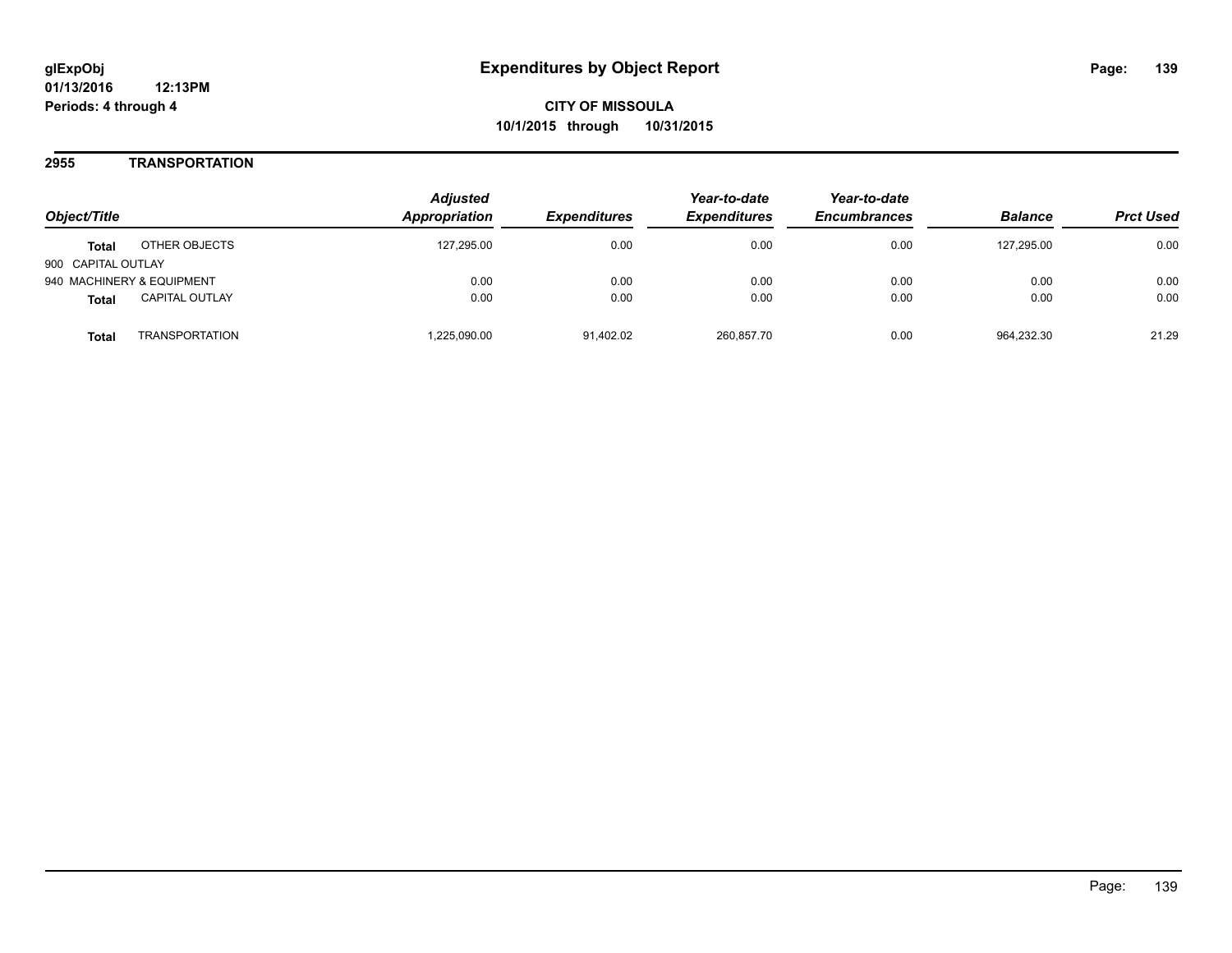### **2987 FEDERAL TRANSPORTATION FUND**

**370 PARKS & RECREATION**

| Object/Title           |                                    | <b>Adjusted</b><br><b>Appropriation</b> | <b>Expenditures</b> | Year-to-date<br><b>Expenditures</b> | Year-to-date<br><b>Encumbrances</b> | <b>Balance</b> | <b>Prct Used</b> |
|------------------------|------------------------------------|-----------------------------------------|---------------------|-------------------------------------|-------------------------------------|----------------|------------------|
| 100 PERSONAL SERVICES  |                                    |                                         |                     |                                     |                                     |                |                  |
| 110 SALARIES AND WAGES |                                    | 0.00                                    | 0.00                | 530.84                              | 0.00                                | $-530.84$      | 0.00             |
|                        | 140 EMPLOYER CONTRIBUTIONS         | 0.00                                    | 0.00                | 118.12                              | 0.00                                | $-118.12$      | 0.00             |
|                        | 141 STATE RETIREMENT CONTRIBUTIONS | 0.00                                    | 0.00                | 0.48                                | 0.00                                | $-0.48$        | 0.00             |
| <b>Total</b>           | PERSONAL SERVICES                  | 0.00                                    | 0.00                | 649.44                              | 0.00                                | $-649.44$      | 0.00             |
| 500 FIXED CHARGES      |                                    |                                         |                     |                                     |                                     |                |                  |
|                        | 550 MERCHANT SERVICE FEES          | 0.00                                    | 0.00                | 0.00                                | 0.00                                | 0.00           | 0.00             |
| <b>Total</b>           | <b>FIXED CHARGES</b>               | 0.00                                    | 0.00                | 0.00                                | 0.00                                | 0.00           | 0.00             |
|                        |                                    |                                         |                     |                                     |                                     |                |                  |
| <b>Total</b>           | <b>PARKS &amp; RECREATION</b>      | 0.00                                    | 0.00                | 649.44                              | 0.00                                | $-649.44$      | 0.00             |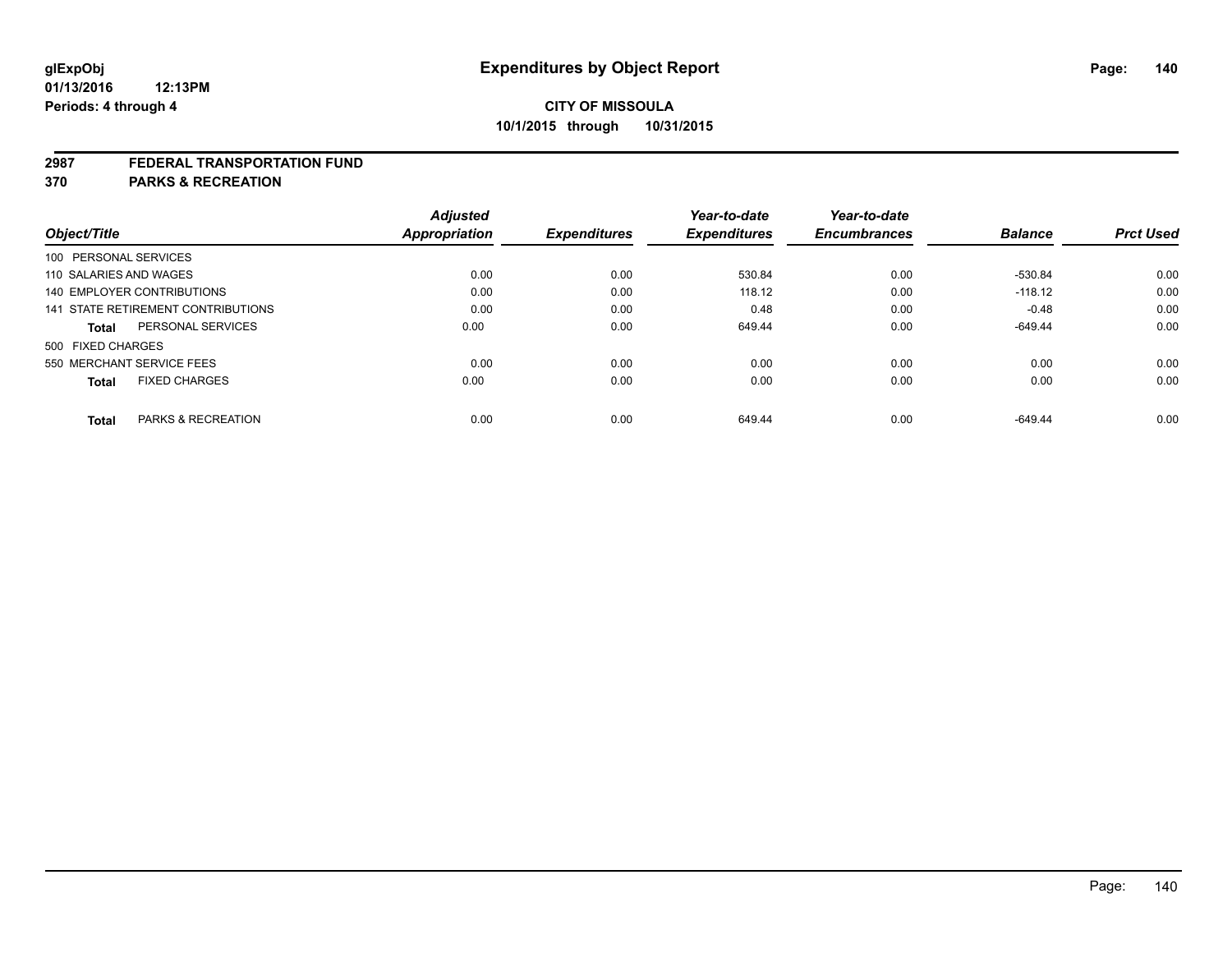### **2987 FEDERAL TRANSPORTATION FUND**

**390 NON-DEPARTMENTAL**

|                    |                                   | <b>Adjusted</b>      |                     | Year-to-date        | Year-to-date        |                |                  |
|--------------------|-----------------------------------|----------------------|---------------------|---------------------|---------------------|----------------|------------------|
| Object/Title       |                                   | <b>Appropriation</b> | <b>Expenditures</b> | <b>Expenditures</b> | <b>Encumbrances</b> | <b>Balance</b> | <b>Prct Used</b> |
|                    | 100 PERSONAL SERVICES             |                      |                     |                     |                     |                |                  |
|                    | 110 SALARIES AND WAGES            | 0.00                 | 0.00                | 0.00                | 0.00                | 0.00           | 0.00             |
|                    | 120 OVERTIME/TERMINATION          | 0.00                 | 0.00                | 0.00                | 0.00                | 0.00           | 0.00             |
|                    | <b>140 EMPLOYER CONTRIBUTIONS</b> | 0.00                 | 0.00                | 0.00                | 0.00                | 0.00           | 0.00             |
| <b>Total</b>       | PERSONAL SERVICES                 | 0.00                 | 0.00                | 0.00                | 0.00                | 0.00           | 0.00             |
| 500 FIXED CHARGES  |                                   |                      |                     |                     |                     |                |                  |
|                    | 550 MERCHANT SERVICE FEES         | 0.00                 | 0.00                | 0.00                | 0.00                | 0.00           | 0.00             |
| Total              | <b>FIXED CHARGES</b>              | 0.00                 | 0.00                | 0.00                | 0.00                | 0.00           | 0.00             |
| 800 OTHER OBJECTS  |                                   |                      |                     |                     |                     |                |                  |
|                    | 820 TRANSFERS TO OTHER FUNDS      | 0.00                 | 0.00                | 0.00                | 0.00                | 0.00           | 0.00             |
| Total              | OTHER OBJECTS                     | 0.00                 | 0.00                | 0.00                | 0.00                | 0.00           | 0.00             |
| 900 CAPITAL OUTLAY |                                   |                      |                     |                     |                     |                |                  |
| 930 IMPROVEMENTS   |                                   | 762,189.00           | 19,098.17           | 22,999.08           | 0.00                | 739.189.92     | 3.02             |
| <b>Total</b>       | <b>CAPITAL OUTLAY</b>             | 762,189.00           | 19,098.17           | 22,999.08           | 0.00                | 739,189.92     | 3.02             |
| <b>Total</b>       | NON-DEPARTMENTAL                  | 762,189.00           | 19,098.17           | 22,999.08           | 0.00                | 739,189.92     | 3.02             |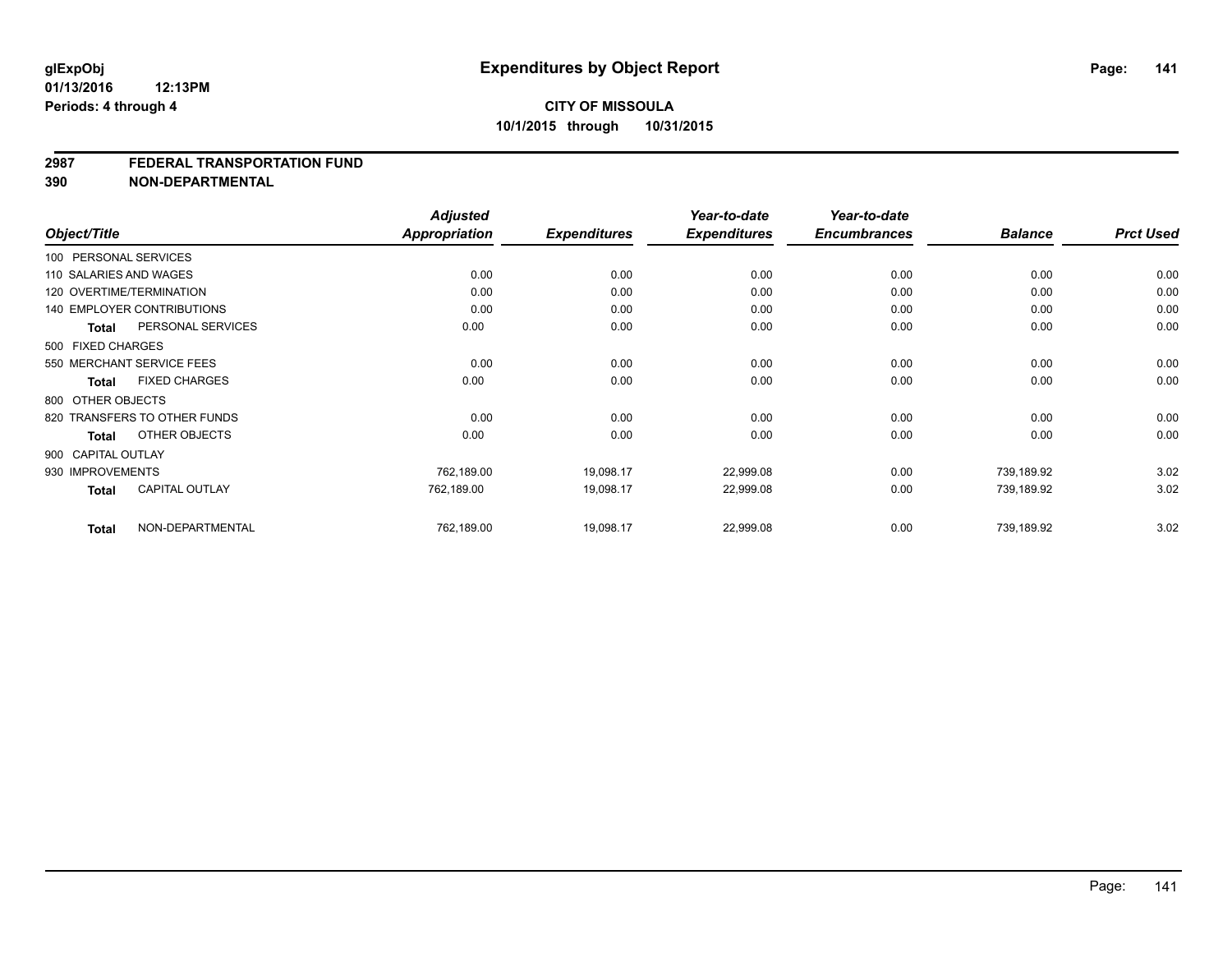**01/13/2016 12:13PM Periods: 4 through 4**

### **2987 FEDERAL TRANSPORTATION FUND**

| Object/Title           |                                    | <b>Adjusted</b><br><b>Appropriation</b> | <b>Expenditures</b> | Year-to-date<br><b>Expenditures</b> | Year-to-date<br><b>Encumbrances</b> | <b>Balance</b> | <b>Prct Used</b> |
|------------------------|------------------------------------|-----------------------------------------|---------------------|-------------------------------------|-------------------------------------|----------------|------------------|
| 100 PERSONAL SERVICES  |                                    |                                         |                     |                                     |                                     |                |                  |
| 110 SALARIES AND WAGES |                                    | 0.00                                    | 0.00                | 530.84                              | 0.00                                | $-530.84$      | 0.00             |
|                        | 120 OVERTIME/TERMINATION           | 0.00                                    | 0.00                | 0.00                                | 0.00                                | 0.00           | 0.00             |
|                        | 140 EMPLOYER CONTRIBUTIONS         | 0.00                                    | 0.00                | 118.12                              | 0.00                                | $-118.12$      | 0.00             |
|                        | 141 STATE RETIREMENT CONTRIBUTIONS | 0.00                                    | 0.00                | 0.48                                | 0.00                                | $-0.48$        | 0.00             |
| <b>Total</b>           | PERSONAL SERVICES                  | 0.00                                    | 0.00                | 649.44                              | 0.00                                | $-649.44$      | 0.00             |
| 500 FIXED CHARGES      |                                    |                                         |                     |                                     |                                     |                |                  |
|                        | 550 MERCHANT SERVICE FEES          | 0.00                                    | 0.00                | 0.00                                | 0.00                                | 0.00           | 0.00             |
| Total                  | <b>FIXED CHARGES</b>               | 0.00                                    | 0.00                | 0.00                                | 0.00                                | 0.00           | 0.00             |
| 800 OTHER OBJECTS      |                                    |                                         |                     |                                     |                                     |                |                  |
|                        | 820 TRANSFERS TO OTHER FUNDS       | 0.00                                    | 0.00                | 0.00                                | 0.00                                | 0.00           | 0.00             |
| Total                  | OTHER OBJECTS                      | 0.00                                    | 0.00                | 0.00                                | 0.00                                | 0.00           | 0.00             |
| 900 CAPITAL OUTLAY     |                                    |                                         |                     |                                     |                                     |                |                  |
| 930 IMPROVEMENTS       |                                    | 762,189.00                              | 19,098.17           | 22,999.08                           | 0.00                                | 739,189.92     | 3.02             |
| Total                  | <b>CAPITAL OUTLAY</b>              | 762,189.00                              | 19,098.17           | 22,999.08                           | 0.00                                | 739,189.92     | 3.02             |
| <b>Total</b>           | FEDERAL TRANSPORTATION FUND        | 762,189.00                              | 19,098.17           | 23,648.52                           | 0.00                                | 738,540.48     | 3.10             |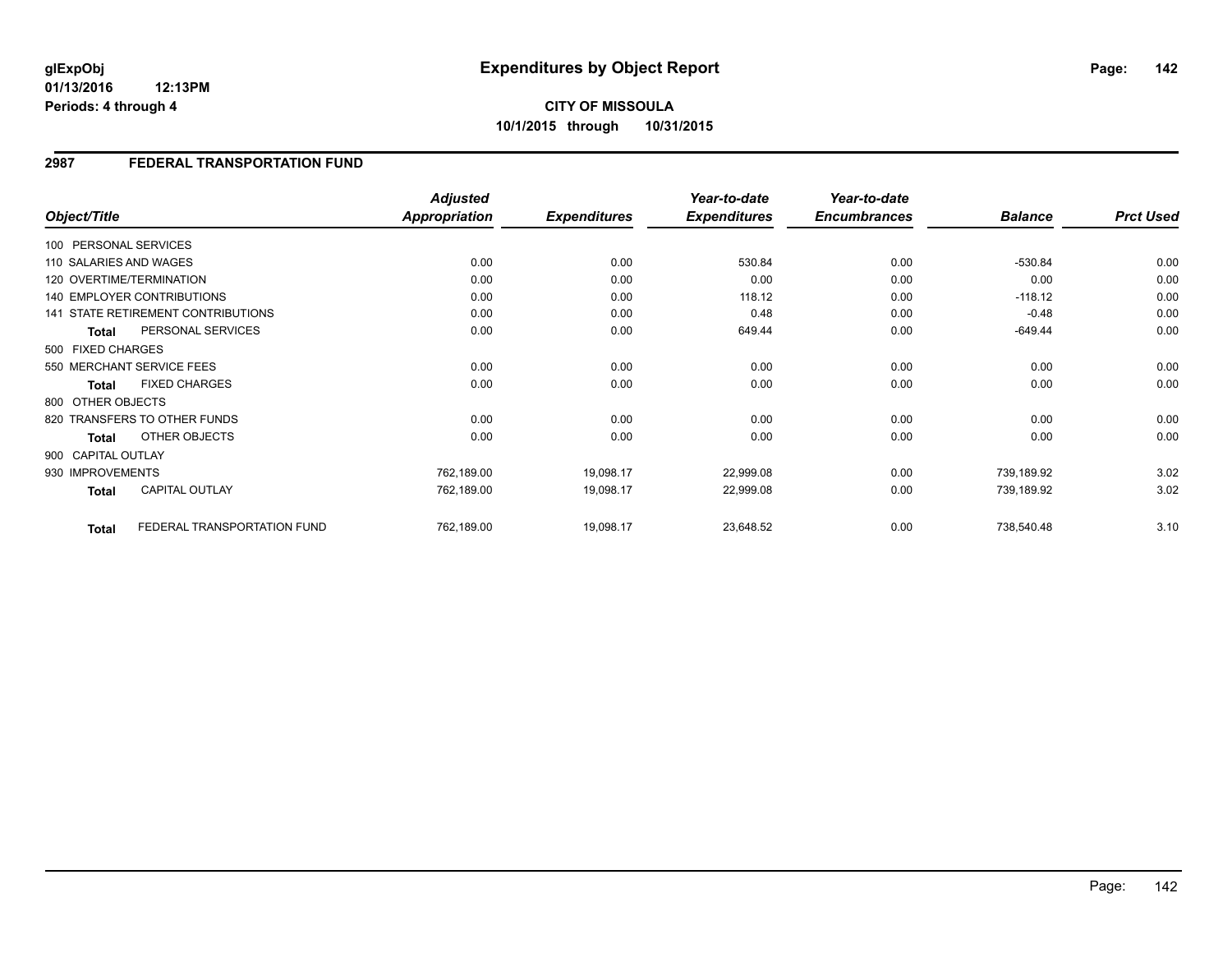### **01/13/2016 12:13PM Periods: 4 through 4**

# **CITY OF MISSOULA 10/1/2015 through 10/31/2015**

### **2988 GRANTS & DONATIONS FUND**

**223 CITY CLERK**

| Object/Title                         | <b>Adjusted</b><br><b>Appropriation</b> | <b>Expenditures</b> | Year-to-date<br><b>Expenditures</b> | Year-to-date<br><b>Encumbrances</b> | <b>Balance</b> | <b>Prct Used</b> |
|--------------------------------------|-----------------------------------------|---------------------|-------------------------------------|-------------------------------------|----------------|------------------|
| 200 SUPPLIES                         |                                         |                     |                                     |                                     |                |                  |
| 210 OFFICE SUPPLIES                  | 0.00                                    | 0.00                | 0.00                                | 0.00                                | 0.00           | 0.00             |
| <b>SUPPLIES</b><br><b>Total</b>      | 0.00                                    | 0.00                | 0.00                                | 0.00                                | 0.00           | 0.00             |
| 500 FIXED CHARGES                    |                                         |                     |                                     |                                     |                |                  |
| 550 MERCHANT SERVICE FEES            | 0.00                                    | 0.00                | 0.00                                | 0.00                                | 0.00           | 0.00             |
| <b>FIXED CHARGES</b><br><b>Total</b> | 0.00                                    | 0.00                | 0.00                                | 0.00                                | 0.00           | 0.00             |
| <b>CITY CLERK</b><br><b>Total</b>    | 0.00                                    | 0.00                | 0.00                                | 0.00                                | 0.00           | 0.00             |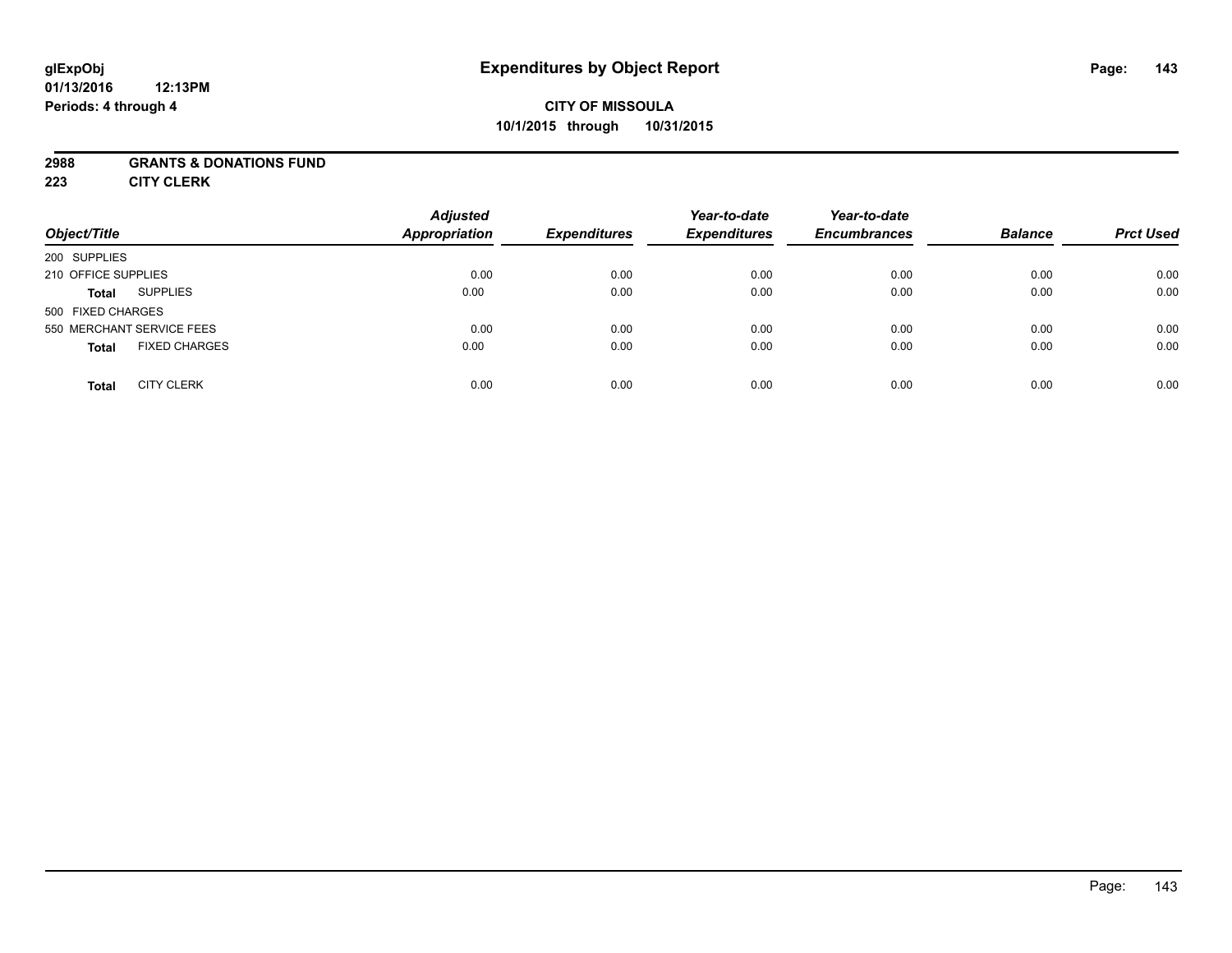**2988 GRANTS & DONATIONS FUND**

**270 CITY ATTORNEY**

|                                    | <b>Adjusted</b>                                 |                              | Year-to-date                    | Year-to-date                    |                             | <b>Prct Used</b>              |
|------------------------------------|-------------------------------------------------|------------------------------|---------------------------------|---------------------------------|-----------------------------|-------------------------------|
|                                    |                                                 |                              |                                 |                                 |                             |                               |
|                                    |                                                 |                              |                                 |                                 |                             |                               |
|                                    |                                                 |                              |                                 |                                 |                             | 0.00                          |
| <b>140 EMPLOYER CONTRIBUTIONS</b>  | 0.00                                            | 742.61                       | 3,426.72                        | 0.00                            | $-3,426.72$                 | 0.00                          |
| 141 STATE RETIREMENT CONTRIBUTIONS | 0.00                                            | 0.00                         | 4.37                            | 0.00                            | $-4.37$                     | 0.00                          |
| PERSONAL SERVICES                  | 0.00                                            | 3,043.61                     | 12,398.19                       | 0.00                            | $-12,398.19$                | 0.00                          |
| 300 PURCHASED SERVICES             |                                                 |                              |                                 |                                 |                             |                               |
| 390 OTHER PURCHASED SERVICES       | 0.00                                            | 0.00                         | 0.00                            | 0.00                            | 0.00                        | 0.00                          |
| <b>PURCHASED SERVICES</b>          | 0.00                                            | 0.00                         | 0.00                            | 0.00                            | 0.00                        | 0.00                          |
| 500 FIXED CHARGES                  |                                                 |                              |                                 |                                 |                             |                               |
| 550 MERCHANT SERVICE FEES          | 0.00                                            | 0.00                         | 0.00                            | 0.00                            | 0.00                        | 0.00                          |
| <b>FIXED CHARGES</b>               | 0.00                                            | 0.00                         | 0.00                            | 0.00                            | 0.00                        | 0.00                          |
| <b>CITY ATTORNEY</b>               | 0.00                                            | 3,043.61                     | 12,398.19                       | 0.00                            | $-12,398.19$                | 0.00                          |
| Object/Title                       | 100 PERSONAL SERVICES<br>110 SALARIES AND WAGES | <b>Appropriation</b><br>0.00 | <b>Expenditures</b><br>2,301.00 | <b>Expenditures</b><br>8,967.10 | <b>Encumbrances</b><br>0.00 | <b>Balance</b><br>$-8,967.10$ |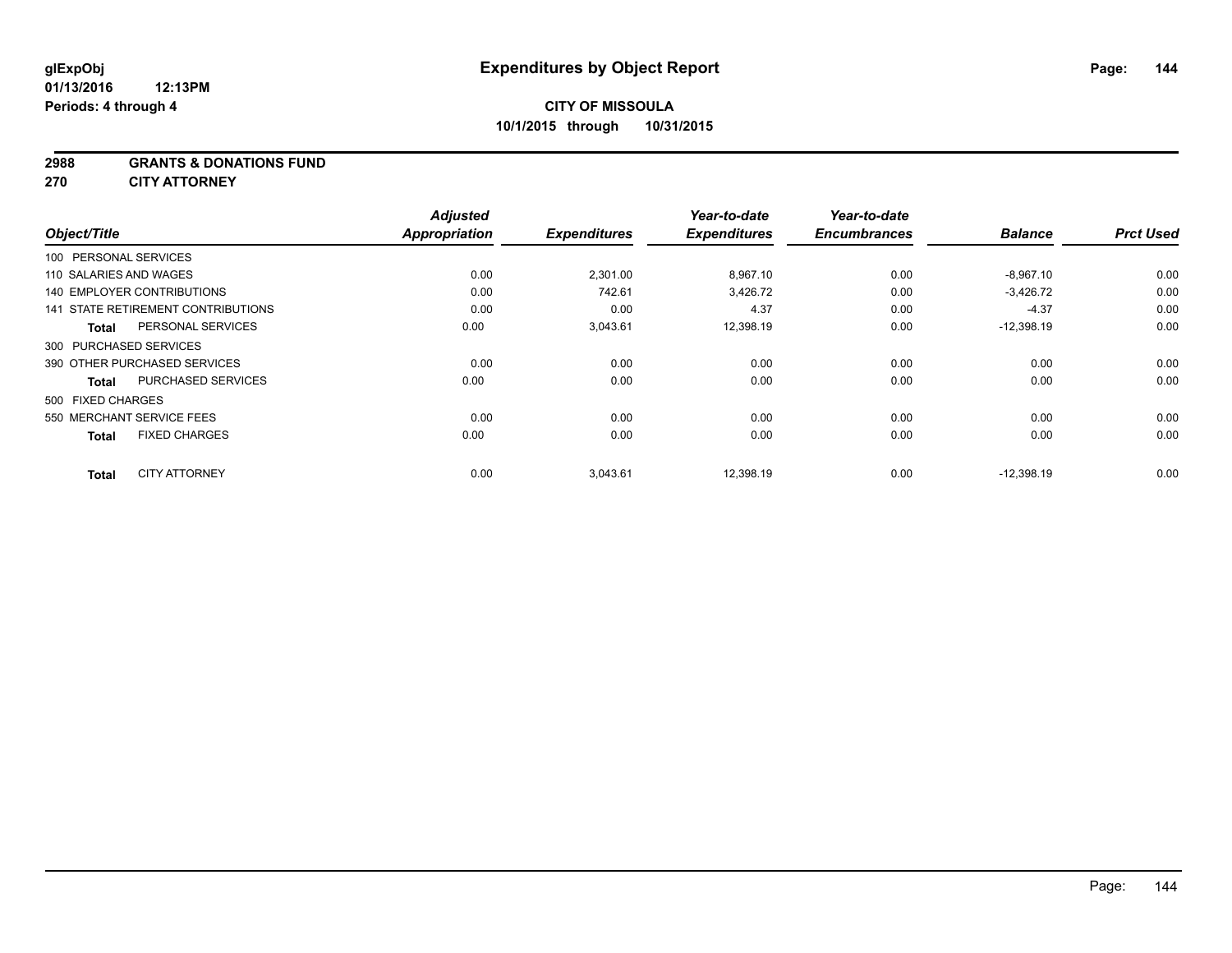### **2988 GRANTS & DONATIONS FUND**

**290 POLICE**

|                     |                           | <b>Adjusted</b>      |                     | Year-to-date        | Year-to-date        |                |                  |
|---------------------|---------------------------|----------------------|---------------------|---------------------|---------------------|----------------|------------------|
| Object/Title        |                           | <b>Appropriation</b> | <b>Expenditures</b> | <b>Expenditures</b> | <b>Encumbrances</b> | <b>Balance</b> | <b>Prct Used</b> |
|                     | 100 PERSONAL SERVICES     |                      |                     |                     |                     |                |                  |
|                     | 120 OVERTIME/TERMINATION  | 0.00                 | 0.00                | 0.00                | 0.00                | 0.00           | 0.00             |
| <b>Total</b>        | PERSONAL SERVICES         | 0.00                 | 0.00                | 0.00                | 0.00                | 0.00           | 0.00             |
| 200 SUPPLIES        |                           |                      |                     |                     |                     |                |                  |
| 210 OFFICE SUPPLIES |                           | 0.00                 | 0.00                | 0.00                | 0.00                | 0.00           | 0.00             |
| <b>Total</b>        | <b>SUPPLIES</b>           | 0.00                 | 0.00                | 0.00                | 0.00                | 0.00           | 0.00             |
|                     | 300 PURCHASED SERVICES    |                      |                     |                     |                     |                |                  |
|                     | 350 PROFESSIONAL SERVICES | 0.00                 | 0.00                | 0.00                | 0.00                | 0.00           | 0.00             |
| <b>Total</b>        | PURCHASED SERVICES        | 0.00                 | 0.00                | 0.00                | 0.00                | 0.00           | 0.00             |
| 900 CAPITAL OUTLAY  |                           |                      |                     |                     |                     |                |                  |
|                     | 940 MACHINERY & EQUIPMENT | 0.00                 | 0.00                | 0.00                | 0.00                | 0.00           | 0.00             |
| <b>Total</b>        | <b>CAPITAL OUTLAY</b>     | 0.00                 | 0.00                | 0.00                | 0.00                | 0.00           | 0.00             |
| <b>Total</b>        | <b>POLICE</b>             | 0.00                 | 0.00                | 0.00                | 0.00                | 0.00           | 0.00             |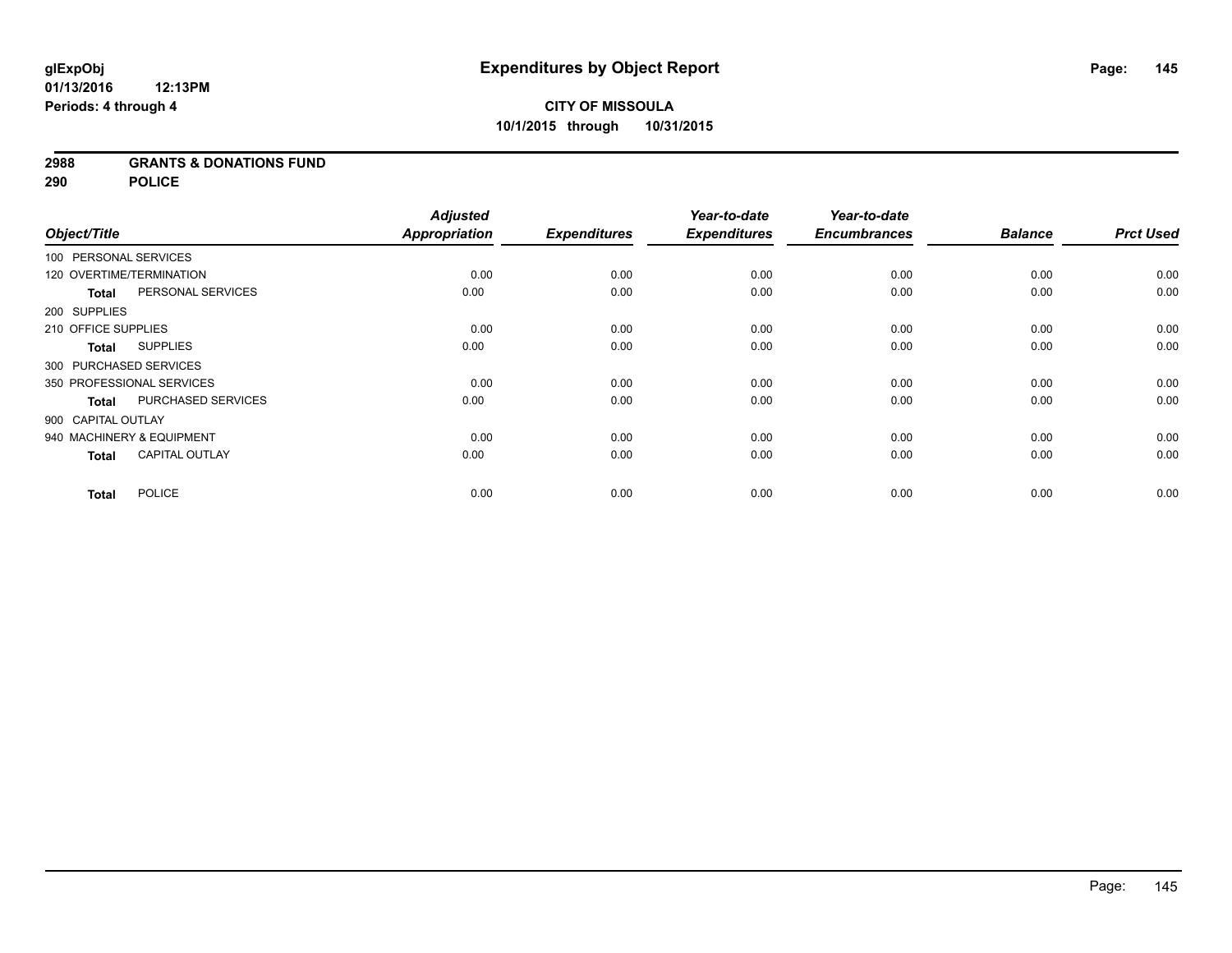# **CITY OF MISSOULA 10/1/2015 through 10/31/2015**

### **2988 GRANTS & DONATIONS FUND**

**300 FIRE**

| Object/Title       |                           | <b>Adjusted</b><br>Appropriation<br><b>Expenditures</b> | Year-to-date<br><b>Expenditures</b> | Year-to-date<br><b>Encumbrances</b> | <b>Balance</b> | <b>Prct Used</b> |      |
|--------------------|---------------------------|---------------------------------------------------------|-------------------------------------|-------------------------------------|----------------|------------------|------|
| 900 CAPITAL OUTLAY |                           |                                                         |                                     |                                     |                |                  |      |
|                    | 940 MACHINERY & EQUIPMENT | 0.00                                                    | 94,391.89                           | 94.391.89                           | 0.00           | $-94.391.89$     | 0.00 |
| <b>Total</b>       | <b>CAPITAL OUTLAY</b>     | 0.00                                                    | 94,391.89                           | 94,391.89                           | 0.00           | $-94.391.89$     | 0.00 |
| <b>Total</b>       | <b>FIRE</b>               | 0.00                                                    | 94,391.89                           | 94,391.89                           | 0.00           | $-94.391.89$     | 0.00 |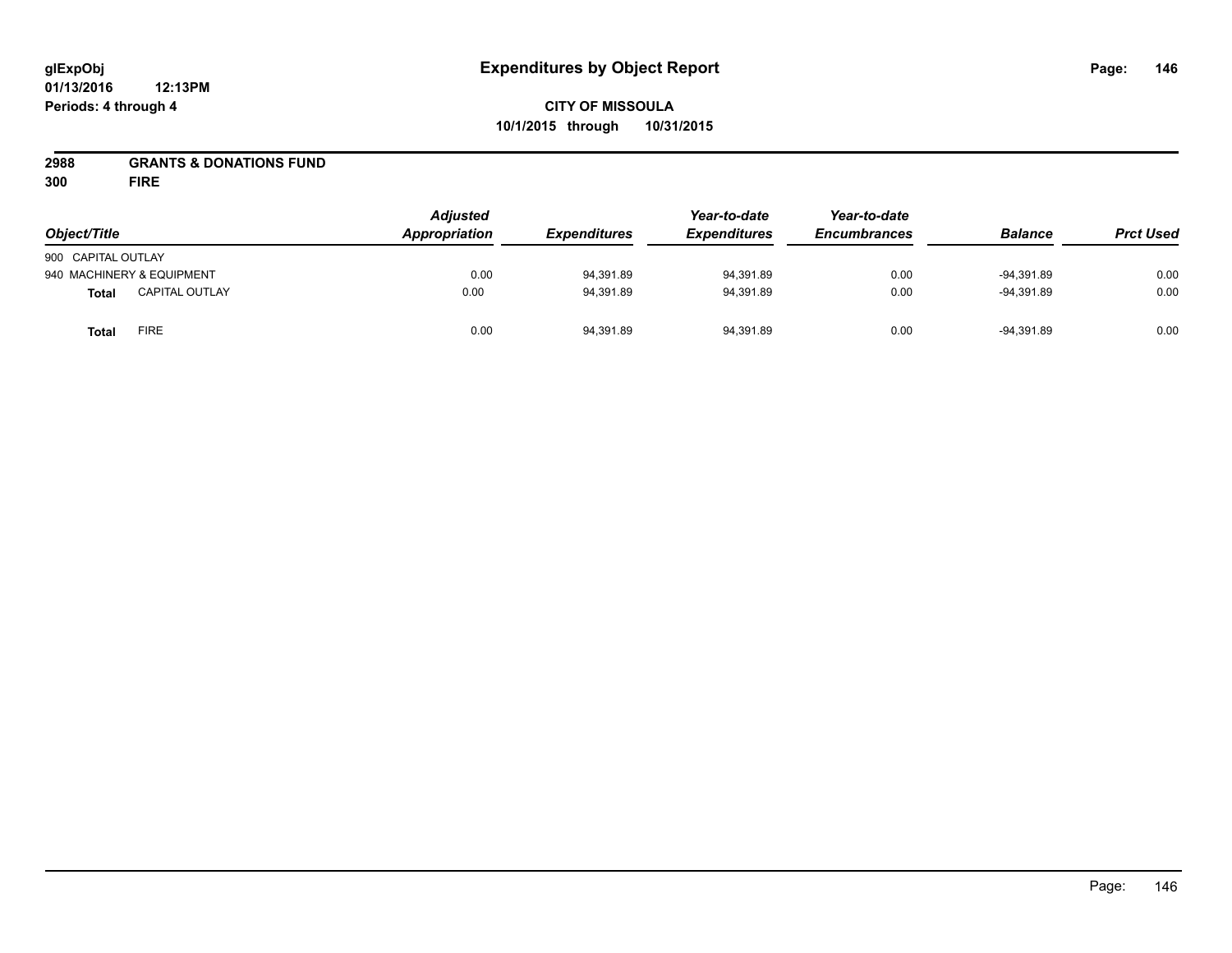**2988 GRANTS & DONATIONS FUND**

|                                       | <b>Adjusted</b> |                     | Year-to-date        | Year-to-date        |                |                  |
|---------------------------------------|-----------------|---------------------|---------------------|---------------------|----------------|------------------|
| Object/Title                          | Appropriation   | <b>Expenditures</b> | <b>Expenditures</b> | <b>Encumbrances</b> | <b>Balance</b> | <b>Prct Used</b> |
| 100 PERSONAL SERVICES                 |                 |                     |                     |                     |                |                  |
| 110 SALARIES AND WAGES                | 0.00            | 5,805.49            | 20,616.12           | 0.00                | $-20,616.12$   | 0.00             |
| 115 SALARIES/HEALTH INSURANCE BENEFIT | 0.00            | 570.00              | 1,938.00            | 0.00                | $-1,938.00$    | 0.00             |
| 120 OVERTIME/TERMINATION              | 100,055.00      | 6,971.84            | 25,065.46           | 0.00                | 74,989.54      | 25.05            |
| 130 OTHER                             | 0.00            | 0.00                | 673.09              | 0.00                | $-673.09$      | 0.00             |
| <b>133 EDUCATION COMPENSATION</b>     | 0.00            | 0.00                | 0.00                | 0.00                | 0.00           | 0.00             |
| <b>140 EMPLOYER CONTRIBUTIONS</b>     | 43,953.00       | 1,892.26            | 7,070.27            | 0.00                | 36,882.73      | 16.09            |
| 141 STATE RETIREMENT CONTRIBUTIONS    | 700.00          | 0.00                | 2,669.86            | 0.00                | $-1,969.86$    | 381.41           |
| PERSONAL SERVICES<br>Total            | 144,708.00      | 15,239.59           | 58,032.80           | 0.00                | 86,675.20      | 40.10            |
| 200 SUPPLIES                          |                 |                     |                     |                     |                |                  |
| 210 OFFICE SUPPLIES                   | 7,838.00        | 0.00                | 236.18              | 0.00                | 7,601.82       | 3.01             |
| 220 OPERATING SUPPLIES                | 69,986.00       | 1,539.39            | 11,393.70           | 0.00                | 58,592.30      | 16.28            |
| 230 REPAIR/MAINTENANCE                | 0.00            | 0.00                | 0.00                | 0.00                | 0.00           | 0.00             |
| 231 GASOLINE                          | 0.00            | 0.00                | 0.00                | 0.00                | 0.00           | 0.00             |
| <b>SUPPLIES</b><br>Total              | 77,824.00       | 1,539.39            | 11,629.88           | 0.00                | 66,194.12      | 14.94            |
| 300 PURCHASED SERVICES                |                 |                     |                     |                     |                |                  |
| 310 COMMUNICATIONS                    | 0.00            | 0.00                | 0.00                | 0.00                | 0.00           | 0.00             |
| 341 ELECTRICITY & NATURAL GAS         | 750.00          | 0.00                | 0.00                | 0.00                | 750.00         | 0.00             |
| 344 TELEPHONE SERVICE                 | 2,400.00        | 265.59              | 1,031.59            | 0.00                | 1,368.41       | 42.98            |
| 350 PROFESSIONAL SERVICES             | 106,715.00      | 451.00              | 3,667.23            | 0.00                | 103,047.77     | 3.44             |
| 353 ADMINISTRATION EXPENDITURES       | 0.00            | 0.00                | 0.00                | 0.00                | 0.00           | 0.00             |
| 360 REPAIR & MAINTENANCE              | 2,000.00        | 0.00                | 0.00                | 0.00                | 2,000.00       | 0.00             |
| 370 TRAVEL                            | 9,196.00        | 220.20              | 468.70              | 0.00                | 8,727.30       | 5.10             |
| 380 TRAINING                          | 558.00          | 0.00                | 0.00                | 0.00                | 558.00         | 0.00             |
| 390 OTHER PURCHASED SERVICES          | 0.00            | 0.00                | 0.00                | 0.00                | 0.00           | 0.00             |
| <b>PURCHASED SERVICES</b><br>Total    | 121,619.00      | 936.79              | 5,167.52            | 0.00                | 116,451.48     | 4.25             |
| <b>400 BUILDING MATERIALS</b>         |                 |                     |                     |                     |                |                  |
| 400 BUILDING MATERIALS                | 0.00            | 0.00                | 0.00                | 0.00                | 0.00           | 0.00             |
| <b>BUILDING MATERIALS</b><br>Total    | 0.00            | 0.00                | 0.00                | 0.00                | 0.00           | 0.00             |
| 500 FIXED CHARGES                     |                 |                     |                     |                     |                |                  |
| 500 FIXED CHARGES                     | 81,280.00       | 5,607.06            | 28,035.30           | 0.00                | 53,244.70      | 34.49            |
| 550 MERCHANT SERVICE FEES             | 0.00            | 0.00                | 0.00                | 0.00                | 0.00           | 0.00             |
| <b>FIXED CHARGES</b><br><b>Total</b>  | 81,280.00       | 5,607.06            | 28,035.30           | 0.00                | 53,244.70      | 34.49            |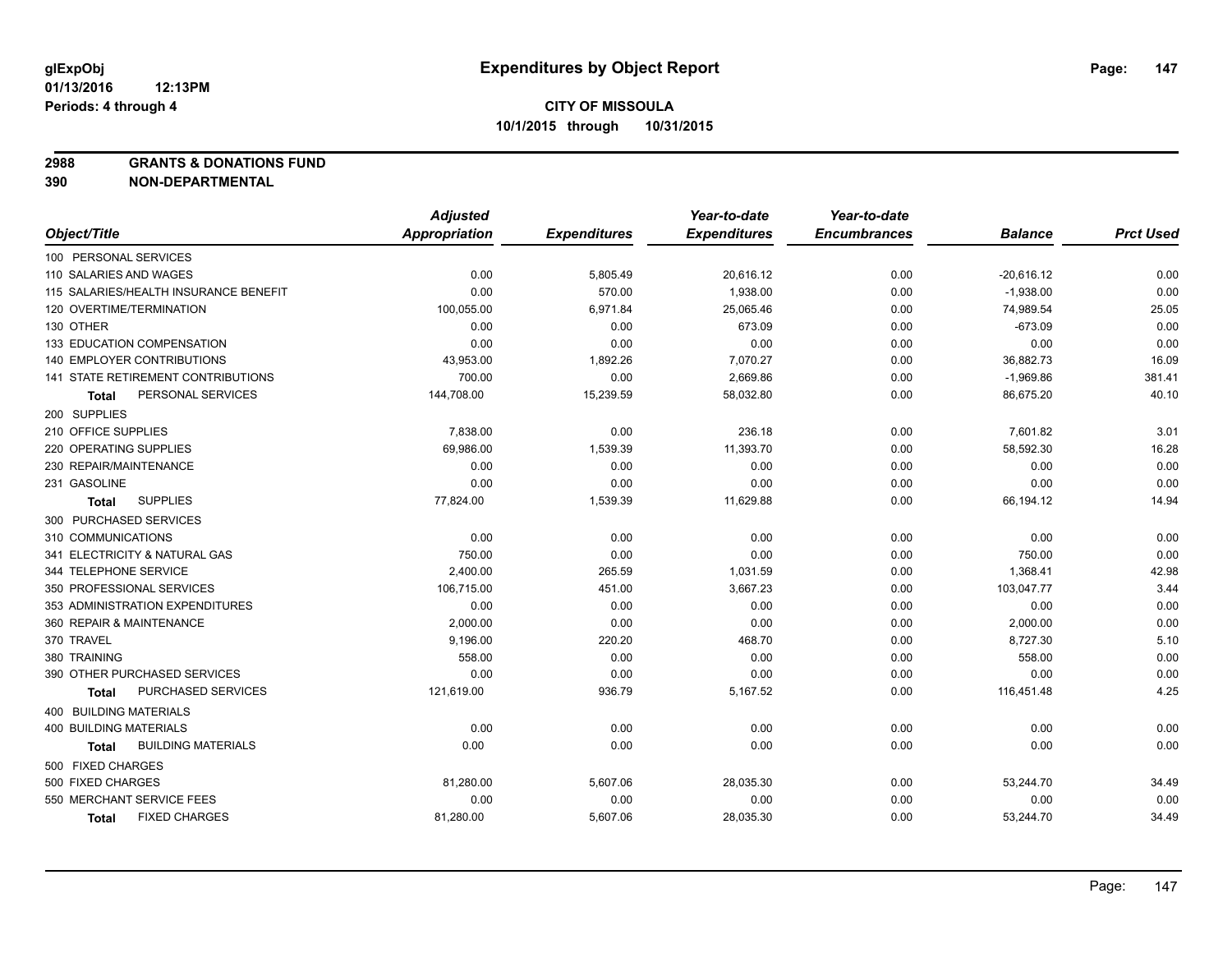**2988 GRANTS & DONATIONS FUND**

| Object/Title       |                                   | <b>Adjusted</b><br><b>Appropriation</b> | <b>Expenditures</b> | Year-to-date<br><b>Expenditures</b> | Year-to-date<br><b>Encumbrances</b> | <b>Balance</b> | <b>Prct Used</b> |
|--------------------|-----------------------------------|-----------------------------------------|---------------------|-------------------------------------|-------------------------------------|----------------|------------------|
|                    |                                   |                                         |                     |                                     |                                     |                |                  |
|                    | 700 GRANTS & CONTRIBUTIONS        |                                         |                     |                                     |                                     |                |                  |
|                    | 700 GRANTS & CONTRIBUTIONS        | 634,756.00                              | 0.00                | 0.00                                | 0.00                                | 634,756.00     | 0.00             |
| Total              | <b>GRANTS &amp; CONTRIBUTIONS</b> | 634,756.00                              | 0.00                | 0.00                                | 0.00                                | 634,756.00     | 0.00             |
| 800 OTHER OBJECTS  |                                   |                                         |                     |                                     |                                     |                |                  |
|                    | 820 TRANSFERS TO OTHER FUNDS      | 0.00                                    | 0.00                | 0.00                                | 0.00                                | 0.00           | 0.00             |
| 845 CONTINGENCY    |                                   | 0.00                                    | 0.00                | 0.00                                | 0.00                                | 0.00           | 0.00             |
| <b>Total</b>       | OTHER OBJECTS                     | 0.00                                    | 0.00                | 0.00                                | 0.00                                | 0.00           | 0.00             |
| 900 CAPITAL OUTLAY |                                   |                                         |                     |                                     |                                     |                |                  |
| 930 IMPROVEMENTS   |                                   | 24.822.00                               | 0.00                | 0.00                                | 0.00                                | 24.822.00      | 0.00             |
|                    | 940 MACHINERY & EQUIPMENT         | 1,003,930.00                            | 0.00                | 10,338.00                           | 0.00                                | 993,592.00     | 1.03             |
| <b>Total</b>       | <b>CAPITAL OUTLAY</b>             | 1,028,752.00                            | 0.00                | 10,338.00                           | 0.00                                | 1,018,414.00   | 1.00             |
| <b>Total</b>       | NON-DEPARTMENTAL                  | 2,088,939.00                            | 23,322.83           | 113,203.50                          | 0.00                                | 1,975,735.50   | 5.42             |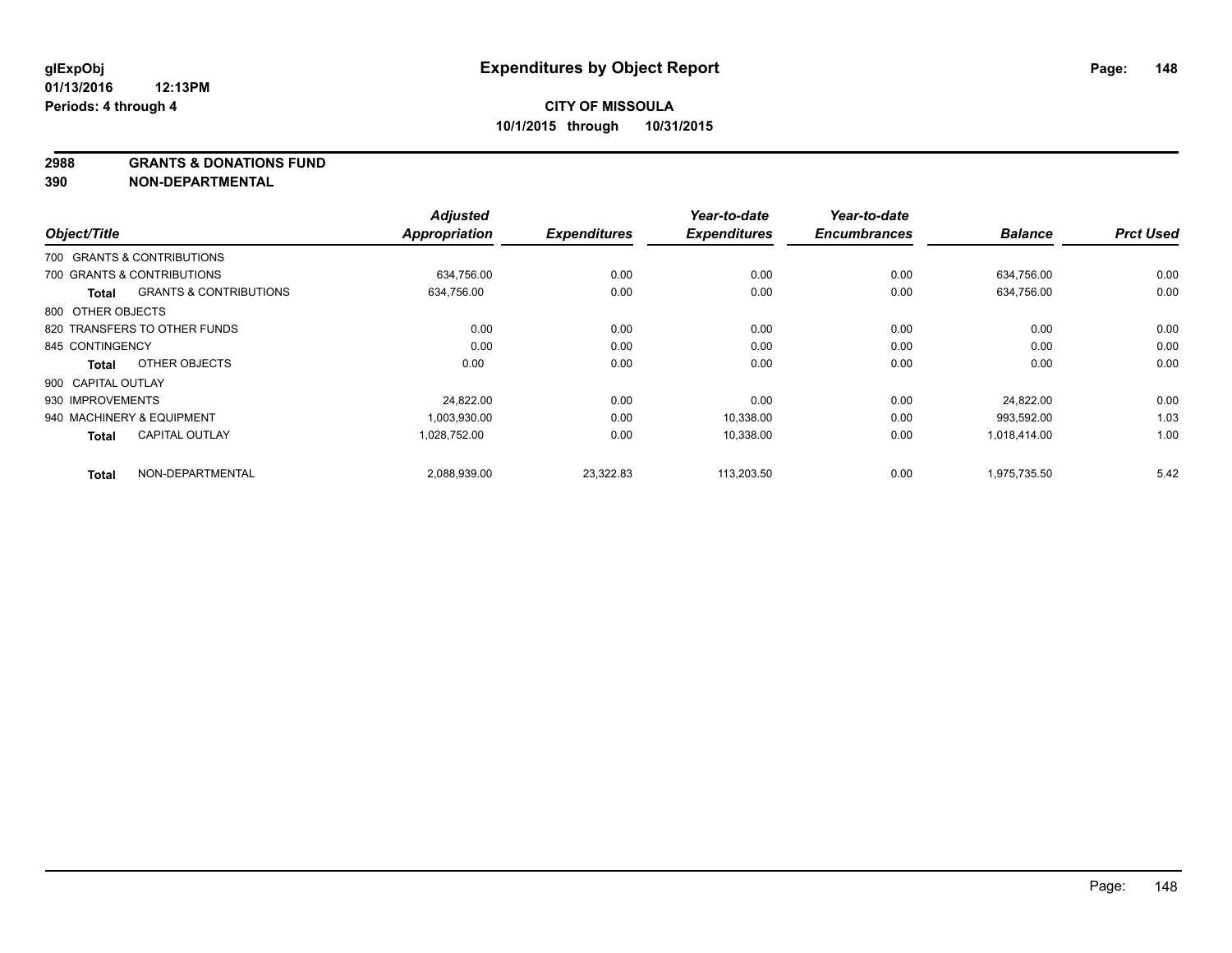**2988 GRANTS & DONATIONS FUND**

**400 ENTITLEMENT GRANTS**

| Object/Title                                      | <b>Adjusted</b><br><b>Appropriation</b> | <b>Expenditures</b> | Year-to-date<br><b>Expenditures</b> | Year-to-date<br><b>Encumbrances</b> | <b>Balance</b> | <b>Prct Used</b> |
|---------------------------------------------------|-----------------------------------------|---------------------|-------------------------------------|-------------------------------------|----------------|------------------|
| 500 FIXED CHARGES                                 |                                         |                     |                                     |                                     |                |                  |
| 550 MERCHANT SERVICE FEES                         | 0.00                                    | 0.00                | 0.00                                | 0.00                                | 0.00           | 0.00             |
| <b>FIXED CHARGES</b><br><b>Total</b>              | 0.00                                    | 0.00                | 0.00                                | 0.00                                | 0.00           | 0.00             |
| 700 GRANTS & CONTRIBUTIONS                        |                                         |                     |                                     |                                     |                |                  |
| 700 GRANTS & CONTRIBUTIONS                        | 0.00                                    | 0.00                | 0.00                                | 0.00                                | 0.00           | 0.00             |
| <b>GRANTS &amp; CONTRIBUTIONS</b><br><b>Total</b> | 0.00                                    | 0.00                | 0.00                                | 0.00                                | 0.00           | 0.00             |
| <b>ENTITLEMENT GRANTS</b><br><b>Total</b>         | 0.00                                    | 0.00                | 0.00                                | 0.00                                | 0.00           | 0.00             |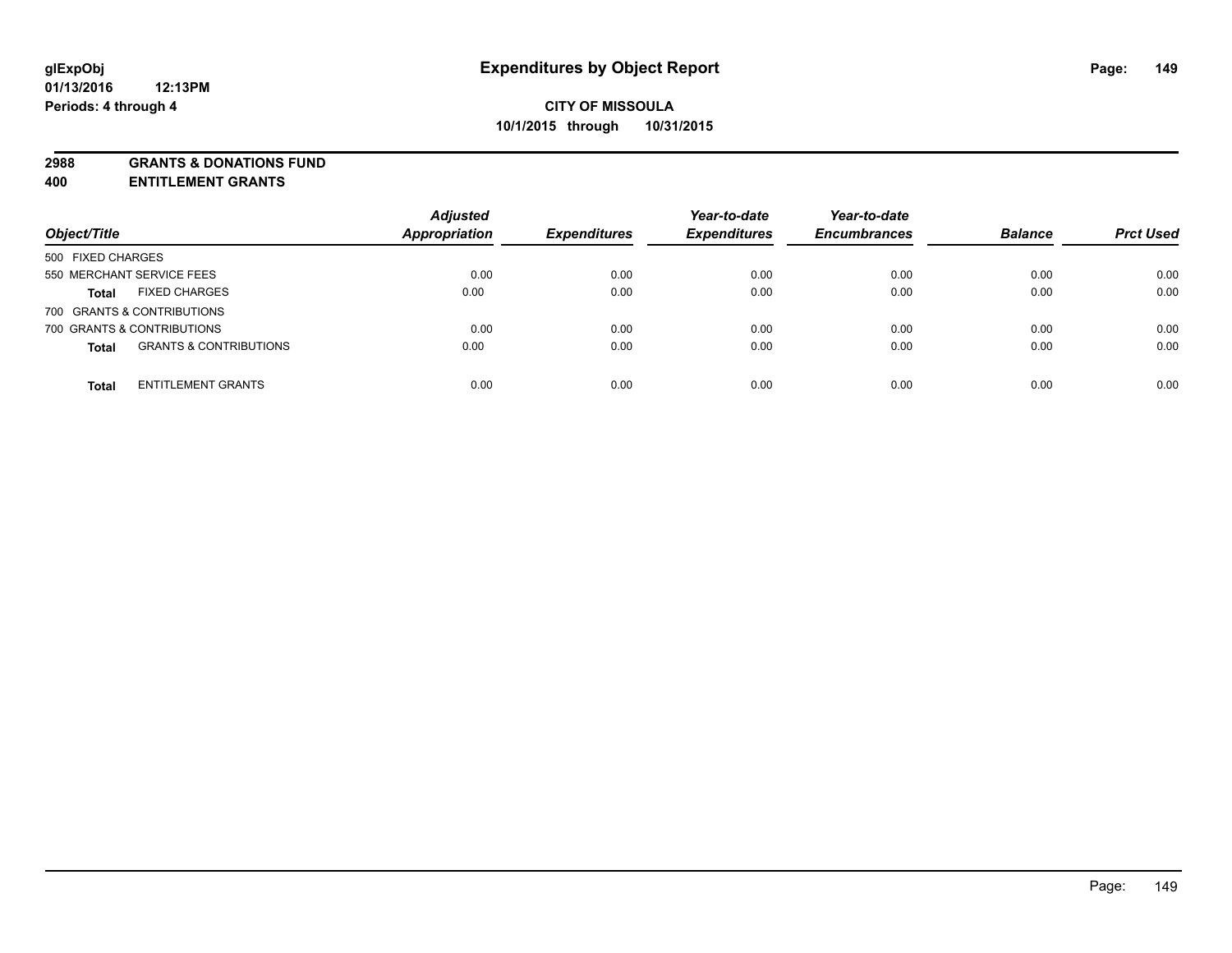# **CITY OF MISSOULA 10/1/2015 through 10/31/2015**

### **2988 GRANTS & DONATIONS FUND**

|                                           | <b>Adjusted</b>      |                     | Year-to-date        | Year-to-date        |                |                  |
|-------------------------------------------|----------------------|---------------------|---------------------|---------------------|----------------|------------------|
| Object/Title                              | <b>Appropriation</b> | <b>Expenditures</b> | <b>Expenditures</b> | <b>Encumbrances</b> | <b>Balance</b> | <b>Prct Used</b> |
| 100 PERSONAL SERVICES                     |                      |                     |                     |                     |                |                  |
| 110 SALARIES AND WAGES                    | 0.00                 | 8,106.49            | 29,583.22           | 0.00                | $-29,583.22$   | 0.00             |
| 115 SALARIES/HEALTH INSURANCE BENEFIT     | 0.00                 | 570.00              | 1,938.00            | 0.00                | $-1,938.00$    | 0.00             |
| 120 OVERTIME/TERMINATION                  | 100,055.00           | 6,971.84            | 25,065.46           | 0.00                | 74,989.54      | 25.05            |
| 130 OTHER                                 | 0.00                 | 0.00                | 673.09              | 0.00                | $-673.09$      | 0.00             |
| 133 EDUCATION COMPENSATION                | 0.00                 | 0.00                | 0.00                | 0.00                | 0.00           | 0.00             |
| 140 EMPLOYER CONTRIBUTIONS                | 43,953.00            | 2,634.87            | 10,496.99           | 0.00                | 33,456.01      | 23.88            |
| 141 STATE RETIREMENT CONTRIBUTIONS        | 700.00               | 0.00                | 2,674.23            | 0.00                | $-1,974.23$    | 382.03           |
| PERSONAL SERVICES<br>Total                | 144,708.00           | 18,283.20           | 70,430.99           | 0.00                | 74,277.01      | 48.67            |
| 200 SUPPLIES                              |                      |                     |                     |                     |                |                  |
| 210 OFFICE SUPPLIES                       | 7,838.00             | 0.00                | 236.18              | 0.00                | 7,601.82       | 3.01             |
| 220 OPERATING SUPPLIES                    | 69,986.00            | 1,539.39            | 11,393.70           | 0.00                | 58,592.30      | 16.28            |
| 230 REPAIR/MAINTENANCE                    | 0.00                 | 0.00                | 0.00                | 0.00                | 0.00           | 0.00             |
| 231 GASOLINE                              | 0.00                 | 0.00                | 0.00                | 0.00                | 0.00           | 0.00             |
| <b>SUPPLIES</b><br>Total                  | 77,824.00            | 1,539.39            | 11,629.88           | 0.00                | 66,194.12      | 14.94            |
| 300 PURCHASED SERVICES                    |                      |                     |                     |                     |                |                  |
| 310 COMMUNICATIONS                        | 0.00                 | 0.00                | 0.00                | 0.00                | 0.00           | 0.00             |
| 341 ELECTRICITY & NATURAL GAS             | 750.00               | 0.00                | 0.00                | 0.00                | 750.00         | 0.00             |
| 344 TELEPHONE SERVICE                     | 2,400.00             | 265.59              | 1,031.59            | 0.00                | 1,368.41       | 42.98            |
| 350 PROFESSIONAL SERVICES                 | 106,715.00           | 451.00              | 3,667.23            | 0.00                | 103,047.77     | 3.44             |
| 353 ADMINISTRATION EXPENDITURES           | 0.00                 | 0.00                | 0.00                | 0.00                | 0.00           | 0.00             |
| 360 REPAIR & MAINTENANCE                  | 2,000.00             | 0.00                | 0.00                | 0.00                | 2,000.00       | 0.00             |
| 370 TRAVEL                                | 9,196.00             | 220.20              | 468.70              | 0.00                | 8,727.30       | 5.10             |
| 380 TRAINING                              | 558.00               | 0.00                | 0.00                | 0.00                | 558.00         | 0.00             |
| 390 OTHER PURCHASED SERVICES              | 0.00                 | 0.00                | 0.00                | 0.00                | 0.00           | 0.00             |
| PURCHASED SERVICES<br><b>Total</b>        | 121,619.00           | 936.79              | 5,167.52            | 0.00                | 116,451.48     | 4.25             |
| 400 BUILDING MATERIALS                    |                      |                     |                     |                     |                |                  |
| 400 BUILDING MATERIALS                    | 0.00                 | 0.00                | 0.00                | 0.00                | 0.00           | 0.00             |
| <b>BUILDING MATERIALS</b><br><b>Total</b> | 0.00                 | 0.00                | 0.00                | 0.00                | 0.00           | 0.00             |
| 500 FIXED CHARGES                         |                      |                     |                     |                     |                |                  |
| 500 FIXED CHARGES                         | 81,280.00            | 5,607.06            | 28,035.30           | 0.00                | 53,244.70      | 34.49            |
| 550 MERCHANT SERVICE FEES                 | 0.00                 | 0.00                | 0.00                | 0.00                | 0.00           | 0.00             |
| <b>FIXED CHARGES</b><br><b>Total</b>      | 81,280.00            | 5,607.06            | 28,035.30           | 0.00                | 53,244.70      | 34.49            |
| 700 GRANTS & CONTRIBUTIONS                |                      |                     |                     |                     |                |                  |
| 700 GRANTS & CONTRIBUTIONS                | 634,756.00           | 0.00                | 0.00                | 0.00                | 634,756.00     | 0.00             |
|                                           |                      |                     |                     |                     |                |                  |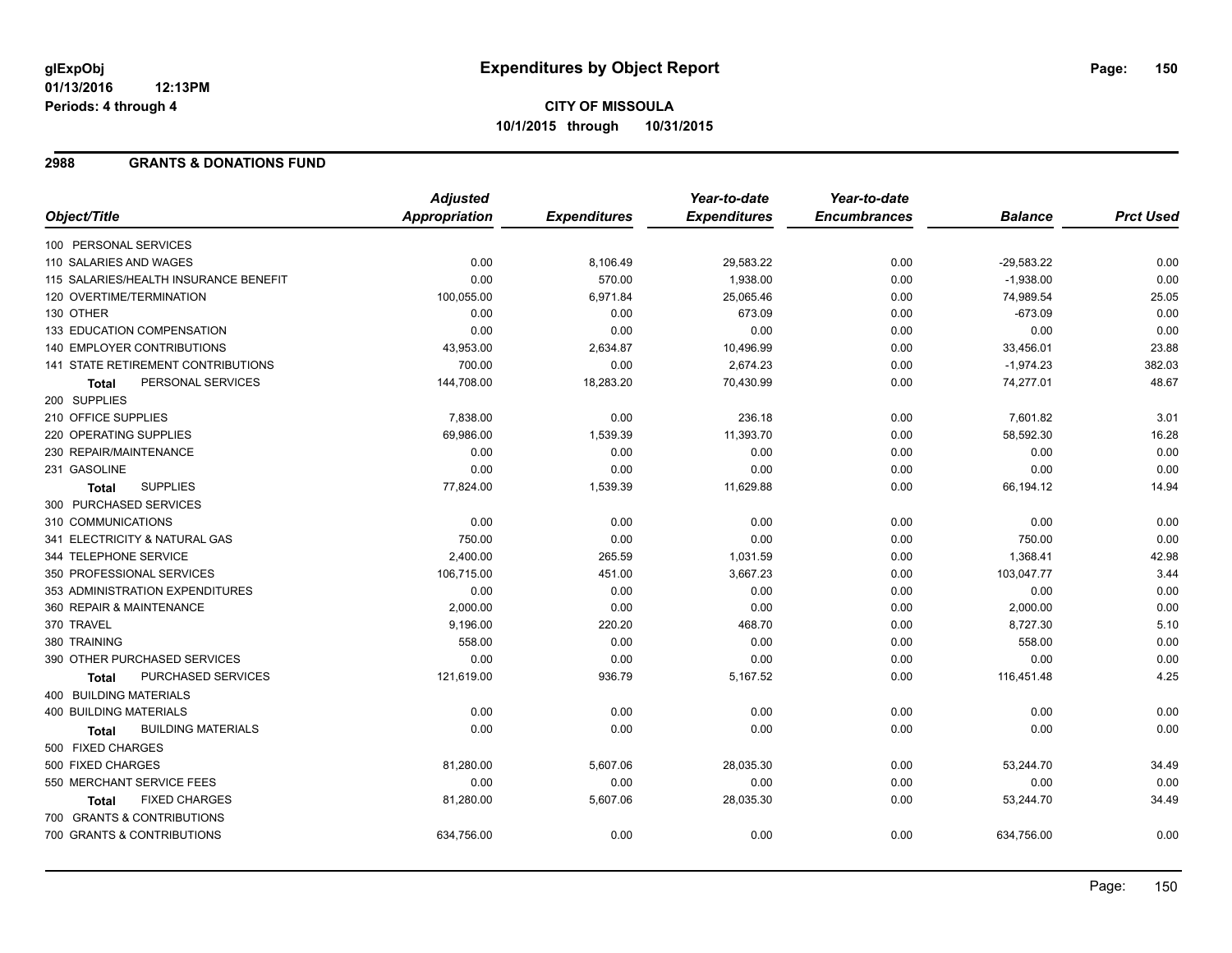### **2988 GRANTS & DONATIONS FUND**

| Object/Title       |                                    | <b>Adjusted</b><br><b>Appropriation</b> | <b>Expenditures</b> | Year-to-date<br><b>Expenditures</b> | Year-to-date<br><b>Encumbrances</b> | <b>Balance</b> | <b>Prct Used</b> |
|--------------------|------------------------------------|-----------------------------------------|---------------------|-------------------------------------|-------------------------------------|----------------|------------------|
| <b>Total</b>       | <b>GRANTS &amp; CONTRIBUTIONS</b>  | 634,756.00                              | 0.00                | 0.00                                | 0.00                                | 634.756.00     | 0.00             |
| 800 OTHER OBJECTS  |                                    |                                         |                     |                                     |                                     |                |                  |
|                    | 820 TRANSFERS TO OTHER FUNDS       | 0.00                                    | 0.00                | 0.00                                | 0.00                                | 0.00           | 0.00             |
| 845 CONTINGENCY    |                                    | 0.00                                    | 0.00                | 0.00                                | 0.00                                | 0.00           | 0.00             |
| <b>Total</b>       | OTHER OBJECTS                      | 0.00                                    | 0.00                | 0.00                                | 0.00                                | 0.00           | 0.00             |
| 900 CAPITAL OUTLAY |                                    |                                         |                     |                                     |                                     |                |                  |
| 930 IMPROVEMENTS   |                                    | 24.822.00                               | 0.00                | 0.00                                | 0.00                                | 24.822.00      | 0.00             |
|                    | 940 MACHINERY & EQUIPMENT          | 1.003.930.00                            | 94,391.89           | 104.729.89                          | 0.00                                | 899.200.11     | 10.43            |
| <b>Total</b>       | <b>CAPITAL OUTLAY</b>              | 1.028.752.00                            | 94,391.89           | 104.729.89                          | 0.00                                | 924.022.11     | 10.18            |
| <b>Total</b>       | <b>GRANTS &amp; DONATIONS FUND</b> | 2,088,939.00                            | 120,758.33          | 219.993.58                          | 0.00                                | 1.868.945.42   | 10.53            |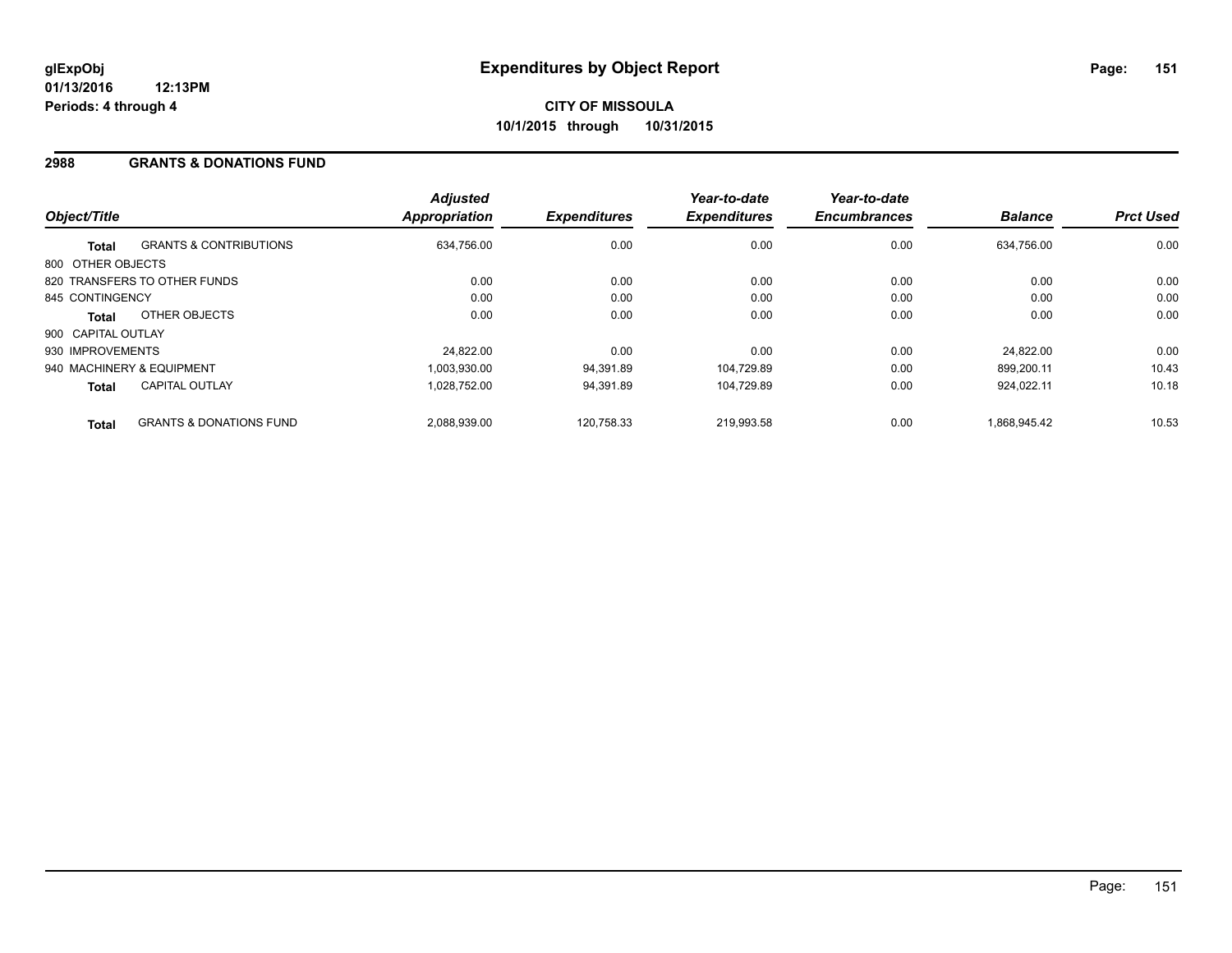# **3000 SID REVOLVING FUND**

|                                      | <b>Adjusted</b> |                     | Year-to-date        | Year-to-date        |                |                  |
|--------------------------------------|-----------------|---------------------|---------------------|---------------------|----------------|------------------|
| Object/Title                         | Appropriation   | <b>Expenditures</b> | <b>Expenditures</b> | <b>Encumbrances</b> | <b>Balance</b> | <b>Prct Used</b> |
| 500 FIXED CHARGES                    |                 |                     |                     |                     |                |                  |
| 550 MERCHANT SERVICE FEES            | 0.00            | 0.00                | 0.00                | 0.00                | 0.00           | 0.00             |
| <b>FIXED CHARGES</b><br><b>Total</b> | 0.00            | 0.00                | 0.00                | 0.00                | 0.00           | 0.00             |
| 800 OTHER OBJECTS                    |                 |                     |                     |                     |                |                  |
| 820 TRANSFERS TO OTHER FUNDS         | 100.000.00      | 0.00                | 0.00                | 0.00                | 100.000.00     | 0.00             |
| OTHER OBJECTS<br><b>Total</b>        | 100,000.00      | 0.00                | 0.00                | 0.00                | 100.000.00     | 0.00             |
| NON-DEPARTMENTAL<br><b>Total</b>     | 100.000.00      | 0.00                | 0.00                | 0.00                | 100.000.00     | 0.00             |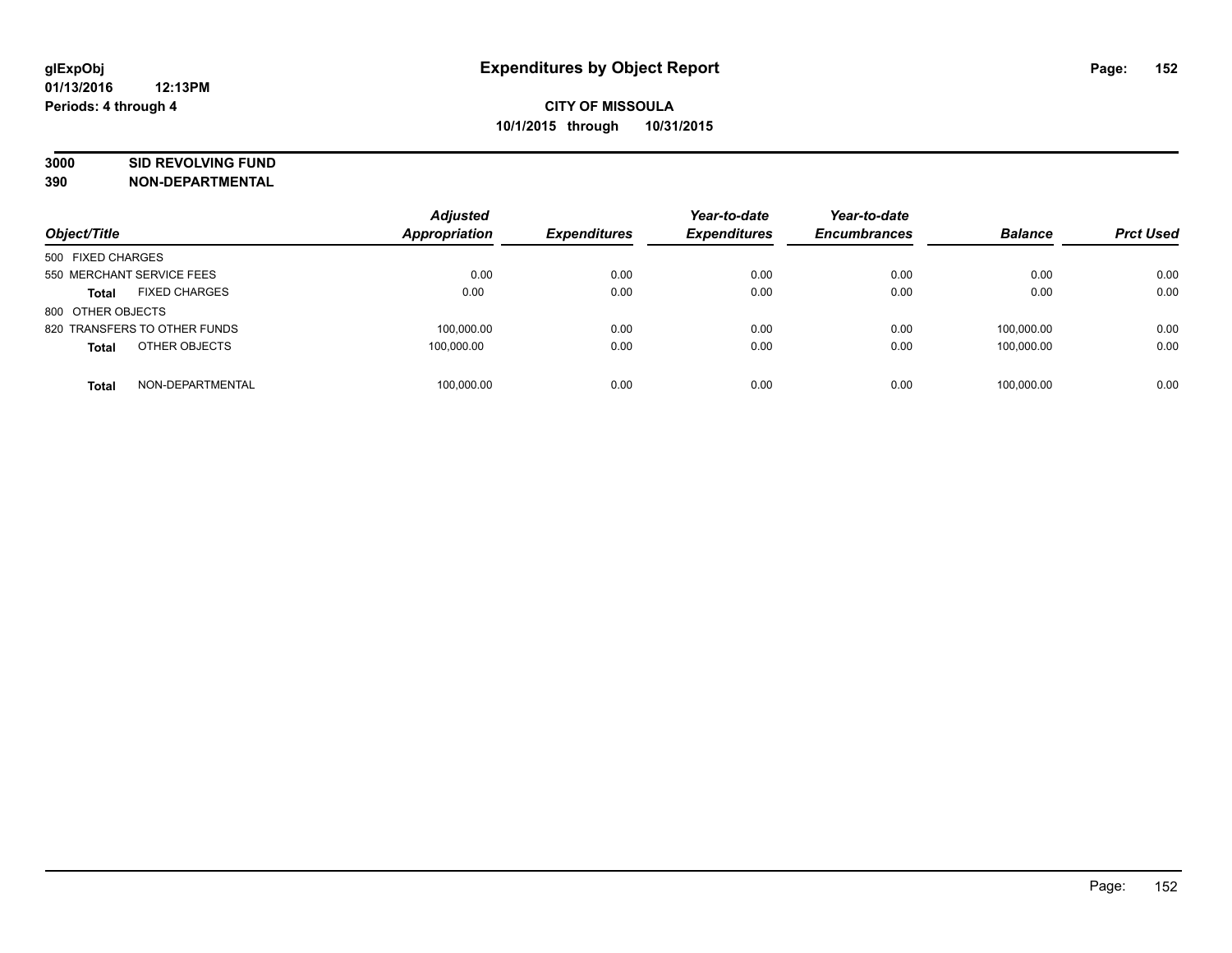### **3000 SID REVOLVING FUND**

| Object/Title                         | <b>Adjusted</b><br><b>Appropriation</b> | <b>Expenditures</b> | Year-to-date<br><b>Expenditures</b> | Year-to-date<br><b>Encumbrances</b> | <b>Balance</b> | <b>Prct Used</b> |
|--------------------------------------|-----------------------------------------|---------------------|-------------------------------------|-------------------------------------|----------------|------------------|
| 500 FIXED CHARGES                    |                                         |                     |                                     |                                     |                |                  |
| 550 MERCHANT SERVICE FEES            | 0.00                                    | 0.00                | 0.00                                | 0.00                                | 0.00           | 0.00             |
| <b>FIXED CHARGES</b><br><b>Total</b> | 0.00                                    | 0.00                | 0.00                                | 0.00                                | 0.00           | 0.00             |
| 800 OTHER OBJECTS                    |                                         |                     |                                     |                                     |                |                  |
| 820 TRANSFERS TO OTHER FUNDS         | 100,000.00                              | 0.00                | 0.00                                | 0.00                                | 100.000.00     | 0.00             |
| OTHER OBJECTS<br><b>Total</b>        | 100,000.00                              | 0.00                | 0.00                                | 0.00                                | 100,000.00     | 0.00             |
|                                      |                                         |                     |                                     |                                     |                |                  |
| SID REVOLVING FUND<br><b>Total</b>   | 100.000.00                              | 0.00                | 0.00                                | 0.00                                | 100.000.00     | 0.00             |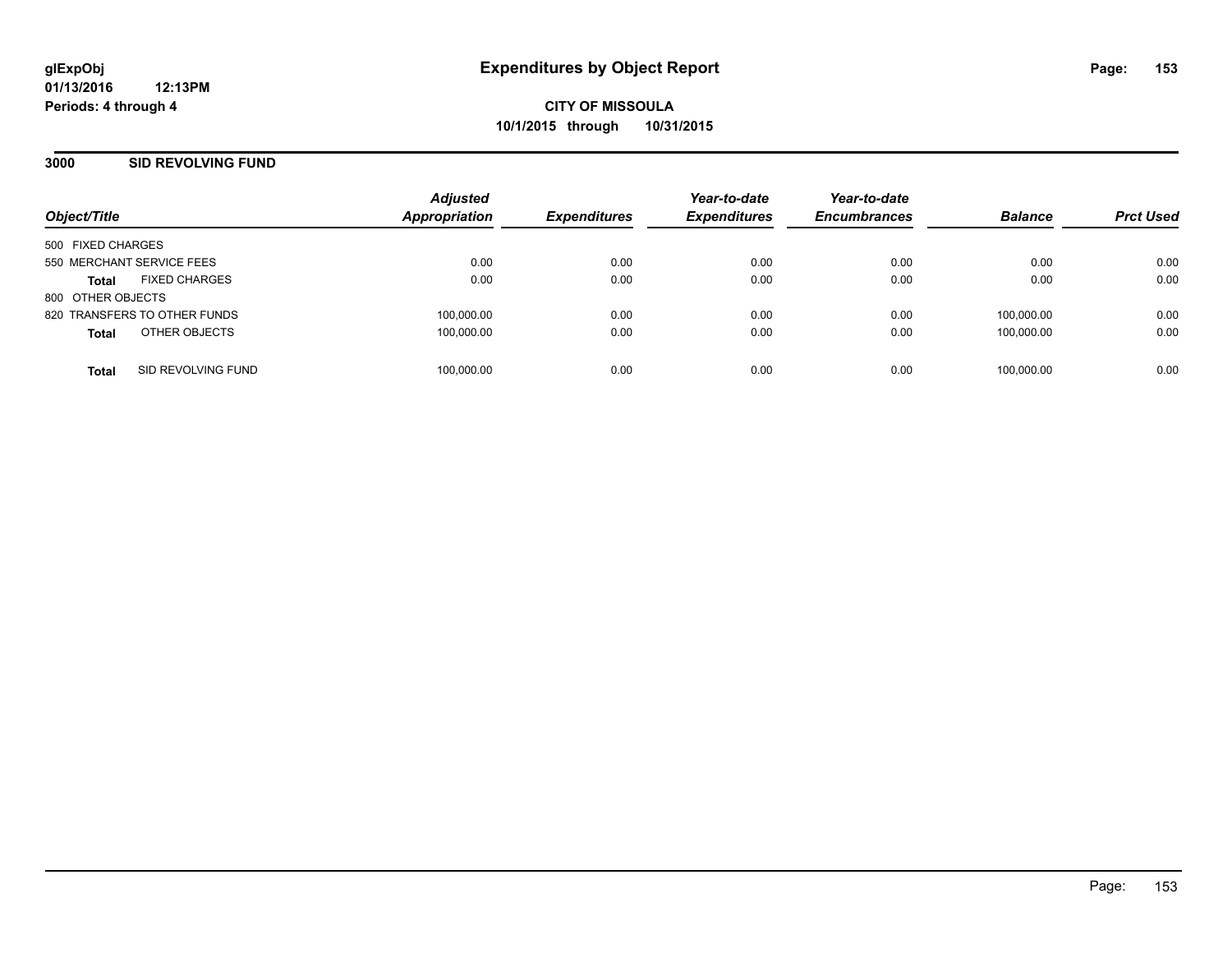# **3005 SID REBATES**

| Object/Title              |                      | <b>Adjusted</b><br>Appropriation<br><b>Expenditures</b> | Year-to-date<br><b>Expenditures</b> | Year-to-date<br><b>Encumbrances</b> | <b>Balance</b> | <b>Prct Used</b> |      |
|---------------------------|----------------------|---------------------------------------------------------|-------------------------------------|-------------------------------------|----------------|------------------|------|
| 500 FIXED CHARGES         |                      |                                                         |                                     |                                     |                |                  |      |
| 550 MERCHANT SERVICE FEES |                      | 0.00                                                    | 0.00                                | 0.00                                | 0.00           | 0.00             | 0.00 |
| <b>Total</b>              | <b>FIXED CHARGES</b> | 0.00                                                    | 0.00                                | 0.00                                | 0.00           | 0.00             | 0.00 |
| <b>Total</b>              | NON-DEPARTMENTAL     | 0.00                                                    | 0.00                                | 0.00                                | 0.00           | 0.00             | 0.00 |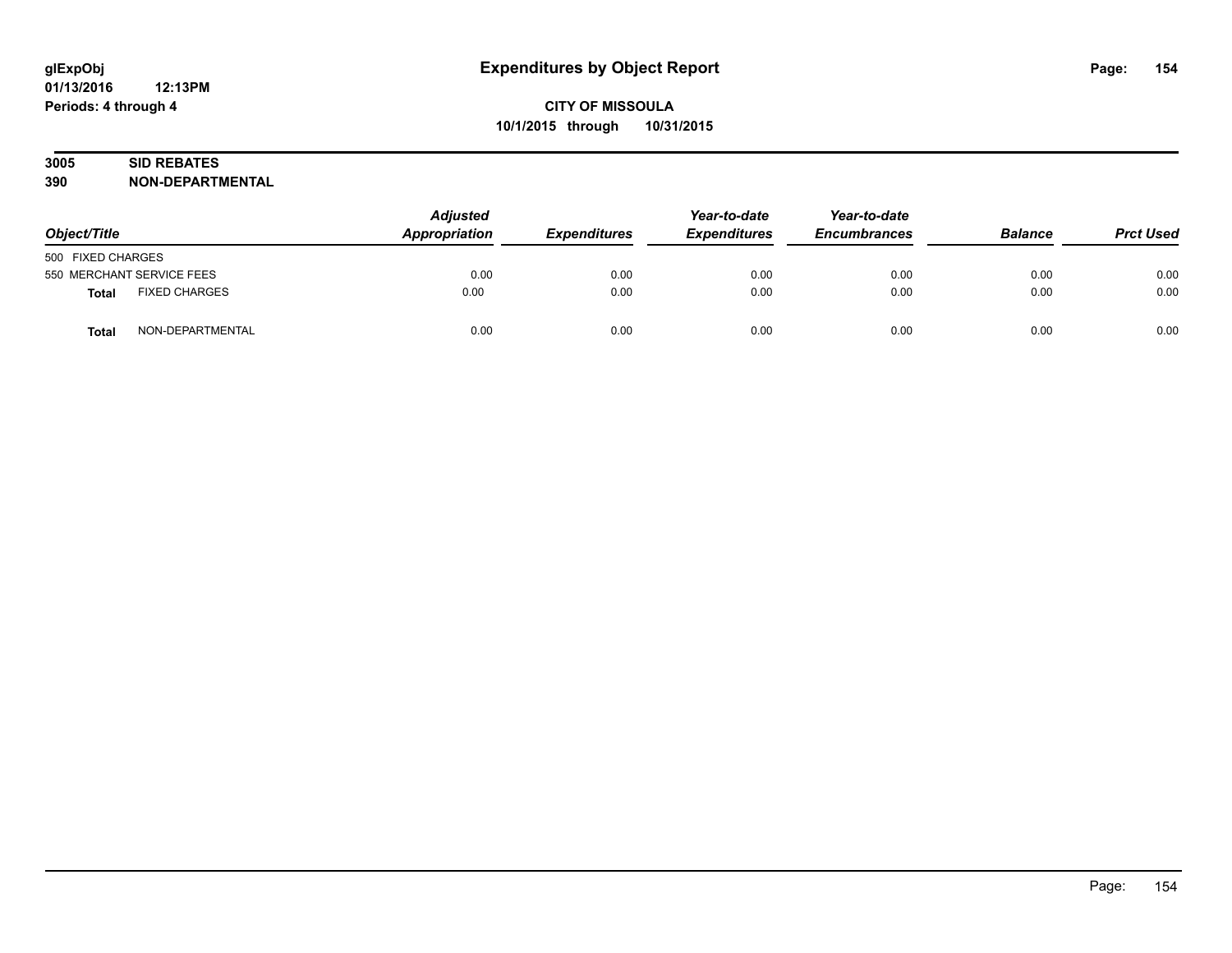**CITY OF MISSOULA 10/1/2015 through 10/31/2015**

**3005 SID REBATES**

| Object/Title                         | <b>Adjusted</b><br>Appropriation | <b>Expenditures</b> | Year-to-date<br><b>Expenditures</b> | Year-to-date<br><b>Encumbrances</b> | <b>Balance</b> | <b>Prct Used</b> |
|--------------------------------------|----------------------------------|---------------------|-------------------------------------|-------------------------------------|----------------|------------------|
| 500 FIXED CHARGES                    |                                  |                     |                                     |                                     |                |                  |
| 550 MERCHANT SERVICE FEES            | 0.00                             | 0.00                | 0.00                                | 0.00                                | 0.00           | 0.00             |
| <b>FIXED CHARGES</b><br><b>Total</b> | 0.00                             | 0.00                | 0.00                                | 0.00                                | 0.00           | 0.00             |
| SID REBATES<br><b>Total</b>          | 0.00                             | 0.00                | 0.00                                | 0.00                                | 0.00           | 0.00             |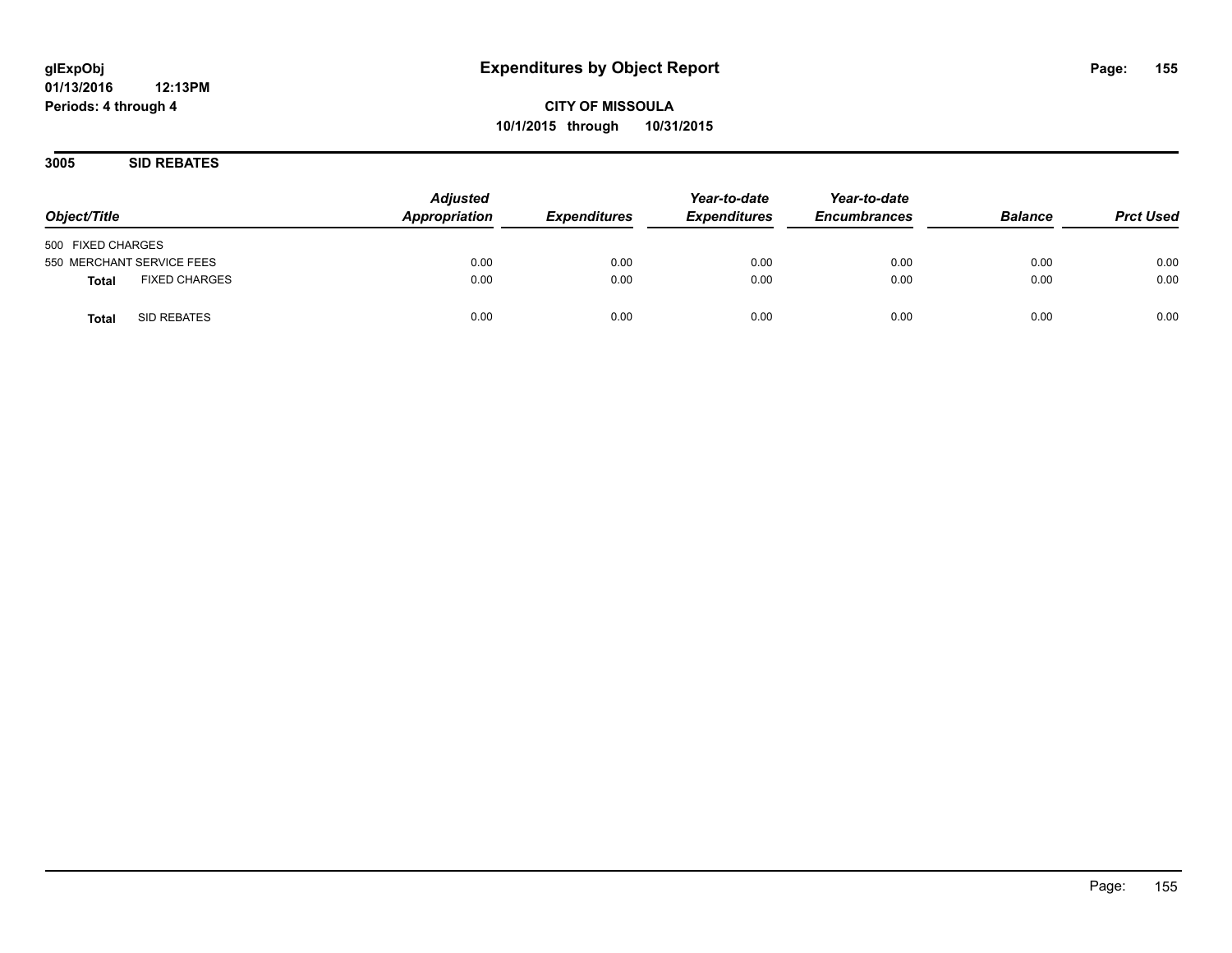# **glExpObj Expenditures by Object Report Page: 156**

# **CITY OF MISSOULA 10/1/2015 through 10/31/2015**

#### **3065 1998 PUBLIC SAFETY G O BONDS FUND**

**000 \*\*\* Title Not Found \*\*\***

| Object/Title                            | <b>Adjusted</b><br>Appropriation | <b>Expenditures</b> | Year-to-date<br><b>Expenditures</b> | Year-to-date<br><b>Encumbrances</b> | <b>Balance</b> | <b>Prct Used</b> |
|-----------------------------------------|----------------------------------|---------------------|-------------------------------------|-------------------------------------|----------------|------------------|
| 800 OTHER OBJECTS                       |                                  |                     |                                     |                                     |                |                  |
| 820 TRANSFERS TO OTHER FUNDS            | 0.00                             | 0.00                | 0.00                                | 0.00                                | 0.00           | 0.00             |
| OTHER OBJECTS<br>Total                  | 0.00                             | 0.00                | 0.00                                | 0.00                                | 0.00           | 0.00             |
| *** Title Not Found ***<br><b>Total</b> | 0.00                             | 0.00                | 0.00                                | 0.00                                | 0.00           | 0.00             |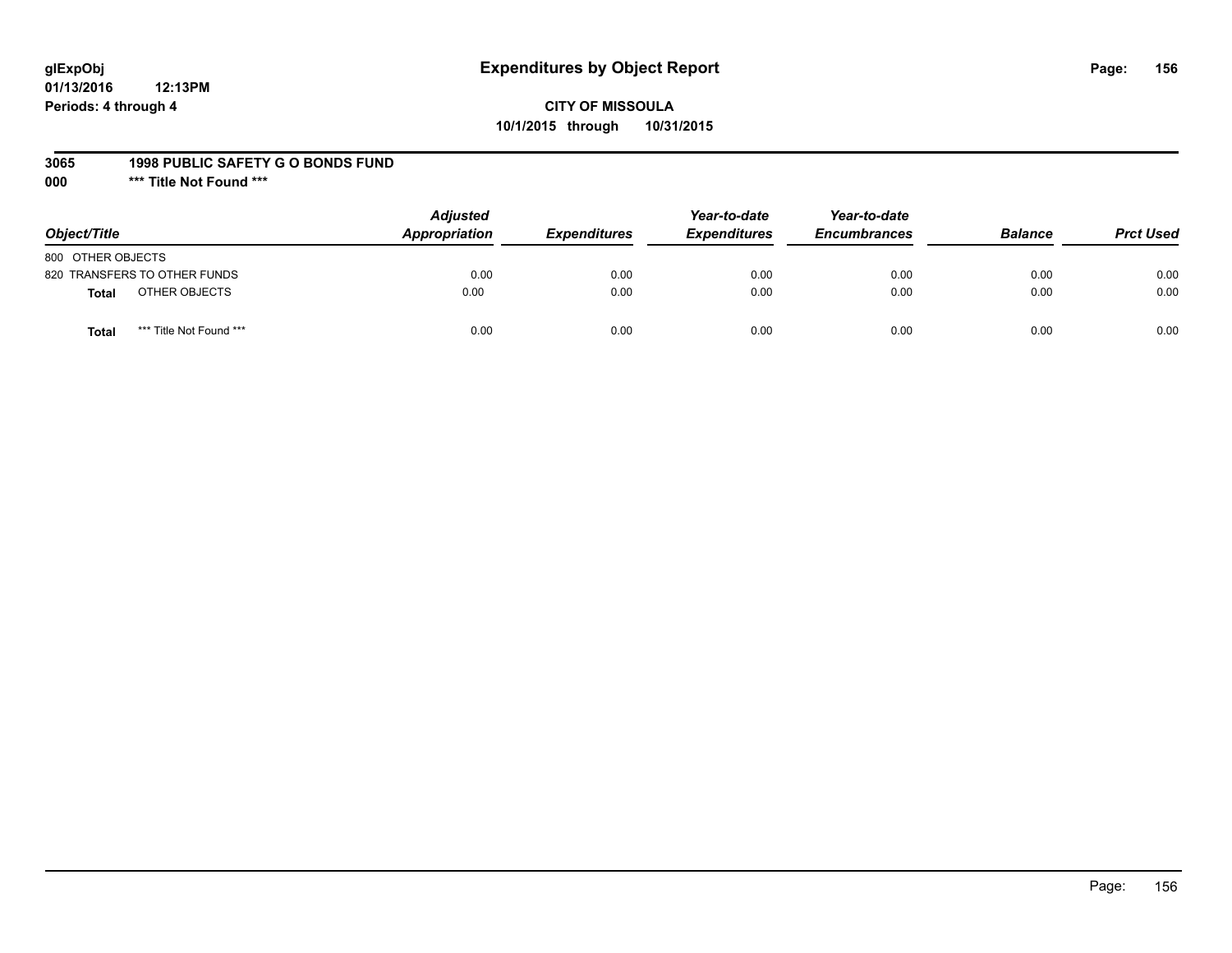#### **3065 1998 PUBLIC SAFETY G O BONDS FUND**

| Object/Title                  | <b>Adjusted</b><br>Appropriation | <b>Expenditures</b> | Year-to-date<br><b>Expenditures</b> | Year-to-date<br><b>Encumbrances</b> | <b>Balance</b> | <b>Prct Used</b> |
|-------------------------------|----------------------------------|---------------------|-------------------------------------|-------------------------------------|----------------|------------------|
| 500 FIXED CHARGES             |                                  |                     |                                     |                                     |                |                  |
| 550 MERCHANT SERVICE FEES     | 0.00                             | 0.00                | 0.00                                | 0.00                                | 0.00           | 0.00             |
| <b>FIXED CHARGES</b><br>Total | 0.00                             | 0.00                | 0.00                                | 0.00                                | 0.00           | 0.00             |
| NON-DEPARTMENTAL<br>Total     | 0.00                             | 0.00                | 0.00                                | 0.00                                | 0.00           | 0.00             |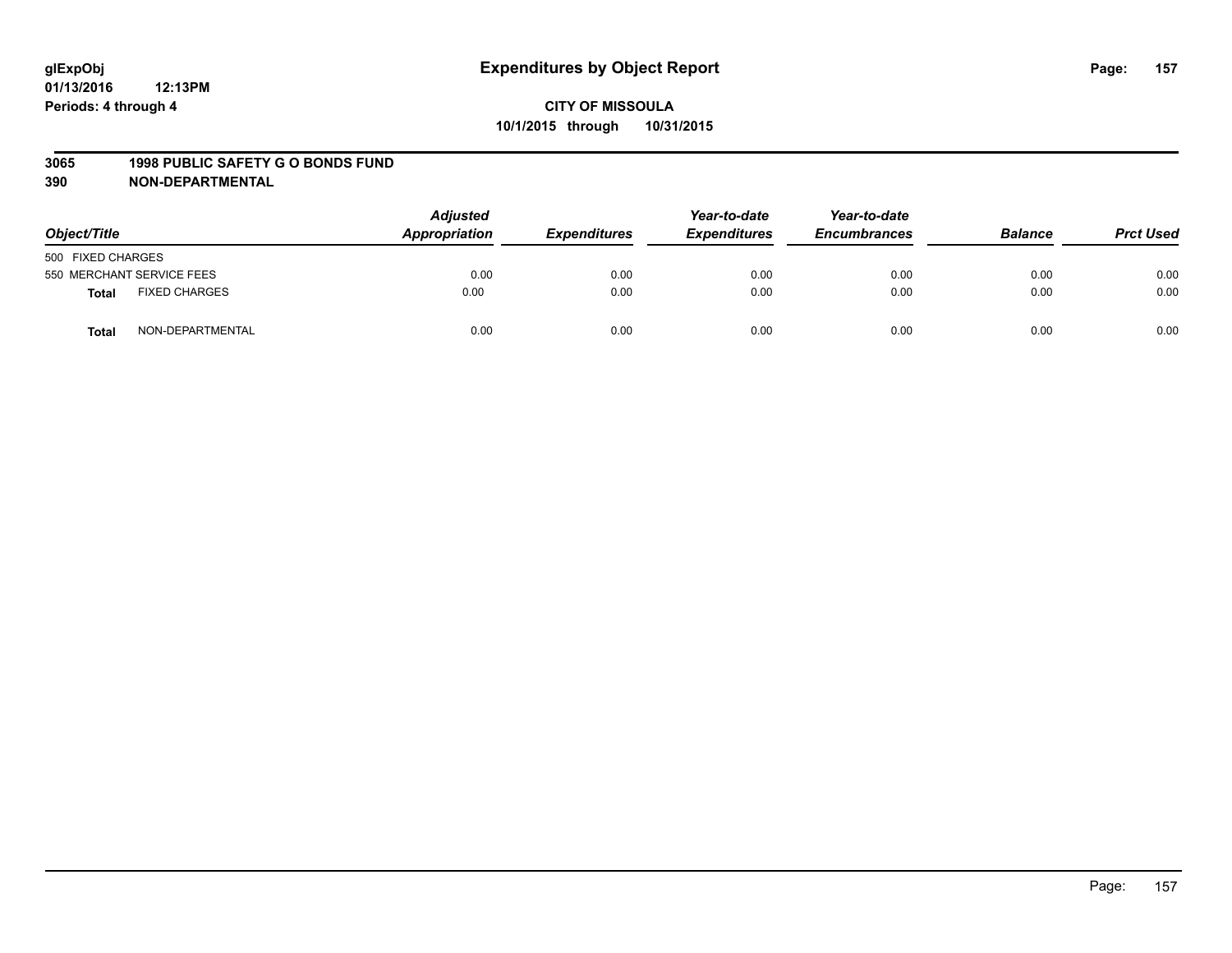### **3065 1998 PUBLIC SAFETY G O BONDS FUND**

| Object/Title              |                                   | <b>Adjusted</b><br><b>Appropriation</b> | <b>Expenditures</b> | Year-to-date<br><b>Expenditures</b> | Year-to-date<br><b>Encumbrances</b> | <b>Balance</b> | <b>Prct Used</b> |
|---------------------------|-----------------------------------|-----------------------------------------|---------------------|-------------------------------------|-------------------------------------|----------------|------------------|
| 500 FIXED CHARGES         |                                   |                                         |                     |                                     |                                     |                |                  |
| 550 MERCHANT SERVICE FEES |                                   | 0.00                                    | 0.00                | 0.00                                | 0.00                                | 0.00           | 0.00             |
| Total                     | <b>FIXED CHARGES</b>              | 0.00                                    | 0.00                | 0.00                                | 0.00                                | 0.00           | 0.00             |
| 800 OTHER OBJECTS         |                                   |                                         |                     |                                     |                                     |                |                  |
|                           | 820 TRANSFERS TO OTHER FUNDS      | 0.00                                    | 0.00                | 0.00                                | 0.00                                | 0.00           | 0.00             |
| <b>Total</b>              | OTHER OBJECTS                     | 0.00                                    | 0.00                | 0.00                                | 0.00                                | 0.00           | 0.00             |
| <b>Total</b>              | 1998 PUBLIC SAFETY G O BONDS FUND | 0.00                                    | 0.00                | 0.00                                | 0.00                                | 0.00           | 0.00             |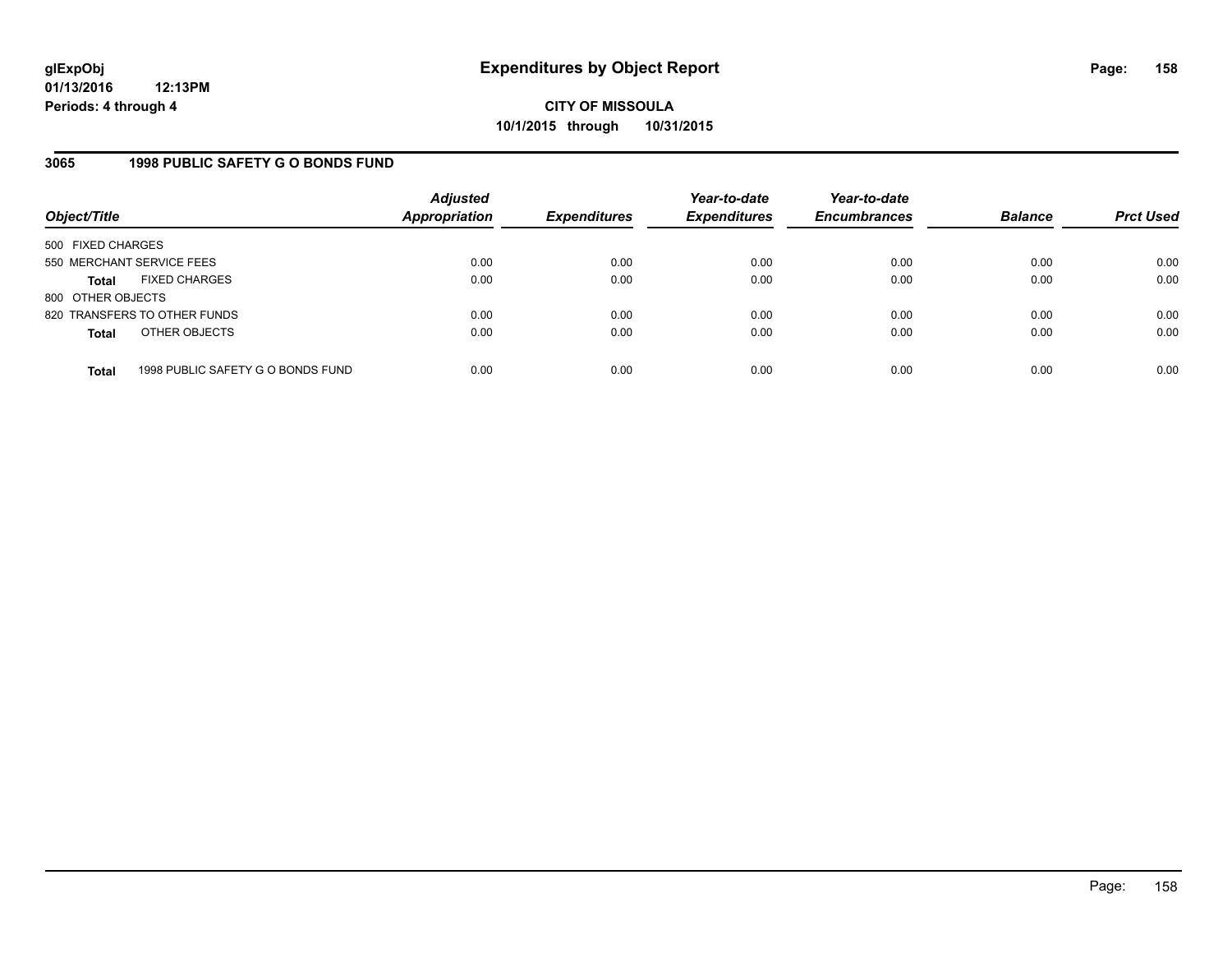#### **3070 1996 OPEN SPACE GO BONDS**

| Object/Title                     | <b>Adjusted</b><br><b>Appropriation</b> | <b>Expenditures</b> | Year-to-date<br><b>Expenditures</b> | Year-to-date<br><b>Encumbrances</b> | <b>Balance</b> | <b>Prct Used</b> |
|----------------------------------|-----------------------------------------|---------------------|-------------------------------------|-------------------------------------|----------------|------------------|
| 500 FIXED CHARGES                |                                         |                     |                                     |                                     |                |                  |
| 550 MERCHANT SERVICE FEES        | 0.00                                    | 0.00                | 0.00                                | 0.00                                | 0.00           | 0.00             |
| <b>FIXED CHARGES</b><br>Total    | 0.00                                    | 0.00                | 0.00                                | 0.00                                | 0.00           | 0.00             |
| 800 OTHER OBJECTS                |                                         |                     |                                     |                                     |                |                  |
| 820 TRANSFERS TO OTHER FUNDS     | 0.00                                    | 0.00                | 0.00                                | 0.00                                | 0.00           | 0.00             |
| OTHER OBJECTS<br><b>Total</b>    | 0.00                                    | 0.00                | 0.00                                | 0.00                                | 0.00           | 0.00             |
| NON-DEPARTMENTAL<br><b>Total</b> | 0.00                                    | 0.00                | 0.00                                | 0.00                                | 0.00           | 0.00             |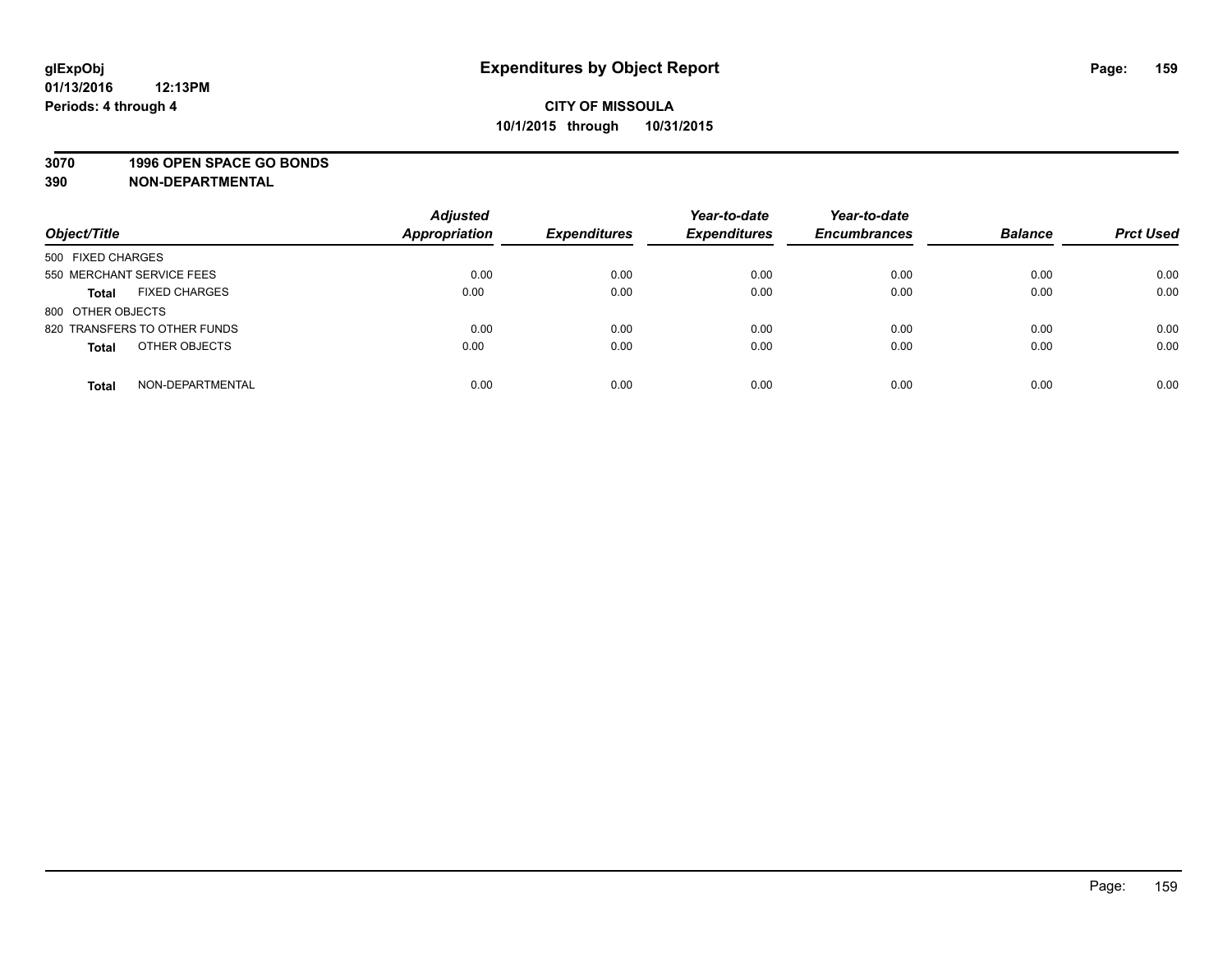### **3070 1996 OPEN SPACE GO BONDS**

| Object/Title              |                              | <b>Adjusted</b><br><b>Appropriation</b> | <b>Expenditures</b> | Year-to-date<br><b>Expenditures</b> | Year-to-date<br><b>Encumbrances</b> | <b>Balance</b> | <b>Prct Used</b> |
|---------------------------|------------------------------|-----------------------------------------|---------------------|-------------------------------------|-------------------------------------|----------------|------------------|
| 500 FIXED CHARGES         |                              |                                         |                     |                                     |                                     |                |                  |
| 550 MERCHANT SERVICE FEES |                              | 0.00                                    | 0.00                | 0.00                                | 0.00                                | 0.00           | 0.00             |
| <b>Total</b>              | <b>FIXED CHARGES</b>         | 0.00                                    | 0.00                | 0.00                                | 0.00                                | 0.00           | 0.00             |
| 800 OTHER OBJECTS         |                              |                                         |                     |                                     |                                     |                |                  |
|                           | 820 TRANSFERS TO OTHER FUNDS | 0.00                                    | 0.00                | 0.00                                | 0.00                                | 0.00           | 0.00             |
| <b>Total</b>              | OTHER OBJECTS                | 0.00                                    | 0.00                | 0.00                                | 0.00                                | 0.00           | 0.00             |
| <b>Total</b>              | 1996 OPEN SPACE GO BONDS     | 0.00                                    | 0.00                | 0.00                                | 0.00                                | 0.00           | 0.00             |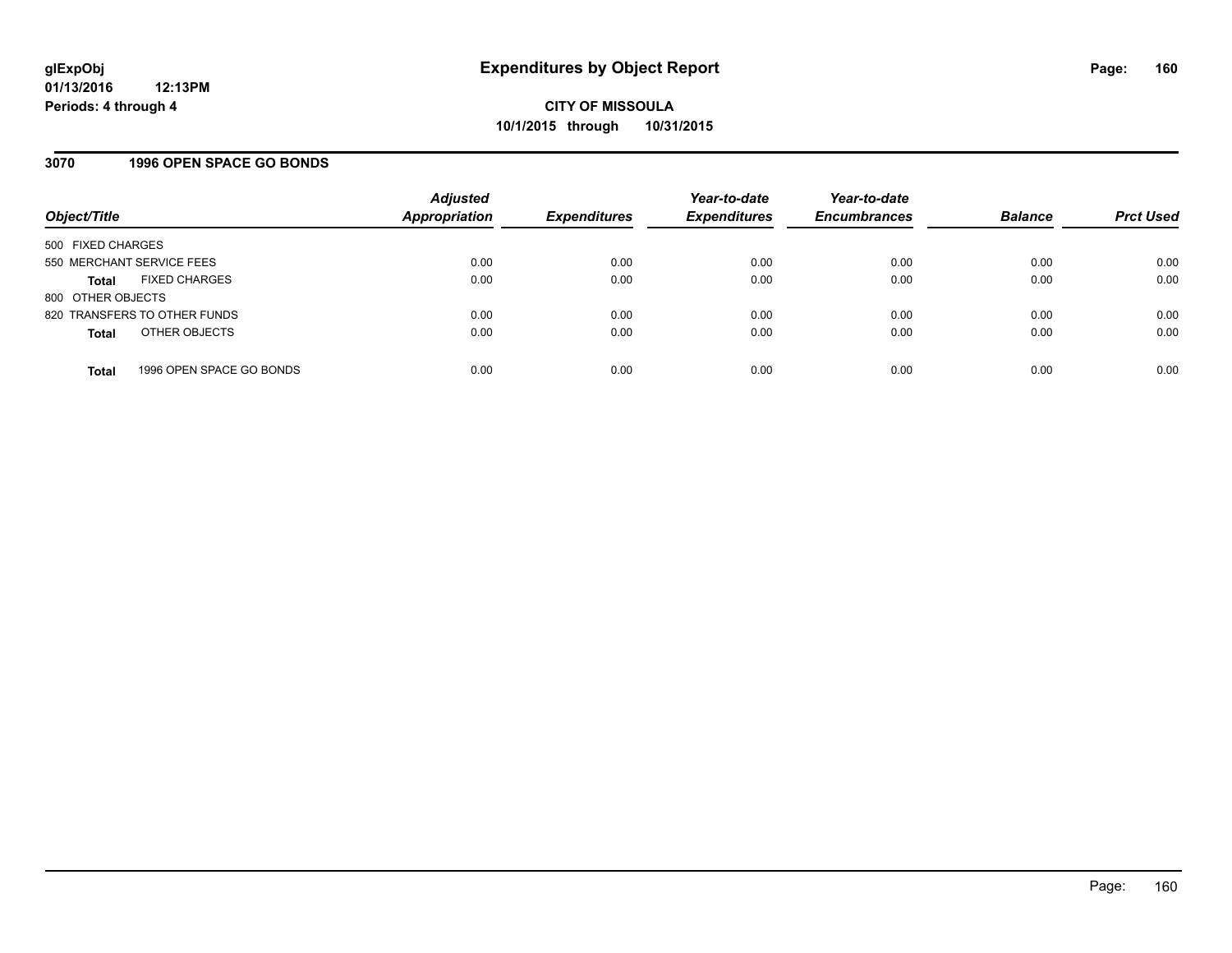#### **3075 1997 OPEN SPACE G O BOND FUND**

| Object/Title                         | <b>Adjusted</b><br>Appropriation | <b>Expenditures</b> | Year-to-date<br><b>Expenditures</b> | Year-to-date<br><b>Encumbrances</b> | <b>Balance</b> | <b>Prct Used</b> |
|--------------------------------------|----------------------------------|---------------------|-------------------------------------|-------------------------------------|----------------|------------------|
| 500 FIXED CHARGES                    |                                  |                     |                                     |                                     |                |                  |
| 550 MERCHANT SERVICE FEES            | 0.00                             | 0.00                | 0.00                                | 0.00                                | 0.00           | 0.00             |
| <b>FIXED CHARGES</b><br><b>Total</b> | 0.00                             | 0.00                | 0.00                                | 0.00                                | 0.00           | 0.00             |
| 800 OTHER OBJECTS                    |                                  |                     |                                     |                                     |                |                  |
| 820 TRANSFERS TO OTHER FUNDS         | 0.00                             | 0.00                | 0.00                                | 0.00                                | 0.00           | 0.00             |
| OTHER OBJECTS<br><b>Total</b>        | 0.00                             | 0.00                | 0.00                                | 0.00                                | 0.00           | 0.00             |
| NON-DEPARTMENTAL<br><b>Total</b>     | 0.00                             | 0.00                | 0.00                                | 0.00                                | 0.00           | 0.00             |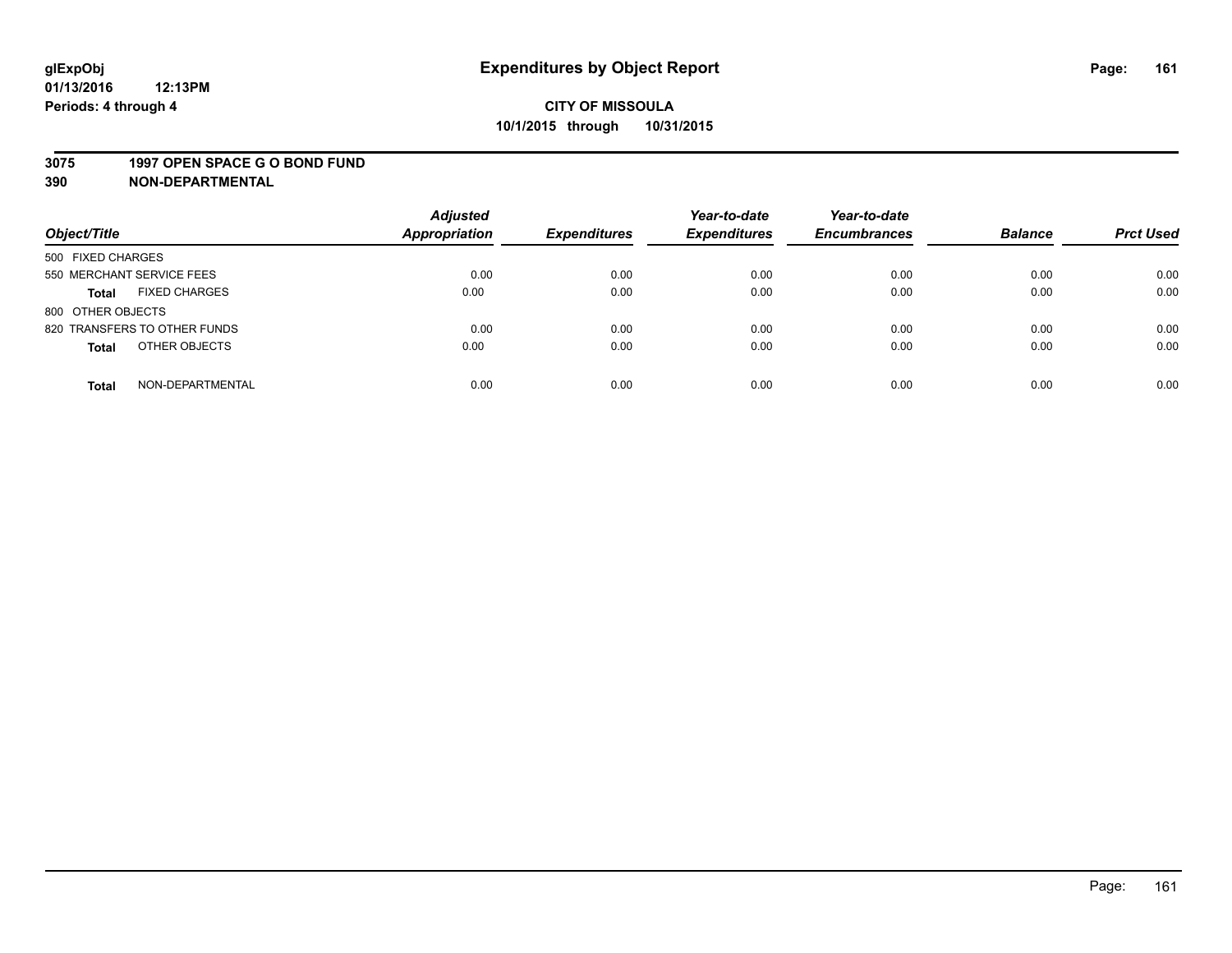### **3075 1997 OPEN SPACE G O BOND FUND**

| Object/Title              |                               | <b>Adjusted</b><br>Appropriation | <b>Expenditures</b> | Year-to-date<br><b>Expenditures</b> | Year-to-date<br><b>Encumbrances</b> | <b>Balance</b> | <b>Prct Used</b> |
|---------------------------|-------------------------------|----------------------------------|---------------------|-------------------------------------|-------------------------------------|----------------|------------------|
| 500 FIXED CHARGES         |                               |                                  |                     |                                     |                                     |                |                  |
| 550 MERCHANT SERVICE FEES |                               | 0.00                             | 0.00                | 0.00                                | 0.00                                | 0.00           | 0.00             |
| <b>Total</b>              | <b>FIXED CHARGES</b>          | 0.00                             | 0.00                | 0.00                                | 0.00                                | 0.00           | 0.00             |
| 800 OTHER OBJECTS         |                               |                                  |                     |                                     |                                     |                |                  |
|                           | 820 TRANSFERS TO OTHER FUNDS  | 0.00                             | 0.00                | 0.00                                | 0.00                                | 0.00           | 0.00             |
| <b>Total</b>              | OTHER OBJECTS                 | 0.00                             | 0.00                | 0.00                                | 0.00                                | 0.00           | 0.00             |
| <b>Total</b>              | 1997 OPEN SPACE G O BOND FUND | 0.00                             | 0.00                | 0.00                                | 0.00                                | 0.00           | 0.00             |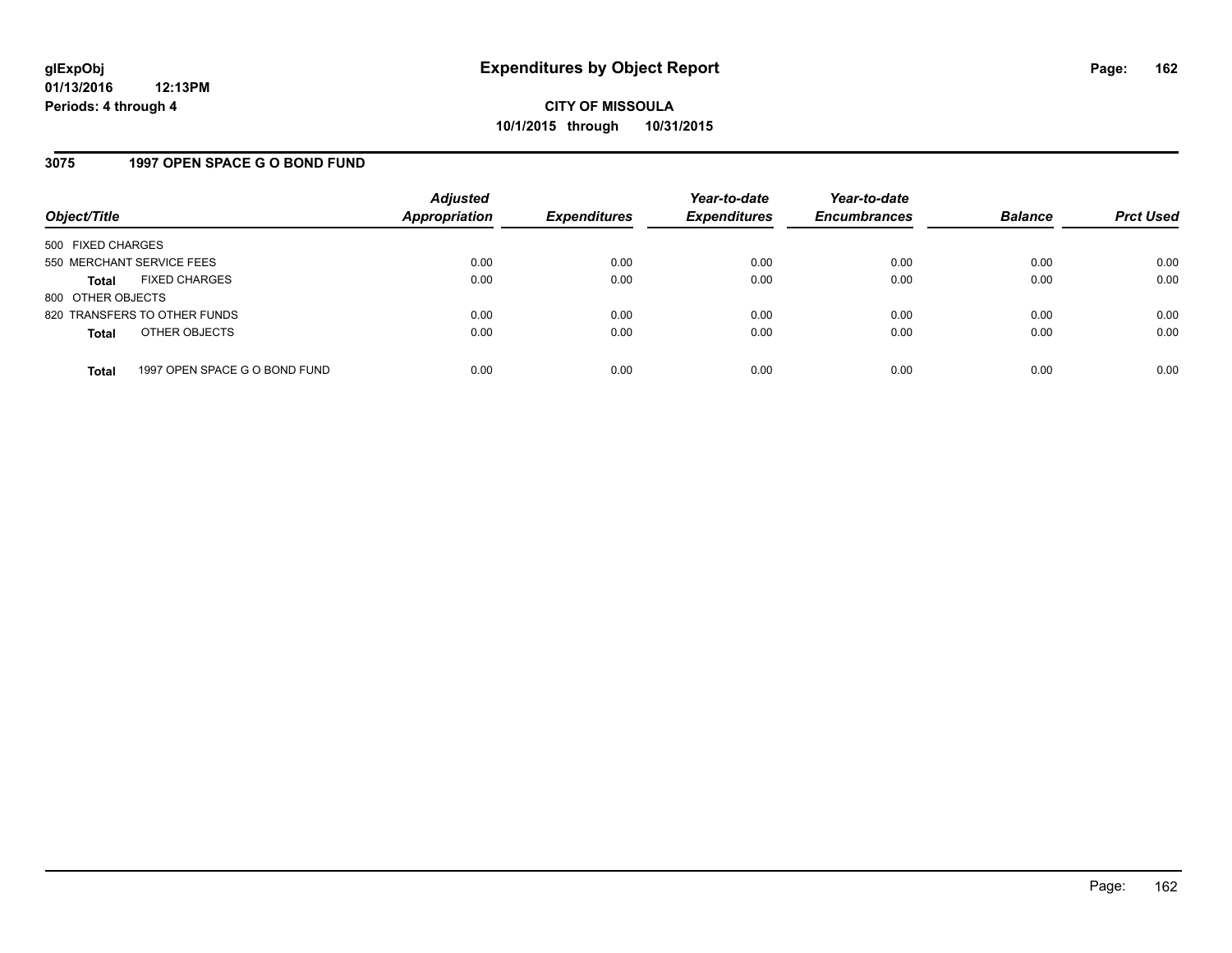### **3080 1994 FIRE EQUIP/CITY HALLS REFUND BOND F**

| Object/Title                 |                      | <b>Adjusted</b><br>Appropriation | <b>Expenditures</b> | Year-to-date<br><b>Expenditures</b> | Year-to-date<br><b>Encumbrances</b> | <b>Balance</b> | <b>Prct Used</b> |
|------------------------------|----------------------|----------------------------------|---------------------|-------------------------------------|-------------------------------------|----------------|------------------|
| 500 FIXED CHARGES            |                      |                                  |                     |                                     |                                     |                |                  |
| 550 MERCHANT SERVICE FEES    |                      | 0.00                             | 0.00                | 0.00                                | 0.00                                | 0.00           | 0.00             |
| <b>Total</b>                 | <b>FIXED CHARGES</b> | 0.00                             | 0.00                | 0.00                                | 0.00                                | 0.00           | 0.00             |
| 600 DEBT SERVICE             |                      |                                  |                     |                                     |                                     |                |                  |
| 620 INTEREST / SERVICE FEES  |                      | 0.00                             | 0.00                | 0.00                                | 0.00                                | 0.00           | 0.00             |
| <b>DEBT SERVICE</b><br>Total |                      | 0.00                             | 0.00                | 0.00                                | 0.00                                | 0.00           | 0.00             |
| 800 OTHER OBJECTS            |                      |                                  |                     |                                     |                                     |                |                  |
| 820 TRANSFERS TO OTHER FUNDS |                      | 0.00                             | 0.00                | 0.00                                | 0.00                                | 0.00           | 0.00             |
| <b>Total</b>                 | OTHER OBJECTS        | 0.00                             | 0.00                | 0.00                                | 0.00                                | 0.00           | 0.00             |
|                              |                      |                                  |                     |                                     |                                     |                |                  |
| <b>Total</b>                 | NON-DEPARTMENTAL     | 0.00                             | 0.00                | 0.00                                | 0.00                                | 0.00           | 0.00             |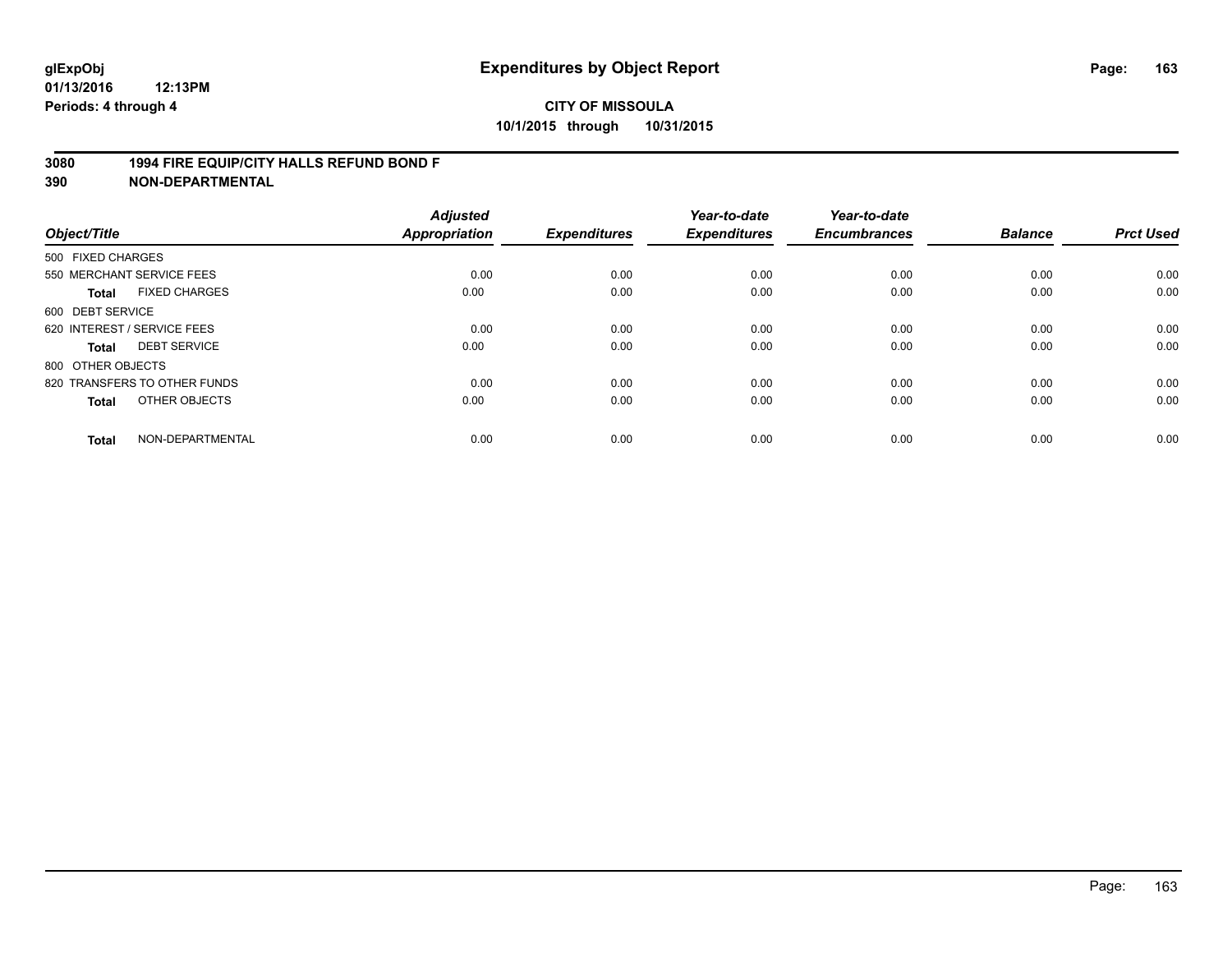**CITY OF MISSOULA 10/1/2015 through 10/31/2015**

### **3080 1994 FIRE EQUIP/CITY HALLS REFUND BOND F**

| Object/Title                |                                     | <b>Adjusted</b><br><b>Appropriation</b> | <b>Expenditures</b> | Year-to-date<br><b>Expenditures</b> | Year-to-date<br><b>Encumbrances</b> | <b>Balance</b> | <b>Prct Used</b> |
|-----------------------------|-------------------------------------|-----------------------------------------|---------------------|-------------------------------------|-------------------------------------|----------------|------------------|
| 500 FIXED CHARGES           |                                     |                                         |                     |                                     |                                     |                |                  |
| 550 MERCHANT SERVICE FEES   |                                     | 0.00                                    | 0.00                | 0.00                                | 0.00                                | 0.00           | 0.00             |
| Total                       | <b>FIXED CHARGES</b>                | 0.00                                    | 0.00                | 0.00                                | 0.00                                | 0.00           | 0.00             |
| 600 DEBT SERVICE            |                                     |                                         |                     |                                     |                                     |                |                  |
| 620 INTEREST / SERVICE FEES |                                     | 0.00                                    | 0.00                | 0.00                                | 0.00                                | 0.00           | 0.00             |
| Total                       | <b>DEBT SERVICE</b>                 | 0.00                                    | 0.00                | 0.00                                | 0.00                                | 0.00           | 0.00             |
| 800 OTHER OBJECTS           |                                     |                                         |                     |                                     |                                     |                |                  |
|                             | 820 TRANSFERS TO OTHER FUNDS        | 0.00                                    | 0.00                | 0.00                                | 0.00                                | 0.00           | 0.00             |
| Total                       | OTHER OBJECTS                       | 0.00                                    | 0.00                | 0.00                                | 0.00                                | 0.00           | 0.00             |
| <b>Total</b>                | 1994 FIRE EQUIP/CITY HALLS REFUND B | 0.00                                    | 0.00                | 0.00                                | 0.00                                | 0.00           | 0.00             |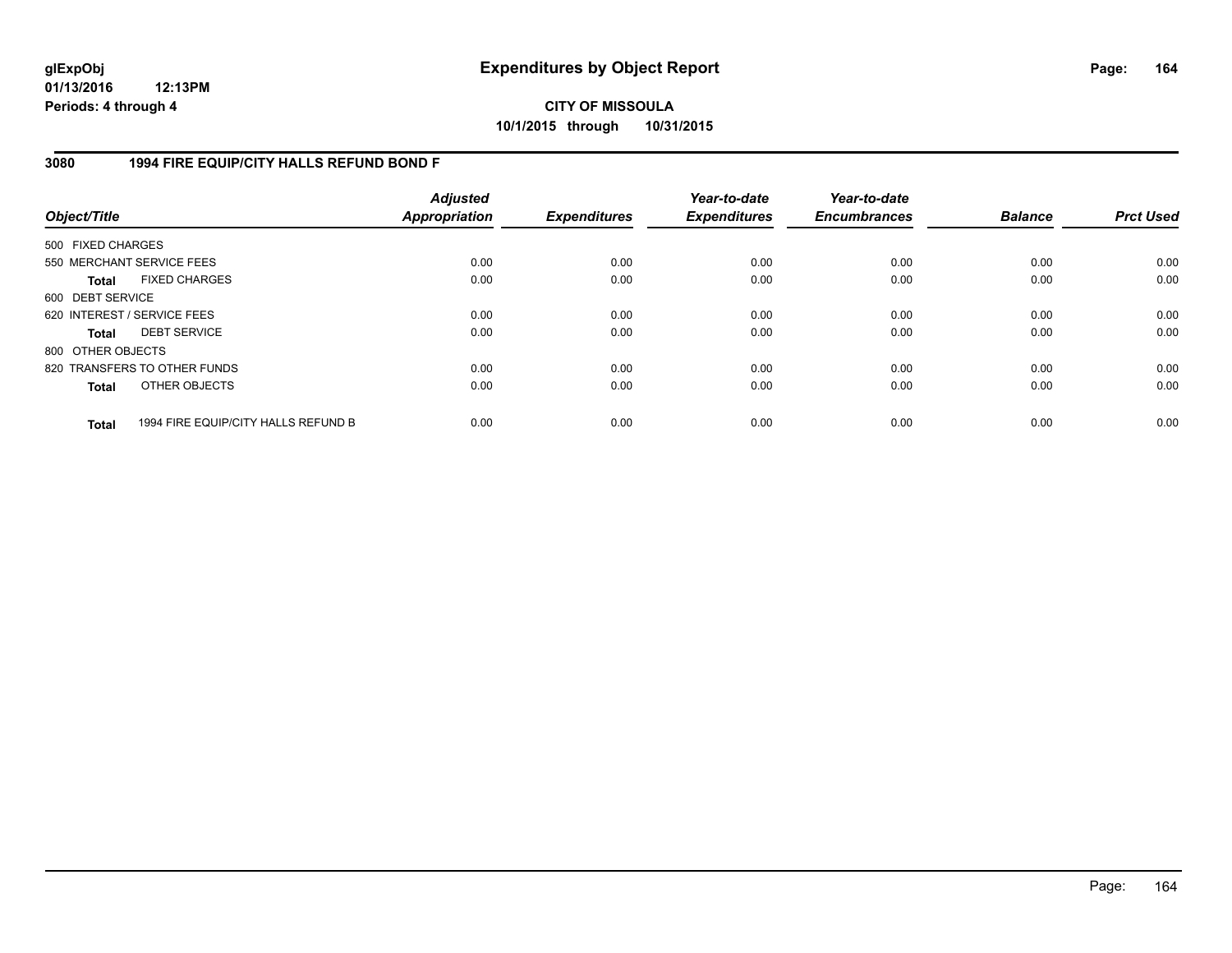#### **3085 1993 FIRE STATION G O BOND FUND**

| Object/Title                         | <b>Adjusted</b><br><b>Appropriation</b> | <b>Expenditures</b> | Year-to-date<br><b>Expenditures</b> | Year-to-date<br><b>Encumbrances</b> | <b>Balance</b> | <b>Prct Used</b> |
|--------------------------------------|-----------------------------------------|---------------------|-------------------------------------|-------------------------------------|----------------|------------------|
|                                      |                                         |                     |                                     |                                     |                |                  |
| 500 FIXED CHARGES                    |                                         |                     |                                     |                                     |                |                  |
| 550 MERCHANT SERVICE FEES            | 0.00                                    | 0.00                | 0.00                                | 0.00                                | 0.00           | 0.00             |
| <b>FIXED CHARGES</b><br><b>Total</b> | 0.00                                    | 0.00                | 0.00                                | 0.00                                | 0.00           | 0.00             |
| 800 OTHER OBJECTS                    |                                         |                     |                                     |                                     |                |                  |
| 820 TRANSFERS TO OTHER FUNDS         | 0.00                                    | 0.00                | 0.00                                | 0.00                                | 0.00           | 0.00             |
| OTHER OBJECTS<br><b>Total</b>        | 0.00                                    | 0.00                | 0.00                                | 0.00                                | 0.00           | 0.00             |
| NON-DEPARTMENTAL<br><b>Total</b>     | 0.00                                    | 0.00                | 0.00                                | 0.00                                | 0.00           | 0.00             |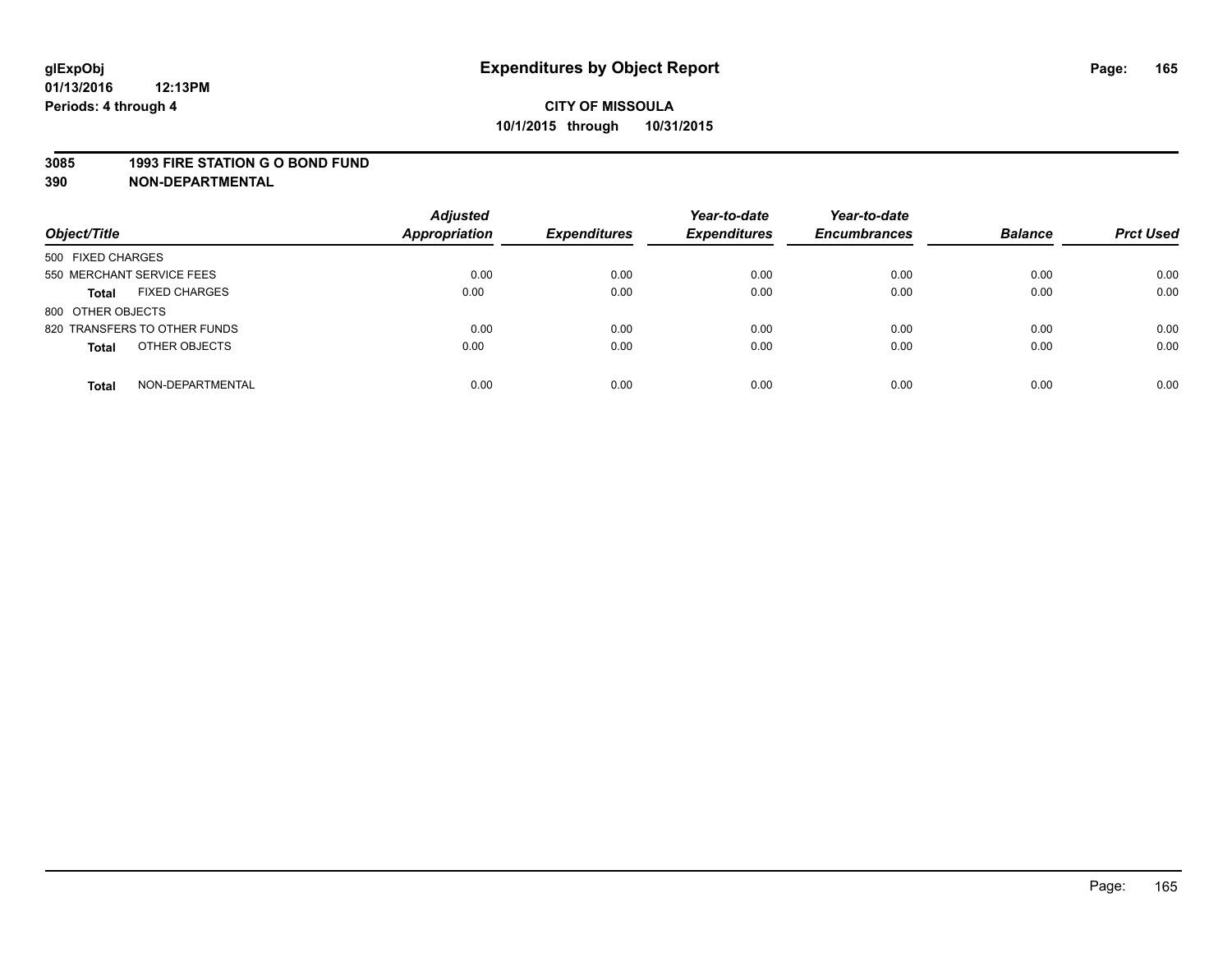### **3085 1993 FIRE STATION G O BOND FUND**

| Object/Title              |                                 | <b>Adjusted</b><br><b>Appropriation</b> | <b>Expenditures</b> | Year-to-date<br><b>Expenditures</b> | Year-to-date<br><b>Encumbrances</b> | <b>Balance</b> | <b>Prct Used</b> |
|---------------------------|---------------------------------|-----------------------------------------|---------------------|-------------------------------------|-------------------------------------|----------------|------------------|
| 500 FIXED CHARGES         |                                 |                                         |                     |                                     |                                     |                |                  |
| 550 MERCHANT SERVICE FEES |                                 | 0.00                                    | 0.00                | 0.00                                | 0.00                                | 0.00           | 0.00             |
| <b>Total</b>              | <b>FIXED CHARGES</b>            | 0.00                                    | 0.00                | 0.00                                | 0.00                                | 0.00           | 0.00             |
| 800 OTHER OBJECTS         |                                 |                                         |                     |                                     |                                     |                |                  |
|                           | 820 TRANSFERS TO OTHER FUNDS    | 0.00                                    | 0.00                | 0.00                                | 0.00                                | 0.00           | 0.00             |
| <b>Total</b>              | OTHER OBJECTS                   | 0.00                                    | 0.00                | 0.00                                | 0.00                                | 0.00           | 0.00             |
| <b>Total</b>              | 1993 FIRE STATION G O BOND FUND | 0.00                                    | 0.00                | 0.00                                | 0.00                                | 0.00           | 0.00             |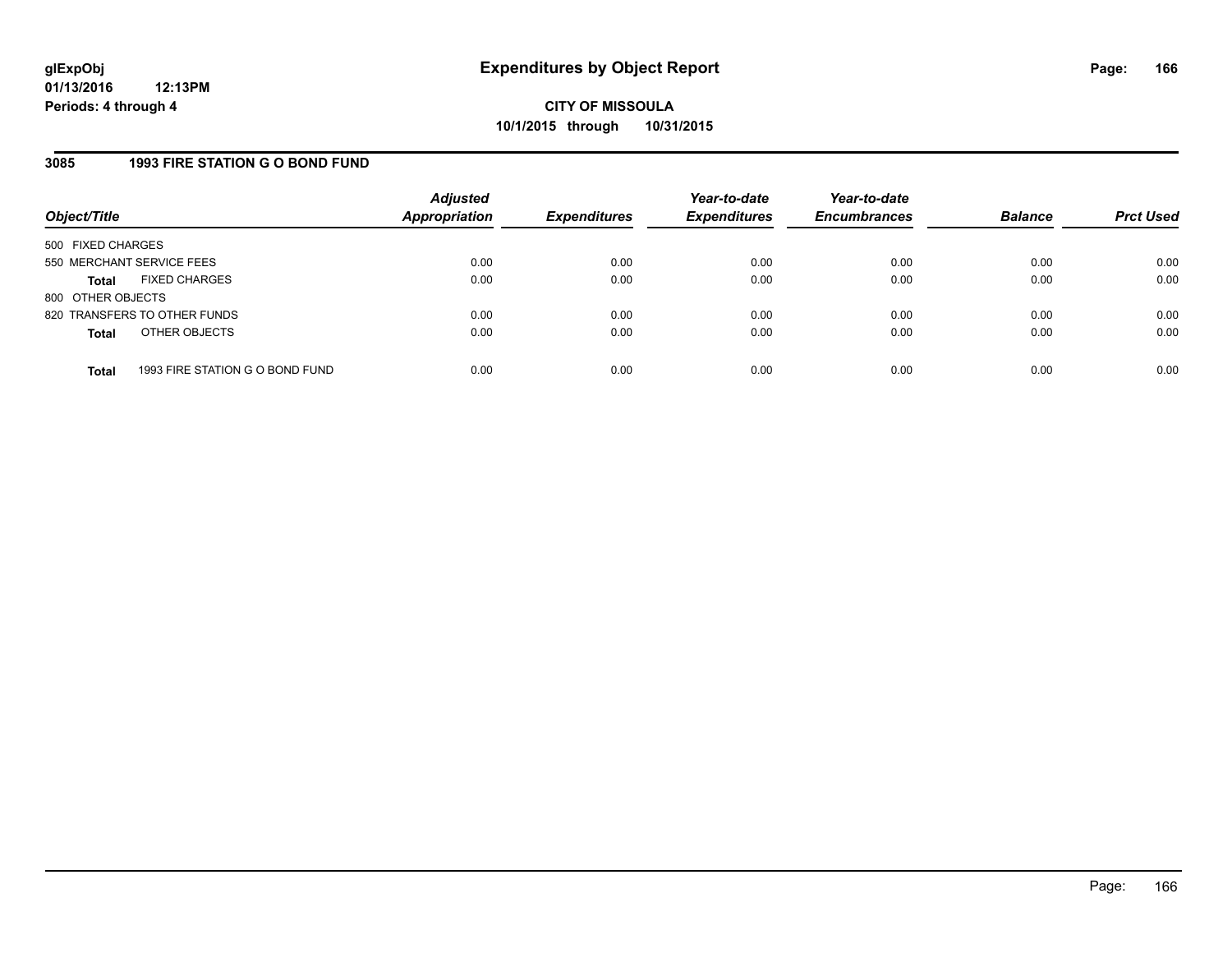# **3090 2004 AQUATICS BOND**

| Object/Title                |                              | <b>Adjusted</b><br><b>Appropriation</b> | <b>Expenditures</b> | Year-to-date<br><b>Expenditures</b> | Year-to-date<br><b>Encumbrances</b> | <b>Balance</b> | <b>Prct Used</b> |
|-----------------------------|------------------------------|-----------------------------------------|---------------------|-------------------------------------|-------------------------------------|----------------|------------------|
|                             |                              |                                         |                     |                                     |                                     |                |                  |
| 500 FIXED CHARGES           |                              |                                         |                     |                                     |                                     |                |                  |
| 550 MERCHANT SERVICE FEES   |                              | 0.00                                    | 0.00                | 0.00                                | 0.00                                | 0.00           | 0.00             |
| <b>Total</b>                | <b>FIXED CHARGES</b>         | 0.00                                    | 0.00                | 0.00                                | 0.00                                | 0.00           | 0.00             |
| 600 DEBT SERVICE            |                              |                                         |                     |                                     |                                     |                |                  |
| 610 PRINCIPAL               |                              | 0.00                                    | 0.00                | 0.00                                | 0.00                                | 0.00           | 0.00             |
| 620 INTEREST / SERVICE FEES |                              | 0.00                                    | 0.00                | 0.00                                | 0.00                                | 0.00           | 0.00             |
| <b>Total</b>                | <b>DEBT SERVICE</b>          | 0.00                                    | 0.00                | 0.00                                | 0.00                                | 0.00           | 0.00             |
| 800 OTHER OBJECTS           |                              |                                         |                     |                                     |                                     |                |                  |
|                             | 820 TRANSFERS TO OTHER FUNDS | 0.00                                    | 0.00                | 0.00                                | 0.00                                | 0.00           | 0.00             |
| <b>Total</b>                | OTHER OBJECTS                | 0.00                                    | 0.00                | 0.00                                | 0.00                                | 0.00           | 0.00             |
|                             |                              |                                         |                     |                                     |                                     |                |                  |
| <b>Total</b>                | NON-DEPARTMENTAL             | 0.00                                    | 0.00                | 0.00                                | 0.00                                | 0.00           | 0.00             |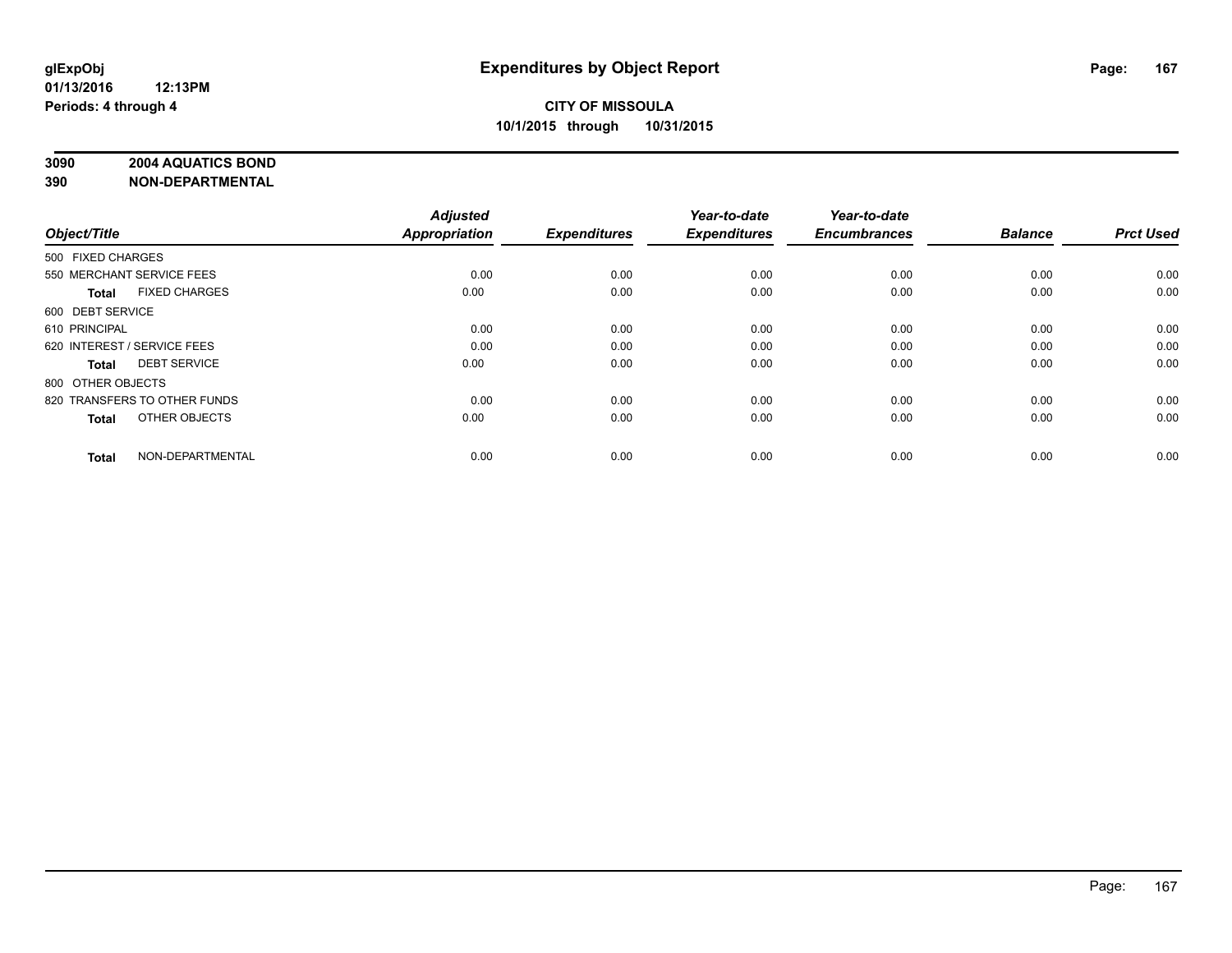# **CITY OF MISSOULA 10/1/2015 through 10/31/2015**

### **3090 2004 AQUATICS BOND**

|                   |                              | <b>Adjusted</b>      |                     | Year-to-date        | Year-to-date        |                |                  |
|-------------------|------------------------------|----------------------|---------------------|---------------------|---------------------|----------------|------------------|
| Object/Title      |                              | <b>Appropriation</b> | <b>Expenditures</b> | <b>Expenditures</b> | <b>Encumbrances</b> | <b>Balance</b> | <b>Prct Used</b> |
| 500 FIXED CHARGES |                              |                      |                     |                     |                     |                |                  |
|                   | 550 MERCHANT SERVICE FEES    | 0.00                 | 0.00                | 0.00                | 0.00                | 0.00           | 0.00             |
| <b>Total</b>      | <b>FIXED CHARGES</b>         | 0.00                 | 0.00                | 0.00                | 0.00                | 0.00           | 0.00             |
| 600 DEBT SERVICE  |                              |                      |                     |                     |                     |                |                  |
| 610 PRINCIPAL     |                              | 0.00                 | 0.00                | 0.00                | 0.00                | 0.00           | 0.00             |
|                   | 620 INTEREST / SERVICE FEES  | 0.00                 | 0.00                | 0.00                | 0.00                | 0.00           | 0.00             |
| <b>Total</b>      | <b>DEBT SERVICE</b>          | 0.00                 | 0.00                | 0.00                | 0.00                | 0.00           | 0.00             |
| 800 OTHER OBJECTS |                              |                      |                     |                     |                     |                |                  |
|                   | 820 TRANSFERS TO OTHER FUNDS | 0.00                 | 0.00                | 0.00                | 0.00                | 0.00           | 0.00             |
| <b>Total</b>      | OTHER OBJECTS                | 0.00                 | 0.00                | 0.00                | 0.00                | 0.00           | 0.00             |
| <b>Total</b>      | 2004 AQUATICS BOND           | 0.00                 | 0.00                | 0.00                | 0.00                | 0.00           | 0.00             |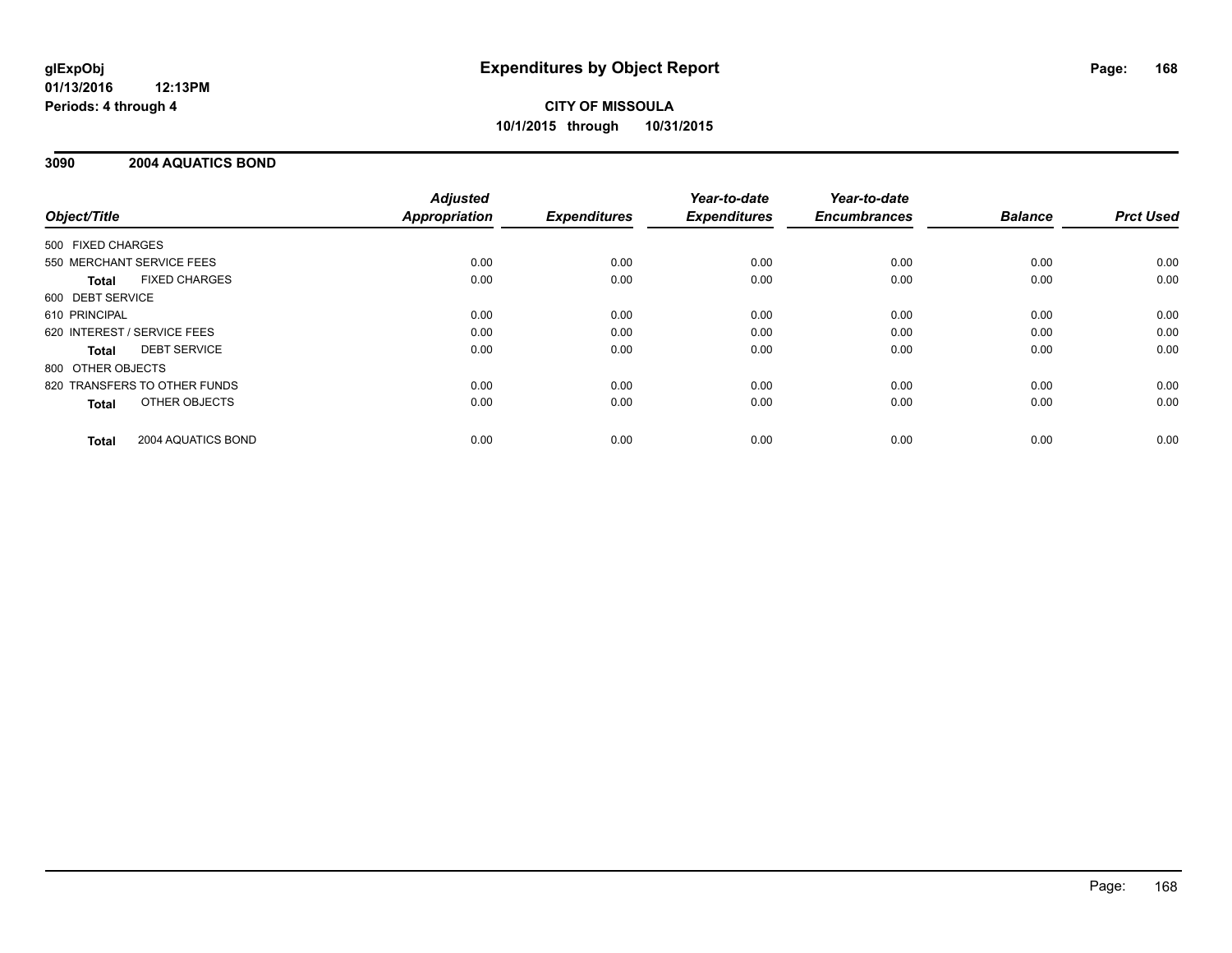### **3091 SERIES 2012A AQUATICS REFUNDING BOND**

| Object/Title                         | <b>Adjusted</b><br><b>Appropriation</b> | <b>Expenditures</b> | Year-to-date<br><b>Expenditures</b> | Year-to-date<br><b>Encumbrances</b> | <b>Balance</b> | <b>Prct Used</b> |
|--------------------------------------|-----------------------------------------|---------------------|-------------------------------------|-------------------------------------|----------------|------------------|
| 500 FIXED CHARGES                    |                                         |                     |                                     |                                     |                |                  |
| 550 MERCHANT SERVICE FEES            | 0.00                                    | 0.00                | 0.00                                | 0.00                                | 0.00           | 0.00             |
| <b>FIXED CHARGES</b><br><b>Total</b> | 0.00                                    | 0.00                | 0.00                                | 0.00                                | 0.00           | 0.00             |
| 600 DEBT SERVICE                     |                                         |                     |                                     |                                     |                |                  |
| 610 PRINCIPAL                        | 505,000.00                              | 0.00                | 0.00                                | 0.00                                | 505,000.00     | 0.00             |
| 620 INTEREST / SERVICE FEES          | 90.148.00                               | 0.00                | 0.00                                | 0.00                                | 90.148.00      | 0.00             |
| <b>DEBT SERVICE</b><br><b>Total</b>  | 595,148.00                              | 0.00                | 0.00                                | 0.00                                | 595,148.00     | 0.00             |
| 800 OTHER OBJECTS                    |                                         |                     |                                     |                                     |                |                  |
| 820 TRANSFERS TO OTHER FUNDS         | 0.00                                    | 0.00                | 0.00                                | 0.00                                | 0.00           | 0.00             |
| OTHER OBJECTS<br><b>Total</b>        | 0.00                                    | 0.00                | 0.00                                | 0.00                                | 0.00           | 0.00             |
| NON-DEPARTMENTAL<br><b>Total</b>     | 595,148.00                              | 0.00                | 0.00                                | 0.00                                | 595,148.00     | 0.00             |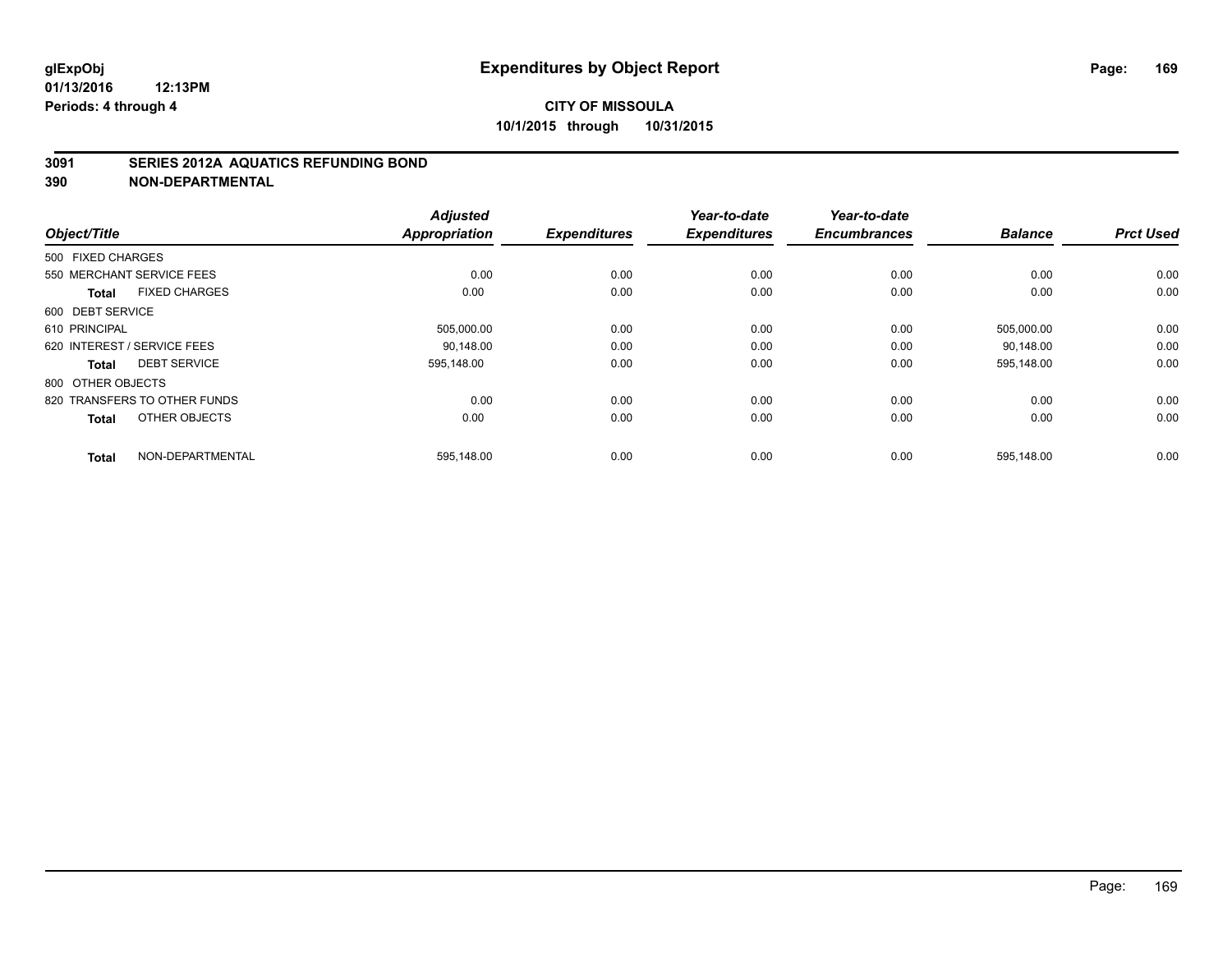**CITY OF MISSOULA 10/1/2015 through 10/31/2015**

### **3091 SERIES 2012A AQUATICS REFUNDING BOND**

| Object/Title      |                                   | <b>Adjusted</b><br><b>Appropriation</b> | <b>Expenditures</b> | Year-to-date<br><b>Expenditures</b> | Year-to-date<br><b>Encumbrances</b> | <b>Balance</b> | <b>Prct Used</b> |
|-------------------|-----------------------------------|-----------------------------------------|---------------------|-------------------------------------|-------------------------------------|----------------|------------------|
|                   |                                   |                                         |                     |                                     |                                     |                |                  |
| 500 FIXED CHARGES |                                   |                                         |                     |                                     |                                     |                |                  |
|                   | 550 MERCHANT SERVICE FEES         | 0.00                                    | 0.00                | 0.00                                | 0.00                                | 0.00           | 0.00             |
| <b>Total</b>      | <b>FIXED CHARGES</b>              | 0.00                                    | 0.00                | 0.00                                | 0.00                                | 0.00           | 0.00             |
| 600 DEBT SERVICE  |                                   |                                         |                     |                                     |                                     |                |                  |
| 610 PRINCIPAL     |                                   | 505,000.00                              | 0.00                | 0.00                                | 0.00                                | 505,000.00     | 0.00             |
|                   | 620 INTEREST / SERVICE FEES       | 90,148.00                               | 0.00                | 0.00                                | 0.00                                | 90,148.00      | 0.00             |
| <b>Total</b>      | <b>DEBT SERVICE</b>               | 595,148.00                              | 0.00                | 0.00                                | 0.00                                | 595,148.00     | 0.00             |
| 800 OTHER OBJECTS |                                   |                                         |                     |                                     |                                     |                |                  |
|                   | 820 TRANSFERS TO OTHER FUNDS      | 0.00                                    | 0.00                | 0.00                                | 0.00                                | 0.00           | 0.00             |
| Total             | OTHER OBJECTS                     | 0.00                                    | 0.00                | 0.00                                | 0.00                                | 0.00           | 0.00             |
| <b>Total</b>      | SERIES 2012A AQUATICS REFUNDING B | 595,148.00                              | 0.00                | 0.00                                | 0.00                                | 595,148.00     | 0.00             |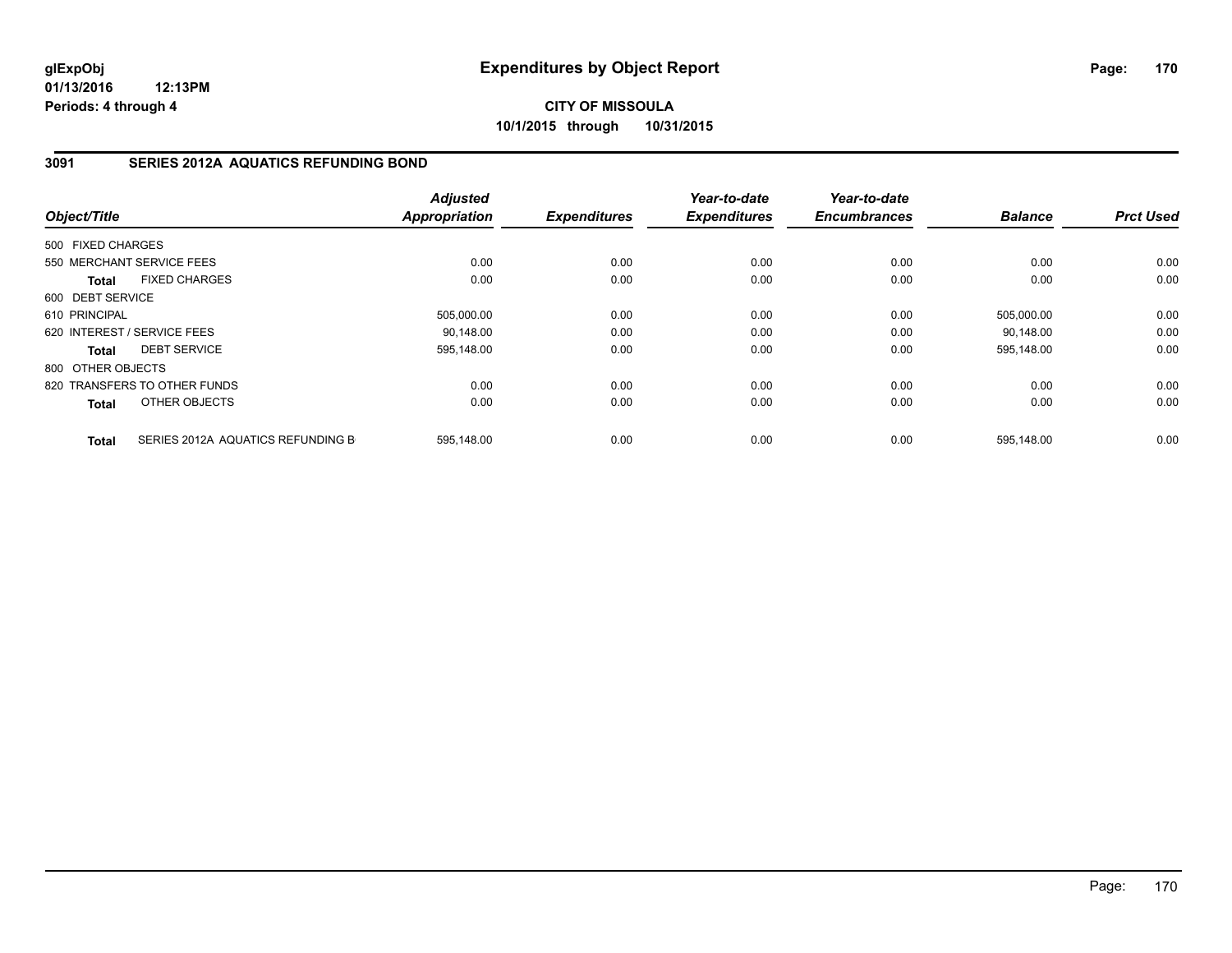#### **3092 Series 2013A GO REFUNDING BONDS**

| Object/Title                |                              | <b>Adjusted</b><br><b>Appropriation</b> | <b>Expenditures</b> | Year-to-date<br><b>Expenditures</b> | Year-to-date<br><b>Encumbrances</b> | <b>Balance</b> | <b>Prct Used</b> |
|-----------------------------|------------------------------|-----------------------------------------|---------------------|-------------------------------------|-------------------------------------|----------------|------------------|
| 500 FIXED CHARGES           |                              |                                         |                     |                                     |                                     |                |                  |
| 550 MERCHANT SERVICE FEES   |                              | 0.00                                    | 0.00                | 0.00                                | 0.00                                | 0.00           | 0.00             |
| <b>Total</b>                | <b>FIXED CHARGES</b>         | 0.00                                    | 0.00                | 0.00                                | 0.00                                | 0.00           | 0.00             |
| 600 DEBT SERVICE            |                              |                                         |                     |                                     |                                     |                |                  |
| 610 PRINCIPAL               |                              | 580,000.00                              | 0.00                | 0.00                                | 0.00                                | 580,000.00     | 0.00             |
| 620 INTEREST / SERVICE FEES |                              | 108,926.00                              | 0.00                | 0.00                                | 0.00                                | 108.926.00     | 0.00             |
| <b>Total</b>                | <b>DEBT SERVICE</b>          | 688,926.00                              | 0.00                | 0.00                                | 0.00                                | 688,926.00     | 0.00             |
| 800 OTHER OBJECTS           |                              |                                         |                     |                                     |                                     |                |                  |
|                             | 820 TRANSFERS TO OTHER FUNDS | 0.00                                    | 0.00                | 0.00                                | 0.00                                | 0.00           | 0.00             |
| <b>Total</b>                | OTHER OBJECTS                | 0.00                                    | 0.00                | 0.00                                | 0.00                                | 0.00           | 0.00             |
| <b>Total</b>                | NON-DEPARTMENTAL             | 688,926.00                              | 0.00                | 0.00                                | 0.00                                | 688,926.00     | 0.00             |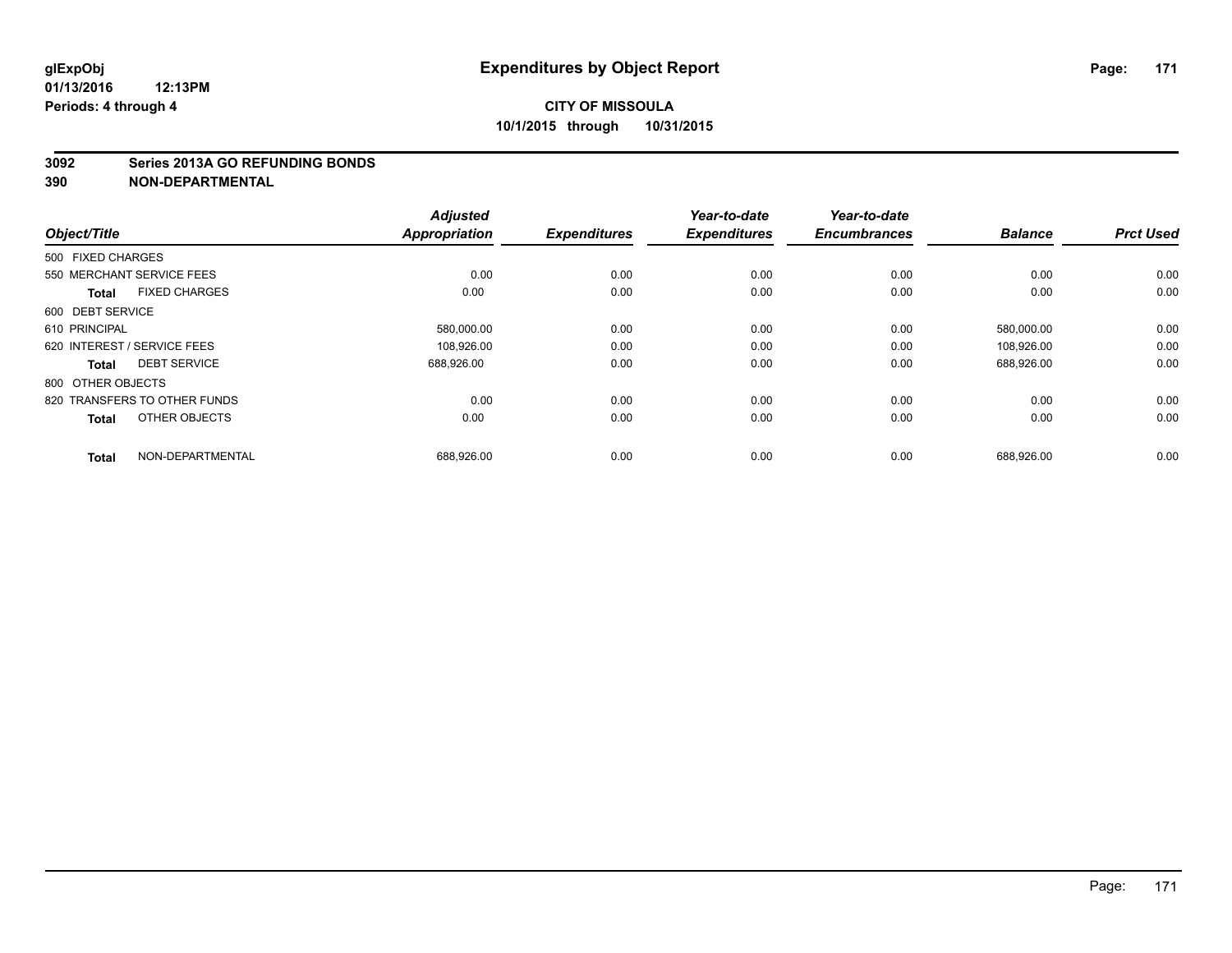# **3092 Series 2013A GO REFUNDING BONDS**

| Object/Title      |                                 | <b>Adjusted</b><br><b>Appropriation</b> | <b>Expenditures</b> | Year-to-date<br><b>Expenditures</b> | Year-to-date<br><b>Encumbrances</b> | <b>Balance</b> | <b>Prct Used</b> |
|-------------------|---------------------------------|-----------------------------------------|---------------------|-------------------------------------|-------------------------------------|----------------|------------------|
| 500 FIXED CHARGES |                                 |                                         |                     |                                     |                                     |                |                  |
|                   | 550 MERCHANT SERVICE FEES       | 0.00                                    | 0.00                | 0.00                                | 0.00                                | 0.00           | 0.00             |
| <b>Total</b>      | <b>FIXED CHARGES</b>            | 0.00                                    | 0.00                | 0.00                                | 0.00                                | 0.00           | 0.00             |
| 600 DEBT SERVICE  |                                 |                                         |                     |                                     |                                     |                |                  |
| 610 PRINCIPAL     |                                 | 580,000.00                              | 0.00                | 0.00                                | 0.00                                | 580,000.00     | 0.00             |
|                   | 620 INTEREST / SERVICE FEES     | 108.926.00                              | 0.00                | 0.00                                | 0.00                                | 108.926.00     | 0.00             |
| <b>Total</b>      | <b>DEBT SERVICE</b>             | 688,926.00                              | 0.00                | 0.00                                | 0.00                                | 688,926.00     | 0.00             |
| 800 OTHER OBJECTS |                                 |                                         |                     |                                     |                                     |                |                  |
|                   | 820 TRANSFERS TO OTHER FUNDS    | 0.00                                    | 0.00                | 0.00                                | 0.00                                | 0.00           | 0.00             |
| <b>Total</b>      | OTHER OBJECTS                   | 0.00                                    | 0.00                | 0.00                                | 0.00                                | 0.00           | 0.00             |
| <b>Total</b>      | Series 2013A GO REFUNDING BONDS | 688,926.00                              | 0.00                | 0.00                                | 0.00                                | 688,926.00     | 0.00             |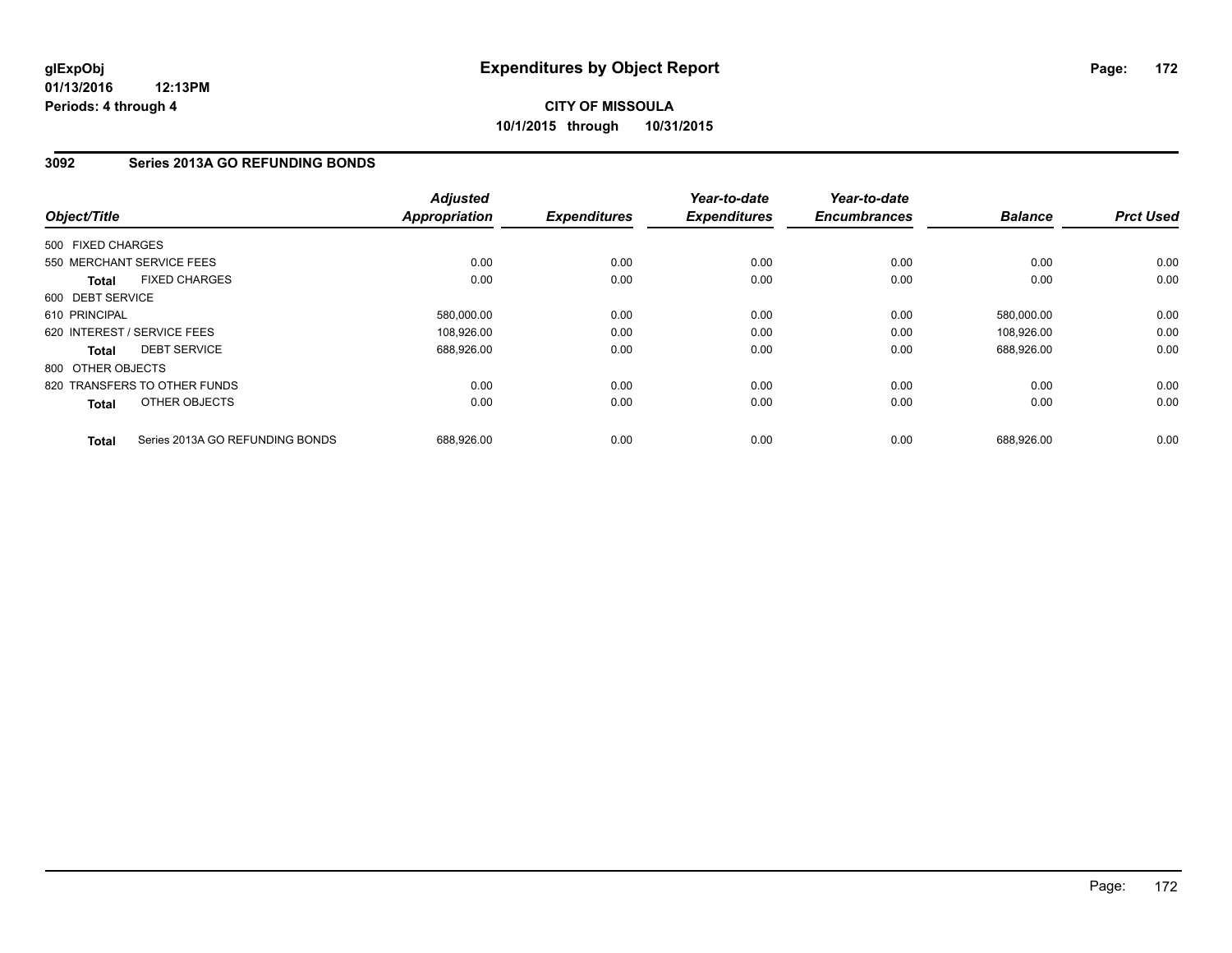#### **3095 2004 REFUNDING BONDS DEBT SERVICE**

|                                      | <b>Adjusted</b>      |                     | Year-to-date        | Year-to-date        |                |                  |
|--------------------------------------|----------------------|---------------------|---------------------|---------------------|----------------|------------------|
| Object/Title                         | <b>Appropriation</b> | <b>Expenditures</b> | <b>Expenditures</b> | <b>Encumbrances</b> | <b>Balance</b> | <b>Prct Used</b> |
| 500 FIXED CHARGES                    |                      |                     |                     |                     |                |                  |
| 550 MERCHANT SERVICE FEES            | 0.00                 | 0.00                | 0.00                | 0.00                | 0.00           | 0.00             |
| <b>FIXED CHARGES</b><br><b>Total</b> | 0.00                 | 0.00                | 0.00                | 0.00                | 0.00           | 0.00             |
| 600 DEBT SERVICE                     |                      |                     |                     |                     |                |                  |
| 610 PRINCIPAL                        | 0.00                 | 0.00                | 0.00                | 0.00                | 0.00           | 0.00             |
| 620 INTEREST / SERVICE FEES          | 0.00                 | 0.00                | 3,100.00            | 0.00                | $-3,100.00$    | 0.00             |
| <b>DEBT SERVICE</b><br><b>Total</b>  | 0.00                 | 0.00                | 3,100.00            | 0.00                | $-3,100.00$    | 0.00             |
| NON-DEPARTMENTAL<br><b>Total</b>     | 0.00                 | 0.00                | 3.100.00            | 0.00                | $-3.100.00$    | 0.00             |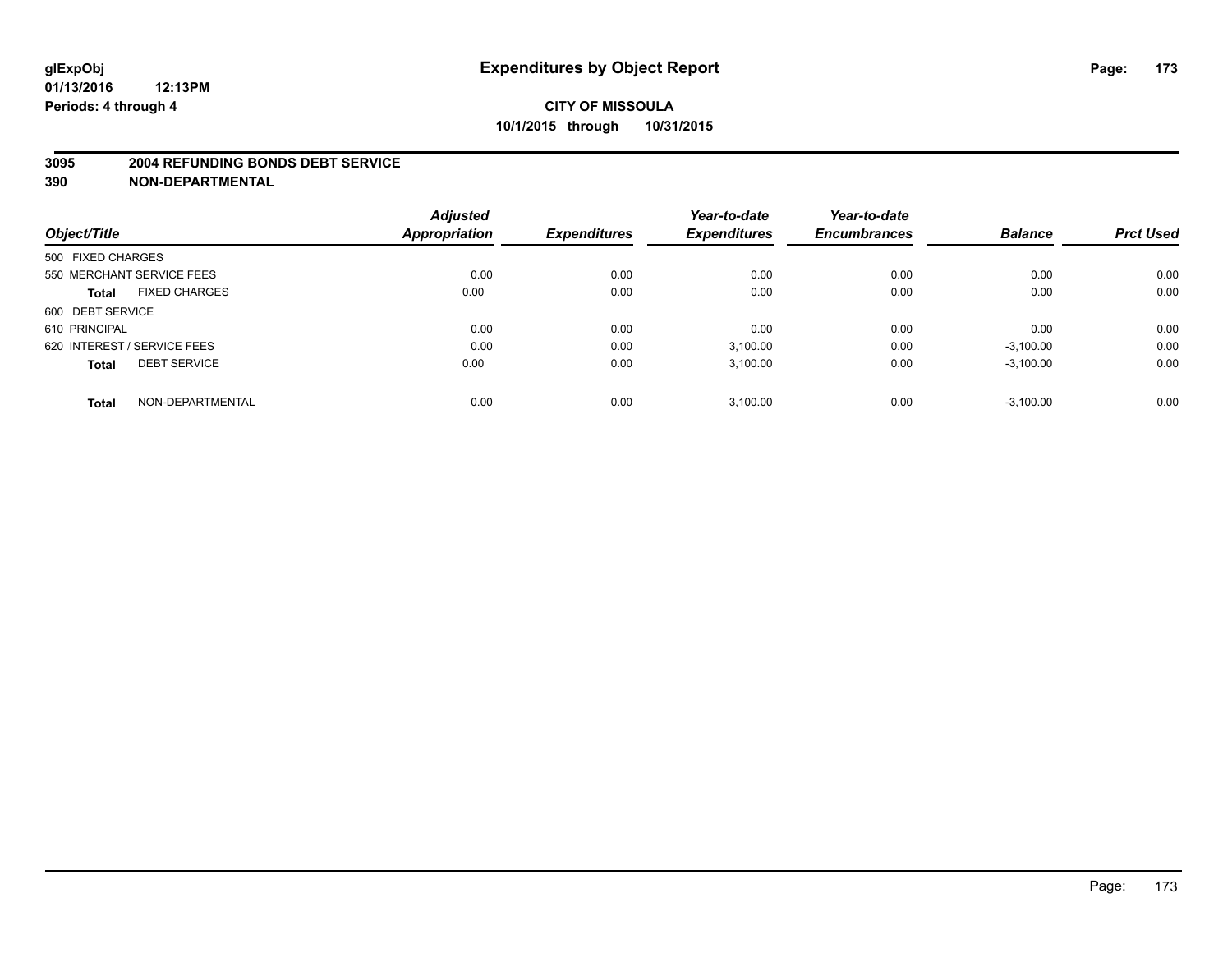**CITY OF MISSOULA 10/1/2015 through 10/31/2015**

### **3095 2004 REFUNDING BONDS DEBT SERVICE**

| Object/Title                |                                   | <b>Adjusted</b><br>Appropriation | <b>Expenditures</b> | Year-to-date<br><b>Expenditures</b> | Year-to-date<br><b>Encumbrances</b> | <b>Balance</b> | <b>Prct Used</b> |
|-----------------------------|-----------------------------------|----------------------------------|---------------------|-------------------------------------|-------------------------------------|----------------|------------------|
| 500 FIXED CHARGES           |                                   |                                  |                     |                                     |                                     |                |                  |
| 550 MERCHANT SERVICE FEES   |                                   | 0.00                             | 0.00                | 0.00                                | 0.00                                | 0.00           | 0.00             |
| <b>Total</b>                | <b>FIXED CHARGES</b>              | 0.00                             | 0.00                | 0.00                                | 0.00                                | 0.00           | 0.00             |
| 600 DEBT SERVICE            |                                   |                                  |                     |                                     |                                     |                |                  |
| 610 PRINCIPAL               |                                   | 0.00                             | 0.00                | 0.00                                | 0.00                                | 0.00           | 0.00             |
| 620 INTEREST / SERVICE FEES |                                   | 0.00                             | 0.00                | 3,100.00                            | 0.00                                | $-3,100.00$    | 0.00             |
| <b>Total</b>                | <b>DEBT SERVICE</b>               | 0.00                             | 0.00                | 3.100.00                            | 0.00                                | $-3.100.00$    | 0.00             |
| <b>Total</b>                | 2004 REFUNDING BONDS DEBT SERVICE | 0.00                             | 0.00                | 3.100.00                            | 0.00                                | $-3.100.00$    | 0.00             |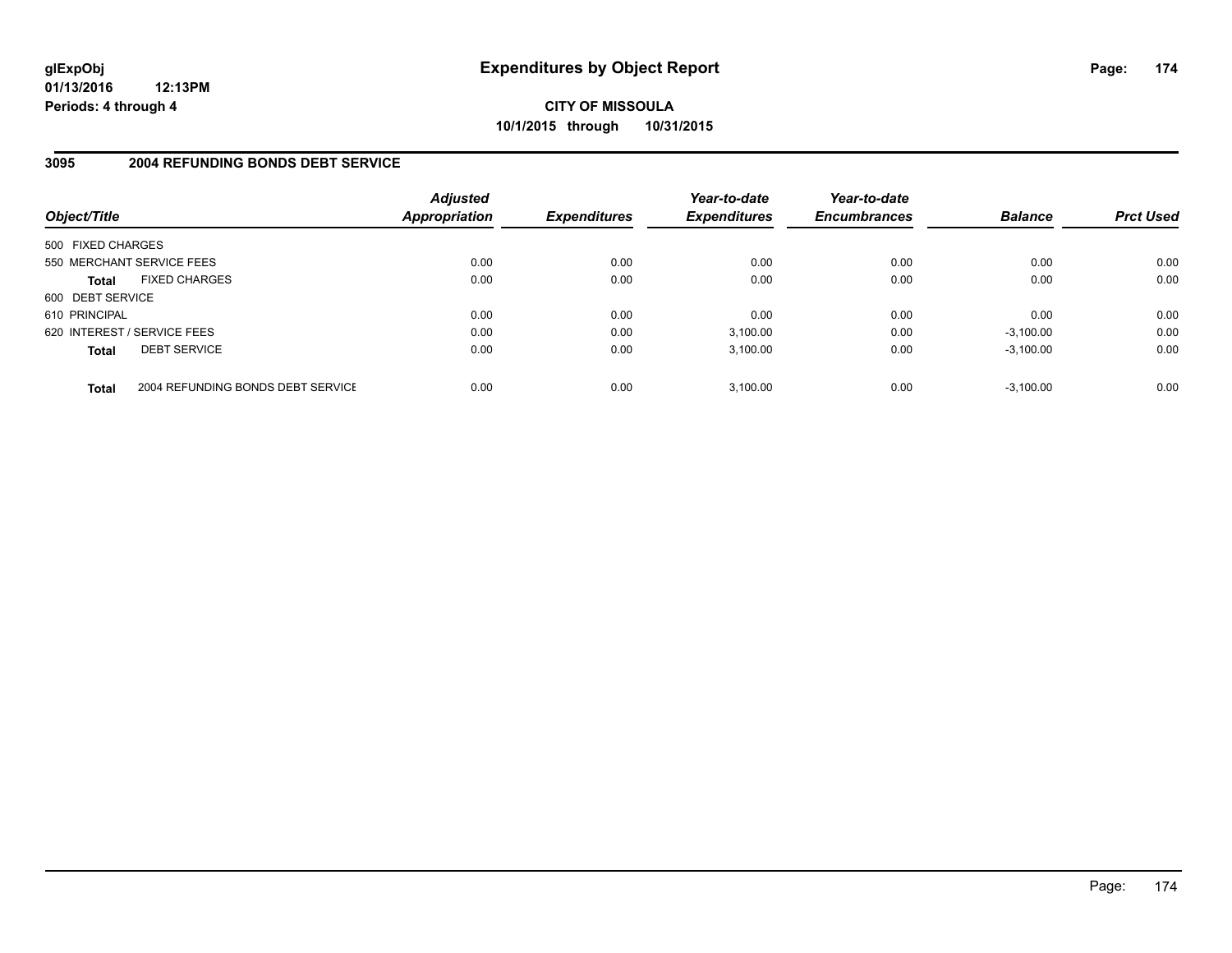**3096 NEW FIRE STATION GO BOND**

|                   |                              | <b>Adjusted</b>      |                     | Year-to-date        | Year-to-date        |                |                  |
|-------------------|------------------------------|----------------------|---------------------|---------------------|---------------------|----------------|------------------|
| Object/Title      |                              | <b>Appropriation</b> | <b>Expenditures</b> | <b>Expenditures</b> | <b>Encumbrances</b> | <b>Balance</b> | <b>Prct Used</b> |
| 500 FIXED CHARGES |                              |                      |                     |                     |                     |                |                  |
|                   | 550 MERCHANT SERVICE FEES    | 0.00                 | 0.00                | 0.00                | 0.00                | 0.00           | 0.00             |
| <b>Total</b>      | <b>FIXED CHARGES</b>         | 0.00                 | 0.00                | 0.00                | 0.00                | 0.00           | 0.00             |
| 600 DEBT SERVICE  |                              |                      |                     |                     |                     |                |                  |
| 610 PRINCIPAL     |                              | 3,876,559.00         | 0.00                | 0.00                | 0.00                | 3,876,559.00   | 0.00             |
|                   | 620 INTEREST / SERVICE FEES  | 12,500.00            | 0.00                | 350.00              | 0.00                | 12,150.00      | 2.80             |
| <b>Total</b>      | <b>DEBT SERVICE</b>          | 3,889,059.00         | 0.00                | 350.00              | 0.00                | 3,888,709.00   | 0.01             |
| 800 OTHER OBJECTS |                              |                      |                     |                     |                     |                |                  |
|                   | 820 TRANSFERS TO OTHER FUNDS | 0.00                 | 0.00                | 0.00                | 0.00                | 0.00           | 0.00             |
| <b>Total</b>      | OTHER OBJECTS                | 0.00                 | 0.00                | 0.00                | 0.00                | 0.00           | 0.00             |
| <b>Total</b>      | NON-DEPARTMENTAL             | 3,889,059.00         | 0.00                | 350.00              | 0.00                | 3,888,709.00   | 0.01             |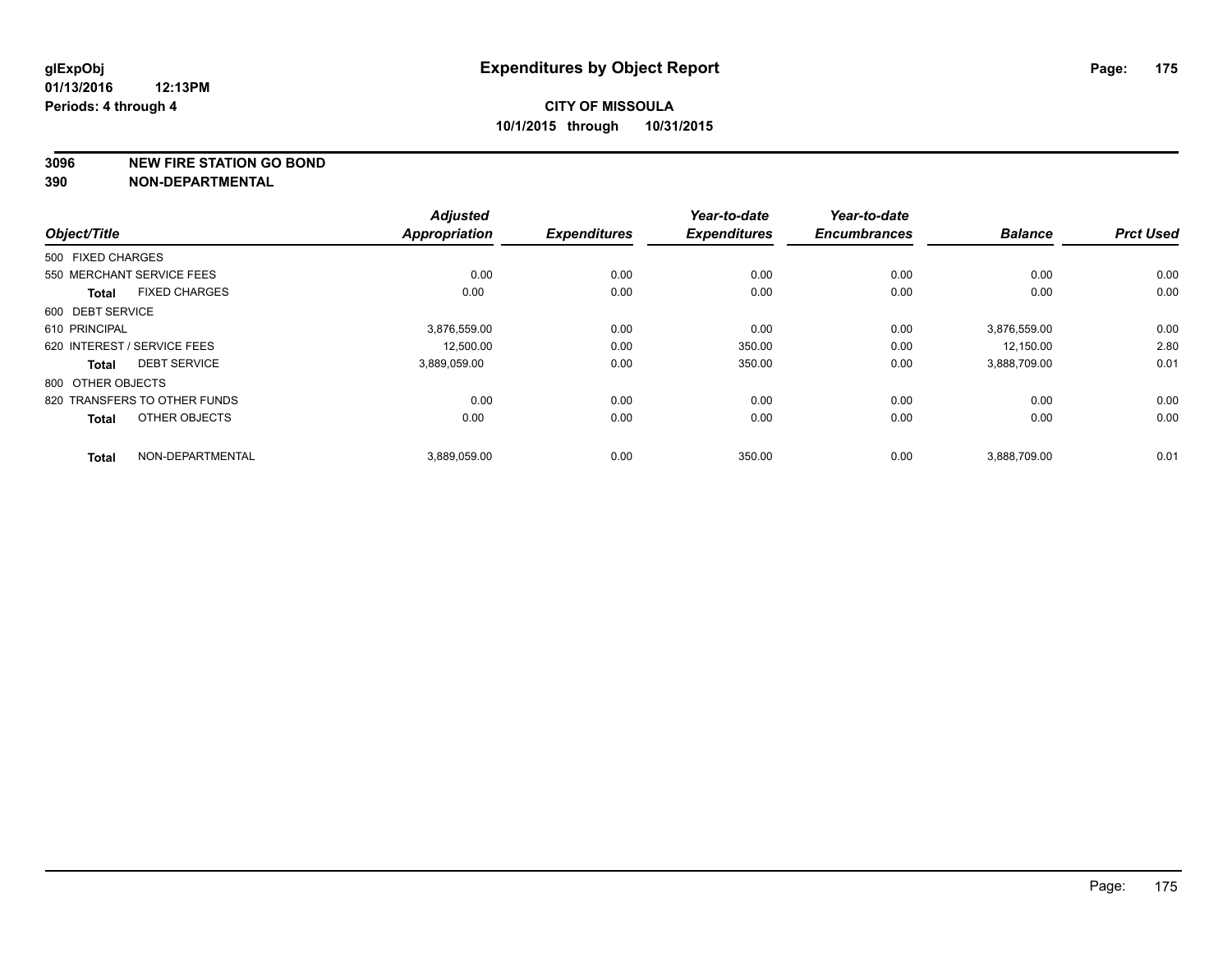# **CITY OF MISSOULA 10/1/2015 through 10/31/2015**

### **3096 NEW FIRE STATION GO BOND**

| Object/Title      |                              | <b>Adjusted</b><br><b>Appropriation</b> | <b>Expenditures</b> | Year-to-date<br><b>Expenditures</b> | Year-to-date<br><b>Encumbrances</b> | <b>Balance</b> | <b>Prct Used</b> |
|-------------------|------------------------------|-----------------------------------------|---------------------|-------------------------------------|-------------------------------------|----------------|------------------|
|                   |                              |                                         |                     |                                     |                                     |                |                  |
| 500 FIXED CHARGES |                              |                                         |                     |                                     |                                     |                |                  |
|                   | 550 MERCHANT SERVICE FEES    | 0.00                                    | 0.00                | 0.00                                | 0.00                                | 0.00           | 0.00             |
| <b>Total</b>      | <b>FIXED CHARGES</b>         | 0.00                                    | 0.00                | 0.00                                | 0.00                                | 0.00           | 0.00             |
| 600 DEBT SERVICE  |                              |                                         |                     |                                     |                                     |                |                  |
| 610 PRINCIPAL     |                              | 3.876.559.00                            | 0.00                | 0.00                                | 0.00                                | 3.876.559.00   | 0.00             |
|                   | 620 INTEREST / SERVICE FEES  | 12,500.00                               | 0.00                | 350.00                              | 0.00                                | 12,150.00      | 2.80             |
| Total             | <b>DEBT SERVICE</b>          | 3,889,059.00                            | 0.00                | 350.00                              | 0.00                                | 3,888,709.00   | 0.01             |
| 800 OTHER OBJECTS |                              |                                         |                     |                                     |                                     |                |                  |
|                   | 820 TRANSFERS TO OTHER FUNDS | 0.00                                    | 0.00                | 0.00                                | 0.00                                | 0.00           | 0.00             |
| <b>Total</b>      | OTHER OBJECTS                | 0.00                                    | 0.00                | 0.00                                | 0.00                                | 0.00           | 0.00             |
| <b>Total</b>      | NEW FIRE STATION GO BOND     | 3.889.059.00                            | 0.00                | 350.00                              | 0.00                                | 3.888.709.00   | 0.01             |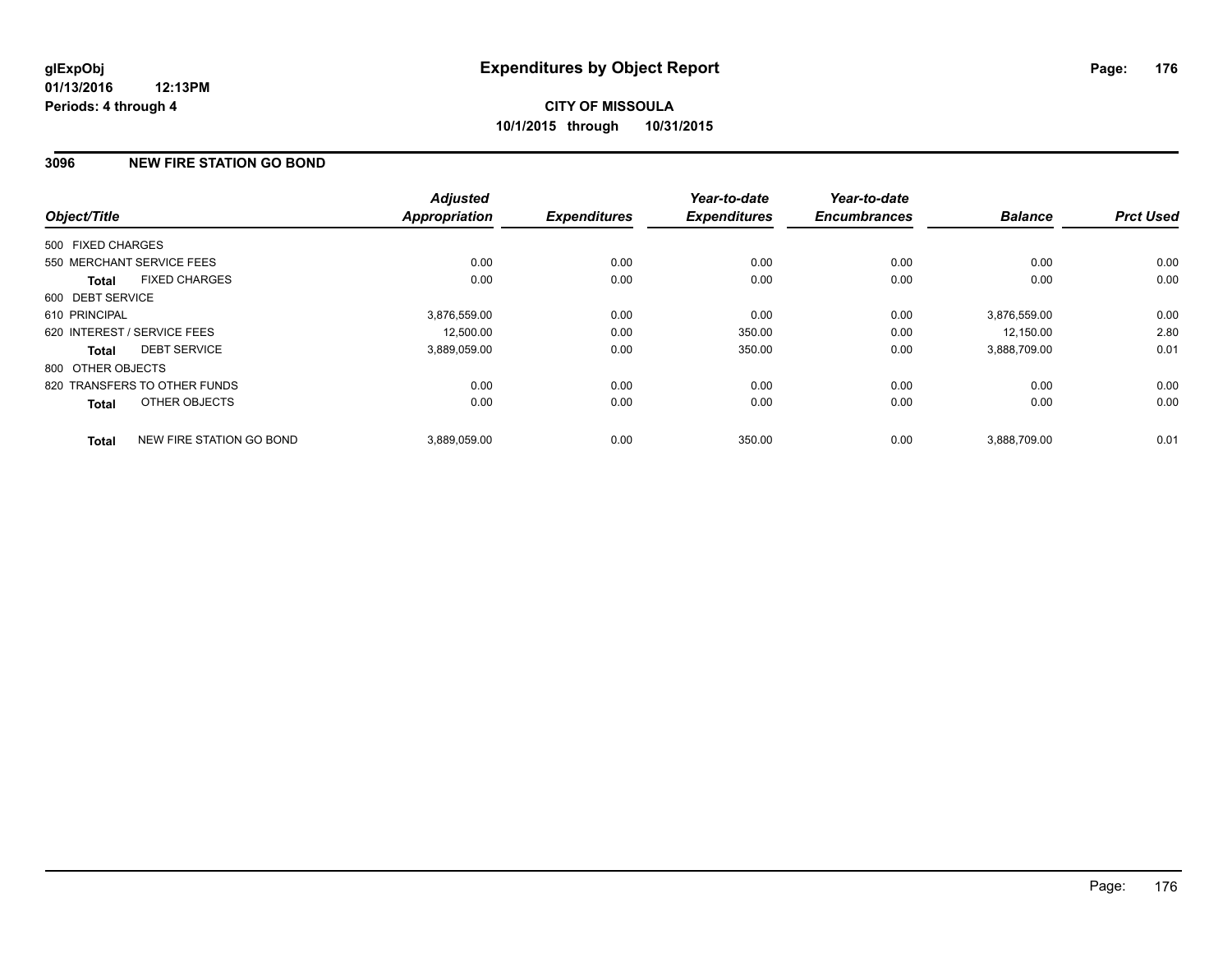**3097 2007 REFUNDING BONDS**

| Object/Title                         | <b>Adjusted</b><br>Appropriation | <b>Expenditures</b> | Year-to-date<br><b>Expenditures</b> | Year-to-date<br><b>Encumbrances</b> | <b>Balance</b> | <b>Prct Used</b> |
|--------------------------------------|----------------------------------|---------------------|-------------------------------------|-------------------------------------|----------------|------------------|
| 500 FIXED CHARGES                    |                                  |                     |                                     |                                     |                |                  |
| 500 FIXED CHARGES                    | 0.00                             | 0.00                | 0.00                                | 0.00                                | 0.00           | 0.00             |
| 550 MERCHANT SERVICE FEES            | 0.00                             | 0.00                | 0.00                                | 0.00                                | 0.00           | 0.00             |
| <b>FIXED CHARGES</b><br><b>Total</b> | 0.00                             | 0.00                | 0.00                                | 0.00                                | 0.00           | 0.00             |
| 600 DEBT SERVICE                     |                                  |                     |                                     |                                     |                |                  |
| 610 PRINCIPAL                        | 0.00                             | 0.00                | 0.00                                | 0.00                                | 0.00           | 0.00             |
| 620 INTEREST / SERVICE FEES          | 0.00                             | 0.00                | 0.00                                | 0.00                                | 0.00           | 0.00             |
| <b>DEBT SERVICE</b><br><b>Total</b>  | 0.00                             | 0.00                | 0.00                                | 0.00                                | 0.00           | 0.00             |
| NON-DEPARTMENTAL<br><b>Total</b>     | 0.00                             | 0.00                | 0.00                                | 0.00                                | 0.00           | 0.00             |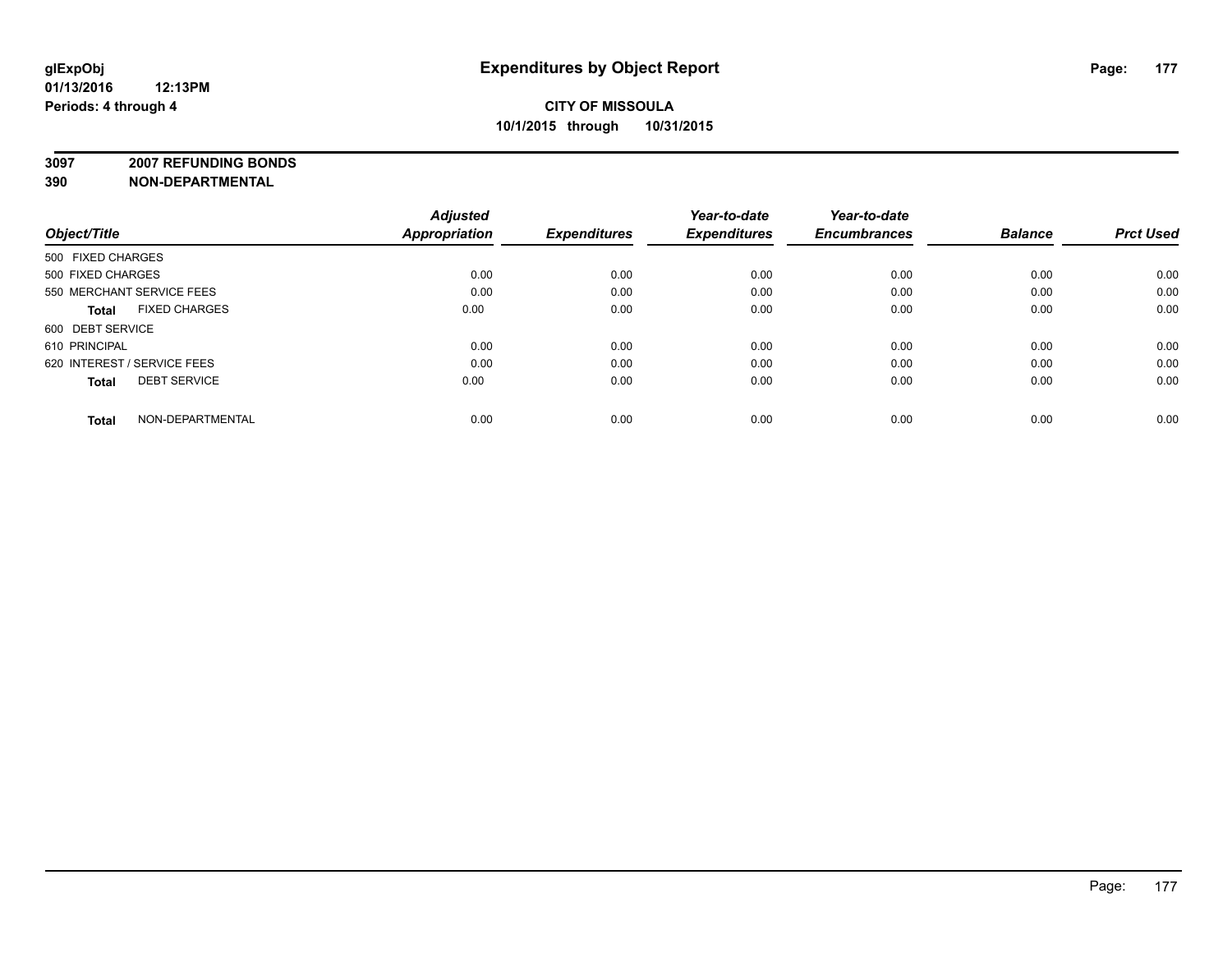### **3097 2007 REFUNDING BONDS**

| Object/Title                |                      | <b>Adjusted</b><br><b>Appropriation</b> | <b>Expenditures</b> | Year-to-date<br><b>Expenditures</b> | Year-to-date<br><b>Encumbrances</b> | <b>Balance</b> | <b>Prct Used</b> |
|-----------------------------|----------------------|-----------------------------------------|---------------------|-------------------------------------|-------------------------------------|----------------|------------------|
| 500 FIXED CHARGES           |                      |                                         |                     |                                     |                                     |                |                  |
| 500 FIXED CHARGES           |                      | 0.00                                    | 0.00                | 0.00                                | 0.00                                | 0.00           | 0.00             |
| 550 MERCHANT SERVICE FEES   |                      | 0.00                                    | 0.00                | 0.00                                | 0.00                                | 0.00           | 0.00             |
| <b>Total</b>                | <b>FIXED CHARGES</b> | 0.00                                    | 0.00                | 0.00                                | 0.00                                | 0.00           | 0.00             |
| 600 DEBT SERVICE            |                      |                                         |                     |                                     |                                     |                |                  |
| 610 PRINCIPAL               |                      | 0.00                                    | 0.00                | 0.00                                | 0.00                                | 0.00           | 0.00             |
| 620 INTEREST / SERVICE FEES |                      | 0.00                                    | 0.00                | 0.00                                | 0.00                                | 0.00           | 0.00             |
| <b>Total</b>                | <b>DEBT SERVICE</b>  | 0.00                                    | 0.00                | 0.00                                | 0.00                                | 0.00           | 0.00             |
| <b>Total</b>                | 2007 REFUNDING BONDS | 0.00                                    | 0.00                | 0.00                                | 0.00                                | 0.00           | 0.00             |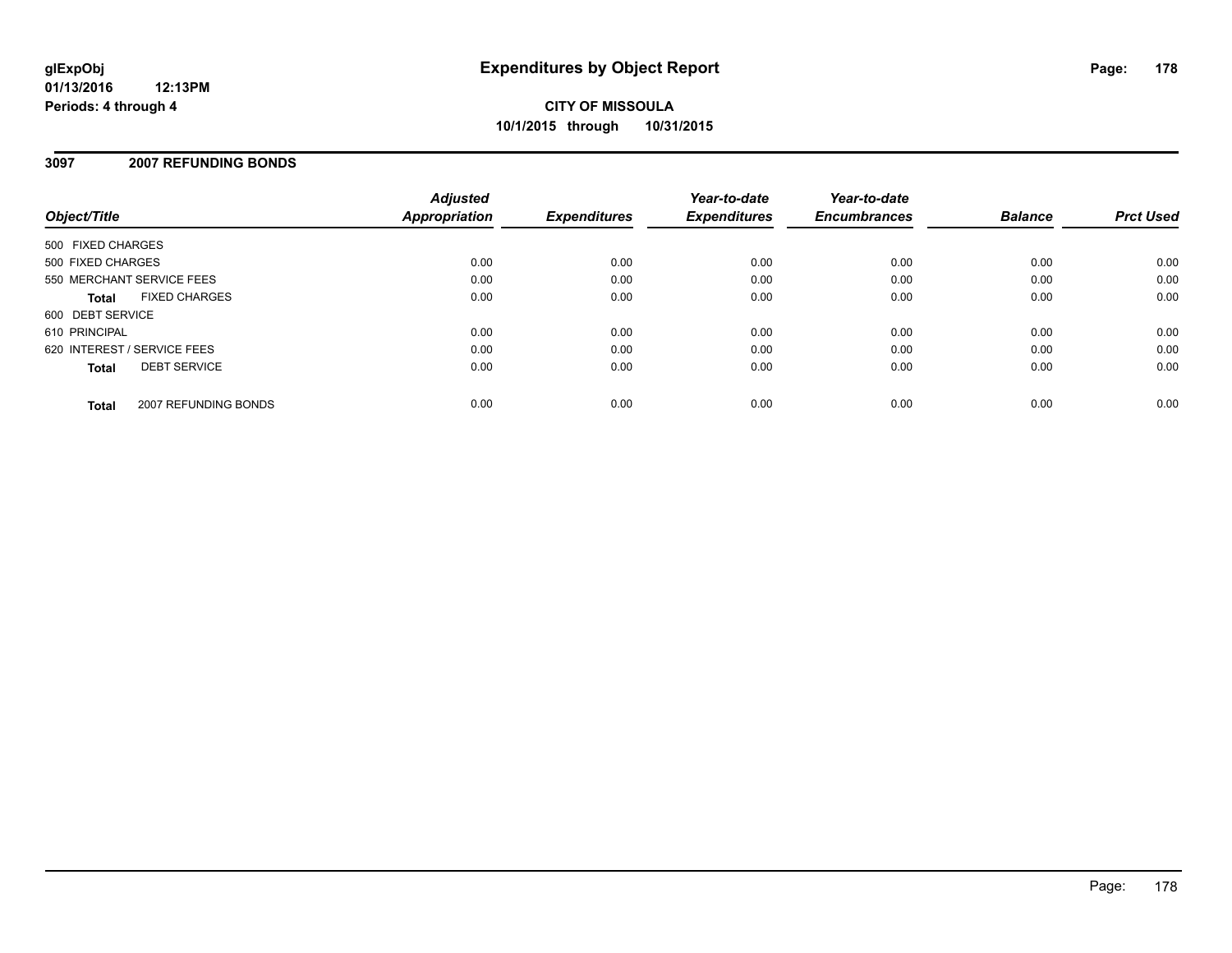# **CITY OF MISSOULA 10/1/2015 through 10/31/2015**

#### **3100 SIDEWALK & CURB WARRANTS FUND**

| Object/Title                         | <b>Adjusted</b><br><b>Appropriation</b> | <b>Expenditures</b> | Year-to-date<br><b>Expenditures</b> | Year-to-date<br><b>Encumbrances</b> | <b>Balance</b> | <b>Prct Used</b> |
|--------------------------------------|-----------------------------------------|---------------------|-------------------------------------|-------------------------------------|----------------|------------------|
| 500 FIXED CHARGES                    |                                         |                     |                                     |                                     |                |                  |
| 550 MERCHANT SERVICE FEES            | 0.00                                    | 0.00                | 0.00                                | 0.00                                | 0.00           | 0.00             |
| <b>FIXED CHARGES</b><br><b>Total</b> | 0.00                                    | 0.00                | 0.00                                | 0.00                                | 0.00           | 0.00             |
| 600 DEBT SERVICE                     |                                         |                     |                                     |                                     |                |                  |
| 610 PRINCIPAL                        | 0.00                                    | 0.00                | 0.00                                | 0.00                                | 0.00           | 0.00             |
| 620 INTEREST / SERVICE FEES          | 0.00                                    | 0.00                | 0.00                                | 0.00                                | 0.00           | 0.00             |
| <b>DEBT SERVICE</b><br><b>Total</b>  | 0.00                                    | 0.00                | 0.00                                | 0.00                                | 0.00           | 0.00             |
| 800 OTHER OBJECTS                    |                                         |                     |                                     |                                     |                |                  |
| 820 TRANSFERS TO OTHER FUNDS         | 0.00                                    | 0.00                | 0.00                                | 0.00                                | 0.00           | 0.00             |
| OTHER OBJECTS<br><b>Total</b>        | 0.00                                    | 0.00                | 0.00                                | 0.00                                | 0.00           | 0.00             |
|                                      |                                         |                     |                                     |                                     |                |                  |
| NON-DEPARTMENTAL<br><b>Total</b>     | 0.00                                    | 0.00                | 0.00                                | 0.00                                | 0.00           | 0.00             |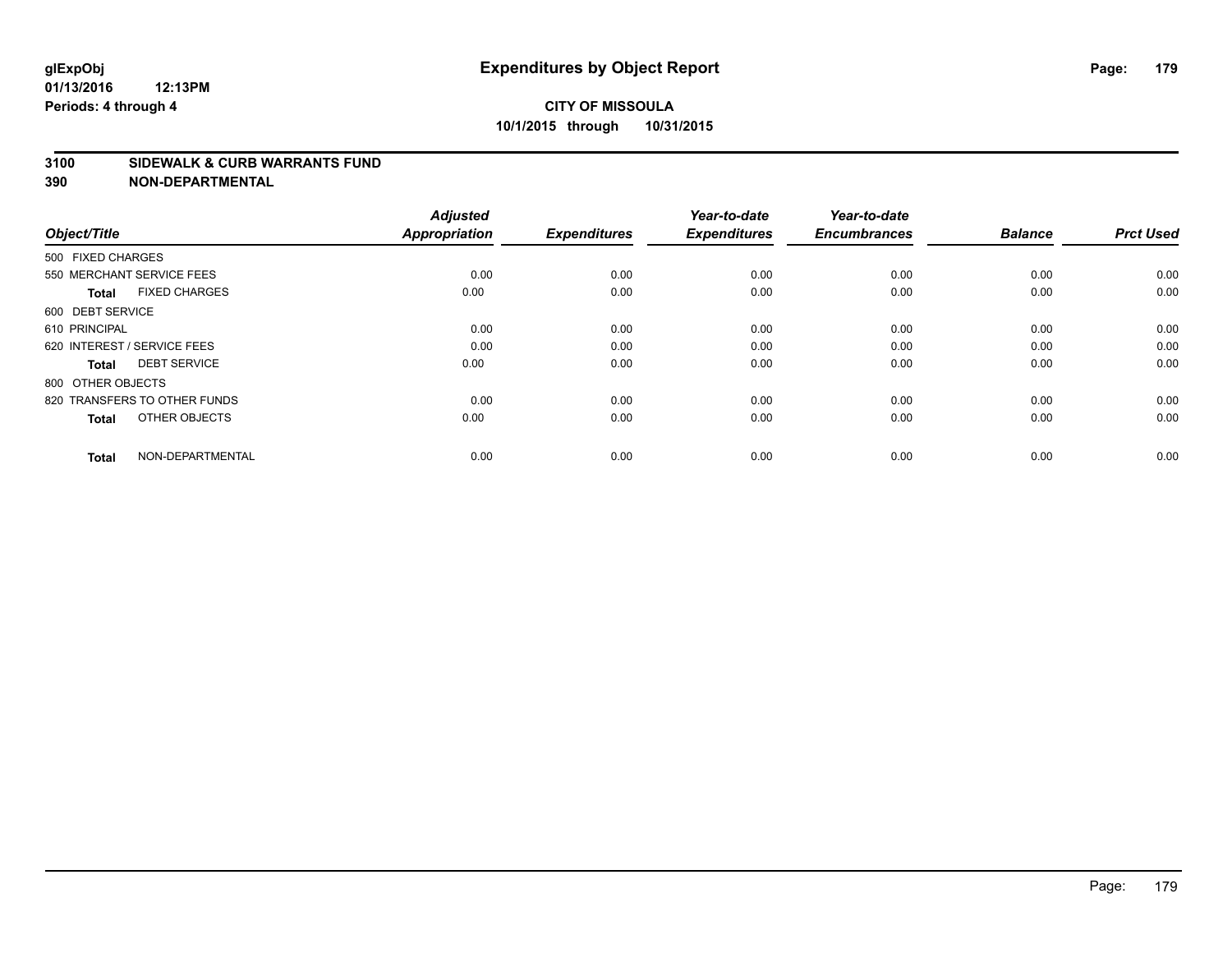# **CITY OF MISSOULA 10/1/2015 through 10/31/2015**

### **3100 SIDEWALK & CURB WARRANTS FUND**

| Object/Title      |                               | <b>Adjusted</b><br><b>Appropriation</b> | <b>Expenditures</b> | Year-to-date<br><b>Expenditures</b> | Year-to-date<br><b>Encumbrances</b> | <b>Balance</b> | <b>Prct Used</b> |
|-------------------|-------------------------------|-----------------------------------------|---------------------|-------------------------------------|-------------------------------------|----------------|------------------|
| 500 FIXED CHARGES |                               |                                         |                     |                                     |                                     |                |                  |
|                   | 550 MERCHANT SERVICE FEES     | 0.00                                    | 0.00                | 0.00                                | 0.00                                | 0.00           | 0.00             |
| <b>Total</b>      | <b>FIXED CHARGES</b>          | 0.00                                    | 0.00                | 0.00                                | 0.00                                | 0.00           | 0.00             |
| 600 DEBT SERVICE  |                               |                                         |                     |                                     |                                     |                |                  |
| 610 PRINCIPAL     |                               | 0.00                                    | 0.00                | 0.00                                | 0.00                                | 0.00           | 0.00             |
|                   | 620 INTEREST / SERVICE FEES   | 0.00                                    | 0.00                | 0.00                                | 0.00                                | 0.00           | 0.00             |
| Total             | <b>DEBT SERVICE</b>           | 0.00                                    | 0.00                | 0.00                                | 0.00                                | 0.00           | 0.00             |
| 800 OTHER OBJECTS |                               |                                         |                     |                                     |                                     |                |                  |
|                   | 820 TRANSFERS TO OTHER FUNDS  | 0.00                                    | 0.00                | 0.00                                | 0.00                                | 0.00           | 0.00             |
| <b>Total</b>      | OTHER OBJECTS                 | 0.00                                    | 0.00                | 0.00                                | 0.00                                | 0.00           | 0.00             |
| <b>Total</b>      | SIDEWALK & CURB WARRANTS FUND | 0.00                                    | 0.00                | 0.00                                | 0.00                                | 0.00           | 0.00             |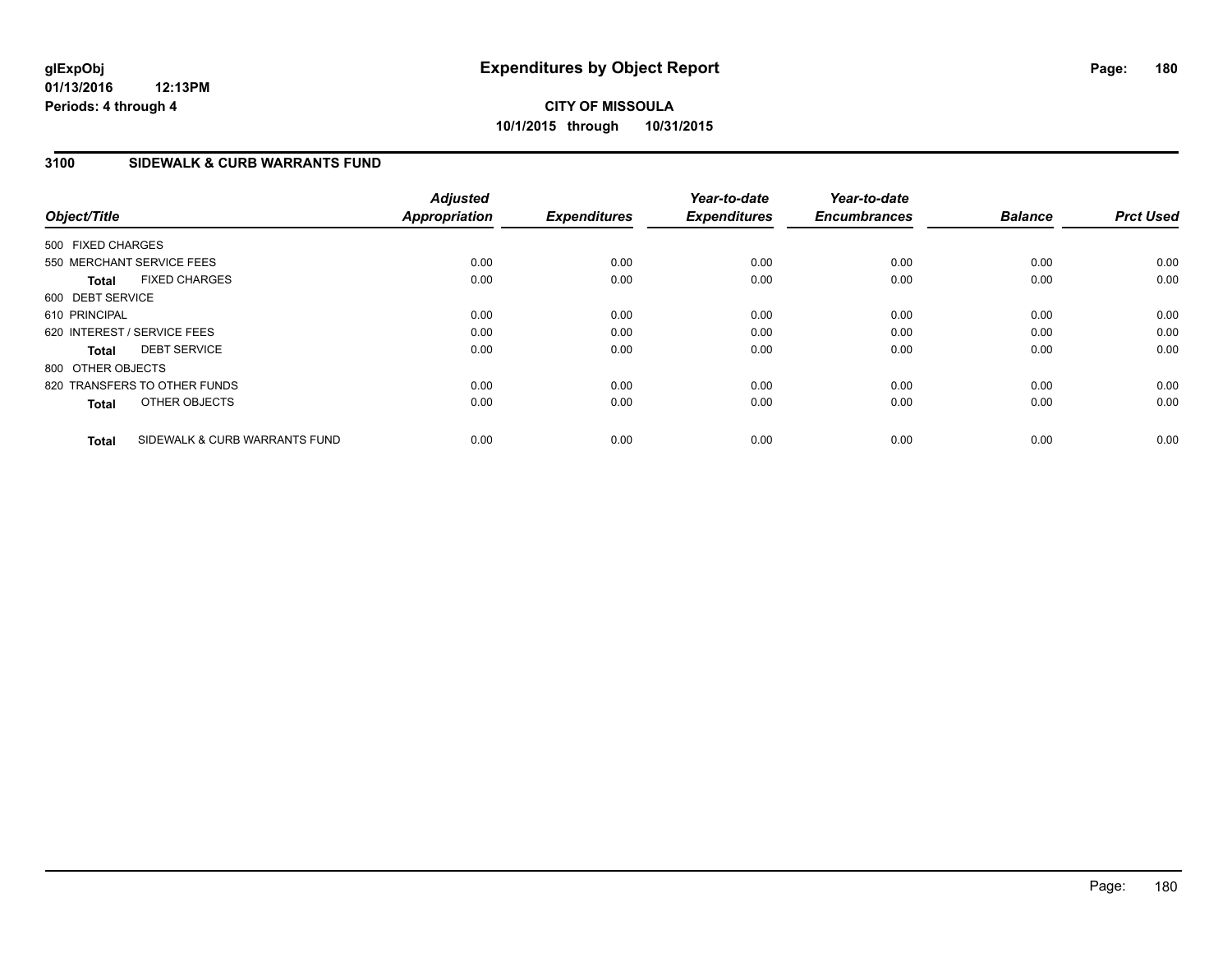#### **3200 FY99 SIDEWALK & CURB DEBT SERVICE FUND**

| Object/Title                         | <b>Adjusted</b><br><b>Appropriation</b> | <b>Expenditures</b> | Year-to-date<br><b>Expenditures</b> | Year-to-date<br><b>Encumbrances</b> | <b>Balance</b> | <b>Prct Used</b> |
|--------------------------------------|-----------------------------------------|---------------------|-------------------------------------|-------------------------------------|----------------|------------------|
| 500 FIXED CHARGES                    |                                         |                     |                                     |                                     |                |                  |
| 550 MERCHANT SERVICE FEES            | 0.00                                    | 0.00                | 0.00                                | 0.00                                | 0.00           | 0.00             |
| <b>FIXED CHARGES</b><br><b>Total</b> | 0.00                                    | 0.00                | 0.00                                | 0.00                                | 0.00           | 0.00             |
| 600 DEBT SERVICE                     |                                         |                     |                                     |                                     |                |                  |
| 610 PRINCIPAL                        | 0.00                                    | 0.00                | 0.00                                | 0.00                                | 0.00           | 0.00             |
| 620 INTEREST / SERVICE FEES          | 0.00                                    | 0.00                | 0.00                                | 0.00                                | 0.00           | 0.00             |
| <b>DEBT SERVICE</b><br><b>Total</b>  | 0.00                                    | 0.00                | 0.00                                | 0.00                                | 0.00           | 0.00             |
| 800 OTHER OBJECTS                    |                                         |                     |                                     |                                     |                |                  |
| 820 TRANSFERS TO OTHER FUNDS         | 0.00                                    | 0.00                | 0.00                                | 0.00                                | 0.00           | 0.00             |
| OTHER OBJECTS<br><b>Total</b>        | 0.00                                    | 0.00                | 0.00                                | 0.00                                | 0.00           | 0.00             |
|                                      |                                         |                     |                                     |                                     |                |                  |
| NON-DEPARTMENTAL<br><b>Total</b>     | 0.00                                    | 0.00                | 0.00                                | 0.00                                | 0.00           | 0.00             |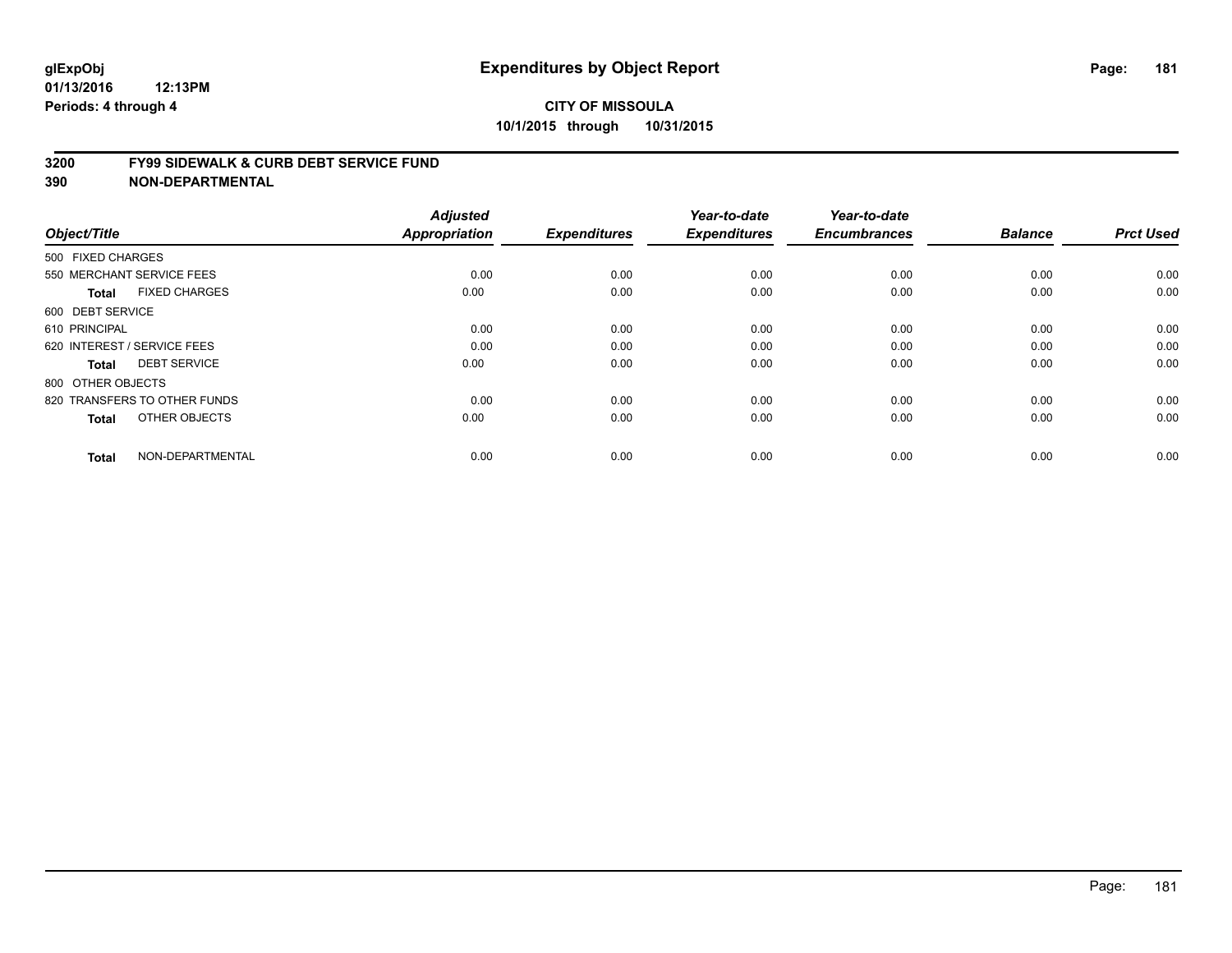**01/13/2016 12:13PM Periods: 4 through 4**

# **CITY OF MISSOULA 10/1/2015 through 10/31/2015**

### **3200 FY99 SIDEWALK & CURB DEBT SERVICE FUND**

| Object/Title      |                                              | <b>Adjusted</b><br><b>Appropriation</b> | <b>Expenditures</b> | Year-to-date<br><b>Expenditures</b> | Year-to-date<br><b>Encumbrances</b> | <b>Balance</b> | <b>Prct Used</b> |
|-------------------|----------------------------------------------|-----------------------------------------|---------------------|-------------------------------------|-------------------------------------|----------------|------------------|
| 500 FIXED CHARGES |                                              |                                         |                     |                                     |                                     |                |                  |
|                   | 550 MERCHANT SERVICE FEES                    | 0.00                                    | 0.00                | 0.00                                | 0.00                                | 0.00           | 0.00             |
| Total             | <b>FIXED CHARGES</b>                         | 0.00                                    | 0.00                | 0.00                                | 0.00                                | 0.00           | 0.00             |
| 600 DEBT SERVICE  |                                              |                                         |                     |                                     |                                     |                |                  |
| 610 PRINCIPAL     |                                              | 0.00                                    | 0.00                | 0.00                                | 0.00                                | 0.00           | 0.00             |
|                   | 620 INTEREST / SERVICE FEES                  | 0.00                                    | 0.00                | 0.00                                | 0.00                                | 0.00           | 0.00             |
| Total             | <b>DEBT SERVICE</b>                          | 0.00                                    | 0.00                | 0.00                                | 0.00                                | 0.00           | 0.00             |
| 800 OTHER OBJECTS |                                              |                                         |                     |                                     |                                     |                |                  |
|                   | 820 TRANSFERS TO OTHER FUNDS                 | 0.00                                    | 0.00                | 0.00                                | 0.00                                | 0.00           | 0.00             |
| <b>Total</b>      | OTHER OBJECTS                                | 0.00                                    | 0.00                | 0.00                                | 0.00                                | 0.00           | 0.00             |
| <b>Total</b>      | <b>FY99 SIDEWALK &amp; CURB DEBT SERVICE</b> | 0.00                                    | 0.00                | 0.00                                | 0.00                                | 0.00           | 0.00             |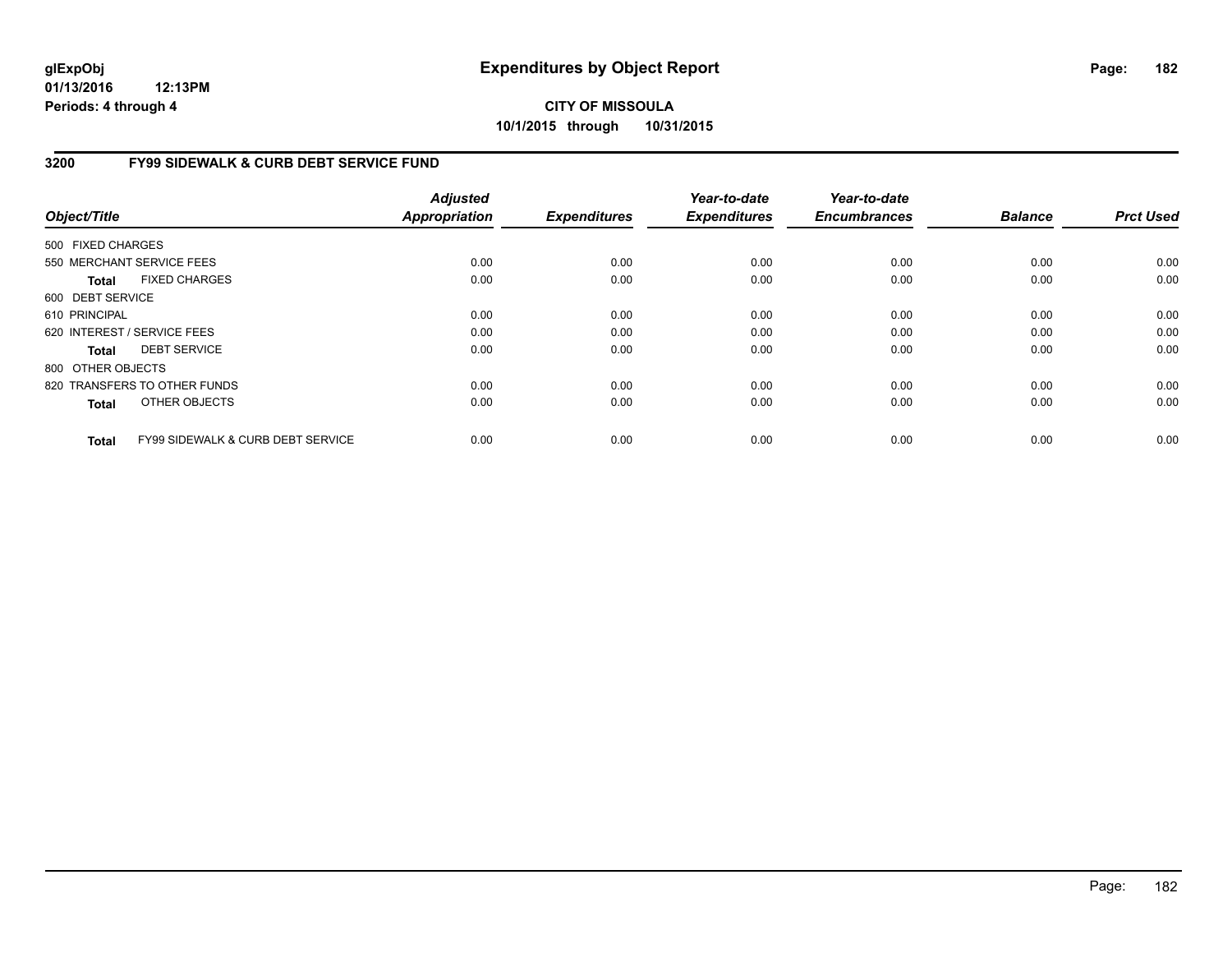#### **3300 FY00 SIDEWALK & CURB DEBT SERVICE FUND**

|                                      | <b>Adjusted</b>      |                     | Year-to-date        | Year-to-date        |                |                  |
|--------------------------------------|----------------------|---------------------|---------------------|---------------------|----------------|------------------|
| Object/Title                         | <b>Appropriation</b> | <b>Expenditures</b> | <b>Expenditures</b> | <b>Encumbrances</b> | <b>Balance</b> | <b>Prct Used</b> |
| 500 FIXED CHARGES                    |                      |                     |                     |                     |                |                  |
| 550 MERCHANT SERVICE FEES            | 0.00                 | 0.00                | 0.00                | 0.00                | 0.00           | 0.00             |
| <b>FIXED CHARGES</b><br><b>Total</b> | 0.00                 | 0.00                | 0.00                | 0.00                | 0.00           | 0.00             |
| 600 DEBT SERVICE                     |                      |                     |                     |                     |                |                  |
| 610 PRINCIPAL                        | 0.00                 | 0.00                | 0.00                | 0.00                | 0.00           | 0.00             |
| 620 INTEREST / SERVICE FEES          | 0.00                 | 0.00                | 0.00                | 0.00                | 0.00           | 0.00             |
| <b>DEBT SERVICE</b><br><b>Total</b>  | 0.00                 | 0.00                | 0.00                | 0.00                | 0.00           | 0.00             |
| NON-DEPARTMENTAL<br><b>Total</b>     | 0.00                 | 0.00                | 0.00                | 0.00                | 0.00           | 0.00             |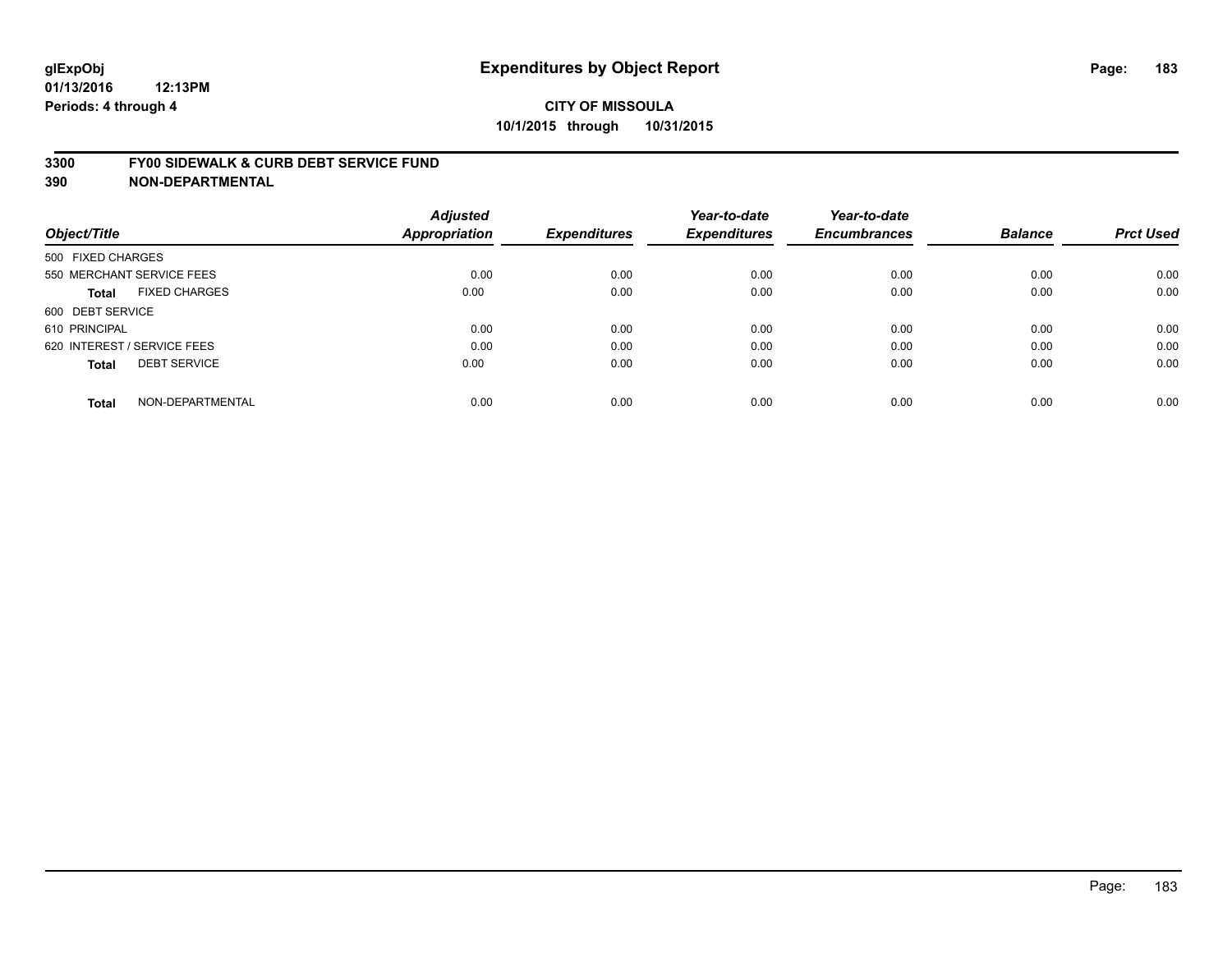**01/13/2016 12:13PM Periods: 4 through 4**

**CITY OF MISSOULA 10/1/2015 through 10/31/2015**

### **3300 FY00 SIDEWALK & CURB DEBT SERVICE FUND**

| Object/Title                |                                              | <b>Adjusted</b><br><b>Appropriation</b> | <b>Expenditures</b> | Year-to-date<br><b>Expenditures</b> | Year-to-date<br><b>Encumbrances</b> | <b>Balance</b> | <b>Prct Used</b> |
|-----------------------------|----------------------------------------------|-----------------------------------------|---------------------|-------------------------------------|-------------------------------------|----------------|------------------|
| 500 FIXED CHARGES           |                                              |                                         |                     |                                     |                                     |                |                  |
|                             | 550 MERCHANT SERVICE FEES                    | 0.00                                    | 0.00                | 0.00                                | 0.00                                | 0.00           | 0.00             |
| <b>Total</b>                | <b>FIXED CHARGES</b>                         | 0.00                                    | 0.00                | 0.00                                | 0.00                                | 0.00           | 0.00             |
| 600 DEBT SERVICE            |                                              |                                         |                     |                                     |                                     |                |                  |
| 610 PRINCIPAL               |                                              | 0.00                                    | 0.00                | 0.00                                | 0.00                                | 0.00           | 0.00             |
| 620 INTEREST / SERVICE FEES |                                              | 0.00                                    | 0.00                | 0.00                                | 0.00                                | 0.00           | 0.00             |
| <b>Total</b>                | <b>DEBT SERVICE</b>                          | 0.00                                    | 0.00                | 0.00                                | 0.00                                | 0.00           | 0.00             |
| <b>Total</b>                | <b>FY00 SIDEWALK &amp; CURB DEBT SERVICE</b> | 0.00                                    | 0.00                | 0.00                                | 0.00                                | 0.00           | 0.00             |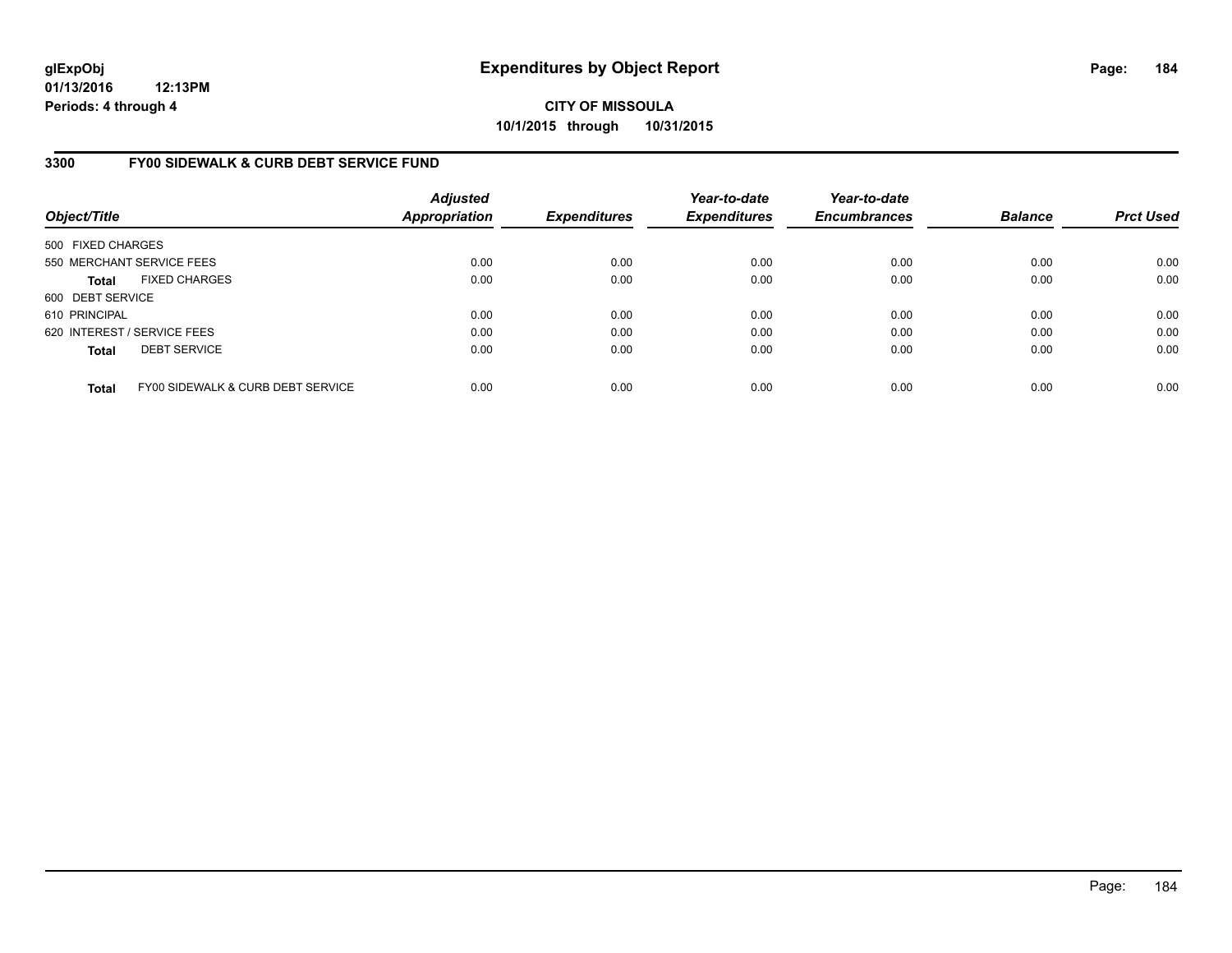# **3305 JUDGMENT LEVIES**

| Object/Title                        | <b>Adjusted</b><br><b>Appropriation</b> | <b>Expenditures</b> | Year-to-date<br><b>Expenditures</b> | Year-to-date<br><b>Encumbrances</b> | <b>Balance</b> | <b>Prct Used</b> |
|-------------------------------------|-----------------------------------------|---------------------|-------------------------------------|-------------------------------------|----------------|------------------|
| 600 DEBT SERVICE                    |                                         |                     |                                     |                                     |                |                  |
| 615 JUDGMENT LEVY DEBT PAYMENT      | 0.00                                    | 0.00                | 0.00                                | 0.00                                | 0.00           | 0.00             |
| <b>DEBT SERVICE</b><br><b>Total</b> | 0.00                                    | 0.00                | 0.00                                | 0.00                                | 0.00           | 0.00             |
| 800 OTHER OBJECTS                   |                                         |                     |                                     |                                     |                |                  |
| 820 TRANSFERS TO OTHER FUNDS        | 0.00                                    | 0.00                | 0.00                                | 0.00                                | 0.00           | 0.00             |
| OTHER OBJECTS<br><b>Total</b>       | 0.00                                    | 0.00                | 0.00                                | 0.00                                | 0.00           | 0.00             |
| NON-DEPARTMENTAL<br><b>Total</b>    | 0.00                                    | 0.00                | 0.00                                | 0.00                                | 0.00           | 0.00             |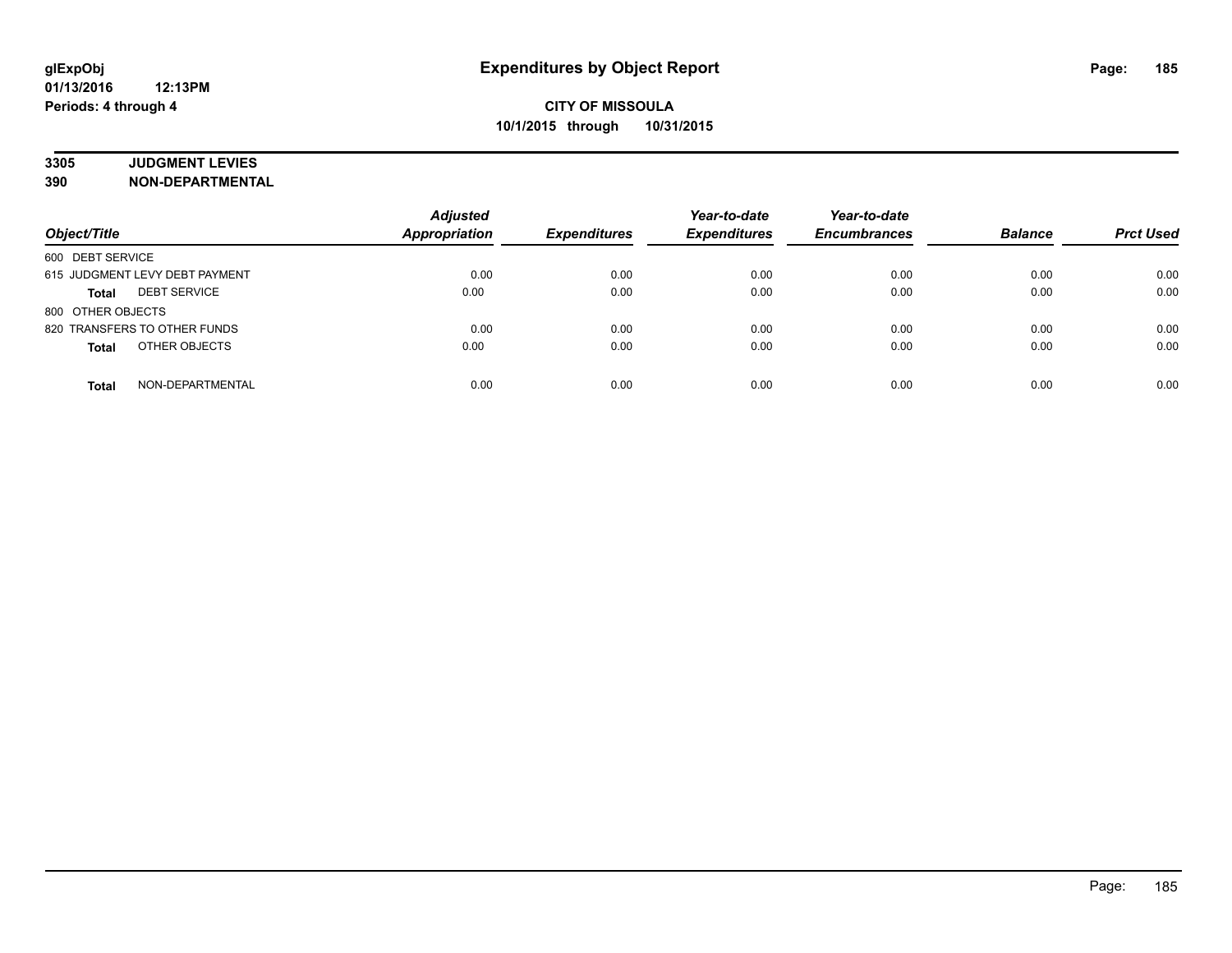### **3305 JUDGMENT LEVIES**

| Object/Title                        | <b>Adjusted</b><br><b>Appropriation</b> | <b>Expenditures</b> | Year-to-date<br><b>Expenditures</b> | Year-to-date<br><b>Encumbrances</b> | <b>Balance</b> | <b>Prct Used</b> |
|-------------------------------------|-----------------------------------------|---------------------|-------------------------------------|-------------------------------------|----------------|------------------|
| 600 DEBT SERVICE                    |                                         |                     |                                     |                                     |                |                  |
| 615 JUDGMENT LEVY DEBT PAYMENT      | 0.00                                    | 0.00                | 0.00                                | 0.00                                | 0.00           | 0.00             |
| <b>DEBT SERVICE</b><br><b>Total</b> | 0.00                                    | 0.00                | 0.00                                | 0.00                                | 0.00           | 0.00             |
| 800 OTHER OBJECTS                   |                                         |                     |                                     |                                     |                |                  |
| 820 TRANSFERS TO OTHER FUNDS        | 0.00                                    | 0.00                | 0.00                                | 0.00                                | 0.00           | 0.00             |
| OTHER OBJECTS<br><b>Total</b>       | 0.00                                    | 0.00                | 0.00                                | 0.00                                | 0.00           | 0.00             |
| <b>JUDGMENT LEVIES</b><br>Total     | 0.00                                    | 0.00                | 0.00                                | 0.00                                | 0.00           | 0.00             |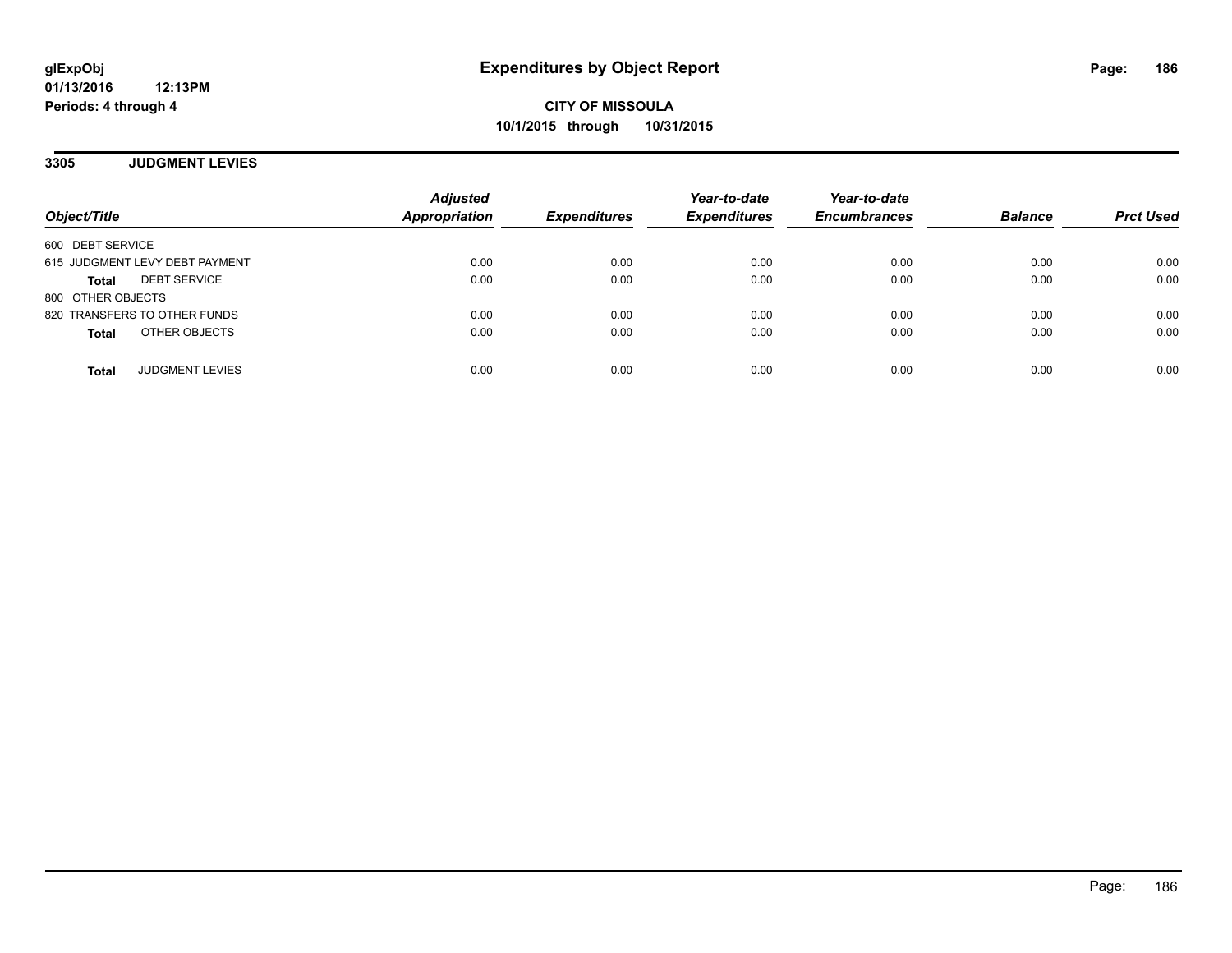# **glExpObj Expenditures by Object Report Page: 187**

**01/13/2016 12:13PM Periods: 4 through 4**

## **CITY OF MISSOULA 10/1/2015 through 10/31/2015**

### **3400 FY01 SIDEWALK & CURB DEBT SERVICE FUND**

**000 \*\*\* Title Not Found \*\*\***

| Object/Title                            | <b>Adjusted</b><br>Appropriation | <b>Expenditures</b> | Year-to-date<br><b>Expenditures</b> | Year-to-date<br><b>Encumbrances</b> | <b>Balance</b> | <b>Prct Used</b> |
|-----------------------------------------|----------------------------------|---------------------|-------------------------------------|-------------------------------------|----------------|------------------|
| 800 OTHER OBJECTS                       |                                  |                     |                                     |                                     |                |                  |
| 820 TRANSFERS TO OTHER FUNDS            | 0.00                             | 0.00                | 0.00                                | 0.00                                | 0.00           | 0.00             |
| OTHER OBJECTS<br>Total                  | 0.00                             | 0.00                | 0.00                                | 0.00                                | 0.00           | 0.00             |
| *** Title Not Found ***<br><b>Total</b> | 0.00                             | 0.00                | 0.00                                | 0.00                                | 0.00           | 0.00             |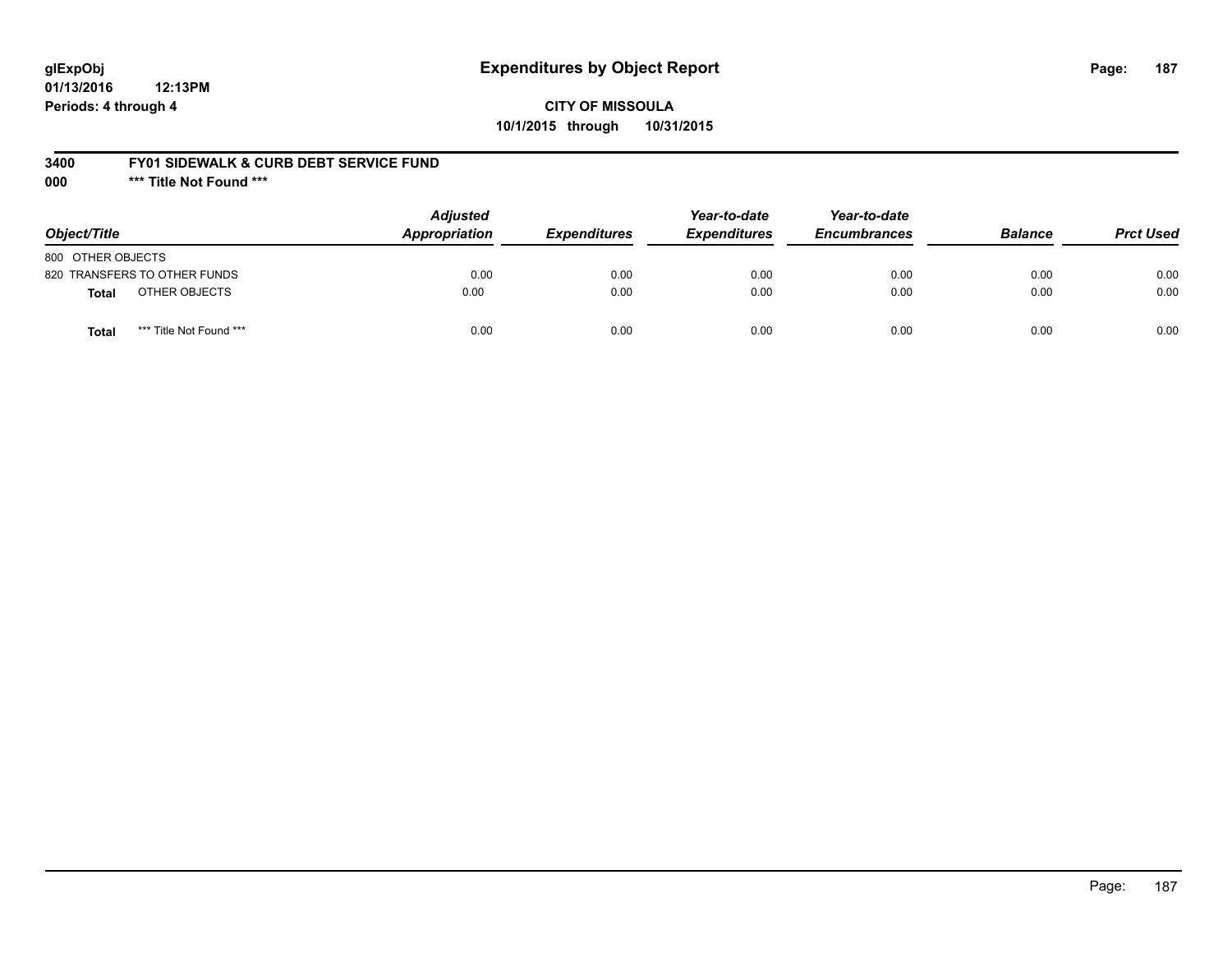#### **3400 FY01 SIDEWALK & CURB DEBT SERVICE FUND**

| Object/Title                         | <b>Adjusted</b><br>Appropriation | <b>Expenditures</b> | Year-to-date<br><b>Expenditures</b> | Year-to-date<br><b>Encumbrances</b> | <b>Balance</b> | <b>Prct Used</b> |
|--------------------------------------|----------------------------------|---------------------|-------------------------------------|-------------------------------------|----------------|------------------|
| 500 FIXED CHARGES                    |                                  |                     |                                     |                                     |                |                  |
|                                      |                                  |                     |                                     |                                     |                |                  |
| 550 MERCHANT SERVICE FEES            | 0.00                             | 0.00                | 0.00                                | 0.00                                | 0.00           | 0.00             |
| <b>FIXED CHARGES</b><br><b>Total</b> | 0.00                             | 0.00                | 0.00                                | 0.00                                | 0.00           | 0.00             |
| 600 DEBT SERVICE                     |                                  |                     |                                     |                                     |                |                  |
| 610 PRINCIPAL                        | 0.00                             | 0.00                | 0.00                                | 0.00                                | 0.00           | 0.00             |
| 620 INTEREST / SERVICE FEES          | 0.00                             | 0.00                | 0.00                                | 0.00                                | 0.00           | 0.00             |
| <b>DEBT SERVICE</b><br><b>Total</b>  | 0.00                             | 0.00                | 0.00                                | 0.00                                | 0.00           | 0.00             |
| 800 OTHER OBJECTS                    |                                  |                     |                                     |                                     |                |                  |
| 820 TRANSFERS TO OTHER FUNDS         | 0.00                             | 0.00                | 0.00                                | 0.00                                | 0.00           | 0.00             |
| OTHER OBJECTS<br><b>Total</b>        | 0.00                             | 0.00                | 0.00                                | 0.00                                | 0.00           | 0.00             |
|                                      |                                  |                     |                                     |                                     |                |                  |
| NON-DEPARTMENTAL<br><b>Total</b>     | 0.00                             | 0.00                | 0.00                                | 0.00                                | 0.00           | 0.00             |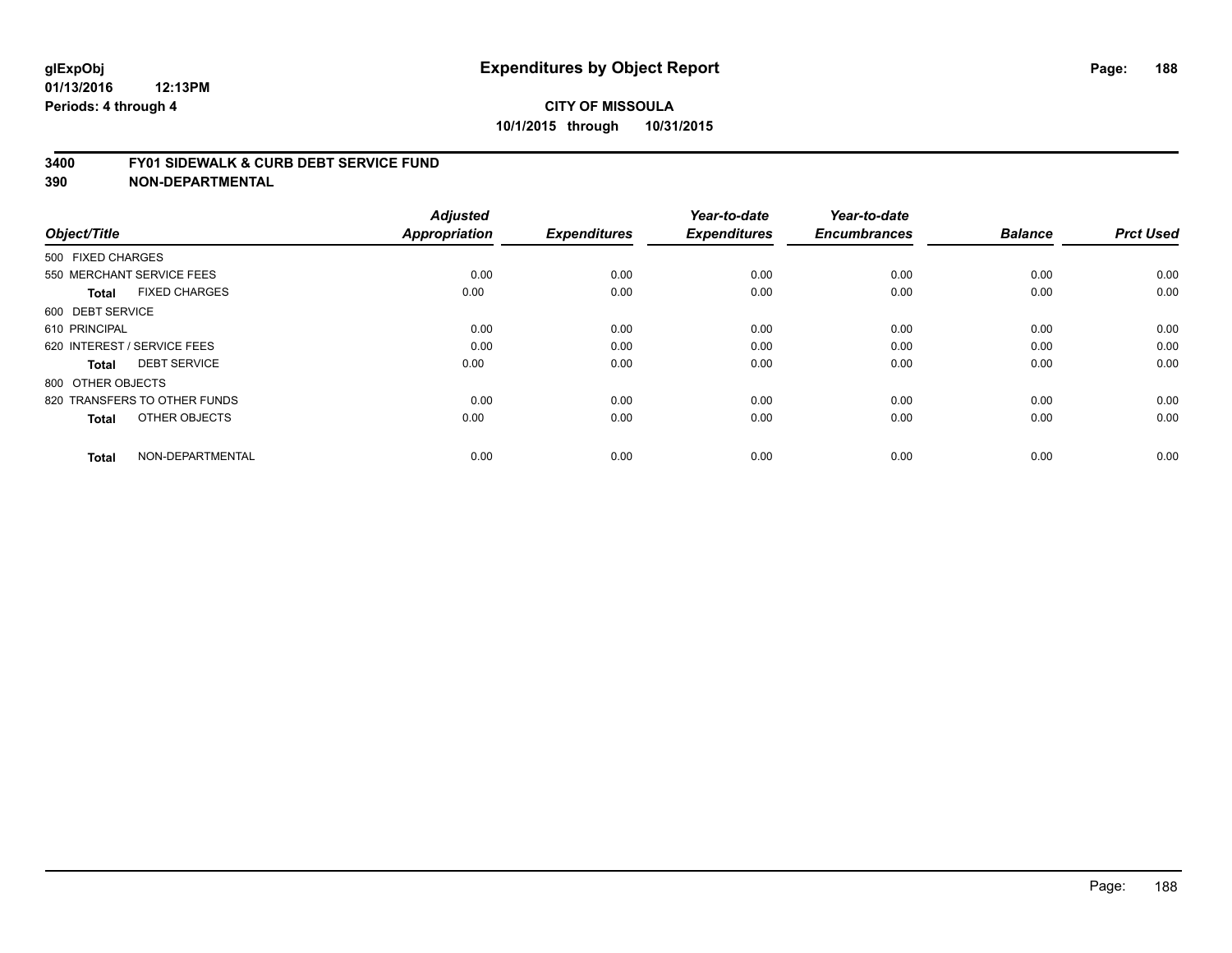**01/13/2016 12:13PM Periods: 4 through 4**

**CITY OF MISSOULA 10/1/2015 through 10/31/2015**

### **3400 FY01 SIDEWALK & CURB DEBT SERVICE FUND**

| Object/Title      |                                              | <b>Adjusted</b><br><b>Appropriation</b> | <b>Expenditures</b> | Year-to-date<br><b>Expenditures</b> | Year-to-date<br><b>Encumbrances</b> | <b>Balance</b> | <b>Prct Used</b> |
|-------------------|----------------------------------------------|-----------------------------------------|---------------------|-------------------------------------|-------------------------------------|----------------|------------------|
| 500 FIXED CHARGES |                                              |                                         |                     |                                     |                                     |                |                  |
|                   | 550 MERCHANT SERVICE FEES                    | 0.00                                    | 0.00                | 0.00                                | 0.00                                | 0.00           | 0.00             |
|                   |                                              |                                         |                     |                                     |                                     |                |                  |
| Total             | <b>FIXED CHARGES</b>                         | 0.00                                    | 0.00                | 0.00                                | 0.00                                | 0.00           | 0.00             |
| 600 DEBT SERVICE  |                                              |                                         |                     |                                     |                                     |                |                  |
| 610 PRINCIPAL     |                                              | 0.00                                    | 0.00                | 0.00                                | 0.00                                | 0.00           | 0.00             |
|                   | 620 INTEREST / SERVICE FEES                  | 0.00                                    | 0.00                | 0.00                                | 0.00                                | 0.00           | 0.00             |
| Total             | <b>DEBT SERVICE</b>                          | 0.00                                    | 0.00                | 0.00                                | 0.00                                | 0.00           | 0.00             |
| 800 OTHER OBJECTS |                                              |                                         |                     |                                     |                                     |                |                  |
|                   | 820 TRANSFERS TO OTHER FUNDS                 | 0.00                                    | 0.00                | 0.00                                | 0.00                                | 0.00           | 0.00             |
| <b>Total</b>      | OTHER OBJECTS                                | 0.00                                    | 0.00                | 0.00                                | 0.00                                | 0.00           | 0.00             |
| <b>Total</b>      | <b>FY01 SIDEWALK &amp; CURB DEBT SERVICE</b> | 0.00                                    | 0.00                | 0.00                                | 0.00                                | 0.00           | 0.00             |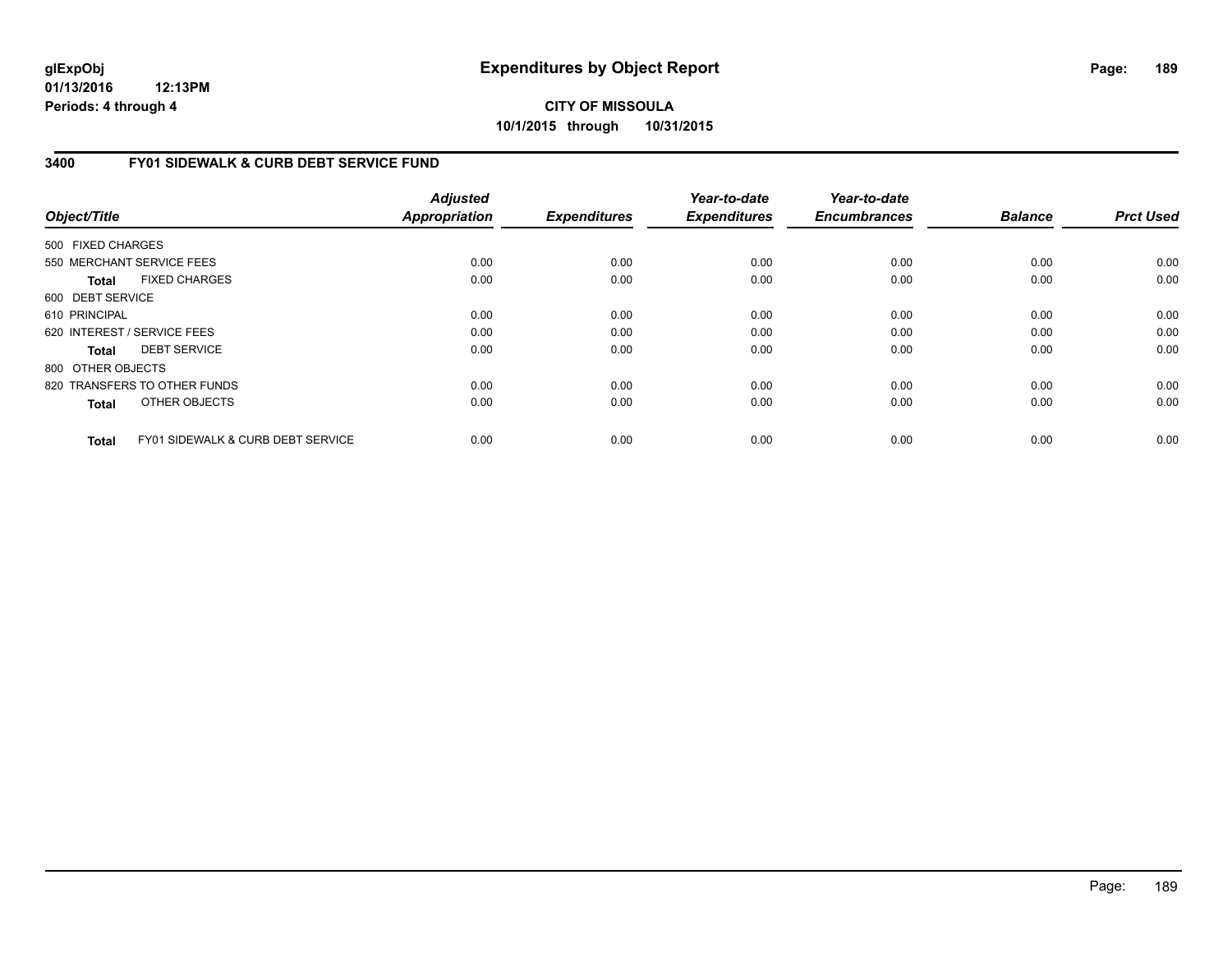# **glExpObj Expenditures by Object Report Page: 190**

### **CITY OF MISSOULA 10/1/2015 through 10/31/2015**

### **3410 FY02 SIDEWALK & CURB DEBT SERVICE FUND**

**000 \*\*\* Title Not Found \*\*\***

| Object/Title                            | <b>Adjusted</b><br>Appropriation | <b>Expenditures</b> | Year-to-date<br><b>Expenditures</b> | Year-to-date<br><b>Encumbrances</b> | <b>Balance</b> | <b>Prct Used</b> |
|-----------------------------------------|----------------------------------|---------------------|-------------------------------------|-------------------------------------|----------------|------------------|
| 800 OTHER OBJECTS                       |                                  |                     |                                     |                                     |                |                  |
| 820 TRANSFERS TO OTHER FUNDS            | 0.00                             | 0.00                | 0.00                                | 0.00                                | 0.00           | 0.00             |
| OTHER OBJECTS<br>Total                  | 0.00                             | 0.00                | 0.00                                | 0.00                                | 0.00           | 0.00             |
| *** Title Not Found ***<br><b>Total</b> | 0.00                             | 0.00                | 0.00                                | 0.00                                | 0.00           | 0.00             |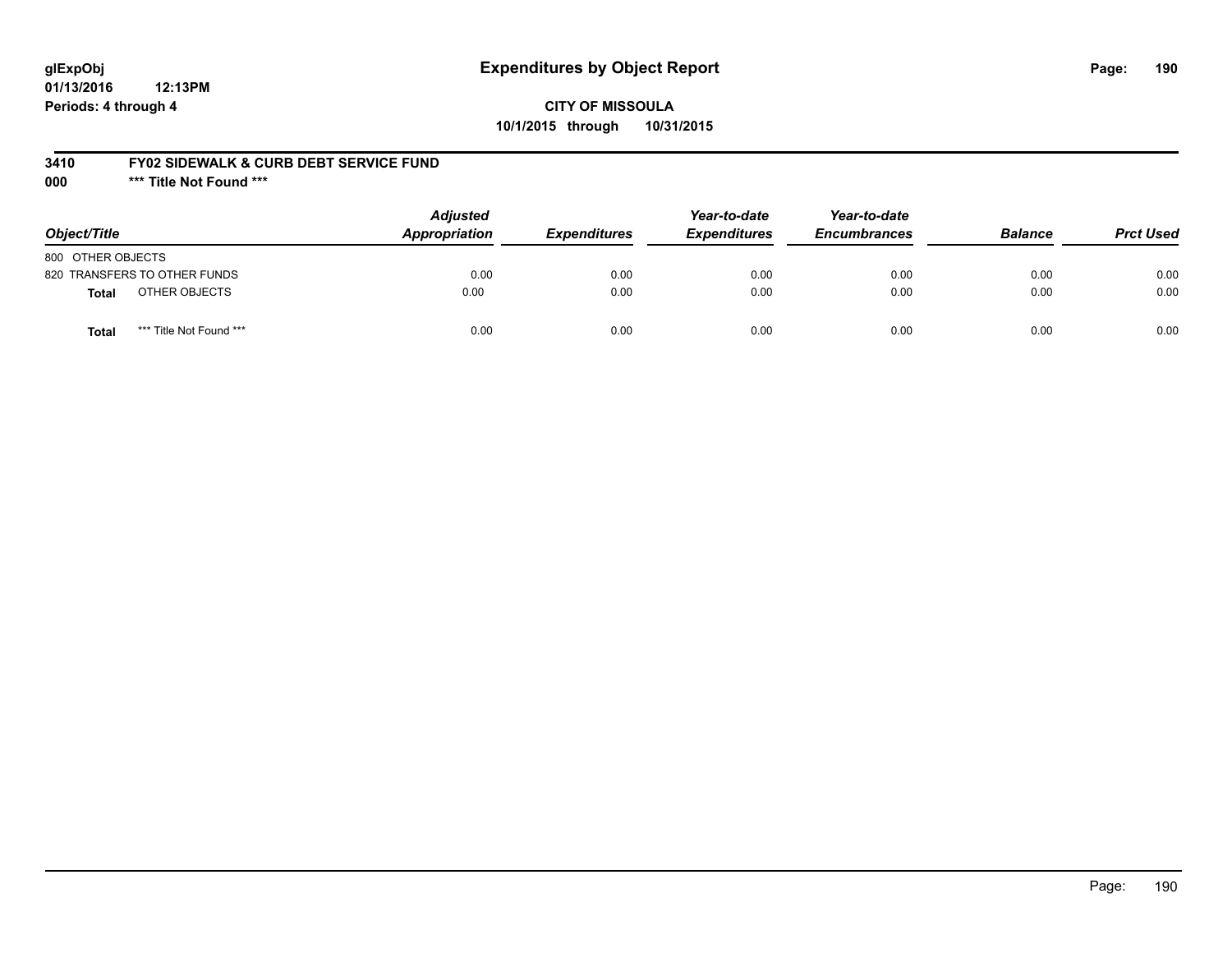#### **3410 FY02 SIDEWALK & CURB DEBT SERVICE FUND**

| Object/Title                         | <b>Adjusted</b><br>Appropriation | <b>Expenditures</b> | Year-to-date<br><b>Expenditures</b> | Year-to-date<br><b>Encumbrances</b> | <b>Balance</b> | <b>Prct Used</b> |
|--------------------------------------|----------------------------------|---------------------|-------------------------------------|-------------------------------------|----------------|------------------|
|                                      |                                  |                     |                                     |                                     |                |                  |
| 500 FIXED CHARGES                    |                                  |                     |                                     |                                     |                |                  |
| 550 MERCHANT SERVICE FEES            | 0.00                             | 0.00                | 0.00                                | 0.00                                | 0.00           | 0.00             |
| <b>FIXED CHARGES</b><br><b>Total</b> | 0.00                             | 0.00                | 0.00                                | 0.00                                | 0.00           | 0.00             |
| 600 DEBT SERVICE                     |                                  |                     |                                     |                                     |                |                  |
| 610 PRINCIPAL                        | 0.00                             | 0.00                | 0.00                                | 0.00                                | 0.00           | 0.00             |
| 620 INTEREST / SERVICE FEES          | 0.00                             | 0.00                | 350.00                              | 0.00                                | $-350.00$      | 0.00             |
| <b>DEBT SERVICE</b><br><b>Total</b>  | 0.00                             | 0.00                | 350.00                              | 0.00                                | $-350.00$      | 0.00             |
| NON-DEPARTMENTAL<br><b>Total</b>     | 0.00                             | 0.00                | 350.00                              | 0.00                                | $-350.00$      | 0.00             |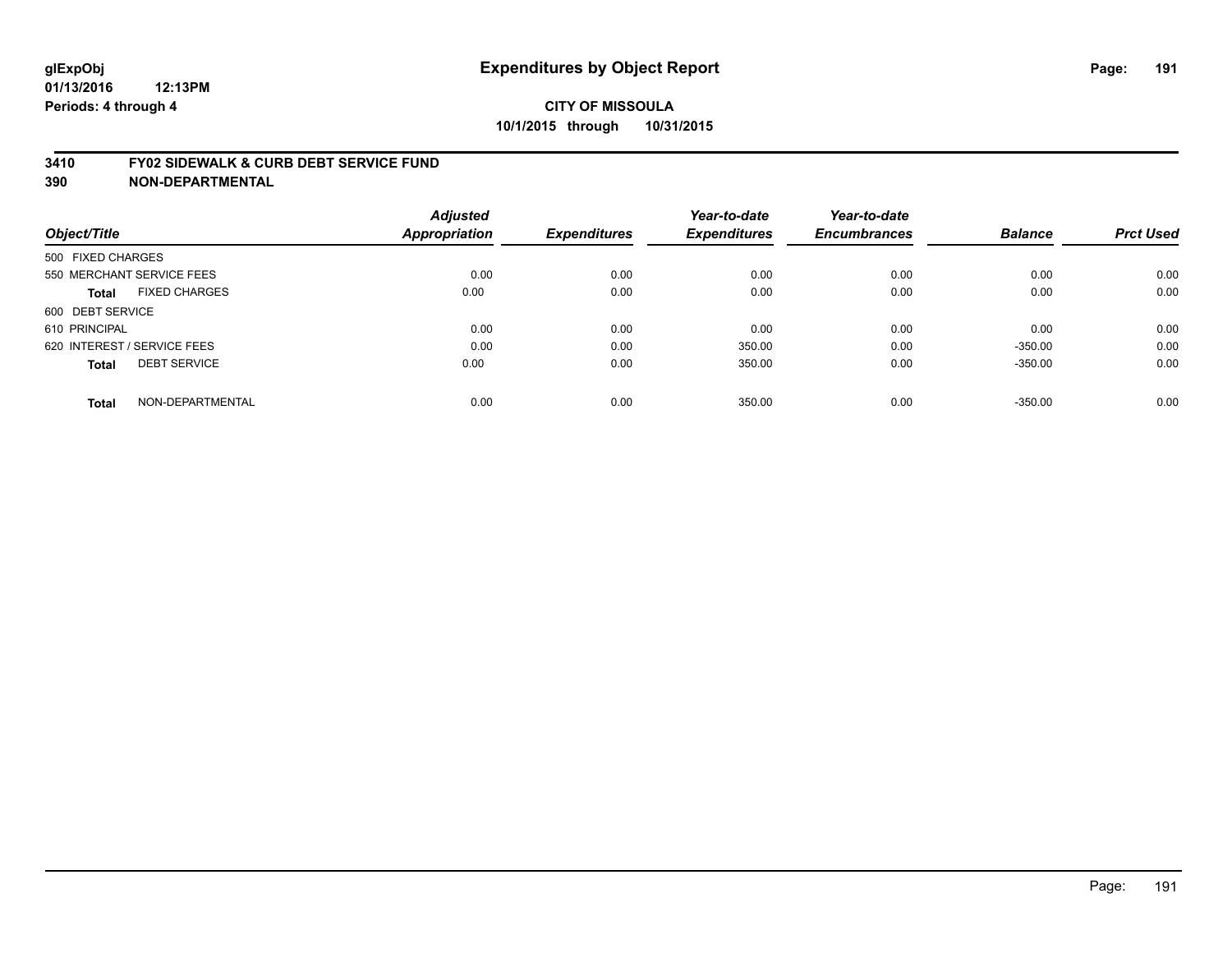**01/13/2016 12:13PM Periods: 4 through 4**

# **CITY OF MISSOULA 10/1/2015 through 10/31/2015**

### **3410 FY02 SIDEWALK & CURB DEBT SERVICE FUND**

| Object/Title      |                                              | <b>Adjusted</b><br><b>Appropriation</b> | <b>Expenditures</b> | Year-to-date<br><b>Expenditures</b> | Year-to-date<br><b>Encumbrances</b> | <b>Balance</b> | <b>Prct Used</b> |
|-------------------|----------------------------------------------|-----------------------------------------|---------------------|-------------------------------------|-------------------------------------|----------------|------------------|
| 500 FIXED CHARGES |                                              |                                         |                     |                                     |                                     |                |                  |
|                   | 550 MERCHANT SERVICE FEES                    | 0.00                                    | 0.00                | 0.00                                | 0.00                                | 0.00           | 0.00             |
| <b>Total</b>      | <b>FIXED CHARGES</b>                         | 0.00                                    | 0.00                | 0.00                                | 0.00                                | 0.00           | 0.00             |
| 600 DEBT SERVICE  |                                              |                                         |                     |                                     |                                     |                |                  |
| 610 PRINCIPAL     |                                              | 0.00                                    | 0.00                | 0.00                                | 0.00                                | 0.00           | 0.00             |
|                   | 620 INTEREST / SERVICE FEES                  | 0.00                                    | 0.00                | 350.00                              | 0.00                                | $-350.00$      | 0.00             |
| <b>Total</b>      | <b>DEBT SERVICE</b>                          | 0.00                                    | 0.00                | 350.00                              | 0.00                                | $-350.00$      | 0.00             |
| 800 OTHER OBJECTS |                                              |                                         |                     |                                     |                                     |                |                  |
|                   | 820 TRANSFERS TO OTHER FUNDS                 | 0.00                                    | 0.00                | 0.00                                | 0.00                                | 0.00           | 0.00             |
| <b>Total</b>      | OTHER OBJECTS                                | 0.00                                    | 0.00                | 0.00                                | 0.00                                | 0.00           | 0.00             |
| <b>Total</b>      | <b>FY02 SIDEWALK &amp; CURB DEBT SERVICE</b> | 0.00                                    | 0.00                | 350.00                              | 0.00                                | $-350.00$      | 0.00             |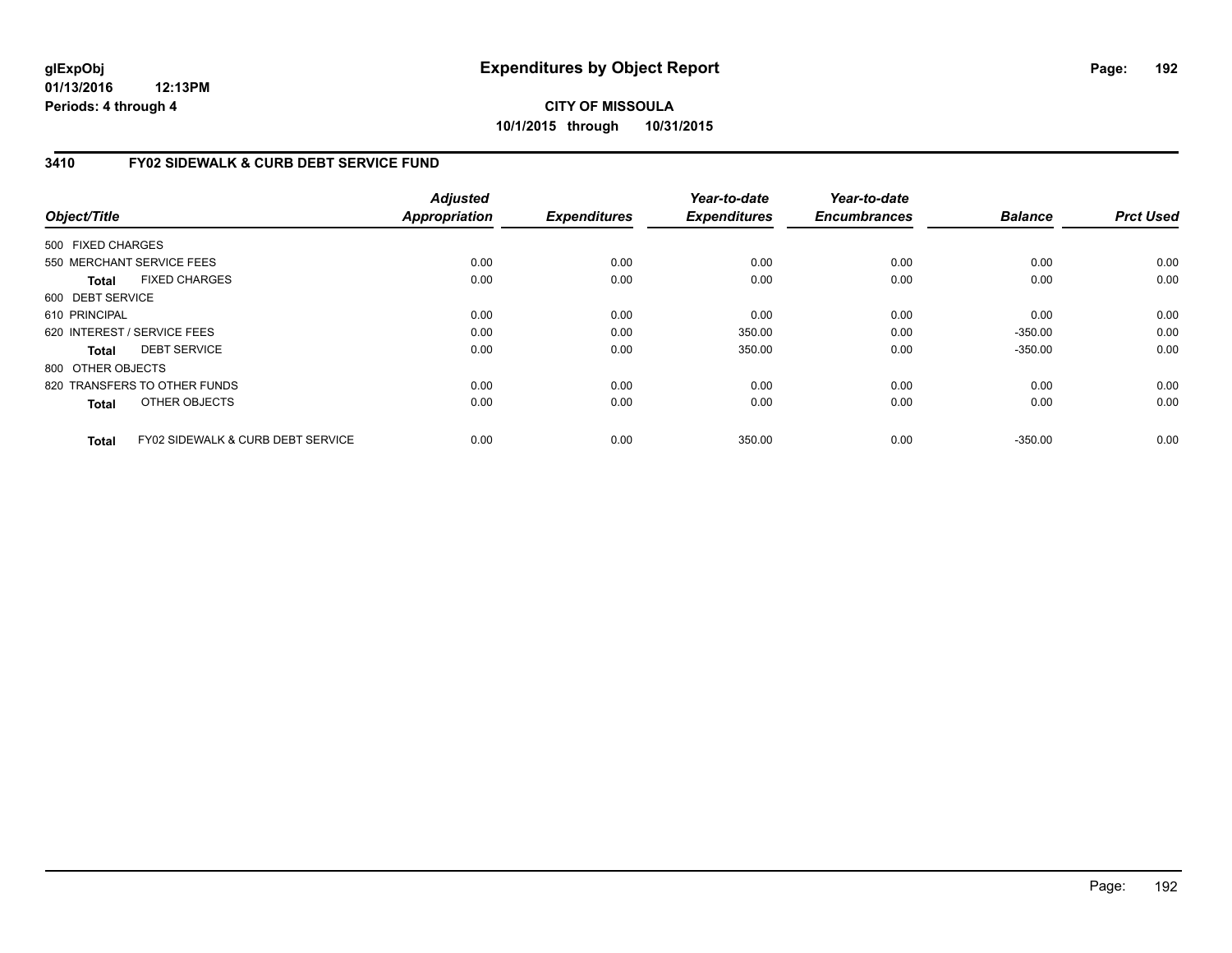#### **3420 FY03 SIDEWALK & CURB DEBT SERVICE**

|                                      | <b>Adjusted</b> |                     | Year-to-date        | Year-to-date        |                |                  |
|--------------------------------------|-----------------|---------------------|---------------------|---------------------|----------------|------------------|
| Object/Title                         | Appropriation   | <b>Expenditures</b> | <b>Expenditures</b> | <b>Encumbrances</b> | <b>Balance</b> | <b>Prct Used</b> |
| 500 FIXED CHARGES                    |                 |                     |                     |                     |                |                  |
| 550 MERCHANT SERVICE FEES            | 0.00            | 0.00                | 0.00                | 0.00                | 0.00           | 0.00             |
| <b>FIXED CHARGES</b><br><b>Total</b> | 0.00            | 0.00                | 0.00                | 0.00                | 0.00           | 0.00             |
| 600 DEBT SERVICE                     |                 |                     |                     |                     |                |                  |
| 610 PRINCIPAL                        | 0.00            | 0.00                | 0.00                | 0.00                | 0.00           | 0.00             |
| 620 INTEREST / SERVICE FEES          | 0.00            | 0.00                | 350.00              | 0.00                | $-350.00$      | 0.00             |
| <b>DEBT SERVICE</b><br><b>Total</b>  | 0.00            | 0.00                | 350.00              | 0.00                | $-350.00$      | 0.00             |
| NON-DEPARTMENTAL<br><b>Total</b>     | 0.00            | 0.00                | 350.00              | 0.00                | $-350.00$      | 0.00             |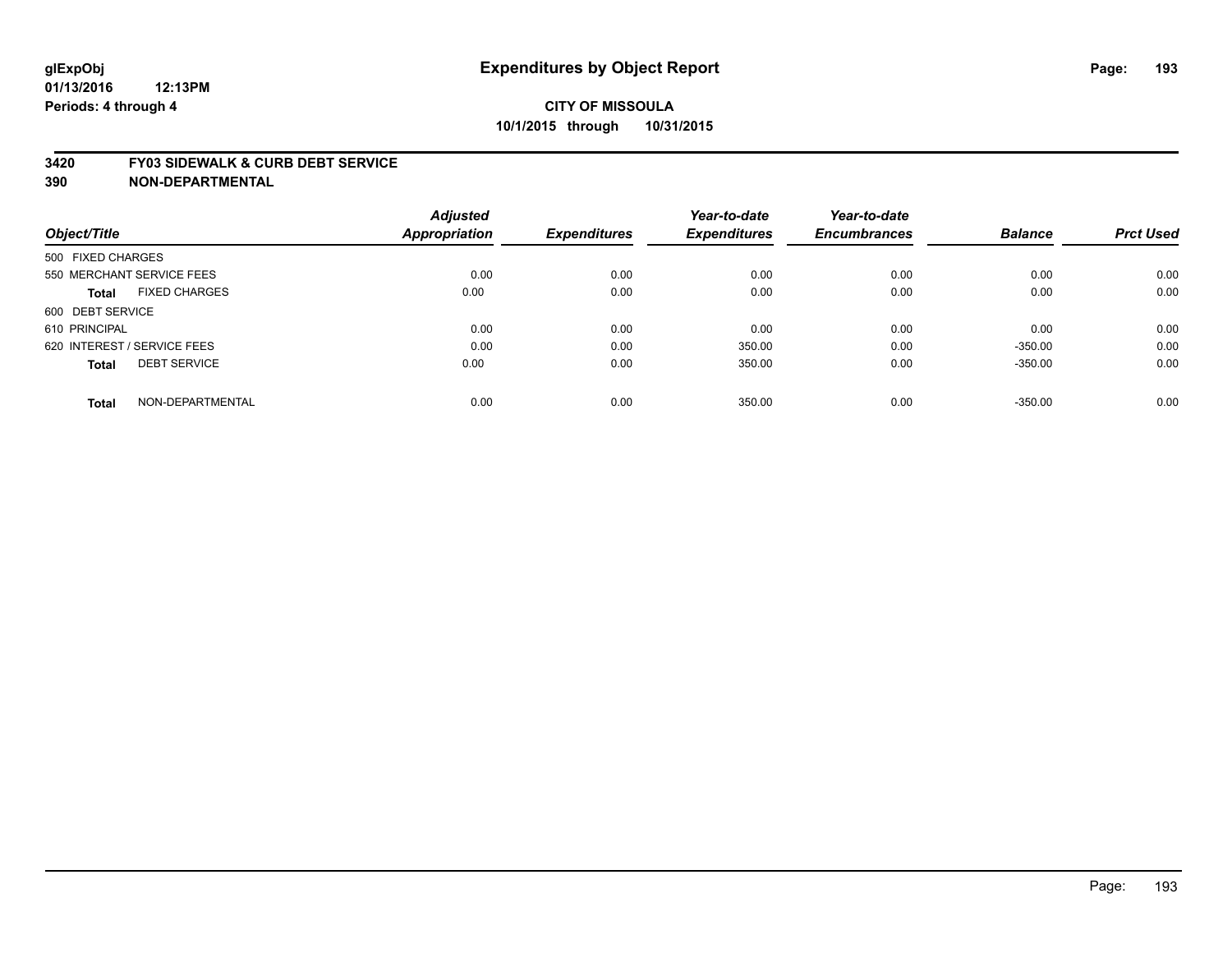**01/13/2016 12:13PM Periods: 4 through 4**

# **CITY OF MISSOULA 10/1/2015 through 10/31/2015**

### **3420 FY03 SIDEWALK & CURB DEBT SERVICE**

| Object/Title      |                                              | <b>Adjusted</b><br><b>Appropriation</b> | <b>Expenditures</b> | Year-to-date<br><b>Expenditures</b> | Year-to-date<br><b>Encumbrances</b> | <b>Balance</b> | <b>Prct Used</b> |
|-------------------|----------------------------------------------|-----------------------------------------|---------------------|-------------------------------------|-------------------------------------|----------------|------------------|
| 500 FIXED CHARGES |                                              |                                         |                     |                                     |                                     |                |                  |
|                   | 550 MERCHANT SERVICE FEES                    | 0.00                                    | 0.00                | 0.00                                | 0.00                                | 0.00           | 0.00             |
| <b>Total</b>      | <b>FIXED CHARGES</b>                         | 0.00                                    | 0.00                | 0.00                                | 0.00                                | 0.00           | 0.00             |
| 600 DEBT SERVICE  |                                              |                                         |                     |                                     |                                     |                |                  |
| 610 PRINCIPAL     |                                              | 0.00                                    | 0.00                | 0.00                                | 0.00                                | 0.00           | 0.00             |
|                   | 620 INTEREST / SERVICE FEES                  | 0.00                                    | 0.00                | 350.00                              | 0.00                                | $-350.00$      | 0.00             |
| <b>Total</b>      | <b>DEBT SERVICE</b>                          | 0.00                                    | 0.00                | 350.00                              | 0.00                                | $-350.00$      | 0.00             |
| <b>Total</b>      | <b>FY03 SIDEWALK &amp; CURB DEBT SERVICE</b> | 0.00                                    | 0.00                | 350.00                              | 0.00                                | $-350.00$      | 0.00             |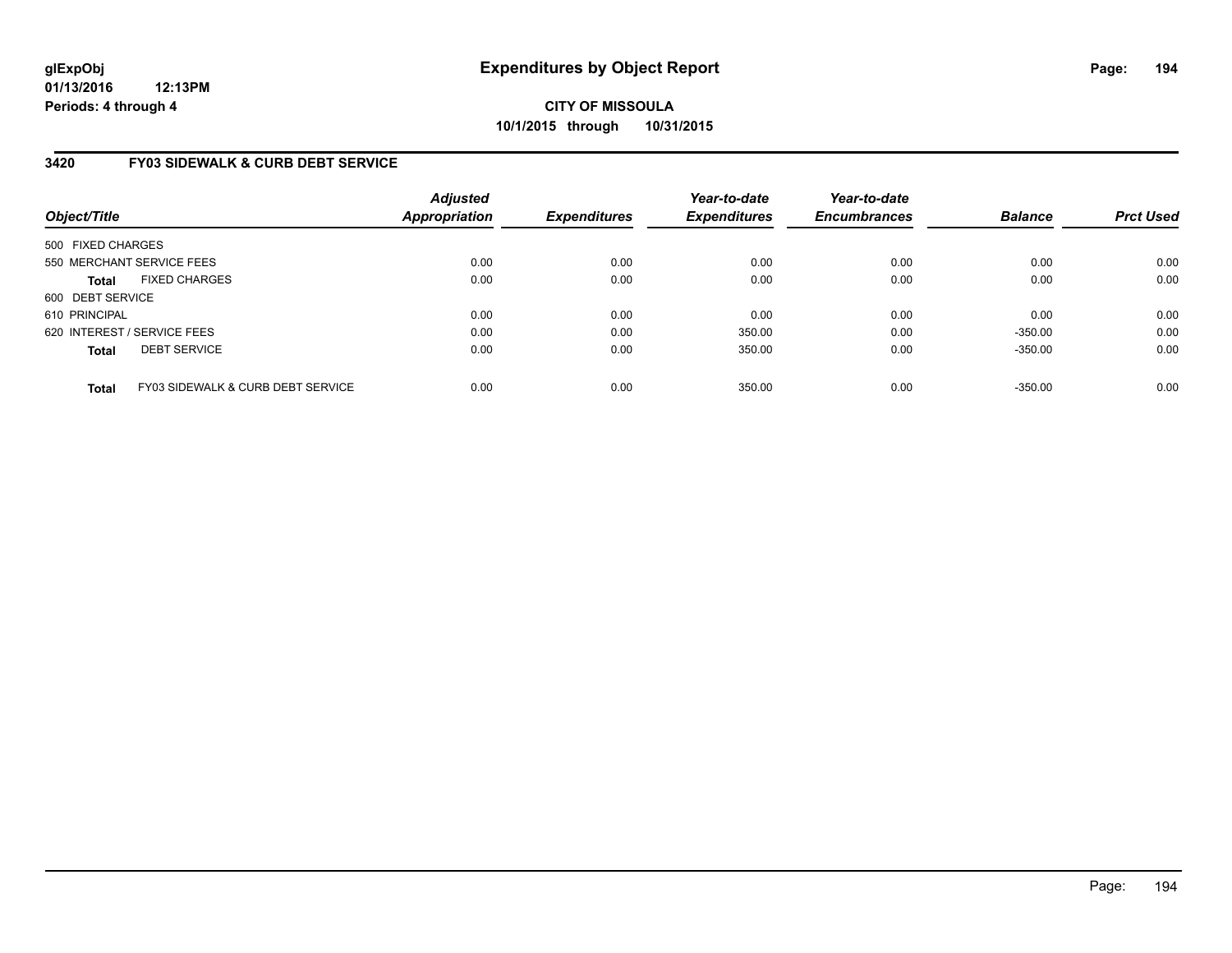#### **3430 FY04 SIDEWALK CURB DEBT SERVICE**

| Object/Title                |                      | <b>Adjusted</b> |                     | Year-to-date        | Year-to-date        | <b>Balance</b> | <b>Prct Used</b> |
|-----------------------------|----------------------|-----------------|---------------------|---------------------|---------------------|----------------|------------------|
|                             |                      | Appropriation   | <b>Expenditures</b> | <b>Expenditures</b> | <b>Encumbrances</b> |                |                  |
| 500 FIXED CHARGES           |                      |                 |                     |                     |                     |                |                  |
| 550 MERCHANT SERVICE FEES   |                      | 0.00            | 0.00                | 0.00                | 0.00                | 0.00           | 0.00             |
| <b>Total</b>                | <b>FIXED CHARGES</b> | 0.00            | 0.00                | 0.00                | 0.00                | 0.00           | 0.00             |
| 600 DEBT SERVICE            |                      |                 |                     |                     |                     |                |                  |
| 610 PRINCIPAL               |                      | 10,000.00       | 0.00                | 0.00                | 0.00                | 10,000.00      | 0.00             |
| 620 INTEREST / SERVICE FEES |                      | 824.00          | 0.00                | 350.00              | 0.00                | 474.00         | 42.48            |
| <b>Total</b>                | <b>DEBT SERVICE</b>  | 10.824.00       | 0.00                | 350.00              | 0.00                | 10.474.00      | 3.23             |
| <b>Total</b>                | NON-DEPARTMENTAL     | 10.824.00       | 0.00                | 350.00              | 0.00                | 10.474.00      | 3.23             |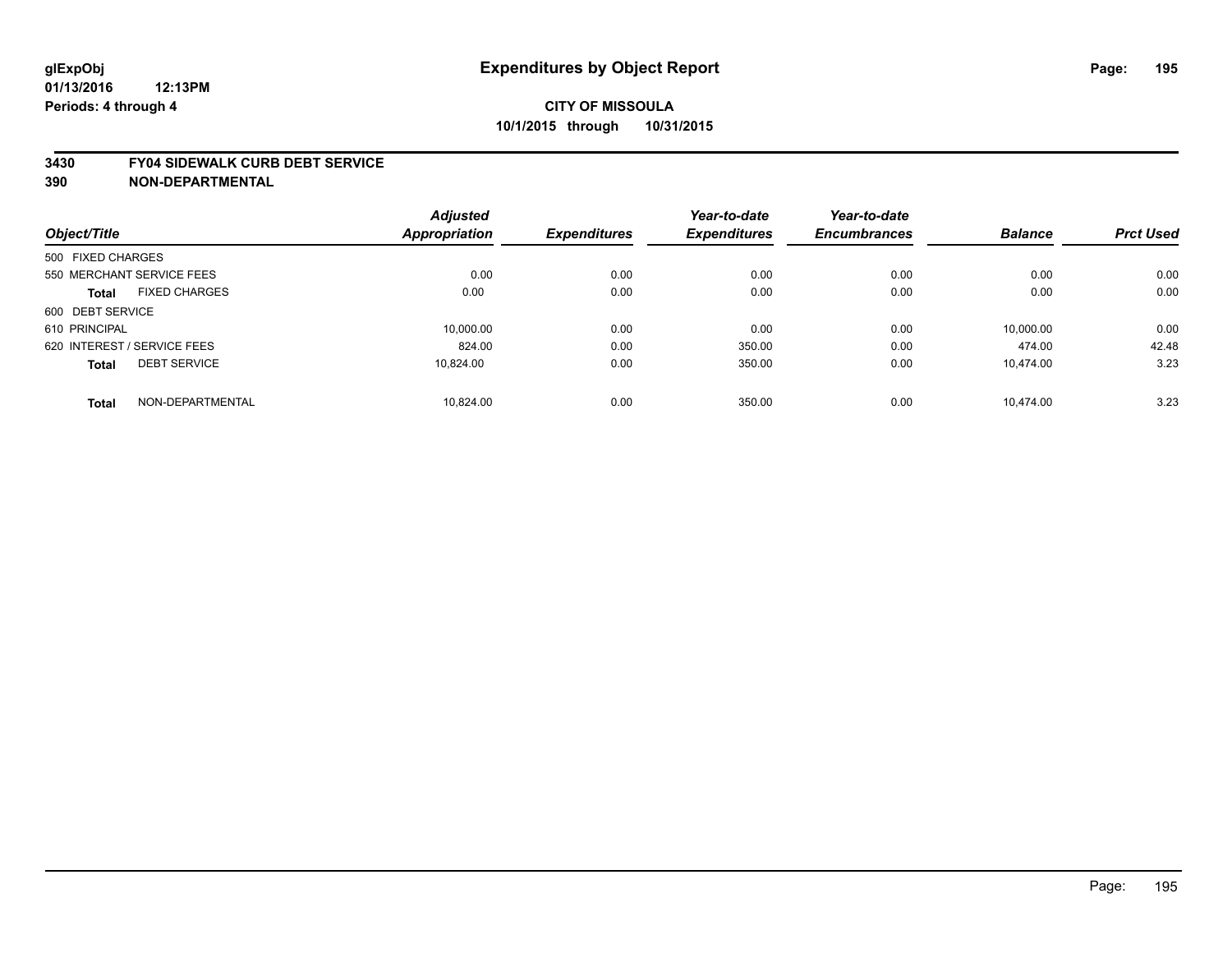### **3430 FY04 SIDEWALK CURB DEBT SERVICE**

| Object/Title      |                                        | Adjusted<br><b>Appropriation</b> | <b>Expenditures</b> | Year-to-date<br><b>Expenditures</b> | Year-to-date<br><b>Encumbrances</b> | <b>Balance</b> | <b>Prct Used</b> |
|-------------------|----------------------------------------|----------------------------------|---------------------|-------------------------------------|-------------------------------------|----------------|------------------|
| 500 FIXED CHARGES |                                        |                                  |                     |                                     |                                     |                |                  |
|                   | 550 MERCHANT SERVICE FEES              | 0.00                             | 0.00                | 0.00                                | 0.00                                | 0.00           | 0.00             |
| <b>Total</b>      | <b>FIXED CHARGES</b>                   | 0.00                             | 0.00                | 0.00                                | 0.00                                | 0.00           | 0.00             |
| 600 DEBT SERVICE  |                                        |                                  |                     |                                     |                                     |                |                  |
| 610 PRINCIPAL     |                                        | 10.000.00                        | 0.00                | 0.00                                | 0.00                                | 10,000.00      | 0.00             |
|                   | 620 INTEREST / SERVICE FEES            | 824.00                           | 0.00                | 350.00                              | 0.00                                | 474.00         | 42.48            |
| <b>Total</b>      | <b>DEBT SERVICE</b>                    | 10.824.00                        | 0.00                | 350.00                              | 0.00                                | 10.474.00      | 3.23             |
| <b>Total</b>      | <b>FY04 SIDEWALK CURB DEBT SERVICE</b> | 10.824.00                        | 0.00                | 350.00                              | 0.00                                | 10.474.00      | 3.23             |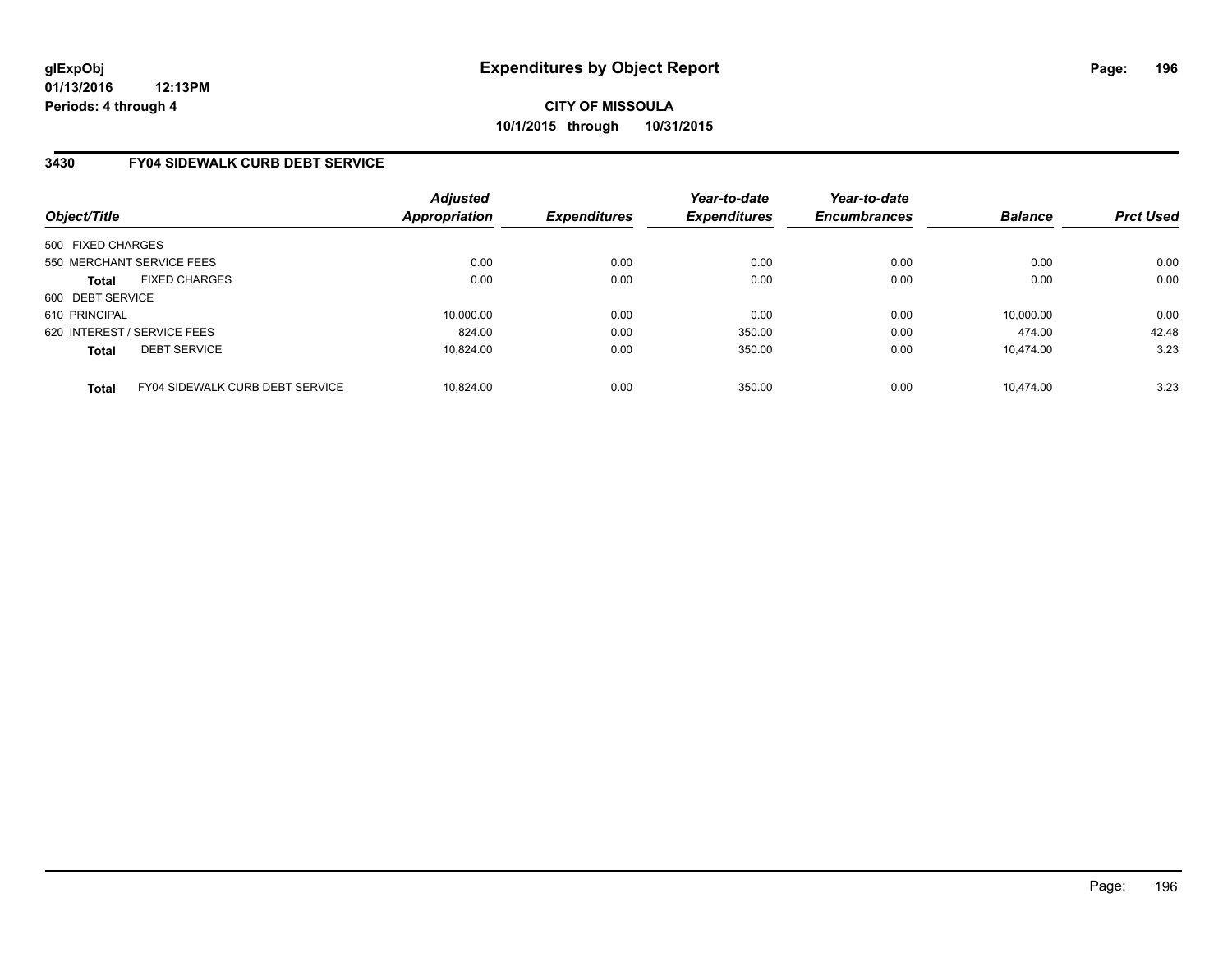**3440 FY 05 SIDEWALK AND CURB**

|                   |                             | <b>Adjusted</b>      |                     | Year-to-date        | Year-to-date        |                |                  |
|-------------------|-----------------------------|----------------------|---------------------|---------------------|---------------------|----------------|------------------|
| Object/Title      |                             | <b>Appropriation</b> | <b>Expenditures</b> | <b>Expenditures</b> | <b>Encumbrances</b> | <b>Balance</b> | <b>Prct Used</b> |
| 500 FIXED CHARGES |                             |                      |                     |                     |                     |                |                  |
|                   | 550 MERCHANT SERVICE FEES   | 0.00                 | 0.00                | 0.00                | 0.00                | 0.00           | 0.00             |
| <b>Total</b>      | <b>FIXED CHARGES</b>        | 0.00                 | 0.00                | 0.00                | 0.00                | 0.00           | 0.00             |
| 600 DEBT SERVICE  |                             |                      |                     |                     |                     |                |                  |
| 610 PRINCIPAL     |                             | 35,000.00            | 0.00                | 0.00                | 0.00                | 35.000.00      | 0.00             |
|                   | 620 INTEREST / SERVICE FEES | 3.588.00             | 0.00                | 350.00              | 0.00                | 3,238.00       | 9.75             |
| <b>Total</b>      | <b>DEBT SERVICE</b>         | 38,588.00            | 0.00                | 350.00              | 0.00                | 38,238.00      | 0.91             |
| <b>Total</b>      | NON-DEPARTMENTAL            | 38.588.00            | 0.00                | 350.00              | 0.00                | 38.238.00      | 0.91             |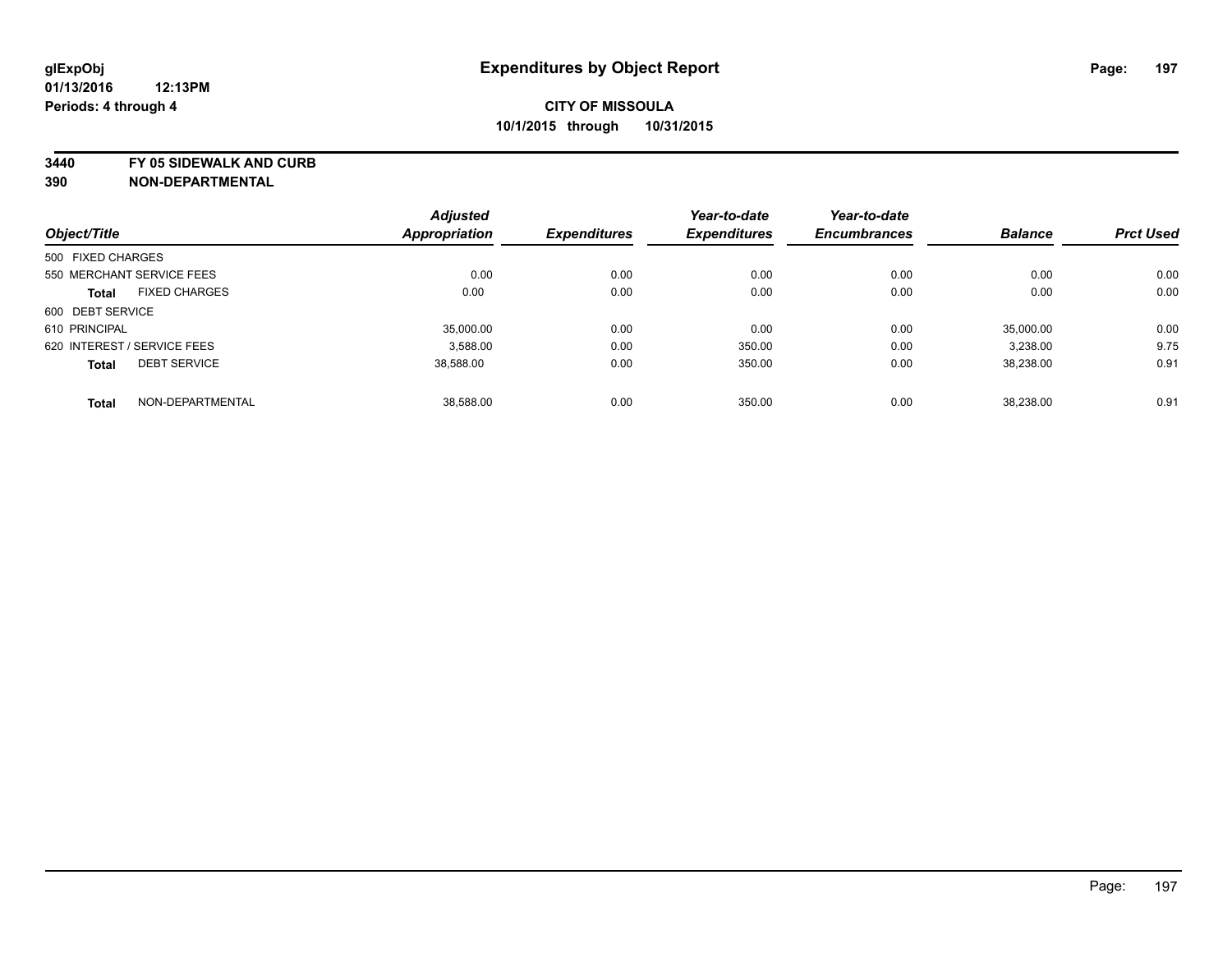### **3440 FY 05 SIDEWALK AND CURB**

| Object/Title      |                             | <b>Adjusted</b><br><b>Appropriation</b> | <b>Expenditures</b> | Year-to-date<br><b>Expenditures</b> | Year-to-date<br><b>Encumbrances</b> | <b>Balance</b> | <b>Prct Used</b> |
|-------------------|-----------------------------|-----------------------------------------|---------------------|-------------------------------------|-------------------------------------|----------------|------------------|
| 500 FIXED CHARGES |                             |                                         |                     |                                     |                                     |                |                  |
|                   | 550 MERCHANT SERVICE FEES   | 0.00                                    | 0.00                | 0.00                                | 0.00                                | 0.00           | 0.00             |
| <b>Total</b>      | <b>FIXED CHARGES</b>        | 0.00                                    | 0.00                | 0.00                                | 0.00                                | 0.00           | 0.00             |
| 600 DEBT SERVICE  |                             |                                         |                     |                                     |                                     |                |                  |
| 610 PRINCIPAL     |                             | 35,000.00                               | 0.00                | 0.00                                | 0.00                                | 35,000.00      | 0.00             |
|                   | 620 INTEREST / SERVICE FEES | 3,588.00                                | 0.00                | 350.00                              | 0.00                                | 3,238.00       | 9.75             |
| <b>Total</b>      | <b>DEBT SERVICE</b>         | 38.588.00                               | 0.00                | 350.00                              | 0.00                                | 38.238.00      | 0.91             |
| Total             | FY 05 SIDEWALK AND CURB     | 38.588.00                               | 0.00                | 350.00                              | 0.00                                | 38.238.00      | 0.91             |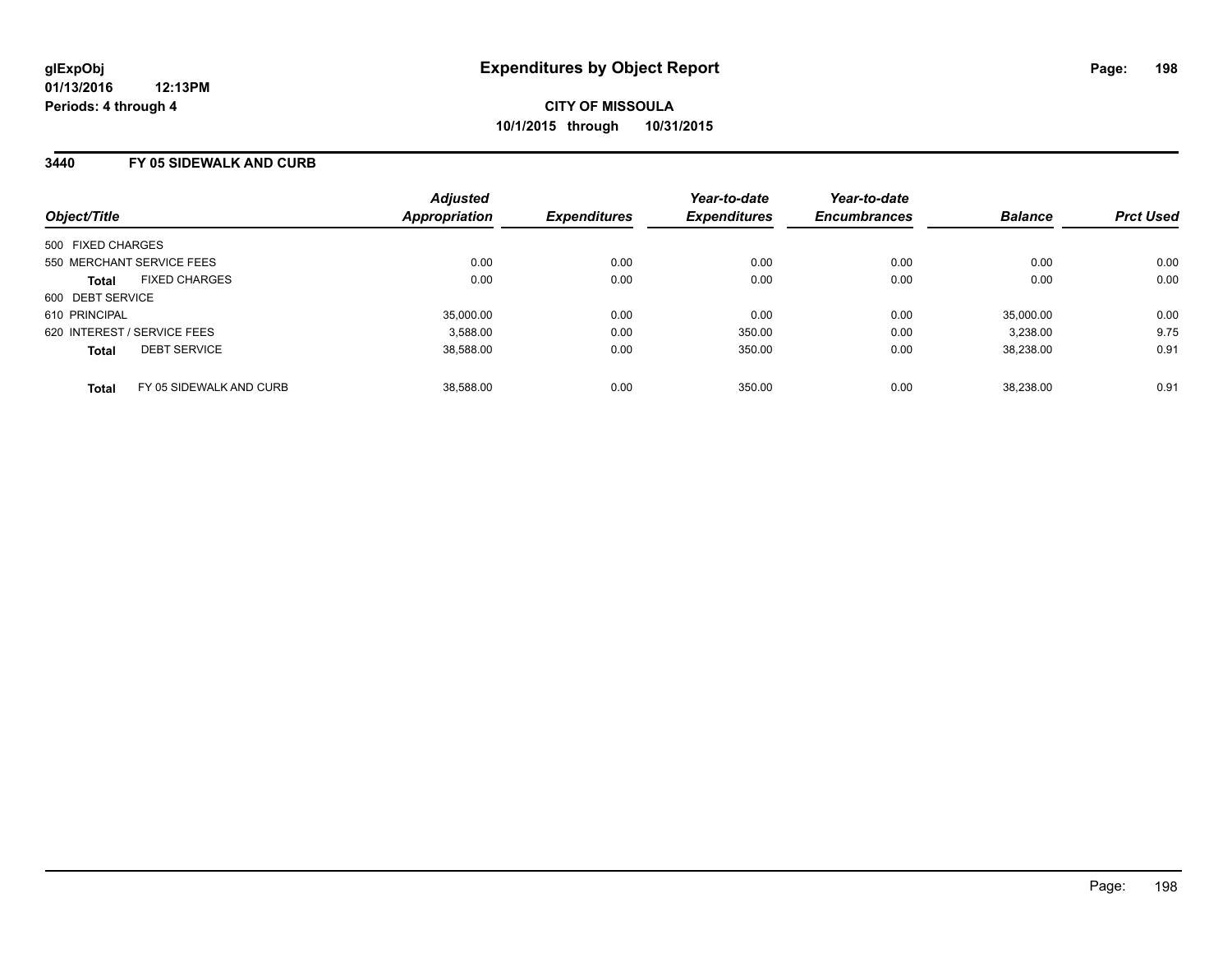**3450 FY 06 SIDEWALK AND CURB**

|                             |                      | <b>Adjusted</b>      |                     | Year-to-date        | Year-to-date        |                |                  |
|-----------------------------|----------------------|----------------------|---------------------|---------------------|---------------------|----------------|------------------|
| Object/Title                |                      | <b>Appropriation</b> | <b>Expenditures</b> | <b>Expenditures</b> | <b>Encumbrances</b> | <b>Balance</b> | <b>Prct Used</b> |
| 500 FIXED CHARGES           |                      |                      |                     |                     |                     |                |                  |
| 550 MERCHANT SERVICE FEES   |                      | 0.00                 | 0.00                | 0.00                | 0.00                | 0.00           | 0.00             |
| <b>Total</b>                | <b>FIXED CHARGES</b> | 0.00                 | 0.00                | 0.00                | 0.00                | 0.00           | 0.00             |
| 600 DEBT SERVICE            |                      |                      |                     |                     |                     |                |                  |
| 610 PRINCIPAL               |                      | 25,000.00            | 0.00                | 0.00                | 0.00                | 25.000.00      | 0.00             |
| 620 INTEREST / SERVICE FEES |                      | 3.537.00             | 0.00                | 0.00                | 0.00                | 3.537.00       | 0.00             |
| <b>Total</b>                | <b>DEBT SERVICE</b>  | 28,537.00            | 0.00                | 0.00                | 0.00                | 28,537.00      | 0.00             |
| <b>Total</b>                | NON-DEPARTMENTAL     | 28.537.00            | 0.00                | 0.00                | 0.00                | 28.537.00      | 0.00             |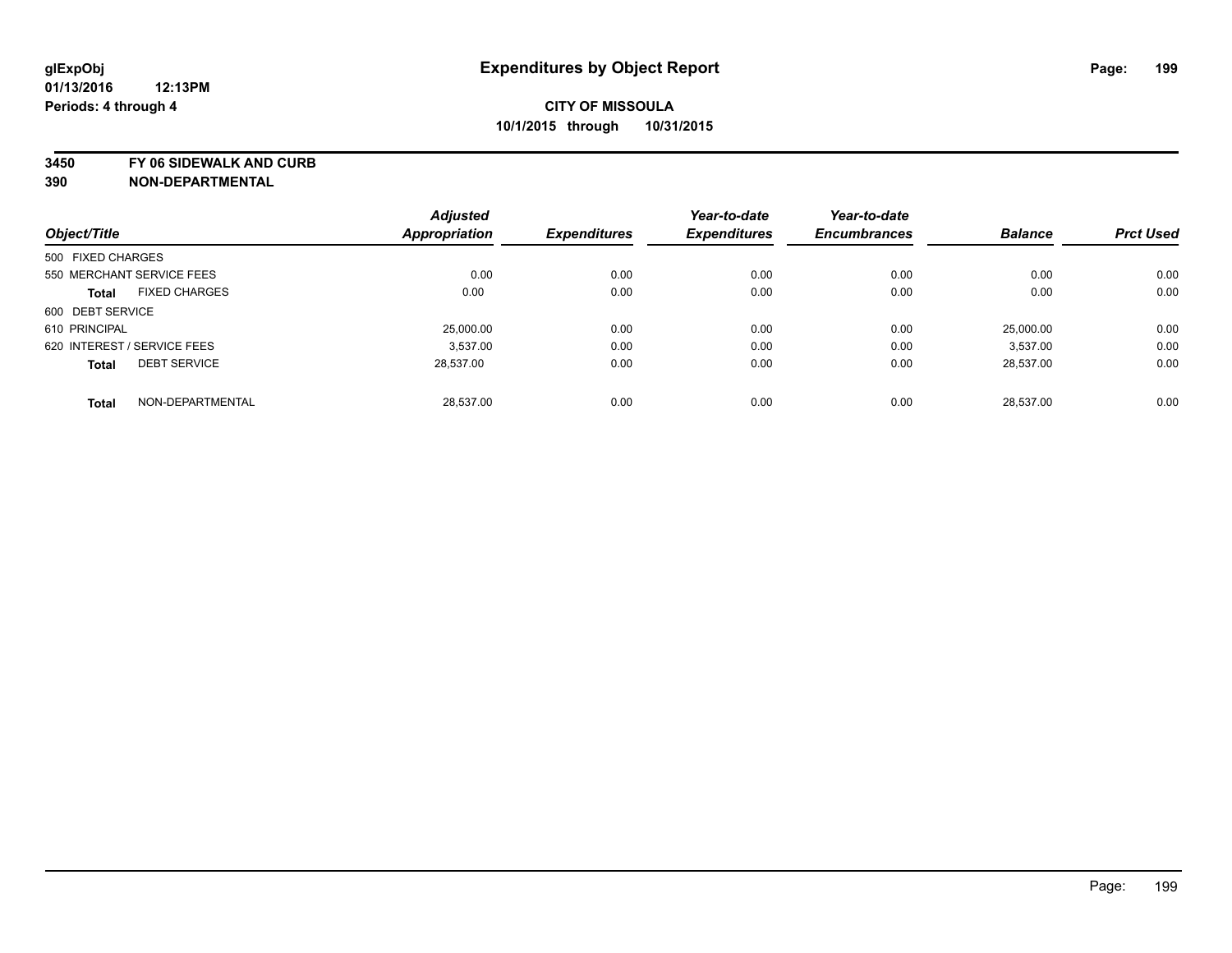### **3450 FY 06 SIDEWALK AND CURB**

| Object/Title                            | <b>Adjusted</b><br>Appropriation | <b>Expenditures</b> | Year-to-date<br><b>Expenditures</b> | Year-to-date<br><b>Encumbrances</b> | <b>Balance</b> | <b>Prct Used</b> |
|-----------------------------------------|----------------------------------|---------------------|-------------------------------------|-------------------------------------|----------------|------------------|
| 500 FIXED CHARGES                       |                                  |                     |                                     |                                     |                |                  |
| 550 MERCHANT SERVICE FEES               | 0.00                             | 0.00                | 0.00                                | 0.00                                | 0.00           | 0.00             |
| <b>FIXED CHARGES</b><br><b>Total</b>    | 0.00                             | 0.00                | 0.00                                | 0.00                                | 0.00           | 0.00             |
| 600 DEBT SERVICE                        |                                  |                     |                                     |                                     |                |                  |
| 610 PRINCIPAL                           | 25,000.00                        | 0.00                | 0.00                                | 0.00                                | 25.000.00      | 0.00             |
| 620 INTEREST / SERVICE FEES             | 3,537.00                         | 0.00                | 0.00                                | 0.00                                | 3,537.00       | 0.00             |
| <b>DEBT SERVICE</b><br><b>Total</b>     | 28.537.00                        | 0.00                | 0.00                                | 0.00                                | 28.537.00      | 0.00             |
| FY 06 SIDEWALK AND CURB<br><b>Total</b> | 28.537.00                        | 0.00                | 0.00                                | 0.00                                | 28.537.00      | 0.00             |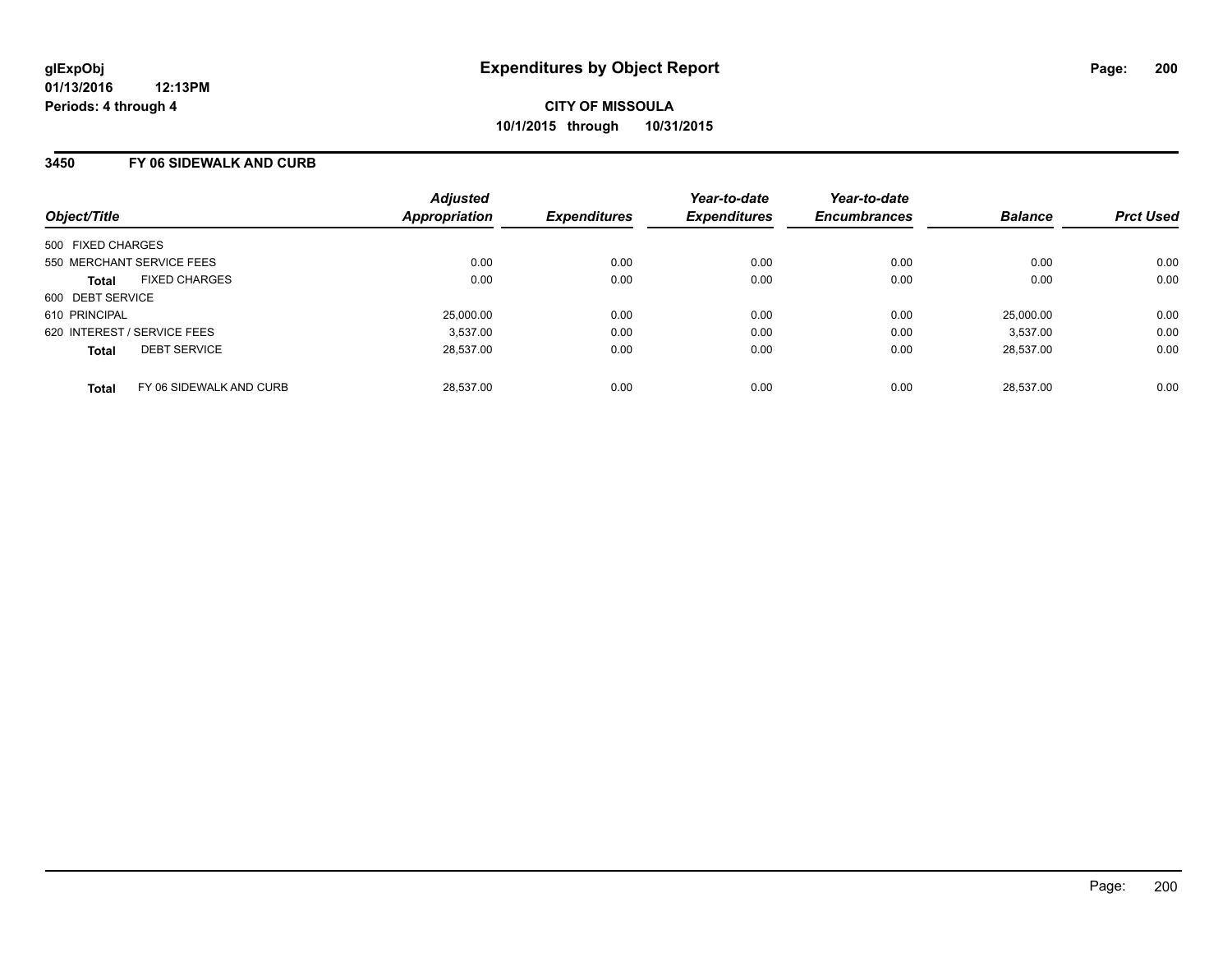#### **3460 FY07 SIDEWALK AND CURB DEBT**

|                                      | <b>Adjusted</b> |                     | Year-to-date        | Year-to-date        |                |                  |
|--------------------------------------|-----------------|---------------------|---------------------|---------------------|----------------|------------------|
| Object/Title                         | Appropriation   | <b>Expenditures</b> | <b>Expenditures</b> | <b>Encumbrances</b> | <b>Balance</b> | <b>Prct Used</b> |
| 500 FIXED CHARGES                    |                 |                     |                     |                     |                |                  |
| 550 MERCHANT SERVICE FEES            | 0.00            | 0.00                | 0.00                | 0.00                | 0.00           | 0.00             |
| <b>FIXED CHARGES</b><br><b>Total</b> | 0.00            | 0.00                | 0.00                | 0.00                | 0.00           | 0.00             |
| 600 DEBT SERVICE                     |                 |                     |                     |                     |                |                  |
| 610 PRINCIPAL                        | 45,000.00       | 0.00                | 0.00                | 0.00                | 45,000.00      | 0.00             |
| 620 INTEREST / SERVICE FEES          | 13.810.00       | 0.00                | 0.00                | 0.00                | 13.810.00      | 0.00             |
| <b>DEBT SERVICE</b><br><b>Total</b>  | 58.810.00       | 0.00                | 0.00                | 0.00                | 58.810.00      | 0.00             |
| NON-DEPARTMENTAL<br><b>Total</b>     | 58.810.00       | 0.00                | 0.00                | 0.00                | 58.810.00      | 0.00             |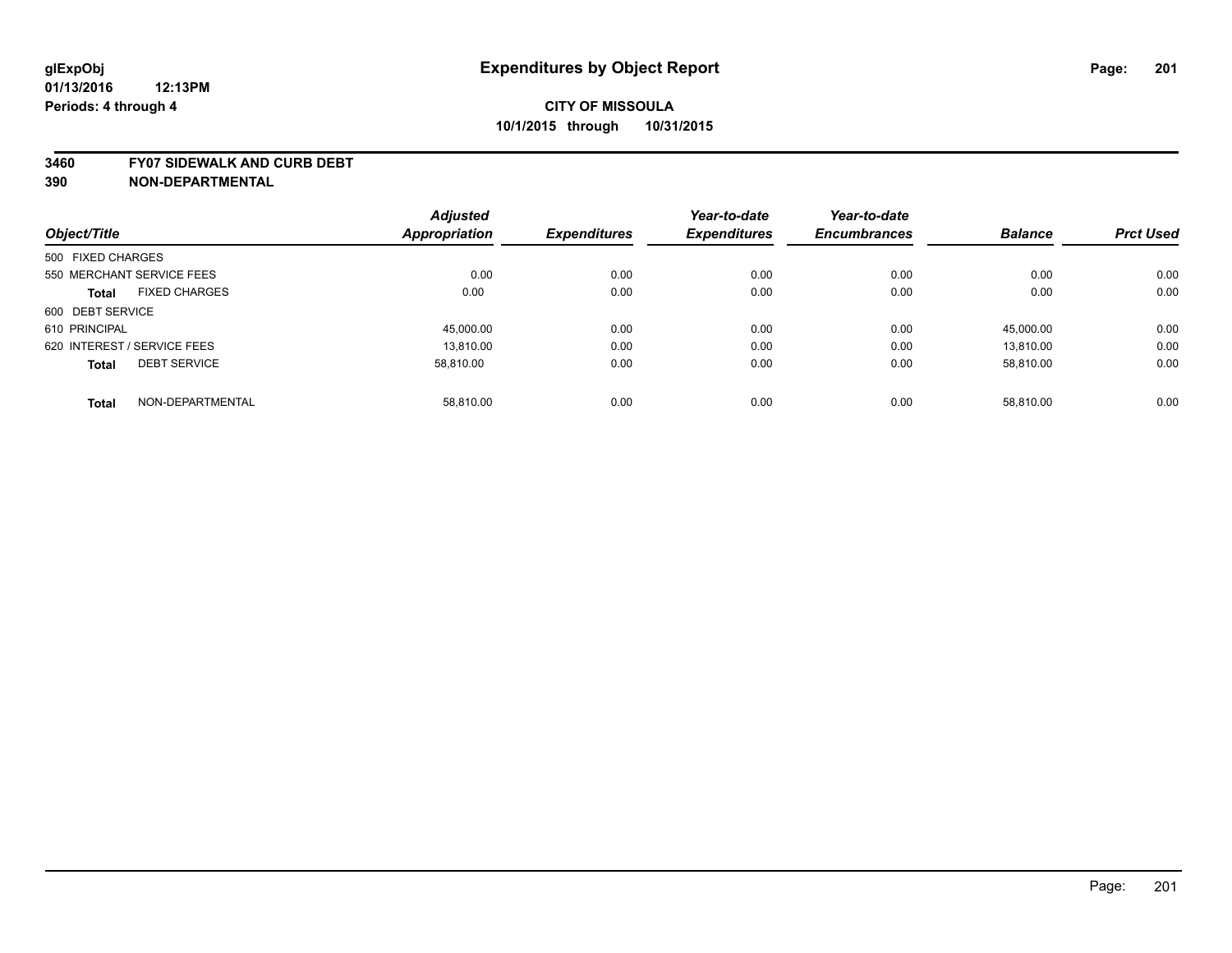### **3460 FY07 SIDEWALK AND CURB DEBT**

| Object/Title                                       | <b>Adjusted</b><br><b>Appropriation</b> | <b>Expenditures</b> | Year-to-date<br><b>Expenditures</b> | Year-to-date<br><b>Encumbrances</b> | <b>Balance</b> | <b>Prct Used</b> |
|----------------------------------------------------|-----------------------------------------|---------------------|-------------------------------------|-------------------------------------|----------------|------------------|
| 500 FIXED CHARGES                                  |                                         |                     |                                     |                                     |                |                  |
| 550 MERCHANT SERVICE FEES                          | 0.00                                    | 0.00                | 0.00                                | 0.00                                | 0.00           | 0.00             |
| <b>FIXED CHARGES</b><br><b>Total</b>               | 0.00                                    | 0.00                | 0.00                                | 0.00                                | 0.00           | 0.00             |
| 600 DEBT SERVICE                                   |                                         |                     |                                     |                                     |                |                  |
| 610 PRINCIPAL                                      | 45.000.00                               | 0.00                | 0.00                                | 0.00                                | 45.000.00      | 0.00             |
| 620 INTEREST / SERVICE FEES                        | 13.810.00                               | 0.00                | 0.00                                | 0.00                                | 13.810.00      | 0.00             |
| <b>DEBT SERVICE</b><br><b>Total</b>                | 58.810.00                               | 0.00                | 0.00                                | 0.00                                | 58.810.00      | 0.00             |
| <b>FY07 SIDEWALK AND CURB DEBT</b><br><b>Total</b> | 58.810.00                               | 0.00                | 0.00                                | 0.00                                | 58.810.00      | 0.00             |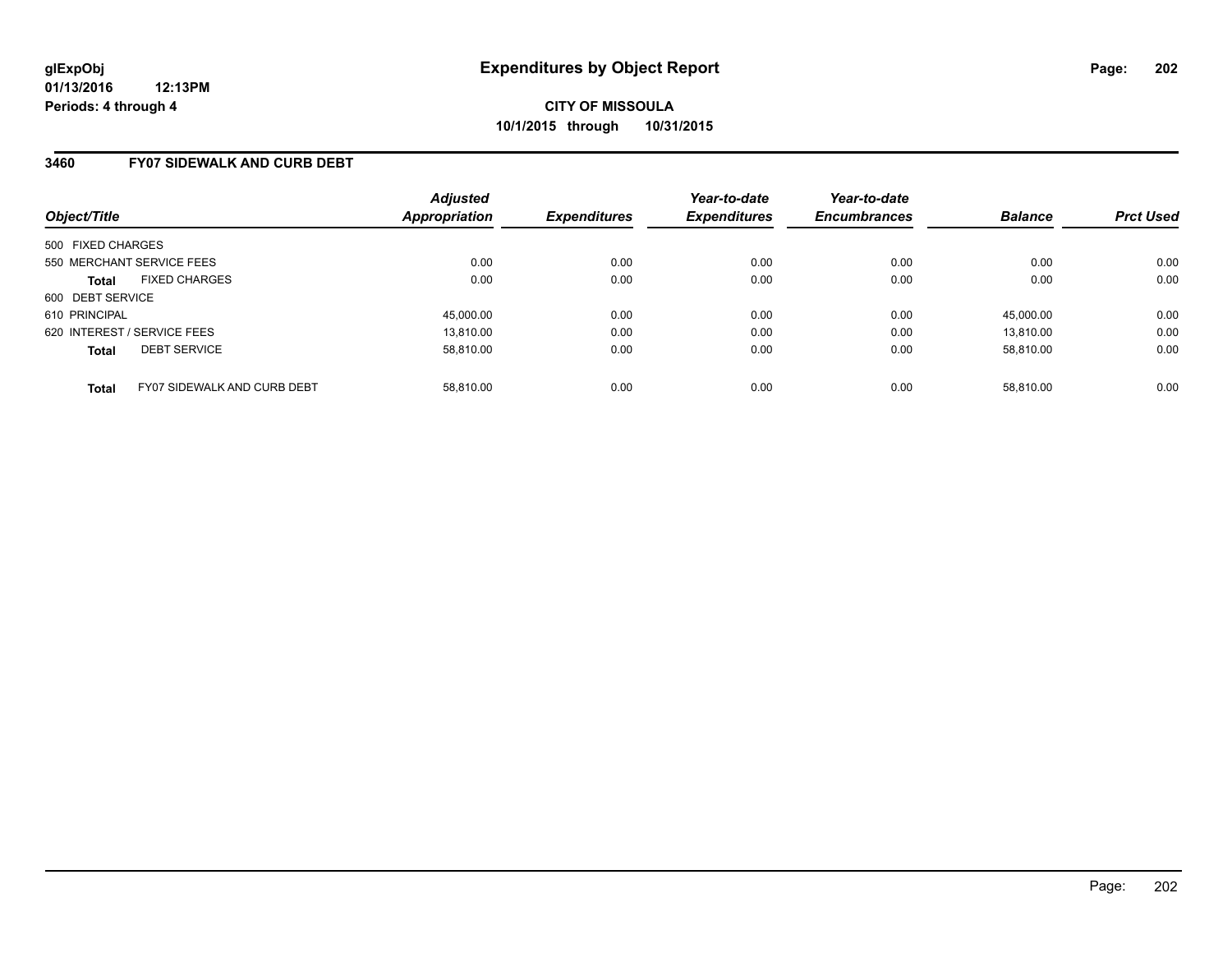#### **3461 SERIES 2008A SIDEWALK AND CURB**

#### **280 PUBLIC WORKS OPERATIONS**

| Object/Title                            | <b>Adjusted</b><br>Appropriation | <b>Expenditures</b> | Year-to-date<br><b>Expenditures</b> | Year-to-date<br><b>Encumbrances</b> | <b>Balance</b> | <b>Prct Used</b> |
|-----------------------------------------|----------------------------------|---------------------|-------------------------------------|-------------------------------------|----------------|------------------|
| 500 FIXED CHARGES                       |                                  |                     |                                     |                                     |                |                  |
| 550 MERCHANT SERVICE FEES               | 0.00                             | 0.00                | 0.00                                | 0.00                                | 0.00           | 0.00             |
| <b>FIXED CHARGES</b><br><b>Total</b>    | 0.00                             | 0.00                | 0.00                                | 0.00                                | 0.00           | 0.00             |
| 800 OTHER OBJECTS                       |                                  |                     |                                     |                                     |                |                  |
| 820 TRANSFERS TO OTHER FUNDS            | 0.00                             | 0.00                | 0.00                                | 0.00                                | 0.00           | 0.00             |
| OTHER OBJECTS<br><b>Total</b>           | 0.00                             | 0.00                | 0.00                                | 0.00                                | 0.00           | 0.00             |
| PUBLIC WORKS OPERATIONS<br><b>Total</b> | 0.00                             | 0.00                | 0.00                                | 0.00                                | 0.00           | 0.00             |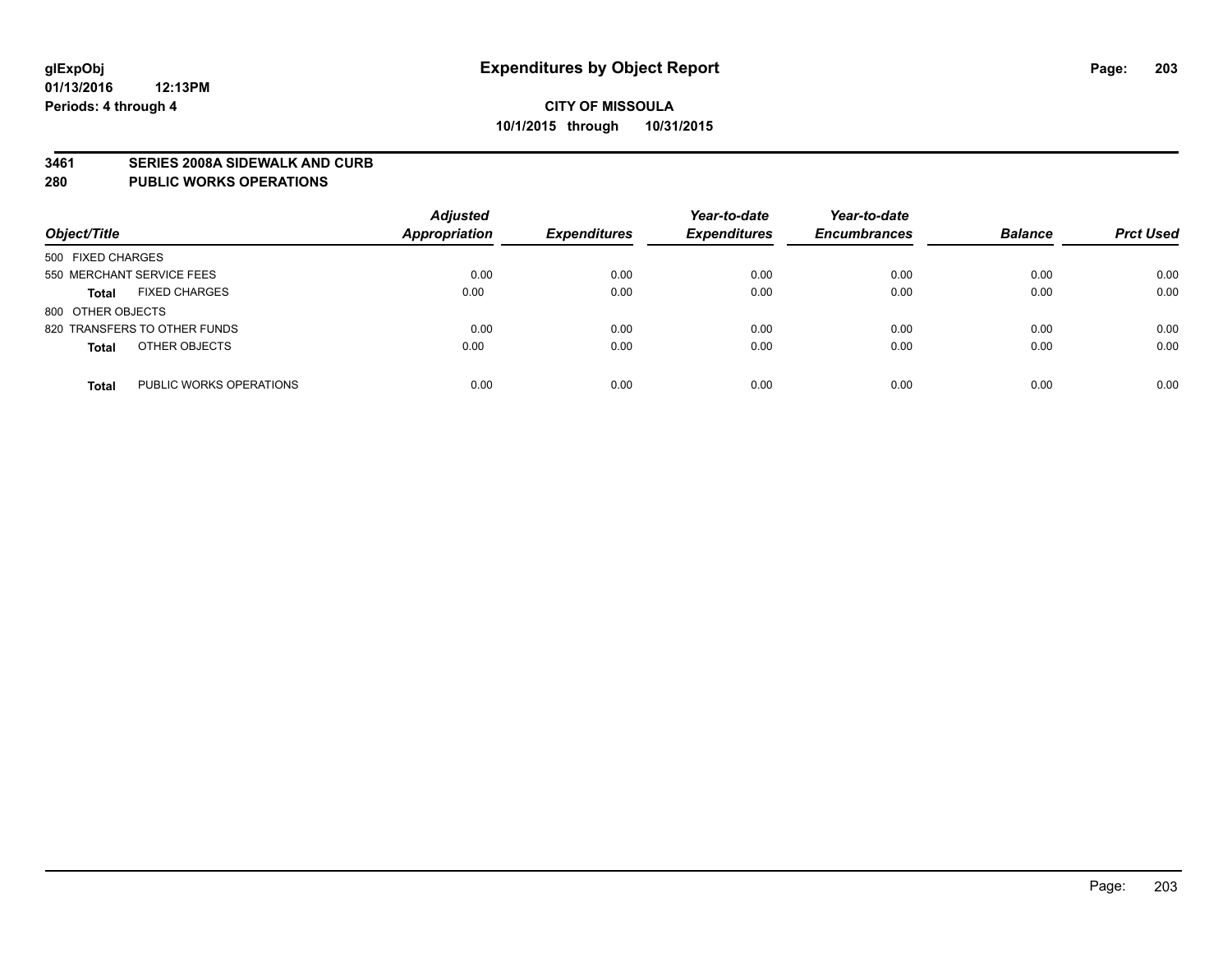#### **3461 SERIES 2008A SIDEWALK AND CURB**

| Object/Title                         | <b>Adjusted</b><br><b>Appropriation</b> | <b>Expenditures</b> | Year-to-date<br><b>Expenditures</b> | Year-to-date<br><b>Encumbrances</b> | <b>Balance</b> | <b>Prct Used</b> |
|--------------------------------------|-----------------------------------------|---------------------|-------------------------------------|-------------------------------------|----------------|------------------|
| 500 FIXED CHARGES                    |                                         |                     |                                     |                                     |                |                  |
| 550 MERCHANT SERVICE FEES            | 0.00                                    | 0.00                | 0.00                                | 0.00                                | 0.00           | 0.00             |
| <b>FIXED CHARGES</b><br><b>Total</b> | 0.00                                    | 0.00                | 0.00                                | 0.00                                | 0.00           | 0.00             |
| 600 DEBT SERVICE                     |                                         |                     |                                     |                                     |                |                  |
| 610 PRINCIPAL                        | 50,000.00                               | 0.00                | 0.00                                | 0.00                                | 50,000.00      | 0.00             |
| 620 INTEREST / SERVICE FEES          | 10.213.00                               | 0.00                | 0.00                                | 0.00                                | 10.213.00      | 0.00             |
| <b>DEBT SERVICE</b><br><b>Total</b>  | 60,213.00                               | 0.00                | 0.00                                | 0.00                                | 60,213.00      | 0.00             |
| 800 OTHER OBJECTS                    |                                         |                     |                                     |                                     |                |                  |
| 820 TRANSFERS TO OTHER FUNDS         | 0.00                                    | 0.00                | 0.00                                | 0.00                                | 0.00           | 0.00             |
| OTHER OBJECTS<br><b>Total</b>        | 0.00                                    | 0.00                | 0.00                                | 0.00                                | 0.00           | 0.00             |
|                                      |                                         |                     |                                     |                                     |                |                  |
| NON-DEPARTMENTAL<br><b>Total</b>     | 60,213.00                               | 0.00                | 0.00                                | 0.00                                | 60,213.00      | 0.00             |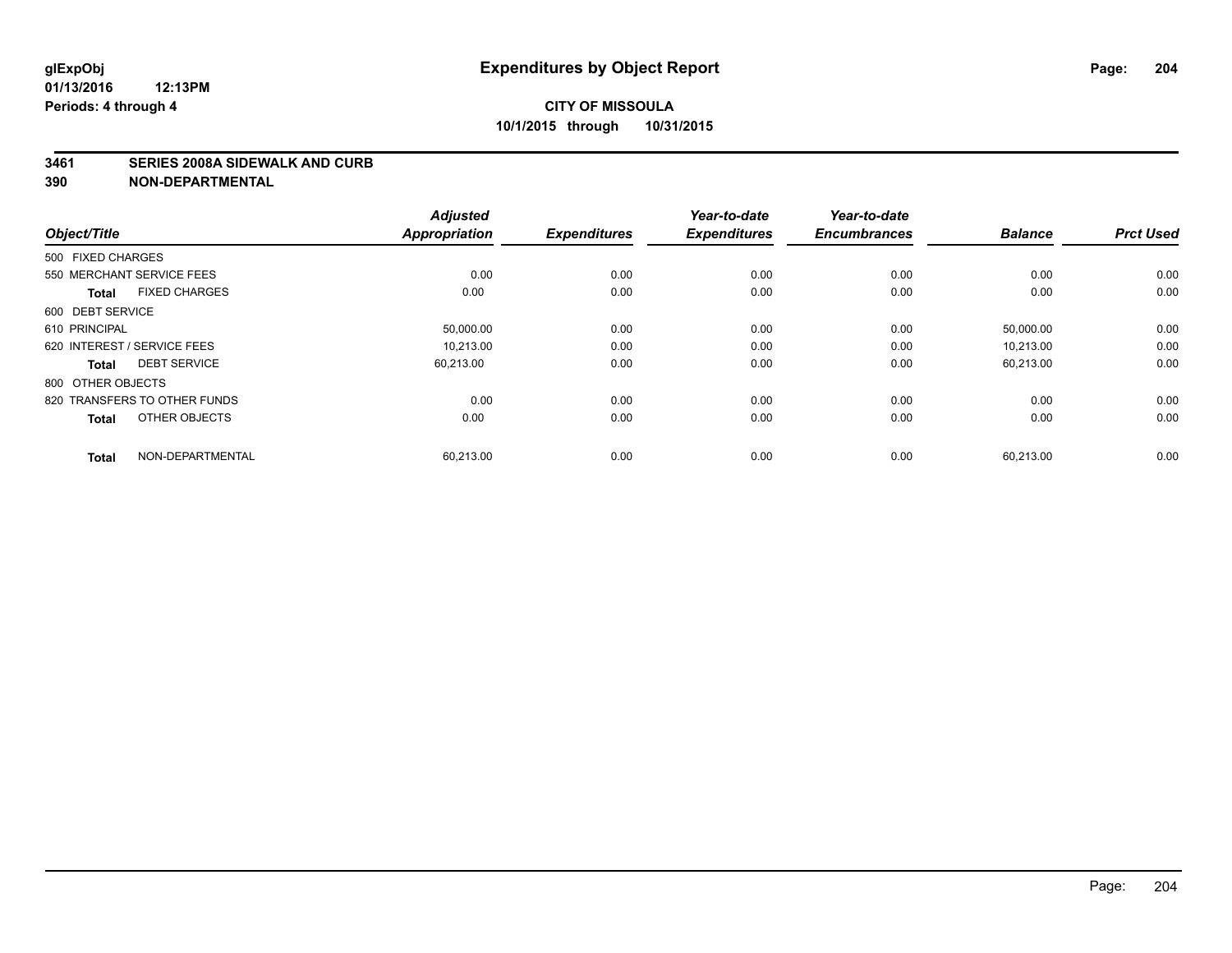### **3461 SERIES 2008A SIDEWALK AND CURB**

| Object/Title                                   | <b>Adjusted</b><br>Appropriation | <b>Expenditures</b> | Year-to-date<br><b>Expenditures</b> | Year-to-date<br><b>Encumbrances</b> | <b>Balance</b> | <b>Prct Used</b> |
|------------------------------------------------|----------------------------------|---------------------|-------------------------------------|-------------------------------------|----------------|------------------|
| 500 FIXED CHARGES                              |                                  |                     |                                     |                                     |                |                  |
| 550 MERCHANT SERVICE FEES                      | 0.00                             | 0.00                | 0.00                                | 0.00                                | 0.00           | 0.00             |
| <b>FIXED CHARGES</b><br><b>Total</b>           | 0.00                             | 0.00                | 0.00                                | 0.00                                | 0.00           | 0.00             |
| 600 DEBT SERVICE                               |                                  |                     |                                     |                                     |                |                  |
| 610 PRINCIPAL                                  | 50,000.00                        | 0.00                | 0.00                                | 0.00                                | 50,000.00      | 0.00             |
| 620 INTEREST / SERVICE FEES                    | 10.213.00                        | 0.00                | 0.00                                | 0.00                                | 10.213.00      | 0.00             |
| <b>DEBT SERVICE</b><br><b>Total</b>            | 60,213.00                        | 0.00                | 0.00                                | 0.00                                | 60,213.00      | 0.00             |
| 800 OTHER OBJECTS                              |                                  |                     |                                     |                                     |                |                  |
| 820 TRANSFERS TO OTHER FUNDS                   | 0.00                             | 0.00                | 0.00                                | 0.00                                | 0.00           | 0.00             |
| OTHER OBJECTS<br><b>Total</b>                  | 0.00                             | 0.00                | 0.00                                | 0.00                                | 0.00           | 0.00             |
| SERIES 2008A SIDEWALK AND CURB<br><b>Total</b> | 60,213.00                        | 0.00                | 0.00                                | 0.00                                | 60,213.00      | 0.00             |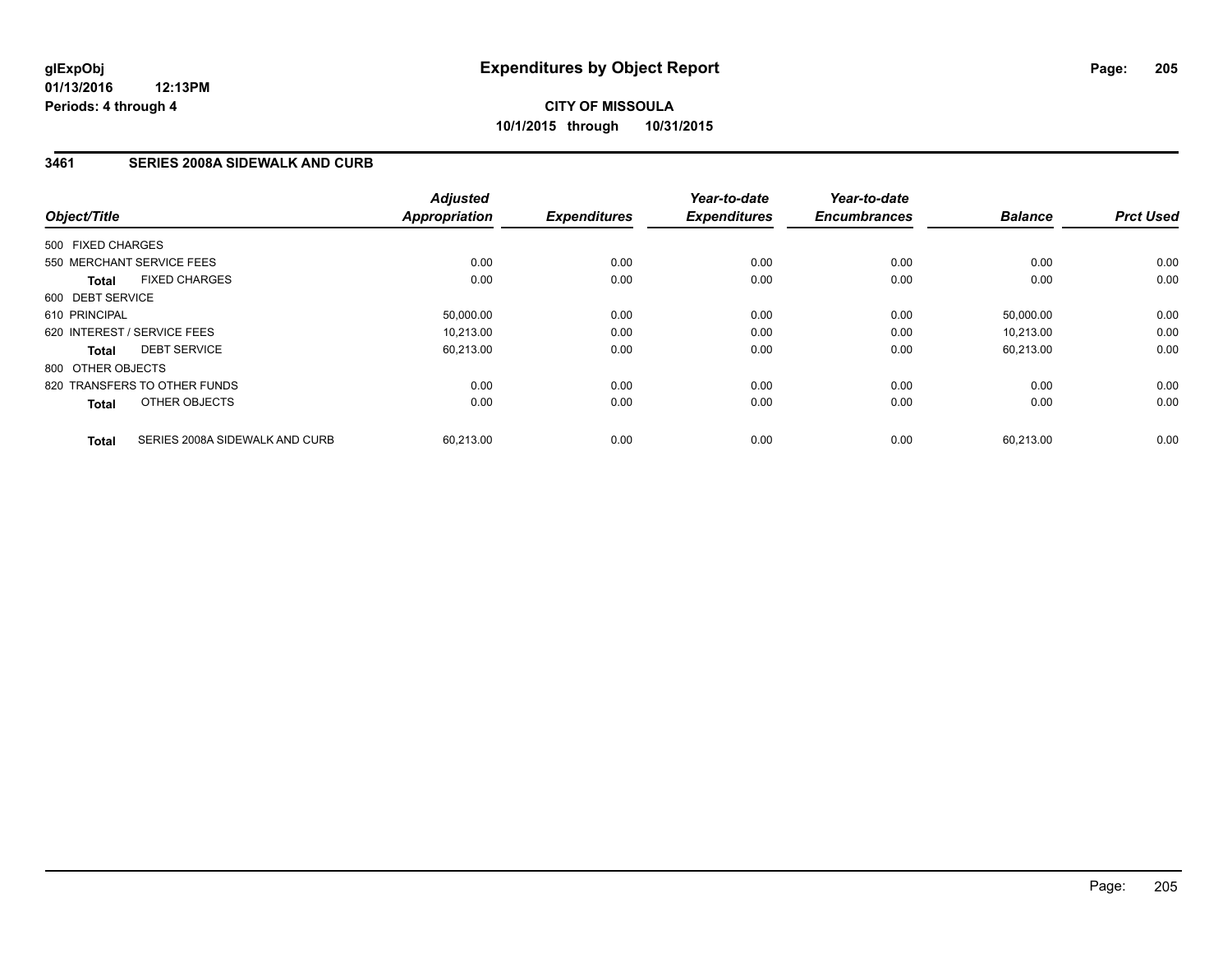#### **3462 SERIES 2009 SIDEWALK AND CURB**

|                                      | <b>Adjusted</b>      |                     | Year-to-date        | Year-to-date        |                |                  |
|--------------------------------------|----------------------|---------------------|---------------------|---------------------|----------------|------------------|
| Object/Title                         | <b>Appropriation</b> | <b>Expenditures</b> | <b>Expenditures</b> | <b>Encumbrances</b> | <b>Balance</b> | <b>Prct Used</b> |
| 500 FIXED CHARGES                    |                      |                     |                     |                     |                |                  |
| 550 MERCHANT SERVICE FEES            | 0.00                 | 0.00                | 0.00                | 0.00                | 0.00           | 0.00             |
| <b>FIXED CHARGES</b><br><b>Total</b> | 0.00                 | 0.00                | 0.00                | 0.00                | 0.00           | 0.00             |
| 600 DEBT SERVICE                     |                      |                     |                     |                     |                |                  |
| 610 PRINCIPAL                        | 50,000.00            | 0.00                | 0.00                | 0.00                | 50,000.00      | 0.00             |
| 620 INTEREST / SERVICE FEES          | 15.342.00            | 0.00                | 300.00              | 0.00                | 15.042.00      | 1.96             |
| <b>DEBT SERVICE</b><br><b>Total</b>  | 65,342.00            | 0.00                | 300.00              | 0.00                | 65,042.00      | 0.46             |
| 800 OTHER OBJECTS                    |                      |                     |                     |                     |                |                  |
| 820 TRANSFERS TO OTHER FUNDS         | 0.00                 | 0.00                | 0.00                | 0.00                | 0.00           | 0.00             |
| OTHER OBJECTS<br><b>Total</b>        | 0.00                 | 0.00                | 0.00                | 0.00                | 0.00           | 0.00             |
|                                      |                      |                     |                     |                     |                |                  |
| NON-DEPARTMENTAL<br><b>Total</b>     | 65,342.00            | 0.00                | 300.00              | 0.00                | 65,042.00      | 0.46             |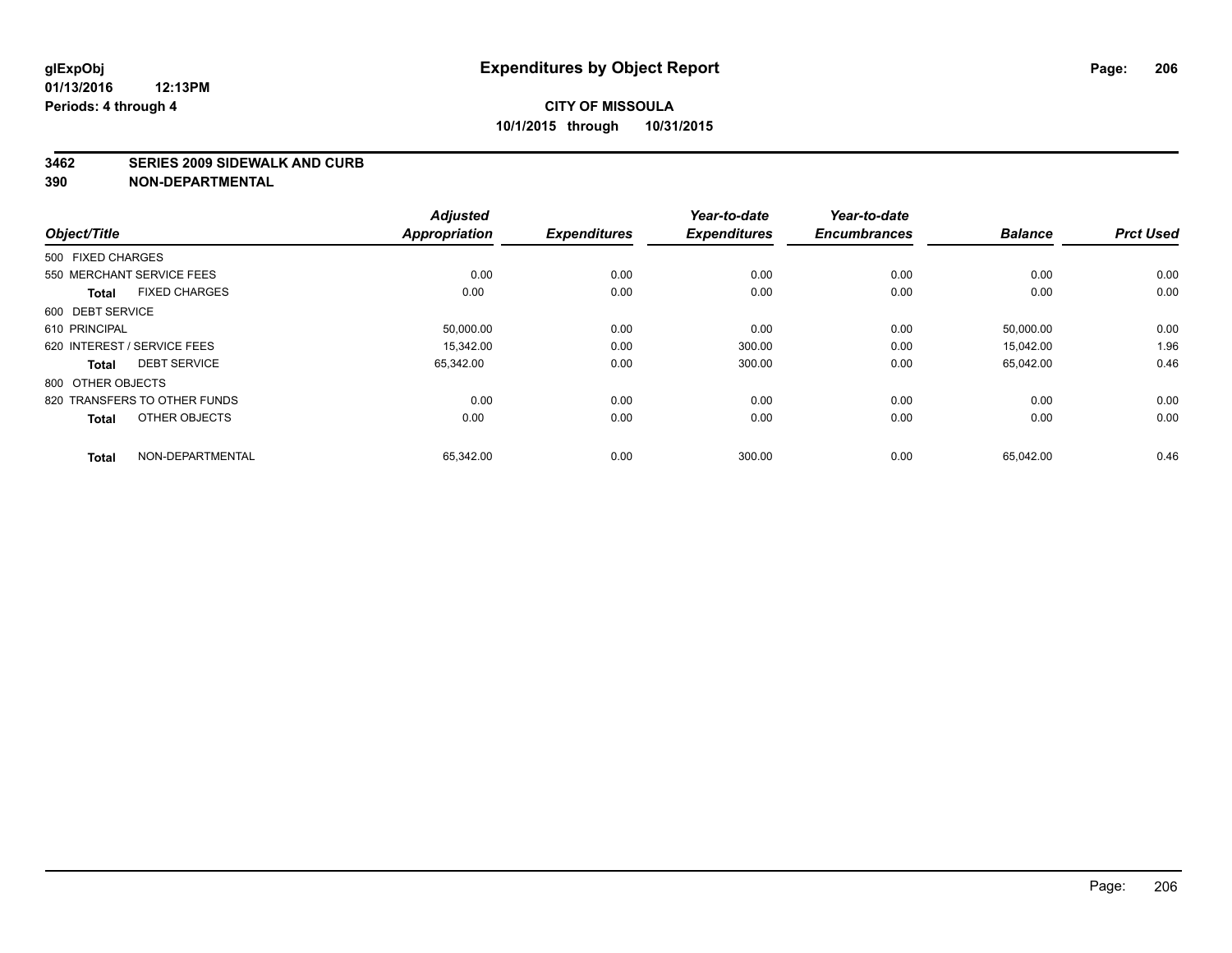### **3462 SERIES 2009 SIDEWALK AND CURB**

| Object/Title                                  | <b>Adjusted</b><br><b>Appropriation</b> | <b>Expenditures</b> | Year-to-date<br><b>Expenditures</b> | Year-to-date<br><b>Encumbrances</b> | <b>Balance</b> | <b>Prct Used</b> |
|-----------------------------------------------|-----------------------------------------|---------------------|-------------------------------------|-------------------------------------|----------------|------------------|
| 500 FIXED CHARGES                             |                                         |                     |                                     |                                     |                |                  |
| 550 MERCHANT SERVICE FEES                     | 0.00                                    | 0.00                | 0.00                                | 0.00                                | 0.00           | 0.00             |
| <b>FIXED CHARGES</b><br><b>Total</b>          | 0.00                                    | 0.00                | 0.00                                | 0.00                                | 0.00           | 0.00             |
| 600 DEBT SERVICE                              |                                         |                     |                                     |                                     |                |                  |
| 610 PRINCIPAL                                 | 50,000.00                               | 0.00                | 0.00                                | 0.00                                | 50,000.00      | 0.00             |
| 620 INTEREST / SERVICE FEES                   | 15.342.00                               | 0.00                | 300.00                              | 0.00                                | 15,042.00      | 1.96             |
| <b>DEBT SERVICE</b><br><b>Total</b>           | 65,342.00                               | 0.00                | 300.00                              | 0.00                                | 65,042.00      | 0.46             |
| 800 OTHER OBJECTS                             |                                         |                     |                                     |                                     |                |                  |
| 820 TRANSFERS TO OTHER FUNDS                  | 0.00                                    | 0.00                | 0.00                                | 0.00                                | 0.00           | 0.00             |
| OTHER OBJECTS<br><b>Total</b>                 | 0.00                                    | 0.00                | 0.00                                | 0.00                                | 0.00           | 0.00             |
| SERIES 2009 SIDEWALK AND CURB<br><b>Total</b> | 65,342.00                               | 0.00                | 300.00                              | 0.00                                | 65,042.00      | 0.46             |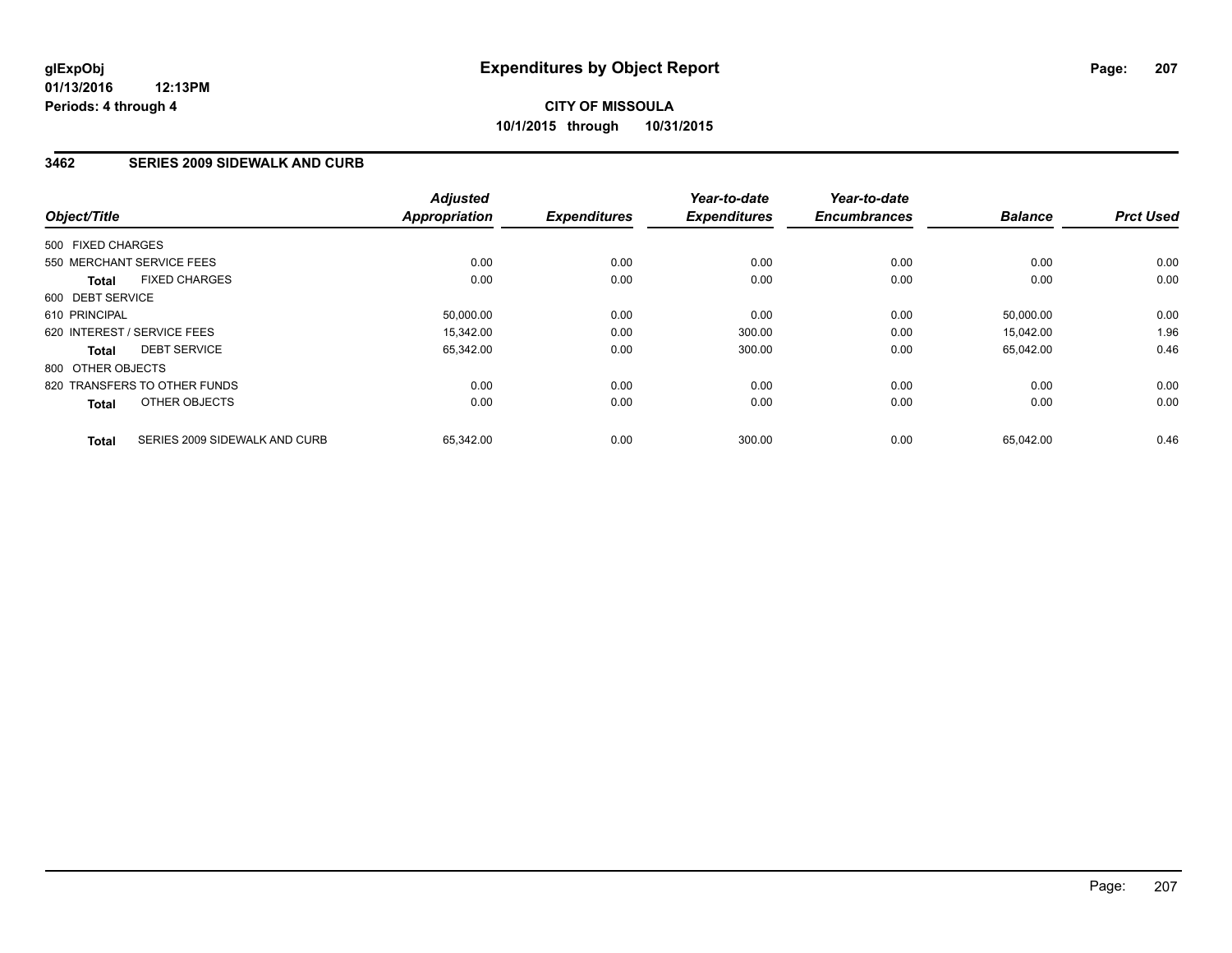#### **3463 SERIES 2010 SIDEWALK AND CURB**

|                             |                      | <b>Adjusted</b> |                     | Year-to-date        | Year-to-date        |                |                  |
|-----------------------------|----------------------|-----------------|---------------------|---------------------|---------------------|----------------|------------------|
| Object/Title                |                      | Appropriation   | <b>Expenditures</b> | <b>Expenditures</b> | <b>Encumbrances</b> | <b>Balance</b> | <b>Prct Used</b> |
| 500 FIXED CHARGES           |                      |                 |                     |                     |                     |                |                  |
| 550 MERCHANT SERVICE FEES   |                      | 0.00            | 0.00                | 0.00                | 0.00                | 0.00           | 0.00             |
| <b>Total</b>                | <b>FIXED CHARGES</b> | 0.00            | 0.00                | 0.00                | 0.00                | 0.00           | 0.00             |
| 600 DEBT SERVICE            |                      |                 |                     |                     |                     |                |                  |
| 610 PRINCIPAL               |                      | 75,000.00       | 0.00                | 0.00                | 0.00                | 75.000.00      | 0.00             |
| 620 INTEREST / SERVICE FEES |                      | 25,413.00       | 0.00                | 350.00              | 0.00                | 25,063.00      | 1.38             |
| <b>Total</b>                | <b>DEBT SERVICE</b>  | 100.413.00      | 0.00                | 350.00              | 0.00                | 100.063.00     | 0.35             |
| <b>Total</b>                | NON-DEPARTMENTAL     | 100.413.00      | 0.00                | 350.00              | 0.00                | 100.063.00     | 0.35             |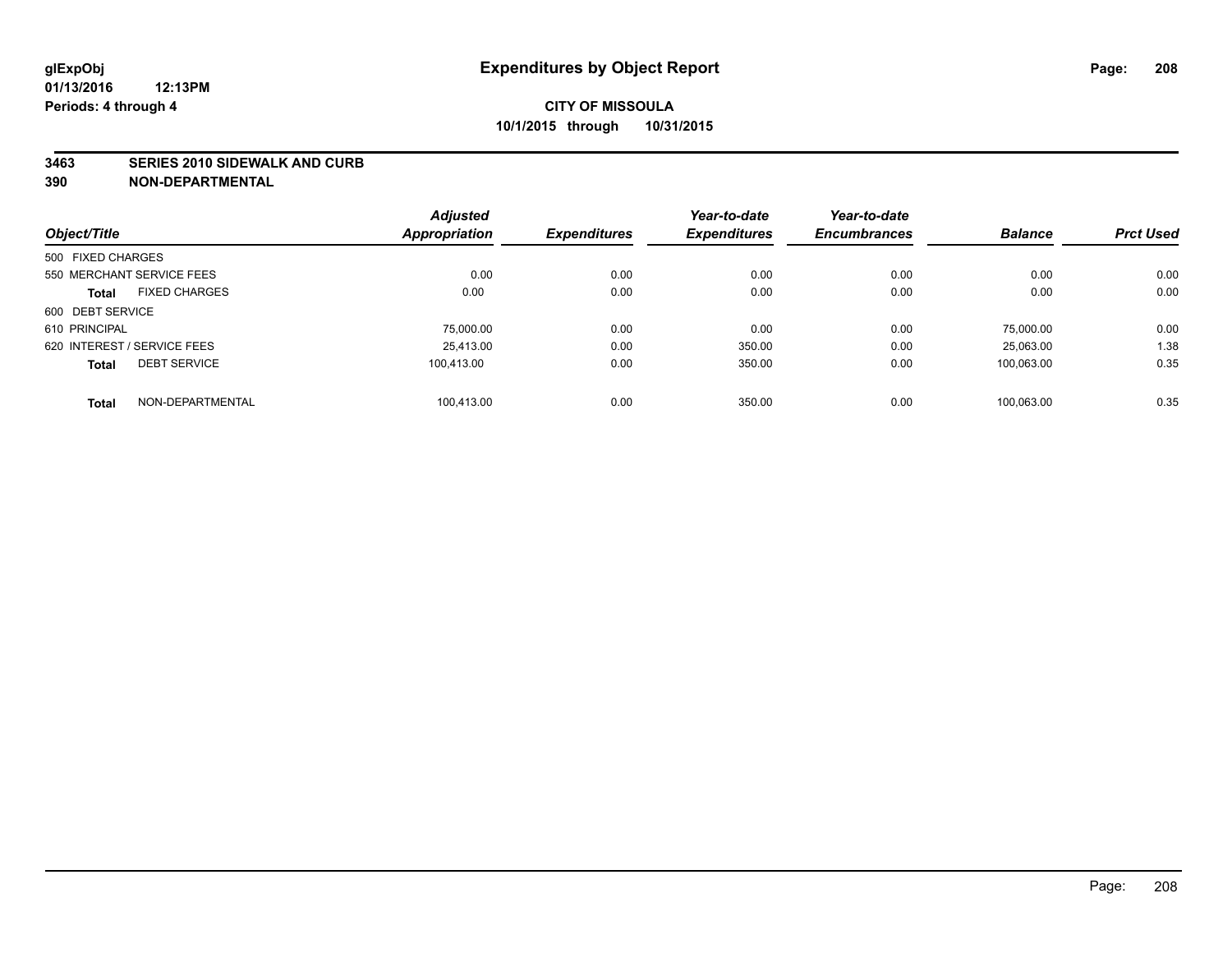### **3463 SERIES 2010 SIDEWALK AND CURB**

| Object/Title                                  | <b>Adjusted</b><br><b>Appropriation</b> | <b>Expenditures</b> | Year-to-date<br><b>Expenditures</b> | Year-to-date<br><b>Encumbrances</b> | <b>Balance</b> | <b>Prct Used</b> |
|-----------------------------------------------|-----------------------------------------|---------------------|-------------------------------------|-------------------------------------|----------------|------------------|
| 500 FIXED CHARGES                             |                                         |                     |                                     |                                     |                |                  |
| 550 MERCHANT SERVICE FEES                     | 0.00                                    | 0.00                | 0.00                                | 0.00                                | 0.00           | 0.00             |
| <b>FIXED CHARGES</b><br><b>Total</b>          | 0.00                                    | 0.00                | 0.00                                | 0.00                                | 0.00           | 0.00             |
| 600 DEBT SERVICE                              |                                         |                     |                                     |                                     |                |                  |
| 610 PRINCIPAL                                 | 75,000.00                               | 0.00                | 0.00                                | 0.00                                | 75.000.00      | 0.00             |
| 620 INTEREST / SERVICE FEES                   | 25,413.00                               | 0.00                | 350.00                              | 0.00                                | 25.063.00      | 1.38             |
| <b>DEBT SERVICE</b><br><b>Total</b>           | 100.413.00                              | 0.00                | 350.00                              | 0.00                                | 100.063.00     | 0.35             |
| SERIES 2010 SIDEWALK AND CURB<br><b>Total</b> | 100.413.00                              | 0.00                | 350.00                              | 0.00                                | 100.063.00     | 0.35             |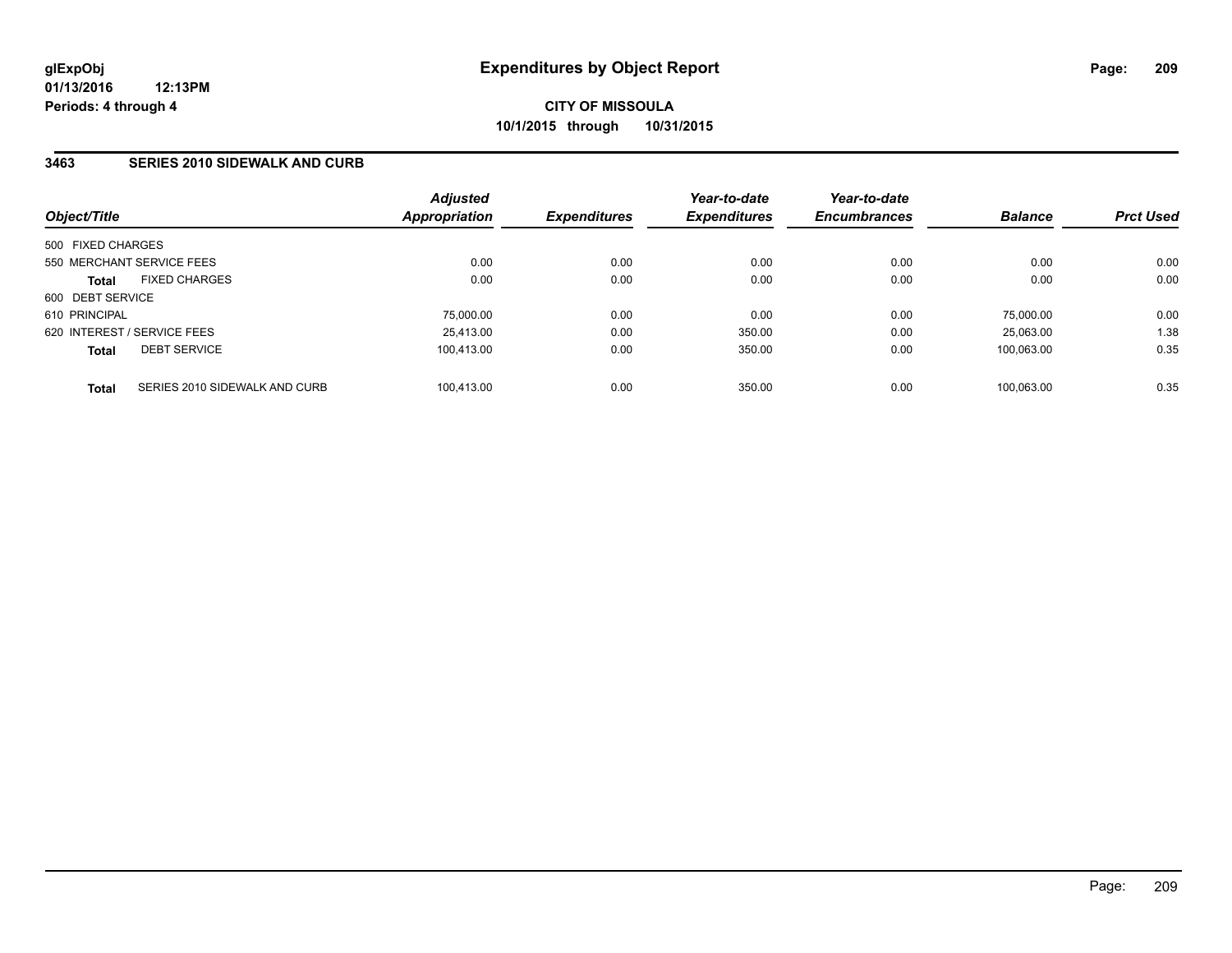**3464 FY12 S/C DEBT SERVICE**

|                                      | <b>Adjusted</b>      |                     | Year-to-date        | Year-to-date        | <b>Balance</b> | <b>Prct Used</b> |
|--------------------------------------|----------------------|---------------------|---------------------|---------------------|----------------|------------------|
| Object/Title                         | <b>Appropriation</b> | <b>Expenditures</b> | <b>Expenditures</b> | <b>Encumbrances</b> |                |                  |
| 500 FIXED CHARGES                    |                      |                     |                     |                     |                |                  |
| 550 MERCHANT SERVICE FEES            | 0.00                 | 0.00                | 0.00                | 0.00                | 0.00           | 0.00             |
| <b>FIXED CHARGES</b><br><b>Total</b> | 0.00                 | 0.00                | 0.00                | 0.00                | 0.00           | 0.00             |
| 600 DEBT SERVICE                     |                      |                     |                     |                     |                |                  |
| 610 PRINCIPAL                        | 50.000.00            | 0.00                | 0.00                | 0.00                | 50,000.00      | 0.00             |
| 620 INTEREST / SERVICE FEES          | 21,785.00            | 0.00                | 350.00              | 0.00                | 21,435.00      | 1.61             |
| <b>DEBT SERVICE</b><br><b>Total</b>  | 71.785.00            | 0.00                | 350.00              | 0.00                | 71,435.00      | 0.49             |
| NON-DEPARTMENTAL<br><b>Total</b>     | 71,785.00            | 0.00                | 350.00              | 0.00                | 71.435.00      | 0.49             |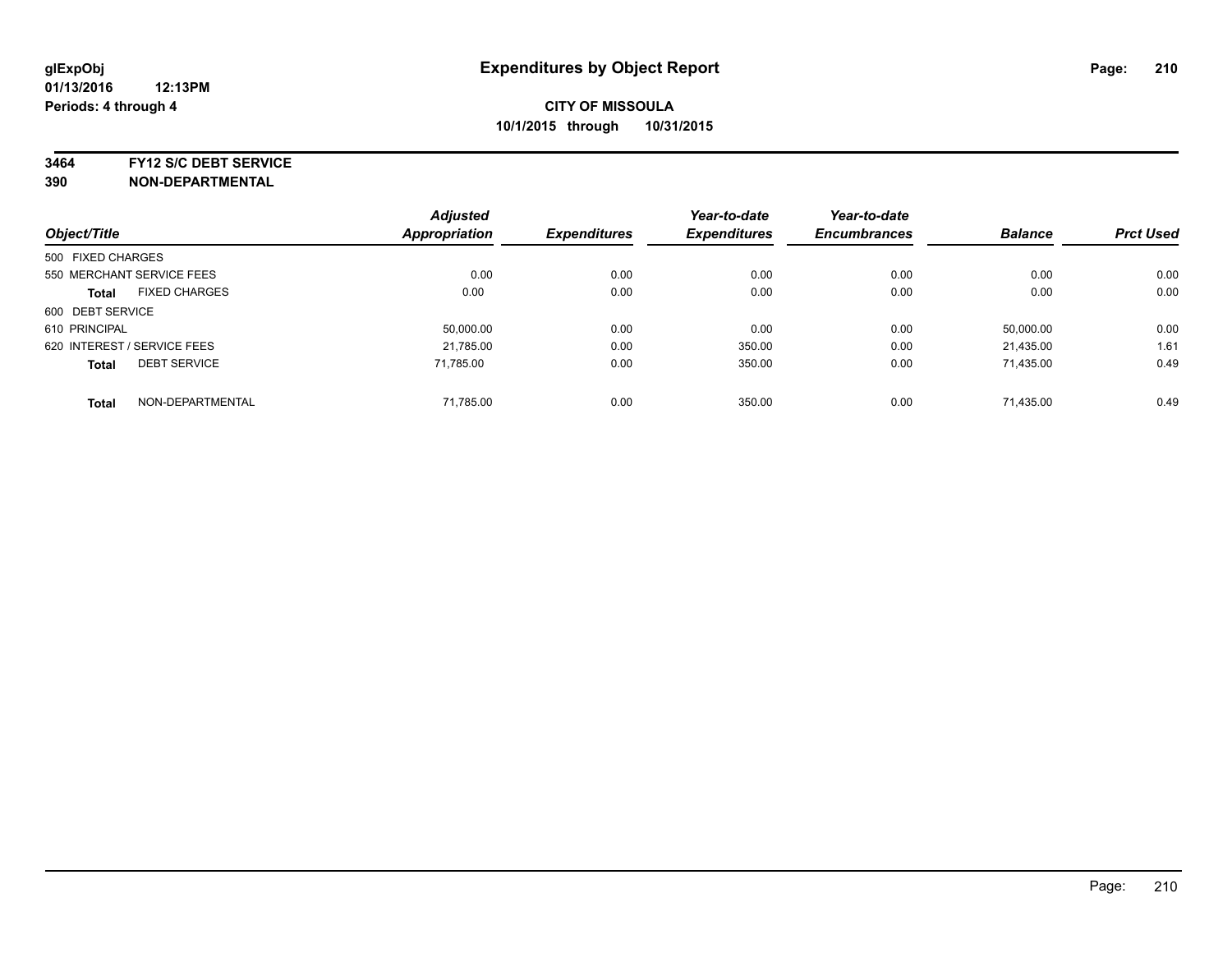### **3464 FY12 S/C DEBT SERVICE**

| Object/Title                |                       | <b>Adjusted</b><br><b>Appropriation</b> | <b>Expenditures</b> | Year-to-date<br><b>Expenditures</b> | Year-to-date<br><b>Encumbrances</b> | <b>Balance</b> | <b>Prct Used</b> |
|-----------------------------|-----------------------|-----------------------------------------|---------------------|-------------------------------------|-------------------------------------|----------------|------------------|
| 500 FIXED CHARGES           |                       |                                         |                     |                                     |                                     |                |                  |
| 550 MERCHANT SERVICE FEES   |                       | 0.00                                    | 0.00                | 0.00                                | 0.00                                | 0.00           | 0.00             |
| <b>Total</b>                | <b>FIXED CHARGES</b>  | 0.00                                    | 0.00                | 0.00                                | 0.00                                | 0.00           | 0.00             |
| 600 DEBT SERVICE            |                       |                                         |                     |                                     |                                     |                |                  |
| 610 PRINCIPAL               |                       | 50,000.00                               | 0.00                | 0.00                                | 0.00                                | 50.000.00      | 0.00             |
| 620 INTEREST / SERVICE FEES |                       | 21,785.00                               | 0.00                | 350.00                              | 0.00                                | 21.435.00      | 1.61             |
| <b>Total</b>                | <b>DEBT SERVICE</b>   | 71,785.00                               | 0.00                | 350.00                              | 0.00                                | 71.435.00      | 0.49             |
| <b>Total</b>                | FY12 S/C DEBT SERVICE | 71,785.00                               | 0.00                | 350.00                              | 0.00                                | 71.435.00      | 0.49             |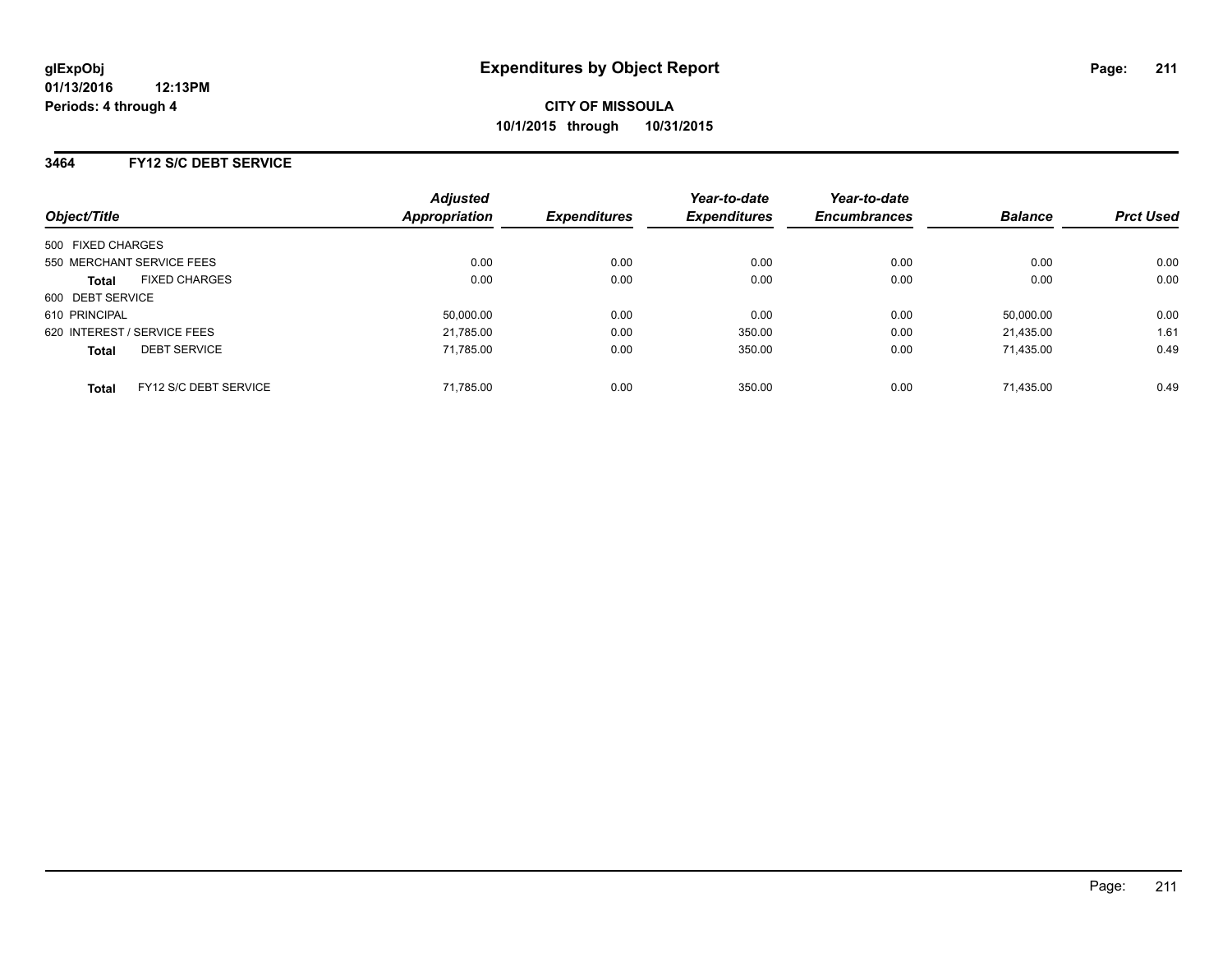#### **3465 FY13 SIDEWALK/CURB DEBT SERVICE**

|                                      | <b>Adjusted</b>      |                     | Year-to-date        | Year-to-date        |                |                  |
|--------------------------------------|----------------------|---------------------|---------------------|---------------------|----------------|------------------|
| Object/Title                         | <b>Appropriation</b> | <b>Expenditures</b> | <b>Expenditures</b> | <b>Encumbrances</b> | <b>Balance</b> | <b>Prct Used</b> |
| 500 FIXED CHARGES                    |                      |                     |                     |                     |                |                  |
| 550 MERCHANT SERVICE FEES            | 0.00                 | 0.00                | 0.00                | 0.00                | 0.00           | 0.00             |
| <b>FIXED CHARGES</b><br><b>Total</b> | 0.00                 | 0.00                | 0.00                | 0.00                | 0.00           | 0.00             |
| 600 DEBT SERVICE                     |                      |                     |                     |                     |                |                  |
| 610 PRINCIPAL                        | 29,000.00            | 0.00                | 0.00                | 0.00                | 29.000.00      | 0.00             |
| 620 INTEREST / SERVICE FEES          | 11.021.00            | 0.00                | 0.00                | 0.00                | 11.021.00      | 0.00             |
| <b>DEBT SERVICE</b><br><b>Total</b>  | 40.021.00            | 0.00                | 0.00                | 0.00                | 40.021.00      | 0.00             |
|                                      |                      |                     |                     |                     |                |                  |
| NON-DEPARTMENTAL<br><b>Total</b>     | 40.021.00            | 0.00                | 0.00                | 0.00                | 40.021.00      | 0.00             |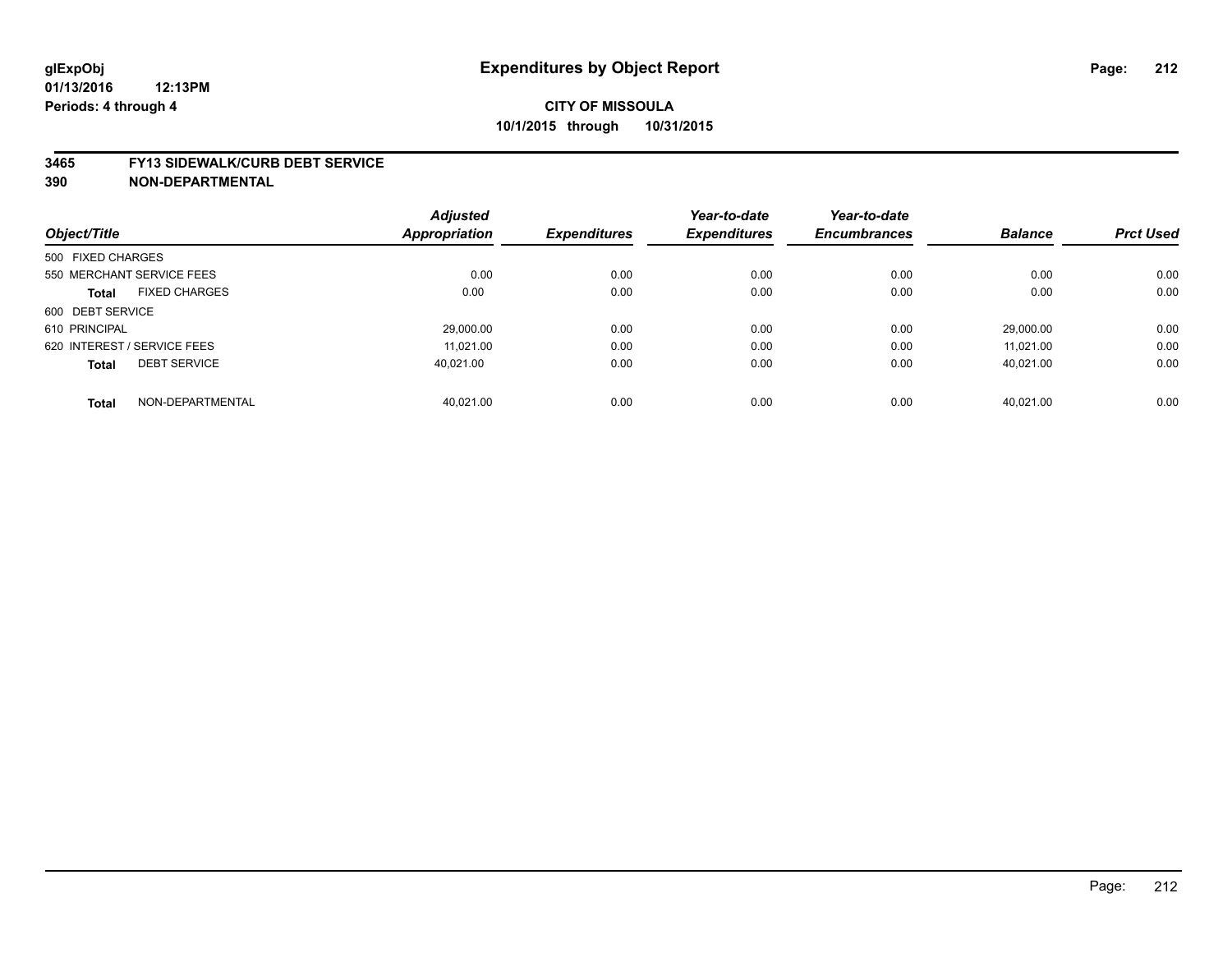### **3465 FY13 SIDEWALK/CURB DEBT SERVICE**

| Object/Title                |                                 | Adjusted<br><b>Appropriation</b> | <b>Expenditures</b> | Year-to-date<br><b>Expenditures</b> | Year-to-date<br><b>Encumbrances</b> | <b>Balance</b> | <b>Prct Used</b> |
|-----------------------------|---------------------------------|----------------------------------|---------------------|-------------------------------------|-------------------------------------|----------------|------------------|
| 500 FIXED CHARGES           |                                 |                                  |                     |                                     |                                     |                |                  |
|                             | 550 MERCHANT SERVICE FEES       | 0.00                             | 0.00                | 0.00                                | 0.00                                | 0.00           | 0.00             |
| <b>Total</b>                | <b>FIXED CHARGES</b>            | 0.00                             | 0.00                | 0.00                                | 0.00                                | 0.00           | 0.00             |
| 600 DEBT SERVICE            |                                 |                                  |                     |                                     |                                     |                |                  |
| 610 PRINCIPAL               |                                 | 29,000.00                        | 0.00                | 0.00                                | 0.00                                | 29.000.00      | 0.00             |
| 620 INTEREST / SERVICE FEES |                                 | 11.021.00                        | 0.00                | 0.00                                | 0.00                                | 11.021.00      | 0.00             |
| <b>Total</b>                | <b>DEBT SERVICE</b>             | 40.021.00                        | 0.00                | 0.00                                | 0.00                                | 40.021.00      | 0.00             |
| <b>Total</b>                | FY13 SIDEWALK/CURB DEBT SERVICE | 40.021.00                        | 0.00                | 0.00                                | 0.00                                | 40.021.00      | 0.00             |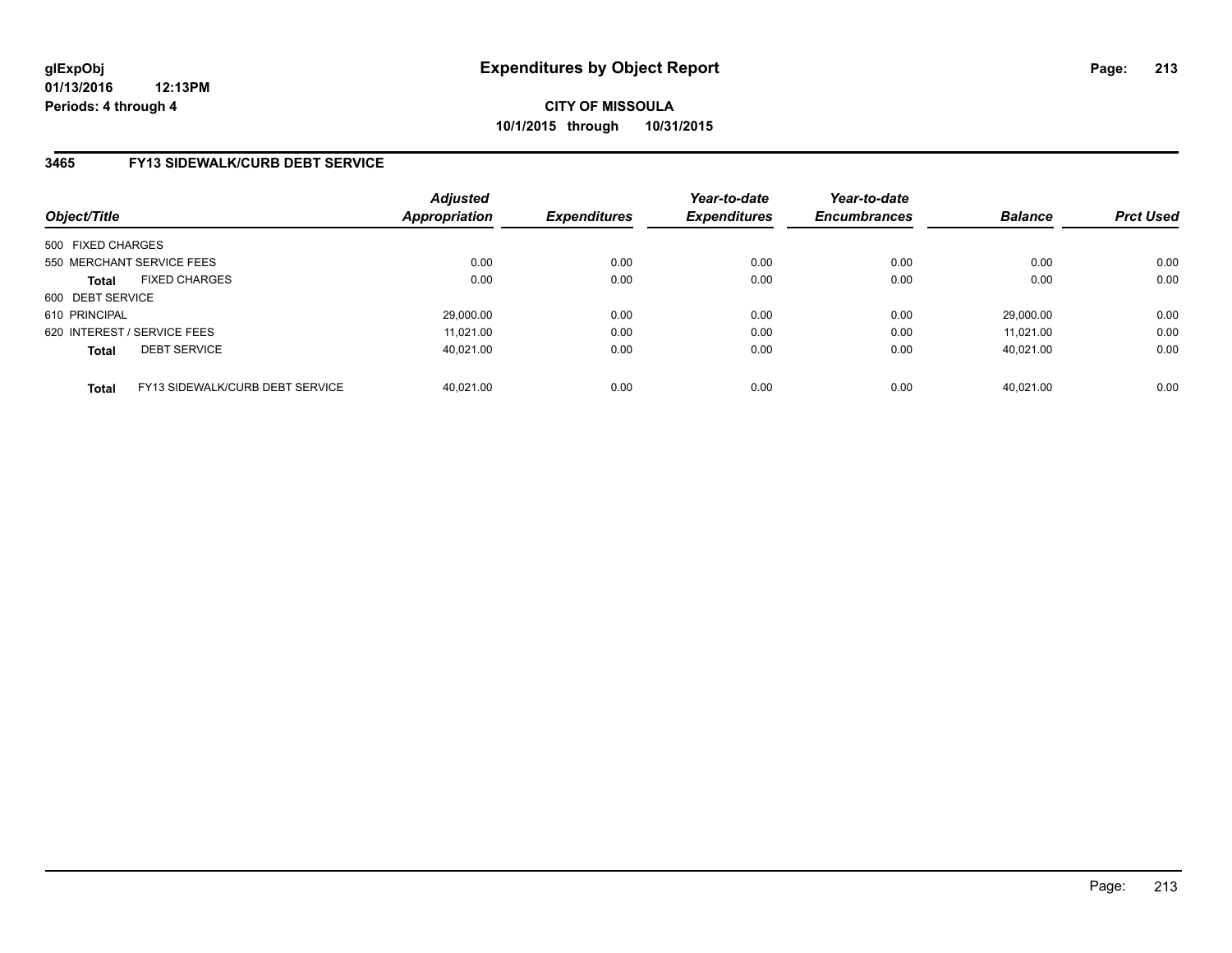#### **01/13/2016 12:13PM Periods: 4 through 4**

# **CITY OF MISSOULA 10/1/2015 through 10/31/2015**

#### **3466 FY15 SIDEWALK/CURB DEBT SERVICE**

|                        |                             | <b>Adjusted</b> |                     | Year-to-date        | Year-to-date        |                |                  |
|------------------------|-----------------------------|-----------------|---------------------|---------------------|---------------------|----------------|------------------|
| Object/Title           |                             | Appropriation   | <b>Expenditures</b> | <b>Expenditures</b> | <b>Encumbrances</b> | <b>Balance</b> | <b>Prct Used</b> |
| 300 PURCHASED SERVICES |                             |                 |                     |                     |                     |                |                  |
|                        | 350 PROFESSIONAL SERVICES   | 0.00            | 5,000.00            | 14,606.20           | 0.00                | $-14,606.20$   | 0.00             |
| <b>Total</b>           | <b>PURCHASED SERVICES</b>   | 0.00            | 5,000.00            | 14,606.20           | 0.00                | $-14,606.20$   | 0.00             |
| 500 FIXED CHARGES      |                             |                 |                     |                     |                     |                |                  |
|                        | 550 MERCHANT SERVICE FEES   | 0.00            | 0.00                | 0.00                | 0.00                | 0.00           | 0.00             |
| <b>Total</b>           | <b>FIXED CHARGES</b>        | 0.00            | 0.00                | 0.00                | 0.00                | 0.00           | 0.00             |
| 600 DEBT SERVICE       |                             |                 |                     |                     |                     |                |                  |
| 610 PRINCIPAL          |                             | 0.00            | 0.00                | 0.00                | 0.00                | 0.00           | 0.00             |
|                        | 620 INTEREST / SERVICE FEES | 0.00            | 0.00                | 0.00                | 0.00                | 0.00           | 0.00             |
| <b>Total</b>           | <b>DEBT SERVICE</b>         | 0.00            | 0.00                | 0.00                | 0.00                | 0.00           | 0.00             |
| <b>Total</b>           | NON-DEPARTMENTAL            | 0.00            | 5,000.00            | 14,606.20           | 0.00                | $-14,606.20$   | 0.00             |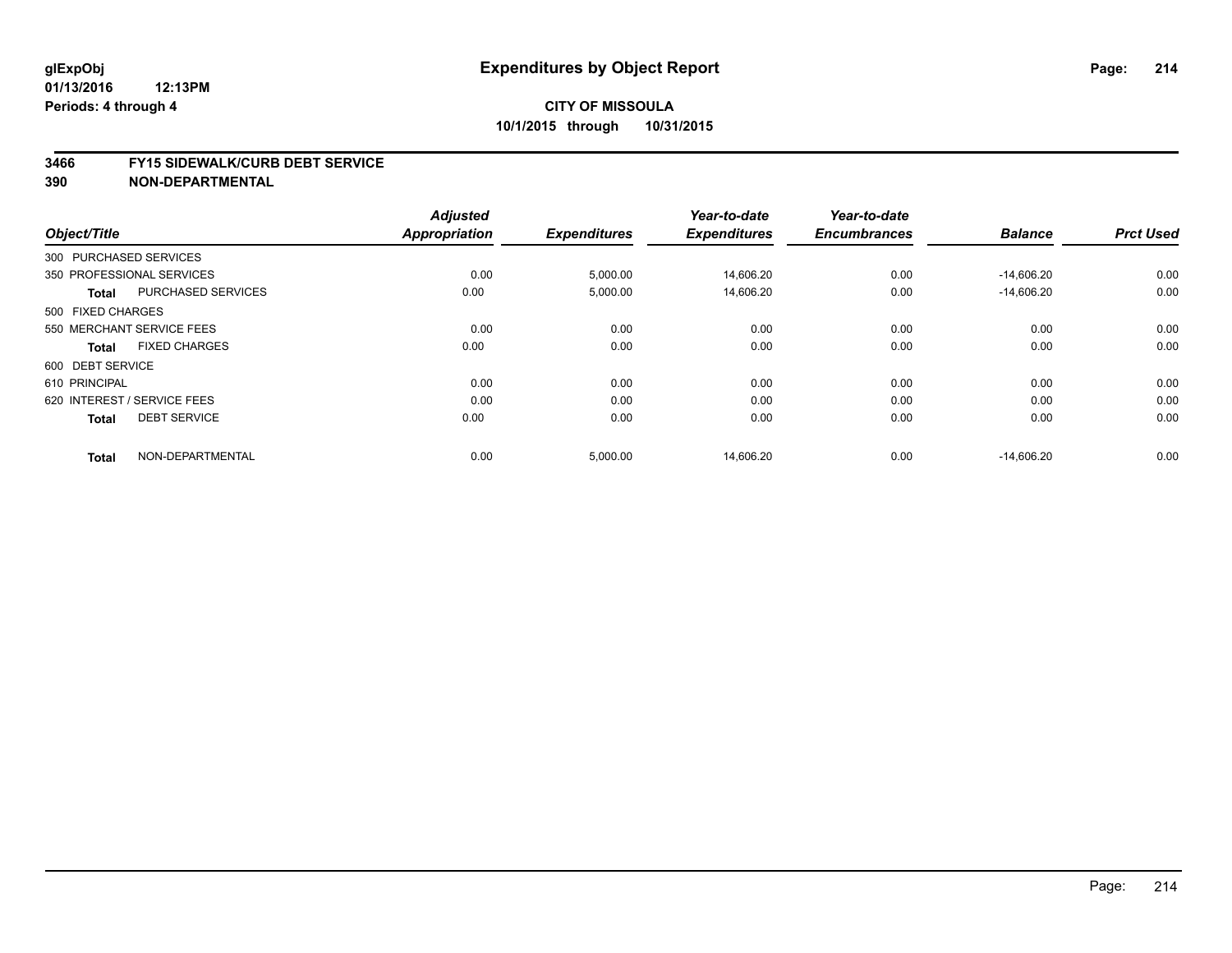# **3466 FY15 SIDEWALK/CURB DEBT SERVICE**

| Object/Title           |                                 | <b>Adjusted</b><br>Appropriation | <b>Expenditures</b> | Year-to-date<br><b>Expenditures</b> | Year-to-date<br><b>Encumbrances</b> | <b>Balance</b> | <b>Prct Used</b> |
|------------------------|---------------------------------|----------------------------------|---------------------|-------------------------------------|-------------------------------------|----------------|------------------|
| 300 PURCHASED SERVICES |                                 |                                  |                     |                                     |                                     |                |                  |
|                        | 350 PROFESSIONAL SERVICES       | 0.00                             | 5,000.00            | 14,606.20                           | 0.00                                | $-14,606.20$   | 0.00             |
| <b>Total</b>           | <b>PURCHASED SERVICES</b>       | 0.00                             | 5,000.00            | 14,606.20                           | 0.00                                | $-14.606.20$   | 0.00             |
| 500 FIXED CHARGES      |                                 |                                  |                     |                                     |                                     |                |                  |
|                        | 550 MERCHANT SERVICE FEES       | 0.00                             | 0.00                | 0.00                                | 0.00                                | 0.00           | 0.00             |
| Total                  | <b>FIXED CHARGES</b>            | 0.00                             | 0.00                | 0.00                                | 0.00                                | 0.00           | 0.00             |
| 600 DEBT SERVICE       |                                 |                                  |                     |                                     |                                     |                |                  |
| 610 PRINCIPAL          |                                 | 0.00                             | 0.00                | 0.00                                | 0.00                                | 0.00           | 0.00             |
|                        | 620 INTEREST / SERVICE FEES     | 0.00                             | 0.00                | 0.00                                | 0.00                                | 0.00           | 0.00             |
| <b>Total</b>           | <b>DEBT SERVICE</b>             | 0.00                             | 0.00                | 0.00                                | 0.00                                | 0.00           | 0.00             |
| <b>Total</b>           | FY15 SIDEWALK/CURB DEBT SERVICE | 0.00                             | 5,000.00            | 14.606.20                           | 0.00                                | $-14.606.20$   | 0.00             |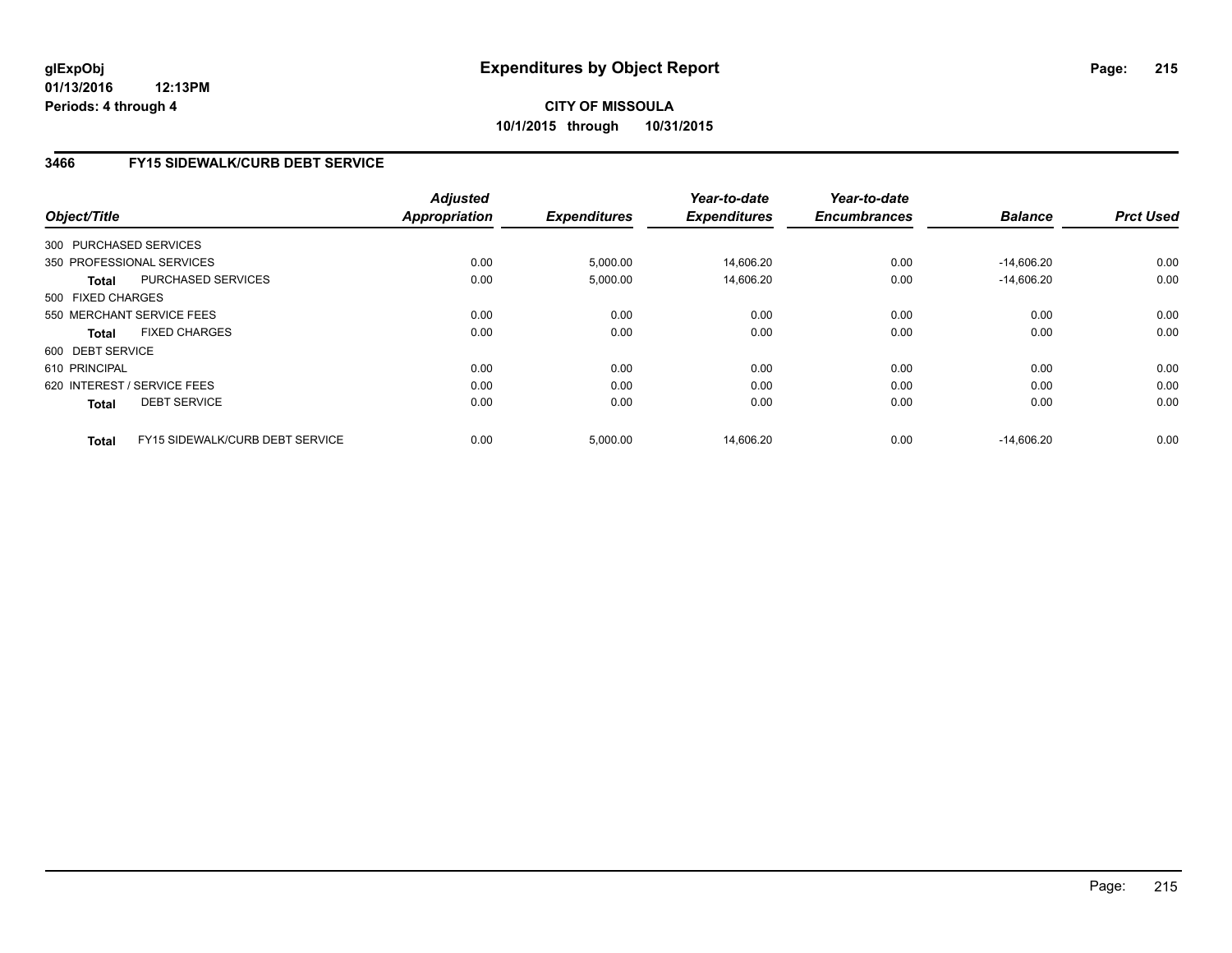### **3491 SID 491 DEBT SERVICE FUND**

| Object/Title                        | <b>Adjusted</b><br>Appropriation | <b>Expenditures</b> | Year-to-date<br><b>Expenditures</b> | Year-to-date<br><b>Encumbrances</b> | <b>Balance</b> | <b>Prct Used</b> |
|-------------------------------------|----------------------------------|---------------------|-------------------------------------|-------------------------------------|----------------|------------------|
| 600 DEBT SERVICE                    |                                  |                     |                                     |                                     |                |                  |
| 620 INTEREST / SERVICE FEES         | 0.00                             | 0.00                | 0.00                                | 0.00                                | 0.00           | 0.00             |
| <b>DEBT SERVICE</b><br><b>Total</b> | 0.00                             | 0.00                | 0.00                                | 0.00                                | 0.00           | 0.00             |
| NON-DEPARTMENTAL<br><b>Total</b>    | 0.00                             | 0.00                | 0.00                                | 0.00                                | 0.00           | 0.00             |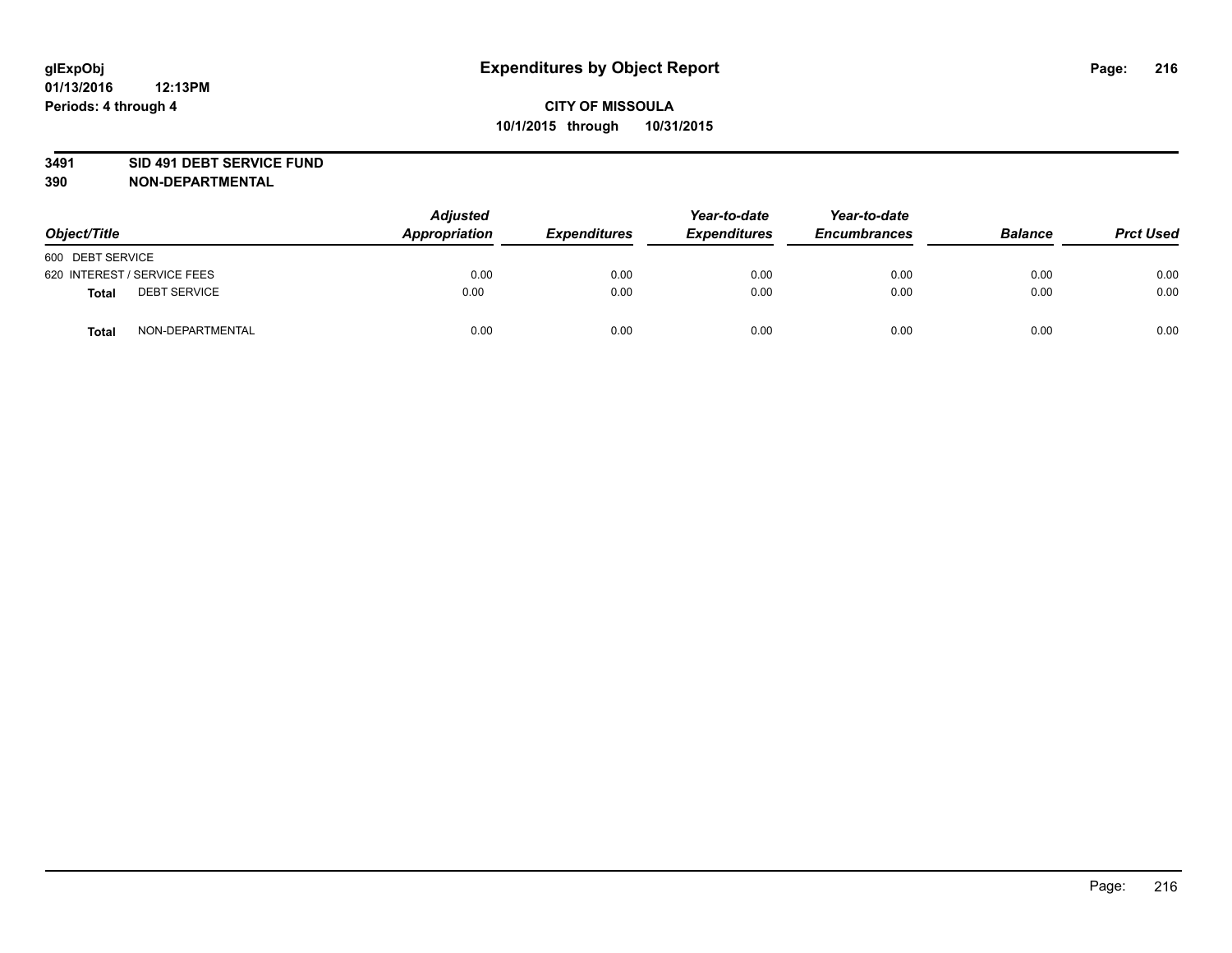### **3491 SID 491 DEBT SERVICE FUND**

| Object/Title                       | <b>Adjusted</b><br>Appropriation | <b>Expenditures</b> | Year-to-date<br><b>Expenditures</b> | Year-to-date<br><b>Encumbrances</b> | <b>Balance</b> | <b>Prct Used</b> |
|------------------------------------|----------------------------------|---------------------|-------------------------------------|-------------------------------------|----------------|------------------|
| 600 DEBT SERVICE                   |                                  |                     |                                     |                                     |                |                  |
| 620 INTEREST / SERVICE FEES        | 0.00                             | 0.00                | 0.00                                | 0.00                                | 0.00           | 0.00             |
| <b>DEBT SERVICE</b><br>Total       | 0.00                             | 0.00                | 0.00                                | 0.00                                | 0.00           | 0.00             |
| SID 491 DEBT SERVICE FUND<br>Total | 0.00                             | 0.00                | 0.00                                | 0.00                                | 0.00           | 0.00             |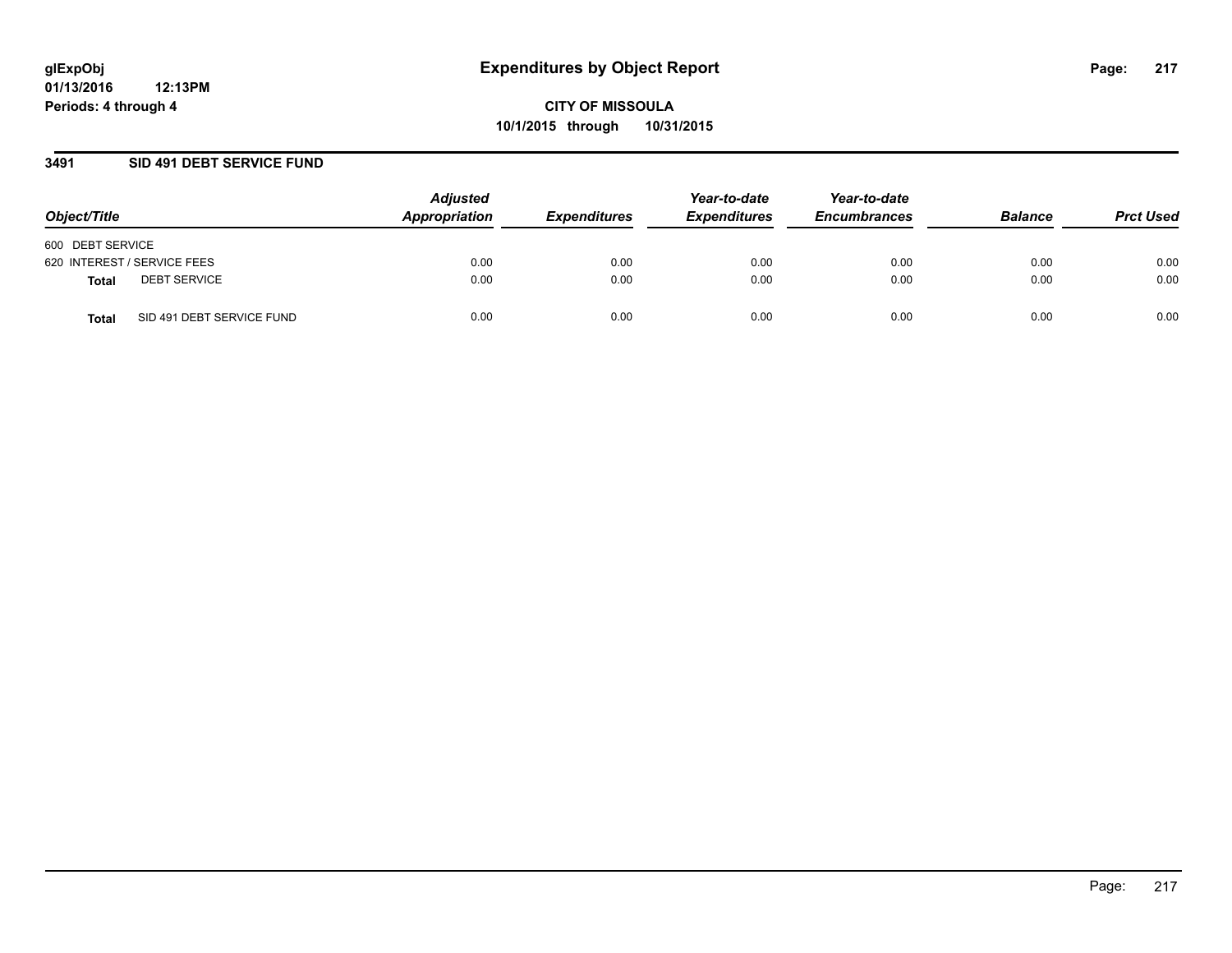## **CITY OF MISSOULA 10/1/2015 through 10/31/2015**

**3495 SID 495 DEBT SERVICE FUND**

| Object/Title                            | <b>Adjusted</b><br>Appropriation | <b>Expenditures</b> | Year-to-date<br><b>Expenditures</b> | Year-to-date<br><b>Encumbrances</b> | <b>Balance</b> | <b>Prct Used</b> |
|-----------------------------------------|----------------------------------|---------------------|-------------------------------------|-------------------------------------|----------------|------------------|
| 800 OTHER OBJECTS                       |                                  |                     |                                     |                                     |                |                  |
| 820 TRANSFERS TO OTHER FUNDS            | 0.00                             | 0.00                | 0.00                                | 0.00                                | 0.00           | 0.00             |
| OTHER OBJECTS<br><b>Total</b>           | 0.00                             | 0.00                | 0.00                                | 0.00                                | 0.00           | 0.00             |
| *** Title Not Found ***<br><b>Total</b> | 0.00                             | 0.00                | 0.00                                | 0.00                                | 0.00           | 0.00             |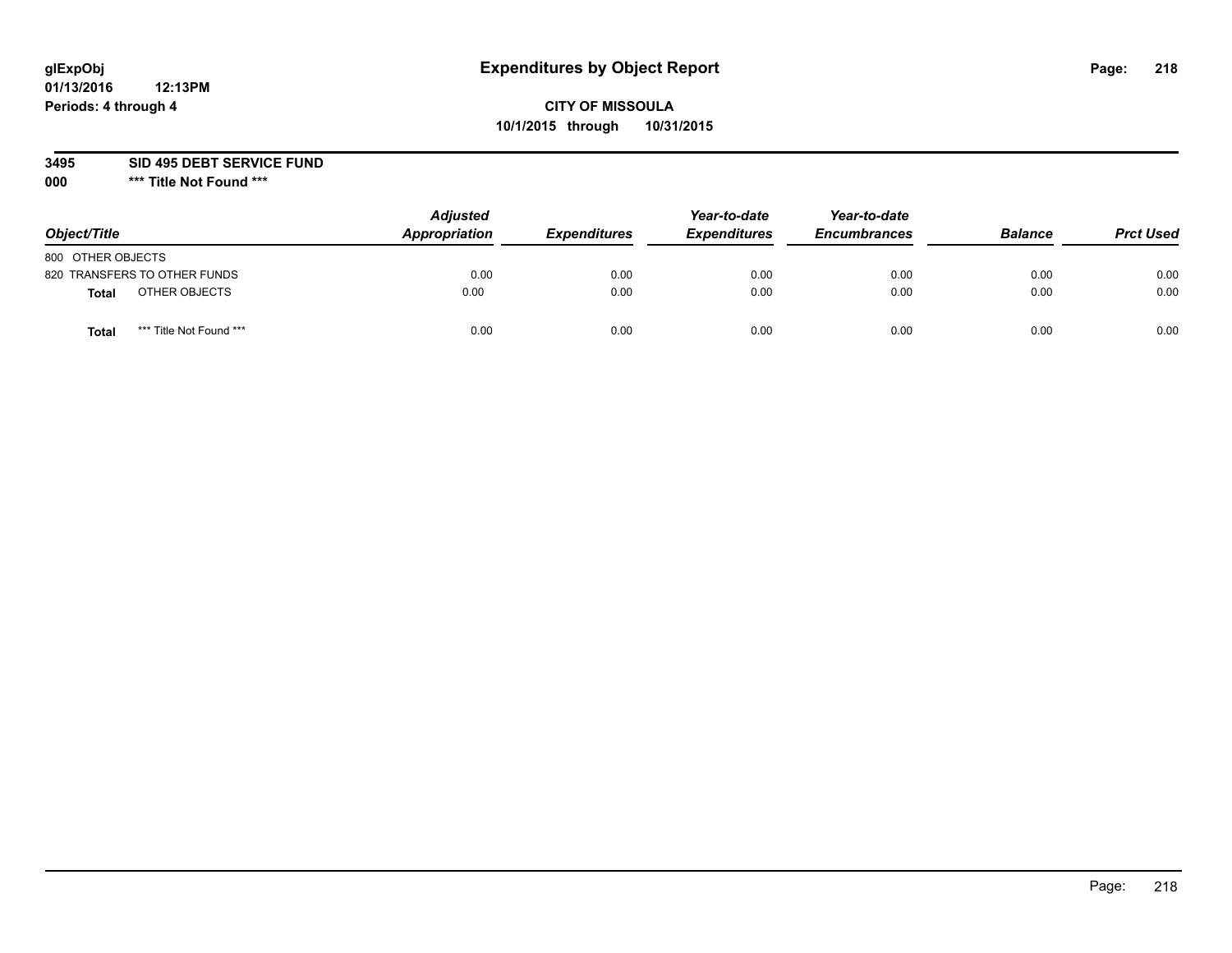#### **3495 SID 495 DEBT SERVICE FUND**

| Object/Title                         | <b>Adjusted</b><br><b>Appropriation</b> | <b>Expenditures</b> | Year-to-date<br><b>Expenditures</b> | Year-to-date<br><b>Encumbrances</b> | <b>Balance</b> | <b>Prct Used</b> |
|--------------------------------------|-----------------------------------------|---------------------|-------------------------------------|-------------------------------------|----------------|------------------|
| 500 FIXED CHARGES                    |                                         |                     |                                     |                                     |                |                  |
| 550 MERCHANT SERVICE FEES            | 0.00                                    | 0.00                | 0.00                                | 0.00                                | 0.00           | 0.00             |
| <b>FIXED CHARGES</b><br><b>Total</b> | 0.00                                    | 0.00                | 0.00                                | 0.00                                | 0.00           | 0.00             |
| 800 OTHER OBJECTS                    |                                         |                     |                                     |                                     |                |                  |
| 820 TRANSFERS TO OTHER FUNDS         | 0.00                                    | 0.00                | 0.00                                | 0.00                                | 0.00           | 0.00             |
| OTHER OBJECTS<br><b>Total</b>        | 0.00                                    | 0.00                | 0.00                                | 0.00                                | 0.00           | 0.00             |
| NON-DEPARTMENTAL<br><b>Total</b>     | 0.00                                    | 0.00                | 0.00                                | 0.00                                | 0.00           | 0.00             |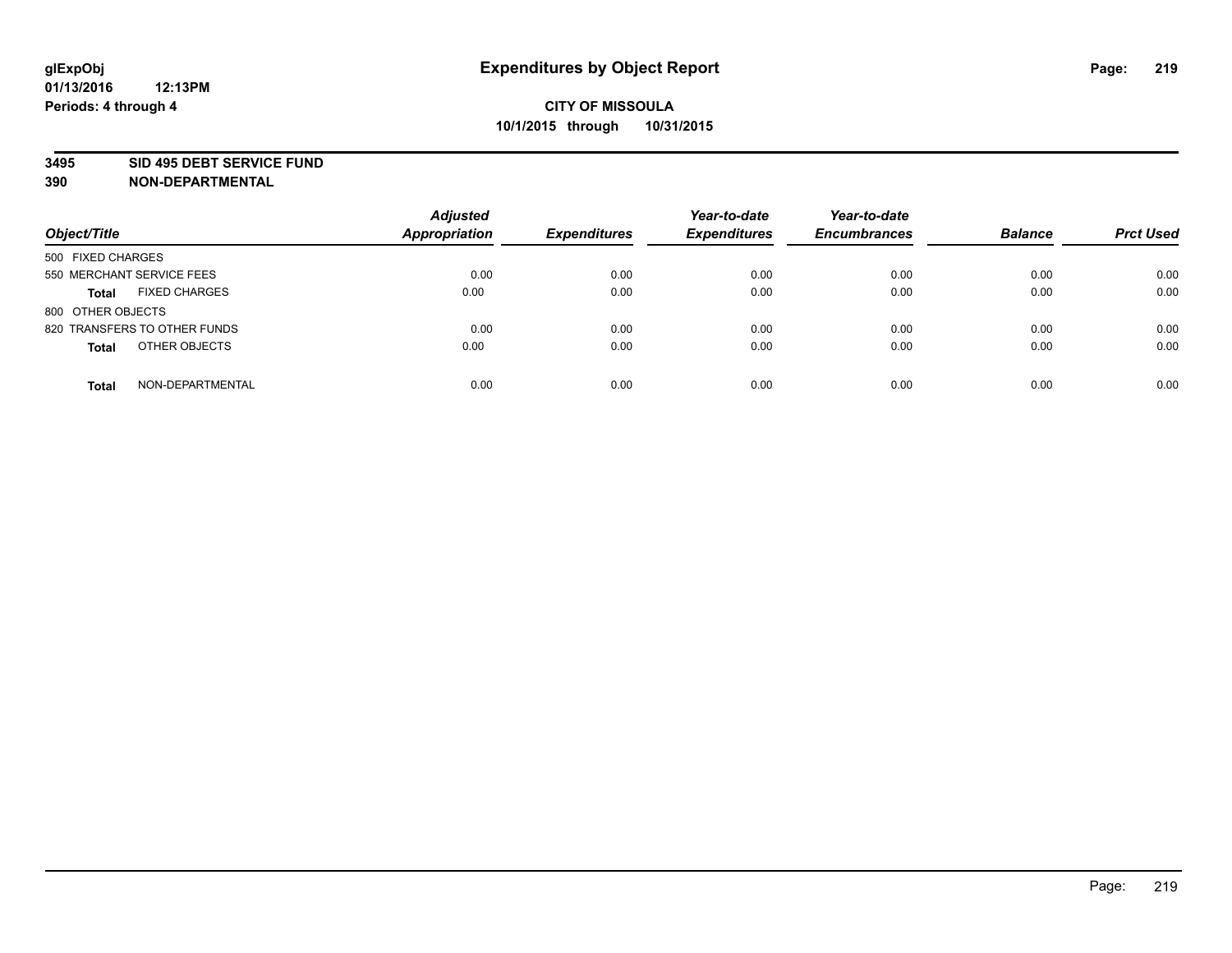### **3495 SID 495 DEBT SERVICE FUND**

| Object/Title                              | <b>Adjusted</b><br><b>Appropriation</b> | <b>Expenditures</b> | Year-to-date<br><b>Expenditures</b> | Year-to-date<br><b>Encumbrances</b> | <b>Balance</b> | <b>Prct Used</b> |
|-------------------------------------------|-----------------------------------------|---------------------|-------------------------------------|-------------------------------------|----------------|------------------|
| 500 FIXED CHARGES                         |                                         |                     |                                     |                                     |                |                  |
| 550 MERCHANT SERVICE FEES                 | 0.00                                    | 0.00                | 0.00                                | 0.00                                | 0.00           | 0.00             |
| <b>FIXED CHARGES</b><br><b>Total</b>      | 0.00                                    | 0.00                | 0.00                                | 0.00                                | 0.00           | 0.00             |
| 800 OTHER OBJECTS                         |                                         |                     |                                     |                                     |                |                  |
| 820 TRANSFERS TO OTHER FUNDS              | 0.00                                    | 0.00                | 0.00                                | 0.00                                | 0.00           | 0.00             |
| OTHER OBJECTS<br><b>Total</b>             | 0.00                                    | 0.00                | 0.00                                | 0.00                                | 0.00           | 0.00             |
| SID 495 DEBT SERVICE FUND<br><b>Total</b> | 0.00                                    | 0.00                | 0.00                                | 0.00                                | 0.00           | 0.00             |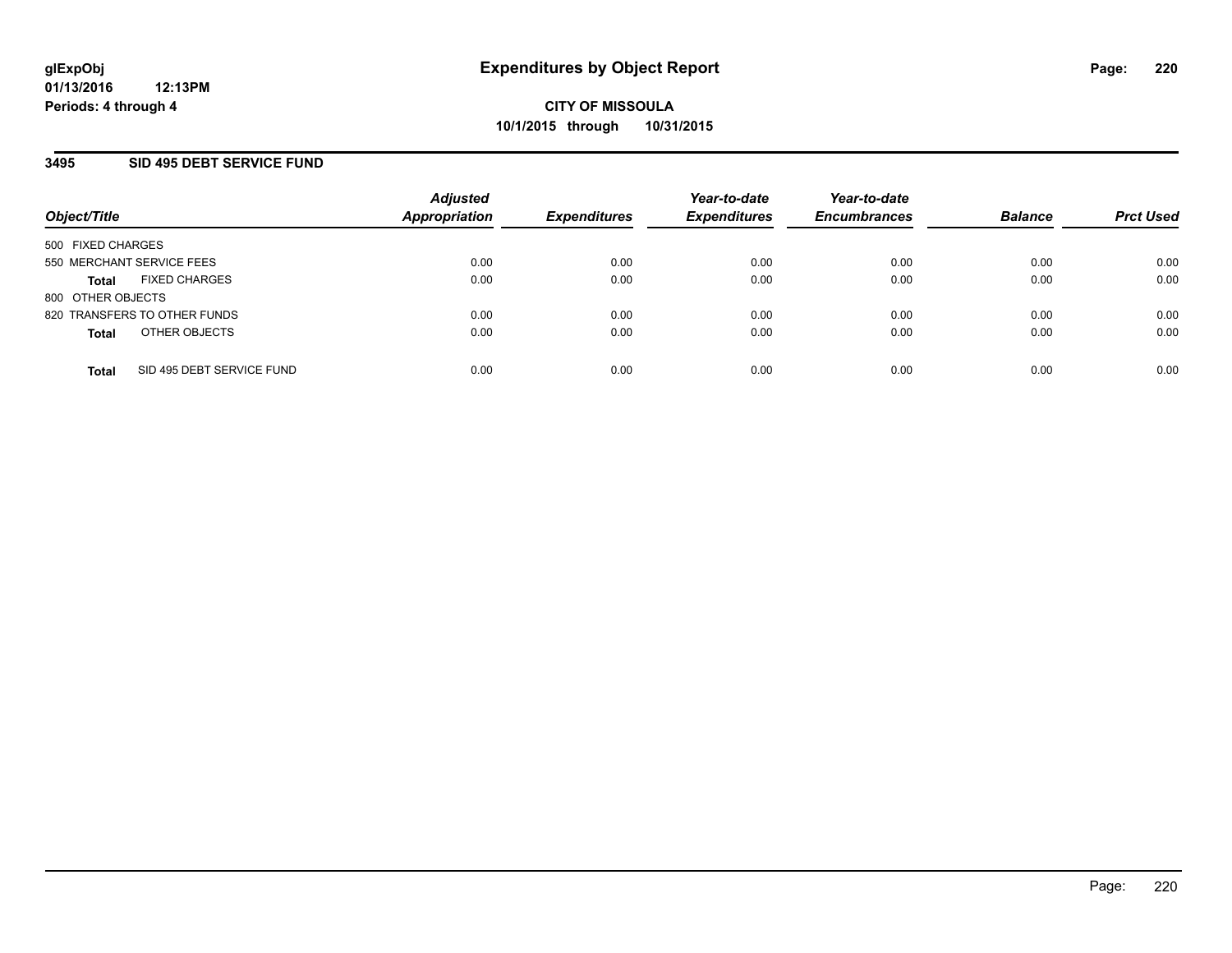## **CITY OF MISSOULA 10/1/2015 through 10/31/2015**

### **3497 SID 497 DEBT SERVICE FUND**

| Object/Title                            | <b>Adjusted</b><br>Appropriation | <b>Expenditures</b> | Year-to-date<br><b>Expenditures</b> | Year-to-date<br><b>Encumbrances</b> | <b>Balance</b> | <b>Prct Used</b> |
|-----------------------------------------|----------------------------------|---------------------|-------------------------------------|-------------------------------------|----------------|------------------|
| 800 OTHER OBJECTS                       |                                  |                     |                                     |                                     |                |                  |
| 820 TRANSFERS TO OTHER FUNDS            | 0.00                             | 0.00                | 0.00                                | 0.00                                | 0.00           | 0.00             |
| OTHER OBJECTS<br>Total                  | 0.00                             | 0.00                | 0.00                                | 0.00                                | 0.00           | 0.00             |
| *** Title Not Found ***<br><b>Total</b> | 0.00                             | 0.00                | 0.00                                | 0.00                                | 0.00           | 0.00             |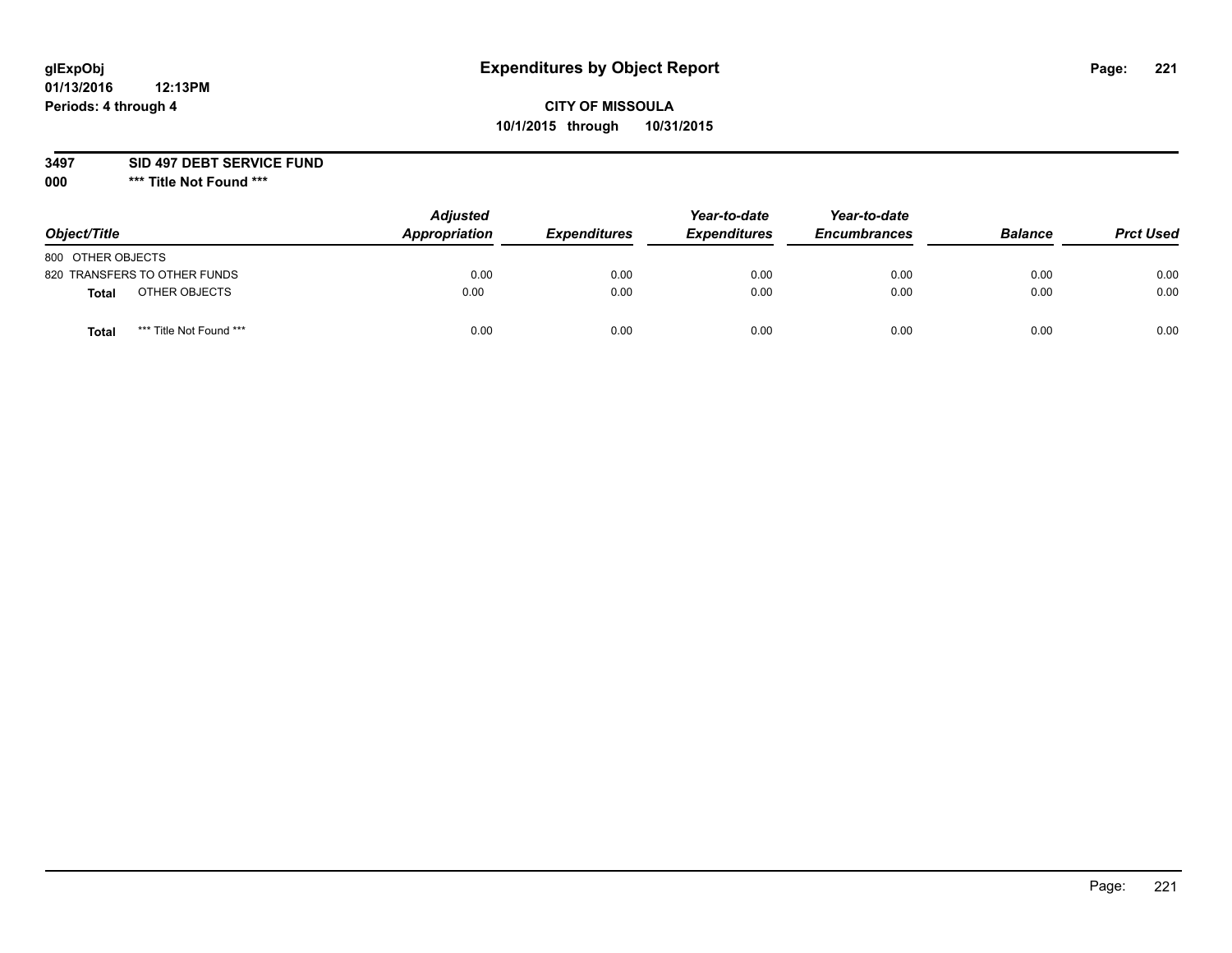#### **3497 SID 497 DEBT SERVICE FUND**

| Object/Title                         | <b>Adjusted</b><br><b>Appropriation</b> | <b>Expenditures</b> | Year-to-date<br><b>Expenditures</b> | Year-to-date<br><b>Encumbrances</b> | <b>Balance</b> | <b>Prct Used</b> |
|--------------------------------------|-----------------------------------------|---------------------|-------------------------------------|-------------------------------------|----------------|------------------|
| 500 FIXED CHARGES                    |                                         |                     |                                     |                                     |                |                  |
| 550 MERCHANT SERVICE FEES            | 0.00                                    | 0.00                | 0.00                                | 0.00                                | 0.00           | 0.00             |
| <b>FIXED CHARGES</b><br><b>Total</b> | 0.00                                    | 0.00                | 0.00                                | 0.00                                | 0.00           | 0.00             |
| 600 DEBT SERVICE                     |                                         |                     |                                     |                                     |                |                  |
| 620 INTEREST / SERVICE FEES          | 0.00                                    | 0.00                | 0.00                                | 0.00                                | 0.00           | 0.00             |
| <b>DEBT SERVICE</b><br><b>Total</b>  | 0.00                                    | 0.00                | 0.00                                | 0.00                                | 0.00           | 0.00             |
| 800 OTHER OBJECTS                    |                                         |                     |                                     |                                     |                |                  |
| 800 OTHER OBJECTS                    | 0.00                                    | 0.00                | 0.00                                | 0.00                                | 0.00           | 0.00             |
| 820 TRANSFERS TO OTHER FUNDS         | 0.00                                    | 0.00                | 0.00                                | 0.00                                | 0.00           | 0.00             |
| OTHER OBJECTS<br><b>Total</b>        | 0.00                                    | 0.00                | 0.00                                | 0.00                                | 0.00           | 0.00             |
|                                      |                                         |                     |                                     |                                     |                |                  |
| NON-DEPARTMENTAL<br><b>Total</b>     | 0.00                                    | 0.00                | 0.00                                | 0.00                                | 0.00           | 0.00             |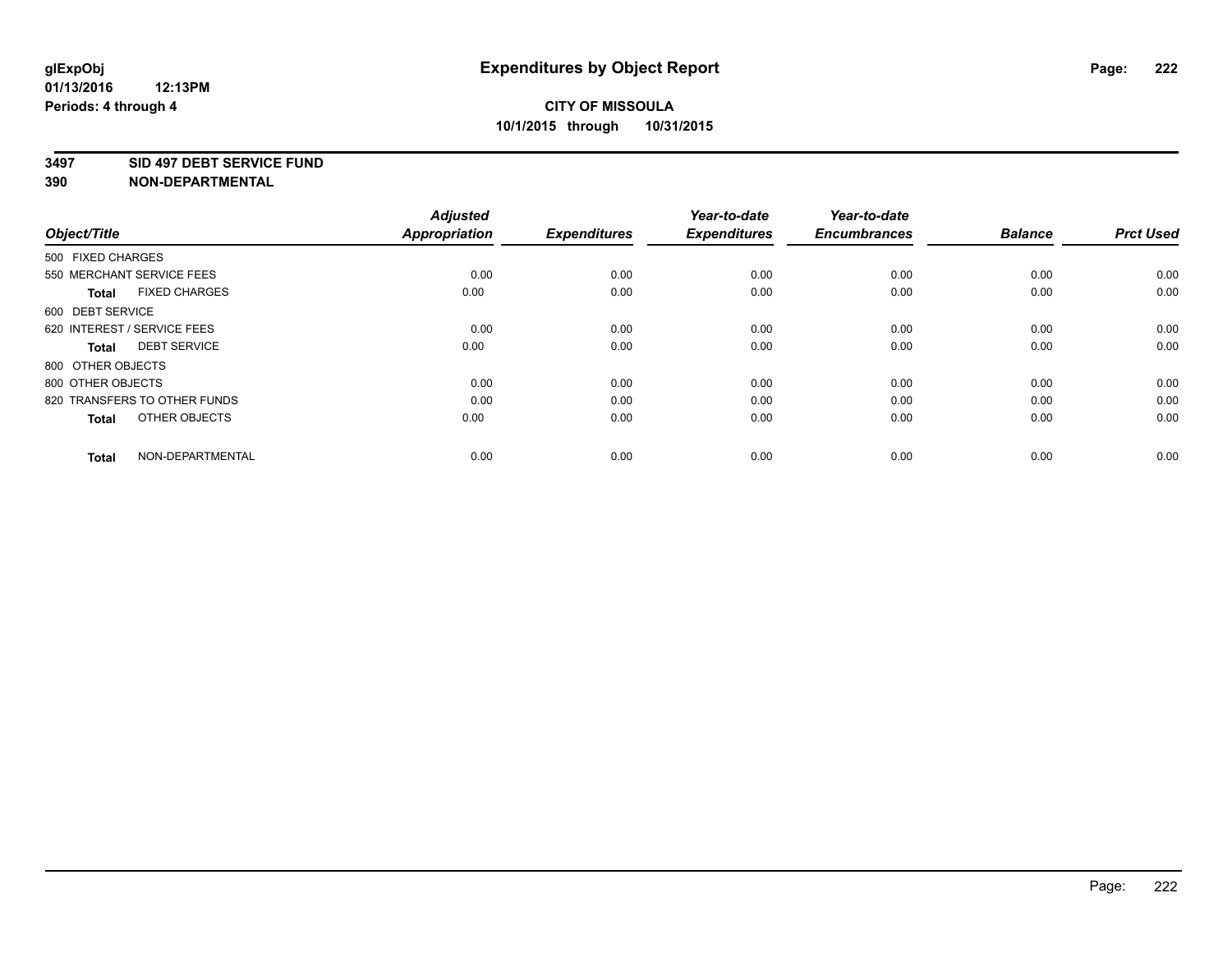### **3497 SID 497 DEBT SERVICE FUND**

|                                           | <b>Adjusted</b>      | <b>Expenditures</b> | Year-to-date<br><b>Expenditures</b> | Year-to-date<br><b>Encumbrances</b> | <b>Balance</b> | <b>Prct Used</b> |
|-------------------------------------------|----------------------|---------------------|-------------------------------------|-------------------------------------|----------------|------------------|
| Object/Title                              | <b>Appropriation</b> |                     |                                     |                                     |                |                  |
| 500 FIXED CHARGES                         |                      |                     |                                     |                                     |                |                  |
| 550 MERCHANT SERVICE FEES                 | 0.00                 | 0.00                | 0.00                                | 0.00                                | 0.00           | 0.00             |
| <b>FIXED CHARGES</b><br>Total             | 0.00                 | 0.00                | 0.00                                | 0.00                                | 0.00           | 0.00             |
| 600 DEBT SERVICE                          |                      |                     |                                     |                                     |                |                  |
| 620 INTEREST / SERVICE FEES               | 0.00                 | 0.00                | 0.00                                | 0.00                                | 0.00           | 0.00             |
| <b>DEBT SERVICE</b><br>Total              | 0.00                 | 0.00                | 0.00                                | 0.00                                | 0.00           | 0.00             |
| 800 OTHER OBJECTS                         |                      |                     |                                     |                                     |                |                  |
| 800 OTHER OBJECTS                         | 0.00                 | 0.00                | 0.00                                | 0.00                                | 0.00           | 0.00             |
| 820 TRANSFERS TO OTHER FUNDS              | 0.00                 | 0.00                | 0.00                                | 0.00                                | 0.00           | 0.00             |
| OTHER OBJECTS<br><b>Total</b>             | 0.00                 | 0.00                | 0.00                                | 0.00                                | 0.00           | 0.00             |
|                                           |                      |                     |                                     |                                     |                |                  |
| SID 497 DEBT SERVICE FUND<br><b>Total</b> | 0.00                 | 0.00                | 0.00                                | 0.00                                | 0.00           | 0.00             |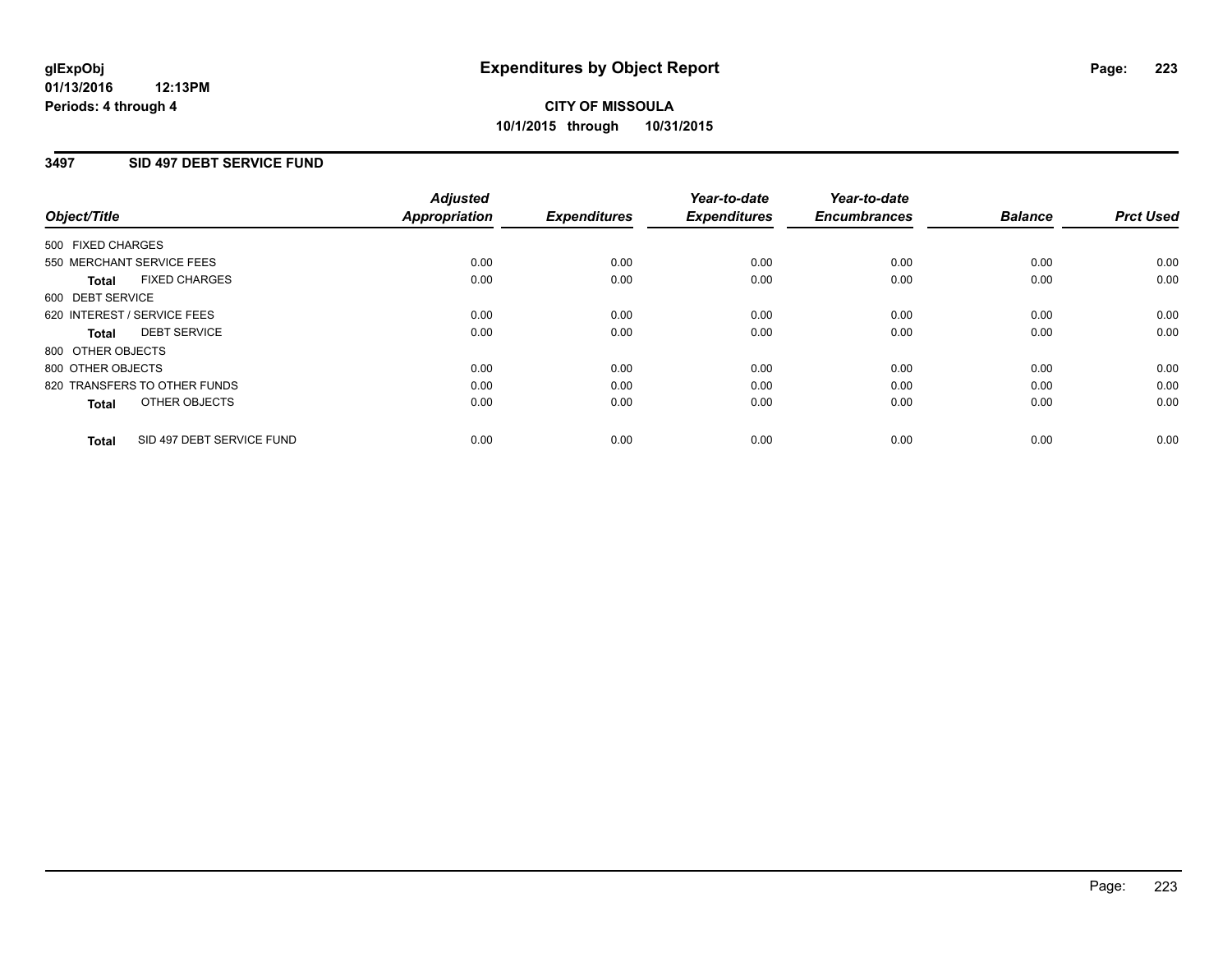## **CITY OF MISSOULA 10/1/2015 through 10/31/2015**

**3498 SID 498 DEBT SERVICE FUND**

| Object/Title      |                              | <b>Adjusted</b><br>Appropriation | <b>Expenditures</b> | Year-to-date<br><b>Expenditures</b> | Year-to-date<br><b>Encumbrances</b> | <b>Balance</b> | <b>Prct Used</b> |
|-------------------|------------------------------|----------------------------------|---------------------|-------------------------------------|-------------------------------------|----------------|------------------|
| 800 OTHER OBJECTS |                              |                                  |                     |                                     |                                     |                |                  |
|                   | 820 TRANSFERS TO OTHER FUNDS | 0.00                             | 0.00                | 0.00                                | 0.00                                | 0.00           | 0.00             |
| Total             | OTHER OBJECTS                | 0.00                             | 0.00                | 0.00                                | 0.00                                | 0.00           | 0.00             |
| Tota              | *** Title Not Found ***      | 0.00                             | 0.00                | 0.00                                | 0.00                                | 0.00           | 0.00             |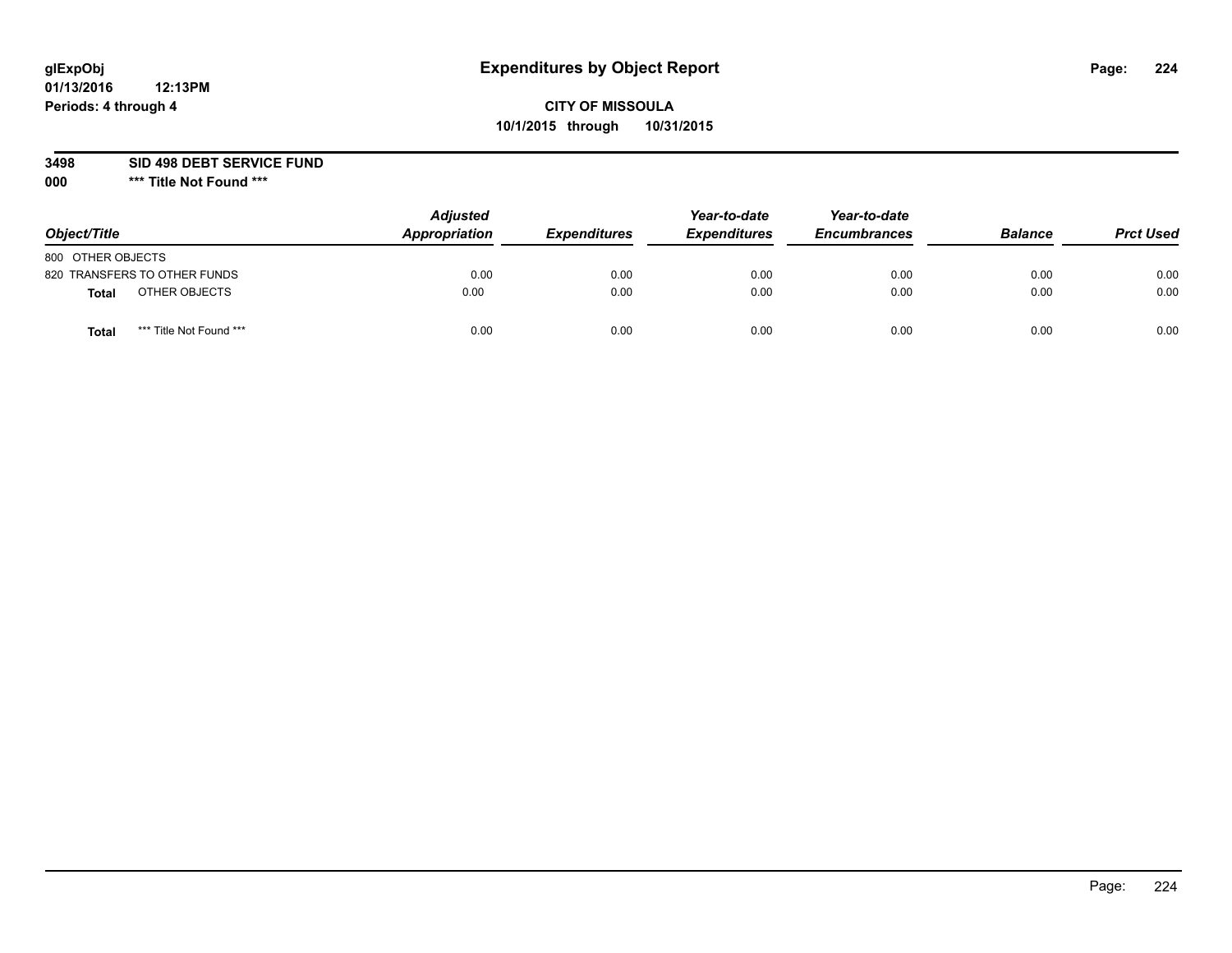#### **3498 SID 498 DEBT SERVICE FUND**

| Object/Title                         | <b>Adjusted</b><br><b>Appropriation</b> | <b>Expenditures</b> | Year-to-date<br><b>Expenditures</b> | Year-to-date<br><b>Encumbrances</b> | <b>Balance</b> | <b>Prct Used</b> |
|--------------------------------------|-----------------------------------------|---------------------|-------------------------------------|-------------------------------------|----------------|------------------|
|                                      |                                         |                     |                                     |                                     |                |                  |
| 500 FIXED CHARGES                    |                                         |                     |                                     |                                     |                |                  |
| 550 MERCHANT SERVICE FEES            | 0.00                                    | 0.00                | 0.00                                | 0.00                                | 0.00           | 0.00             |
| <b>FIXED CHARGES</b><br><b>Total</b> | 0.00                                    | 0.00                | 0.00                                | 0.00                                | 0.00           | 0.00             |
| 600 DEBT SERVICE                     |                                         |                     |                                     |                                     |                |                  |
| 610 PRINCIPAL                        | 0.00                                    | 0.00                | 0.00                                | 0.00                                | 0.00           | 0.00             |
| 620 INTEREST / SERVICE FEES          | 0.00                                    | 0.00                | 0.00                                | 0.00                                | 0.00           | 0.00             |
| <b>DEBT SERVICE</b><br>Total         | 0.00                                    | 0.00                | 0.00                                | 0.00                                | 0.00           | 0.00             |
|                                      |                                         |                     |                                     |                                     |                |                  |
| NON-DEPARTMENTAL<br><b>Total</b>     | 0.00                                    | 0.00                | 0.00                                | 0.00                                | 0.00           | 0.00             |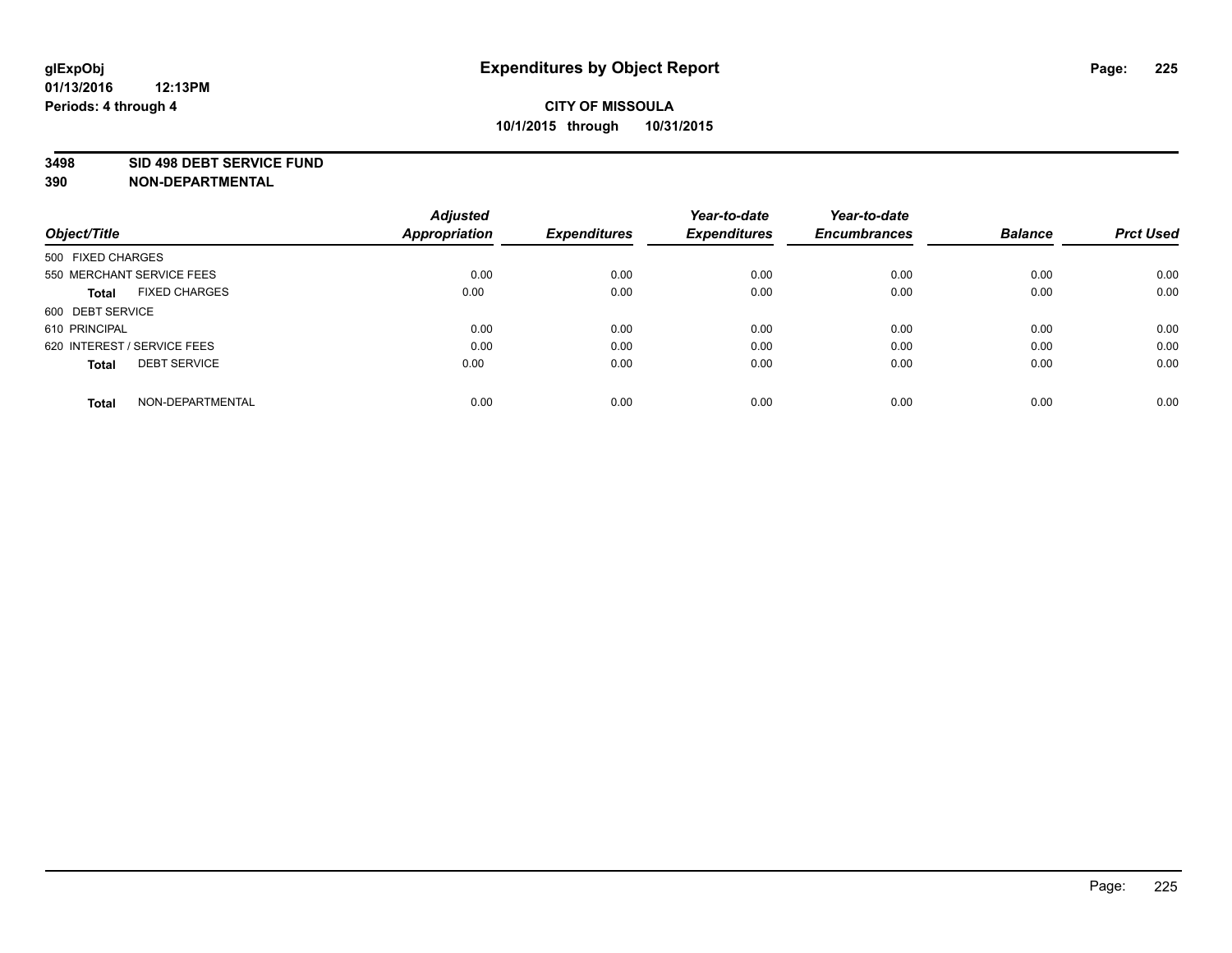### **3498 SID 498 DEBT SERVICE FUND**

| Object/Title      |                              | <b>Adjusted</b><br>Appropriation | <b>Expenditures</b> | Year-to-date<br><b>Expenditures</b> | Year-to-date<br><b>Encumbrances</b> | <b>Balance</b> | <b>Prct Used</b> |
|-------------------|------------------------------|----------------------------------|---------------------|-------------------------------------|-------------------------------------|----------------|------------------|
| 500 FIXED CHARGES |                              |                                  |                     |                                     |                                     |                |                  |
|                   | 550 MERCHANT SERVICE FEES    | 0.00                             | 0.00                | 0.00                                | 0.00                                | 0.00           | 0.00             |
| <b>Total</b>      | <b>FIXED CHARGES</b>         | 0.00                             | 0.00                | 0.00                                | 0.00                                | 0.00           | 0.00             |
| 600 DEBT SERVICE  |                              |                                  |                     |                                     |                                     |                |                  |
| 610 PRINCIPAL     |                              | 0.00                             | 0.00                | 0.00                                | 0.00                                | 0.00           | 0.00             |
|                   | 620 INTEREST / SERVICE FEES  | 0.00                             | 0.00                | 0.00                                | 0.00                                | 0.00           | 0.00             |
| Total             | <b>DEBT SERVICE</b>          | 0.00                             | 0.00                | 0.00                                | 0.00                                | 0.00           | 0.00             |
| 800 OTHER OBJECTS |                              |                                  |                     |                                     |                                     |                |                  |
|                   | 820 TRANSFERS TO OTHER FUNDS | 0.00                             | 0.00                | 0.00                                | 0.00                                | 0.00           | 0.00             |
| <b>Total</b>      | OTHER OBJECTS                | 0.00                             | 0.00                | 0.00                                | 0.00                                | 0.00           | 0.00             |
| <b>Total</b>      | SID 498 DEBT SERVICE FUND    | 0.00                             | 0.00                | 0.00                                | 0.00                                | 0.00           | 0.00             |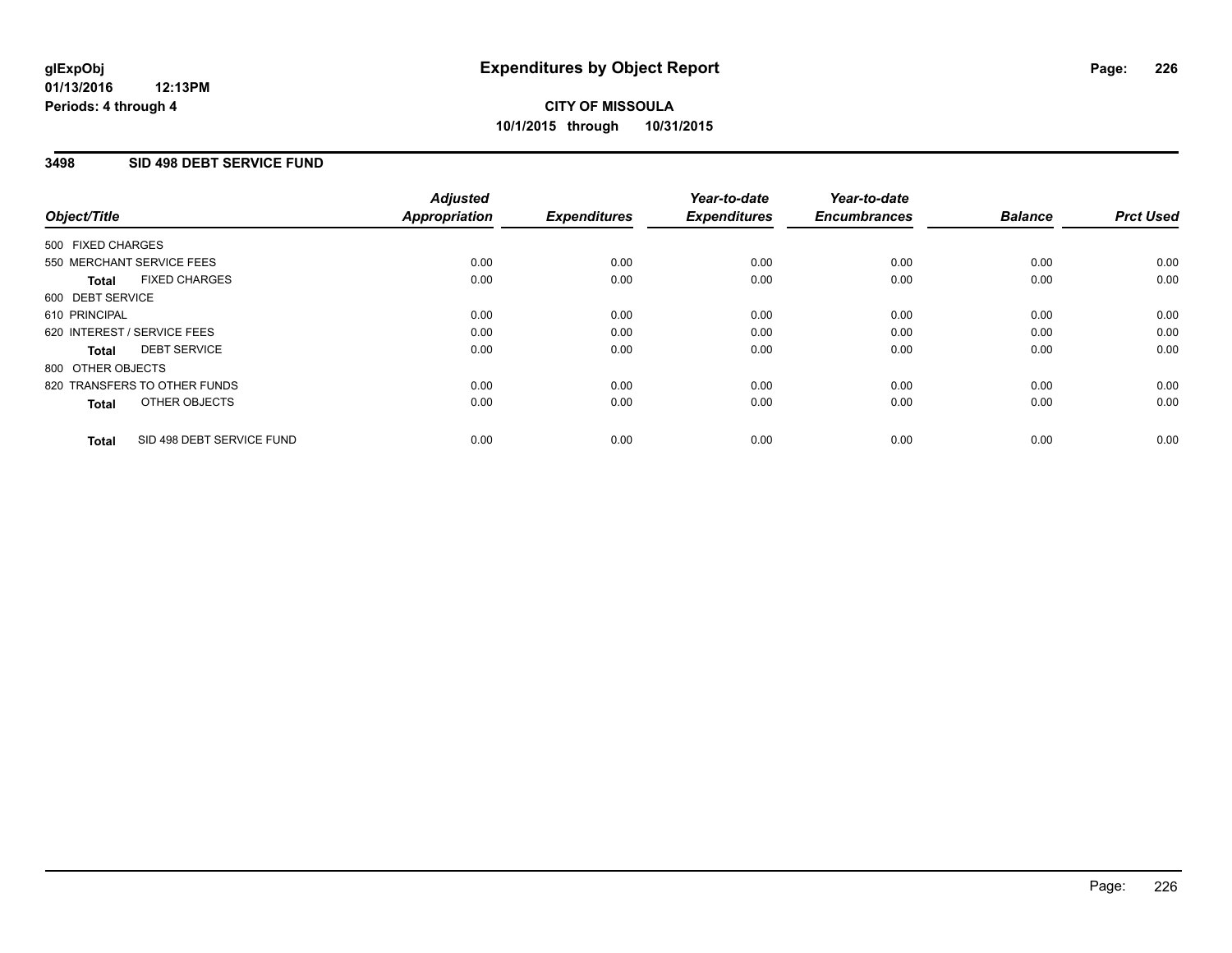#### **3500 SID 500 DEBT SERVICE FUND**

| Object/Title                        | <b>Adjusted</b><br><b>Appropriation</b> | <b>Expenditures</b> | Year-to-date<br><b>Expenditures</b> | Year-to-date<br><b>Encumbrances</b> | <b>Balance</b> | <b>Prct Used</b> |
|-------------------------------------|-----------------------------------------|---------------------|-------------------------------------|-------------------------------------|----------------|------------------|
| 600 DEBT SERVICE                    |                                         |                     |                                     |                                     |                |                  |
| 620 INTEREST / SERVICE FEES         | 0.00                                    | 0.00                | 0.00                                | 0.00                                | 0.00           | 0.00             |
| <b>DEBT SERVICE</b><br><b>Total</b> | 0.00                                    | 0.00                | 0.00                                | 0.00                                | 0.00           | 0.00             |
| 800 OTHER OBJECTS                   |                                         |                     |                                     |                                     |                |                  |
| 820 TRANSFERS TO OTHER FUNDS        | 0.00                                    | 0.00                | 0.00                                | 0.00                                | 0.00           | 0.00             |
| OTHER OBJECTS<br><b>Total</b>       | 0.00                                    | 0.00                | 0.00                                | 0.00                                | 0.00           | 0.00             |
| NON-DEPARTMENTAL<br><b>Total</b>    | 0.00                                    | 0.00                | 0.00                                | 0.00                                | 0.00           | 0.00             |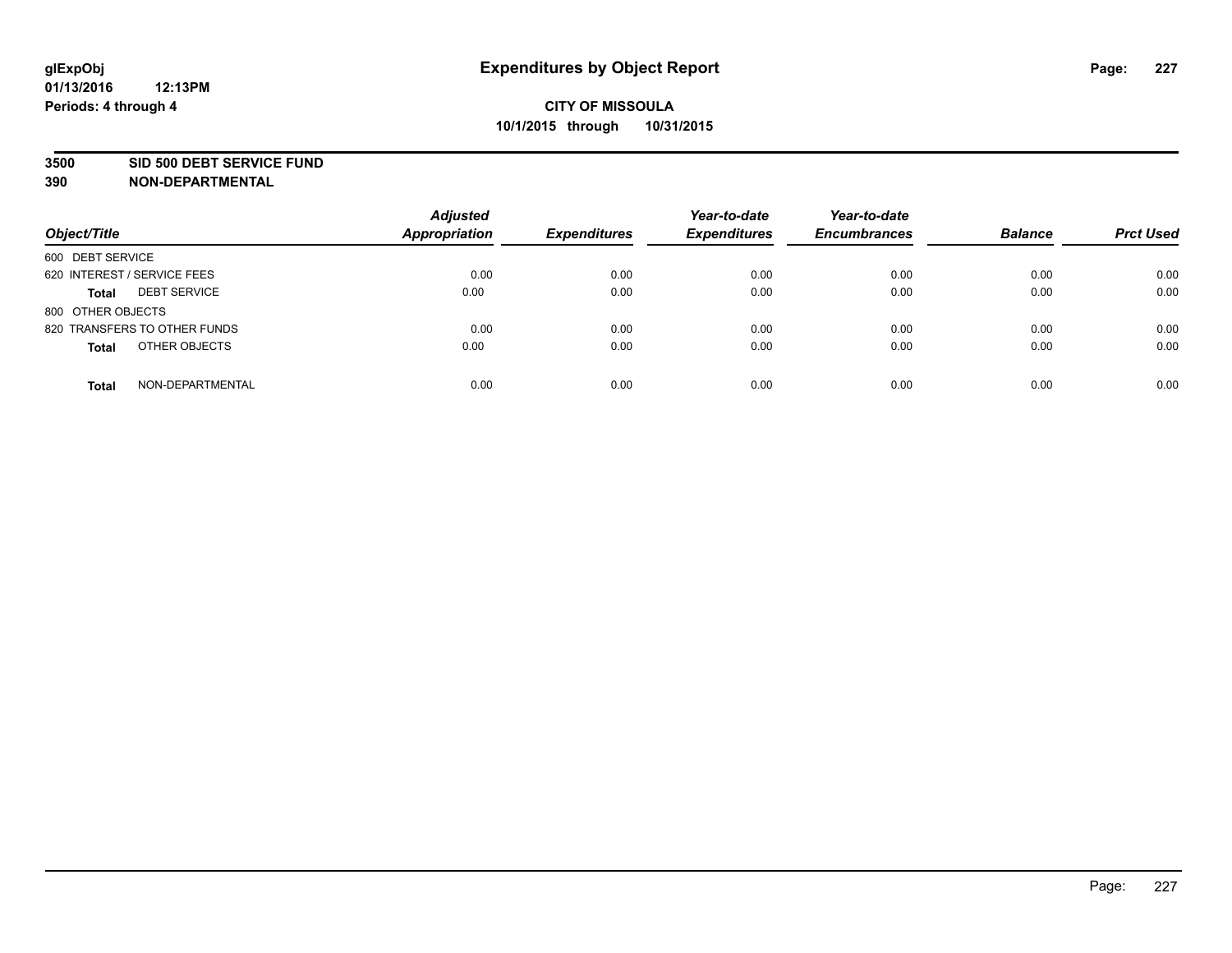### **3500 SID 500 DEBT SERVICE FUND**

| Object/Title                |                              | <b>Adjusted</b><br><b>Appropriation</b> | <b>Expenditures</b> | Year-to-date<br><b>Expenditures</b> | Year-to-date<br><b>Encumbrances</b> | <b>Balance</b> | <b>Prct Used</b> |
|-----------------------------|------------------------------|-----------------------------------------|---------------------|-------------------------------------|-------------------------------------|----------------|------------------|
| 600 DEBT SERVICE            |                              |                                         |                     |                                     |                                     |                |                  |
| 620 INTEREST / SERVICE FEES |                              | 0.00                                    | 0.00                | 0.00                                | 0.00                                | 0.00           | 0.00             |
| <b>Total</b>                | <b>DEBT SERVICE</b>          | 0.00                                    | 0.00                | 0.00                                | 0.00                                | 0.00           | 0.00             |
| 800 OTHER OBJECTS           |                              |                                         |                     |                                     |                                     |                |                  |
|                             | 820 TRANSFERS TO OTHER FUNDS | 0.00                                    | 0.00                | 0.00                                | 0.00                                | 0.00           | 0.00             |
| <b>Total</b>                | OTHER OBJECTS                | 0.00                                    | 0.00                | 0.00                                | 0.00                                | 0.00           | 0.00             |
| <b>Total</b>                | SID 500 DEBT SERVICE FUND    | 0.00                                    | 0.00                | 0.00                                | 0.00                                | 0.00           | 0.00             |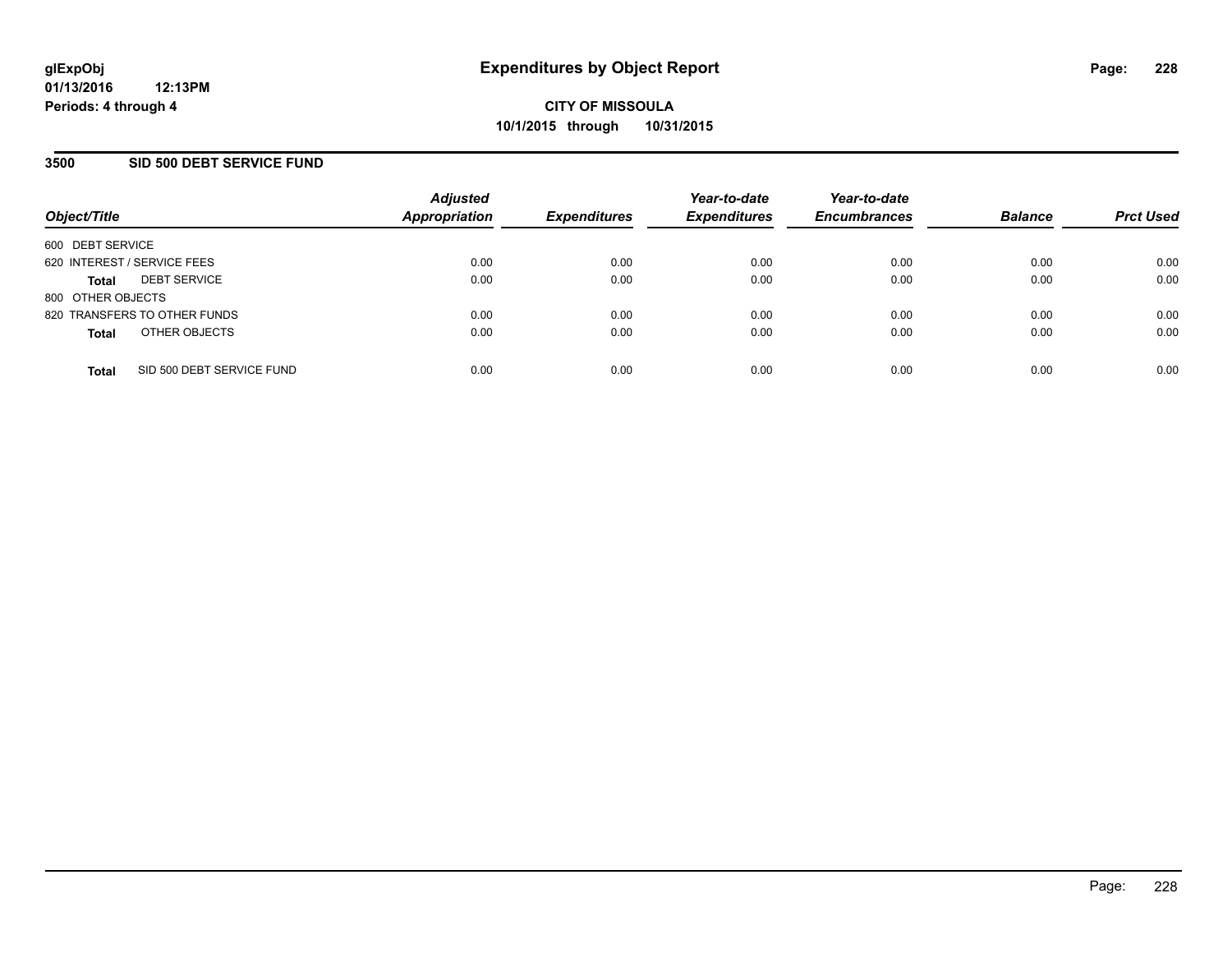## **CITY OF MISSOULA 10/1/2015 through 10/31/2015**

**3501 SID 501 DEBT SERVICE FUND**

| Object/Title                            | <b>Adjusted</b><br>Appropriation | <b>Expenditures</b> | Year-to-date<br><b>Expenditures</b> | Year-to-date<br><b>Encumbrances</b> | <b>Balance</b> | <b>Prct Used</b> |
|-----------------------------------------|----------------------------------|---------------------|-------------------------------------|-------------------------------------|----------------|------------------|
| 800 OTHER OBJECTS                       |                                  |                     |                                     |                                     |                |                  |
| 820 TRANSFERS TO OTHER FUNDS            | 0.00                             | 0.00                | 0.00                                | 0.00                                | 0.00           | 0.00             |
| OTHER OBJECTS<br><b>Total</b>           | 0.00                             | 0.00                | 0.00                                | 0.00                                | 0.00           | 0.00             |
| *** Title Not Found ***<br><b>Total</b> | 0.00                             | 0.00                | 0.00                                | 0.00                                | 0.00           | 0.00             |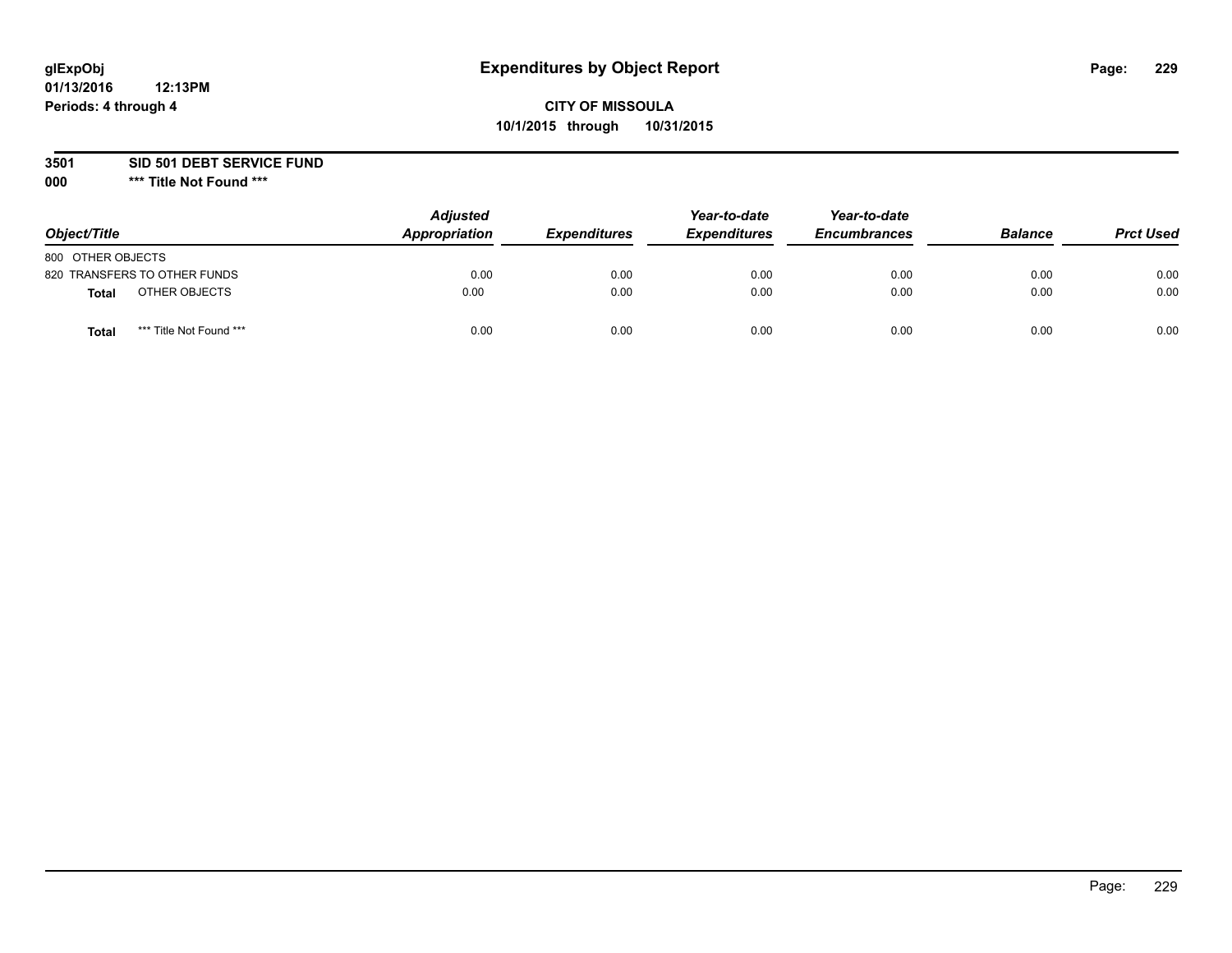#### **3501 SID 501 DEBT SERVICE FUND**

| Object/Title                         | <b>Adjusted</b><br><b>Appropriation</b> | <b>Expenditures</b> | Year-to-date<br><b>Expenditures</b> | Year-to-date<br><b>Encumbrances</b> | <b>Balance</b> | <b>Prct Used</b> |
|--------------------------------------|-----------------------------------------|---------------------|-------------------------------------|-------------------------------------|----------------|------------------|
|                                      |                                         |                     |                                     |                                     |                |                  |
| 500 FIXED CHARGES                    |                                         |                     |                                     |                                     |                |                  |
| 550 MERCHANT SERVICE FEES            | 0.00                                    | 0.00                | 0.00                                | 0.00                                | 0.00           | 0.00             |
| <b>FIXED CHARGES</b><br><b>Total</b> | 0.00                                    | 0.00                | 0.00                                | 0.00                                | 0.00           | 0.00             |
| 600 DEBT SERVICE                     |                                         |                     |                                     |                                     |                |                  |
| 610 PRINCIPAL                        | 0.00                                    | 0.00                | 0.00                                | 0.00                                | 0.00           | 0.00             |
| 620 INTEREST / SERVICE FEES          | 0.00                                    | 0.00                | 0.00                                | 0.00                                | 0.00           | 0.00             |
| <b>DEBT SERVICE</b><br>Total         | 0.00                                    | 0.00                | 0.00                                | 0.00                                | 0.00           | 0.00             |
|                                      |                                         |                     |                                     |                                     |                |                  |
| NON-DEPARTMENTAL<br><b>Total</b>     | 0.00                                    | 0.00                | 0.00                                | 0.00                                | 0.00           | 0.00             |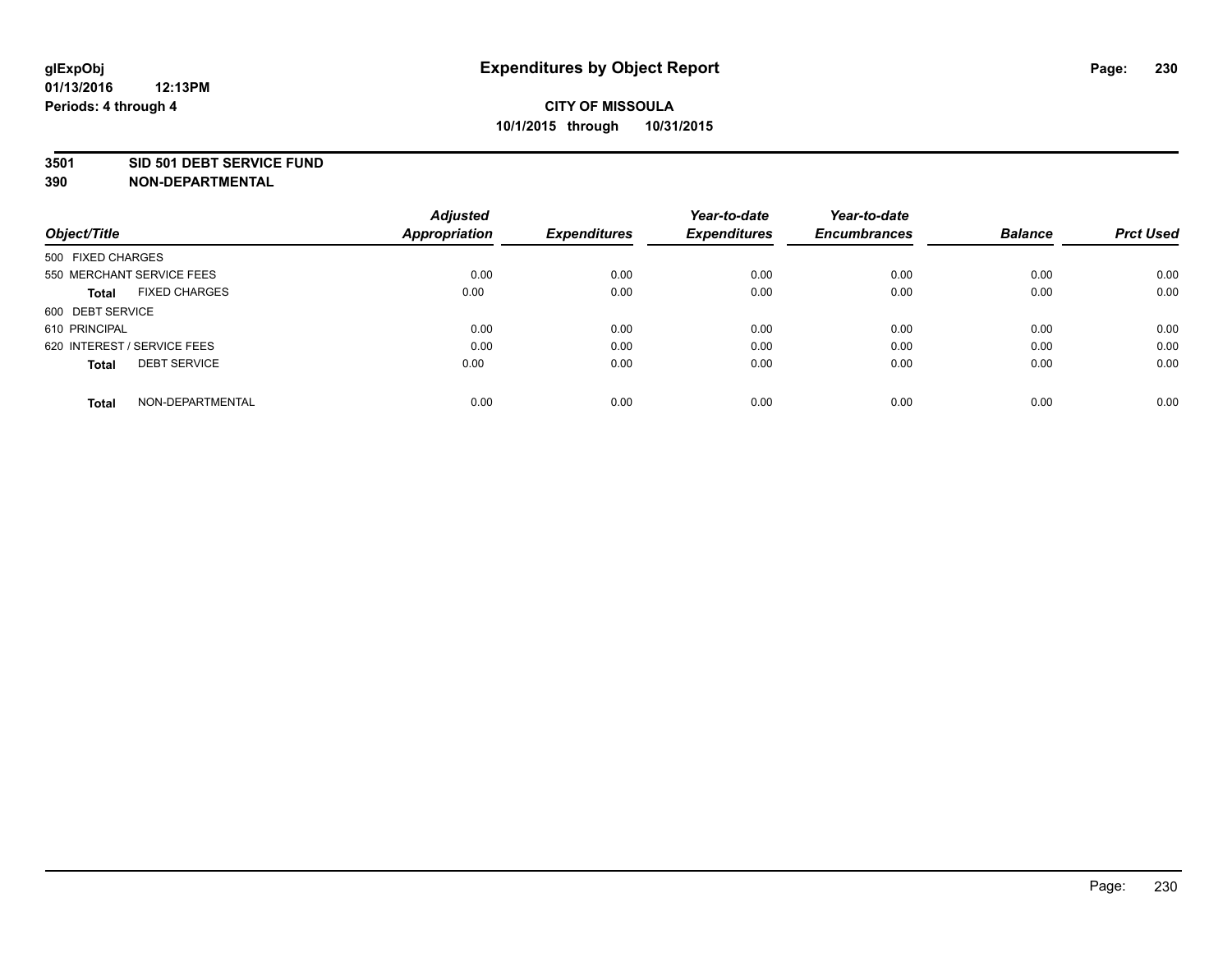### **3501 SID 501 DEBT SERVICE FUND**

| Object/Title                              | <b>Adjusted</b><br><b>Appropriation</b> | <b>Expenditures</b> | Year-to-date<br><b>Expenditures</b> | Year-to-date<br><b>Encumbrances</b> | <b>Balance</b> | <b>Prct Used</b> |
|-------------------------------------------|-----------------------------------------|---------------------|-------------------------------------|-------------------------------------|----------------|------------------|
| 500 FIXED CHARGES                         |                                         |                     |                                     |                                     |                |                  |
| 550 MERCHANT SERVICE FEES                 | 0.00                                    | 0.00                | 0.00                                | 0.00                                | 0.00           | 0.00             |
| <b>FIXED CHARGES</b><br>Total             | 0.00                                    | 0.00                | 0.00                                | 0.00                                | 0.00           | 0.00             |
| 600 DEBT SERVICE                          |                                         |                     |                                     |                                     |                |                  |
| 610 PRINCIPAL                             | 0.00                                    | 0.00                | 0.00                                | 0.00                                | 0.00           | 0.00             |
| 620 INTEREST / SERVICE FEES               | 0.00                                    | 0.00                | 0.00                                | 0.00                                | 0.00           | 0.00             |
| <b>DEBT SERVICE</b><br>Total              | 0.00                                    | 0.00                | 0.00                                | 0.00                                | 0.00           | 0.00             |
| 800 OTHER OBJECTS                         |                                         |                     |                                     |                                     |                |                  |
| 820 TRANSFERS TO OTHER FUNDS              | 0.00                                    | 0.00                | 0.00                                | 0.00                                | 0.00           | 0.00             |
| OTHER OBJECTS<br><b>Total</b>             | 0.00                                    | 0.00                | 0.00                                | 0.00                                | 0.00           | 0.00             |
| SID 501 DEBT SERVICE FUND<br><b>Total</b> | 0.00                                    | 0.00                | 0.00                                | 0.00                                | 0.00           | 0.00             |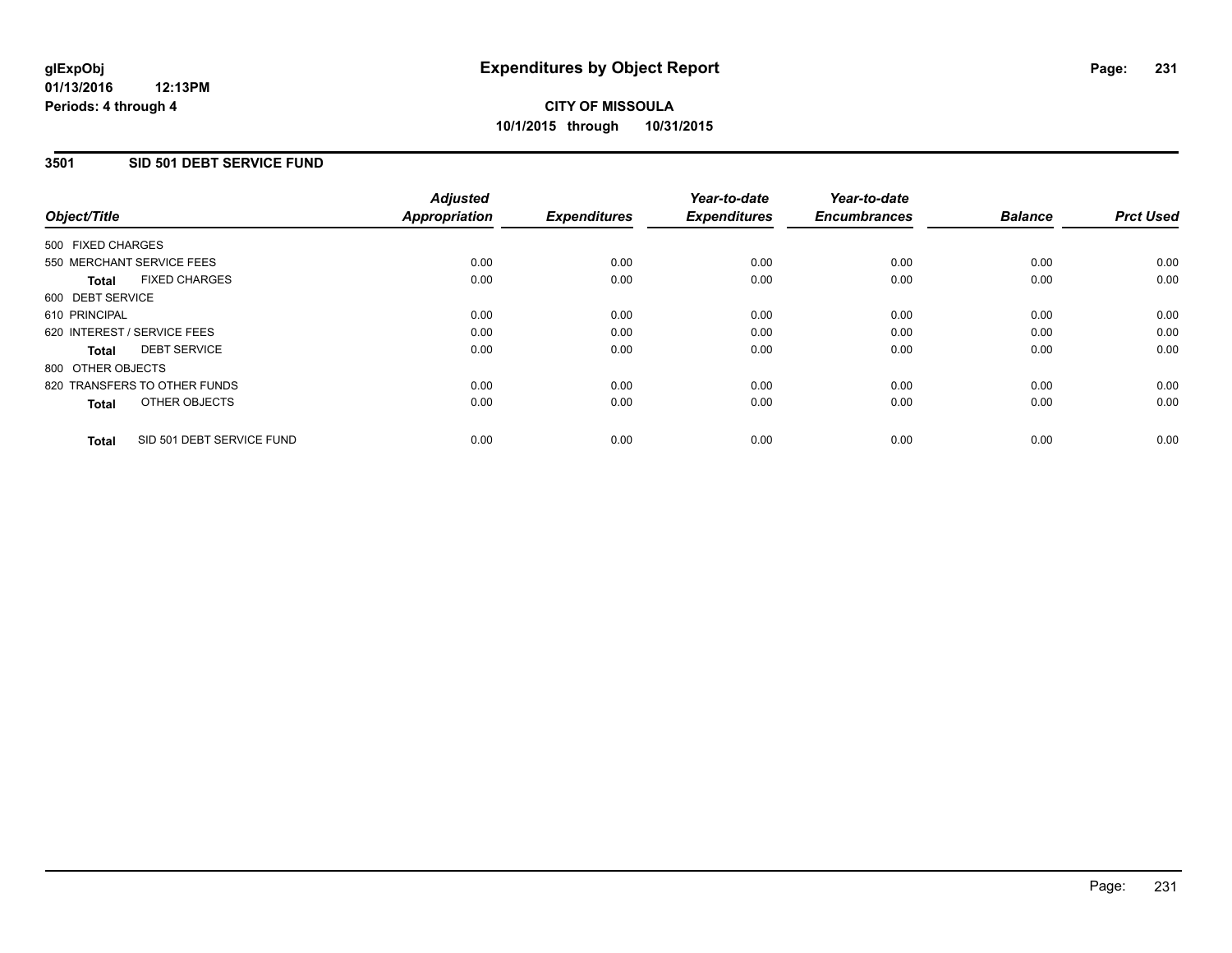## **CITY OF MISSOULA 10/1/2015 through 10/31/2015**

**3503 SID 503 DEBT SERVICE FUND**

| Object/Title                            | <b>Adjusted</b><br>Appropriation | <b>Expenditures</b> | Year-to-date<br><b>Expenditures</b> | Year-to-date<br><b>Encumbrances</b> | <b>Balance</b> | <b>Prct Used</b> |
|-----------------------------------------|----------------------------------|---------------------|-------------------------------------|-------------------------------------|----------------|------------------|
| 800 OTHER OBJECTS                       |                                  |                     |                                     |                                     |                |                  |
| 820 TRANSFERS TO OTHER FUNDS            | 0.00                             | 0.00                | 0.00                                | 0.00                                | 0.00           | 0.00             |
| OTHER OBJECTS<br><b>Total</b>           | 0.00                             | 0.00                | 0.00                                | 0.00                                | 0.00           | 0.00             |
| *** Title Not Found ***<br><b>Total</b> | 0.00                             | 0.00                | 0.00                                | 0.00                                | 0.00           | 0.00             |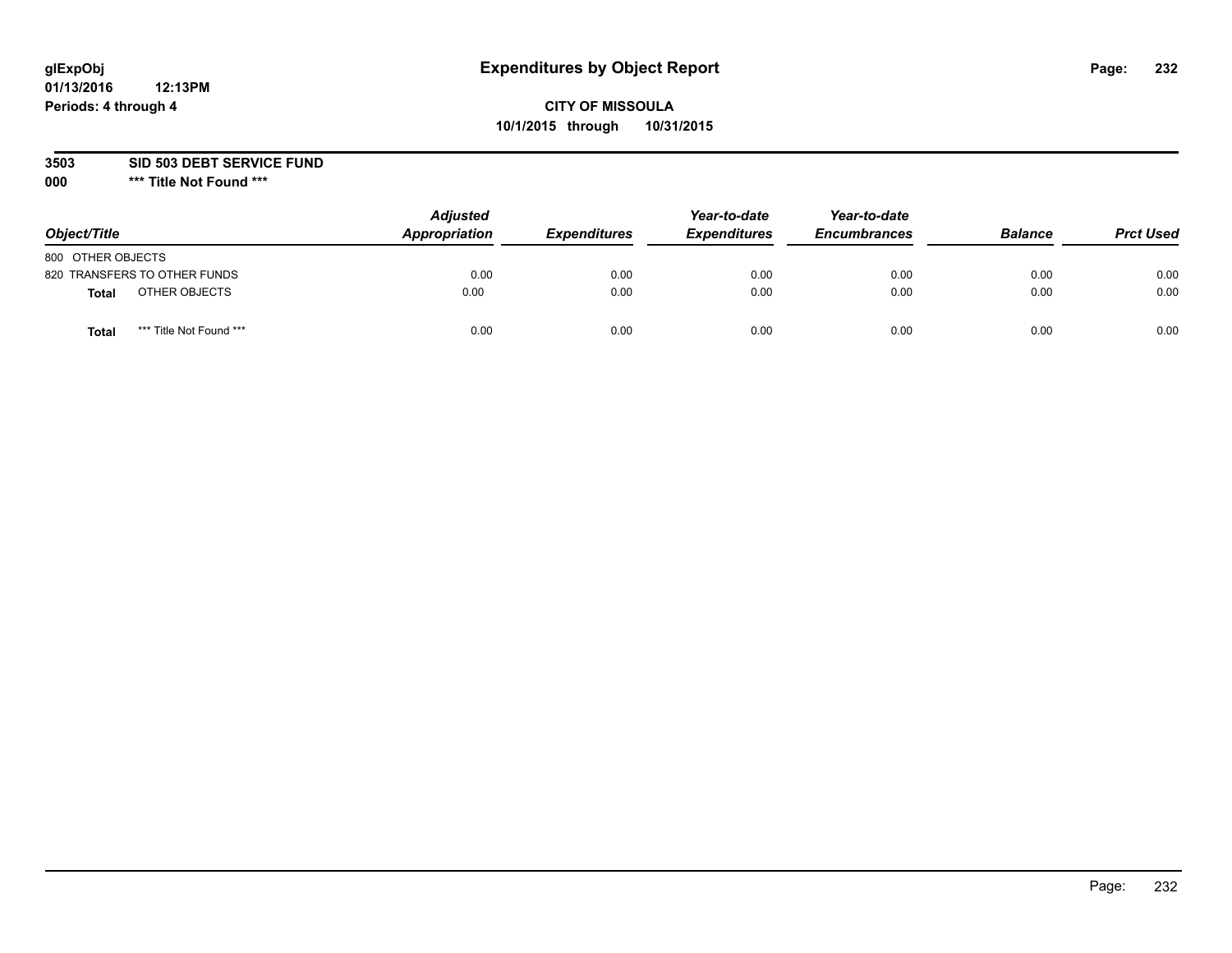#### **3503 SID 503 DEBT SERVICE FUND**

| Object/Title                         | <b>Adjusted</b><br><b>Appropriation</b> | <b>Expenditures</b> | Year-to-date<br><b>Expenditures</b> | Year-to-date<br><b>Encumbrances</b> | <b>Balance</b> | <b>Prct Used</b> |
|--------------------------------------|-----------------------------------------|---------------------|-------------------------------------|-------------------------------------|----------------|------------------|
|                                      |                                         |                     |                                     |                                     |                |                  |
| 500 FIXED CHARGES                    |                                         |                     |                                     |                                     |                |                  |
| 550 MERCHANT SERVICE FEES            | 0.00                                    | 0.00                | 0.00                                | 0.00                                | 0.00           | 0.00             |
| <b>FIXED CHARGES</b><br><b>Total</b> | 0.00                                    | 0.00                | 0.00                                | 0.00                                | 0.00           | 0.00             |
| 600 DEBT SERVICE                     |                                         |                     |                                     |                                     |                |                  |
| 610 PRINCIPAL                        | 0.00                                    | 0.00                | 0.00                                | 0.00                                | 0.00           | 0.00             |
| 620 INTEREST / SERVICE FEES          | 0.00                                    | 0.00                | 0.00                                | 0.00                                | 0.00           | 0.00             |
| <b>DEBT SERVICE</b><br>Total         | 0.00                                    | 0.00                | 0.00                                | 0.00                                | 0.00           | 0.00             |
|                                      |                                         |                     |                                     |                                     |                |                  |
| NON-DEPARTMENTAL<br><b>Total</b>     | 0.00                                    | 0.00                | 0.00                                | 0.00                                | 0.00           | 0.00             |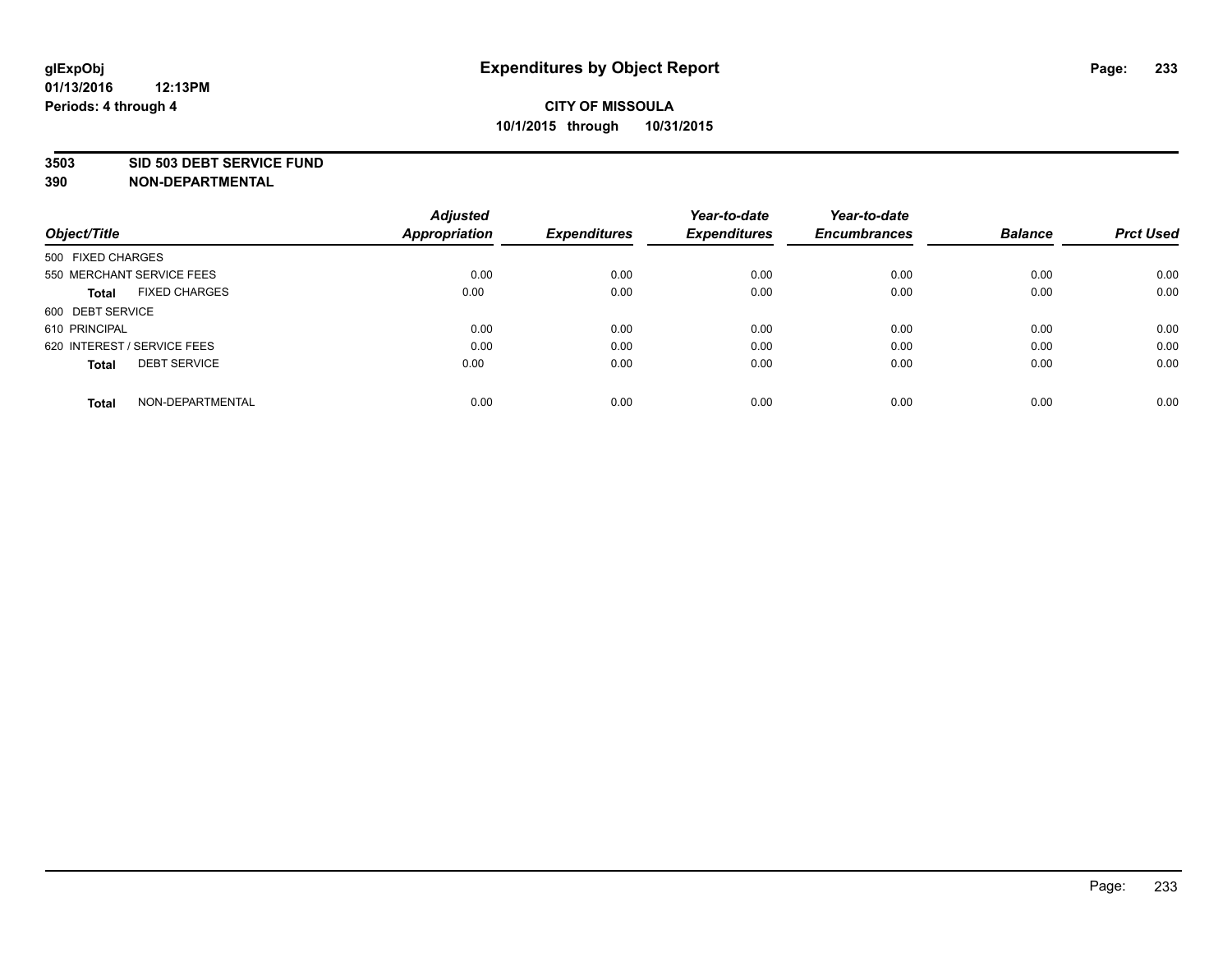### **3503 SID 503 DEBT SERVICE FUND**

| Object/Title                              | <b>Adjusted</b><br><b>Appropriation</b> | <b>Expenditures</b> | Year-to-date<br><b>Expenditures</b> | Year-to-date<br><b>Encumbrances</b> | <b>Balance</b> | <b>Prct Used</b> |
|-------------------------------------------|-----------------------------------------|---------------------|-------------------------------------|-------------------------------------|----------------|------------------|
|                                           |                                         |                     |                                     |                                     |                |                  |
| 500 FIXED CHARGES                         |                                         |                     |                                     |                                     |                |                  |
| 550 MERCHANT SERVICE FEES                 | 0.00                                    | 0.00                | 0.00                                | 0.00                                | 0.00           | 0.00             |
| <b>FIXED CHARGES</b><br>Total             | 0.00                                    | 0.00                | 0.00                                | 0.00                                | 0.00           | 0.00             |
| 600 DEBT SERVICE                          |                                         |                     |                                     |                                     |                |                  |
| 610 PRINCIPAL                             | 0.00                                    | 0.00                | 0.00                                | 0.00                                | 0.00           | 0.00             |
| 620 INTEREST / SERVICE FEES               | 0.00                                    | 0.00                | 0.00                                | 0.00                                | 0.00           | 0.00             |
| <b>DEBT SERVICE</b><br><b>Total</b>       | 0.00                                    | 0.00                | 0.00                                | 0.00                                | 0.00           | 0.00             |
| 800 OTHER OBJECTS                         |                                         |                     |                                     |                                     |                |                  |
| 820 TRANSFERS TO OTHER FUNDS              | 0.00                                    | 0.00                | 0.00                                | 0.00                                | 0.00           | 0.00             |
| OTHER OBJECTS<br><b>Total</b>             | 0.00                                    | 0.00                | 0.00                                | 0.00                                | 0.00           | 0.00             |
|                                           |                                         |                     |                                     |                                     |                |                  |
| SID 503 DEBT SERVICE FUND<br><b>Total</b> | 0.00                                    | 0.00                | 0.00                                | 0.00                                | 0.00           | 0.00             |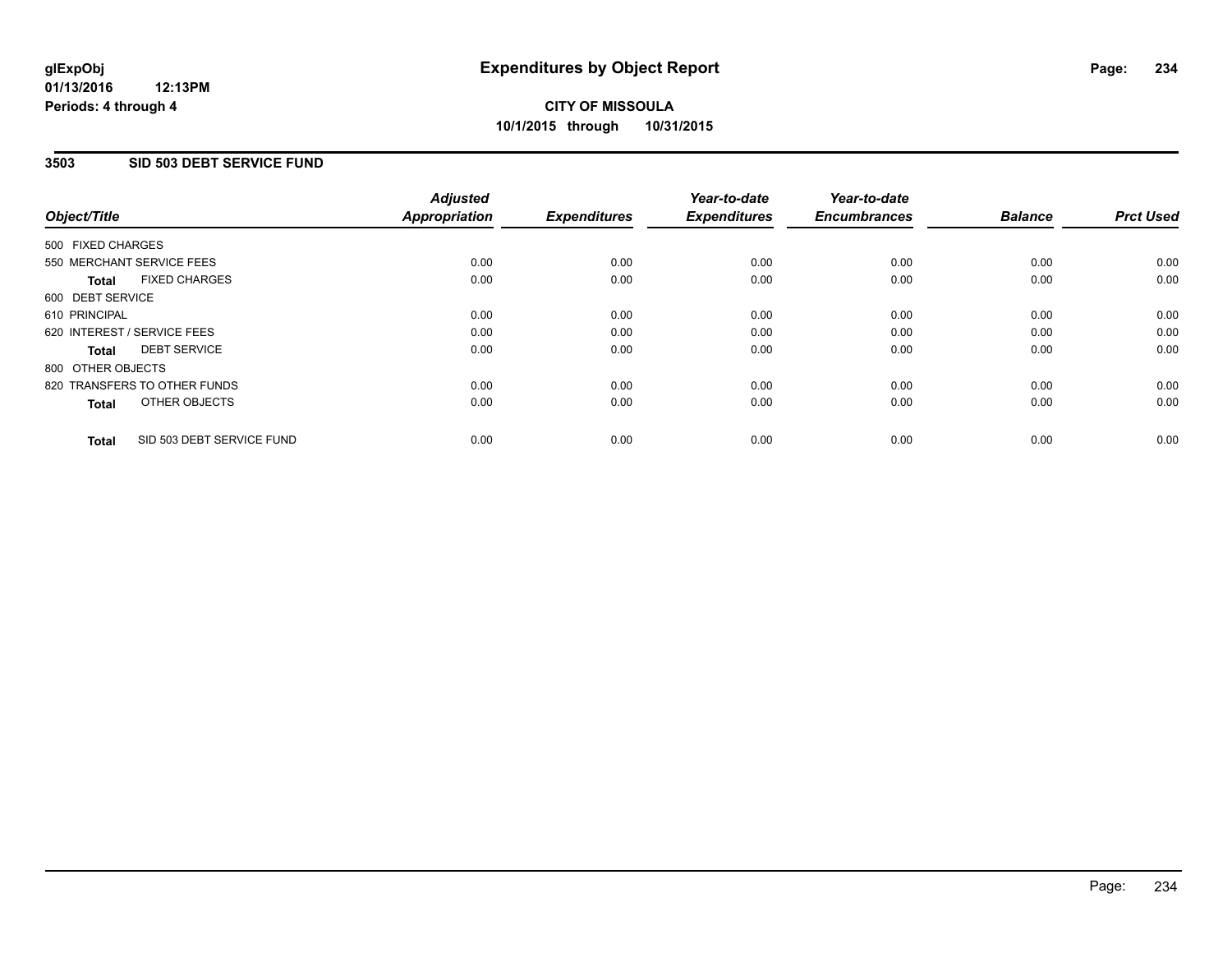## **CITY OF MISSOULA 10/1/2015 through 10/31/2015**

**3505 SID 505 DEBT SERVICE FUND**

| Object/Title                     | <b>Adjusted</b><br>Appropriation | <b>Expenditures</b> | Year-to-date<br><b>Expenditures</b> | Year-to-date<br><b>Encumbrances</b> | <b>Balance</b> | <b>Prct Used</b> |
|----------------------------------|----------------------------------|---------------------|-------------------------------------|-------------------------------------|----------------|------------------|
| 800 OTHER OBJECTS                |                                  |                     |                                     |                                     |                |                  |
| 820 TRANSFERS TO OTHER FUNDS     | 0.00                             | 0.00                | 0.00                                | 0.00                                | 0.00           | 0.00             |
| OTHER OBJECTS<br><b>Total</b>    | 0.00                             | 0.00                | 0.00                                | 0.00                                | 0.00           | 0.00             |
| *** Title Not Found ***<br>Total | 0.00                             | 0.00                | 0.00                                | 0.00                                | 0.00           | 0.00             |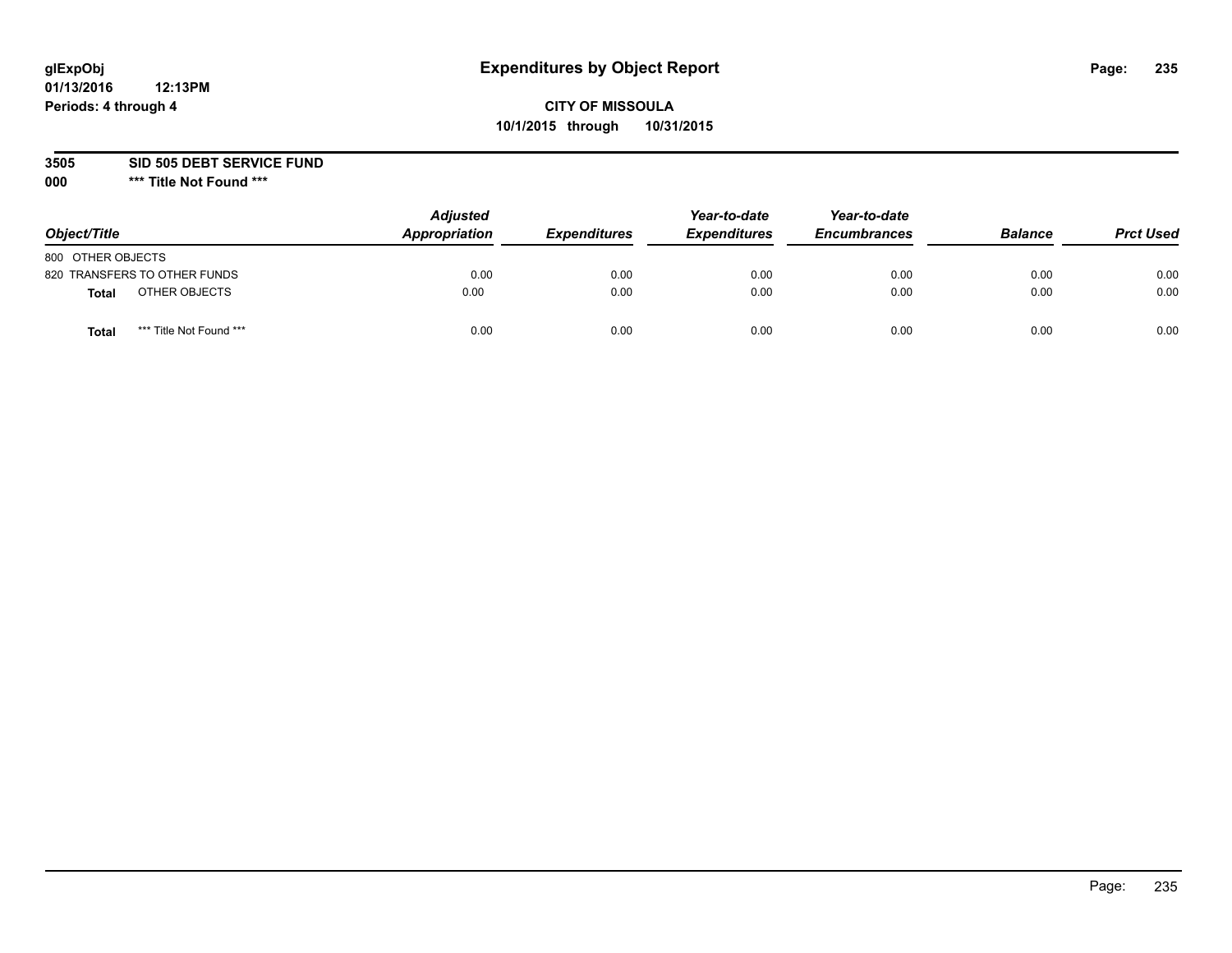#### **3505 SID 505 DEBT SERVICE FUND**

| Object/Title                         | <b>Adjusted</b><br><b>Appropriation</b> | <b>Expenditures</b> | Year-to-date<br><b>Expenditures</b> | Year-to-date<br><b>Encumbrances</b> | <b>Balance</b> | <b>Prct Used</b> |
|--------------------------------------|-----------------------------------------|---------------------|-------------------------------------|-------------------------------------|----------------|------------------|
|                                      |                                         |                     |                                     |                                     |                |                  |
| 500 FIXED CHARGES                    |                                         |                     |                                     |                                     |                |                  |
| 550 MERCHANT SERVICE FEES            | 0.00                                    | 0.00                | 0.00                                | 0.00                                | 0.00           | 0.00             |
| <b>FIXED CHARGES</b><br><b>Total</b> | 0.00                                    | 0.00                | 0.00                                | 0.00                                | 0.00           | 0.00             |
| 600 DEBT SERVICE                     |                                         |                     |                                     |                                     |                |                  |
| 610 PRINCIPAL                        | 0.00                                    | 0.00                | 0.00                                | 0.00                                | 0.00           | 0.00             |
| 620 INTEREST / SERVICE FEES          | 0.00                                    | 0.00                | 0.00                                | 0.00                                | 0.00           | 0.00             |
| <b>DEBT SERVICE</b><br>Total         | 0.00                                    | 0.00                | 0.00                                | 0.00                                | 0.00           | 0.00             |
|                                      |                                         |                     |                                     |                                     |                |                  |
| NON-DEPARTMENTAL<br><b>Total</b>     | 0.00                                    | 0.00                | 0.00                                | 0.00                                | 0.00           | 0.00             |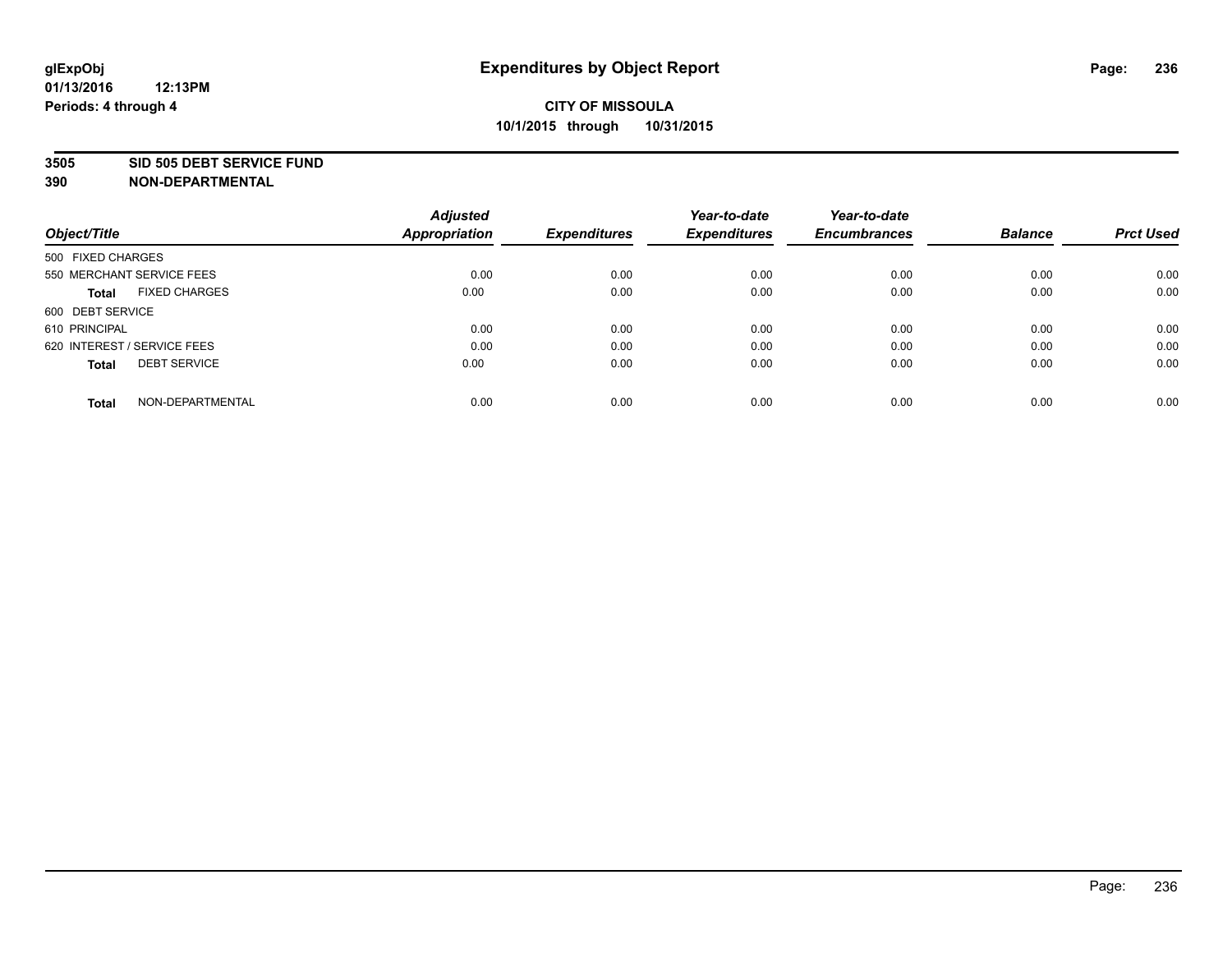### **3505 SID 505 DEBT SERVICE FUND**

| Object/Title                              | <b>Adjusted</b><br><b>Appropriation</b> | <b>Expenditures</b> | Year-to-date<br><b>Expenditures</b> | Year-to-date<br><b>Encumbrances</b> | <b>Balance</b> | <b>Prct Used</b> |
|-------------------------------------------|-----------------------------------------|---------------------|-------------------------------------|-------------------------------------|----------------|------------------|
|                                           |                                         |                     |                                     |                                     |                |                  |
| 500 FIXED CHARGES                         |                                         |                     |                                     |                                     |                |                  |
| 550 MERCHANT SERVICE FEES                 | 0.00                                    | 0.00                | 0.00                                | 0.00                                | 0.00           | 0.00             |
| <b>FIXED CHARGES</b><br>Total             | 0.00                                    | 0.00                | 0.00                                | 0.00                                | 0.00           | 0.00             |
| 600 DEBT SERVICE                          |                                         |                     |                                     |                                     |                |                  |
| 610 PRINCIPAL                             | 0.00                                    | 0.00                | 0.00                                | 0.00                                | 0.00           | 0.00             |
| 620 INTEREST / SERVICE FEES               | 0.00                                    | 0.00                | 0.00                                | 0.00                                | 0.00           | 0.00             |
| <b>DEBT SERVICE</b><br>Total              | 0.00                                    | 0.00                | 0.00                                | 0.00                                | 0.00           | 0.00             |
| 800 OTHER OBJECTS                         |                                         |                     |                                     |                                     |                |                  |
| 820 TRANSFERS TO OTHER FUNDS              | 0.00                                    | 0.00                | 0.00                                | 0.00                                | 0.00           | 0.00             |
| OTHER OBJECTS<br><b>Total</b>             | 0.00                                    | 0.00                | 0.00                                | 0.00                                | 0.00           | 0.00             |
| SID 505 DEBT SERVICE FUND<br><b>Total</b> | 0.00                                    | 0.00                | 0.00                                | 0.00                                | 0.00           | 0.00             |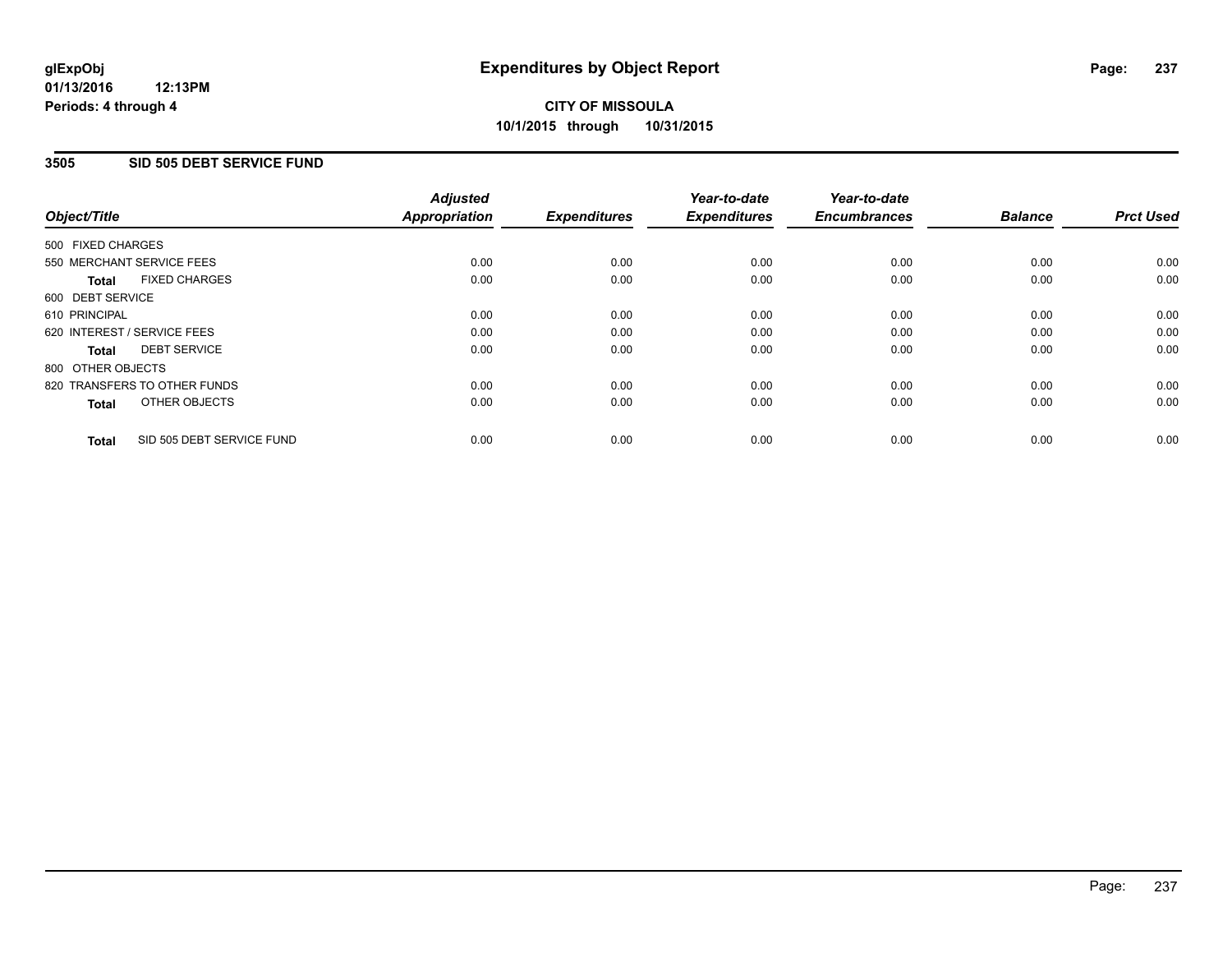## **CITY OF MISSOULA 10/1/2015 through 10/31/2015**

**3506 SID 506 DEBT SERVICE FUND**

| Object/Title                            | <b>Adjusted</b><br><b>Appropriation</b> | <b>Expenditures</b> | Year-to-date<br><b>Expenditures</b> | Year-to-date<br><b>Encumbrances</b> | <b>Balance</b> | <b>Prct Used</b> |
|-----------------------------------------|-----------------------------------------|---------------------|-------------------------------------|-------------------------------------|----------------|------------------|
| 800 OTHER OBJECTS                       |                                         |                     |                                     |                                     |                |                  |
| 820 TRANSFERS TO OTHER FUNDS            | 0.00                                    | 0.00                | 0.00                                | 0.00                                | 0.00           | 0.00             |
| OTHER OBJECTS<br>Total                  | 0.00                                    | 0.00                | 0.00                                | 0.00                                | 0.00           | 0.00             |
| *** Title Not Found ***<br><b>Total</b> | 0.00                                    | 0.00                | 0.00                                | 0.00                                | 0.00           | 0.00             |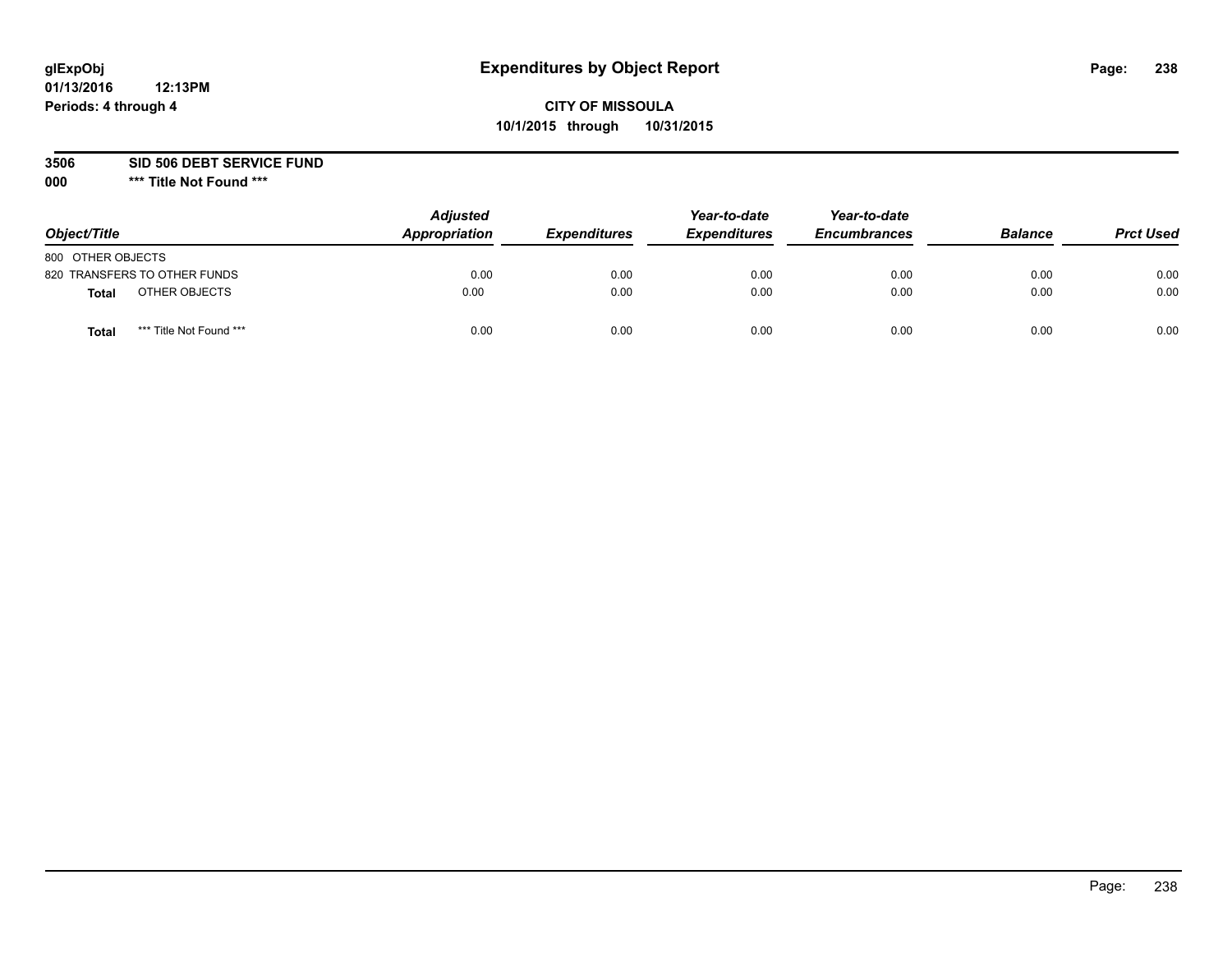#### **3506 SID 506 DEBT SERVICE FUND**

| Object/Title                         | <b>Adjusted</b><br><b>Appropriation</b> | <b>Expenditures</b> | Year-to-date<br><b>Expenditures</b> | Year-to-date<br><b>Encumbrances</b> | <b>Balance</b> | <b>Prct Used</b> |
|--------------------------------------|-----------------------------------------|---------------------|-------------------------------------|-------------------------------------|----------------|------------------|
| 500 FIXED CHARGES                    |                                         |                     |                                     |                                     |                |                  |
| 550 MERCHANT SERVICE FEES            | 0.00                                    | 0.00                | 0.00                                | 0.00                                | 0.00           | 0.00             |
| <b>FIXED CHARGES</b><br><b>Total</b> | 0.00                                    | 0.00                | 0.00                                | 0.00                                | 0.00           | 0.00             |
| 600 DEBT SERVICE                     |                                         |                     |                                     |                                     |                |                  |
| 610 PRINCIPAL                        | 0.00                                    | 0.00                | 0.00                                | 0.00                                | 0.00           | 0.00             |
| 620 INTEREST / SERVICE FEES          | 0.00                                    | 0.00                | 0.00                                | 0.00                                | 0.00           | 0.00             |
| <b>DEBT SERVICE</b><br><b>Total</b>  | 0.00                                    | 0.00                | 0.00                                | 0.00                                | 0.00           | 0.00             |
| NON-DEPARTMENTAL<br><b>Total</b>     | 0.00                                    | 0.00                | 0.00                                | 0.00                                | 0.00           | 0.00             |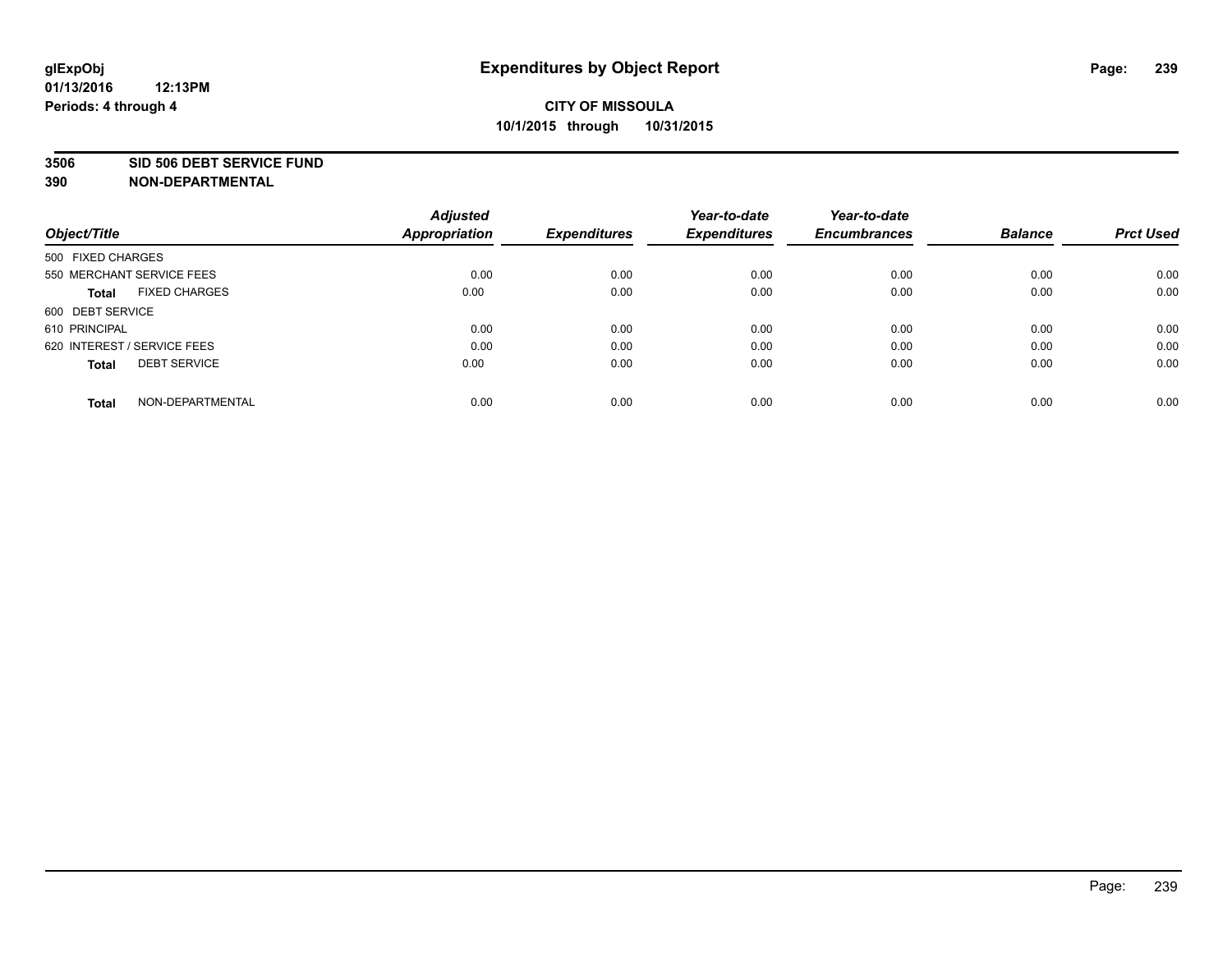### **3506 SID 506 DEBT SERVICE FUND**

| Object/Title                              | <b>Adjusted</b><br><b>Appropriation</b> | <b>Expenditures</b> | Year-to-date<br><b>Expenditures</b> | Year-to-date<br><b>Encumbrances</b> | <b>Balance</b> | <b>Prct Used</b> |
|-------------------------------------------|-----------------------------------------|---------------------|-------------------------------------|-------------------------------------|----------------|------------------|
| 500 FIXED CHARGES                         |                                         |                     |                                     |                                     |                |                  |
| 550 MERCHANT SERVICE FEES                 | 0.00                                    | 0.00                | 0.00                                | 0.00                                | 0.00           | 0.00             |
| <b>FIXED CHARGES</b><br>Total             | 0.00                                    | 0.00                | 0.00                                | 0.00                                | 0.00           | 0.00             |
| 600 DEBT SERVICE                          |                                         |                     |                                     |                                     |                |                  |
| 610 PRINCIPAL                             | 0.00                                    | 0.00                | 0.00                                | 0.00                                | 0.00           | 0.00             |
| 620 INTEREST / SERVICE FEES               | 0.00                                    | 0.00                | 0.00                                | 0.00                                | 0.00           | 0.00             |
| <b>DEBT SERVICE</b><br>Total              | 0.00                                    | 0.00                | 0.00                                | 0.00                                | 0.00           | 0.00             |
| 800 OTHER OBJECTS                         |                                         |                     |                                     |                                     |                |                  |
| 820 TRANSFERS TO OTHER FUNDS              | 0.00                                    | 0.00                | 0.00                                | 0.00                                | 0.00           | 0.00             |
| OTHER OBJECTS<br><b>Total</b>             | 0.00                                    | 0.00                | 0.00                                | 0.00                                | 0.00           | 0.00             |
| SID 506 DEBT SERVICE FUND<br><b>Total</b> | 0.00                                    | 0.00                | 0.00                                | 0.00                                | 0.00           | 0.00             |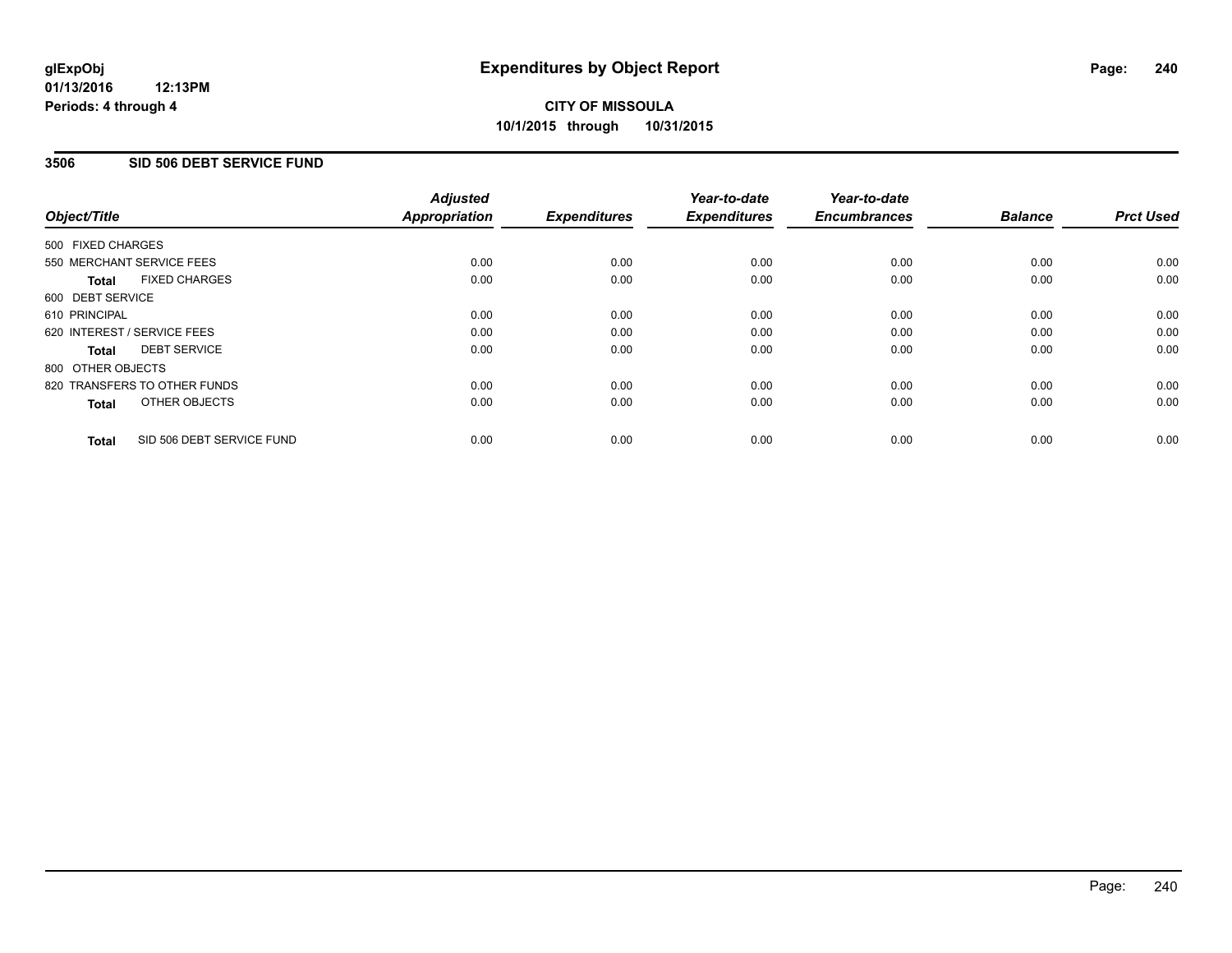## **CITY OF MISSOULA 10/1/2015 through 10/31/2015**

**3507 SID 507 DEBT SERVICE FUND**

| Object/Title                    | <b>Adjusted</b><br>Appropriation | <b>Expenditures</b> | Year-to-date<br><b>Expenditures</b> | Year-to-date<br><b>Encumbrances</b> | <b>Balance</b> | <b>Prct Used</b> |
|---------------------------------|----------------------------------|---------------------|-------------------------------------|-------------------------------------|----------------|------------------|
| 800 OTHER OBJECTS               |                                  |                     |                                     |                                     |                |                  |
| 820 TRANSFERS TO OTHER FUNDS    | 0.00                             | 0.00                | 0.00                                | 0.00                                | 0.00           | 0.00             |
| OTHER OBJECTS<br>Total          | 0.00                             | 0.00                | 0.00                                | 0.00                                | 0.00           | 0.00             |
| *** Title Not Found ***<br>Tota | 0.00                             | 0.00                | 0.00                                | 0.00                                | 0.00           | 0.00             |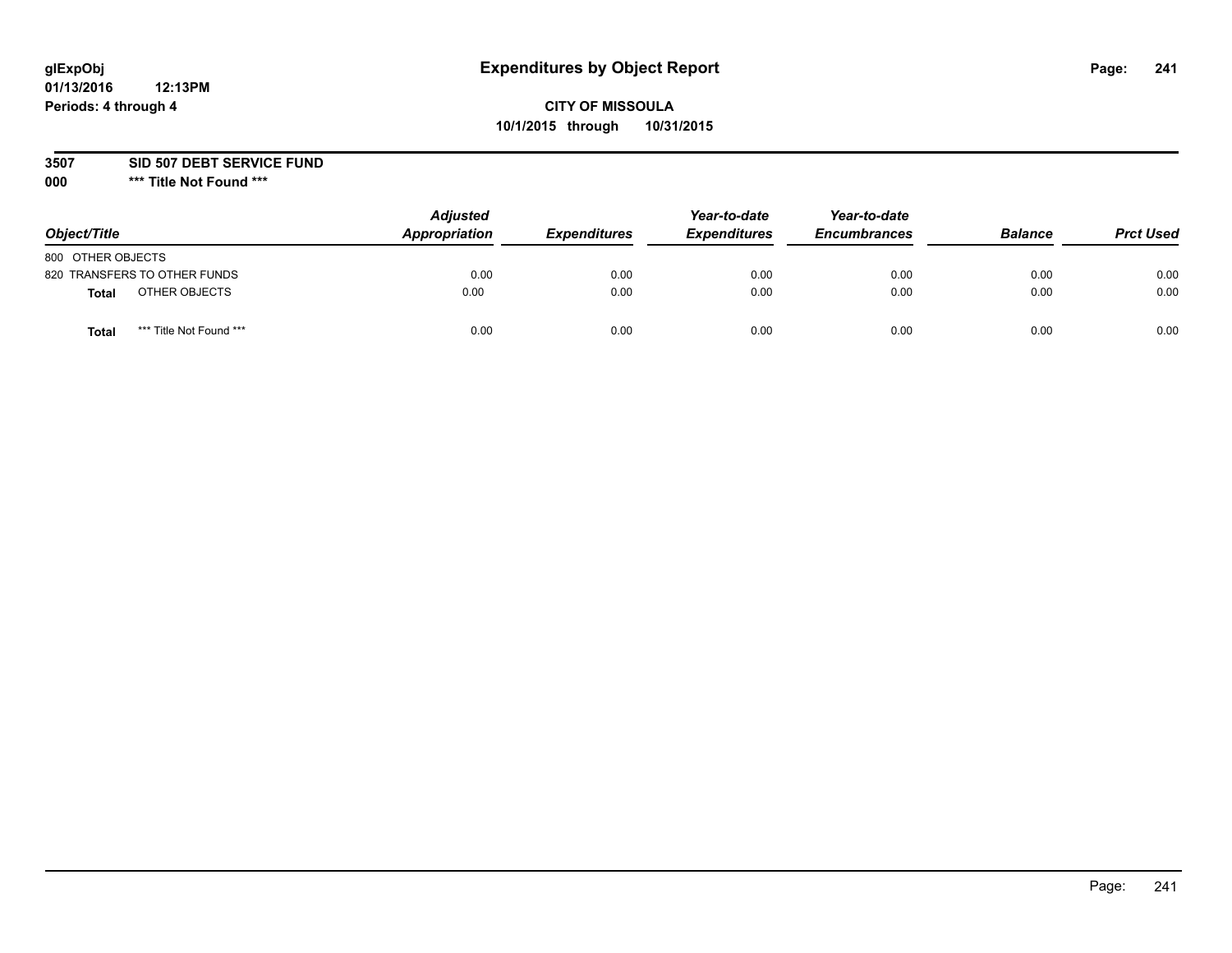### **3507 SID 507 DEBT SERVICE FUND**

| Object/Title                         | <b>Adjusted</b><br>Appropriation | <b>Expenditures</b> | Year-to-date<br><b>Expenditures</b> | Year-to-date<br><b>Encumbrances</b> | <b>Balance</b> | <b>Prct Used</b> |
|--------------------------------------|----------------------------------|---------------------|-------------------------------------|-------------------------------------|----------------|------------------|
| 500 FIXED CHARGES                    |                                  |                     |                                     |                                     |                |                  |
| 550 MERCHANT SERVICE FEES            | 0.00                             | 0.00                | 0.00                                | 0.00                                | 0.00           | 0.00             |
| <b>FIXED CHARGES</b><br><b>Total</b> | 0.00                             | 0.00                | 0.00                                | 0.00                                | 0.00           | 0.00             |
| NON-DEPARTMENTAL<br><b>Total</b>     | 0.00                             | 0.00                | 0.00                                | 0.00                                | 0.00           | 0.00             |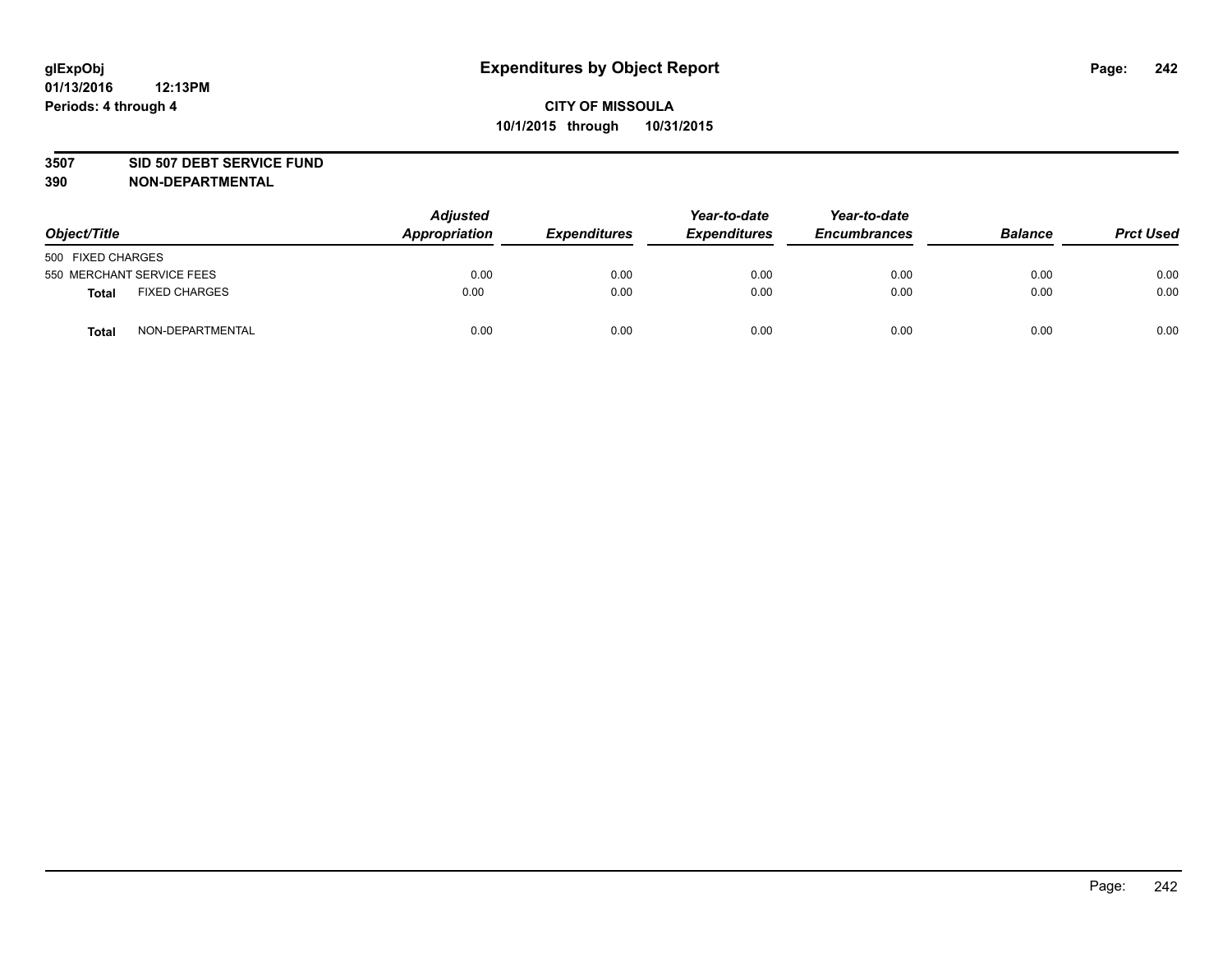### **3507 SID 507 DEBT SERVICE FUND**

| Object/Title              |                              | <b>Adjusted</b><br>Appropriation | <b>Expenditures</b> | Year-to-date<br><b>Expenditures</b> | Year-to-date<br><b>Encumbrances</b> | <b>Balance</b> | <b>Prct Used</b> |
|---------------------------|------------------------------|----------------------------------|---------------------|-------------------------------------|-------------------------------------|----------------|------------------|
| 500 FIXED CHARGES         |                              |                                  |                     |                                     |                                     |                |                  |
| 550 MERCHANT SERVICE FEES |                              | 0.00                             | 0.00                | 0.00                                | 0.00                                | 0.00           | 0.00             |
| <b>Total</b>              | <b>FIXED CHARGES</b>         | 0.00                             | 0.00                | 0.00                                | 0.00                                | 0.00           | 0.00             |
| 800 OTHER OBJECTS         |                              |                                  |                     |                                     |                                     |                |                  |
|                           | 820 TRANSFERS TO OTHER FUNDS | 0.00                             | 0.00                | 0.00                                | 0.00                                | 0.00           | 0.00             |
| <b>Total</b>              | OTHER OBJECTS                | 0.00                             | 0.00                | 0.00                                | 0.00                                | 0.00           | 0.00             |
| <b>Total</b>              | SID 507 DEBT SERVICE FUND    | 0.00                             | 0.00                | 0.00                                | 0.00                                | 0.00           | 0.00             |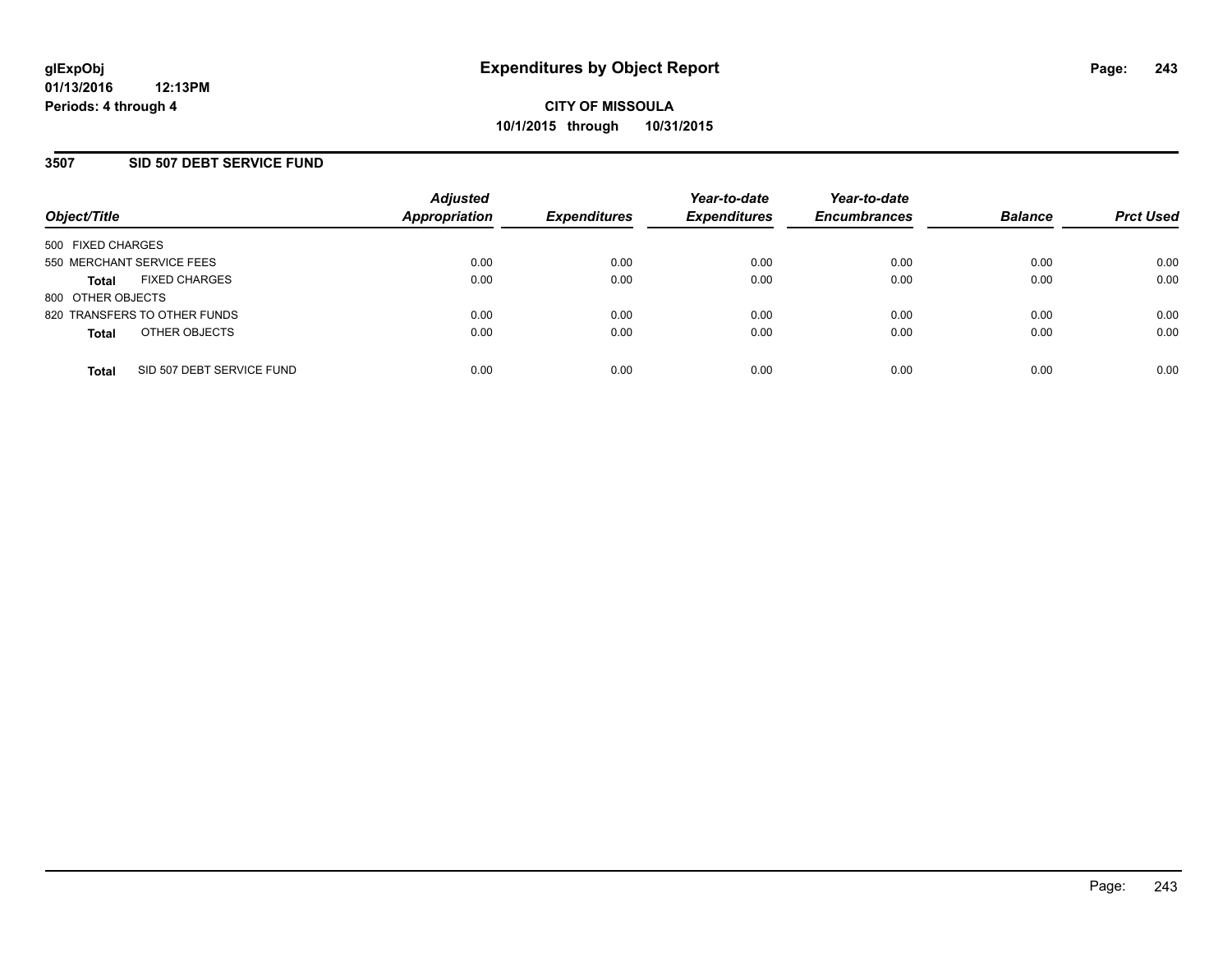## **CITY OF MISSOULA 10/1/2015 through 10/31/2015**

**3508 SID 508 DEBT SERVICE FUND**

| Object/Title                            | <b>Adjusted</b><br>Appropriation | <b>Expenditures</b> | Year-to-date<br><b>Expenditures</b> | Year-to-date<br><b>Encumbrances</b> | <b>Balance</b> | <b>Prct Used</b> |
|-----------------------------------------|----------------------------------|---------------------|-------------------------------------|-------------------------------------|----------------|------------------|
| 800 OTHER OBJECTS                       |                                  |                     |                                     |                                     |                |                  |
| 820 TRANSFERS TO OTHER FUNDS            | 0.00                             | 0.00                | 0.00                                | 0.00                                | 0.00           | 0.00             |
| OTHER OBJECTS<br><b>Total</b>           | 0.00                             | 0.00                | 0.00                                | 0.00                                | 0.00           | 0.00             |
| *** Title Not Found ***<br><b>Total</b> | 0.00                             | 0.00                | 0.00                                | 0.00                                | 0.00           | 0.00             |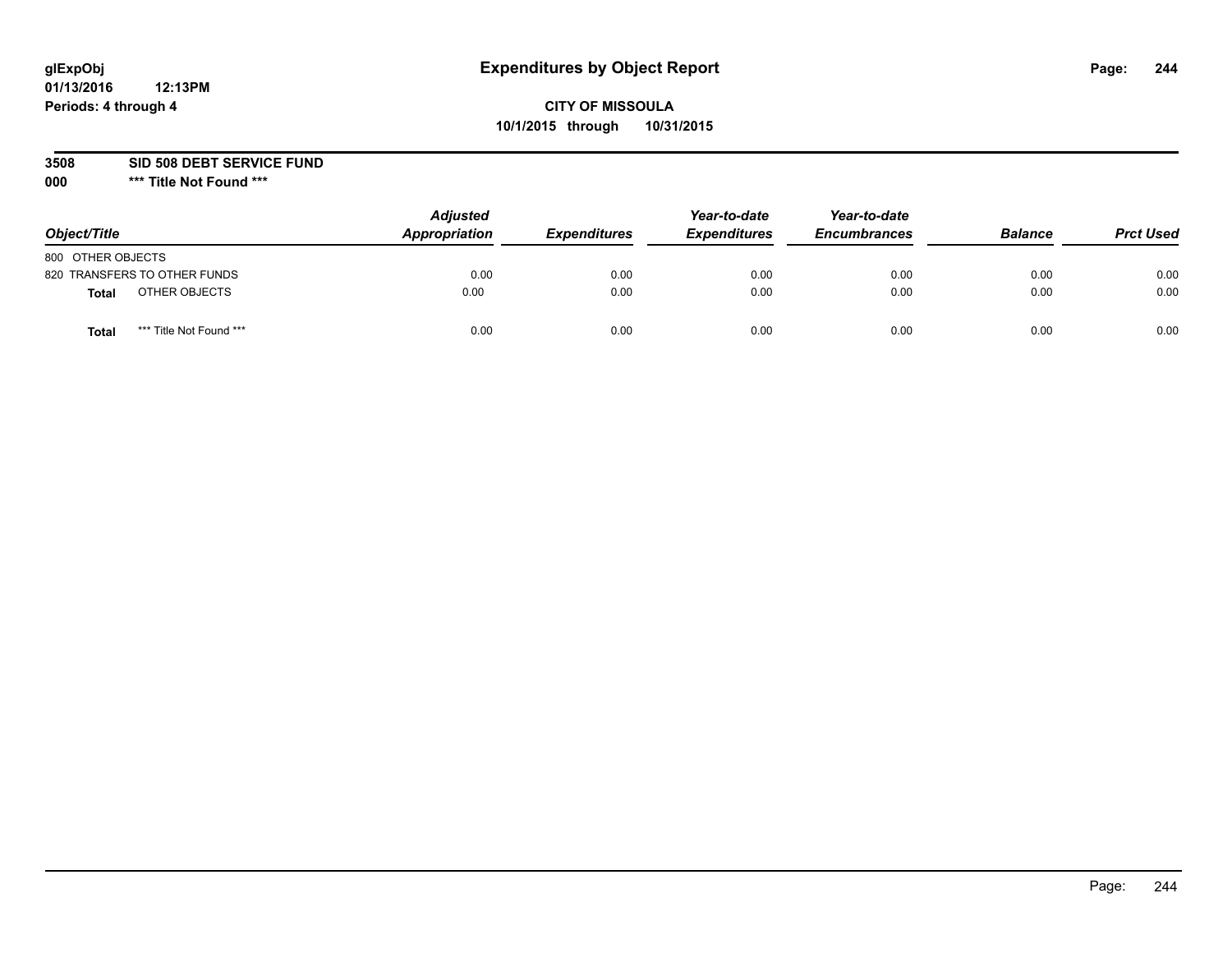### **3508 SID 508 DEBT SERVICE FUND**

| Object/Title                         | <b>Adjusted</b><br>Appropriation | <b>Expenditures</b> | Year-to-date<br><b>Expenditures</b> | Year-to-date<br><b>Encumbrances</b> | <b>Balance</b> | <b>Prct Used</b> |
|--------------------------------------|----------------------------------|---------------------|-------------------------------------|-------------------------------------|----------------|------------------|
| 500 FIXED CHARGES                    |                                  |                     |                                     |                                     |                |                  |
| 550 MERCHANT SERVICE FEES            | 0.00                             | 0.00                | 0.00                                | 0.00                                | 0.00           | 0.00             |
| <b>FIXED CHARGES</b><br><b>Total</b> | 0.00                             | 0.00                | 0.00                                | 0.00                                | 0.00           | 0.00             |
| NON-DEPARTMENTAL<br>Total            | 0.00                             | 0.00                | 0.00                                | 0.00                                | 0.00           | 0.00             |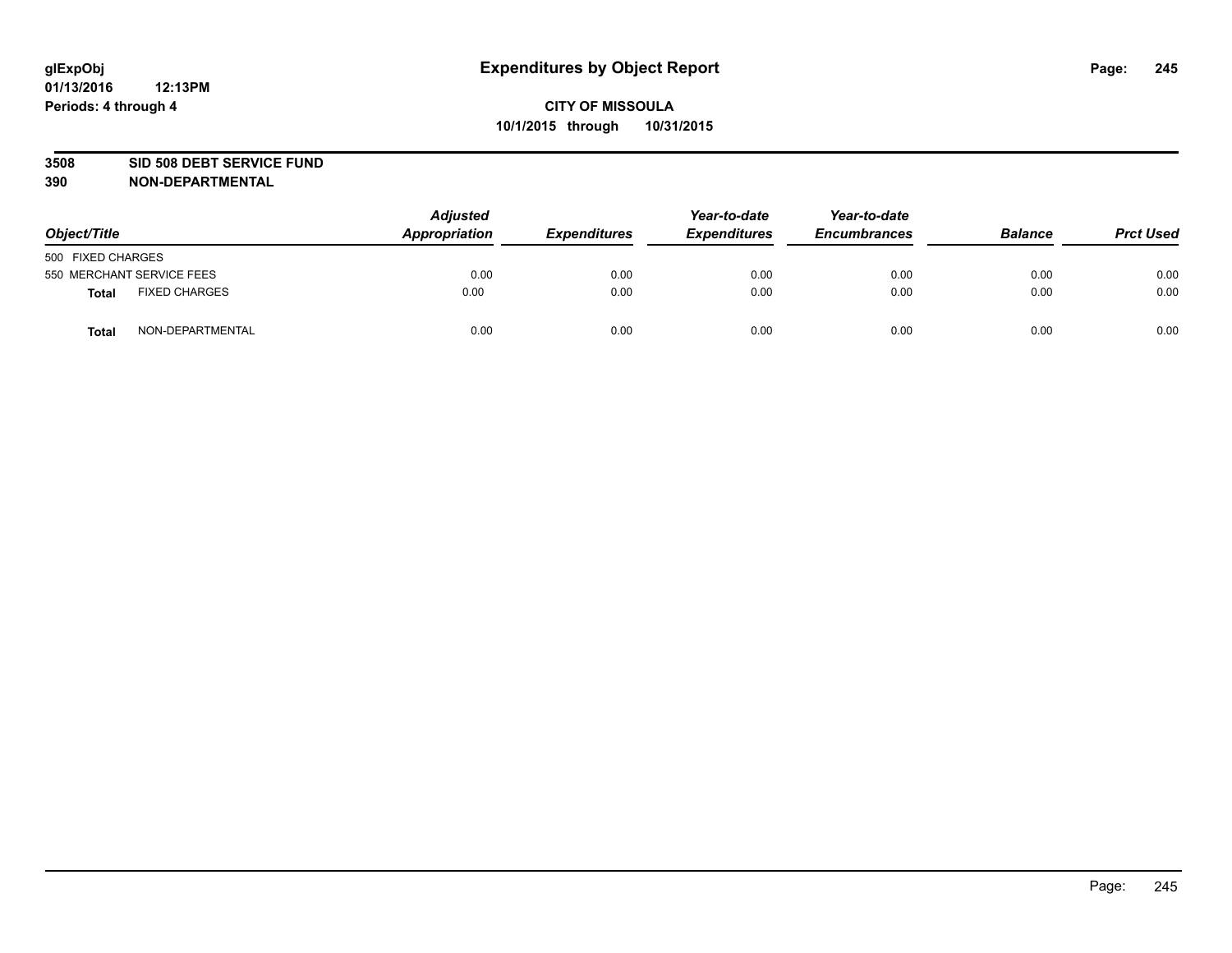### **3508 SID 508 DEBT SERVICE FUND**

| Object/Title                 |                           | <b>Adjusted</b><br><b>Appropriation</b> | <b>Expenditures</b> | Year-to-date<br><b>Expenditures</b> | Year-to-date<br><b>Encumbrances</b> | <b>Balance</b> | <b>Prct Used</b> |
|------------------------------|---------------------------|-----------------------------------------|---------------------|-------------------------------------|-------------------------------------|----------------|------------------|
| 500 FIXED CHARGES            |                           |                                         |                     |                                     |                                     |                |                  |
| 550 MERCHANT SERVICE FEES    |                           | 0.00                                    | 0.00                | 0.00                                | 0.00                                | 0.00           | 0.00             |
| <b>Total</b>                 | <b>FIXED CHARGES</b>      | 0.00                                    | 0.00                | 0.00                                | 0.00                                | 0.00           | 0.00             |
| 800 OTHER OBJECTS            |                           |                                         |                     |                                     |                                     |                |                  |
| 820 TRANSFERS TO OTHER FUNDS |                           | 0.00                                    | 0.00                | 0.00                                | 0.00                                | 0.00           | 0.00             |
| <b>Total</b>                 | OTHER OBJECTS             | 0.00                                    | 0.00                | 0.00                                | 0.00                                | 0.00           | 0.00             |
|                              |                           |                                         |                     |                                     |                                     |                |                  |
| <b>Total</b>                 | SID 508 DEBT SERVICE FUND | 0.00                                    | 0.00                | 0.00                                | 0.00                                | 0.00           | 0.00             |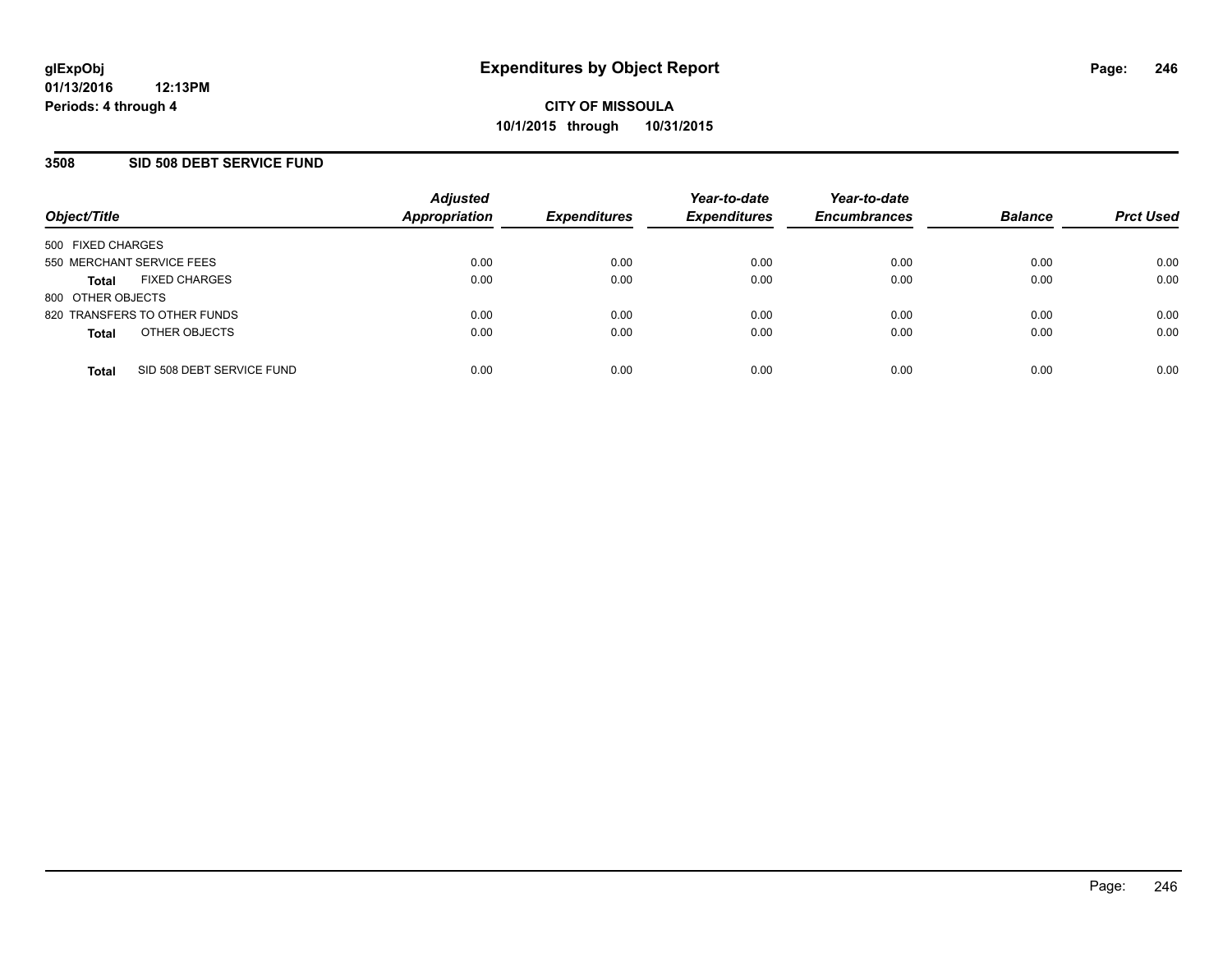## **CITY OF MISSOULA 10/1/2015 through 10/31/2015**

### **3510 SID 510 DEBT SERVICE FUND**

| Object/Title                            | <b>Adjusted</b><br>Appropriation | <b>Expenditures</b> | Year-to-date<br><b>Expenditures</b> | Year-to-date<br><b>Encumbrances</b> | <b>Balance</b> | <b>Prct Used</b> |
|-----------------------------------------|----------------------------------|---------------------|-------------------------------------|-------------------------------------|----------------|------------------|
| 800 OTHER OBJECTS                       |                                  |                     |                                     |                                     |                |                  |
| 820 TRANSFERS TO OTHER FUNDS            | 0.00                             | 0.00                | 0.00                                | 0.00                                | 0.00           | 0.00             |
| OTHER OBJECTS<br><b>Total</b>           | 0.00                             | 0.00                | 0.00                                | 0.00                                | 0.00           | 0.00             |
| *** Title Not Found ***<br><b>Total</b> | 0.00                             | 0.00                | 0.00                                | 0.00                                | 0.00           | 0.00             |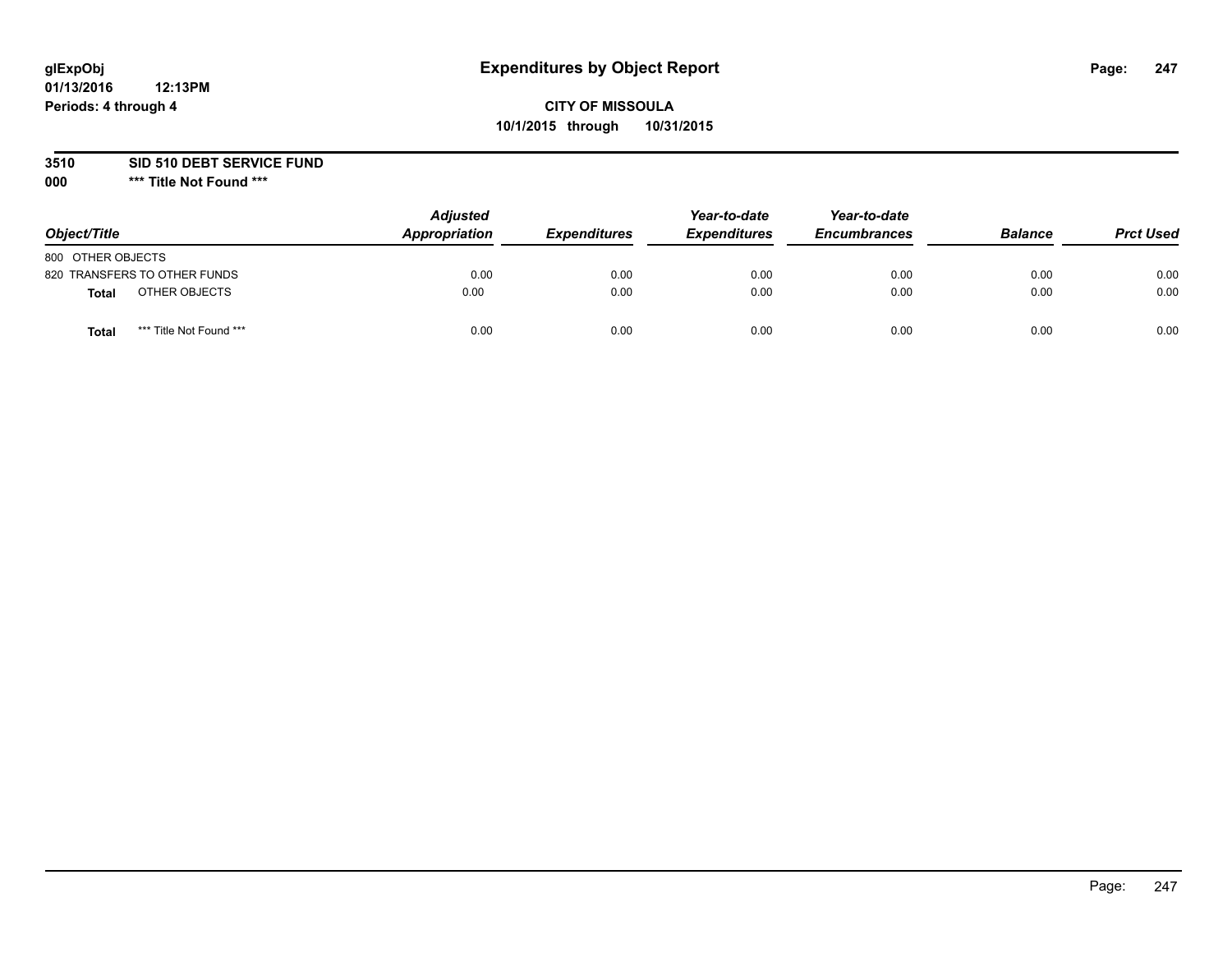#### **3510 SID 510 DEBT SERVICE FUND**

| Object/Title                         | <b>Adjusted</b><br><b>Appropriation</b> | <b>Expenditures</b> | Year-to-date<br><b>Expenditures</b> | Year-to-date<br><b>Encumbrances</b> | <b>Balance</b> | <b>Prct Used</b> |
|--------------------------------------|-----------------------------------------|---------------------|-------------------------------------|-------------------------------------|----------------|------------------|
|                                      |                                         |                     |                                     |                                     |                |                  |
| 500 FIXED CHARGES                    |                                         |                     |                                     |                                     |                |                  |
| 550 MERCHANT SERVICE FEES            | 0.00                                    | 0.00                | 0.00                                | 0.00                                | 0.00           | 0.00             |
| <b>FIXED CHARGES</b><br><b>Total</b> | 0.00                                    | 0.00                | 0.00                                | 0.00                                | 0.00           | 0.00             |
| 600 DEBT SERVICE                     |                                         |                     |                                     |                                     |                |                  |
| 610 PRINCIPAL                        | 0.00                                    | 0.00                | 0.00                                | 0.00                                | 0.00           | 0.00             |
| 620 INTEREST / SERVICE FEES          | 0.00                                    | 0.00                | 0.00                                | 0.00                                | 0.00           | 0.00             |
| <b>DEBT SERVICE</b><br><b>Total</b>  | 0.00                                    | 0.00                | 0.00                                | 0.00                                | 0.00           | 0.00             |
| NON-DEPARTMENTAL<br><b>Total</b>     | 0.00                                    | 0.00                | 0.00                                | 0.00                                | 0.00           | 0.00             |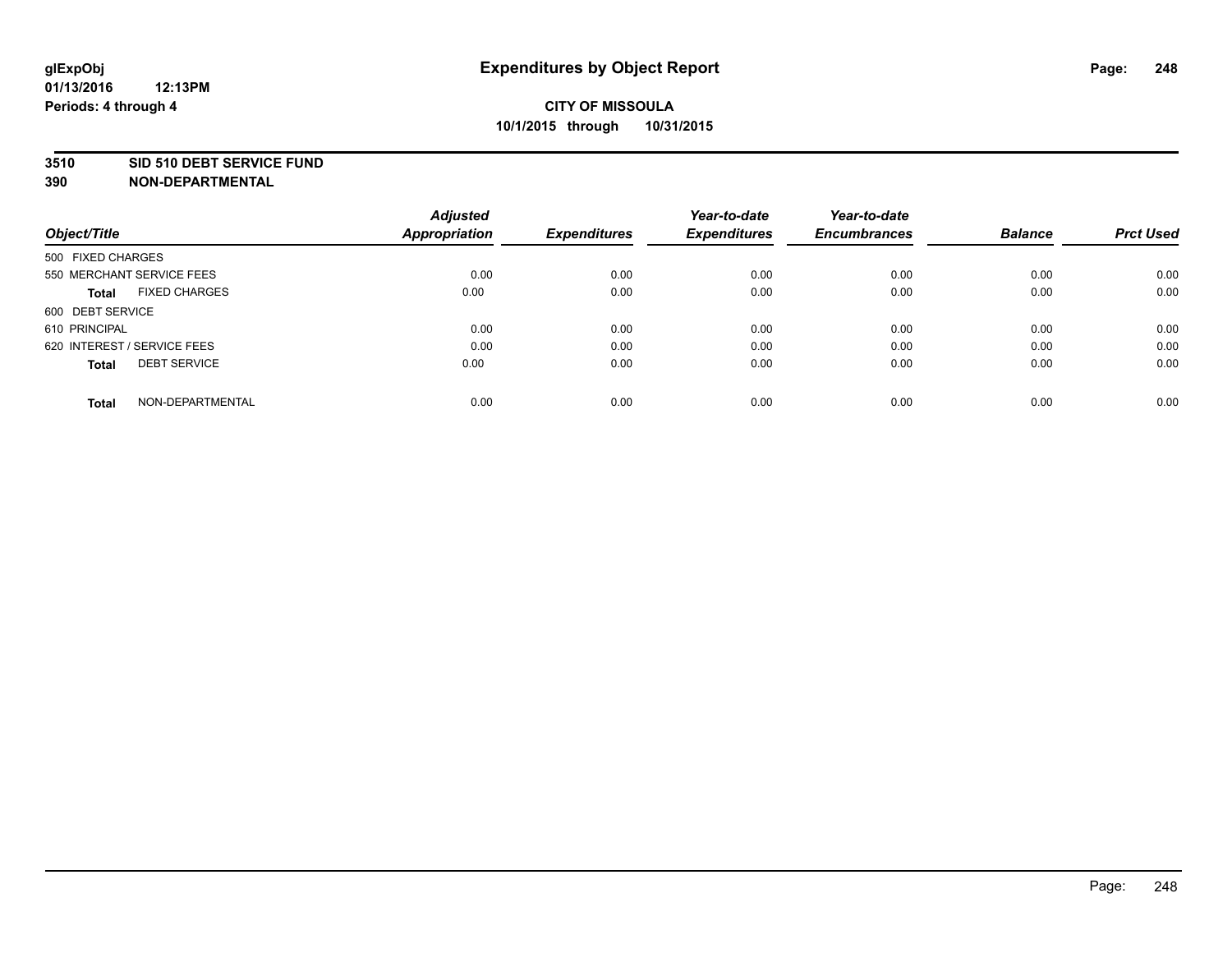### **3510 SID 510 DEBT SERVICE FUND**

| Object/Title      |                              | <b>Adjusted</b><br>Appropriation | <b>Expenditures</b> | Year-to-date<br><b>Expenditures</b> | Year-to-date<br><b>Encumbrances</b> | <b>Balance</b> | <b>Prct Used</b> |
|-------------------|------------------------------|----------------------------------|---------------------|-------------------------------------|-------------------------------------|----------------|------------------|
| 500 FIXED CHARGES |                              |                                  |                     |                                     |                                     |                |                  |
|                   | 550 MERCHANT SERVICE FEES    | 0.00                             | 0.00                | 0.00                                | 0.00                                | 0.00           | 0.00             |
| <b>Total</b>      | <b>FIXED CHARGES</b>         | 0.00                             | 0.00                | 0.00                                | 0.00                                | 0.00           | 0.00             |
| 600 DEBT SERVICE  |                              |                                  |                     |                                     |                                     |                |                  |
| 610 PRINCIPAL     |                              | 0.00                             | 0.00                | 0.00                                | 0.00                                | 0.00           | 0.00             |
|                   | 620 INTEREST / SERVICE FEES  | 0.00                             | 0.00                | 0.00                                | 0.00                                | 0.00           | 0.00             |
| Total             | <b>DEBT SERVICE</b>          | 0.00                             | 0.00                | 0.00                                | 0.00                                | 0.00           | 0.00             |
| 800 OTHER OBJECTS |                              |                                  |                     |                                     |                                     |                |                  |
|                   | 820 TRANSFERS TO OTHER FUNDS | 0.00                             | 0.00                | 0.00                                | 0.00                                | 0.00           | 0.00             |
| <b>Total</b>      | OTHER OBJECTS                | 0.00                             | 0.00                | 0.00                                | 0.00                                | 0.00           | 0.00             |
| <b>Total</b>      | SID 510 DEBT SERVICE FUND    | 0.00                             | 0.00                | 0.00                                | 0.00                                | 0.00           | 0.00             |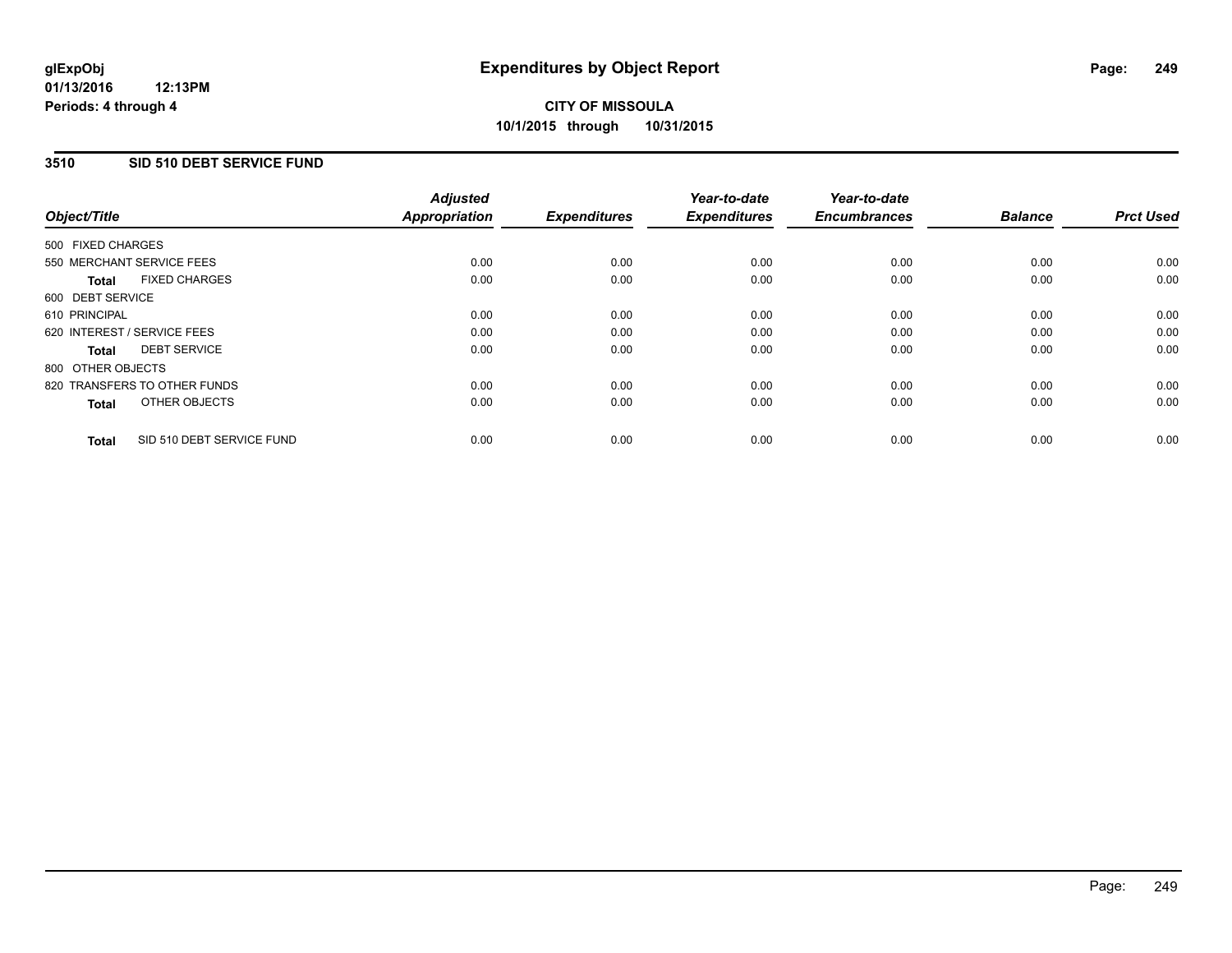## **CITY OF MISSOULA 10/1/2015 through 10/31/2015**

**3511 SID 511 DEBT SERVICE FUND**

| Object/Title                     | <b>Adjusted</b><br>Appropriation | <b>Expenditures</b> | Year-to-date<br><b>Expenditures</b> | Year-to-date<br><b>Encumbrances</b> | <b>Balance</b> | <b>Prct Used</b> |
|----------------------------------|----------------------------------|---------------------|-------------------------------------|-------------------------------------|----------------|------------------|
| 800 OTHER OBJECTS                |                                  |                     |                                     |                                     |                |                  |
| 820 TRANSFERS TO OTHER FUNDS     | 0.00                             | 0.00                | 0.00                                | 0.00                                | 0.00           | 0.00             |
| OTHER OBJECTS<br><b>Total</b>    | 0.00                             | 0.00                | 0.00                                | 0.00                                | 0.00           | 0.00             |
| *** Title Not Found ***<br>Total | 0.00                             | 0.00                | 0.00                                | 0.00                                | 0.00           | 0.00             |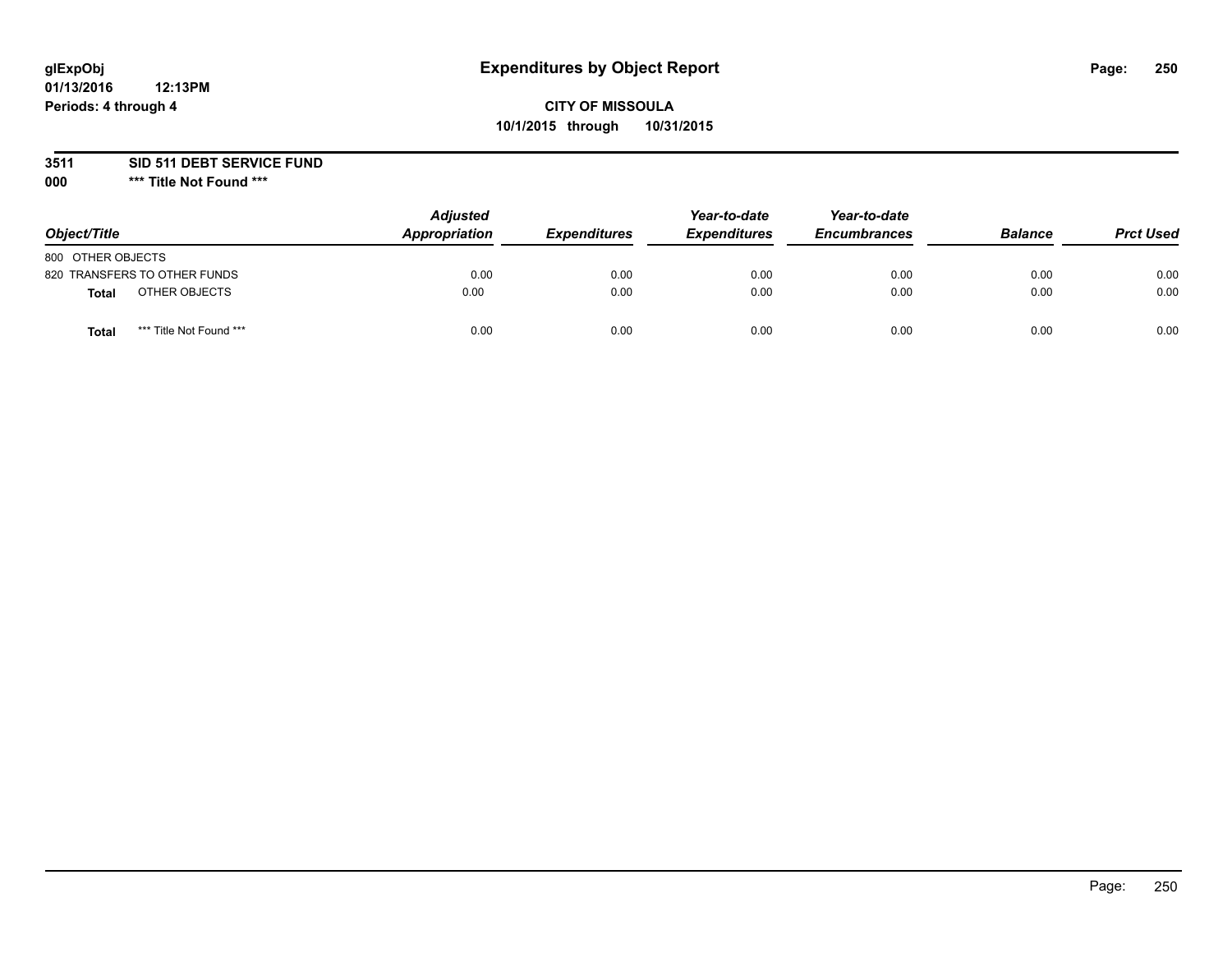#### **3511 SID 511 DEBT SERVICE FUND**

| Object/Title                         | <b>Adjusted</b><br><b>Appropriation</b> | <b>Expenditures</b> | Year-to-date<br><b>Expenditures</b> | Year-to-date<br><b>Encumbrances</b> | <b>Balance</b> | <b>Prct Used</b> |
|--------------------------------------|-----------------------------------------|---------------------|-------------------------------------|-------------------------------------|----------------|------------------|
|                                      |                                         |                     |                                     |                                     |                |                  |
| 500 FIXED CHARGES                    |                                         |                     |                                     |                                     |                |                  |
| 550 MERCHANT SERVICE FEES            | 0.00                                    | 0.00                | 0.00                                | 0.00                                | 0.00           | 0.00             |
| <b>FIXED CHARGES</b><br><b>Total</b> | 0.00                                    | 0.00                | 0.00                                | 0.00                                | 0.00           | 0.00             |
| 600 DEBT SERVICE                     |                                         |                     |                                     |                                     |                |                  |
| 610 PRINCIPAL                        | 0.00                                    | 0.00                | 0.00                                | 0.00                                | 0.00           | 0.00             |
| 620 INTEREST / SERVICE FEES          | 0.00                                    | 0.00                | 0.00                                | 0.00                                | 0.00           | 0.00             |
| <b>DEBT SERVICE</b><br><b>Total</b>  | 0.00                                    | 0.00                | 0.00                                | 0.00                                | 0.00           | 0.00             |
|                                      |                                         |                     |                                     |                                     |                |                  |
| NON-DEPARTMENTAL<br><b>Total</b>     | 0.00                                    | 0.00                | 0.00                                | 0.00                                | 0.00           | 0.00             |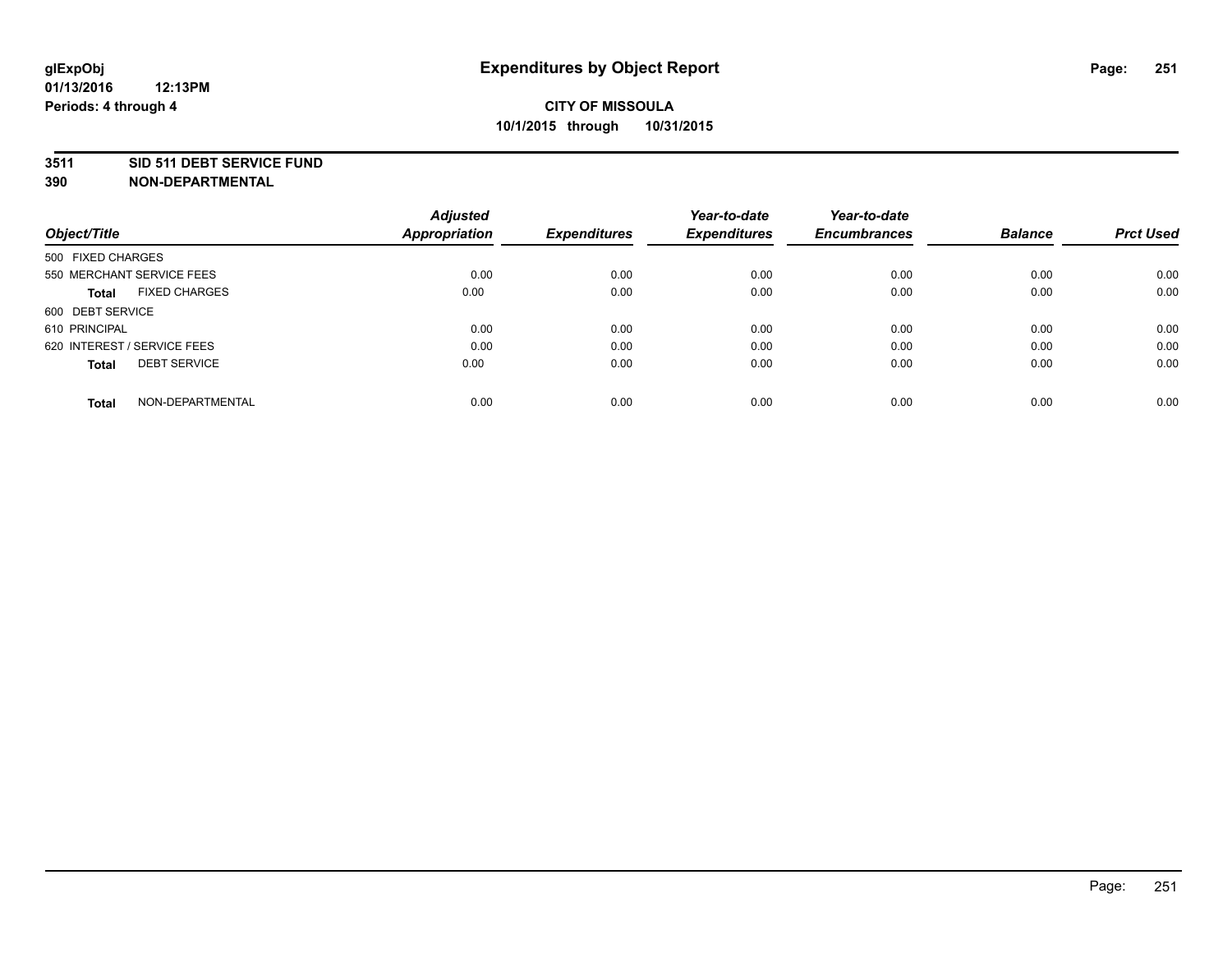### **3511 SID 511 DEBT SERVICE FUND**

| Object/Title                              | <b>Adjusted</b><br><b>Appropriation</b> | <b>Expenditures</b> | Year-to-date<br><b>Expenditures</b> | Year-to-date<br><b>Encumbrances</b> | <b>Balance</b> | <b>Prct Used</b> |
|-------------------------------------------|-----------------------------------------|---------------------|-------------------------------------|-------------------------------------|----------------|------------------|
|                                           |                                         |                     |                                     |                                     |                |                  |
| 500 FIXED CHARGES                         |                                         |                     |                                     |                                     |                |                  |
| 550 MERCHANT SERVICE FEES                 | 0.00                                    | 0.00                | 0.00                                | 0.00                                | 0.00           | 0.00             |
| <b>FIXED CHARGES</b><br>Total             | 0.00                                    | 0.00                | 0.00                                | 0.00                                | 0.00           | 0.00             |
| 600 DEBT SERVICE                          |                                         |                     |                                     |                                     |                |                  |
| 610 PRINCIPAL                             | 0.00                                    | 0.00                | 0.00                                | 0.00                                | 0.00           | 0.00             |
| 620 INTEREST / SERVICE FEES               | 0.00                                    | 0.00                | 0.00                                | 0.00                                | 0.00           | 0.00             |
| <b>DEBT SERVICE</b><br><b>Total</b>       | 0.00                                    | 0.00                | 0.00                                | 0.00                                | 0.00           | 0.00             |
| 800 OTHER OBJECTS                         |                                         |                     |                                     |                                     |                |                  |
| 820 TRANSFERS TO OTHER FUNDS              | 0.00                                    | 0.00                | 0.00                                | 0.00                                | 0.00           | 0.00             |
| OTHER OBJECTS<br><b>Total</b>             | 0.00                                    | 0.00                | 0.00                                | 0.00                                | 0.00           | 0.00             |
|                                           |                                         |                     |                                     |                                     |                |                  |
| SID 511 DEBT SERVICE FUND<br><b>Total</b> | 0.00                                    | 0.00                | 0.00                                | 0.00                                | 0.00           | 0.00             |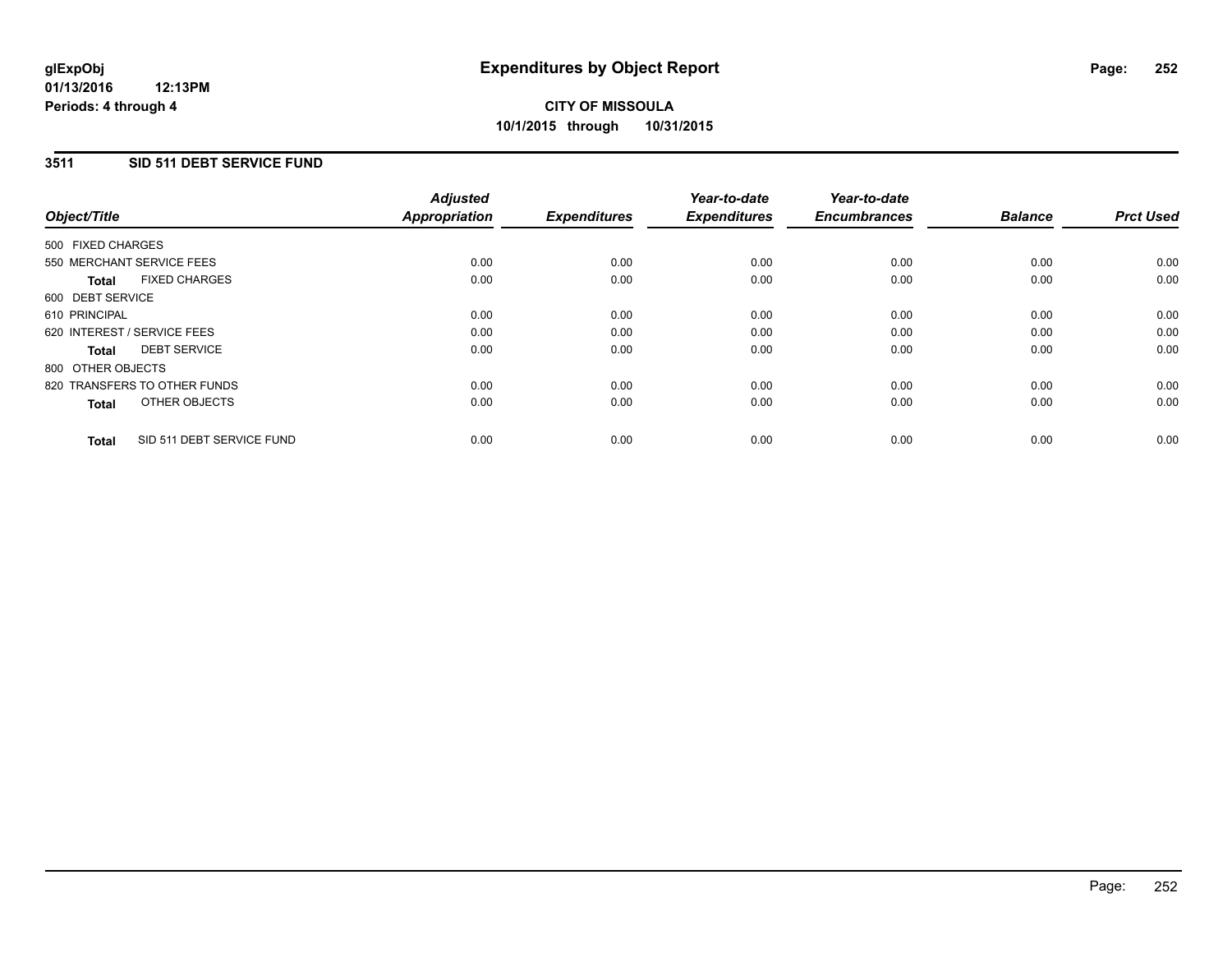#### **3512 SID 512 DEBT SERVICE FUND**

|                                      | <b>Adjusted</b> |                     | Year-to-date        | Year-to-date        |                |                  |
|--------------------------------------|-----------------|---------------------|---------------------|---------------------|----------------|------------------|
| Object/Title                         | Appropriation   | <b>Expenditures</b> | <b>Expenditures</b> | <b>Encumbrances</b> | <b>Balance</b> | <b>Prct Used</b> |
| 500 FIXED CHARGES                    |                 |                     |                     |                     |                |                  |
| 550 MERCHANT SERVICE FEES            | 0.00            | 0.00                | 0.00                | 0.00                | 0.00           | 0.00             |
| <b>FIXED CHARGES</b><br><b>Total</b> | 0.00            | 0.00                | 0.00                | 0.00                | 0.00           | 0.00             |
| 600 DEBT SERVICE                     |                 |                     |                     |                     |                |                  |
| 610 PRINCIPAL                        | 29,670.00       | 0.00                | 0.00                | 0.00                | 29.670.00      | 0.00             |
| 620 INTEREST / SERVICE FEES          | 3.685.00        | 0.00                | 350.00              | 0.00                | 3,335.00       | 9.50             |
| <b>DEBT SERVICE</b><br><b>Total</b>  | 33.355.00       | 0.00                | 350.00              | 0.00                | 33,005.00      | 1.05             |
| NON-DEPARTMENTAL<br><b>Total</b>     | 33,355.00       | 0.00                | 350.00              | 0.00                | 33,005.00      | 1.05             |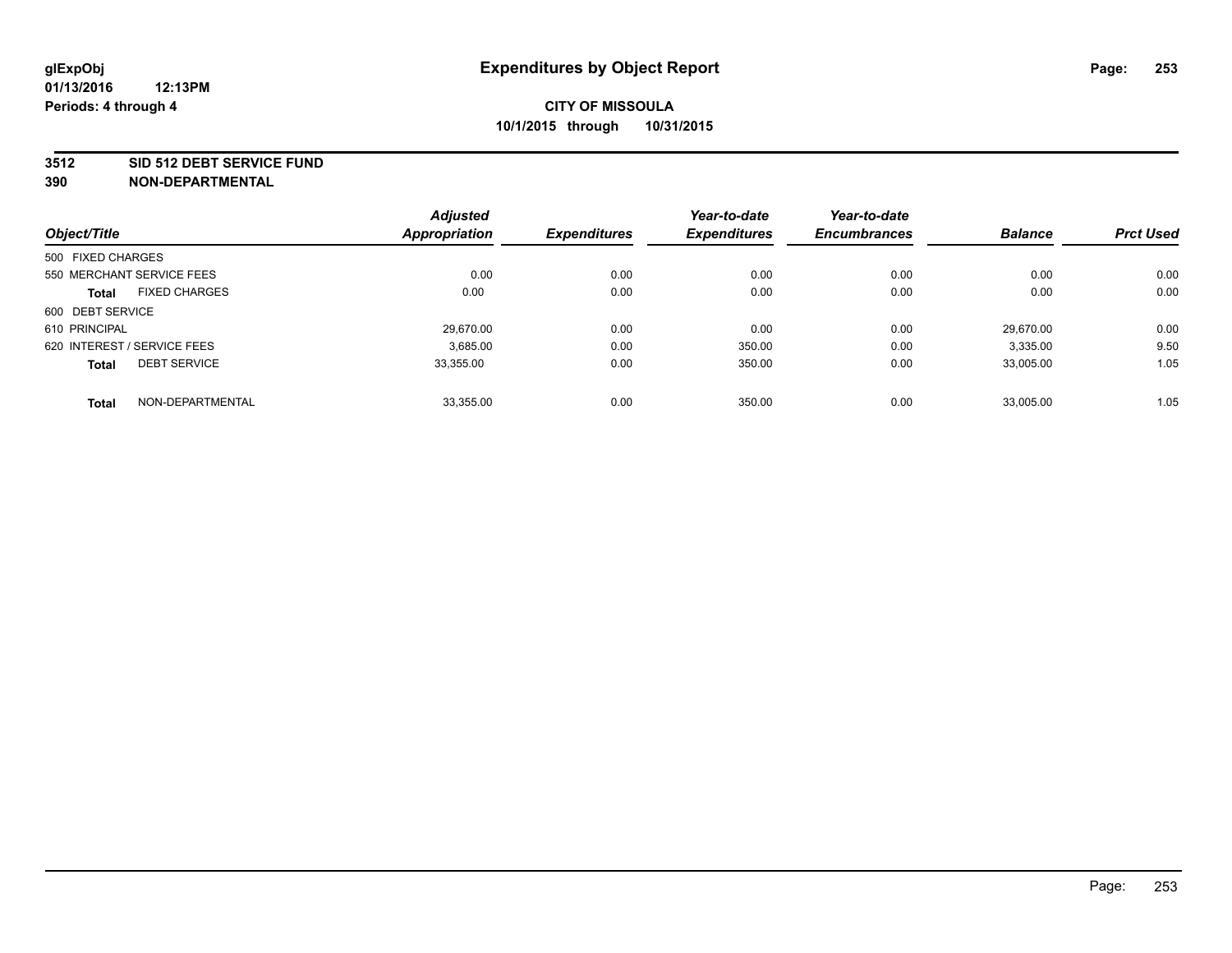#### **3512 SID 512 DEBT SERVICE FUND**

| Object/Title                              | <b>Adjusted</b><br><b>Appropriation</b> | <b>Expenditures</b> | Year-to-date<br><b>Expenditures</b> | Year-to-date<br><b>Encumbrances</b> | <b>Balance</b> | <b>Prct Used</b> |
|-------------------------------------------|-----------------------------------------|---------------------|-------------------------------------|-------------------------------------|----------------|------------------|
| 500 FIXED CHARGES                         |                                         |                     |                                     |                                     |                |                  |
| 550 MERCHANT SERVICE FEES                 | 0.00                                    | 0.00                | 0.00                                | 0.00                                | 0.00           | 0.00             |
| <b>FIXED CHARGES</b><br><b>Total</b>      | 0.00                                    | 0.00                | 0.00                                | 0.00                                | 0.00           | 0.00             |
| 600 DEBT SERVICE                          |                                         |                     |                                     |                                     |                |                  |
| 610 PRINCIPAL                             | 29,670.00                               | 0.00                | 0.00                                | 0.00                                | 29.670.00      | 0.00             |
| 620 INTEREST / SERVICE FEES               | 3,685.00                                | 0.00                | 350.00                              | 0.00                                | 3,335.00       | 9.50             |
| <b>DEBT SERVICE</b><br><b>Total</b>       | 33,355.00                               | 0.00                | 350.00                              | 0.00                                | 33.005.00      | 1.05             |
| SID 512 DEBT SERVICE FUND<br><b>Total</b> | 33,355.00                               | 0.00                | 350.00                              | 0.00                                | 33.005.00      | 1.05             |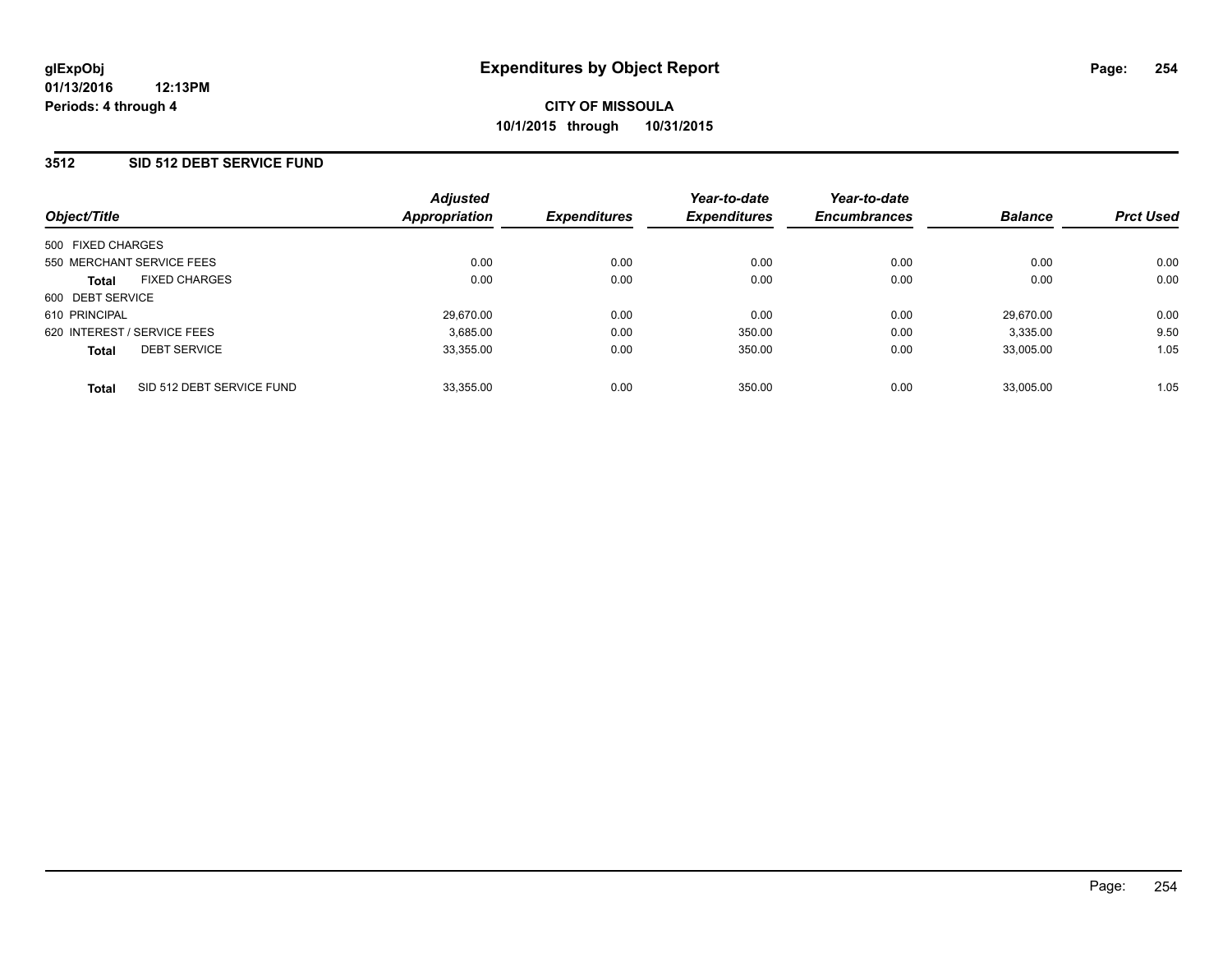#### **3513 SID 513 DEBT SERVICE FUND**

**280 PUBLIC WORKS OPERATIONS**

| Object/Title                            | <b>Adjusted</b><br><b>Appropriation</b> | <b>Expenditures</b> | Year-to-date<br><b>Expenditures</b> | Year-to-date<br><b>Encumbrances</b> | <b>Balance</b> | <b>Prct Used</b> |
|-----------------------------------------|-----------------------------------------|---------------------|-------------------------------------|-------------------------------------|----------------|------------------|
| 500 FIXED CHARGES                       |                                         |                     |                                     |                                     |                |                  |
| 550 MERCHANT SERVICE FEES               | 0.00                                    | 0.00                | 0.00                                | 0.00                                | 0.00           | 0.00             |
| <b>FIXED CHARGES</b><br><b>Total</b>    | 0.00                                    | 0.00                | 0.00                                | 0.00                                | 0.00           | 0.00             |
| 800 OTHER OBJECTS                       |                                         |                     |                                     |                                     |                |                  |
| 820 TRANSFERS TO OTHER FUNDS            | 0.00                                    | 0.00                | 0.00                                | 0.00                                | 0.00           | 0.00             |
| OTHER OBJECTS<br><b>Total</b>           | 0.00                                    | 0.00                | 0.00                                | 0.00                                | 0.00           | 0.00             |
| PUBLIC WORKS OPERATIONS<br><b>Total</b> | 0.00                                    | 0.00                | 0.00                                | 0.00                                | 0.00           | 0.00             |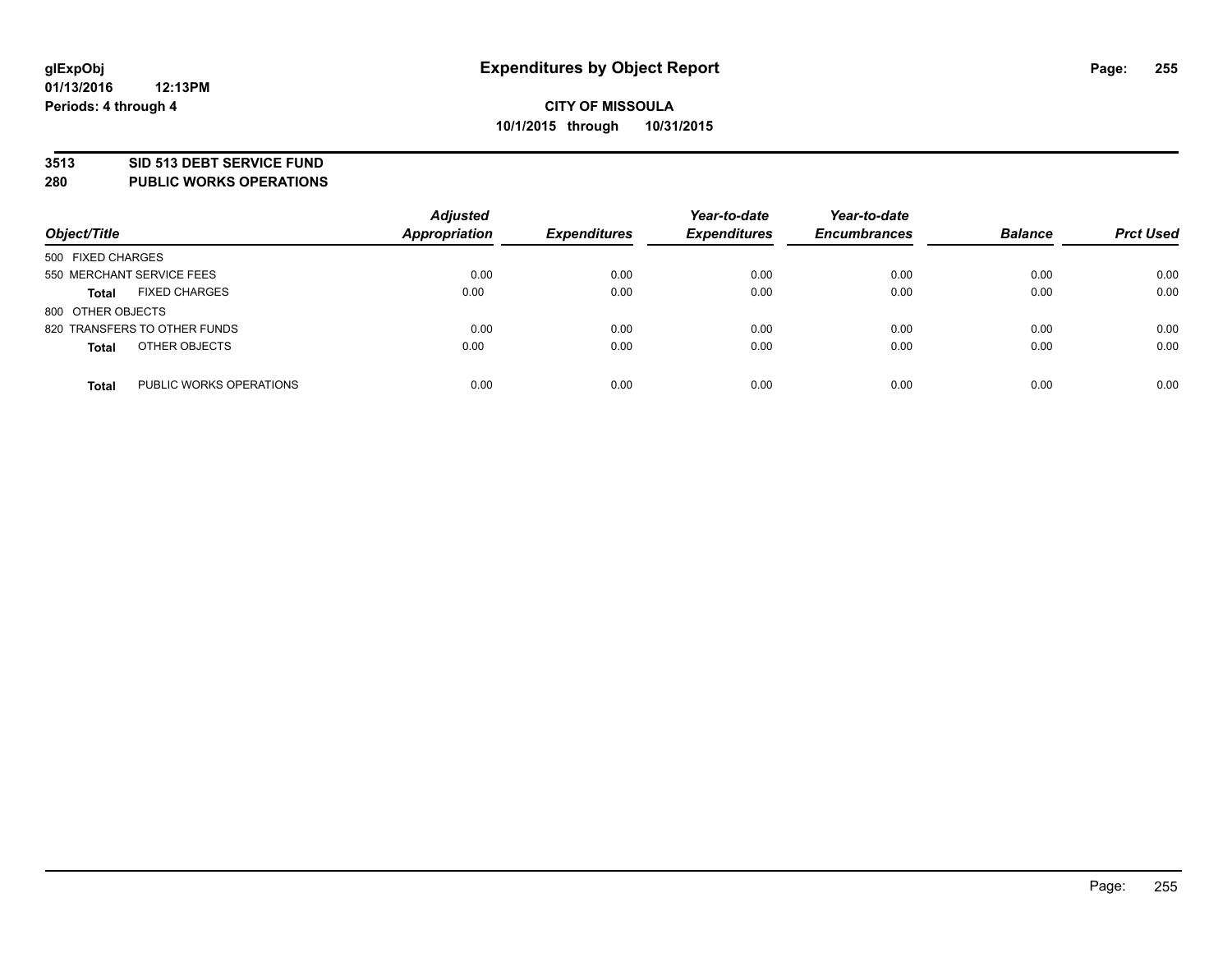#### **3513 SID 513 DEBT SERVICE FUND**

| Object/Title                         | <b>Adjusted</b><br><b>Appropriation</b> | <b>Expenditures</b> | Year-to-date<br><b>Expenditures</b> | Year-to-date<br><b>Encumbrances</b> | <b>Balance</b> | <b>Prct Used</b> |
|--------------------------------------|-----------------------------------------|---------------------|-------------------------------------|-------------------------------------|----------------|------------------|
| 500 FIXED CHARGES                    |                                         |                     |                                     |                                     |                |                  |
| 550 MERCHANT SERVICE FEES            | 0.00                                    | 0.00                | 0.00                                | 0.00                                | 0.00           | 0.00             |
| <b>FIXED CHARGES</b><br><b>Total</b> | 0.00                                    | 0.00                | 0.00                                | 0.00                                | 0.00           | 0.00             |
| 600 DEBT SERVICE                     |                                         |                     |                                     |                                     |                |                  |
| 610 PRINCIPAL                        | 0.00                                    | 0.00                | 0.00                                | 0.00                                | 0.00           | 0.00             |
| 620 INTEREST / SERVICE FEES          | 0.00                                    | 0.00                | 0.00                                | 0.00                                | 0.00           | 0.00             |
| <b>DEBT SERVICE</b><br><b>Total</b>  | 0.00                                    | 0.00                | 0.00                                | 0.00                                | 0.00           | 0.00             |
| 800 OTHER OBJECTS                    |                                         |                     |                                     |                                     |                |                  |
| 820 TRANSFERS TO OTHER FUNDS         | 0.00                                    | 0.00                | 0.00                                | 0.00                                | 0.00           | 0.00             |
| OTHER OBJECTS<br><b>Total</b>        | 0.00                                    | 0.00                | 0.00                                | 0.00                                | 0.00           | 0.00             |
|                                      |                                         |                     |                                     |                                     |                |                  |
| NON-DEPARTMENTAL<br><b>Total</b>     | 0.00                                    | 0.00                | 0.00                                | 0.00                                | 0.00           | 0.00             |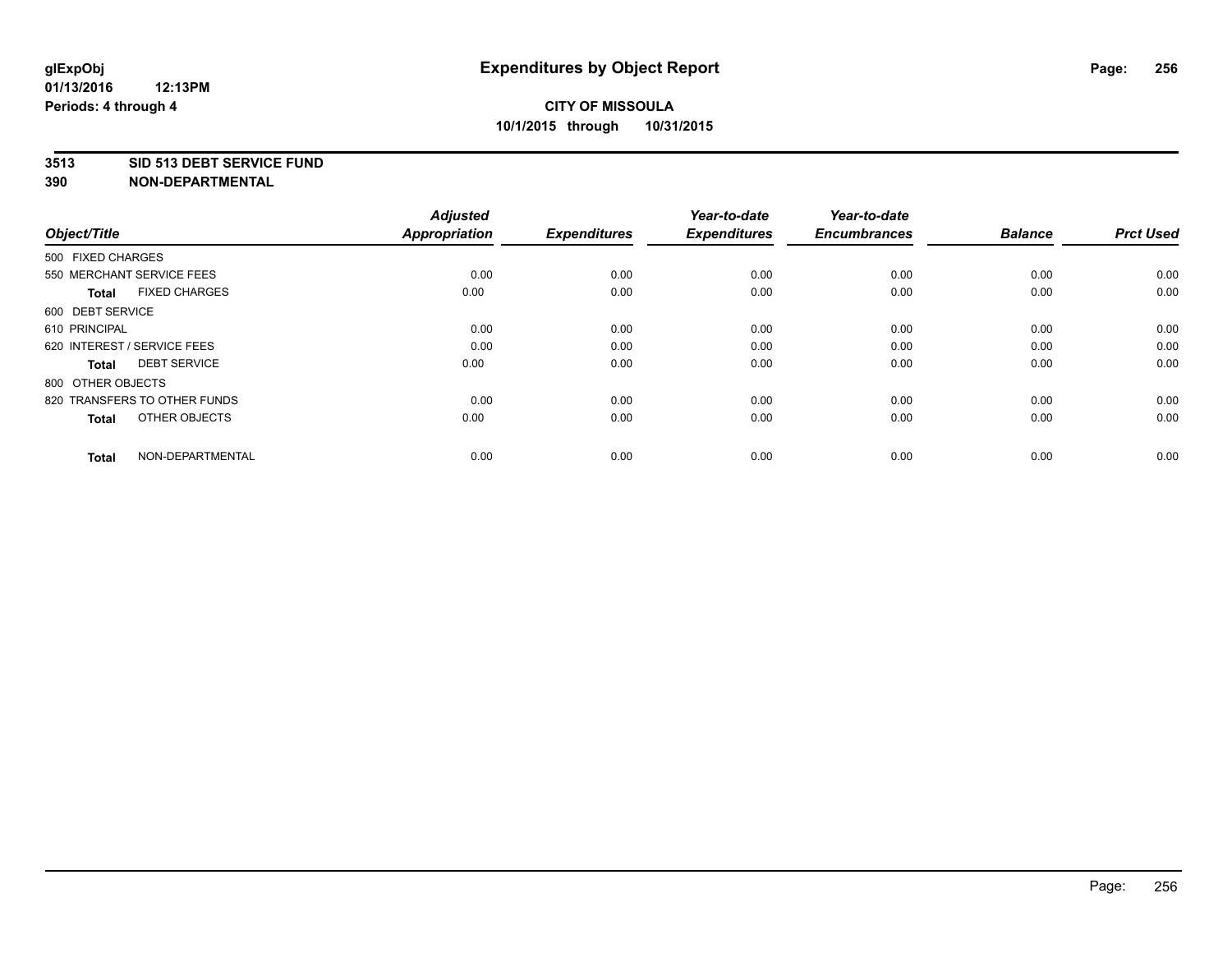#### **3513 SID 513 DEBT SERVICE FUND**

| Object/Title                              | <b>Adjusted</b><br><b>Appropriation</b> | <b>Expenditures</b> | Year-to-date<br><b>Expenditures</b> | Year-to-date<br><b>Encumbrances</b> | <b>Balance</b> | <b>Prct Used</b> |
|-------------------------------------------|-----------------------------------------|---------------------|-------------------------------------|-------------------------------------|----------------|------------------|
| 500 FIXED CHARGES                         |                                         |                     |                                     |                                     |                |                  |
| 550 MERCHANT SERVICE FEES                 | 0.00                                    | 0.00                | 0.00                                | 0.00                                | 0.00           | 0.00             |
| <b>FIXED CHARGES</b><br>Total             | 0.00                                    | 0.00                | 0.00                                | 0.00                                | 0.00           | 0.00             |
| 600 DEBT SERVICE                          |                                         |                     |                                     |                                     |                |                  |
| 610 PRINCIPAL                             | 0.00                                    | 0.00                | 0.00                                | 0.00                                | 0.00           | 0.00             |
| 620 INTEREST / SERVICE FEES               | 0.00                                    | 0.00                | 0.00                                | 0.00                                | 0.00           | 0.00             |
| <b>DEBT SERVICE</b><br>Total              | 0.00                                    | 0.00                | 0.00                                | 0.00                                | 0.00           | 0.00             |
| 800 OTHER OBJECTS                         |                                         |                     |                                     |                                     |                |                  |
| 820 TRANSFERS TO OTHER FUNDS              | 0.00                                    | 0.00                | 0.00                                | 0.00                                | 0.00           | 0.00             |
| OTHER OBJECTS<br><b>Total</b>             | 0.00                                    | 0.00                | 0.00                                | 0.00                                | 0.00           | 0.00             |
| SID 513 DEBT SERVICE FUND<br><b>Total</b> | 0.00                                    | 0.00                | 0.00                                | 0.00                                | 0.00           | 0.00             |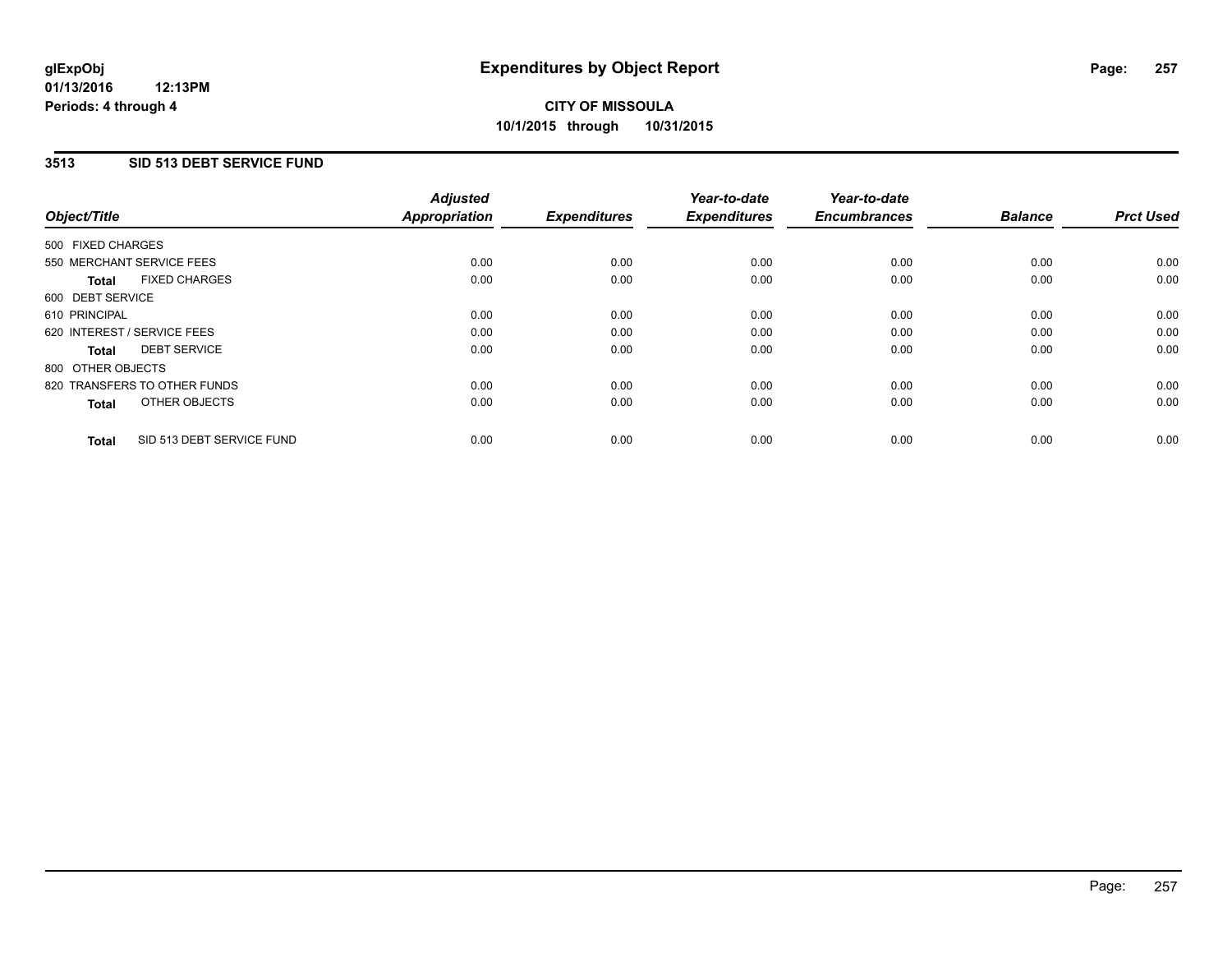# **glExpObj Expenditures by Object Report Page: 258**

## **CITY OF MISSOULA 10/1/2015 through 10/31/2015**

**3514 SID 514 DEBT SERVICE FUND**

**000 \*\*\* Title Not Found \*\*\***

| Object/Title                     | <b>Adjusted</b><br><b>Appropriation</b> | <i><b>Expenditures</b></i> | Year-to-date<br><b>Expenditures</b> | Year-to-date<br><b>Encumbrances</b> | <b>Balance</b> | <b>Prct Used</b> |
|----------------------------------|-----------------------------------------|----------------------------|-------------------------------------|-------------------------------------|----------------|------------------|
| 800 OTHER OBJECTS                |                                         |                            |                                     |                                     |                |                  |
| 820 TRANSFERS TO OTHER FUNDS     | 0.00                                    | 0.00                       | 0.00                                | 0.00                                | 0.00           | 0.00             |
| OTHER OBJECTS<br><b>Total</b>    | 0.00                                    | 0.00                       | 0.00                                | 0.00                                | 0.00           | 0.00             |
| *** Title Not Found ***<br>Total | 0.00                                    | 0.00                       | 0.00                                | 0.00                                | 0.00           | 0.00             |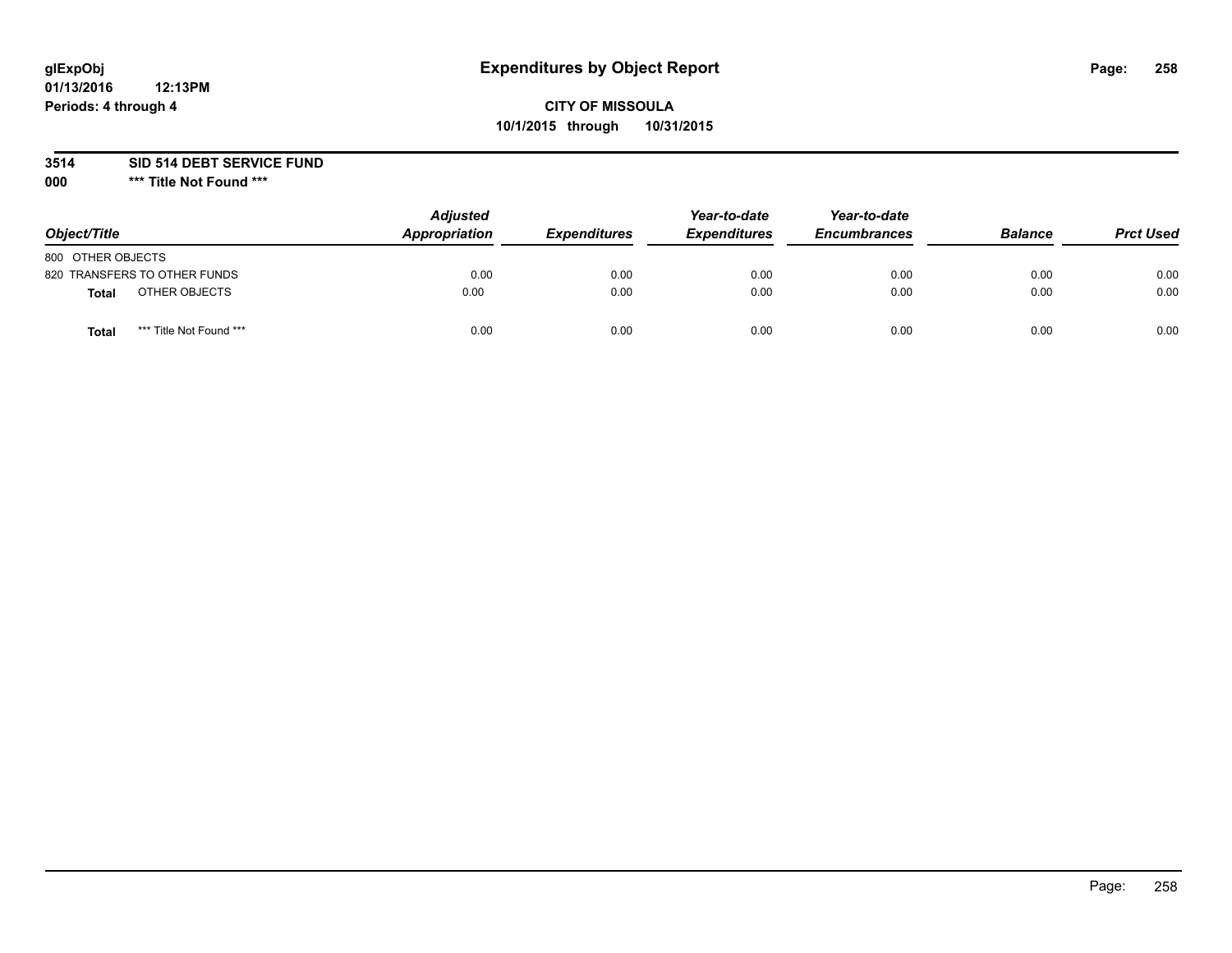#### **3514 SID 514 DEBT SERVICE FUND**

| Object/Title                         | <b>Adjusted</b><br><b>Appropriation</b> | <b>Expenditures</b> | Year-to-date<br><b>Expenditures</b> | Year-to-date<br><b>Encumbrances</b> | <b>Balance</b> | <b>Prct Used</b> |
|--------------------------------------|-----------------------------------------|---------------------|-------------------------------------|-------------------------------------|----------------|------------------|
|                                      |                                         |                     |                                     |                                     |                |                  |
| 500 FIXED CHARGES                    |                                         |                     |                                     |                                     |                |                  |
| 550 MERCHANT SERVICE FEES            | 0.00                                    | 0.00                | 0.00                                | 0.00                                | 0.00           | 0.00             |
| <b>FIXED CHARGES</b><br><b>Total</b> | 0.00                                    | 0.00                | 0.00                                | 0.00                                | 0.00           | 0.00             |
| 600 DEBT SERVICE                     |                                         |                     |                                     |                                     |                |                  |
| 610 PRINCIPAL                        | 0.00                                    | 0.00                | 0.00                                | 0.00                                | 0.00           | 0.00             |
| 620 INTEREST / SERVICE FEES          | 0.00                                    | 0.00                | 0.00                                | 0.00                                | 0.00           | 0.00             |
| <b>DEBT SERVICE</b><br>Total         | 0.00                                    | 0.00                | 0.00                                | 0.00                                | 0.00           | 0.00             |
|                                      |                                         |                     |                                     |                                     |                |                  |
| NON-DEPARTMENTAL<br><b>Total</b>     | 0.00                                    | 0.00                | 0.00                                | 0.00                                | 0.00           | 0.00             |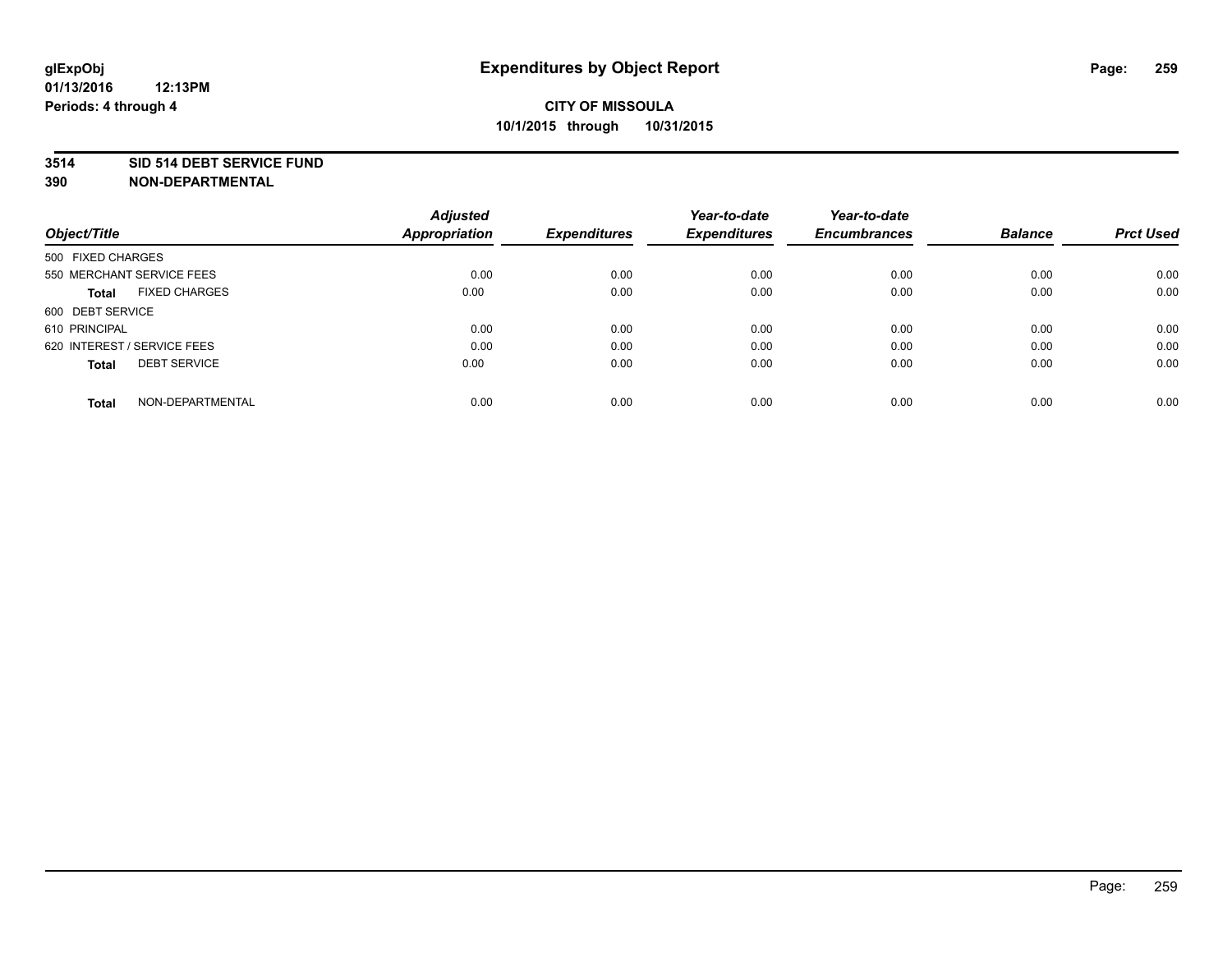#### **3514 SID 514 DEBT SERVICE FUND**

| Object/Title      |                              | <b>Adjusted</b><br>Appropriation | <b>Expenditures</b> | Year-to-date<br><b>Expenditures</b> | Year-to-date<br><b>Encumbrances</b> | <b>Balance</b> | <b>Prct Used</b> |
|-------------------|------------------------------|----------------------------------|---------------------|-------------------------------------|-------------------------------------|----------------|------------------|
| 500 FIXED CHARGES |                              |                                  |                     |                                     |                                     |                |                  |
|                   | 550 MERCHANT SERVICE FEES    | 0.00                             | 0.00                | 0.00                                | 0.00                                | 0.00           | 0.00             |
| <b>Total</b>      | <b>FIXED CHARGES</b>         | 0.00                             | 0.00                | 0.00                                | 0.00                                | 0.00           | 0.00             |
| 600 DEBT SERVICE  |                              |                                  |                     |                                     |                                     |                |                  |
| 610 PRINCIPAL     |                              | 0.00                             | 0.00                | 0.00                                | 0.00                                | 0.00           | 0.00             |
|                   | 620 INTEREST / SERVICE FEES  | 0.00                             | 0.00                | 0.00                                | 0.00                                | 0.00           | 0.00             |
| Total             | <b>DEBT SERVICE</b>          | 0.00                             | 0.00                | 0.00                                | 0.00                                | 0.00           | 0.00             |
| 800 OTHER OBJECTS |                              |                                  |                     |                                     |                                     |                |                  |
|                   | 820 TRANSFERS TO OTHER FUNDS | 0.00                             | 0.00                | 0.00                                | 0.00                                | 0.00           | 0.00             |
| <b>Total</b>      | OTHER OBJECTS                | 0.00                             | 0.00                | 0.00                                | 0.00                                | 0.00           | 0.00             |
| <b>Total</b>      | SID 514 DEBT SERVICE FUND    | 0.00                             | 0.00                | 0.00                                | 0.00                                | 0.00           | 0.00             |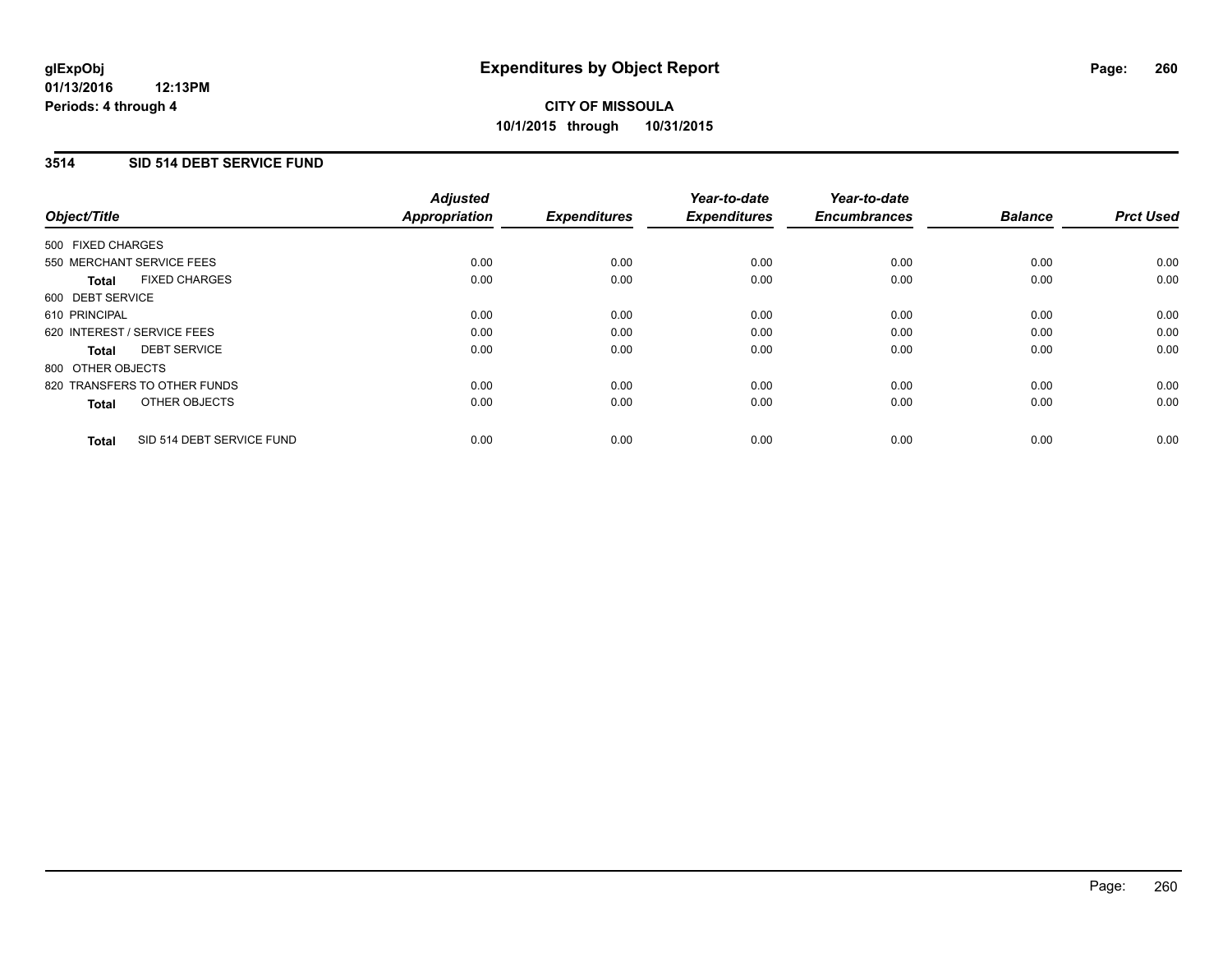#### **3515 SID 515 DEBT SERVICE FUND**

| Object/Title                         | <b>Adjusted</b><br><b>Appropriation</b> | <b>Expenditures</b> | Year-to-date<br><b>Expenditures</b> | Year-to-date<br><b>Encumbrances</b> | <b>Balance</b> | <b>Prct Used</b> |
|--------------------------------------|-----------------------------------------|---------------------|-------------------------------------|-------------------------------------|----------------|------------------|
| 500 FIXED CHARGES                    |                                         |                     |                                     |                                     |                |                  |
| 550 MERCHANT SERVICE FEES            | 0.00                                    | 0.00                | 0.00                                | 0.00                                | 0.00           | 0.00             |
| <b>FIXED CHARGES</b><br><b>Total</b> | 0.00                                    | 0.00                | 0.00                                | 0.00                                | 0.00           | 0.00             |
| 600 DEBT SERVICE                     |                                         |                     |                                     |                                     |                |                  |
| 610 PRINCIPAL                        | 0.00                                    | 0.00                | 0.00                                | 0.00                                | 0.00           | 0.00             |
| 620 INTEREST / SERVICE FEES          | 0.00                                    | 0.00                | 0.00                                | 0.00                                | 0.00           | 0.00             |
| <b>DEBT SERVICE</b><br><b>Total</b>  | 0.00                                    | 0.00                | 0.00                                | 0.00                                | 0.00           | 0.00             |
| 800 OTHER OBJECTS                    |                                         |                     |                                     |                                     |                |                  |
| 820 TRANSFERS TO OTHER FUNDS         | 0.00                                    | 0.00                | 0.00                                | 0.00                                | 0.00           | 0.00             |
| OTHER OBJECTS<br><b>Total</b>        | 0.00                                    | 0.00                | 0.00                                | 0.00                                | 0.00           | 0.00             |
|                                      |                                         |                     |                                     |                                     |                |                  |
| NON-DEPARTMENTAL<br><b>Total</b>     | 0.00                                    | 0.00                | 0.00                                | 0.00                                | 0.00           | 0.00             |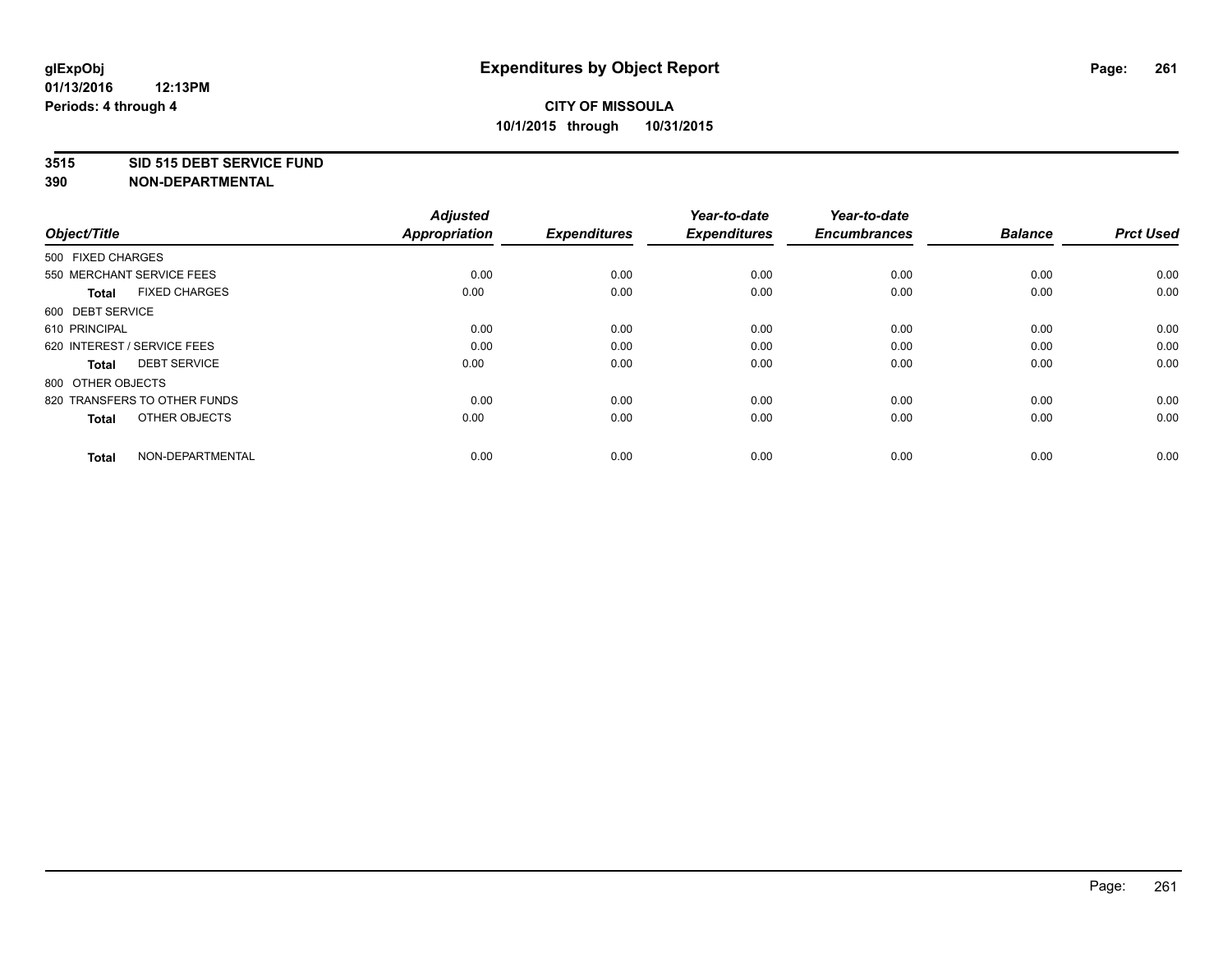#### **3515 SID 515 DEBT SERVICE FUND**

| Object/Title      |                              | <b>Adjusted</b><br>Appropriation | <b>Expenditures</b> | Year-to-date<br><b>Expenditures</b> | Year-to-date<br><b>Encumbrances</b> | <b>Balance</b> | <b>Prct Used</b> |
|-------------------|------------------------------|----------------------------------|---------------------|-------------------------------------|-------------------------------------|----------------|------------------|
| 500 FIXED CHARGES |                              |                                  |                     |                                     |                                     |                |                  |
|                   | 550 MERCHANT SERVICE FEES    | 0.00                             | 0.00                | 0.00                                | 0.00                                | 0.00           | 0.00             |
| <b>Total</b>      | <b>FIXED CHARGES</b>         | 0.00                             | 0.00                | 0.00                                | 0.00                                | 0.00           | 0.00             |
| 600 DEBT SERVICE  |                              |                                  |                     |                                     |                                     |                |                  |
| 610 PRINCIPAL     |                              | 0.00                             | 0.00                | 0.00                                | 0.00                                | 0.00           | 0.00             |
|                   | 620 INTEREST / SERVICE FEES  | 0.00                             | 0.00                | 0.00                                | 0.00                                | 0.00           | 0.00             |
| Total             | <b>DEBT SERVICE</b>          | 0.00                             | 0.00                | 0.00                                | 0.00                                | 0.00           | 0.00             |
| 800 OTHER OBJECTS |                              |                                  |                     |                                     |                                     |                |                  |
|                   | 820 TRANSFERS TO OTHER FUNDS | 0.00                             | 0.00                | 0.00                                | 0.00                                | 0.00           | 0.00             |
| <b>Total</b>      | OTHER OBJECTS                | 0.00                             | 0.00                | 0.00                                | 0.00                                | 0.00           | 0.00             |
| <b>Total</b>      | SID 515 DEBT SERVICE FUND    | 0.00                             | 0.00                | 0.00                                | 0.00                                | 0.00           | 0.00             |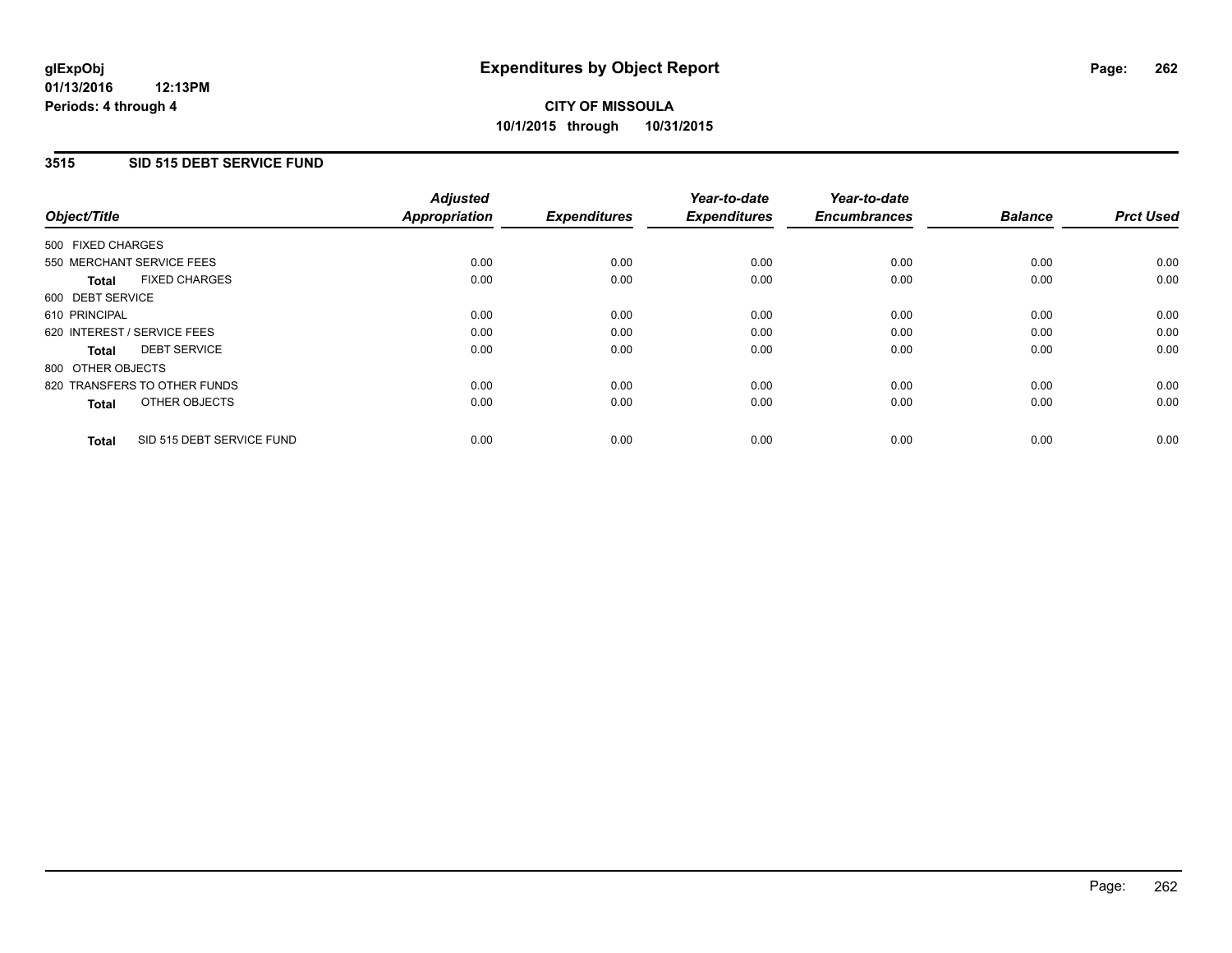# **glExpObj Expenditures by Object Report Page: 263**

### **CITY OF MISSOULA 10/1/2015 through 10/31/2015**

**3517 SID 517 DEBT SERVICE FUND**

**000 \*\*\* Title Not Found \*\*\***

| Object/Title                            | <b>Adjusted</b><br>Appropriation | <b>Expenditures</b> | Year-to-date<br><b>Expenditures</b> | Year-to-date<br><b>Encumbrances</b> | <b>Balance</b> | <b>Prct Used</b> |
|-----------------------------------------|----------------------------------|---------------------|-------------------------------------|-------------------------------------|----------------|------------------|
| 800 OTHER OBJECTS                       |                                  |                     |                                     |                                     |                |                  |
| 820 TRANSFERS TO OTHER FUNDS            | 0.00                             | 0.00                | 0.00                                | 0.00                                | 0.00           | 0.00             |
| OTHER OBJECTS<br><b>Total</b>           | 0.00                             | 0.00                | 0.00                                | 0.00                                | 0.00           | 0.00             |
| *** Title Not Found ***<br><b>Total</b> | 0.00                             | 0.00                | 0.00                                | 0.00                                | 0.00           | 0.00             |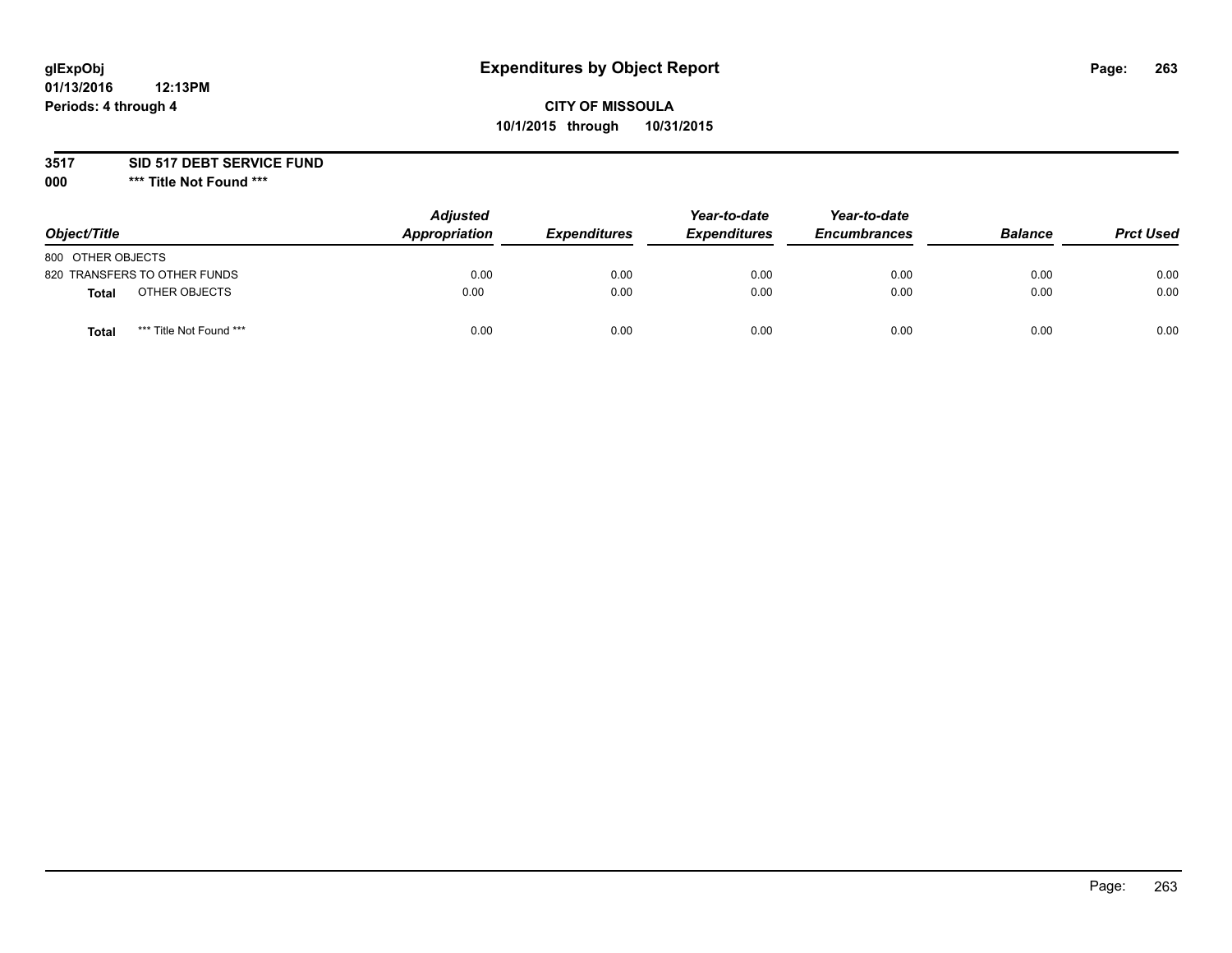#### **3517 SID 517 DEBT SERVICE FUND**

|                                      | <b>Adjusted</b>      |                     | Year-to-date        | Year-to-date        |                |                  |
|--------------------------------------|----------------------|---------------------|---------------------|---------------------|----------------|------------------|
| Object/Title                         | <b>Appropriation</b> | <b>Expenditures</b> | <b>Expenditures</b> | <b>Encumbrances</b> | <b>Balance</b> | <b>Prct Used</b> |
| 500 FIXED CHARGES                    |                      |                     |                     |                     |                |                  |
| 550 MERCHANT SERVICE FEES            | 0.00                 | 0.00                | 0.00                | 0.00                | 0.00           | 0.00             |
| <b>FIXED CHARGES</b><br><b>Total</b> | 0.00                 | 0.00                | 0.00                | 0.00                | 0.00           | 0.00             |
| 600 DEBT SERVICE                     |                      |                     |                     |                     |                |                  |
| 610 PRINCIPAL                        | 0.00                 | 0.00                | 0.00                | 0.00                | 0.00           | 0.00             |
| 620 INTEREST / SERVICE FEES          | 0.00                 | 0.00                | 0.00                | 0.00                | 0.00           | 0.00             |
| <b>DEBT SERVICE</b><br><b>Total</b>  | 0.00                 | 0.00                | 0.00                | 0.00                | 0.00           | 0.00             |
| NON-DEPARTMENTAL<br><b>Total</b>     | 0.00                 | 0.00                | 0.00                | 0.00                | 0.00           | 0.00             |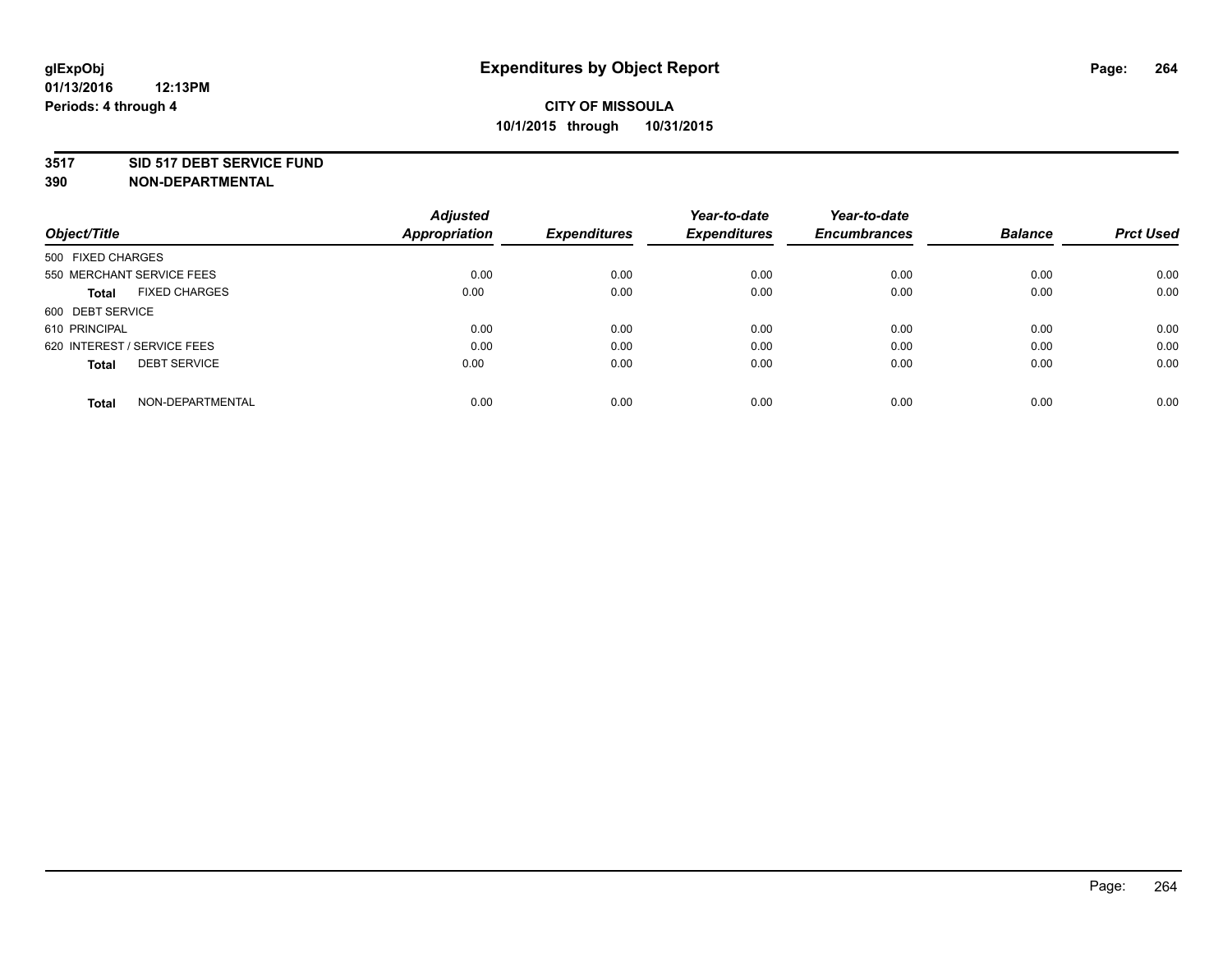### **3517 SID 517 DEBT SERVICE FUND**

|                                           | <b>Adjusted</b>      | <b>Expenditures</b> | Year-to-date<br><b>Expenditures</b> | Year-to-date<br><b>Encumbrances</b> | <b>Balance</b> | <b>Prct Used</b> |
|-------------------------------------------|----------------------|---------------------|-------------------------------------|-------------------------------------|----------------|------------------|
| Object/Title                              | <b>Appropriation</b> |                     |                                     |                                     |                |                  |
| 500 FIXED CHARGES                         |                      |                     |                                     |                                     |                |                  |
| 550 MERCHANT SERVICE FEES                 | 0.00                 | 0.00                | 0.00                                | 0.00                                | 0.00           | 0.00             |
| <b>FIXED CHARGES</b><br>Total             | 0.00                 | 0.00                | 0.00                                | 0.00                                | 0.00           | 0.00             |
| 600 DEBT SERVICE                          |                      |                     |                                     |                                     |                |                  |
| 610 PRINCIPAL                             | 0.00                 | 0.00                | 0.00                                | 0.00                                | 0.00           | 0.00             |
| 620 INTEREST / SERVICE FEES               | 0.00                 | 0.00                | 0.00                                | 0.00                                | 0.00           | 0.00             |
| <b>DEBT SERVICE</b><br>Total              | 0.00                 | 0.00                | 0.00                                | 0.00                                | 0.00           | 0.00             |
| 800 OTHER OBJECTS                         |                      |                     |                                     |                                     |                |                  |
| 820 TRANSFERS TO OTHER FUNDS              | 0.00                 | 0.00                | 0.00                                | 0.00                                | 0.00           | 0.00             |
| OTHER OBJECTS<br><b>Total</b>             | 0.00                 | 0.00                | 0.00                                | 0.00                                | 0.00           | 0.00             |
| SID 517 DEBT SERVICE FUND<br><b>Total</b> | 0.00                 | 0.00                | 0.00                                | 0.00                                | 0.00           | 0.00             |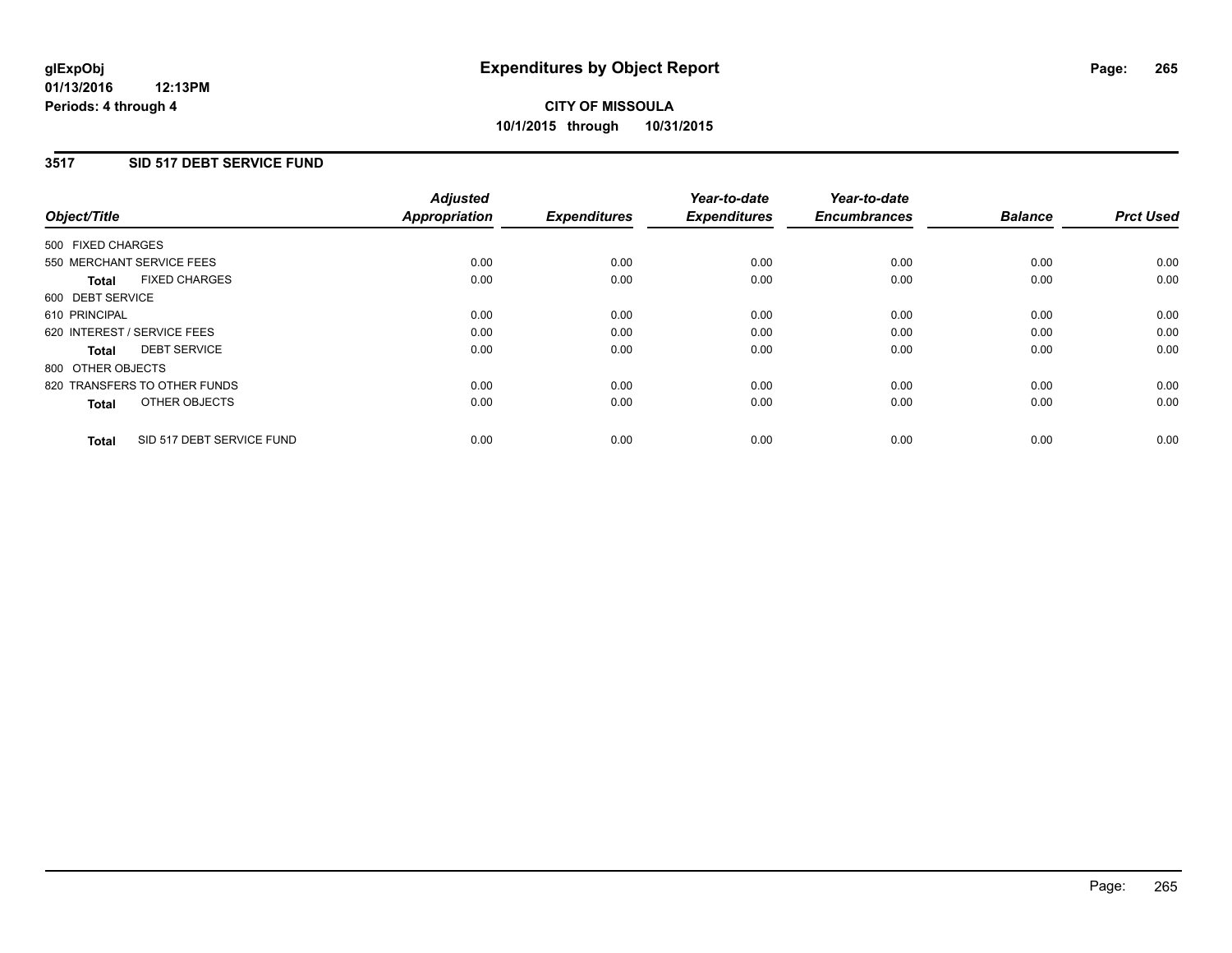# **glExpObj Expenditures by Object Report Page: 266**

## **CITY OF MISSOULA 10/1/2015 through 10/31/2015**

**3518 SID 518 DEBT SERVICE FUND**

**000 \*\*\* Title Not Found \*\*\***

| Object/Title                     | <b>Adjusted</b><br>Appropriation | <b>Expenditures</b> | Year-to-date<br><b>Expenditures</b> | Year-to-date<br><b>Encumbrances</b> | <b>Balance</b> | <b>Prct Used</b> |
|----------------------------------|----------------------------------|---------------------|-------------------------------------|-------------------------------------|----------------|------------------|
| 800 OTHER OBJECTS                |                                  |                     |                                     |                                     |                |                  |
| 820 TRANSFERS TO OTHER FUNDS     | 0.00                             | 0.00                | 0.00                                | 0.00                                | 0.00           | 0.00             |
| OTHER OBJECTS<br><b>Total</b>    | 0.00                             | 0.00                | 0.00                                | 0.00                                | 0.00           | 0.00             |
| *** Title Not Found ***<br>Total | 0.00                             | 0.00                | 0.00                                | 0.00                                | 0.00           | 0.00             |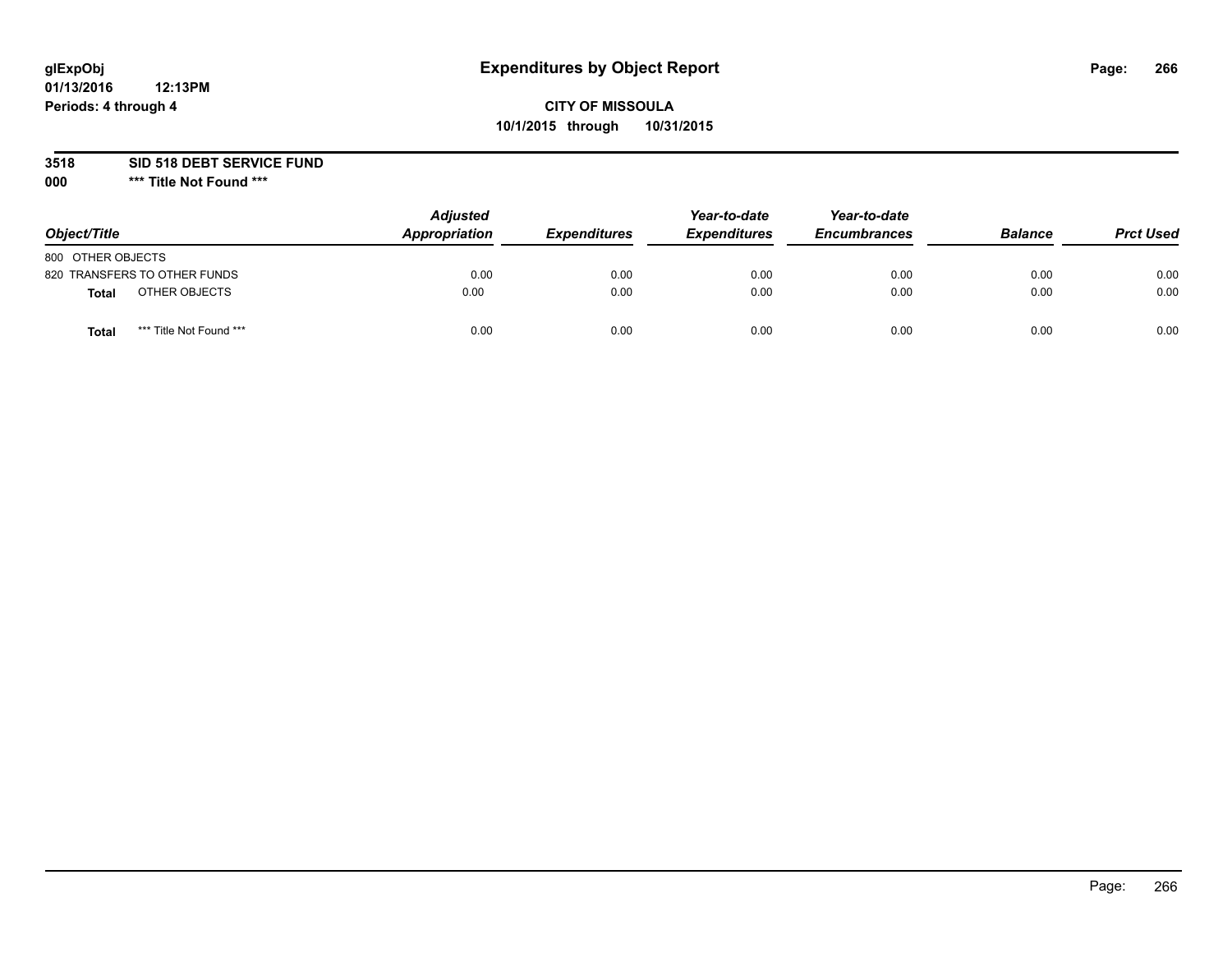#### **3518 SID 518 DEBT SERVICE FUND**

| Object/Title                         | <b>Adjusted</b><br><b>Appropriation</b> | <b>Expenditures</b> | Year-to-date<br><b>Expenditures</b> | Year-to-date<br><b>Encumbrances</b> | <b>Balance</b> | <b>Prct Used</b> |
|--------------------------------------|-----------------------------------------|---------------------|-------------------------------------|-------------------------------------|----------------|------------------|
| 500 FIXED CHARGES                    |                                         |                     |                                     |                                     |                |                  |
| 550 MERCHANT SERVICE FEES            | 0.00                                    | 0.00                | 0.00                                | 0.00                                | 0.00           | 0.00             |
| <b>FIXED CHARGES</b><br><b>Total</b> | 0.00                                    | 0.00                | 0.00                                | 0.00                                | 0.00           | 0.00             |
| 600 DEBT SERVICE                     |                                         |                     |                                     |                                     |                |                  |
| 610 PRINCIPAL                        | 0.00                                    | 0.00                | 0.00                                | 0.00                                | 0.00           | 0.00             |
| 620 INTEREST / SERVICE FEES          | 0.00                                    | 0.00                | 0.00                                | 0.00                                | 0.00           | 0.00             |
| <b>DEBT SERVICE</b><br><b>Total</b>  | 0.00                                    | 0.00                | 0.00                                | 0.00                                | 0.00           | 0.00             |
| 800 OTHER OBJECTS                    |                                         |                     |                                     |                                     |                |                  |
| 820 TRANSFERS TO OTHER FUNDS         | 0.00                                    | 0.00                | 0.00                                | 0.00                                | 0.00           | 0.00             |
| OTHER OBJECTS<br><b>Total</b>        | 0.00                                    | 0.00                | 0.00                                | 0.00                                | 0.00           | 0.00             |
|                                      |                                         |                     |                                     |                                     |                |                  |
| NON-DEPARTMENTAL<br><b>Total</b>     | 0.00                                    | 0.00                | 0.00                                | 0.00                                | 0.00           | 0.00             |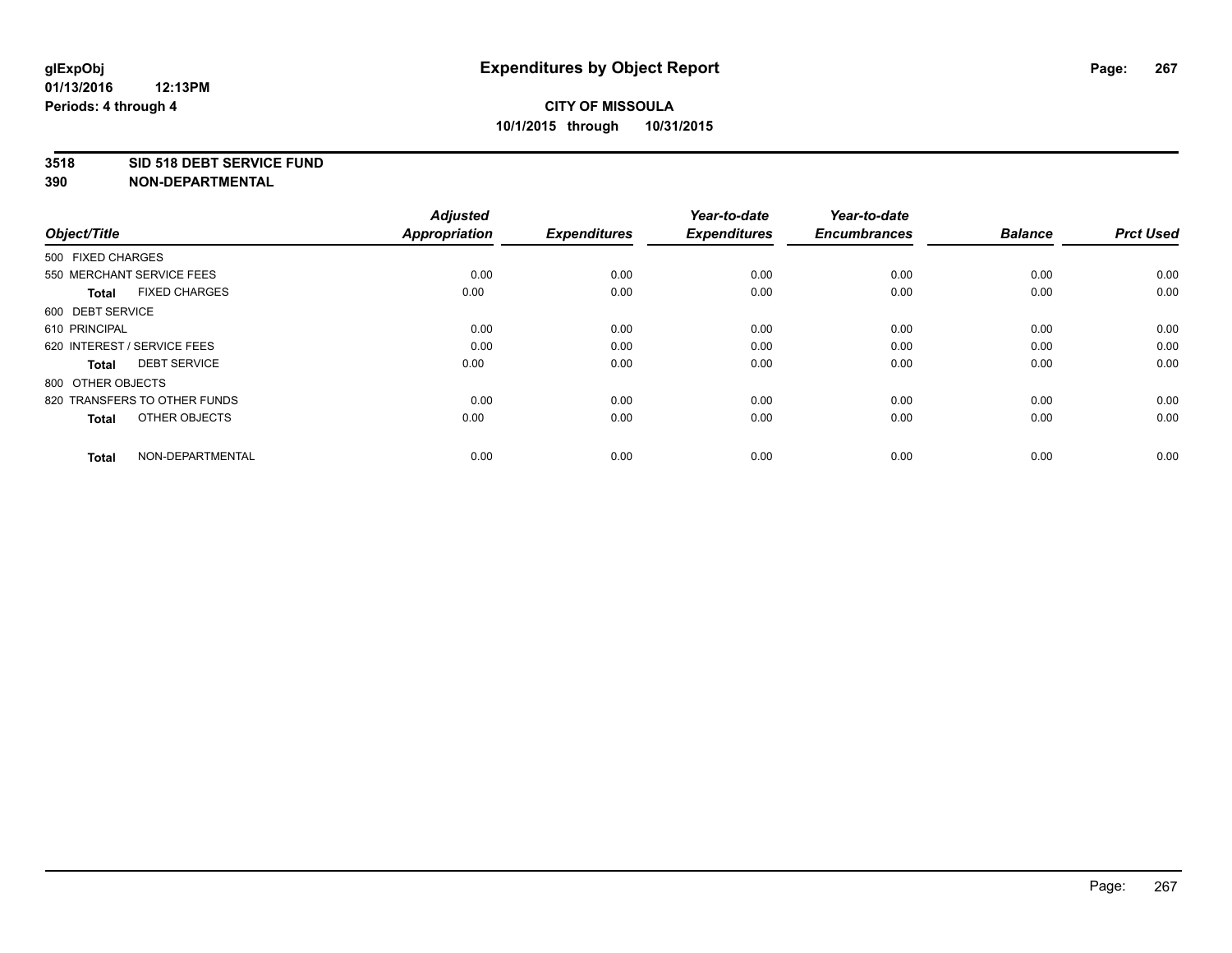### **3518 SID 518 DEBT SERVICE FUND**

| Object/Title                              | <b>Adjusted</b><br><b>Appropriation</b> | <b>Expenditures</b> | Year-to-date<br><b>Expenditures</b> | Year-to-date<br><b>Encumbrances</b> | <b>Balance</b> | <b>Prct Used</b> |
|-------------------------------------------|-----------------------------------------|---------------------|-------------------------------------|-------------------------------------|----------------|------------------|
|                                           |                                         |                     |                                     |                                     |                |                  |
| 500 FIXED CHARGES                         |                                         |                     |                                     |                                     |                |                  |
| 550 MERCHANT SERVICE FEES                 | 0.00                                    | 0.00                | 0.00                                | 0.00                                | 0.00           | 0.00             |
| <b>FIXED CHARGES</b><br>Total             | 0.00                                    | 0.00                | 0.00                                | 0.00                                | 0.00           | 0.00             |
| 600 DEBT SERVICE                          |                                         |                     |                                     |                                     |                |                  |
| 610 PRINCIPAL                             | 0.00                                    | 0.00                | 0.00                                | 0.00                                | 0.00           | 0.00             |
| 620 INTEREST / SERVICE FEES               | 0.00                                    | 0.00                | 0.00                                | 0.00                                | 0.00           | 0.00             |
| <b>DEBT SERVICE</b><br><b>Total</b>       | 0.00                                    | 0.00                | 0.00                                | 0.00                                | 0.00           | 0.00             |
| 800 OTHER OBJECTS                         |                                         |                     |                                     |                                     |                |                  |
| 820 TRANSFERS TO OTHER FUNDS              | 0.00                                    | 0.00                | 0.00                                | 0.00                                | 0.00           | 0.00             |
| OTHER OBJECTS<br><b>Total</b>             | 0.00                                    | 0.00                | 0.00                                | 0.00                                | 0.00           | 0.00             |
|                                           |                                         |                     |                                     |                                     |                |                  |
| SID 518 DEBT SERVICE FUND<br><b>Total</b> | 0.00                                    | 0.00                | 0.00                                | 0.00                                | 0.00           | 0.00             |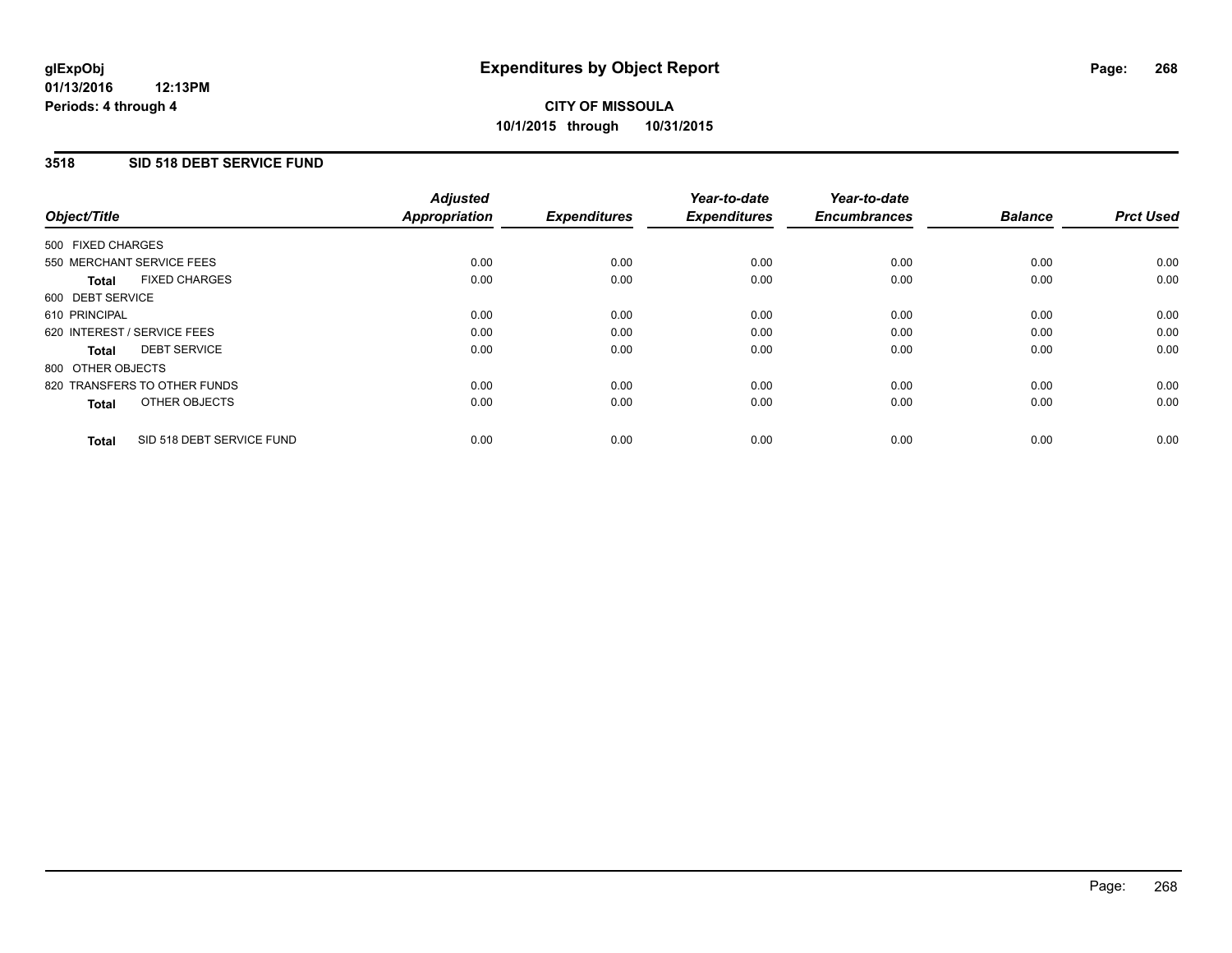#### **3519 SID 519 DEBT SERVICE FUND**

| Object/Title                         | <b>Adjusted</b><br><b>Appropriation</b> | <b>Expenditures</b> | Year-to-date<br><b>Expenditures</b> | Year-to-date<br><b>Encumbrances</b> | <b>Balance</b> | <b>Prct Used</b> |
|--------------------------------------|-----------------------------------------|---------------------|-------------------------------------|-------------------------------------|----------------|------------------|
| 500 FIXED CHARGES                    |                                         |                     |                                     |                                     |                |                  |
| 550 MERCHANT SERVICE FEES            | 0.00                                    | 0.00                | 0.00                                | 0.00                                | 0.00           | 0.00             |
| <b>FIXED CHARGES</b><br><b>Total</b> | 0.00                                    | 0.00                | 0.00                                | 0.00                                | 0.00           | 0.00             |
| 600 DEBT SERVICE                     |                                         |                     |                                     |                                     |                |                  |
| 610 PRINCIPAL                        | 0.00                                    | 0.00                | 0.00                                | 0.00                                | 0.00           | 0.00             |
| 620 INTEREST / SERVICE FEES          | 0.00                                    | 0.00                | 0.00                                | 0.00                                | 0.00           | 0.00             |
| <b>DEBT SERVICE</b><br><b>Total</b>  | 0.00                                    | 0.00                | 0.00                                | 0.00                                | 0.00           | 0.00             |
| 800 OTHER OBJECTS                    |                                         |                     |                                     |                                     |                |                  |
| 820 TRANSFERS TO OTHER FUNDS         | 0.00                                    | 0.00                | 0.00                                | 0.00                                | 0.00           | 0.00             |
| OTHER OBJECTS<br><b>Total</b>        | 0.00                                    | 0.00                | 0.00                                | 0.00                                | 0.00           | 0.00             |
|                                      |                                         |                     |                                     |                                     |                |                  |
| NON-DEPARTMENTAL<br><b>Total</b>     | 0.00                                    | 0.00                | 0.00                                | 0.00                                | 0.00           | 0.00             |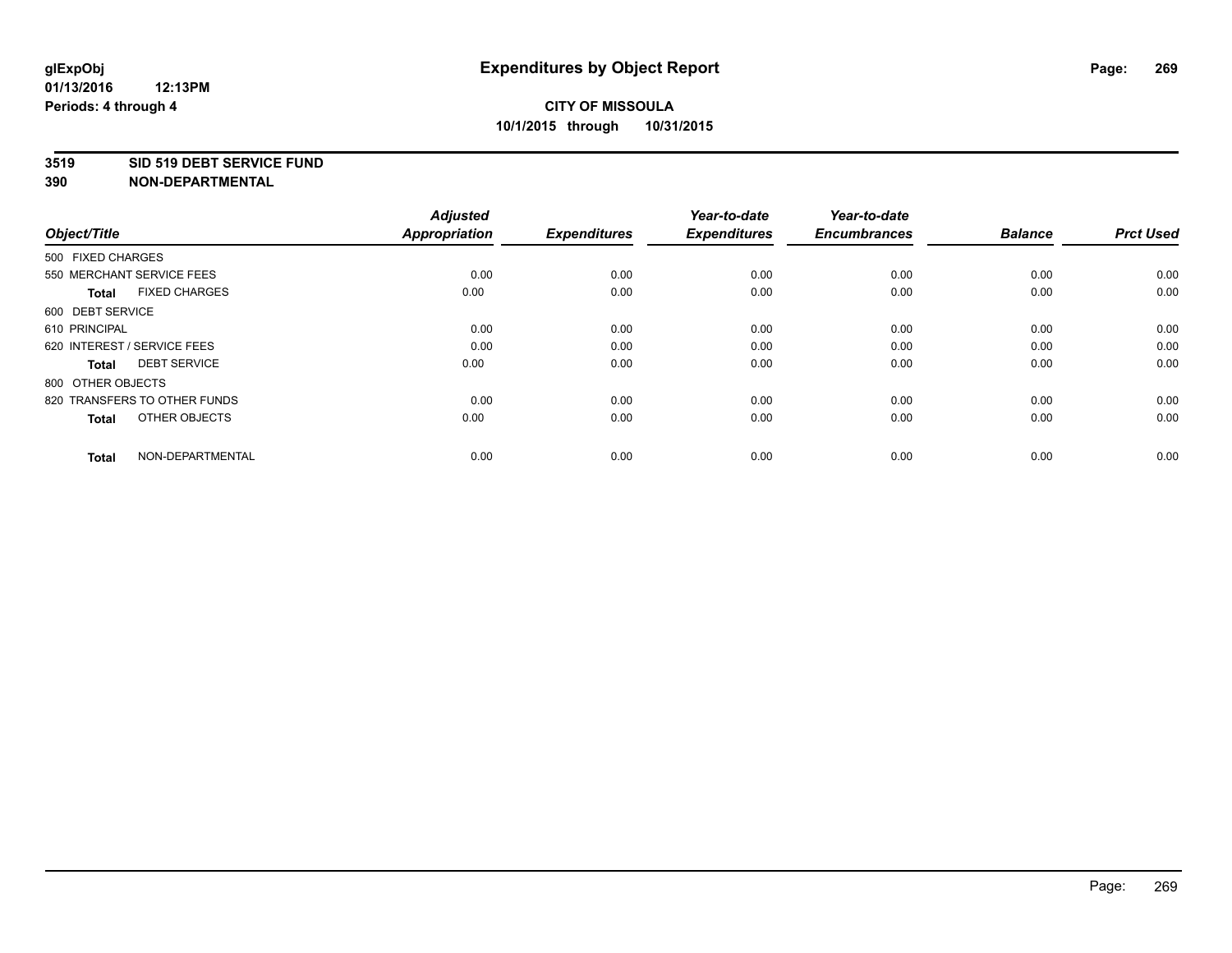### **3519 SID 519 DEBT SERVICE FUND**

| Object/Title                              | <b>Adjusted</b><br><b>Appropriation</b> | <b>Expenditures</b> | Year-to-date<br><b>Expenditures</b> | Year-to-date<br><b>Encumbrances</b> | <b>Balance</b> | <b>Prct Used</b> |
|-------------------------------------------|-----------------------------------------|---------------------|-------------------------------------|-------------------------------------|----------------|------------------|
|                                           |                                         |                     |                                     |                                     |                |                  |
| 500 FIXED CHARGES                         |                                         |                     |                                     |                                     |                |                  |
| 550 MERCHANT SERVICE FEES                 | 0.00                                    | 0.00                | 0.00                                | 0.00                                | 0.00           | 0.00             |
| <b>FIXED CHARGES</b><br>Total             | 0.00                                    | 0.00                | 0.00                                | 0.00                                | 0.00           | 0.00             |
| 600 DEBT SERVICE                          |                                         |                     |                                     |                                     |                |                  |
| 610 PRINCIPAL                             | 0.00                                    | 0.00                | 0.00                                | 0.00                                | 0.00           | 0.00             |
| 620 INTEREST / SERVICE FEES               | 0.00                                    | 0.00                | 0.00                                | 0.00                                | 0.00           | 0.00             |
| <b>DEBT SERVICE</b><br><b>Total</b>       | 0.00                                    | 0.00                | 0.00                                | 0.00                                | 0.00           | 0.00             |
| 800 OTHER OBJECTS                         |                                         |                     |                                     |                                     |                |                  |
| 820 TRANSFERS TO OTHER FUNDS              | 0.00                                    | 0.00                | 0.00                                | 0.00                                | 0.00           | 0.00             |
| OTHER OBJECTS<br><b>Total</b>             | 0.00                                    | 0.00                | 0.00                                | 0.00                                | 0.00           | 0.00             |
|                                           |                                         |                     |                                     |                                     |                |                  |
| SID 519 DEBT SERVICE FUND<br><b>Total</b> | 0.00                                    | 0.00                | 0.00                                | 0.00                                | 0.00           | 0.00             |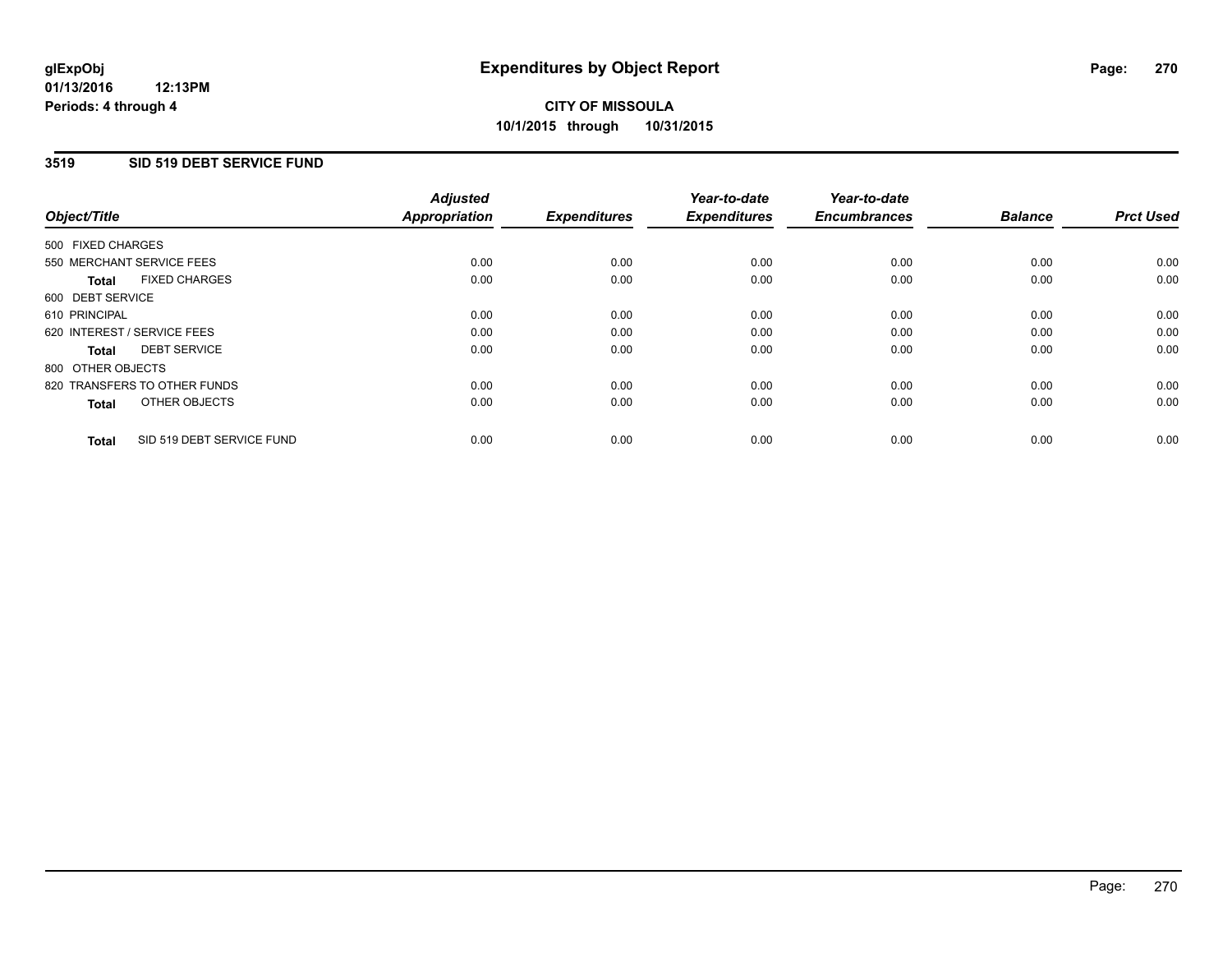#### **3520 SID 520 DEBT SERVICE FUND**

|                             |                           | <b>Adjusted</b> |                     | Year-to-date        | Year-to-date        |                |                  |
|-----------------------------|---------------------------|-----------------|---------------------|---------------------|---------------------|----------------|------------------|
| Object/Title                |                           | Appropriation   | <b>Expenditures</b> | <b>Expenditures</b> | <b>Encumbrances</b> | <b>Balance</b> | <b>Prct Used</b> |
| 500 FIXED CHARGES           |                           |                 |                     |                     |                     |                |                  |
|                             | 550 MERCHANT SERVICE FEES | 0.00            | 0.00                | 0.00                | 0.00                | 0.00           | 0.00             |
| <b>Total</b>                | <b>FIXED CHARGES</b>      | 0.00            | 0.00                | 0.00                | 0.00                | 0.00           | 0.00             |
| 600 DEBT SERVICE            |                           |                 |                     |                     |                     |                |                  |
| 610 PRINCIPAL               |                           | 138.000.00      | 0.00                | 0.00                | 0.00                | 138.000.00     | 0.00             |
| 620 INTEREST / SERVICE FEES |                           | 21,920.00       | 0.00                | 0.00                | 0.00                | 21.920.00      | 0.00             |
| <b>Total</b>                | <b>DEBT SERVICE</b>       | 159,920.00      | 0.00                | 0.00                | 0.00                | 159,920.00     | 0.00             |
| <b>Total</b>                | NON-DEPARTMENTAL          | 159.920.00      | 0.00                | 0.00                | 0.00                | 159.920.00     | 0.00             |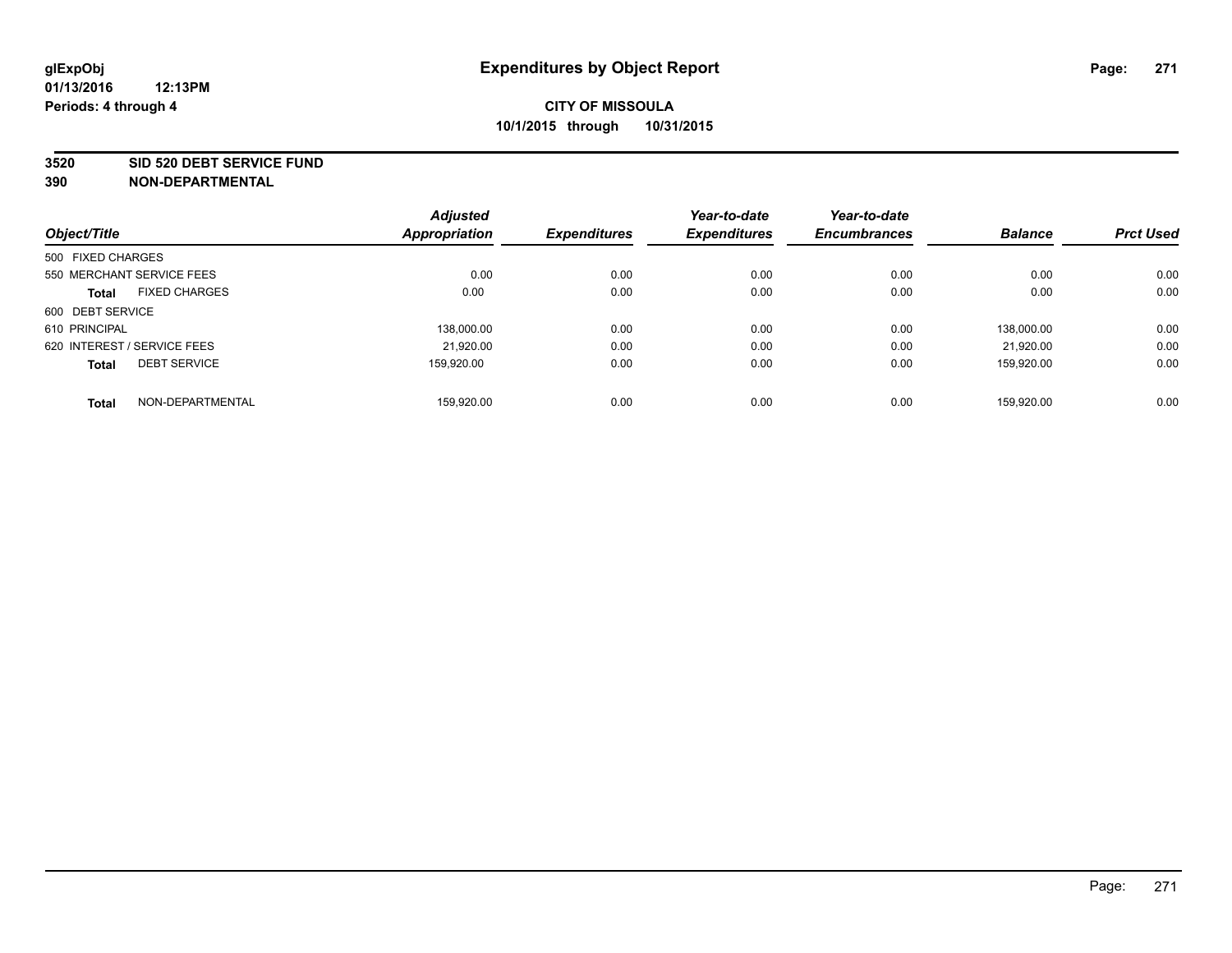#### **3520 SID 520 DEBT SERVICE FUND**

| Object/Title                              | <b>Adjusted</b><br>Appropriation | <b>Expenditures</b> | Year-to-date<br><b>Expenditures</b> | Year-to-date<br><b>Encumbrances</b> | <b>Balance</b> | <b>Prct Used</b> |
|-------------------------------------------|----------------------------------|---------------------|-------------------------------------|-------------------------------------|----------------|------------------|
| 500 FIXED CHARGES                         |                                  |                     |                                     |                                     |                |                  |
| 550 MERCHANT SERVICE FEES                 | 0.00                             | 0.00                | 0.00                                | 0.00                                | 0.00           | 0.00             |
| <b>FIXED CHARGES</b><br><b>Total</b>      | 0.00                             | 0.00                | 0.00                                | 0.00                                | 0.00           | 0.00             |
| 600 DEBT SERVICE                          |                                  |                     |                                     |                                     |                |                  |
| 610 PRINCIPAL                             | 138,000.00                       | 0.00                | 0.00                                | 0.00                                | 138.000.00     | 0.00             |
| 620 INTEREST / SERVICE FEES               | 21,920.00                        | 0.00                | 0.00                                | 0.00                                | 21.920.00      | 0.00             |
| <b>DEBT SERVICE</b><br><b>Total</b>       | 159.920.00                       | 0.00                | 0.00                                | 0.00                                | 159.920.00     | 0.00             |
| SID 520 DEBT SERVICE FUND<br><b>Total</b> | 159,920.00                       | 0.00                | 0.00                                | 0.00                                | 159.920.00     | 0.00             |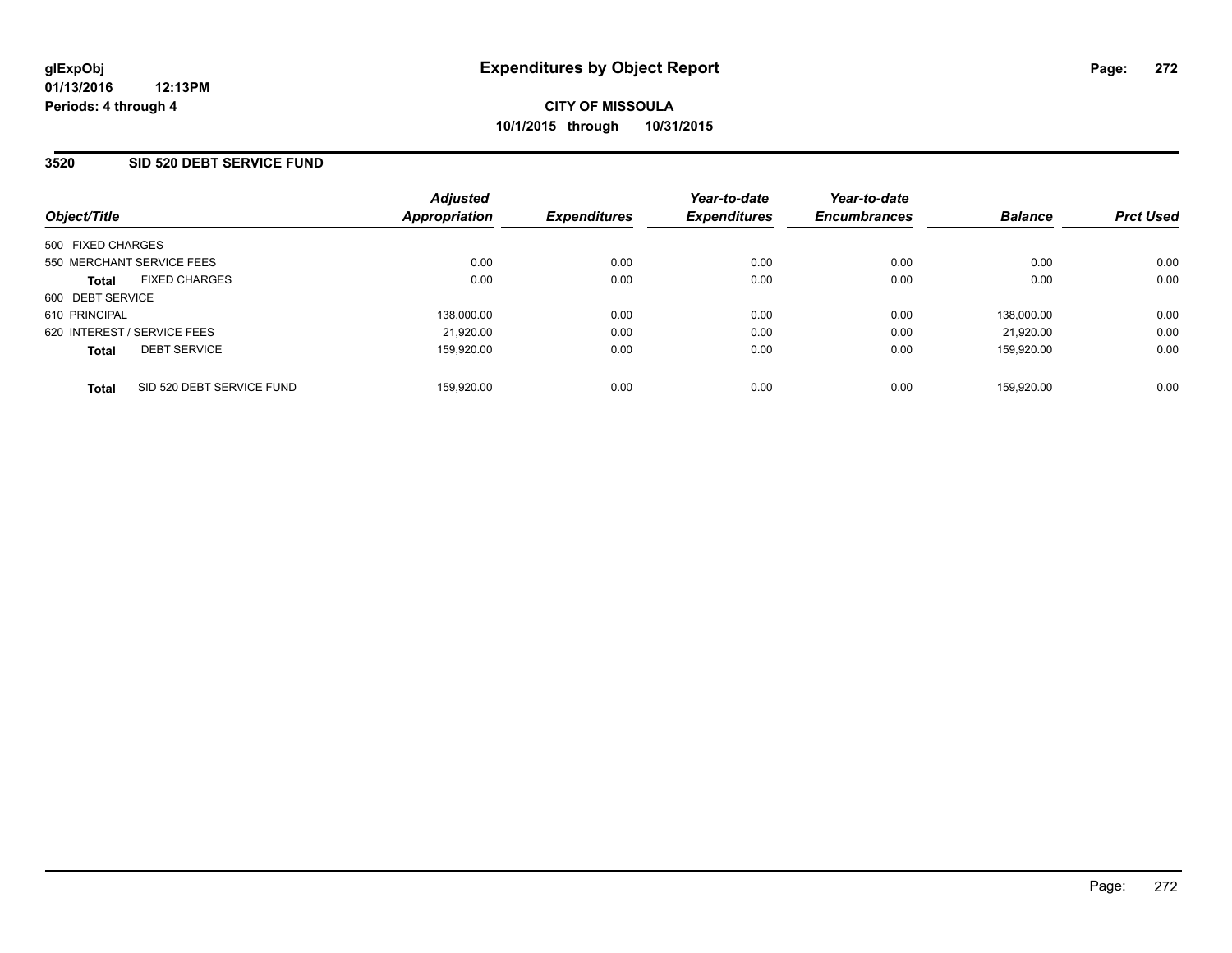#### **3521 SID 521 DEBT SERVICE FUND**

| Object/Title                         | <b>Adjusted</b><br><b>Appropriation</b> | <b>Expenditures</b> | Year-to-date<br><b>Expenditures</b> | Year-to-date<br><b>Encumbrances</b> | <b>Balance</b> | <b>Prct Used</b> |
|--------------------------------------|-----------------------------------------|---------------------|-------------------------------------|-------------------------------------|----------------|------------------|
| 500 FIXED CHARGES                    |                                         |                     |                                     |                                     |                |                  |
| 550 MERCHANT SERVICE FEES            | 0.00                                    | 0.00                | 0.00                                | 0.00                                | 0.00           | 0.00             |
| <b>FIXED CHARGES</b><br><b>Total</b> | 0.00                                    | 0.00                | 0.00                                | 0.00                                | 0.00           | 0.00             |
| 600 DEBT SERVICE                     |                                         |                     |                                     |                                     |                |                  |
| 610 PRINCIPAL                        | 135.00                                  | 0.00                | 0.00                                | 0.00                                | 135.00         | 0.00             |
| 620 INTEREST / SERVICE FEES          | 15.00                                   | 0.00                | 0.00                                | 0.00                                | 15.00          | 0.00             |
| <b>DEBT SERVICE</b><br><b>Total</b>  | 150.00                                  | 0.00                | 0.00                                | 0.00                                | 150.00         | 0.00             |
| NON-DEPARTMENTAL<br><b>Total</b>     | 150.00                                  | 0.00                | 0.00                                | 0.00                                | 150.00         | 0.00             |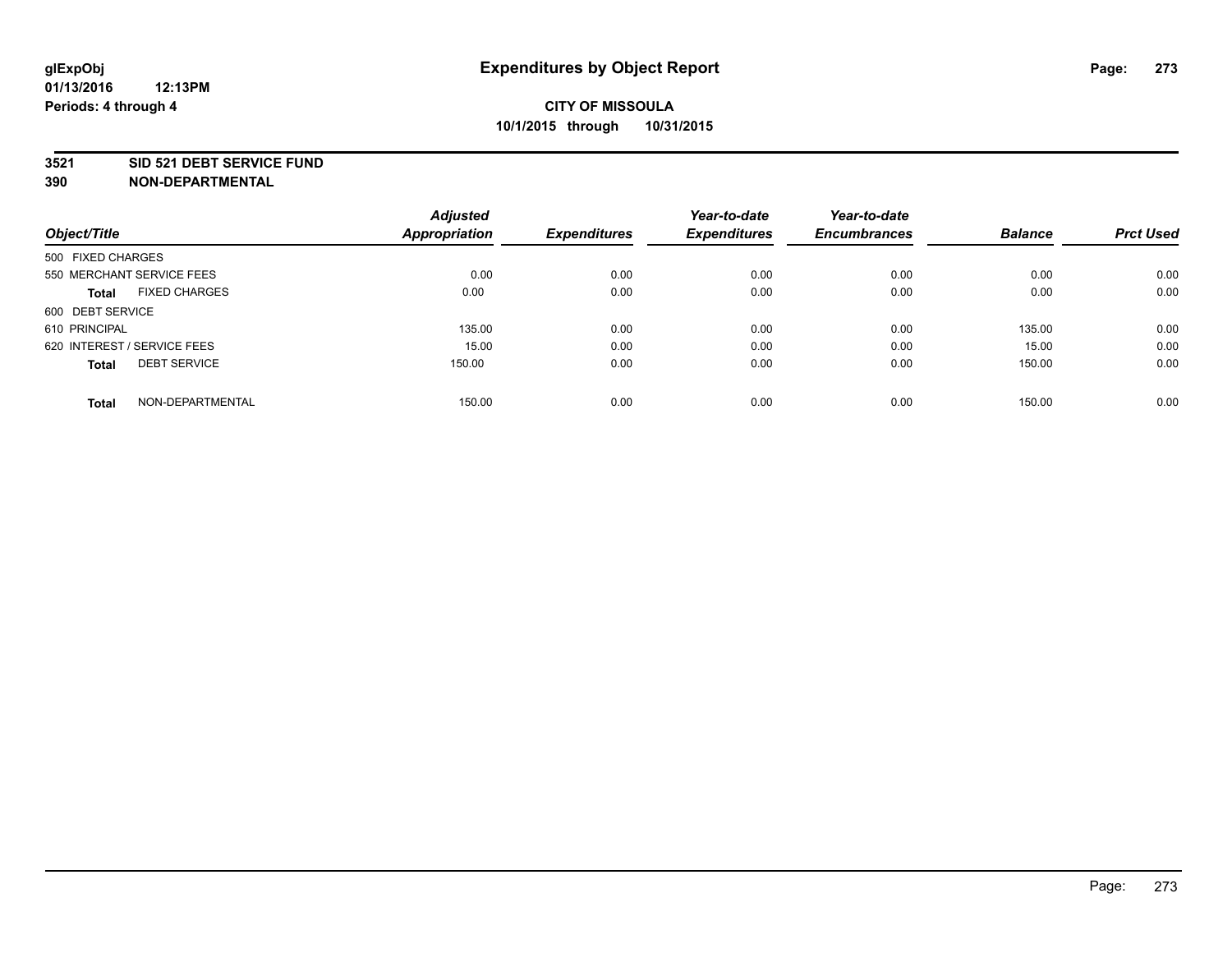#### **3521 SID 521 DEBT SERVICE FUND**

| Object/Title                              | <b>Adjusted</b><br><b>Appropriation</b> | <b>Expenditures</b> | Year-to-date<br><b>Expenditures</b> | Year-to-date<br><b>Encumbrances</b> | <b>Balance</b> | <b>Prct Used</b> |
|-------------------------------------------|-----------------------------------------|---------------------|-------------------------------------|-------------------------------------|----------------|------------------|
| 500 FIXED CHARGES                         |                                         |                     |                                     |                                     |                |                  |
| 550 MERCHANT SERVICE FEES                 | 0.00                                    | 0.00                | 0.00                                | 0.00                                | 0.00           | 0.00             |
| <b>FIXED CHARGES</b><br><b>Total</b>      | 0.00                                    | 0.00                | 0.00                                | 0.00                                | 0.00           | 0.00             |
| 600 DEBT SERVICE                          |                                         |                     |                                     |                                     |                |                  |
| 610 PRINCIPAL                             | 135.00                                  | 0.00                | 0.00                                | 0.00                                | 135.00         | 0.00             |
| 620 INTEREST / SERVICE FEES               | 15.00                                   | 0.00                | 0.00                                | 0.00                                | 15.00          | 0.00             |
| <b>DEBT SERVICE</b><br><b>Total</b>       | 150.00                                  | 0.00                | 0.00                                | 0.00                                | 150.00         | 0.00             |
| SID 521 DEBT SERVICE FUND<br><b>Total</b> | 150.00                                  | 0.00                | 0.00                                | 0.00                                | 150.00         | 0.00             |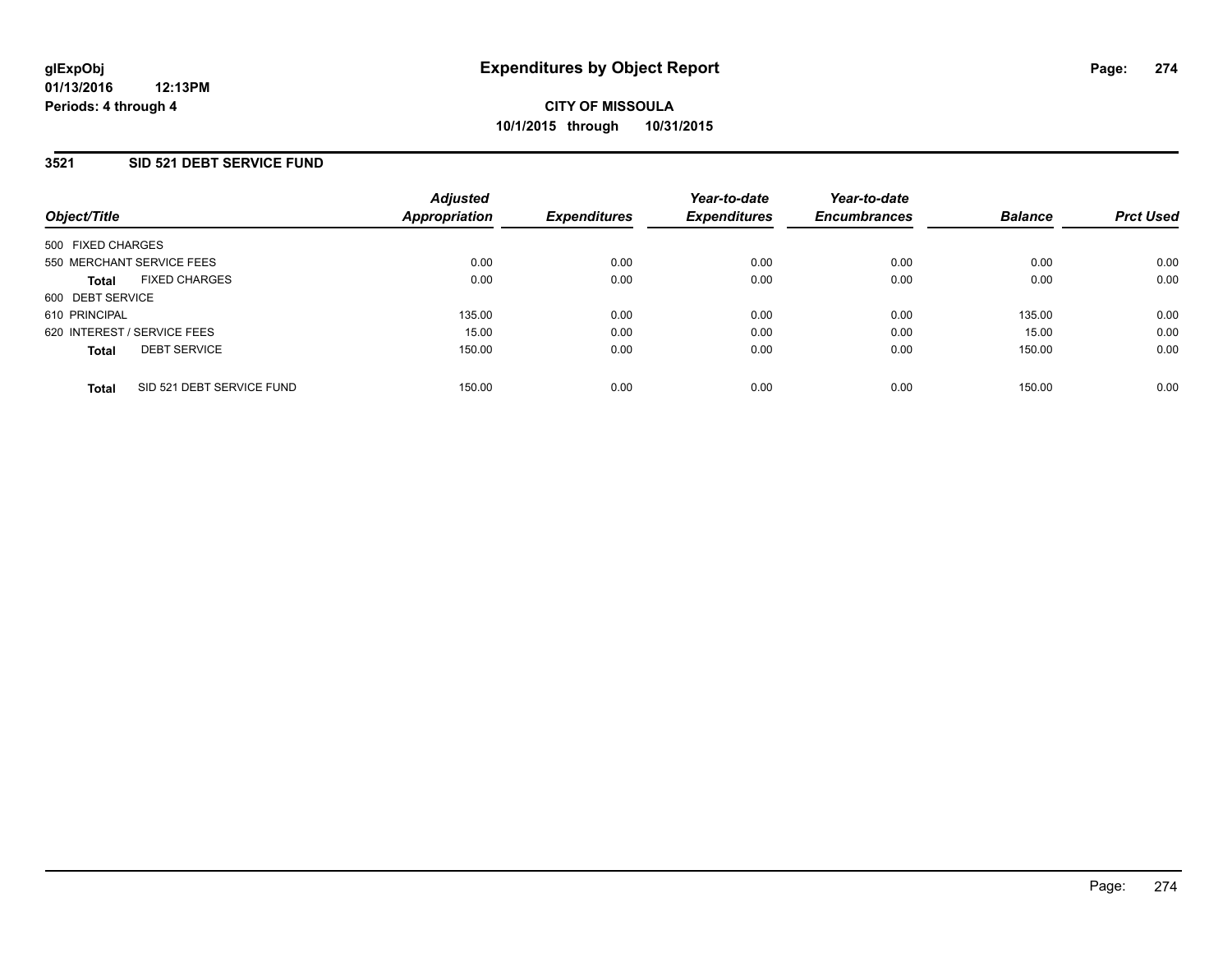#### **3522 SID 522 DEBT SERVICE FUND**

|                                      | <b>Adjusted</b>      |                     | Year-to-date        | Year-to-date        |                |                  |
|--------------------------------------|----------------------|---------------------|---------------------|---------------------|----------------|------------------|
| Object/Title                         | <b>Appropriation</b> | <b>Expenditures</b> | <b>Expenditures</b> | <b>Encumbrances</b> | <b>Balance</b> | <b>Prct Used</b> |
| 500 FIXED CHARGES                    |                      |                     |                     |                     |                |                  |
| 550 MERCHANT SERVICE FEES            | 0.00                 | 0.00                | 0.00                | 0.00                | 0.00           | 0.00             |
| <b>FIXED CHARGES</b><br><b>Total</b> | 0.00                 | 0.00                | 0.00                | 0.00                | 0.00           | 0.00             |
| 600 DEBT SERVICE                     |                      |                     |                     |                     |                |                  |
| 610 PRINCIPAL                        | 195.00               | 0.00                | 0.00                | 0.00                | 195.00         | 0.00             |
| 620 INTEREST / SERVICE FEES          | 22.00                | 0.00                | 0.00                | 0.00                | 22.00          | 0.00             |
| <b>DEBT SERVICE</b><br><b>Total</b>  | 217.00               | 0.00                | 0.00                | 0.00                | 217.00         | 0.00             |
| NON-DEPARTMENTAL<br><b>Total</b>     | 217.00               | 0.00                | 0.00                | 0.00                | 217.00         | 0.00             |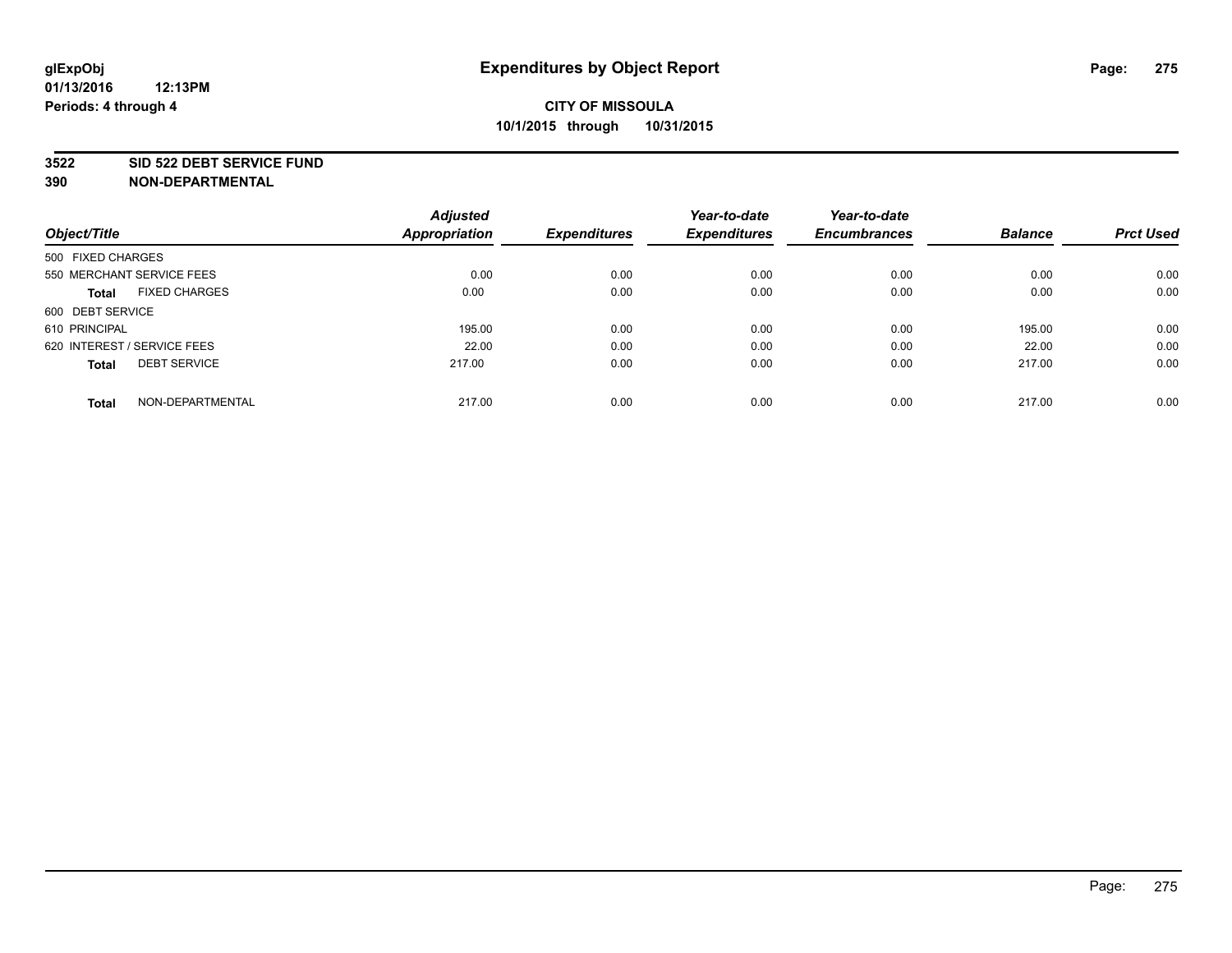#### **3522 SID 522 DEBT SERVICE FUND**

| Object/Title                              | <b>Adjusted</b><br>Appropriation | <b>Expenditures</b> | Year-to-date<br><b>Expenditures</b> | Year-to-date<br><b>Encumbrances</b> | <b>Balance</b> | <b>Prct Used</b> |
|-------------------------------------------|----------------------------------|---------------------|-------------------------------------|-------------------------------------|----------------|------------------|
| 500 FIXED CHARGES                         |                                  |                     |                                     |                                     |                |                  |
| 550 MERCHANT SERVICE FEES                 | 0.00                             | 0.00                | 0.00                                | 0.00                                | 0.00           | 0.00             |
| <b>FIXED CHARGES</b><br><b>Total</b>      | 0.00                             | 0.00                | 0.00                                | 0.00                                | 0.00           | 0.00             |
| 600 DEBT SERVICE                          |                                  |                     |                                     |                                     |                |                  |
| 610 PRINCIPAL                             | 195.00                           | 0.00                | 0.00                                | 0.00                                | 195.00         | 0.00             |
| 620 INTEREST / SERVICE FEES               | 22.00                            | 0.00                | 0.00                                | 0.00                                | 22.00          | 0.00             |
| <b>DEBT SERVICE</b><br><b>Total</b>       | 217.00                           | 0.00                | 0.00                                | 0.00                                | 217.00         | 0.00             |
| SID 522 DEBT SERVICE FUND<br><b>Total</b> | 217.00                           | 0.00                | 0.00                                | 0.00                                | 217.00         | 0.00             |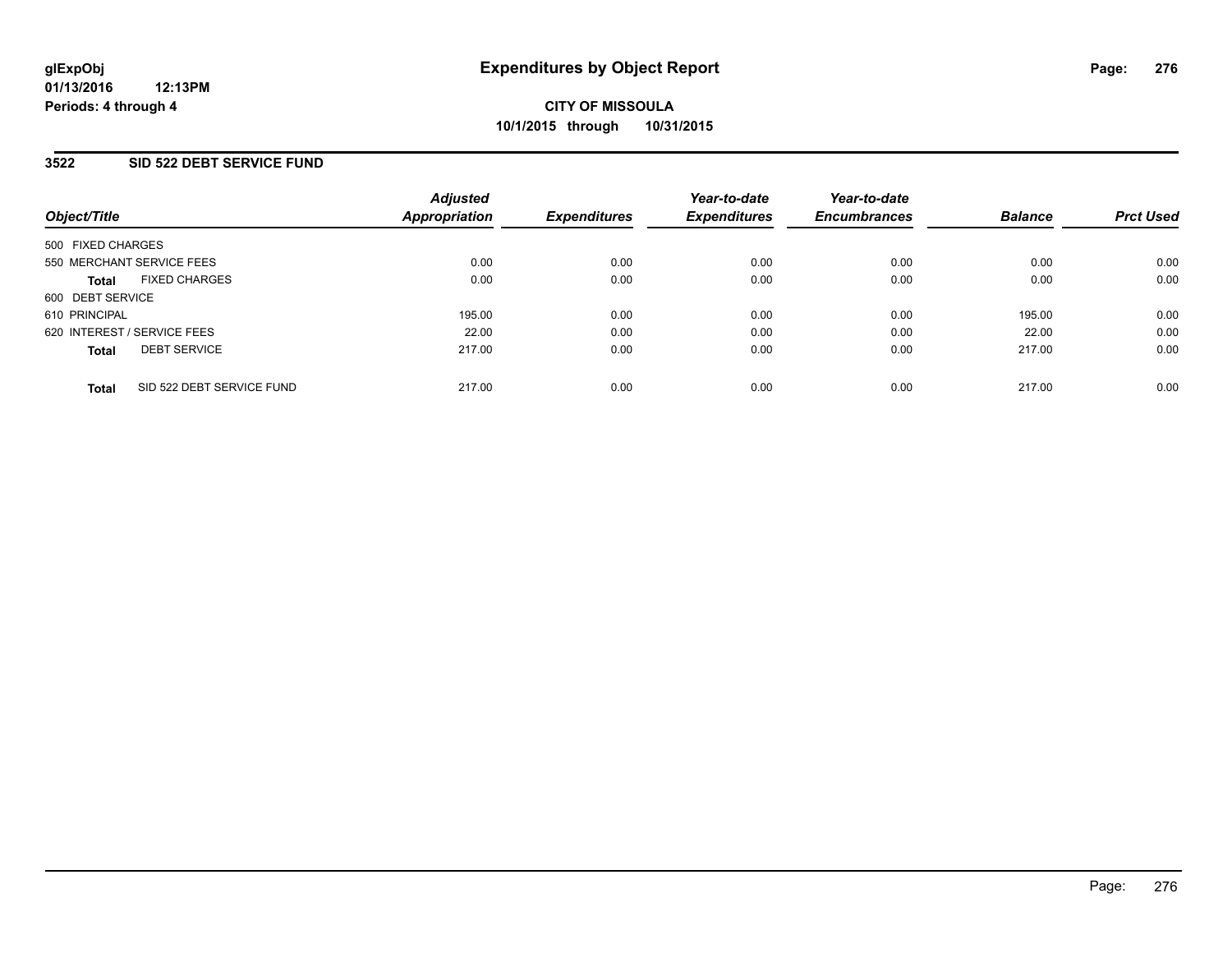#### **3524 SID 524 DEBT SERVICE FUND**

|                             |                      | <b>Adjusted</b> |                     | Year-to-date        | Year-to-date        |                |                  |
|-----------------------------|----------------------|-----------------|---------------------|---------------------|---------------------|----------------|------------------|
| Object/Title                |                      | Appropriation   | <b>Expenditures</b> | <b>Expenditures</b> | <b>Encumbrances</b> | <b>Balance</b> | <b>Prct Used</b> |
| 500 FIXED CHARGES           |                      |                 |                     |                     |                     |                |                  |
| 550 MERCHANT SERVICE FEES   |                      | 0.00            | 0.00                | 0.00                | 0.00                | 0.00           | 0.00             |
| <b>Total</b>                | <b>FIXED CHARGES</b> | 0.00            | 0.00                | 0.00                | 0.00                | 0.00           | 0.00             |
| 600 DEBT SERVICE            |                      |                 |                     |                     |                     |                |                  |
| 610 PRINCIPAL               |                      | 224.000.00      | 0.00                | 0.00                | 0.00                | 224.000.00     | 0.00             |
| 620 INTEREST / SERVICE FEES |                      | 80,660.00       | 0.00                | 0.00                | 0.00                | 80,660.00      | 0.00             |
| <b>Total</b>                | <b>DEBT SERVICE</b>  | 304,660.00      | 0.00                | 0.00                | 0.00                | 304,660.00     | 0.00             |
| <b>Total</b>                | NON-DEPARTMENTAL     | 304.660.00      | 0.00                | 0.00                | 0.00                | 304.660.00     | 0.00             |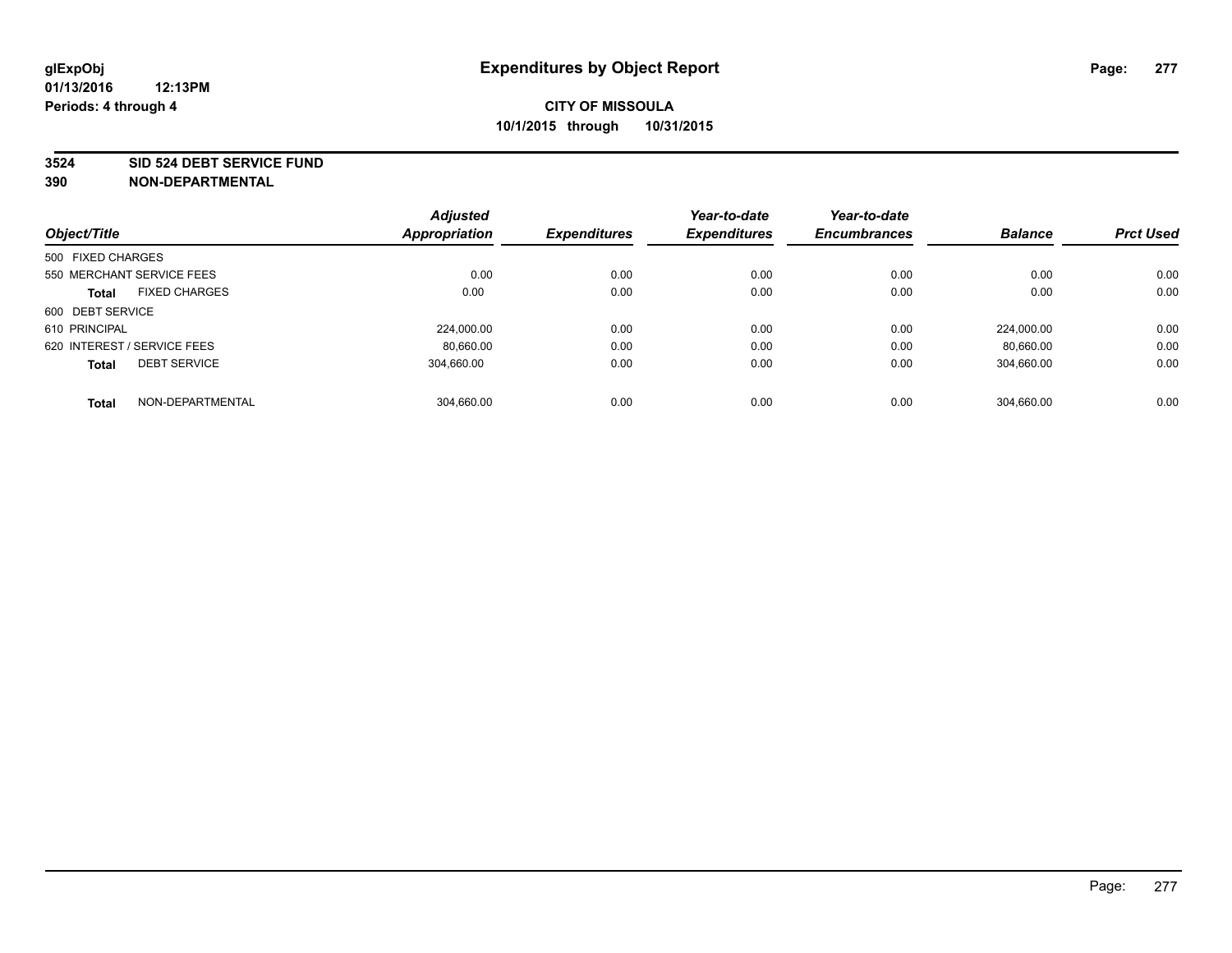#### **3524 SID 524 DEBT SERVICE FUND**

| Object/Title                              | <b>Adjusted</b><br>Appropriation | <b>Expenditures</b> | Year-to-date<br><b>Expenditures</b> | Year-to-date<br><b>Encumbrances</b> | <b>Balance</b> | <b>Prct Used</b> |
|-------------------------------------------|----------------------------------|---------------------|-------------------------------------|-------------------------------------|----------------|------------------|
| 500 FIXED CHARGES                         |                                  |                     |                                     |                                     |                |                  |
| 550 MERCHANT SERVICE FEES                 | 0.00                             | 0.00                | 0.00                                | 0.00                                | 0.00           | 0.00             |
| <b>FIXED CHARGES</b><br><b>Total</b>      | 0.00                             | 0.00                | 0.00                                | 0.00                                | 0.00           | 0.00             |
| 600 DEBT SERVICE                          |                                  |                     |                                     |                                     |                |                  |
| 610 PRINCIPAL                             | 224,000.00                       | 0.00                | 0.00                                | 0.00                                | 224.000.00     | 0.00             |
| 620 INTEREST / SERVICE FEES               | 80,660.00                        | 0.00                | 0.00                                | 0.00                                | 80.660.00      | 0.00             |
| <b>DEBT SERVICE</b><br><b>Total</b>       | 304.660.00                       | 0.00                | 0.00                                | 0.00                                | 304,660.00     | 0.00             |
| SID 524 DEBT SERVICE FUND<br><b>Total</b> | 304.660.00                       | 0.00                | 0.00                                | 0.00                                | 304.660.00     | 0.00             |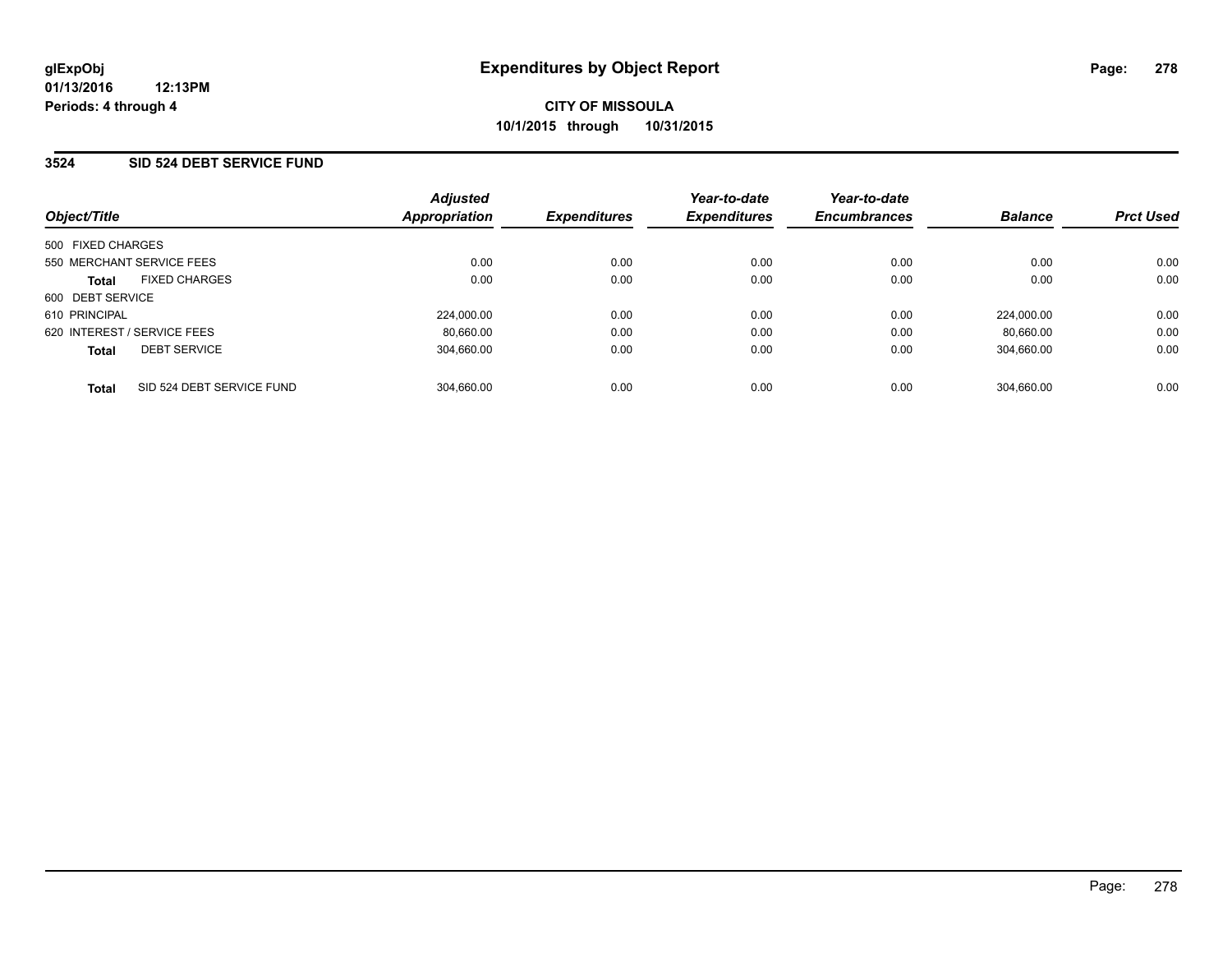#### **3525 SID 525 DEBT SERVICE FUND**

|                                      | <b>Adjusted</b><br><b>Appropriation</b> | <b>Expenditures</b> | Year-to-date<br><b>Expenditures</b> | Year-to-date<br><b>Encumbrances</b> | <b>Balance</b> | <b>Prct Used</b> |
|--------------------------------------|-----------------------------------------|---------------------|-------------------------------------|-------------------------------------|----------------|------------------|
| Object/Title                         |                                         |                     |                                     |                                     |                |                  |
| 500 FIXED CHARGES                    |                                         |                     |                                     |                                     |                |                  |
| 550 MERCHANT SERVICE FEES            | 0.00                                    | 0.00                | 0.00                                | 0.00                                | 0.00           | 0.00             |
| <b>FIXED CHARGES</b><br><b>Total</b> | 0.00                                    | 0.00                | 0.00                                | 0.00                                | 0.00           | 0.00             |
| 600 DEBT SERVICE                     |                                         |                     |                                     |                                     |                |                  |
| 610 PRINCIPAL                        | 26,000.00                               | 0.00                | 0.00                                | 0.00                                | 26.000.00      | 0.00             |
| 620 INTEREST / SERVICE FEES          | 5,500.00                                | 0.00                | 0.00                                | 0.00                                | 5,500.00       | 0.00             |
| <b>DEBT SERVICE</b><br><b>Total</b>  | 31.500.00                               | 0.00                | 0.00                                | 0.00                                | 31.500.00      | 0.00             |
| NON-DEPARTMENTAL<br><b>Total</b>     | 31,500.00                               | 0.00                | 0.00                                | 0.00                                | 31.500.00      | 0.00             |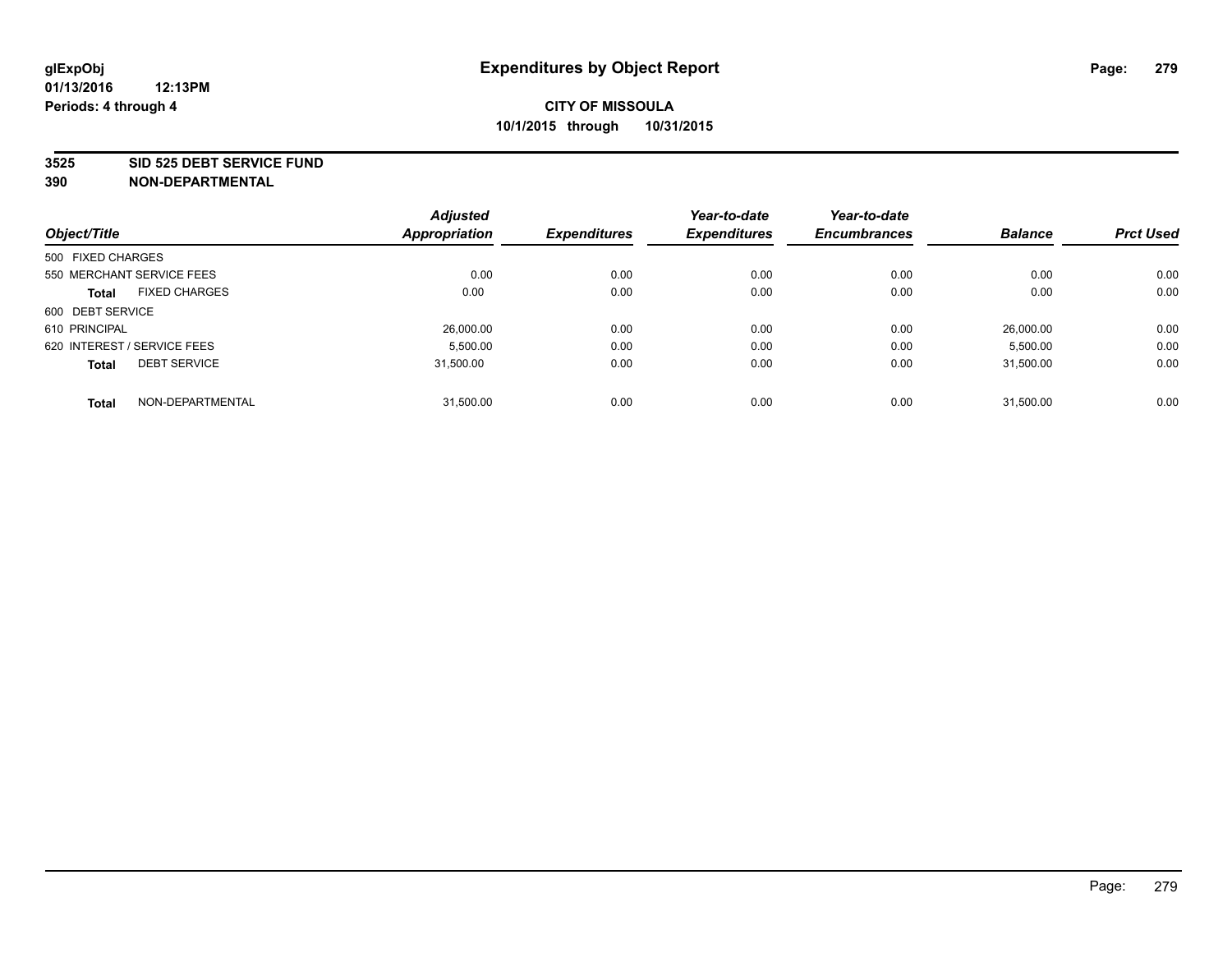#### **3525 SID 525 DEBT SERVICE FUND**

| Object/Title                              | <b>Adjusted</b><br>Appropriation | <b>Expenditures</b> | Year-to-date<br><b>Expenditures</b> | Year-to-date<br><b>Encumbrances</b> | <b>Balance</b> | <b>Prct Used</b> |
|-------------------------------------------|----------------------------------|---------------------|-------------------------------------|-------------------------------------|----------------|------------------|
| 500 FIXED CHARGES                         |                                  |                     |                                     |                                     |                |                  |
| 550 MERCHANT SERVICE FEES                 | 0.00                             | 0.00                | 0.00                                | 0.00                                | 0.00           | 0.00             |
| <b>FIXED CHARGES</b><br><b>Total</b>      | 0.00                             | 0.00                | 0.00                                | 0.00                                | 0.00           | 0.00             |
| 600 DEBT SERVICE                          |                                  |                     |                                     |                                     |                |                  |
| 610 PRINCIPAL                             | 26,000.00                        | 0.00                | 0.00                                | 0.00                                | 26.000.00      | 0.00             |
| 620 INTEREST / SERVICE FEES               | 5.500.00                         | 0.00                | 0.00                                | 0.00                                | 5.500.00       | 0.00             |
| <b>DEBT SERVICE</b><br><b>Total</b>       | 31.500.00                        | 0.00                | 0.00                                | 0.00                                | 31.500.00      | 0.00             |
| SID 525 DEBT SERVICE FUND<br><b>Total</b> | 31.500.00                        | 0.00                | 0.00                                | 0.00                                | 31.500.00      | 0.00             |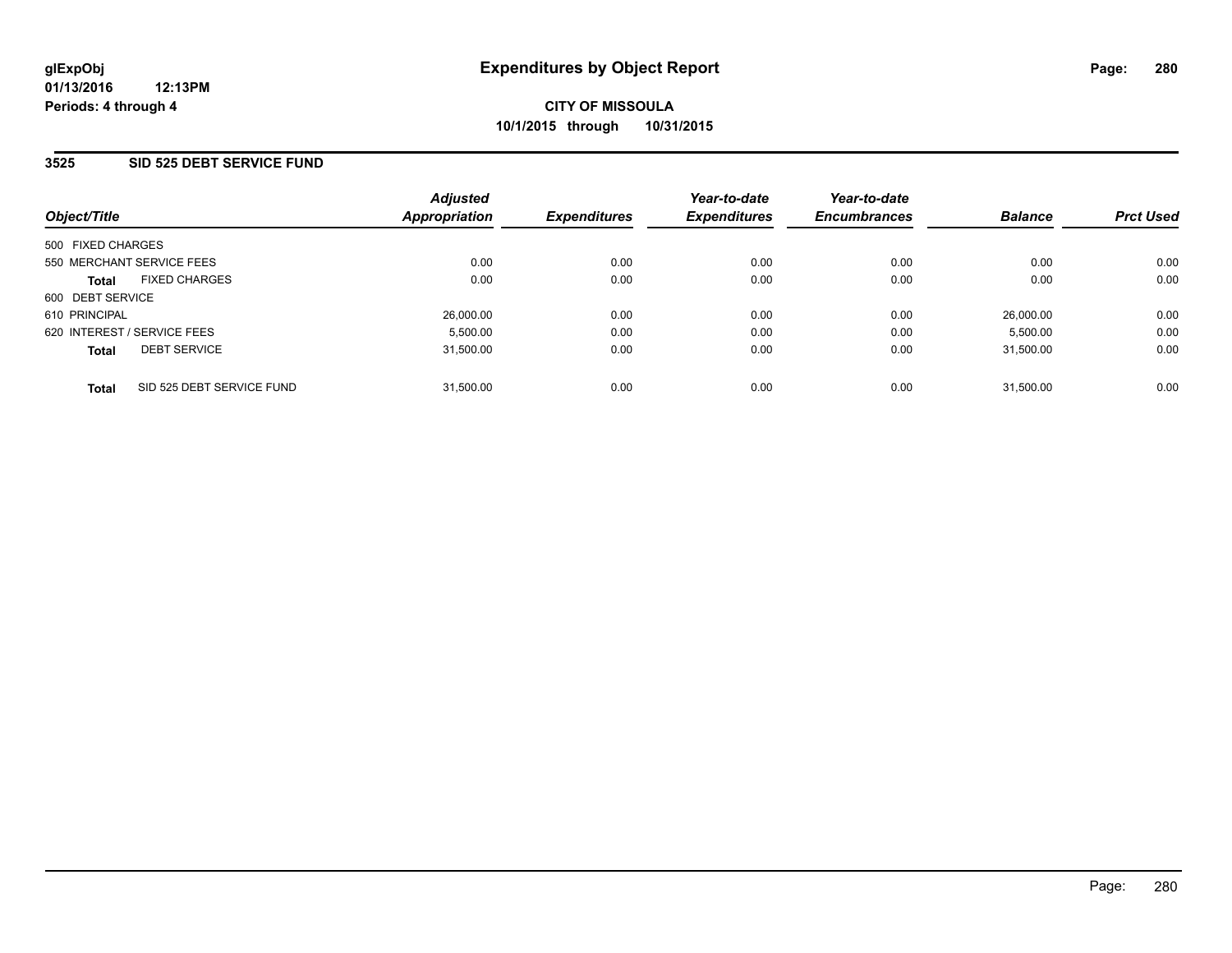#### **3526 SID 526 DEBT SERVICE FUND**

|                             |                           | <b>Adjusted</b> |                     | Year-to-date        | Year-to-date        |                |                  |
|-----------------------------|---------------------------|-----------------|---------------------|---------------------|---------------------|----------------|------------------|
| Object/Title                |                           | Appropriation   | <b>Expenditures</b> | <b>Expenditures</b> | <b>Encumbrances</b> | <b>Balance</b> | <b>Prct Used</b> |
| 500 FIXED CHARGES           |                           |                 |                     |                     |                     |                |                  |
|                             | 550 MERCHANT SERVICE FEES | 0.00            | 0.00                | 0.00                | 0.00                | 0.00           | 0.00             |
| <b>Total</b>                | <b>FIXED CHARGES</b>      | 0.00            | 0.00                | 0.00                | 0.00                | 0.00           | 0.00             |
| 600 DEBT SERVICE            |                           |                 |                     |                     |                     |                |                  |
| 610 PRINCIPAL               |                           | 154.000.00      | 0.00                | 0.00                | 0.00                | 154.000.00     | 0.00             |
| 620 INTEREST / SERVICE FEES |                           | 39,320.00       | 0.00                | 0.00                | 0.00                | 39,320.00      | 0.00             |
| <b>Total</b>                | <b>DEBT SERVICE</b>       | 193,320.00      | 0.00                | 0.00                | 0.00                | 193,320.00     | 0.00             |
| <b>Total</b>                | NON-DEPARTMENTAL          | 193.320.00      | 0.00                | 0.00                | 0.00                | 193.320.00     | 0.00             |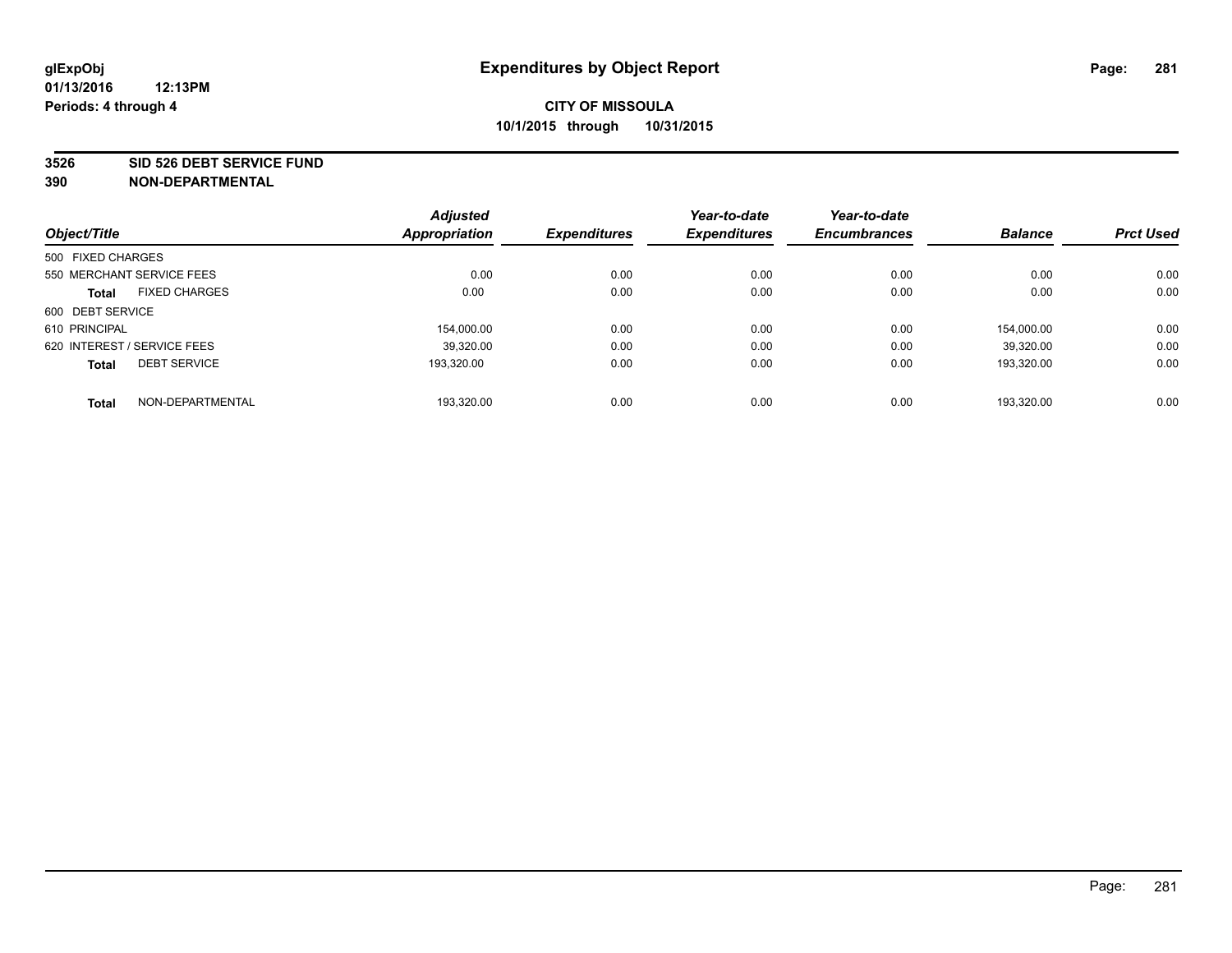#### **3526 SID 526 DEBT SERVICE FUND**

| Object/Title                              | <b>Adjusted</b><br>Appropriation | <b>Expenditures</b> | Year-to-date<br><b>Expenditures</b> | Year-to-date<br><b>Encumbrances</b> | <b>Balance</b> | <b>Prct Used</b> |
|-------------------------------------------|----------------------------------|---------------------|-------------------------------------|-------------------------------------|----------------|------------------|
| 500 FIXED CHARGES                         |                                  |                     |                                     |                                     |                |                  |
| 550 MERCHANT SERVICE FEES                 | 0.00                             | 0.00                | 0.00                                | 0.00                                | 0.00           | 0.00             |
| <b>FIXED CHARGES</b><br><b>Total</b>      | 0.00                             | 0.00                | 0.00                                | 0.00                                | 0.00           | 0.00             |
| 600 DEBT SERVICE                          |                                  |                     |                                     |                                     |                |                  |
| 610 PRINCIPAL                             | 154,000.00                       | 0.00                | 0.00                                | 0.00                                | 154.000.00     | 0.00             |
| 620 INTEREST / SERVICE FEES               | 39,320.00                        | 0.00                | 0.00                                | 0.00                                | 39.320.00      | 0.00             |
| <b>DEBT SERVICE</b><br><b>Total</b>       | 193,320.00                       | 0.00                | 0.00                                | 0.00                                | 193.320.00     | 0.00             |
| SID 526 DEBT SERVICE FUND<br><b>Total</b> | 193,320.00                       | 0.00                | 0.00                                | 0.00                                | 193.320.00     | 0.00             |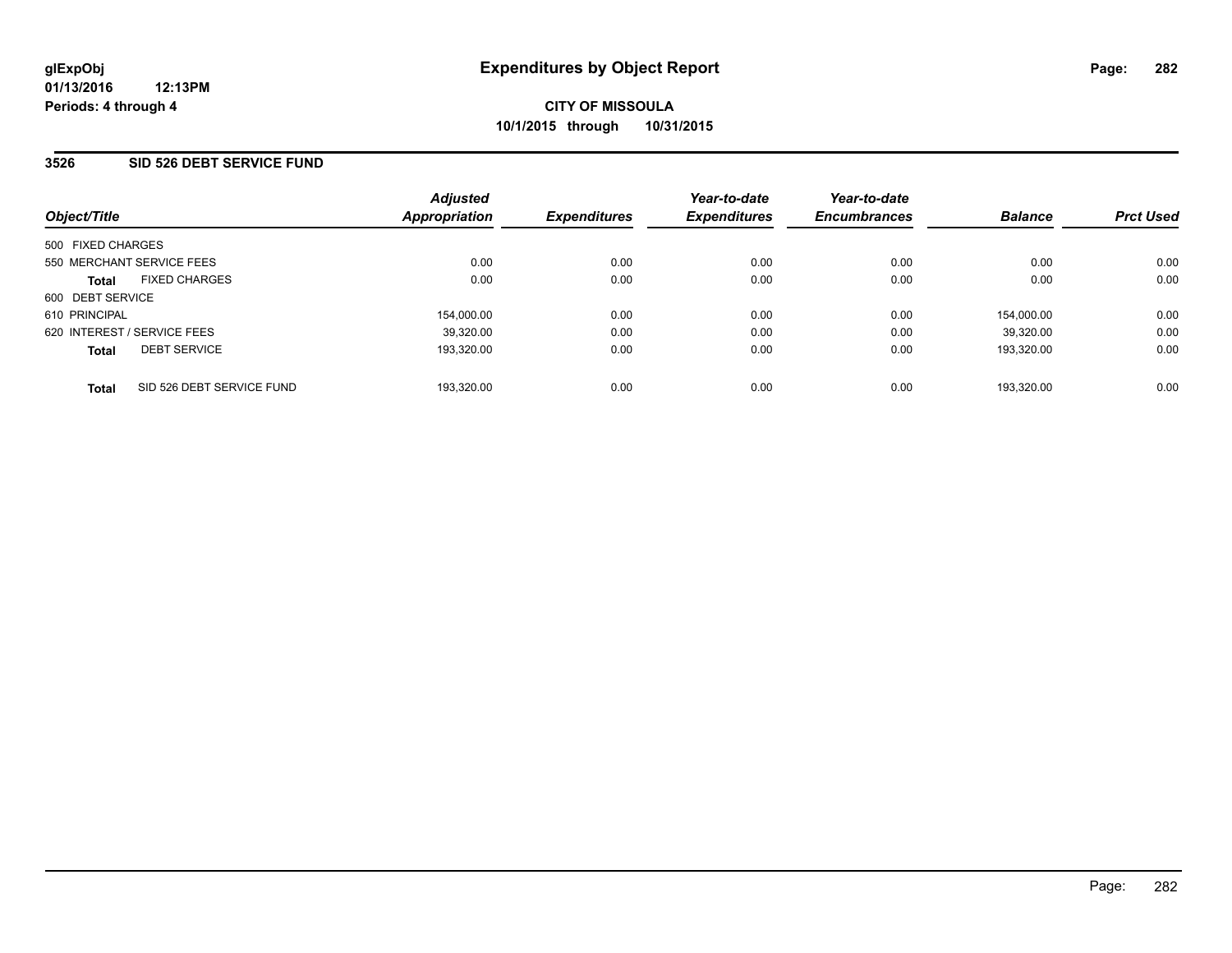# **glExpObj Expenditures by Object Report Page: 283**

## **CITY OF MISSOULA 10/1/2015 through 10/31/2015**

**3527 SID 527 DEBT SERVICE FUND**

**000 \*\*\* Title Not Found \*\*\***

| Object/Title                    | <b>Adjusted</b><br>Appropriation | <b>Expenditures</b> | Year-to-date<br><b>Expenditures</b> | Year-to-date<br><b>Encumbrances</b> | <b>Balance</b> | <b>Prct Used</b> |
|---------------------------------|----------------------------------|---------------------|-------------------------------------|-------------------------------------|----------------|------------------|
| 800 OTHER OBJECTS               |                                  |                     |                                     |                                     |                |                  |
| 820 TRANSFERS TO OTHER FUNDS    | 0.00                             | 0.00                | 0.00                                | 0.00                                | 0.00           | 0.00             |
| OTHER OBJECTS<br>Total          | 0.00                             | 0.00                | 0.00                                | 0.00                                | 0.00           | 0.00             |
| *** Title Not Found ***<br>Tota | 0.00                             | 0.00                | 0.00                                | 0.00                                | 0.00           | 0.00             |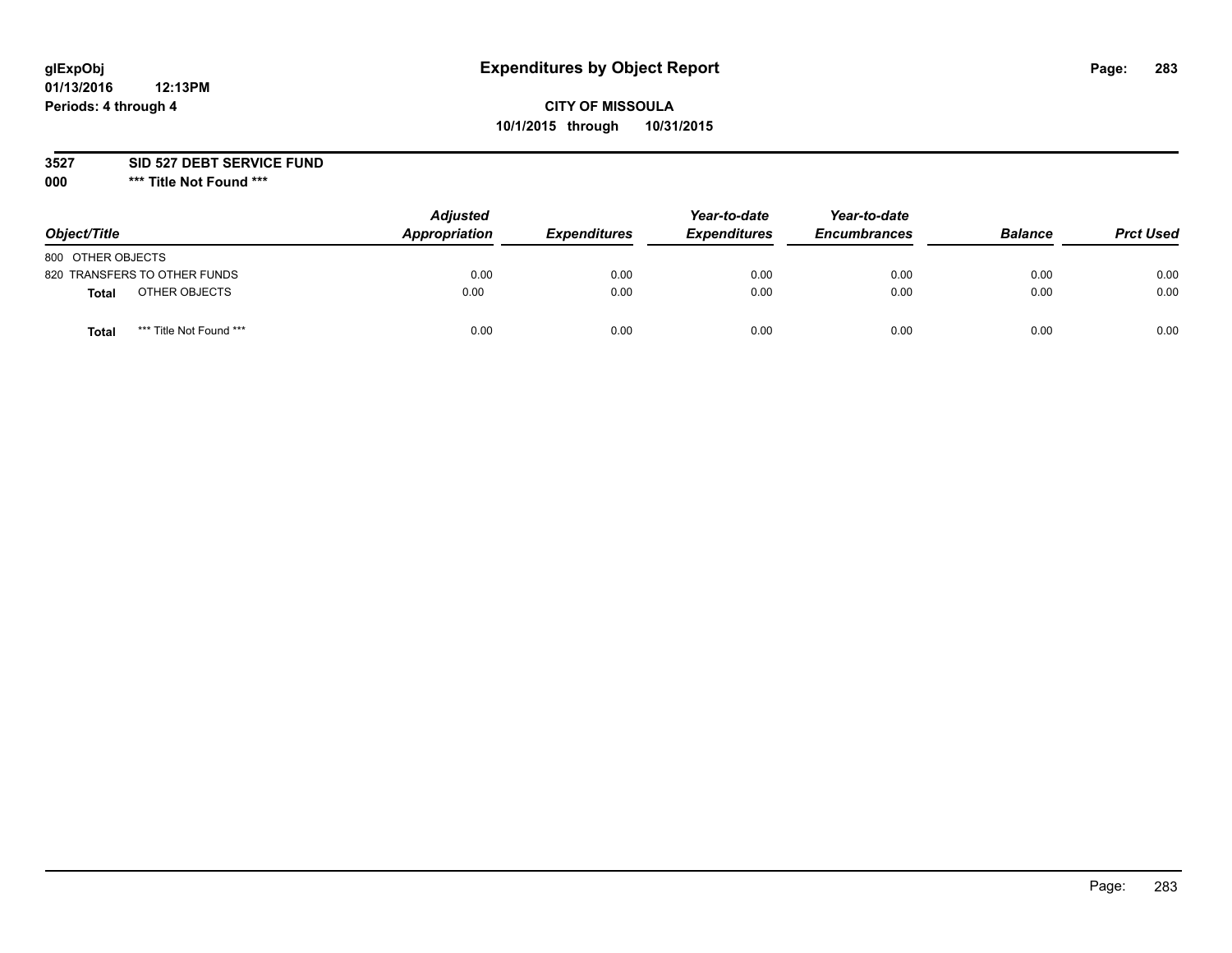#### **3527 SID 527 DEBT SERVICE FUND**

| Object/Title                         | <b>Adjusted</b><br><b>Appropriation</b> | <b>Expenditures</b> | Year-to-date<br><b>Expenditures</b> | Year-to-date<br><b>Encumbrances</b> | <b>Balance</b> | <b>Prct Used</b> |
|--------------------------------------|-----------------------------------------|---------------------|-------------------------------------|-------------------------------------|----------------|------------------|
|                                      |                                         |                     |                                     |                                     |                |                  |
| 500 FIXED CHARGES                    |                                         |                     |                                     |                                     |                |                  |
| 550 MERCHANT SERVICE FEES            | 0.00                                    | 0.00                | 0.00                                | 0.00                                | 0.00           | 0.00             |
| <b>FIXED CHARGES</b><br><b>Total</b> | 0.00                                    | 0.00                | 0.00                                | 0.00                                | 0.00           | 0.00             |
| 600 DEBT SERVICE                     |                                         |                     |                                     |                                     |                |                  |
| 610 PRINCIPAL                        | 0.00                                    | 0.00                | 0.00                                | 0.00                                | 0.00           | 0.00             |
| 620 INTEREST / SERVICE FEES          | 0.00                                    | 0.00                | 0.00                                | 0.00                                | 0.00           | 0.00             |
| <b>DEBT SERVICE</b><br><b>Total</b>  | 0.00                                    | 0.00                | 0.00                                | 0.00                                | 0.00           | 0.00             |
|                                      |                                         |                     |                                     |                                     |                |                  |
| NON-DEPARTMENTAL<br><b>Total</b>     | 0.00                                    | 0.00                | 0.00                                | 0.00                                | 0.00           | 0.00             |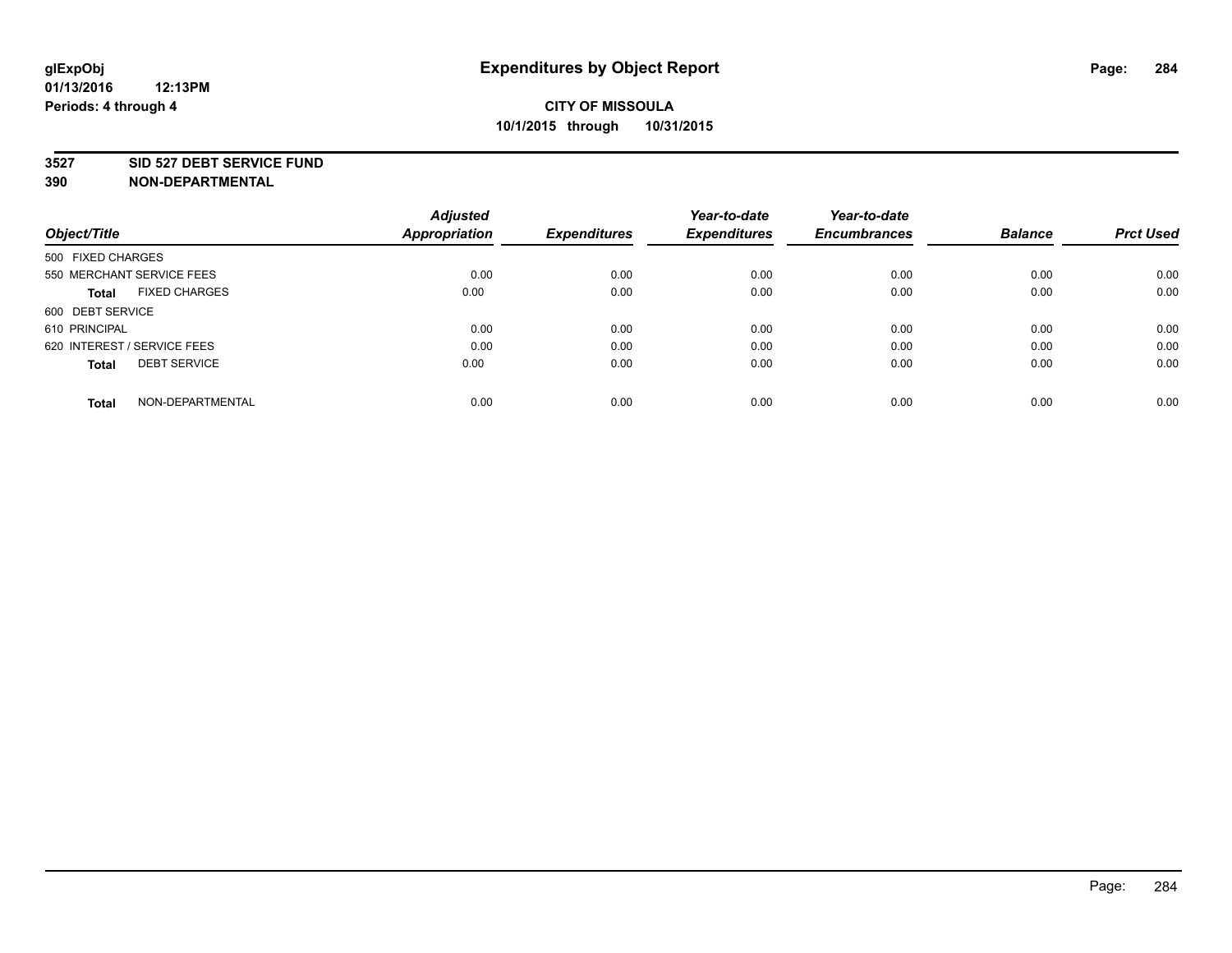### **3527 SID 527 DEBT SERVICE FUND**

| Object/Title      |                              | <b>Adjusted</b><br>Appropriation | <b>Expenditures</b> | Year-to-date<br><b>Expenditures</b> | Year-to-date<br><b>Encumbrances</b> | <b>Balance</b> | <b>Prct Used</b> |
|-------------------|------------------------------|----------------------------------|---------------------|-------------------------------------|-------------------------------------|----------------|------------------|
| 500 FIXED CHARGES |                              |                                  |                     |                                     |                                     |                |                  |
|                   | 550 MERCHANT SERVICE FEES    | 0.00                             | 0.00                | 0.00                                | 0.00                                | 0.00           | 0.00             |
| <b>Total</b>      | <b>FIXED CHARGES</b>         | 0.00                             | 0.00                | 0.00                                | 0.00                                | 0.00           | 0.00             |
| 600 DEBT SERVICE  |                              |                                  |                     |                                     |                                     |                |                  |
| 610 PRINCIPAL     |                              | 0.00                             | 0.00                | 0.00                                | 0.00                                | 0.00           | 0.00             |
|                   | 620 INTEREST / SERVICE FEES  | 0.00                             | 0.00                | 0.00                                | 0.00                                | 0.00           | 0.00             |
| Total             | <b>DEBT SERVICE</b>          | 0.00                             | 0.00                | 0.00                                | 0.00                                | 0.00           | 0.00             |
| 800 OTHER OBJECTS |                              |                                  |                     |                                     |                                     |                |                  |
|                   | 820 TRANSFERS TO OTHER FUNDS | 0.00                             | 0.00                | 0.00                                | 0.00                                | 0.00           | 0.00             |
| <b>Total</b>      | OTHER OBJECTS                | 0.00                             | 0.00                | 0.00                                | 0.00                                | 0.00           | 0.00             |
| <b>Total</b>      | SID 527 DEBT SERVICE FUND    | 0.00                             | 0.00                | 0.00                                | 0.00                                | 0.00           | 0.00             |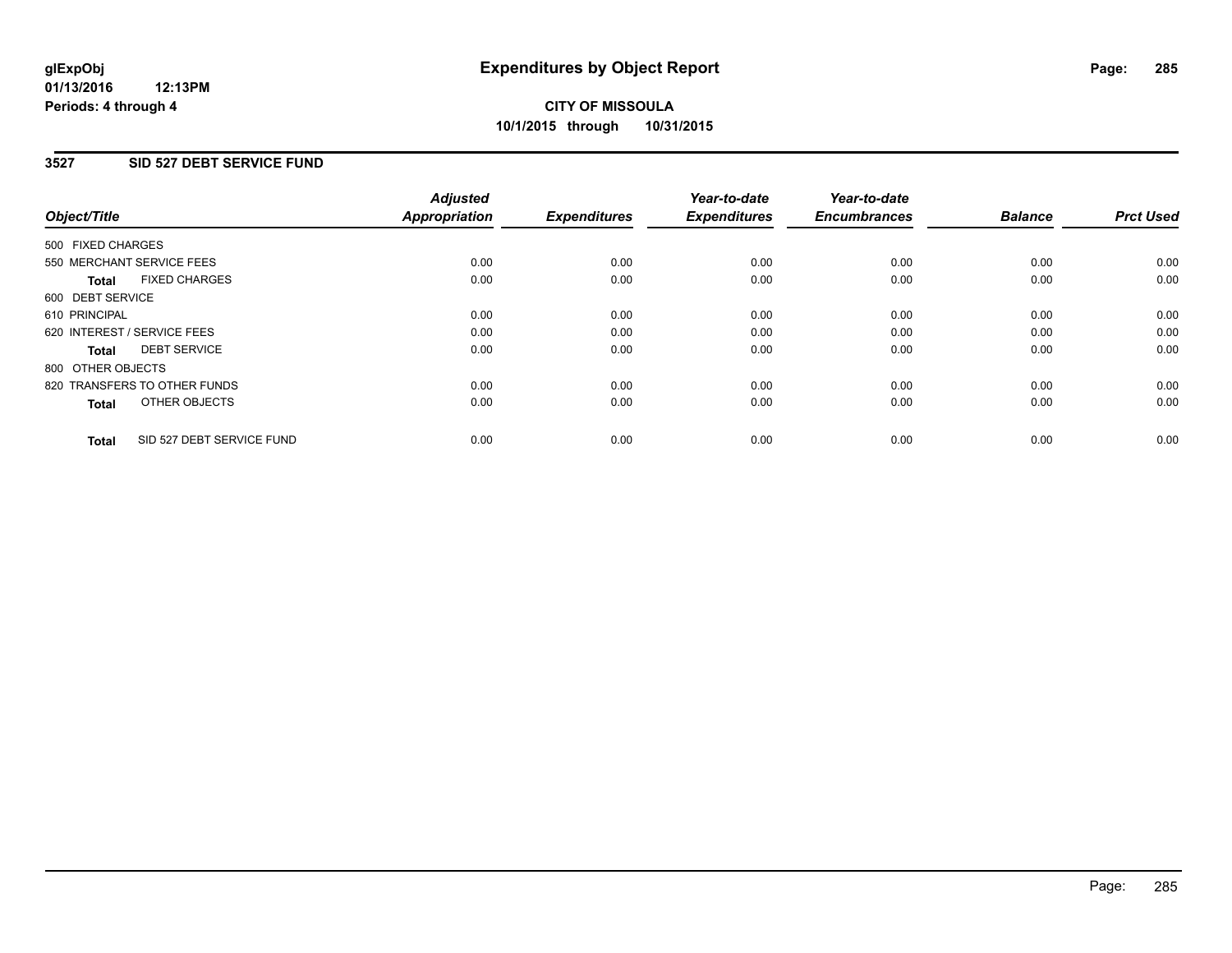#### **3530 SID 530 DEBT SERVICE FUND**

|                                      | <b>Adjusted</b> |                     | Year-to-date        | Year-to-date        |                |                  |
|--------------------------------------|-----------------|---------------------|---------------------|---------------------|----------------|------------------|
| Object/Title                         | Appropriation   | <b>Expenditures</b> | <b>Expenditures</b> | <b>Encumbrances</b> | <b>Balance</b> | <b>Prct Used</b> |
| 500 FIXED CHARGES                    |                 |                     |                     |                     |                |                  |
| 550 MERCHANT SERVICE FEES            | 0.00            | 0.00                | 0.00                | 0.00                | 0.00           | 0.00             |
| <b>FIXED CHARGES</b><br><b>Total</b> | 0.00            | 0.00                | 0.00                | 0.00                | 0.00           | 0.00             |
| 600 DEBT SERVICE                     |                 |                     |                     |                     |                |                  |
| 610 PRINCIPAL                        | 677.00          | 0.00                | 676.45              | 0.00                | 0.55           | 99.92            |
| 620 INTEREST / SERVICE FEES          | 4.00            | 0.00                | 4.19                | 0.00                | $-0.19$        | 104.75           |
| <b>DEBT SERVICE</b><br><b>Total</b>  | 681.00          | 0.00                | 680.64              | 0.00                | 0.36           | 99.95            |
| 800 OTHER OBJECTS                    |                 |                     |                     |                     |                |                  |
| 820 TRANSFERS TO OTHER FUNDS         | 0.00            | 0.00                | 0.00                | 0.00                | 0.00           | 0.00             |
| OTHER OBJECTS<br><b>Total</b>        | 0.00            | 0.00                | 0.00                | 0.00                | 0.00           | 0.00             |
|                                      |                 |                     |                     |                     |                |                  |
| NON-DEPARTMENTAL<br><b>Total</b>     | 681.00          | 0.00                | 680.64              | 0.00                | 0.36           | 99.95            |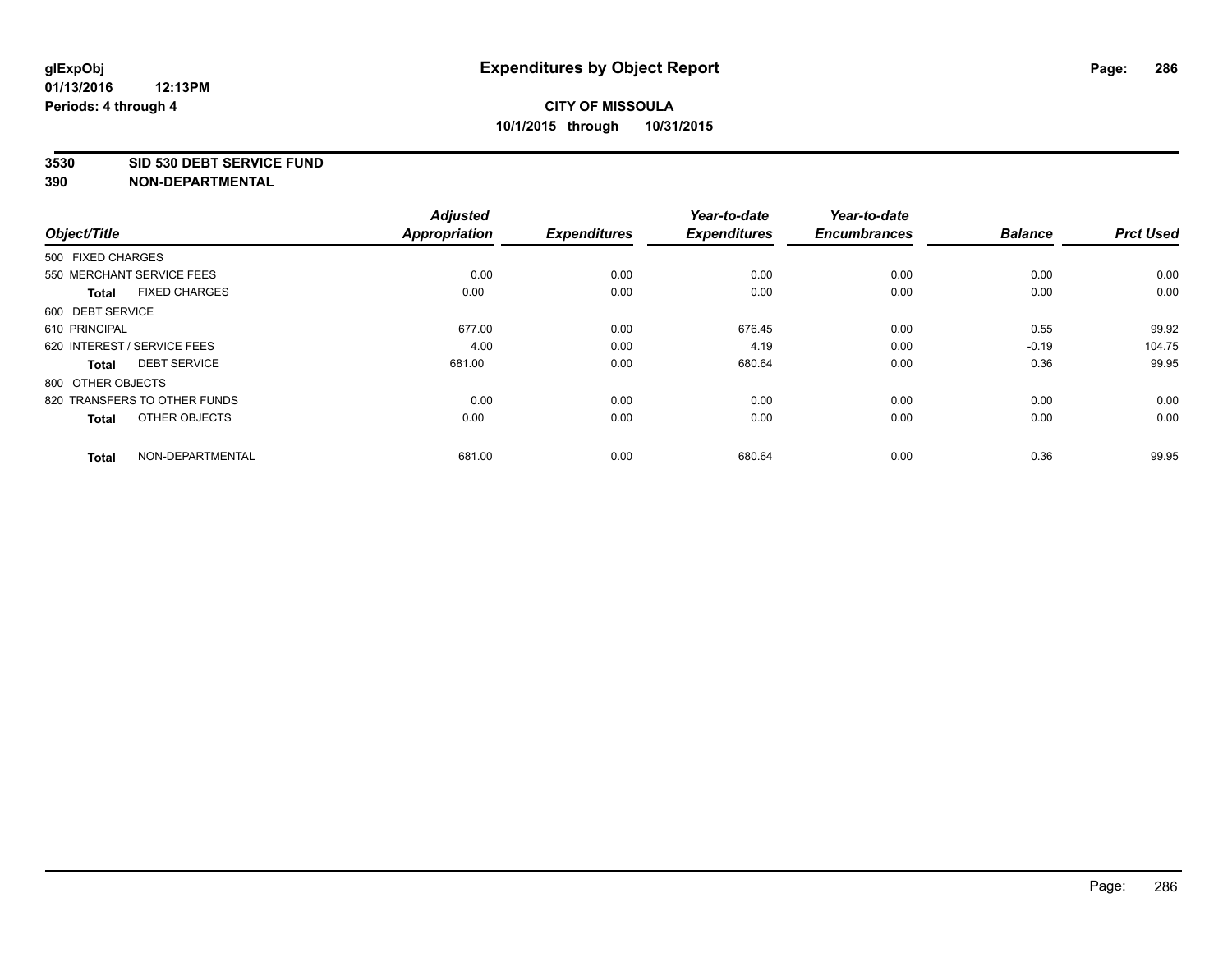#### **01/13/2016 12:13PM Periods: 4 through 4**

## **CITY OF MISSOULA 10/1/2015 through 10/31/2015**

#### **3530 SID 530 DEBT SERVICE FUND**

| Object/Title      |                              | <b>Adjusted</b><br><b>Appropriation</b> | <b>Expenditures</b> | Year-to-date<br><b>Expenditures</b> | Year-to-date<br><b>Encumbrances</b> | <b>Balance</b> | <b>Prct Used</b> |
|-------------------|------------------------------|-----------------------------------------|---------------------|-------------------------------------|-------------------------------------|----------------|------------------|
|                   |                              |                                         |                     |                                     |                                     |                |                  |
| 500 FIXED CHARGES |                              |                                         |                     |                                     |                                     |                |                  |
|                   | 550 MERCHANT SERVICE FEES    | 0.00                                    | 0.00                | 0.00                                | 0.00                                | 0.00           | 0.00             |
| <b>Total</b>      | <b>FIXED CHARGES</b>         | 0.00                                    | 0.00                | 0.00                                | 0.00                                | 0.00           | 0.00             |
| 600 DEBT SERVICE  |                              |                                         |                     |                                     |                                     |                |                  |
| 610 PRINCIPAL     |                              | 677.00                                  | 0.00                | 676.45                              | 0.00                                | 0.55           | 99.92            |
|                   | 620 INTEREST / SERVICE FEES  | 4.00                                    | 0.00                | 4.19                                | 0.00                                | $-0.19$        | 104.75           |
| <b>Total</b>      | <b>DEBT SERVICE</b>          | 681.00                                  | 0.00                | 680.64                              | 0.00                                | 0.36           | 99.95            |
| 800 OTHER OBJECTS |                              |                                         |                     |                                     |                                     |                |                  |
|                   | 820 TRANSFERS TO OTHER FUNDS | 0.00                                    | 0.00                | 0.00                                | 0.00                                | 0.00           | 0.00             |
| <b>Total</b>      | OTHER OBJECTS                | 0.00                                    | 0.00                | 0.00                                | 0.00                                | 0.00           | 0.00             |
| <b>Total</b>      | SID 530 DEBT SERVICE FUND    | 681.00                                  | 0.00                | 680.64                              | 0.00                                | 0.36           | 99.95            |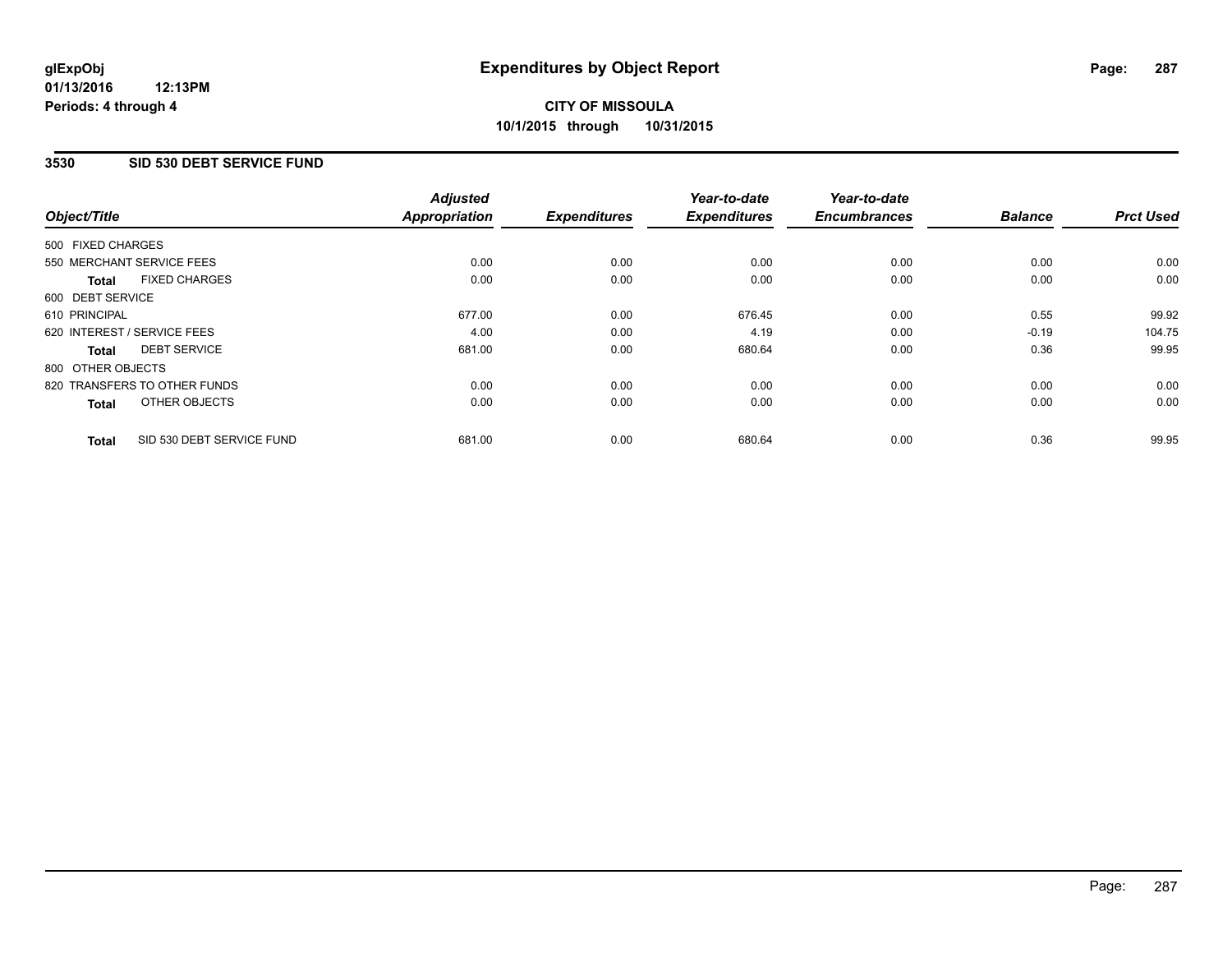#### **3531 SID 531 HICKORY ST CALMING**

| Object/Title                         | <b>Adjusted</b><br><b>Appropriation</b> | <b>Expenditures</b> | Year-to-date<br><b>Expenditures</b> | Year-to-date<br><b>Encumbrances</b> | <b>Balance</b> | <b>Prct Used</b> |
|--------------------------------------|-----------------------------------------|---------------------|-------------------------------------|-------------------------------------|----------------|------------------|
| 500 FIXED CHARGES                    |                                         |                     |                                     |                                     |                |                  |
| 550 MERCHANT SERVICE FEES            | 0.00                                    | 0.00                | 0.00                                | 0.00                                | 0.00           | 0.00             |
| <b>FIXED CHARGES</b><br><b>Total</b> | 0.00                                    | 0.00                | 0.00                                | 0.00                                | 0.00           | 0.00             |
| 800 OTHER OBJECTS                    |                                         |                     |                                     |                                     |                |                  |
| 820 TRANSFERS TO OTHER FUNDS         | 0.00                                    | 0.00                | 0.00                                | 0.00                                | 0.00           | 0.00             |
| OTHER OBJECTS<br><b>Total</b>        | 0.00                                    | 0.00                | 0.00                                | 0.00                                | 0.00           | 0.00             |
| NON-DEPARTMENTAL<br><b>Total</b>     | 0.00                                    | 0.00                | 0.00                                | 0.00                                | 0.00           | 0.00             |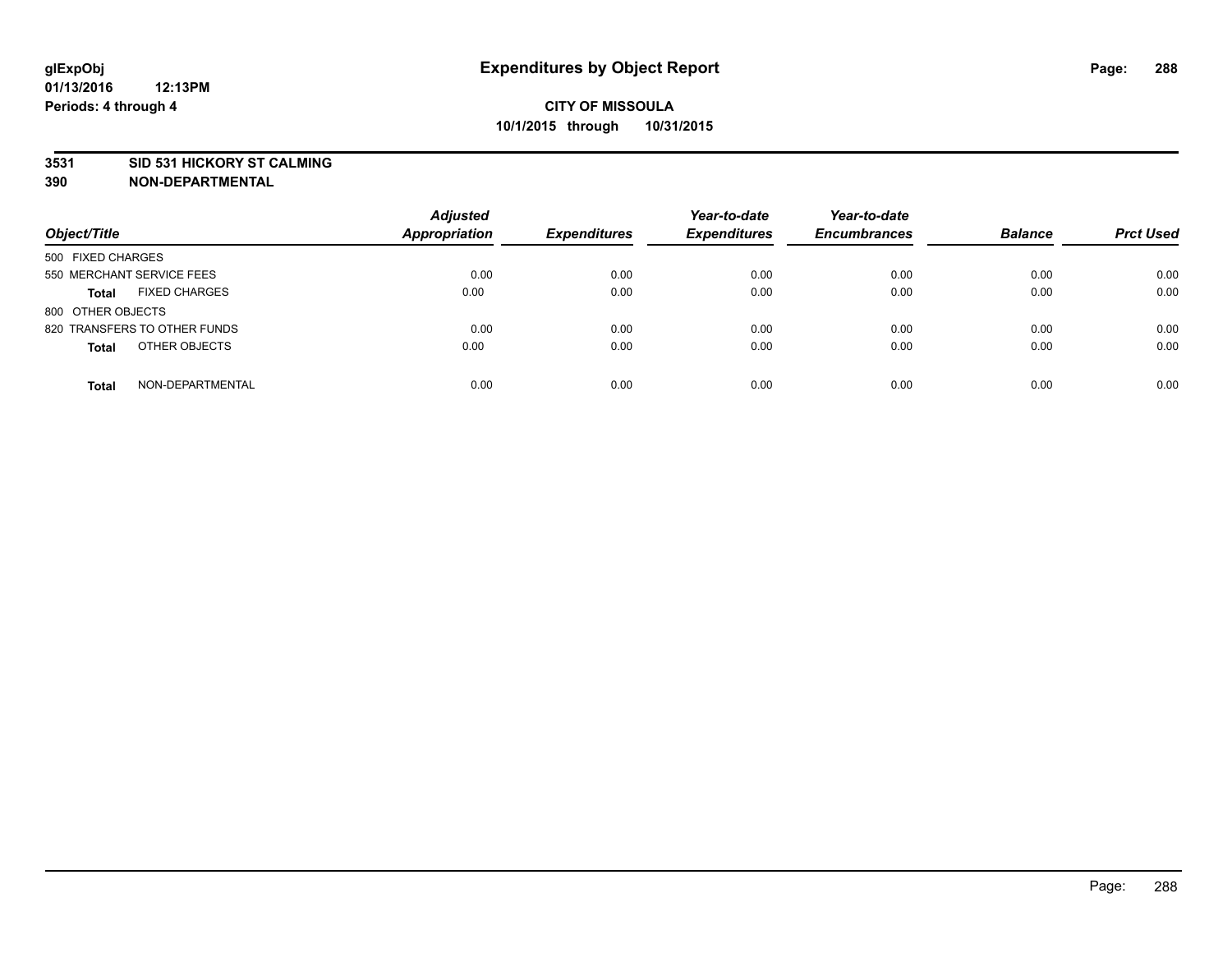### **3531 SID 531 HICKORY ST CALMING**

| Object/Title                         |                            | <b>Adjusted</b><br><b>Appropriation</b> | <b>Expenditures</b> | Year-to-date<br><b>Expenditures</b> | Year-to-date<br><b>Encumbrances</b> | <b>Balance</b> | <b>Prct Used</b> |
|--------------------------------------|----------------------------|-----------------------------------------|---------------------|-------------------------------------|-------------------------------------|----------------|------------------|
| 500 FIXED CHARGES                    |                            |                                         |                     |                                     |                                     |                |                  |
| 550 MERCHANT SERVICE FEES            |                            | 0.00                                    | 0.00                | 0.00                                | 0.00                                | 0.00           | 0.00             |
| <b>FIXED CHARGES</b><br><b>Total</b> |                            | 0.00                                    | 0.00                | 0.00                                | 0.00                                | 0.00           | 0.00             |
| 800 OTHER OBJECTS                    |                            |                                         |                     |                                     |                                     |                |                  |
| 820 TRANSFERS TO OTHER FUNDS         |                            | 0.00                                    | 0.00                | 0.00                                | 0.00                                | 0.00           | 0.00             |
| OTHER OBJECTS<br><b>Total</b>        |                            | 0.00                                    | 0.00                | 0.00                                | 0.00                                | 0.00           | 0.00             |
| <b>Total</b>                         | SID 531 HICKORY ST CALMING | 0.00                                    | 0.00                | 0.00                                | 0.00                                | 0.00           | 0.00             |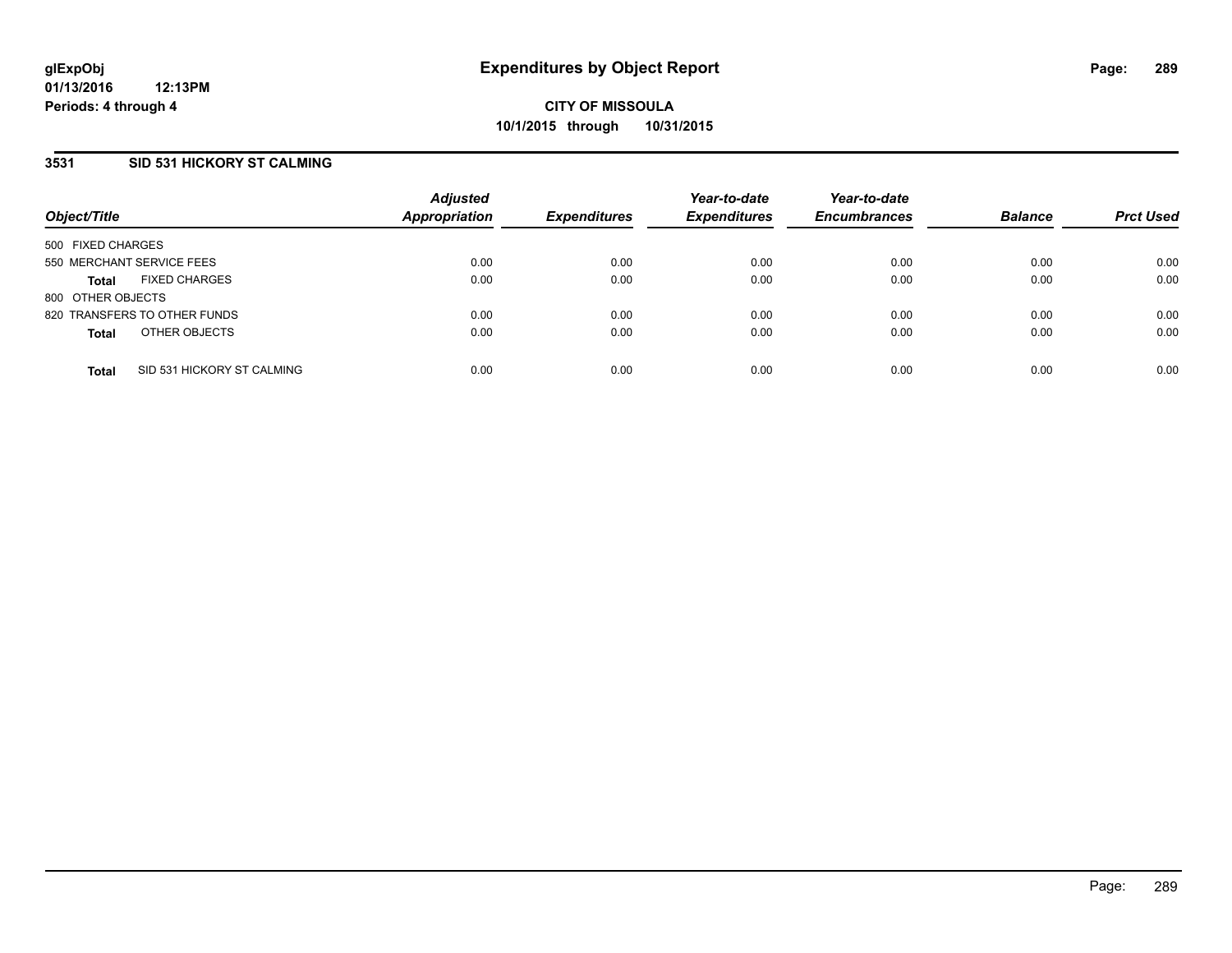#### **3532 SID 532 DEBT SERVICE FUND**

|                                      | <b>Adjusted</b>      |                     | Year-to-date        | Year-to-date        |                |                  |
|--------------------------------------|----------------------|---------------------|---------------------|---------------------|----------------|------------------|
| Object/Title                         | <b>Appropriation</b> | <b>Expenditures</b> | <b>Expenditures</b> | <b>Encumbrances</b> | <b>Balance</b> | <b>Prct Used</b> |
| 500 FIXED CHARGES                    |                      |                     |                     |                     |                |                  |
| 550 MERCHANT SERVICE FEES            | 0.00                 | 0.00                | 0.00                | 0.00                | 0.00           | 0.00             |
| <b>FIXED CHARGES</b><br><b>Total</b> | 0.00                 | 0.00                | 0.00                | 0.00                | 0.00           | 0.00             |
| 600 DEBT SERVICE                     |                      |                     |                     |                     |                |                  |
| 610 PRINCIPAL                        | 30.000.00            | 0.00                | 0.00                | 0.00                | 30.000.00      | 0.00             |
| 620 INTEREST / SERVICE FEES          | 12,363.00            | 0.00                | 350.00              | 0.00                | 12.013.00      | 2.83             |
| <b>DEBT SERVICE</b><br><b>Total</b>  | 42.363.00            | 0.00                | 350.00              | 0.00                | 42.013.00      | 0.83             |
| NON-DEPARTMENTAL<br><b>Total</b>     | 42,363.00            | 0.00                | 350.00              | 0.00                | 42.013.00      | 0.83             |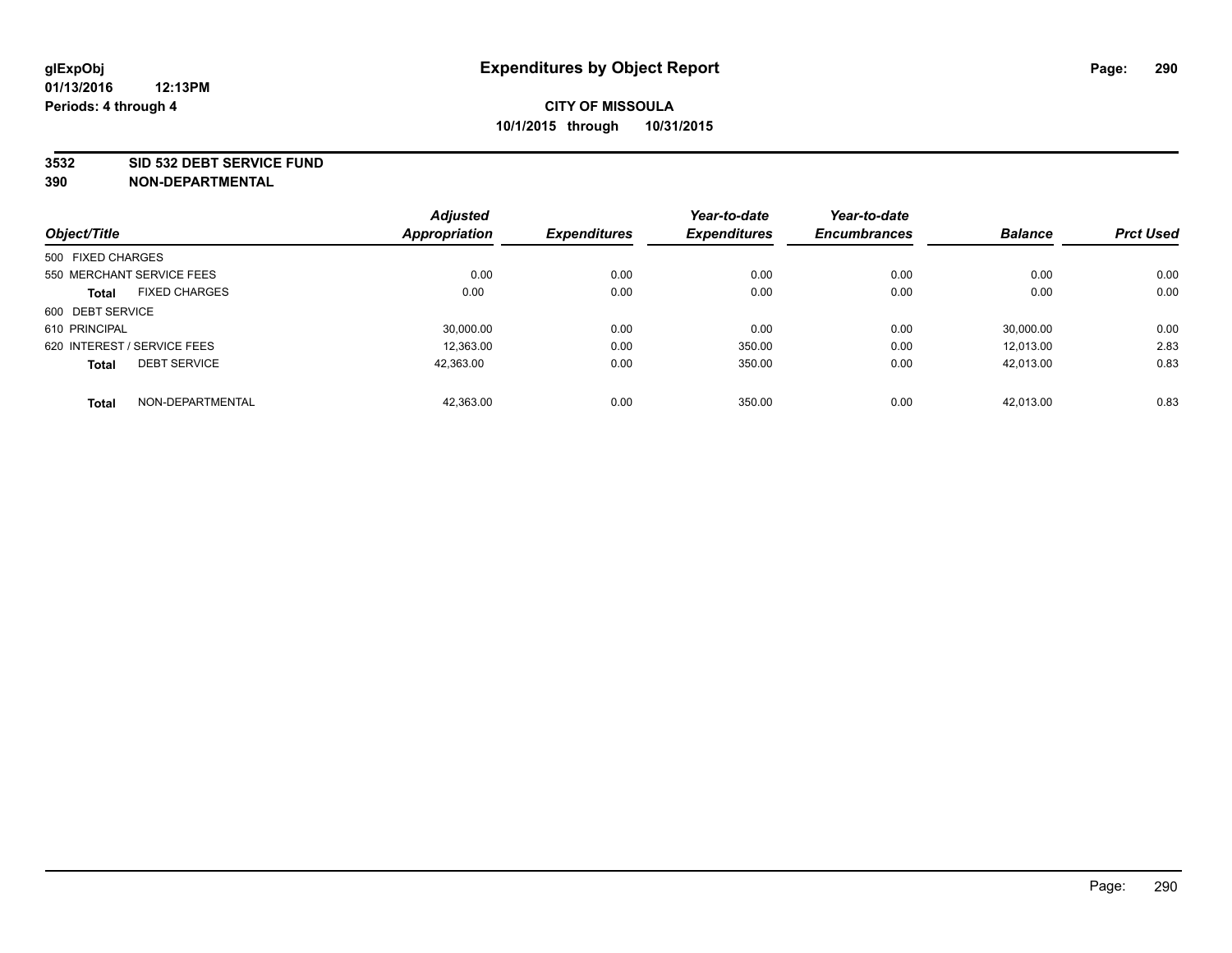### **3532 SID 532 DEBT SERVICE FUND**

| Object/Title                              | <b>Adjusted</b><br>Appropriation | <b>Expenditures</b> | Year-to-date<br><b>Expenditures</b> | Year-to-date<br><b>Encumbrances</b> | <b>Balance</b> | <b>Prct Used</b> |
|-------------------------------------------|----------------------------------|---------------------|-------------------------------------|-------------------------------------|----------------|------------------|
| 500 FIXED CHARGES                         |                                  |                     |                                     |                                     |                |                  |
| 550 MERCHANT SERVICE FEES                 | 0.00                             | 0.00                | 0.00                                | 0.00                                | 0.00           | 0.00             |
| <b>FIXED CHARGES</b><br><b>Total</b>      | 0.00                             | 0.00                | 0.00                                | 0.00                                | 0.00           | 0.00             |
| 600 DEBT SERVICE                          |                                  |                     |                                     |                                     |                |                  |
| 610 PRINCIPAL                             | 30,000.00                        | 0.00                | 0.00                                | 0.00                                | 30.000.00      | 0.00             |
| 620 INTEREST / SERVICE FEES               | 12.363.00                        | 0.00                | 350.00                              | 0.00                                | 12.013.00      | 2.83             |
| <b>DEBT SERVICE</b><br><b>Total</b>       | 42.363.00                        | 0.00                | 350.00                              | 0.00                                | 42.013.00      | 0.83             |
| SID 532 DEBT SERVICE FUND<br><b>Total</b> | 42.363.00                        | 0.00                | 350.00                              | 0.00                                | 42.013.00      | 0.83             |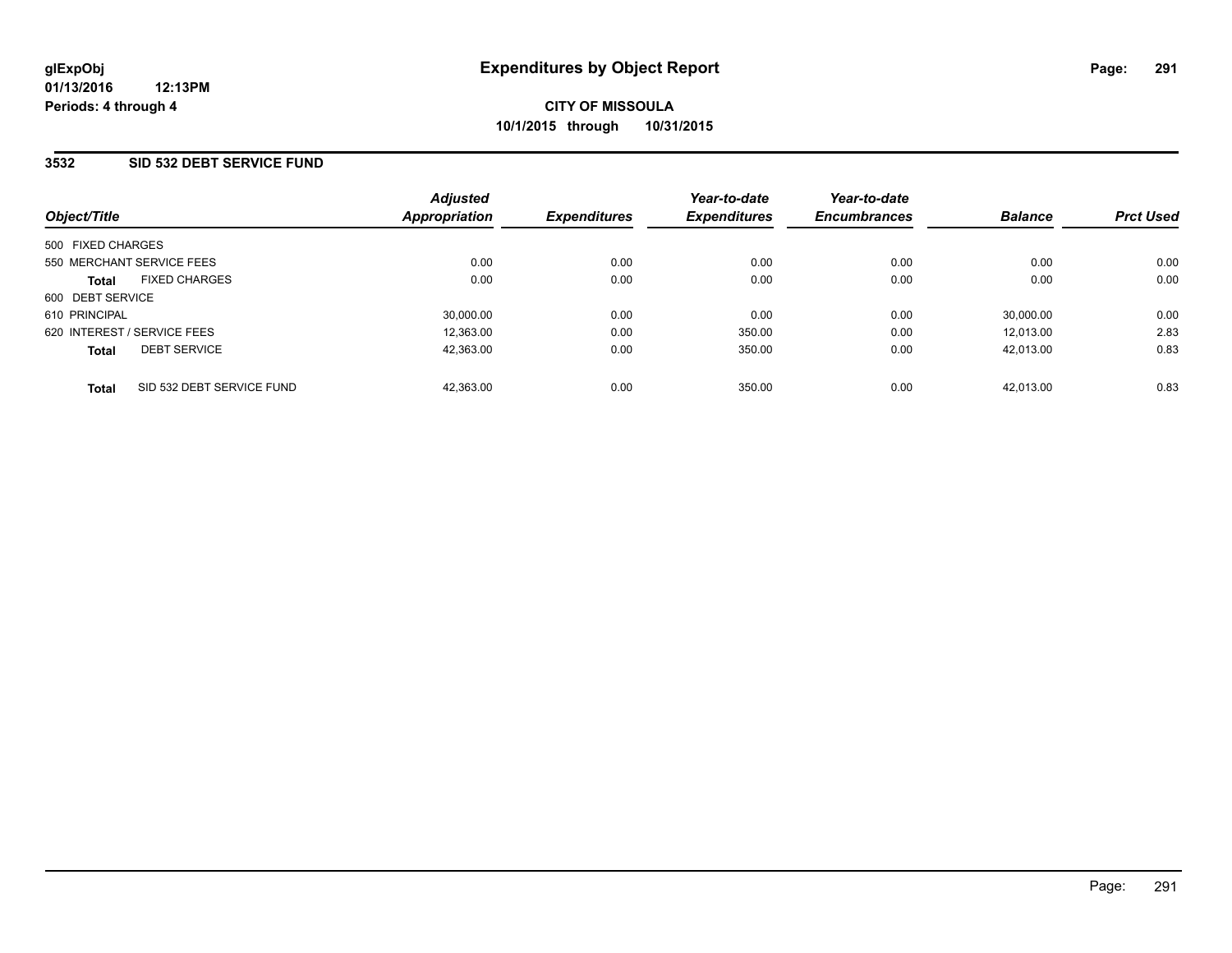### **3533 GILBERT ST SEWER SID DEBT FUND**

**330 WASTEWATER**

| Object/Title      |                           | Adjusted<br>Appropriation | <b>Expenditures</b> | Year-to-date<br><b>Expenditures</b> | Year-to-date<br><b>Encumbrances</b> | <b>Balance</b> | <b>Prct Used</b> |
|-------------------|---------------------------|---------------------------|---------------------|-------------------------------------|-------------------------------------|----------------|------------------|
| 500 FIXED CHARGES |                           |                           |                     |                                     |                                     |                |                  |
|                   | 550 MERCHANT SERVICE FEES | 0.00                      | 0.00                | 0.00                                | 0.00                                | 0.00           | 0.00             |
| <b>Total</b>      | <b>FIXED CHARGES</b>      | 0.00                      | 0.00                | 0.00                                | 0.00                                | 0.00           | 0.00             |
| <b>Total</b>      | <b>WASTEWATER</b>         | 0.00                      | 0.00                | 0.00                                | 0.00                                | 0.00           | 0.00             |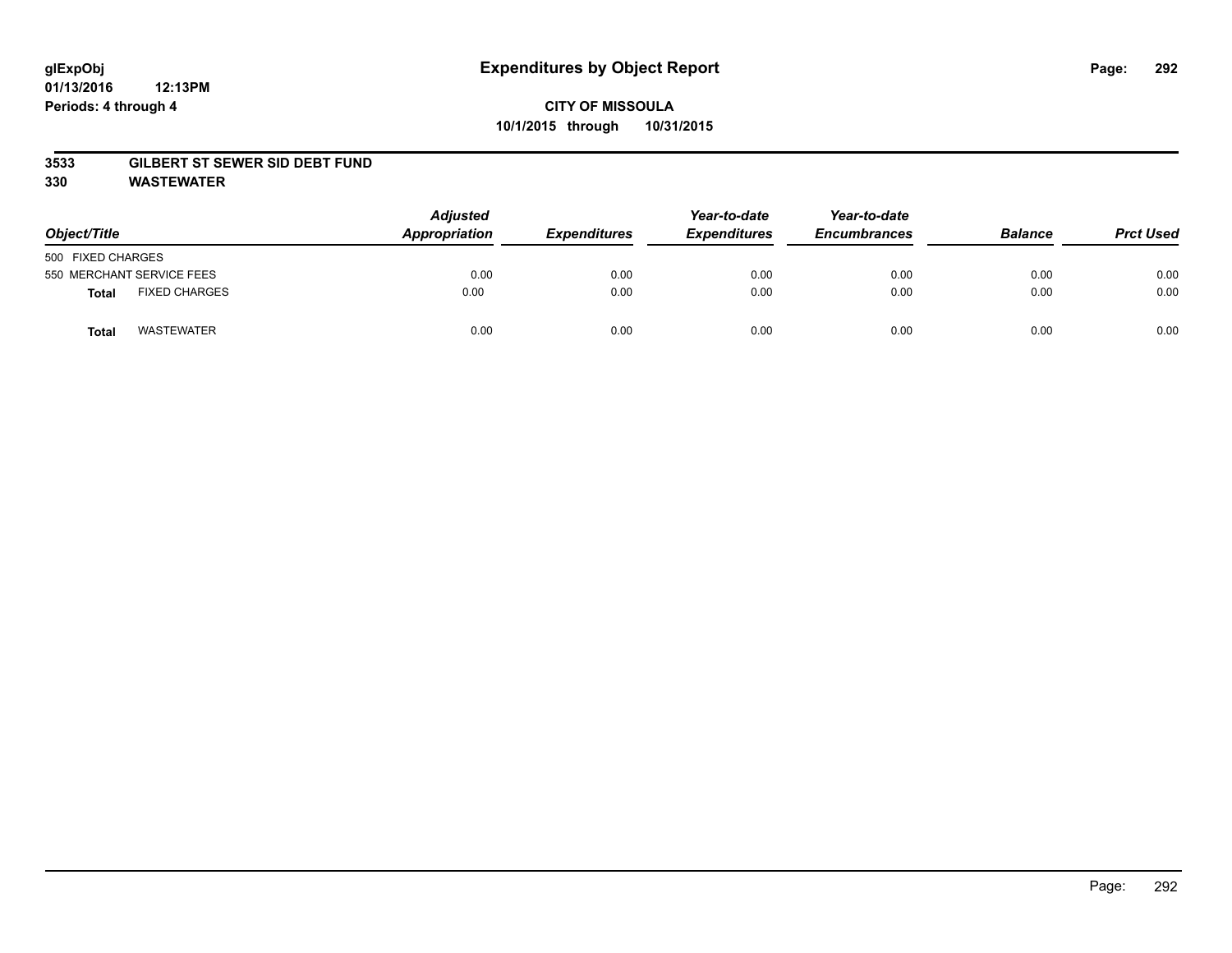#### **3533 GILBERT ST SEWER SID DEBT FUND**

| Object/Title                         | <b>Adjusted</b><br><b>Appropriation</b> | <b>Expenditures</b> | Year-to-date<br><b>Expenditures</b> | Year-to-date<br><b>Encumbrances</b> | <b>Balance</b> | <b>Prct Used</b> |
|--------------------------------------|-----------------------------------------|---------------------|-------------------------------------|-------------------------------------|----------------|------------------|
|                                      |                                         |                     |                                     |                                     |                |                  |
| 500 FIXED CHARGES                    |                                         |                     |                                     |                                     |                |                  |
| 500 FIXED CHARGES                    | 0.00                                    | 0.00                | 0.00                                | 0.00                                | 0.00           | 0.00             |
| 550 MERCHANT SERVICE FEES            | 0.00                                    | 0.00                | 0.00                                | 0.00                                | 0.00           | 0.00             |
| <b>FIXED CHARGES</b><br><b>Total</b> | 0.00                                    | 0.00                | 0.00                                | 0.00                                | 0.00           | 0.00             |
| 600 DEBT SERVICE                     |                                         |                     |                                     |                                     |                |                  |
| 610 PRINCIPAL                        | 12,000.00                               | 0.00                | 0.00                                | 0.00                                | 12,000.00      | 0.00             |
| 620 INTEREST / SERVICE FEES          | 5,325.00                                | 0.00                | 0.00                                | 0.00                                | 5,325.00       | 0.00             |
| <b>DEBT SERVICE</b><br>Total         | 17,325.00                               | 0.00                | 0.00                                | 0.00                                | 17,325.00      | 0.00             |
| 800 OTHER OBJECTS                    |                                         |                     |                                     |                                     |                |                  |
| 820 TRANSFERS TO OTHER FUNDS         | 0.00                                    | 0.00                | 0.00                                | 0.00                                | 0.00           | 0.00             |
| OTHER OBJECTS<br><b>Total</b>        | 0.00                                    | 0.00                | 0.00                                | 0.00                                | 0.00           | 0.00             |
| NON-DEPARTMENTAL<br><b>Total</b>     | 17,325.00                               | 0.00                | 0.00                                | 0.00                                | 17,325.00      | 0.00             |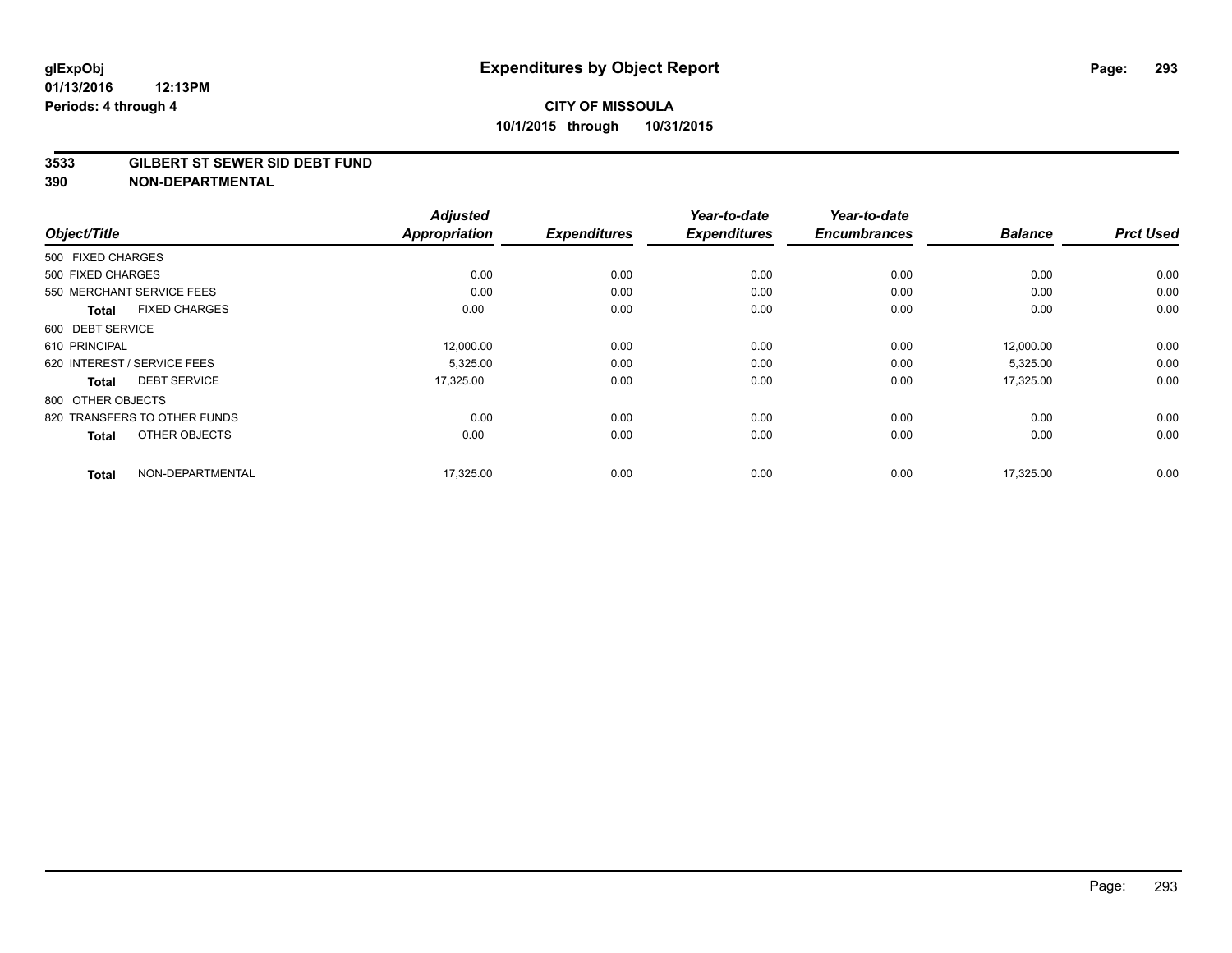## **3533 GILBERT ST SEWER SID DEBT FUND**

| Object/Title      |                                | <b>Adjusted</b><br><b>Appropriation</b> | <b>Expenditures</b> | Year-to-date<br><b>Expenditures</b> | Year-to-date<br><b>Encumbrances</b> | <b>Balance</b> | <b>Prct Used</b> |
|-------------------|--------------------------------|-----------------------------------------|---------------------|-------------------------------------|-------------------------------------|----------------|------------------|
| 500 FIXED CHARGES |                                |                                         |                     |                                     |                                     |                |                  |
| 500 FIXED CHARGES |                                | 0.00                                    | 0.00                | 0.00                                | 0.00                                | 0.00           | 0.00             |
|                   | 550 MERCHANT SERVICE FEES      | 0.00                                    | 0.00                | 0.00                                | 0.00                                | 0.00           | 0.00             |
| <b>Total</b>      | <b>FIXED CHARGES</b>           | 0.00                                    | 0.00                | 0.00                                | 0.00                                | 0.00           | 0.00             |
| 600 DEBT SERVICE  |                                |                                         |                     |                                     |                                     |                |                  |
| 610 PRINCIPAL     |                                | 12,000.00                               | 0.00                | 0.00                                | 0.00                                | 12,000.00      | 0.00             |
|                   | 620 INTEREST / SERVICE FEES    | 5,325.00                                | 0.00                | 0.00                                | 0.00                                | 5,325.00       | 0.00             |
| <b>Total</b>      | <b>DEBT SERVICE</b>            | 17,325.00                               | 0.00                | 0.00                                | 0.00                                | 17,325.00      | 0.00             |
| 800 OTHER OBJECTS |                                |                                         |                     |                                     |                                     |                |                  |
|                   | 820 TRANSFERS TO OTHER FUNDS   | 0.00                                    | 0.00                | 0.00                                | 0.00                                | 0.00           | 0.00             |
| <b>Total</b>      | OTHER OBJECTS                  | 0.00                                    | 0.00                | 0.00                                | 0.00                                | 0.00           | 0.00             |
| <b>Total</b>      | GILBERT ST SEWER SID DEBT FUND | 17,325.00                               | 0.00                | 0.00                                | 0.00                                | 17,325.00      | 0.00             |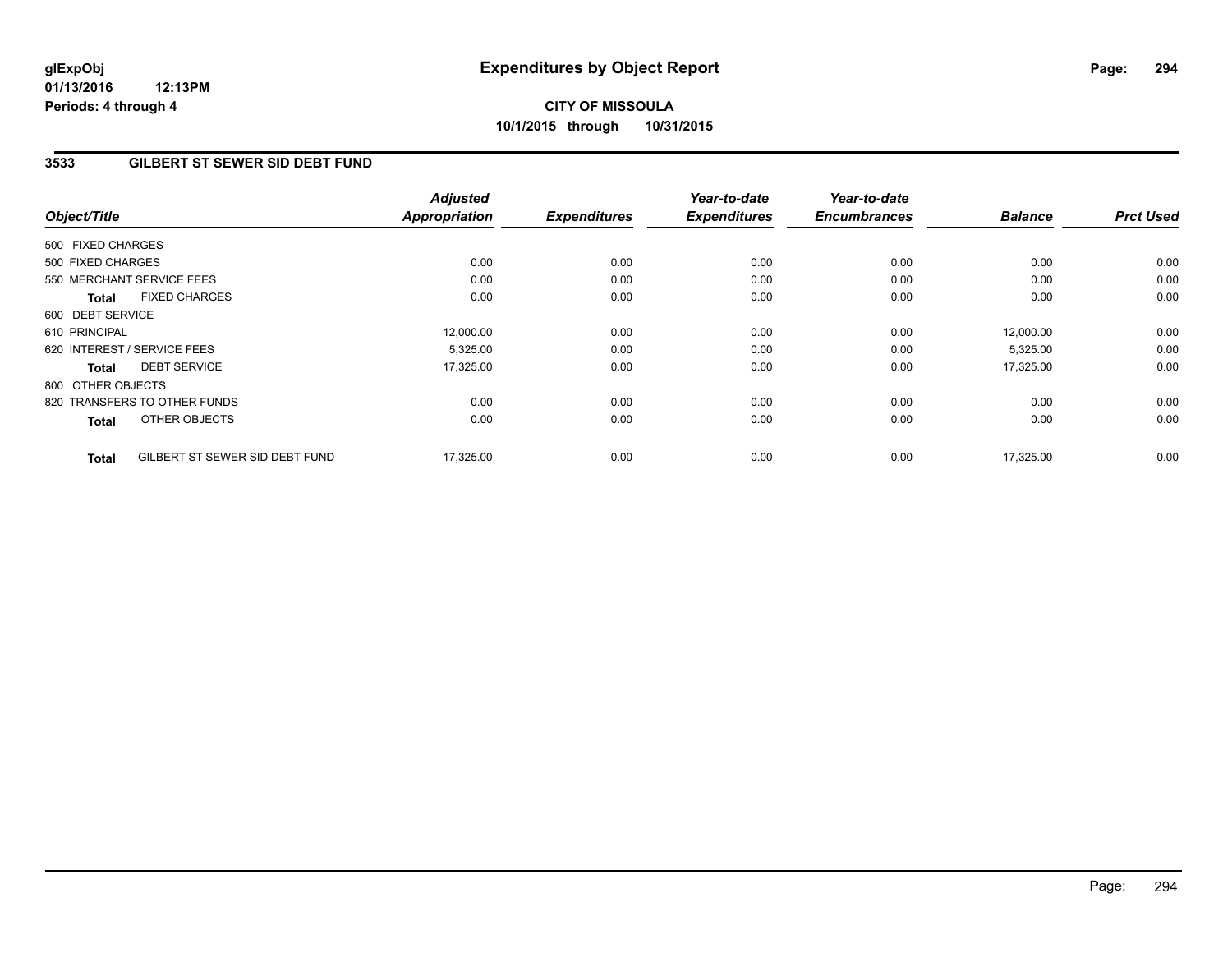#### **3534 LINCOLNWOOD SEWER PHASE I**

| Object/Title                |                      | <b>Adjusted</b><br><b>Appropriation</b> | <b>Expenditures</b> | Year-to-date<br><b>Expenditures</b> | Year-to-date<br><b>Encumbrances</b> | <b>Balance</b> | <b>Prct Used</b> |
|-----------------------------|----------------------|-----------------------------------------|---------------------|-------------------------------------|-------------------------------------|----------------|------------------|
| 500 FIXED CHARGES           |                      |                                         |                     |                                     |                                     |                |                  |
|                             |                      |                                         |                     |                                     |                                     |                |                  |
| 550 MERCHANT SERVICE FEES   |                      | 0.00                                    | 0.00                | 0.00                                | 0.00                                | 0.00           | 0.00             |
| <b>Total</b>                | <b>FIXED CHARGES</b> | 0.00                                    | 0.00                | 0.00                                | 0.00                                | 0.00           | 0.00             |
| 600 DEBT SERVICE            |                      |                                         |                     |                                     |                                     |                |                  |
| 610 PRINCIPAL               |                      | 12.000.00                               | 0.00                | 0.00                                | 0.00                                | 12.000.00      | 0.00             |
| 620 INTEREST / SERVICE FEES |                      | 5,963.00                                | 0.00                | 0.00                                | 0.00                                | 5,963.00       | 0.00             |
| <b>Total</b>                | <b>DEBT SERVICE</b>  | 17.963.00                               | 0.00                | 0.00                                | 0.00                                | 17.963.00      | 0.00             |
|                             |                      |                                         |                     |                                     |                                     |                |                  |
| <b>Total</b>                | NON-DEPARTMENTAL     | 17,963.00                               | 0.00                | 0.00                                | 0.00                                | 17.963.00      | 0.00             |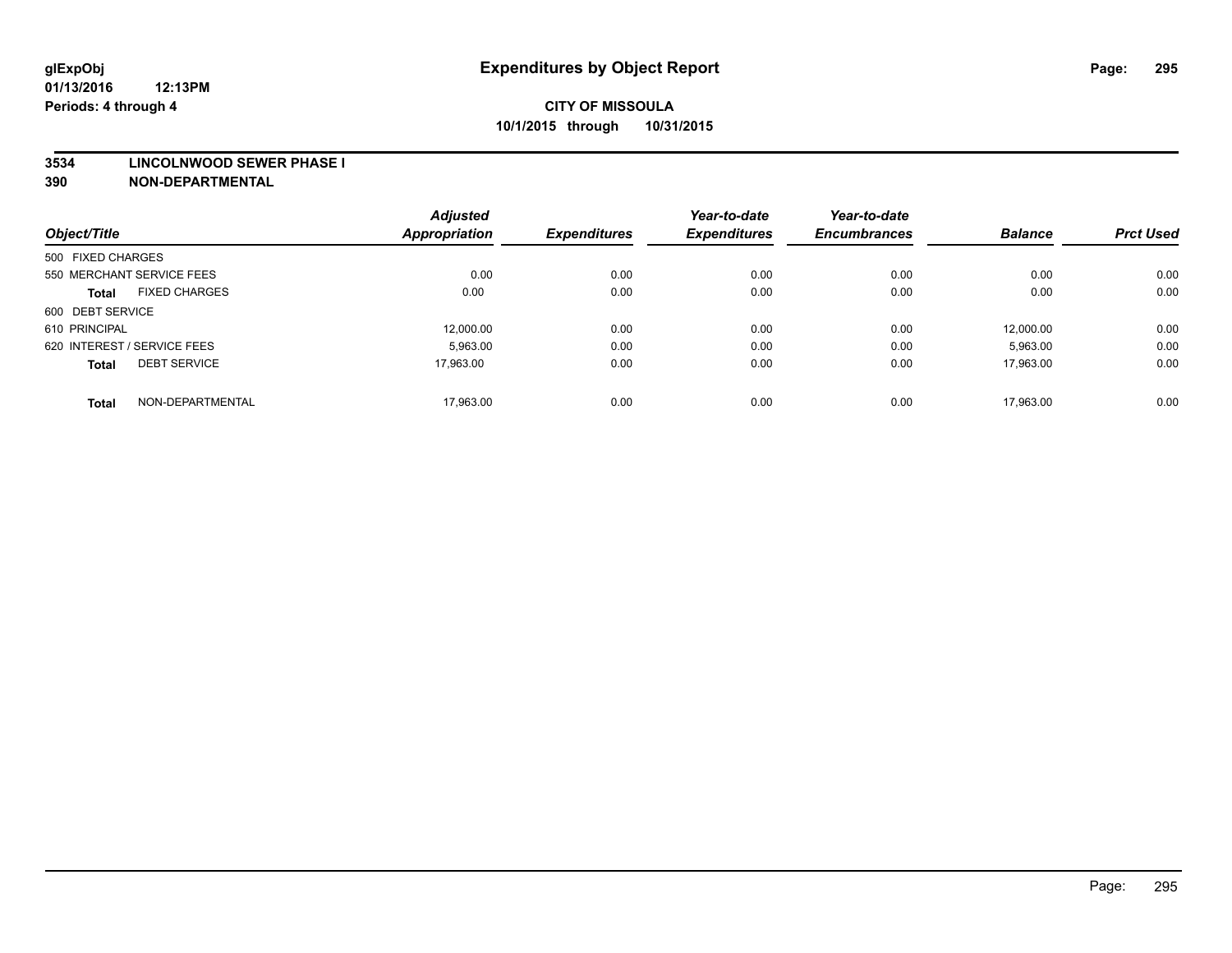### **3534 LINCOLNWOOD SEWER PHASE I**

| Object/Title                              | <b>Adjusted</b><br>Appropriation | <b>Expenditures</b> | Year-to-date<br><b>Expenditures</b> | Year-to-date<br><b>Encumbrances</b> | <b>Balance</b> | <b>Prct Used</b> |
|-------------------------------------------|----------------------------------|---------------------|-------------------------------------|-------------------------------------|----------------|------------------|
| 500 FIXED CHARGES                         |                                  |                     |                                     |                                     |                |                  |
| 550 MERCHANT SERVICE FEES                 | 0.00                             | 0.00                | 0.00                                | 0.00                                | 0.00           | 0.00             |
| <b>FIXED CHARGES</b><br><b>Total</b>      | 0.00                             | 0.00                | 0.00                                | 0.00                                | 0.00           | 0.00             |
| 600 DEBT SERVICE                          |                                  |                     |                                     |                                     |                |                  |
| 610 PRINCIPAL                             | 12,000.00                        | 0.00                | 0.00                                | 0.00                                | 12.000.00      | 0.00             |
| 620 INTEREST / SERVICE FEES               | 5,963.00                         | 0.00                | 0.00                                | 0.00                                | 5,963.00       | 0.00             |
| <b>DEBT SERVICE</b><br><b>Total</b>       | 17.963.00                        | 0.00                | 0.00                                | 0.00                                | 17.963.00      | 0.00             |
| LINCOLNWOOD SEWER PHASE I<br><b>Total</b> | 17.963.00                        | 0.00                | 0.00                                | 0.00                                | 17.963.00      | 0.00             |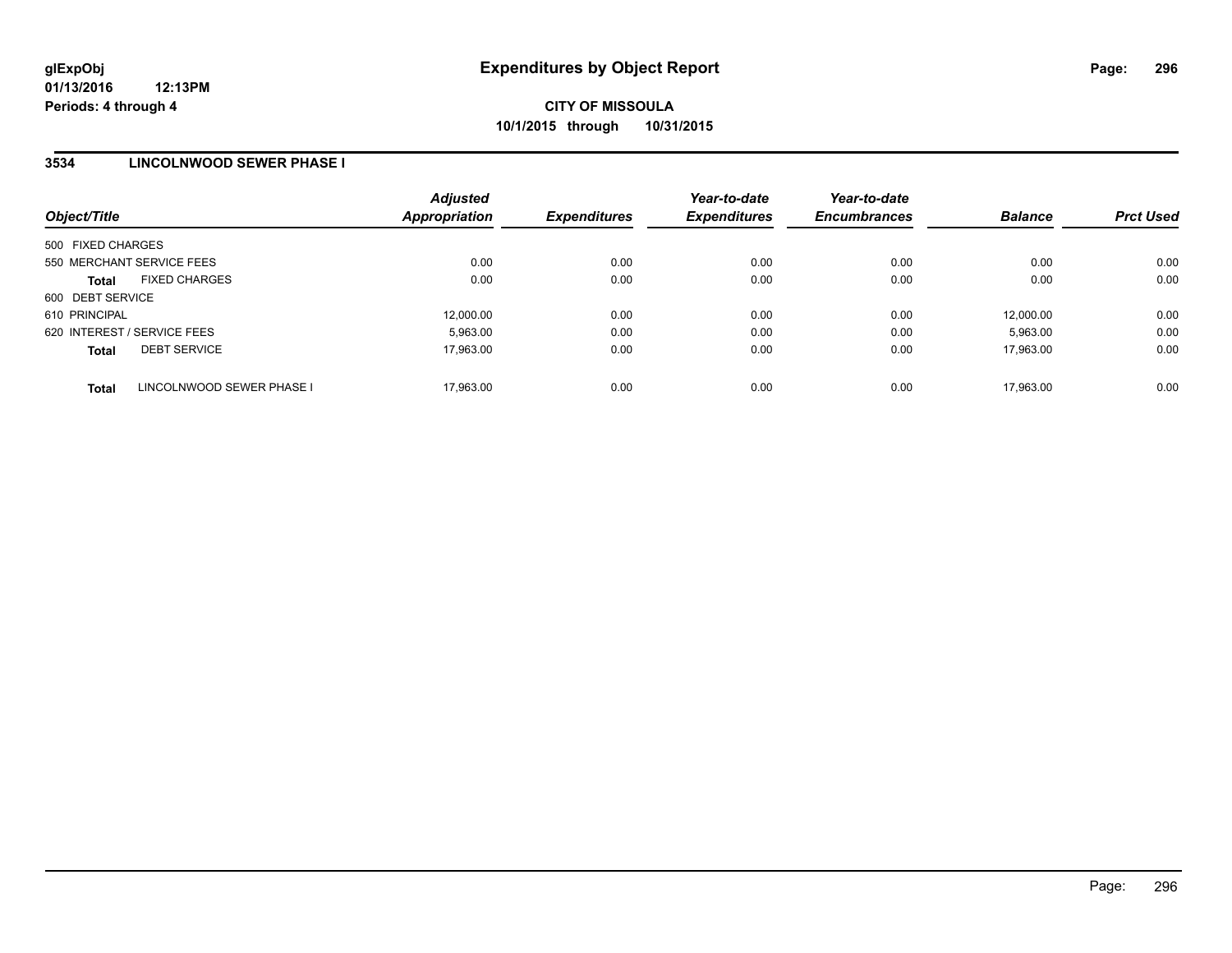### **3535 SLANT STREET TRAFFIC CALMING**

| Object/Title                         | <b>Adjusted</b><br><b>Appropriation</b> | <b>Expenditures</b> | Year-to-date<br><b>Expenditures</b> | Year-to-date<br><b>Encumbrances</b> | <b>Balance</b> | <b>Prct Used</b> |
|--------------------------------------|-----------------------------------------|---------------------|-------------------------------------|-------------------------------------|----------------|------------------|
|                                      |                                         |                     |                                     |                                     |                |                  |
| 500 FIXED CHARGES                    |                                         |                     |                                     |                                     |                |                  |
| 550 MERCHANT SERVICE FEES            | 0.00                                    | 0.00                | 0.00                                | 0.00                                | 0.00           | 0.00             |
| <b>FIXED CHARGES</b><br><b>Total</b> | 0.00                                    | 0.00                | 0.00                                | 0.00                                | 0.00           | 0.00             |
| 800 OTHER OBJECTS                    |                                         |                     |                                     |                                     |                |                  |
| 820 TRANSFERS TO OTHER FUNDS         | 0.00                                    | 0.00                | 0.00                                | 0.00                                | 0.00           | 0.00             |
| OTHER OBJECTS<br><b>Total</b>        | 0.00                                    | 0.00                | 0.00                                | 0.00                                | 0.00           | 0.00             |
|                                      |                                         |                     |                                     |                                     |                |                  |
| NON-DEPARTMENTAL<br><b>Total</b>     | 0.00                                    | 0.00                | 0.00                                | 0.00                                | 0.00           | 0.00             |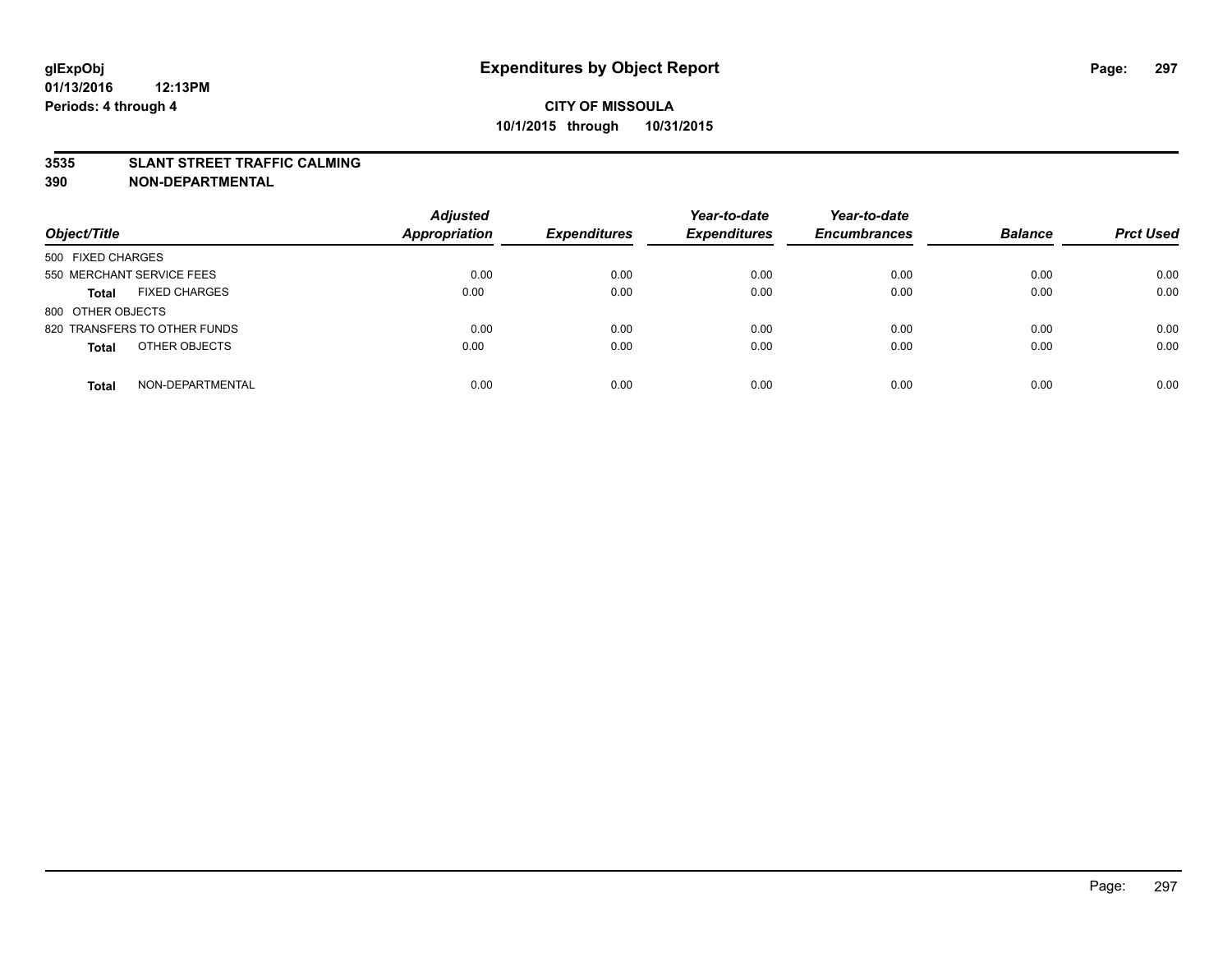## **3535 SLANT STREET TRAFFIC CALMING**

| Object/Title              |                              | <b>Adjusted</b><br>Appropriation | <b>Expenditures</b> | Year-to-date<br><b>Expenditures</b> | Year-to-date<br><b>Encumbrances</b> | <b>Balance</b> | <b>Prct Used</b> |
|---------------------------|------------------------------|----------------------------------|---------------------|-------------------------------------|-------------------------------------|----------------|------------------|
| 500 FIXED CHARGES         |                              |                                  |                     |                                     |                                     |                |                  |
| 550 MERCHANT SERVICE FEES |                              | 0.00                             | 0.00                | 0.00                                | 0.00                                | 0.00           | 0.00             |
| <b>Total</b>              | <b>FIXED CHARGES</b>         | 0.00                             | 0.00                | 0.00                                | 0.00                                | 0.00           | 0.00             |
| 800 OTHER OBJECTS         |                              |                                  |                     |                                     |                                     |                |                  |
|                           | 820 TRANSFERS TO OTHER FUNDS | 0.00                             | 0.00                | 0.00                                | 0.00                                | 0.00           | 0.00             |
| <b>Total</b>              | OTHER OBJECTS                | 0.00                             | 0.00                | 0.00                                | 0.00                                | 0.00           | 0.00             |
| <b>Total</b>              | SLANT STREET TRAFFIC CALMING | 0.00                             | 0.00                | 0.00                                | 0.00                                | 0.00           | 0.00             |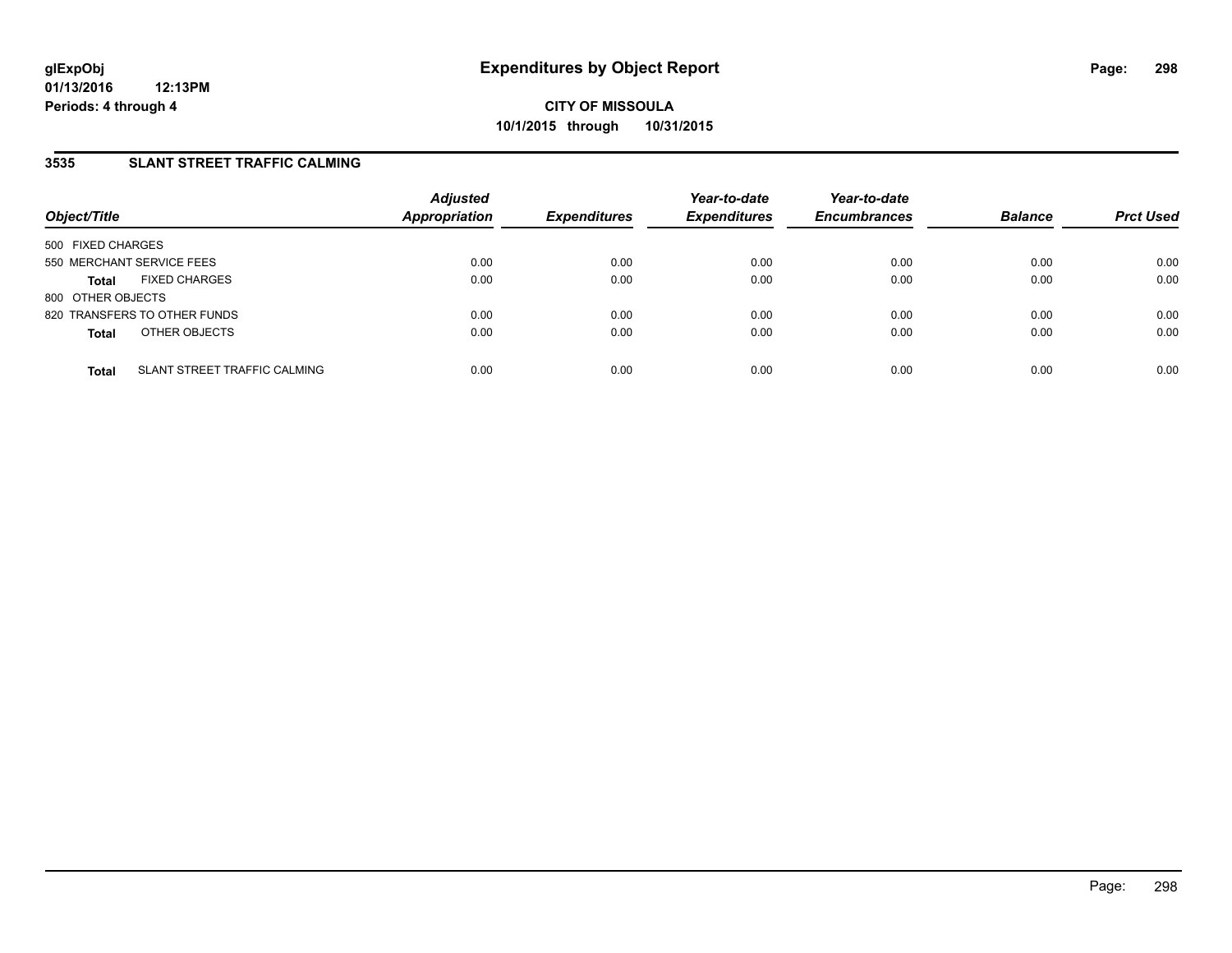#### **3536 LINCOLNWOOD SEWER PHASE II**

|                                      |                  | <b>Adjusted</b> |                     | Year-to-date        | Year-to-date        |                |                  |
|--------------------------------------|------------------|-----------------|---------------------|---------------------|---------------------|----------------|------------------|
| Object/Title                         |                  | Appropriation   | <b>Expenditures</b> | <b>Expenditures</b> | <b>Encumbrances</b> | <b>Balance</b> | <b>Prct Used</b> |
| 500 FIXED CHARGES                    |                  |                 |                     |                     |                     |                |                  |
| 550 MERCHANT SERVICE FEES            |                  | 0.00            | 0.00                | 0.00                | 0.00                | 0.00           | 0.00             |
| <b>FIXED CHARGES</b><br><b>Total</b> |                  | 0.00            | 0.00                | 0.00                | 0.00                | 0.00           | 0.00             |
| 600 DEBT SERVICE                     |                  |                 |                     |                     |                     |                |                  |
| 610 PRINCIPAL                        |                  | 21,000.00       | 0.00                | 0.00                | 0.00                | 21.000.00      | 0.00             |
| 620 INTEREST / SERVICE FEES          |                  | 10.350.00       | 0.00                | 0.00                | 0.00                | 10.350.00      | 0.00             |
| <b>DEBT SERVICE</b><br><b>Total</b>  |                  | 31.350.00       | 0.00                | 0.00                | 0.00                | 31.350.00      | 0.00             |
| <b>Total</b>                         | NON-DEPARTMENTAL | 31.350.00       | 0.00                | 0.00                | 0.00                | 31.350.00      | 0.00             |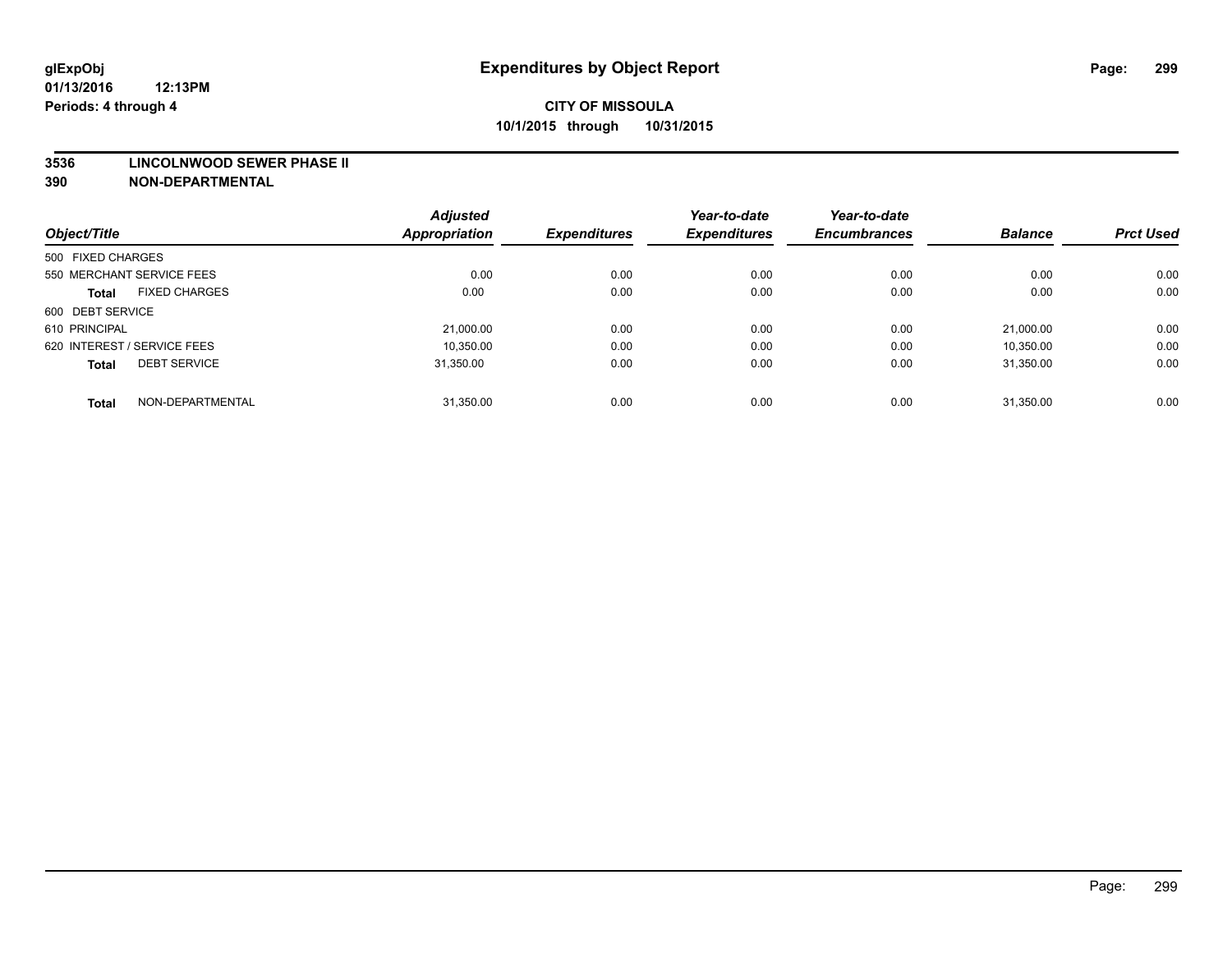### **3536 LINCOLNWOOD SEWER PHASE II**

| Object/Title                               | <b>Adjusted</b><br>Appropriation | <b>Expenditures</b> | Year-to-date<br><b>Expenditures</b> | Year-to-date<br><b>Encumbrances</b> | <b>Balance</b> | <b>Prct Used</b> |
|--------------------------------------------|----------------------------------|---------------------|-------------------------------------|-------------------------------------|----------------|------------------|
| 500 FIXED CHARGES                          |                                  |                     |                                     |                                     |                |                  |
| 550 MERCHANT SERVICE FEES                  | 0.00                             | 0.00                | 0.00                                | 0.00                                | 0.00           | 0.00             |
| <b>FIXED CHARGES</b><br><b>Total</b>       | 0.00                             | 0.00                | 0.00                                | 0.00                                | 0.00           | 0.00             |
| 600 DEBT SERVICE                           |                                  |                     |                                     |                                     |                |                  |
| 610 PRINCIPAL                              | 21,000.00                        | 0.00                | 0.00                                | 0.00                                | 21.000.00      | 0.00             |
| 620 INTEREST / SERVICE FEES                | 10,350.00                        | 0.00                | 0.00                                | 0.00                                | 10,350.00      | 0.00             |
| <b>DEBT SERVICE</b><br><b>Total</b>        | 31,350.00                        | 0.00                | 0.00                                | 0.00                                | 31.350.00      | 0.00             |
| LINCOLNWOOD SEWER PHASE II<br><b>Total</b> | 31.350.00                        | 0.00                | 0.00                                | 0.00                                | 31.350.00      | 0.00             |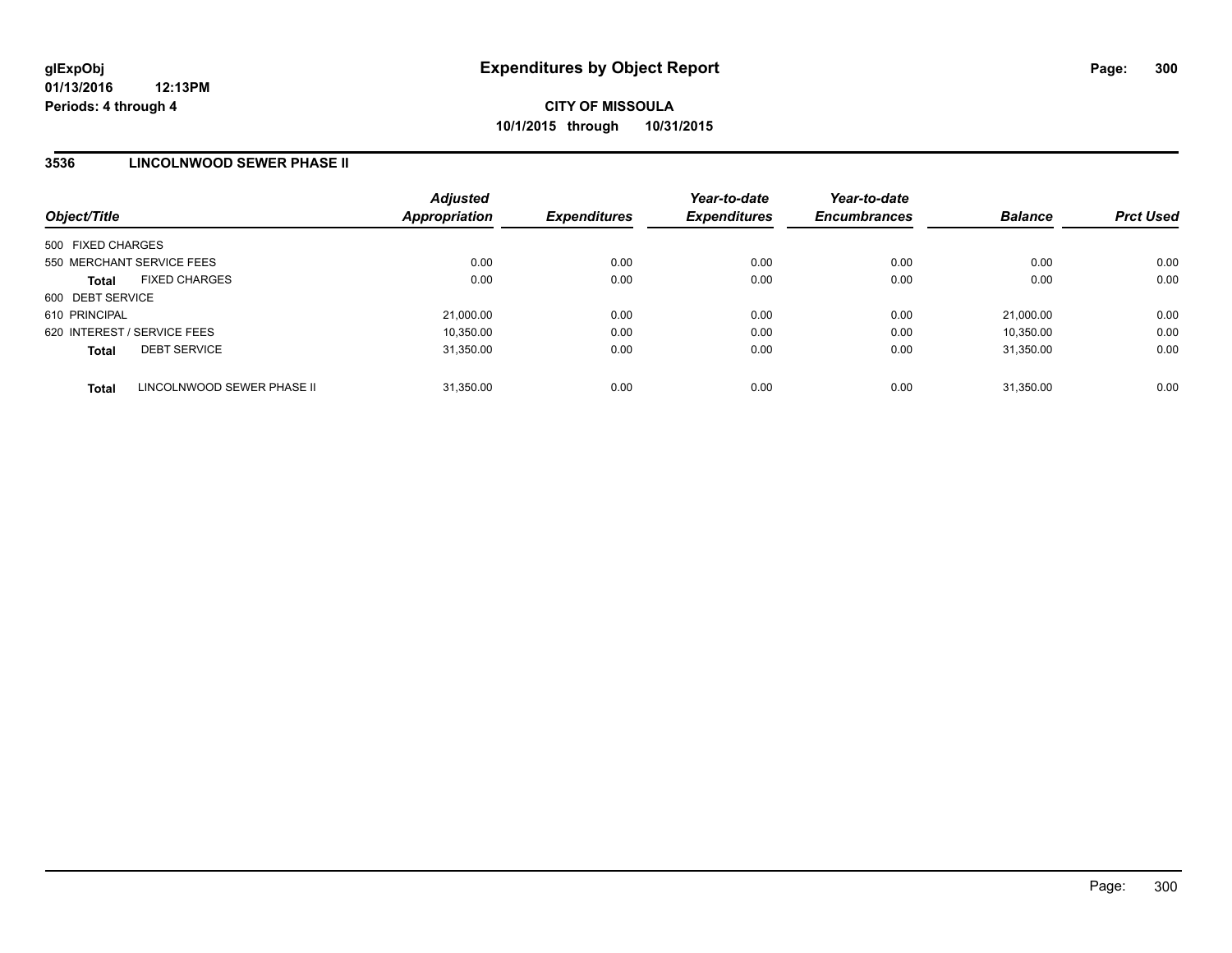#### **3539 SOUTH 4TH STREET W TRAFFIC**

| Object/Title                         | <b>Adjusted</b><br><b>Appropriation</b> | <b>Expenditures</b> | Year-to-date<br><b>Expenditures</b> | Year-to-date<br><b>Encumbrances</b> | <b>Balance</b> | <b>Prct Used</b> |
|--------------------------------------|-----------------------------------------|---------------------|-------------------------------------|-------------------------------------|----------------|------------------|
|                                      |                                         |                     |                                     |                                     |                |                  |
| 500 FIXED CHARGES                    |                                         |                     |                                     |                                     |                |                  |
| 550 MERCHANT SERVICE FEES            | 0.00                                    | 0.00                | 0.00                                | 0.00                                | 0.00           | 0.00             |
| <b>FIXED CHARGES</b><br><b>Total</b> | 0.00                                    | 0.00                | 0.00                                | 0.00                                | 0.00           | 0.00             |
| 800 OTHER OBJECTS                    |                                         |                     |                                     |                                     |                |                  |
| 820 TRANSFERS TO OTHER FUNDS         | 0.00                                    | 0.00                | 0.00                                | 0.00                                | 0.00           | 0.00             |
| OTHER OBJECTS<br><b>Total</b>        | 0.00                                    | 0.00                | 0.00                                | 0.00                                | 0.00           | 0.00             |
|                                      |                                         |                     |                                     |                                     |                |                  |
| NON-DEPARTMENTAL<br><b>Total</b>     | 0.00                                    | 0.00                | 0.00                                | 0.00                                | 0.00           | 0.00             |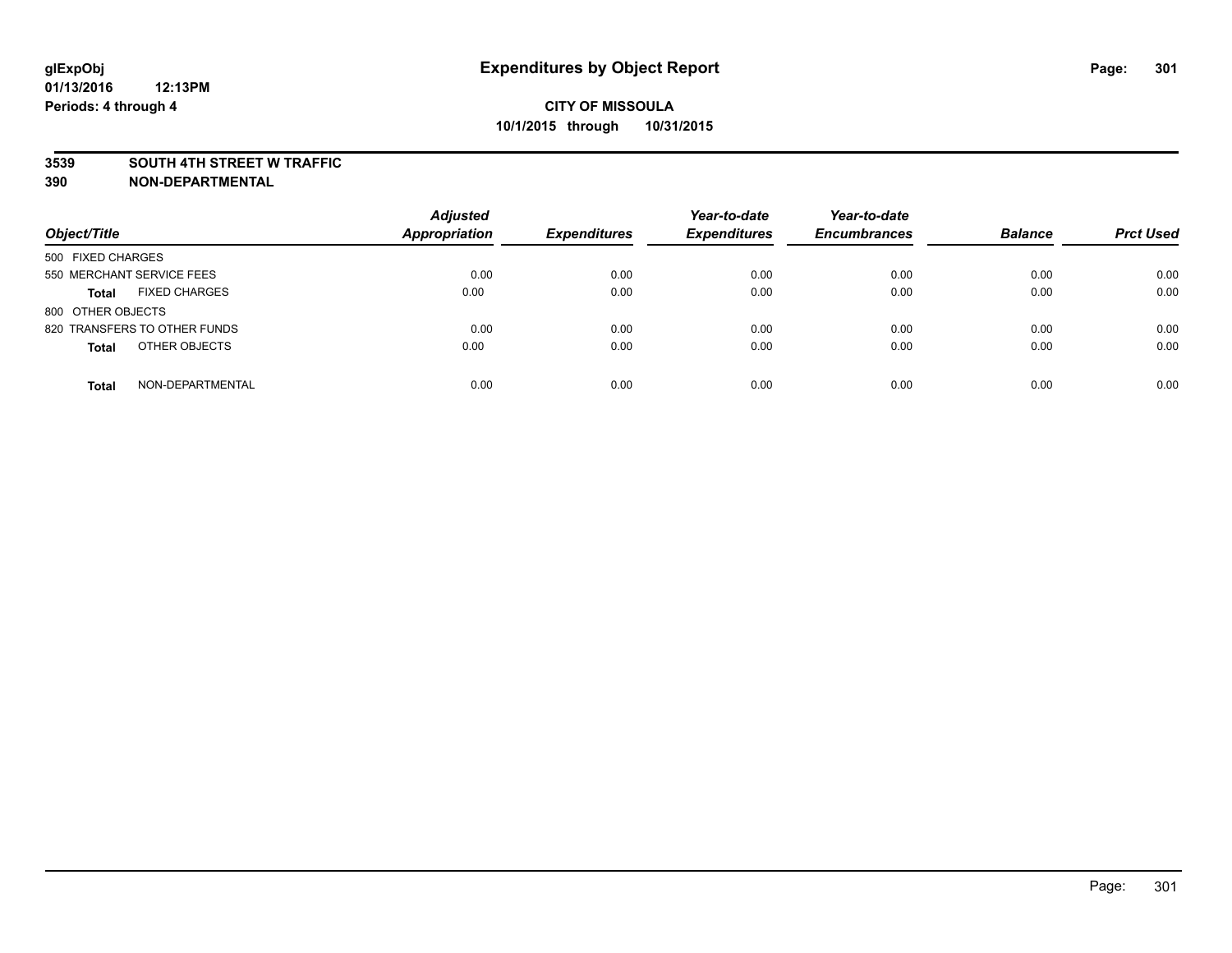### **3539 SOUTH 4TH STREET W TRAFFIC**

| Object/Title              |                              | <b>Adjusted</b><br><b>Appropriation</b> | <b>Expenditures</b> | Year-to-date<br><b>Expenditures</b> | Year-to-date<br><b>Encumbrances</b> | <b>Balance</b> | <b>Prct Used</b> |
|---------------------------|------------------------------|-----------------------------------------|---------------------|-------------------------------------|-------------------------------------|----------------|------------------|
| 500 FIXED CHARGES         |                              |                                         |                     |                                     |                                     |                |                  |
| 550 MERCHANT SERVICE FEES |                              | 0.00                                    | 0.00                | 0.00                                | 0.00                                | 0.00           | 0.00             |
| Total                     | <b>FIXED CHARGES</b>         | 0.00                                    | 0.00                | 0.00                                | 0.00                                | 0.00           | 0.00             |
| 800 OTHER OBJECTS         |                              |                                         |                     |                                     |                                     |                |                  |
|                           | 820 TRANSFERS TO OTHER FUNDS | 0.00                                    | 0.00                | 0.00                                | 0.00                                | 0.00           | 0.00             |
| <b>Total</b>              | OTHER OBJECTS                | 0.00                                    | 0.00                | 0.00                                | 0.00                                | 0.00           | 0.00             |
| <b>Total</b>              | SOUTH 4TH STREET W TRAFFIC   | 0.00                                    | 0.00                | 0.00                                | 0.00                                | 0.00           | 0.00             |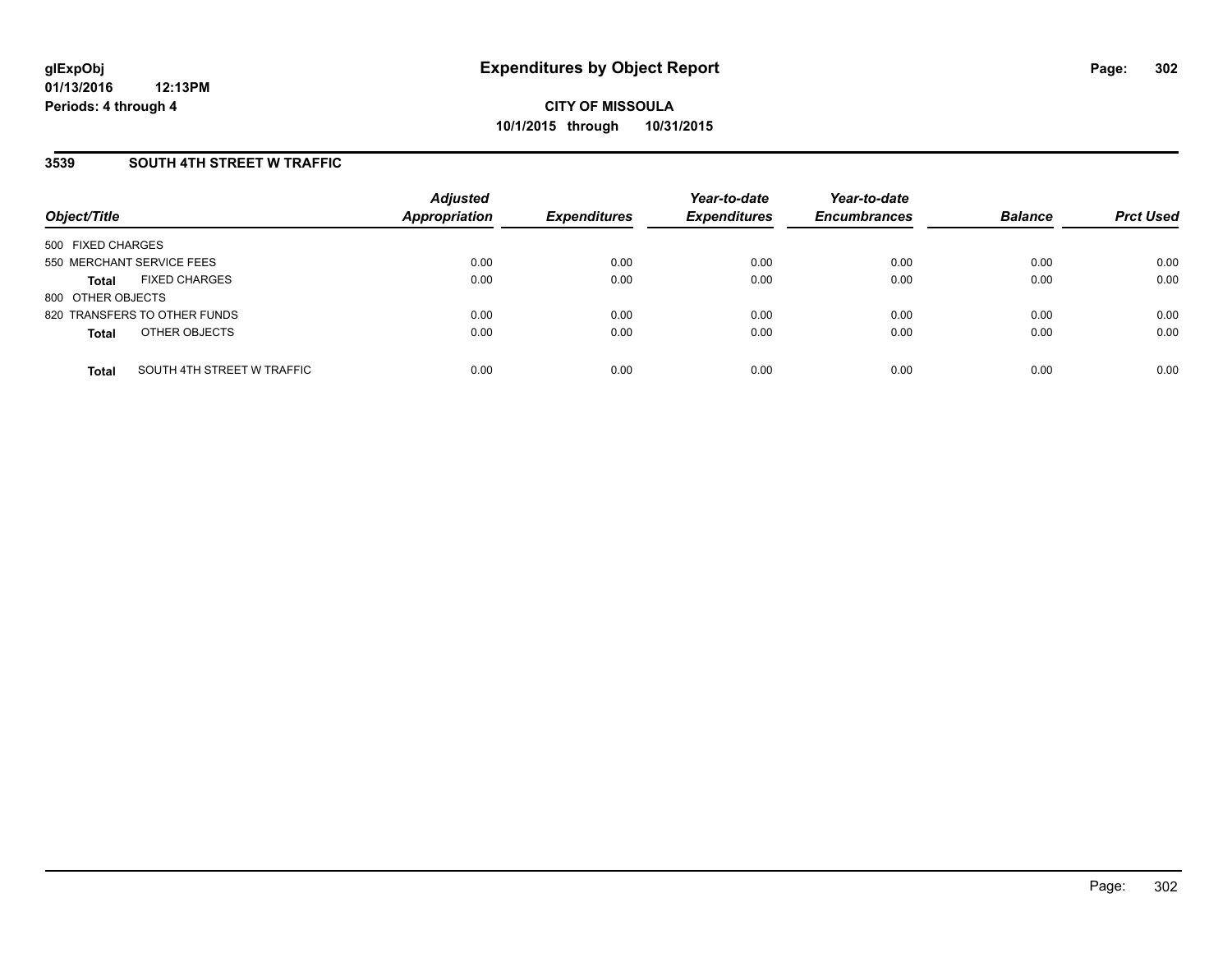#### **3540 SID 540 DEBT SERVICE FUND**

|                             |                      | <b>Adjusted</b>      |                     | Year-to-date        | Year-to-date        |                |                  |
|-----------------------------|----------------------|----------------------|---------------------|---------------------|---------------------|----------------|------------------|
| Object/Title                |                      | <b>Appropriation</b> | <b>Expenditures</b> | <b>Expenditures</b> | <b>Encumbrances</b> | <b>Balance</b> | <b>Prct Used</b> |
| 500 FIXED CHARGES           |                      |                      |                     |                     |                     |                |                  |
| 550 MERCHANT SERVICE FEES   |                      | 0.00                 | 0.00                | 0.00                | 0.00                | 0.00           | 0.00             |
| <b>Total</b>                | <b>FIXED CHARGES</b> | 0.00                 | 0.00                | 0.00                | 0.00                | 0.00           | 0.00             |
| 600 DEBT SERVICE            |                      |                      |                     |                     |                     |                |                  |
| 610 PRINCIPAL               |                      | 70.000.00            | 0.00                | 0.00                | 0.00                | 70.000.00      | 0.00             |
| 620 INTEREST / SERVICE FEES |                      | 49.192.00            | 0.00                | 0.00                | 0.00                | 49,192.00      | 0.00             |
| <b>Total</b>                | <b>DEBT SERVICE</b>  | 119.192.00           | 0.00                | 0.00                | 0.00                | 119.192.00     | 0.00             |
| <b>Total</b>                | NON-DEPARTMENTAL     | 119.192.00           | 0.00                | 0.00                | 0.00                | 119.192.00     | 0.00             |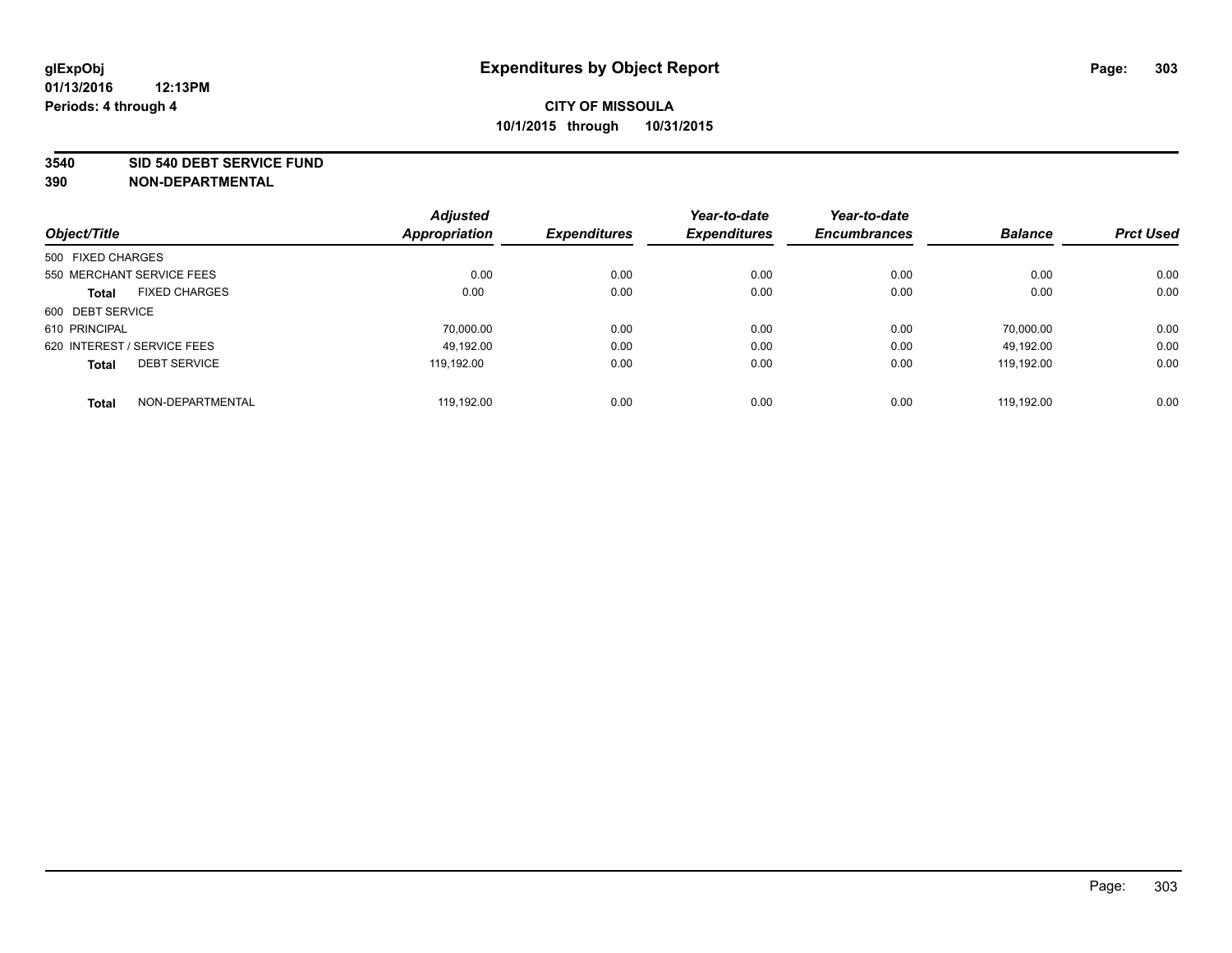### **3540 SID 540 DEBT SERVICE FUND**

| Object/Title                              | <b>Adjusted</b><br>Appropriation | <b>Expenditures</b> | Year-to-date<br><b>Expenditures</b> | Year-to-date<br><b>Encumbrances</b> | <b>Balance</b> | <b>Prct Used</b> |
|-------------------------------------------|----------------------------------|---------------------|-------------------------------------|-------------------------------------|----------------|------------------|
| 500 FIXED CHARGES                         |                                  |                     |                                     |                                     |                |                  |
| 550 MERCHANT SERVICE FEES                 | 0.00                             | 0.00                | 0.00                                | 0.00                                | 0.00           | 0.00             |
| <b>FIXED CHARGES</b><br><b>Total</b>      | 0.00                             | 0.00                | 0.00                                | 0.00                                | 0.00           | 0.00             |
| 600 DEBT SERVICE                          |                                  |                     |                                     |                                     |                |                  |
| 610 PRINCIPAL                             | 70,000.00                        | 0.00                | 0.00                                | 0.00                                | 70,000.00      | 0.00             |
| 620 INTEREST / SERVICE FEES               | 49,192.00                        | 0.00                | 0.00                                | 0.00                                | 49.192.00      | 0.00             |
| <b>DEBT SERVICE</b><br><b>Total</b>       | 119.192.00                       | 0.00                | 0.00                                | 0.00                                | 119.192.00     | 0.00             |
| SID 540 DEBT SERVICE FUND<br><b>Total</b> | 119.192.00                       | 0.00                | 0.00                                | 0.00                                | 119.192.00     | 0.00             |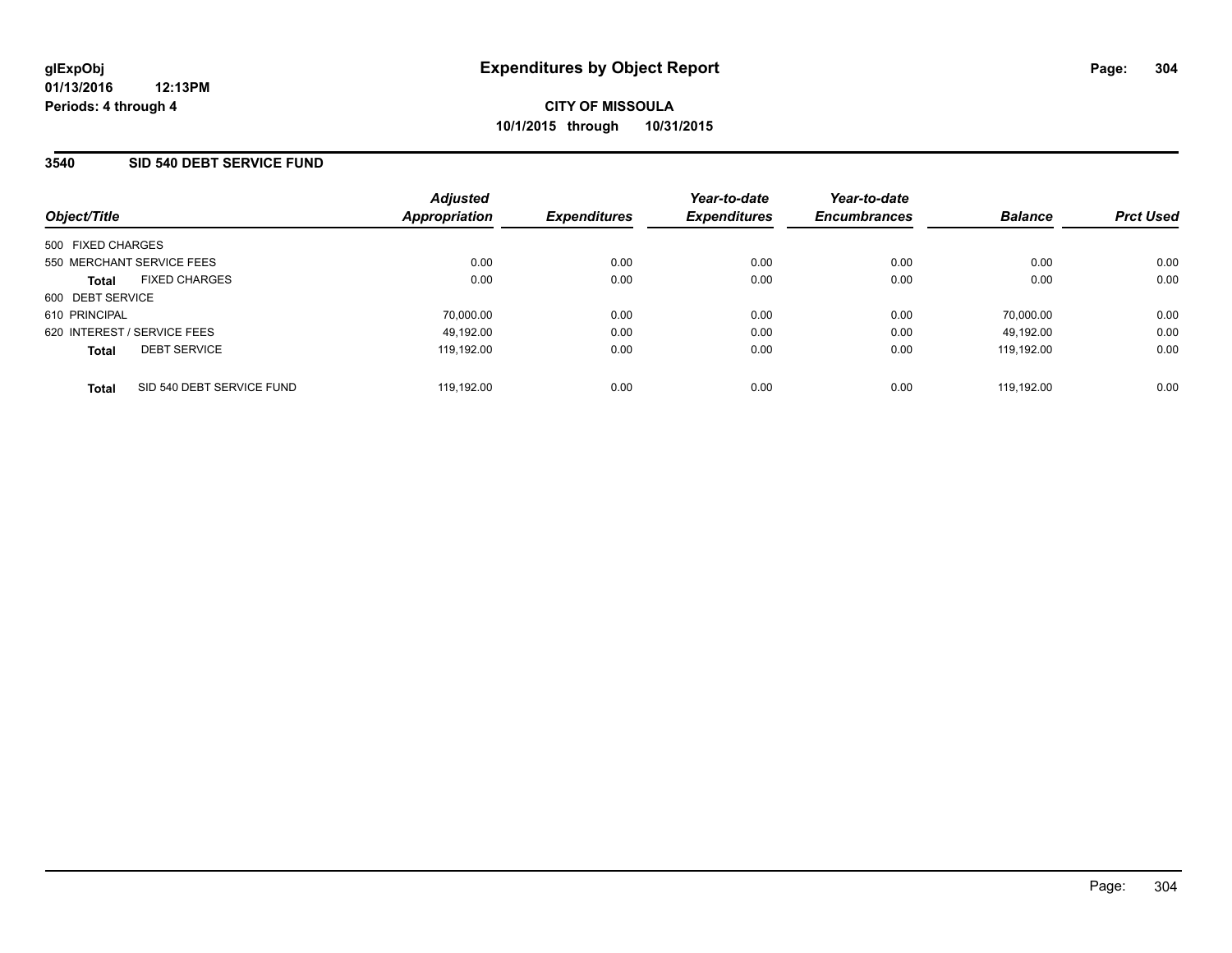#### **3541 SID 541 DEBT SERVICE**

| Object/Title                |                      | <b>Adjusted</b><br><b>Appropriation</b> | <b>Expenditures</b> | Year-to-date<br><b>Expenditures</b> | Year-to-date<br><b>Encumbrances</b> | <b>Balance</b> | <b>Prct Used</b> |
|-----------------------------|----------------------|-----------------------------------------|---------------------|-------------------------------------|-------------------------------------|----------------|------------------|
|                             |                      |                                         |                     |                                     |                                     |                |                  |
| 500 FIXED CHARGES           |                      |                                         |                     |                                     |                                     |                |                  |
| 550 MERCHANT SERVICE FEES   |                      | 0.00                                    | 0.00                | 0.00                                | 0.00                                | 0.00           | 0.00             |
| <b>Total</b>                | <b>FIXED CHARGES</b> | 0.00                                    | 0.00                | 0.00                                | 0.00                                | 0.00           | 0.00             |
| 600 DEBT SERVICE            |                      |                                         |                     |                                     |                                     |                |                  |
| 610 PRINCIPAL               |                      | 30.000.00                               | 0.00                | 0.00                                | 0.00                                | 30.000.00      | 0.00             |
| 620 INTEREST / SERVICE FEES |                      | 29,303.00                               | 0.00                | 300.00                              | 0.00                                | 29,003.00      | 1.02             |
| <b>Total</b>                | <b>DEBT SERVICE</b>  | 59.303.00                               | 0.00                | 300.00                              | 0.00                                | 59.003.00      | 0.51             |
| <b>Total</b>                | NON-DEPARTMENTAL     | 59,303.00                               | 0.00                | 300.00                              | 0.00                                | 59,003.00      | 0.51             |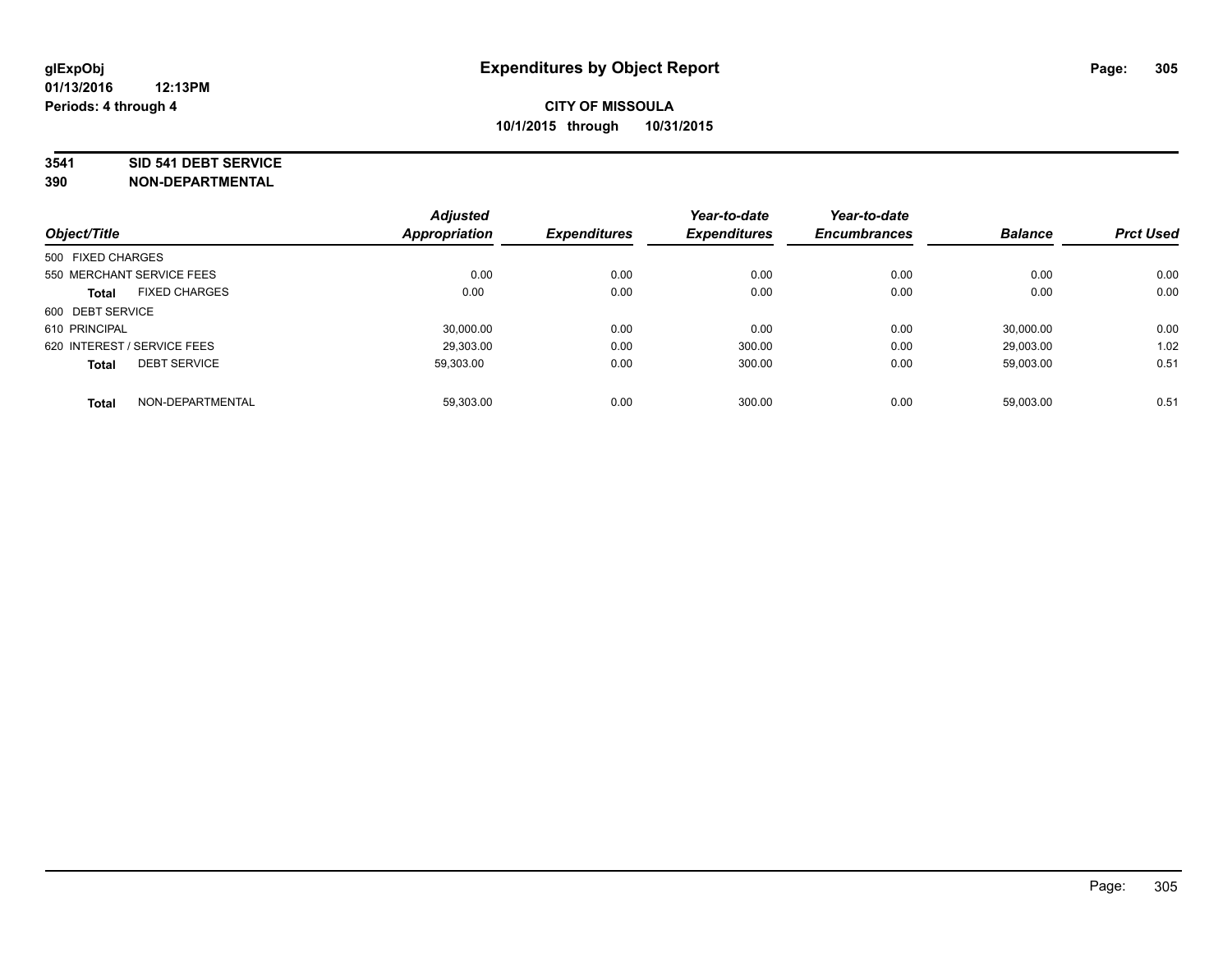### **3541 SID 541 DEBT SERVICE**

| Object/Title                         | <b>Adjusted</b><br>Appropriation | <b>Expenditures</b> | Year-to-date<br><b>Expenditures</b> | Year-to-date<br><b>Encumbrances</b> | <b>Balance</b> | <b>Prct Used</b> |
|--------------------------------------|----------------------------------|---------------------|-------------------------------------|-------------------------------------|----------------|------------------|
| 500 FIXED CHARGES                    |                                  |                     |                                     |                                     |                |                  |
| 550 MERCHANT SERVICE FEES            | 0.00                             | 0.00                | 0.00                                | 0.00                                | 0.00           | 0.00             |
| <b>FIXED CHARGES</b><br><b>Total</b> | 0.00                             | 0.00                | 0.00                                | 0.00                                | 0.00           | 0.00             |
| 600 DEBT SERVICE                     |                                  |                     |                                     |                                     |                |                  |
| 610 PRINCIPAL                        | 30.000.00                        | 0.00                | 0.00                                | 0.00                                | 30.000.00      | 0.00             |
| 620 INTEREST / SERVICE FEES          | 29.303.00                        | 0.00                | 300.00                              | 0.00                                | 29.003.00      | 1.02             |
| <b>DEBT SERVICE</b><br><b>Total</b>  | 59.303.00                        | 0.00                | 300.00                              | 0.00                                | 59.003.00      | 0.51             |
| SID 541 DEBT SERVICE<br><b>Total</b> | 59.303.00                        | 0.00                | 300.00                              | 0.00                                | 59.003.00      | 0.51             |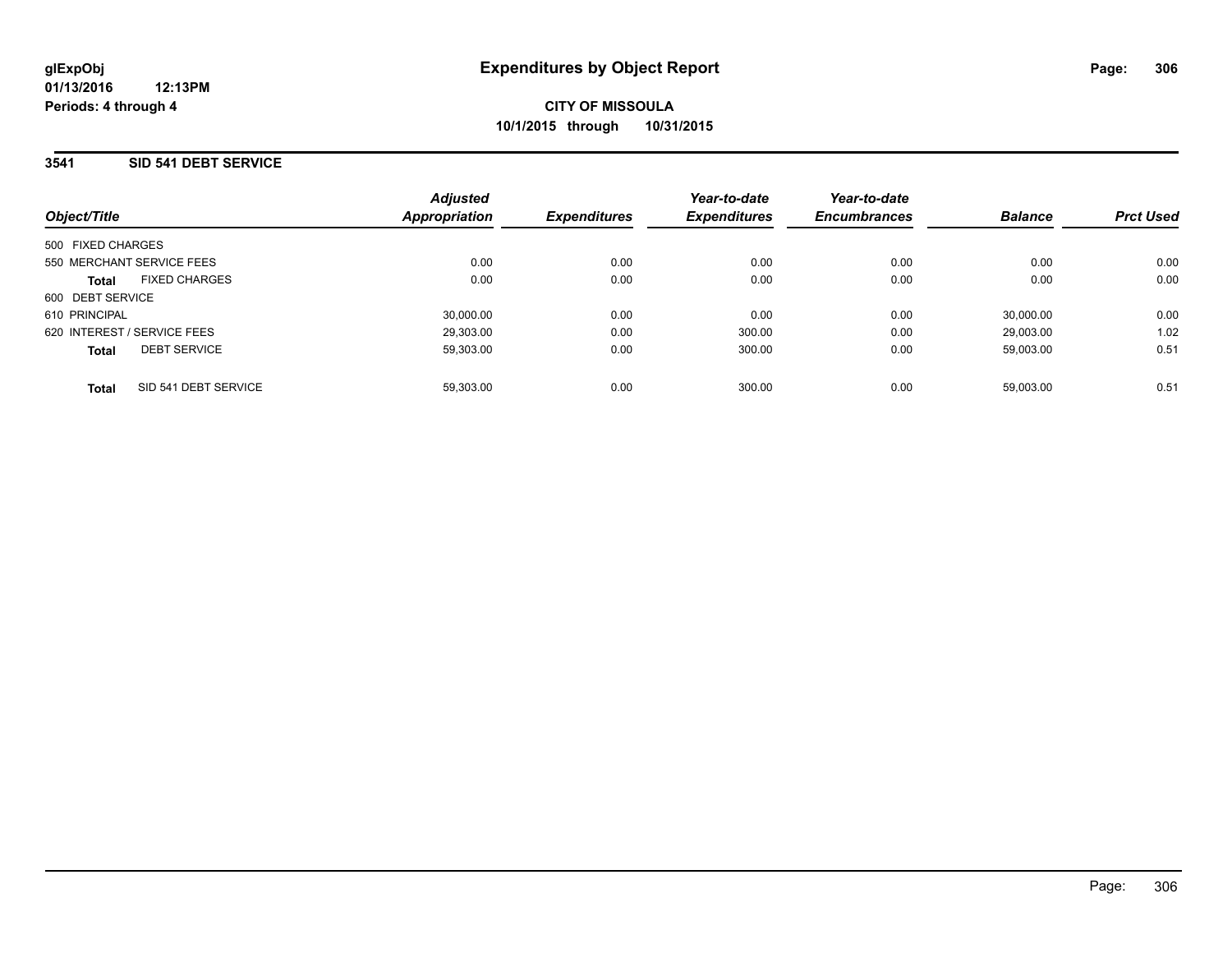#### **3543 SID 543 DEBT SERVICE**

| Object/Title                         | <b>Adjusted</b><br><b>Appropriation</b> | <b>Expenditures</b> | Year-to-date<br><b>Expenditures</b> | Year-to-date<br><b>Encumbrances</b> | <b>Balance</b> | <b>Prct Used</b> |
|--------------------------------------|-----------------------------------------|---------------------|-------------------------------------|-------------------------------------|----------------|------------------|
|                                      |                                         |                     |                                     |                                     |                |                  |
| 500 FIXED CHARGES                    |                                         |                     |                                     |                                     |                |                  |
| 550 MERCHANT SERVICE FEES            | 0.00                                    | 0.00                | 0.00                                | 0.00                                | 0.00           | 0.00             |
| <b>FIXED CHARGES</b><br><b>Total</b> | 0.00                                    | 0.00                | 0.00                                | 0.00                                | 0.00           | 0.00             |
| 600 DEBT SERVICE                     |                                         |                     |                                     |                                     |                |                  |
| 610 PRINCIPAL                        | 0.00                                    | 0.00                | 0.00                                | 0.00                                | 0.00           | 0.00             |
| 620 INTEREST / SERVICE FEES          | 0.00                                    | 0.00                | 0.00                                | 0.00                                | 0.00           | 0.00             |
| <b>DEBT SERVICE</b><br><b>Total</b>  | 0.00                                    | 0.00                | 0.00                                | 0.00                                | 0.00           | 0.00             |
| 800 OTHER OBJECTS                    |                                         |                     |                                     |                                     |                |                  |
| 820 TRANSFERS TO OTHER FUNDS         | 0.00                                    | 0.00                | 0.00                                | 0.00                                | 0.00           | 0.00             |
| OTHER OBJECTS<br><b>Total</b>        | 0.00                                    | 0.00                | 0.00                                | 0.00                                | 0.00           | 0.00             |
|                                      |                                         |                     |                                     |                                     |                |                  |
| NON-DEPARTMENTAL<br><b>Total</b>     | 0.00                                    | 0.00                | 0.00                                | 0.00                                | 0.00           | 0.00             |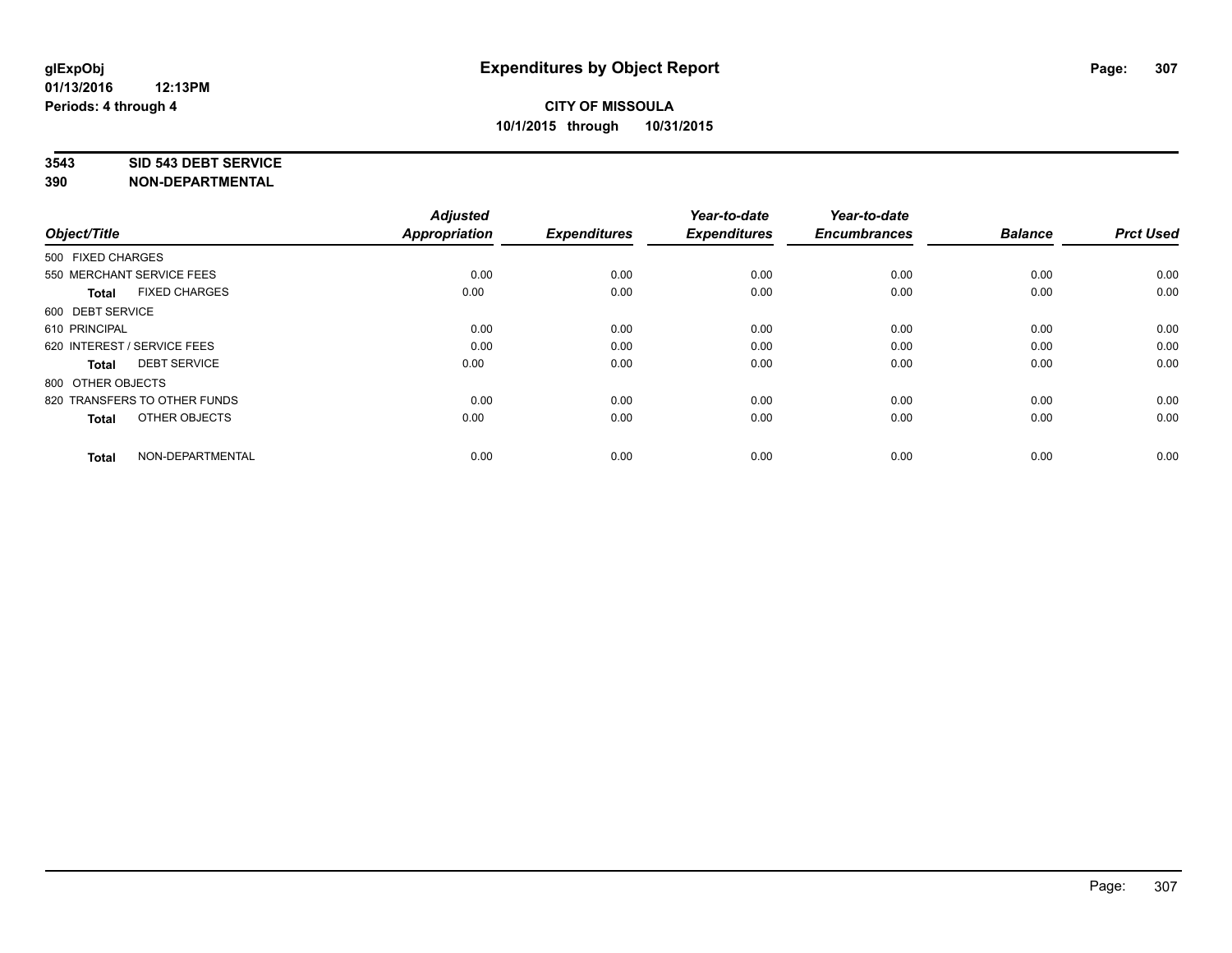### **01/13/2016 12:13PM Periods: 4 through 4**

## **CITY OF MISSOULA 10/1/2015 through 10/31/2015**

## **3543 SID 543 DEBT SERVICE**

| Object/Title      |                              | <b>Adjusted</b><br>Appropriation | <b>Expenditures</b> | Year-to-date<br><b>Expenditures</b> | Year-to-date<br><b>Encumbrances</b> | <b>Balance</b> | <b>Prct Used</b> |
|-------------------|------------------------------|----------------------------------|---------------------|-------------------------------------|-------------------------------------|----------------|------------------|
| 500 FIXED CHARGES |                              |                                  |                     |                                     |                                     |                |                  |
|                   | 550 MERCHANT SERVICE FEES    | 0.00                             | 0.00                | 0.00                                | 0.00                                | 0.00           | 0.00             |
| <b>Total</b>      | <b>FIXED CHARGES</b>         | 0.00                             | 0.00                | 0.00                                | 0.00                                | 0.00           | 0.00             |
| 600 DEBT SERVICE  |                              |                                  |                     |                                     |                                     |                |                  |
| 610 PRINCIPAL     |                              | 0.00                             | 0.00                | 0.00                                | 0.00                                | 0.00           | 0.00             |
|                   | 620 INTEREST / SERVICE FEES  | 0.00                             | 0.00                | 0.00                                | 0.00                                | 0.00           | 0.00             |
| Total             | <b>DEBT SERVICE</b>          | 0.00                             | 0.00                | 0.00                                | 0.00                                | 0.00           | 0.00             |
| 800 OTHER OBJECTS |                              |                                  |                     |                                     |                                     |                |                  |
|                   | 820 TRANSFERS TO OTHER FUNDS | 0.00                             | 0.00                | 0.00                                | 0.00                                | 0.00           | 0.00             |
| <b>Total</b>      | <b>OTHER OBJECTS</b>         | 0.00                             | 0.00                | 0.00                                | 0.00                                | 0.00           | 0.00             |
| <b>Total</b>      | SID 543 DEBT SERVICE         | 0.00                             | 0.00                | 0.00                                | 0.00                                | 0.00           | 0.00             |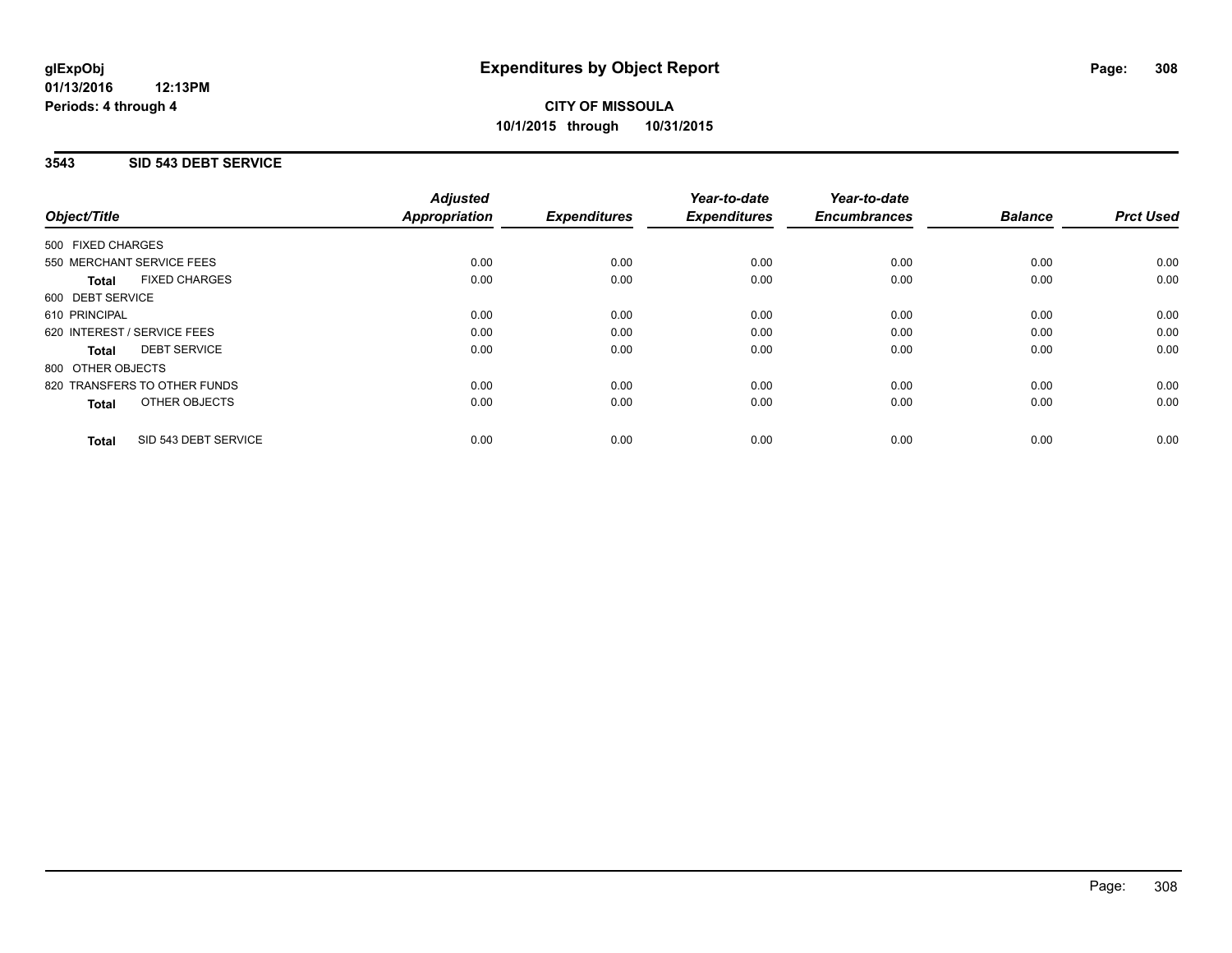### **3544 SID 544 RATTLESNAKE DEBT SERVICE**

| Object/Title                        | <b>Adjusted</b><br>Appropriation | <b>Expenditures</b> | Year-to-date<br><b>Expenditures</b> | Year-to-date<br><b>Encumbrances</b> | <b>Balance</b> | <b>Prct Used</b> |
|-------------------------------------|----------------------------------|---------------------|-------------------------------------|-------------------------------------|----------------|------------------|
| 600 DEBT SERVICE                    |                                  |                     |                                     |                                     |                |                  |
| 610 PRINCIPAL                       | 67,000.00                        | 0.00                | 0.00                                | 0.00                                | 67,000.00      | 0.00             |
| 620 INTEREST / SERVICE FEES         | 49.181.00                        | 0.00                | 0.00                                | 0.00                                | 49.181.00      | 0.00             |
| <b>DEBT SERVICE</b><br><b>Total</b> | 116.181.00                       | 0.00                | 0.00                                | 0.00                                | 116.181.00     | 0.00             |
| NON-DEPARTMENTAL<br><b>Total</b>    | 116,181.00                       | 0.00                | 0.00                                | 0.00                                | 116.181.00     | 0.00             |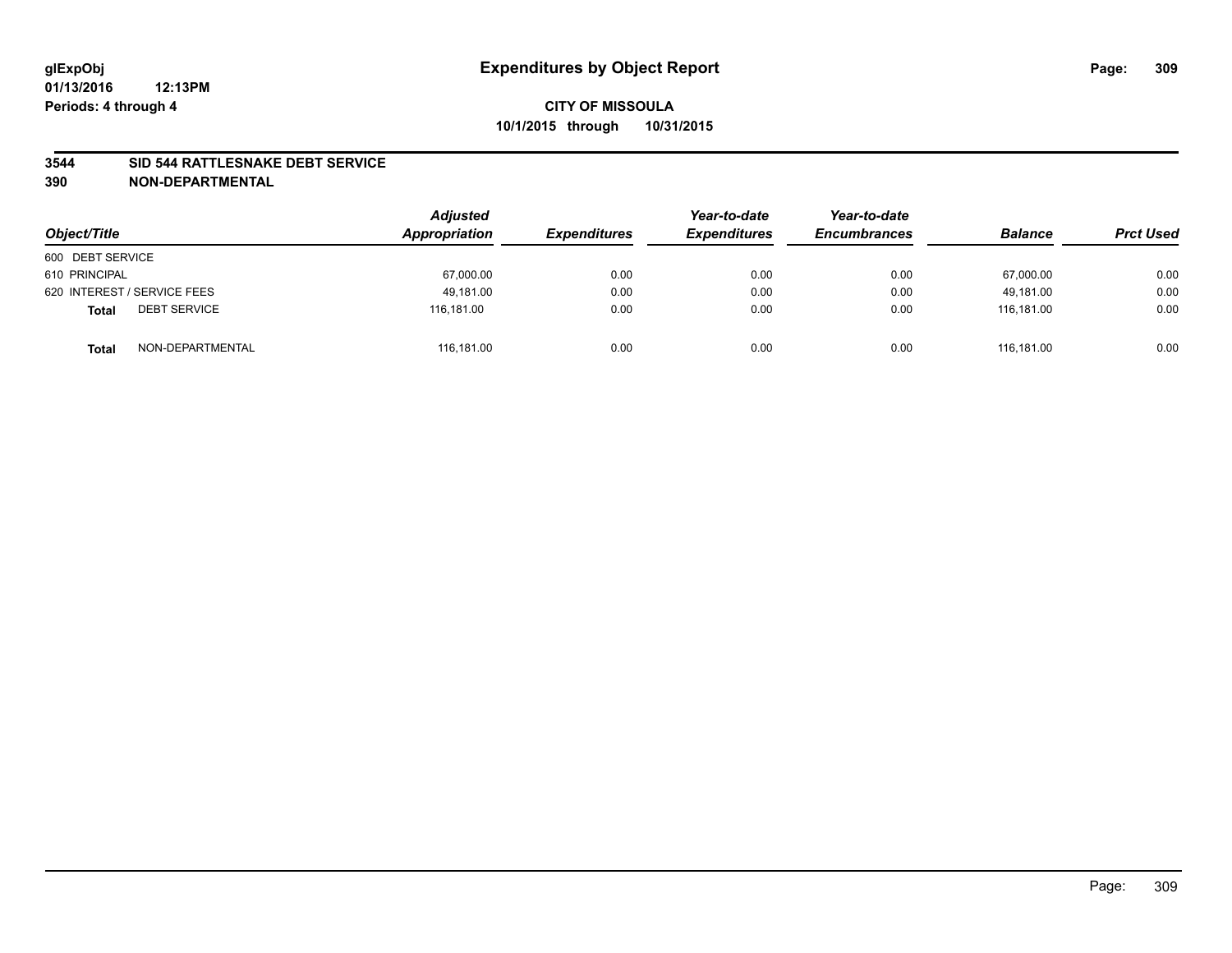### **3544 SID 544 RATTLESNAKE DEBT SERVICE**

**550 SID 544 PROJECT**

|                                     | <b>Adjusted</b><br>Appropriation |                     | Year-to-date        | Year-to-date        | <b>Balance</b> |                  |
|-------------------------------------|----------------------------------|---------------------|---------------------|---------------------|----------------|------------------|
| Object/Title                        |                                  | <b>Expenditures</b> | <b>Expenditures</b> | <b>Encumbrances</b> |                | <b>Prct Used</b> |
| 600 DEBT SERVICE                    |                                  |                     |                     |                     |                |                  |
| 610 PRINCIPAL                       | 16,000.00                        | 0.00                | 0.00                | 0.00                | 16,000.00      | 0.00             |
| 620 INTEREST / SERVICE FEES         | 4,830.00                         | 0.00                | 0.00                | 0.00                | 4,830.00       | 0.00             |
| <b>DEBT SERVICE</b><br><b>Total</b> | 20,830.00                        | 0.00                | 0.00                | 0.00                | 20,830.00      | 0.00             |
| SID 544 PROJECT<br><b>Total</b>     | 20,830.00                        | 0.00                | 0.00                | 0.00                | 20,830.00      | 0.00             |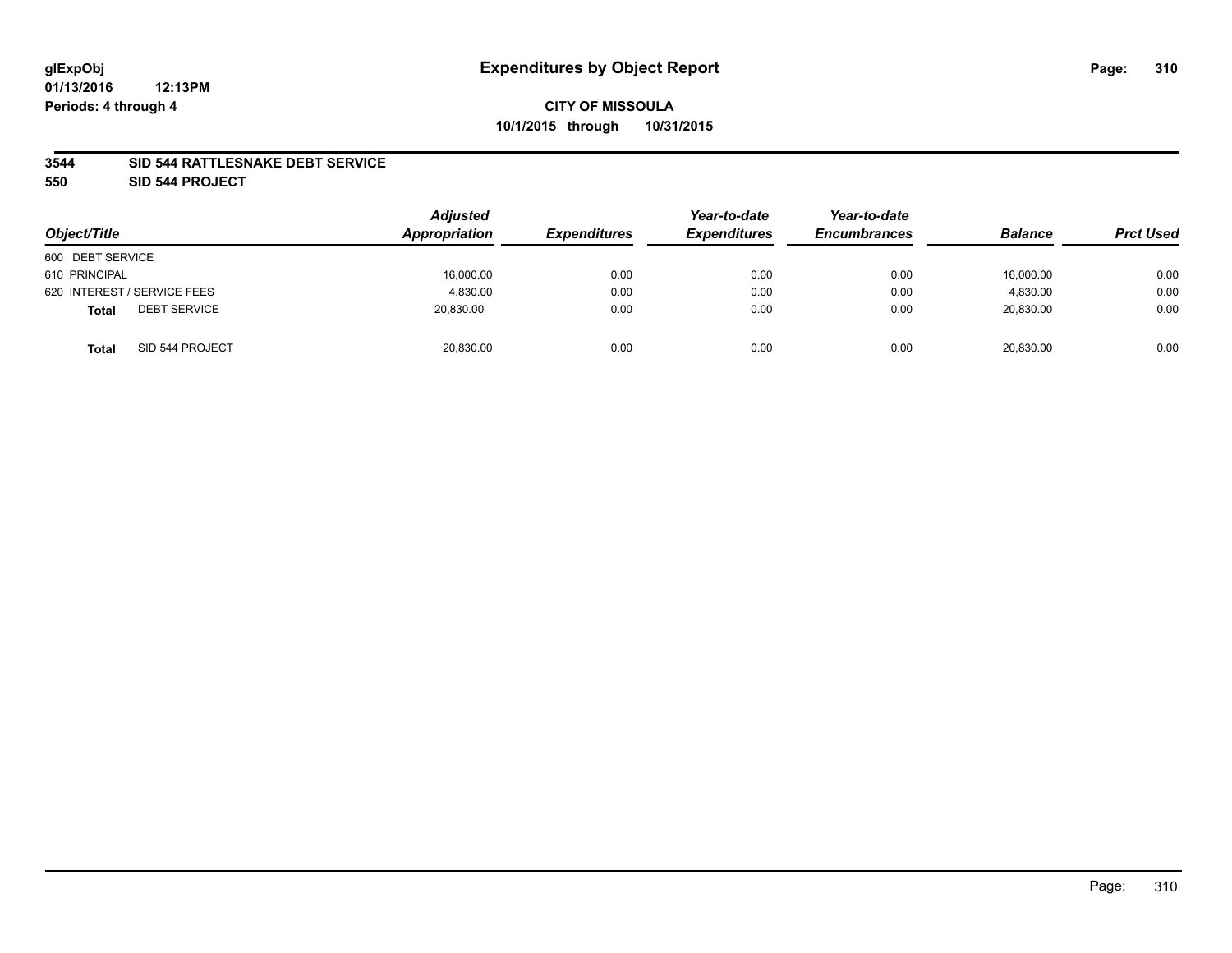### **3544 SID 544 RATTLESNAKE DEBT SERVICE**

**555 LOLO STREET PROJECT**

|                             | <b>Adjusted</b> |                      | Year-to-date        | Year-to-date        |                |                  |
|-----------------------------|-----------------|----------------------|---------------------|---------------------|----------------|------------------|
|                             |                 | <b>Expenditures</b>  | <b>Expenditures</b> | <b>Encumbrances</b> | <b>Balance</b> | <b>Prct Used</b> |
| 500 FIXED CHARGES           |                 |                      |                     |                     |                |                  |
| 550 MERCHANT SERVICE FEES   | 0.00            | 0.00                 | 0.00                | 0.00                | 0.00           | 0.00             |
| <b>FIXED CHARGES</b>        | 0.00            | 0.00                 | 0.00                | 0.00                | 0.00           | 0.00             |
| 600 DEBT SERVICE            |                 |                      |                     |                     |                |                  |
|                             | 1.500.00        | 0.00                 | 0.00                | 0.00                | 1,500.00       | 0.00             |
| 620 INTEREST / SERVICE FEES | 872.00          | 0.00                 | 0.00                | 0.00                | 872.00         | 0.00             |
| <b>DEBT SERVICE</b>         | 2.372.00        | 0.00                 | 0.00                | 0.00                | 2,372.00       | 0.00             |
| <b>LOLO STREET PROJECT</b>  | 2.372.00        | 0.00                 | 0.00                | 0.00                | 2.372.00       | 0.00             |
|                             |                 | <b>Appropriation</b> |                     |                     |                |                  |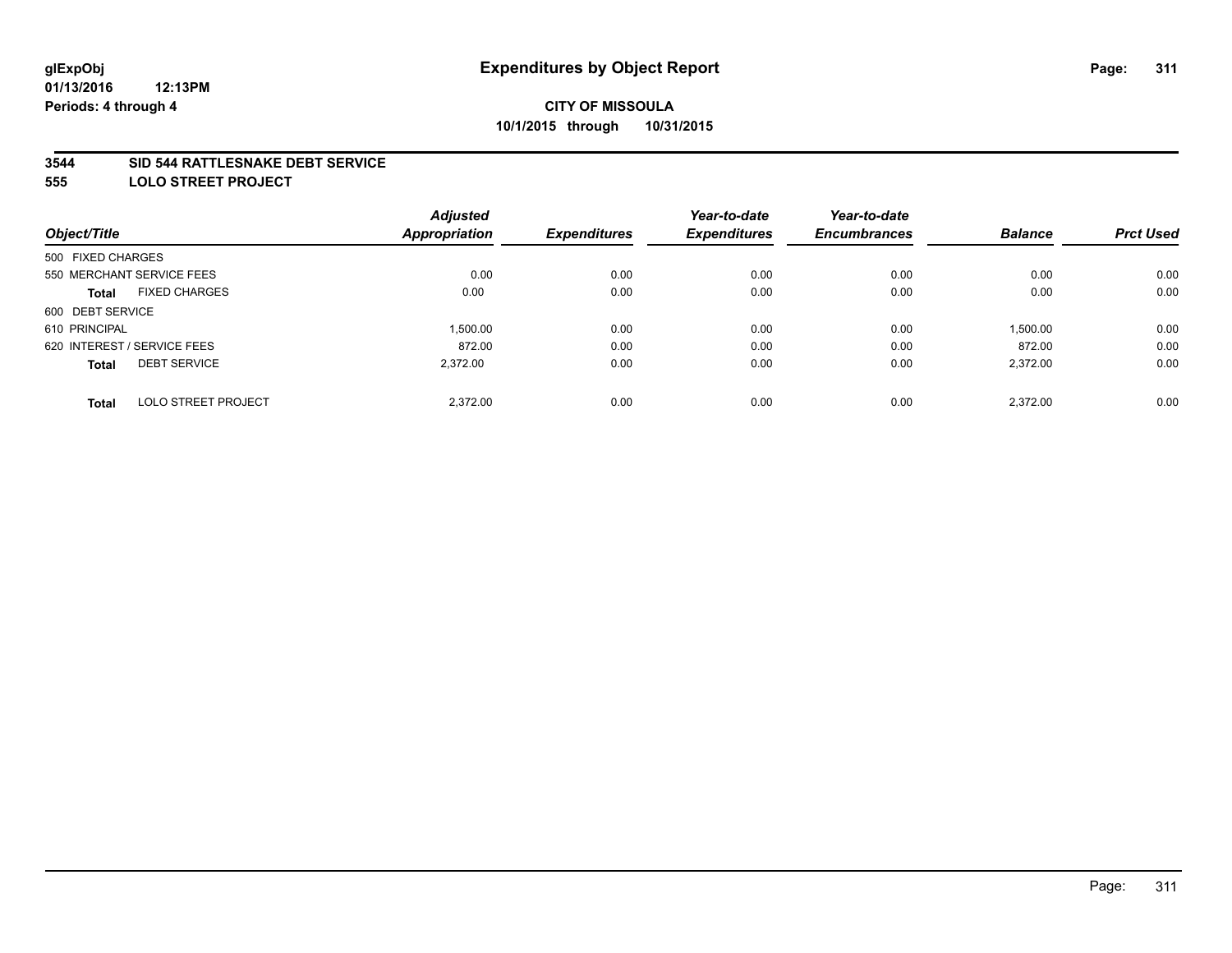## **3544 SID 544 RATTLESNAKE DEBT SERVICE**

| Object/Title      |                                  | <b>Adjusted</b><br>Appropriation | <b>Expenditures</b> | Year-to-date<br><b>Expenditures</b> | Year-to-date<br><b>Encumbrances</b> | <b>Balance</b> | <b>Prct Used</b> |
|-------------------|----------------------------------|----------------------------------|---------------------|-------------------------------------|-------------------------------------|----------------|------------------|
| 500 FIXED CHARGES |                                  |                                  |                     |                                     |                                     |                |                  |
|                   | 550 MERCHANT SERVICE FEES        | 0.00                             | 0.00                | 0.00                                | 0.00                                | 0.00           | 0.00             |
| <b>Total</b>      | <b>FIXED CHARGES</b>             | 0.00                             | 0.00                | 0.00                                | 0.00                                | 0.00           | 0.00             |
| 600 DEBT SERVICE  |                                  |                                  |                     |                                     |                                     |                |                  |
| 610 PRINCIPAL     |                                  | 84.500.00                        | 0.00                | 0.00                                | 0.00                                | 84.500.00      | 0.00             |
|                   | 620 INTEREST / SERVICE FEES      | 54.883.00                        | 0.00                | 0.00                                | 0.00                                | 54.883.00      | 0.00             |
| <b>Total</b>      | <b>DEBT SERVICE</b>              | 139.383.00                       | 0.00                | 0.00                                | 0.00                                | 139.383.00     | 0.00             |
| <b>Total</b>      | SID 544 RATTLESNAKE DEBT SERVICE | 139.383.00                       | 0.00                | 0.00                                | 0.00                                | 139.383.00     | 0.00             |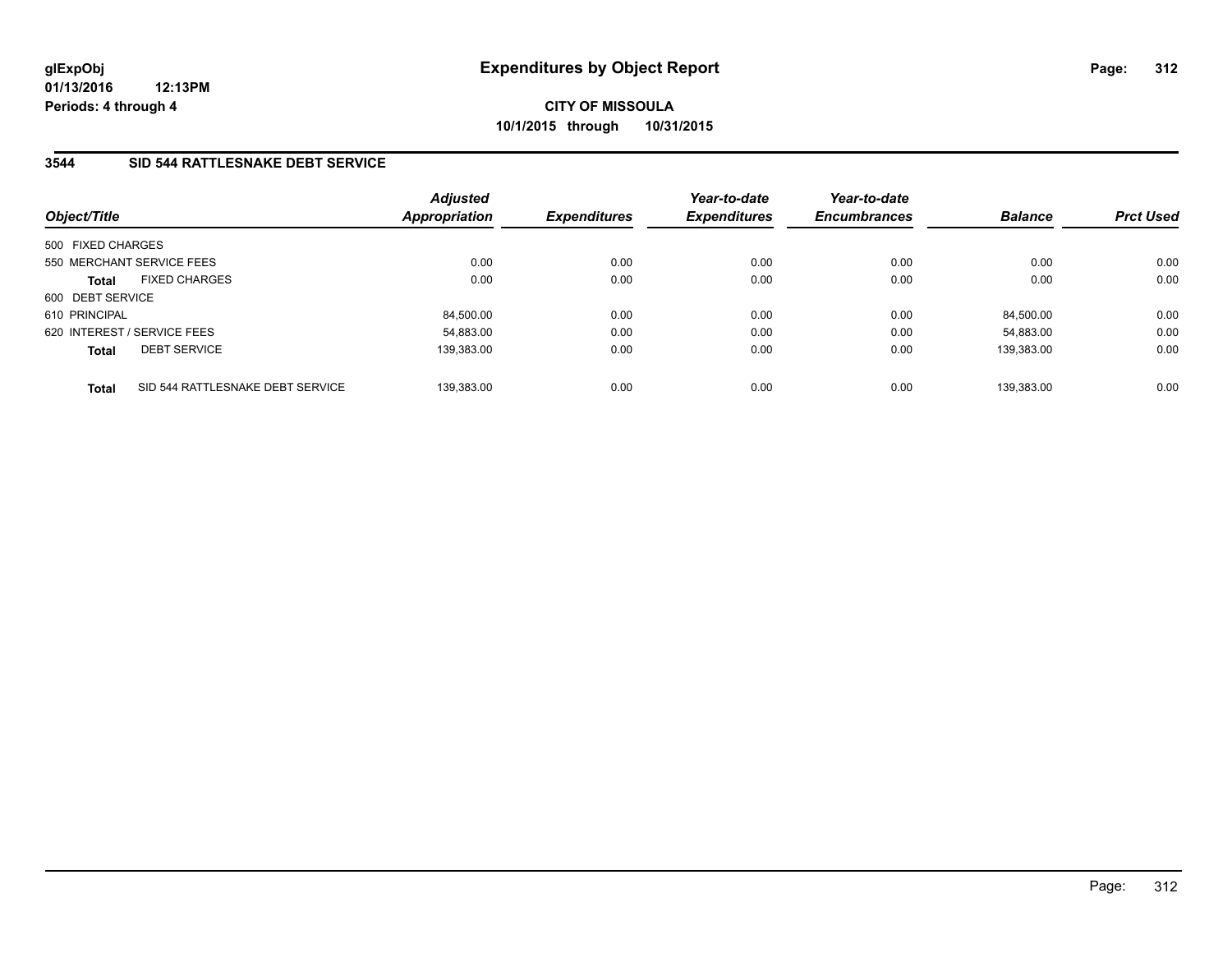#### **3545 SID 545 DEBT SERVICE**

| Object/Title                         | <b>Adjusted</b><br><b>Appropriation</b> | <b>Expenditures</b> | Year-to-date<br><b>Expenditures</b> | Year-to-date<br><b>Encumbrances</b> | <b>Balance</b> | <b>Prct Used</b> |
|--------------------------------------|-----------------------------------------|---------------------|-------------------------------------|-------------------------------------|----------------|------------------|
| 500 FIXED CHARGES                    |                                         |                     |                                     |                                     |                |                  |
| 550 MERCHANT SERVICE FEES            | 0.00                                    | 0.00                | 0.00                                | 0.00                                | 0.00           | 0.00             |
| <b>FIXED CHARGES</b><br><b>Total</b> | 0.00                                    | 0.00                | 0.00                                | 0.00                                | 0.00           | 0.00             |
| 600 DEBT SERVICE                     |                                         |                     |                                     |                                     |                |                  |
| 610 PRINCIPAL                        | 0.00                                    | 0.00                | 0.00                                | 0.00                                | 0.00           | 0.00             |
| 620 INTEREST / SERVICE FEES          | 0.00                                    | 0.00                | 0.00                                | 0.00                                | 0.00           | 0.00             |
| <b>DEBT SERVICE</b><br><b>Total</b>  | 0.00                                    | 0.00                | 0.00                                | 0.00                                | 0.00           | 0.00             |
| 800 OTHER OBJECTS                    |                                         |                     |                                     |                                     |                |                  |
| 820 TRANSFERS TO OTHER FUNDS         | 0.00                                    | 0.00                | 0.00                                | 0.00                                | 0.00           | 0.00             |
| OTHER OBJECTS<br><b>Total</b>        | 0.00                                    | 0.00                | 0.00                                | 0.00                                | 0.00           | 0.00             |
|                                      |                                         |                     |                                     |                                     |                |                  |
| NON-DEPARTMENTAL<br><b>Total</b>     | 0.00                                    | 0.00                | 0.00                                | 0.00                                | 0.00           | 0.00             |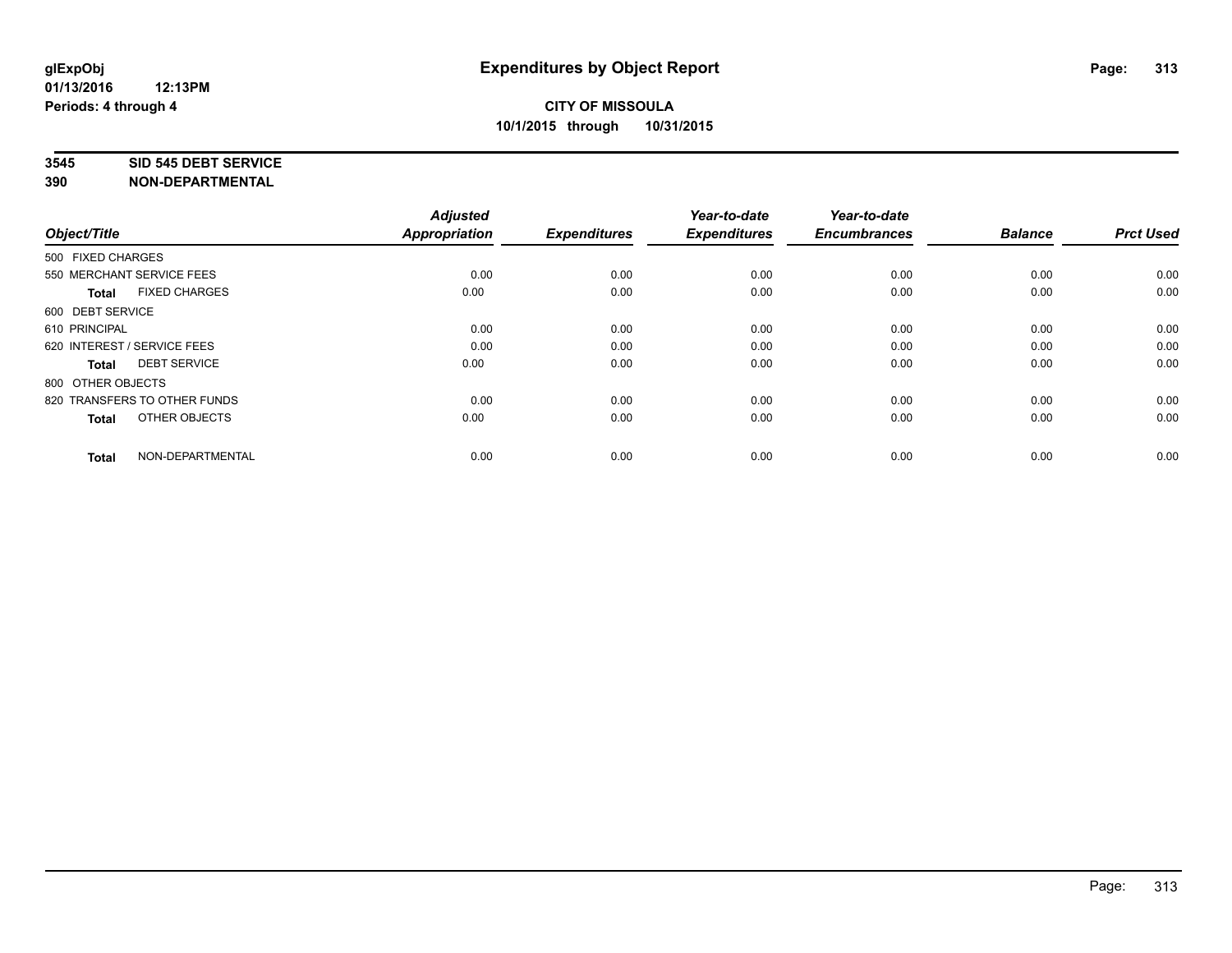## **3545 SID 545 DEBT SERVICE**

|                                      | <b>Adjusted</b>      |                     | Year-to-date        | Year-to-date<br><b>Encumbrances</b> | <b>Balance</b> | <b>Prct Used</b> |
|--------------------------------------|----------------------|---------------------|---------------------|-------------------------------------|----------------|------------------|
| Object/Title                         | <b>Appropriation</b> | <b>Expenditures</b> | <b>Expenditures</b> |                                     |                |                  |
| 500 FIXED CHARGES                    |                      |                     |                     |                                     |                |                  |
| 550 MERCHANT SERVICE FEES            | 0.00                 | 0.00                | 0.00                | 0.00                                | 0.00           | 0.00             |
| <b>FIXED CHARGES</b><br>Total        | 0.00                 | 0.00                | 0.00                | 0.00                                | 0.00           | 0.00             |
| 600 DEBT SERVICE                     |                      |                     |                     |                                     |                |                  |
| 610 PRINCIPAL                        | 0.00                 | 0.00                | 0.00                | 0.00                                | 0.00           | 0.00             |
| 620 INTEREST / SERVICE FEES          | 0.00                 | 0.00                | 0.00                | 0.00                                | 0.00           | 0.00             |
| <b>DEBT SERVICE</b><br>Total         | 0.00                 | 0.00                | 0.00                | 0.00                                | 0.00           | 0.00             |
| 800 OTHER OBJECTS                    |                      |                     |                     |                                     |                |                  |
| 820 TRANSFERS TO OTHER FUNDS         | 0.00                 | 0.00                | 0.00                | 0.00                                | 0.00           | 0.00             |
| <b>OTHER OBJECTS</b><br><b>Total</b> | 0.00                 | 0.00                | 0.00                | 0.00                                | 0.00           | 0.00             |
| SID 545 DEBT SERVICE<br><b>Total</b> | 0.00                 | 0.00                | 0.00                | 0.00                                | 0.00           | 0.00             |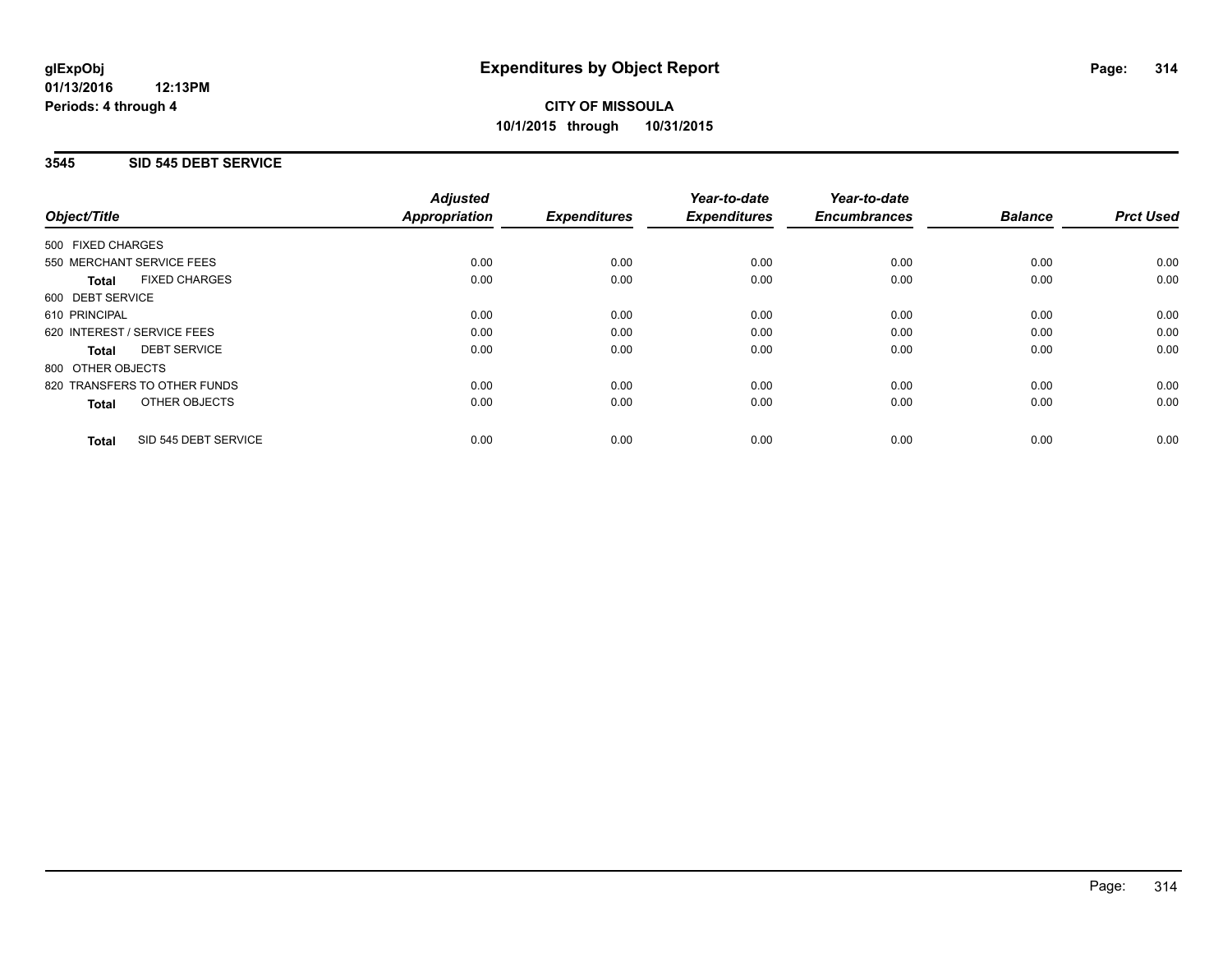#### **3546 SID 546 DEBT SERVICE**

| Object/Title                         | <b>Adjusted</b><br><b>Appropriation</b> | <b>Expenditures</b> | Year-to-date<br><b>Expenditures</b> | Year-to-date<br><b>Encumbrances</b> | <b>Balance</b> | <b>Prct Used</b> |
|--------------------------------------|-----------------------------------------|---------------------|-------------------------------------|-------------------------------------|----------------|------------------|
| 500 FIXED CHARGES                    |                                         |                     |                                     |                                     |                |                  |
| 550 MERCHANT SERVICE FEES            | 0.00                                    | 0.00                | 0.00                                | 0.00                                | 0.00           | 0.00             |
| <b>FIXED CHARGES</b><br><b>Total</b> | 0.00                                    | 0.00                | 0.00                                | 0.00                                | 0.00           | 0.00             |
| 600 DEBT SERVICE                     |                                         |                     |                                     |                                     |                |                  |
| 610 PRINCIPAL                        | 0.00                                    | 0.00                | 0.00                                | 0.00                                | 0.00           | 0.00             |
| 620 INTEREST / SERVICE FEES          | 0.00                                    | 0.00                | 0.00                                | 0.00                                | 0.00           | 0.00             |
| <b>DEBT SERVICE</b><br><b>Total</b>  | 0.00                                    | 0.00                | 0.00                                | 0.00                                | 0.00           | 0.00             |
| 800 OTHER OBJECTS                    |                                         |                     |                                     |                                     |                |                  |
| 820 TRANSFERS TO OTHER FUNDS         | 0.00                                    | 0.00                | 0.00                                | 0.00                                | 0.00           | 0.00             |
| OTHER OBJECTS<br><b>Total</b>        | 0.00                                    | 0.00                | 0.00                                | 0.00                                | 0.00           | 0.00             |
|                                      |                                         |                     |                                     |                                     |                |                  |
| NON-DEPARTMENTAL<br><b>Total</b>     | 0.00                                    | 0.00                | 0.00                                | 0.00                                | 0.00           | 0.00             |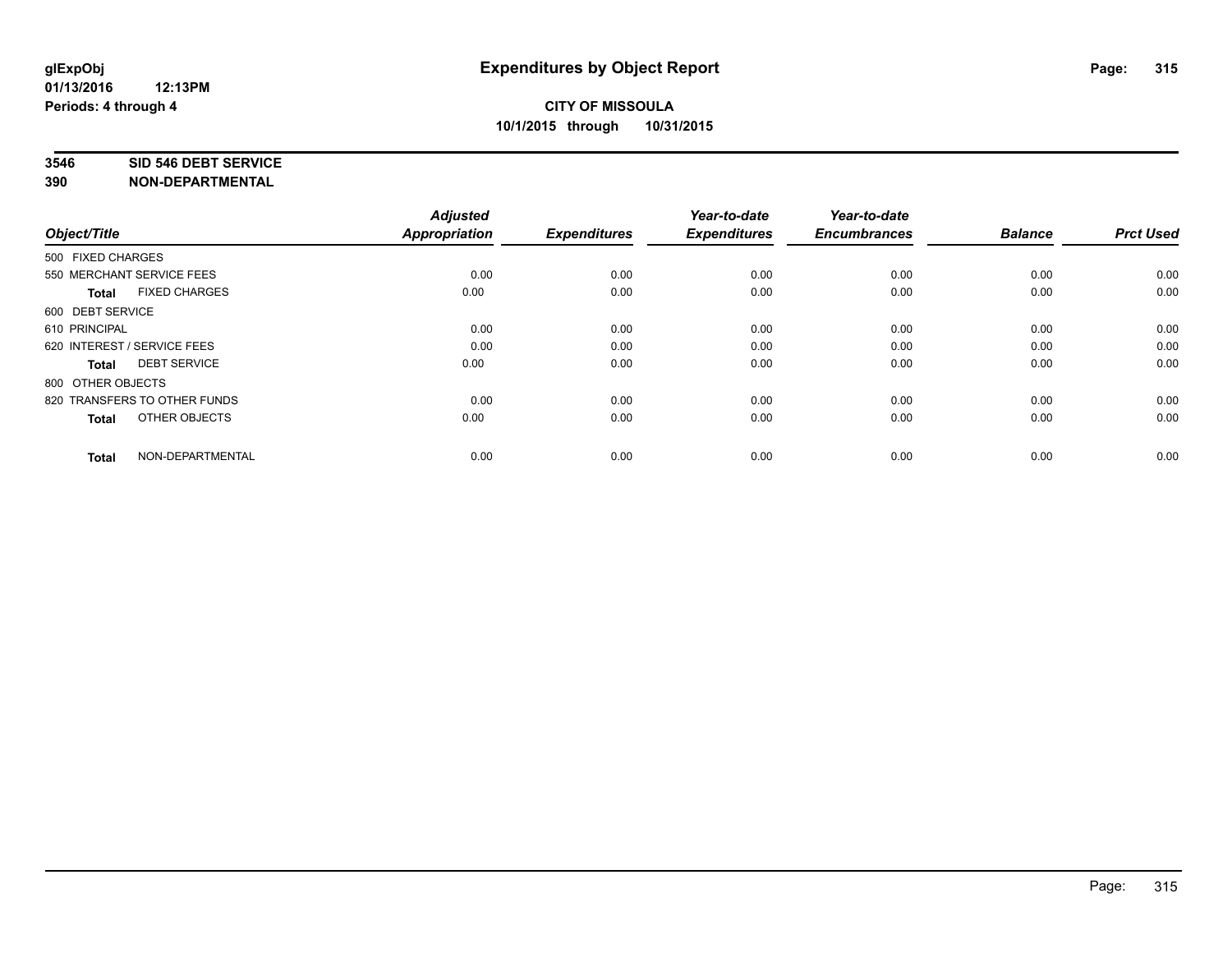### **01/13/2016 12:13PM Periods: 4 through 4**

## **CITY OF MISSOULA 10/1/2015 through 10/31/2015**

## **3546 SID 546 DEBT SERVICE**

|                             |                              | <b>Adjusted</b>      |                     | Year-to-date        | Year-to-date<br><b>Encumbrances</b> | <b>Balance</b> | <b>Prct Used</b> |
|-----------------------------|------------------------------|----------------------|---------------------|---------------------|-------------------------------------|----------------|------------------|
| Object/Title                |                              | <b>Appropriation</b> | <b>Expenditures</b> | <b>Expenditures</b> |                                     |                |                  |
| 500 FIXED CHARGES           |                              |                      |                     |                     |                                     |                |                  |
| 550 MERCHANT SERVICE FEES   |                              | 0.00                 | 0.00                | 0.00                | 0.00                                | 0.00           | 0.00             |
| Total                       | <b>FIXED CHARGES</b>         | 0.00                 | 0.00                | 0.00                | 0.00                                | 0.00           | 0.00             |
| 600 DEBT SERVICE            |                              |                      |                     |                     |                                     |                |                  |
| 610 PRINCIPAL               |                              | 0.00                 | 0.00                | 0.00                | 0.00                                | 0.00           | 0.00             |
| 620 INTEREST / SERVICE FEES |                              | 0.00                 | 0.00                | 0.00                | 0.00                                | 0.00           | 0.00             |
| Total                       | <b>DEBT SERVICE</b>          | 0.00                 | 0.00                | 0.00                | 0.00                                | 0.00           | 0.00             |
| 800 OTHER OBJECTS           |                              |                      |                     |                     |                                     |                |                  |
|                             | 820 TRANSFERS TO OTHER FUNDS | 0.00                 | 0.00                | 0.00                | 0.00                                | 0.00           | 0.00             |
| <b>Total</b>                | OTHER OBJECTS                | 0.00                 | 0.00                | 0.00                | 0.00                                | 0.00           | 0.00             |
| <b>Total</b>                | SID 546 DEBT SERVICE         | 0.00                 | 0.00                | 0.00                | 0.00                                | 0.00           | 0.00             |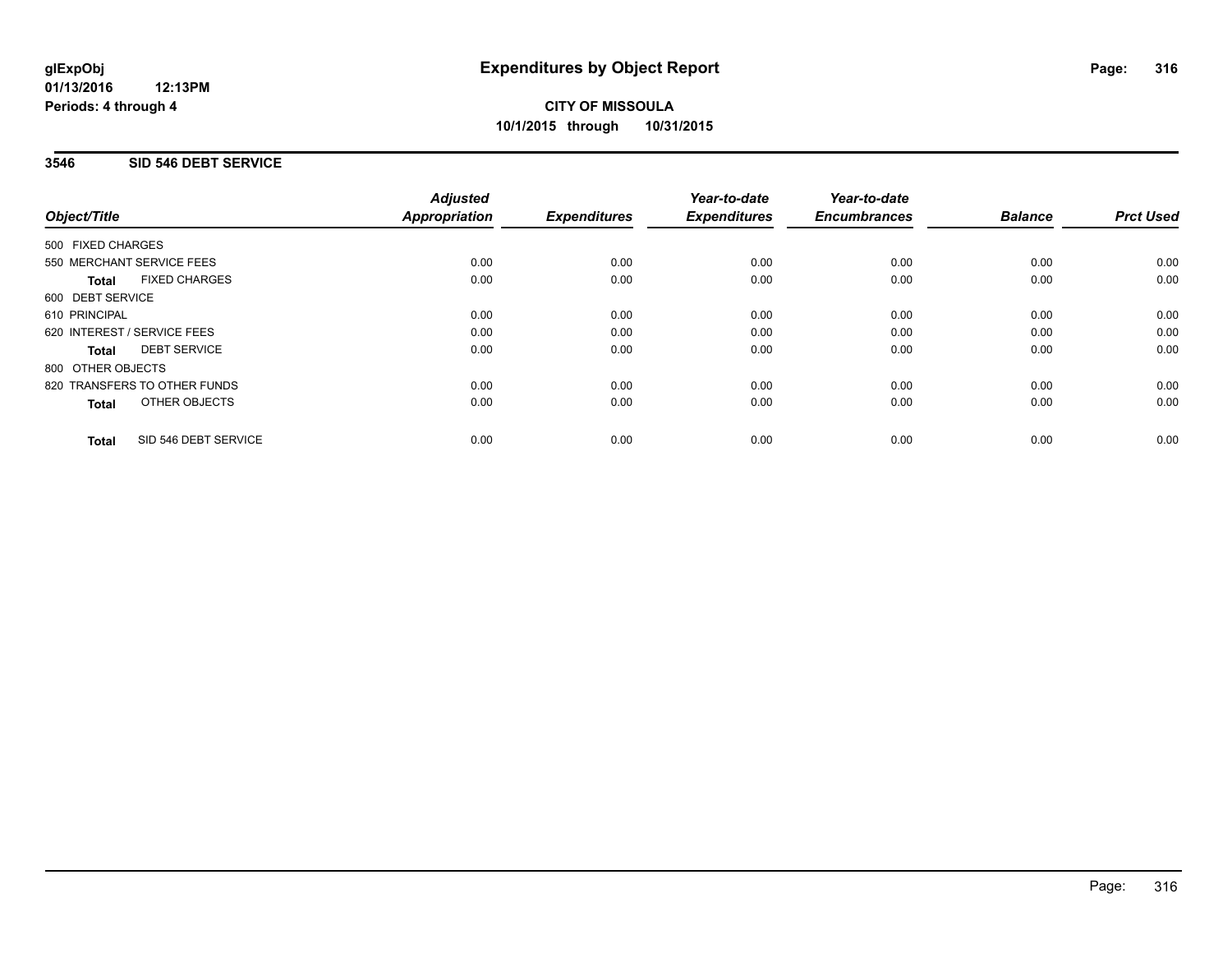**3548 SID 548-5TH, 6TH & ARTHUR**

|                             |                      | <b>Adjusted</b> |                     | Year-to-date        | Year-to-date        |                |                  |
|-----------------------------|----------------------|-----------------|---------------------|---------------------|---------------------|----------------|------------------|
| Object/Title                |                      | Appropriation   | <b>Expenditures</b> | <b>Expenditures</b> | <b>Encumbrances</b> | <b>Balance</b> | <b>Prct Used</b> |
| 500 FIXED CHARGES           |                      |                 |                     |                     |                     |                |                  |
| 550 MERCHANT SERVICE FEES   |                      | 0.00            | 0.00                | 0.00                | 0.00                | 0.00           | 0.00             |
| <b>Total</b>                | <b>FIXED CHARGES</b> | 0.00            | 0.00                | 0.00                | 0.00                | 0.00           | 0.00             |
| 600 DEBT SERVICE            |                      |                 |                     |                     |                     |                |                  |
| 610 PRINCIPAL               |                      | 65,000.00       | 0.00                | 0.00                | 0.00                | 65,000.00      | 0.00             |
| 620 INTEREST / SERVICE FEES |                      | 46.525.00       | 0.00                | 350.00              | 0.00                | 46.175.00      | 0.75             |
| <b>Total</b>                | <b>DEBT SERVICE</b>  | 111.525.00      | 0.00                | 350.00              | 0.00                | 111,175.00     | 0.31             |
| <b>Total</b>                | NON-DEPARTMENTAL     | 111.525.00      | 0.00                | 350.00              | 0.00                | 111.175.00     | 0.31             |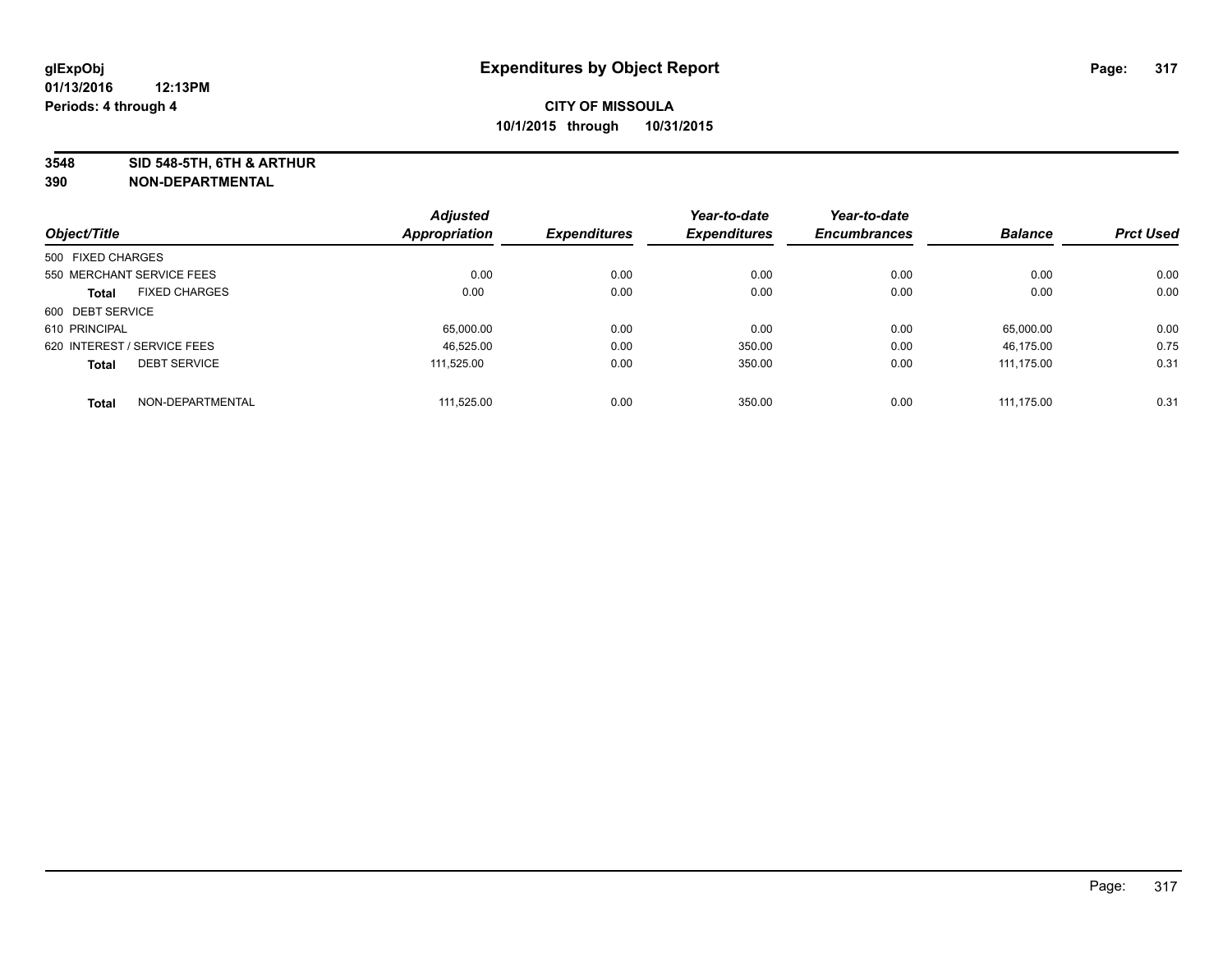### **3548 SID 548-5TH, 6TH & ARTHUR**

| Object/Title                |                           | <b>Adjusted</b><br><b>Appropriation</b> | <b>Expenditures</b> | Year-to-date<br><b>Expenditures</b> | Year-to-date<br><b>Encumbrances</b> | <b>Balance</b> | <b>Prct Used</b> |
|-----------------------------|---------------------------|-----------------------------------------|---------------------|-------------------------------------|-------------------------------------|----------------|------------------|
| 500 FIXED CHARGES           |                           |                                         |                     |                                     |                                     |                |                  |
| 550 MERCHANT SERVICE FEES   |                           | 0.00                                    | 0.00                | 0.00                                | 0.00                                | 0.00           | 0.00             |
| <b>Total</b>                | <b>FIXED CHARGES</b>      | 0.00                                    | 0.00                | 0.00                                | 0.00                                | 0.00           | 0.00             |
| 600 DEBT SERVICE            |                           |                                         |                     |                                     |                                     |                |                  |
| 610 PRINCIPAL               |                           | 65,000.00                               | 0.00                | 0.00                                | 0.00                                | 65.000.00      | 0.00             |
| 620 INTEREST / SERVICE FEES |                           | 46.525.00                               | 0.00                | 350.00                              | 0.00                                | 46.175.00      | 0.75             |
| <b>Total</b>                | <b>DEBT SERVICE</b>       | 111.525.00                              | 0.00                | 350.00                              | 0.00                                | 111.175.00     | 0.31             |
| <b>Total</b>                | SID 548-5TH, 6TH & ARTHUR | 111.525.00                              | 0.00                | 350.00                              | 0.00                                | 111.175.00     | 0.31             |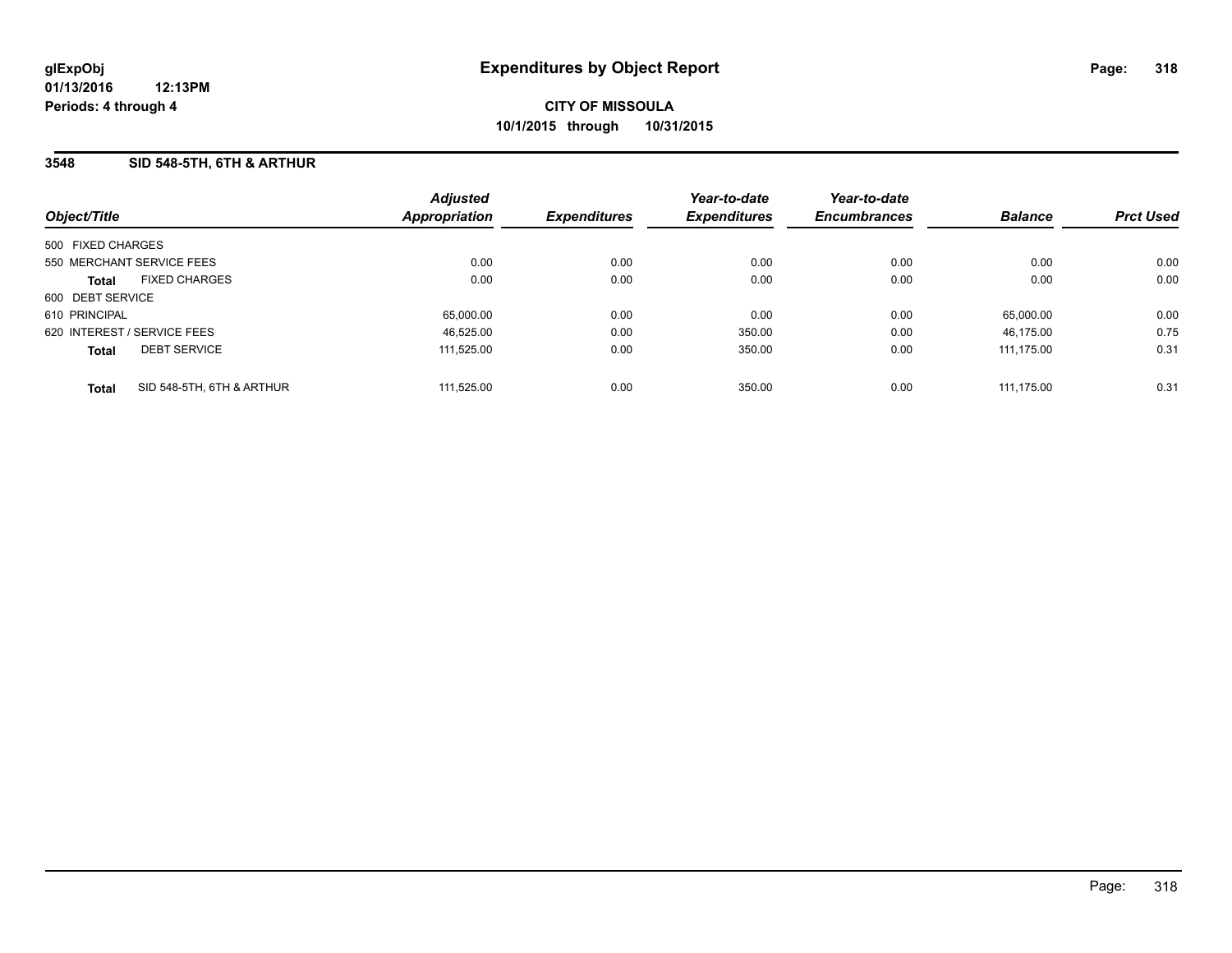### **3549 SID 549 HILLVIEW WAY**

| Object/Title                        | <b>Adjusted</b><br>Appropriation | <b>Expenditures</b> | Year-to-date<br><b>Expenditures</b> | Year-to-date<br><b>Encumbrances</b> | <b>Balance</b> | <b>Prct Used</b> |
|-------------------------------------|----------------------------------|---------------------|-------------------------------------|-------------------------------------|----------------|------------------|
| 600 DEBT SERVICE                    |                                  |                     |                                     |                                     |                |                  |
| 610 PRINCIPAL                       | 0.00                             | 0.00                | 0.00                                | 0.00                                | 0.00           | 0.00             |
| 620 INTEREST / SERVICE FEES         | 0.00                             | 0.00                | 0.00                                | 0.00                                | 0.00           | 0.00             |
| <b>DEBT SERVICE</b><br><b>Total</b> | 0.00                             | 0.00                | 0.00                                | 0.00                                | 0.00           | 0.00             |
| NON-DEPARTMENTAL<br><b>Total</b>    | 0.00                             | 0.00                | 0.00                                | 0.00                                | 0.00           | 0.00             |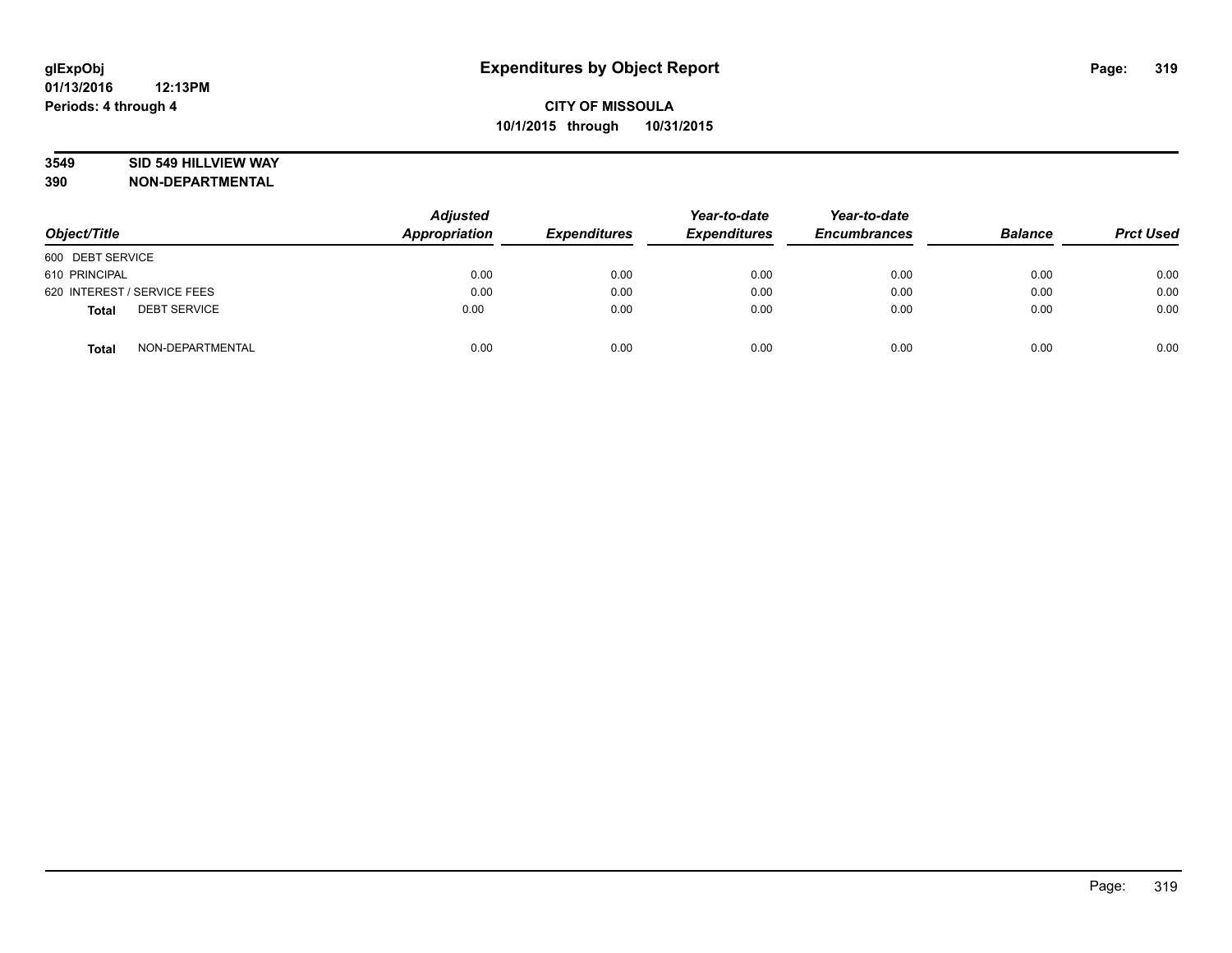### **3549 SID 549 HILLVIEW WAY**

| Object/Title                |                      | <b>Adjusted</b><br>Appropriation | <b>Expenditures</b> | Year-to-date<br><b>Expenditures</b> | Year-to-date<br><b>Encumbrances</b> | <b>Balance</b> | <b>Prct Used</b> |
|-----------------------------|----------------------|----------------------------------|---------------------|-------------------------------------|-------------------------------------|----------------|------------------|
| 600 DEBT SERVICE            |                      |                                  |                     |                                     |                                     |                |                  |
| 610 PRINCIPAL               |                      | 0.00                             | 0.00                | 0.00                                | 0.00                                | 0.00           | 0.00             |
| 620 INTEREST / SERVICE FEES |                      | 0.00                             | 0.00                | 0.00                                | 0.00                                | 0.00           | 0.00             |
| <b>Total</b>                | <b>DEBT SERVICE</b>  | 0.00                             | 0.00                | 0.00                                | 0.00                                | 0.00           | 0.00             |
| <b>Total</b>                | SID 549 HILLVIEW WAY | 0.00                             | 0.00                | 0.00                                | 0.00                                | 0.00           | 0.00             |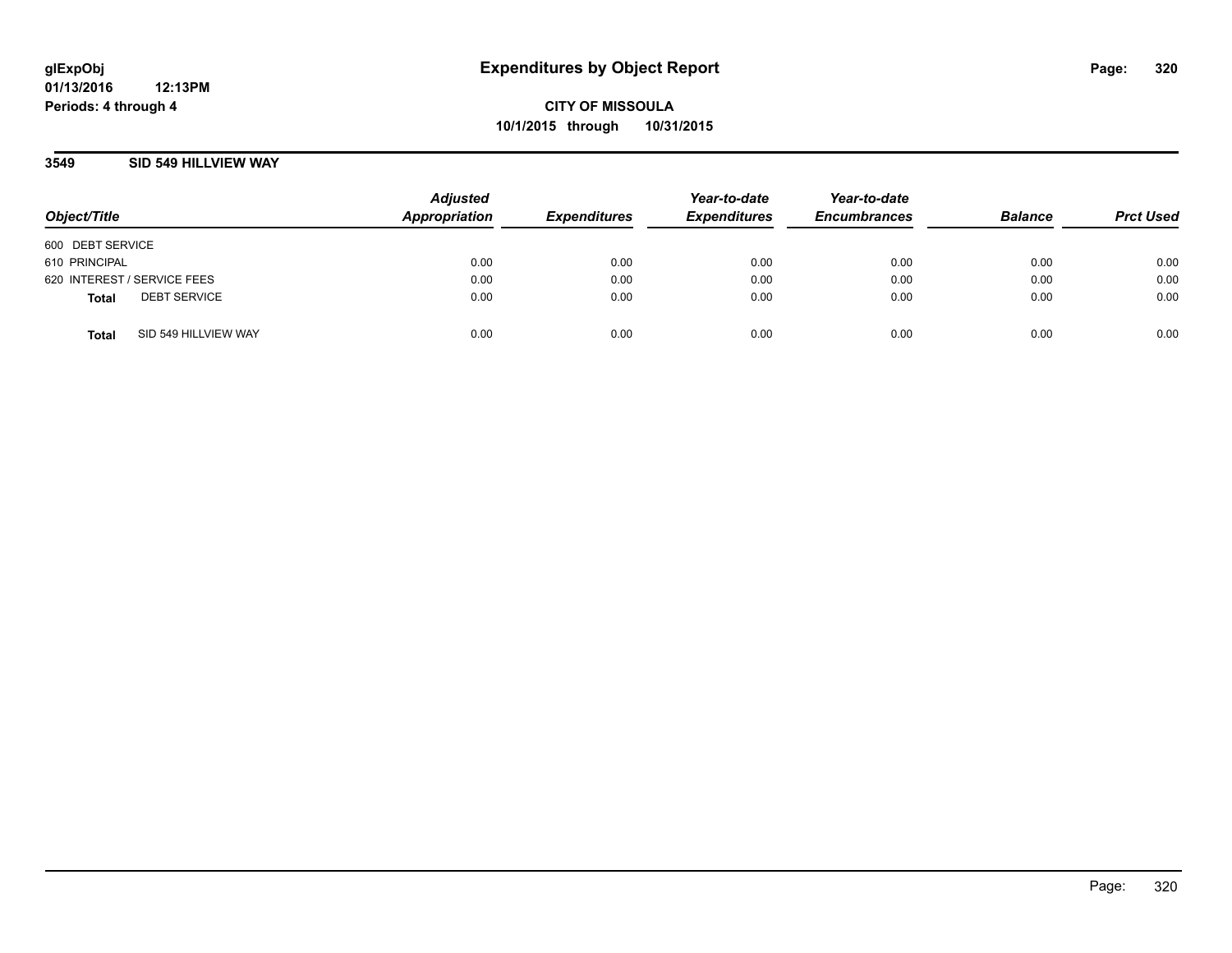# **glExpObj Expenditures by Object Report Page: 321**

## **CITY OF MISSOULA 10/1/2015 through 10/31/2015**

### **4060 CAPITAL IMPROVEMENT PROGRAM FUND**

**360 \*\*\* Title Not Found \*\*\***

| Object/Title              |                         | <b>Adjusted</b><br><b>Appropriation</b> | <i><b>Expenditures</b></i> | Year-to-date<br><b>Expenditures</b> | Year-to-date<br><b>Encumbrances</b> | <b>Balance</b> | <b>Prct Used</b> |
|---------------------------|-------------------------|-----------------------------------------|----------------------------|-------------------------------------|-------------------------------------|----------------|------------------|
| 900 CAPITAL OUTLAY        |                         |                                         |                            |                                     |                                     |                |                  |
| 941 DUI DIGITAL EQUIPMENT |                         | 0.00                                    | 0.00                       | 0.00                                | 0.00                                | 0.00           | 0.00             |
| <b>Total</b>              | <b>CAPITAL OUTLAY</b>   | 0.00                                    | 0.00                       | 0.00                                | 0.00                                | 0.00           | 0.00             |
| Total                     | *** Title Not Found *** | 0.00                                    | 0.00                       | 0.00                                | 0.00                                | 0.00           | 0.00             |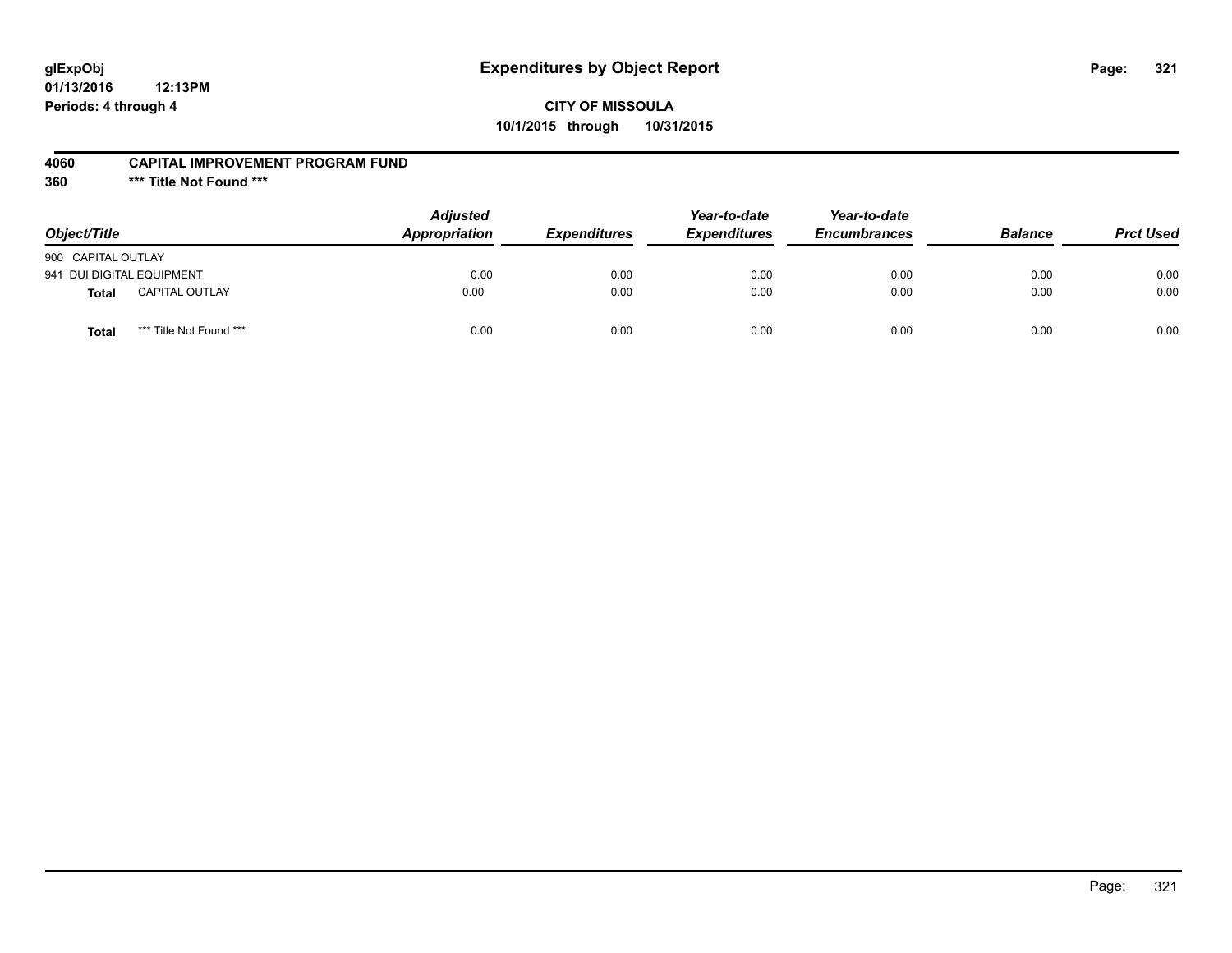#### **4060 CAPITAL IMPROVEMENT PROGRAM FUND**

|                             |                              | <b>Adjusted</b>      |                     | Year-to-date        | Year-to-date        |                |                  |
|-----------------------------|------------------------------|----------------------|---------------------|---------------------|---------------------|----------------|------------------|
| Object/Title                |                              | <b>Appropriation</b> | <b>Expenditures</b> | <b>Expenditures</b> | <b>Encumbrances</b> | <b>Balance</b> | <b>Prct Used</b> |
| 100 PERSONAL SERVICES       |                              |                      |                     |                     |                     |                |                  |
| 110 SALARIES AND WAGES      |                              | 0.00                 | 0.00                | 0.00                | 0.00                | 0.00           | 0.00             |
| 140 EMPLOYER CONTRIBUTIONS  |                              | 0.00                 | 0.00                | 0.00                | 0.00                | 0.00           | 0.00             |
| Total                       | PERSONAL SERVICES            | 0.00                 | 0.00                | 0.00                | 0.00                | 0.00           | 0.00             |
| 300 PURCHASED SERVICES      |                              |                      |                     |                     |                     |                |                  |
| 350 PROFESSIONAL SERVICES   |                              | 0.00                 | 0.00                | 0.00                | 0.00                | 0.00           | 0.00             |
| Total                       | <b>PURCHASED SERVICES</b>    | 0.00                 | 0.00                | 0.00                | 0.00                | 0.00           | 0.00             |
| 500 FIXED CHARGES           |                              |                      |                     |                     |                     |                |                  |
| 550 MERCHANT SERVICE FEES   |                              | 0.00                 | 0.00                | 0.00                | 0.00                | 0.00           | 0.00             |
| Total                       | <b>FIXED CHARGES</b>         | 0.00                 | 0.00                | 0.00                | 0.00                | 0.00           | 0.00             |
| 600 DEBT SERVICE            |                              |                      |                     |                     |                     |                |                  |
| 610 PRINCIPAL               |                              | 828,684.00           | 0.00                | 68,506.33           | 0.00                | 760.177.67     | 8.27             |
| 620 INTEREST / SERVICE FEES |                              | 235.881.00           | 0.00                | 23,589.49           | 0.00                | 212.291.51     | 10.00            |
| Total                       | <b>DEBT SERVICE</b>          | 1,064,565.00         | 0.00                | 92,095.82           | 0.00                | 972,469.18     | 8.65             |
| 800 OTHER OBJECTS           |                              |                      |                     |                     |                     |                |                  |
|                             | 820 TRANSFERS TO OTHER FUNDS | 0.00                 | 0.00                | 0.00                | 0.00                | 0.00           | 0.00             |
| <b>Total</b>                | OTHER OBJECTS                | 0.00                 | 0.00                | 0.00                | 0.00                | 0.00           | 0.00             |
| 900 CAPITAL OUTLAY          |                              |                      |                     |                     |                     |                |                  |
| 930 IMPROVEMENTS            |                              | 0.00                 | 16,087.50           | 26,953.50           | 0.00                | $-26,953.50$   | 0.00             |
| 940 MACHINERY & EQUIPMENT   |                              | 20,000.00            | 105,121.92          | 200,006.13          | 0.00                | $-180,006.13$  | 1,000.03         |
| 941 DUI DIGITAL EQUIPMENT   |                              | 0.00                 | 0.00                | 0.00                | 0.00                | 0.00           | 0.00             |
| <b>Total</b>                | <b>CAPITAL OUTLAY</b>        | 20,000.00            | 121,209.42          | 226,959.63          | 0.00                | $-206,959.63$  | 1,134.80         |
| Total                       | NON-DEPARTMENTAL             | 1,084,565.00         | 121,209.42          | 319,055.45          | 0.00                | 765,509.55     | 29.42            |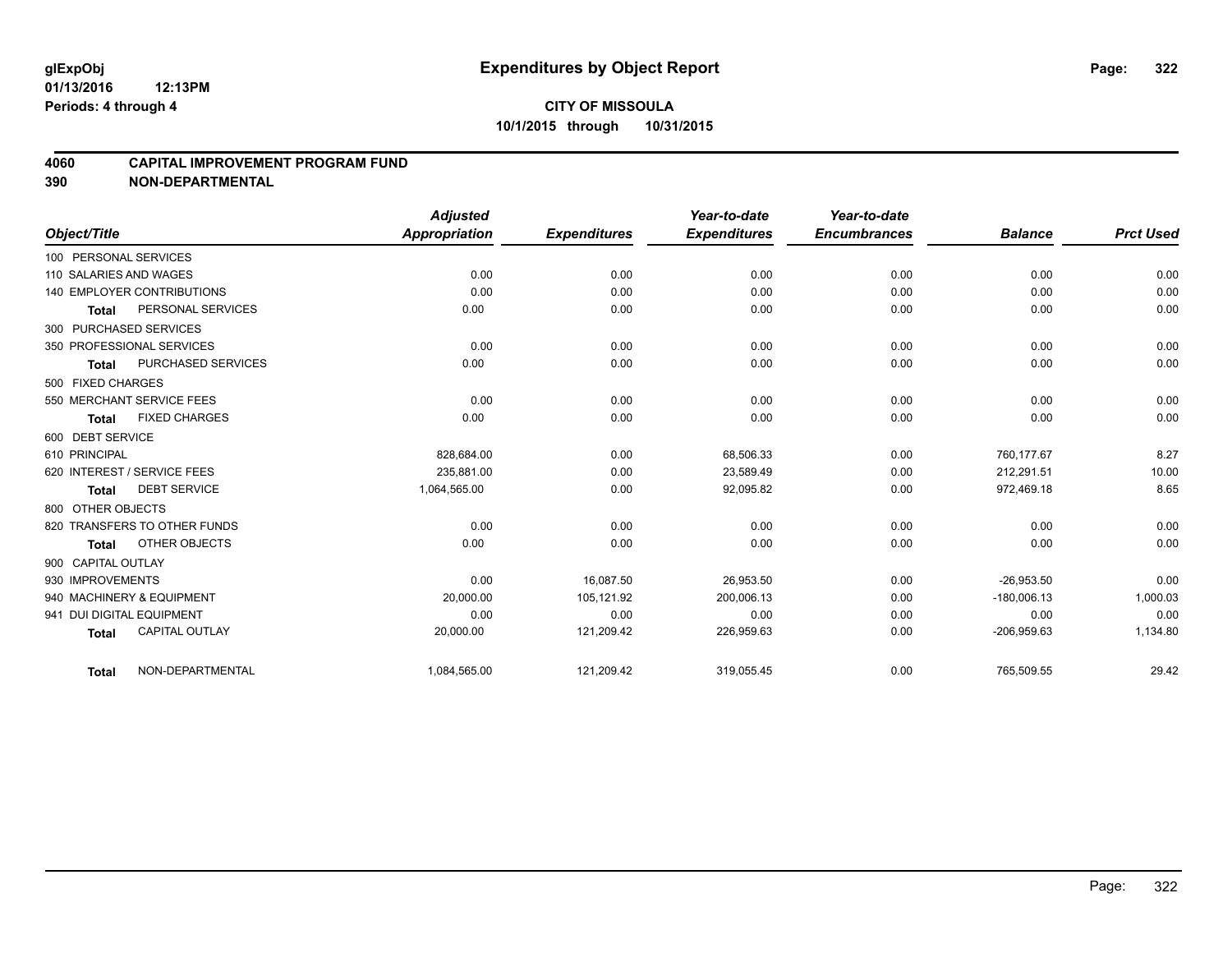#### **4060 CAPITAL IMPROVEMENT PROGRAM FUND**

**391 ENERGY PERFORMANCE PROJ.**

| Object/Title       |                                 | <b>Adjusted</b><br><b>Appropriation</b> | <b>Expenditures</b> | Year-to-date<br><b>Expenditures</b> | Year-to-date<br><b>Encumbrances</b> | <b>Balance</b> | <b>Prct Used</b> |
|--------------------|---------------------------------|-----------------------------------------|---------------------|-------------------------------------|-------------------------------------|----------------|------------------|
|                    | 300 PURCHASED SERVICES          |                                         |                     |                                     |                                     |                |                  |
|                    | 350 PROFESSIONAL SERVICES       | 0.00                                    | 0.00                | 0.00                                | 0.00                                | 0.00           | 0.00             |
| <b>Total</b>       | <b>PURCHASED SERVICES</b>       | 0.00                                    | 0.00                | 0.00                                | 0.00                                | 0.00           | 0.00             |
| 500 FIXED CHARGES  |                                 |                                         |                     |                                     |                                     |                |                  |
|                    | 550 MERCHANT SERVICE FEES       | 0.00                                    | 0.00                | 0.00                                | 0.00                                | 0.00           | 0.00             |
| Total              | <b>FIXED CHARGES</b>            | 0.00                                    | 0.00                | 0.00                                | 0.00                                | 0.00           | 0.00             |
| 900 CAPITAL OUTLAY |                                 |                                         |                     |                                     |                                     |                |                  |
| 930 IMPROVEMENTS   |                                 | 0.00                                    | 0.00                | 0.00                                | 0.00                                | 0.00           | 0.00             |
| Total              | <b>CAPITAL OUTLAY</b>           | 0.00                                    | 0.00                | 0.00                                | 0.00                                | 0.00           | 0.00             |
| <b>Total</b>       | <b>ENERGY PERFORMANCE PROJ.</b> | 0.00                                    | 0.00                | 0.00                                | 0.00                                | 0.00           | 0.00             |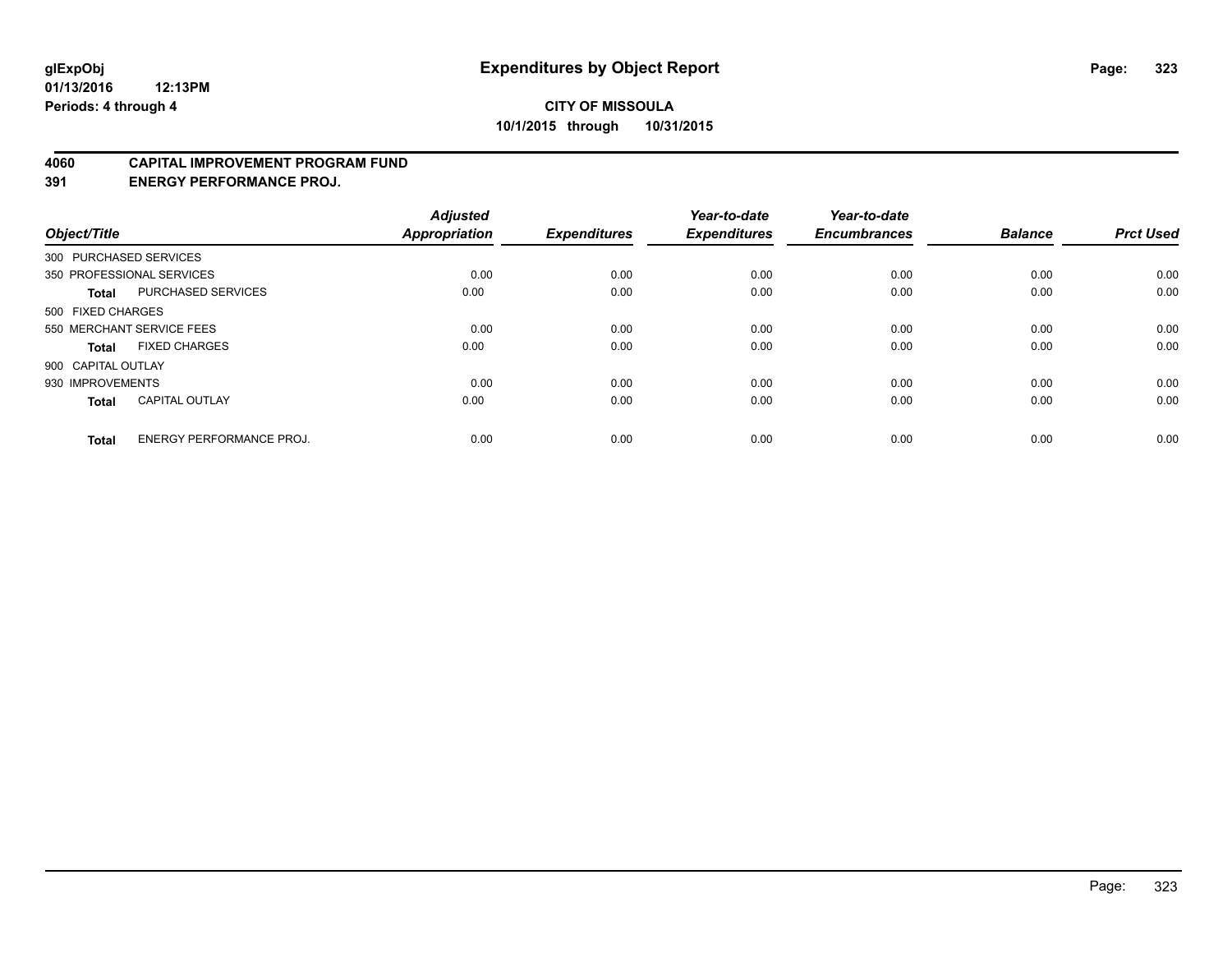**01/13/2016 12:13PM Periods: 4 through 4**

### **4060 CAPITAL IMPROVEMENT PROGRAM FUND**

|                           |                                 | <b>Adjusted</b>      |                     | Year-to-date        | Year-to-date        |                |                  |
|---------------------------|---------------------------------|----------------------|---------------------|---------------------|---------------------|----------------|------------------|
| Object/Title              |                                 | <b>Appropriation</b> | <b>Expenditures</b> | <b>Expenditures</b> | <b>Encumbrances</b> | <b>Balance</b> | <b>Prct Used</b> |
| 100 PERSONAL SERVICES     |                                 |                      |                     |                     |                     |                |                  |
| 110 SALARIES AND WAGES    |                                 | 0.00                 | 0.00                | 0.00                | 0.00                | 0.00           | 0.00             |
|                           | 140 EMPLOYER CONTRIBUTIONS      | 0.00                 | 0.00                | 0.00                | 0.00                | 0.00           | 0.00             |
| <b>Total</b>              | PERSONAL SERVICES               | 0.00                 | 0.00                | 0.00                | 0.00                | 0.00           | 0.00             |
| 300 PURCHASED SERVICES    |                                 |                      |                     |                     |                     |                |                  |
|                           | 350 PROFESSIONAL SERVICES       | 0.00                 | 0.00                | 0.00                | 0.00                | 0.00           | 0.00             |
| <b>Total</b>              | <b>PURCHASED SERVICES</b>       | 0.00                 | 0.00                | 0.00                | 0.00                | 0.00           | 0.00             |
| 500 FIXED CHARGES         |                                 |                      |                     |                     |                     |                |                  |
|                           | 550 MERCHANT SERVICE FEES       | 0.00                 | 0.00                | 0.00                | 0.00                | 0.00           | 0.00             |
| <b>Total</b>              | <b>FIXED CHARGES</b>            | 0.00                 | 0.00                | 0.00                | 0.00                | 0.00           | 0.00             |
| 600 DEBT SERVICE          |                                 |                      |                     |                     |                     |                |                  |
| 610 PRINCIPAL             |                                 | 828,684.00           | 0.00                | 68,506.33           | 0.00                | 760,177.67     | 8.27             |
|                           | 620 INTEREST / SERVICE FEES     | 235,881.00           | 0.00                | 23,589.49           | 0.00                | 212,291.51     | 10.00            |
| <b>Total</b>              | <b>DEBT SERVICE</b>             | 1,064,565.00         | 0.00                | 92,095.82           | 0.00                | 972,469.18     | 8.65             |
| 800 OTHER OBJECTS         |                                 |                      |                     |                     |                     |                |                  |
|                           | 820 TRANSFERS TO OTHER FUNDS    | 0.00                 | 0.00                | 0.00                | 0.00                | 0.00           | 0.00             |
| <b>Total</b>              | OTHER OBJECTS                   | 0.00                 | 0.00                | 0.00                | 0.00                | 0.00           | 0.00             |
| 900 CAPITAL OUTLAY        |                                 |                      |                     |                     |                     |                |                  |
| 930 IMPROVEMENTS          |                                 | 0.00                 | 16,087.50           | 26,953.50           | 0.00                | $-26,953.50$   | 0.00             |
|                           | 940 MACHINERY & EQUIPMENT       | 20,000.00            | 105,121.92          | 200,006.13          | 0.00                | $-180,006.13$  | 1,000.03         |
| 941 DUI DIGITAL EQUIPMENT |                                 | 0.00                 | 0.00                | 0.00                | 0.00                | 0.00           | 0.00             |
| <b>Total</b>              | CAPITAL OUTLAY                  | 20,000.00            | 121,209.42          | 226,959.63          | 0.00                | $-206,959.63$  | 1,134.80         |
| Total                     | CAPITAL IMPROVEMENT PROGRAM FUN | 1,084,565.00         | 121,209.42          | 319,055.45          | 0.00                | 765,509.55     | 29.42            |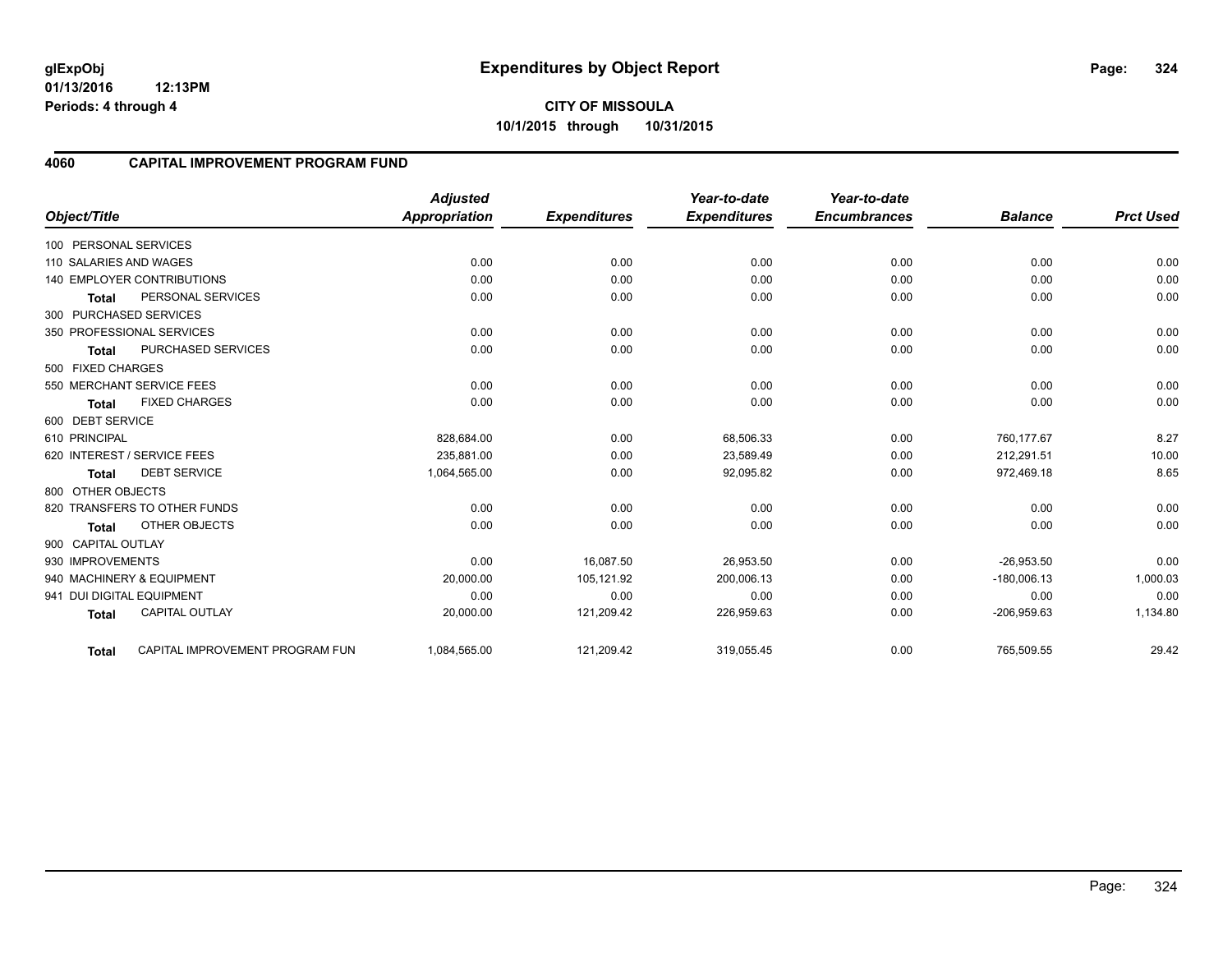#### **4130 1997 G O BOND OPEN SPACE PURCHASE FUND**

**390 NON-DEPARTMENTAL**

| Object/Title              |                              | <b>Adjusted</b><br><b>Appropriation</b> | <b>Expenditures</b> | Year-to-date<br><b>Expenditures</b> | Year-to-date<br><b>Encumbrances</b> | <b>Balance</b> | <b>Prct Used</b> |
|---------------------------|------------------------------|-----------------------------------------|---------------------|-------------------------------------|-------------------------------------|----------------|------------------|
| 500 FIXED CHARGES         |                              |                                         |                     |                                     |                                     |                |                  |
| 550 MERCHANT SERVICE FEES |                              | 0.00                                    | 0.00                | 0.00                                | 0.00                                | 0.00           | 0.00             |
| <b>Total</b>              | <b>FIXED CHARGES</b>         | 0.00                                    | 0.00                | 0.00                                | 0.00                                | 0.00           | 0.00             |
| 800 OTHER OBJECTS         |                              |                                         |                     |                                     |                                     |                |                  |
|                           | 820 TRANSFERS TO OTHER FUNDS | 0.00                                    | 0.00                | 0.00                                | 0.00                                | 0.00           | 0.00             |
| Total                     | OTHER OBJECTS                | 0.00                                    | 0.00                | 0.00                                | 0.00                                | 0.00           | 0.00             |
| 900 CAPITAL OUTLAY        |                              |                                         |                     |                                     |                                     |                |                  |
| 930 IMPROVEMENTS          |                              | 375.602.00                              | 0.00                | 0.00                                | 0.00                                | 375.602.00     | 0.00             |
| <b>Total</b>              | <b>CAPITAL OUTLAY</b>        | 375,602.00                              | 0.00                | 0.00                                | 0.00                                | 375,602.00     | 0.00             |
| <b>Total</b>              | NON-DEPARTMENTAL             | 375.602.00                              | 0.00                | 0.00                                | 0.00                                | 375.602.00     | 0.00             |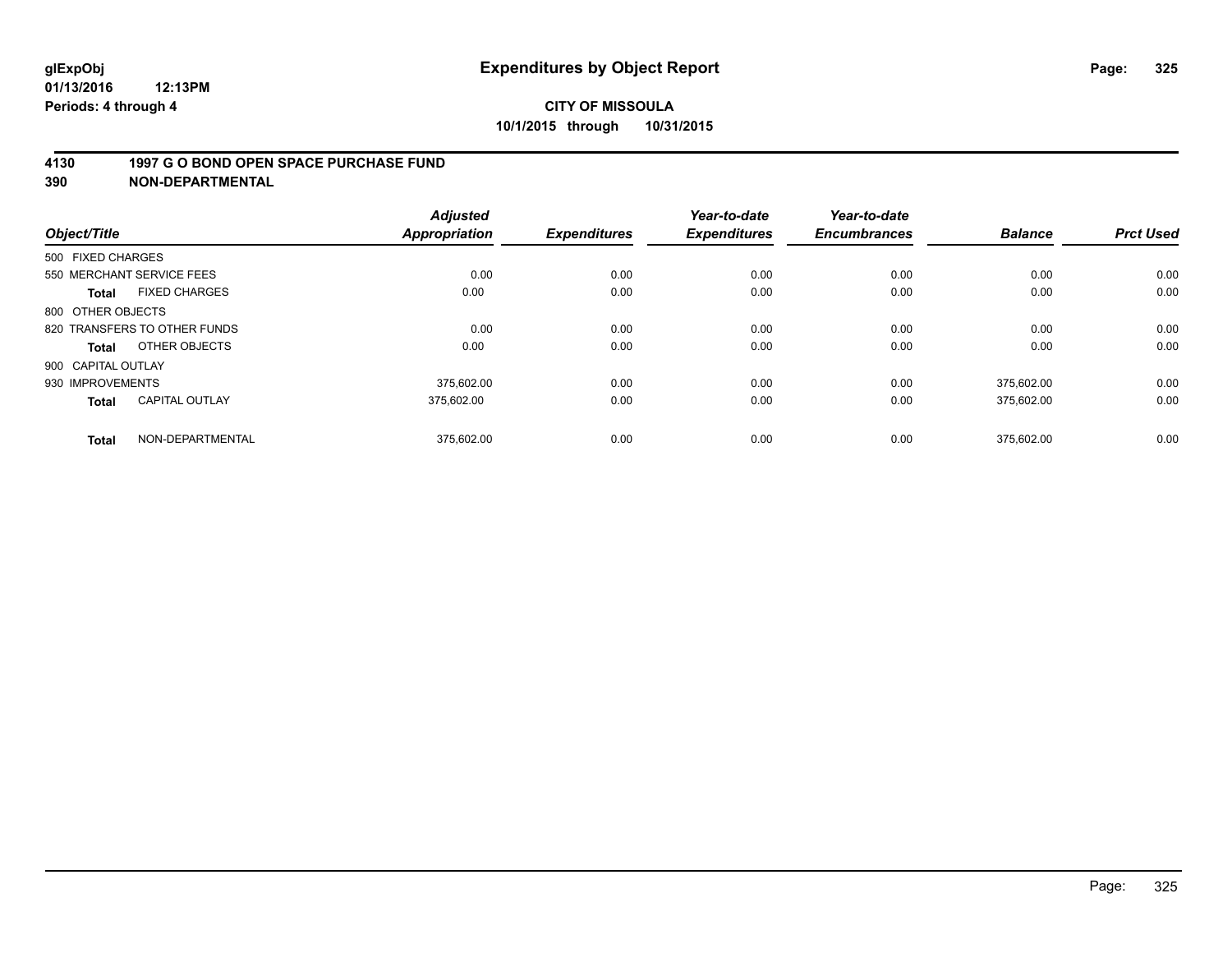**01/13/2016 12:13PM Periods: 4 through 4**

**CITY OF MISSOULA 10/1/2015 through 10/31/2015**

### **4130 1997 G O BOND OPEN SPACE PURCHASE FUND**

| Object/Title       |                                   | <b>Adjusted</b><br><b>Appropriation</b> | <b>Expenditures</b> | Year-to-date<br><b>Expenditures</b> | Year-to-date<br><b>Encumbrances</b> | <b>Balance</b> | <b>Prct Used</b> |
|--------------------|-----------------------------------|-----------------------------------------|---------------------|-------------------------------------|-------------------------------------|----------------|------------------|
| 500 FIXED CHARGES  |                                   |                                         |                     |                                     |                                     |                |                  |
|                    | 550 MERCHANT SERVICE FEES         | 0.00                                    | 0.00                | 0.00                                | 0.00                                | 0.00           | 0.00             |
| Total              | <b>FIXED CHARGES</b>              | 0.00                                    | 0.00                | 0.00                                | 0.00                                | 0.00           | 0.00             |
| 800 OTHER OBJECTS  |                                   |                                         |                     |                                     |                                     |                |                  |
|                    | 820 TRANSFERS TO OTHER FUNDS      | 0.00                                    | 0.00                | 0.00                                | 0.00                                | 0.00           | 0.00             |
| Total              | OTHER OBJECTS                     | 0.00                                    | 0.00                | 0.00                                | 0.00                                | 0.00           | 0.00             |
| 900 CAPITAL OUTLAY |                                   |                                         |                     |                                     |                                     |                |                  |
| 930 IMPROVEMENTS   |                                   | 375,602.00                              | 0.00                | 0.00                                | 0.00                                | 375,602.00     | 0.00             |
| <b>Total</b>       | CAPITAL OUTLAY                    | 375,602.00                              | 0.00                | 0.00                                | 0.00                                | 375,602.00     | 0.00             |
| <b>Total</b>       | 1997 G O BOND OPEN SPACE PURCHASI | 375.602.00                              | 0.00                | 0.00                                | 0.00                                | 375.602.00     | 0.00             |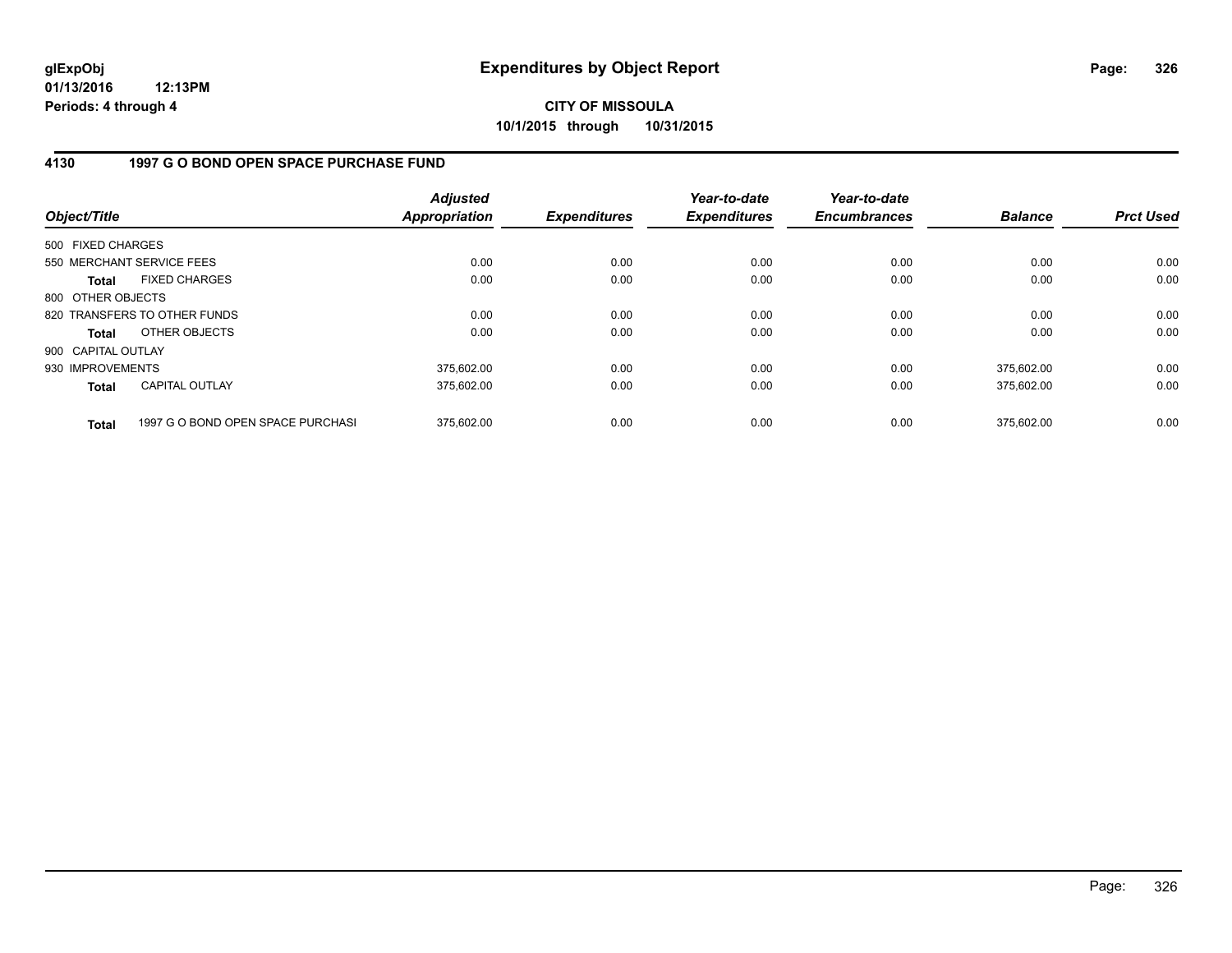#### **4196 NEW FIRE STATION GO BOND**

**300 FIRE**

| Object/Title       |                              | <b>Adjusted</b><br><b>Appropriation</b> | <b>Expenditures</b> | Year-to-date        | Year-to-date<br><b>Encumbrances</b> | <b>Balance</b> | <b>Prct Used</b> |
|--------------------|------------------------------|-----------------------------------------|---------------------|---------------------|-------------------------------------|----------------|------------------|
|                    |                              |                                         |                     | <b>Expenditures</b> |                                     |                |                  |
| 500 FIXED CHARGES  |                              |                                         |                     |                     |                                     |                |                  |
|                    | 550 MERCHANT SERVICE FEES    | 0.00                                    | 0.00                | 0.00                | 0.00                                | 0.00           | 0.00             |
| <b>Total</b>       | <b>FIXED CHARGES</b>         | 0.00                                    | 0.00                | 0.00                | 0.00                                | 0.00           | 0.00             |
| 800 OTHER OBJECTS  |                              |                                         |                     |                     |                                     |                |                  |
|                    | 820 TRANSFERS TO OTHER FUNDS | 0.00                                    | 0.00                | 0.00                | 0.00                                | 0.00           | 0.00             |
| <b>Total</b>       | OTHER OBJECTS                | 0.00                                    | 0.00                | 0.00                | 0.00                                | 0.00           | 0.00             |
| 900 CAPITAL OUTLAY |                              |                                         |                     |                     |                                     |                |                  |
| 920 BUILDINGS      |                              | 0.00                                    | 0.00                | 0.00                | 0.00                                | 0.00           | 0.00             |
| 930 IMPROVEMENTS   |                              | 0.00                                    | 0.00                | 0.00                | 0.00                                | 0.00           | 0.00             |
|                    | 940 MACHINERY & EQUIPMENT    | 0.00                                    | 0.00                | 0.00                | 0.00                                | 0.00           | 0.00             |
| <b>Total</b>       | <b>CAPITAL OUTLAY</b>        | 0.00                                    | 0.00                | 0.00                | 0.00                                | 0.00           | 0.00             |
| <b>Total</b>       | <b>FIRE</b>                  | 0.00                                    | 0.00                | 0.00                | 0.00                                | 0.00           | 0.00             |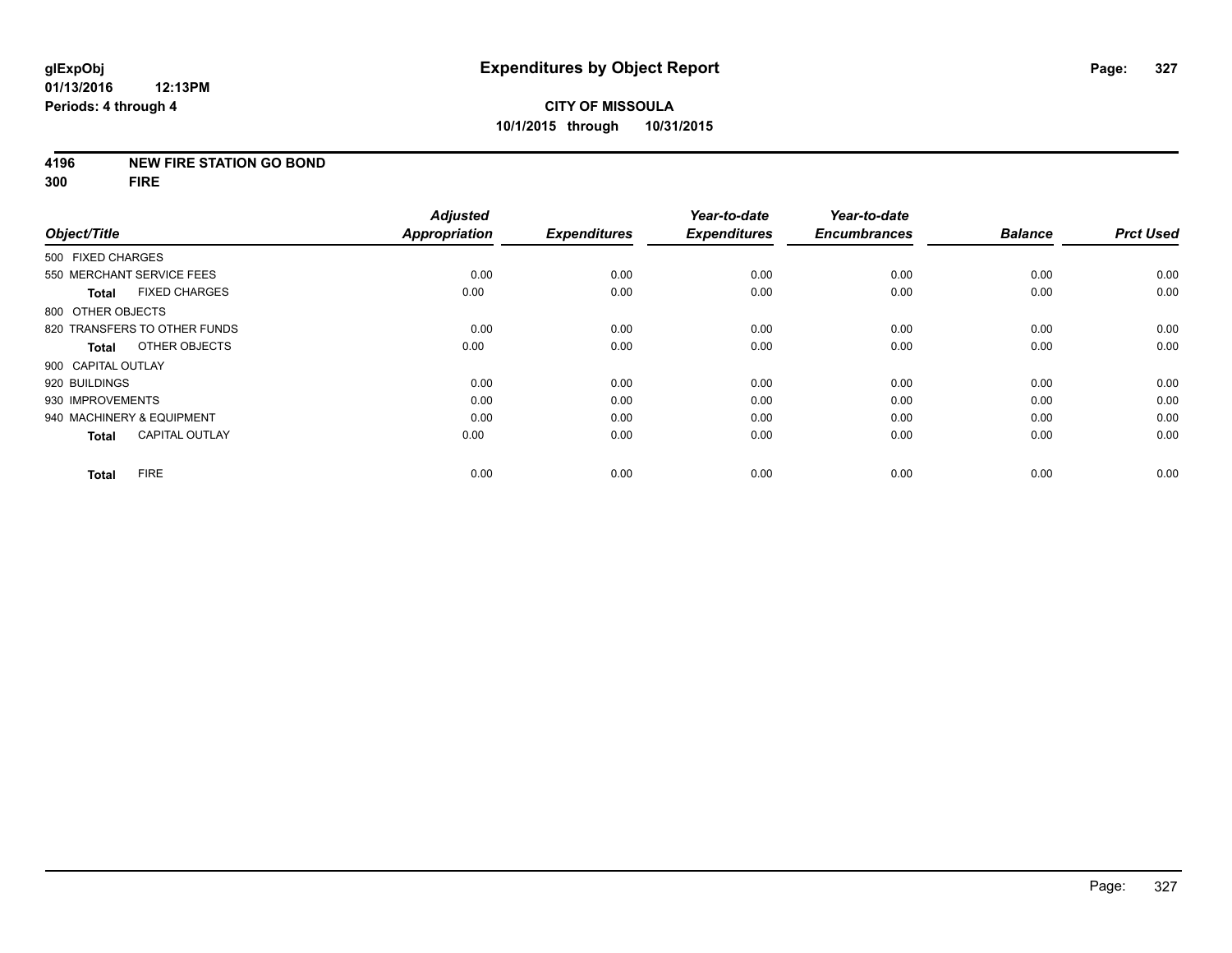## **4196 NEW FIRE STATION GO BOND**

| Object/Title                 |                          | <b>Adjusted</b><br><b>Appropriation</b> | <b>Expenditures</b> | Year-to-date<br><b>Expenditures</b> | Year-to-date<br><b>Encumbrances</b> | <b>Balance</b> | <b>Prct Used</b> |
|------------------------------|--------------------------|-----------------------------------------|---------------------|-------------------------------------|-------------------------------------|----------------|------------------|
| 500 FIXED CHARGES            |                          |                                         |                     |                                     |                                     |                |                  |
| 550 MERCHANT SERVICE FEES    |                          | 0.00                                    | 0.00                | 0.00                                | 0.00                                | 0.00           | 0.00             |
| <b>Total</b>                 | <b>FIXED CHARGES</b>     | 0.00                                    | 0.00                | 0.00                                | 0.00                                | 0.00           | 0.00             |
| 800 OTHER OBJECTS            |                          |                                         |                     |                                     |                                     |                |                  |
| 820 TRANSFERS TO OTHER FUNDS |                          | 0.00                                    | 0.00                | 0.00                                | 0.00                                | 0.00           | 0.00             |
| <b>Total</b>                 | OTHER OBJECTS            | 0.00                                    | 0.00                | 0.00                                | 0.00                                | 0.00           | 0.00             |
| 900 CAPITAL OUTLAY           |                          |                                         |                     |                                     |                                     |                |                  |
| 920 BUILDINGS                |                          | 0.00                                    | 0.00                | 0.00                                | 0.00                                | 0.00           | 0.00             |
| 930 IMPROVEMENTS             |                          | 0.00                                    | 0.00                | 0.00                                | 0.00                                | 0.00           | 0.00             |
| 940 MACHINERY & EQUIPMENT    |                          | 0.00                                    | 0.00                | 0.00                                | 0.00                                | 0.00           | 0.00             |
| Total                        | <b>CAPITAL OUTLAY</b>    | 0.00                                    | 0.00                | 0.00                                | 0.00                                | 0.00           | 0.00             |
| <b>Total</b>                 | NEW FIRE STATION GO BOND | 0.00                                    | 0.00                | 0.00                                | 0.00                                | 0.00           | 0.00             |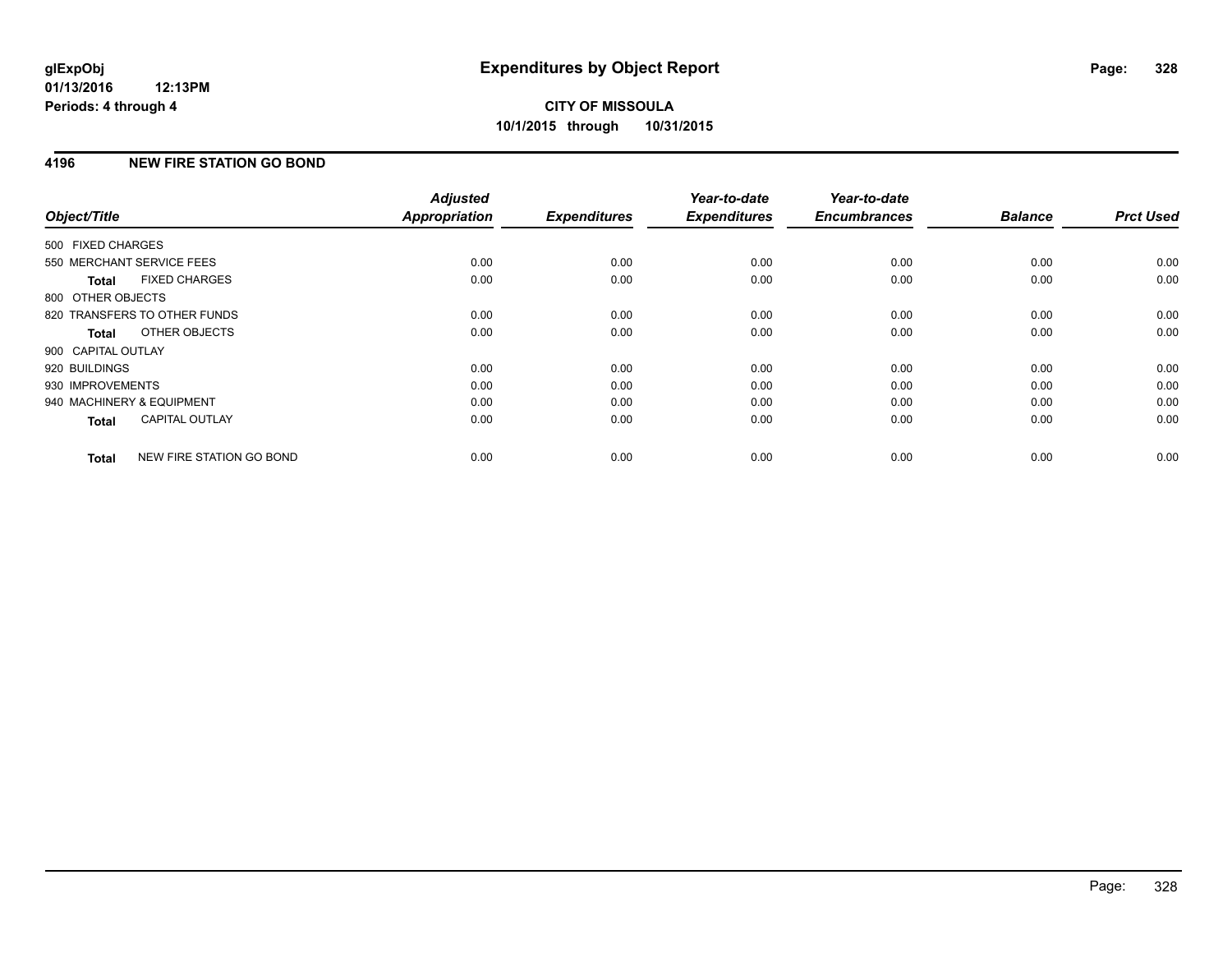#### **4450 S/C CONSTRUCTION FUND FOR FY06**

| Object/Title                            | <b>Adjusted</b><br><b>Appropriation</b> | <b>Expenditures</b> | Year-to-date<br><b>Expenditures</b> | Year-to-date<br><b>Encumbrances</b> | <b>Balance</b> | <b>Prct Used</b> |
|-----------------------------------------|-----------------------------------------|---------------------|-------------------------------------|-------------------------------------|----------------|------------------|
| 500 FIXED CHARGES                       |                                         |                     |                                     |                                     |                |                  |
| 550 MERCHANT SERVICE FEES               | 0.00                                    | 0.00                | 0.00                                | 0.00                                | 0.00           | 0.00             |
| <b>FIXED CHARGES</b><br><b>Total</b>    | 0.00                                    | 0.00                | 0.00                                | 0.00                                | 0.00           | 0.00             |
| 800 OTHER OBJECTS                       |                                         |                     |                                     |                                     |                |                  |
| 820 TRANSFERS TO OTHER FUNDS            | 0.00                                    | 0.00                | 0.00                                | 0.00                                | 0.00           | 0.00             |
| OTHER OBJECTS<br><b>Total</b>           | 0.00                                    | 0.00                | 0.00                                | 0.00                                | 0.00           | 0.00             |
| PUBLIC WORKS OPERATIONS<br><b>Total</b> | 0.00                                    | 0.00                | 0.00                                | 0.00                                | 0.00           | 0.00             |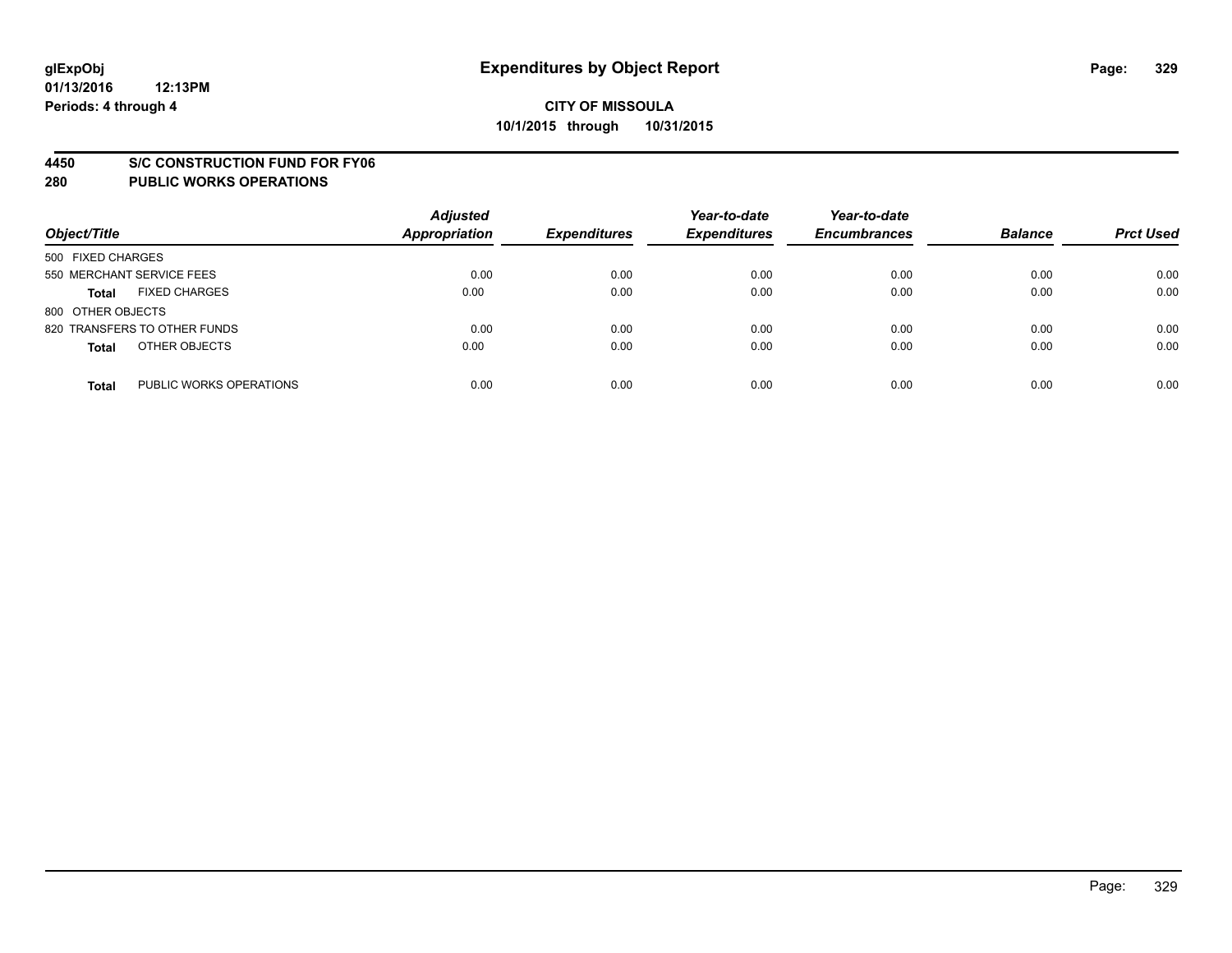## **4450 S/C CONSTRUCTION FUND FOR FY06**

| Object/Title              |                                | <b>Adjusted</b><br>Appropriation | <b>Expenditures</b> | Year-to-date<br><b>Expenditures</b> | Year-to-date<br><b>Encumbrances</b> | <b>Balance</b> | <b>Prct Used</b> |
|---------------------------|--------------------------------|----------------------------------|---------------------|-------------------------------------|-------------------------------------|----------------|------------------|
| 500 FIXED CHARGES         |                                |                                  |                     |                                     |                                     |                |                  |
| 550 MERCHANT SERVICE FEES |                                | 0.00                             | 0.00                | 0.00                                | 0.00                                | 0.00           | 0.00             |
| <b>Total</b>              | <b>FIXED CHARGES</b>           | 0.00                             | 0.00                | 0.00                                | 0.00                                | 0.00           | 0.00             |
| 800 OTHER OBJECTS         |                                |                                  |                     |                                     |                                     |                |                  |
|                           | 820 TRANSFERS TO OTHER FUNDS   | 0.00                             | 0.00                | 0.00                                | 0.00                                | 0.00           | 0.00             |
| <b>Total</b>              | OTHER OBJECTS                  | 0.00                             | 0.00                | 0.00                                | 0.00                                | 0.00           | 0.00             |
| <b>Total</b>              | S/C CONSTRUCTION FUND FOR FY06 | 0.00                             | 0.00                | 0.00                                | 0.00                                | 0.00           | 0.00             |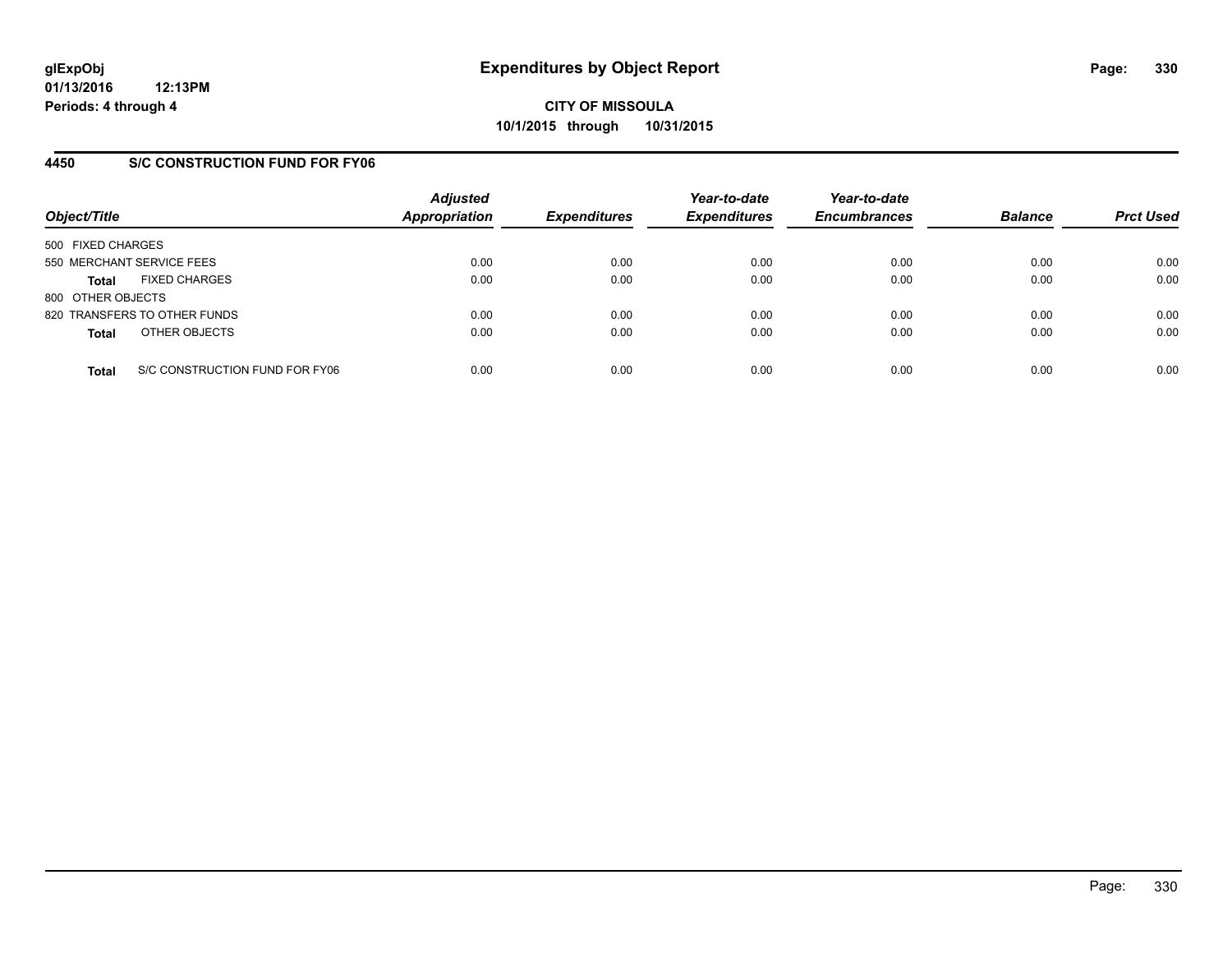#### **4451 FY07 S/C BOND FUND**

| Object/Title                            | <b>Adjusted</b><br><b>Appropriation</b> | <b>Expenditures</b> | Year-to-date<br><b>Expenditures</b> | Year-to-date<br><b>Encumbrances</b> | <b>Balance</b> | <b>Prct Used</b> |
|-----------------------------------------|-----------------------------------------|---------------------|-------------------------------------|-------------------------------------|----------------|------------------|
| 500 FIXED CHARGES                       |                                         |                     |                                     |                                     |                |                  |
| 550 MERCHANT SERVICE FEES               | 0.00                                    | 0.00                | 0.00                                | 0.00                                | 0.00           | 0.00             |
| <b>FIXED CHARGES</b><br><b>Total</b>    | 0.00                                    | 0.00                | 0.00                                | 0.00                                | 0.00           | 0.00             |
| 800 OTHER OBJECTS                       |                                         |                     |                                     |                                     |                |                  |
| 820 TRANSFERS TO OTHER FUNDS            | 0.00                                    | 0.00                | 0.00                                | 0.00                                | 0.00           | 0.00             |
| OTHER OBJECTS<br><b>Total</b>           | 0.00                                    | 0.00                | 0.00                                | 0.00                                | 0.00           | 0.00             |
| PUBLIC WORKS OPERATIONS<br><b>Total</b> | 0.00                                    | 0.00                | 0.00                                | 0.00                                | 0.00           | 0.00             |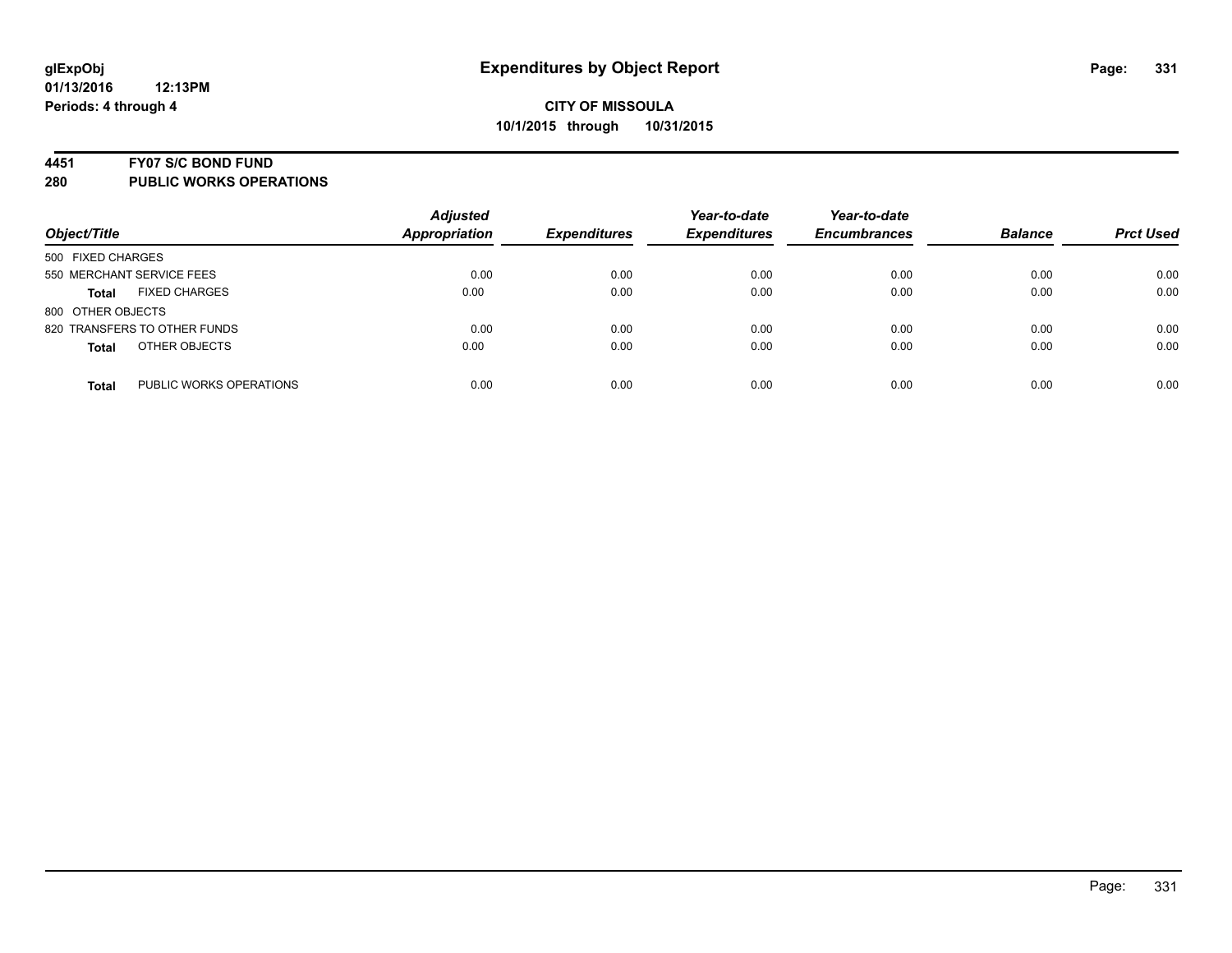### **4451 FY07 S/C BOND FUND**

| Object/Title                         | <b>Adjusted</b><br><b>Appropriation</b> | <b>Expenditures</b> | Year-to-date<br><b>Expenditures</b> | Year-to-date<br><b>Encumbrances</b> | <b>Balance</b> | <b>Prct Used</b> |
|--------------------------------------|-----------------------------------------|---------------------|-------------------------------------|-------------------------------------|----------------|------------------|
| 500 FIXED CHARGES                    |                                         |                     |                                     |                                     |                |                  |
| 550 MERCHANT SERVICE FEES            | 0.00                                    | 0.00                | 0.00                                | 0.00                                | 0.00           | 0.00             |
| <b>FIXED CHARGES</b><br><b>Total</b> | 0.00                                    | 0.00                | 0.00                                | 0.00                                | 0.00           | 0.00             |
| 800 OTHER OBJECTS                    |                                         |                     |                                     |                                     |                |                  |
| 820 TRANSFERS TO OTHER FUNDS         | 0.00                                    | 0.00                | 0.00                                | 0.00                                | 0.00           | 0.00             |
| OTHER OBJECTS<br><b>Total</b>        | 0.00                                    | 0.00                | 0.00                                | 0.00                                | 0.00           | 0.00             |
|                                      |                                         |                     |                                     |                                     |                |                  |
| FY07 S/C BOND FUND<br><b>Total</b>   | 0.00                                    | 0.00                | 0.00                                | 0.00                                | 0.00           | 0.00             |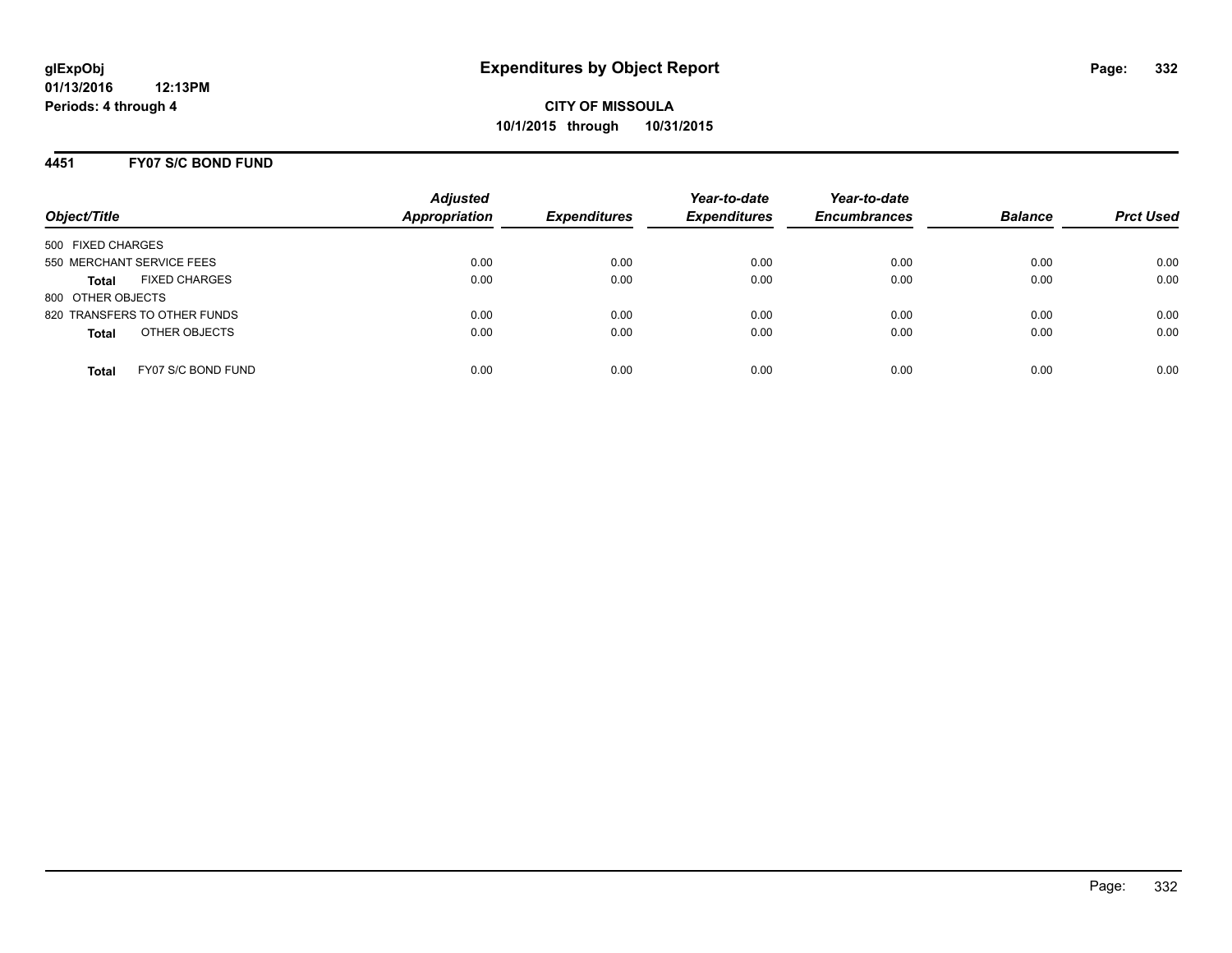### **4452 S/C CONSTRUCTION FUND FOR FY 08 BOND SAL**

| Object/Title       |                           | <b>Adjusted</b><br><b>Appropriation</b> | <b>Expenditures</b> | Year-to-date<br><b>Expenditures</b> | Year-to-date<br><b>Encumbrances</b> | <b>Balance</b> | <b>Prct Used</b> |
|--------------------|---------------------------|-----------------------------------------|---------------------|-------------------------------------|-------------------------------------|----------------|------------------|
| 500 FIXED CHARGES  |                           |                                         |                     |                                     |                                     |                |                  |
|                    | 550 MERCHANT SERVICE FEES | 0.00                                    | 0.00                | 0.00                                | 0.00                                | 0.00           | 0.00             |
| <b>Total</b>       | <b>FIXED CHARGES</b>      | 0.00                                    | 0.00                | 0.00                                | 0.00                                | 0.00           | 0.00             |
| 900 CAPITAL OUTLAY |                           |                                         |                     |                                     |                                     |                |                  |
| 930 IMPROVEMENTS   |                           | 0.00                                    | 0.00                | 0.00                                | 0.00                                | 0.00           | 0.00             |
| <b>Total</b>       | <b>CAPITAL OUTLAY</b>     | 0.00                                    | 0.00                | 0.00                                | 0.00                                | 0.00           | 0.00             |
| <b>Total</b>       | PUBLIC WORKS OPERATIONS   | 0.00                                    | 0.00                | 0.00                                | 0.00                                | 0.00           | 0.00             |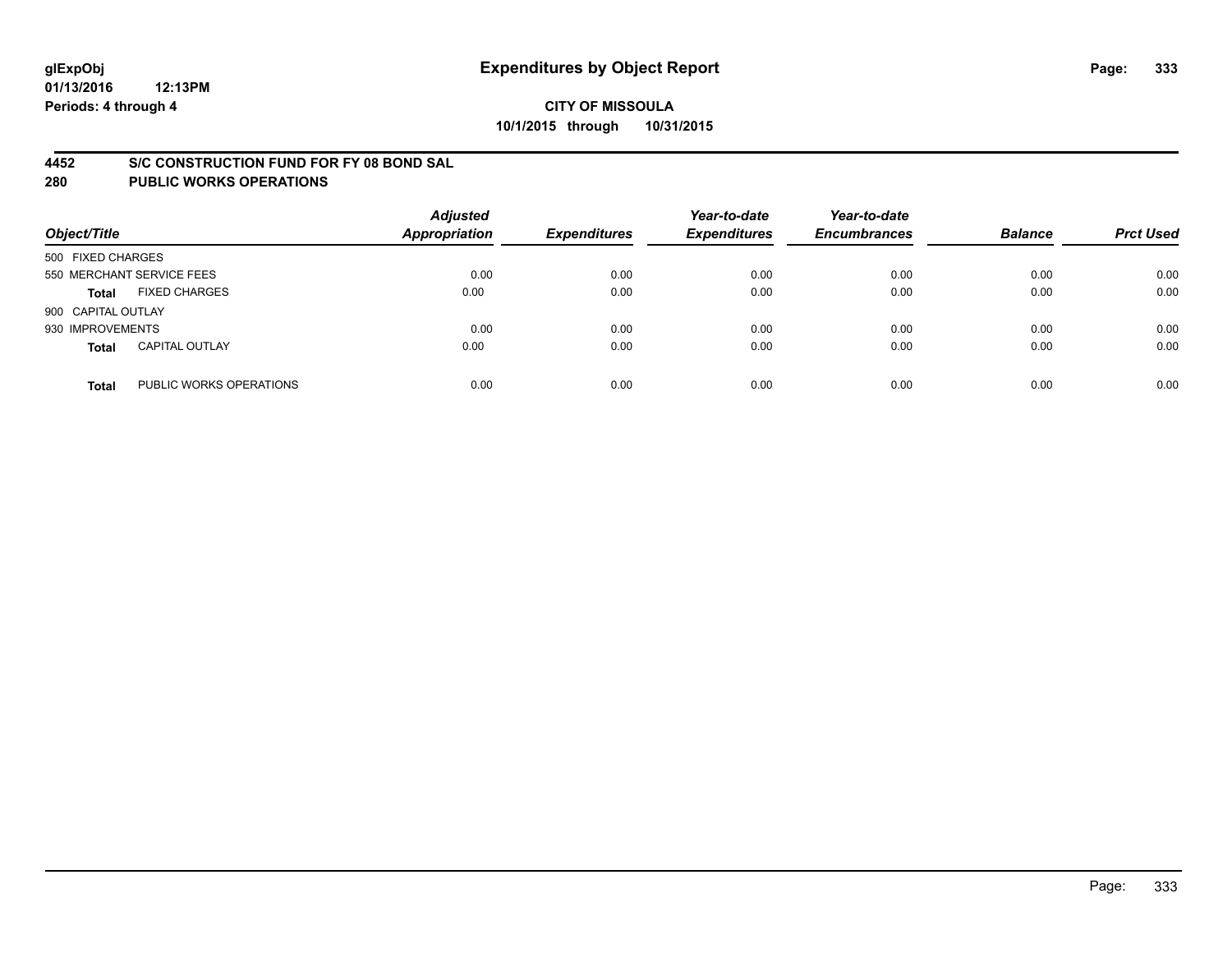**01/13/2016 12:13PM Periods: 4 through 4**

**CITY OF MISSOULA 10/1/2015 through 10/31/2015**

## **4452 S/C CONSTRUCTION FUND FOR FY 08 BOND SAL**

| Object/Title       |                                    | <b>Adjusted</b><br><b>Appropriation</b> | <b>Expenditures</b> | Year-to-date<br><b>Expenditures</b> | Year-to-date<br><b>Encumbrances</b> | <b>Balance</b> | <b>Prct Used</b> |
|--------------------|------------------------------------|-----------------------------------------|---------------------|-------------------------------------|-------------------------------------|----------------|------------------|
| 500 FIXED CHARGES  |                                    |                                         |                     |                                     |                                     |                |                  |
|                    | 550 MERCHANT SERVICE FEES          | 0.00                                    | 0.00                | 0.00                                | 0.00                                | 0.00           | 0.00             |
| Total              | <b>FIXED CHARGES</b>               | 0.00                                    | 0.00                | 0.00                                | 0.00                                | 0.00           | 0.00             |
| 900 CAPITAL OUTLAY |                                    |                                         |                     |                                     |                                     |                |                  |
| 930 IMPROVEMENTS   |                                    | 0.00                                    | 0.00                | 0.00                                | 0.00                                | 0.00           | 0.00             |
| <b>Total</b>       | <b>CAPITAL OUTLAY</b>              | 0.00                                    | 0.00                | 0.00                                | 0.00                                | 0.00           | 0.00             |
| <b>Total</b>       | S/C CONSTRUCTION FUND FOR FY 08 BO | 0.00                                    | 0.00                | 0.00                                | 0.00                                | 0.00           | 0.00             |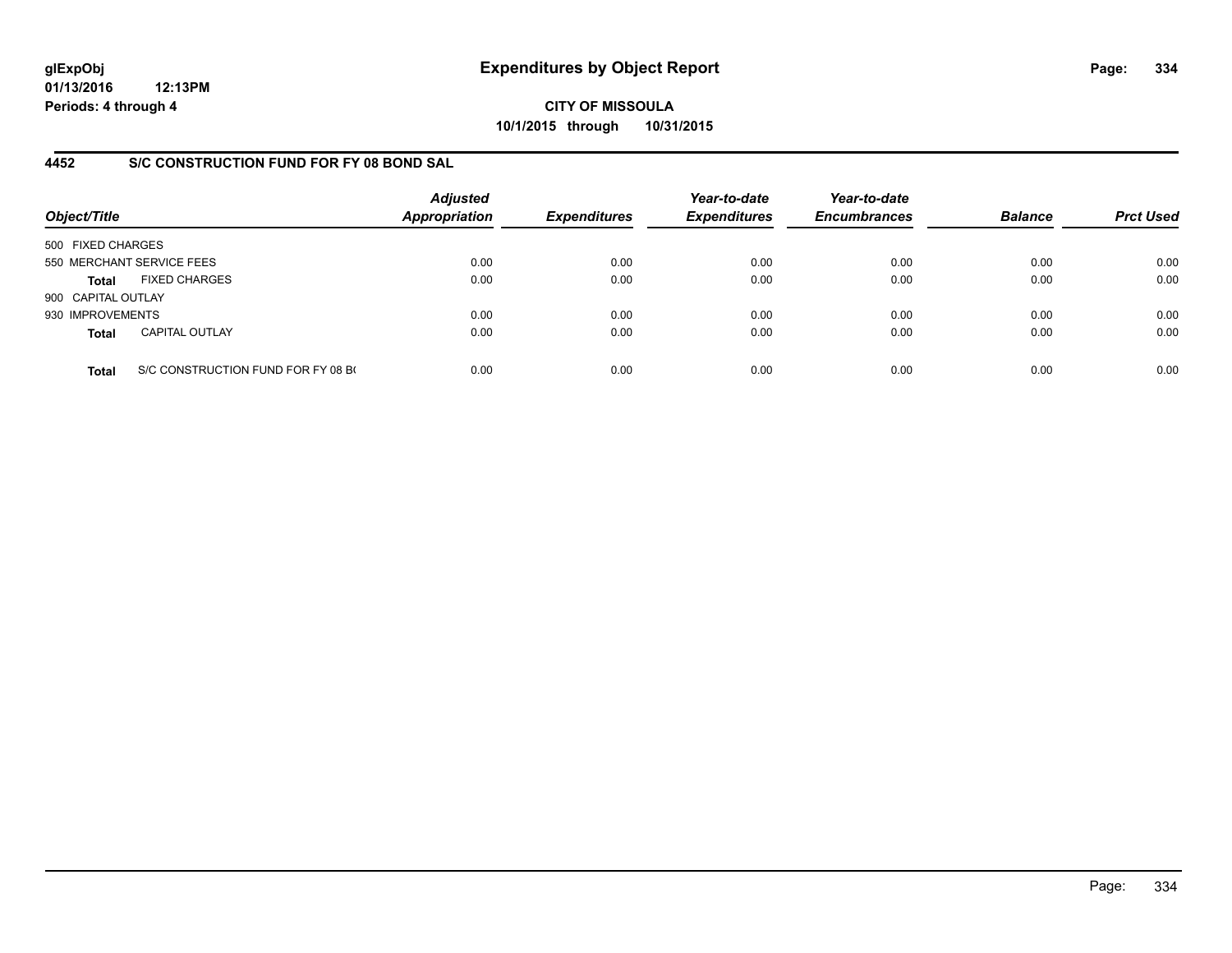#### **4453 S/C CONSTRUCTION FUND FY09 BOND**

| Object/Title       |                              | <b>Adjusted</b><br>Appropriation | <b>Expenditures</b> | Year-to-date<br><b>Expenditures</b> | Year-to-date<br><b>Encumbrances</b> | <b>Balance</b> | <b>Prct Used</b> |
|--------------------|------------------------------|----------------------------------|---------------------|-------------------------------------|-------------------------------------|----------------|------------------|
| 500 FIXED CHARGES  |                              |                                  |                     |                                     |                                     |                |                  |
|                    | 550 MERCHANT SERVICE FEES    | 0.00                             | 0.00                | 0.00                                | 0.00                                | 0.00           | 0.00             |
| <b>Total</b>       | <b>FIXED CHARGES</b>         | 0.00                             | 0.00                | 0.00                                | 0.00                                | 0.00           | 0.00             |
| 800 OTHER OBJECTS  |                              |                                  |                     |                                     |                                     |                |                  |
|                    | 820 TRANSFERS TO OTHER FUNDS | 0.00                             | 0.00                | 0.00                                | 0.00                                | 0.00           | 0.00             |
| Total              | OTHER OBJECTS                | 0.00                             | 0.00                | 0.00                                | 0.00                                | 0.00           | 0.00             |
| 900 CAPITAL OUTLAY |                              |                                  |                     |                                     |                                     |                |                  |
| 930 IMPROVEMENTS   |                              | 0.00                             | 0.00                | 0.00                                | 0.00                                | 0.00           | 0.00             |
| Total              | <b>CAPITAL OUTLAY</b>        | 0.00                             | 0.00                | 0.00                                | 0.00                                | 0.00           | 0.00             |
|                    |                              |                                  |                     |                                     |                                     |                |                  |
| <b>Total</b>       | PUBLIC WORKS OPERATIONS      | 0.00                             | 0.00                | 0.00                                | 0.00                                | 0.00           | 0.00             |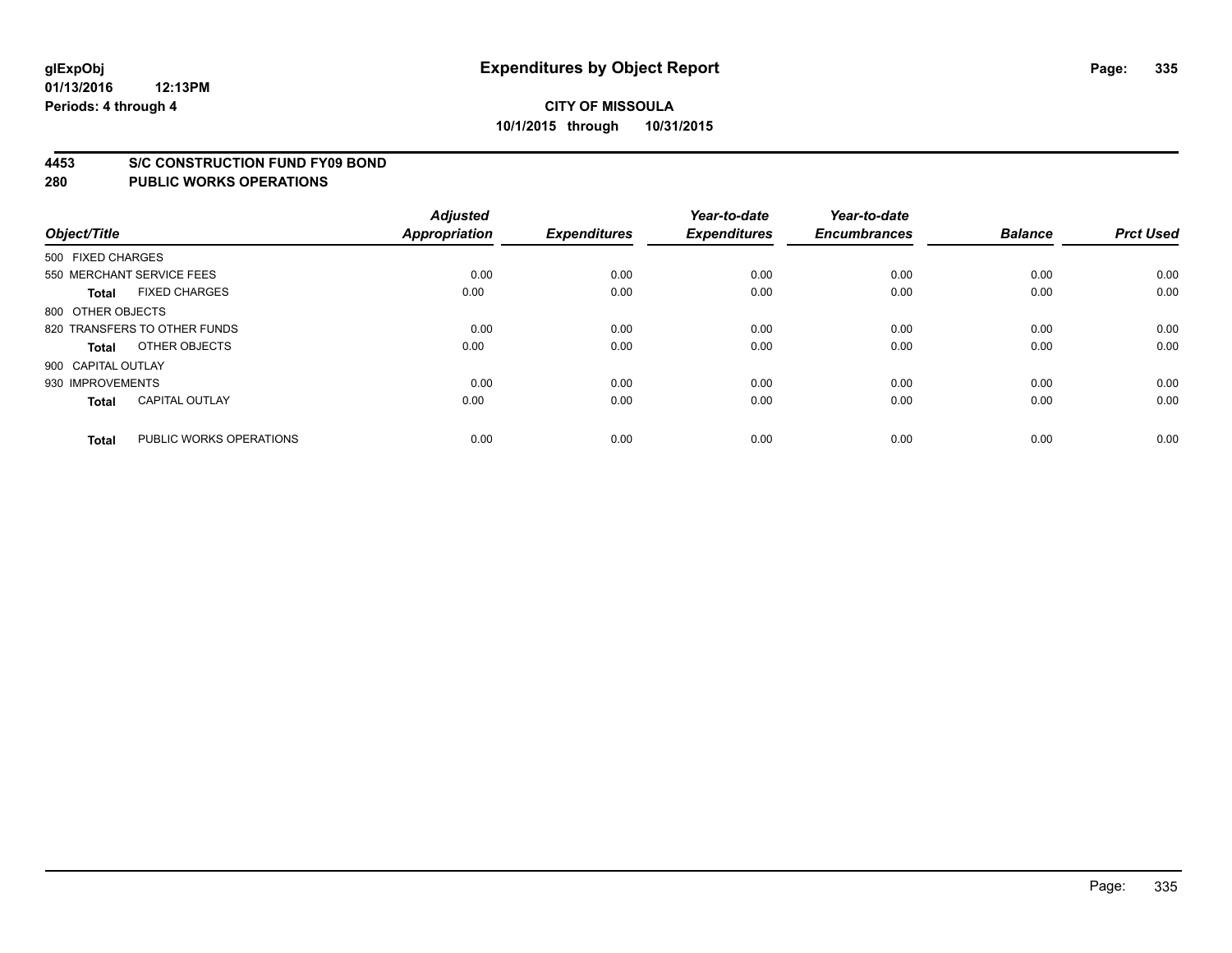#### **4453 S/C CONSTRUCTION FUND FY09 BOND**

**390 NON-DEPARTMENTAL**

| Object/Title                  | <b>Adjusted</b><br>Appropriation | <b>Expenditures</b> | Year-to-date<br><b>Expenditures</b> | Year-to-date<br><b>Encumbrances</b> | <b>Balance</b> | <b>Prct Used</b> |
|-------------------------------|----------------------------------|---------------------|-------------------------------------|-------------------------------------|----------------|------------------|
| 500 FIXED CHARGES             |                                  |                     |                                     |                                     |                |                  |
| 500 FIXED CHARGES             | 0.00                             | 0.00                | 0.00                                | 0.00                                | 0.00           | 0.00             |
| 550 MERCHANT SERVICE FEES     | 0.00                             | 0.00                | 0.00                                | 0.00                                | 0.00           | 0.00             |
| <b>FIXED CHARGES</b><br>Total | 0.00                             | 0.00                | 0.00                                | 0.00                                | 0.00           | 0.00             |
| NON-DEPARTMENTAL<br>Total     | 0.00                             | 0.00                | 0.00                                | 0.00                                | 0.00           | 0.00             |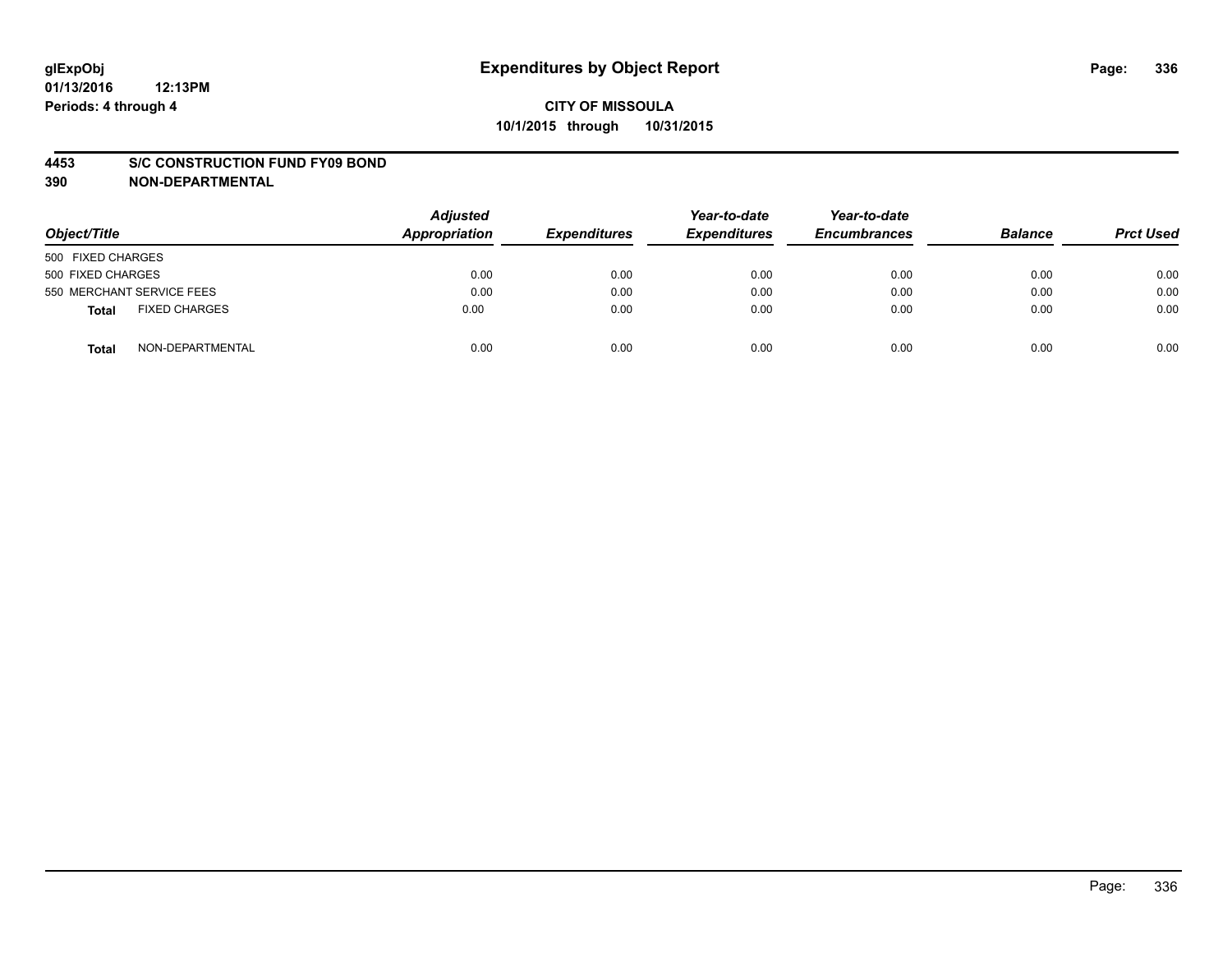**01/13/2016 12:13PM Periods: 4 through 4**

**CITY OF MISSOULA 10/1/2015 through 10/31/2015**

## **4453 S/C CONSTRUCTION FUND FY09 BOND**

| Object/Title                 |                                 | <b>Adjusted</b><br><b>Appropriation</b> | <b>Expenditures</b> | Year-to-date<br><b>Expenditures</b> | Year-to-date<br><b>Encumbrances</b> | <b>Balance</b> | <b>Prct Used</b> |
|------------------------------|---------------------------------|-----------------------------------------|---------------------|-------------------------------------|-------------------------------------|----------------|------------------|
| 500 FIXED CHARGES            |                                 |                                         |                     |                                     |                                     |                |                  |
| 500 FIXED CHARGES            |                                 | 0.00                                    | 0.00                | 0.00                                | 0.00                                | 0.00           | 0.00             |
| 550 MERCHANT SERVICE FEES    |                                 | 0.00                                    | 0.00                | 0.00                                | 0.00                                | 0.00           | 0.00             |
| <b>Total</b>                 | <b>FIXED CHARGES</b>            | 0.00                                    | 0.00                | 0.00                                | 0.00                                | 0.00           | 0.00             |
| 800 OTHER OBJECTS            |                                 |                                         |                     |                                     |                                     |                |                  |
| 820 TRANSFERS TO OTHER FUNDS |                                 | 0.00                                    | 0.00                | 0.00                                | 0.00                                | 0.00           | 0.00             |
| <b>Total</b>                 | OTHER OBJECTS                   | 0.00                                    | 0.00                | 0.00                                | 0.00                                | 0.00           | 0.00             |
| 900 CAPITAL OUTLAY           |                                 |                                         |                     |                                     |                                     |                |                  |
| 930 IMPROVEMENTS             |                                 | 0.00                                    | 0.00                | 0.00                                | 0.00                                | 0.00           | 0.00             |
| <b>Total</b>                 | <b>CAPITAL OUTLAY</b>           | 0.00                                    | 0.00                | 0.00                                | 0.00                                | 0.00           | 0.00             |
| <b>Total</b>                 | S/C CONSTRUCTION FUND FY09 BOND | 0.00                                    | 0.00                | 0.00                                | 0.00                                | 0.00           | 0.00             |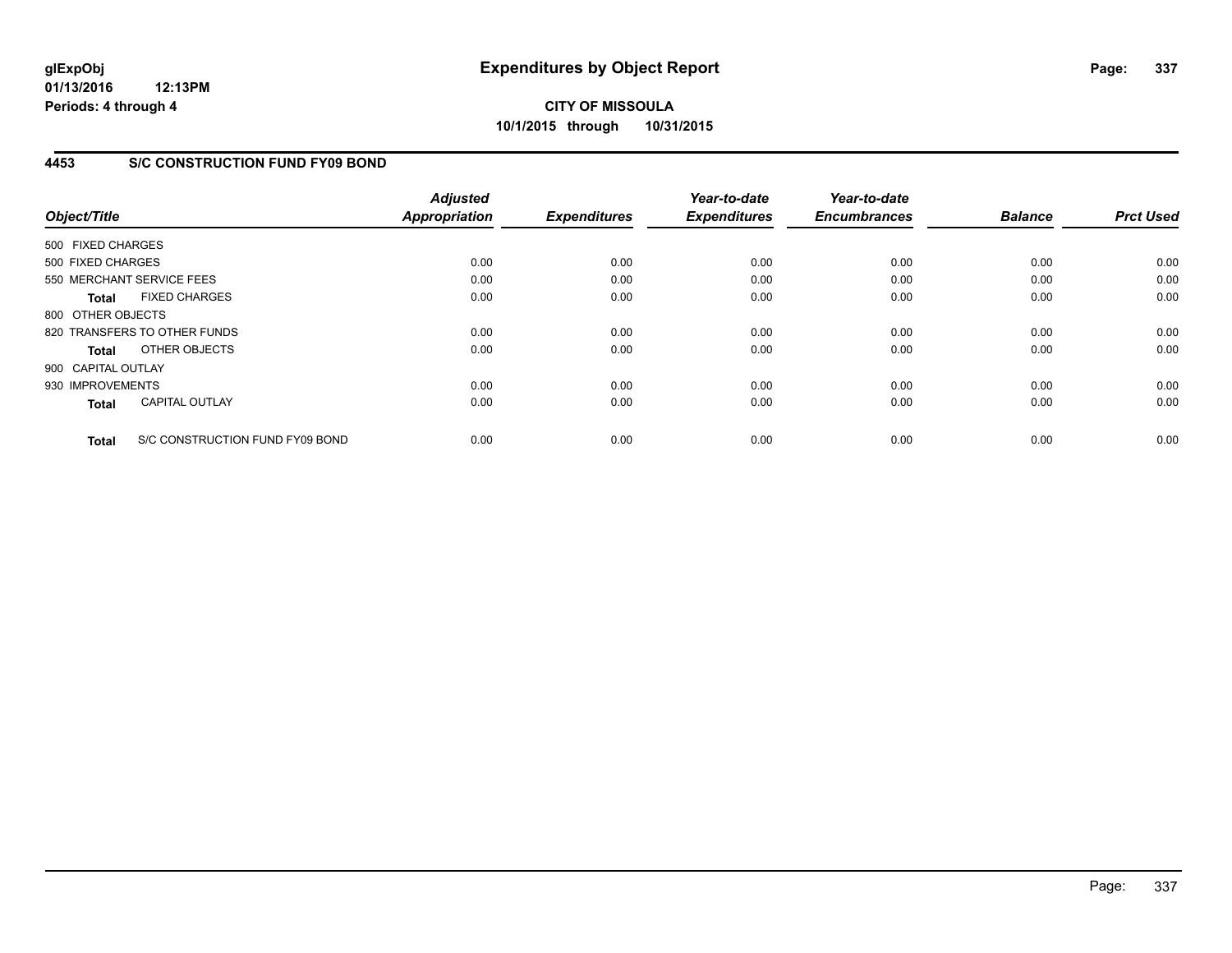#### **4454 S/C CONSTRUCTION FUND FOR FY10**

| Object/Title       |                           | <b>Adjusted</b><br><b>Appropriation</b> | <b>Expenditures</b> | Year-to-date<br><b>Expenditures</b> | Year-to-date<br><b>Encumbrances</b> | <b>Balance</b> | <b>Prct Used</b> |
|--------------------|---------------------------|-----------------------------------------|---------------------|-------------------------------------|-------------------------------------|----------------|------------------|
| 500 FIXED CHARGES  |                           |                                         |                     |                                     |                                     |                |                  |
|                    | 550 MERCHANT SERVICE FEES | 0.00                                    | 0.00                | 0.00                                | 0.00                                | 0.00           | 0.00             |
| <b>Total</b>       | <b>FIXED CHARGES</b>      | 0.00                                    | 0.00                | 0.00                                | 0.00                                | 0.00           | 0.00             |
| 900 CAPITAL OUTLAY |                           |                                         |                     |                                     |                                     |                |                  |
| 930 IMPROVEMENTS   |                           | 0.00                                    | 0.00                | 0.00                                | 0.00                                | 0.00           | 0.00             |
| <b>Total</b>       | <b>CAPITAL OUTLAY</b>     | 0.00                                    | 0.00                | 0.00                                | 0.00                                | 0.00           | 0.00             |
| <b>Total</b>       | PUBLIC WORKS OPERATIONS   | 0.00                                    | 0.00                | 0.00                                | 0.00                                | 0.00           | 0.00             |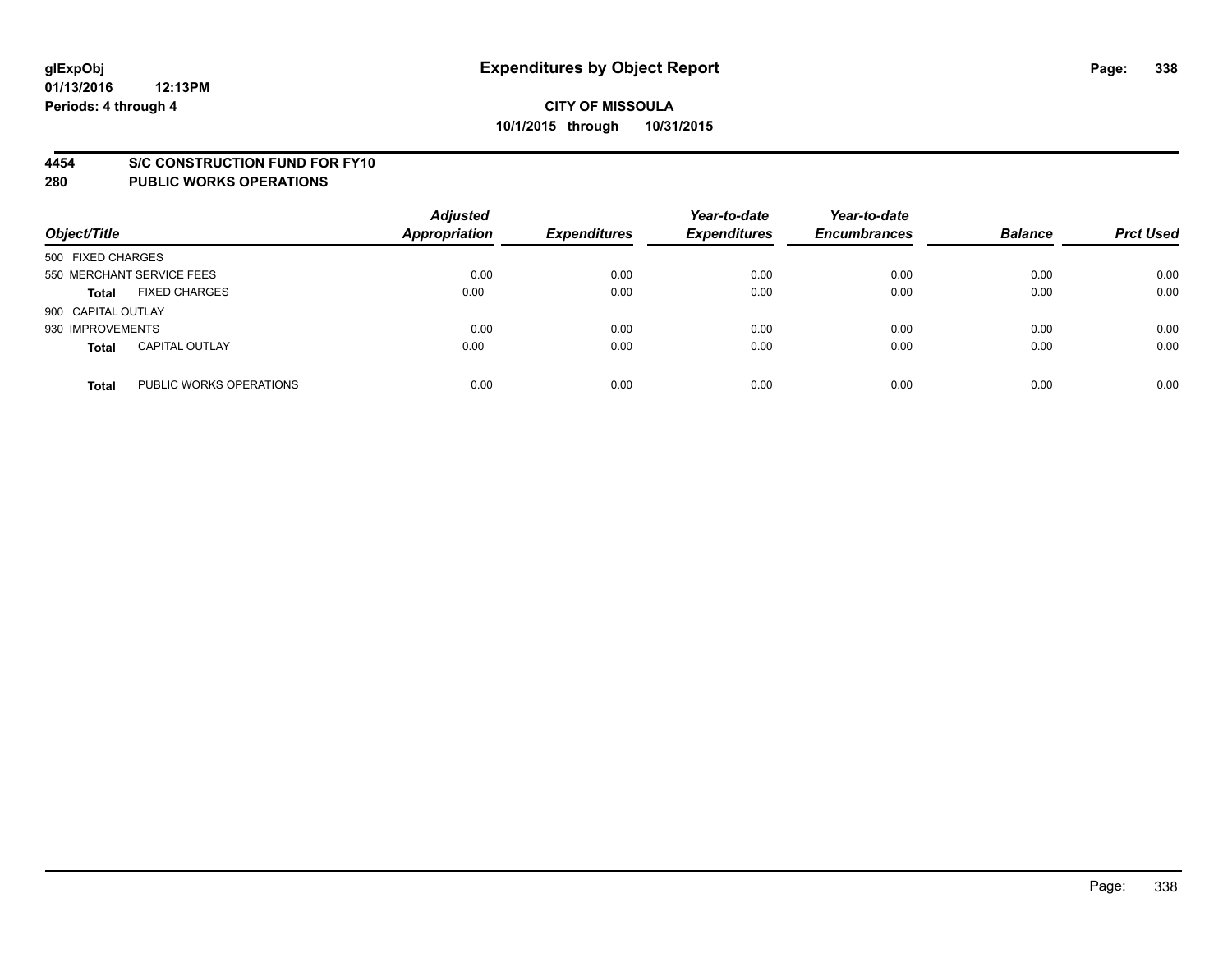## **4454 S/C CONSTRUCTION FUND FOR FY10**

| Object/Title       |                                | <b>Adjusted</b><br><b>Appropriation</b> | <b>Expenditures</b> | Year-to-date<br><b>Expenditures</b> | Year-to-date<br><b>Encumbrances</b> | <b>Balance</b> | <b>Prct Used</b> |
|--------------------|--------------------------------|-----------------------------------------|---------------------|-------------------------------------|-------------------------------------|----------------|------------------|
| 500 FIXED CHARGES  |                                |                                         |                     |                                     |                                     |                |                  |
|                    | 550 MERCHANT SERVICE FEES      | 0.00                                    | 0.00                | 0.00                                | 0.00                                | 0.00           | 0.00             |
| <b>Total</b>       | <b>FIXED CHARGES</b>           | 0.00                                    | 0.00                | 0.00                                | 0.00                                | 0.00           | 0.00             |
| 900 CAPITAL OUTLAY |                                |                                         |                     |                                     |                                     |                |                  |
| 930 IMPROVEMENTS   |                                | 0.00                                    | 0.00                | 0.00                                | 0.00                                | 0.00           | 0.00             |
| <b>Total</b>       | <b>CAPITAL OUTLAY</b>          | 0.00                                    | 0.00                | 0.00                                | 0.00                                | 0.00           | 0.00             |
| <b>Total</b>       | S/C CONSTRUCTION FUND FOR FY10 | 0.00                                    | 0.00                | 0.00                                | 0.00                                | 0.00           | 0.00             |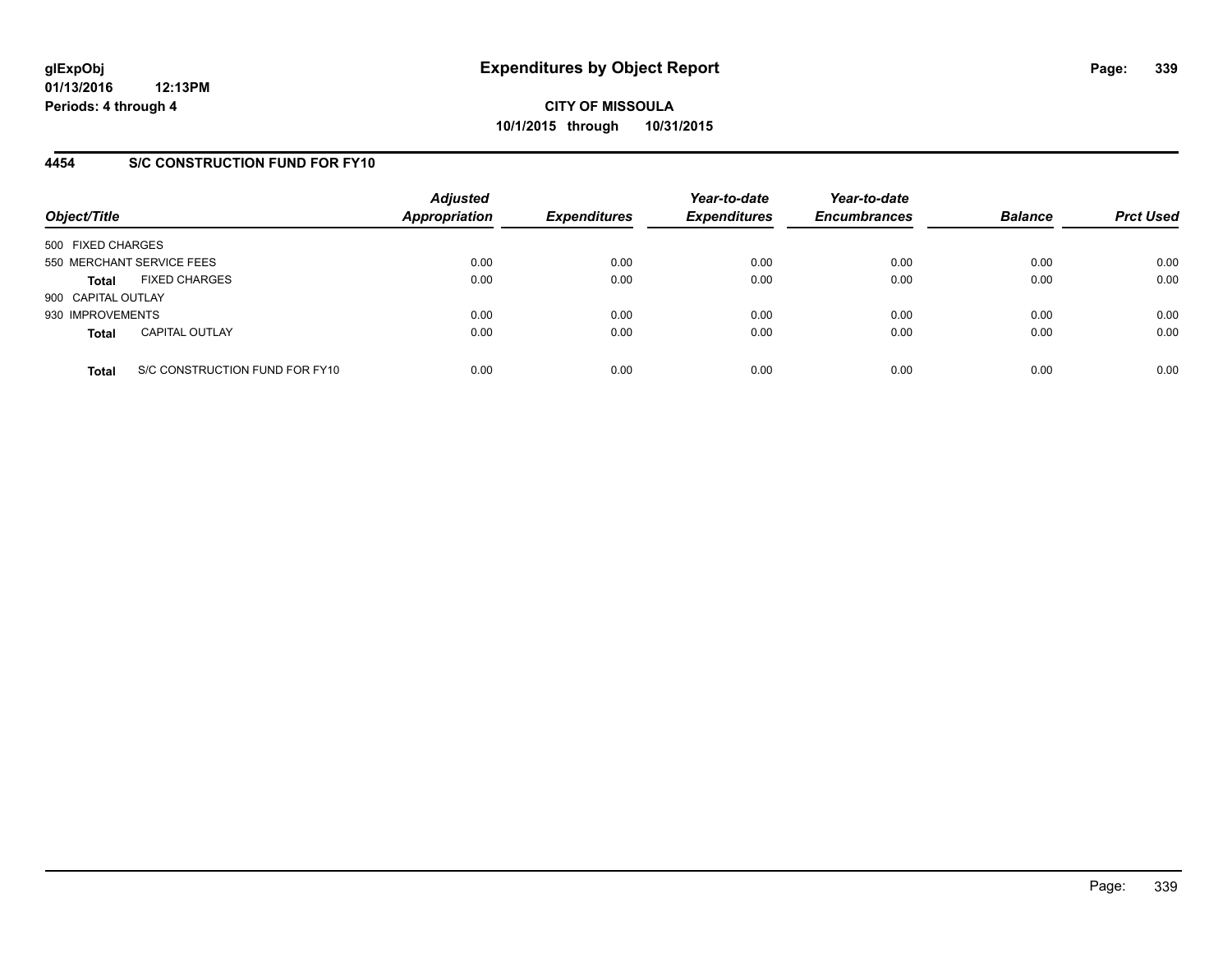**4455 FY11 S/C CONSTRUCTION FUND**

| Object/Title       |                           | <b>Adjusted</b><br><b>Appropriation</b> | <b>Expenditures</b> | Year-to-date<br><b>Expenditures</b> | Year-to-date<br><b>Encumbrances</b> | <b>Balance</b> | <b>Prct Used</b> |
|--------------------|---------------------------|-----------------------------------------|---------------------|-------------------------------------|-------------------------------------|----------------|------------------|
| 500 FIXED CHARGES  |                           |                                         |                     |                                     |                                     |                |                  |
|                    | 550 MERCHANT SERVICE FEES | 0.00                                    | 0.00                | 0.00                                | 0.00                                | 0.00           | 0.00             |
| <b>Total</b>       | <b>FIXED CHARGES</b>      | 0.00                                    | 0.00                | 0.00                                | 0.00                                | 0.00           | 0.00             |
| 900 CAPITAL OUTLAY |                           |                                         |                     |                                     |                                     |                |                  |
| 930 IMPROVEMENTS   |                           | 0.00                                    | 0.00                | 0.00                                | 0.00                                | 0.00           | 0.00             |
| <b>Total</b>       | <b>CAPITAL OUTLAY</b>     | 0.00                                    | 0.00                | 0.00                                | 0.00                                | 0.00           | 0.00             |
| <b>Total</b>       | PUBLIC WORKS OPERATIONS   | 0.00                                    | 0.00                | 0.00                                | 0.00                                | 0.00           | 0.00             |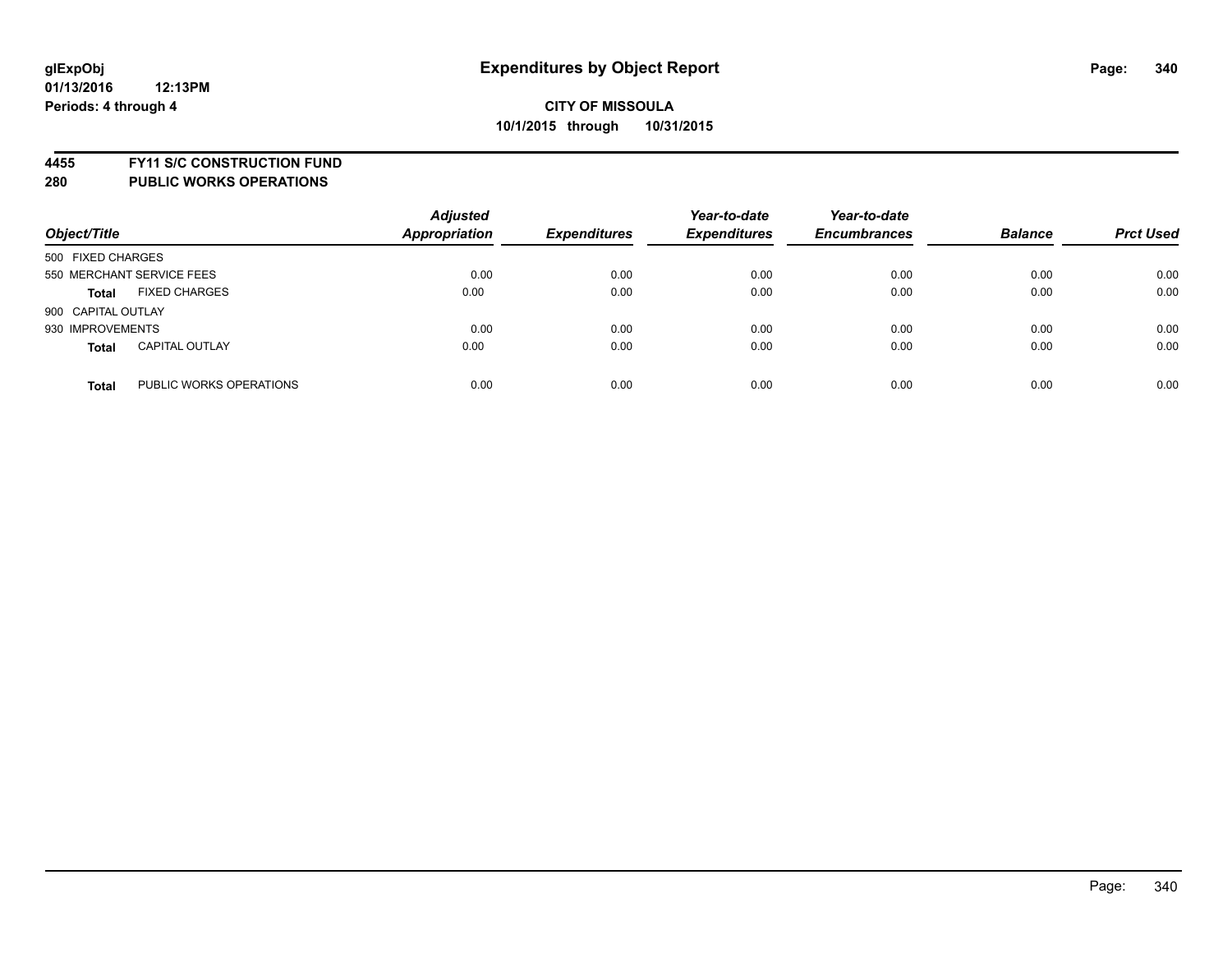### **4455 FY11 S/C CONSTRUCTION FUND**

| Object/Title       |                                   | <b>Adjusted</b><br><b>Appropriation</b> | <b>Expenditures</b> | Year-to-date<br><b>Expenditures</b> | Year-to-date<br><b>Encumbrances</b> | <b>Balance</b> | <b>Prct Used</b> |
|--------------------|-----------------------------------|-----------------------------------------|---------------------|-------------------------------------|-------------------------------------|----------------|------------------|
| 500 FIXED CHARGES  |                                   |                                         |                     |                                     |                                     |                |                  |
|                    | 550 MERCHANT SERVICE FEES         | 0.00                                    | 0.00                | 0.00                                | 0.00                                | 0.00           | 0.00             |
| <b>Total</b>       | <b>FIXED CHARGES</b>              | 0.00                                    | 0.00                | 0.00                                | 0.00                                | 0.00           | 0.00             |
| 900 CAPITAL OUTLAY |                                   |                                         |                     |                                     |                                     |                |                  |
| 930 IMPROVEMENTS   |                                   | 0.00                                    | 0.00                | 0.00                                | 0.00                                | 0.00           | 0.00             |
| <b>Total</b>       | <b>CAPITAL OUTLAY</b>             | 0.00                                    | 0.00                | 0.00                                | 0.00                                | 0.00           | 0.00             |
| <b>Total</b>       | <b>FY11 S/C CONSTRUCTION FUND</b> | 0.00                                    | 0.00                | 0.00                                | 0.00                                | 0.00           | 0.00             |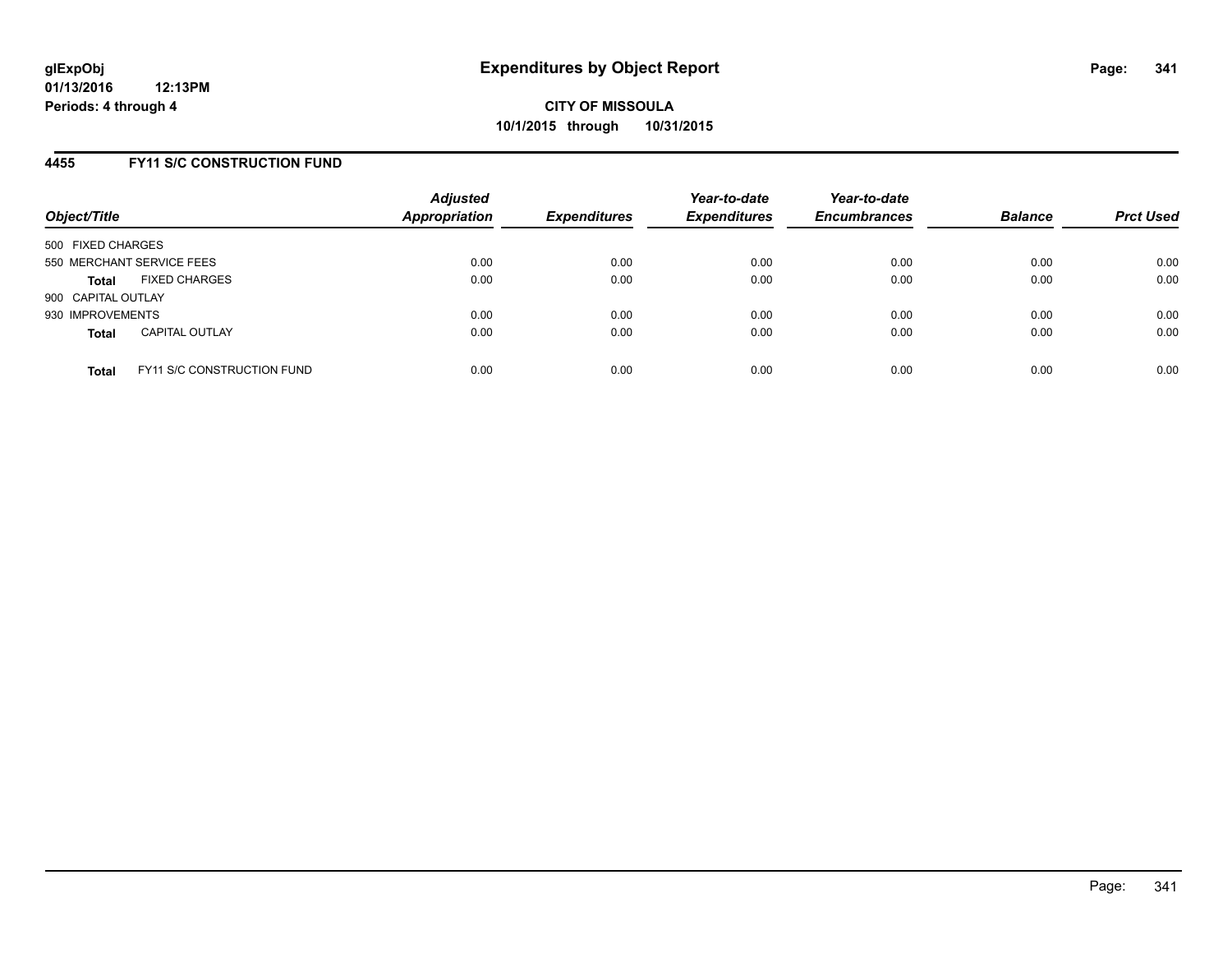**4456 FY12 S/C CONSTRUCTION FUND**

|                    |                              | <b>Adjusted</b> |                     | Year-to-date        | Year-to-date        |                |                  |
|--------------------|------------------------------|-----------------|---------------------|---------------------|---------------------|----------------|------------------|
| Object/Title       |                              | Appropriation   | <b>Expenditures</b> | <b>Expenditures</b> | <b>Encumbrances</b> | <b>Balance</b> | <b>Prct Used</b> |
| 500 FIXED CHARGES  |                              |                 |                     |                     |                     |                |                  |
|                    | 550 MERCHANT SERVICE FEES    | 0.00            | 0.00                | 0.00                | 0.00                | 0.00           | 0.00             |
| <b>Total</b>       | <b>FIXED CHARGES</b>         | 0.00            | 0.00                | 0.00                | 0.00                | 0.00           | 0.00             |
| 800 OTHER OBJECTS  |                              |                 |                     |                     |                     |                |                  |
|                    | 820 TRANSFERS TO OTHER FUNDS | 0.00            | 0.00                | 0.00                | 0.00                | 0.00           | 0.00             |
| Total              | OTHER OBJECTS                | 0.00            | 0.00                | 0.00                | 0.00                | 0.00           | 0.00             |
| 900 CAPITAL OUTLAY |                              |                 |                     |                     |                     |                |                  |
| 930 IMPROVEMENTS   |                              | 0.00            | 0.00                | 0.00                | 0.00                | 0.00           | 0.00             |
| Total              | <b>CAPITAL OUTLAY</b>        | 0.00            | 0.00                | 0.00                | 0.00                | 0.00           | 0.00             |
| <b>Total</b>       | PUBLIC WORKS OPERATIONS      | 0.00            | 0.00                | 0.00                | 0.00                | 0.00           | 0.00             |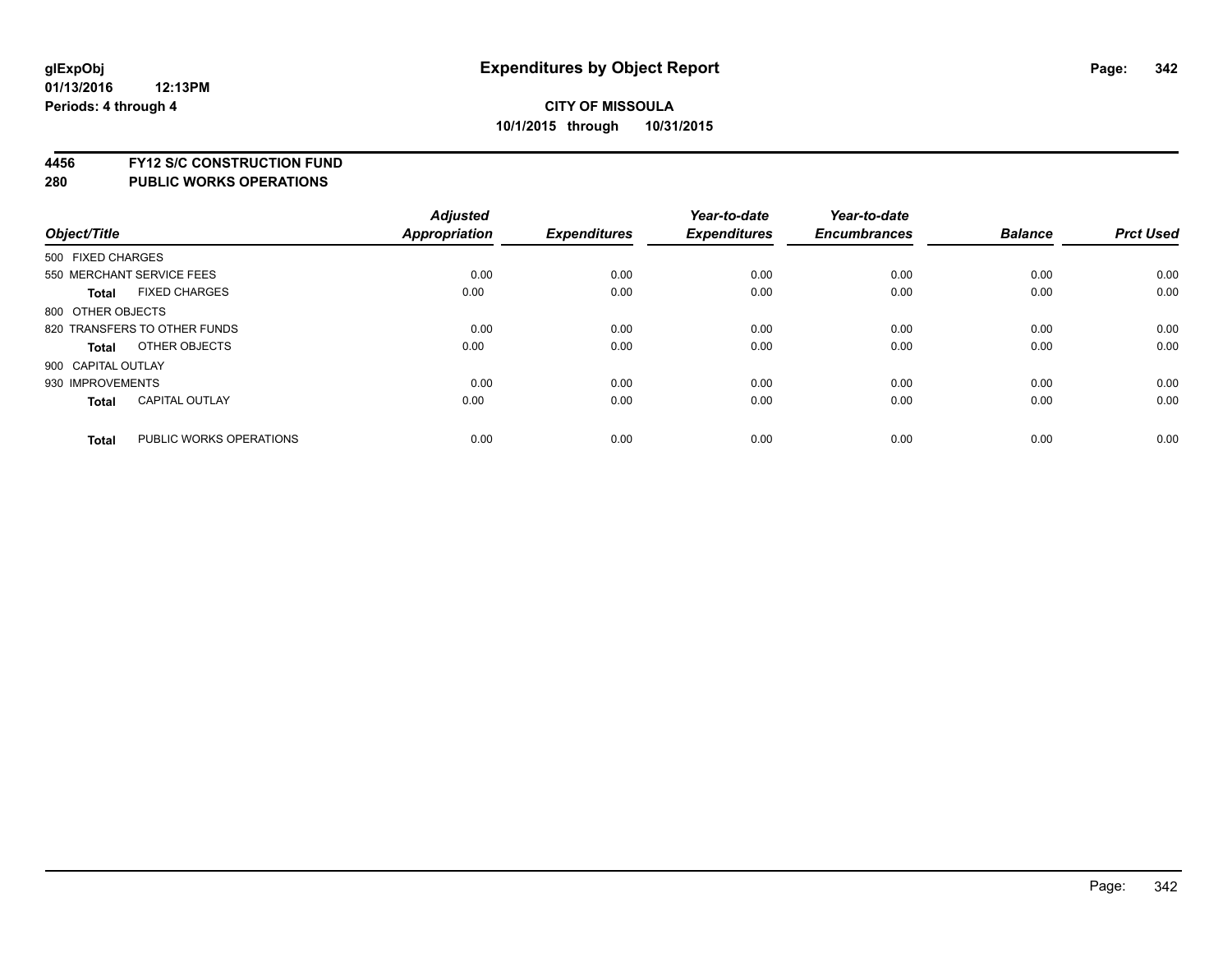## **4456 FY12 S/C CONSTRUCTION FUND**

| Object/Title       |                                   | <b>Adjusted</b><br><b>Appropriation</b> | <b>Expenditures</b> | Year-to-date<br><b>Expenditures</b> | Year-to-date<br><b>Encumbrances</b> | <b>Balance</b> | <b>Prct Used</b> |
|--------------------|-----------------------------------|-----------------------------------------|---------------------|-------------------------------------|-------------------------------------|----------------|------------------|
| 500 FIXED CHARGES  |                                   |                                         |                     |                                     |                                     |                |                  |
|                    | 550 MERCHANT SERVICE FEES         | 0.00                                    | 0.00                | 0.00                                | 0.00                                | 0.00           | 0.00             |
| <b>Total</b>       | <b>FIXED CHARGES</b>              | 0.00                                    | 0.00                | 0.00                                | 0.00                                | 0.00           | 0.00             |
| 800 OTHER OBJECTS  |                                   |                                         |                     |                                     |                                     |                |                  |
|                    | 820 TRANSFERS TO OTHER FUNDS      | 0.00                                    | 0.00                | 0.00                                | 0.00                                | 0.00           | 0.00             |
| <b>Total</b>       | OTHER OBJECTS                     | 0.00                                    | 0.00                | 0.00                                | 0.00                                | 0.00           | 0.00             |
| 900 CAPITAL OUTLAY |                                   |                                         |                     |                                     |                                     |                |                  |
| 930 IMPROVEMENTS   |                                   | 0.00                                    | 0.00                | 0.00                                | 0.00                                | 0.00           | 0.00             |
| Total              | <b>CAPITAL OUTLAY</b>             | 0.00                                    | 0.00                | 0.00                                | 0.00                                | 0.00           | 0.00             |
| <b>Total</b>       | <b>FY12 S/C CONSTRUCTION FUND</b> | 0.00                                    | 0.00                | 0.00                                | 0.00                                | 0.00           | 0.00             |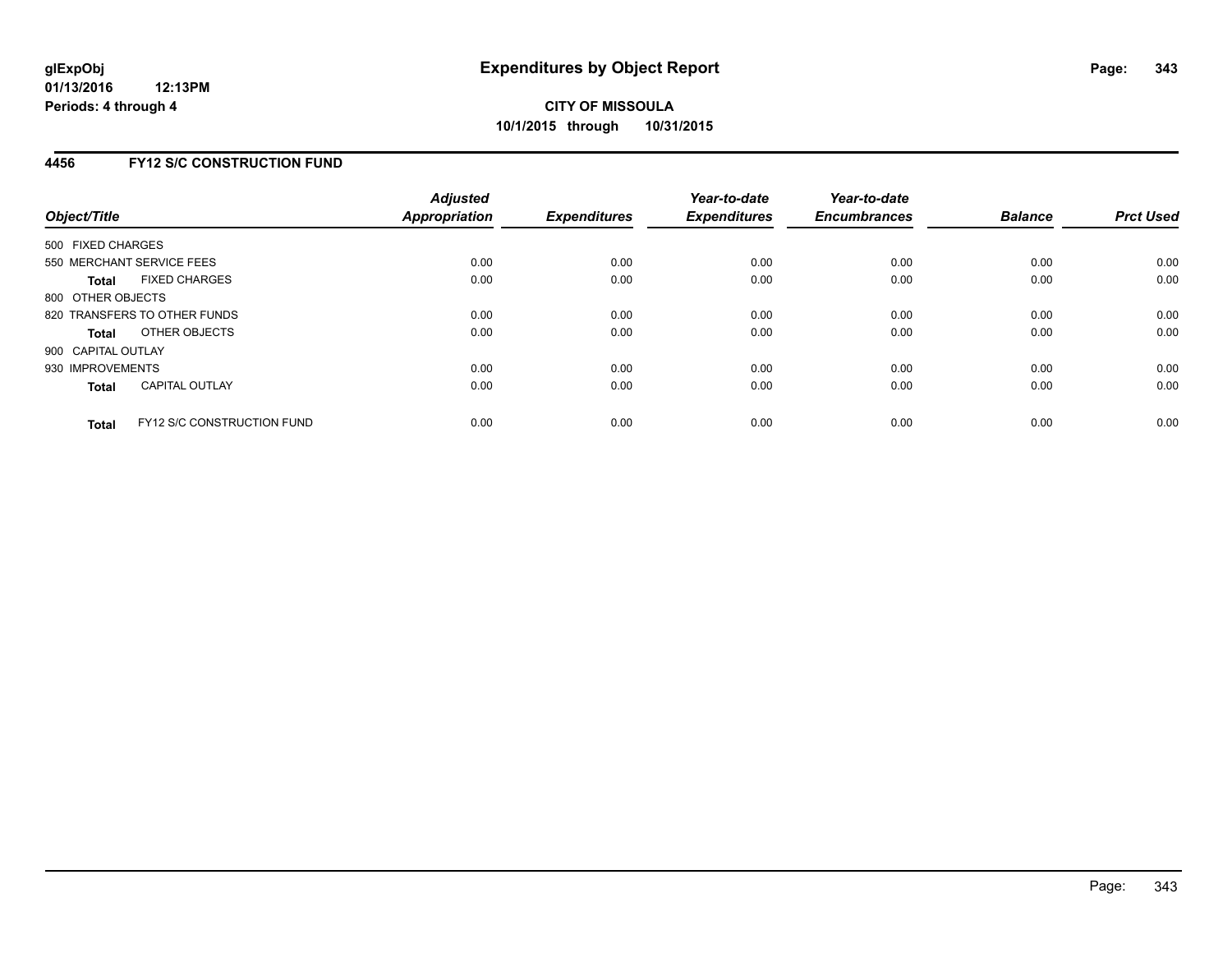#### **01/13/2016 12:13PM Periods: 4 through 4**

## **CITY OF MISSOULA 10/1/2015 through 10/31/2015**

#### **4457 FY13 SIDEWALK/CURB CONSTRUCTION**

|                    |                              | <b>Adjusted</b> |                     | Year-to-date        | Year-to-date        |                |                  |
|--------------------|------------------------------|-----------------|---------------------|---------------------|---------------------|----------------|------------------|
| Object/Title       |                              | Appropriation   | <b>Expenditures</b> | <b>Expenditures</b> | <b>Encumbrances</b> | <b>Balance</b> | <b>Prct Used</b> |
|                    | 300 PURCHASED SERVICES       |                 |                     |                     |                     |                |                  |
|                    | 350 PROFESSIONAL SERVICES    | 0.00            | 0.00                | 0.00                | 0.00                | 0.00           | 0.00             |
| <b>Total</b>       | PURCHASED SERVICES           | 0.00            | 0.00                | 0.00                | 0.00                | 0.00           | 0.00             |
| 500 FIXED CHARGES  |                              |                 |                     |                     |                     |                |                  |
|                    | 550 MERCHANT SERVICE FEES    | 0.00            | 0.00                | 0.00                | 0.00                | 0.00           | 0.00             |
| <b>Total</b>       | <b>FIXED CHARGES</b>         | 0.00            | 0.00                | 0.00                | 0.00                | 0.00           | 0.00             |
| 800 OTHER OBJECTS  |                              |                 |                     |                     |                     |                |                  |
|                    | 820 TRANSFERS TO OTHER FUNDS | 0.00            | 0.00                | 0.00                | 0.00                | 0.00           | 0.00             |
| <b>Total</b>       | OTHER OBJECTS                | 0.00            | 0.00                | 0.00                | 0.00                | 0.00           | 0.00             |
| 900 CAPITAL OUTLAY |                              |                 |                     |                     |                     |                |                  |
| 930 IMPROVEMENTS   |                              | 0.00            | 0.00                | 0.00                | 0.00                | 0.00           | 0.00             |
| <b>Total</b>       | <b>CAPITAL OUTLAY</b>        | 0.00            | 0.00                | 0.00                | 0.00                | 0.00           | 0.00             |
| <b>Total</b>       | PUBLIC WORKS OPERATIONS      | 0.00            | 0.00                | 0.00                | 0.00                | 0.00           | 0.00             |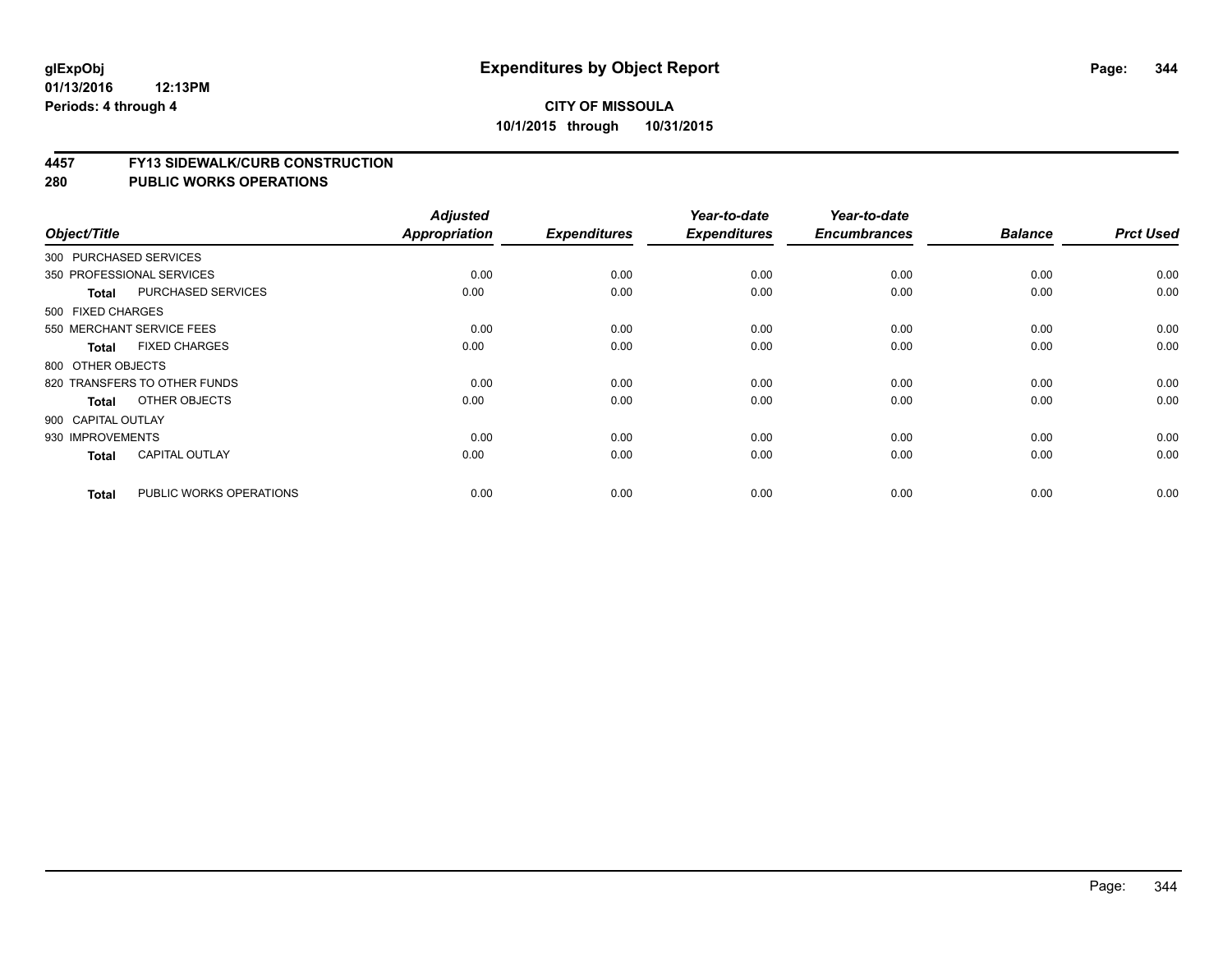# **4457 FY13 SIDEWALK/CURB CONSTRUCTION**

| Object/Title              |                                 | <b>Adjusted</b><br><b>Appropriation</b> | <b>Expenditures</b> | Year-to-date<br><b>Expenditures</b> | Year-to-date<br><b>Encumbrances</b> | <b>Balance</b> | <b>Prct Used</b> |
|---------------------------|---------------------------------|-----------------------------------------|---------------------|-------------------------------------|-------------------------------------|----------------|------------------|
| 300 PURCHASED SERVICES    |                                 |                                         |                     |                                     |                                     |                |                  |
| 350 PROFESSIONAL SERVICES |                                 | 0.00                                    | 0.00                | 0.00                                | 0.00                                | 0.00           | 0.00             |
| <b>Total</b>              | PURCHASED SERVICES              | 0.00                                    | 0.00                | 0.00                                | 0.00                                | 0.00           | 0.00             |
| 500 FIXED CHARGES         |                                 |                                         |                     |                                     |                                     |                |                  |
| 550 MERCHANT SERVICE FEES |                                 | 0.00                                    | 0.00                | 0.00                                | 0.00                                | 0.00           | 0.00             |
| <b>Total</b>              | <b>FIXED CHARGES</b>            | 0.00                                    | 0.00                | 0.00                                | 0.00                                | 0.00           | 0.00             |
| 800 OTHER OBJECTS         |                                 |                                         |                     |                                     |                                     |                |                  |
|                           | 820 TRANSFERS TO OTHER FUNDS    | 0.00                                    | 0.00                | 0.00                                | 0.00                                | 0.00           | 0.00             |
| Total                     | OTHER OBJECTS                   | 0.00                                    | 0.00                | 0.00                                | 0.00                                | 0.00           | 0.00             |
| 900 CAPITAL OUTLAY        |                                 |                                         |                     |                                     |                                     |                |                  |
| 930 IMPROVEMENTS          |                                 | 0.00                                    | 0.00                | 0.00                                | 0.00                                | 0.00           | 0.00             |
| <b>Total</b>              | <b>CAPITAL OUTLAY</b>           | 0.00                                    | 0.00                | 0.00                                | 0.00                                | 0.00           | 0.00             |
| <b>Total</b>              | FY13 SIDEWALK/CURB CONSTRUCTION | 0.00                                    | 0.00                | 0.00                                | 0.00                                | 0.00           | 0.00             |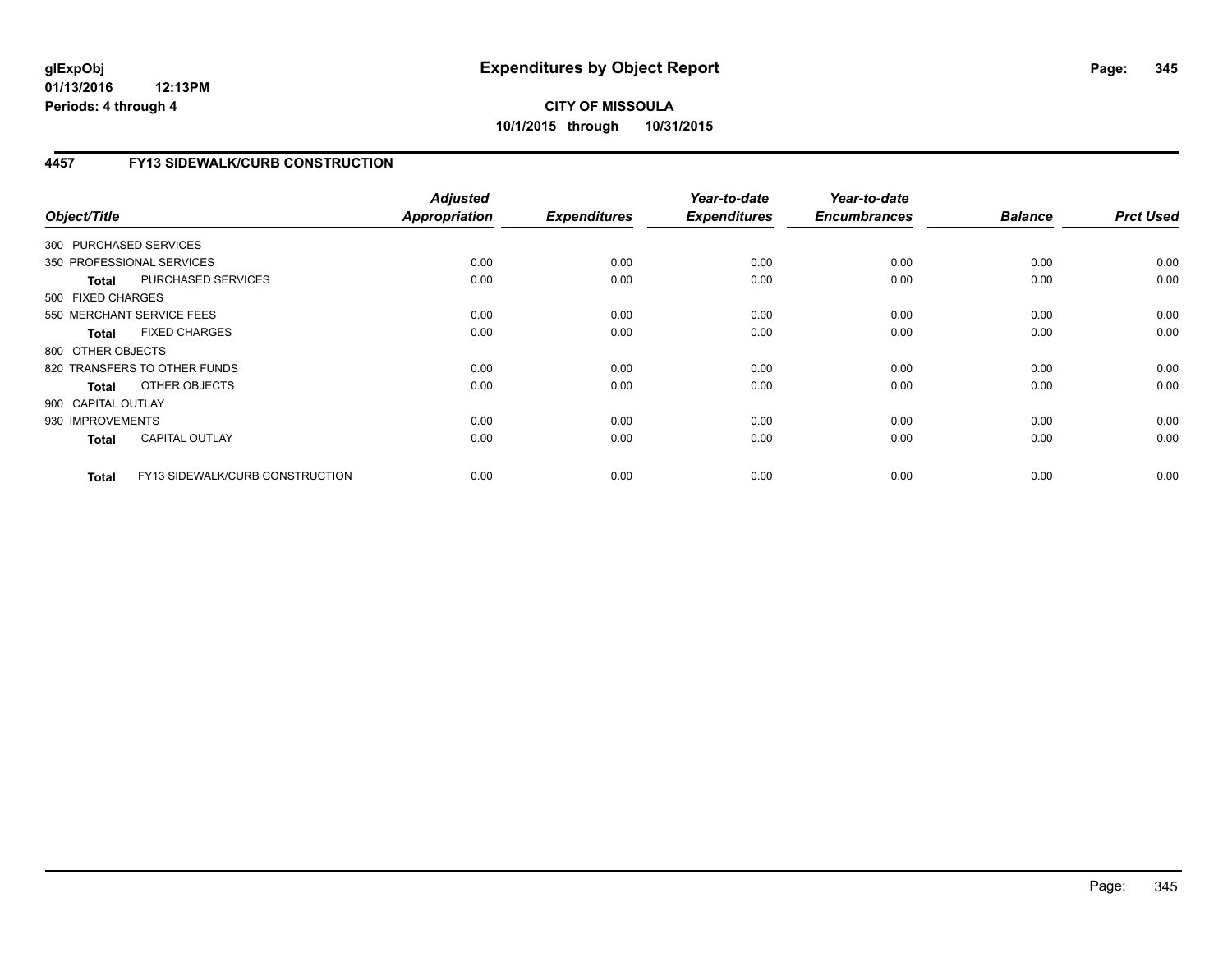#### **4458 FY14 SIDEWALK & CURB CONSTRUCTION**

| Object/Title              |                              | <b>Adjusted</b><br>Appropriation | <b>Expenditures</b> | Year-to-date<br><b>Expenditures</b> | Year-to-date<br><b>Encumbrances</b> | <b>Balance</b> | <b>Prct Used</b> |
|---------------------------|------------------------------|----------------------------------|---------------------|-------------------------------------|-------------------------------------|----------------|------------------|
| 500 FIXED CHARGES         |                              |                                  |                     |                                     |                                     |                |                  |
| 550 MERCHANT SERVICE FEES |                              | 0.00                             | 0.00                | 0.00                                | 0.00                                | 0.00           | 0.00             |
| <b>Total</b>              | <b>FIXED CHARGES</b>         | 0.00                             | 0.00                | 0.00                                | 0.00                                | 0.00           | 0.00             |
| 800 OTHER OBJECTS         |                              |                                  |                     |                                     |                                     |                |                  |
|                           | 820 TRANSFERS TO OTHER FUNDS | 0.00                             | 0.00                | 0.00                                | 0.00                                | 0.00           | 0.00             |
| Total                     | OTHER OBJECTS                | 0.00                             | 0.00                | 0.00                                | 0.00                                | 0.00           | 0.00             |
| 900 CAPITAL OUTLAY        |                              |                                  |                     |                                     |                                     |                |                  |
| 930 IMPROVEMENTS          |                              | 0.00                             | 0.00                | 0.00                                | 0.00                                | 0.00           | 0.00             |
| Total                     | <b>CAPITAL OUTLAY</b>        | 0.00                             | 0.00                | 0.00                                | 0.00                                | 0.00           | 0.00             |
|                           |                              |                                  |                     |                                     |                                     |                |                  |
| <b>Total</b>              | PUBLIC WORKS OPERATIONS      | 0.00                             | 0.00                | 0.00                                | 0.00                                | 0.00           | 0.00             |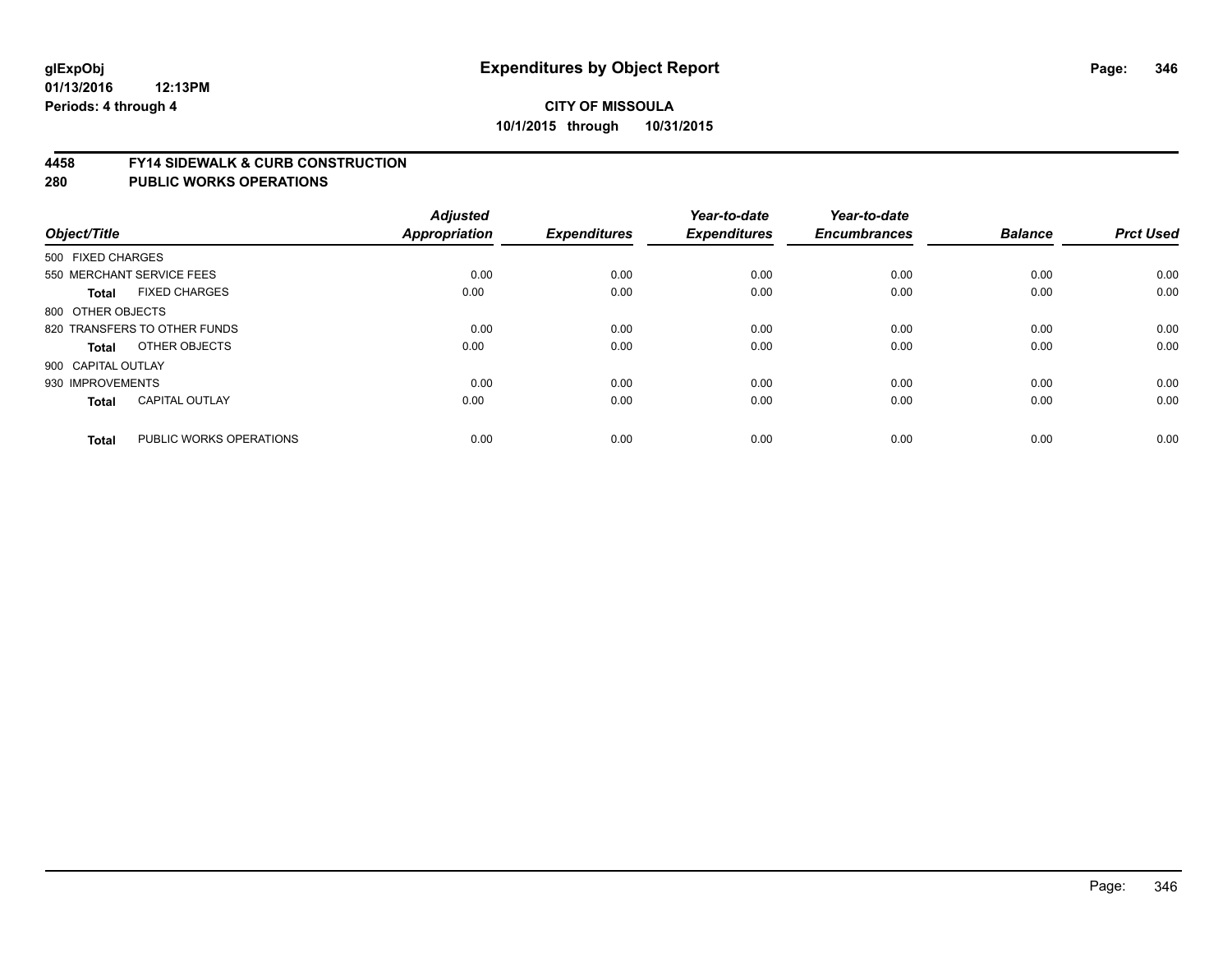# **4458 FY14 SIDEWALK & CURB CONSTRUCTION**

| Object/Title       |                                              | <b>Adjusted</b><br>Appropriation | <b>Expenditures</b> | Year-to-date<br><b>Expenditures</b> | Year-to-date<br><b>Encumbrances</b> | <b>Balance</b> | <b>Prct Used</b> |
|--------------------|----------------------------------------------|----------------------------------|---------------------|-------------------------------------|-------------------------------------|----------------|------------------|
| 500 FIXED CHARGES  |                                              |                                  |                     |                                     |                                     |                |                  |
|                    | 550 MERCHANT SERVICE FEES                    | 0.00                             | 0.00                | 0.00                                | 0.00                                | 0.00           | 0.00             |
| <b>Total</b>       | <b>FIXED CHARGES</b>                         | 0.00                             | 0.00                | 0.00                                | 0.00                                | 0.00           | 0.00             |
| 800 OTHER OBJECTS  |                                              |                                  |                     |                                     |                                     |                |                  |
|                    | 820 TRANSFERS TO OTHER FUNDS                 | 0.00                             | 0.00                | 0.00                                | 0.00                                | 0.00           | 0.00             |
| <b>Total</b>       | OTHER OBJECTS                                | 0.00                             | 0.00                | 0.00                                | 0.00                                | 0.00           | 0.00             |
| 900 CAPITAL OUTLAY |                                              |                                  |                     |                                     |                                     |                |                  |
| 930 IMPROVEMENTS   |                                              | 0.00                             | 0.00                | 0.00                                | 0.00                                | 0.00           | 0.00             |
| Total              | <b>CAPITAL OUTLAY</b>                        | 0.00                             | 0.00                | 0.00                                | 0.00                                | 0.00           | 0.00             |
| <b>Total</b>       | <b>FY14 SIDEWALK &amp; CURB CONSTRUCTIOL</b> | 0.00                             | 0.00                | 0.00                                | 0.00                                | 0.00           | 0.00             |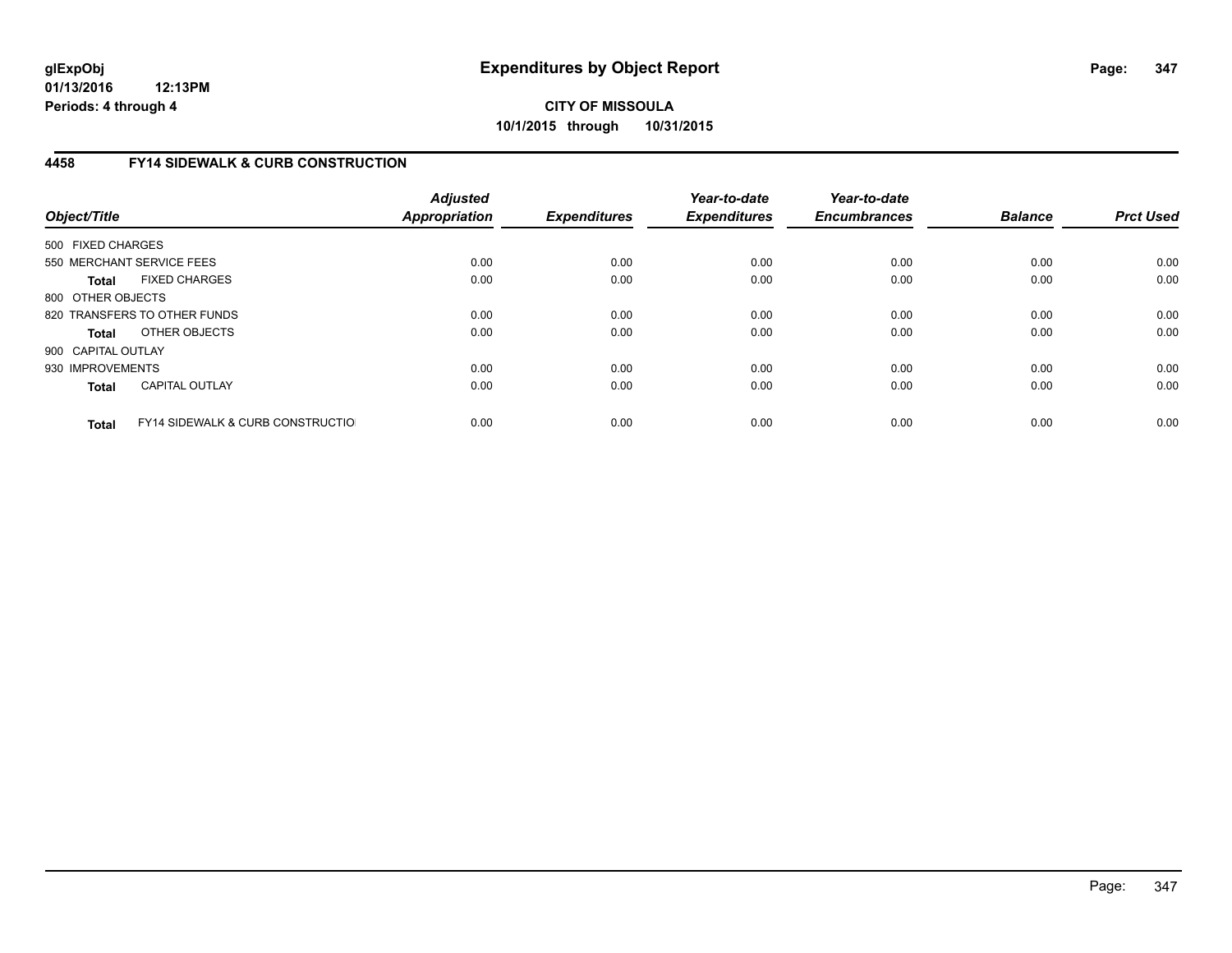#### **4459 FY15 SIDEWALK/CURB CONSTRUCTION**

|              |                                         | <b>Adjusted</b> |                     | Year-to-date        | Year-to-date        |                |                  |
|--------------|-----------------------------------------|-----------------|---------------------|---------------------|---------------------|----------------|------------------|
| Object/Title |                                         | Appropriation   | <b>Expenditures</b> | <b>Expenditures</b> | <b>Encumbrances</b> | <b>Balance</b> | <b>Prct Used</b> |
|              | 500 FIXED CHARGES                       |                 |                     |                     |                     |                |                  |
|              | 550 MERCHANT SERVICE FEES               | 0.00            | 0.00                | 0.00                | 0.00                | 0.00           | 0.00             |
|              | <b>FIXED CHARGES</b><br><b>Total</b>    | 0.00            | 0.00                | 0.00                | 0.00                | 0.00           | 0.00             |
|              | 800 OTHER OBJECTS                       |                 |                     |                     |                     |                |                  |
|              | 820 TRANSFERS TO OTHER FUNDS            | 0.00            | 0.00                | 29,930.00           | 0.00                | $-29,930.00$   | 0.00             |
|              | OTHER OBJECTS<br>Total                  | 0.00            | 0.00                | 29,930.00           | 0.00                | $-29,930.00$   | 0.00             |
|              | 900 CAPITAL OUTLAY                      |                 |                     |                     |                     |                |                  |
|              | 930 IMPROVEMENTS                        | 0.00            | 0.00                | 0.00                | 0.00                | 0.00           | 0.00             |
|              | <b>CAPITAL OUTLAY</b><br>Total          | 0.00            | 0.00                | 0.00                | 0.00                | 0.00           | 0.00             |
|              | PUBLIC WORKS OPERATIONS<br><b>Total</b> | 0.00            | 0.00                | 29,930.00           | 0.00                | $-29.930.00$   | 0.00             |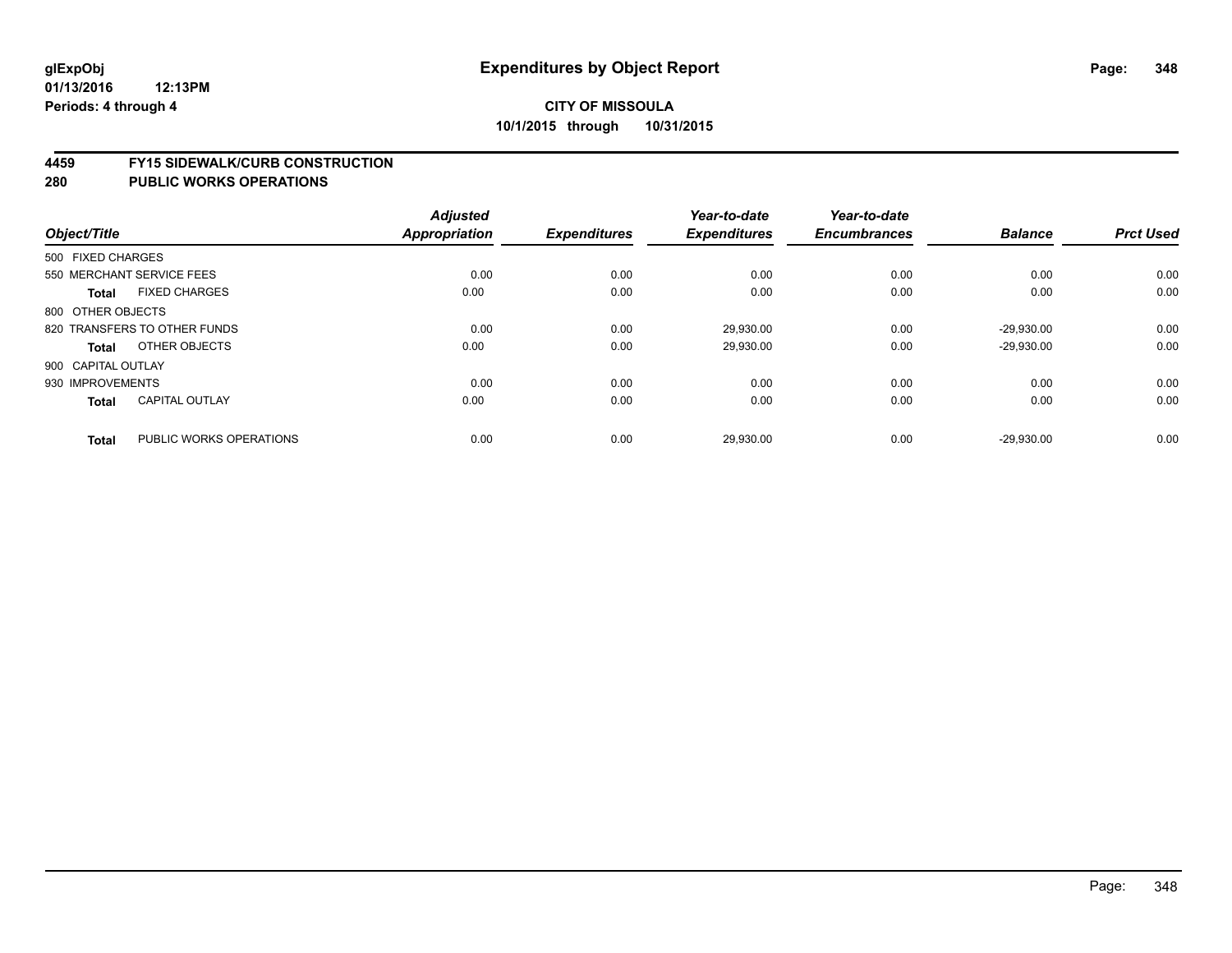## **4459 FY15 SIDEWALK/CURB CONSTRUCTION**

| Object/Title       |                                        | <b>Adjusted</b><br><b>Appropriation</b> | <b>Expenditures</b> | Year-to-date<br><b>Expenditures</b> | Year-to-date<br><b>Encumbrances</b> | <b>Balance</b> | <b>Prct Used</b> |
|--------------------|----------------------------------------|-----------------------------------------|---------------------|-------------------------------------|-------------------------------------|----------------|------------------|
| 500 FIXED CHARGES  |                                        |                                         |                     |                                     |                                     |                |                  |
|                    | 550 MERCHANT SERVICE FEES              | 0.00                                    | 0.00                | 0.00                                | 0.00                                | 0.00           | 0.00             |
| Total              | <b>FIXED CHARGES</b>                   | 0.00                                    | 0.00                | 0.00                                | 0.00                                | 0.00           | 0.00             |
| 800 OTHER OBJECTS  |                                        |                                         |                     |                                     |                                     |                |                  |
|                    | 820 TRANSFERS TO OTHER FUNDS           | 0.00                                    | 0.00                | 29.930.00                           | 0.00                                | $-29.930.00$   | 0.00             |
| Total              | OTHER OBJECTS                          | 0.00                                    | 0.00                | 29.930.00                           | 0.00                                | $-29.930.00$   | 0.00             |
| 900 CAPITAL OUTLAY |                                        |                                         |                     |                                     |                                     |                |                  |
| 930 IMPROVEMENTS   |                                        | 0.00                                    | 0.00                | 0.00                                | 0.00                                | 0.00           | 0.00             |
| <b>Total</b>       | <b>CAPITAL OUTLAY</b>                  | 0.00                                    | 0.00                | 0.00                                | 0.00                                | 0.00           | 0.00             |
| <b>Total</b>       | <b>FY15 SIDEWALK/CURB CONSTRUCTION</b> | 0.00                                    | 0.00                | 29.930.00                           | 0.00                                | $-29.930.00$   | 0.00             |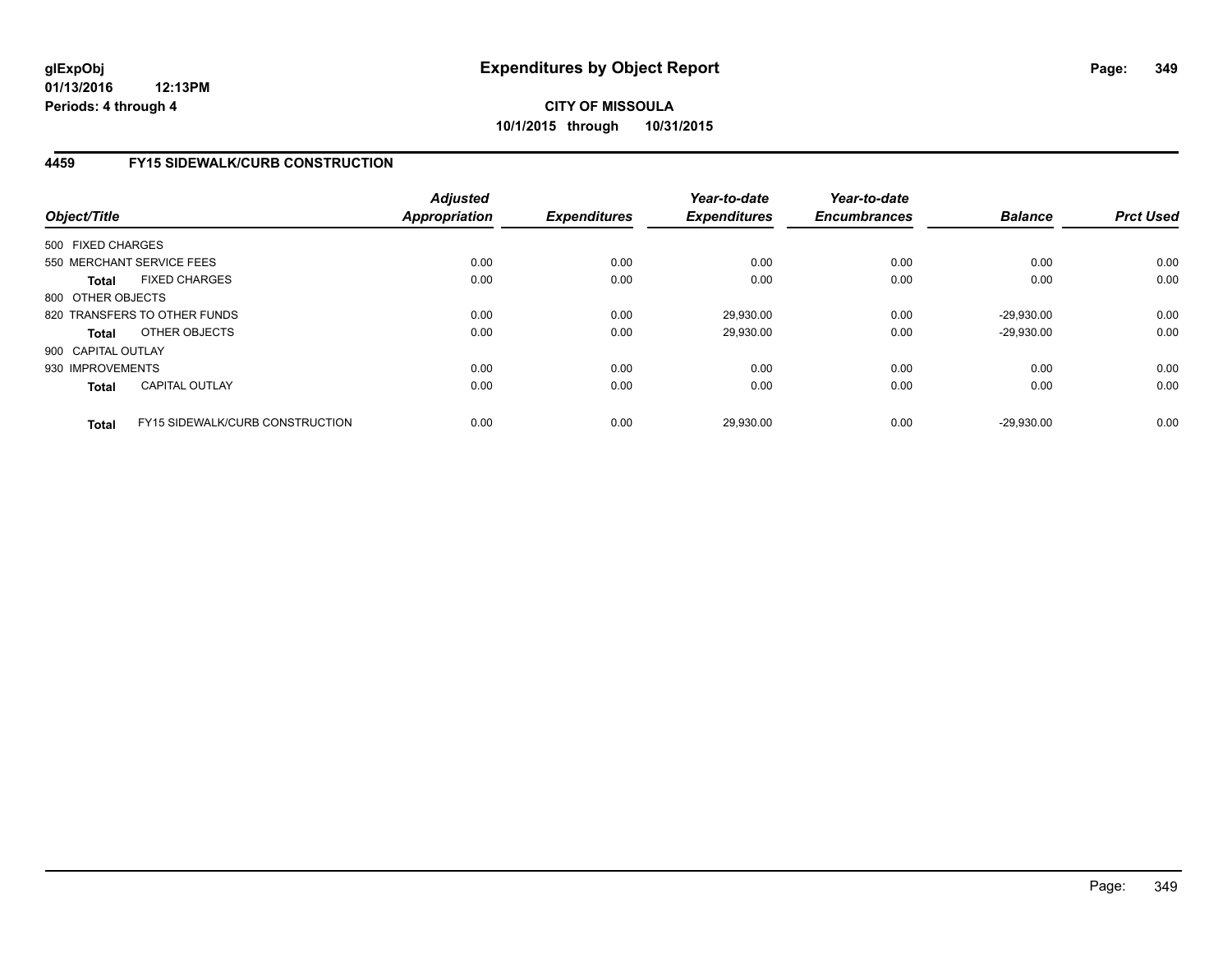#### **4460 FY16 SIDEWALK/CURB CONSTRUCTION**

| Object/Title       |                           | <b>Adjusted</b><br>Appropriation | <b>Expenditures</b> | Year-to-date<br><b>Expenditures</b> | Year-to-date<br><b>Encumbrances</b> | <b>Balance</b> | <b>Prct Used</b> |
|--------------------|---------------------------|----------------------------------|---------------------|-------------------------------------|-------------------------------------|----------------|------------------|
| 500 FIXED CHARGES  |                           |                                  |                     |                                     |                                     |                |                  |
|                    | 550 MERCHANT SERVICE FEES | 0.00                             | 0.00                | 0.00                                | 0.00                                | 0.00           | 0.00             |
| <b>Total</b>       | <b>FIXED CHARGES</b>      | 0.00                             | 0.00                | 0.00                                | 0.00                                | 0.00           | 0.00             |
| 900 CAPITAL OUTLAY |                           |                                  |                     |                                     |                                     |                |                  |
| 930 IMPROVEMENTS   |                           | 0.00                             | 257.827.16          | 463.214.76                          | 0.00                                | -463.214.76    | 0.00             |
| <b>Total</b>       | <b>CAPITAL OUTLAY</b>     | 0.00                             | 257.827.16          | 463,214.76                          | 0.00                                | -463.214.76    | 0.00             |
| <b>Total</b>       | PUBLIC WORKS OPERATIONS   | 0.00                             | 257.827.16          | 463.214.76                          | 0.00                                | -463.214.76    | 0.00             |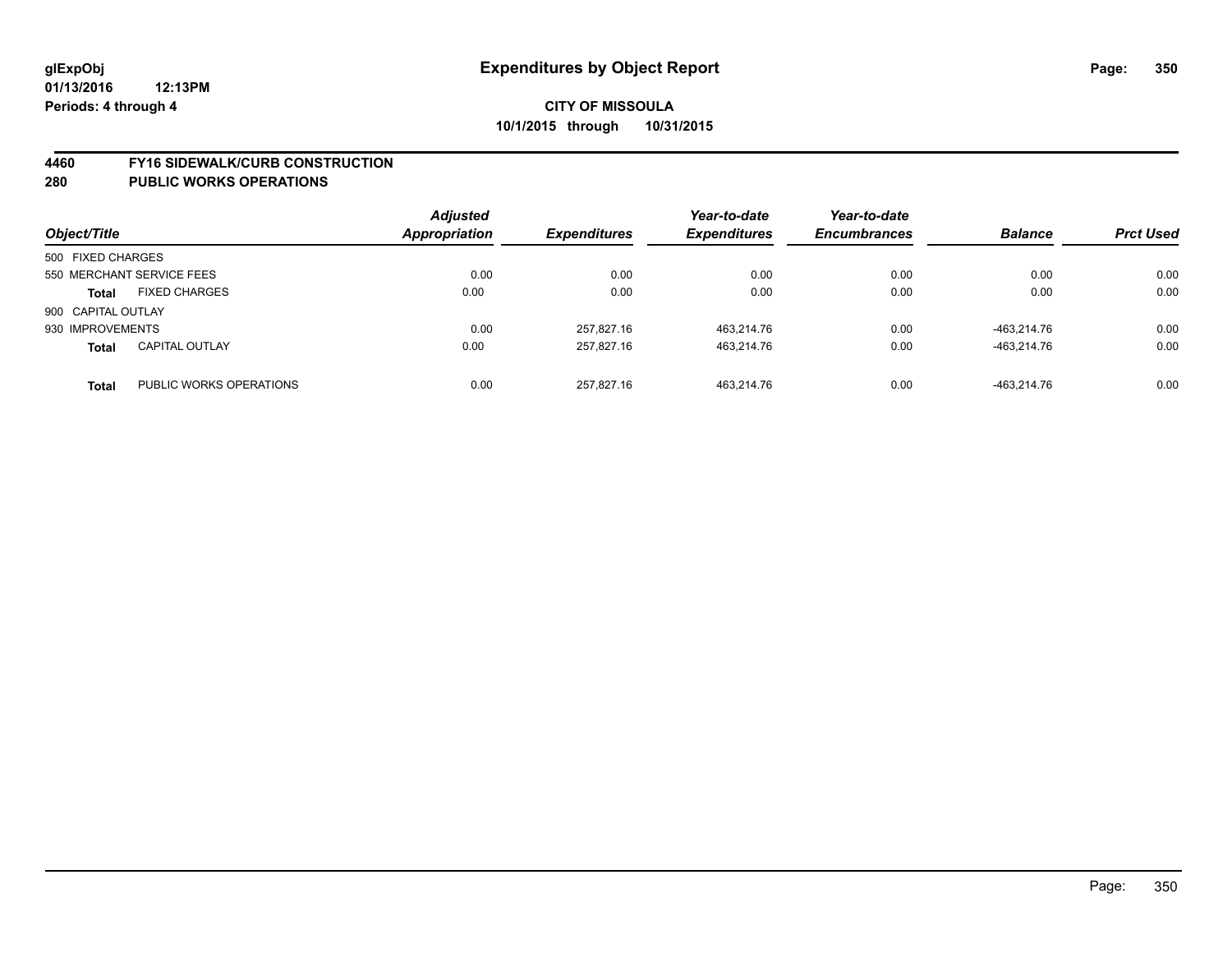## **4460 FY16 SIDEWALK/CURB CONSTRUCTION**

| Object/Title       |                                        | <b>Adjusted</b><br>Appropriation | <b>Expenditures</b> | Year-to-date<br><b>Expenditures</b> | Year-to-date<br><b>Encumbrances</b> | <b>Balance</b> | <b>Prct Used</b> |
|--------------------|----------------------------------------|----------------------------------|---------------------|-------------------------------------|-------------------------------------|----------------|------------------|
| 500 FIXED CHARGES  |                                        |                                  |                     |                                     |                                     |                |                  |
|                    | 550 MERCHANT SERVICE FEES              | 0.00                             | 0.00                | 0.00                                | 0.00                                | 0.00           | 0.00             |
| Total              | <b>FIXED CHARGES</b>                   | 0.00                             | 0.00                | 0.00                                | 0.00                                | 0.00           | 0.00             |
| 900 CAPITAL OUTLAY |                                        |                                  |                     |                                     |                                     |                |                  |
| 930 IMPROVEMENTS   |                                        | 0.00                             | 257.827.16          | 463.214.76                          | 0.00                                | -463.214.76    | 0.00             |
| <b>Total</b>       | <b>CAPITAL OUTLAY</b>                  | 0.00                             | 257.827.16          | 463,214.76                          | 0.00                                | -463,214.76    | 0.00             |
| <b>Total</b>       | <b>FY16 SIDEWALK/CURB CONSTRUCTION</b> | 0.00                             | 257.827.16          | 463.214.76                          | 0.00                                | -463.214.76    | 0.00             |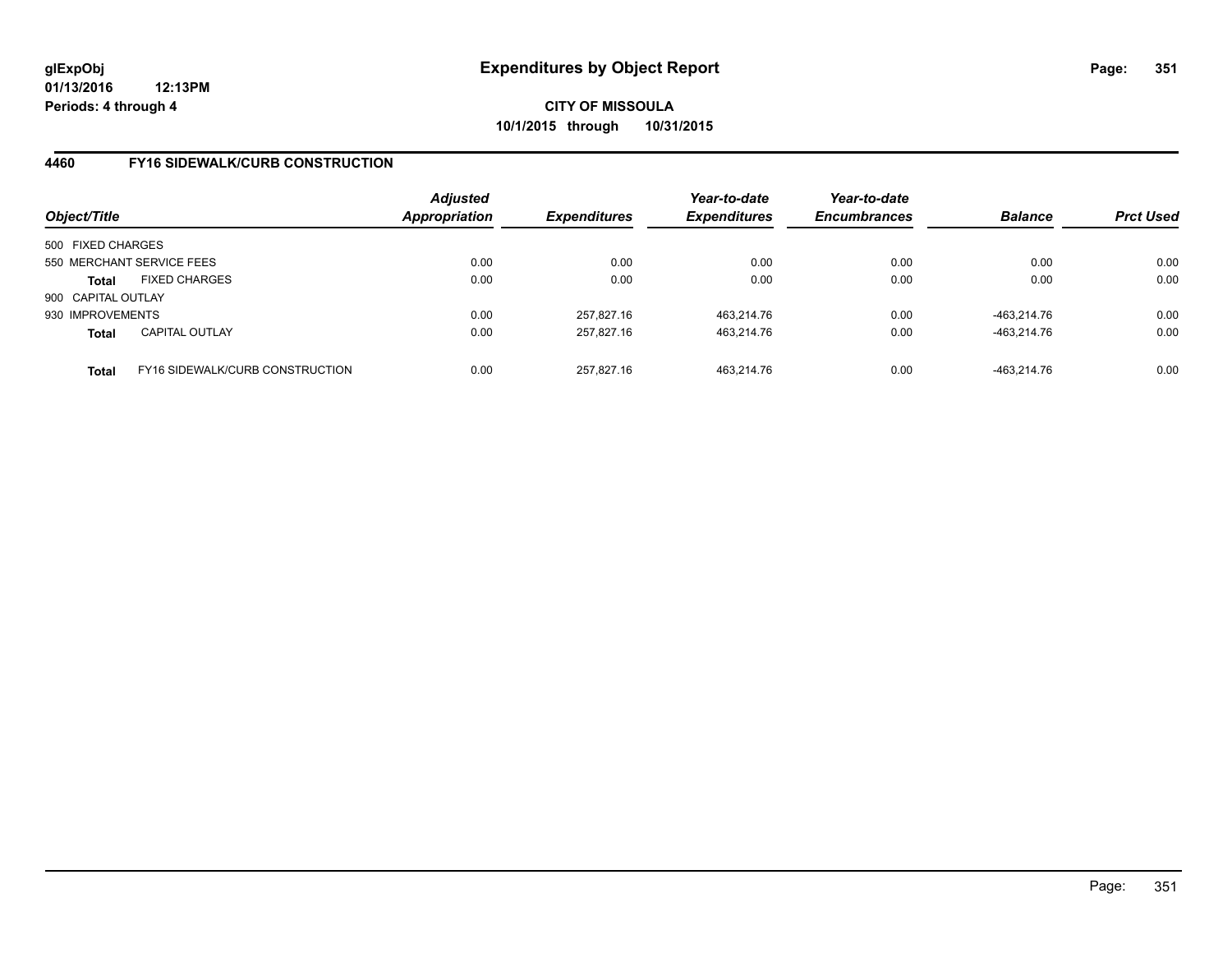#### **01/13/2016 12:13PM Periods: 4 through 4**

## **CITY OF MISSOULA 10/1/2015 through 10/31/2015**

**4531 SID 531 TRAFFIC CALMING**

**000 \*\*\* Title Not Found \*\*\***

| Object/Title                            | <b>Adjusted</b><br><b>Appropriation</b> | <b>Expenditures</b> | Year-to-date<br><b>Expenditures</b> | Year-to-date<br><b>Encumbrances</b> | <b>Balance</b> | <b>Prct Used</b> |
|-----------------------------------------|-----------------------------------------|---------------------|-------------------------------------|-------------------------------------|----------------|------------------|
| 500 FIXED CHARGES                       |                                         |                     |                                     |                                     |                |                  |
| 550 MERCHANT SERVICE FEES               | 0.00                                    | 0.00                | 0.00                                | 0.00                                | 0.00           | 0.00             |
| <b>FIXED CHARGES</b><br><b>Total</b>    | 0.00                                    | 0.00                | 0.00                                | 0.00                                | 0.00           | 0.00             |
| 600 DEBT SERVICE                        |                                         |                     |                                     |                                     |                |                  |
| 620 INTEREST / SERVICE FEES             | 0.00                                    | 0.00                | 0.00                                | 0.00                                | 0.00           | 0.00             |
| <b>DEBT SERVICE</b><br><b>Total</b>     | 0.00                                    | 0.00                | 0.00                                | 0.00                                | 0.00           | 0.00             |
| *** Title Not Found ***<br><b>Total</b> | 0.00                                    | 0.00                | 0.00                                | 0.00                                | 0.00           | 0.00             |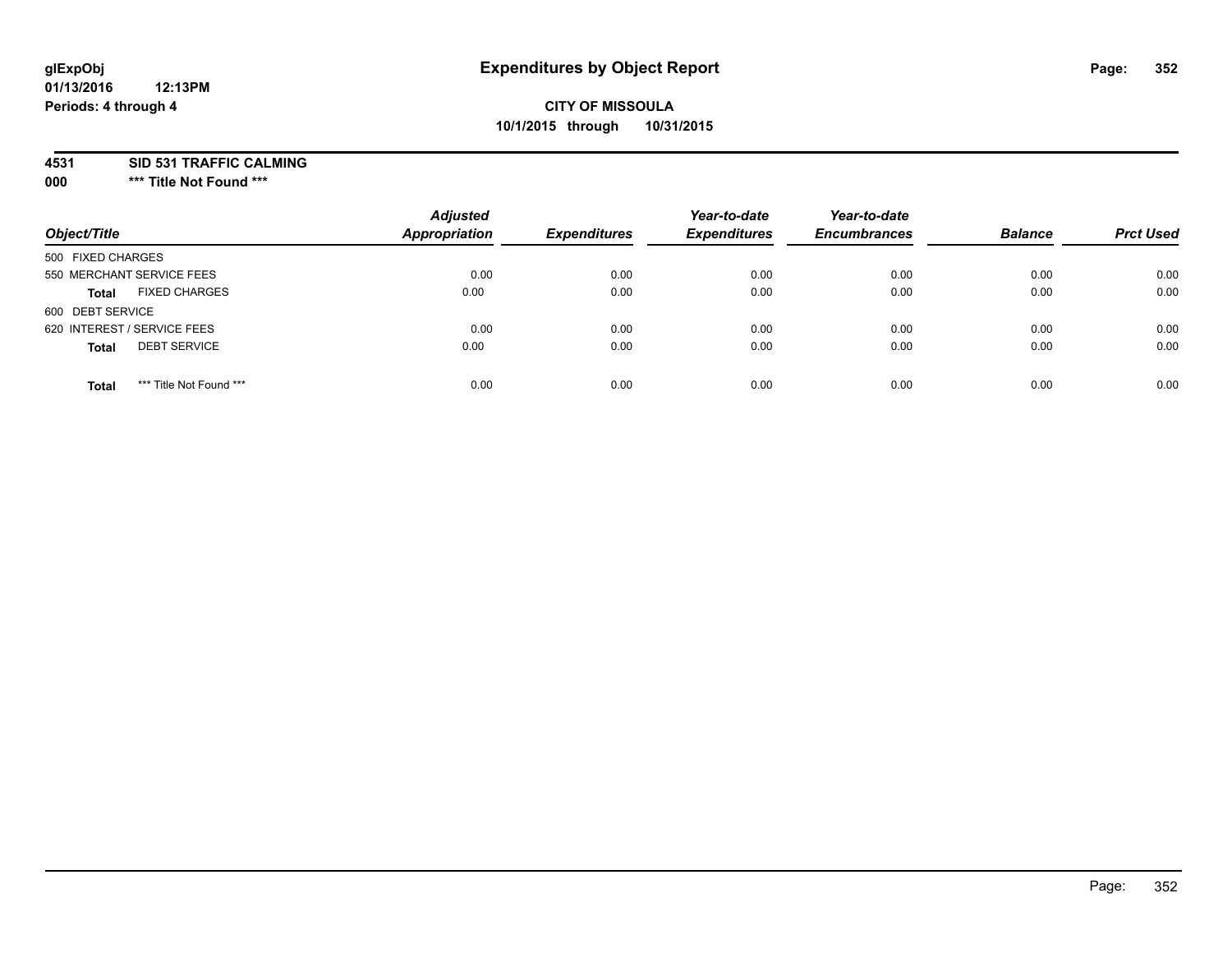**4531 SID 531 TRAFFIC CALMING**

**390 NON-DEPARTMENTAL**

| Object/Title              |                       | <b>Adjusted</b><br><b>Appropriation</b> | <b>Expenditures</b> | Year-to-date<br><b>Expenditures</b> | Year-to-date<br><b>Encumbrances</b> | <b>Balance</b> | <b>Prct Used</b> |
|---------------------------|-----------------------|-----------------------------------------|---------------------|-------------------------------------|-------------------------------------|----------------|------------------|
| 500 FIXED CHARGES         |                       |                                         |                     |                                     |                                     |                |                  |
| 550 MERCHANT SERVICE FEES |                       | 0.00                                    | 0.00                | 0.00                                | 0.00                                | 0.00           | 0.00             |
| <b>Total</b>              | <b>FIXED CHARGES</b>  | 0.00                                    | 0.00                | 0.00                                | 0.00                                | 0.00           | 0.00             |
| 900 CAPITAL OUTLAY        |                       |                                         |                     |                                     |                                     |                |                  |
| 930 IMPROVEMENTS          |                       | 0.00                                    | 0.00                | 0.00                                | 0.00                                | 0.00           | 0.00             |
| <b>Total</b>              | <b>CAPITAL OUTLAY</b> | 0.00                                    | 0.00                | 0.00                                | 0.00                                | 0.00           | 0.00             |
| <b>Total</b>              | NON-DEPARTMENTAL      | 0.00                                    | 0.00                | 0.00                                | 0.00                                | 0.00           | 0.00             |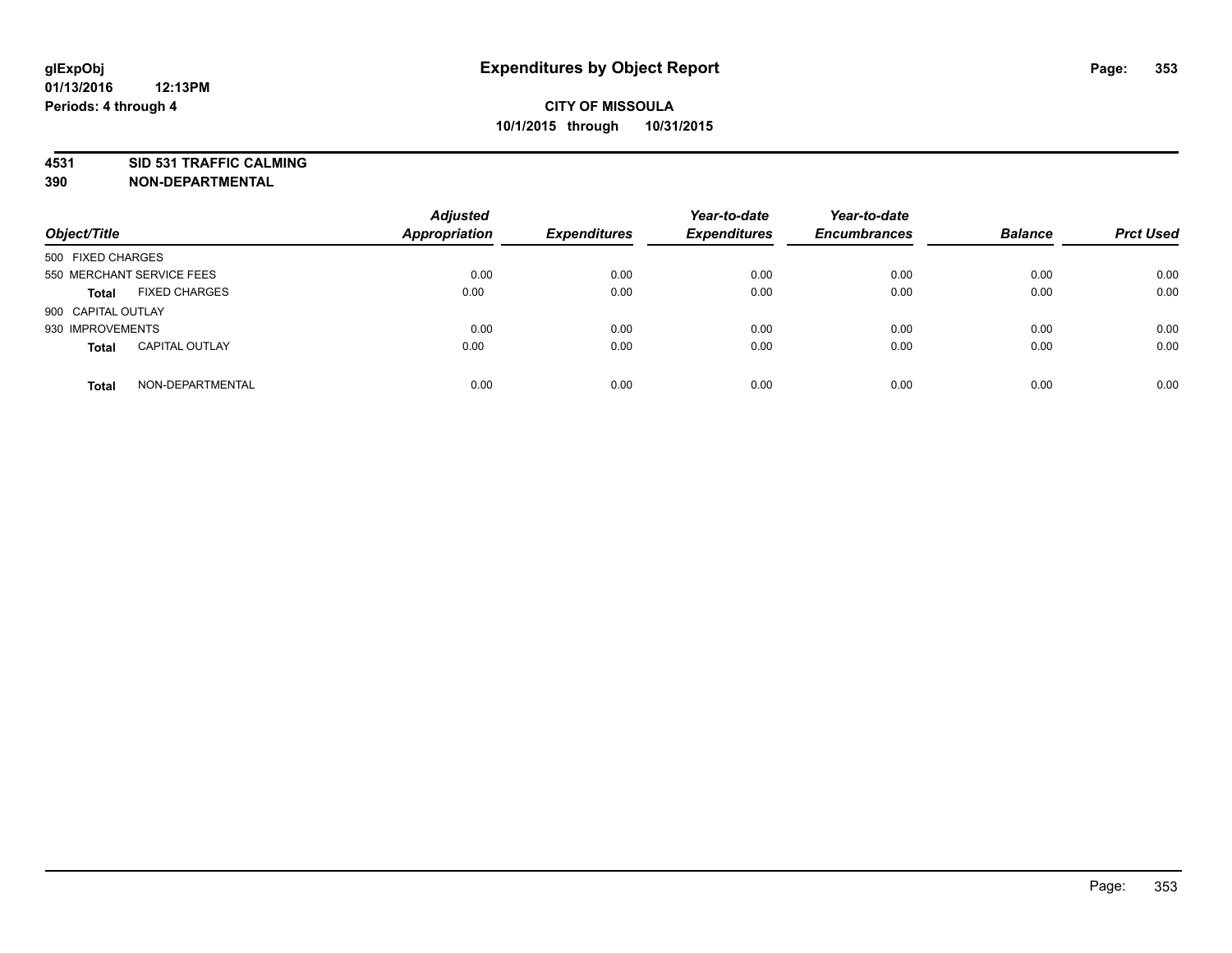## **4531 SID 531 TRAFFIC CALMING**

| Object/Title       |                             | <b>Adjusted</b><br>Appropriation | <b>Expenditures</b> | Year-to-date<br><b>Expenditures</b> | Year-to-date<br><b>Encumbrances</b> | <b>Balance</b> | <b>Prct Used</b> |
|--------------------|-----------------------------|----------------------------------|---------------------|-------------------------------------|-------------------------------------|----------------|------------------|
| 500 FIXED CHARGES  |                             |                                  |                     |                                     |                                     |                |                  |
|                    | 550 MERCHANT SERVICE FEES   | 0.00                             | 0.00                | 0.00                                | 0.00                                | 0.00           | 0.00             |
| <b>Total</b>       | <b>FIXED CHARGES</b>        | 0.00                             | 0.00                | 0.00                                | 0.00                                | 0.00           | 0.00             |
| 600 DEBT SERVICE   |                             |                                  |                     |                                     |                                     |                |                  |
|                    | 620 INTEREST / SERVICE FEES | 0.00                             | 0.00                | 0.00                                | 0.00                                | 0.00           | 0.00             |
| Total              | <b>DEBT SERVICE</b>         | 0.00                             | 0.00                | 0.00                                | 0.00                                | 0.00           | 0.00             |
| 900 CAPITAL OUTLAY |                             |                                  |                     |                                     |                                     |                |                  |
| 930 IMPROVEMENTS   |                             | 0.00                             | 0.00                | 0.00                                | 0.00                                | 0.00           | 0.00             |
| <b>Total</b>       | <b>CAPITAL OUTLAY</b>       | 0.00                             | 0.00                | 0.00                                | 0.00                                | 0.00           | 0.00             |
| <b>Total</b>       | SID 531 TRAFFIC CALMING     | 0.00                             | 0.00                | 0.00                                | 0.00                                | 0.00           | 0.00             |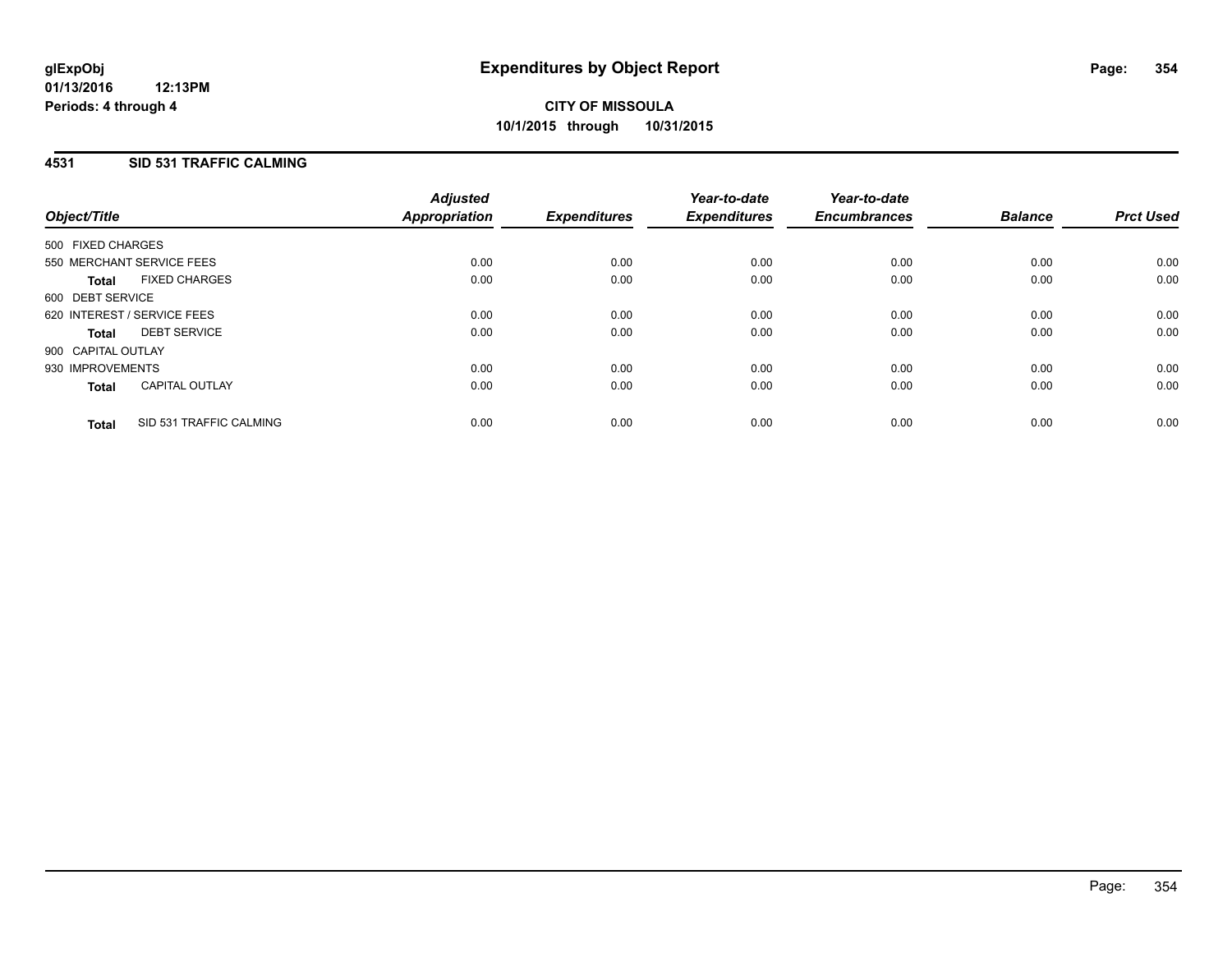### **4532 MALONEY RANCH SID**

**390 NON-DEPARTMENTAL**

| Object/Title                          | <b>Adjusted</b><br><b>Appropriation</b> | <b>Expenditures</b> | Year-to-date<br><b>Expenditures</b> | Year-to-date<br><b>Encumbrances</b> | <b>Balance</b> | <b>Prct Used</b> |
|---------------------------------------|-----------------------------------------|---------------------|-------------------------------------|-------------------------------------|----------------|------------------|
| 500 FIXED CHARGES                     |                                         |                     |                                     |                                     |                |                  |
| 550 MERCHANT SERVICE FEES             | 0.00                                    | 0.00                | 0.00                                | 0.00                                | 0.00           | 0.00             |
| <b>FIXED CHARGES</b><br><b>Total</b>  | 0.00                                    | 0.00                | 0.00                                | 0.00                                | 0.00           | 0.00             |
| 900 CAPITAL OUTLAY                    |                                         |                     |                                     |                                     |                |                  |
| 930 IMPROVEMENTS                      | 0.00                                    | 0.00                | 0.00                                | 0.00                                | 0.00           | 0.00             |
| <b>CAPITAL OUTLAY</b><br><b>Total</b> | 0.00                                    | 0.00                | 0.00                                | 0.00                                | 0.00           | 0.00             |
| NON-DEPARTMENTAL<br><b>Total</b>      | 0.00                                    | 0.00                | 0.00                                | 0.00                                | 0.00           | 0.00             |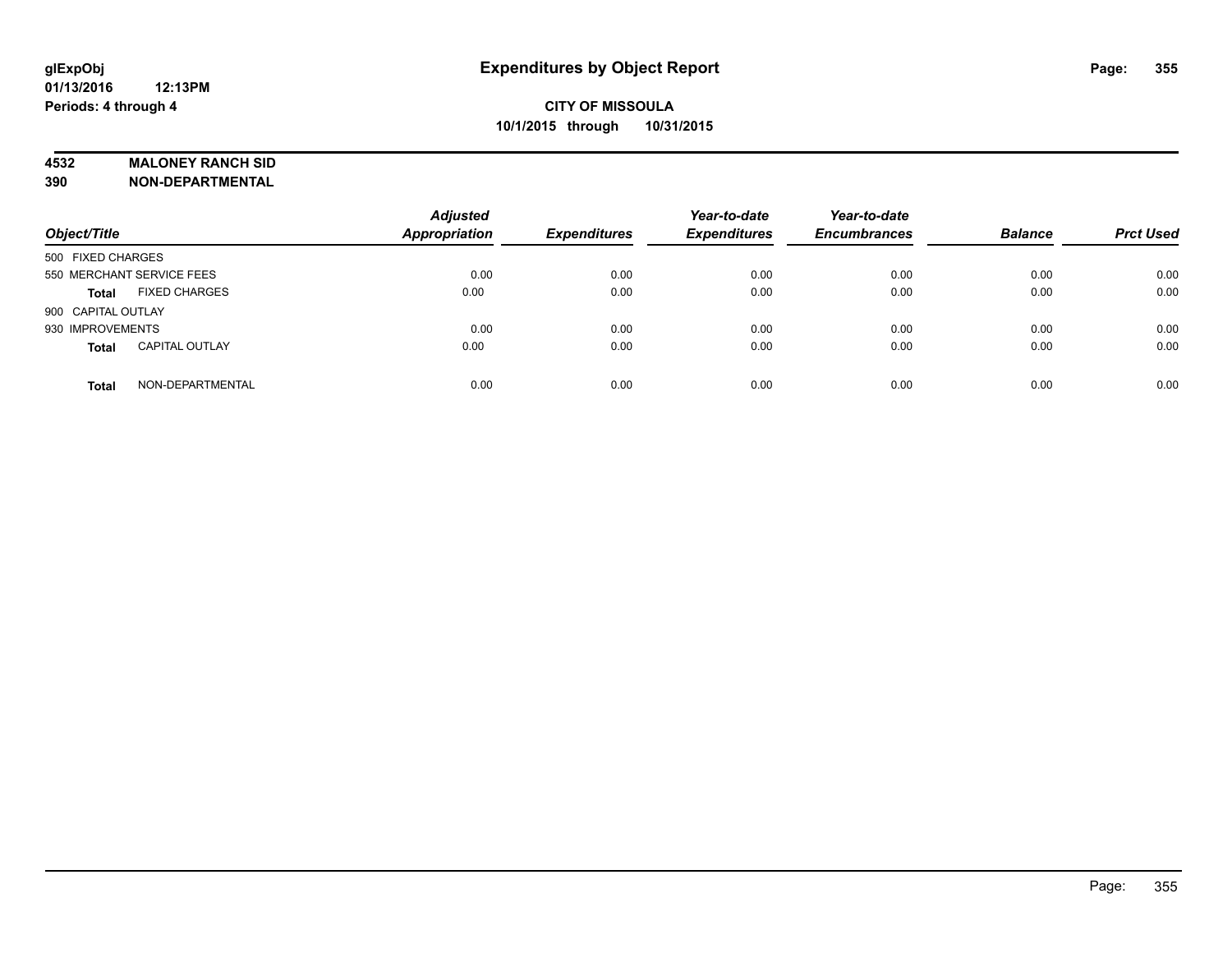### **4532 MALONEY RANCH SID**

| Object/Title                             | <b>Adjusted</b><br>Appropriation | <b>Expenditures</b> | Year-to-date<br><b>Expenditures</b> | Year-to-date<br><b>Encumbrances</b> | <b>Balance</b> | <b>Prct Used</b> |
|------------------------------------------|----------------------------------|---------------------|-------------------------------------|-------------------------------------|----------------|------------------|
| 500 FIXED CHARGES                        |                                  |                     |                                     |                                     |                |                  |
| 550 MERCHANT SERVICE FEES                | 0.00                             | 0.00                | 0.00                                | 0.00                                | 0.00           | 0.00             |
| <b>FIXED CHARGES</b><br>Total            | 0.00                             | 0.00                | 0.00                                | 0.00                                | 0.00           | 0.00             |
| 900 CAPITAL OUTLAY                       |                                  |                     |                                     |                                     |                |                  |
| 930 IMPROVEMENTS                         | 0.00                             | 0.00                | 0.00                                | 0.00                                | 0.00           | 0.00             |
| <b>CAPITAL OUTLAY</b><br><b>Total</b>    | 0.00                             | 0.00                | 0.00                                | 0.00                                | 0.00           | 0.00             |
| <b>MALONEY RANCH SID</b><br><b>Total</b> | 0.00                             | 0.00                | 0.00                                | 0.00                                | 0.00           | 0.00             |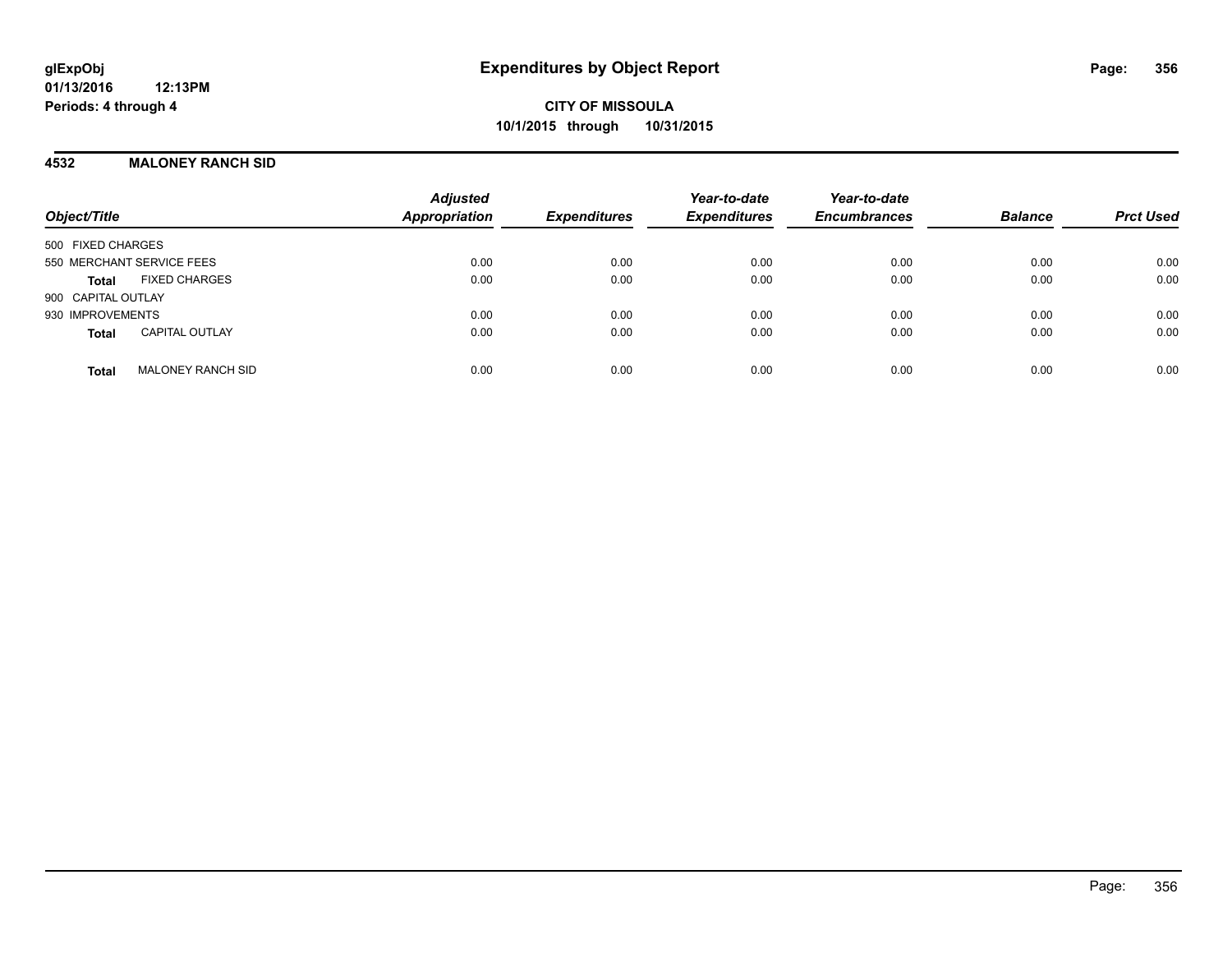**4533 RATTLESNAKE SEWER SID**

**390 NON-DEPARTMENTAL**

| Object/Title                  | <b>Adjusted</b><br>Appropriation<br><b>Expenditures</b> |      | Year-to-date<br><b>Expenditures</b> | Year-to-date<br><b>Encumbrances</b> | <b>Balance</b> | <b>Prct Used</b> |
|-------------------------------|---------------------------------------------------------|------|-------------------------------------|-------------------------------------|----------------|------------------|
| 500 FIXED CHARGES             |                                                         |      |                                     |                                     |                |                  |
| 550 MERCHANT SERVICE FEES     | 0.00                                                    | 0.00 | 0.00                                | 0.00                                | 0.00           | 0.00             |
| <b>FIXED CHARGES</b><br>Total | 0.00                                                    | 0.00 | 0.00                                | 0.00                                | 0.00           | 0.00             |
| NON-DEPARTMENTAL<br>Tota      | 0.00                                                    | 0.00 | 0.00                                | 0.00                                | 0.00           | 0.00             |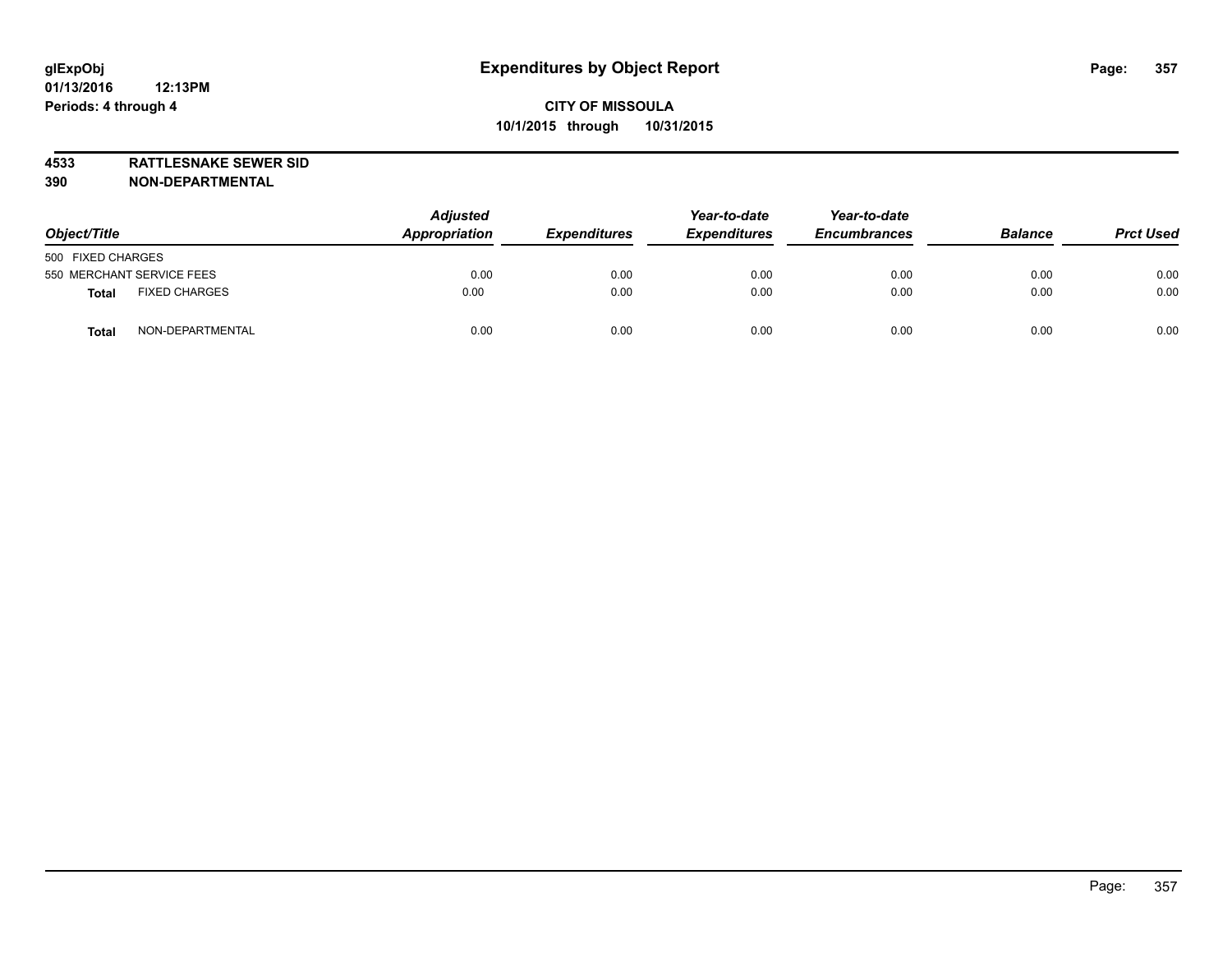### **4533 RATTLESNAKE SEWER SID**

| Object/Title                         | <b>Adjusted</b><br>Appropriation | <b>Expenditures</b> | Year-to-date<br><b>Expenditures</b> | Year-to-date<br><b>Encumbrances</b> | <b>Balance</b> | <b>Prct Used</b> |
|--------------------------------------|----------------------------------|---------------------|-------------------------------------|-------------------------------------|----------------|------------------|
| 500 FIXED CHARGES                    |                                  |                     |                                     |                                     |                |                  |
| 550 MERCHANT SERVICE FEES            | 0.00                             | 0.00                | 0.00                                | 0.00                                | 0.00           | 0.00             |
| <b>FIXED CHARGES</b><br><b>Total</b> | 0.00                             | 0.00                | 0.00                                | 0.00                                | 0.00           | 0.00             |
| RATTLESNAKE SEWER SID<br>Total       | 0.00                             | 0.00                | 0.00                                | 0.00                                | 0.00           | 0.00             |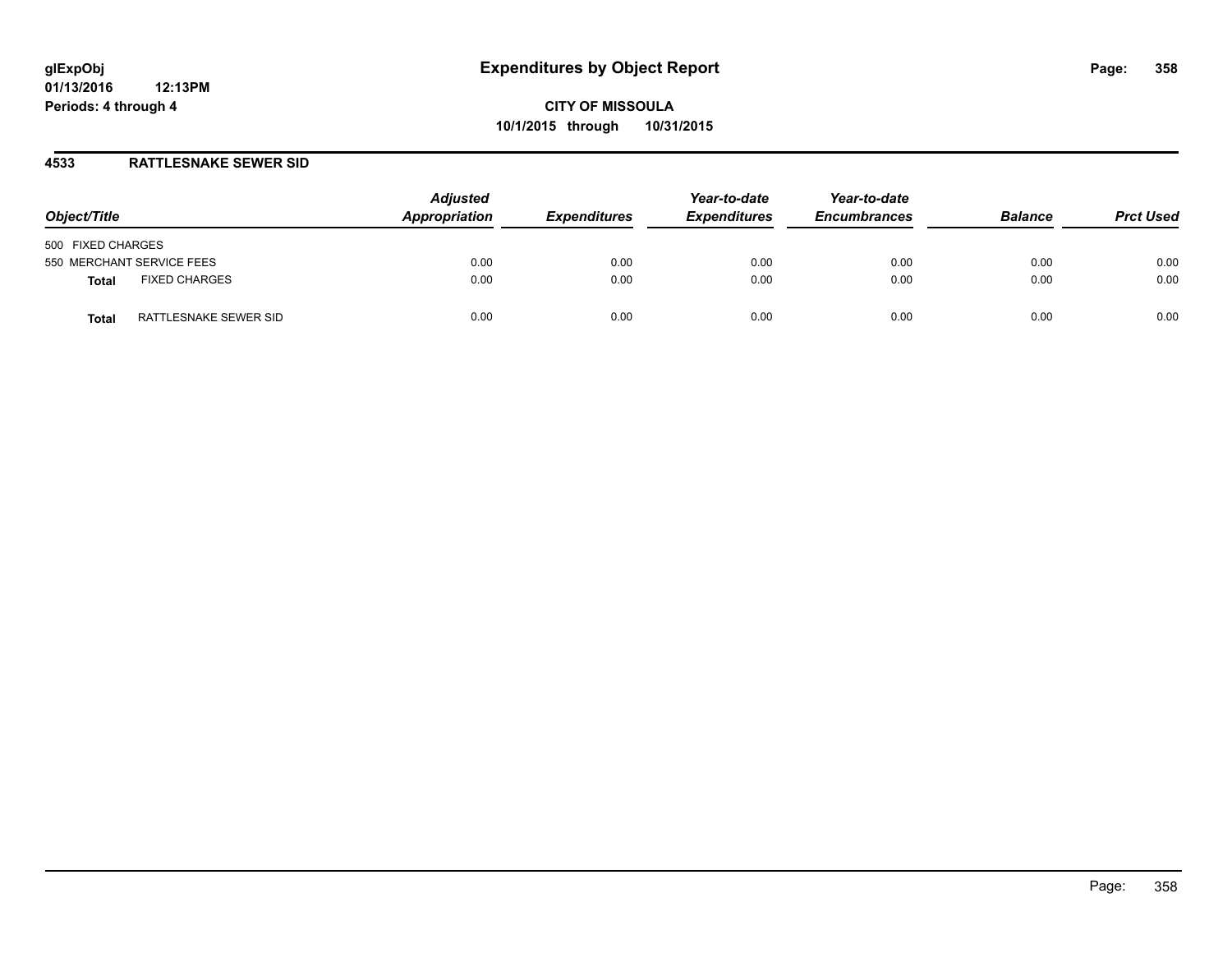### **4534 SID 534 LINCOLNWOOD**

**390 NON-DEPARTMENTAL**

| Object/Title                         | <b>Adjusted</b><br><b>Appropriation</b> | <b>Expenditures</b> | Year-to-date<br><b>Expenditures</b> | Year-to-date<br><b>Encumbrances</b> | <b>Balance</b> | <b>Prct Used</b> |
|--------------------------------------|-----------------------------------------|---------------------|-------------------------------------|-------------------------------------|----------------|------------------|
|                                      |                                         |                     |                                     |                                     |                |                  |
| 500 FIXED CHARGES                    |                                         |                     |                                     |                                     |                |                  |
| 550 MERCHANT SERVICE FEES            | 0.00                                    | 0.00                | 0.00                                | 0.00                                | 0.00           | 0.00             |
| <b>FIXED CHARGES</b><br><b>Total</b> | 0.00                                    | 0.00                | 0.00                                | 0.00                                | 0.00           | 0.00             |
| 800 OTHER OBJECTS                    |                                         |                     |                                     |                                     |                |                  |
| 820 TRANSFERS TO OTHER FUNDS         | 0.00                                    | 0.00                | 0.00                                | 0.00                                | 0.00           | 0.00             |
| OTHER OBJECTS<br><b>Total</b>        | 0.00                                    | 0.00                | 0.00                                | 0.00                                | 0.00           | 0.00             |
| NON-DEPARTMENTAL<br><b>Total</b>     | 0.00                                    | 0.00                | 0.00                                | 0.00                                | 0.00           | 0.00             |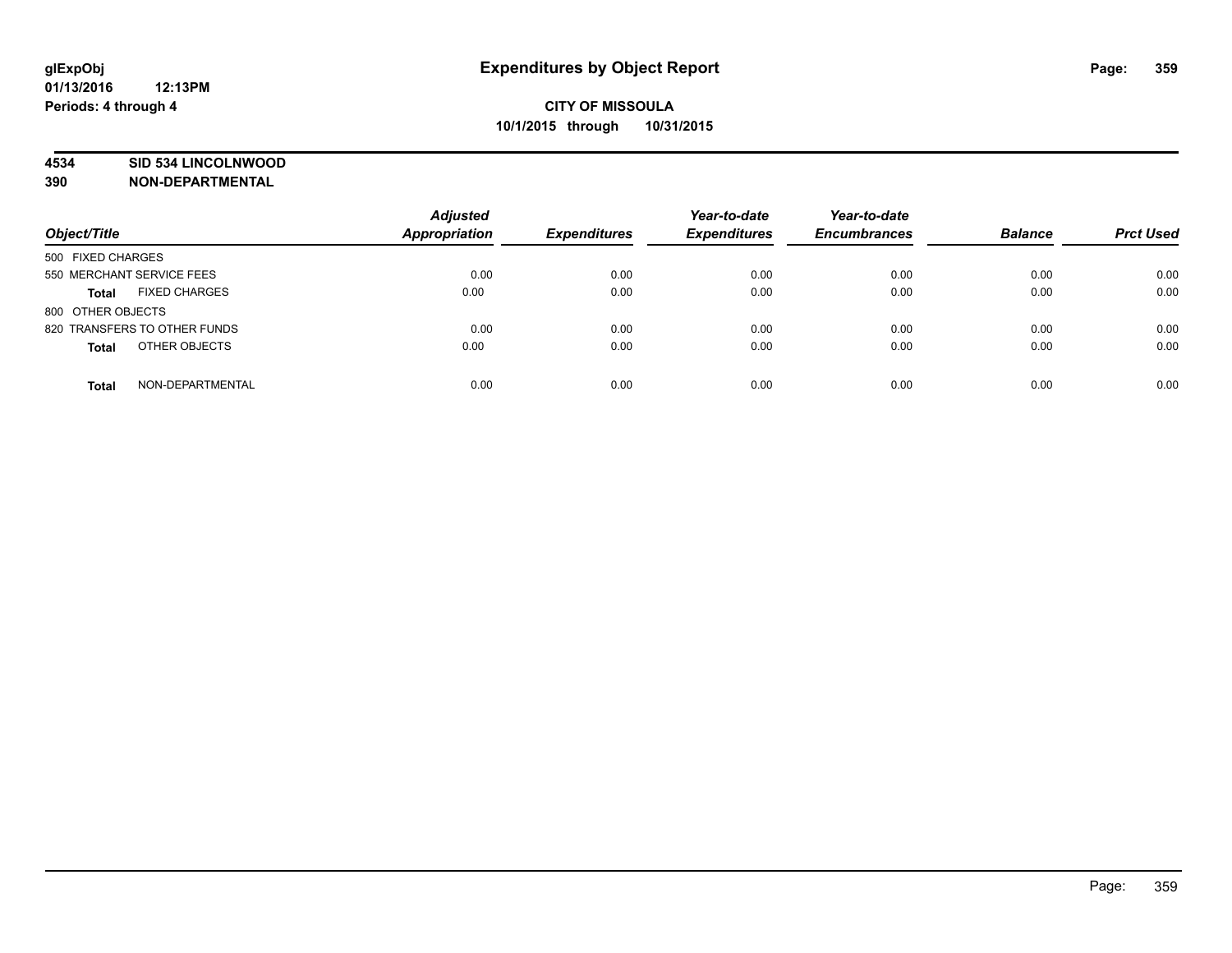### **4534 SID 534 LINCOLNWOOD**

| Object/Title                         | <b>Adjusted</b><br>Appropriation | <b>Expenditures</b> | Year-to-date<br><b>Expenditures</b> | Year-to-date<br><b>Encumbrances</b> | <b>Balance</b> | <b>Prct Used</b> |
|--------------------------------------|----------------------------------|---------------------|-------------------------------------|-------------------------------------|----------------|------------------|
| 500 FIXED CHARGES                    |                                  |                     |                                     |                                     |                |                  |
| 550 MERCHANT SERVICE FEES            | 0.00                             | 0.00                | 0.00                                | 0.00                                | 0.00           | 0.00             |
| <b>FIXED CHARGES</b><br><b>Total</b> | 0.00                             | 0.00                | 0.00                                | 0.00                                | 0.00           | 0.00             |
| 800 OTHER OBJECTS                    |                                  |                     |                                     |                                     |                |                  |
| 820 TRANSFERS TO OTHER FUNDS         | 0.00                             | 0.00                | 0.00                                | 0.00                                | 0.00           | 0.00             |
| OTHER OBJECTS<br><b>Total</b>        | 0.00                             | 0.00                | 0.00                                | 0.00                                | 0.00           | 0.00             |
| SID 534 LINCOLNWOOD<br><b>Total</b>  | 0.00                             | 0.00                | 0.00                                | 0.00                                | 0.00           | 0.00             |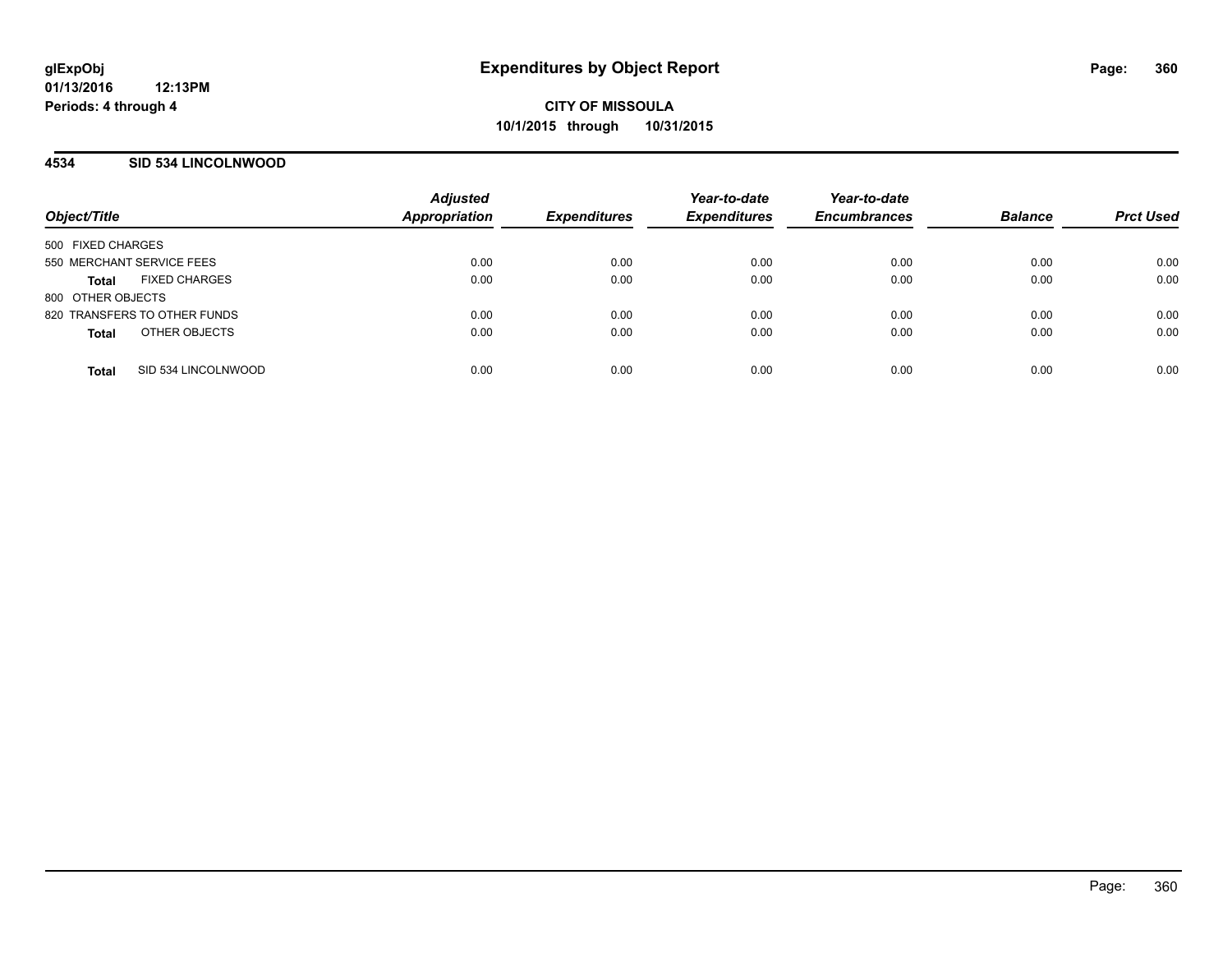# **CITY OF MISSOULA 10/1/2015 through 10/31/2015**

#### **4535 SLANT STREET TRAFFIC CALMING**

**000 \*\*\* Title Not Found \*\*\***

| Object/Title                            | <b>Adjusted</b><br><b>Appropriation</b> | <b>Expenditures</b> | Year-to-date<br><b>Expenditures</b> | Year-to-date<br><b>Encumbrances</b> | <b>Balance</b> | <b>Prct Used</b> |
|-----------------------------------------|-----------------------------------------|---------------------|-------------------------------------|-------------------------------------|----------------|------------------|
| 500 FIXED CHARGES                       |                                         |                     |                                     |                                     |                |                  |
| 550 MERCHANT SERVICE FEES               | 0.00                                    | 0.00                | 0.00                                | 0.00                                | 0.00           | 0.00             |
| <b>FIXED CHARGES</b><br><b>Total</b>    | 0.00                                    | 0.00                | 0.00                                | 0.00                                | 0.00           | 0.00             |
| 600 DEBT SERVICE                        |                                         |                     |                                     |                                     |                |                  |
| 620 INTEREST / SERVICE FEES             | 0.00                                    | 0.00                | 0.00                                | 0.00                                | 0.00           | 0.00             |
| <b>DEBT SERVICE</b><br><b>Total</b>     | 0.00                                    | 0.00                | 0.00                                | 0.00                                | 0.00           | 0.00             |
| *** Title Not Found ***<br><b>Total</b> | 0.00                                    | 0.00                | 0.00                                | 0.00                                | 0.00           | 0.00             |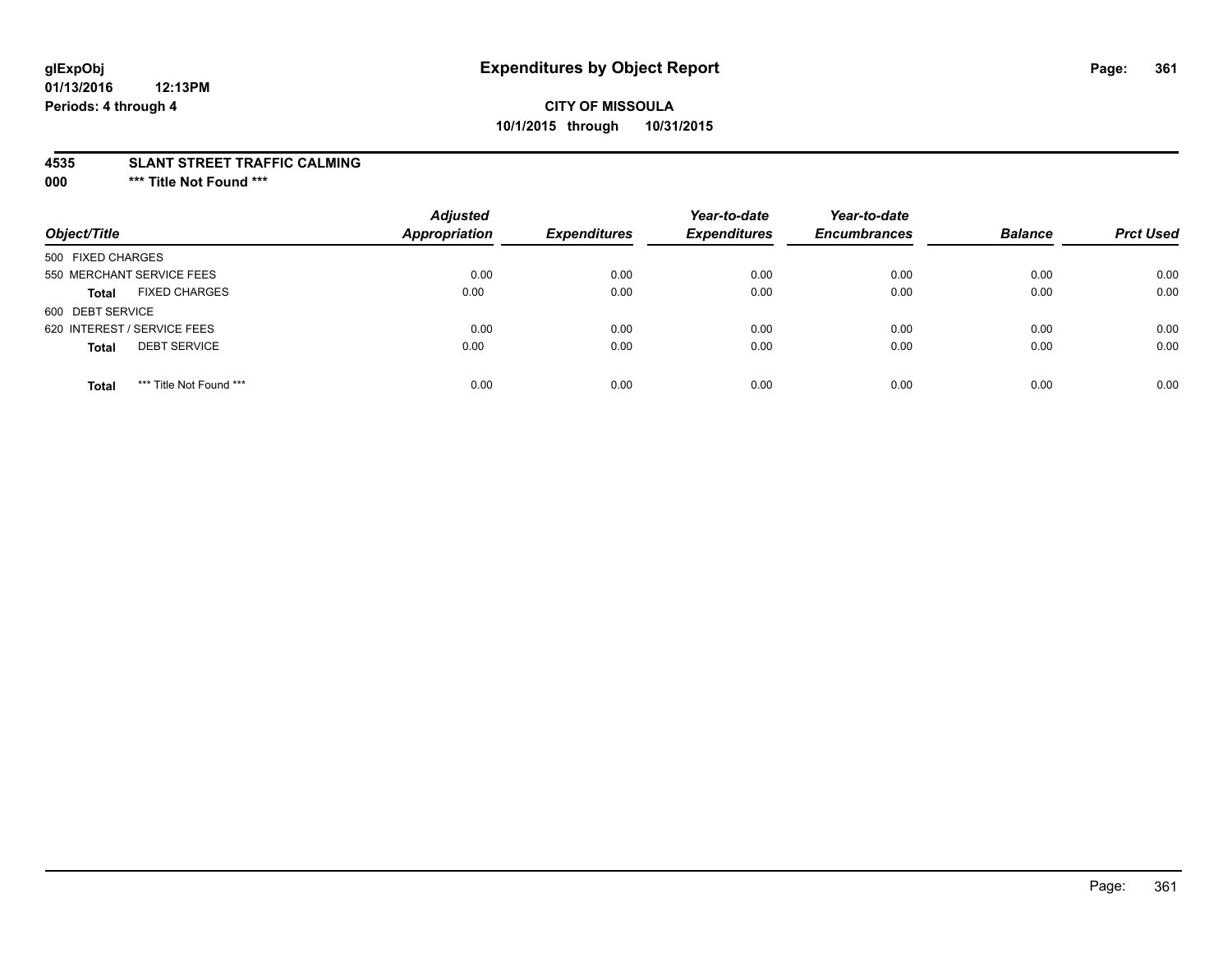## **4535 SLANT STREET TRAFFIC CALMING**

| Object/Title                                 | <b>Adjusted</b><br><b>Appropriation</b> | <b>Expenditures</b> | Year-to-date<br><b>Expenditures</b> | Year-to-date<br><b>Encumbrances</b> | <b>Balance</b> | <b>Prct Used</b> |
|----------------------------------------------|-----------------------------------------|---------------------|-------------------------------------|-------------------------------------|----------------|------------------|
| 500 FIXED CHARGES                            |                                         |                     |                                     |                                     |                |                  |
| 550 MERCHANT SERVICE FEES                    | 0.00                                    | 0.00                | 0.00                                | 0.00                                | 0.00           | 0.00             |
| <b>FIXED CHARGES</b><br><b>Total</b>         | 0.00                                    | 0.00                | 0.00                                | 0.00                                | 0.00           | 0.00             |
| 600 DEBT SERVICE                             |                                         |                     |                                     |                                     |                |                  |
| 620 INTEREST / SERVICE FEES                  | 0.00                                    | 0.00                | 0.00                                | 0.00                                | 0.00           | 0.00             |
| <b>DEBT SERVICE</b><br><b>Total</b>          | 0.00                                    | 0.00                | 0.00                                | 0.00                                | 0.00           | 0.00             |
|                                              |                                         |                     |                                     |                                     |                |                  |
| SLANT STREET TRAFFIC CALMING<br><b>Total</b> | 0.00                                    | 0.00                | 0.00                                | 0.00                                | 0.00           | 0.00             |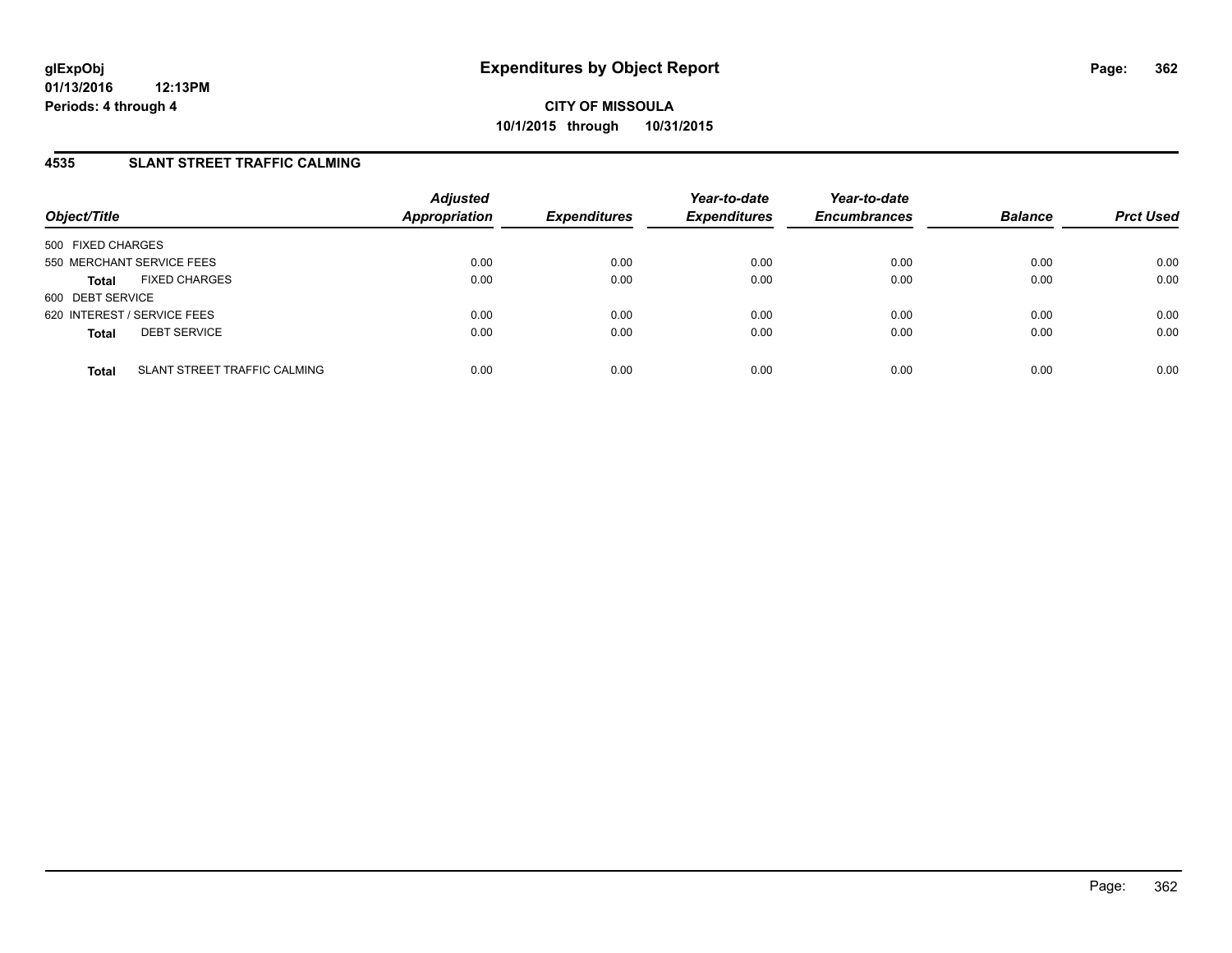#### **4536 SID536 LINCOLNWOOD SWR PH2**

| Object/Title      |                           | <b>Adjusted</b><br>Appropriation | <b>Expenditures</b> | Year-to-date<br><b>Expenditures</b> | Year-to-date<br><b>Encumbrances</b> | <b>Balance</b> | <b>Prct Used</b> |
|-------------------|---------------------------|----------------------------------|---------------------|-------------------------------------|-------------------------------------|----------------|------------------|
| 500 FIXED CHARGES |                           |                                  |                     |                                     |                                     |                |                  |
|                   | 550 MERCHANT SERVICE FEES | 0.00                             | 0.00                | 0.00                                | 0.00                                | 0.00           | 0.00             |
| <b>Total</b>      | <b>FIXED CHARGES</b>      | 0.00                             | 0.00                | 0.00                                | 0.00                                | 0.00           | 0.00             |
| Total             | NON-DEPARTMENTAL          | 0.00                             | 0.00                | 0.00                                | 0.00                                | 0.00           | 0.00             |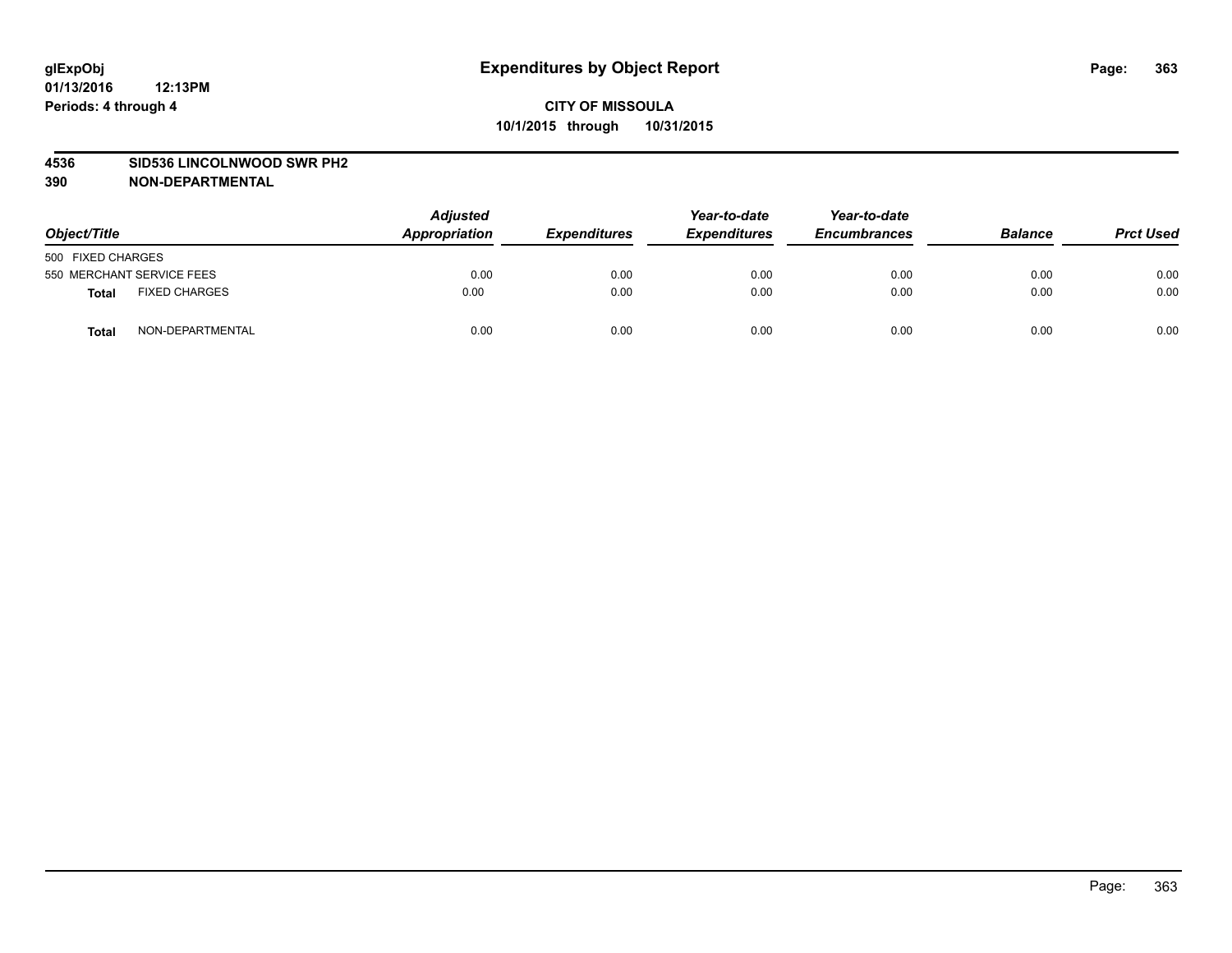### **4536 SID536 LINCOLNWOOD SWR PH2**

| Object/Title                               | <b>Adjusted</b><br>Appropriation | <i><b>Expenditures</b></i> | Year-to-date<br><b>Expenditures</b> | Year-to-date<br><b>Encumbrances</b> | <b>Balance</b> | <b>Prct Used</b> |
|--------------------------------------------|----------------------------------|----------------------------|-------------------------------------|-------------------------------------|----------------|------------------|
| 500 FIXED CHARGES                          |                                  |                            |                                     |                                     |                |                  |
| 550 MERCHANT SERVICE FEES                  | 0.00                             | 0.00                       | 0.00                                | 0.00                                | 0.00           | 0.00             |
| <b>FIXED CHARGES</b><br>Total              | 0.00                             | 0.00                       | 0.00                                | 0.00                                | 0.00           | 0.00             |
| SID536 LINCOLNWOOD SWR PH2<br><b>Total</b> | 0.00                             | 0.00                       | 0.00                                | 0.00                                | 0.00           | 0.00             |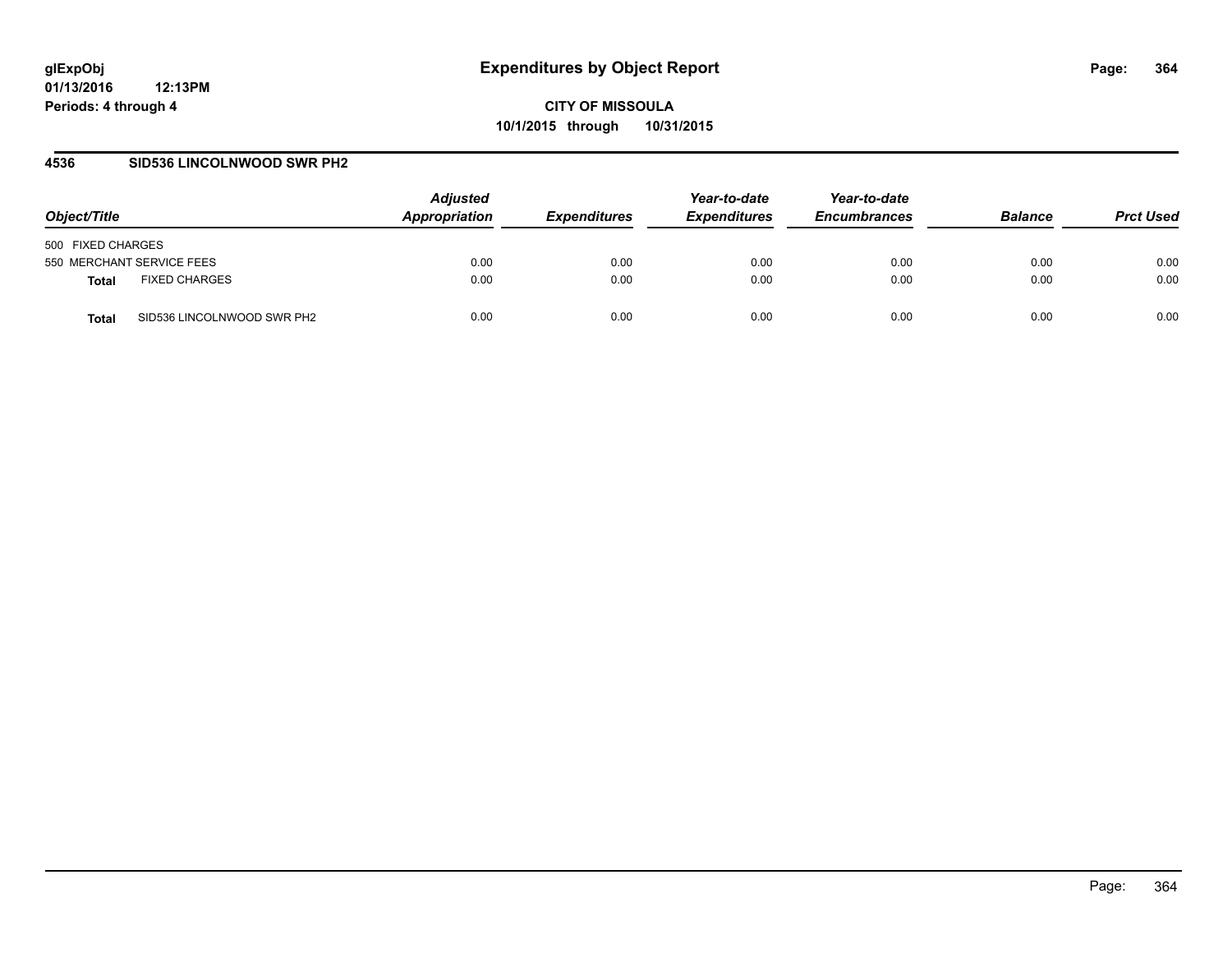# **CITY OF MISSOULA 10/1/2015 through 10/31/2015**

### **4539 SID 539 4th STREET**

**000 \*\*\* Title Not Found \*\*\***

| Object/Title                            | <b>Adjusted</b><br><b>Appropriation</b> | <b>Expenditures</b> | Year-to-date<br><b>Expenditures</b> | Year-to-date<br><b>Encumbrances</b> | <b>Balance</b> | <b>Prct Used</b> |
|-----------------------------------------|-----------------------------------------|---------------------|-------------------------------------|-------------------------------------|----------------|------------------|
| 500 FIXED CHARGES                       |                                         |                     |                                     |                                     |                |                  |
| 550 MERCHANT SERVICE FEES               | 0.00                                    | 0.00                | 0.00                                | 0.00                                | 0.00           | 0.00             |
| <b>FIXED CHARGES</b><br><b>Total</b>    | 0.00                                    | 0.00                | 0.00                                | 0.00                                | 0.00           | 0.00             |
| 600 DEBT SERVICE                        |                                         |                     |                                     |                                     |                |                  |
| 620 INTEREST / SERVICE FEES             | 0.00                                    | 0.00                | 0.00                                | 0.00                                | 0.00           | 0.00             |
| <b>DEBT SERVICE</b><br><b>Total</b>     | 0.00                                    | 0.00                | 0.00                                | 0.00                                | 0.00           | 0.00             |
| *** Title Not Found ***<br><b>Total</b> | 0.00                                    | 0.00                | 0.00                                | 0.00                                | 0.00           | 0.00             |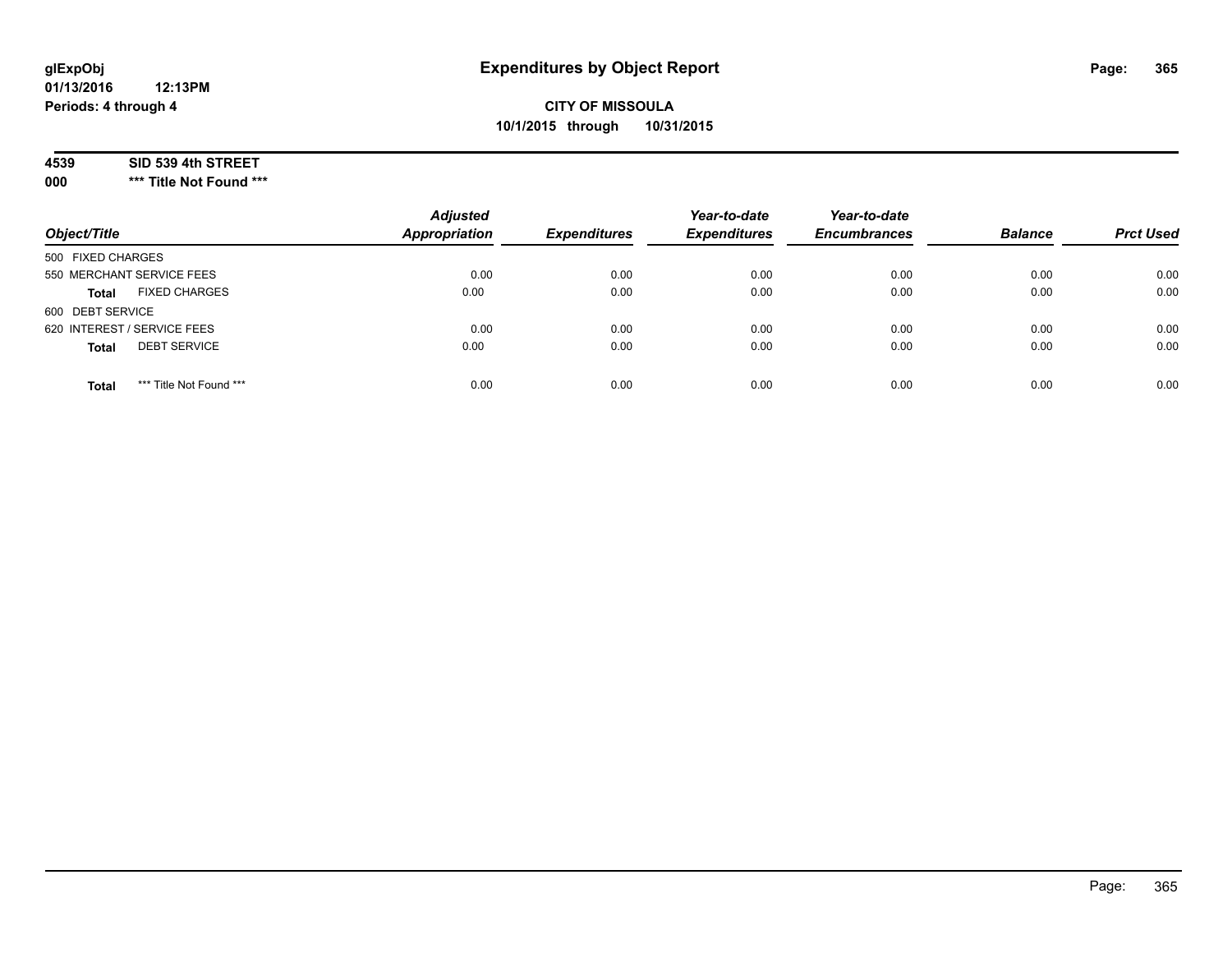**CITY OF MISSOULA 10/1/2015 through 10/31/2015**

**4539 SID 539 4th STREET**

|                                      | <b>Adjusted</b><br><b>Appropriation</b> |                     | Year-to-date        | Year-to-date        | <b>Balance</b> |                  |
|--------------------------------------|-----------------------------------------|---------------------|---------------------|---------------------|----------------|------------------|
| Object/Title                         |                                         | <b>Expenditures</b> | <b>Expenditures</b> | <b>Encumbrances</b> |                | <b>Prct Used</b> |
| 500 FIXED CHARGES                    |                                         |                     |                     |                     |                |                  |
| 550 MERCHANT SERVICE FEES            | 0.00                                    | 0.00                | 0.00                | 0.00                | 0.00           | 0.00             |
| <b>FIXED CHARGES</b><br><b>Total</b> | 0.00                                    | 0.00                | 0.00                | 0.00                | 0.00           | 0.00             |
| 600 DEBT SERVICE                     |                                         |                     |                     |                     |                |                  |
| 620 INTEREST / SERVICE FEES          | 0.00                                    | 0.00                | 0.00                | 0.00                | 0.00           | 0.00             |
| <b>DEBT SERVICE</b><br><b>Total</b>  | 0.00                                    | 0.00                | 0.00                | 0.00                | 0.00           | 0.00             |
|                                      |                                         |                     |                     |                     |                |                  |
| SID 539 4th STREET<br><b>Total</b>   | 0.00                                    | 0.00                | 0.00                | 0.00                | 0.00           | 0.00             |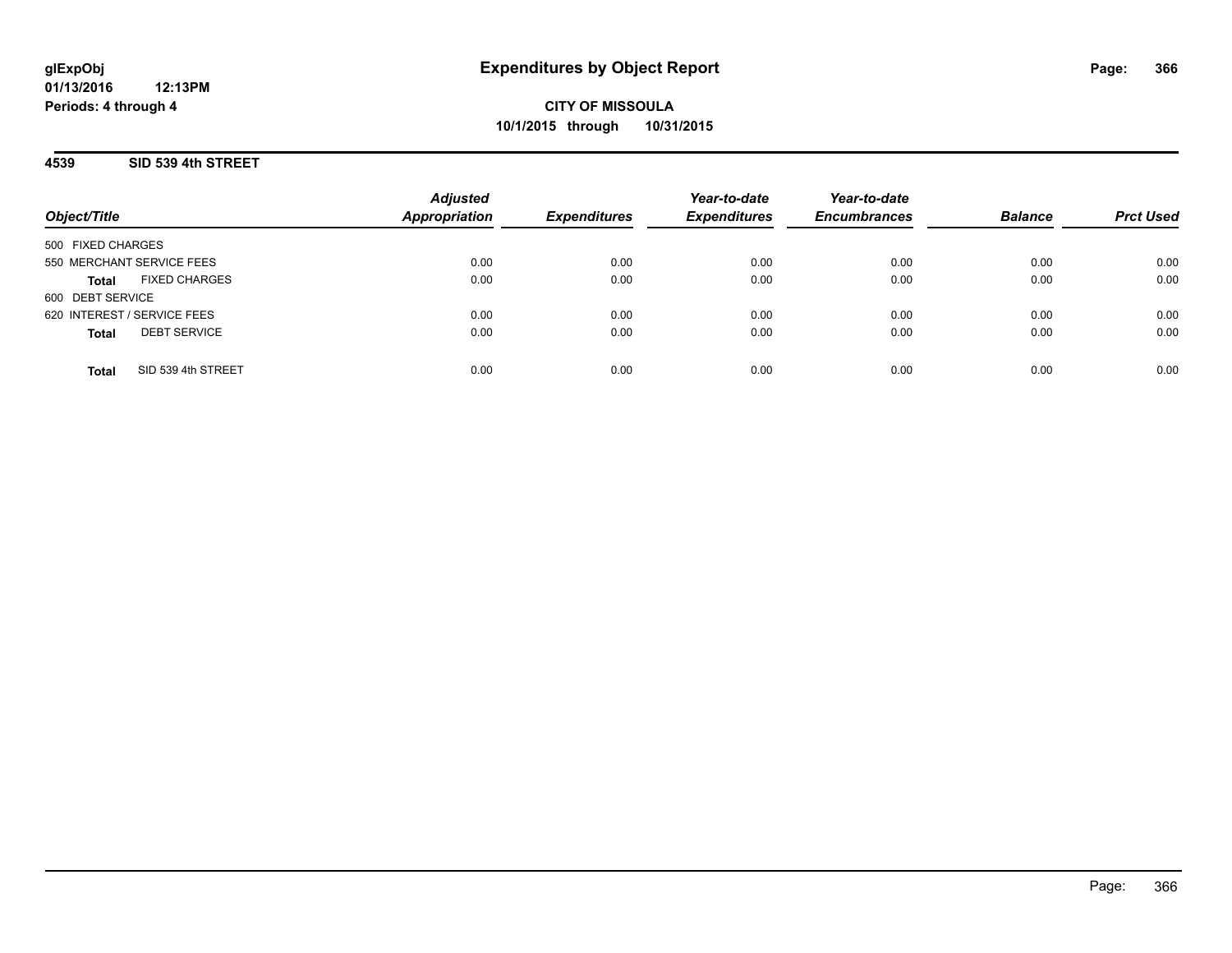#### **4540 SID 540 ENGLAND BLVD**

| Object/Title                         | <b>Adjusted</b><br><b>Appropriation</b> | <b>Expenditures</b> | Year-to-date<br><b>Expenditures</b> | Year-to-date<br><b>Encumbrances</b> | <b>Balance</b> | <b>Prct Used</b> |
|--------------------------------------|-----------------------------------------|---------------------|-------------------------------------|-------------------------------------|----------------|------------------|
| 500 FIXED CHARGES                    |                                         |                     |                                     |                                     |                |                  |
| 550 MERCHANT SERVICE FEES            | 0.00                                    | 0.00                | 0.00                                | 0.00                                | 0.00           | 0.00             |
| <b>FIXED CHARGES</b><br><b>Total</b> | 0.00                                    | 0.00                | 0.00                                | 0.00                                | 0.00           | 0.00             |
| 800 OTHER OBJECTS                    |                                         |                     |                                     |                                     |                |                  |
| 820 TRANSFERS TO OTHER FUNDS         | 0.00                                    | 0.00                | 0.00                                | 0.00                                | 0.00           | 0.00             |
| OTHER OBJECTS<br><b>Total</b>        | 0.00                                    | 0.00                | 0.00                                | 0.00                                | 0.00           | 0.00             |
| NON-DEPARTMENTAL<br><b>Total</b>     | 0.00                                    | 0.00                | 0.00                                | 0.00                                | 0.00           | 0.00             |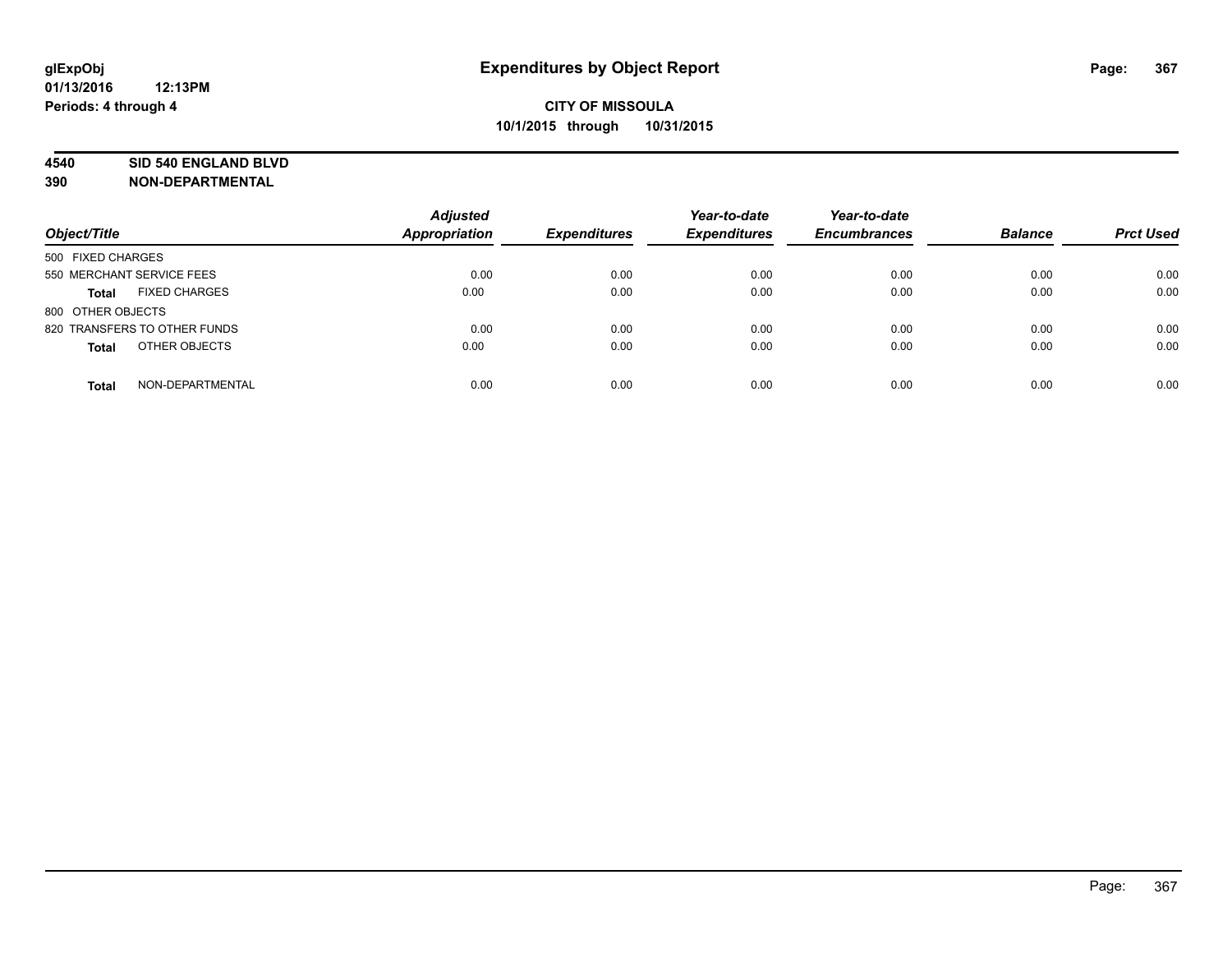### **4540 SID 540 ENGLAND BLVD**

| Object/Title              |                              | <b>Adjusted</b><br><b>Appropriation</b> | <b>Expenditures</b> | Year-to-date<br><b>Expenditures</b> | Year-to-date<br><b>Encumbrances</b> | <b>Balance</b> | <b>Prct Used</b> |
|---------------------------|------------------------------|-----------------------------------------|---------------------|-------------------------------------|-------------------------------------|----------------|------------------|
| 500 FIXED CHARGES         |                              |                                         |                     |                                     |                                     |                |                  |
| 550 MERCHANT SERVICE FEES |                              | 0.00                                    | 0.00                | 0.00                                | 0.00                                | 0.00           | 0.00             |
| Total                     | <b>FIXED CHARGES</b>         | 0.00                                    | 0.00                | 0.00                                | 0.00                                | 0.00           | 0.00             |
| 800 OTHER OBJECTS         |                              |                                         |                     |                                     |                                     |                |                  |
|                           | 820 TRANSFERS TO OTHER FUNDS | 0.00                                    | 0.00                | 0.00                                | 0.00                                | 0.00           | 0.00             |
| <b>Total</b>              | OTHER OBJECTS                | 0.00                                    | 0.00                | 0.00                                | 0.00                                | 0.00           | 0.00             |
| <b>Total</b>              | SID 540 ENGLAND BLVD         | 0.00                                    | 0.00                | 0.00                                | 0.00                                | 0.00           | 0.00             |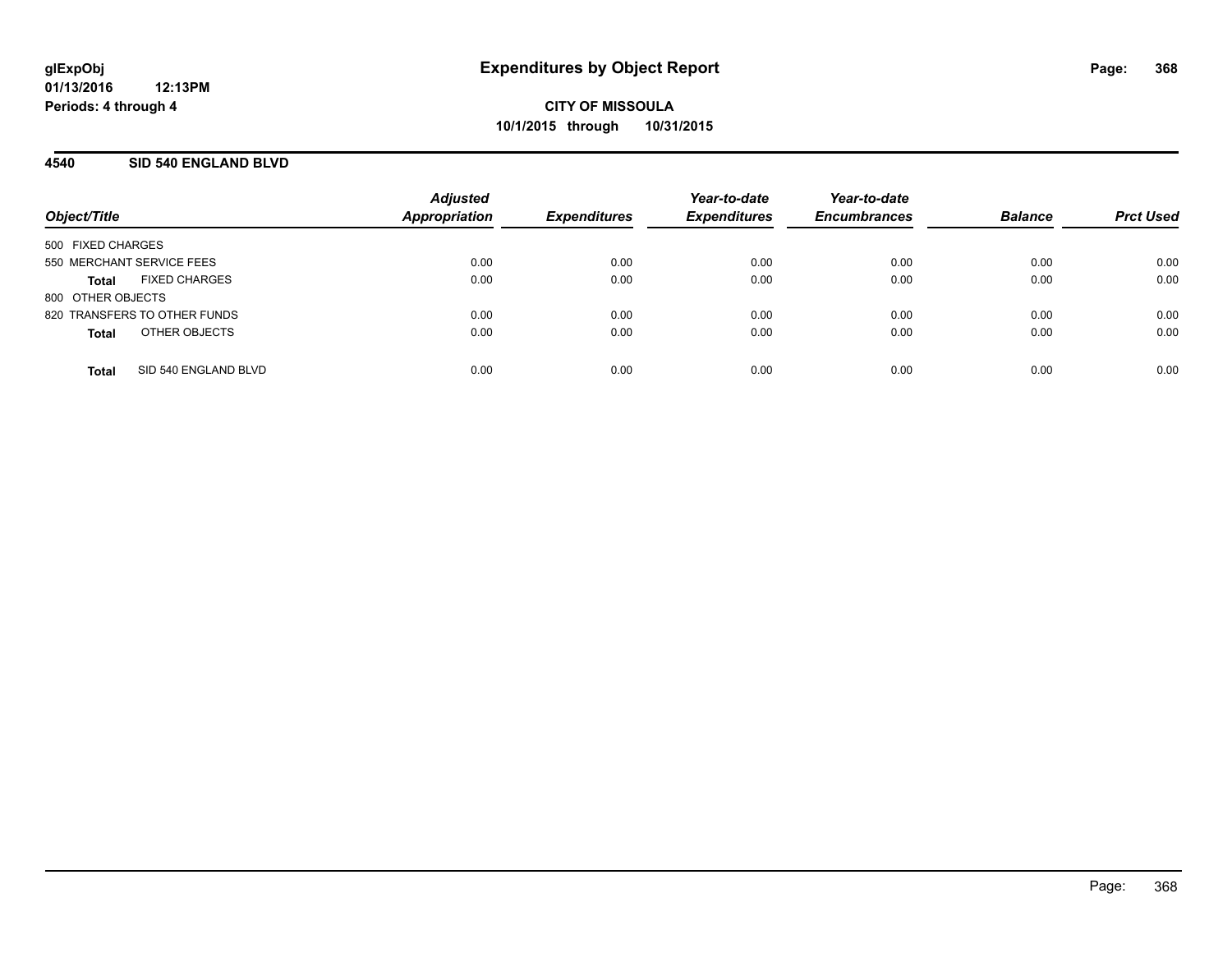#### **4541 SID 541 PINEVIEW PARK**

|                                       | <b>Adjusted</b>      |                     | Year-to-date        | Year-to-date        |                |                  |
|---------------------------------------|----------------------|---------------------|---------------------|---------------------|----------------|------------------|
| Object/Title                          | <b>Appropriation</b> | <b>Expenditures</b> | <b>Expenditures</b> | <b>Encumbrances</b> | <b>Balance</b> | <b>Prct Used</b> |
| 500 FIXED CHARGES                     |                      |                     |                     |                     |                |                  |
| 500 FIXED CHARGES                     | 0.00                 | 0.00                | 0.00                | 0.00                | 0.00           | 0.00             |
| 550 MERCHANT SERVICE FEES             | 0.00                 | 0.00                | 0.00                | 0.00                | 0.00           | 0.00             |
| <b>FIXED CHARGES</b><br>Total         | 0.00                 | 0.00                | 0.00                | 0.00                | 0.00           | 0.00             |
| 900 CAPITAL OUTLAY                    |                      |                     |                     |                     |                |                  |
| 930 IMPROVEMENTS                      | 0.00                 | 0.00                | 0.00                | 0.00                | 0.00           | 0.00             |
| <b>CAPITAL OUTLAY</b><br><b>Total</b> | 0.00                 | 0.00                | 0.00                | 0.00                | 0.00           | 0.00             |
| NON-DEPARTMENTAL<br><b>Total</b>      | 0.00                 | 0.00                | 0.00                | 0.00                | 0.00           | 0.00             |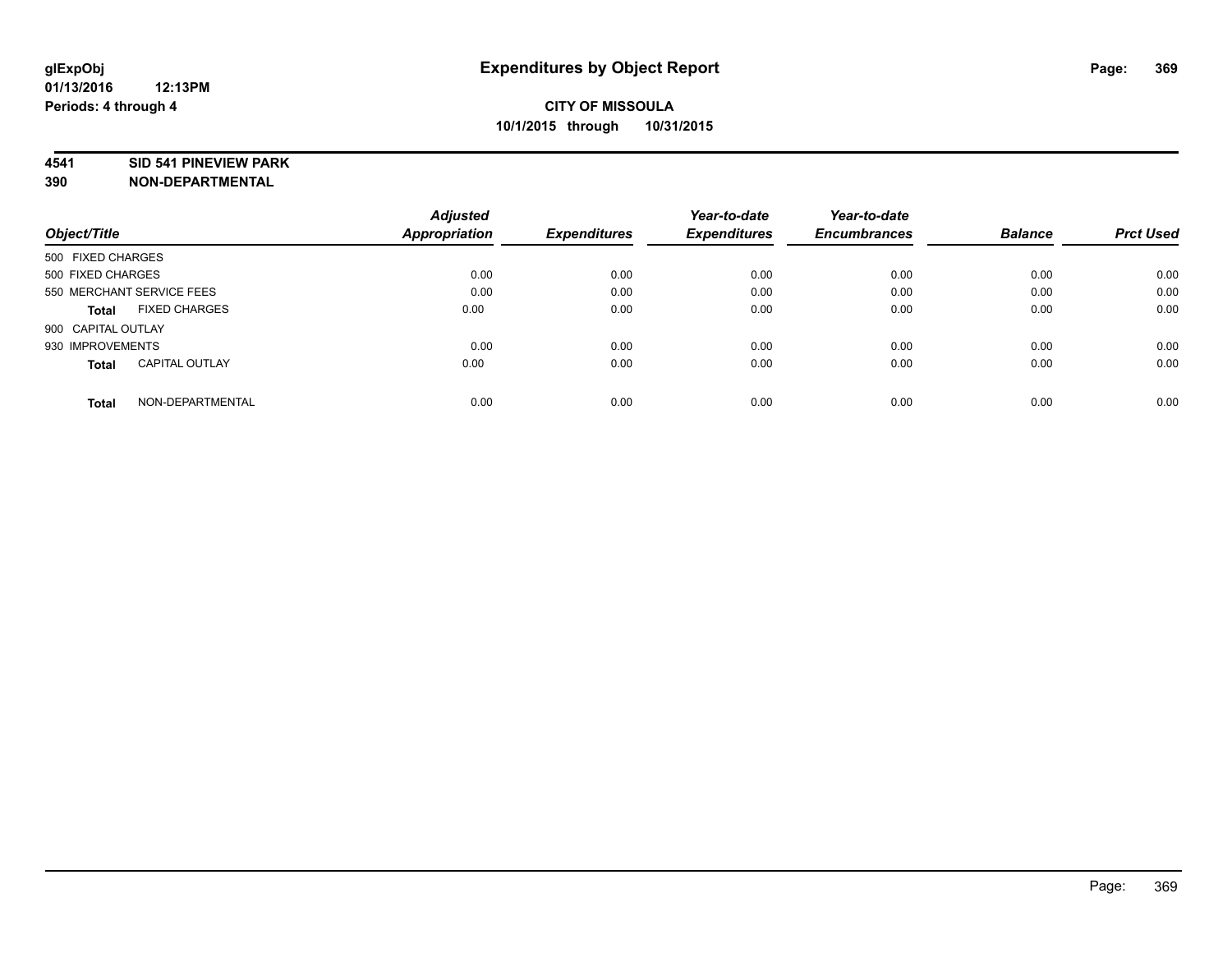### **4541 SID 541 PINEVIEW PARK**

| Object/Title              |                       | <b>Adjusted</b><br><b>Appropriation</b> | <b>Expenditures</b> | Year-to-date<br><b>Expenditures</b> | Year-to-date<br><b>Encumbrances</b> | <b>Balance</b> | <b>Prct Used</b> |
|---------------------------|-----------------------|-----------------------------------------|---------------------|-------------------------------------|-------------------------------------|----------------|------------------|
| 500 FIXED CHARGES         |                       |                                         |                     |                                     |                                     |                |                  |
| 500 FIXED CHARGES         |                       | 0.00                                    | 0.00                | 0.00                                | 0.00                                | 0.00           | 0.00             |
| 550 MERCHANT SERVICE FEES |                       | 0.00                                    | 0.00                | 0.00                                | 0.00                                | 0.00           | 0.00             |
| Total                     | <b>FIXED CHARGES</b>  | 0.00                                    | 0.00                | 0.00                                | 0.00                                | 0.00           | 0.00             |
| 900 CAPITAL OUTLAY        |                       |                                         |                     |                                     |                                     |                |                  |
| 930 IMPROVEMENTS          |                       | 0.00                                    | 0.00                | 0.00                                | 0.00                                | 0.00           | 0.00             |
| <b>Total</b>              | <b>CAPITAL OUTLAY</b> | 0.00                                    | 0.00                | 0.00                                | 0.00                                | 0.00           | 0.00             |
| <b>Total</b>              | SID 541 PINEVIEW PARK | 0.00                                    | 0.00                | 0.00                                | 0.00                                | 0.00           | 0.00             |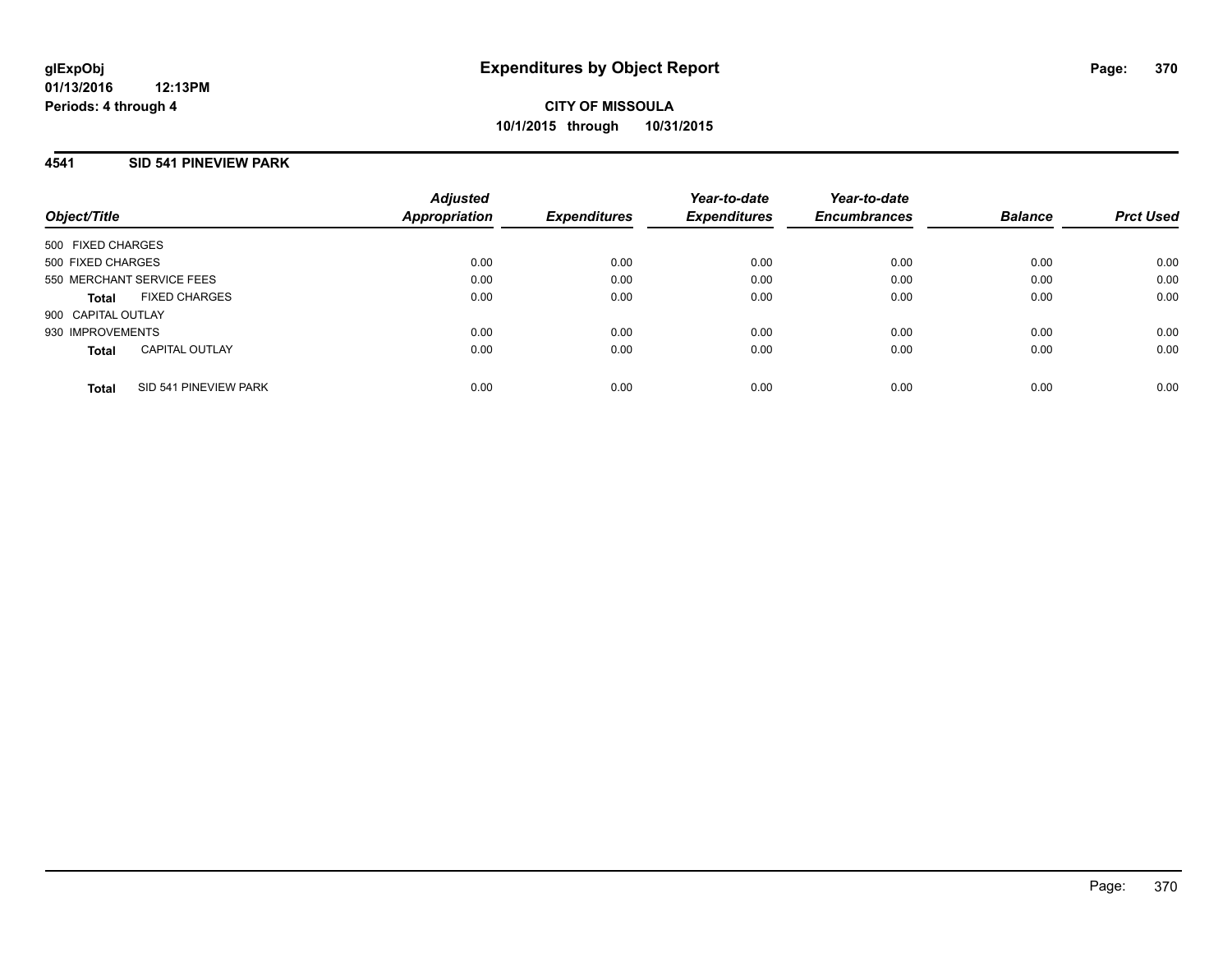### **4542 SID 542 HILLVIEW WAY**

| Object/Title           |                           | <b>Adjusted</b><br>Appropriation | <b>Expenditures</b> | Year-to-date<br><b>Expenditures</b> | Year-to-date<br><b>Encumbrances</b> | <b>Balance</b> | <b>Prct Used</b> |
|------------------------|---------------------------|----------------------------------|---------------------|-------------------------------------|-------------------------------------|----------------|------------------|
| 300 PURCHASED SERVICES |                           |                                  |                     |                                     |                                     |                |                  |
|                        | 350 PROFESSIONAL SERVICES | 0.00                             | 0.00                | 0.00                                | 0.00                                | 0.00           | 0.00             |
| <b>Total</b>           | PURCHASED SERVICES        | 0.00                             | 0.00                | 0.00                                | 0.00                                | 0.00           | 0.00             |
| 500 FIXED CHARGES      |                           |                                  |                     |                                     |                                     |                |                  |
|                        | 550 MERCHANT SERVICE FEES | 0.00                             | 0.00                | 0.00                                | 0.00                                | 0.00           | 0.00             |
| <b>Total</b>           | <b>FIXED CHARGES</b>      | 0.00                             | 0.00                | 0.00                                | 0.00                                | 0.00           | 0.00             |
| 900 CAPITAL OUTLAY     |                           |                                  |                     |                                     |                                     |                |                  |
| 930 IMPROVEMENTS       |                           | 0.00                             | 0.00                | 0.00                                | 0.00                                | 0.00           | 0.00             |
| <b>Total</b>           | <b>CAPITAL OUTLAY</b>     | 0.00                             | 0.00                | 0.00                                | 0.00                                | 0.00           | 0.00             |
| <b>Total</b>           | NON-DEPARTMENTAL          | 0.00                             | 0.00                | 0.00                                | 0.00                                | 0.00           | 0.00             |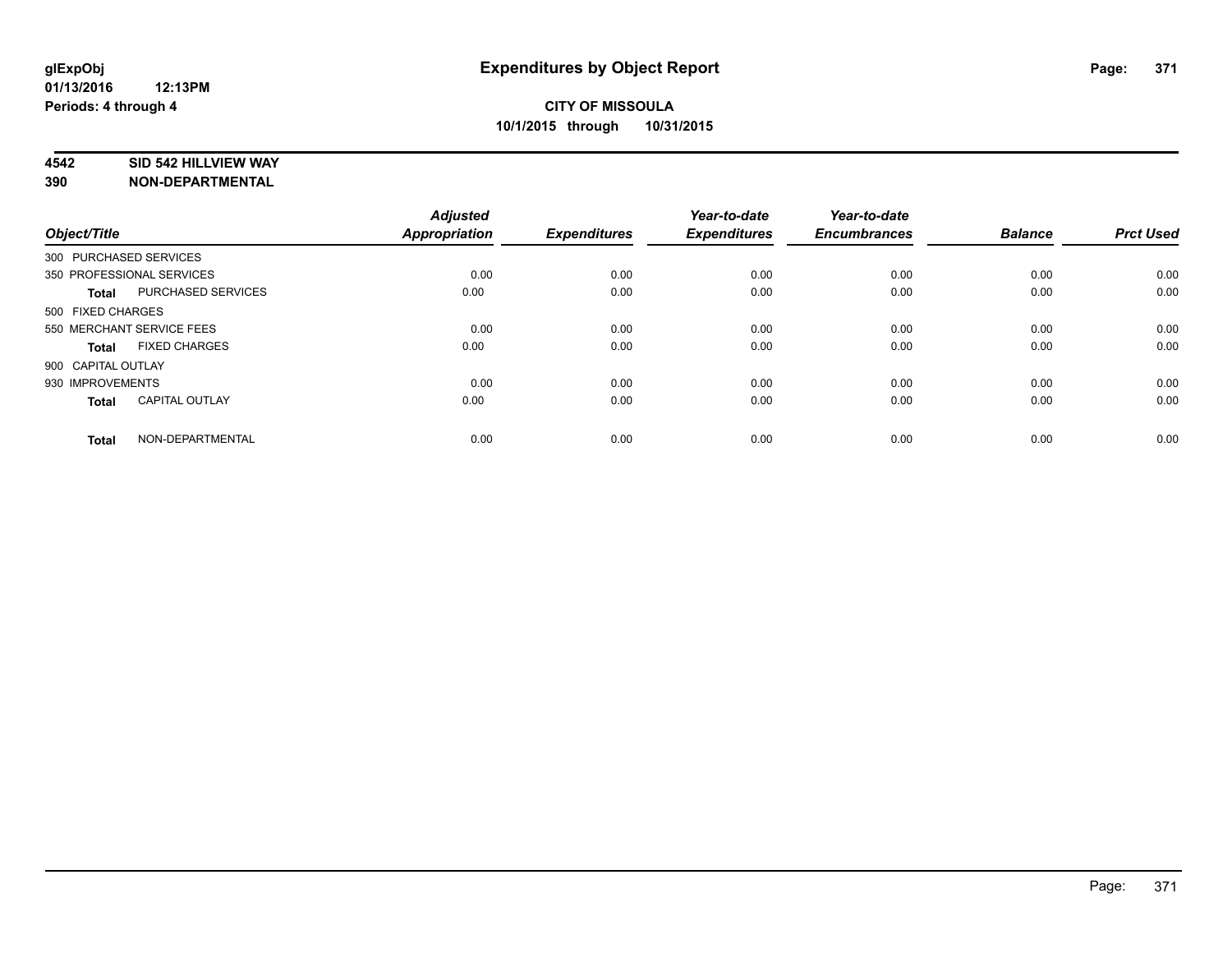## **4542 SID 542 HILLVIEW WAY**

| Object/Title                          | <b>Adjusted</b><br><b>Appropriation</b> | <b>Expenditures</b> | Year-to-date<br><b>Expenditures</b> | Year-to-date<br><b>Encumbrances</b> | <b>Balance</b> | <b>Prct Used</b> |
|---------------------------------------|-----------------------------------------|---------------------|-------------------------------------|-------------------------------------|----------------|------------------|
| 300 PURCHASED SERVICES                |                                         |                     |                                     |                                     |                |                  |
| 350 PROFESSIONAL SERVICES             | 0.00                                    | 0.00                | 0.00                                | 0.00                                | 0.00           | 0.00             |
| PURCHASED SERVICES<br><b>Total</b>    | 0.00                                    | 0.00                | 0.00                                | 0.00                                | 0.00           | 0.00             |
| 500 FIXED CHARGES                     |                                         |                     |                                     |                                     |                |                  |
| 550 MERCHANT SERVICE FEES             | 0.00                                    | 0.00                | 0.00                                | 0.00                                | 0.00           | 0.00             |
| <b>FIXED CHARGES</b><br><b>Total</b>  | 0.00                                    | 0.00                | 0.00                                | 0.00                                | 0.00           | 0.00             |
| 900 CAPITAL OUTLAY                    |                                         |                     |                                     |                                     |                |                  |
| 930 IMPROVEMENTS                      | 0.00                                    | 0.00                | 0.00                                | 0.00                                | 0.00           | 0.00             |
| <b>CAPITAL OUTLAY</b><br><b>Total</b> | 0.00                                    | 0.00                | 0.00                                | 0.00                                | 0.00           | 0.00             |
| SID 542 HILLVIEW WAY<br><b>Total</b>  | 0.00                                    | 0.00                | 0.00                                | 0.00                                | 0.00           | 0.00             |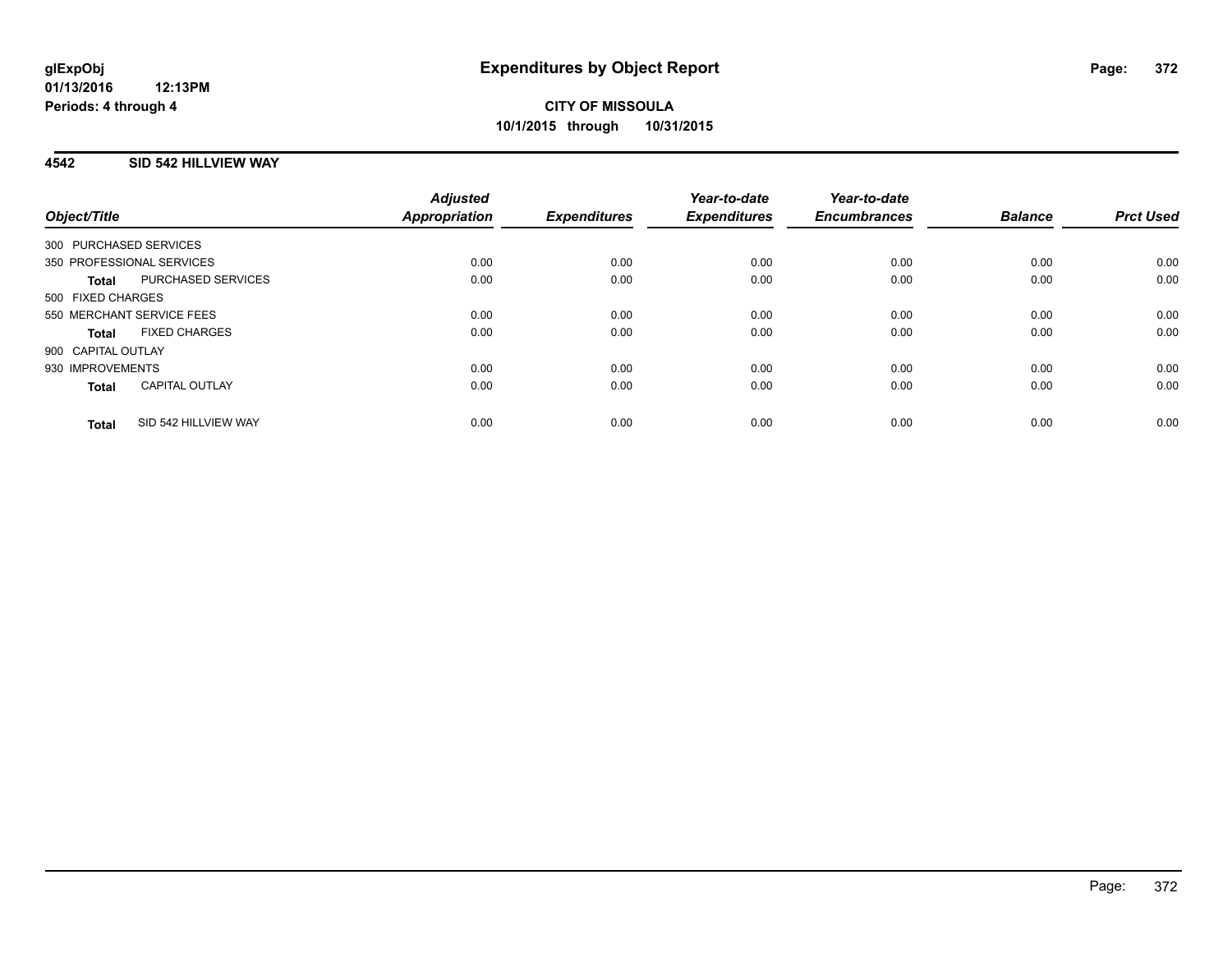# **CITY OF MISSOULA 10/1/2015 through 10/31/2015**

**4543 SID 543 TRAFFIC CALMING**

**000 \*\*\* Title Not Found \*\*\***

| Object/Title                            | <b>Adjusted</b><br>Appropriation | <b>Expenditures</b> | Year-to-date<br><b>Expenditures</b> | Year-to-date<br><b>Encumbrances</b> | <b>Balance</b> | <b>Prct Used</b> |
|-----------------------------------------|----------------------------------|---------------------|-------------------------------------|-------------------------------------|----------------|------------------|
| 500 FIXED CHARGES                       |                                  |                     |                                     |                                     |                |                  |
| 550 MERCHANT SERVICE FEES               | 0.00                             | 0.00                | 0.00                                | 0.00                                | 0.00           | 0.00             |
| <b>FIXED CHARGES</b><br><b>Total</b>    | 0.00                             | 0.00                | 0.00                                | 0.00                                | 0.00           | 0.00             |
| 600 DEBT SERVICE                        |                                  |                     |                                     |                                     |                |                  |
| 620 INTEREST / SERVICE FEES             | 0.00                             | 0.00                | 0.00                                | 0.00                                | 0.00           | 0.00             |
| <b>DEBT SERVICE</b><br><b>Total</b>     | 0.00                             | 0.00                | 0.00                                | 0.00                                | 0.00           | 0.00             |
| *** Title Not Found ***<br><b>Total</b> | 0.00                             | 0.00                | 0.00                                | 0.00                                | 0.00           | 0.00             |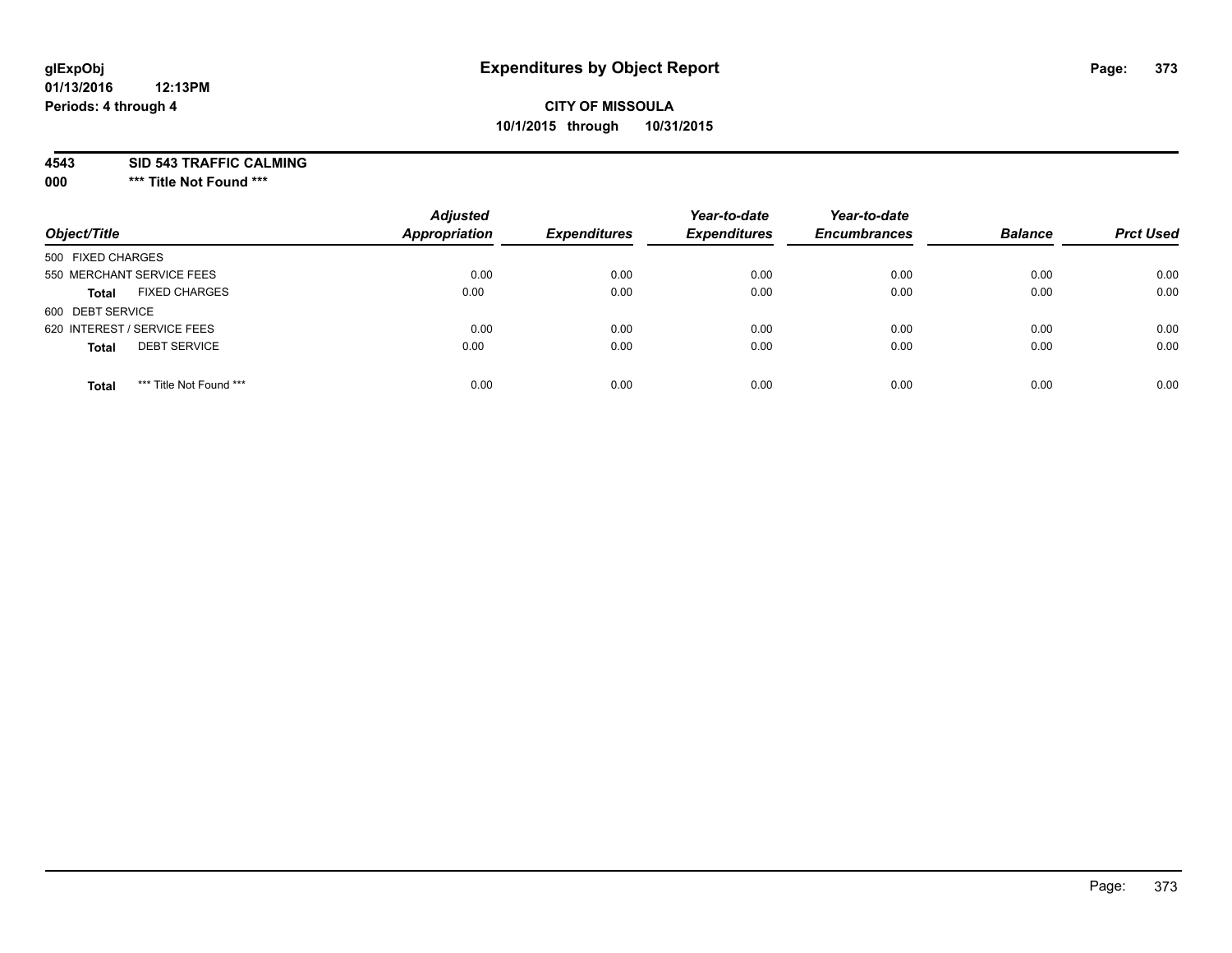**4543 SID 543 TRAFFIC CALMING**

| Object/Title           |                           | <b>Adjusted</b><br><b>Appropriation</b> | <b>Expenditures</b> | Year-to-date<br><b>Expenditures</b> | Year-to-date<br><b>Encumbrances</b> | <b>Balance</b> | <b>Prct Used</b> |
|------------------------|---------------------------|-----------------------------------------|---------------------|-------------------------------------|-------------------------------------|----------------|------------------|
| 300 PURCHASED SERVICES |                           |                                         |                     |                                     |                                     |                |                  |
|                        | 350 PROFESSIONAL SERVICES | 0.00                                    | 0.00                | 0.00                                | 0.00                                | 0.00           | 0.00             |
| <b>Total</b>           | PURCHASED SERVICES        | 0.00                                    | 0.00                | 0.00                                | 0.00                                | 0.00           | 0.00             |
| 500 FIXED CHARGES      |                           |                                         |                     |                                     |                                     |                |                  |
|                        | 550 MERCHANT SERVICE FEES | 0.00                                    | 0.00                | 0.00                                | 0.00                                | 0.00           | 0.00             |
| <b>Total</b>           | <b>FIXED CHARGES</b>      | 0.00                                    | 0.00                | 0.00                                | 0.00                                | 0.00           | 0.00             |
| 900 CAPITAL OUTLAY     |                           |                                         |                     |                                     |                                     |                |                  |
| 930 IMPROVEMENTS       |                           | 0.00                                    | 0.00                | 0.00                                | 0.00                                | 0.00           | 0.00             |
| <b>Total</b>           | <b>CAPITAL OUTLAY</b>     | 0.00                                    | 0.00                | 0.00                                | 0.00                                | 0.00           | 0.00             |
| <b>Total</b>           | NON-DEPARTMENTAL          | 0.00                                    | 0.00                | 0.00                                | 0.00                                | 0.00           | 0.00             |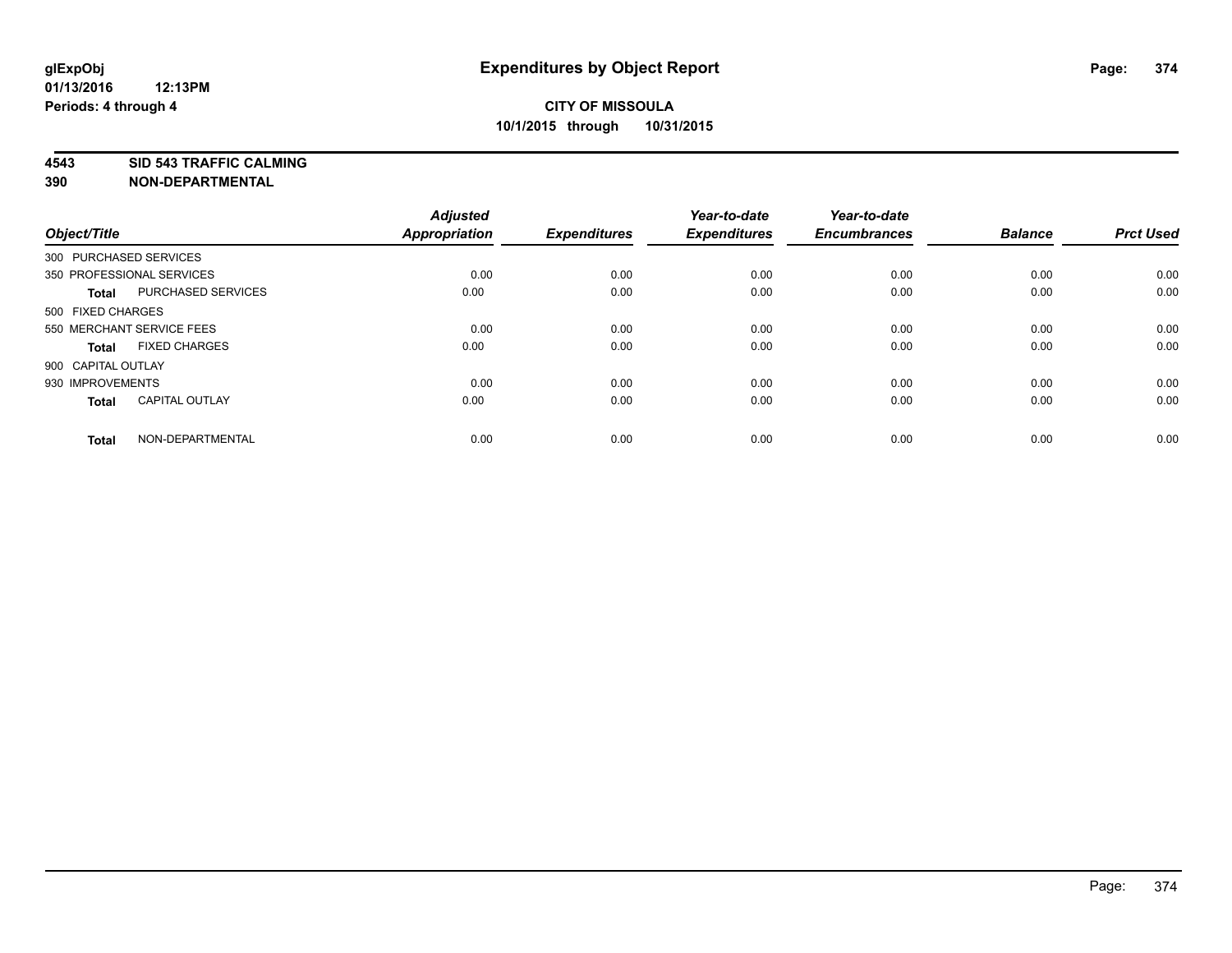# **CITY OF MISSOULA 10/1/2015 through 10/31/2015**

### **4543 SID 543 TRAFFIC CALMING**

| Object/Title           |                             | <b>Adjusted</b><br>Appropriation | <b>Expenditures</b> | Year-to-date<br><b>Expenditures</b> | Year-to-date<br><b>Encumbrances</b> | <b>Balance</b> | <b>Prct Used</b> |
|------------------------|-----------------------------|----------------------------------|---------------------|-------------------------------------|-------------------------------------|----------------|------------------|
| 300 PURCHASED SERVICES |                             |                                  |                     |                                     |                                     |                |                  |
|                        | 350 PROFESSIONAL SERVICES   | 0.00                             | 0.00                | 0.00                                | 0.00                                | 0.00           | 0.00             |
| <b>Total</b>           | PURCHASED SERVICES          | 0.00                             | 0.00                | 0.00                                | 0.00                                | 0.00           | 0.00             |
| 500 FIXED CHARGES      |                             |                                  |                     |                                     |                                     |                |                  |
|                        | 550 MERCHANT SERVICE FEES   | 0.00                             | 0.00                | 0.00                                | 0.00                                | 0.00           | 0.00             |
| <b>Total</b>           | <b>FIXED CHARGES</b>        | 0.00                             | 0.00                | 0.00                                | 0.00                                | 0.00           | 0.00             |
| 600 DEBT SERVICE       |                             |                                  |                     |                                     |                                     |                |                  |
|                        | 620 INTEREST / SERVICE FEES | 0.00                             | 0.00                | 0.00                                | 0.00                                | 0.00           | 0.00             |
| Total                  | <b>DEBT SERVICE</b>         | 0.00                             | 0.00                | 0.00                                | 0.00                                | 0.00           | 0.00             |
| 900 CAPITAL OUTLAY     |                             |                                  |                     |                                     |                                     |                |                  |
| 930 IMPROVEMENTS       |                             | 0.00                             | 0.00                | 0.00                                | 0.00                                | 0.00           | 0.00             |
| <b>Total</b>           | <b>CAPITAL OUTLAY</b>       | 0.00                             | 0.00                | 0.00                                | 0.00                                | 0.00           | 0.00             |
| <b>Total</b>           | SID 543 TRAFFIC CALMING     | 0.00                             | 0.00                | 0.00                                | 0.00                                | 0.00           | 0.00             |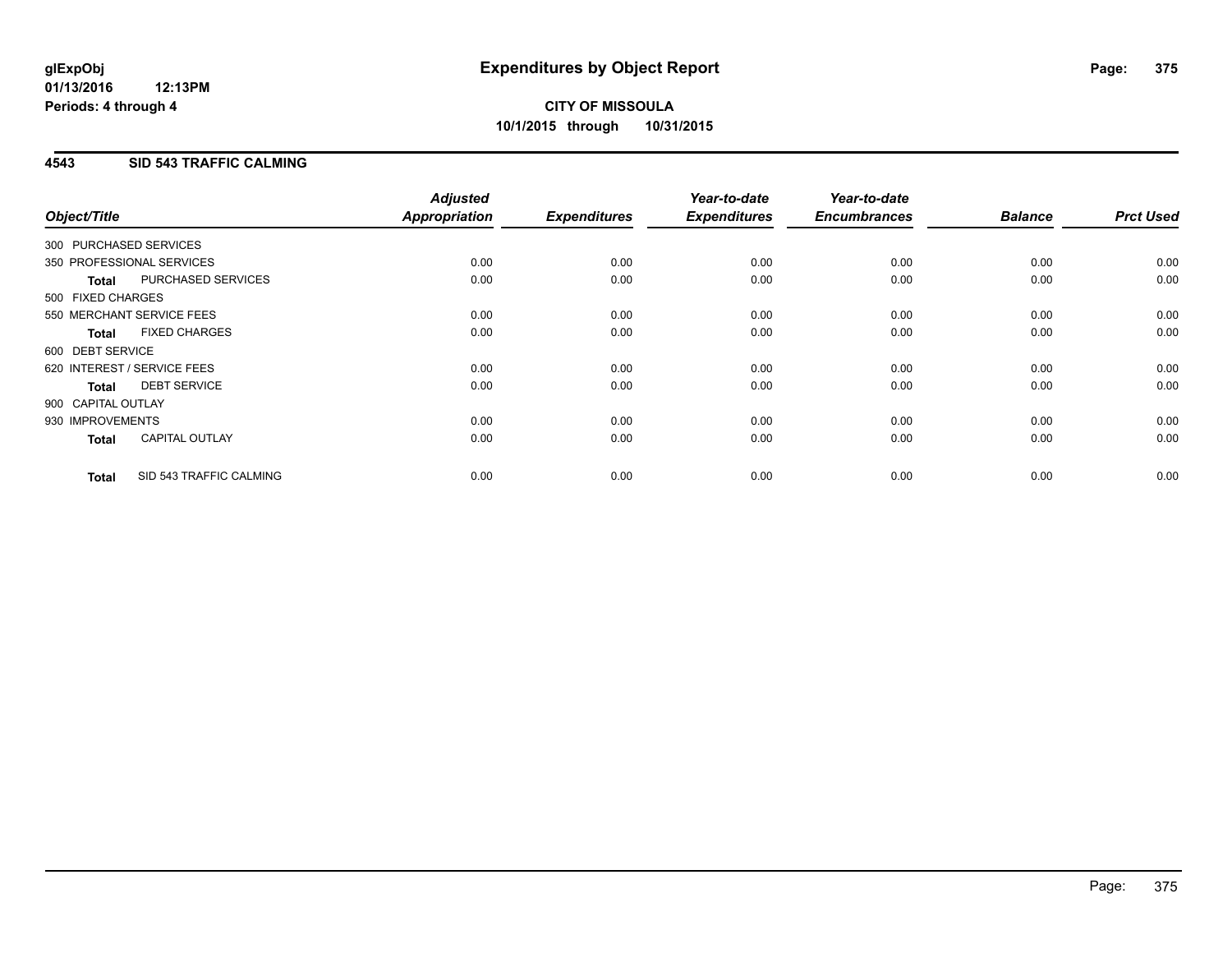#### **4544 MILLER CREEK MITIGATION FUND**

| Object/Title                          | <b>Adjusted</b><br><b>Appropriation</b> | <b>Expenditures</b> | Year-to-date<br><b>Expenditures</b> | Year-to-date<br><b>Encumbrances</b> | <b>Balance</b> | <b>Prct Used</b> |
|---------------------------------------|-----------------------------------------|---------------------|-------------------------------------|-------------------------------------|----------------|------------------|
| 500 FIXED CHARGES                     |                                         |                     |                                     |                                     |                |                  |
| 550 MERCHANT SERVICE FEES             | 0.00                                    | 0.00                | 0.00                                | 0.00                                | 0.00           | 0.00             |
| <b>FIXED CHARGES</b><br><b>Total</b>  | 0.00                                    | 0.00                | 0.00                                | 0.00                                | 0.00           | 0.00             |
| 900 CAPITAL OUTLAY                    |                                         |                     |                                     |                                     |                |                  |
| 930 IMPROVEMENTS                      | 0.00                                    | 0.00                | 0.00                                | 0.00                                | 0.00           | 0.00             |
| <b>CAPITAL OUTLAY</b><br><b>Total</b> | 0.00                                    | 0.00                | 0.00                                | 0.00                                | 0.00           | 0.00             |
| NON-DEPARTMENTAL<br><b>Total</b>      | 0.00                                    | 0.00                | 0.00                                | 0.00                                | 0.00           | 0.00             |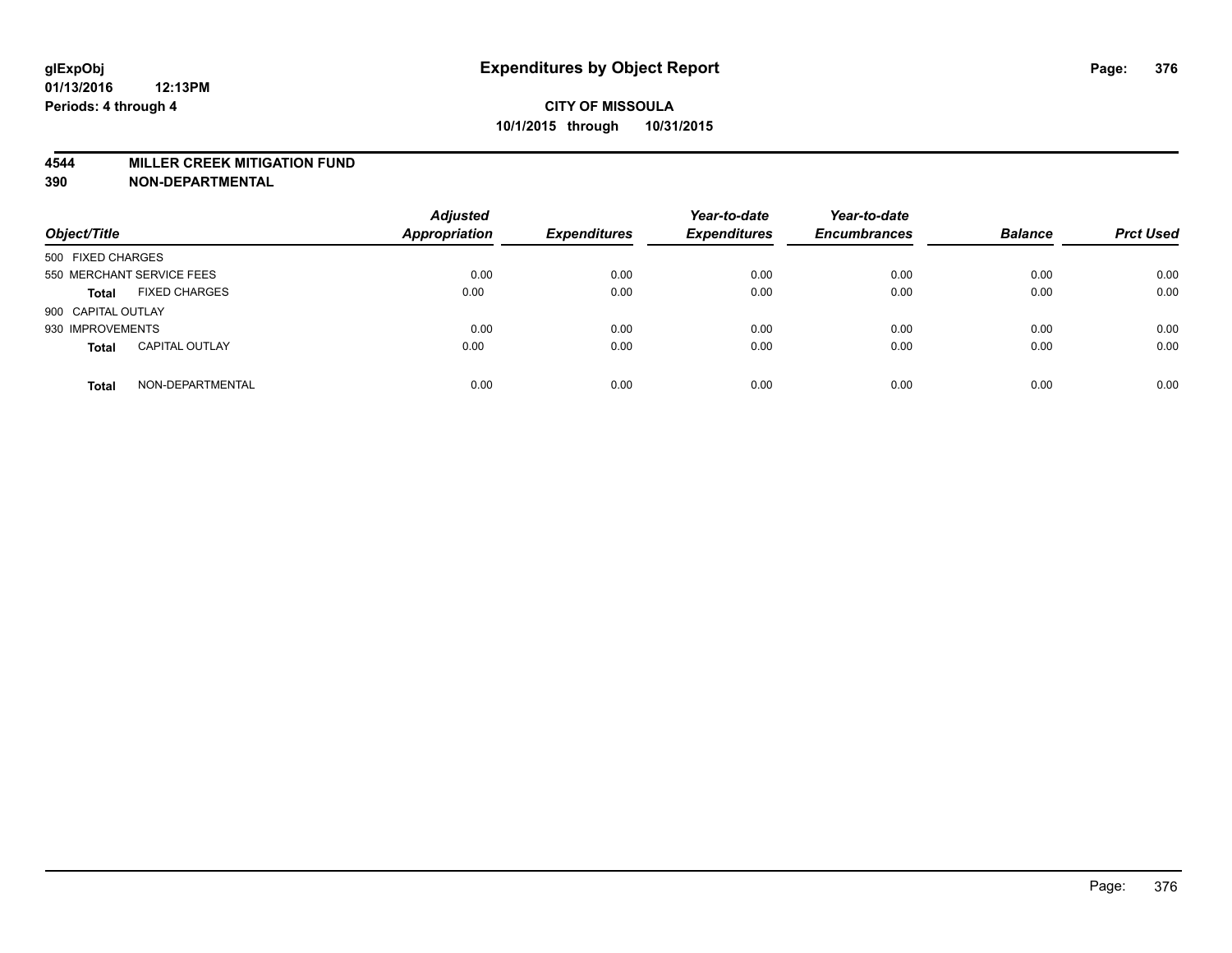### **4544 MILLER CREEK MITIGATION FUND**

| Object/Title       |                              | <b>Adjusted</b><br><b>Appropriation</b> | <b>Expenditures</b> | Year-to-date<br><b>Expenditures</b> | Year-to-date<br><b>Encumbrances</b> | <b>Balance</b> | <b>Prct Used</b> |
|--------------------|------------------------------|-----------------------------------------|---------------------|-------------------------------------|-------------------------------------|----------------|------------------|
| 500 FIXED CHARGES  |                              |                                         |                     |                                     |                                     |                |                  |
|                    | 550 MERCHANT SERVICE FEES    | 0.00                                    | 0.00                | 0.00                                | 0.00                                | 0.00           | 0.00             |
| <b>Total</b>       | <b>FIXED CHARGES</b>         | 0.00                                    | 0.00                | 0.00                                | 0.00                                | 0.00           | 0.00             |
| 900 CAPITAL OUTLAY |                              |                                         |                     |                                     |                                     |                |                  |
| 930 IMPROVEMENTS   |                              | 0.00                                    | 0.00                | 0.00                                | 0.00                                | 0.00           | 0.00             |
| <b>Total</b>       | <b>CAPITAL OUTLAY</b>        | 0.00                                    | 0.00                | 0.00                                | 0.00                                | 0.00           | 0.00             |
| <b>Total</b>       | MILLER CREEK MITIGATION FUND | 0.00                                    | 0.00                | 0.00                                | 0.00                                | 0.00           | 0.00             |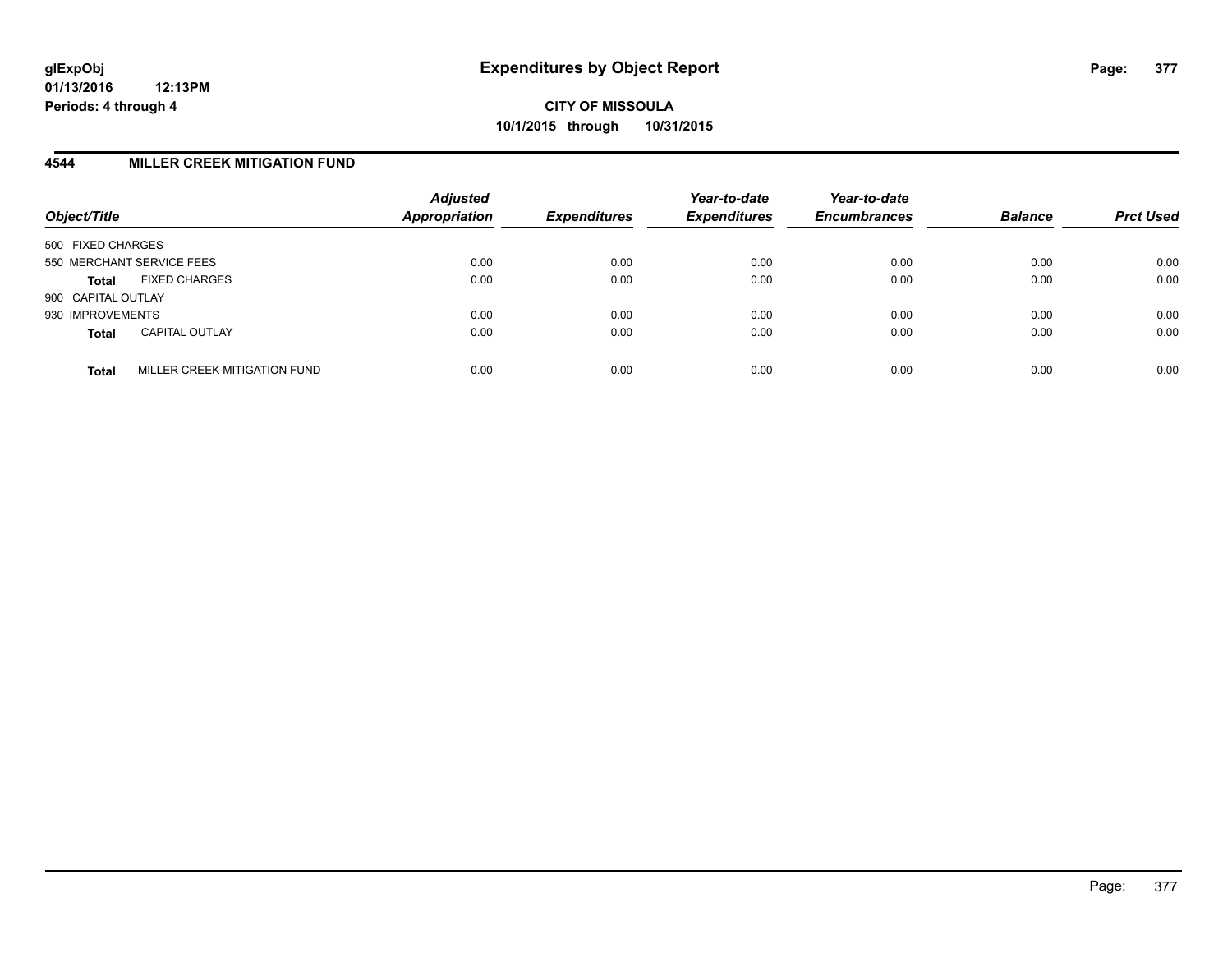#### **4545 MILLER CREEK TWITE CONSTRUCTION**

| Object/Title           |                           | <b>Adjusted</b><br><b>Appropriation</b> | <b>Expenditures</b> | Year-to-date<br><b>Expenditures</b> | Year-to-date<br><b>Encumbrances</b> | <b>Balance</b> | <b>Prct Used</b> |
|------------------------|---------------------------|-----------------------------------------|---------------------|-------------------------------------|-------------------------------------|----------------|------------------|
| 300 PURCHASED SERVICES |                           |                                         |                     |                                     |                                     |                |                  |
|                        | 350 PROFESSIONAL SERVICES | 0.00                                    | 0.00                | 0.00                                | 0.00                                | 0.00           | 0.00             |
| <b>Total</b>           | <b>PURCHASED SERVICES</b> | 0.00                                    | 0.00                | 0.00                                | 0.00                                | 0.00           | 0.00             |
| 500 FIXED CHARGES      |                           |                                         |                     |                                     |                                     |                |                  |
|                        | 550 MERCHANT SERVICE FEES | 0.00                                    | 0.00                | 0.00                                | 0.00                                | 0.00           | 0.00             |
| Total                  | <b>FIXED CHARGES</b>      | 0.00                                    | 0.00                | 0.00                                | 0.00                                | 0.00           | 0.00             |
| 900 CAPITAL OUTLAY     |                           |                                         |                     |                                     |                                     |                |                  |
| 930 IMPROVEMENTS       |                           | 0.00                                    | 0.00                | 0.00                                | 0.00                                | 0.00           | 0.00             |
| Total                  | <b>CAPITAL OUTLAY</b>     | 0.00                                    | 0.00                | 0.00                                | 0.00                                | 0.00           | 0.00             |
| <b>Total</b>           | NON-DEPARTMENTAL          | 0.00                                    | 0.00                | 0.00                                | 0.00                                | 0.00           | 0.00             |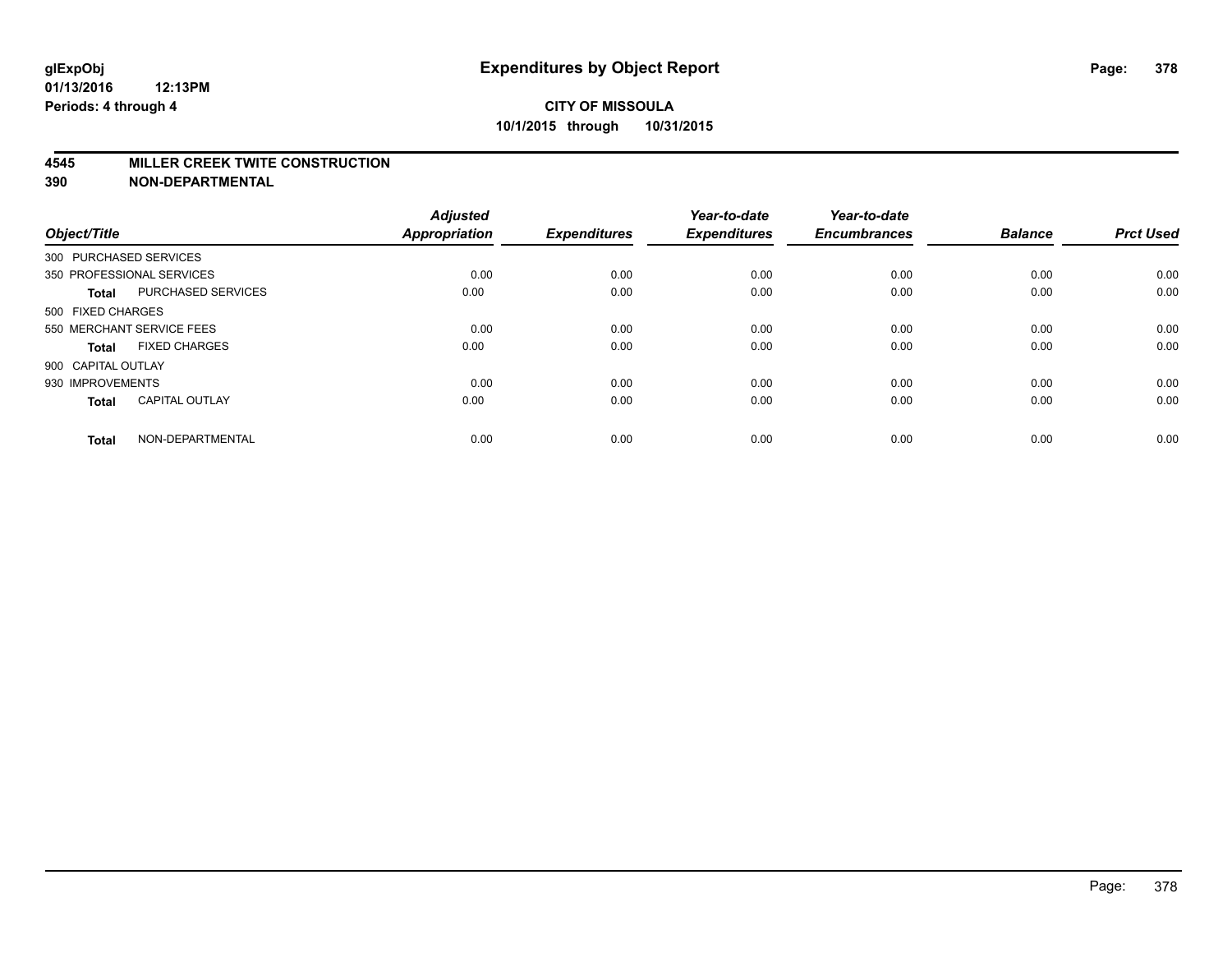## **4545 MILLER CREEK TWITE CONSTRUCTION**

| Object/Title           |                                 | <b>Adjusted</b><br>Appropriation | <b>Expenditures</b> | Year-to-date<br><b>Expenditures</b> | Year-to-date<br><b>Encumbrances</b> | <b>Balance</b> | <b>Prct Used</b> |
|------------------------|---------------------------------|----------------------------------|---------------------|-------------------------------------|-------------------------------------|----------------|------------------|
| 300 PURCHASED SERVICES |                                 |                                  |                     |                                     |                                     |                |                  |
|                        | 350 PROFESSIONAL SERVICES       | 0.00                             | 0.00                | 0.00                                | 0.00                                | 0.00           | 0.00             |
| <b>Total</b>           | PURCHASED SERVICES              | 0.00                             | 0.00                | 0.00                                | 0.00                                | 0.00           | 0.00             |
| 500 FIXED CHARGES      |                                 |                                  |                     |                                     |                                     |                |                  |
|                        | 550 MERCHANT SERVICE FEES       | 0.00                             | 0.00                | 0.00                                | 0.00                                | 0.00           | 0.00             |
| <b>Total</b>           | <b>FIXED CHARGES</b>            | 0.00                             | 0.00                | 0.00                                | 0.00                                | 0.00           | 0.00             |
| 900 CAPITAL OUTLAY     |                                 |                                  |                     |                                     |                                     |                |                  |
| 930 IMPROVEMENTS       |                                 | 0.00                             | 0.00                | 0.00                                | 0.00                                | 0.00           | 0.00             |
| <b>Total</b>           | <b>CAPITAL OUTLAY</b>           | 0.00                             | 0.00                | 0.00                                | 0.00                                | 0.00           | 0.00             |
| <b>Total</b>           | MILLER CREEK TWITE CONSTRUCTION | 0.00                             | 0.00                | 0.00                                | 0.00                                | 0.00           | 0.00             |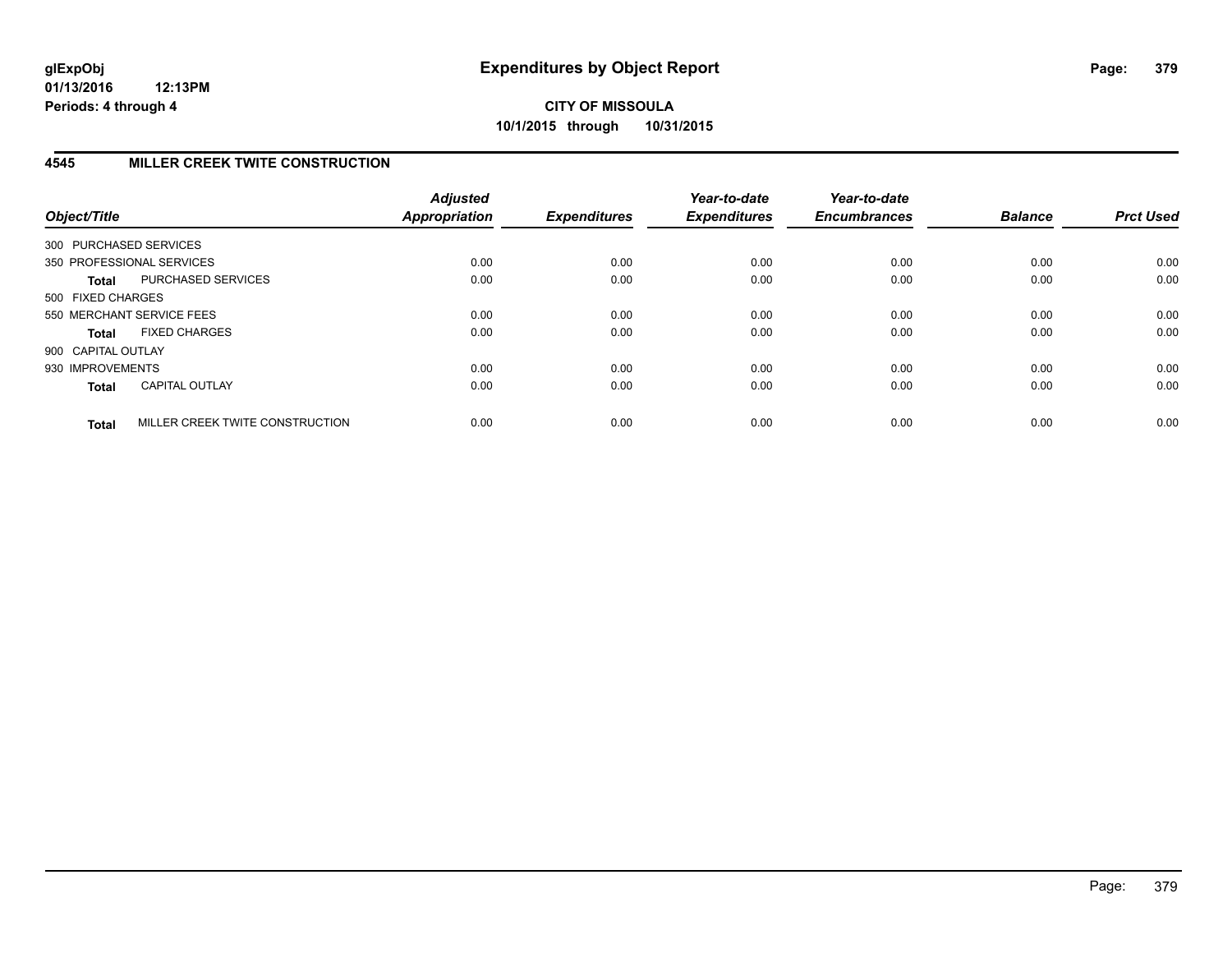#### **4546 MILLER CREEK MALOHNEY CONSTRUCTION**

| Object/Title       |                           | <b>Adjusted</b><br><b>Appropriation</b> | <b>Expenditures</b> | Year-to-date<br><b>Expenditures</b> | Year-to-date<br><b>Encumbrances</b> | <b>Balance</b> | <b>Prct Used</b> |
|--------------------|---------------------------|-----------------------------------------|---------------------|-------------------------------------|-------------------------------------|----------------|------------------|
|                    | 300 PURCHASED SERVICES    |                                         |                     |                                     |                                     |                |                  |
|                    | 350 PROFESSIONAL SERVICES | 0.00                                    | 0.00                | 0.00                                | 0.00                                | 0.00           | 0.00             |
| <b>Total</b>       | <b>PURCHASED SERVICES</b> | 0.00                                    | 0.00                | 0.00                                | 0.00                                | 0.00           | 0.00             |
| 500 FIXED CHARGES  |                           |                                         |                     |                                     |                                     |                |                  |
|                    | 550 MERCHANT SERVICE FEES | 0.00                                    | 0.00                | 0.00                                | 0.00                                | 0.00           | 0.00             |
| Total              | <b>FIXED CHARGES</b>      | 0.00                                    | 0.00                | 0.00                                | 0.00                                | 0.00           | 0.00             |
| 900 CAPITAL OUTLAY |                           |                                         |                     |                                     |                                     |                |                  |
| 930 IMPROVEMENTS   |                           | 0.00                                    | 0.00                | 0.00                                | 0.00                                | 0.00           | 0.00             |
| Total              | <b>CAPITAL OUTLAY</b>     | 0.00                                    | 0.00                | 0.00                                | 0.00                                | 0.00           | 0.00             |
| <b>Total</b>       | NON-DEPARTMENTAL          | 0.00                                    | 0.00                | 0.00                                | 0.00                                | 0.00           | 0.00             |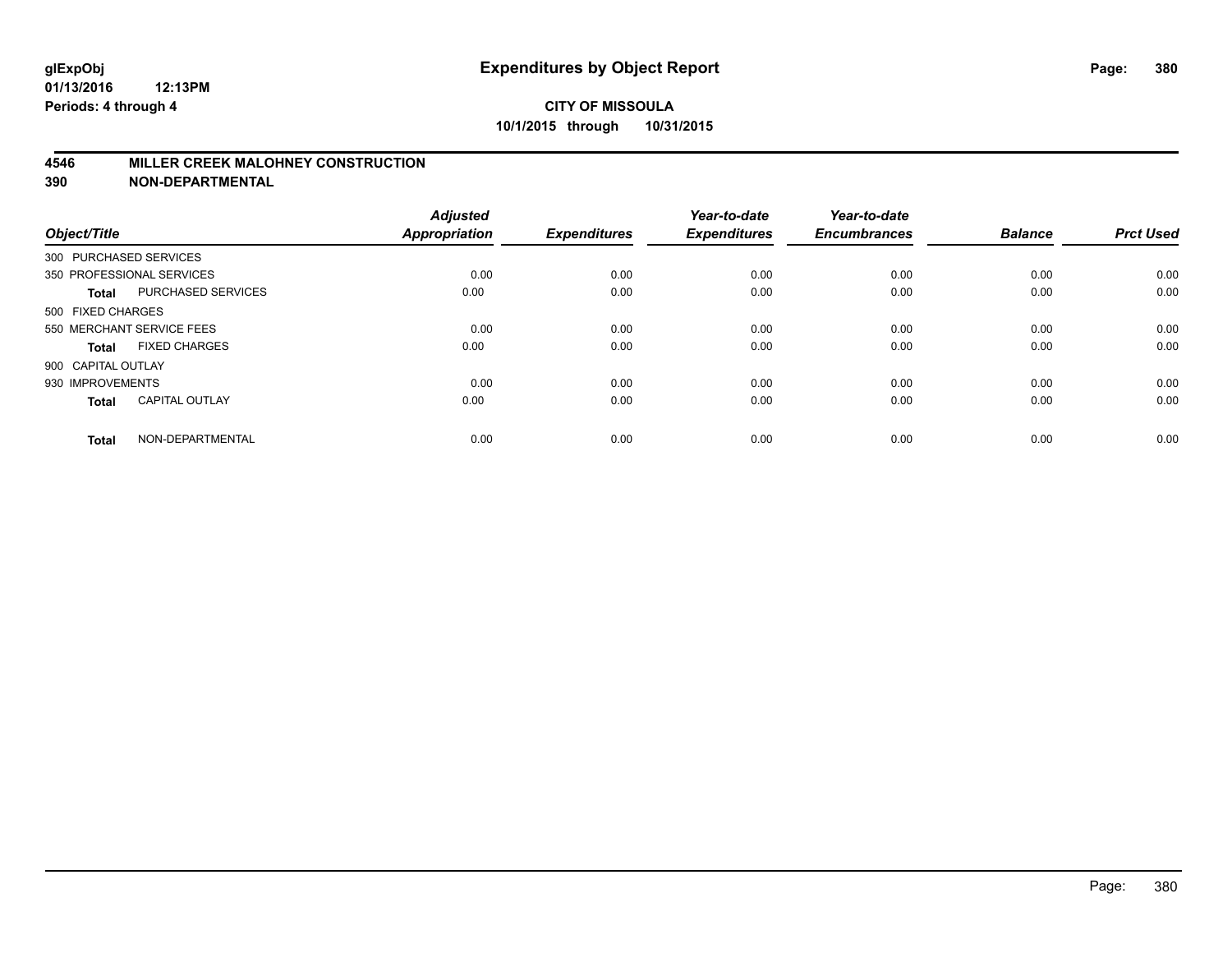## **CITY OF MISSOULA 10/1/2015 through 10/31/2015**

# **4546 MILLER CREEK MALOHNEY CONSTRUCTION**

| Object/Title           |                                 | <b>Adjusted</b><br><b>Appropriation</b> | <b>Expenditures</b> | Year-to-date<br><b>Expenditures</b> | Year-to-date<br><b>Encumbrances</b> | <b>Balance</b> | <b>Prct Used</b> |
|------------------------|---------------------------------|-----------------------------------------|---------------------|-------------------------------------|-------------------------------------|----------------|------------------|
| 300 PURCHASED SERVICES |                                 |                                         |                     |                                     |                                     |                |                  |
|                        | 350 PROFESSIONAL SERVICES       | 0.00                                    | 0.00                | 0.00                                | 0.00                                | 0.00           | 0.00             |
| <b>Total</b>           | PURCHASED SERVICES              | 0.00                                    | 0.00                | 0.00                                | 0.00                                | 0.00           | 0.00             |
| 500 FIXED CHARGES      |                                 |                                         |                     |                                     |                                     |                |                  |
|                        | 550 MERCHANT SERVICE FEES       | 0.00                                    | 0.00                | 0.00                                | 0.00                                | 0.00           | 0.00             |
| <b>Total</b>           | <b>FIXED CHARGES</b>            | 0.00                                    | 0.00                | 0.00                                | 0.00                                | 0.00           | 0.00             |
| 900 CAPITAL OUTLAY     |                                 |                                         |                     |                                     |                                     |                |                  |
| 930 IMPROVEMENTS       |                                 | 0.00                                    | 0.00                | 0.00                                | 0.00                                | 0.00           | 0.00             |
| <b>Total</b>           | CAPITAL OUTLAY                  | 0.00                                    | 0.00                | 0.00                                | 0.00                                | 0.00           | 0.00             |
| <b>Total</b>           | MILLER CREEK MALOHNEY CONSTRUCT | 0.00                                    | 0.00                | 0.00                                | 0.00                                | 0.00           | 0.00             |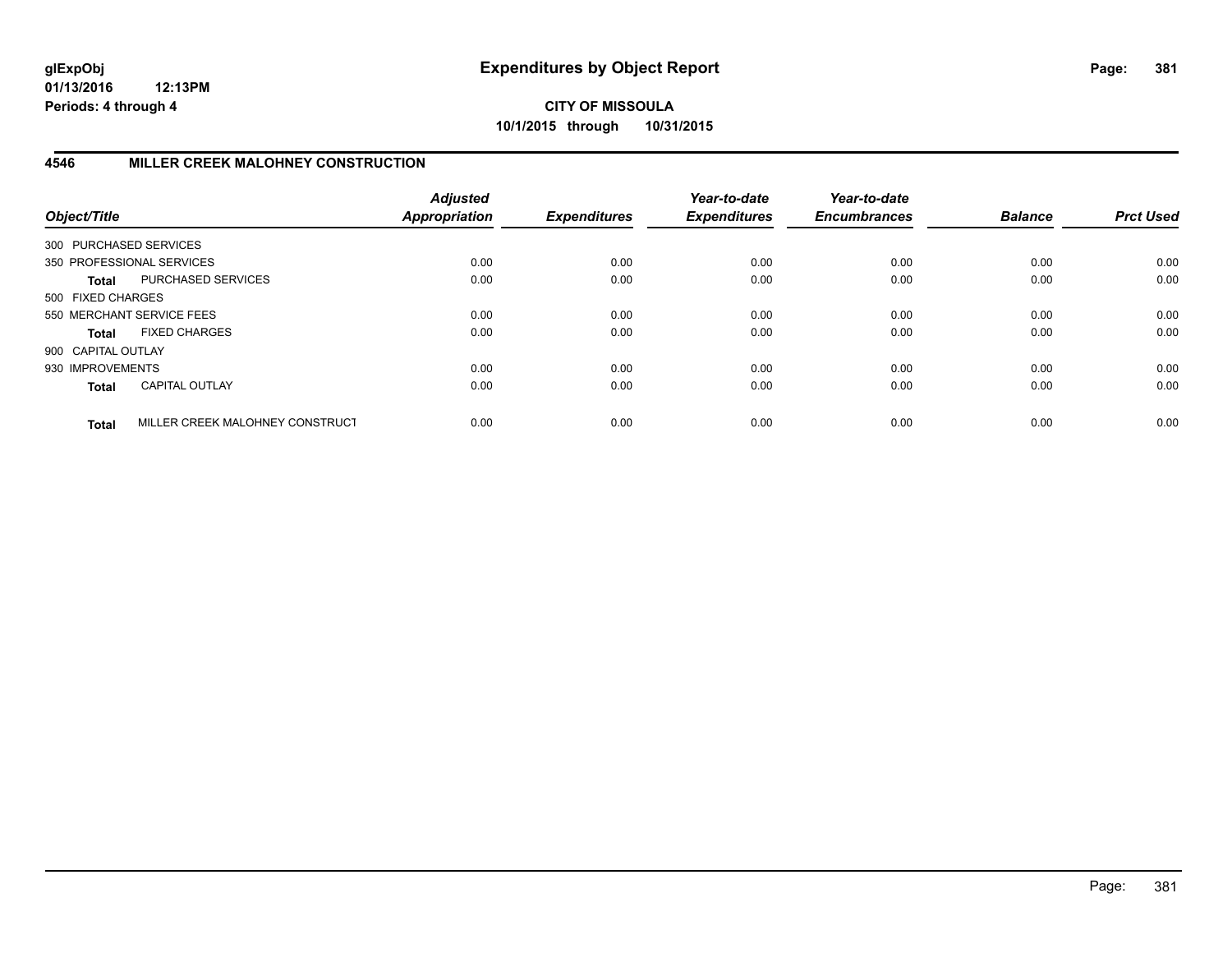#### **4547 MILLER CREEK MCCARTHY CONSTRUCTION**

| Object/Title       |                           | <b>Adjusted</b><br><b>Appropriation</b> | <b>Expenditures</b> | Year-to-date<br><b>Expenditures</b> | Year-to-date<br><b>Encumbrances</b> | <b>Balance</b> | <b>Prct Used</b> |
|--------------------|---------------------------|-----------------------------------------|---------------------|-------------------------------------|-------------------------------------|----------------|------------------|
|                    | 300 PURCHASED SERVICES    |                                         |                     |                                     |                                     |                |                  |
|                    | 350 PROFESSIONAL SERVICES | 0.00                                    | 0.00                | 0.00                                | 0.00                                | 0.00           | 0.00             |
| <b>Total</b>       | <b>PURCHASED SERVICES</b> | 0.00                                    | 0.00                | 0.00                                | 0.00                                | 0.00           | 0.00             |
| 500 FIXED CHARGES  |                           |                                         |                     |                                     |                                     |                |                  |
|                    | 550 MERCHANT SERVICE FEES | 0.00                                    | 0.00                | 0.00                                | 0.00                                | 0.00           | 0.00             |
| Total              | <b>FIXED CHARGES</b>      | 0.00                                    | 0.00                | 0.00                                | 0.00                                | 0.00           | 0.00             |
| 900 CAPITAL OUTLAY |                           |                                         |                     |                                     |                                     |                |                  |
| 930 IMPROVEMENTS   |                           | 0.00                                    | 0.00                | 0.00                                | 0.00                                | 0.00           | 0.00             |
| Total              | <b>CAPITAL OUTLAY</b>     | 0.00                                    | 0.00                | 0.00                                | 0.00                                | 0.00           | 0.00             |
| <b>Total</b>       | NON-DEPARTMENTAL          | 0.00                                    | 0.00                | 0.00                                | 0.00                                | 0.00           | 0.00             |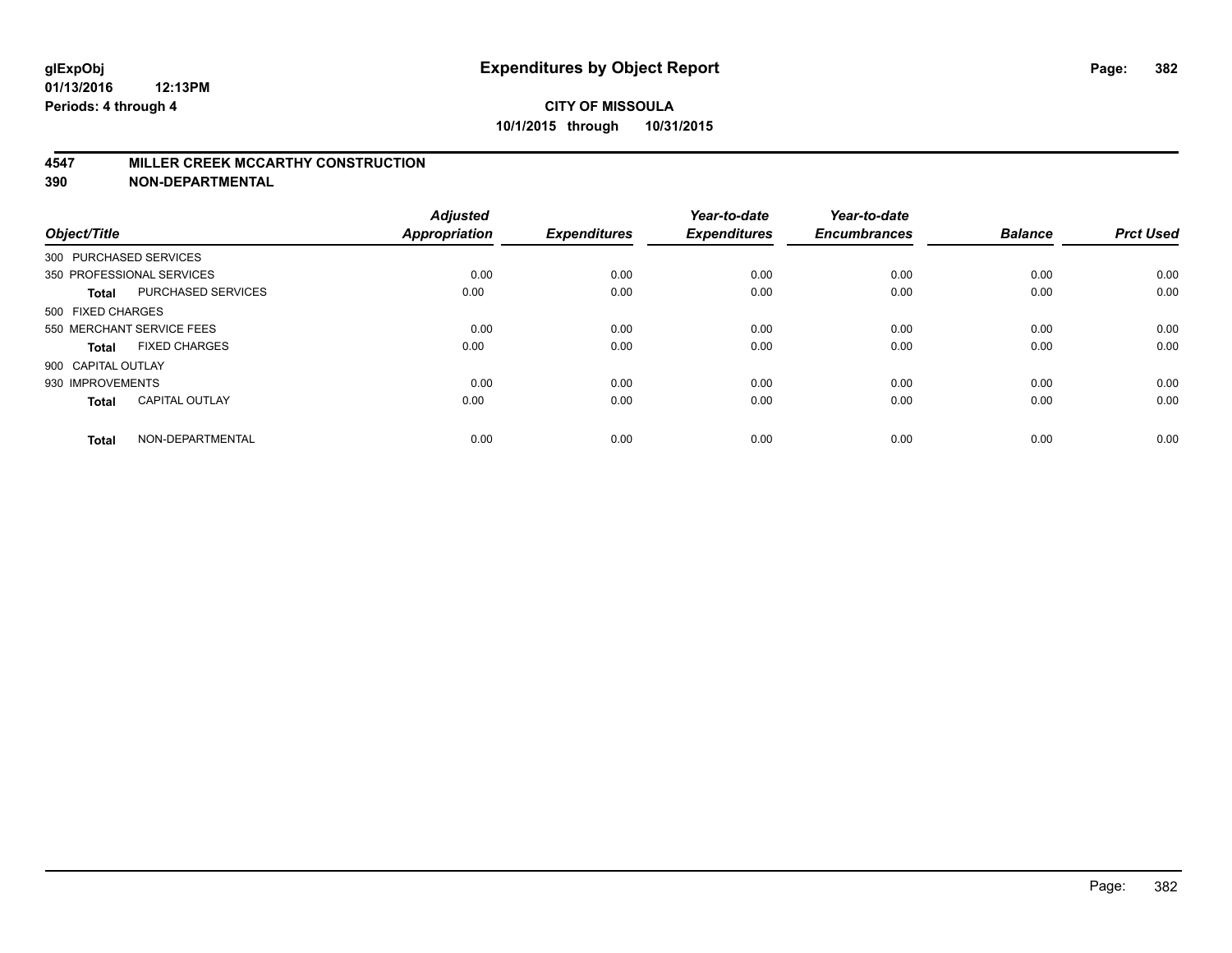**CITY OF MISSOULA 10/1/2015 through 10/31/2015**

## **4547 MILLER CREEK MCCARTHY CONSTRUCTION**

| Object/Title           |                                 | <b>Adjusted</b><br><b>Appropriation</b> | <b>Expenditures</b> | Year-to-date<br><b>Expenditures</b> | Year-to-date<br><b>Encumbrances</b> | <b>Balance</b> | <b>Prct Used</b> |
|------------------------|---------------------------------|-----------------------------------------|---------------------|-------------------------------------|-------------------------------------|----------------|------------------|
| 300 PURCHASED SERVICES |                                 |                                         |                     |                                     |                                     |                |                  |
|                        | 350 PROFESSIONAL SERVICES       | 0.00                                    | 0.00                | 0.00                                | 0.00                                | 0.00           | 0.00             |
| <b>Total</b>           | PURCHASED SERVICES              | 0.00                                    | 0.00                | 0.00                                | 0.00                                | 0.00           | 0.00             |
| 500 FIXED CHARGES      |                                 |                                         |                     |                                     |                                     |                |                  |
|                        | 550 MERCHANT SERVICE FEES       | 0.00                                    | 0.00                | 0.00                                | 0.00                                | 0.00           | 0.00             |
| <b>Total</b>           | <b>FIXED CHARGES</b>            | 0.00                                    | 0.00                | 0.00                                | 0.00                                | 0.00           | 0.00             |
| 900 CAPITAL OUTLAY     |                                 |                                         |                     |                                     |                                     |                |                  |
| 930 IMPROVEMENTS       |                                 | 0.00                                    | 0.00                | 0.00                                | 0.00                                | 0.00           | 0.00             |
| <b>Total</b>           | <b>CAPITAL OUTLAY</b>           | 0.00                                    | 0.00                | 0.00                                | 0.00                                | 0.00           | 0.00             |
| <b>Total</b>           | MILLER CREEK MCCARTHY CONSTRUCT | 0.00                                    | 0.00                | 0.00                                | 0.00                                | 0.00           | 0.00             |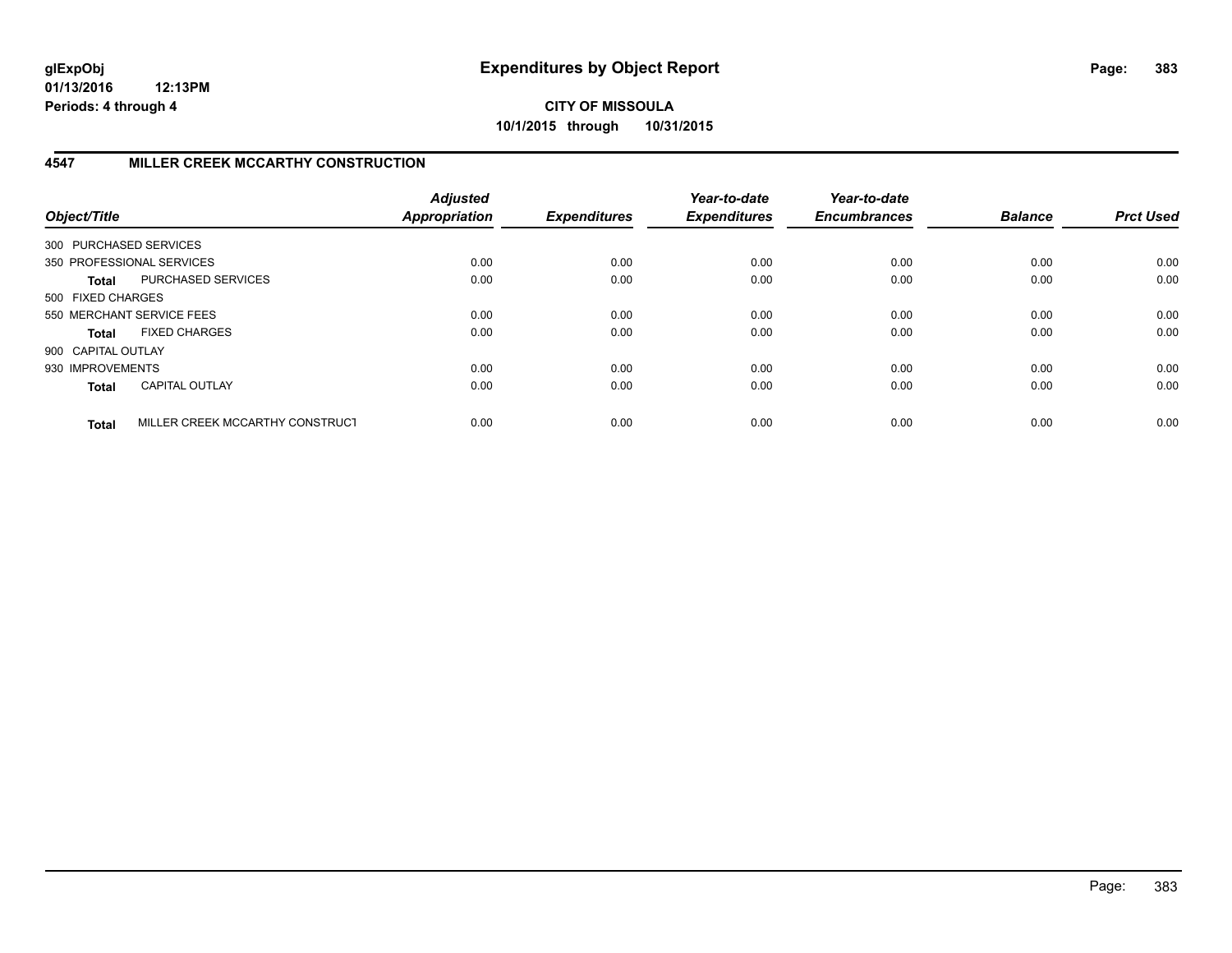#### **4548 5TH,6TH & ARTHUR ROAD IMPROVEMENTS**

| Object/Title           |                              | <b>Adjusted</b><br><b>Appropriation</b> | <b>Expenditures</b> | Year-to-date<br><b>Expenditures</b> | Year-to-date<br><b>Encumbrances</b> | <b>Balance</b> | <b>Prct Used</b> |
|------------------------|------------------------------|-----------------------------------------|---------------------|-------------------------------------|-------------------------------------|----------------|------------------|
| 300 PURCHASED SERVICES |                              |                                         |                     |                                     |                                     |                |                  |
|                        | 350 PROFESSIONAL SERVICES    | 0.00                                    | 0.00                | 0.00                                | 0.00                                | 0.00           | 0.00             |
| <b>Total</b>           | PURCHASED SERVICES           | 0.00                                    | 0.00                | 0.00                                | 0.00                                | 0.00           | 0.00             |
| 500 FIXED CHARGES      |                              |                                         |                     |                                     |                                     |                |                  |
|                        | 550 MERCHANT SERVICE FEES    | 0.00                                    | 0.00                | 0.00                                | 0.00                                | 0.00           | 0.00             |
| <b>Total</b>           | <b>FIXED CHARGES</b>         | 0.00                                    | 0.00                | 0.00                                | 0.00                                | 0.00           | 0.00             |
| 800 OTHER OBJECTS      |                              |                                         |                     |                                     |                                     |                |                  |
|                        | 820 TRANSFERS TO OTHER FUNDS | 0.00                                    | 0.00                | 0.00                                | 0.00                                | 0.00           | 0.00             |
| <b>Total</b>           | OTHER OBJECTS                | 0.00                                    | 0.00                | 0.00                                | 0.00                                | 0.00           | 0.00             |
| 900 CAPITAL OUTLAY     |                              |                                         |                     |                                     |                                     |                |                  |
| 930 IMPROVEMENTS       |                              | 0.00                                    | 0.00                | 0.00                                | 0.00                                | 0.00           | 0.00             |
| <b>Total</b>           | <b>CAPITAL OUTLAY</b>        | 0.00                                    | 0.00                | 0.00                                | 0.00                                | 0.00           | 0.00             |
| <b>Total</b>           | NON-DEPARTMENTAL             | 0.00                                    | 0.00                | 0.00                                | 0.00                                | 0.00           | 0.00             |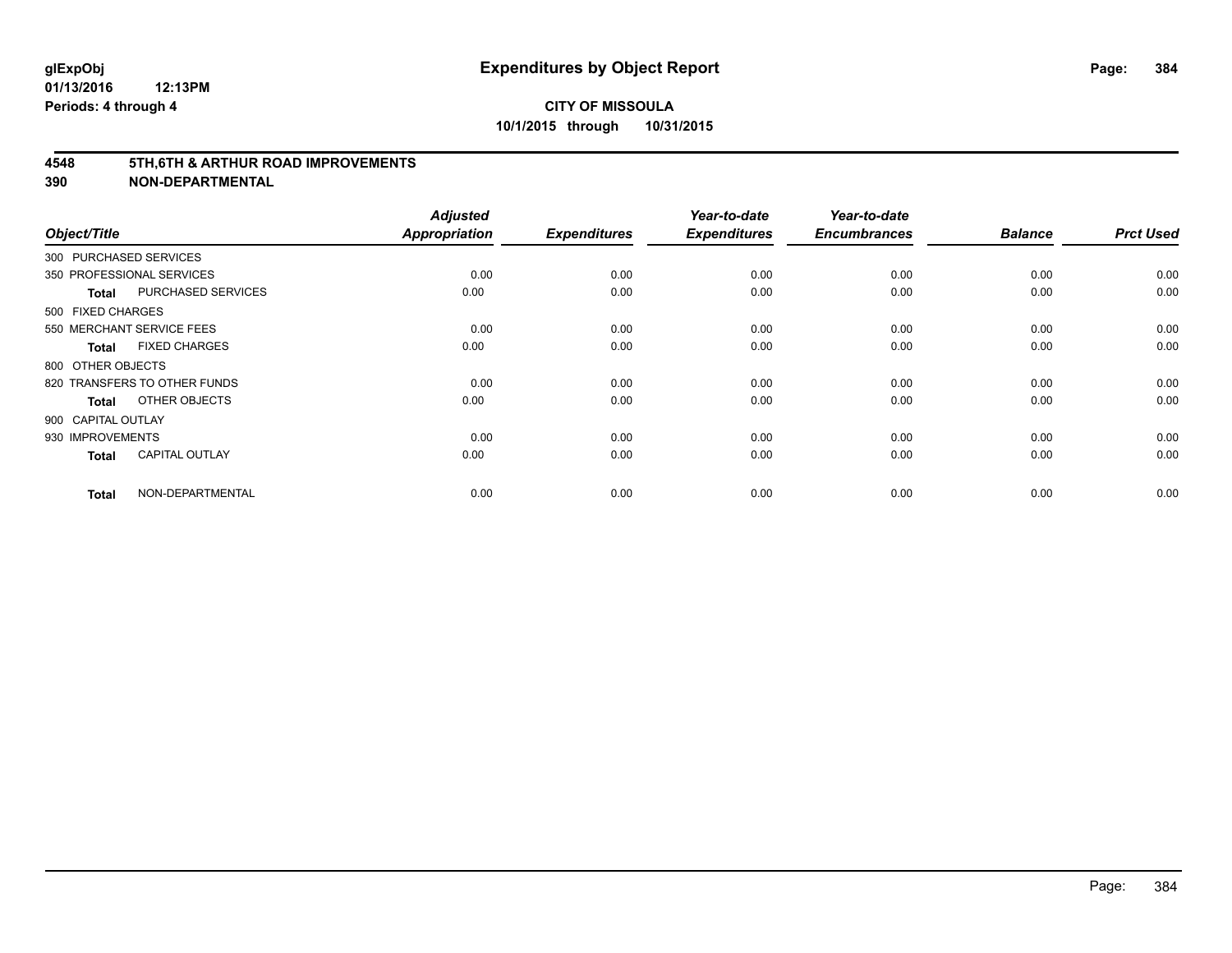## **CITY OF MISSOULA 10/1/2015 through 10/31/2015**

## **4548 5TH,6TH & ARTHUR ROAD IMPROVEMENTS**

| Object/Title           |                                   | <b>Adjusted</b><br><b>Appropriation</b> | <b>Expenditures</b> | Year-to-date<br><b>Expenditures</b> | Year-to-date<br><b>Encumbrances</b> | <b>Balance</b> | <b>Prct Used</b> |
|------------------------|-----------------------------------|-----------------------------------------|---------------------|-------------------------------------|-------------------------------------|----------------|------------------|
| 300 PURCHASED SERVICES |                                   |                                         |                     |                                     |                                     |                |                  |
|                        | 350 PROFESSIONAL SERVICES         | 0.00                                    | 0.00                | 0.00                                | 0.00                                | 0.00           | 0.00             |
| <b>Total</b>           | PURCHASED SERVICES                | 0.00                                    | 0.00                | 0.00                                | 0.00                                | 0.00           | 0.00             |
| 500 FIXED CHARGES      |                                   |                                         |                     |                                     |                                     |                |                  |
|                        | 550 MERCHANT SERVICE FEES         | 0.00                                    | 0.00                | 0.00                                | 0.00                                | 0.00           | 0.00             |
| <b>Total</b>           | <b>FIXED CHARGES</b>              | 0.00                                    | 0.00                | 0.00                                | 0.00                                | 0.00           | 0.00             |
| 800 OTHER OBJECTS      |                                   |                                         |                     |                                     |                                     |                |                  |
|                        | 820 TRANSFERS TO OTHER FUNDS      | 0.00                                    | 0.00                | 0.00                                | 0.00                                | 0.00           | 0.00             |
| <b>Total</b>           | OTHER OBJECTS                     | 0.00                                    | 0.00                | 0.00                                | 0.00                                | 0.00           | 0.00             |
| 900 CAPITAL OUTLAY     |                                   |                                         |                     |                                     |                                     |                |                  |
| 930 IMPROVEMENTS       |                                   | 0.00                                    | 0.00                | 0.00                                | 0.00                                | 0.00           | 0.00             |
| <b>Total</b>           | <b>CAPITAL OUTLAY</b>             | 0.00                                    | 0.00                | 0.00                                | 0.00                                | 0.00           | 0.00             |
| <b>Total</b>           | 5TH, 6TH & ARTHUR ROAD IMPROVEMEN | 0.00                                    | 0.00                | 0.00                                | 0.00                                | 0.00           | 0.00             |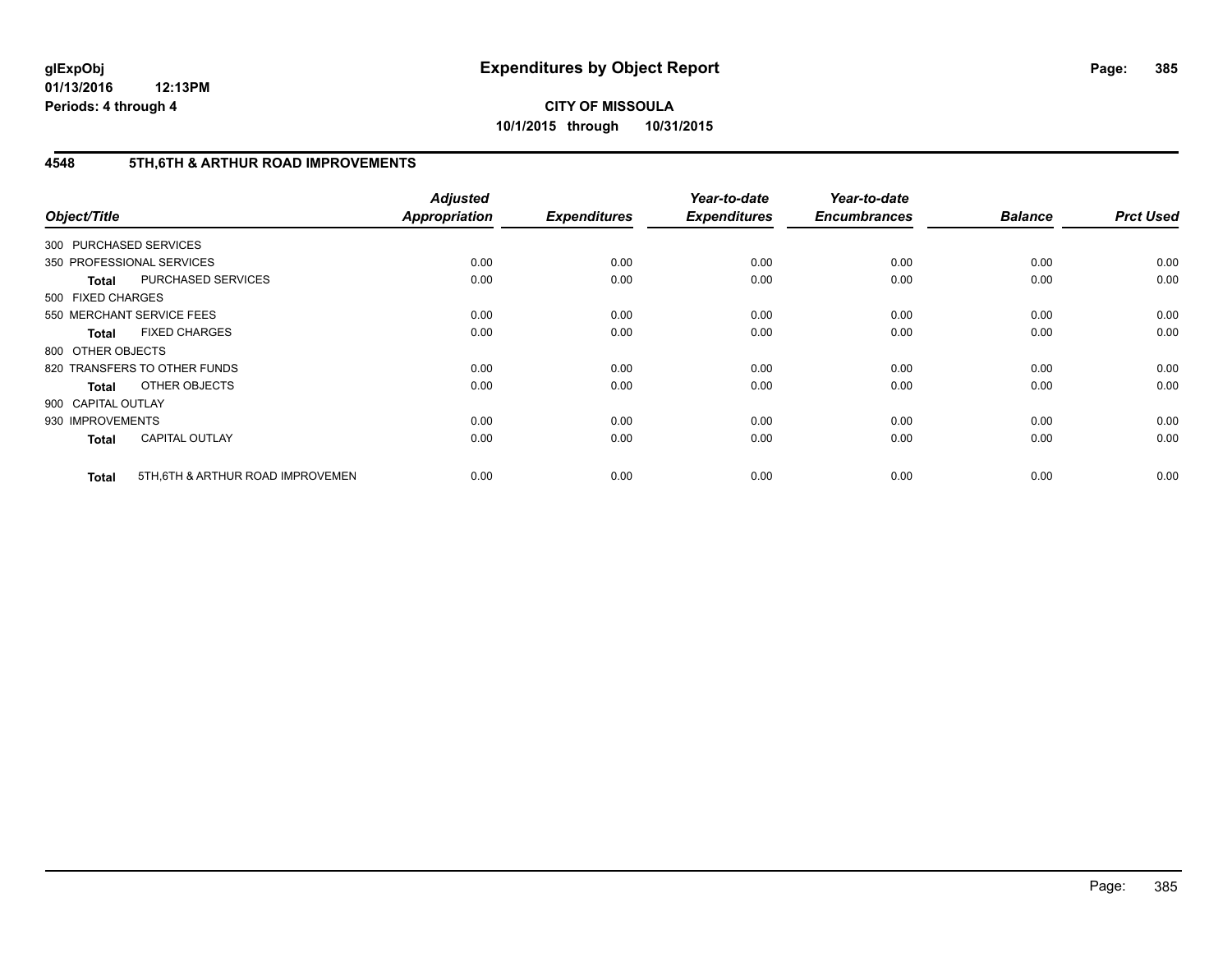### **4745 MALONEY/TWITE MILLER CR \$1.2M CONTRIB**

| Object/Title           |                              | <b>Adjusted</b><br><b>Appropriation</b> | <b>Expenditures</b> | Year-to-date<br><b>Expenditures</b> | Year-to-date<br><b>Encumbrances</b> | <b>Balance</b> | <b>Prct Used</b> |
|------------------------|------------------------------|-----------------------------------------|---------------------|-------------------------------------|-------------------------------------|----------------|------------------|
| 300 PURCHASED SERVICES |                              |                                         |                     |                                     |                                     |                |                  |
|                        | 350 PROFESSIONAL SERVICES    | 0.00                                    | 0.00                | 0.00                                | 0.00                                | 0.00           | 0.00             |
| <b>Total</b>           | PURCHASED SERVICES           | 0.00                                    | 0.00                | 0.00                                | 0.00                                | 0.00           | 0.00             |
| 500 FIXED CHARGES      |                              |                                         |                     |                                     |                                     |                |                  |
|                        | 550 MERCHANT SERVICE FEES    | 0.00                                    | 0.00                | 0.00                                | 0.00                                | 0.00           | 0.00             |
| <b>Total</b>           | <b>FIXED CHARGES</b>         | 0.00                                    | 0.00                | 0.00                                | 0.00                                | 0.00           | 0.00             |
| 800 OTHER OBJECTS      |                              |                                         |                     |                                     |                                     |                |                  |
|                        | 820 TRANSFERS TO OTHER FUNDS | 0.00                                    | 0.00                | 0.00                                | 0.00                                | 0.00           | 0.00             |
| <b>Total</b>           | OTHER OBJECTS                | 0.00                                    | 0.00                | 0.00                                | 0.00                                | 0.00           | 0.00             |
| 900 CAPITAL OUTLAY     |                              |                                         |                     |                                     |                                     |                |                  |
| 930 IMPROVEMENTS       |                              | 0.00                                    | 0.00                | 0.00                                | 0.00                                | 0.00           | 0.00             |
| <b>Total</b>           | <b>CAPITAL OUTLAY</b>        | 0.00                                    | 0.00                | 0.00                                | 0.00                                | 0.00           | 0.00             |
| <b>Total</b>           | NON-DEPARTMENTAL             | 0.00                                    | 0.00                | 0.00                                | 0.00                                | 0.00           | 0.00             |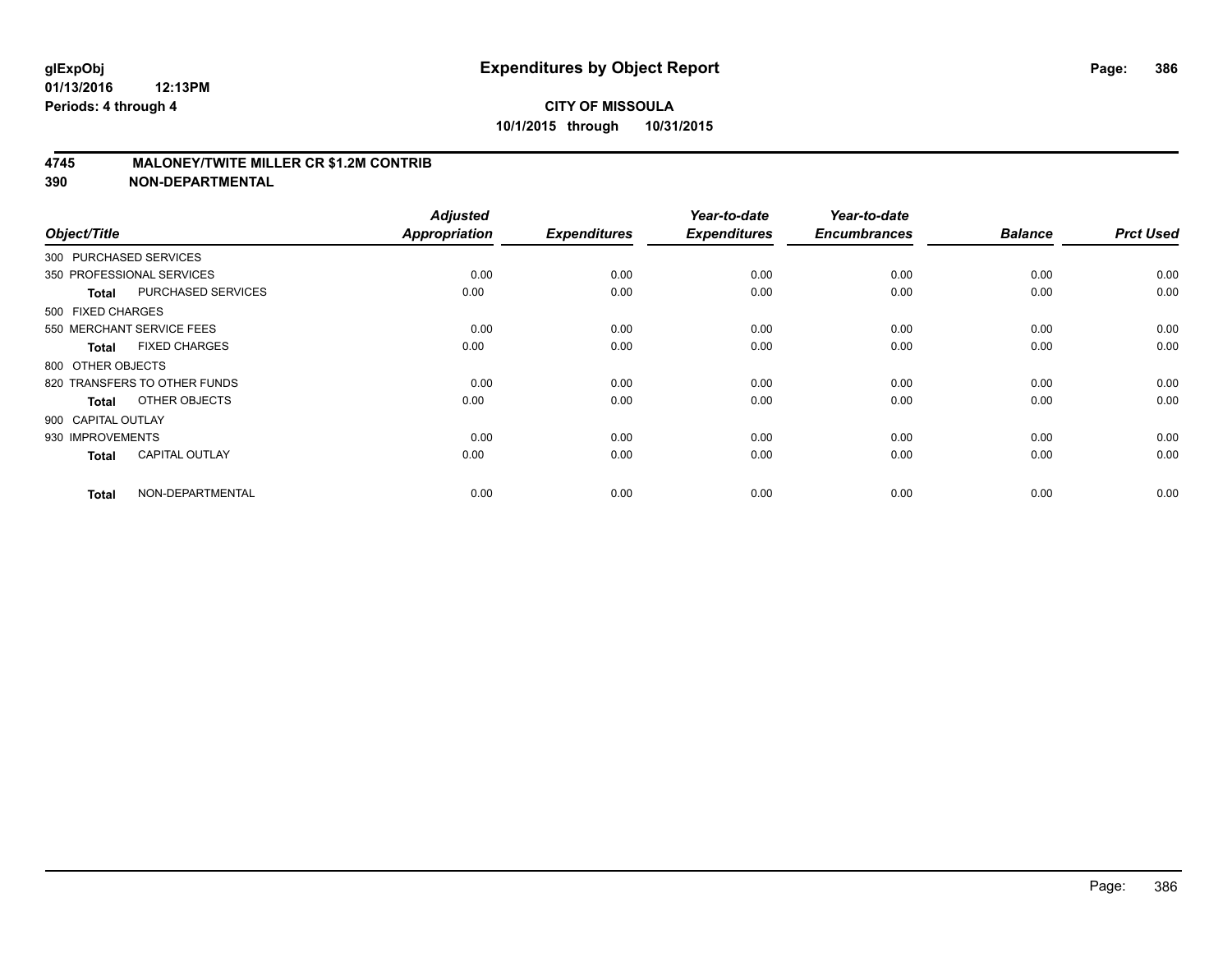**CITY OF MISSOULA 10/1/2015 through 10/31/2015**

## **4745 MALONEY/TWITE MILLER CR \$1.2M CONTRIB**

| Object/Title              |                                    | <b>Adjusted</b><br><b>Appropriation</b> | <b>Expenditures</b> | Year-to-date<br><b>Expenditures</b> | Year-to-date<br><b>Encumbrances</b> | <b>Balance</b> | <b>Prct Used</b> |
|---------------------------|------------------------------------|-----------------------------------------|---------------------|-------------------------------------|-------------------------------------|----------------|------------------|
| 300 PURCHASED SERVICES    |                                    |                                         |                     |                                     |                                     |                |                  |
| 350 PROFESSIONAL SERVICES |                                    | 0.00                                    | 0.00                | 0.00                                | 0.00                                | 0.00           | 0.00             |
| <b>Total</b>              | PURCHASED SERVICES                 | 0.00                                    | 0.00                | 0.00                                | 0.00                                | 0.00           | 0.00             |
| 500 FIXED CHARGES         |                                    |                                         |                     |                                     |                                     |                |                  |
| 550 MERCHANT SERVICE FEES |                                    | 0.00                                    | 0.00                | 0.00                                | 0.00                                | 0.00           | 0.00             |
| <b>Total</b>              | <b>FIXED CHARGES</b>               | 0.00                                    | 0.00                | 0.00                                | 0.00                                | 0.00           | 0.00             |
| 800 OTHER OBJECTS         |                                    |                                         |                     |                                     |                                     |                |                  |
|                           | 820 TRANSFERS TO OTHER FUNDS       | 0.00                                    | 0.00                | 0.00                                | 0.00                                | 0.00           | 0.00             |
| Total                     | OTHER OBJECTS                      | 0.00                                    | 0.00                | 0.00                                | 0.00                                | 0.00           | 0.00             |
| 900 CAPITAL OUTLAY        |                                    |                                         |                     |                                     |                                     |                |                  |
| 930 IMPROVEMENTS          |                                    | 0.00                                    | 0.00                | 0.00                                | 0.00                                | 0.00           | 0.00             |
| <b>Total</b>              | <b>CAPITAL OUTLAY</b>              | 0.00                                    | 0.00                | 0.00                                | 0.00                                | 0.00           | 0.00             |
| <b>Total</b>              | MALONEY/TWITE MILLER CR \$1.2M CON | 0.00                                    | 0.00                | 0.00                                | 0.00                                | 0.00           | 0.00             |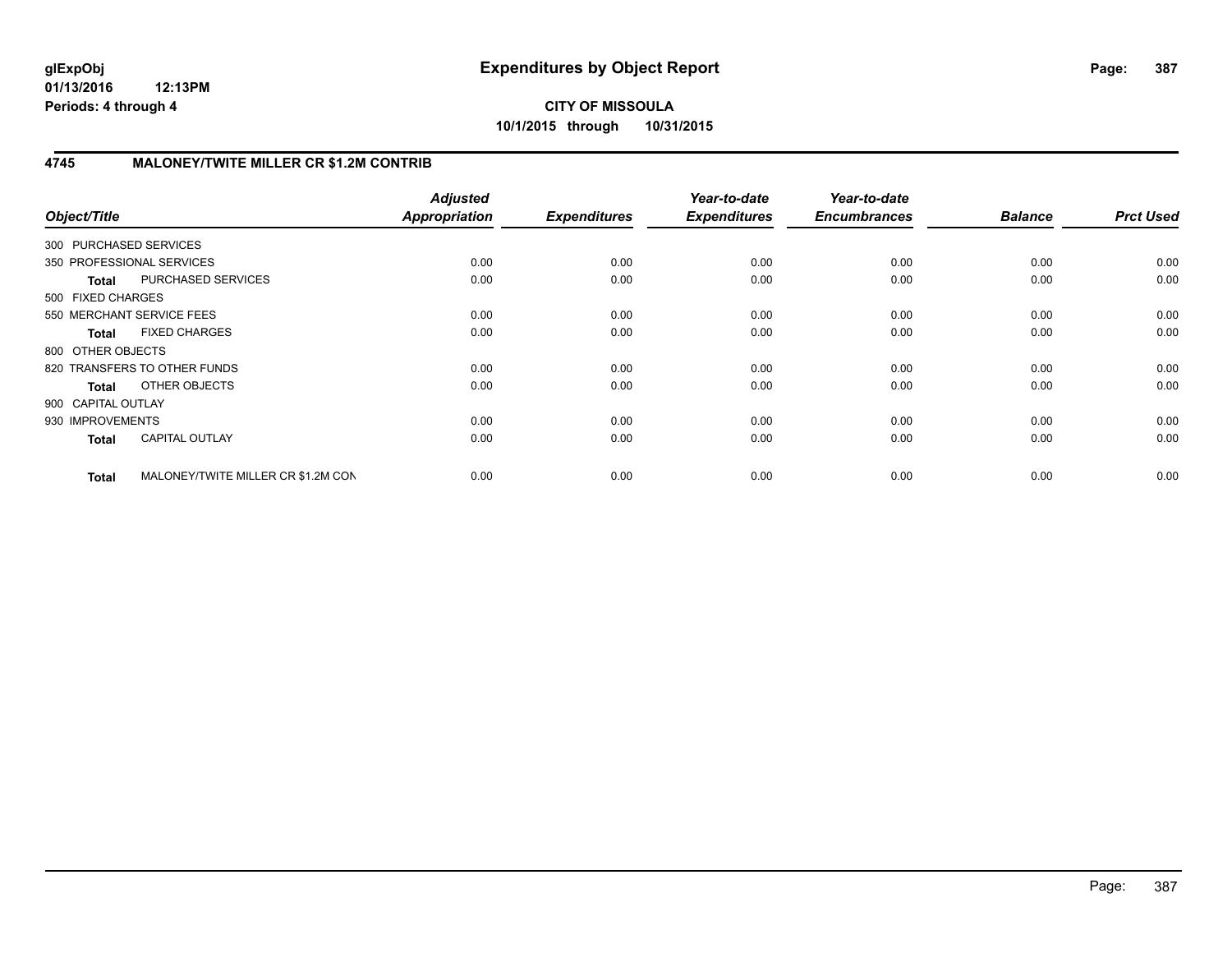# **4941 HILLVIEW WAY CONSTRUCTION**

#### **280 PUBLIC WORKS OPERATIONS**

| Object/Title        |                            | <b>Adjusted</b><br><b>Appropriation</b> | <b>Expenditures</b> | Year-to-date<br><b>Expenditures</b> | Year-to-date<br><b>Encumbrances</b> | <b>Balance</b> | <b>Prct Used</b> |
|---------------------|----------------------------|-----------------------------------------|---------------------|-------------------------------------|-------------------------------------|----------------|------------------|
| 200 SUPPLIES        |                            |                                         |                     |                                     |                                     |                |                  |
| 210 OFFICE SUPPLIES |                            | 0.00                                    | 0.00                | 0.00                                | 0.00                                | 0.00           | 0.00             |
| Total               | <b>SUPPLIES</b>            | 0.00                                    | 0.00                | 0.00                                | 0.00                                | 0.00           | 0.00             |
|                     | 300 PURCHASED SERVICES     |                                         |                     |                                     |                                     |                |                  |
| 310 COMMUNICATIONS  |                            | 0.00                                    | 0.00                | 0.00                                | 0.00                                | 0.00           | 0.00             |
|                     | 320 PRINTING & DUPLICATING | 0.00                                    | 0.00                | 0.00                                | 0.00                                | 0.00           | 0.00             |
|                     | 350 PROFESSIONAL SERVICES  | 0.00                                    | 35,361.93           | 35,361.93                           | 0.00                                | $-35,361.93$   | 0.00             |
| Total               | <b>PURCHASED SERVICES</b>  | 0.00                                    | 35,361.93           | 35,361.93                           | 0.00                                | $-35,361.93$   | 0.00             |
| 500 FIXED CHARGES   |                            |                                         |                     |                                     |                                     |                |                  |
|                     | 550 MERCHANT SERVICE FEES  | 0.00                                    | 0.00                | 0.00                                | 0.00                                | 0.00           | 0.00             |
| Total               | <b>FIXED CHARGES</b>       | 0.00                                    | 0.00                | 0.00                                | 0.00                                | 0.00           | 0.00             |
| 900 CAPITAL OUTLAY  |                            |                                         |                     |                                     |                                     |                |                  |
| 930 IMPROVEMENTS    |                            | 0.00                                    | 0.00                | 0.00                                | 0.00                                | 0.00           | 0.00             |
| <b>Total</b>        | <b>CAPITAL OUTLAY</b>      | 0.00                                    | 0.00                | 0.00                                | 0.00                                | 0.00           | 0.00             |
| <b>Total</b>        | PUBLIC WORKS OPERATIONS    | 0.00                                    | 35,361.93           | 35,361.93                           | 0.00                                | $-35,361.93$   | 0.00             |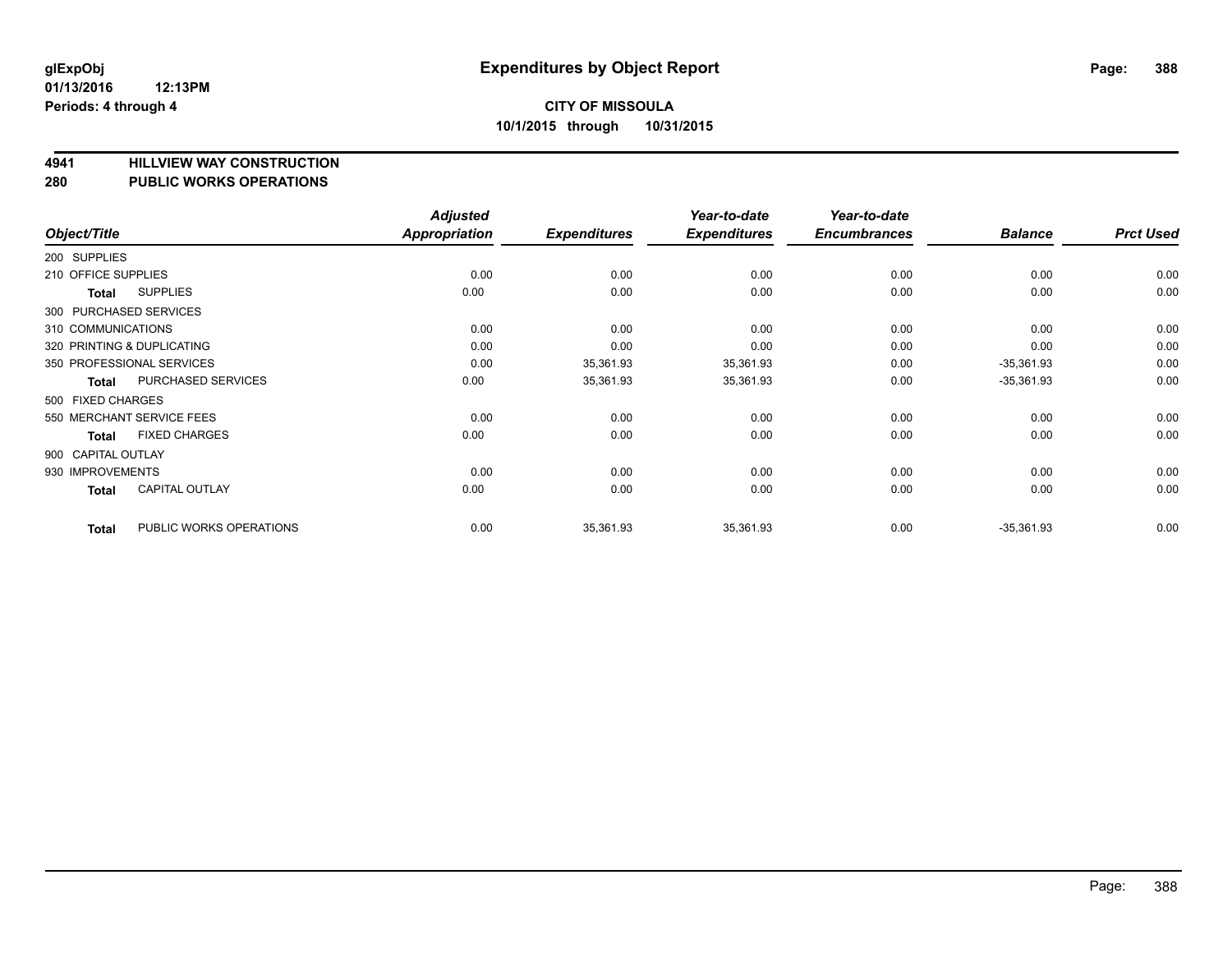# **CITY OF MISSOULA 10/1/2015 through 10/31/2015**

### **4941 HILLVIEW WAY CONSTRUCTION**

|                     |                                  | <b>Adjusted</b> |                     | Year-to-date        | Year-to-date        |                |                  |
|---------------------|----------------------------------|-----------------|---------------------|---------------------|---------------------|----------------|------------------|
| Object/Title        |                                  | Appropriation   | <b>Expenditures</b> | <b>Expenditures</b> | <b>Encumbrances</b> | <b>Balance</b> | <b>Prct Used</b> |
| 200 SUPPLIES        |                                  |                 |                     |                     |                     |                |                  |
| 210 OFFICE SUPPLIES |                                  | 0.00            | 0.00                | 0.00                | 0.00                | 0.00           | 0.00             |
| <b>Total</b>        | <b>SUPPLIES</b>                  | 0.00            | 0.00                | 0.00                | 0.00                | 0.00           | 0.00             |
|                     | 300 PURCHASED SERVICES           |                 |                     |                     |                     |                |                  |
| 310 COMMUNICATIONS  |                                  | 0.00            | 0.00                | 0.00                | 0.00                | 0.00           | 0.00             |
|                     | 320 PRINTING & DUPLICATING       | 0.00            | 0.00                | 0.00                | 0.00                | 0.00           | 0.00             |
|                     | 350 PROFESSIONAL SERVICES        | 0.00            | 35,361.93           | 35,361.93           | 0.00                | $-35,361.93$   | 0.00             |
| <b>Total</b>        | PURCHASED SERVICES               | 0.00            | 35,361.93           | 35,361.93           | 0.00                | $-35,361.93$   | 0.00             |
| 500 FIXED CHARGES   |                                  |                 |                     |                     |                     |                |                  |
|                     | 550 MERCHANT SERVICE FEES        | 0.00            | 0.00                | 0.00                | 0.00                | 0.00           | 0.00             |
| <b>Total</b>        | <b>FIXED CHARGES</b>             | 0.00            | 0.00                | 0.00                | 0.00                | 0.00           | 0.00             |
| 900 CAPITAL OUTLAY  |                                  |                 |                     |                     |                     |                |                  |
| 930 IMPROVEMENTS    |                                  | 0.00            | 0.00                | 0.00                | 0.00                | 0.00           | 0.00             |
| <b>Total</b>        | <b>CAPITAL OUTLAY</b>            | 0.00            | 0.00                | 0.00                | 0.00                | 0.00           | 0.00             |
| <b>Total</b>        | <b>HILLVIEW WAY CONSTRUCTION</b> | 0.00            | 35,361.93           | 35,361.93           | 0.00                | $-35,361.93$   | 0.00             |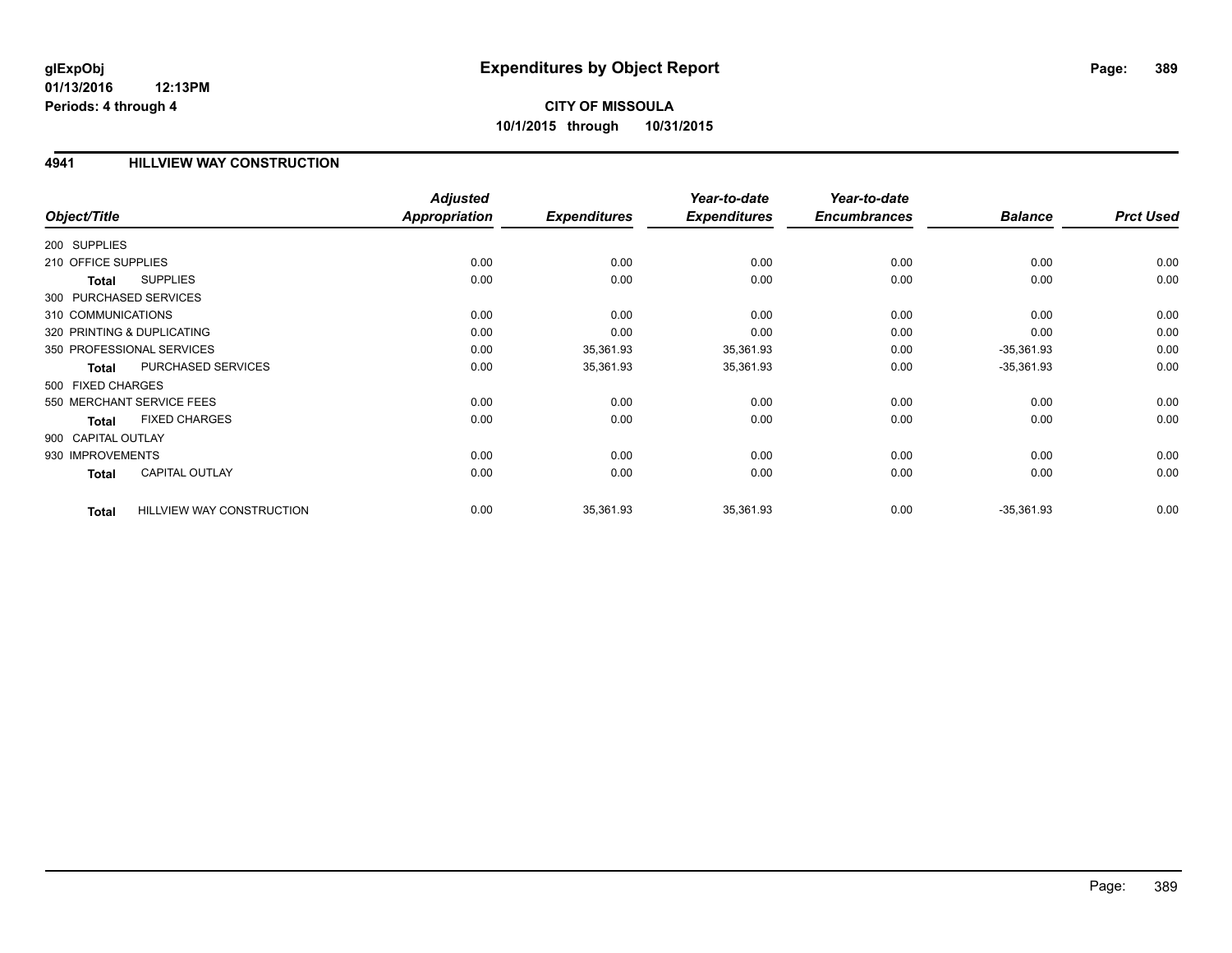# **glExpObj Expenditures by Object Report Page: 390**

## **CITY OF MISSOULA 10/1/2015 through 10/31/2015**

### **4944 RATTLESNAKE SEWER COLLECTION (544)**

**000 \*\*\* Title Not Found \*\*\***

| Object/Title                            | <b>Adjusted</b><br>Appropriation | <b>Expenditures</b> | Year-to-date<br><b>Expenditures</b> | Year-to-date<br><b>Encumbrances</b> | <b>Balance</b> | <b>Prct Used</b> |
|-----------------------------------------|----------------------------------|---------------------|-------------------------------------|-------------------------------------|----------------|------------------|
| 500 FIXED CHARGES                       |                                  |                     |                                     |                                     |                |                  |
| 550 MERCHANT SERVICE FEES               | 0.00                             | 0.00                | 0.00                                | 0.00                                | 0.00           | 0.00             |
| <b>FIXED CHARGES</b><br><b>Total</b>    | 0.00                             | 0.00                | 0.00                                | 0.00                                | 0.00           | 0.00             |
| *** Title Not Found ***<br><b>Total</b> | 0.00                             | 0.00                | 0.00                                | 0.00                                | 0.00           | 0.00             |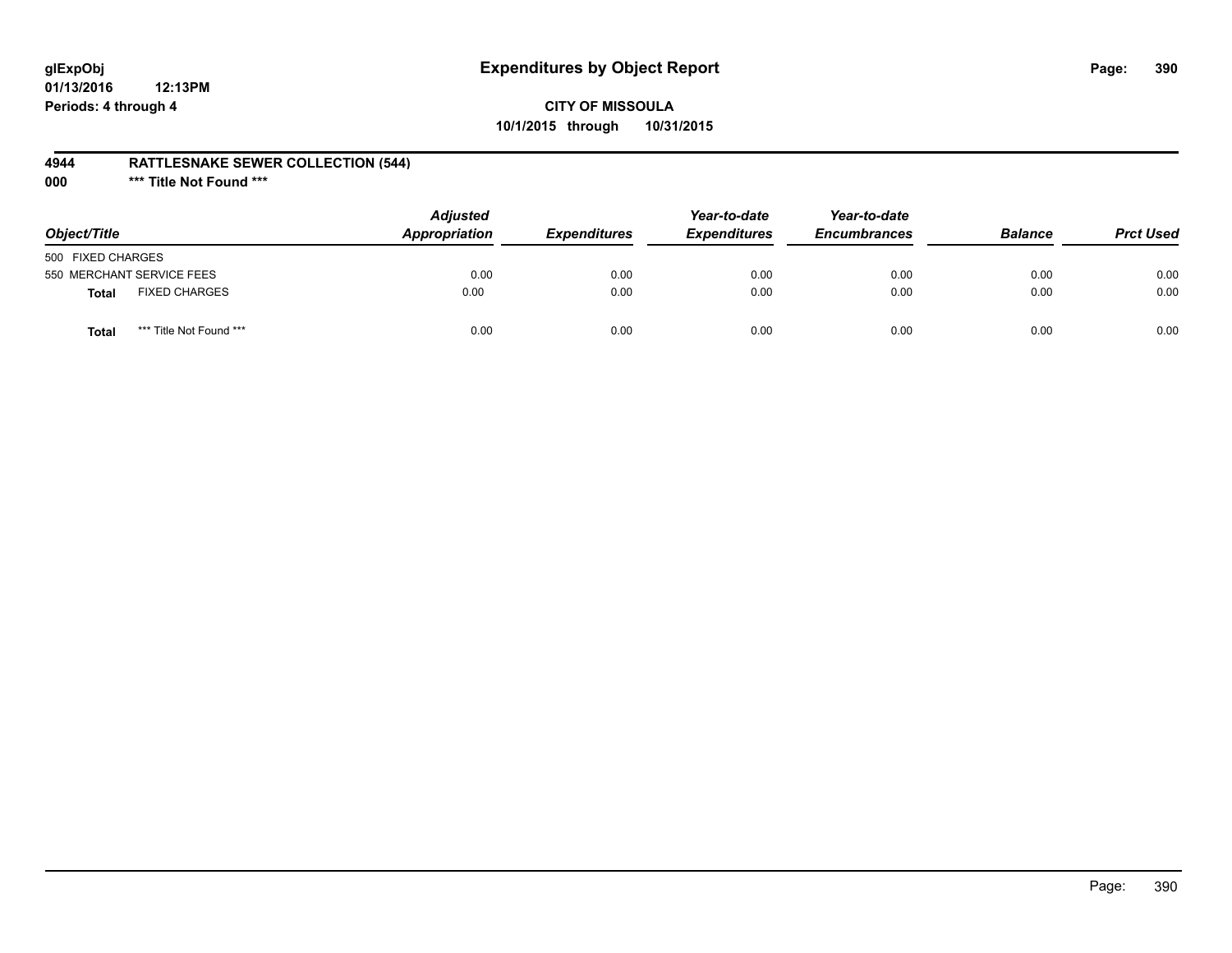### **4944 RATTLESNAKE SEWER COLLECTION (544)**

| Object/Title           |                           | <b>Adjusted</b><br><b>Appropriation</b> | <b>Expenditures</b> | Year-to-date<br><b>Expenditures</b> | Year-to-date<br><b>Encumbrances</b> | <b>Balance</b> | <b>Prct Used</b> |
|------------------------|---------------------------|-----------------------------------------|---------------------|-------------------------------------|-------------------------------------|----------------|------------------|
| 300 PURCHASED SERVICES |                           |                                         |                     |                                     |                                     |                |                  |
|                        | 350 PROFESSIONAL SERVICES | 0.00                                    | 0.00                | 0.00                                | 0.00                                | 0.00           | 0.00             |
| <b>Total</b>           | <b>PURCHASED SERVICES</b> | 0.00                                    | 0.00                | 0.00                                | 0.00                                | 0.00           | 0.00             |
| 500 FIXED CHARGES      |                           |                                         |                     |                                     |                                     |                |                  |
|                        | 550 MERCHANT SERVICE FEES | 0.00                                    | 0.00                | 0.00                                | 0.00                                | 0.00           | 0.00             |
| <b>Total</b>           | <b>FIXED CHARGES</b>      | 0.00                                    | 0.00                | 0.00                                | 0.00                                | 0.00           | 0.00             |
| 600 DEBT SERVICE       |                           |                                         |                     |                                     |                                     |                |                  |
| 610 PRINCIPAL          |                           | 0.00                                    | 0.00                | 0.00                                | 0.00                                | 0.00           | 0.00             |
| <b>Total</b>           | <b>DEBT SERVICE</b>       | 0.00                                    | 0.00                | 0.00                                | 0.00                                | 0.00           | 0.00             |
| 900 CAPITAL OUTLAY     |                           |                                         |                     |                                     |                                     |                |                  |
| 930 IMPROVEMENTS       |                           | 0.00                                    | 0.00                | 0.00                                | 0.00                                | 0.00           | 0.00             |
| <b>Total</b>           | <b>CAPITAL OUTLAY</b>     | 0.00                                    | 0.00                | 0.00                                | 0.00                                | 0.00           | 0.00             |
| <b>Total</b>           | NON-DEPARTMENTAL          | 0.00                                    | 0.00                | 0.00                                | 0.00                                | 0.00           | 0.00             |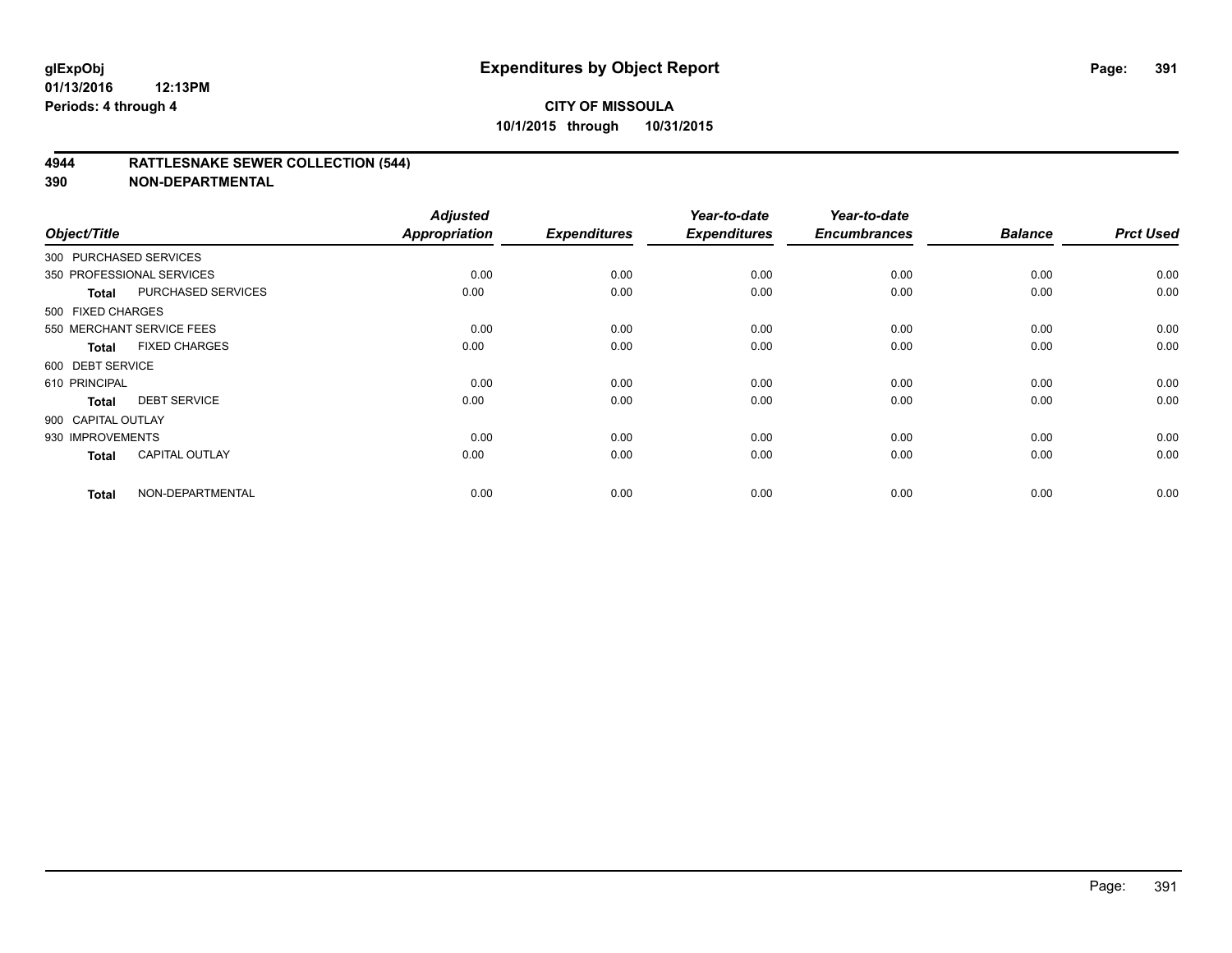## **CITY OF MISSOULA 10/1/2015 through 10/31/2015**

### **4944 RATTLESNAKE SEWER COLLECTION (544)**

**550 SID 544 PROJECT**

| Object/Title            |                           | <b>Adjusted</b><br><b>Appropriation</b> | <b>Expenditures</b> | Year-to-date<br><b>Expenditures</b> | Year-to-date<br><b>Encumbrances</b> | <b>Balance</b> | <b>Prct Used</b> |
|-------------------------|---------------------------|-----------------------------------------|---------------------|-------------------------------------|-------------------------------------|----------------|------------------|
| 300 PURCHASED SERVICES  |                           |                                         |                     |                                     |                                     |                |                  |
|                         | 350 PROFESSIONAL SERVICES | 0.00                                    | 0.00                | 0.00                                | 0.00                                | 0.00           | 0.00             |
| Total                   | PURCHASED SERVICES        | 0.00                                    | 0.00                | 0.00                                | 0.00                                | 0.00           | 0.00             |
| 500 FIXED CHARGES       |                           |                                         |                     |                                     |                                     |                |                  |
|                         | 550 MERCHANT SERVICE FEES | 0.00                                    | 0.00                | 0.00                                | 0.00                                | 0.00           | 0.00             |
| Total                   | <b>FIXED CHARGES</b>      | 0.00                                    | 0.00                | 0.00                                | 0.00                                | 0.00           | 0.00             |
| 900 CAPITAL OUTLAY      |                           |                                         |                     |                                     |                                     |                |                  |
| 915 EASEMENTS           |                           | 0.00                                    | 0.00                | 0.00                                | 0.00                                | 0.00           | 0.00             |
| 930 IMPROVEMENTS        |                           | 0.00                                    | 0.00                | 0.00                                | 0.00                                | 0.00           | 0.00             |
| 960 CAPITAL CONTINGENCY |                           | 0.00                                    | 0.00                | 0.00                                | 0.00                                | 0.00           | 0.00             |
| Total                   | <b>CAPITAL OUTLAY</b>     | 0.00                                    | 0.00                | 0.00                                | 0.00                                | 0.00           | 0.00             |
| <b>Total</b>            | SID 544 PROJECT           | 0.00                                    | 0.00                | 0.00                                | 0.00                                | 0.00           | 0.00             |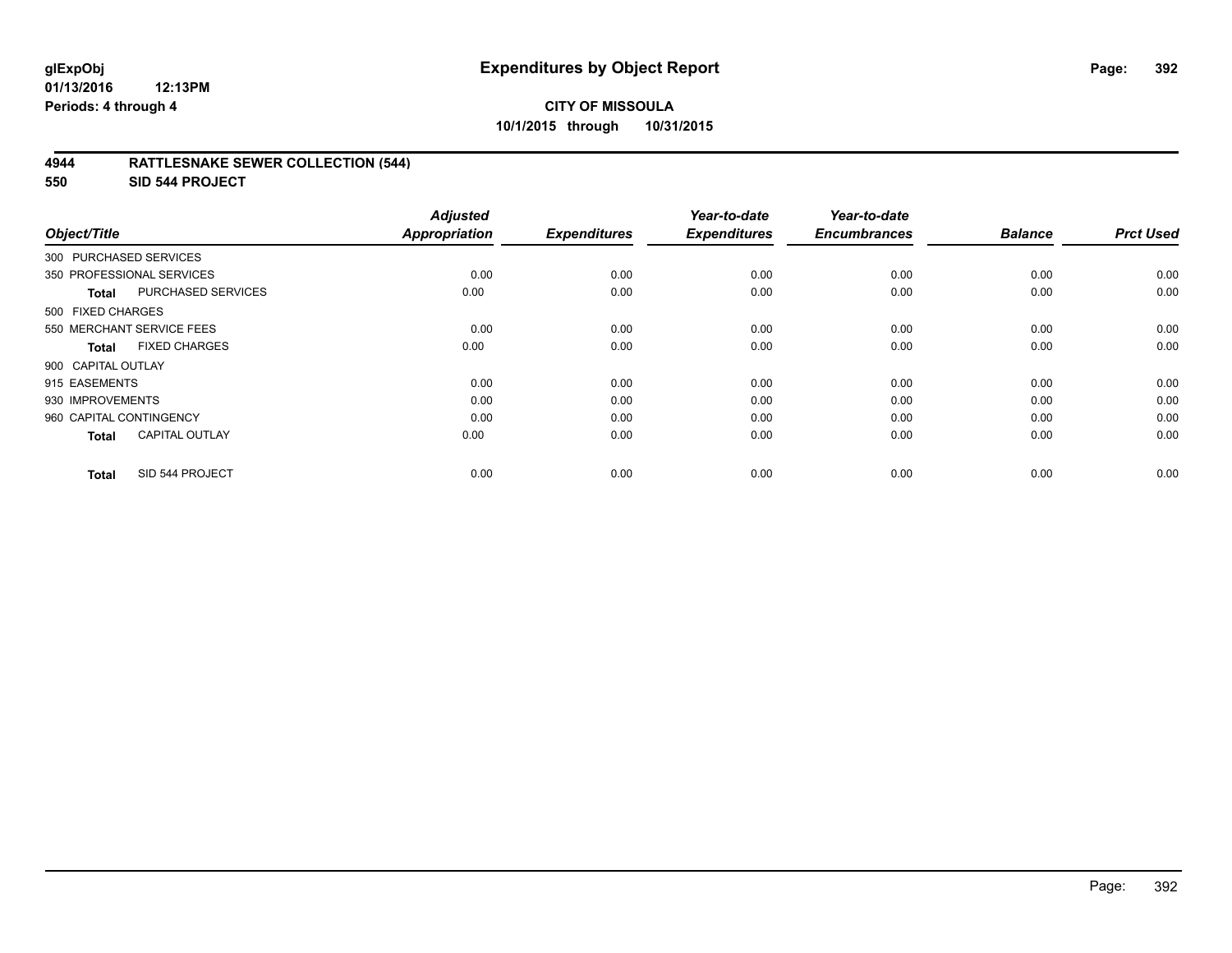### **4944 RATTLESNAKE SEWER COLLECTION (544)**

**555 LOLO STREET PROJECT**

|                                            | <b>Adjusted</b>      |                     | Year-to-date        | Year-to-date        |                |                  |
|--------------------------------------------|----------------------|---------------------|---------------------|---------------------|----------------|------------------|
| Object/Title                               | <b>Appropriation</b> | <b>Expenditures</b> | <b>Expenditures</b> | <b>Encumbrances</b> | <b>Balance</b> | <b>Prct Used</b> |
| 500 FIXED CHARGES                          |                      |                     |                     |                     |                |                  |
| 550 MERCHANT SERVICE FEES                  | 0.00                 | 0.00                | 0.00                | 0.00                | 0.00           | 0.00             |
| <b>FIXED CHARGES</b><br><b>Total</b>       | 0.00                 | 0.00                | 0.00                | 0.00                | 0.00           | 0.00             |
| 900 CAPITAL OUTLAY                         |                      |                     |                     |                     |                |                  |
| 930 IMPROVEMENTS                           | 0.00                 | 0.00                | 0.00                | 0.00                | 0.00           | 0.00             |
| 960 CAPITAL CONTINGENCY                    | 0.00                 | 0.00                | 0.00                | 0.00                | 0.00           | 0.00             |
| <b>CAPITAL OUTLAY</b><br><b>Total</b>      | 0.00                 | 0.00                | 0.00                | 0.00                | 0.00           | 0.00             |
| <b>LOLO STREET PROJECT</b><br><b>Total</b> | 0.00                 | 0.00                | 0.00                | 0.00                | 0.00           | 0.00             |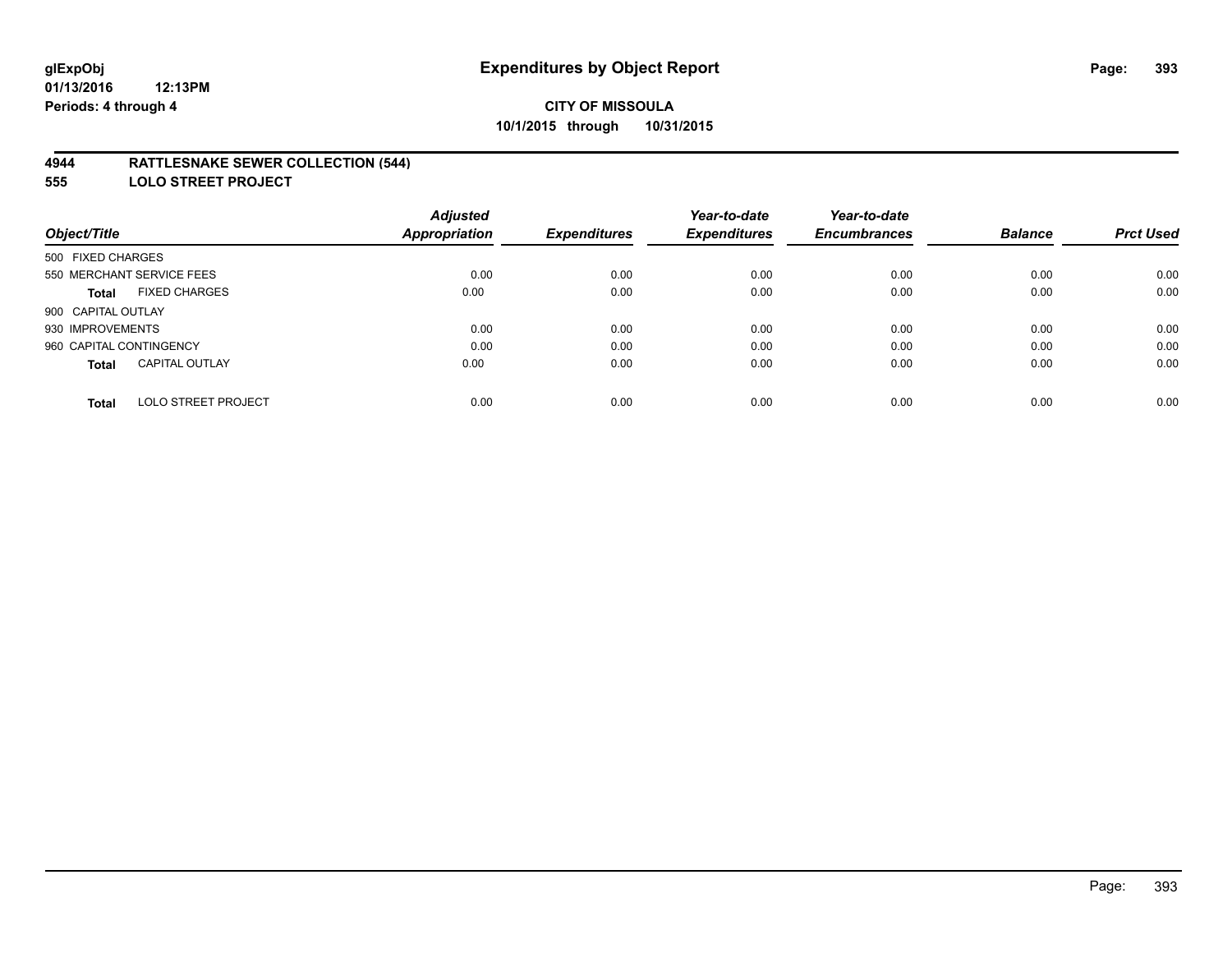# **4944 RATTLESNAKE SEWER COLLECTION (544)**

| Object/Title            |                                   | <b>Adjusted</b><br>Appropriation | <b>Expenditures</b> | Year-to-date<br><b>Expenditures</b> | Year-to-date<br><b>Encumbrances</b> | <b>Balance</b> | <b>Prct Used</b> |
|-------------------------|-----------------------------------|----------------------------------|---------------------|-------------------------------------|-------------------------------------|----------------|------------------|
| 300 PURCHASED SERVICES  |                                   |                                  |                     |                                     |                                     |                |                  |
|                         | 350 PROFESSIONAL SERVICES         | 0.00                             | 0.00                | 0.00                                | 0.00                                | 0.00           | 0.00             |
| <b>Total</b>            | PURCHASED SERVICES                | 0.00                             | 0.00                | 0.00                                | 0.00                                | 0.00           | 0.00             |
| 500 FIXED CHARGES       |                                   |                                  |                     |                                     |                                     |                |                  |
|                         | 550 MERCHANT SERVICE FEES         | 0.00                             | 0.00                | 0.00                                | 0.00                                | 0.00           | 0.00             |
| <b>Total</b>            | <b>FIXED CHARGES</b>              | 0.00                             | 0.00                | 0.00                                | 0.00                                | 0.00           | 0.00             |
| 600 DEBT SERVICE        |                                   |                                  |                     |                                     |                                     |                |                  |
| 610 PRINCIPAL           |                                   | 0.00                             | 0.00                | 0.00                                | 0.00                                | 0.00           | 0.00             |
| <b>Total</b>            | <b>DEBT SERVICE</b>               | 0.00                             | 0.00                | 0.00                                | 0.00                                | 0.00           | 0.00             |
| 900 CAPITAL OUTLAY      |                                   |                                  |                     |                                     |                                     |                |                  |
| 915 EASEMENTS           |                                   | 0.00                             | 0.00                | 0.00                                | 0.00                                | 0.00           | 0.00             |
| 930 IMPROVEMENTS        |                                   | 0.00                             | 0.00                | 0.00                                | 0.00                                | 0.00           | 0.00             |
| 960 CAPITAL CONTINGENCY |                                   | 0.00                             | 0.00                | 0.00                                | 0.00                                | 0.00           | 0.00             |
| <b>Total</b>            | <b>CAPITAL OUTLAY</b>             | 0.00                             | 0.00                | 0.00                                | 0.00                                | 0.00           | 0.00             |
| <b>Total</b>            | RATTLESNAKE SEWER COLLECTION (54- | 0.00                             | 0.00                | 0.00                                | 0.00                                | 0.00           | 0.00             |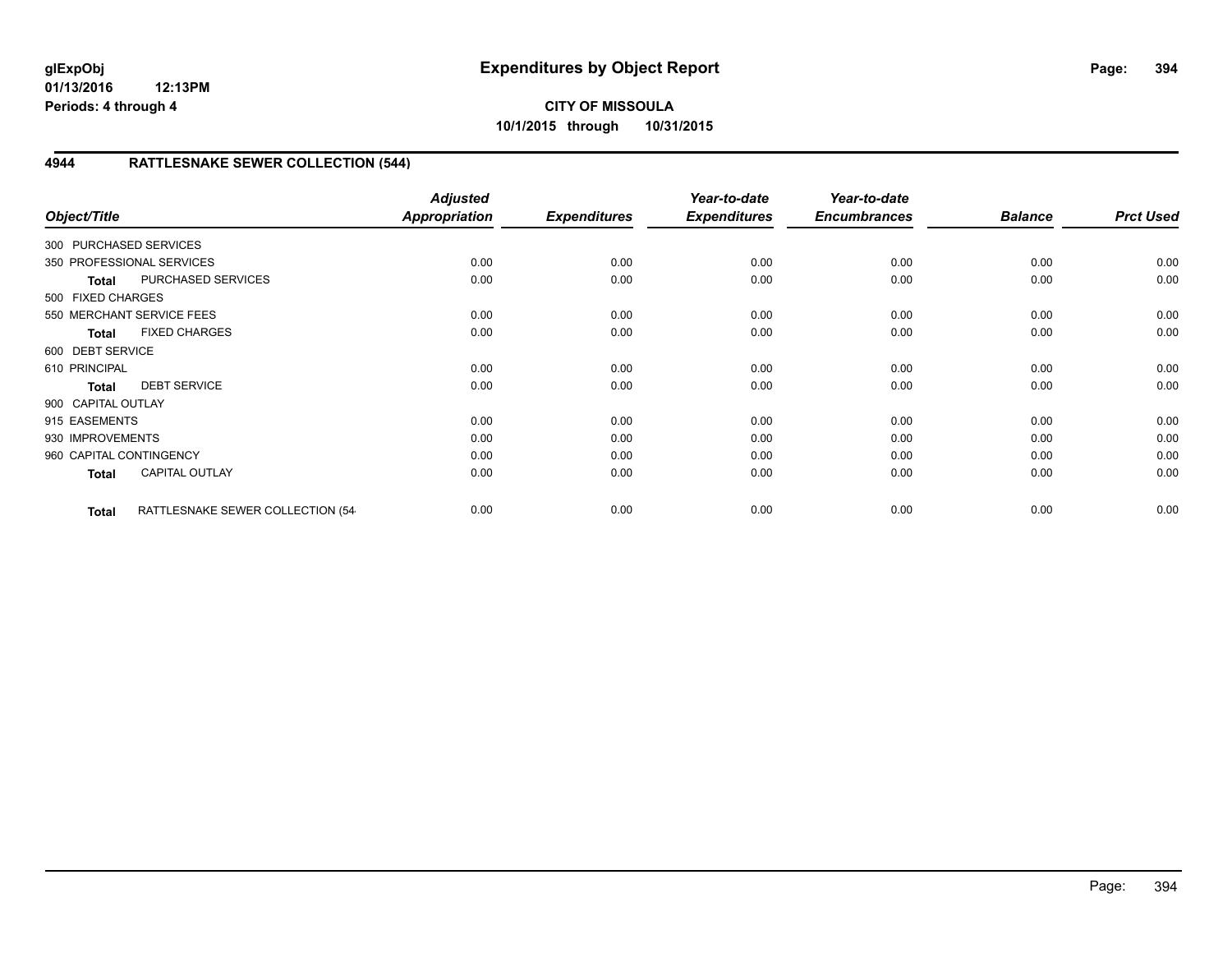## **CITY OF MISSOULA 10/1/2015 through 10/31/2015**

#### **4945 PHILLIPS ST TRAFFIC CALMING**

**000 \*\*\* Title Not Found \*\*\***

| Object/Title                            | <b>Adjusted</b><br><b>Appropriation</b> | <b>Expenditures</b> | Year-to-date<br><b>Expenditures</b> | Year-to-date<br><b>Encumbrances</b> | <b>Balance</b> | <b>Prct Used</b> |
|-----------------------------------------|-----------------------------------------|---------------------|-------------------------------------|-------------------------------------|----------------|------------------|
| 500 FIXED CHARGES                       |                                         |                     |                                     |                                     |                |                  |
| 550 MERCHANT SERVICE FEES               | 0.00                                    | 0.00                | 0.00                                | 0.00                                | 0.00           | 0.00             |
| <b>FIXED CHARGES</b><br><b>Total</b>    | 0.00                                    | 0.00                | 0.00                                | 0.00                                | 0.00           | 0.00             |
| 600 DEBT SERVICE                        |                                         |                     |                                     |                                     |                |                  |
| 620 INTEREST / SERVICE FEES             | 0.00                                    | 0.00                | 0.00                                | 0.00                                | 0.00           | 0.00             |
| <b>DEBT SERVICE</b><br><b>Total</b>     | 0.00                                    | 0.00                | 0.00                                | 0.00                                | 0.00           | 0.00             |
| *** Title Not Found ***<br><b>Total</b> | 0.00                                    | 0.00                | 0.00                                | 0.00                                | 0.00           | 0.00             |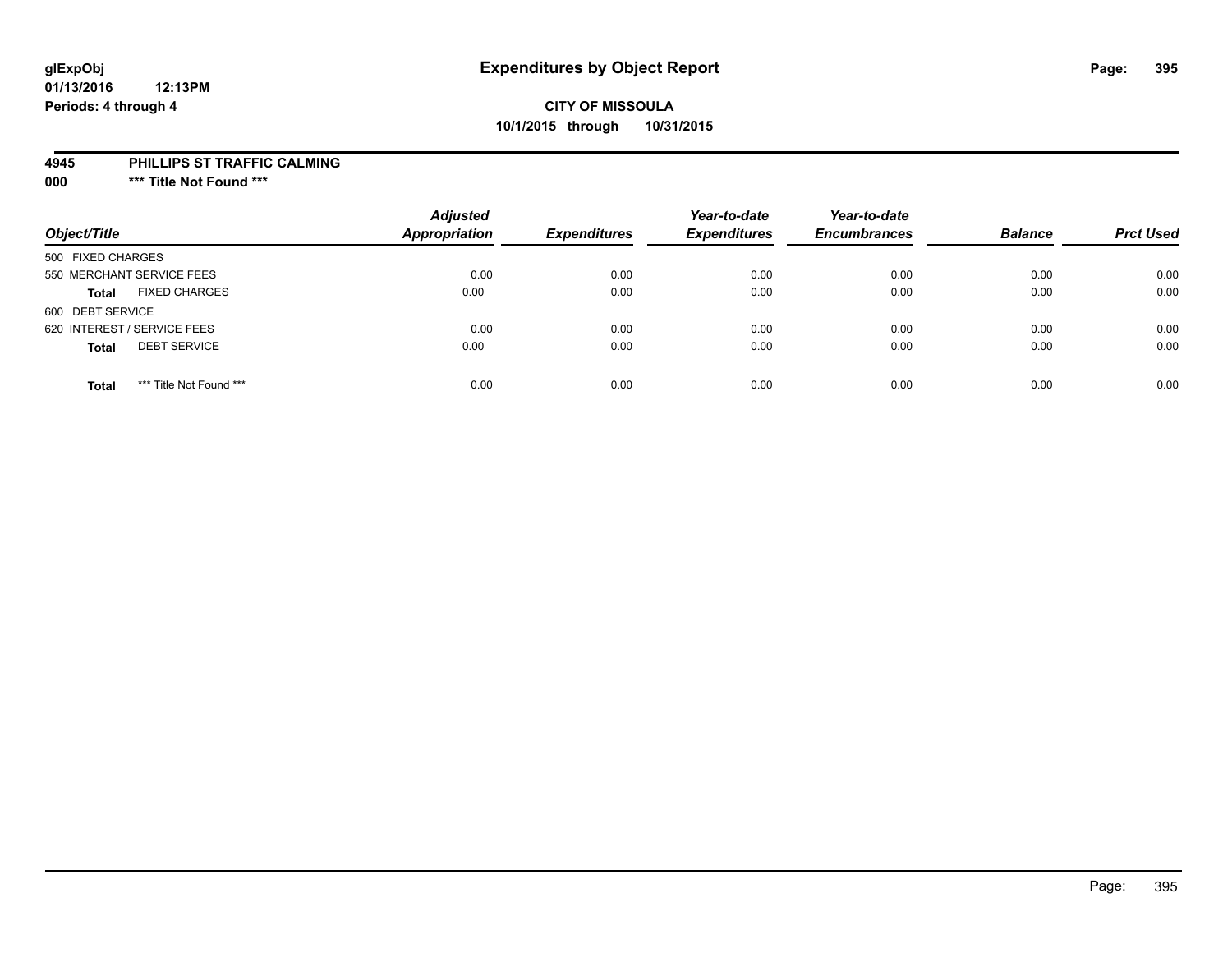### **4945 PHILLIPS ST TRAFFIC CALMING**

| Object/Title                                | <b>Adjusted</b><br><b>Appropriation</b> | <b>Expenditures</b> | Year-to-date<br><b>Expenditures</b> | Year-to-date<br><b>Encumbrances</b> | <b>Balance</b> | <b>Prct Used</b> |
|---------------------------------------------|-----------------------------------------|---------------------|-------------------------------------|-------------------------------------|----------------|------------------|
| 500 FIXED CHARGES                           |                                         |                     |                                     |                                     |                |                  |
| 550 MERCHANT SERVICE FEES                   | 0.00                                    | 0.00                | 0.00                                | 0.00                                | 0.00           | 0.00             |
| <b>FIXED CHARGES</b><br><b>Total</b>        | 0.00                                    | 0.00                | 0.00                                | 0.00                                | 0.00           | 0.00             |
| 600 DEBT SERVICE                            |                                         |                     |                                     |                                     |                |                  |
| 620 INTEREST / SERVICE FEES                 | 0.00                                    | 0.00                | 0.00                                | 0.00                                | 0.00           | 0.00             |
| <b>DEBT SERVICE</b><br><b>Total</b>         | 0.00                                    | 0.00                | 0.00                                | 0.00                                | 0.00           | 0.00             |
| PHILLIPS ST TRAFFIC CALMING<br><b>Total</b> | 0.00                                    | 0.00                | 0.00                                | 0.00                                | 0.00           | 0.00             |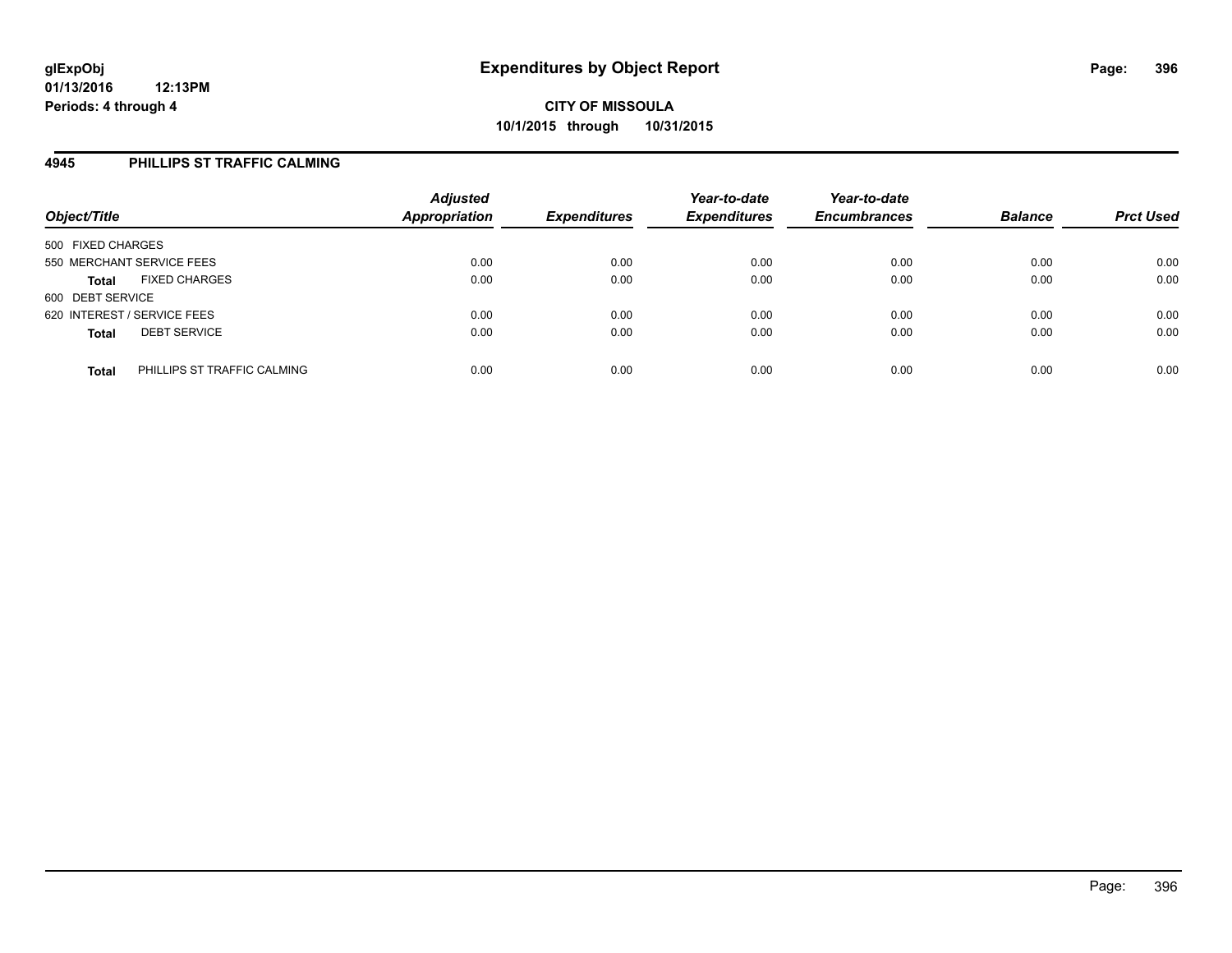### **glExpObj Expenditures by Object Report Page: 397**

### **CITY OF MISSOULA 10/1/2015 through 10/31/2015**

#### **4946 PATTEE CREEK DR. TRAFFIC CALMING**

**000 \*\*\* Title Not Found \*\*\***

| Object/Title                            | <b>Adjusted</b><br><b>Appropriation</b> | <b>Expenditures</b> | Year-to-date<br><b>Expenditures</b> | Year-to-date<br><b>Encumbrances</b> | <b>Balance</b> | <b>Prct Used</b> |
|-----------------------------------------|-----------------------------------------|---------------------|-------------------------------------|-------------------------------------|----------------|------------------|
| 500 FIXED CHARGES                       |                                         |                     |                                     |                                     |                |                  |
| 550 MERCHANT SERVICE FEES               | 0.00                                    | 0.00                | 0.00                                | 0.00                                | 0.00           | 0.00             |
| <b>FIXED CHARGES</b><br><b>Total</b>    | 0.00                                    | 0.00                | 0.00                                | 0.00                                | 0.00           | 0.00             |
| 600 DEBT SERVICE                        |                                         |                     |                                     |                                     |                |                  |
| 620 INTEREST / SERVICE FEES             | 0.00                                    | 0.00                | 0.00                                | 0.00                                | 0.00           | 0.00             |
| <b>DEBT SERVICE</b><br><b>Total</b>     | 0.00                                    | 0.00                | 0.00                                | 0.00                                | 0.00           | 0.00             |
| *** Title Not Found ***<br><b>Total</b> | 0.00                                    | 0.00                | 0.00                                | 0.00                                | 0.00           | 0.00             |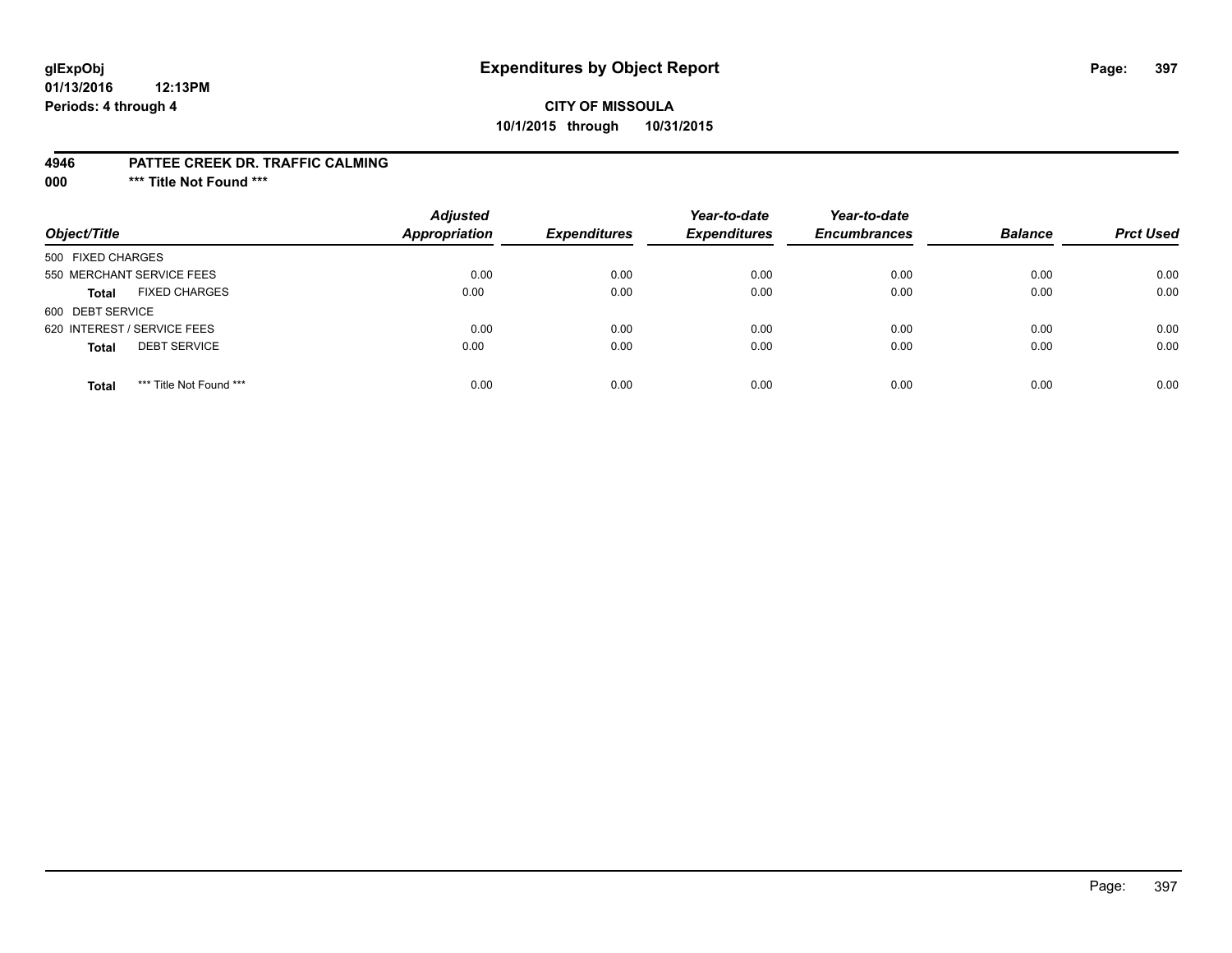### **CITY OF MISSOULA 10/1/2015 through 10/31/2015**

#### **4946 PATTEE CREEK DR. TRAFFIC CALMING**

**390 NON-DEPARTMENTAL**

| Object/Title           |                           | <b>Adjusted</b><br><b>Appropriation</b> | <b>Expenditures</b> | Year-to-date<br><b>Expenditures</b> | Year-to-date<br><b>Encumbrances</b> | <b>Balance</b> | <b>Prct Used</b> |
|------------------------|---------------------------|-----------------------------------------|---------------------|-------------------------------------|-------------------------------------|----------------|------------------|
| 300 PURCHASED SERVICES |                           |                                         |                     |                                     |                                     |                |                  |
|                        | 350 PROFESSIONAL SERVICES | 0.00                                    | 0.00                | 0.00                                | 0.00                                | 0.00           | 0.00             |
| <b>Total</b>           | PURCHASED SERVICES        | 0.00                                    | 0.00                | 0.00                                | 0.00                                | 0.00           | 0.00             |
| 500 FIXED CHARGES      |                           |                                         |                     |                                     |                                     |                |                  |
|                        | 550 MERCHANT SERVICE FEES | 0.00                                    | 0.00                | 0.00                                | 0.00                                | 0.00           | 0.00             |
| <b>Total</b>           | <b>FIXED CHARGES</b>      | 0.00                                    | 0.00                | 0.00                                | 0.00                                | 0.00           | 0.00             |
| 900 CAPITAL OUTLAY     |                           |                                         |                     |                                     |                                     |                |                  |
| 930 IMPROVEMENTS       |                           | 0.00                                    | 0.00                | 0.00                                | 0.00                                | 0.00           | 0.00             |
| Total                  | <b>CAPITAL OUTLAY</b>     | 0.00                                    | 0.00                | 0.00                                | 0.00                                | 0.00           | 0.00             |
| <b>Total</b>           | NON-DEPARTMENTAL          | 0.00                                    | 0.00                | 0.00                                | 0.00                                | 0.00           | 0.00             |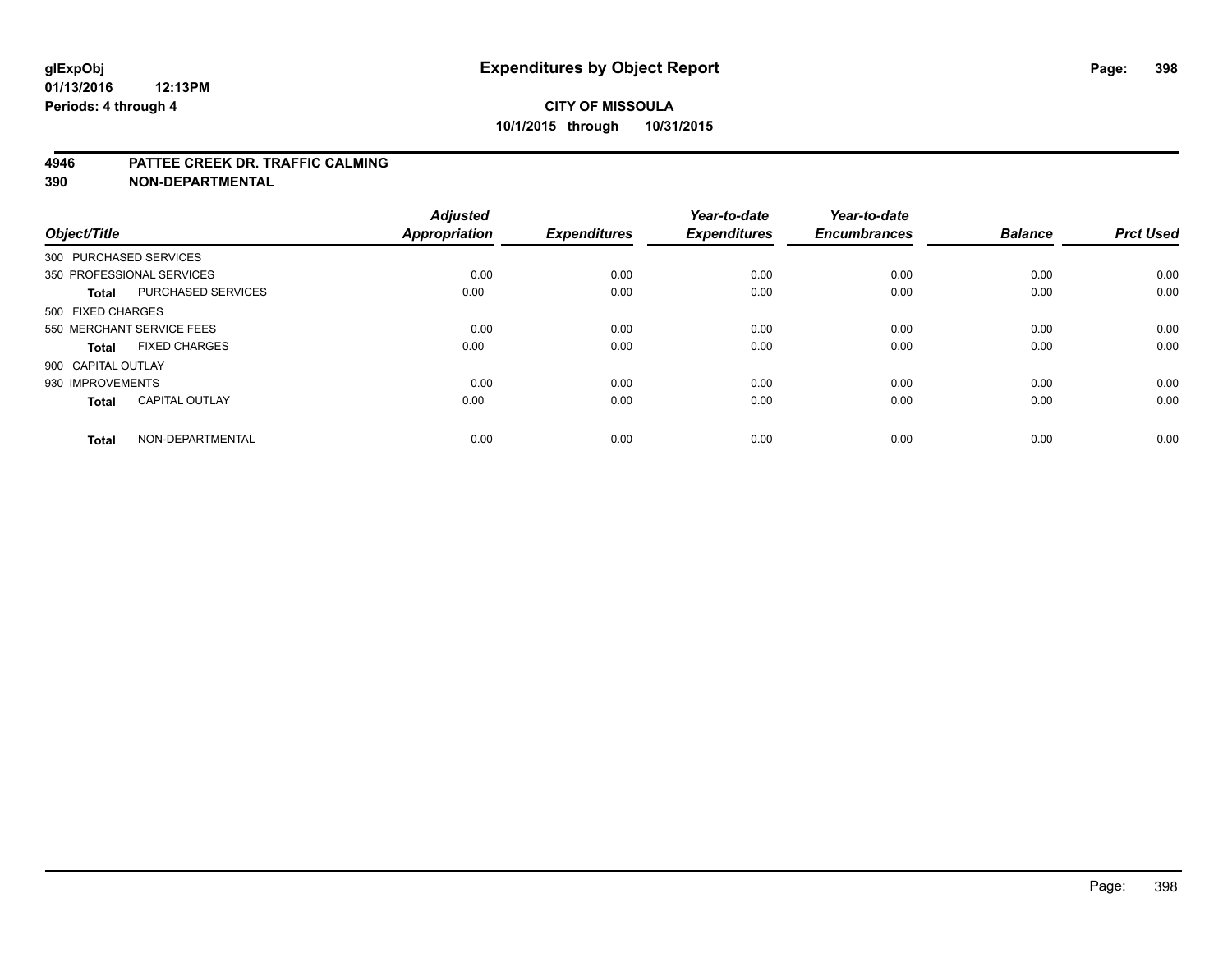### **4946 PATTEE CREEK DR. TRAFFIC CALMING**

| Object/Title       |                                  | <b>Adjusted</b><br><b>Appropriation</b> | <b>Expenditures</b> | Year-to-date<br><b>Expenditures</b> | Year-to-date<br><b>Encumbrances</b> | <b>Balance</b> | <b>Prct Used</b> |
|--------------------|----------------------------------|-----------------------------------------|---------------------|-------------------------------------|-------------------------------------|----------------|------------------|
|                    | 300 PURCHASED SERVICES           |                                         |                     |                                     |                                     |                |                  |
|                    | 350 PROFESSIONAL SERVICES        | 0.00                                    | 0.00                | 0.00                                | 0.00                                | 0.00           | 0.00             |
| <b>Total</b>       | PURCHASED SERVICES               | 0.00                                    | 0.00                | 0.00                                | 0.00                                | 0.00           | 0.00             |
| 500 FIXED CHARGES  |                                  |                                         |                     |                                     |                                     |                |                  |
|                    | 550 MERCHANT SERVICE FEES        | 0.00                                    | 0.00                | 0.00                                | 0.00                                | 0.00           | 0.00             |
| <b>Total</b>       | <b>FIXED CHARGES</b>             | 0.00                                    | 0.00                | 0.00                                | 0.00                                | 0.00           | 0.00             |
| 600 DEBT SERVICE   |                                  |                                         |                     |                                     |                                     |                |                  |
|                    | 620 INTEREST / SERVICE FEES      | 0.00                                    | 0.00                | 0.00                                | 0.00                                | 0.00           | 0.00             |
| <b>Total</b>       | <b>DEBT SERVICE</b>              | 0.00                                    | 0.00                | 0.00                                | 0.00                                | 0.00           | 0.00             |
| 900 CAPITAL OUTLAY |                                  |                                         |                     |                                     |                                     |                |                  |
| 930 IMPROVEMENTS   |                                  | 0.00                                    | 0.00                | 0.00                                | 0.00                                | 0.00           | 0.00             |
| <b>Total</b>       | <b>CAPITAL OUTLAY</b>            | 0.00                                    | 0.00                | 0.00                                | 0.00                                | 0.00           | 0.00             |
| <b>Total</b>       | PATTEE CREEK DR. TRAFFIC CALMING | 0.00                                    | 0.00                | 0.00                                | 0.00                                | 0.00           | 0.00             |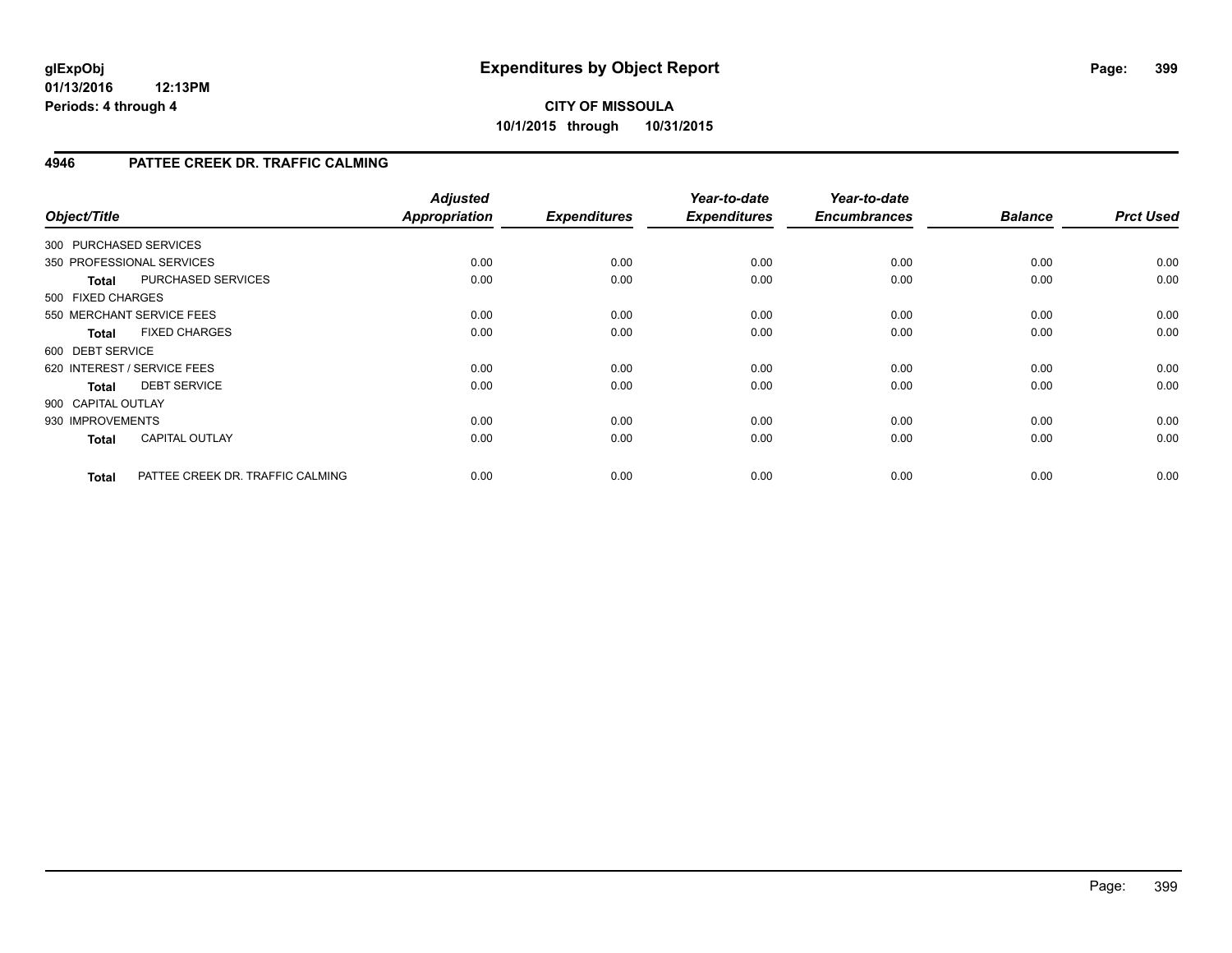#### **4948 STORMWATER OUTFALL RETROFITS**

**390 NON-DEPARTMENTAL**

| Object/Title                              | <b>Adjusted</b><br><b>Appropriation</b> | <b>Expenditures</b> | Year-to-date<br><b>Expenditures</b> | Year-to-date<br><b>Encumbrances</b> | <b>Balance</b> | <b>Prct Used</b> |
|-------------------------------------------|-----------------------------------------|---------------------|-------------------------------------|-------------------------------------|----------------|------------------|
| 300 PURCHASED SERVICES                    |                                         |                     |                                     |                                     |                |                  |
| 350 PROFESSIONAL SERVICES                 | 0.00                                    | 0.00                | 0.00                                | 0.00                                | 0.00           | 0.00             |
| <b>PURCHASED SERVICES</b><br><b>Total</b> | 0.00                                    | 0.00                | 0.00                                | 0.00                                | 0.00           | 0.00             |
| 500 FIXED CHARGES                         |                                         |                     |                                     |                                     |                |                  |
| 550 MERCHANT SERVICE FEES                 | 0.00                                    | 0.00                | 0.00                                | 0.00                                | 0.00           | 0.00             |
| <b>FIXED CHARGES</b><br><b>Total</b>      | 0.00                                    | 0.00                | 0.00                                | 0.00                                | 0.00           | 0.00             |
| NON-DEPARTMENTAL<br><b>Total</b>          | 0.00                                    | 0.00                | 0.00                                | 0.00                                | 0.00           | 0.00             |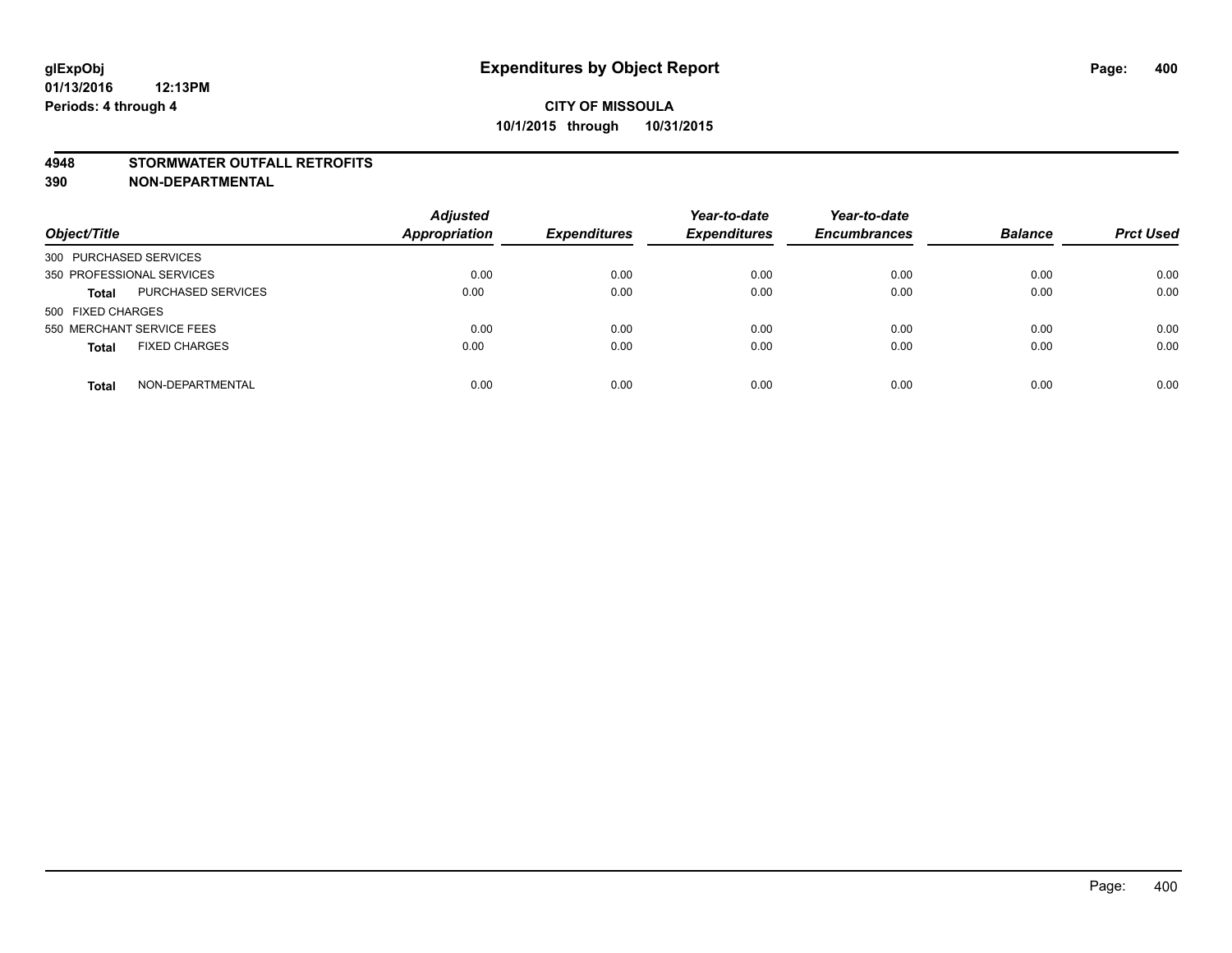#### **4948 STORMWATER OUTFALL RETROFITS**

| Object/Title                                 | <b>Adjusted</b><br><b>Appropriation</b> | <b>Expenditures</b> | Year-to-date<br><b>Expenditures</b> | Year-to-date<br><b>Encumbrances</b> | <b>Balance</b> | <b>Prct Used</b> |
|----------------------------------------------|-----------------------------------------|---------------------|-------------------------------------|-------------------------------------|----------------|------------------|
| 300 PURCHASED SERVICES                       |                                         |                     |                                     |                                     |                |                  |
| 350 PROFESSIONAL SERVICES                    | 0.00                                    | 0.00                | 0.00                                | 0.00                                | 0.00           | 0.00             |
| PURCHASED SERVICES<br><b>Total</b>           | 0.00                                    | 0.00                | 0.00                                | 0.00                                | 0.00           | 0.00             |
| 500 FIXED CHARGES                            |                                         |                     |                                     |                                     |                |                  |
| 550 MERCHANT SERVICE FEES                    | 0.00                                    | 0.00                | 0.00                                | 0.00                                | 0.00           | 0.00             |
| <b>FIXED CHARGES</b><br><b>Total</b>         | 0.00                                    | 0.00                | 0.00                                | 0.00                                | 0.00           | 0.00             |
| STORMWATER OUTFALL RETROFITS<br><b>Total</b> | 0.00                                    | 0.00                | 0.00                                | 0.00                                | 0.00           | 0.00             |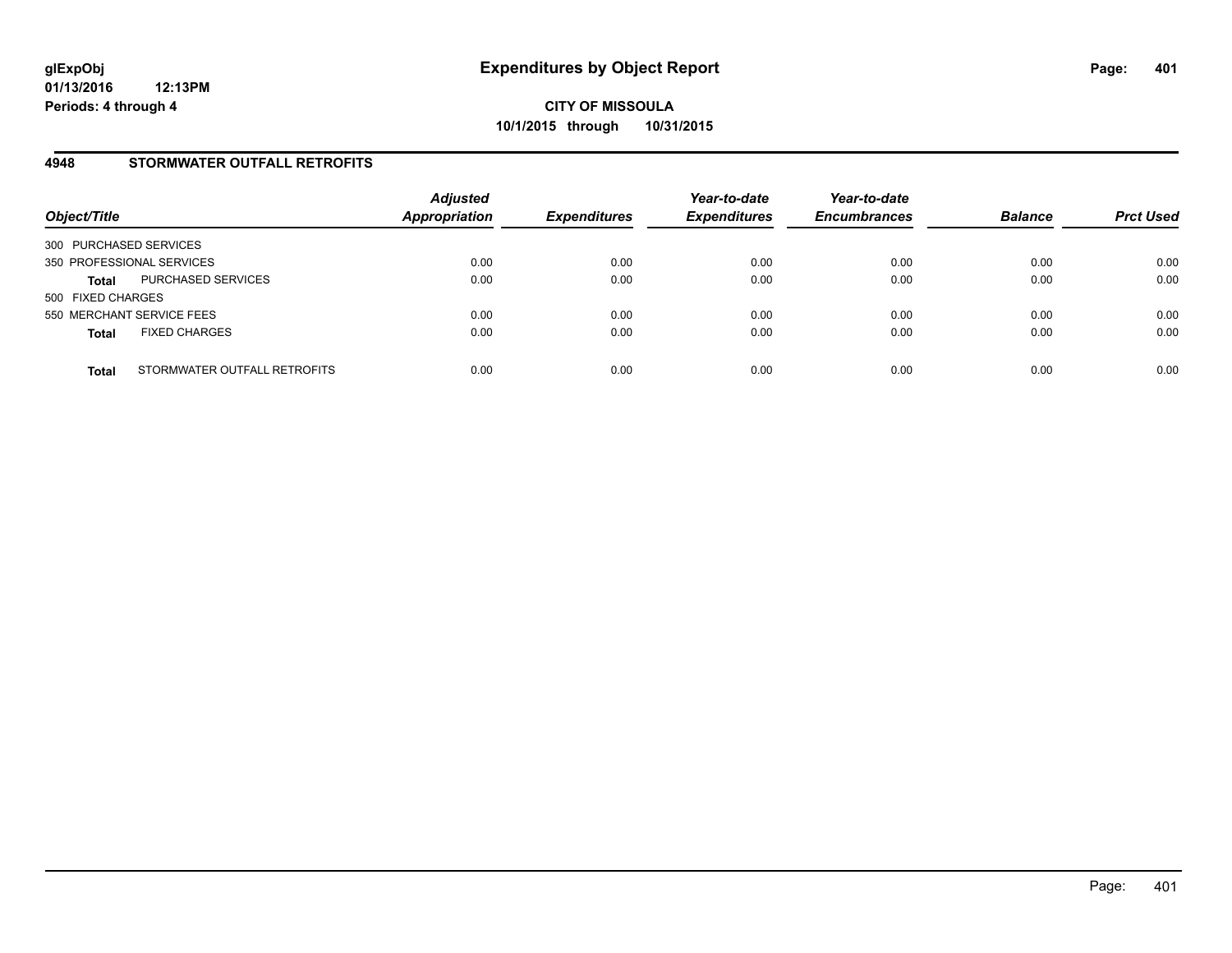#### **4949 WAYFINDING PROJECT**

**390 NON-DEPARTMENTAL**

| Object/Title             |                            | <b>Adjusted</b><br><b>Appropriation</b> | <b>Expenditures</b> | Year-to-date<br><b>Expenditures</b> | Year-to-date<br><b>Encumbrances</b> | <b>Balance</b> | <b>Prct Used</b> |
|--------------------------|----------------------------|-----------------------------------------|---------------------|-------------------------------------|-------------------------------------|----------------|------------------|
| 100 PERSONAL SERVICES    |                            |                                         |                     |                                     |                                     |                |                  |
|                          |                            |                                         |                     |                                     |                                     |                |                  |
| 110 SALARIES AND WAGES   |                            | 0.00                                    | 0.00                | 0.00                                | 0.00                                | 0.00           | 0.00             |
|                          | 140 EMPLOYER CONTRIBUTIONS | 0.00                                    | 0.00                | 0.00                                | 0.00                                | 0.00           | 0.00             |
| <b>Total</b>             | PERSONAL SERVICES          | 0.00                                    | 0.00                | 0.00                                | 0.00                                | 0.00           | 0.00             |
| 200 SUPPLIES             |                            |                                         |                     |                                     |                                     |                |                  |
| 210 OFFICE SUPPLIES      |                            | 0.00                                    | 0.00                | 0.00                                | 0.00                                | 0.00           | 0.00             |
| <b>Total</b>             | <b>SUPPLIES</b>            | 0.00                                    | 0.00                | 0.00                                | 0.00                                | 0.00           | 0.00             |
| 300 PURCHASED SERVICES   |                            |                                         |                     |                                     |                                     |                |                  |
|                          | 350 PROFESSIONAL SERVICES  | 0.00                                    | 2,380.00            | 2,380.00                            | 0.00                                | $-2,380.00$    | 0.00             |
| 360 REPAIR & MAINTENANCE |                            | 0.00                                    | 0.00                | 0.00                                | 0.00                                | 0.00           | 0.00             |
| <b>Total</b>             | PURCHASED SERVICES         | 0.00                                    | 2,380.00            | 2,380.00                            | 0.00                                | $-2,380.00$    | 0.00             |
| 500 FIXED CHARGES        |                            |                                         |                     |                                     |                                     |                |                  |
|                          | 550 MERCHANT SERVICE FEES  | 0.00                                    | 0.00                | 0.00                                | 0.00                                | 0.00           | 0.00             |
| <b>Total</b>             | <b>FIXED CHARGES</b>       | 0.00                                    | 0.00                | 0.00                                | 0.00                                | 0.00           | 0.00             |
| 900 CAPITAL OUTLAY       |                            |                                         |                     |                                     |                                     |                |                  |
| 930 IMPROVEMENTS         |                            | 0.00                                    | 0.00                | 0.00                                | 0.00                                | 0.00           | 0.00             |
|                          | 940 MACHINERY & EQUIPMENT  | 0.00                                    | 0.00                | 0.00                                | 0.00                                | 0.00           | 0.00             |
| <b>Total</b>             | <b>CAPITAL OUTLAY</b>      | 0.00                                    | 0.00                | 0.00                                | 0.00                                | 0.00           | 0.00             |
| <b>Total</b>             | NON-DEPARTMENTAL           | 0.00                                    | 2,380.00            | 2,380.00                            | 0.00                                | $-2,380.00$    | 0.00             |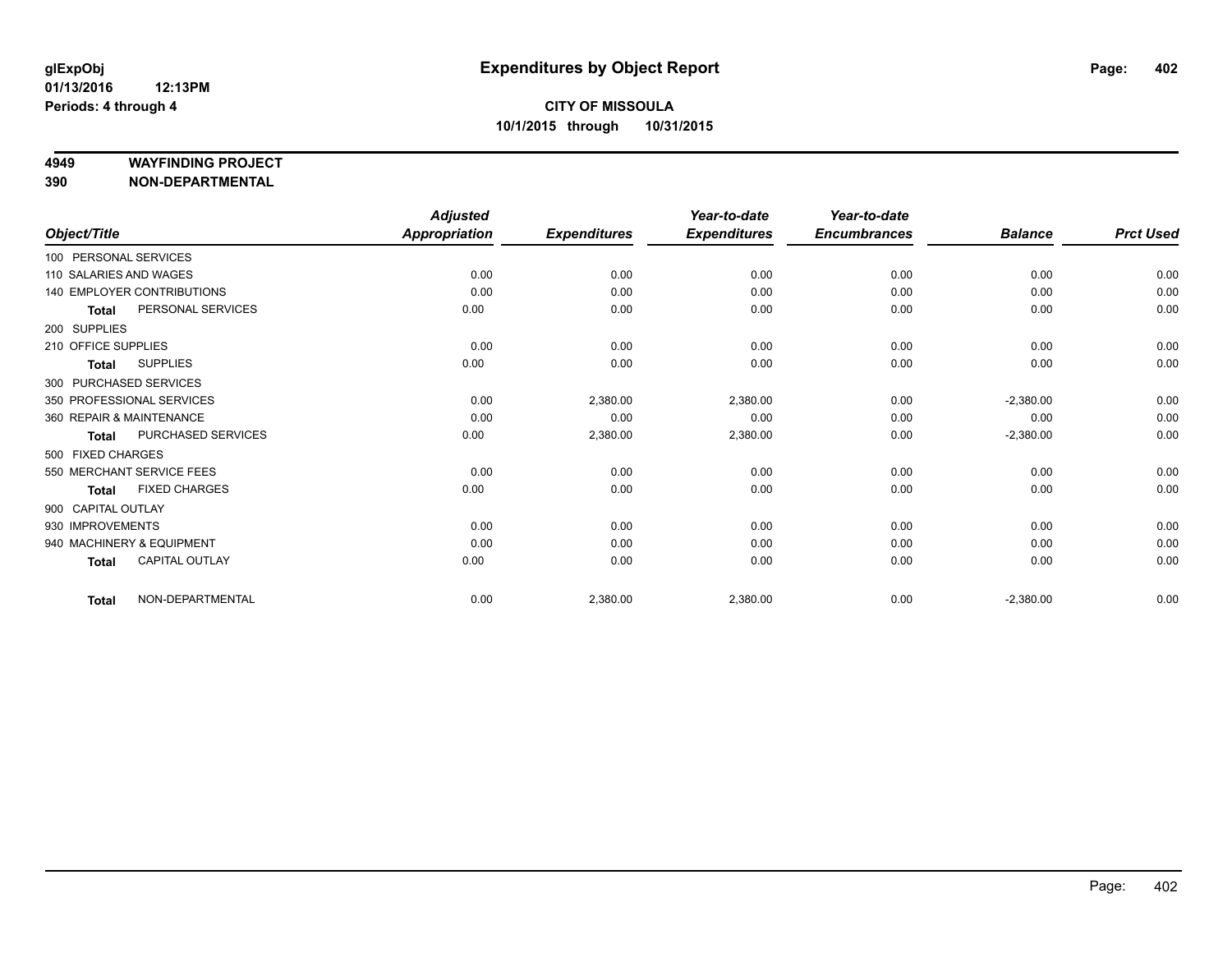### **CITY OF MISSOULA 10/1/2015 through 10/31/2015**

#### **4949 WAYFINDING PROJECT**

|                          |                            | <b>Adjusted</b>      |                     | Year-to-date        | Year-to-date        |                |                  |
|--------------------------|----------------------------|----------------------|---------------------|---------------------|---------------------|----------------|------------------|
| Object/Title             |                            | <b>Appropriation</b> | <b>Expenditures</b> | <b>Expenditures</b> | <b>Encumbrances</b> | <b>Balance</b> | <b>Prct Used</b> |
| 100 PERSONAL SERVICES    |                            |                      |                     |                     |                     |                |                  |
| 110 SALARIES AND WAGES   |                            | 0.00                 | 0.00                | 0.00                | 0.00                | 0.00           | 0.00             |
|                          | 140 EMPLOYER CONTRIBUTIONS | 0.00                 | 0.00                | 0.00                | 0.00                | 0.00           | 0.00             |
| <b>Total</b>             | PERSONAL SERVICES          | 0.00                 | 0.00                | 0.00                | 0.00                | 0.00           | 0.00             |
| 200 SUPPLIES             |                            |                      |                     |                     |                     |                |                  |
| 210 OFFICE SUPPLIES      |                            | 0.00                 | 0.00                | 0.00                | 0.00                | 0.00           | 0.00             |
| <b>Total</b>             | <b>SUPPLIES</b>            | 0.00                 | 0.00                | 0.00                | 0.00                | 0.00           | 0.00             |
| 300 PURCHASED SERVICES   |                            |                      |                     |                     |                     |                |                  |
|                          | 350 PROFESSIONAL SERVICES  | 0.00                 | 2,380.00            | 2,380.00            | 0.00                | $-2,380.00$    | 0.00             |
| 360 REPAIR & MAINTENANCE |                            | 0.00                 | 0.00                | 0.00                | 0.00                | 0.00           | 0.00             |
| Total                    | PURCHASED SERVICES         | 0.00                 | 2,380.00            | 2,380.00            | 0.00                | $-2,380.00$    | 0.00             |
| 500 FIXED CHARGES        |                            |                      |                     |                     |                     |                |                  |
|                          | 550 MERCHANT SERVICE FEES  | 0.00                 | 0.00                | 0.00                | 0.00                | 0.00           | 0.00             |
| <b>Total</b>             | <b>FIXED CHARGES</b>       | 0.00                 | 0.00                | 0.00                | 0.00                | 0.00           | 0.00             |
| 900 CAPITAL OUTLAY       |                            |                      |                     |                     |                     |                |                  |
| 930 IMPROVEMENTS         |                            | 0.00                 | 0.00                | 0.00                | 0.00                | 0.00           | 0.00             |
|                          | 940 MACHINERY & EQUIPMENT  | 0.00                 | 0.00                | 0.00                | 0.00                | 0.00           | 0.00             |
| <b>Total</b>             | <b>CAPITAL OUTLAY</b>      | 0.00                 | 0.00                | 0.00                | 0.00                | 0.00           | 0.00             |
| <b>Total</b>             | <b>WAYFINDING PROJECT</b>  | 0.00                 | 2,380.00            | 2,380.00            | 0.00                | $-2,380.00$    | 0.00             |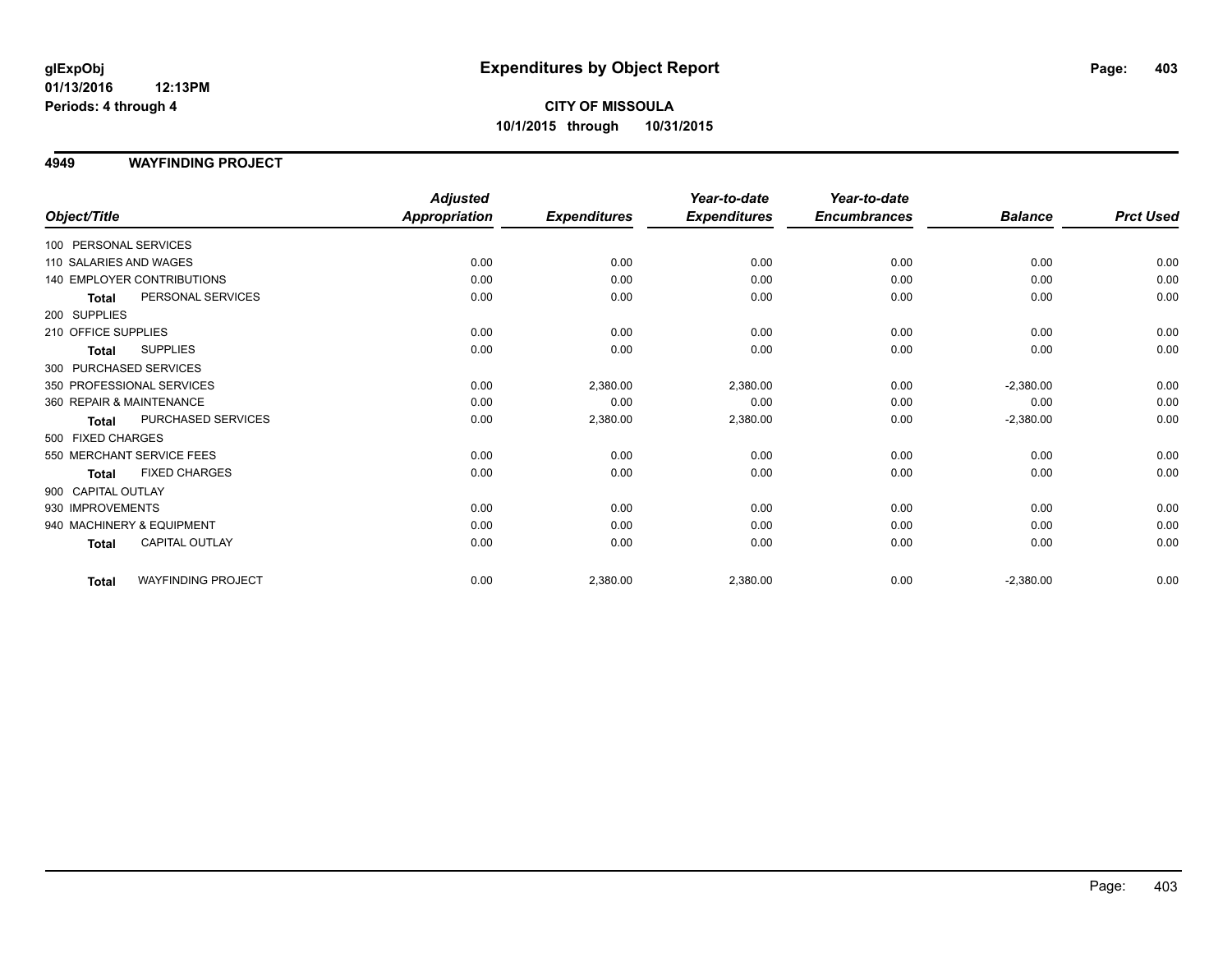#### **4990 ARRA ENHANCEMENTS**

**500 N HIGGINS STREETSCAPE**

| Object/Title              |                       | <b>Adjusted</b><br><b>Appropriation</b> | <b>Expenditures</b> | Year-to-date<br><b>Expenditures</b> | Year-to-date<br><b>Encumbrances</b> | <b>Balance</b> | <b>Prct Used</b> |
|---------------------------|-----------------------|-----------------------------------------|---------------------|-------------------------------------|-------------------------------------|----------------|------------------|
| 500 FIXED CHARGES         |                       |                                         |                     |                                     |                                     |                |                  |
| 550 MERCHANT SERVICE FEES |                       | 0.00                                    | 0.00                | 0.00                                | 0.00                                | 0.00           | 0.00             |
| <b>Total</b>              | <b>FIXED CHARGES</b>  | 0.00                                    | 0.00                | 0.00                                | 0.00                                | 0.00           | 0.00             |
| 900 CAPITAL OUTLAY        |                       |                                         |                     |                                     |                                     |                |                  |
| 930 IMPROVEMENTS          |                       | 0.00                                    | 0.00                | 0.00                                | 0.00                                | 0.00           | 0.00             |
| <b>Total</b>              | <b>CAPITAL OUTLAY</b> | 0.00                                    | 0.00                | 0.00                                | 0.00                                | 0.00           | 0.00             |
| <b>Total</b>              | N HIGGINS STREETSCAPE | 0.00                                    | 0.00                | 0.00                                | 0.00                                | 0.00           | 0.00             |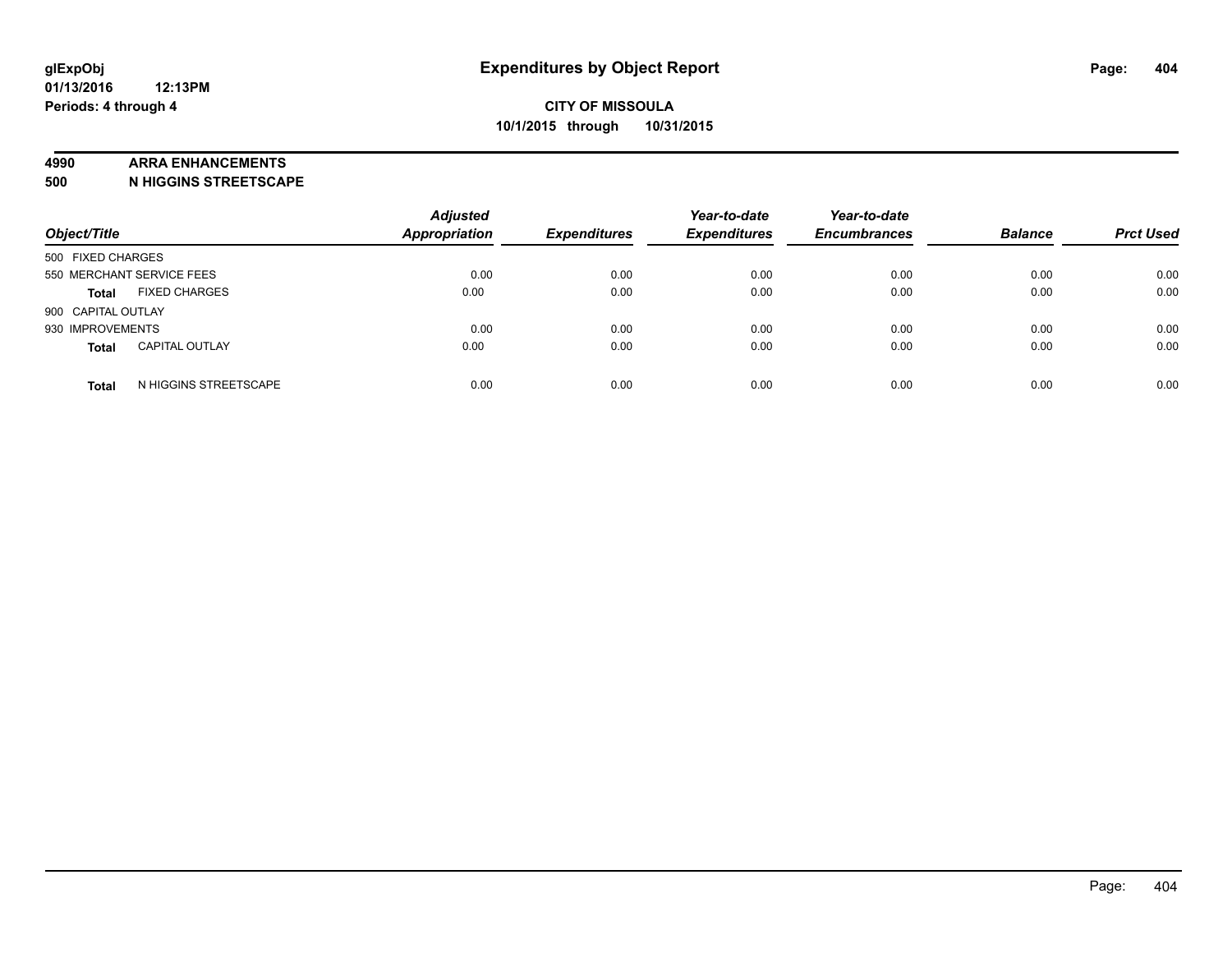### **CITY OF MISSOULA 10/1/2015 through 10/31/2015**

**4990 ARRA ENHANCEMENTS 510 CURB RAMPS**

| Object/Title       |                           | <b>Adjusted</b><br><b>Appropriation</b> | <b>Expenditures</b> | Year-to-date<br><b>Expenditures</b> | Year-to-date<br><b>Encumbrances</b> | <b>Balance</b> | <b>Prct Used</b> |
|--------------------|---------------------------|-----------------------------------------|---------------------|-------------------------------------|-------------------------------------|----------------|------------------|
| 500 FIXED CHARGES  |                           |                                         |                     |                                     |                                     |                |                  |
|                    | 550 MERCHANT SERVICE FEES | 0.00                                    | 0.00                | 0.00                                | 0.00                                | 0.00           | 0.00             |
| <b>Total</b>       | <b>FIXED CHARGES</b>      | 0.00                                    | 0.00                | 0.00                                | 0.00                                | 0.00           | 0.00             |
| 900 CAPITAL OUTLAY |                           |                                         |                     |                                     |                                     |                |                  |
| 930 IMPROVEMENTS   |                           | 0.00                                    | 0.00                | 0.00                                | 0.00                                | 0.00           | 0.00             |
| <b>Total</b>       | <b>CAPITAL OUTLAY</b>     | 0.00                                    | 0.00                | 0.00                                | 0.00                                | 0.00           | 0.00             |
| <b>Total</b>       | <b>CURB RAMPS</b>         | 0.00                                    | 0.00                | 0.00                                | 0.00                                | 0.00           | 0.00             |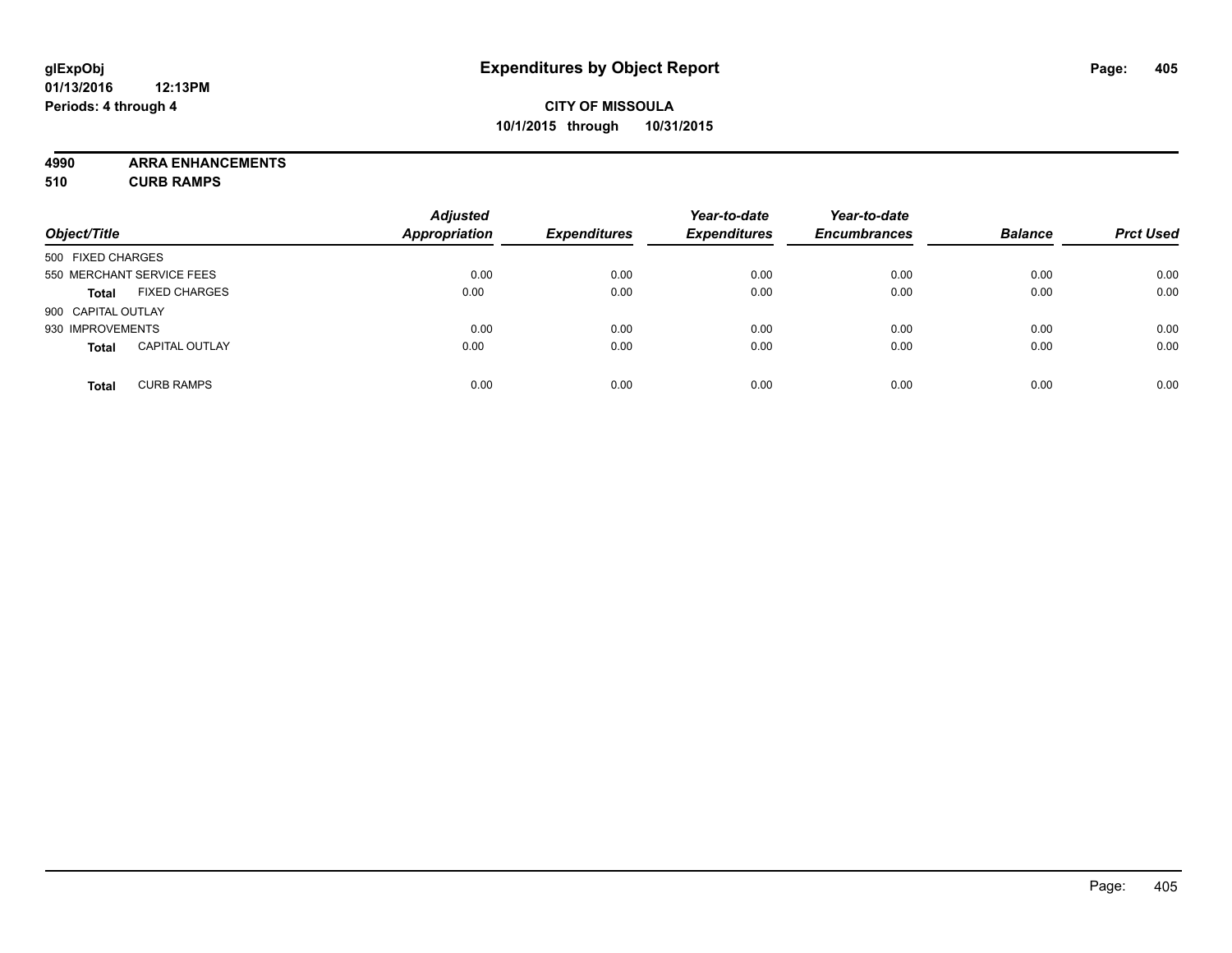#### **4990 ARRA ENHANCEMENTS**

**515 RSNAKE GATEWAY GREENOUGH DRIVE**

| Object/Title       |                                | <b>Adjusted</b><br><b>Appropriation</b> | <b>Expenditures</b> | Year-to-date<br><b>Expenditures</b> | Year-to-date<br><b>Encumbrances</b> | <b>Balance</b> | <b>Prct Used</b> |
|--------------------|--------------------------------|-----------------------------------------|---------------------|-------------------------------------|-------------------------------------|----------------|------------------|
| 500 FIXED CHARGES  |                                |                                         |                     |                                     |                                     |                |                  |
|                    | 550 MERCHANT SERVICE FEES      | 0.00                                    | 0.00                | 0.00                                | 0.00                                | 0.00           | 0.00             |
| <b>Total</b>       | <b>FIXED CHARGES</b>           | 0.00                                    | 0.00                | 0.00                                | 0.00                                | 0.00           | 0.00             |
| 900 CAPITAL OUTLAY |                                |                                         |                     |                                     |                                     |                |                  |
| 930 IMPROVEMENTS   |                                | 0.00                                    | 0.00                | 0.00                                | 0.00                                | 0.00           | 0.00             |
| <b>Total</b>       | <b>CAPITAL OUTLAY</b>          | 0.00                                    | 0.00                | 0.00                                | 0.00                                | 0.00           | 0.00             |
| <b>Total</b>       | RSNAKE GATEWAY GREENOUGH DRIVE | 0.00                                    | 0.00                | 0.00                                | 0.00                                | 0.00           | 0.00             |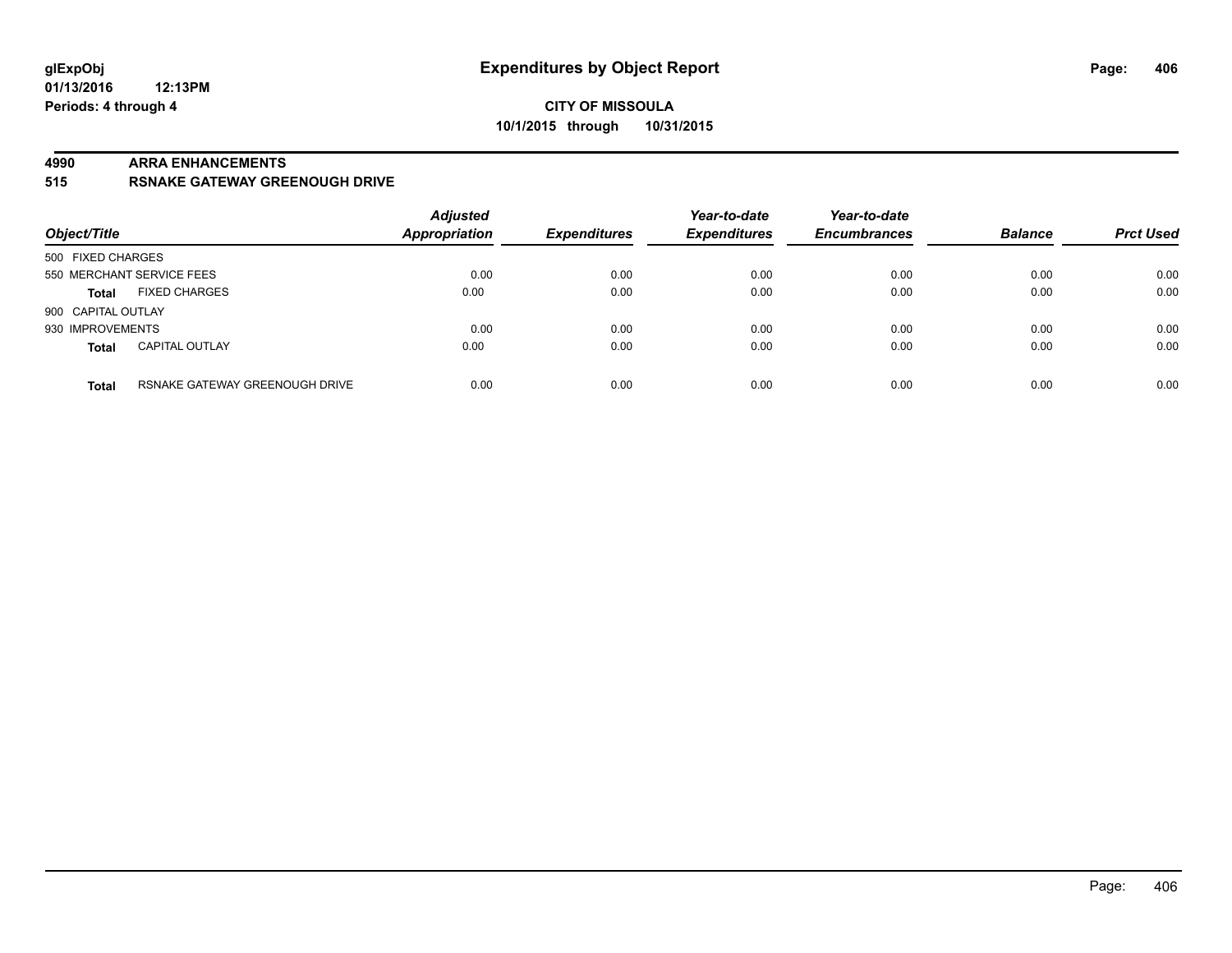#### **4990 ARRA ENHANCEMENTS**

| Object/Title                          | <b>Adjusted</b><br><b>Appropriation</b> | <b>Expenditures</b> | Year-to-date<br><b>Expenditures</b> | Year-to-date<br><b>Encumbrances</b> | <b>Balance</b> | <b>Prct Used</b> |
|---------------------------------------|-----------------------------------------|---------------------|-------------------------------------|-------------------------------------|----------------|------------------|
| 500 FIXED CHARGES                     |                                         |                     |                                     |                                     |                |                  |
| 550 MERCHANT SERVICE FEES             | 0.00                                    | 0.00                | 0.00                                | 0.00                                | 0.00           | 0.00             |
| <b>FIXED CHARGES</b><br><b>Total</b>  | 0.00                                    | 0.00                | 0.00                                | 0.00                                | 0.00           | 0.00             |
| 900 CAPITAL OUTLAY                    |                                         |                     |                                     |                                     |                |                  |
| 930 IMPROVEMENTS                      | 0.00                                    | 0.00                | 0.00                                | 0.00                                | 0.00           | 0.00             |
| <b>CAPITAL OUTLAY</b><br><b>Total</b> | 0.00                                    | 0.00                | 0.00                                | 0.00                                | 0.00           | 0.00             |
| ARRA ENHANCEMENTS<br><b>Total</b>     | 0.00                                    | 0.00                | 0.00                                | 0.00                                | 0.00           | 0.00             |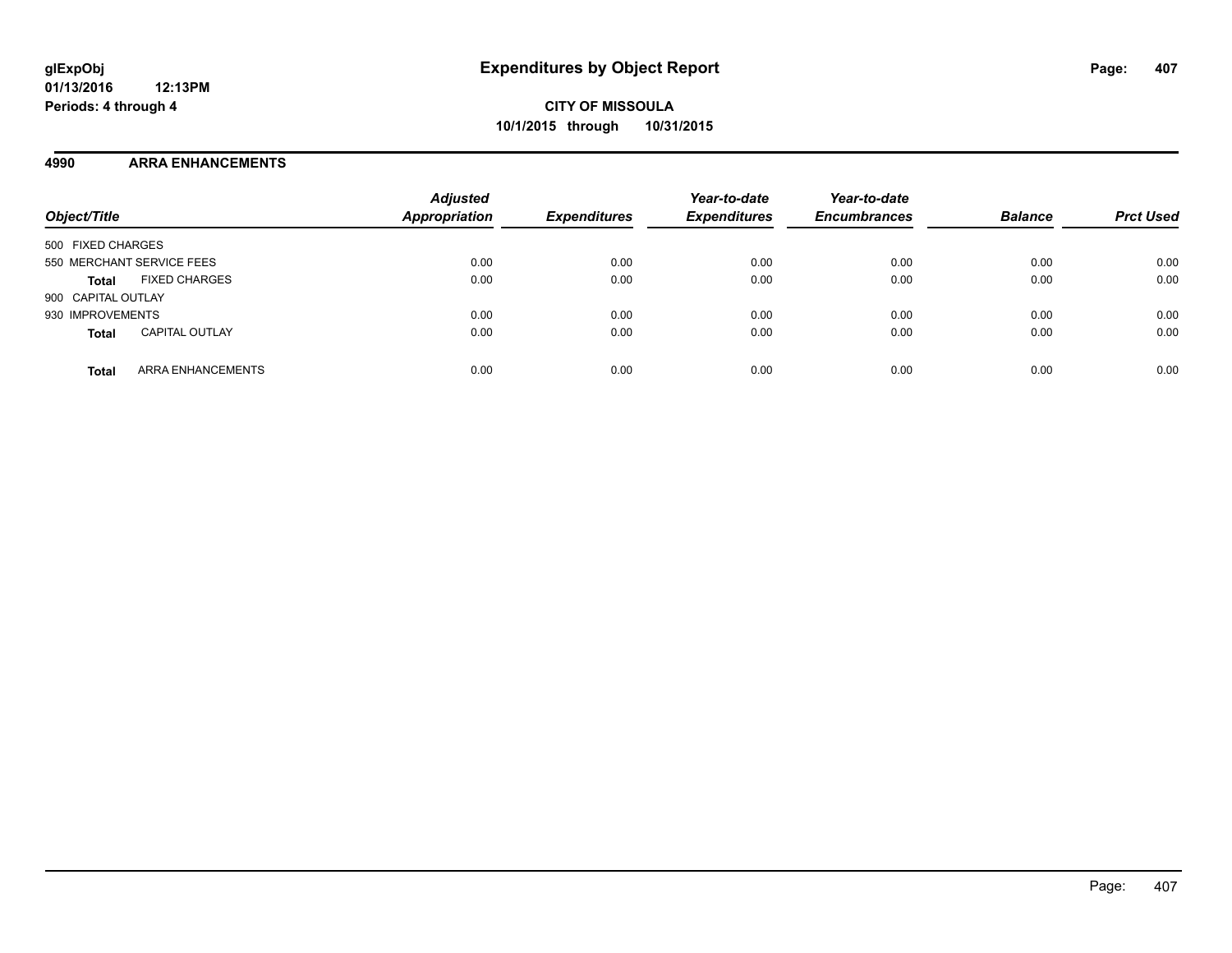#### **4991 ARRA HB645**

**500 N HIGGINS STREETSCAPE**

| Object/Title                          |                       | <b>Adjusted</b><br><b>Appropriation</b> | <b>Expenditures</b> | Year-to-date<br><b>Expenditures</b> | Year-to-date<br><b>Encumbrances</b> | <b>Balance</b> | <b>Prct Used</b> |
|---------------------------------------|-----------------------|-----------------------------------------|---------------------|-------------------------------------|-------------------------------------|----------------|------------------|
| 500 FIXED CHARGES                     |                       |                                         |                     |                                     |                                     |                |                  |
| 550 MERCHANT SERVICE FEES             |                       | 0.00                                    | 0.00                | 0.00                                | 0.00                                | 0.00           | 0.00             |
| <b>FIXED CHARGES</b><br><b>Total</b>  |                       | 0.00                                    | 0.00                | 0.00                                | 0.00                                | 0.00           | 0.00             |
| 900 CAPITAL OUTLAY                    |                       |                                         |                     |                                     |                                     |                |                  |
| 930 IMPROVEMENTS                      |                       | 0.00                                    | 0.00                | 0.00                                | 0.00                                | 0.00           | 0.00             |
| <b>CAPITAL OUTLAY</b><br><b>Total</b> |                       | 0.00                                    | 0.00                | 0.00                                | 0.00                                | 0.00           | 0.00             |
| <b>Total</b>                          | N HIGGINS STREETSCAPE | 0.00                                    | 0.00                | 0.00                                | 0.00                                | 0.00           | 0.00             |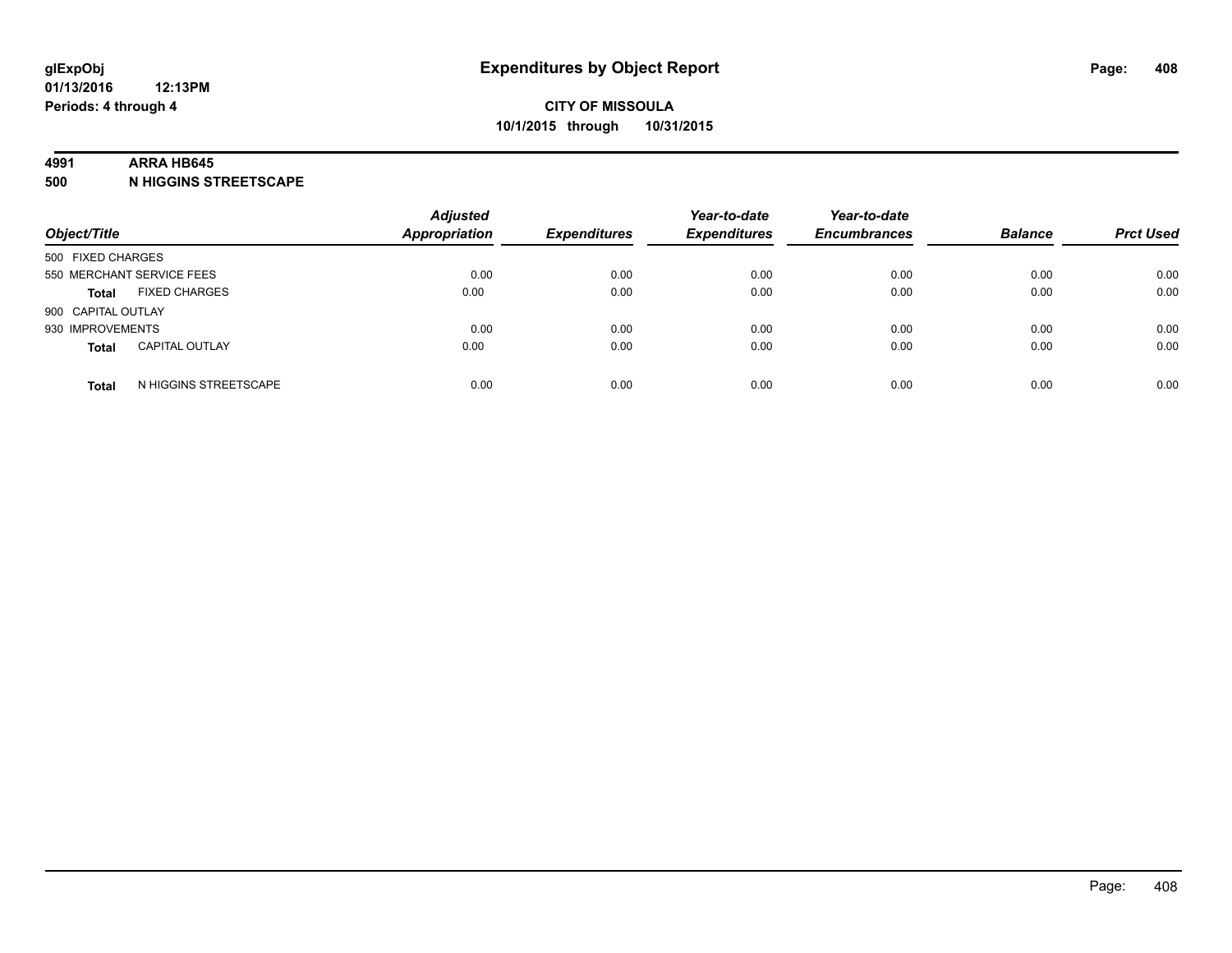## **4991 ARRA HB645**

**520 N HIGGINS PAVING**

| Object/Title       |                           | <b>Adjusted</b><br><b>Appropriation</b> | <b>Expenditures</b> | Year-to-date<br><b>Expenditures</b> | Year-to-date<br><b>Encumbrances</b> | <b>Balance</b> | <b>Prct Used</b> |
|--------------------|---------------------------|-----------------------------------------|---------------------|-------------------------------------|-------------------------------------|----------------|------------------|
| 500 FIXED CHARGES  |                           |                                         |                     |                                     |                                     |                |                  |
|                    | 550 MERCHANT SERVICE FEES | 0.00                                    | 0.00                | 0.00                                | 0.00                                | 0.00           | 0.00             |
| <b>Total</b>       | <b>FIXED CHARGES</b>      | 0.00                                    | 0.00                | 0.00                                | 0.00                                | 0.00           | 0.00             |
| 900 CAPITAL OUTLAY |                           |                                         |                     |                                     |                                     |                |                  |
| 930 IMPROVEMENTS   |                           | 0.00                                    | 0.00                | 0.00                                | 0.00                                | 0.00           | 0.00             |
| <b>Total</b>       | <b>CAPITAL OUTLAY</b>     | 0.00                                    | 0.00                | 0.00                                | 0.00                                | 0.00           | 0.00             |
| <b>Total</b>       | N HIGGINS PAVING          | 0.00                                    | 0.00                | 0.00                                | 0.00                                | 0.00           | 0.00             |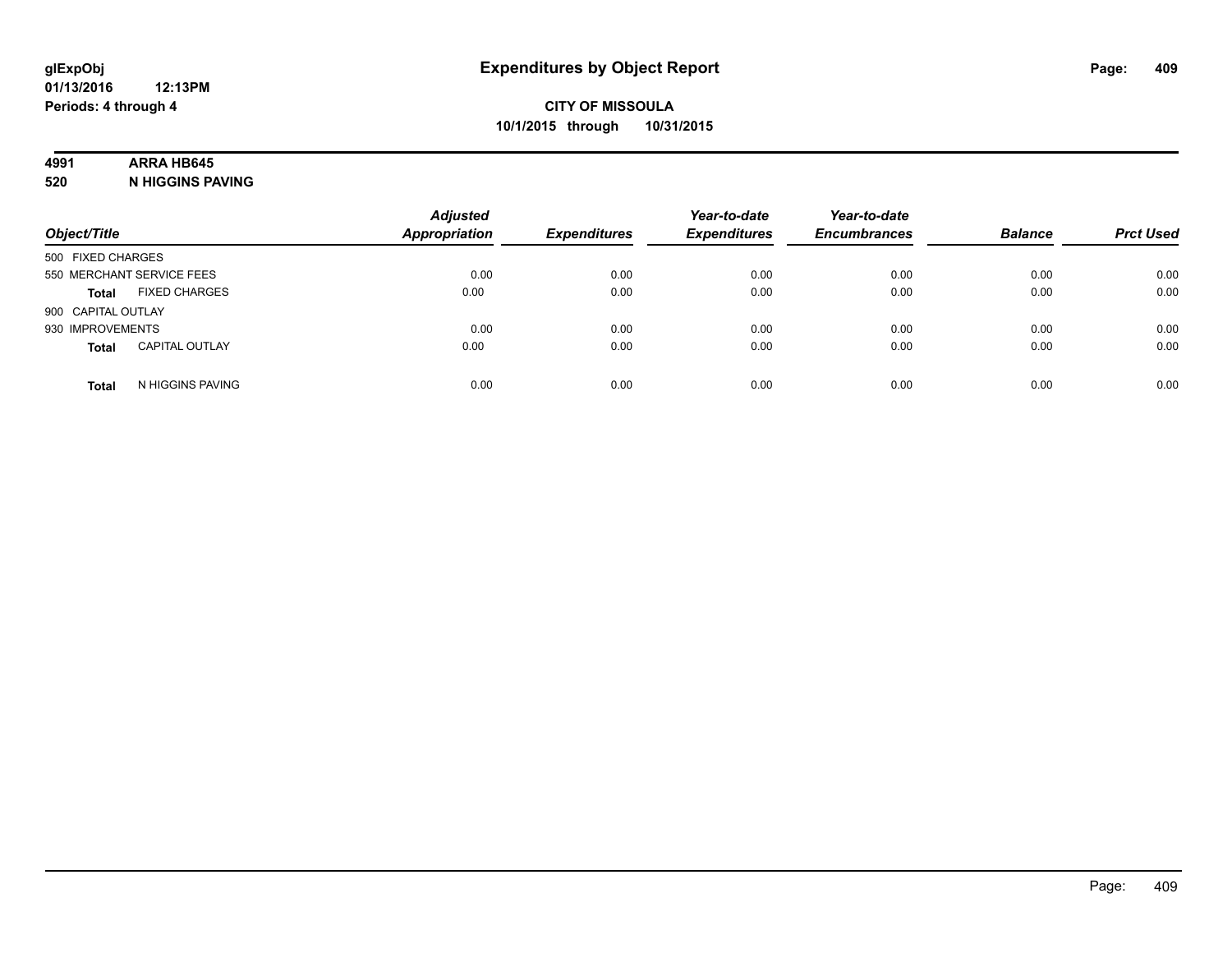#### **CITY OF MISSOULA 10/1/2015 through 10/31/2015**

#### **4991 ARRA HB645**

**525 BROOKS ST CURB & SW IMPROVEMENTS**

| Object/Title              |                                 | <b>Adjusted</b><br><b>Appropriation</b> | <b>Expenditures</b> | Year-to-date<br><b>Expenditures</b> | Year-to-date<br><b>Encumbrances</b> | <b>Balance</b> | <b>Prct Used</b> |
|---------------------------|---------------------------------|-----------------------------------------|---------------------|-------------------------------------|-------------------------------------|----------------|------------------|
| 500 FIXED CHARGES         |                                 |                                         |                     |                                     |                                     |                |                  |
| 550 MERCHANT SERVICE FEES |                                 | 0.00                                    | 0.00                | 0.00                                | 0.00                                | 0.00           | 0.00             |
| <b>Total</b>              | <b>FIXED CHARGES</b>            | 0.00                                    | 0.00                | 0.00                                | 0.00                                | 0.00           | 0.00             |
| 900 CAPITAL OUTLAY        |                                 |                                         |                     |                                     |                                     |                |                  |
| 930 IMPROVEMENTS          |                                 | 0.00                                    | 0.00                | 0.00                                | 0.00                                | 0.00           | 0.00             |
| <b>Total</b>              | <b>CAPITAL OUTLAY</b>           | 0.00                                    | 0.00                | 0.00                                | 0.00                                | 0.00           | 0.00             |
| <b>Total</b>              | BROOKS ST CURB & SW IMPROVEMENT | 0.00                                    | 0.00                | 0.00                                | 0.00                                | 0.00           | 0.00             |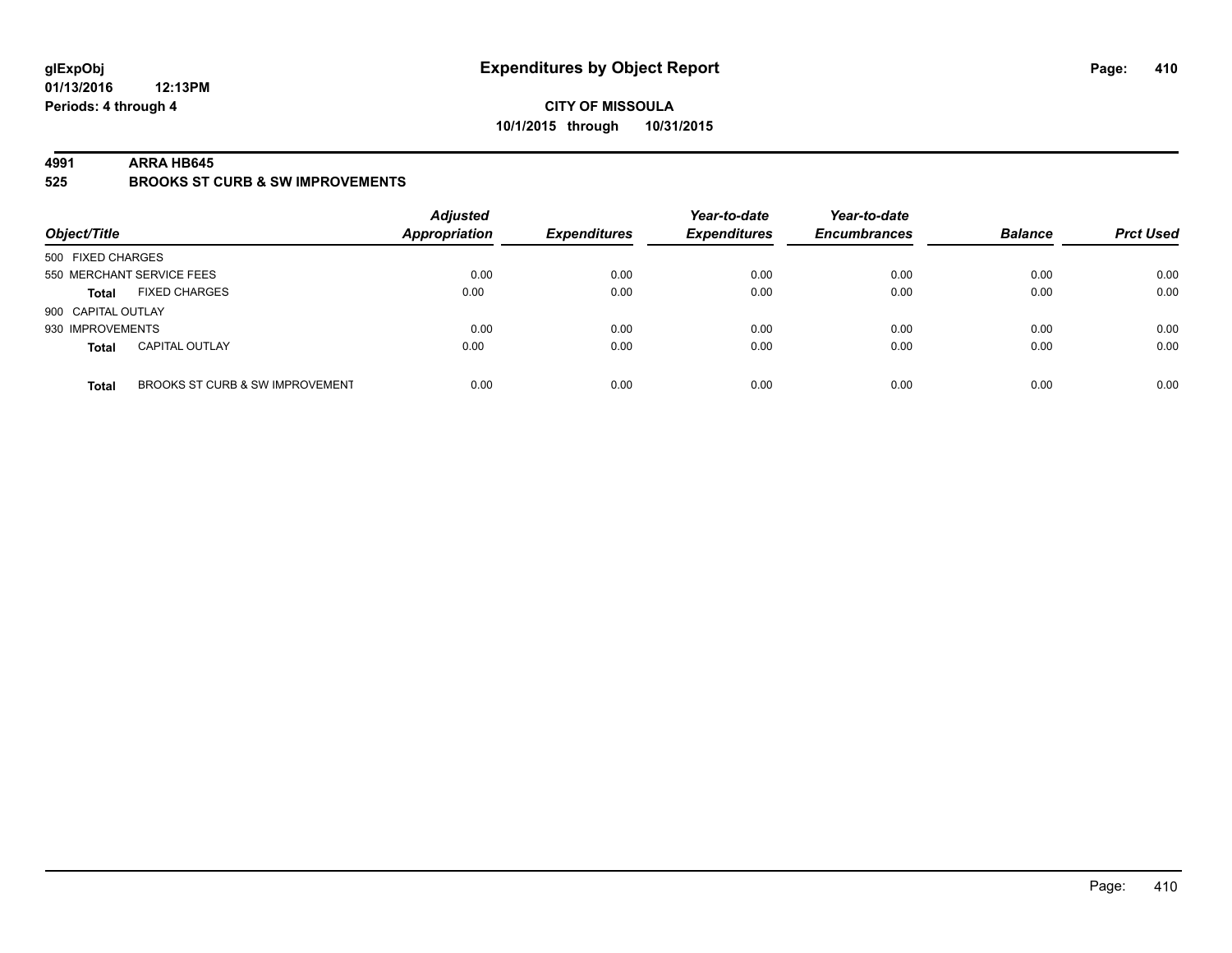#### **4991 ARRA HB645 530 CURB RAMPS**

| 530 | <b>CURB RAMPS</b> |
|-----|-------------------|
|     |                   |

|                       |                                   | <b>Adjusted</b> |                     | Year-to-date        | Year-to-date        |                |                  |
|-----------------------|-----------------------------------|-----------------|---------------------|---------------------|---------------------|----------------|------------------|
| Object/Title          |                                   | Appropriation   | <b>Expenditures</b> | <b>Expenditures</b> | <b>Encumbrances</b> | <b>Balance</b> | <b>Prct Used</b> |
| 100 PERSONAL SERVICES |                                   |                 |                     |                     |                     |                |                  |
|                       | <b>140 EMPLOYER CONTRIBUTIONS</b> | 0.00            | 0.00                | 0.00                | 0.00                | 0.00           | 0.00             |
| <b>Total</b>          | PERSONAL SERVICES                 | 0.00            | 0.00                | 0.00                | 0.00                | 0.00           | 0.00             |
| 500 FIXED CHARGES     |                                   |                 |                     |                     |                     |                |                  |
|                       | 550 MERCHANT SERVICE FEES         | 0.00            | 0.00                | 0.00                | 0.00                | 0.00           | 0.00             |
| <b>Total</b>          | <b>FIXED CHARGES</b>              | 0.00            | 0.00                | 0.00                | 0.00                | 0.00           | 0.00             |
| 900 CAPITAL OUTLAY    |                                   |                 |                     |                     |                     |                |                  |
| 930 IMPROVEMENTS      |                                   | 0.00            | 0.00                | 0.00                | 0.00                | 0.00           | 0.00             |
| <b>Total</b>          | <b>CAPITAL OUTLAY</b>             | 0.00            | 0.00                | 0.00                | 0.00                | 0.00           | 0.00             |
| <b>Total</b>          | <b>CURB RAMPS</b>                 | 0.00            | 0.00                | 0.00                | 0.00                | 0.00           | 0.00             |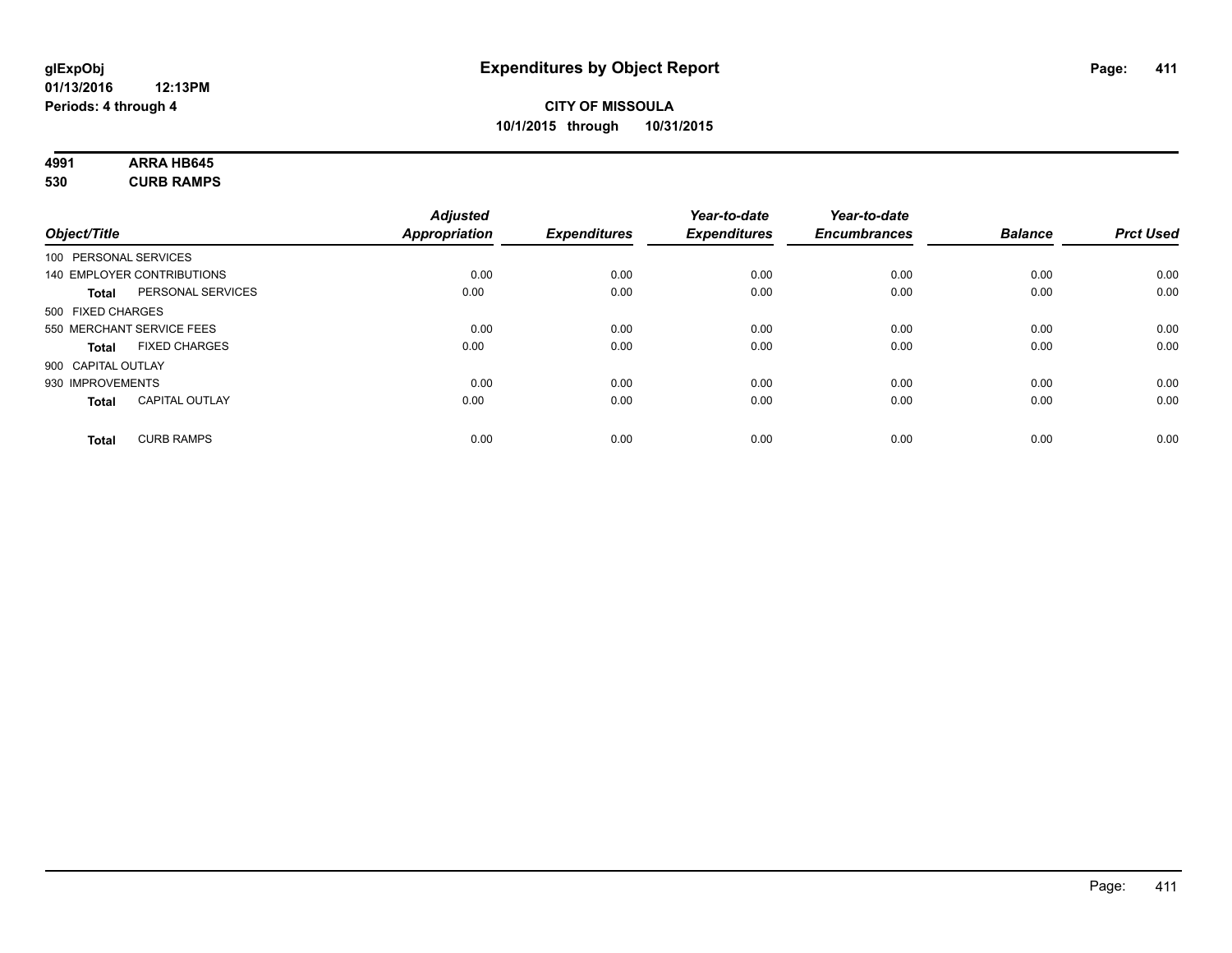#### **4991 ARRA HB645**

**535 PARKS PLAYGROUND INSTALLS**

|                          |                                   | <b>Adjusted</b>      |                     | Year-to-date        | Year-to-date        |                |                  |
|--------------------------|-----------------------------------|----------------------|---------------------|---------------------|---------------------|----------------|------------------|
| Object/Title             |                                   | <b>Appropriation</b> | <b>Expenditures</b> | <b>Expenditures</b> | <b>Encumbrances</b> | <b>Balance</b> | <b>Prct Used</b> |
| 100 PERSONAL SERVICES    |                                   |                      |                     |                     |                     |                |                  |
| 110 SALARIES AND WAGES   |                                   | 0.00                 | 0.00                | 0.00                | 0.00                | 0.00           | 0.00             |
| 120 OVERTIME/TERMINATION |                                   | 0.00                 | 0.00                | 0.00                | 0.00                | 0.00           | 0.00             |
|                          | <b>140 EMPLOYER CONTRIBUTIONS</b> | 0.00                 | 0.00                | 0.00                | 0.00                | 0.00           | 0.00             |
| <b>Total</b>             | PERSONAL SERVICES                 | 0.00                 | 0.00                | 0.00                | 0.00                | 0.00           | 0.00             |
| 500 FIXED CHARGES        |                                   |                      |                     |                     |                     |                |                  |
|                          | 550 MERCHANT SERVICE FEES         | 0.00                 | 0.00                | 0.00                | 0.00                | 0.00           | 0.00             |
| <b>Total</b>             | <b>FIXED CHARGES</b>              | 0.00                 | 0.00                | 0.00                | 0.00                | 0.00           | 0.00             |
| 900 CAPITAL OUTLAY       |                                   |                      |                     |                     |                     |                |                  |
| 930 IMPROVEMENTS         |                                   | 0.00                 | 0.00                | 0.00                | 0.00                | 0.00           | 0.00             |
| <b>Total</b>             | <b>CAPITAL OUTLAY</b>             | 0.00                 | 0.00                | 0.00                | 0.00                | 0.00           | 0.00             |
| <b>Total</b>             | PARKS PLAYGROUND INSTALLS         | 0.00                 | 0.00                | 0.00                | 0.00                | 0.00           | 0.00             |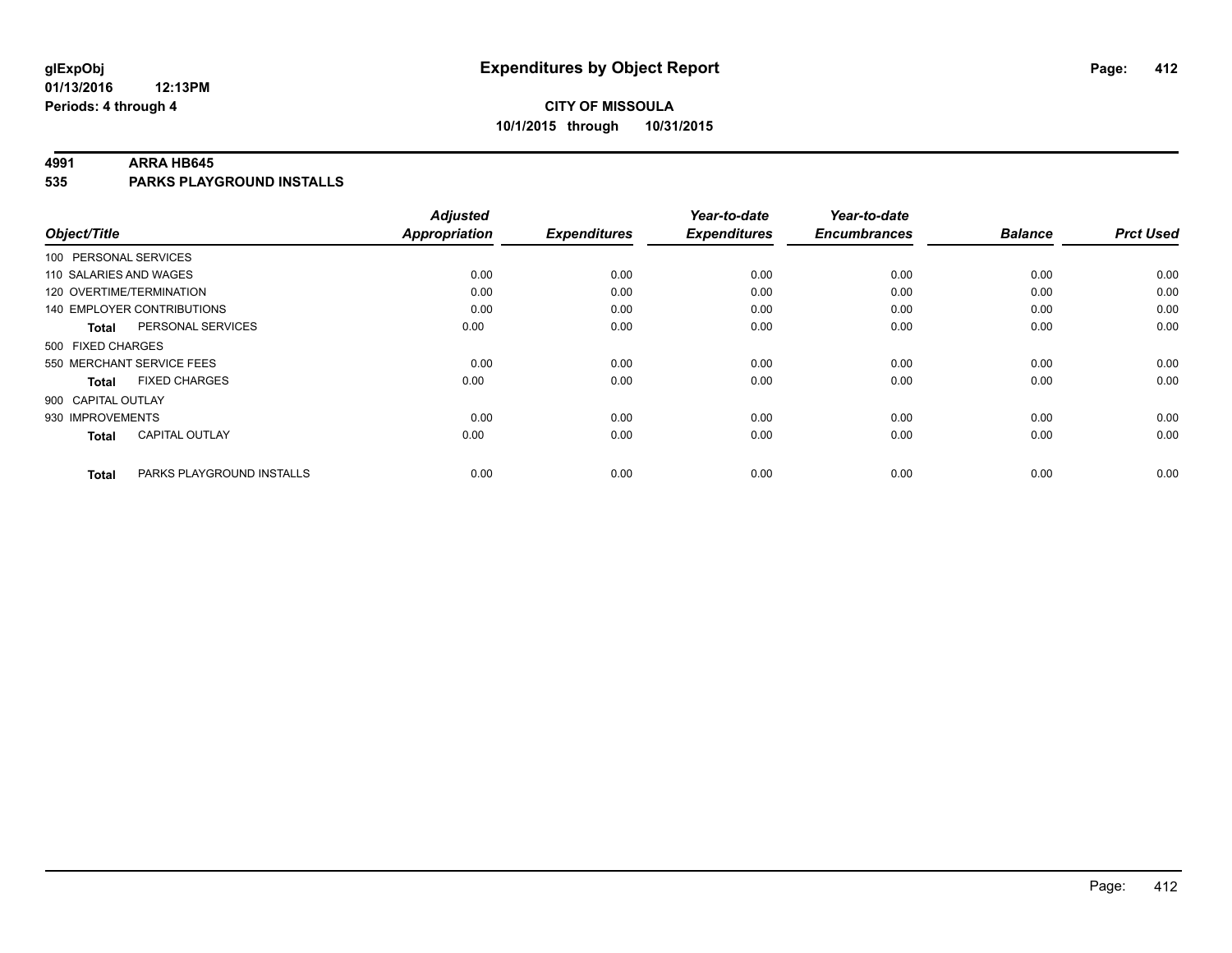#### **4991 ARRA HB645**

**540 GREENOUGH PARK BRIDGE**

| Object/Title       |                              | <b>Adjusted</b><br><b>Appropriation</b> | <b>Expenditures</b> | Year-to-date<br><b>Expenditures</b> | Year-to-date<br><b>Encumbrances</b> | <b>Balance</b> | <b>Prct Used</b> |
|--------------------|------------------------------|-----------------------------------------|---------------------|-------------------------------------|-------------------------------------|----------------|------------------|
|                    | 100 PERSONAL SERVICES        |                                         |                     |                                     |                                     |                |                  |
|                    | 120 OVERTIME/TERMINATION     | 0.00                                    | 0.00                | 0.00                                | 0.00                                | 0.00           | 0.00             |
|                    | 140 EMPLOYER CONTRIBUTIONS   | 0.00                                    | 0.00                | 0.00                                | 0.00                                | 0.00           | 0.00             |
| Total              | PERSONAL SERVICES            | 0.00                                    | 0.00                | 0.00                                | 0.00                                | 0.00           | 0.00             |
| 500 FIXED CHARGES  |                              |                                         |                     |                                     |                                     |                |                  |
|                    | 550 MERCHANT SERVICE FEES    | 0.00                                    | 0.00                | 0.00                                | 0.00                                | 0.00           | 0.00             |
| <b>Total</b>       | <b>FIXED CHARGES</b>         | 0.00                                    | 0.00                | 0.00                                | 0.00                                | 0.00           | 0.00             |
| 900 CAPITAL OUTLAY |                              |                                         |                     |                                     |                                     |                |                  |
| 930 IMPROVEMENTS   |                              | 0.00                                    | 0.00                | 0.00                                | 0.00                                | 0.00           | 0.00             |
| <b>Total</b>       | <b>CAPITAL OUTLAY</b>        | 0.00                                    | 0.00                | 0.00                                | 0.00                                | 0.00           | 0.00             |
| <b>Total</b>       | <b>GREENOUGH PARK BRIDGE</b> | 0.00                                    | 0.00                | 0.00                                | 0.00                                | 0.00           | 0.00             |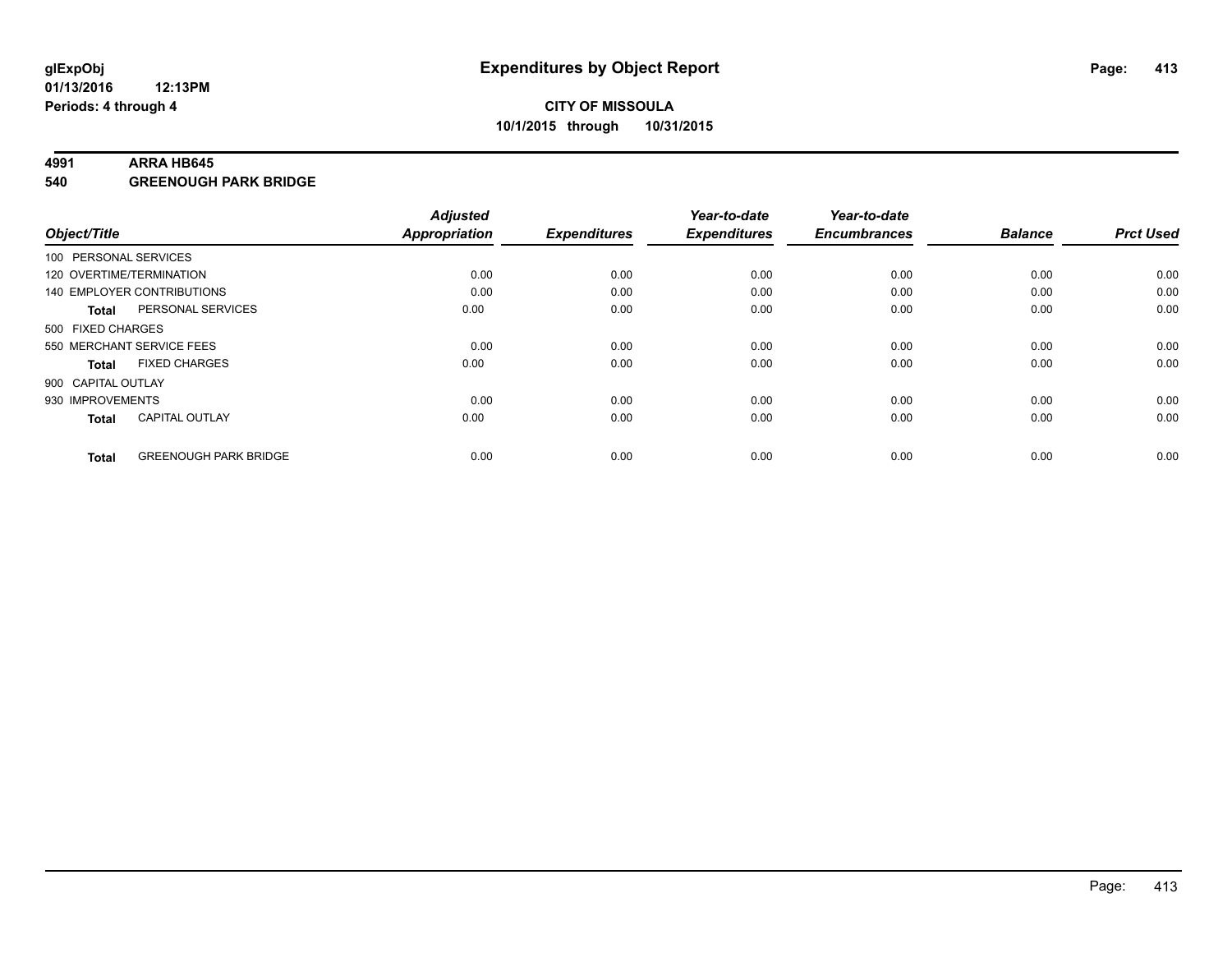**4991 ARRA HB645**

| Object/Title                      | <b>Adjusted</b><br><b>Appropriation</b> | <b>Expenditures</b> | Year-to-date<br><b>Expenditures</b> | Year-to-date<br><b>Encumbrances</b> | <b>Balance</b> | <b>Prct Used</b> |
|-----------------------------------|-----------------------------------------|---------------------|-------------------------------------|-------------------------------------|----------------|------------------|
|                                   |                                         |                     |                                     |                                     |                |                  |
| 100 PERSONAL SERVICES             |                                         |                     |                                     |                                     |                |                  |
| 110 SALARIES AND WAGES            | 0.00                                    | 0.00                | 0.00                                | 0.00                                | 0.00           | 0.00             |
| 120 OVERTIME/TERMINATION          | 0.00                                    | 0.00                | 0.00                                | 0.00                                | 0.00           | 0.00             |
| 140 EMPLOYER CONTRIBUTIONS        | 0.00                                    | 0.00                | 0.00                                | 0.00                                | 0.00           | 0.00             |
| PERSONAL SERVICES<br><b>Total</b> | 0.00                                    | 0.00                | 0.00                                | 0.00                                | 0.00           | 0.00             |
| 500 FIXED CHARGES                 |                                         |                     |                                     |                                     |                |                  |
| 550 MERCHANT SERVICE FEES         | 0.00                                    | 0.00                | 0.00                                | 0.00                                | 0.00           | 0.00             |
| <b>FIXED CHARGES</b><br>Total     | 0.00                                    | 0.00                | 0.00                                | 0.00                                | 0.00           | 0.00             |
| 900 CAPITAL OUTLAY                |                                         |                     |                                     |                                     |                |                  |
| 930 IMPROVEMENTS                  | 0.00                                    | 0.00                | 0.00                                | 0.00                                | 0.00           | 0.00             |
| <b>CAPITAL OUTLAY</b><br>Total    | 0.00                                    | 0.00                | 0.00                                | 0.00                                | 0.00           | 0.00             |
|                                   |                                         |                     |                                     |                                     |                |                  |
| ARRA HB645<br><b>Total</b>        | 0.00                                    | 0.00                | 0.00                                | 0.00                                | 0.00           | 0.00             |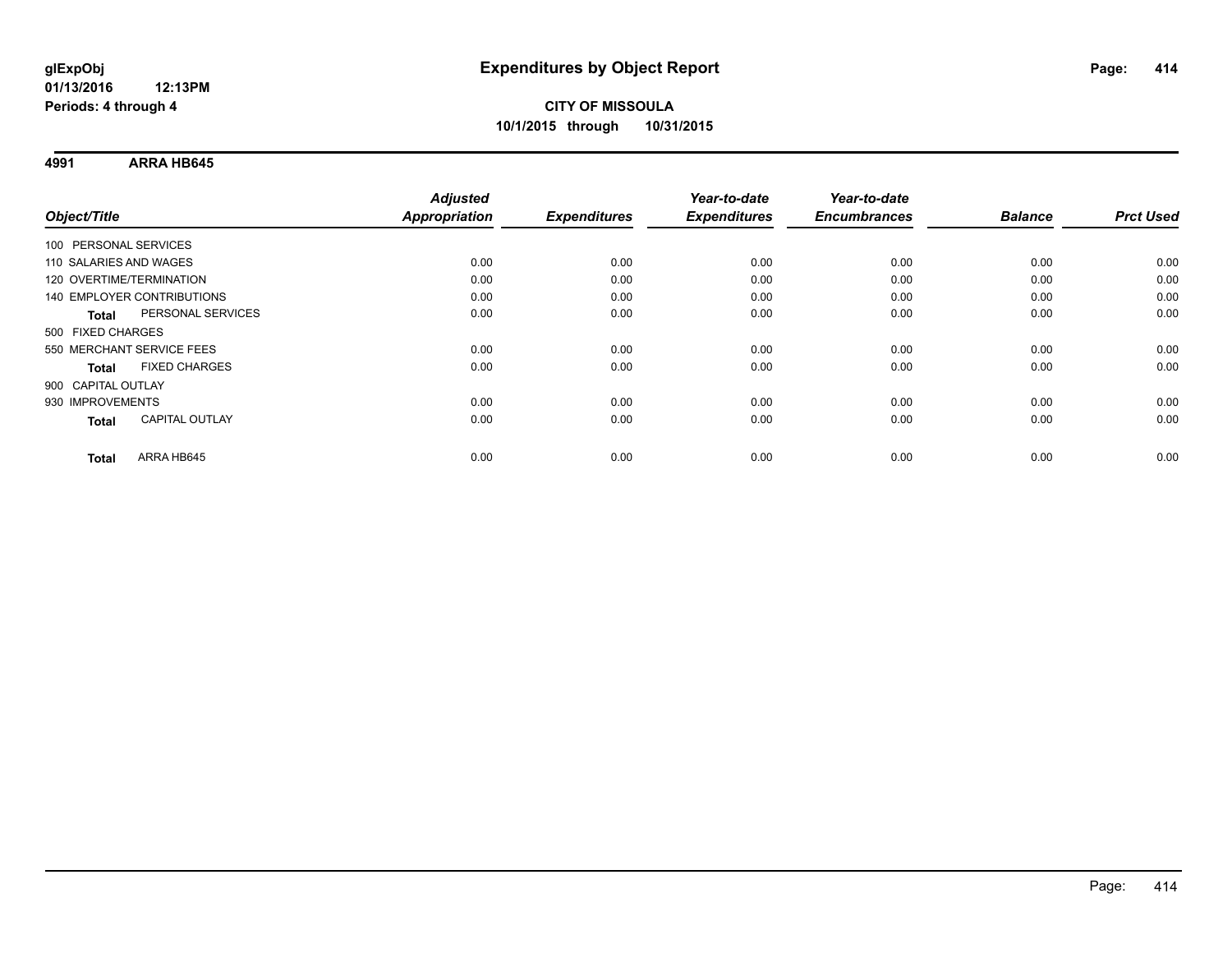**4992 WFL MILLER CREEK ROAD**

**390 NON-DEPARTMENTAL**

| Object/Title              |                       | <b>Adjusted</b><br><b>Appropriation</b> | <b>Expenditures</b> | Year-to-date<br><b>Expenditures</b> | Year-to-date<br><b>Encumbrances</b> | <b>Balance</b> | <b>Prct Used</b> |
|---------------------------|-----------------------|-----------------------------------------|---------------------|-------------------------------------|-------------------------------------|----------------|------------------|
| 500 FIXED CHARGES         |                       |                                         |                     |                                     |                                     |                |                  |
| 550 MERCHANT SERVICE FEES |                       | 0.00                                    | 0.00                | 0.00                                | 0.00                                | 0.00           | 0.00             |
| <b>Total</b>              | <b>FIXED CHARGES</b>  | 0.00                                    | 0.00                | 0.00                                | 0.00                                | 0.00           | 0.00             |
| 900 CAPITAL OUTLAY        |                       |                                         |                     |                                     |                                     |                |                  |
| 930 IMPROVEMENTS          |                       | 0.00                                    | 0.00                | 0.00                                | 0.00                                | 0.00           | 0.00             |
| <b>Total</b>              | <b>CAPITAL OUTLAY</b> | 0.00                                    | 0.00                | 0.00                                | 0.00                                | 0.00           | 0.00             |
| <b>Total</b>              | NON-DEPARTMENTAL      | 0.00                                    | 0.00                | 0.00                                | 0.00                                | 0.00           | 0.00             |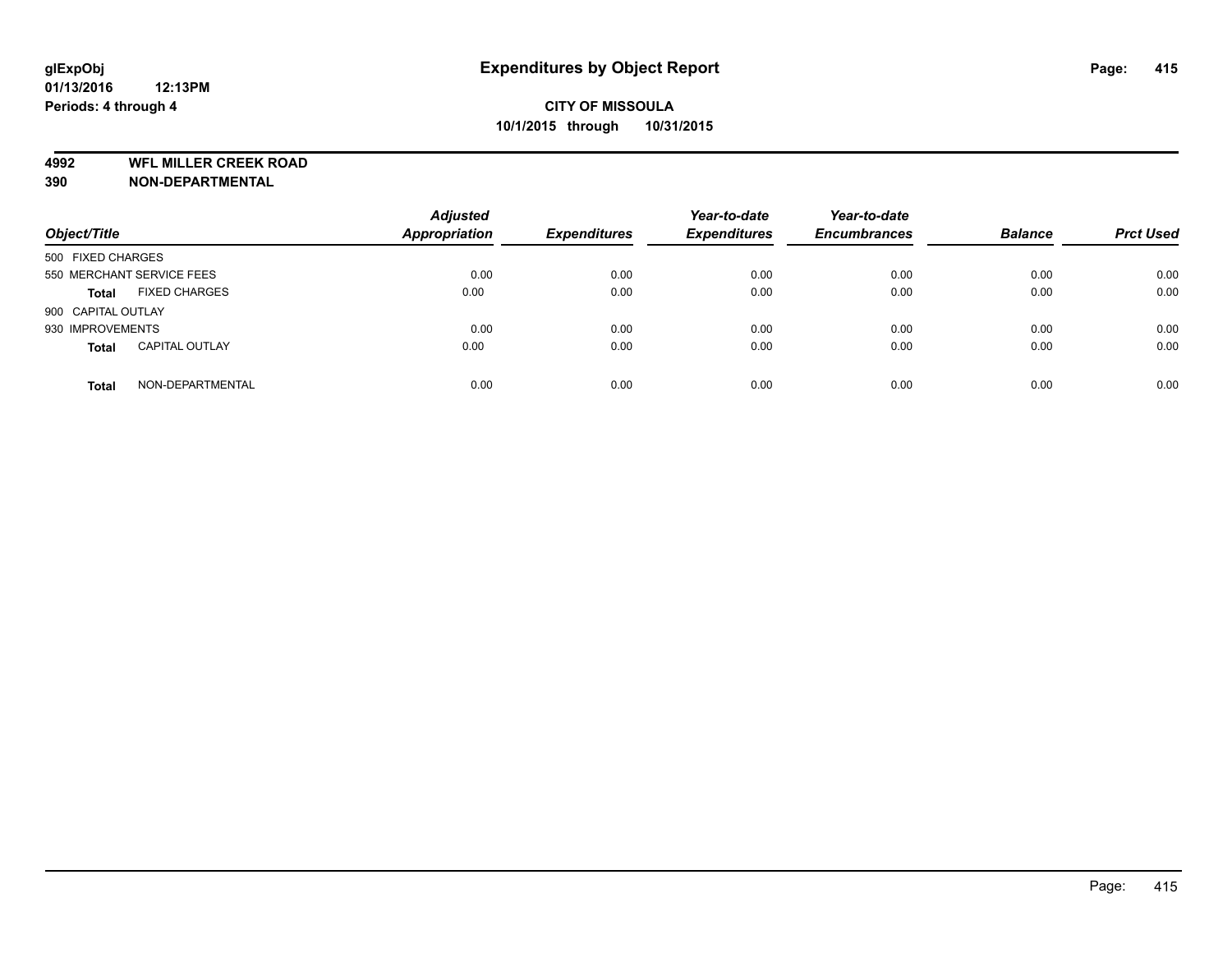#### **4992 WFL MILLER CREEK ROAD**

| Object/Title                                 | <b>Adjusted</b><br><b>Appropriation</b> | <b>Expenditures</b> | Year-to-date<br><b>Expenditures</b> | Year-to-date<br><b>Encumbrances</b> | <b>Balance</b> | <b>Prct Used</b> |
|----------------------------------------------|-----------------------------------------|---------------------|-------------------------------------|-------------------------------------|----------------|------------------|
| 500 FIXED CHARGES                            |                                         |                     |                                     |                                     |                |                  |
| 550 MERCHANT SERVICE FEES                    | 0.00                                    | 0.00                | 0.00                                | 0.00                                | 0.00           | 0.00             |
| <b>FIXED CHARGES</b><br><b>Total</b>         | 0.00                                    | 0.00                | 0.00                                | 0.00                                | 0.00           | 0.00             |
| 900 CAPITAL OUTLAY                           |                                         |                     |                                     |                                     |                |                  |
| 930 IMPROVEMENTS                             | 0.00                                    | 0.00                | 0.00                                | 0.00                                | 0.00           | 0.00             |
| <b>CAPITAL OUTLAY</b><br><b>Total</b>        | 0.00                                    | 0.00                | 0.00                                | 0.00                                | 0.00           | 0.00             |
| <b>WFL MILLER CREEK ROAD</b><br><b>Total</b> | 0.00                                    | 0.00                | 0.00                                | 0.00                                | 0.00           | 0.00             |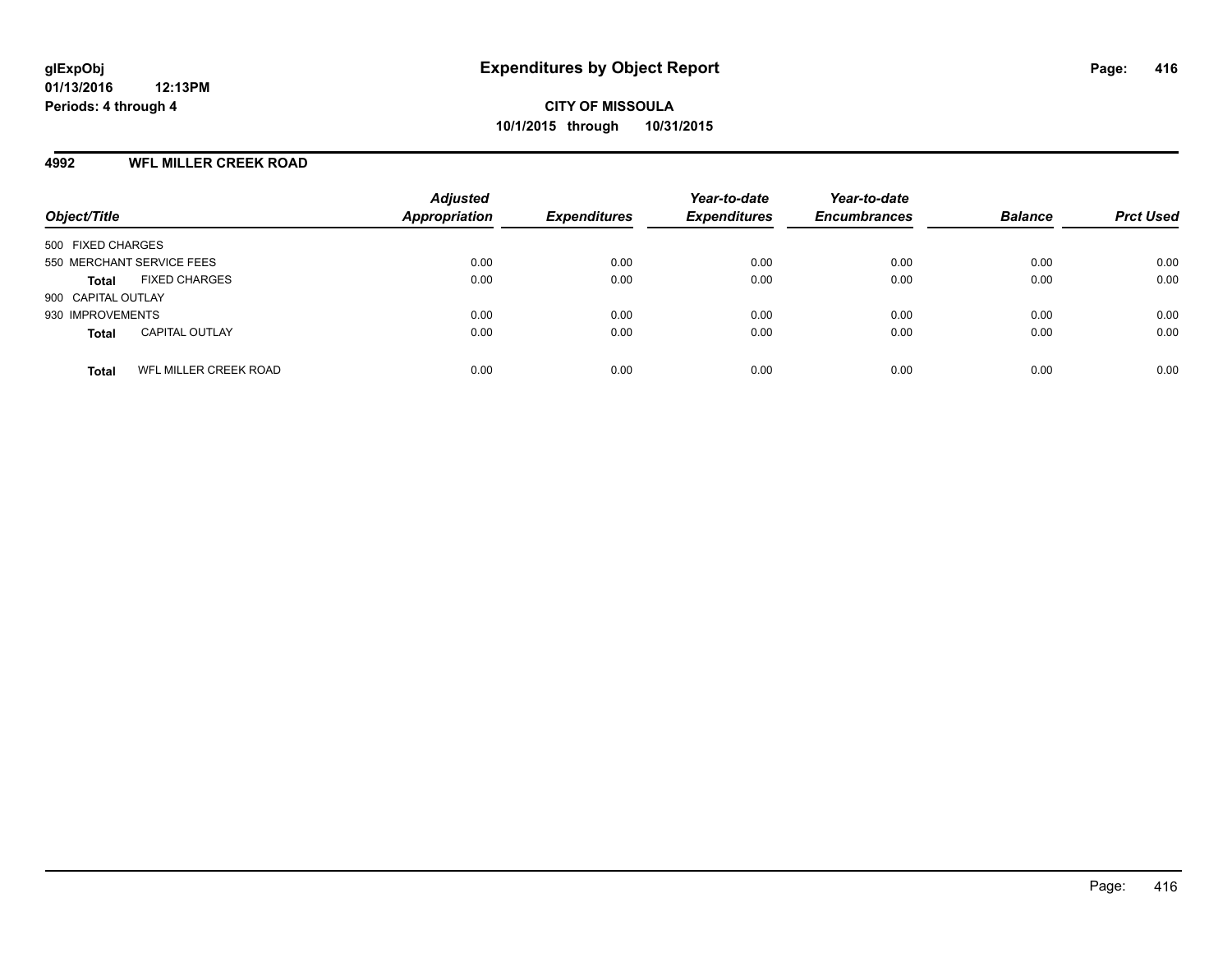**4993 WESTERN FEDERAL LANDS**

**280 PUBLIC WORKS OPERATIONS**

|                        |                            | <b>Adjusted</b> |                     | Year-to-date        | Year-to-date        |                |                  |
|------------------------|----------------------------|-----------------|---------------------|---------------------|---------------------|----------------|------------------|
| Object/Title           |                            | Appropriation   | <b>Expenditures</b> | <b>Expenditures</b> | <b>Encumbrances</b> | <b>Balance</b> | <b>Prct Used</b> |
| 100 PERSONAL SERVICES  |                            |                 |                     |                     |                     |                |                  |
| 110 SALARIES AND WAGES |                            | 0.00            | 0.00                | 0.00                | 0.00                | 0.00           | 0.00             |
|                        | 140 EMPLOYER CONTRIBUTIONS | 0.00            | 0.00                | 0.00                | 0.00                | 0.00           | 0.00             |
| <b>Total</b>           | PERSONAL SERVICES          | 0.00            | 0.00                | 0.00                | 0.00                | 0.00           | 0.00             |
| 300 PURCHASED SERVICES |                            |                 |                     |                     |                     |                |                  |
|                        | 350 PROFESSIONAL SERVICES  | 0.00            | 0.00                | 0.00                | 0.00                | 0.00           | 0.00             |
| <b>Total</b>           | PURCHASED SERVICES         | 0.00            | 0.00                | 0.00                | 0.00                | 0.00           | 0.00             |
| 500 FIXED CHARGES      |                            |                 |                     |                     |                     |                |                  |
|                        | 550 MERCHANT SERVICE FEES  | 0.00            | 0.00                | 0.00                | 0.00                | 0.00           | 0.00             |
| <b>Total</b>           | <b>FIXED CHARGES</b>       | 0.00            | 0.00                | 0.00                | 0.00                | 0.00           | 0.00             |
| 900 CAPITAL OUTLAY     |                            |                 |                     |                     |                     |                |                  |
| 930 IMPROVEMENTS       |                            | 0.00            | 0.00                | 19,423.24           | 0.00                | $-19,423.24$   | 0.00             |
| <b>Total</b>           | <b>CAPITAL OUTLAY</b>      | 0.00            | 0.00                | 19,423.24           | 0.00                | $-19,423.24$   | 0.00             |
| <b>Total</b>           | PUBLIC WORKS OPERATIONS    | 0.00            | 0.00                | 19,423.24           | 0.00                | $-19,423.24$   | 0.00             |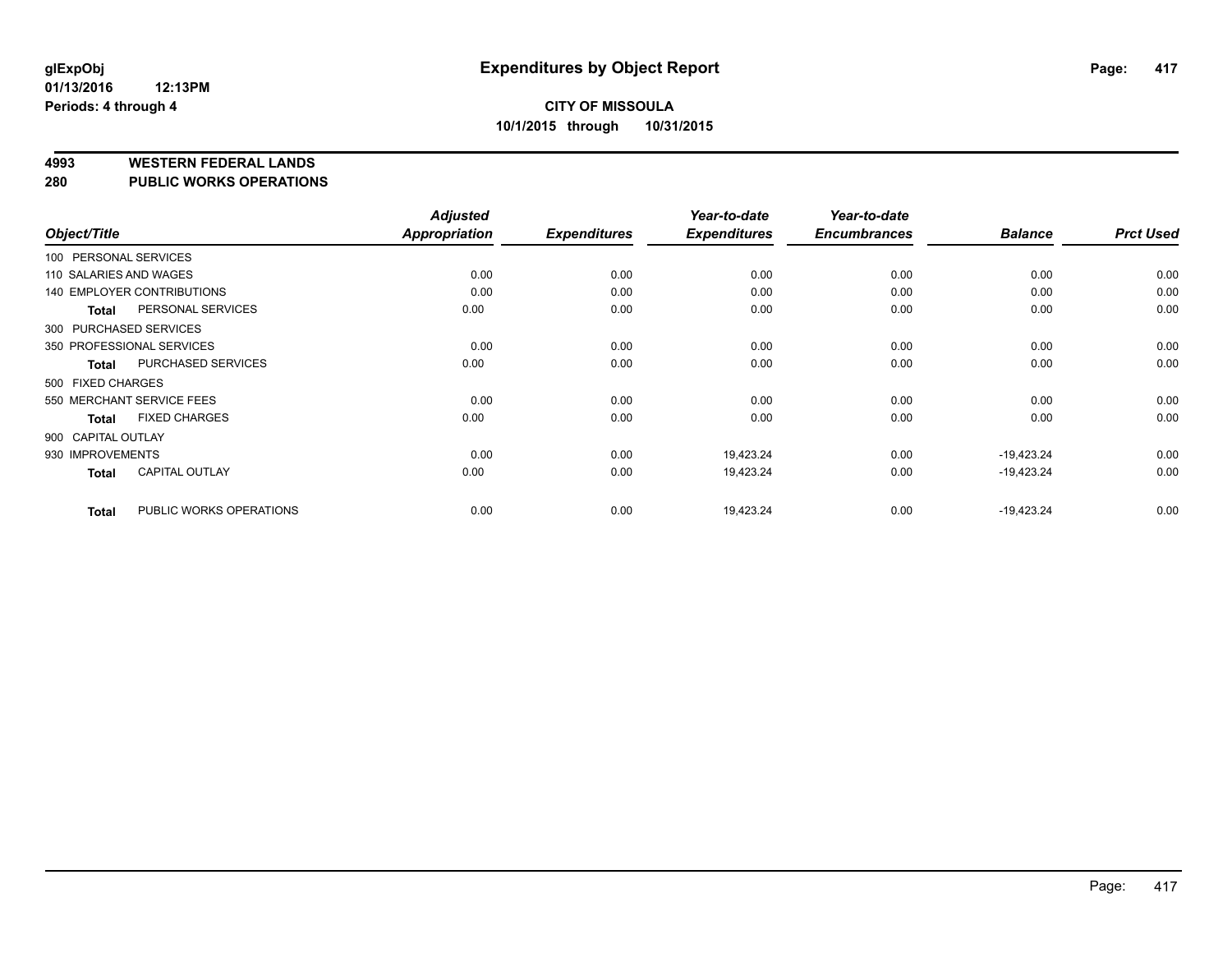#### **4993 WESTERN FEDERAL LANDS**

| Object/Title           |                              | <b>Adjusted</b><br>Appropriation | <b>Expenditures</b> | Year-to-date<br><b>Expenditures</b> | Year-to-date<br><b>Encumbrances</b> | <b>Balance</b> | <b>Prct Used</b> |
|------------------------|------------------------------|----------------------------------|---------------------|-------------------------------------|-------------------------------------|----------------|------------------|
|                        |                              |                                  |                     |                                     |                                     |                |                  |
| 100 PERSONAL SERVICES  |                              |                                  |                     |                                     |                                     |                |                  |
| 110 SALARIES AND WAGES |                              | 0.00                             | 0.00                | 0.00                                | 0.00                                | 0.00           | 0.00             |
|                        | 140 EMPLOYER CONTRIBUTIONS   | 0.00                             | 0.00                | 0.00                                | 0.00                                | 0.00           | 0.00             |
| <b>Total</b>           | PERSONAL SERVICES            | 0.00                             | 0.00                | 0.00                                | 0.00                                | 0.00           | 0.00             |
|                        | 300 PURCHASED SERVICES       |                                  |                     |                                     |                                     |                |                  |
|                        | 350 PROFESSIONAL SERVICES    | 0.00                             | 0.00                | 0.00                                | 0.00                                | 0.00           | 0.00             |
| <b>Total</b>           | PURCHASED SERVICES           | 0.00                             | 0.00                | 0.00                                | 0.00                                | 0.00           | 0.00             |
| 500 FIXED CHARGES      |                              |                                  |                     |                                     |                                     |                |                  |
|                        | 550 MERCHANT SERVICE FEES    | 0.00                             | 0.00                | 0.00                                | 0.00                                | 0.00           | 0.00             |
| <b>Total</b>           | <b>FIXED CHARGES</b>         | 0.00                             | 0.00                | 0.00                                | 0.00                                | 0.00           | 0.00             |
| 900 CAPITAL OUTLAY     |                              |                                  |                     |                                     |                                     |                |                  |
| 930 IMPROVEMENTS       |                              | 0.00                             | 0.00                | 19,423.24                           | 0.00                                | $-19,423.24$   | 0.00             |
| <b>Total</b>           | CAPITAL OUTLAY               | 0.00                             | 0.00                | 19,423.24                           | 0.00                                | $-19,423.24$   | 0.00             |
| <b>Total</b>           | <b>WESTERN FEDERAL LANDS</b> | 0.00                             | 0.00                | 19,423.24                           | 0.00                                | $-19,423.24$   | 0.00             |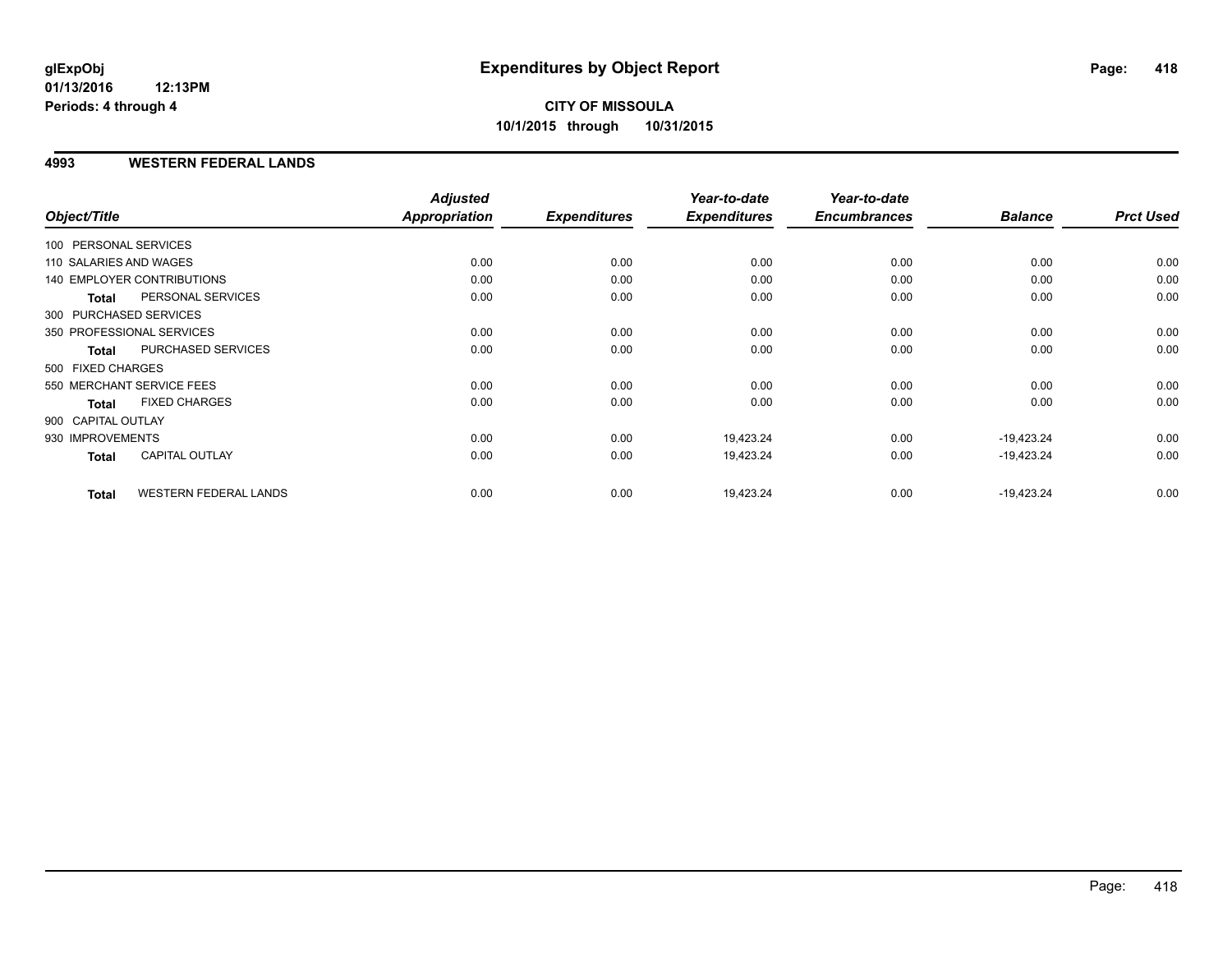#### **5020 CIVIC STADIUM**

**395 PARKING COMMISSION**

| Object/Title                |                      | <b>Adjusted</b><br><b>Appropriation</b> | <b>Expenditures</b> | Year-to-date<br><b>Expenditures</b> | Year-to-date<br><b>Encumbrances</b> | <b>Balance</b> | <b>Prct Used</b> |
|-----------------------------|----------------------|-----------------------------------------|---------------------|-------------------------------------|-------------------------------------|----------------|------------------|
| 500 FIXED CHARGES           |                      |                                         |                     |                                     |                                     |                |                  |
| 500 FIXED CHARGES           |                      | 3,000.00                                | 0.00                | 0.00                                | 0.00                                | 3,000.00       | 0.00             |
| 550 MERCHANT SERVICE FEES   |                      | 0.00                                    | 0.00                | 0.00                                | 0.00                                | 0.00           | 0.00             |
| <b>Total</b>                | <b>FIXED CHARGES</b> | 3,000.00                                | 0.00                | 0.00                                | 0.00                                | 3,000.00       | 0.00             |
| 600 DEBT SERVICE            |                      |                                         |                     |                                     |                                     |                |                  |
| 610 PRINCIPAL               |                      | 33,420.00                               | 0.00                | 0.00                                | 0.00                                | 33,420.00      | 0.00             |
| 620 INTEREST / SERVICE FEES |                      | 83,580.00                               | 0.00                | 0.00                                | 0.00                                | 83,580.00      | 0.00             |
| <b>Total</b>                | <b>DEBT SERVICE</b>  | 117,000.00                              | 0.00                | 0.00                                | 0.00                                | 117,000.00     | 0.00             |
| 800 OTHER OBJECTS           |                      |                                         |                     |                                     |                                     |                |                  |
| 830 DEPRECIATION            |                      | 0.00                                    | 0.00                | 0.00                                | 0.00                                | 0.00           | 0.00             |
| <b>Total</b>                | OTHER OBJECTS        | 0.00                                    | 0.00                | 0.00                                | 0.00                                | 0.00           | 0.00             |
| <b>Total</b>                | PARKING COMMISSION   | 120,000.00                              | 0.00                | 0.00                                | 0.00                                | 120,000.00     | 0.00             |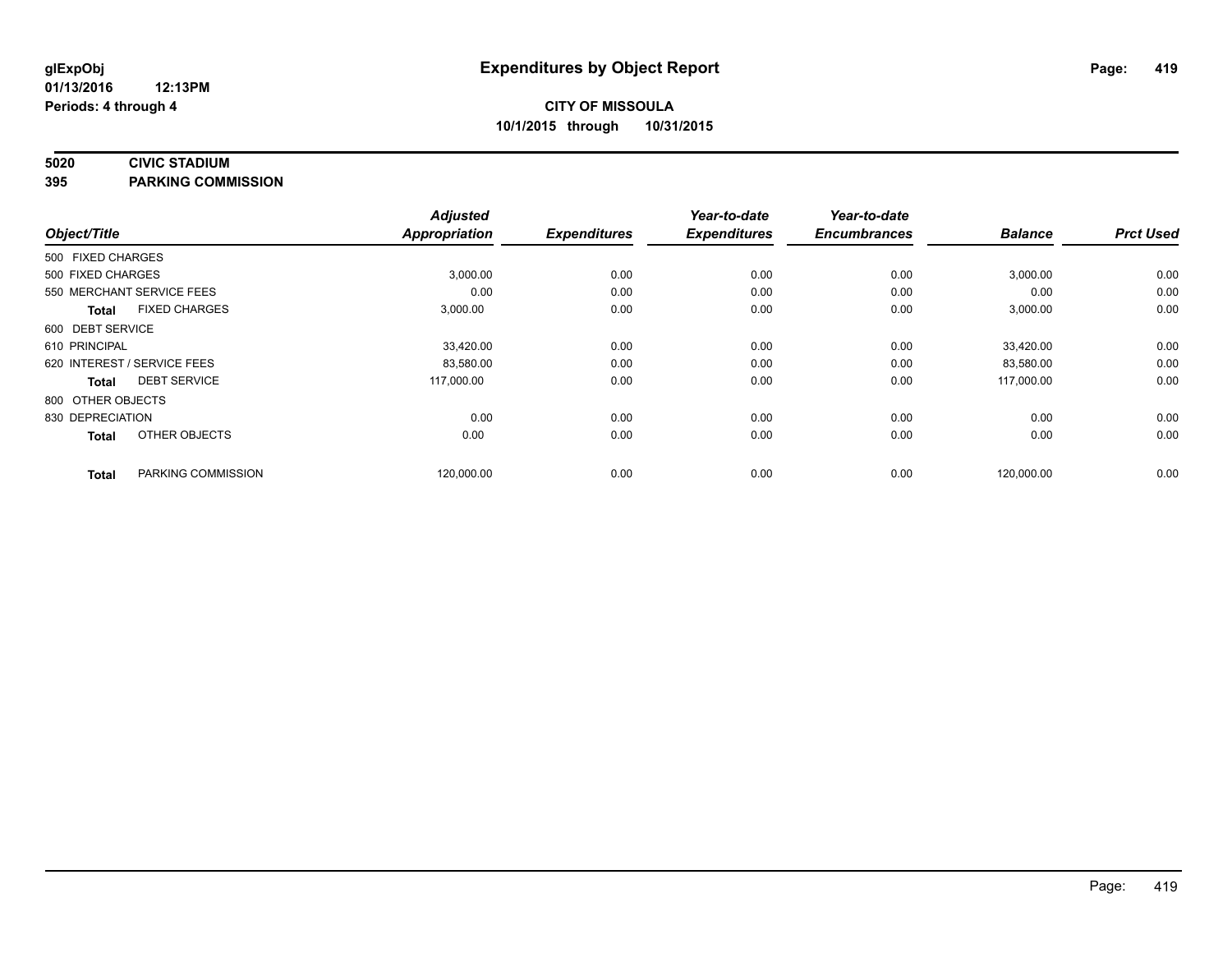**5020 CIVIC STADIUM**

|                                      | <b>Adjusted</b> |                     | Year-to-date        | Year-to-date        |                |                  |
|--------------------------------------|-----------------|---------------------|---------------------|---------------------|----------------|------------------|
| Object/Title                         | Appropriation   | <b>Expenditures</b> | <b>Expenditures</b> | <b>Encumbrances</b> | <b>Balance</b> | <b>Prct Used</b> |
| 500 FIXED CHARGES                    |                 |                     |                     |                     |                |                  |
| 500 FIXED CHARGES                    | 3,000.00        | 0.00                | 0.00                | 0.00                | 3,000.00       | 0.00             |
| 550 MERCHANT SERVICE FEES            | 0.00            | 0.00                | 0.00                | 0.00                | 0.00           | 0.00             |
| <b>FIXED CHARGES</b><br><b>Total</b> | 3,000.00        | 0.00                | 0.00                | 0.00                | 3,000.00       | 0.00             |
| 600 DEBT SERVICE                     |                 |                     |                     |                     |                |                  |
| 610 PRINCIPAL                        | 33,420.00       | 0.00                | 0.00                | 0.00                | 33.420.00      | 0.00             |
| 620 INTEREST / SERVICE FEES          | 83,580.00       | 0.00                | 0.00                | 0.00                | 83,580.00      | 0.00             |
| <b>DEBT SERVICE</b><br><b>Total</b>  | 117,000.00      | 0.00                | 0.00                | 0.00                | 117,000.00     | 0.00             |
| 800 OTHER OBJECTS                    |                 |                     |                     |                     |                |                  |
| 830 DEPRECIATION                     | 0.00            | 0.00                | 0.00                | 0.00                | 0.00           | 0.00             |
| OTHER OBJECTS<br><b>Total</b>        | 0.00            | 0.00                | 0.00                | 0.00                | 0.00           | 0.00             |
| <b>CIVIC STADIUM</b><br><b>Total</b> | 120,000.00      | 0.00                | 0.00                | 0.00                | 120,000.00     | 0.00             |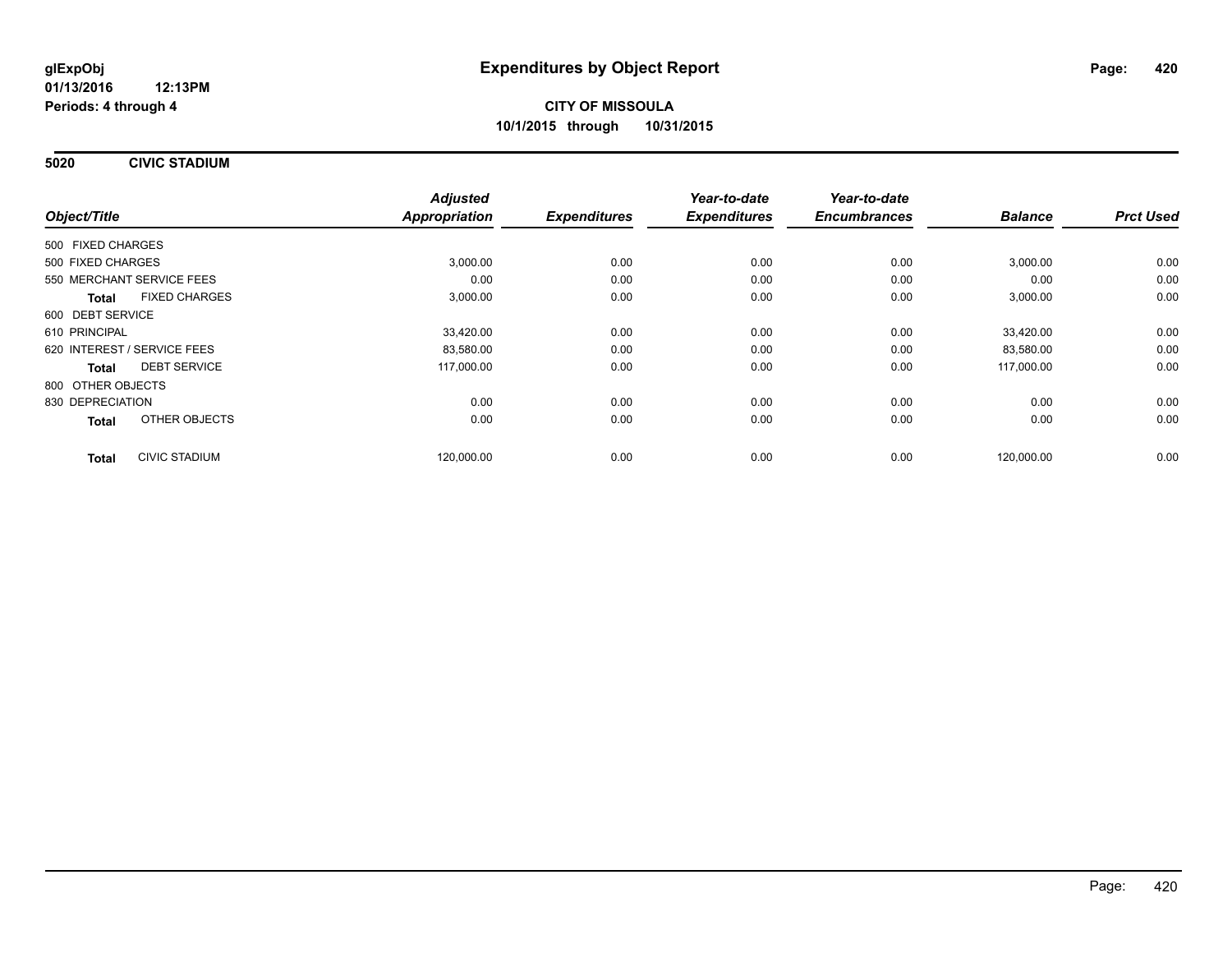# **5210 WATER**

|                        |                              | <b>Adjusted</b> |                     | Year-to-date        | Year-to-date        |                |                  |
|------------------------|------------------------------|-----------------|---------------------|---------------------|---------------------|----------------|------------------|
| Object/Title           |                              | Appropriation   | <b>Expenditures</b> | <b>Expenditures</b> | <b>Encumbrances</b> | <b>Balance</b> | <b>Prct Used</b> |
| 300 PURCHASED SERVICES |                              |                 |                     |                     |                     |                |                  |
|                        | 350 PROFESSIONAL SERVICES    | 0.00            | 49,687.63           | 151,746.41          | 0.00                | $-151,746.41$  | 0.00             |
|                        | 390 OTHER PURCHASED SERVICES | 0.00            | 0.00                | 0.00                | 0.00                | 0.00           | 0.00             |
| <b>Total</b>           | <b>PURCHASED SERVICES</b>    | 0.00            | 49,687.63           | 151,746.41          | 0.00                | $-151,746.41$  | 0.00             |
| 500 FIXED CHARGES      |                              |                 |                     |                     |                     |                |                  |
|                        | 550 MERCHANT SERVICE FEES    | 0.00            | 0.00                | 0.00                | 0.00                | 0.00           | 0.00             |
| Total                  | <b>FIXED CHARGES</b>         | 0.00            | 0.00                | 0.00                | 0.00                | 0.00           | 0.00             |
| 900 CAPITAL OUTLAY     |                              |                 |                     |                     |                     |                |                  |
| 910 LAND               |                              | 0.00            | 0.00                | 0.00                | 0.00                | 0.00           | 0.00             |
| 920 BUILDINGS          |                              | 0.00            | 0.00                | 0.00                | 0.00                | 0.00           | 0.00             |
| 930 IMPROVEMENTS       |                              | 0.00            | 0.00                | 0.00                | 0.00                | 0.00           | 0.00             |
|                        | 940 MACHINERY & EQUIPMENT    | 0.00            | 0.00                | 0.00                | 0.00                | 0.00           | 0.00             |
| <b>Total</b>           | <b>CAPITAL OUTLAY</b>        | 0.00            | 0.00                | 0.00                | 0.00                | 0.00           | 0.00             |
| <b>Total</b>           | <b>WATER</b>                 | 0.00            | 49,687.63           | 151.746.41          | 0.00                | $-151.746.41$  | 0.00             |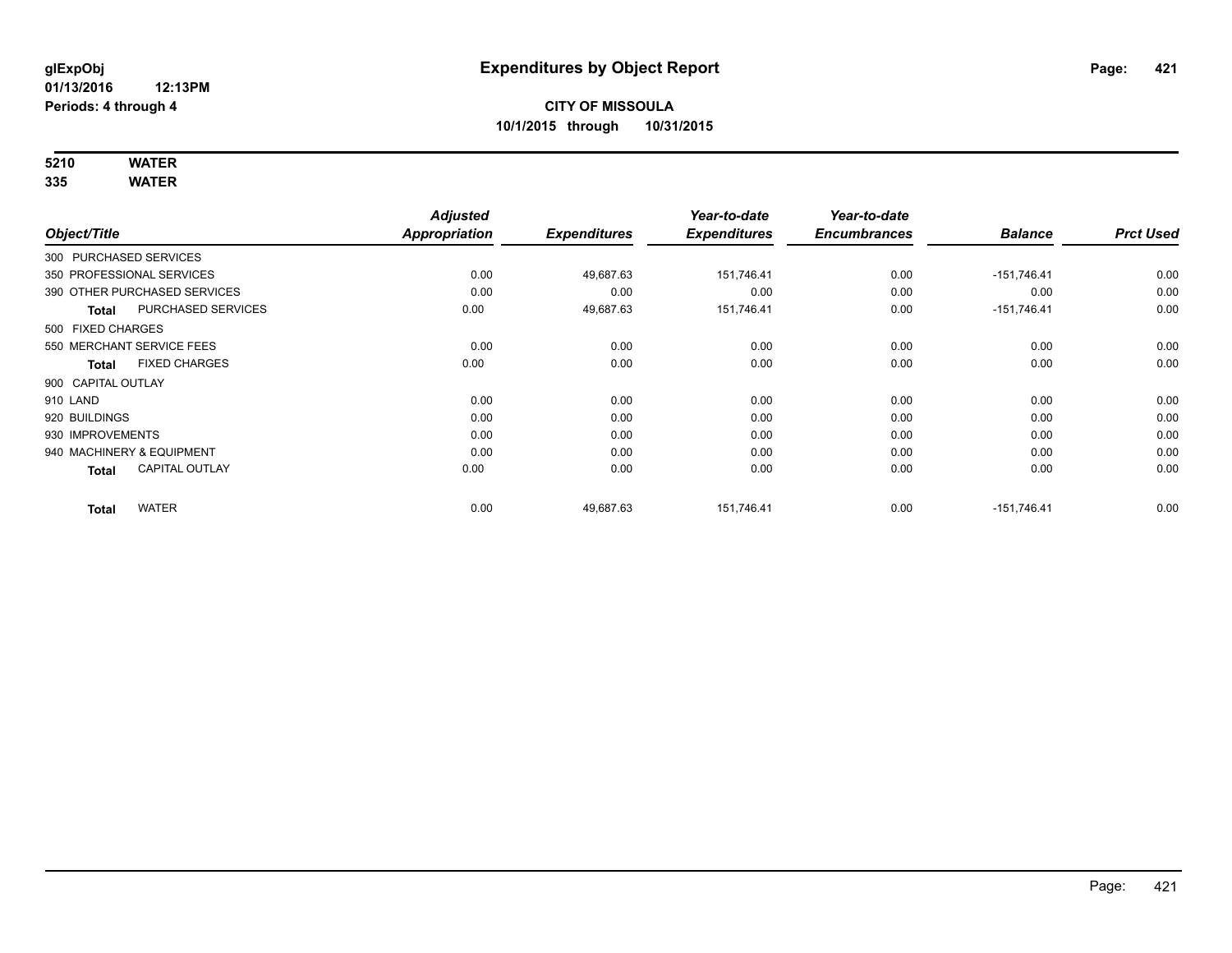| Object/Title                          | <b>Adjusted</b><br>Appropriation | <b>Expenditures</b> | Year-to-date<br><b>Expenditures</b> | Year-to-date<br><b>Encumbrances</b> | <b>Balance</b> | <b>Prct Used</b> |
|---------------------------------------|----------------------------------|---------------------|-------------------------------------|-------------------------------------|----------------|------------------|
| 300 PURCHASED SERVICES                |                                  |                     |                                     |                                     |                |                  |
| 350 PROFESSIONAL SERVICES             | 0.00                             | 49,687.63           | 151,746.41                          | 0.00                                | $-151,746.41$  | 0.00             |
| 390 OTHER PURCHASED SERVICES          | 0.00                             | 0.00                | 0.00                                | 0.00                                | 0.00           | 0.00             |
| PURCHASED SERVICES<br><b>Total</b>    | 0.00                             | 49,687.63           | 151,746.41                          | 0.00                                | $-151,746.41$  | 0.00             |
| 500 FIXED CHARGES                     |                                  |                     |                                     |                                     |                |                  |
| 550 MERCHANT SERVICE FEES             | 0.00                             | 0.00                | 0.00                                | 0.00                                | 0.00           | 0.00             |
| <b>FIXED CHARGES</b><br><b>Total</b>  | 0.00                             | 0.00                | 0.00                                | 0.00                                | 0.00           | 0.00             |
| 900 CAPITAL OUTLAY                    |                                  |                     |                                     |                                     |                |                  |
| 910 LAND                              | 0.00                             | 0.00                | 0.00                                | 0.00                                | 0.00           | 0.00             |
| 920 BUILDINGS                         | 0.00                             | 0.00                | 0.00                                | 0.00                                | 0.00           | 0.00             |
| 930 IMPROVEMENTS                      | 0.00                             | 0.00                | 0.00                                | 0.00                                | 0.00           | 0.00             |
| 940 MACHINERY & EQUIPMENT             | 0.00                             | 0.00                | 0.00                                | 0.00                                | 0.00           | 0.00             |
| <b>CAPITAL OUTLAY</b><br><b>Total</b> | 0.00                             | 0.00                | 0.00                                | 0.00                                | 0.00           | 0.00             |
| <b>WATER</b><br><b>Total</b>          | 0.00                             | 49,687.63           | 151,746.41                          | 0.00                                | $-151,746.41$  | 0.00             |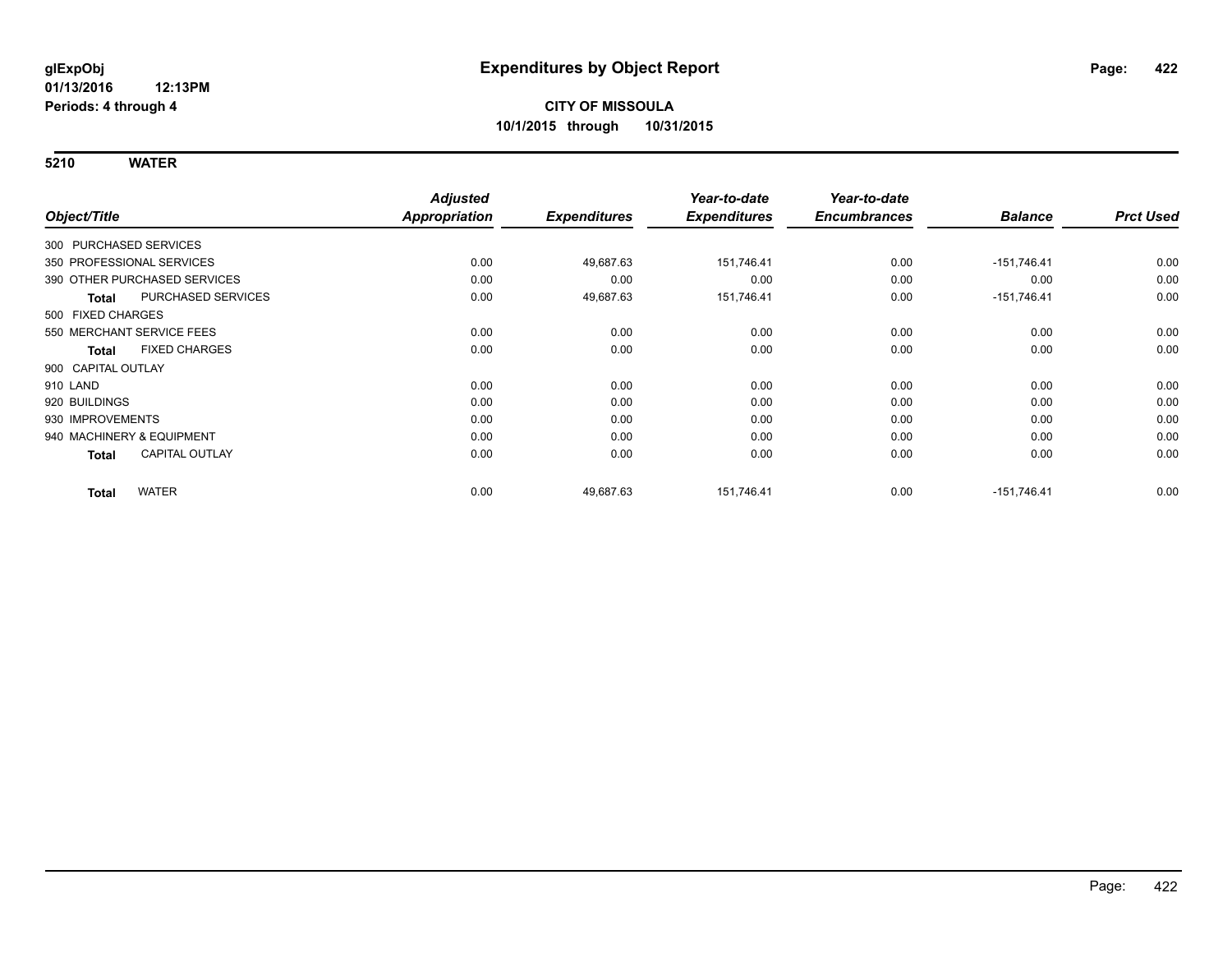#### **5211 WATER REVENUE COLLECTION & CLEARING**

|                                      | <b>Adjusted</b> |                     | Year-to-date        | Year-to-date        |                |                  |
|--------------------------------------|-----------------|---------------------|---------------------|---------------------|----------------|------------------|
| Object/Title                         | Appropriation   | <b>Expenditures</b> | <b>Expenditures</b> | <b>Encumbrances</b> | <b>Balance</b> | <b>Prct Used</b> |
| 500 FIXED CHARGES                    |                 |                     |                     |                     |                |                  |
| 500 FIXED CHARGES                    | 0.00            | 0.00                | 0.00                | 0.00                | 0.00           | 0.00             |
| 550 MERCHANT SERVICE FEES            | 0.00            | 0.00                | 0.00                | 0.00                | 0.00           | 0.00             |
| <b>FIXED CHARGES</b><br><b>Total</b> | 0.00            | 0.00                | 0.00                | 0.00                | 0.00           | 0.00             |
| 800 OTHER OBJECTS                    |                 |                     |                     |                     |                |                  |
| 820 TRANSFERS TO OTHER FUNDS         | 0.00            | 0.00                | 0.00                | 0.00                | 0.00           | 0.00             |
| OTHER OBJECTS<br><b>Total</b>        | 0.00            | 0.00                | 0.00                | 0.00                | 0.00           | 0.00             |
| <b>WATER</b><br>Total                | 0.00            | 0.00                | 0.00                | 0.00                | 0.00           | 0.00             |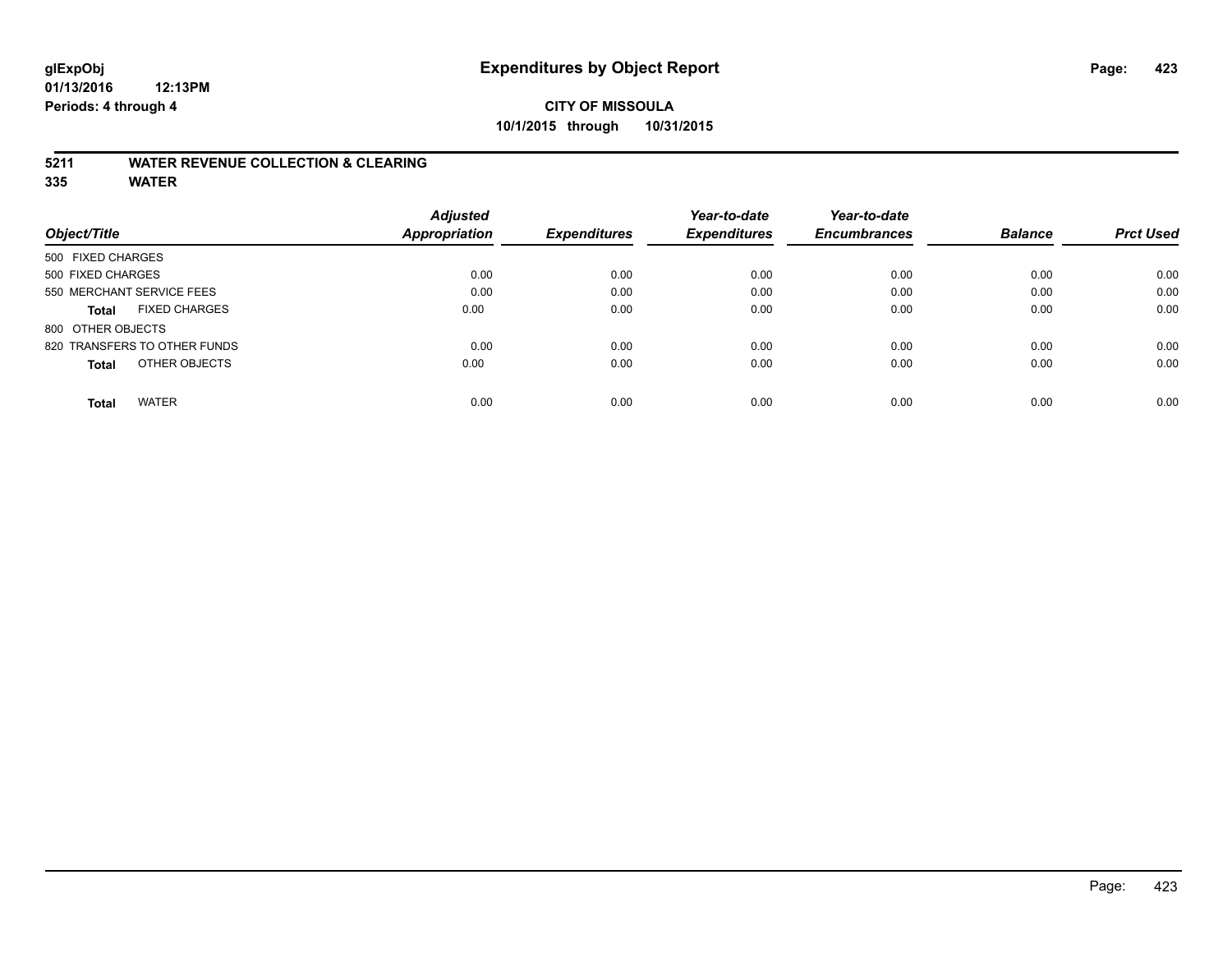**CITY OF MISSOULA 10/1/2015 through 10/31/2015**

#### **5211 WATER REVENUE COLLECTION & CLEARING**

| Object/Title              |                                  | <b>Adjusted</b><br><b>Appropriation</b> | <b>Expenditures</b> | Year-to-date<br><b>Expenditures</b> | Year-to-date<br><b>Encumbrances</b> | <b>Balance</b> | <b>Prct Used</b> |
|---------------------------|----------------------------------|-----------------------------------------|---------------------|-------------------------------------|-------------------------------------|----------------|------------------|
| 500 FIXED CHARGES         |                                  |                                         |                     |                                     |                                     |                |                  |
| 500 FIXED CHARGES         |                                  | 0.00                                    | 0.00                | 0.00                                | 0.00                                | 0.00           | 0.00             |
| 550 MERCHANT SERVICE FEES |                                  | 0.00                                    | 0.00                | 0.00                                | 0.00                                | 0.00           | 0.00             |
| <b>Total</b>              | <b>FIXED CHARGES</b>             | 0.00                                    | 0.00                | 0.00                                | 0.00                                | 0.00           | 0.00             |
| 800 OTHER OBJECTS         |                                  |                                         |                     |                                     |                                     |                |                  |
|                           | 820 TRANSFERS TO OTHER FUNDS     | 0.00                                    | 0.00                | 0.00                                | 0.00                                | 0.00           | 0.00             |
| <b>Total</b>              | OTHER OBJECTS                    | 0.00                                    | 0.00                | 0.00                                | 0.00                                | 0.00           | 0.00             |
| <b>Total</b>              | WATER REVENUE COLLECTION & CLEAF | 0.00                                    | 0.00                | 0.00                                | 0.00                                | 0.00           | 0.00             |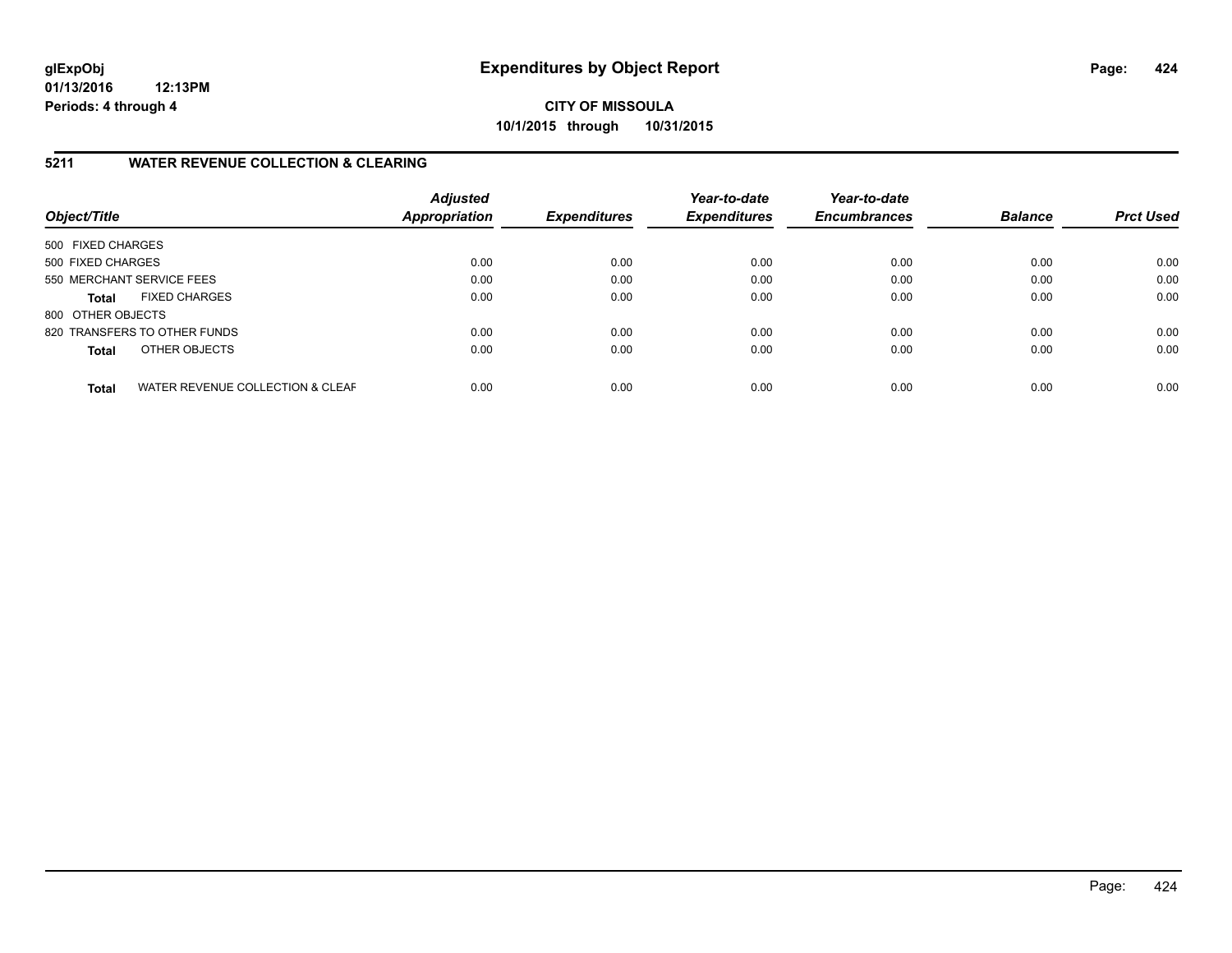### **5240 WATER CONSTRUCTION FUND**

| Object/Title              |                      | <b>Adjusted</b><br>Appropriation | <b>Expenditures</b> | Year-to-date<br><b>Expenditures</b> | Year-to-date<br><b>Encumbrances</b> | <b>Balance</b> | <b>Prct Used</b> |
|---------------------------|----------------------|----------------------------------|---------------------|-------------------------------------|-------------------------------------|----------------|------------------|
| 500 FIXED CHARGES         |                      |                                  |                     |                                     |                                     |                |                  |
| 550 MERCHANT SERVICE FEES |                      | 0.00                             | 0.00                | 0.00                                | 0.00                                | 0.00           | 0.00             |
| <b>Total</b>              | <b>FIXED CHARGES</b> | 0.00                             | 0.00                | 0.00                                | 0.00                                | 0.00           | 0.00             |
| Total                     | <b>WATER</b>         | 0.00                             | 0.00                | 0.00                                | 0.00                                | 0.00           | 0.00             |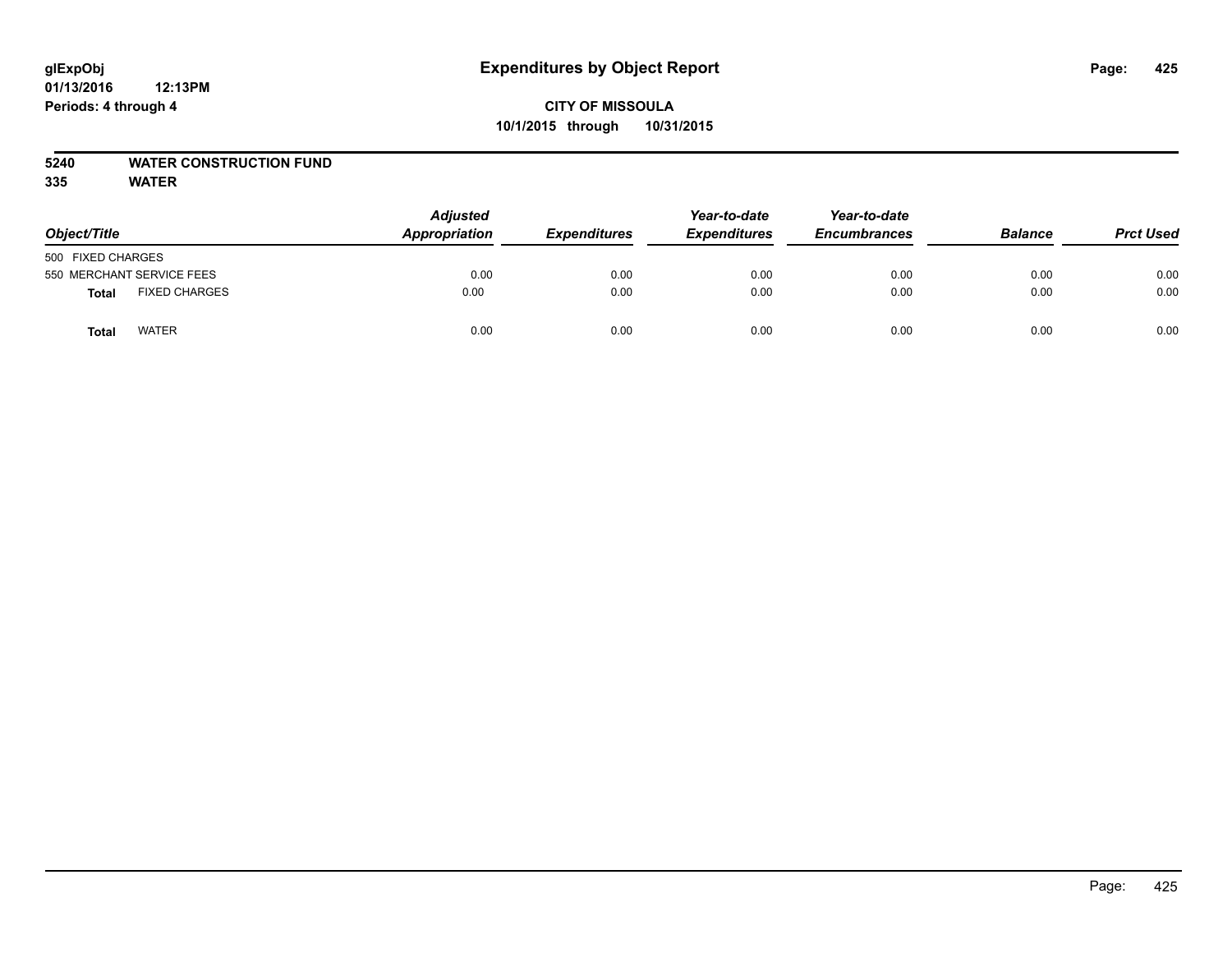#### **5240 WATER CONSTRUCTION FUND**

| Object/Title                     | <b>Adjusted</b><br>Appropriation | <b>Expenditures</b> | Year-to-date<br><b>Expenditures</b> | Year-to-date<br><b>Encumbrances</b> | <b>Balance</b> | <b>Prct Used</b> |
|----------------------------------|----------------------------------|---------------------|-------------------------------------|-------------------------------------|----------------|------------------|
| 500 FIXED CHARGES                |                                  |                     |                                     |                                     |                |                  |
| 550 MERCHANT SERVICE FEES        | 0.00                             | 0.00                | 0.00                                | 0.00                                | 0.00           | 0.00             |
| <b>FIXED CHARGES</b><br>Total    | 0.00                             | 0.00                | 0.00                                | 0.00                                | 0.00           | 0.00             |
| WATER CONSTRUCTION FUND<br>Total | 0.00                             | 0.00                | 0.00                                | 0.00                                | 0.00           | 0.00             |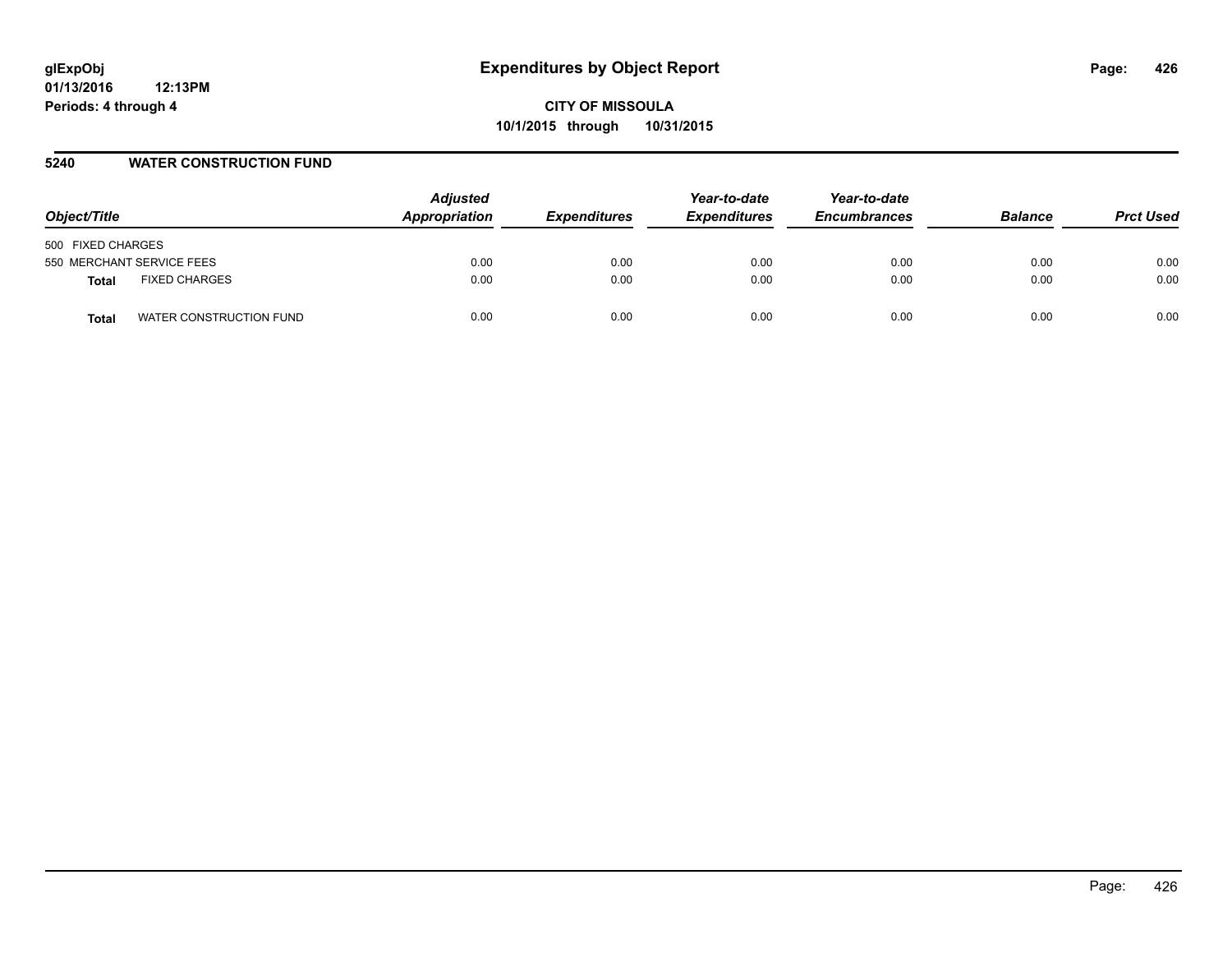#### **5310 SEWER OPERATING BUDGET FUND**

**330 WASTEWATER**

|                                       | <b>Adjusted</b> |                     | Year-to-date        | Year-to-date        |                |                  |
|---------------------------------------|-----------------|---------------------|---------------------|---------------------|----------------|------------------|
| Object/Title                          | Appropriation   | <b>Expenditures</b> | <b>Expenditures</b> | <b>Encumbrances</b> | <b>Balance</b> | <b>Prct Used</b> |
| 100 PERSONAL SERVICES                 |                 |                     |                     |                     |                |                  |
| 110 SALARIES AND WAGES                | 1,248,521.00    | 92,250.73           | 354,204.59          | 0.00                | 894,316.41     | 28.37            |
| 115 SALARIES/HEALTH INSURANCE BENEFIT | 0.00            | 0.00                | 0.00                | 0.00                | 0.00           | 0.00             |
| 120 OVERTIME/TERMINATION              | 19,000.00       | 3,570.15            | 10,336.91           | 0.00                | 8,663.09       | 54.40            |
| 130 OTHER                             | 14,640.00       | 0.00                | 0.00                | 0.00                | 14,640.00      | 0.00             |
| 135 OPEB EXPENSE                      | 0.00            | 0.00                | 0.00                | 0.00                | 0.00           | 0.00             |
| <b>140 EMPLOYER CONTRIBUTIONS</b>     | 498,888.00      | 38,995.44           | 160,830.64          | 0.00                | 338,057.36     | 32.24            |
| 141 STATE RETIREMENT CONTRIBUTIONS    | 0.00            | 0.00                | 171.76              | 0.00                | $-171.76$      | 0.00             |
| 145 OPEB CONTRIBUTION                 | 0.00            | 0.00                | 0.00                | 0.00                | 0.00           | 0.00             |
| 190 PENSION EXPENSE                   | 0.00            | 0.00                | 0.00                | 0.00                | 0.00           | 0.00             |
| PERSONAL SERVICES<br><b>Total</b>     | 1,781,049.00    | 134,816.32          | 525,543.90          | 0.00                | 1,255,505.10   | 29.51            |
| 200 SUPPLIES                          |                 |                     |                     |                     |                |                  |
| 210 OFFICE SUPPLIES                   | 3,400.00        | 173.42              | 498.46              | 0.00                | 2,901.54       | 14.66            |
| 220 OPERATING SUPPLIES                | 204,170.00      | 13,733.15           | 65,173.52           | 0.00                | 138,996.48     | 31.92            |
| 230 REPAIR/MAINTENANCE                | 180,050.00      | 17,932.32           | 51,597.85           | 0.00                | 128,452.15     | 28.66            |
| 231 GASOLINE                          | 60,000.00       | 2,935.76            | 8,969.15            | 0.00                | 51,030.85      | 14.95            |
| 240 OTHER SUPPLIES                    | 4,000.00        | 309.46              | 563.37              | 0.00                | 3,436.63       | 14.08            |
| <b>SUPPLIES</b><br>Total              | 451,620.00      | 35,084.11           | 126,802.35          | 0.00                | 324,817.65     | 28.08            |
| 300 PURCHASED SERVICES                |                 |                     |                     |                     |                |                  |
| 310 COMMUNICATIONS                    | 3,570.00        | 460.60              | 7,253.47            | 0.00                | $-3,683.47$    | 203.18           |
| 320 PRINTING & DUPLICATING            | 1.000.00        | 0.00                | 1,100.06            | 0.00                | $-100.06$      | 110.01           |
| 330 PUBLICITY, SUBSCRIPTIONS & DUES   | 3,000.00        | 611.50              | 4,481.59            | 0.00                | $-1,481.59$    | 149.39           |
| 341 ELECTRICITY & NATURAL GAS         | 500,580.00      | 34,914.21           | 139,282.91          | 0.00                | 361,297.09     | 27.82            |
| 343 WATER CHARGES                     | 10,248.00       | 908.21              | 2,344.07            | 0.00                | 7,903.93       | 22.87            |
| 344 TELEPHONE SERVICE                 | 16,337.00       | 4,030.59            | 7,955.61            | 0.00                | 8,381.39       | 48.70            |
| 345 GARBAGE                           | 20,804.00       | 2,243.60            | 7,936.00            | 0.00                | 12,868.00      | 38.15            |
| 350 PROFESSIONAL SERVICES             | 70,000.00       | 1,440.53            | 31,754.39           | 0.00                | 38,245.61      | 45.36            |
| 360 REPAIR & MAINTENANCE              | 339,154.00      | 27,879.55           | 127,556.83          | 0.00                | 211,597.17     | 37.61            |
| 370 TRAVEL                            | 12,500.00       | 748.00              | 840.00              | 0.00                | 11,660.00      | 6.72             |
| 380 TRAINING                          | 7,600.00        | 2,312.00            | 6,145.12            | 0.00                | 1,454.88       | 80.86            |
| 390 OTHER PURCHASED SERVICES          | 403,075.00      | 32,450.90           | 96,703.30           | 0.00                | 306,371.70     | 23.99            |
| PURCHASED SERVICES<br><b>Total</b>    | 1,387,868.00    | 107,999.69          | 433,353.35          | 0.00                | 954,514.65     | 31.22            |
| 500 FIXED CHARGES                     |                 |                     |                     |                     |                |                  |
| 500 FIXED CHARGES                     | 1,332,202.00    | 3,404.26            | 4,109.09            | 0.00                | 1,328,092.91   | 0.31             |
|                                       |                 |                     |                     |                     |                |                  |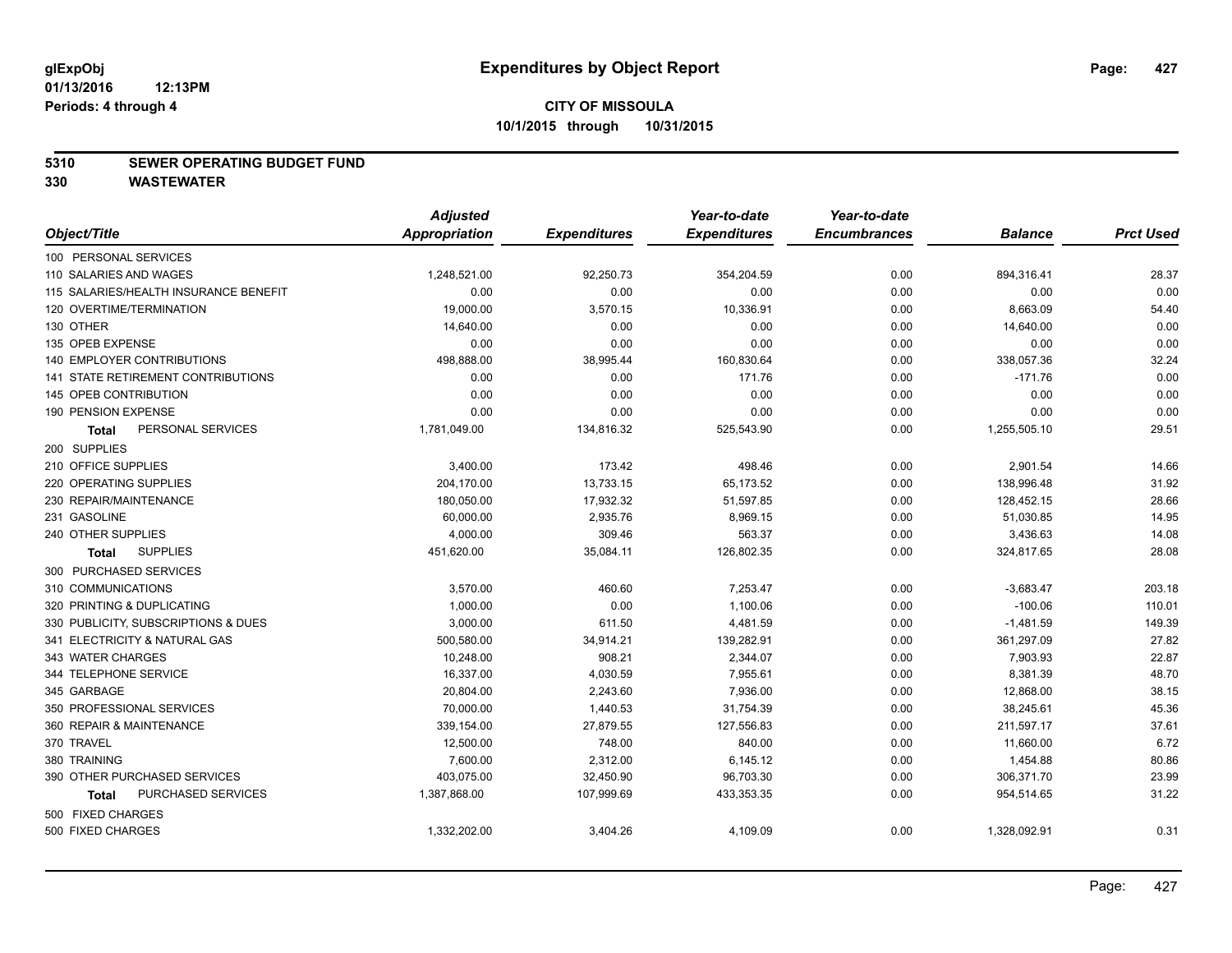#### **5310 SEWER OPERATING BUDGET FUND**

**330 WASTEWATER**

|                    |                                   | <b>Adjusted</b>      |                     | Year-to-date        | Year-to-date        |                |                  |
|--------------------|-----------------------------------|----------------------|---------------------|---------------------|---------------------|----------------|------------------|
| Object/Title       |                                   | <b>Appropriation</b> | <b>Expenditures</b> | <b>Expenditures</b> | <b>Encumbrances</b> | <b>Balance</b> | <b>Prct Used</b> |
|                    | 550 MERCHANT SERVICE FEES         | 0.00                 | 0.00                | 0.00                | 0.00                | 0.00           | 0.00             |
| <b>Total</b>       | <b>FIXED CHARGES</b>              | 1,332,202.00         | 3,404.26            | 4,109.09            | 0.00                | 1,328,092.91   | 0.31             |
| 600 DEBT SERVICE   |                                   |                      |                     |                     |                     |                |                  |
| 610 PRINCIPAL      |                                   | 0.00                 | 0.00                | 0.00                | 0.00                | 0.00           | 0.00             |
|                    | 620 INTEREST / SERVICE FEES       | 0.00                 | 0.00                | 0.00                | 0.00                | 0.00           | 0.00             |
| <b>Total</b>       | <b>DEBT SERVICE</b>               | 0.00                 | 0.00                | 0.00                | 0.00                | 0.00           | 0.00             |
|                    | 700 GRANTS & CONTRIBUTIONS        |                      |                     |                     |                     |                |                  |
|                    | 700 GRANTS & CONTRIBUTIONS        | 1,500.00             | 0.00                | 0.00                | 0.00                | 1,500.00       | 0.00             |
| <b>Total</b>       | <b>GRANTS &amp; CONTRIBUTIONS</b> | 1,500.00             | 0.00                | 0.00                | 0.00                | 1,500.00       | 0.00             |
| 800 OTHER OBJECTS  |                                   |                      |                     |                     |                     |                |                  |
|                    | 820 TRANSFERS TO OTHER FUNDS      | 0.00                 | 0.00                | 0.00                | 0.00                | 0.00           | 0.00             |
| 830 DEPRECIATION   |                                   | 0.00                 | 0.00                | 0.00                | 0.00                | 0.00           | 0.00             |
| <b>Total</b>       | OTHER OBJECTS                     | 0.00                 | 0.00                | 0.00                | 0.00                | 0.00           | 0.00             |
| 900 CAPITAL OUTLAY |                                   |                      |                     |                     |                     |                |                  |
| 900 CAPITAL OUTLAY |                                   | 0.00                 | 0.00                | 0.00                | 0.00                | 0.00           | 0.00             |
| 930 IMPROVEMENTS   |                                   | 0.00                 | 0.00                | 0.00                | 0.00                | 0.00           | 0.00             |
|                    | 940 MACHINERY & EQUIPMENT         | 0.00                 | 0.00                | 0.00                | 0.00                | 0.00           | 0.00             |
| <b>Total</b>       | <b>CAPITAL OUTLAY</b>             | 0.00                 | 0.00                | 0.00                | 0.00                | 0.00           | 0.00             |
| <b>Total</b>       | <b>WASTEWATER</b>                 | 4,954,239.00         | 281,304.38          | 1,089,808.69        | 0.00                | 3,864,430.31   | 22.00            |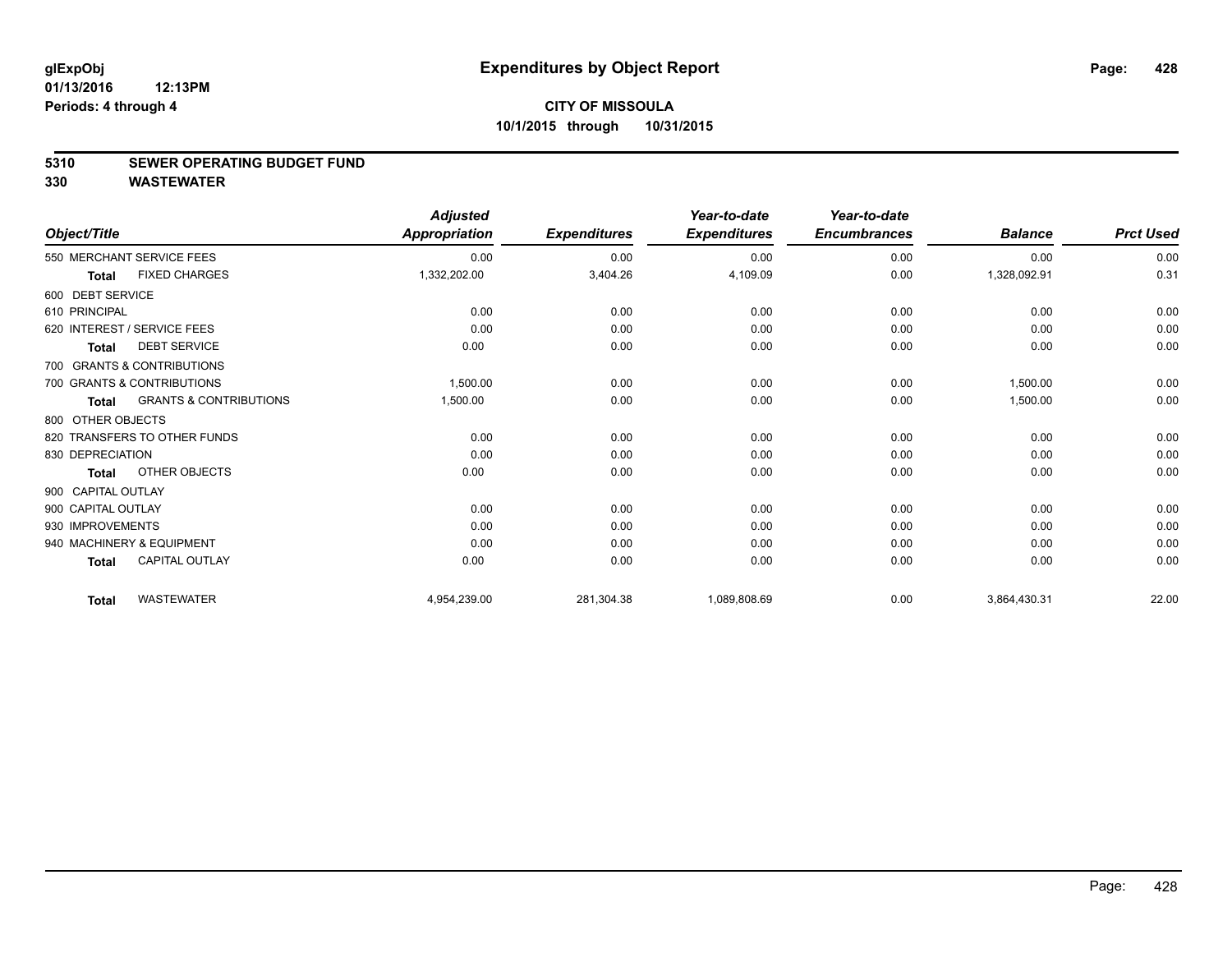#### **5310 SEWER OPERATING BUDGET FUND**

**900 DEPRECIATION**

| Object/Title      |                     | <b>Adjusted</b><br>Appropriation | <b>Expenditures</b> | Year-to-date<br><b>Expenditures</b> | Year-to-date<br><b>Encumbrances</b> | <b>Balance</b> | <b>Prct Used</b> |
|-------------------|---------------------|----------------------------------|---------------------|-------------------------------------|-------------------------------------|----------------|------------------|
| 800 OTHER OBJECTS |                     |                                  |                     |                                     |                                     |                |                  |
| 830 DEPRECIATION  |                     | 0.00                             | 0.00                | 0.00                                | 0.00                                | 0.00           | 0.00             |
| <b>Total</b>      | OTHER OBJECTS       | 0.00                             | 0.00                | 0.00                                | 0.00                                | 0.00           | 0.00             |
| <b>Total</b>      | <b>DEPRECIATION</b> | 0.00                             | 0.00                | 0.00                                | 0.00                                | 0.00           | 0.00             |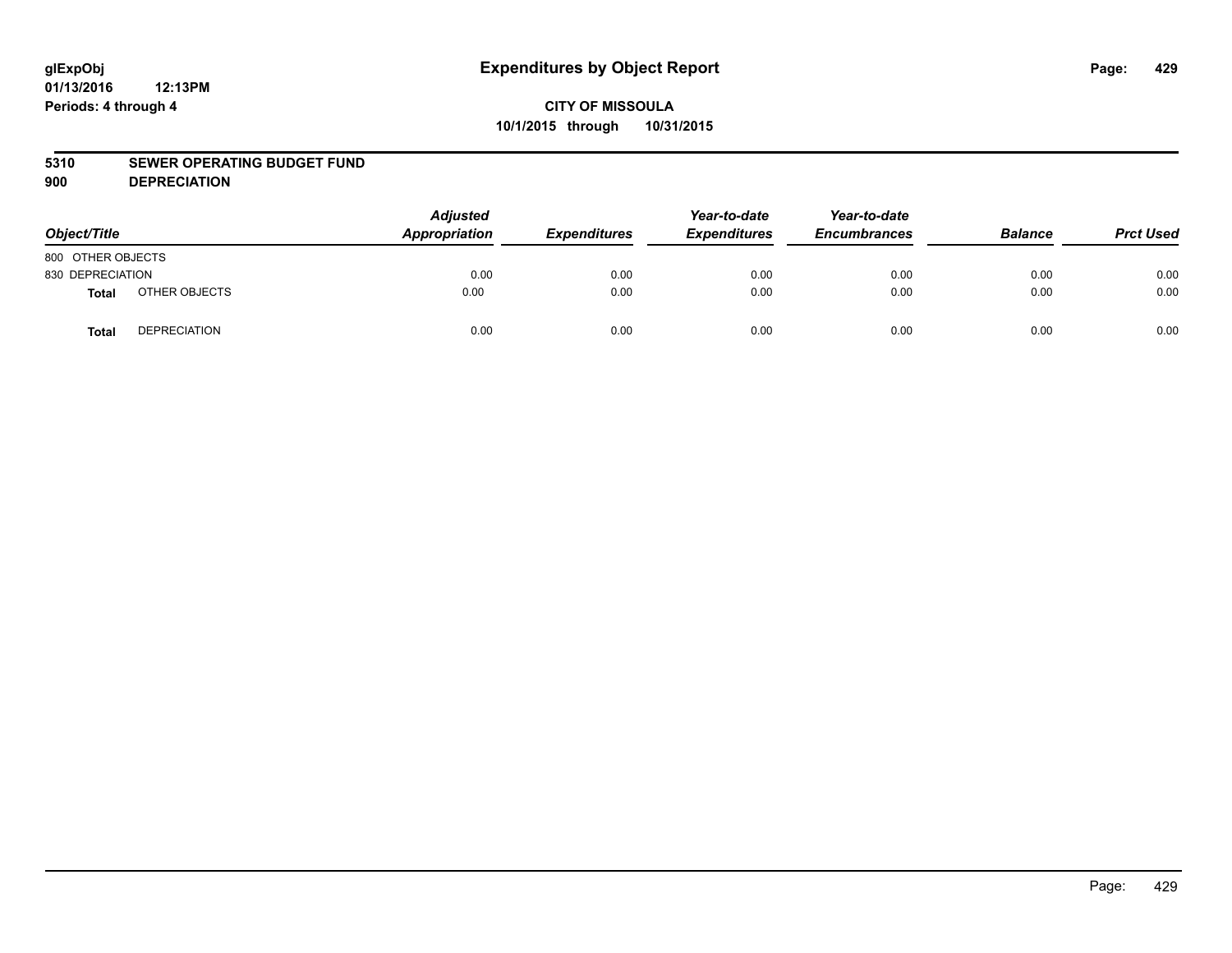#### **5310 SEWER OPERATING BUDGET FUND**

|                                           | <b>Adjusted</b>      |                     | Year-to-date        | Year-to-date        |                |                  |
|-------------------------------------------|----------------------|---------------------|---------------------|---------------------|----------------|------------------|
| Object/Title                              | <b>Appropriation</b> | <b>Expenditures</b> | <b>Expenditures</b> | <b>Encumbrances</b> | <b>Balance</b> | <b>Prct Used</b> |
| 100 PERSONAL SERVICES                     |                      |                     |                     |                     |                |                  |
| 110 SALARIES AND WAGES                    | 1,248,521.00         | 92,250.73           | 354,204.59          | 0.00                | 894,316.41     | 28.37            |
| 115 SALARIES/HEALTH INSURANCE BENEFIT     | 0.00                 | 0.00                | 0.00                | 0.00                | 0.00           | 0.00             |
| 120 OVERTIME/TERMINATION                  | 19,000.00            | 3,570.15            | 10,336.91           | 0.00                | 8,663.09       | 54.40            |
| 130 OTHER                                 | 14,640.00            | 0.00                | 0.00                | 0.00                | 14,640.00      | 0.00             |
| 135 OPEB EXPENSE                          | 0.00                 | 0.00                | 0.00                | 0.00                | 0.00           | 0.00             |
| 140 EMPLOYER CONTRIBUTIONS                | 498,888.00           | 38,995.44           | 160,830.64          | 0.00                | 338,057.36     | 32.24            |
| <b>141 STATE RETIREMENT CONTRIBUTIONS</b> | 0.00                 | 0.00                | 171.76              | 0.00                | $-171.76$      | 0.00             |
| 145 OPEB CONTRIBUTION                     | 0.00                 | 0.00                | 0.00                | 0.00                | 0.00           | 0.00             |
| 190 PENSION EXPENSE                       | 0.00                 | 0.00                | 0.00                | 0.00                | 0.00           | 0.00             |
| PERSONAL SERVICES<br>Total                | 1,781,049.00         | 134,816.32          | 525,543.90          | 0.00                | 1,255,505.10   | 29.51            |
| 200 SUPPLIES                              |                      |                     |                     |                     |                |                  |
| 210 OFFICE SUPPLIES                       | 3,400.00             | 173.42              | 498.46              | 0.00                | 2,901.54       | 14.66            |
| 220 OPERATING SUPPLIES                    | 204,170.00           | 13,733.15           | 65,173.52           | 0.00                | 138,996.48     | 31.92            |
| 230 REPAIR/MAINTENANCE                    | 180,050.00           | 17,932.32           | 51,597.85           | 0.00                | 128,452.15     | 28.66            |
| 231 GASOLINE                              | 60,000.00            | 2,935.76            | 8,969.15            | 0.00                | 51,030.85      | 14.95            |
| 240 OTHER SUPPLIES                        | 4,000.00             | 309.46              | 563.37              | 0.00                | 3,436.63       | 14.08            |
| <b>SUPPLIES</b><br>Total                  | 451,620.00           | 35,084.11           | 126,802.35          | 0.00                | 324,817.65     | 28.08            |
| 300 PURCHASED SERVICES                    |                      |                     |                     |                     |                |                  |
| 310 COMMUNICATIONS                        | 3,570.00             | 460.60              | 7,253.47            | 0.00                | $-3,683.47$    | 203.18           |
| 320 PRINTING & DUPLICATING                | 1,000.00             | 0.00                | 1.100.06            | 0.00                | $-100.06$      | 110.01           |
| 330 PUBLICITY, SUBSCRIPTIONS & DUES       | 3,000.00             | 611.50              | 4,481.59            | 0.00                | $-1,481.59$    | 149.39           |
| 341 ELECTRICITY & NATURAL GAS             | 500,580.00           | 34,914.21           | 139,282.91          | 0.00                | 361,297.09     | 27.82            |
| 343 WATER CHARGES                         | 10,248.00            | 908.21              | 2,344.07            | 0.00                | 7,903.93       | 22.87            |
| 344 TELEPHONE SERVICE                     | 16,337.00            | 4,030.59            | 7,955.61            | 0.00                | 8,381.39       | 48.70            |
| 345 GARBAGE                               | 20,804.00            | 2,243.60            | 7,936.00            | 0.00                | 12,868.00      | 38.15            |
| 350 PROFESSIONAL SERVICES                 | 70,000.00            | 1,440.53            | 31,754.39           | 0.00                | 38,245.61      | 45.36            |
| 360 REPAIR & MAINTENANCE                  | 339,154.00           | 27,879.55           | 127,556.83          | 0.00                | 211,597.17     | 37.61            |
| 370 TRAVEL                                | 12,500.00            | 748.00              | 840.00              | 0.00                | 11,660.00      | 6.72             |
| 380 TRAINING                              | 7,600.00             | 2,312.00            | 6,145.12            | 0.00                | 1,454.88       | 80.86            |
| 390 OTHER PURCHASED SERVICES              | 403,075.00           | 32,450.90           | 96,703.30           | 0.00                | 306,371.70     | 23.99            |
| PURCHASED SERVICES<br>Total               | 1,387,868.00         | 107,999.69          | 433,353.35          | 0.00                | 954,514.65     | 31.22            |
| 500 FIXED CHARGES                         |                      |                     |                     |                     |                |                  |
| 500 FIXED CHARGES                         | 1,332,202.00         | 3,404.26            | 4,109.09            | 0.00                | 1,328,092.91   | 0.31             |
| 550 MERCHANT SERVICE FEES                 | 0.00                 | 0.00                | 0.00                | 0.00                | 0.00           | 0.00             |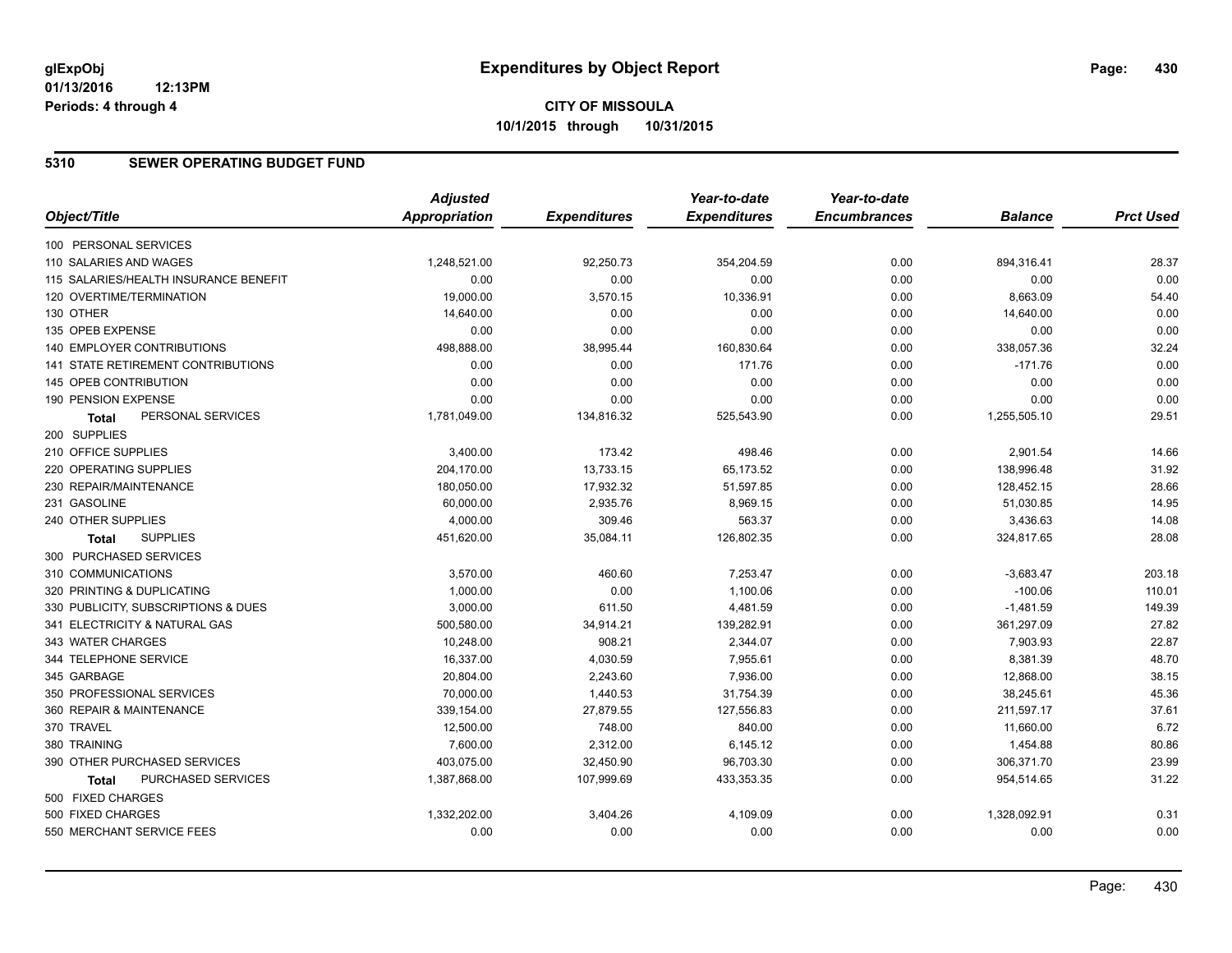### **CITY OF MISSOULA 10/1/2015 through 10/31/2015**

#### **5310 SEWER OPERATING BUDGET FUND**

|                    |                                   | <b>Adjusted</b>      |                     | Year-to-date        | Year-to-date        |                |                  |
|--------------------|-----------------------------------|----------------------|---------------------|---------------------|---------------------|----------------|------------------|
| Object/Title       |                                   | <b>Appropriation</b> | <b>Expenditures</b> | <b>Expenditures</b> | <b>Encumbrances</b> | <b>Balance</b> | <b>Prct Used</b> |
| <b>Total</b>       | <b>FIXED CHARGES</b>              | 1,332,202.00         | 3,404.26            | 4,109.09            | 0.00                | 1,328,092.91   | 0.31             |
| 600 DEBT SERVICE   |                                   |                      |                     |                     |                     |                |                  |
| 610 PRINCIPAL      |                                   | 0.00                 | 0.00                | 0.00                | 0.00                | 0.00           | 0.00             |
|                    | 620 INTEREST / SERVICE FEES       | 0.00                 | 0.00                | 0.00                | 0.00                | 0.00           | 0.00             |
| <b>Total</b>       | <b>DEBT SERVICE</b>               | 0.00                 | 0.00                | 0.00                | 0.00                | 0.00           | 0.00             |
|                    | 700 GRANTS & CONTRIBUTIONS        |                      |                     |                     |                     |                |                  |
|                    | 700 GRANTS & CONTRIBUTIONS        | 1,500.00             | 0.00                | 0.00                | 0.00                | 1,500.00       | 0.00             |
| <b>Total</b>       | <b>GRANTS &amp; CONTRIBUTIONS</b> | 1,500.00             | 0.00                | 0.00                | 0.00                | 1,500.00       | 0.00             |
| 800 OTHER OBJECTS  |                                   |                      |                     |                     |                     |                |                  |
|                    | 820 TRANSFERS TO OTHER FUNDS      | 0.00                 | 0.00                | 0.00                | 0.00                | 0.00           | 0.00             |
| 830 DEPRECIATION   |                                   | 0.00                 | 0.00                | 0.00                | 0.00                | 0.00           | 0.00             |
| <b>Total</b>       | OTHER OBJECTS                     | 0.00                 | 0.00                | 0.00                | 0.00                | 0.00           | 0.00             |
| 900 CAPITAL OUTLAY |                                   |                      |                     |                     |                     |                |                  |
| 900 CAPITAL OUTLAY |                                   | 0.00                 | 0.00                | 0.00                | 0.00                | 0.00           | 0.00             |
| 930 IMPROVEMENTS   |                                   | 0.00                 | 0.00                | 0.00                | 0.00                | 0.00           | 0.00             |
|                    | 940 MACHINERY & EQUIPMENT         | 0.00                 | 0.00                | 0.00                | 0.00                | 0.00           | 0.00             |
| Total              | <b>CAPITAL OUTLAY</b>             | 0.00                 | 0.00                | 0.00                | 0.00                | 0.00           | 0.00             |
| <b>Total</b>       | SEWER OPERATING BUDGET FUND       | 4,954,239.00         | 281,304.38          | 1,089,808.69        | 0.00                | 3,864,430.31   | 22.00            |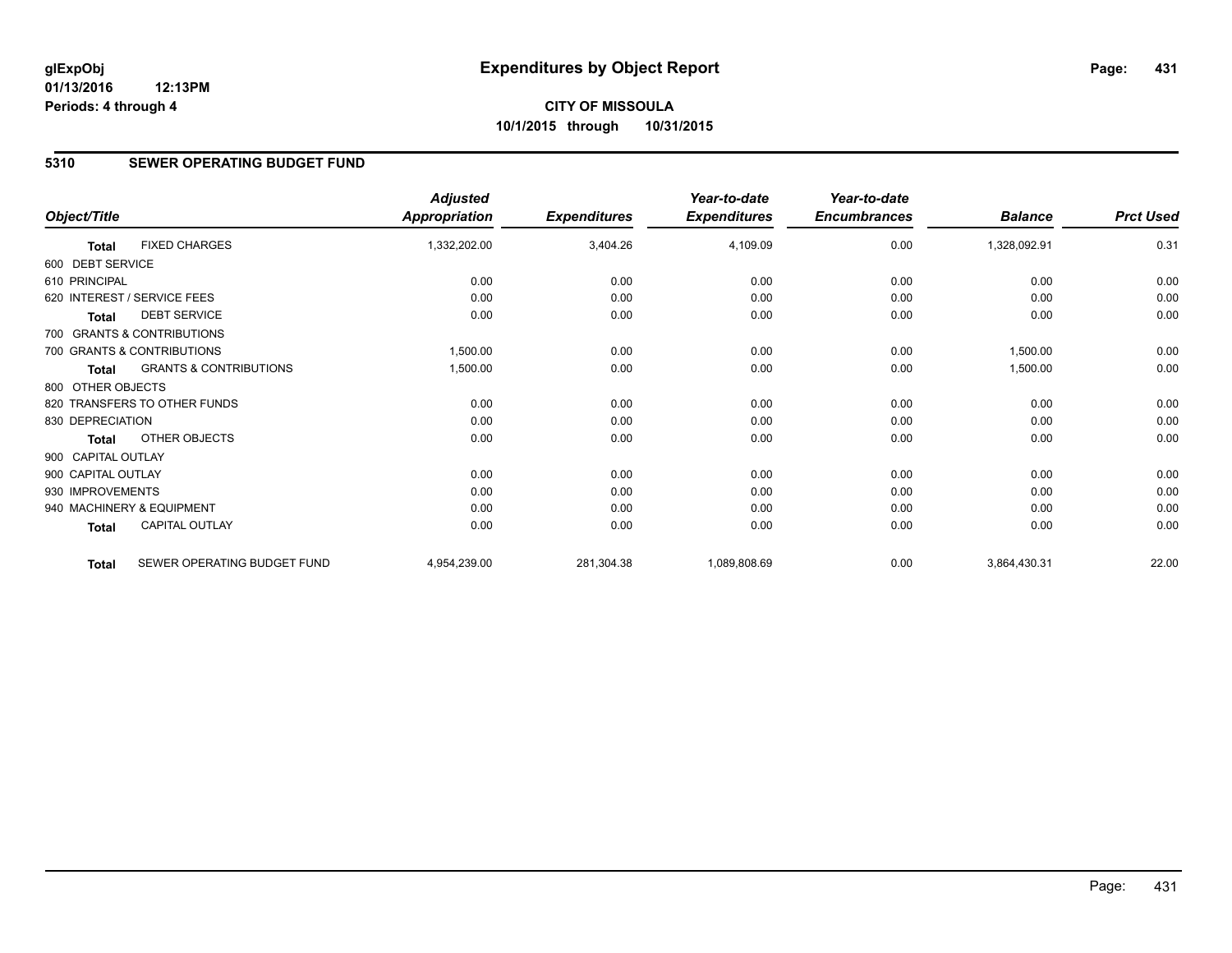### **CITY OF MISSOULA 10/1/2015 through 10/31/2015**

#### **5311 SEWER REVENUE COLLECTION & CLEARING FUND**

**330 WASTEWATER**

|                                      | <b>Adjusted</b>      |                     | Year-to-date        | Year-to-date<br><b>Encumbrances</b> | <b>Balance</b> | <b>Prct Used</b> |
|--------------------------------------|----------------------|---------------------|---------------------|-------------------------------------|----------------|------------------|
| Object/Title                         | <b>Appropriation</b> | <b>Expenditures</b> | <b>Expenditures</b> |                                     |                |                  |
| 500 FIXED CHARGES                    |                      |                     |                     |                                     |                |                  |
| 500 FIXED CHARGES                    | 0.00                 | 0.00                | 0.00                | 0.00                                | 0.00           | 0.00             |
| 550 MERCHANT SERVICE FEES            | 0.00                 | 0.00                | 0.00                | 0.00                                | 0.00           | 0.00             |
| <b>FIXED CHARGES</b><br><b>Total</b> | 0.00                 | 0.00                | 0.00                | 0.00                                | 0.00           | 0.00             |
| 600 DEBT SERVICE                     |                      |                     |                     |                                     |                |                  |
| 620 INTEREST / SERVICE FEES          | 0.00                 | 0.00                | 0.00                | 0.00                                | 0.00           | 0.00             |
| <b>DEBT SERVICE</b><br><b>Total</b>  | 0.00                 | 0.00                | 0.00                | 0.00                                | 0.00           | 0.00             |
| 800 OTHER OBJECTS                    |                      |                     |                     |                                     |                |                  |
| 800 OTHER OBJECTS                    | 0.00                 | 0.00                | 0.00                | 0.00                                | 0.00           | 0.00             |
| 820 TRANSFERS TO OTHER FUNDS         | 7,391,083.00         | 0.00                | 0.00                | 0.00                                | 7,391,083.00   | 0.00             |
| OTHER OBJECTS<br><b>Total</b>        | 7,391,083.00         | 0.00                | 0.00                | 0.00                                | 7,391,083.00   | 0.00             |
| <b>WASTEWATER</b><br><b>Total</b>    | 7,391,083.00         | 0.00                | 0.00                | 0.00                                | 7.391.083.00   | 0.00             |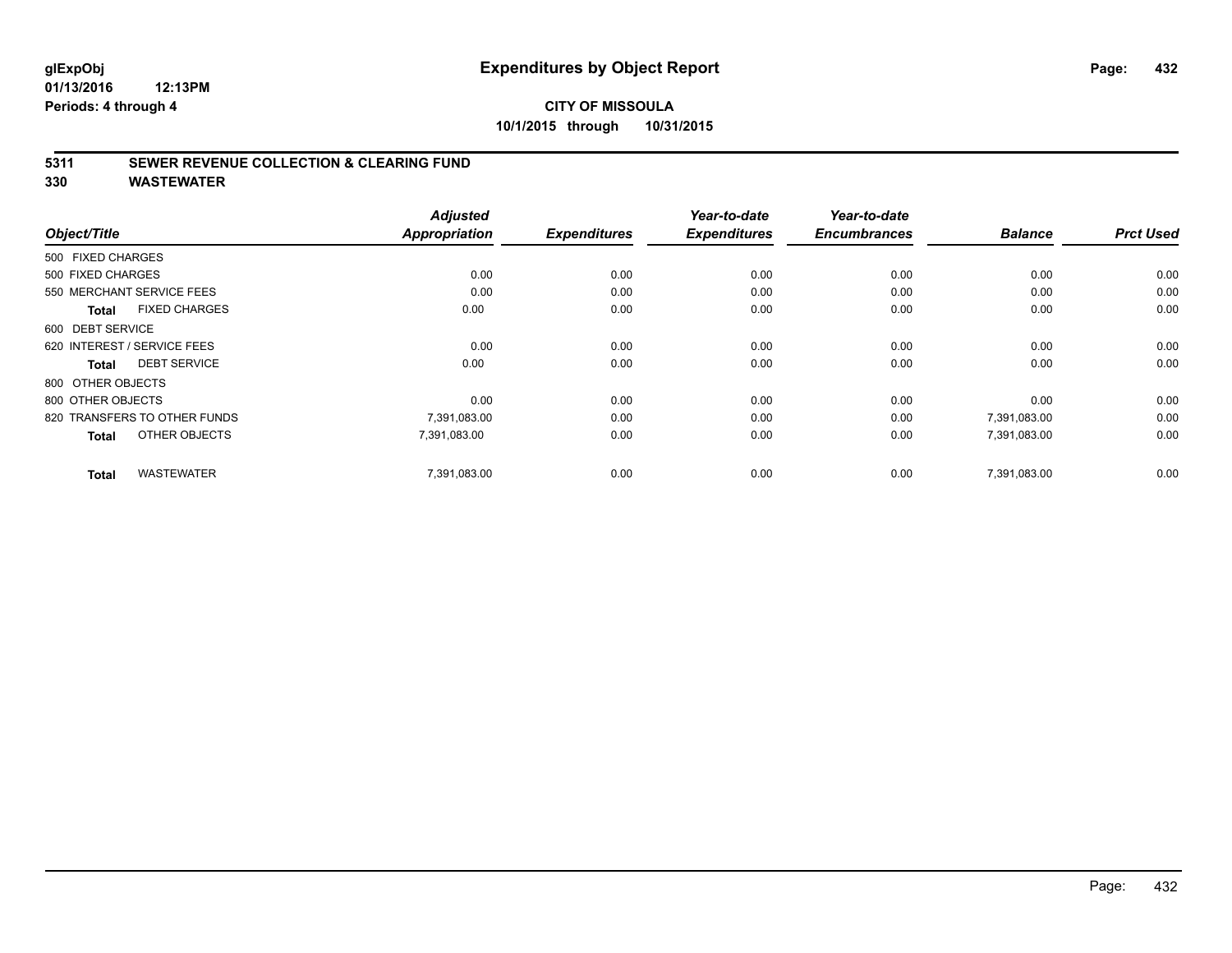# **5311 SEWER REVENUE COLLECTION & CLEARING FUND**

|                   |                                  | <b>Adjusted</b> |                     | Year-to-date        | Year-to-date        |                |                  |
|-------------------|----------------------------------|-----------------|---------------------|---------------------|---------------------|----------------|------------------|
| Object/Title      |                                  | Appropriation   | <b>Expenditures</b> | <b>Expenditures</b> | <b>Encumbrances</b> | <b>Balance</b> | <b>Prct Used</b> |
| 500 FIXED CHARGES |                                  |                 |                     |                     |                     |                |                  |
| 500 FIXED CHARGES |                                  | 0.00            | 0.00                | 0.00                | 0.00                | 0.00           | 0.00             |
|                   | 550 MERCHANT SERVICE FEES        | 0.00            | 0.00                | 0.00                | 0.00                | 0.00           | 0.00             |
| <b>Total</b>      | <b>FIXED CHARGES</b>             | 0.00            | 0.00                | 0.00                | 0.00                | 0.00           | 0.00             |
| 600 DEBT SERVICE  |                                  |                 |                     |                     |                     |                |                  |
|                   | 620 INTEREST / SERVICE FEES      | 0.00            | 0.00                | 0.00                | 0.00                | 0.00           | 0.00             |
| <b>Total</b>      | <b>DEBT SERVICE</b>              | 0.00            | 0.00                | 0.00                | 0.00                | 0.00           | 0.00             |
| 800 OTHER OBJECTS |                                  |                 |                     |                     |                     |                |                  |
| 800 OTHER OBJECTS |                                  | 0.00            | 0.00                | 0.00                | 0.00                | 0.00           | 0.00             |
|                   | 820 TRANSFERS TO OTHER FUNDS     | 7,391,083.00    | 0.00                | 0.00                | 0.00                | 7,391,083.00   | 0.00             |
| <b>Total</b>      | OTHER OBJECTS                    | 7,391,083.00    | 0.00                | 0.00                | 0.00                | 7,391,083.00   | 0.00             |
| <b>Total</b>      | SEWER REVENUE COLLECTION & CLEAF | 7.391.083.00    | 0.00                | 0.00                | 0.00                | 7.391.083.00   | 0.00             |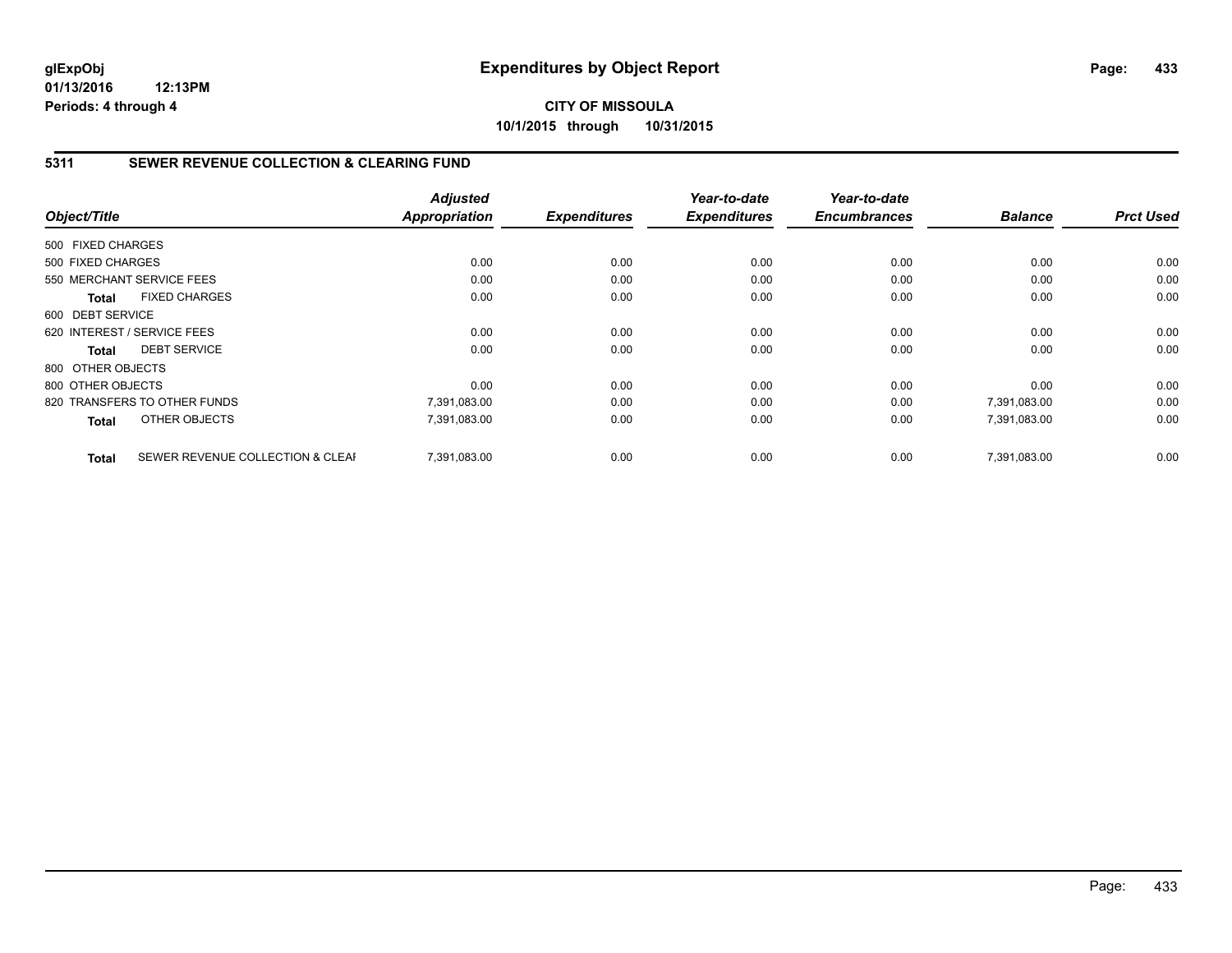# **5315 SEWER LOAN FUND**

|                        |                              | <b>Adjusted</b> |                     | Year-to-date        | Year-to-date        |                |                  |
|------------------------|------------------------------|-----------------|---------------------|---------------------|---------------------|----------------|------------------|
| Object/Title           |                              | Appropriation   | <b>Expenditures</b> | <b>Expenditures</b> | <b>Encumbrances</b> | <b>Balance</b> | <b>Prct Used</b> |
| 300 PURCHASED SERVICES |                              |                 |                     |                     |                     |                |                  |
|                        | 390 OTHER PURCHASED SERVICES | 0.00            | 0.00                | 0.00                | 0.00                | 0.00           | 0.00             |
| Total                  | PURCHASED SERVICES           | 0.00            | 0.00                | 0.00                | 0.00                | 0.00           | 0.00             |
| 500 FIXED CHARGES      |                              |                 |                     |                     |                     |                |                  |
|                        | 550 MERCHANT SERVICE FEES    | 0.00            | 0.00                | 0.00                | 0.00                | 0.00           | 0.00             |
| Total                  | <b>FIXED CHARGES</b>         | 0.00            | 0.00                | 0.00                | 0.00                | 0.00           | 0.00             |
| 600 DEBT SERVICE       |                              |                 |                     |                     |                     |                |                  |
|                        | 620 INTEREST / SERVICE FEES  | 0.00            | 0.00                | 0.00                | 0.00                | 0.00           | 0.00             |
| <b>Total</b>           | <b>DEBT SERVICE</b>          | 0.00            | 0.00                | 0.00                | 0.00                | 0.00           | 0.00             |
| 800 OTHER OBJECTS      |                              |                 |                     |                     |                     |                |                  |
|                        | 820 TRANSFERS TO OTHER FUNDS | 20,000.00       | 0.00                | 0.00                | 0.00                | 20,000.00      | 0.00             |
| 845 CONTINGENCY        |                              | 0.00            | 0.00                | 0.00                | 0.00                | 0.00           | 0.00             |
| <b>Total</b>           | OTHER OBJECTS                | 20,000.00       | 0.00                | 0.00                | 0.00                | 20,000.00      | 0.00             |
| <b>Total</b>           | <b>WASTEWATER</b>            | 20,000.00       | 0.00                | 0.00                | 0.00                | 20,000.00      | 0.00             |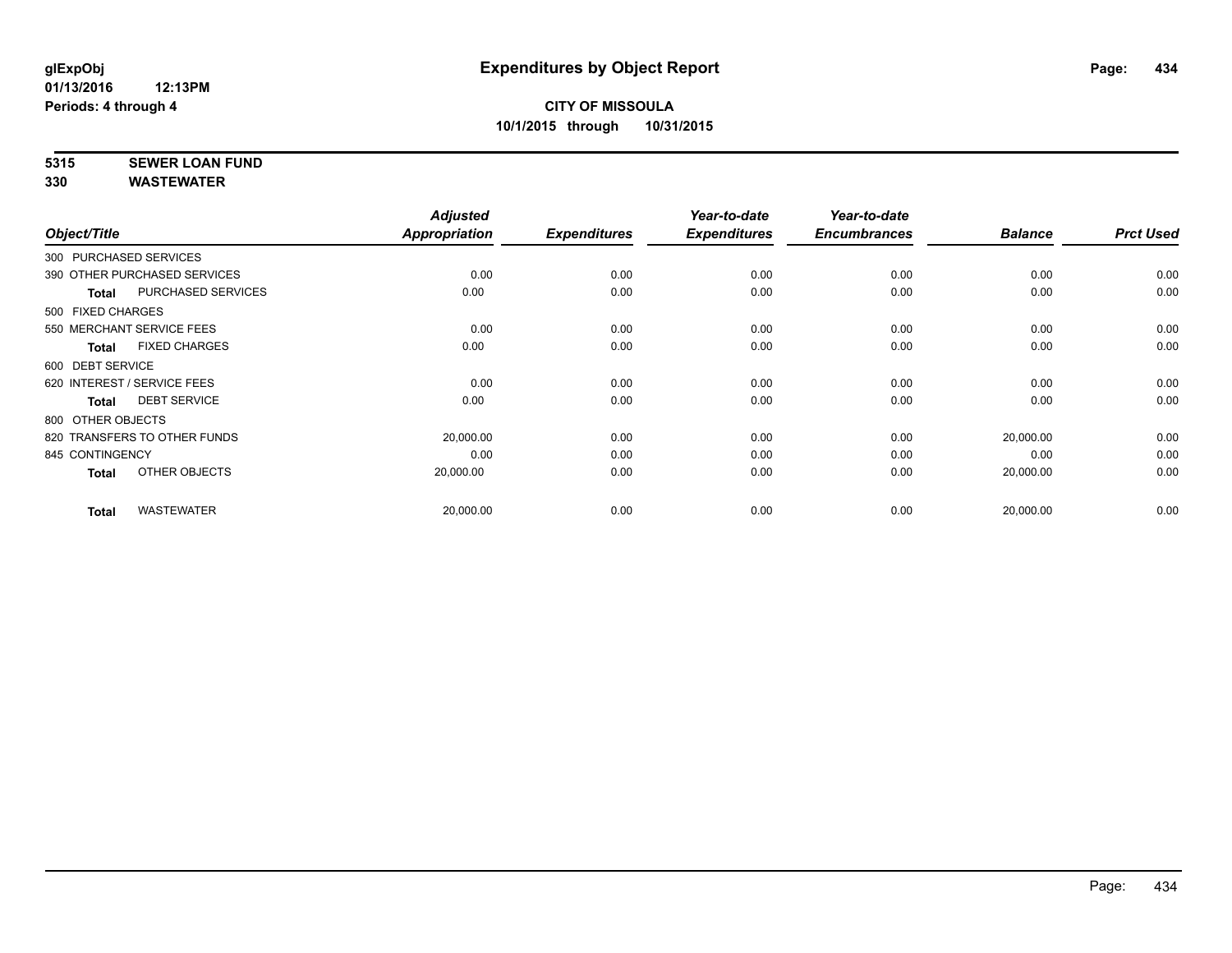### **5315 SEWER LOAN FUND**

|                                           | <b>Adjusted</b> |                     | Year-to-date        | Year-to-date        |                |                  |
|-------------------------------------------|-----------------|---------------------|---------------------|---------------------|----------------|------------------|
| Object/Title                              | Appropriation   | <b>Expenditures</b> | <b>Expenditures</b> | <b>Encumbrances</b> | <b>Balance</b> | <b>Prct Used</b> |
| 300 PURCHASED SERVICES                    |                 |                     |                     |                     |                |                  |
| 390 OTHER PURCHASED SERVICES              | 0.00            | 0.00                | 0.00                | 0.00                | 0.00           | 0.00             |
| <b>PURCHASED SERVICES</b><br><b>Total</b> | 0.00            | 0.00                | 0.00                | 0.00                | 0.00           | 0.00             |
| 500 FIXED CHARGES                         |                 |                     |                     |                     |                |                  |
| 550 MERCHANT SERVICE FEES                 | 0.00            | 0.00                | 0.00                | 0.00                | 0.00           | 0.00             |
| <b>FIXED CHARGES</b><br><b>Total</b>      | 0.00            | 0.00                | 0.00                | 0.00                | 0.00           | 0.00             |
| 600 DEBT SERVICE                          |                 |                     |                     |                     |                |                  |
| 620 INTEREST / SERVICE FEES               | 0.00            | 0.00                | 0.00                | 0.00                | 0.00           | 0.00             |
| <b>DEBT SERVICE</b><br><b>Total</b>       | 0.00            | 0.00                | 0.00                | 0.00                | 0.00           | 0.00             |
| 800 OTHER OBJECTS                         |                 |                     |                     |                     |                |                  |
| 820 TRANSFERS TO OTHER FUNDS              | 20,000.00       | 0.00                | 0.00                | 0.00                | 20,000.00      | 0.00             |
| 845 CONTINGENCY                           | 0.00            | 0.00                | 0.00                | 0.00                | 0.00           | 0.00             |
| OTHER OBJECTS<br>Total                    | 20,000.00       | 0.00                | 0.00                | 0.00                | 20,000.00      | 0.00             |
| <b>SEWER LOAN FUND</b><br><b>Total</b>    | 20,000.00       | 0.00                | 0.00                | 0.00                | 20,000.00      | 0.00             |
|                                           |                 |                     |                     |                     |                |                  |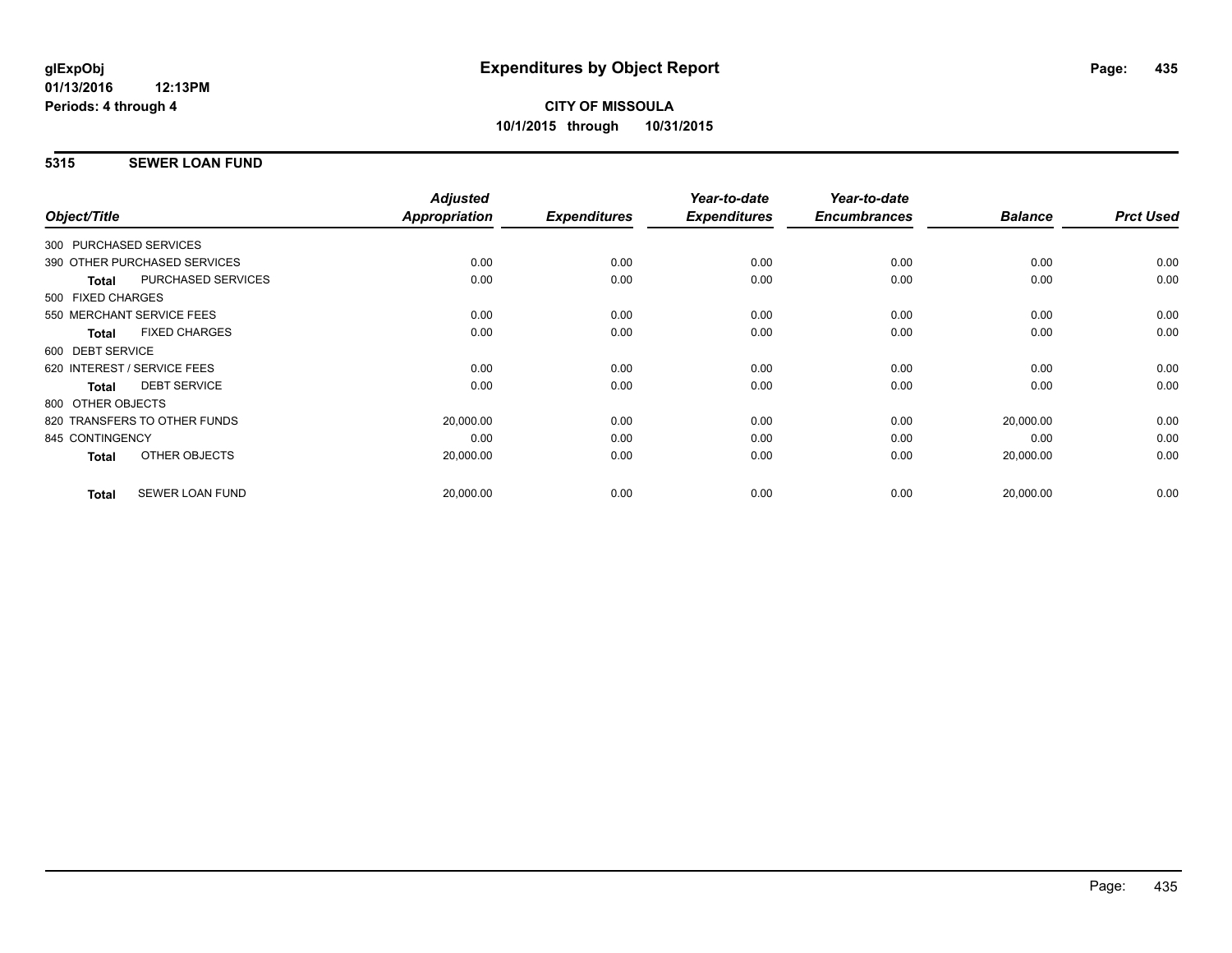#### **5320 SEWER REPLACEMENT & DEPRECIATION FUND**

|                                       |                    | <b>Adjusted</b>      |                     | Year-to-date        | Year-to-date        |                |                  |
|---------------------------------------|--------------------|----------------------|---------------------|---------------------|---------------------|----------------|------------------|
| Object/Title                          |                    | <b>Appropriation</b> | <b>Expenditures</b> | <b>Expenditures</b> | <b>Encumbrances</b> | <b>Balance</b> | <b>Prct Used</b> |
| 300 PURCHASED SERVICES                |                    |                      |                     |                     |                     |                |                  |
| 350 PROFESSIONAL SERVICES             |                    | 0.00                 | 0.00                | 0.00                | 0.00                | 0.00           | 0.00             |
| 360 REPAIR & MAINTENANCE              |                    | 424,000.00           | 32,619.23           | 83,783.40           | 0.00                | 340,216.60     | 19.76            |
| <b>Total</b>                          | PURCHASED SERVICES | 424,000.00           | 32,619.23           | 83,783.40           | 0.00                | 340,216.60     | 19.76            |
| 500 FIXED CHARGES                     |                    |                      |                     |                     |                     |                |                  |
| 550 MERCHANT SERVICE FEES             |                    | 0.00                 | 0.00                | 0.00                | 0.00                | 0.00           | 0.00             |
| <b>FIXED CHARGES</b><br><b>Total</b>  |                    | 0.00                 | 0.00                | 0.00                | 0.00                | 0.00           | 0.00             |
| 600 DEBT SERVICE                      |                    |                      |                     |                     |                     |                |                  |
| 610 PRINCIPAL                         |                    | 83,015.00            | 34,513.60           | 34,513.60           | 0.00                | 48,501.40      | 41.58            |
| 620 INTEREST / SERVICE FEES           |                    | 6,363.00             | 2,269.69            | 2,269.69            | 0.00                | 4,093.31       | 35.67            |
| <b>DEBT SERVICE</b><br><b>Total</b>   |                    | 89,378.00            | 36,783.29           | 36,783.29           | 0.00                | 52,594.71      | 41.15            |
| 800 OTHER OBJECTS                     |                    |                      |                     |                     |                     |                |                  |
| 820 TRANSFERS TO OTHER FUNDS          |                    | 0.00                 | 0.00                | 0.00                | 0.00                | 0.00           | 0.00             |
| 830 DEPRECIATION                      |                    | 0.00                 | 0.00                | 0.00                | 0.00                | 0.00           | 0.00             |
| OTHER OBJECTS<br><b>Total</b>         |                    | 0.00                 | 0.00                | 0.00                | 0.00                | 0.00           | 0.00             |
| 900 CAPITAL OUTLAY                    |                    |                      |                     |                     |                     |                |                  |
| 900 CAPITAL OUTLAY                    |                    | 0.00                 | 0.00                | 0.00                | 0.00                | 0.00           | 0.00             |
| 910 LAND                              |                    | 0.00                 | 0.00                | 0.00                | 0.00                | 0.00           | 0.00             |
| 930 IMPROVEMENTS                      |                    | 0.00                 | 0.00                | 0.00                | 0.00                | 0.00           | 0.00             |
| 940 MACHINERY & EQUIPMENT             |                    | 100,000.00           | 0.00                | 6,840.70            | 0.00                | 93,159.30      | 6.84             |
| <b>CAPITAL OUTLAY</b><br><b>Total</b> |                    | 100,000.00           | 0.00                | 6,840.70            | 0.00                | 93,159.30      | 6.84             |
| <b>WASTEWATER</b><br><b>Total</b>     |                    | 613.378.00           | 69,402.52           | 127,407.39          | 0.00                | 485.970.61     | 20.77            |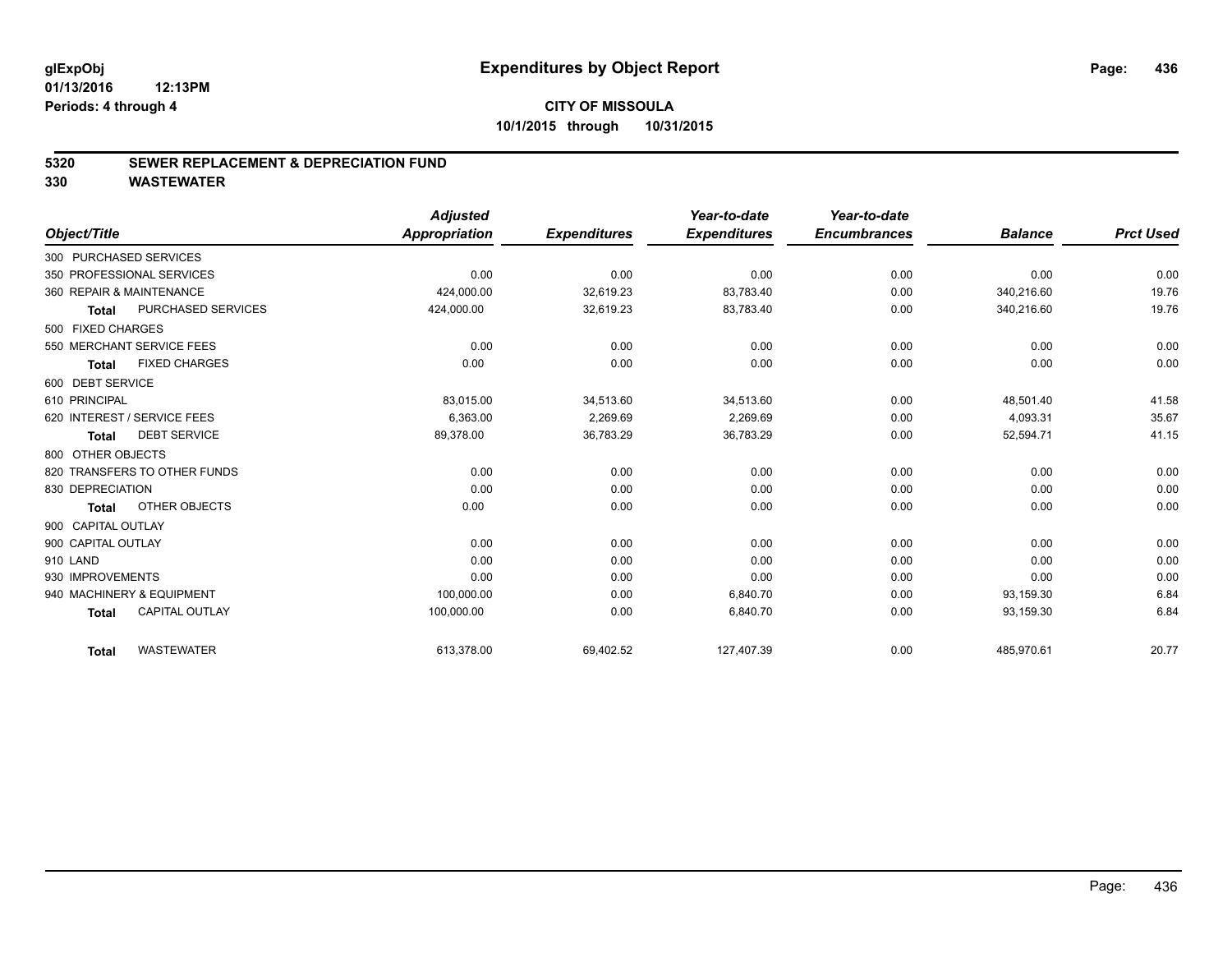# **CITY OF MISSOULA 10/1/2015 through 10/31/2015**

# **5320 SEWER REPLACEMENT & DEPRECIATION FUND**

|                        |                                  | <b>Adjusted</b>      |                     | Year-to-date        | Year-to-date        |                |                  |
|------------------------|----------------------------------|----------------------|---------------------|---------------------|---------------------|----------------|------------------|
| Object/Title           |                                  | <b>Appropriation</b> | <b>Expenditures</b> | <b>Expenditures</b> | <b>Encumbrances</b> | <b>Balance</b> | <b>Prct Used</b> |
| 300 PURCHASED SERVICES |                                  |                      |                     |                     |                     |                |                  |
|                        | 350 PROFESSIONAL SERVICES        | 0.00                 | 0.00                | 0.00                | 0.00                | 0.00           | 0.00             |
|                        | 360 REPAIR & MAINTENANCE         | 424,000.00           | 32,619.23           | 83,783.40           | 0.00                | 340,216.60     | 19.76            |
| <b>Total</b>           | <b>PURCHASED SERVICES</b>        | 424,000.00           | 32,619.23           | 83,783.40           | 0.00                | 340,216.60     | 19.76            |
| 500 FIXED CHARGES      |                                  |                      |                     |                     |                     |                |                  |
|                        | 550 MERCHANT SERVICE FEES        | 0.00                 | 0.00                | 0.00                | 0.00                | 0.00           | 0.00             |
| <b>Total</b>           | <b>FIXED CHARGES</b>             | 0.00                 | 0.00                | 0.00                | 0.00                | 0.00           | 0.00             |
| 600 DEBT SERVICE       |                                  |                      |                     |                     |                     |                |                  |
| 610 PRINCIPAL          |                                  | 83,015.00            | 34,513.60           | 34,513.60           | 0.00                | 48,501.40      | 41.58            |
|                        | 620 INTEREST / SERVICE FEES      | 6,363.00             | 2,269.69            | 2,269.69            | 0.00                | 4,093.31       | 35.67            |
| <b>Total</b>           | <b>DEBT SERVICE</b>              | 89,378.00            | 36,783.29           | 36,783.29           | 0.00                | 52,594.71      | 41.15            |
| 800 OTHER OBJECTS      |                                  |                      |                     |                     |                     |                |                  |
|                        | 820 TRANSFERS TO OTHER FUNDS     | 0.00                 | 0.00                | 0.00                | 0.00                | 0.00           | 0.00             |
| 830 DEPRECIATION       |                                  | 0.00                 | 0.00                | 0.00                | 0.00                | 0.00           | 0.00             |
| <b>Total</b>           | <b>OTHER OBJECTS</b>             | 0.00                 | 0.00                | 0.00                | 0.00                | 0.00           | 0.00             |
| 900 CAPITAL OUTLAY     |                                  |                      |                     |                     |                     |                |                  |
| 900 CAPITAL OUTLAY     |                                  | 0.00                 | 0.00                | 0.00                | 0.00                | 0.00           | 0.00             |
| 910 LAND               |                                  | 0.00                 | 0.00                | 0.00                | 0.00                | 0.00           | 0.00             |
| 930 IMPROVEMENTS       |                                  | 0.00                 | 0.00                | 0.00                | 0.00                | 0.00           | 0.00             |
|                        | 940 MACHINERY & EQUIPMENT        | 100,000.00           | 0.00                | 6.840.70            | 0.00                | 93,159.30      | 6.84             |
| <b>Total</b>           | <b>CAPITAL OUTLAY</b>            | 100,000.00           | 0.00                | 6,840.70            | 0.00                | 93,159.30      | 6.84             |
| <b>Total</b>           | SEWER REPLACEMENT & DEPRECIATION | 613,378.00           | 69,402.52           | 127,407.39          | 0.00                | 485,970.61     | 20.77            |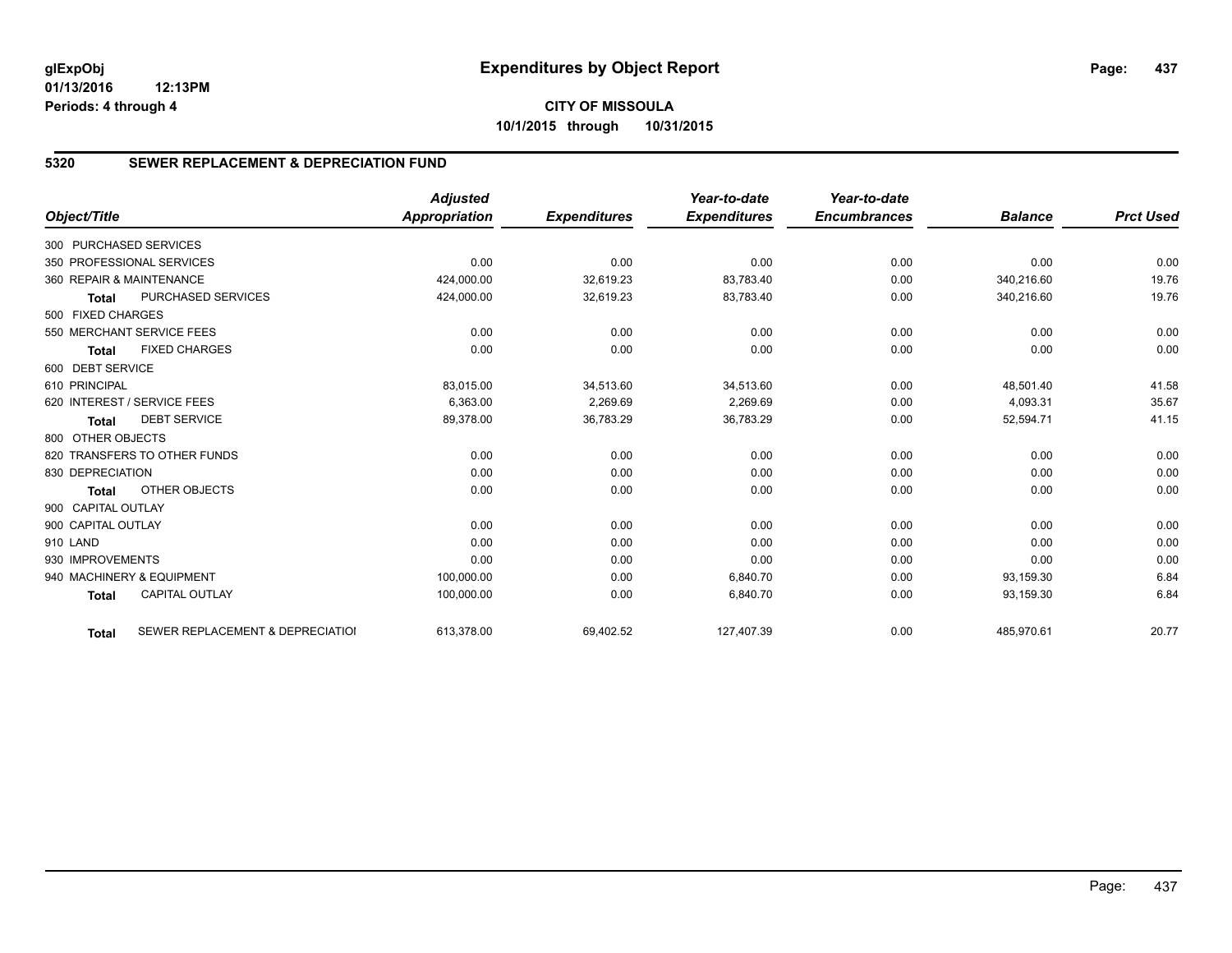#### **5325 SEWER DEVELOPMENT FEE FUND**

|                    |                              | <b>Adjusted</b> |                     | Year-to-date        | Year-to-date        |                |                  |
|--------------------|------------------------------|-----------------|---------------------|---------------------|---------------------|----------------|------------------|
| Object/Title       |                              | Appropriation   | <b>Expenditures</b> | <b>Expenditures</b> | <b>Encumbrances</b> | <b>Balance</b> | <b>Prct Used</b> |
|                    | 300 PURCHASED SERVICES       |                 |                     |                     |                     |                |                  |
|                    | 350 PROFESSIONAL SERVICES    | 0.00            | 0.00                | 0.00                | 0.00                | 0.00           | 0.00             |
|                    | 360 REPAIR & MAINTENANCE     | 0.00            | 0.00                | 0.00                | 0.00                | 0.00           | 0.00             |
| <b>Total</b>       | PURCHASED SERVICES           | 0.00            | 0.00                | 0.00                | 0.00                | 0.00           | 0.00             |
| 500 FIXED CHARGES  |                              |                 |                     |                     |                     |                |                  |
|                    | 550 MERCHANT SERVICE FEES    | 0.00            | 0.00                | 0.00                | 0.00                | 0.00           | 0.00             |
| <b>Total</b>       | <b>FIXED CHARGES</b>         | 0.00            | 0.00                | 0.00                | 0.00                | 0.00           | 0.00             |
| 600 DEBT SERVICE   |                              |                 |                     |                     |                     |                |                  |
| 610 PRINCIPAL      |                              | 0.00            | 0.00                | 0.00                | 0.00                | 0.00           | 0.00             |
|                    | 620 INTEREST / SERVICE FEES  | 0.00            | 0.00                | 0.00                | 0.00                | 0.00           | 0.00             |
| <b>Total</b>       | <b>DEBT SERVICE</b>          | 0.00            | 0.00                | 0.00                | 0.00                | 0.00           | 0.00             |
| 800 OTHER OBJECTS  |                              |                 |                     |                     |                     |                |                  |
|                    | 820 TRANSFERS TO OTHER FUNDS | 0.00            | 0.00                | 0.00                | 0.00                | 0.00           | 0.00             |
| <b>Total</b>       | OTHER OBJECTS                | 0.00            | 0.00                | 0.00                | 0.00                | 0.00           | 0.00             |
| 900 CAPITAL OUTLAY |                              |                 |                     |                     |                     |                |                  |
| 900 CAPITAL OUTLAY |                              | 0.00            | 0.00                | 0.00                | 0.00                | 0.00           | 0.00             |
| 910 LAND           |                              | 0.00            | 0.00                | 0.00                | 0.00                | 0.00           | 0.00             |
| 920 BUILDINGS      |                              | 0.00            | 0.00                | 0.00                | 0.00                | 0.00           | 0.00             |
| 930 IMPROVEMENTS   |                              | 188,559.00      | 58,558.50           | 58,558.50           | 0.00                | 130,000.50     | 31.06            |
| <b>Total</b>       | <b>CAPITAL OUTLAY</b>        | 188,559.00      | 58,558.50           | 58,558.50           | 0.00                | 130,000.50     | 31.06            |
| <b>Total</b>       | <b>WASTEWATER</b>            | 188,559.00      | 58,558.50           | 58,558.50           | 0.00                | 130,000.50     | 31.06            |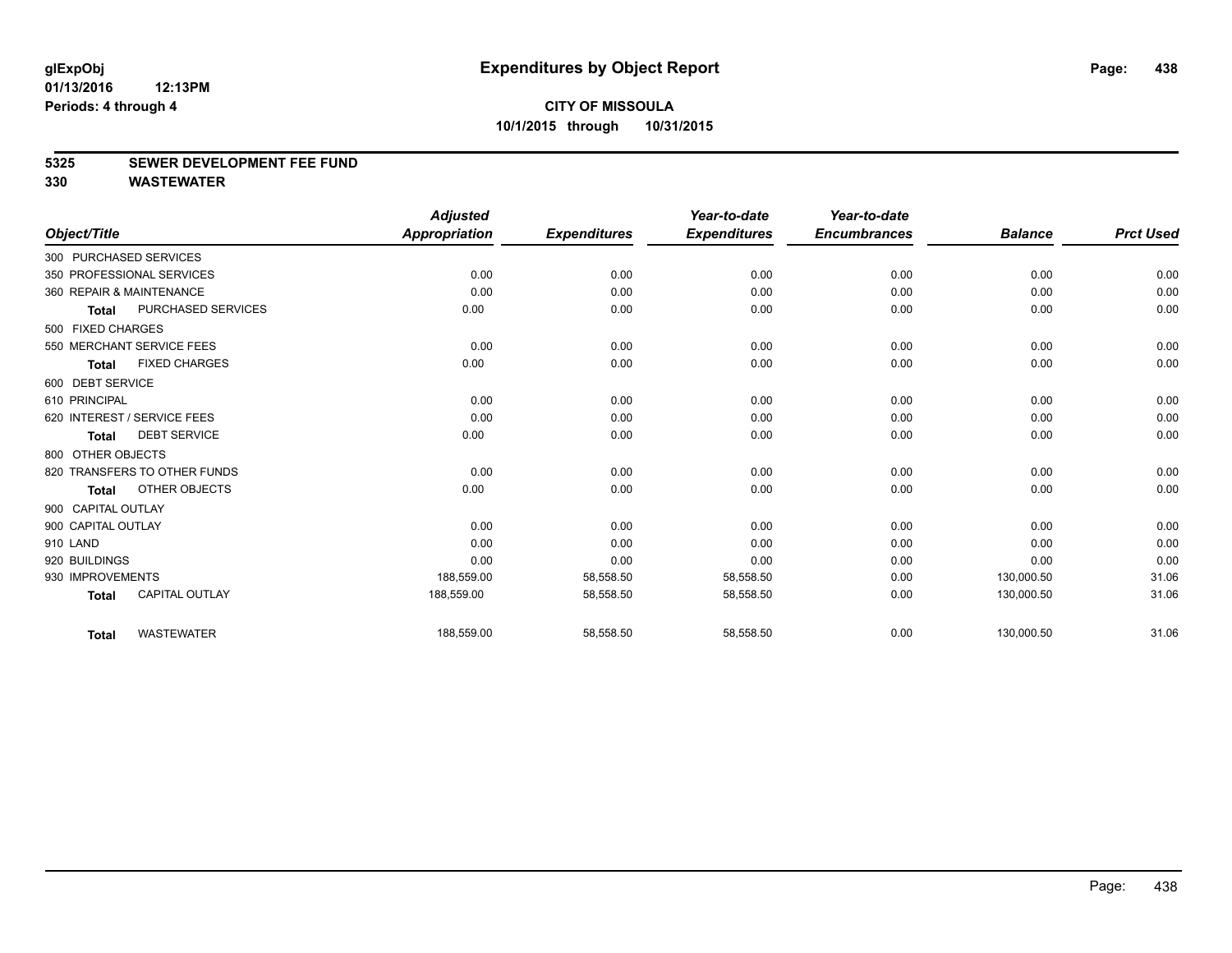# **CITY OF MISSOULA 10/1/2015 through 10/31/2015**

# **5325 SEWER DEVELOPMENT FEE FUND**

|                        |                              | <b>Adjusted</b>      |                     | Year-to-date        | Year-to-date        |                |                  |
|------------------------|------------------------------|----------------------|---------------------|---------------------|---------------------|----------------|------------------|
| Object/Title           |                              | <b>Appropriation</b> | <b>Expenditures</b> | <b>Expenditures</b> | <b>Encumbrances</b> | <b>Balance</b> | <b>Prct Used</b> |
| 300 PURCHASED SERVICES |                              |                      |                     |                     |                     |                |                  |
|                        | 350 PROFESSIONAL SERVICES    | 0.00                 | 0.00                | 0.00                | 0.00                | 0.00           | 0.00             |
|                        | 360 REPAIR & MAINTENANCE     | 0.00                 | 0.00                | 0.00                | 0.00                | 0.00           | 0.00             |
| <b>Total</b>           | PURCHASED SERVICES           | 0.00                 | 0.00                | 0.00                | 0.00                | 0.00           | 0.00             |
| 500 FIXED CHARGES      |                              |                      |                     |                     |                     |                |                  |
|                        | 550 MERCHANT SERVICE FEES    | 0.00                 | 0.00                | 0.00                | 0.00                | 0.00           | 0.00             |
| <b>Total</b>           | <b>FIXED CHARGES</b>         | 0.00                 | 0.00                | 0.00                | 0.00                | 0.00           | 0.00             |
| 600 DEBT SERVICE       |                              |                      |                     |                     |                     |                |                  |
| 610 PRINCIPAL          |                              | 0.00                 | 0.00                | 0.00                | 0.00                | 0.00           | 0.00             |
|                        | 620 INTEREST / SERVICE FEES  | 0.00                 | 0.00                | 0.00                | 0.00                | 0.00           | 0.00             |
| <b>Total</b>           | <b>DEBT SERVICE</b>          | 0.00                 | 0.00                | 0.00                | 0.00                | 0.00           | 0.00             |
| 800 OTHER OBJECTS      |                              |                      |                     |                     |                     |                |                  |
|                        | 820 TRANSFERS TO OTHER FUNDS | 0.00                 | 0.00                | 0.00                | 0.00                | 0.00           | 0.00             |
| <b>Total</b>           | <b>OTHER OBJECTS</b>         | 0.00                 | 0.00                | 0.00                | 0.00                | 0.00           | 0.00             |
| 900 CAPITAL OUTLAY     |                              |                      |                     |                     |                     |                |                  |
| 900 CAPITAL OUTLAY     |                              | 0.00                 | 0.00                | 0.00                | 0.00                | 0.00           | 0.00             |
| 910 LAND               |                              | 0.00                 | 0.00                | 0.00                | 0.00                | 0.00           | 0.00             |
| 920 BUILDINGS          |                              | 0.00                 | 0.00                | 0.00                | 0.00                | 0.00           | 0.00             |
| 930 IMPROVEMENTS       |                              | 188,559.00           | 58,558.50           | 58,558.50           | 0.00                | 130,000.50     | 31.06            |
| <b>Total</b>           | <b>CAPITAL OUTLAY</b>        | 188,559.00           | 58,558.50           | 58,558.50           | 0.00                | 130,000.50     | 31.06            |
| <b>Total</b>           | SEWER DEVELOPMENT FEE FUND   | 188,559.00           | 58,558.50           | 58,558.50           | 0.00                | 130,000.50     | 31.06            |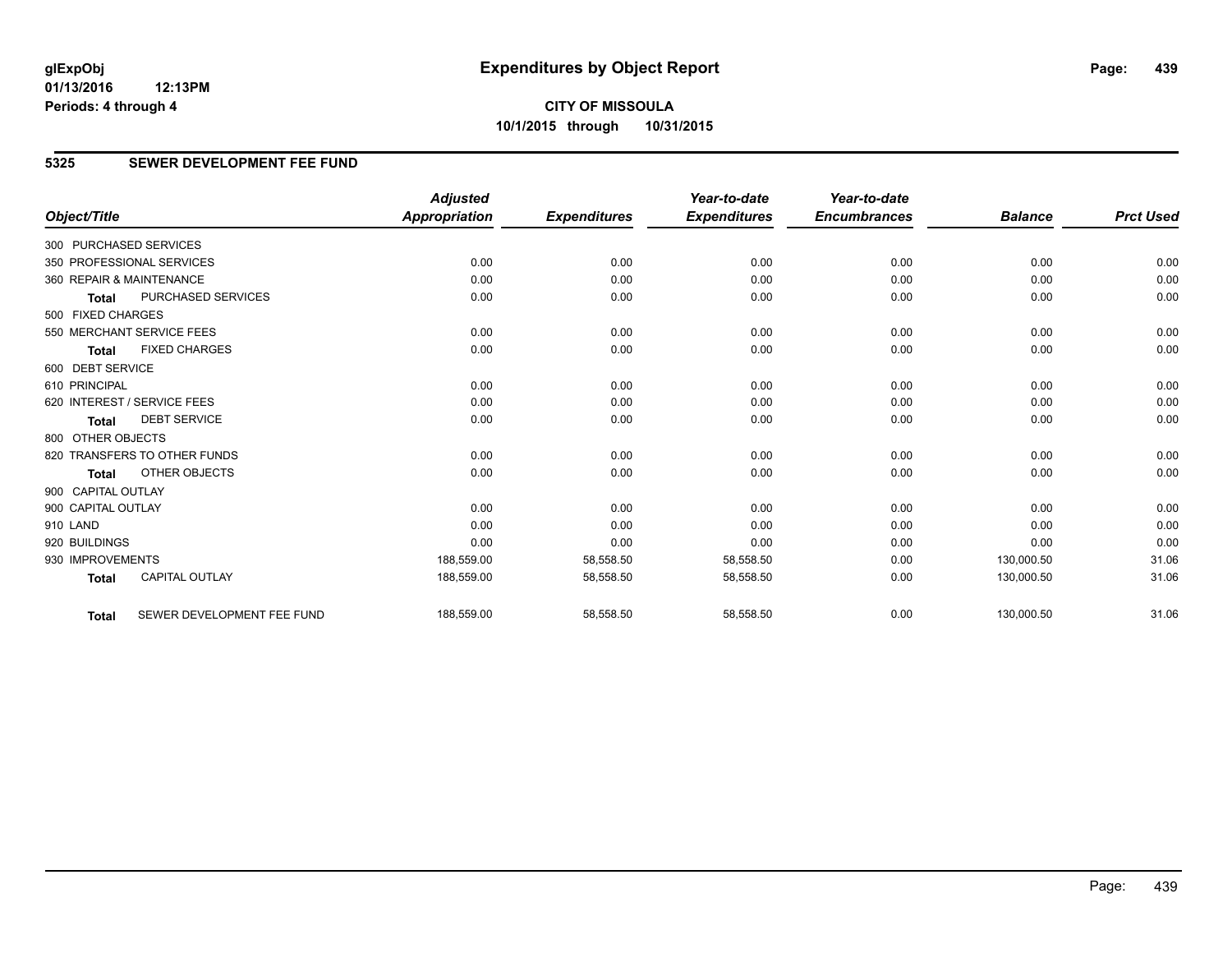**5340 SEWER CONSTRUCTION FUND**

|                        |                              | <b>Adjusted</b> |                     | Year-to-date        | Year-to-date        |                |                  |
|------------------------|------------------------------|-----------------|---------------------|---------------------|---------------------|----------------|------------------|
| Object/Title           |                              | Appropriation   | <b>Expenditures</b> | <b>Expenditures</b> | <b>Encumbrances</b> | <b>Balance</b> | <b>Prct Used</b> |
| 300 PURCHASED SERVICES |                              |                 |                     |                     |                     |                |                  |
|                        | 350 PROFESSIONAL SERVICES    | 0.00            | 0.00                | 0.00                | 0.00                | 0.00           | 0.00             |
| <b>Total</b>           | <b>PURCHASED SERVICES</b>    | 0.00            | 0.00                | 0.00                | 0.00                | 0.00           | 0.00             |
| 500 FIXED CHARGES      |                              |                 |                     |                     |                     |                |                  |
|                        | 550 MERCHANT SERVICE FEES    | 0.00            | 0.00                | 0.00                | 0.00                | 0.00           | 0.00             |
| <b>Total</b>           | <b>FIXED CHARGES</b>         | 0.00            | 0.00                | 0.00                | 0.00                | 0.00           | 0.00             |
| 800 OTHER OBJECTS      |                              |                 |                     |                     |                     |                |                  |
|                        | 820 TRANSFERS TO OTHER FUNDS | 0.00            | 0.00                | 0.00                | 0.00                | 0.00           | 0.00             |
| <b>Total</b>           | OTHER OBJECTS                | 0.00            | 0.00                | 0.00                | 0.00                | 0.00           | 0.00             |
| 900 CAPITAL OUTLAY     |                              |                 |                     |                     |                     |                |                  |
| 930 IMPROVEMENTS       |                              | 3,496,300.00    | 64,810.21           | 441,720.38          | 0.00                | 3,054,579.62   | 12.63            |
|                        | 940 MACHINERY & EQUIPMENT    | 0.00            | 0.00                | 0.00                | 0.00                | 0.00           | 0.00             |
| Total                  | <b>CAPITAL OUTLAY</b>        | 3,496,300.00    | 64,810.21           | 441,720.38          | 0.00                | 3,054,579.62   | 12.63            |
| <b>Total</b>           | <b>WASTEWATER</b>            | 3,496,300.00    | 64,810.21           | 441,720.38          | 0.00                | 3,054,579.62   | 12.63            |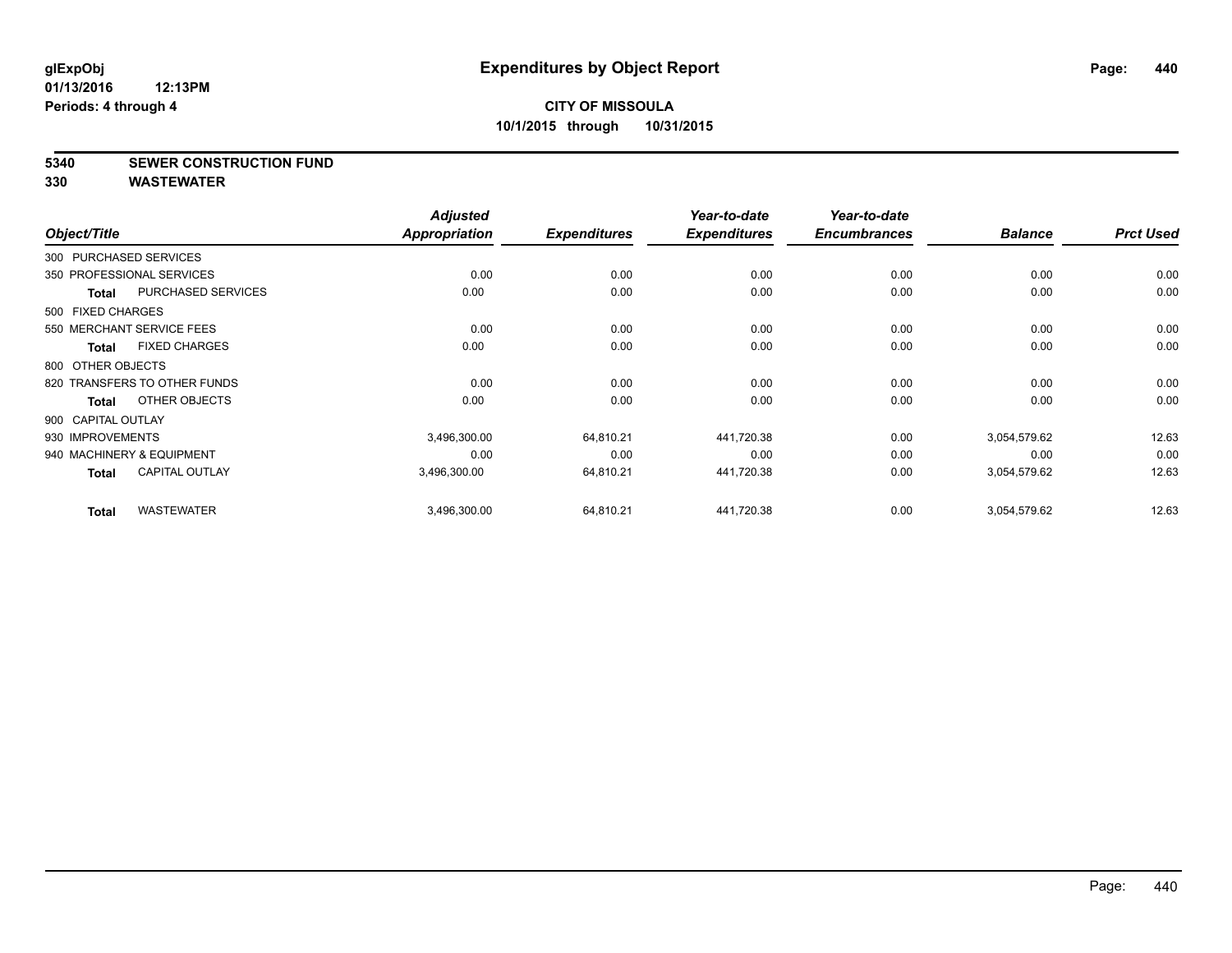#### **5340 SEWER CONSTRUCTION FUND**

**390 NON-DEPARTMENTAL**

| Object/Title       |                       | <b>Adjusted</b><br>Appropriation | <b>Expenditures</b> | Year-to-date<br><b>Expenditures</b> | Year-to-date<br><b>Encumbrances</b> | <b>Balance</b> | <b>Prct Used</b> |
|--------------------|-----------------------|----------------------------------|---------------------|-------------------------------------|-------------------------------------|----------------|------------------|
| 900 CAPITAL OUTLAY |                       |                                  |                     |                                     |                                     |                |                  |
| 930 IMPROVEMENTS   |                       | 0.00                             | 0.00                | 826.70                              | 0.00                                | $-826.70$      | 0.00             |
| Total              | <b>CAPITAL OUTLAY</b> | 0.00                             | 0.00                | 826.70                              | 0.00                                | $-826.70$      | 0.00             |
| <b>Total</b>       | NON-DEPARTMENTAL      | 0.00                             | 0.00                | 826.70                              | 0.00                                | $-826.70$      | 0.00             |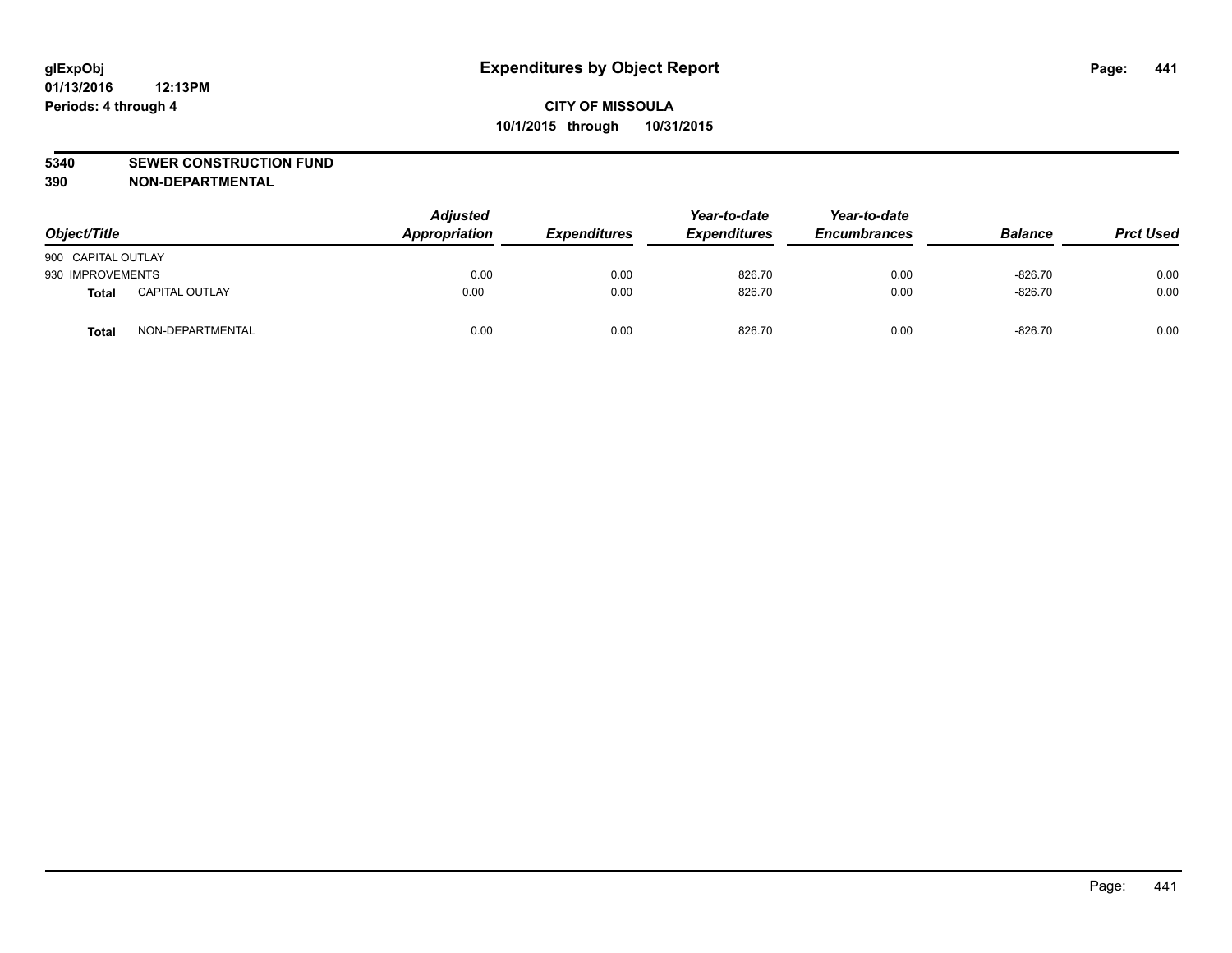#### **5340 SEWER CONSTRUCTION FUND**

| Object/Title       |                              | <b>Adjusted</b><br>Appropriation | <b>Expenditures</b> | Year-to-date<br><b>Expenditures</b> | Year-to-date<br><b>Encumbrances</b> | <b>Balance</b> | <b>Prct Used</b> |
|--------------------|------------------------------|----------------------------------|---------------------|-------------------------------------|-------------------------------------|----------------|------------------|
|                    |                              |                                  |                     |                                     |                                     |                |                  |
|                    | 300 PURCHASED SERVICES       |                                  |                     |                                     |                                     |                |                  |
|                    | 350 PROFESSIONAL SERVICES    | 0.00                             | 0.00                | 0.00                                | 0.00                                | 0.00           | 0.00             |
| <b>Total</b>       | <b>PURCHASED SERVICES</b>    | 0.00                             | 0.00                | 0.00                                | 0.00                                | 0.00           | 0.00             |
| 500 FIXED CHARGES  |                              |                                  |                     |                                     |                                     |                |                  |
|                    | 550 MERCHANT SERVICE FEES    | 0.00                             | 0.00                | 0.00                                | 0.00                                | 0.00           | 0.00             |
| <b>Total</b>       | <b>FIXED CHARGES</b>         | 0.00                             | 0.00                | 0.00                                | 0.00                                | 0.00           | 0.00             |
| 800 OTHER OBJECTS  |                              |                                  |                     |                                     |                                     |                |                  |
|                    | 820 TRANSFERS TO OTHER FUNDS | 0.00                             | 0.00                | 0.00                                | 0.00                                | 0.00           | 0.00             |
| Total              | OTHER OBJECTS                | 0.00                             | 0.00                | 0.00                                | 0.00                                | 0.00           | 0.00             |
| 900 CAPITAL OUTLAY |                              |                                  |                     |                                     |                                     |                |                  |
| 930 IMPROVEMENTS   |                              | 3,496,300.00                     | 64,810.21           | 442,547.08                          | 0.00                                | 3,053,752.92   | 12.66            |
|                    | 940 MACHINERY & EQUIPMENT    | 0.00                             | 0.00                | 0.00                                | 0.00                                | 0.00           | 0.00             |
| <b>Total</b>       | <b>CAPITAL OUTLAY</b>        | 3,496,300.00                     | 64,810.21           | 442,547.08                          | 0.00                                | 3,053,752.92   | 12.66            |
| <b>Total</b>       | SEWER CONSTRUCTION FUND      | 3,496,300.00                     | 64,810.21           | 442,547.08                          | 0.00                                | 3,053,752.92   | 12.66            |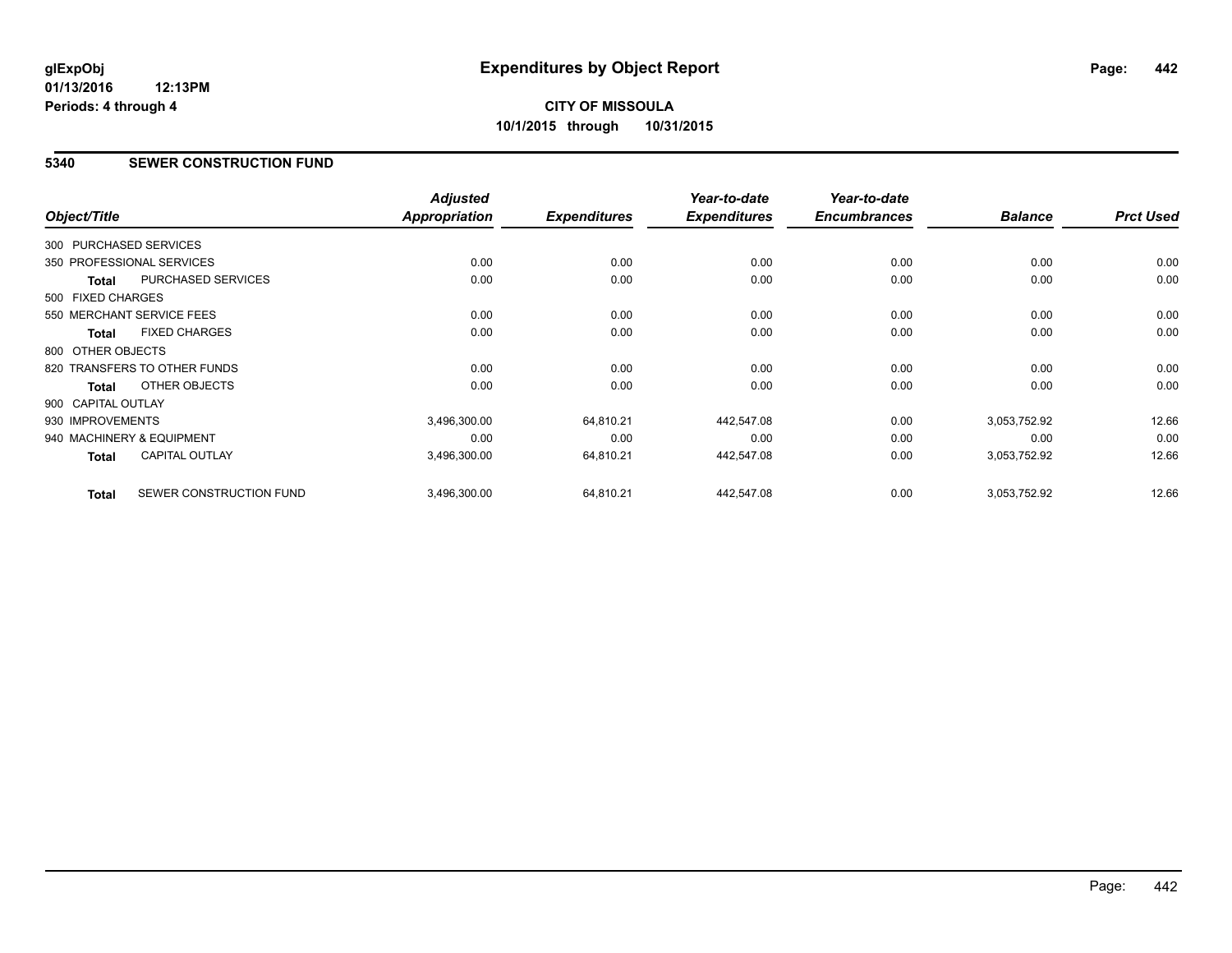#### **5361 2001 SEWER REVENUE BONDS-DEBT SERVICE**

|                   |                             | <b>Adjusted</b> |                     | Year-to-date        | Year-to-date        |                |                  |
|-------------------|-----------------------------|-----------------|---------------------|---------------------|---------------------|----------------|------------------|
| Object/Title      |                             | Appropriation   | <b>Expenditures</b> | <b>Expenditures</b> | <b>Encumbrances</b> | <b>Balance</b> | <b>Prct Used</b> |
| 500 FIXED CHARGES |                             |                 |                     |                     |                     |                |                  |
|                   | 550 MERCHANT SERVICE FEES   | 0.00            | 0.00                | 0.00                | 0.00                | 0.00           | 0.00             |
| Total             | <b>FIXED CHARGES</b>        | 0.00            | 0.00                | 0.00                | 0.00                | 0.00           | 0.00             |
| 600 DEBT SERVICE  |                             |                 |                     |                     |                     |                |                  |
| 610 PRINCIPAL     |                             | 28.000.00       | 0.00                | 0.00                | 0.00                | 28.000.00      | 0.00             |
|                   | 620 INTEREST / SERVICE FEES | 3.040.00        | 0.00                | 0.00                | 0.00                | 3.040.00       | 0.00             |
| <b>Total</b>      | <b>DEBT SERVICE</b>         | 31.040.00       | 0.00                | 0.00                | 0.00                | 31.040.00      | 0.00             |
|                   |                             |                 |                     |                     |                     |                |                  |
| <b>Total</b>      | <b>WASTEWATER</b>           | 31.040.00       | 0.00                | 0.00                | 0.00                | 31.040.00      | 0.00             |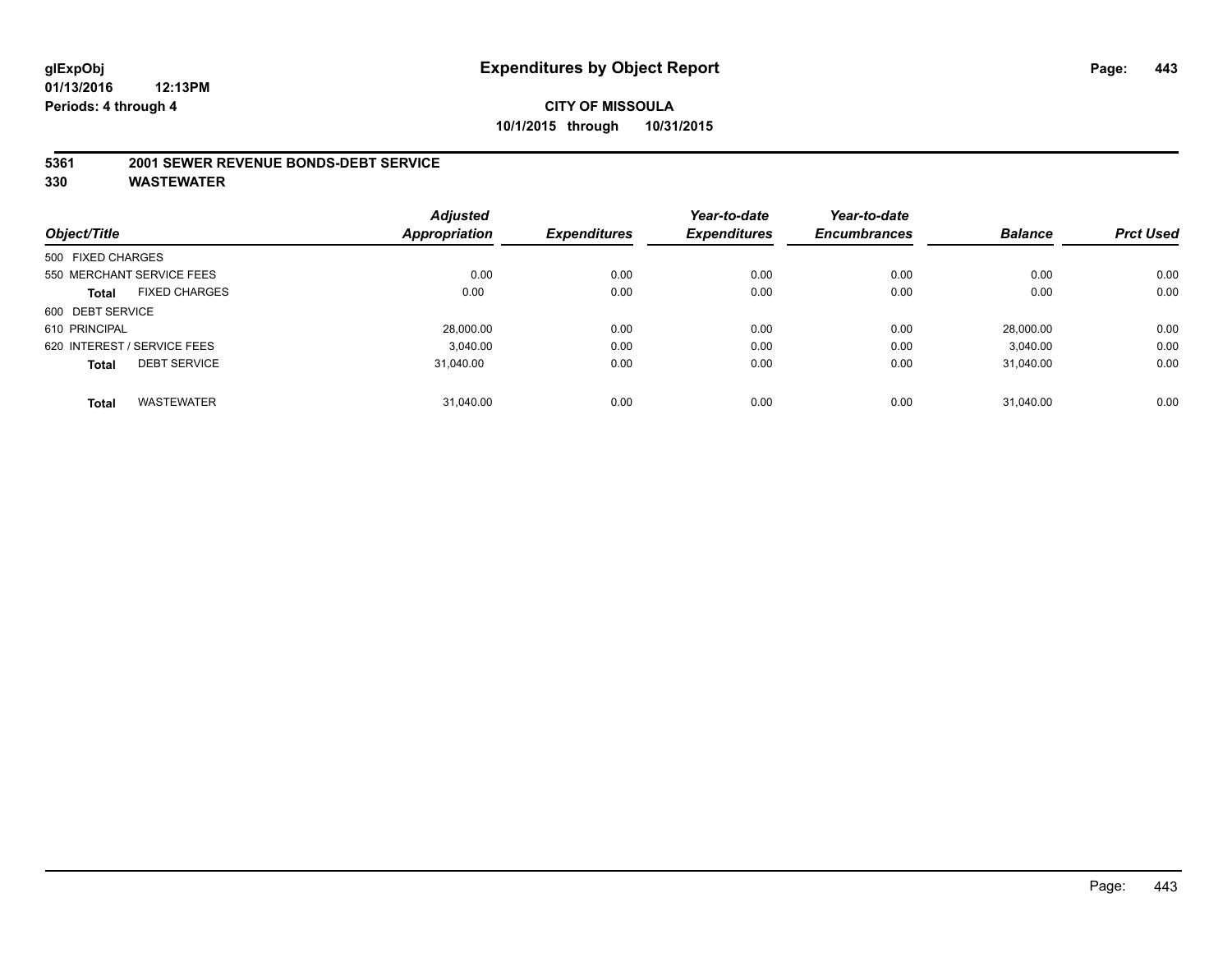# **CITY OF MISSOULA 10/1/2015 through 10/31/2015**

#### **5361 2001 SEWER REVENUE BONDS-DEBT SERVICE**

| Object/Title      |                                  | <b>Adjusted</b><br><b>Appropriation</b> | <b>Expenditures</b> | Year-to-date<br><b>Expenditures</b> | Year-to-date<br><b>Encumbrances</b> | <b>Balance</b> | <b>Prct Used</b> |
|-------------------|----------------------------------|-----------------------------------------|---------------------|-------------------------------------|-------------------------------------|----------------|------------------|
| 500 FIXED CHARGES |                                  |                                         |                     |                                     |                                     |                |                  |
|                   | 550 MERCHANT SERVICE FEES        | 0.00                                    | 0.00                | 0.00                                | 0.00                                | 0.00           | 0.00             |
| <b>Total</b>      | <b>FIXED CHARGES</b>             | 0.00                                    | 0.00                | 0.00                                | 0.00                                | 0.00           | 0.00             |
| 600 DEBT SERVICE  |                                  |                                         |                     |                                     |                                     |                |                  |
| 610 PRINCIPAL     |                                  | 28.000.00                               | 0.00                | 0.00                                | 0.00                                | 28.000.00      | 0.00             |
|                   | 620 INTEREST / SERVICE FEES      | 3.040.00                                | 0.00                | 0.00                                | 0.00                                | 3.040.00       | 0.00             |
| <b>Total</b>      | <b>DEBT SERVICE</b>              | 31.040.00                               | 0.00                | 0.00                                | 0.00                                | 31.040.00      | 0.00             |
| <b>Total</b>      | 2001 SEWER REVENUE BONDS-DEBT SE | 31.040.00                               | 0.00                | 0.00                                | 0.00                                | 31.040.00      | 0.00             |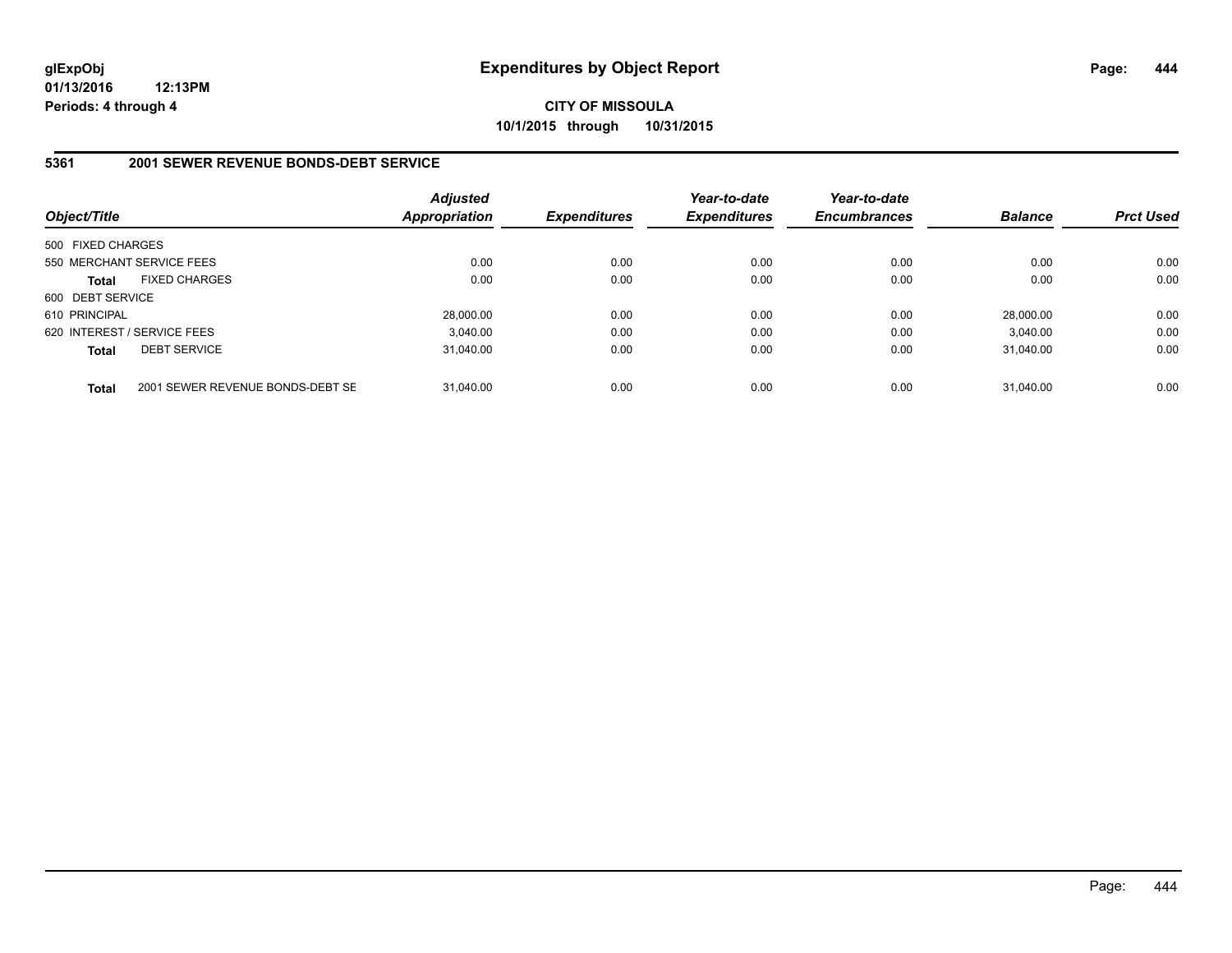#### **5362 00 SEWER REVENUE BOND - SERIES B DEBT SE**

| Object/Title                         | <b>Adjusted</b><br><b>Appropriation</b> | <b>Expenditures</b> | Year-to-date<br><b>Expenditures</b> | Year-to-date<br><b>Encumbrances</b> | <b>Balance</b> | <b>Prct Used</b> |
|--------------------------------------|-----------------------------------------|---------------------|-------------------------------------|-------------------------------------|----------------|------------------|
| 500 FIXED CHARGES                    |                                         |                     |                                     |                                     |                |                  |
| 550 MERCHANT SERVICE FEES            | 0.00                                    | 0.00                | 0.00                                | 0.00                                | 0.00           | 0.00             |
| <b>FIXED CHARGES</b><br><b>Total</b> | 0.00                                    | 0.00                | 0.00                                | 0.00                                | 0.00           | 0.00             |
| 600 DEBT SERVICE                     |                                         |                     |                                     |                                     |                |                  |
| 610 PRINCIPAL                        | 44,000.00                               | 0.00                | 0.00                                | 0.00                                | 44,000.00      | 0.00             |
| 620 INTEREST / SERVICE FEES          | 4,360.00                                | 0.00                | 0.00                                | 0.00                                | 4,360.00       | 0.00             |
| <b>DEBT SERVICE</b><br><b>Total</b>  | 48,360.00                               | 0.00                | 0.00                                | 0.00                                | 48,360.00      | 0.00             |
| 800 OTHER OBJECTS                    |                                         |                     |                                     |                                     |                |                  |
| 820 TRANSFERS TO OTHER FUNDS         | 0.00                                    | 0.00                | 0.00                                | 0.00                                | 0.00           | 0.00             |
| OTHER OBJECTS<br><b>Total</b>        | 0.00                                    | 0.00                | 0.00                                | 0.00                                | 0.00           | 0.00             |
| <b>WASTEWATER</b><br><b>Total</b>    | 48,360.00                               | 0.00                | 0.00                                | 0.00                                | 48,360.00      | 0.00             |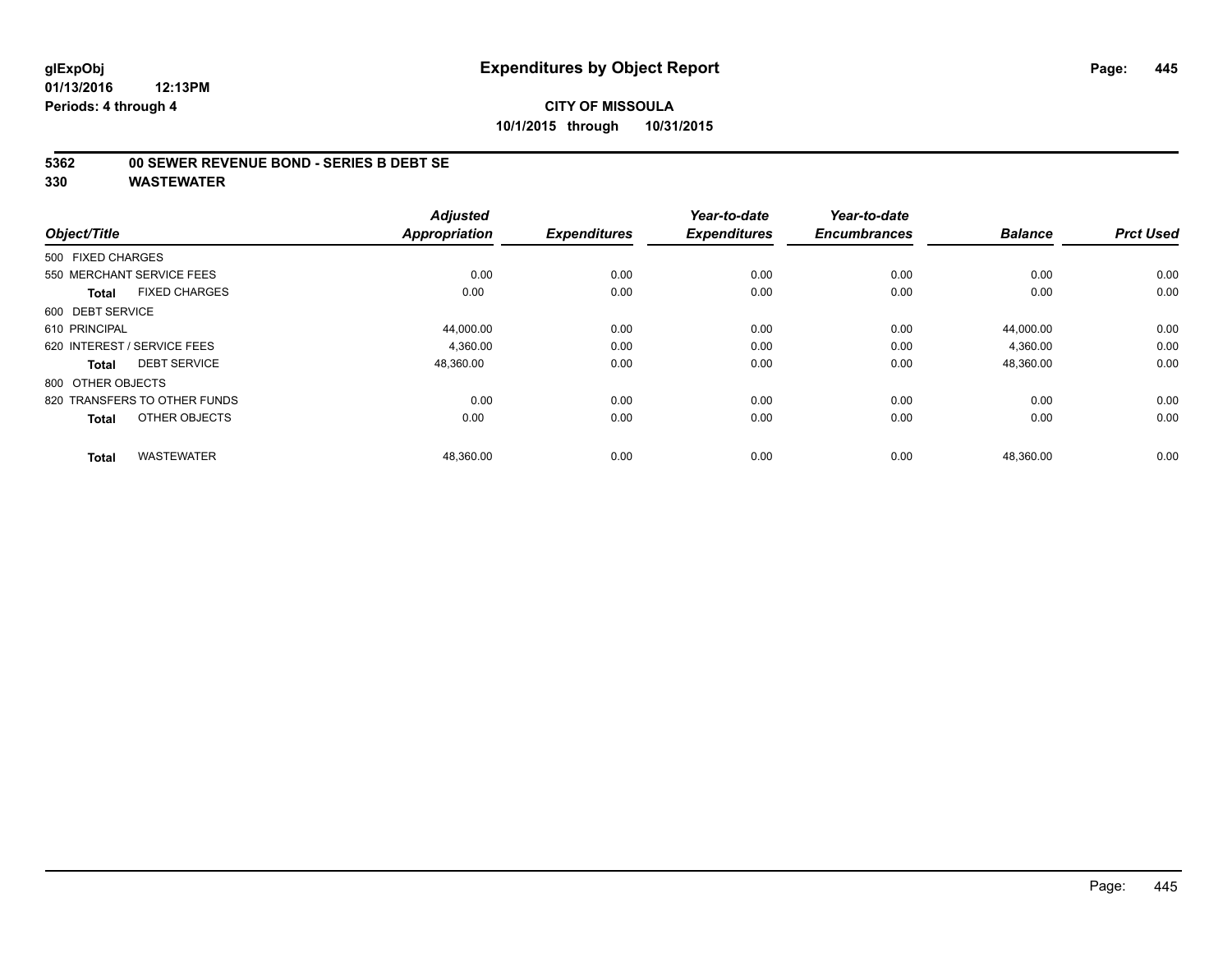**CITY OF MISSOULA 10/1/2015 through 10/31/2015**

### **5362 00 SEWER REVENUE BOND - SERIES B DEBT SE**

| Object/Title      |                                    | <b>Adjusted</b><br>Appropriation | <b>Expenditures</b> | Year-to-date<br><b>Expenditures</b> | Year-to-date<br><b>Encumbrances</b> | <b>Balance</b> | <b>Prct Used</b> |
|-------------------|------------------------------------|----------------------------------|---------------------|-------------------------------------|-------------------------------------|----------------|------------------|
| 500 FIXED CHARGES |                                    |                                  |                     |                                     |                                     |                |                  |
|                   | 550 MERCHANT SERVICE FEES          | 0.00                             | 0.00                | 0.00                                | 0.00                                | 0.00           | 0.00             |
| <b>Total</b>      | <b>FIXED CHARGES</b>               | 0.00                             | 0.00                | 0.00                                | 0.00                                | 0.00           | 0.00             |
| 600 DEBT SERVICE  |                                    |                                  |                     |                                     |                                     |                |                  |
| 610 PRINCIPAL     |                                    | 44,000.00                        | 0.00                | 0.00                                | 0.00                                | 44,000.00      | 0.00             |
|                   | 620 INTEREST / SERVICE FEES        | 4,360.00                         | 0.00                | 0.00                                | 0.00                                | 4,360.00       | 0.00             |
| <b>Total</b>      | <b>DEBT SERVICE</b>                | 48,360.00                        | 0.00                | 0.00                                | 0.00                                | 48,360.00      | 0.00             |
| 800 OTHER OBJECTS |                                    |                                  |                     |                                     |                                     |                |                  |
|                   | 820 TRANSFERS TO OTHER FUNDS       | 0.00                             | 0.00                | 0.00                                | 0.00                                | 0.00           | 0.00             |
| <b>Total</b>      | OTHER OBJECTS                      | 0.00                             | 0.00                | 0.00                                | 0.00                                | 0.00           | 0.00             |
| <b>Total</b>      | 00 SEWER REVENUE BOND - SERIES B D | 48,360.00                        | 0.00                | 0.00                                | 0.00                                | 48,360.00      | 0.00             |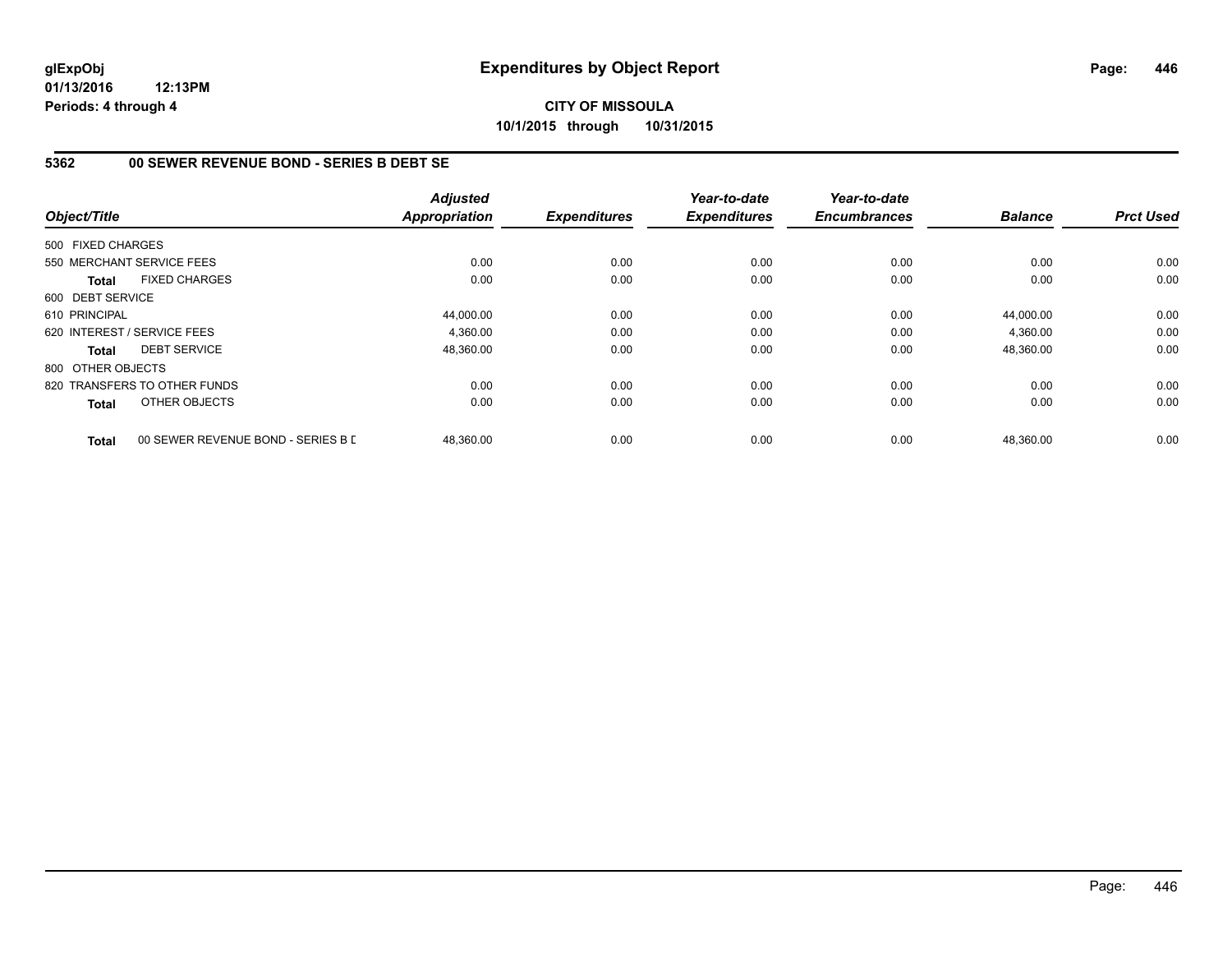# **CITY OF MISSOULA 10/1/2015 through 10/31/2015**

### **5363 92 SEWER REVENUE BOND SERIES A DEBT SERV**

| Object/Title                |                           | <b>Adjusted</b><br>Appropriation | <b>Expenditures</b> | Year-to-date<br><b>Expenditures</b> | Year-to-date<br><b>Encumbrances</b> | <b>Balance</b> | <b>Prct Used</b> |
|-----------------------------|---------------------------|----------------------------------|---------------------|-------------------------------------|-------------------------------------|----------------|------------------|
| 500 FIXED CHARGES           |                           |                                  |                     |                                     |                                     |                |                  |
|                             | 550 MERCHANT SERVICE FEES | 0.00                             | 0.00                | 0.00                                | 0.00                                | 0.00           | 0.00             |
| Total                       | <b>FIXED CHARGES</b>      | 0.00                             | 0.00                | 0.00                                | 0.00                                | 0.00           | 0.00             |
| 600 DEBT SERVICE            |                           |                                  |                     |                                     |                                     |                |                  |
| 610 PRINCIPAL               |                           | 0.00                             | 0.00                | 0.00                                | 0.00                                | 0.00           | 0.00             |
| 620 INTEREST / SERVICE FEES |                           | 0.00                             | 0.00                | 0.00                                | 0.00                                | 0.00           | 0.00             |
| <b>Total</b>                | <b>DEBT SERVICE</b>       | 0.00                             | 0.00                | 0.00                                | 0.00                                | 0.00           | 0.00             |
| <b>Total</b>                | <b>WASTEWATER</b>         | 0.00                             | 0.00                | 0.00                                | 0.00                                | 0.00           | 0.00             |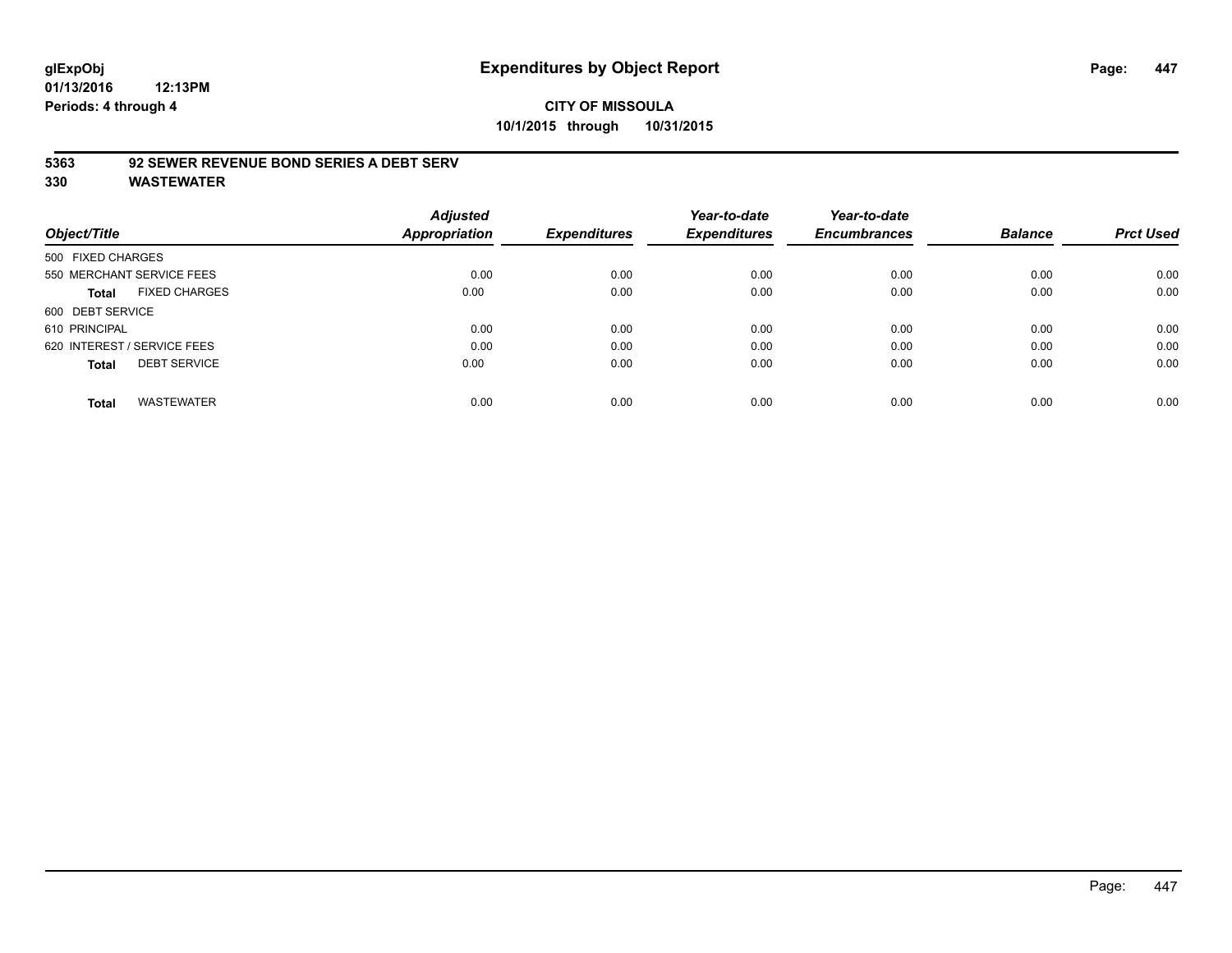**CITY OF MISSOULA 10/1/2015 through 10/31/2015**

### **5363 92 SEWER REVENUE BOND SERIES A DEBT SERV**

| Object/Title                |                                   | <b>Adjusted</b><br><b>Appropriation</b> | <b>Expenditures</b> | Year-to-date<br><b>Expenditures</b> | Year-to-date<br><b>Encumbrances</b> | <b>Balance</b> | <b>Prct Used</b> |
|-----------------------------|-----------------------------------|-----------------------------------------|---------------------|-------------------------------------|-------------------------------------|----------------|------------------|
| 500 FIXED CHARGES           |                                   |                                         |                     |                                     |                                     |                |                  |
|                             | 550 MERCHANT SERVICE FEES         | 0.00                                    | 0.00                | 0.00                                | 0.00                                | 0.00           | 0.00             |
| <b>Total</b>                | <b>FIXED CHARGES</b>              | 0.00                                    | 0.00                | 0.00                                | 0.00                                | 0.00           | 0.00             |
| 600 DEBT SERVICE            |                                   |                                         |                     |                                     |                                     |                |                  |
| 610 PRINCIPAL               |                                   | 0.00                                    | 0.00                | 0.00                                | 0.00                                | 0.00           | 0.00             |
| 620 INTEREST / SERVICE FEES |                                   | 0.00                                    | 0.00                | 0.00                                | 0.00                                | 0.00           | 0.00             |
| <b>Total</b>                | <b>DEBT SERVICE</b>               | 0.00                                    | 0.00                | 0.00                                | 0.00                                | 0.00           | 0.00             |
| <b>Total</b>                | 92 SEWER REVENUE BOND SERIES A DE | 0.00                                    | 0.00                | 0.00                                | 0.00                                | 0.00           | 0.00             |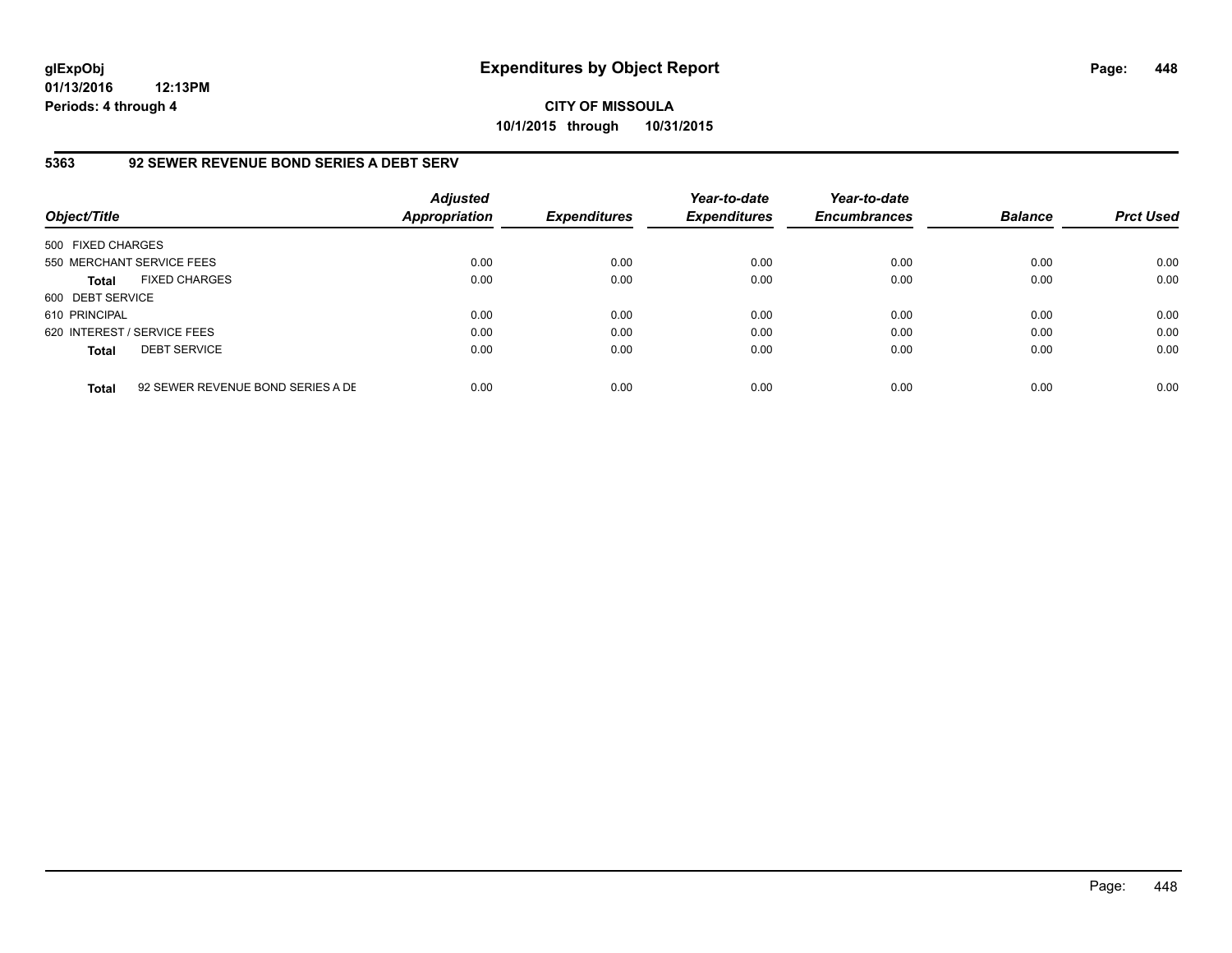# **glExpObj Expenditures by Object Report Page: 449**

**01/13/2016 12:13PM Periods: 4 through 4**

# **CITY OF MISSOULA 10/1/2015 through 10/31/2015**

#### **5364 92 SEWER REVENUE BOND - SERIES B DEBT S**

|                   |                             | <b>Adjusted</b>      |                     | Year-to-date        | Year-to-date        |                |                  |
|-------------------|-----------------------------|----------------------|---------------------|---------------------|---------------------|----------------|------------------|
| Object/Title      |                             | <b>Appropriation</b> | <b>Expenditures</b> | <b>Expenditures</b> | <b>Encumbrances</b> | <b>Balance</b> | <b>Prct Used</b> |
| 500 FIXED CHARGES |                             |                      |                     |                     |                     |                |                  |
|                   | 550 MERCHANT SERVICE FEES   | 0.00                 | 0.00                | 0.00                | 0.00                | 0.00           | 0.00             |
| Total             | <b>FIXED CHARGES</b>        | 0.00                 | 0.00                | 0.00                | 0.00                | 0.00           | 0.00             |
| 600 DEBT SERVICE  |                             |                      |                     |                     |                     |                |                  |
| 610 PRINCIPAL     |                             | 0.00                 | 0.00                | 0.00                | 0.00                | 0.00           | 0.00             |
|                   | 620 INTEREST / SERVICE FEES | 0.00                 | 0.00                | 0.00                | 0.00                | 0.00           | 0.00             |
| <b>Total</b>      | <b>DEBT SERVICE</b>         | 0.00                 | 0.00                | 0.00                | 0.00                | 0.00           | 0.00             |
| <b>Total</b>      | <b>WASTEWATER</b>           | 0.00                 | 0.00                | 0.00                | 0.00                | 0.00           | 0.00             |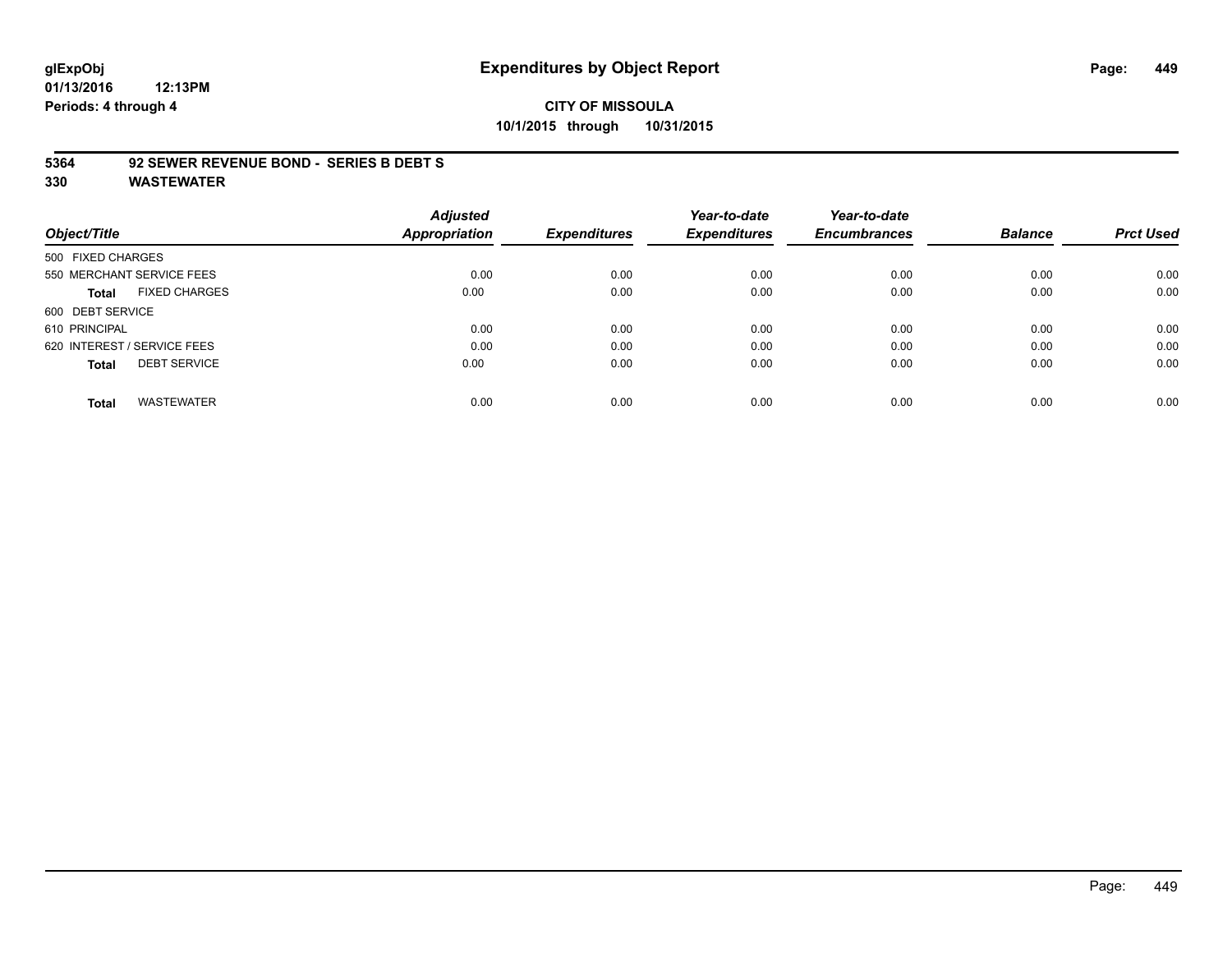**CITY OF MISSOULA 10/1/2015 through 10/31/2015**

#### **5364 92 SEWER REVENUE BOND - SERIES B DEBT S**

| Object/Title                |                                    | <b>Adjusted</b><br><b>Appropriation</b> | <b>Expenditures</b> | Year-to-date<br><b>Expenditures</b> | Year-to-date<br><b>Encumbrances</b> | <b>Balance</b> | <b>Prct Used</b> |
|-----------------------------|------------------------------------|-----------------------------------------|---------------------|-------------------------------------|-------------------------------------|----------------|------------------|
| 500 FIXED CHARGES           |                                    |                                         |                     |                                     |                                     |                |                  |
|                             | 550 MERCHANT SERVICE FEES          | 0.00                                    | 0.00                | 0.00                                | 0.00                                | 0.00           | 0.00             |
| <b>Total</b>                | <b>FIXED CHARGES</b>               | 0.00                                    | 0.00                | 0.00                                | 0.00                                | 0.00           | 0.00             |
| 600 DEBT SERVICE            |                                    |                                         |                     |                                     |                                     |                |                  |
| 610 PRINCIPAL               |                                    | 0.00                                    | 0.00                | 0.00                                | 0.00                                | 0.00           | 0.00             |
| 620 INTEREST / SERVICE FEES |                                    | 0.00                                    | 0.00                | 0.00                                | 0.00                                | 0.00           | 0.00             |
| <b>Total</b>                | <b>DEBT SERVICE</b>                | 0.00                                    | 0.00                | 0.00                                | 0.00                                | 0.00           | 0.00             |
| <b>Total</b>                | 92 SEWER REVENUE BOND - SERIES B I | 0.00                                    | 0.00                | 0.00                                | 0.00                                | 0.00           | 0.00             |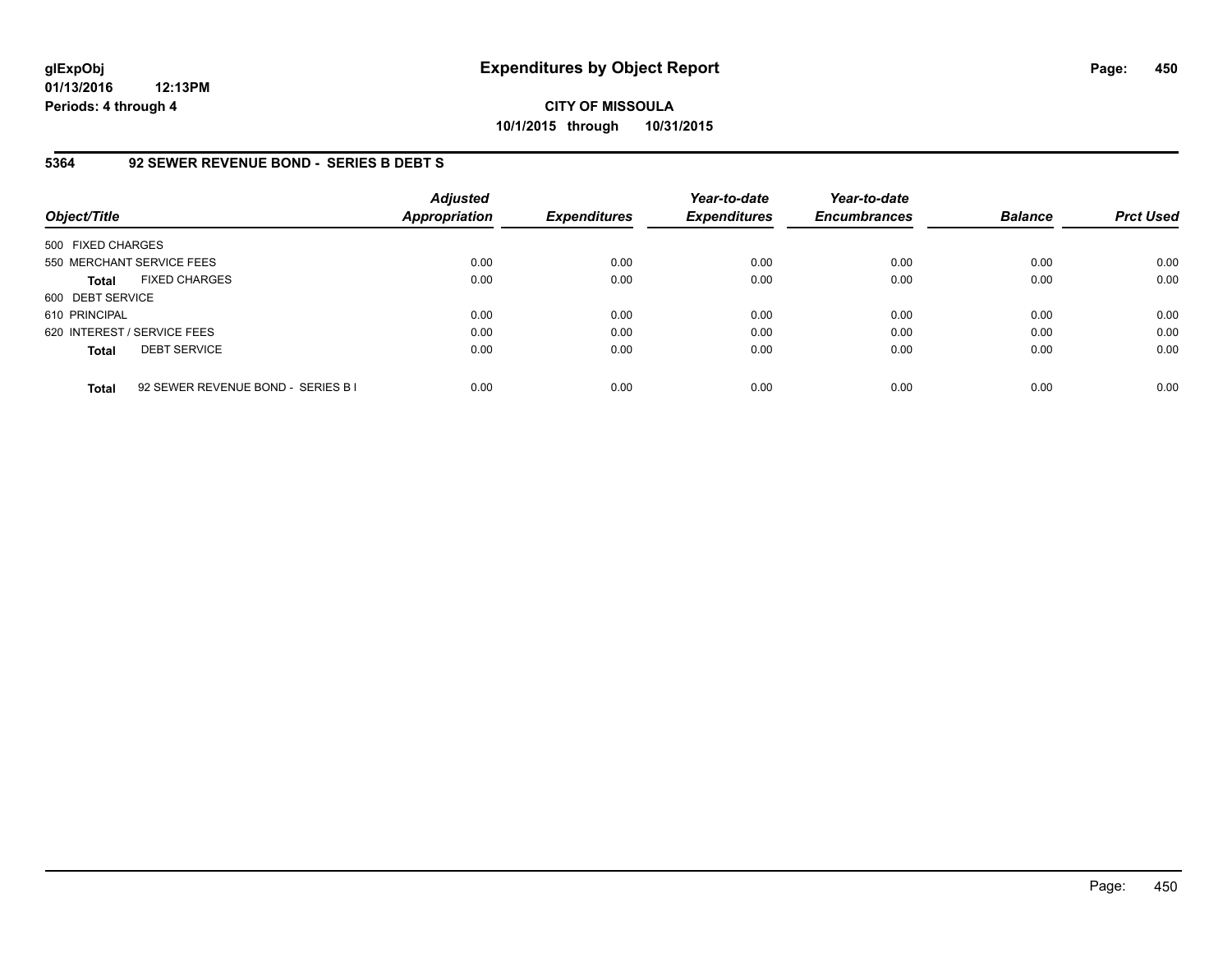# **CITY OF MISSOULA 10/1/2015 through 10/31/2015**

### **5365 99 SEWER REVENUE BONDS DEBT SERVICE FUND**

| Object/Title      |                             | <b>Adjusted</b><br><b>Appropriation</b> | <b>Expenditures</b> | Year-to-date<br><b>Expenditures</b> | Year-to-date<br><b>Encumbrances</b> | <b>Balance</b> | <b>Prct Used</b> |
|-------------------|-----------------------------|-----------------------------------------|---------------------|-------------------------------------|-------------------------------------|----------------|------------------|
| 500 FIXED CHARGES |                             |                                         |                     |                                     |                                     |                |                  |
|                   |                             |                                         |                     |                                     |                                     |                |                  |
|                   | 550 MERCHANT SERVICE FEES   | 0.00                                    | 0.00                | 0.00                                | 0.00                                | 0.00           | 0.00             |
| <b>Total</b>      | <b>FIXED CHARGES</b>        | 0.00                                    | 0.00                | 0.00                                | 0.00                                | 0.00           | 0.00             |
| 600 DEBT SERVICE  |                             |                                         |                     |                                     |                                     |                |                  |
| 610 PRINCIPAL     |                             | 115.000.00                              | 0.00                | 0.00                                | 0.00                                | 115,000.00     | 0.00             |
|                   | 620 INTEREST / SERVICE FEES | 8,910.00                                | 0.00                | 0.00                                | 0.00                                | 8,910.00       | 0.00             |
| <b>Total</b>      | <b>DEBT SERVICE</b>         | 123.910.00                              | 0.00                | 0.00                                | 0.00                                | 123.910.00     | 0.00             |
|                   |                             |                                         |                     |                                     |                                     |                |                  |
| <b>Total</b>      | <b>WASTEWATER</b>           | 123.910.00                              | 0.00                | 0.00                                | 0.00                                | 123.910.00     | 0.00             |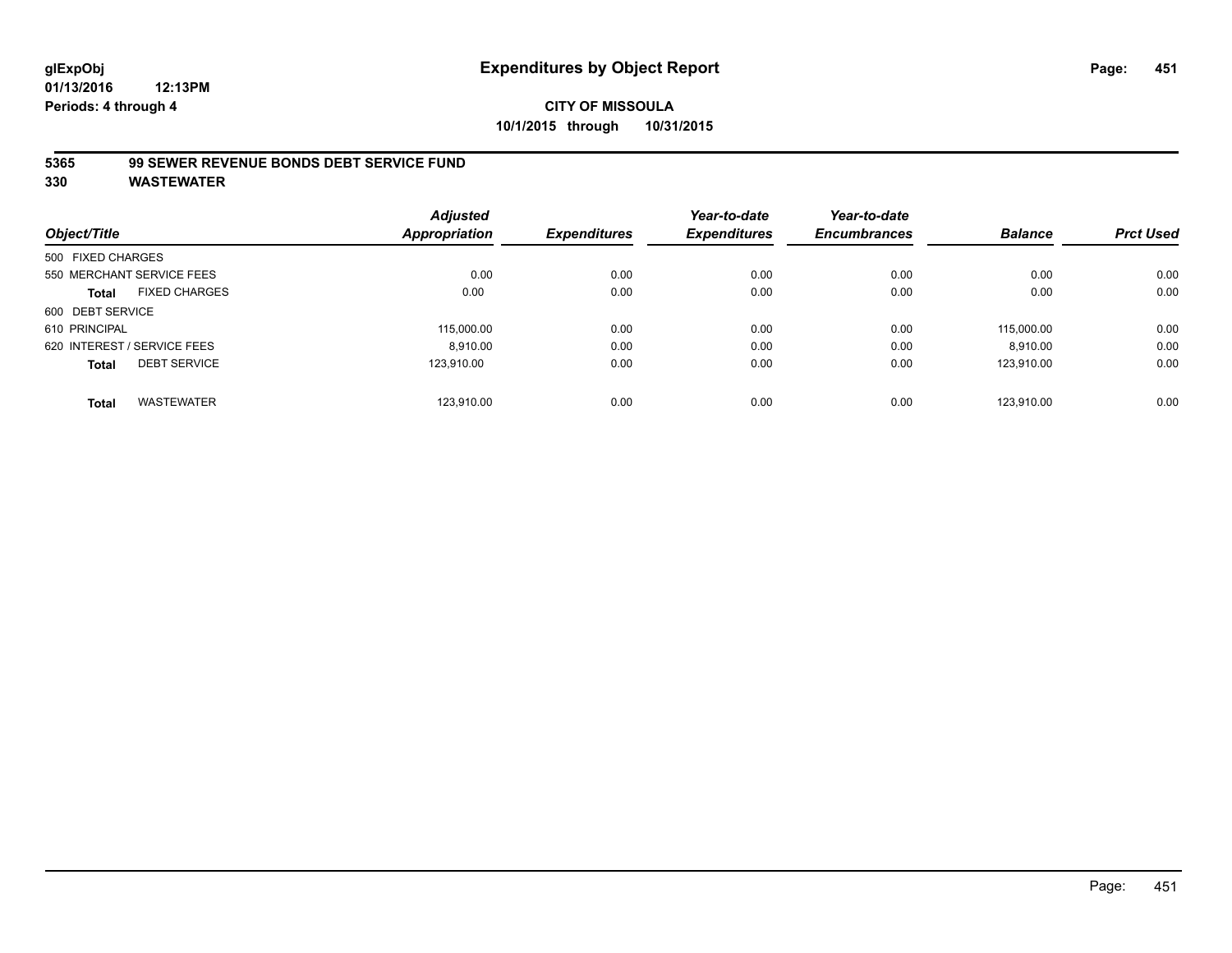**CITY OF MISSOULA 10/1/2015 through 10/31/2015**

### **5365 99 SEWER REVENUE BONDS DEBT SERVICE FUND**

| Object/Title      |                                  | <b>Adjusted</b><br><b>Appropriation</b> | <b>Expenditures</b> | Year-to-date<br><b>Expenditures</b> | Year-to-date<br><b>Encumbrances</b> | <b>Balance</b> | <b>Prct Used</b> |
|-------------------|----------------------------------|-----------------------------------------|---------------------|-------------------------------------|-------------------------------------|----------------|------------------|
| 500 FIXED CHARGES |                                  |                                         |                     |                                     |                                     |                |                  |
|                   | 550 MERCHANT SERVICE FEES        | 0.00                                    | 0.00                | 0.00                                | 0.00                                | 0.00           | 0.00             |
| <b>Total</b>      | <b>FIXED CHARGES</b>             | 0.00                                    | 0.00                | 0.00                                | 0.00                                | 0.00           | 0.00             |
| 600 DEBT SERVICE  |                                  |                                         |                     |                                     |                                     |                |                  |
| 610 PRINCIPAL     |                                  | 115,000.00                              | 0.00                | 0.00                                | 0.00                                | 115.000.00     | 0.00             |
|                   | 620 INTEREST / SERVICE FEES      | 8.910.00                                | 0.00                | 0.00                                | 0.00                                | 8.910.00       | 0.00             |
| <b>Total</b>      | <b>DEBT SERVICE</b>              | 123.910.00                              | 0.00                | 0.00                                | 0.00                                | 123.910.00     | 0.00             |
| <b>Total</b>      | 99 SEWER REVENUE BONDS DEBT SERV | 123.910.00                              | 0.00                | 0.00                                | 0.00                                | 123.910.00     | 0.00             |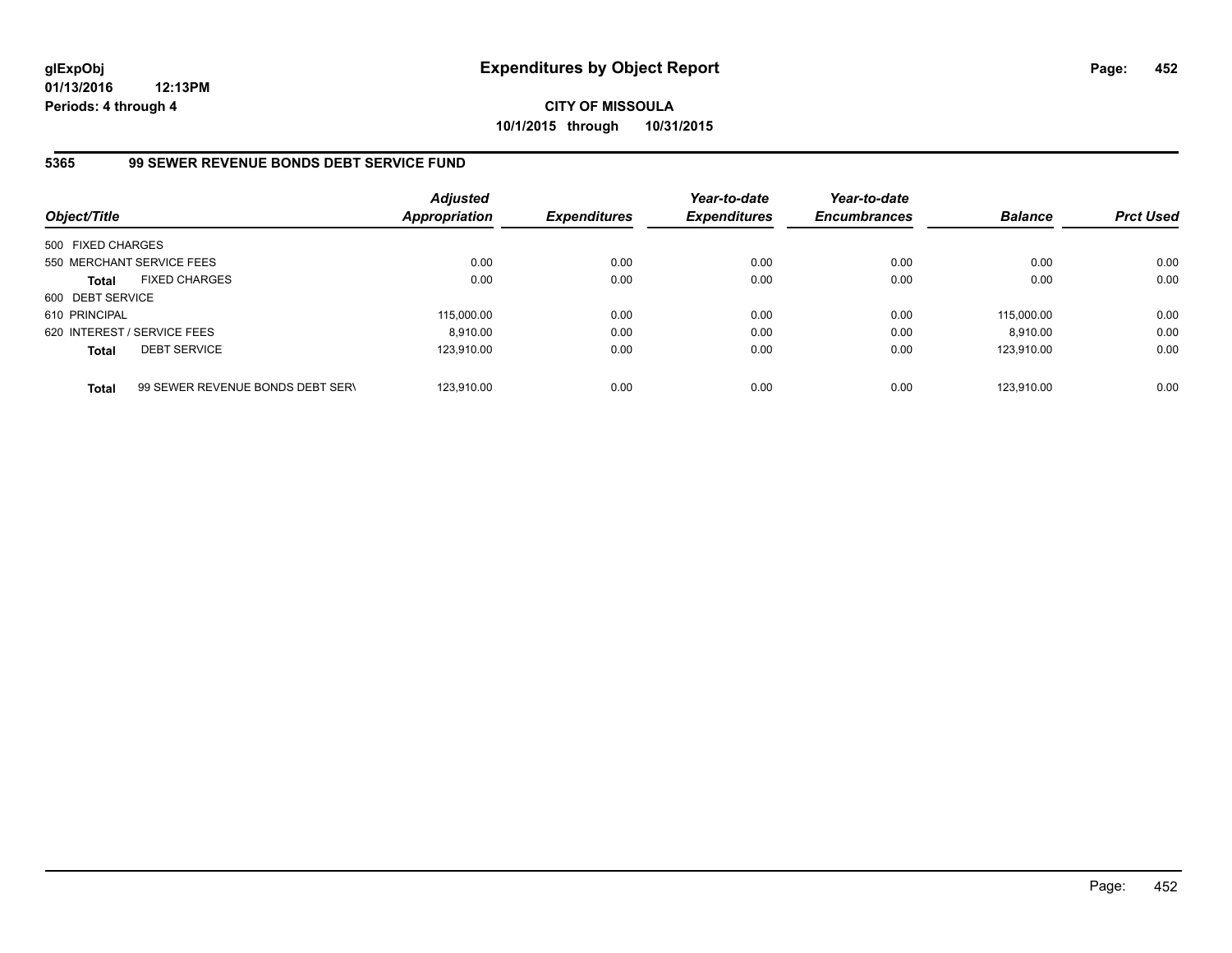### **CITY OF MISSOULA 10/1/2015 through 10/31/2015**

#### **5366 92 SEWER REVENUE BOND - SERIES A BOND RE**

| Object/Title                         | <b>Adjusted</b><br><b>Appropriation</b> | <b>Expenditures</b> | Year-to-date<br><b>Expenditures</b> | Year-to-date<br><b>Encumbrances</b> | <b>Balance</b> | <b>Prct Used</b> |
|--------------------------------------|-----------------------------------------|---------------------|-------------------------------------|-------------------------------------|----------------|------------------|
| 500 FIXED CHARGES                    |                                         |                     |                                     |                                     |                |                  |
| 550 MERCHANT SERVICE FEES            | 0.00                                    | 0.00                | 0.00                                | 0.00                                | 0.00           | 0.00             |
| <b>FIXED CHARGES</b><br><b>Total</b> | 0.00                                    | 0.00                | 0.00                                | 0.00                                | 0.00           | 0.00             |
| 800 OTHER OBJECTS                    |                                         |                     |                                     |                                     |                |                  |
| 820 TRANSFERS TO OTHER FUNDS         | 0.00                                    | 0.00                | 0.00                                | 0.00                                | 0.00           | 0.00             |
| OTHER OBJECTS<br><b>Total</b>        | 0.00                                    | 0.00                | 0.00                                | 0.00                                | 0.00           | 0.00             |
| <b>WASTEWATER</b><br><b>Total</b>    | 0.00                                    | 0.00                | 0.00                                | 0.00                                | 0.00           | 0.00             |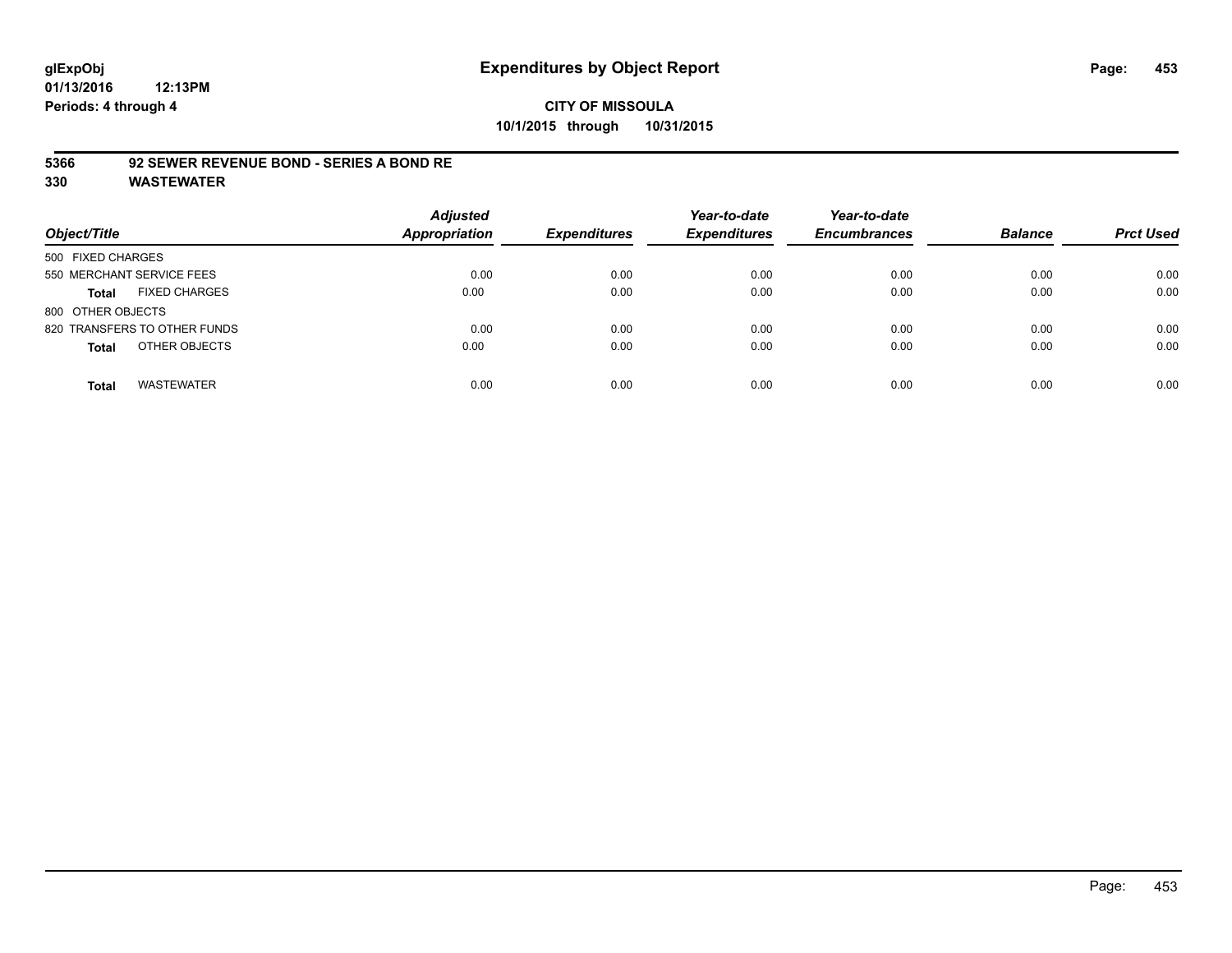**CITY OF MISSOULA 10/1/2015 through 10/31/2015**

### **5366 92 SEWER REVENUE BOND - SERIES A BOND RE**

| Object/Title              |                                    | <b>Adjusted</b><br>Appropriation | <b>Expenditures</b> | Year-to-date<br><b>Expenditures</b> | Year-to-date<br><b>Encumbrances</b> | <b>Balance</b> | <b>Prct Used</b> |
|---------------------------|------------------------------------|----------------------------------|---------------------|-------------------------------------|-------------------------------------|----------------|------------------|
| 500 FIXED CHARGES         |                                    |                                  |                     |                                     |                                     |                |                  |
| 550 MERCHANT SERVICE FEES |                                    | 0.00                             | 0.00                | 0.00                                | 0.00                                | 0.00           | 0.00             |
| Total                     | <b>FIXED CHARGES</b>               | 0.00                             | 0.00                | 0.00                                | 0.00                                | 0.00           | 0.00             |
| 800 OTHER OBJECTS         |                                    |                                  |                     |                                     |                                     |                |                  |
|                           | 820 TRANSFERS TO OTHER FUNDS       | 0.00                             | 0.00                | 0.00                                | 0.00                                | 0.00           | 0.00             |
| <b>Total</b>              | OTHER OBJECTS                      | 0.00                             | 0.00                | 0.00                                | 0.00                                | 0.00           | 0.00             |
| <b>Total</b>              | 92 SEWER REVENUE BOND - SERIES A B | 0.00                             | 0.00                | 0.00                                | 0.00                                | 0.00           | 0.00             |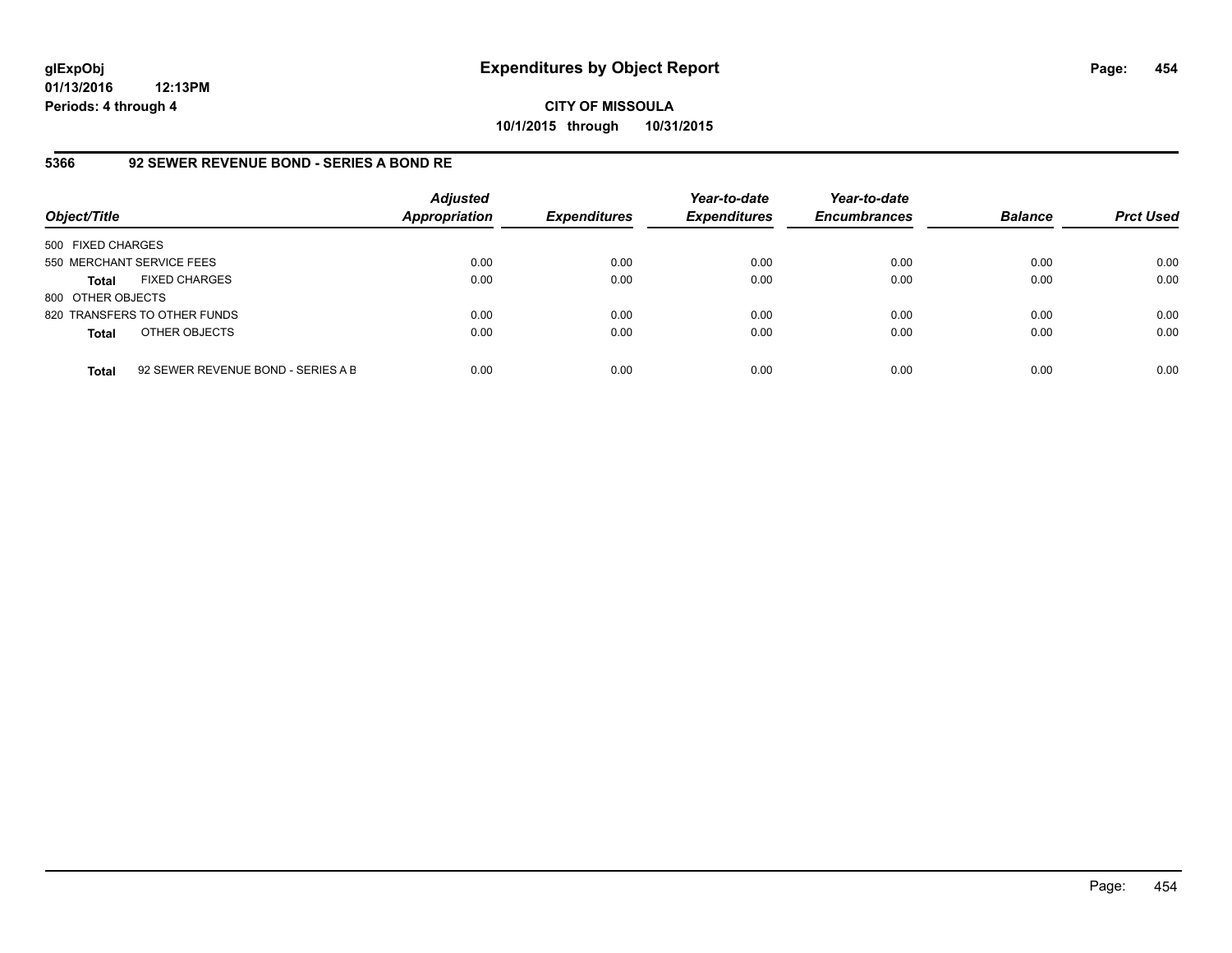#### **5367 92 SEWER REVENUE BOND - SERIES B BOND RE**

| Object/Title                         | <b>Adjusted</b><br><b>Appropriation</b> | <b>Expenditures</b> | Year-to-date<br><b>Expenditures</b> | Year-to-date<br><b>Encumbrances</b> | <b>Balance</b> | <b>Prct Used</b> |
|--------------------------------------|-----------------------------------------|---------------------|-------------------------------------|-------------------------------------|----------------|------------------|
| 500 FIXED CHARGES                    |                                         |                     |                                     |                                     |                |                  |
| 550 MERCHANT SERVICE FEES            | 0.00                                    | 0.00                | 0.00                                | 0.00                                | 0.00           | 0.00             |
| <b>FIXED CHARGES</b><br><b>Total</b> | 0.00                                    | 0.00                | 0.00                                | 0.00                                | 0.00           | 0.00             |
| 800 OTHER OBJECTS                    |                                         |                     |                                     |                                     |                |                  |
| 820 TRANSFERS TO OTHER FUNDS         | 0.00                                    | 0.00                | 0.00                                | 0.00                                | 0.00           | 0.00             |
| OTHER OBJECTS<br><b>Total</b>        | 0.00                                    | 0.00                | 0.00                                | 0.00                                | 0.00           | 0.00             |
| <b>WASTEWATER</b><br><b>Total</b>    | 0.00                                    | 0.00                | 0.00                                | 0.00                                | 0.00           | 0.00             |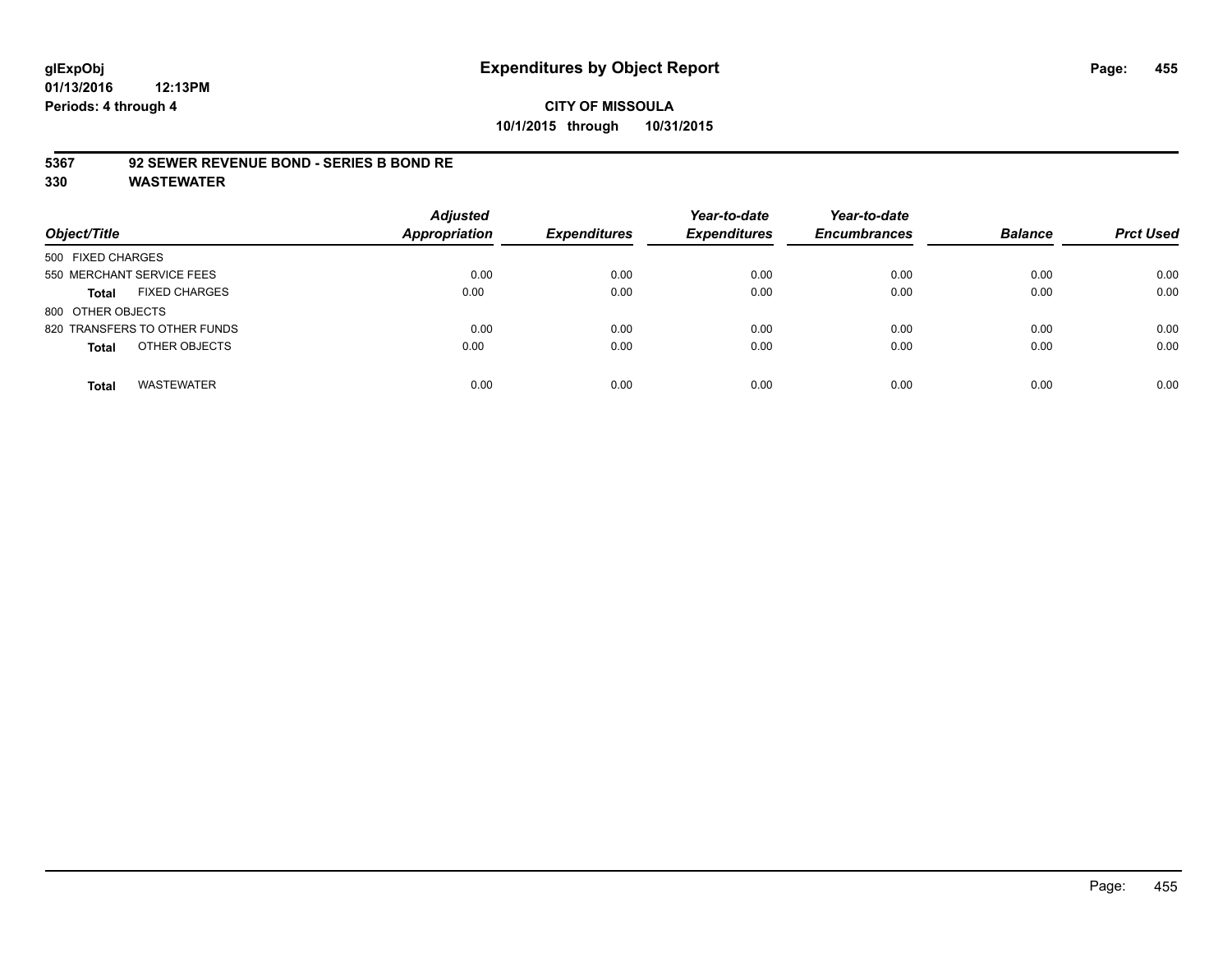**CITY OF MISSOULA 10/1/2015 through 10/31/2015**

### **5367 92 SEWER REVENUE BOND - SERIES B BOND RE**

| Object/Title              |                                    | <b>Adjusted</b><br><b>Appropriation</b> | <b>Expenditures</b> | Year-to-date<br><b>Expenditures</b> | Year-to-date<br><b>Encumbrances</b> | <b>Balance</b> | <b>Prct Used</b> |
|---------------------------|------------------------------------|-----------------------------------------|---------------------|-------------------------------------|-------------------------------------|----------------|------------------|
| 500 FIXED CHARGES         |                                    |                                         |                     |                                     |                                     |                |                  |
| 550 MERCHANT SERVICE FEES |                                    | 0.00                                    | 0.00                | 0.00                                | 0.00                                | 0.00           | 0.00             |
| <b>Total</b>              | <b>FIXED CHARGES</b>               | 0.00                                    | 0.00                | 0.00                                | 0.00                                | 0.00           | 0.00             |
| 800 OTHER OBJECTS         |                                    |                                         |                     |                                     |                                     |                |                  |
|                           | 820 TRANSFERS TO OTHER FUNDS       | 0.00                                    | 0.00                | 0.00                                | 0.00                                | 0.00           | 0.00             |
| <b>Total</b>              | OTHER OBJECTS                      | 0.00                                    | 0.00                | 0.00                                | 0.00                                | 0.00           | 0.00             |
| <b>Total</b>              | 92 SEWER REVENUE BOND - SERIES B E | 0.00                                    | 0.00                | 0.00                                | 0.00                                | 0.00           | 0.00             |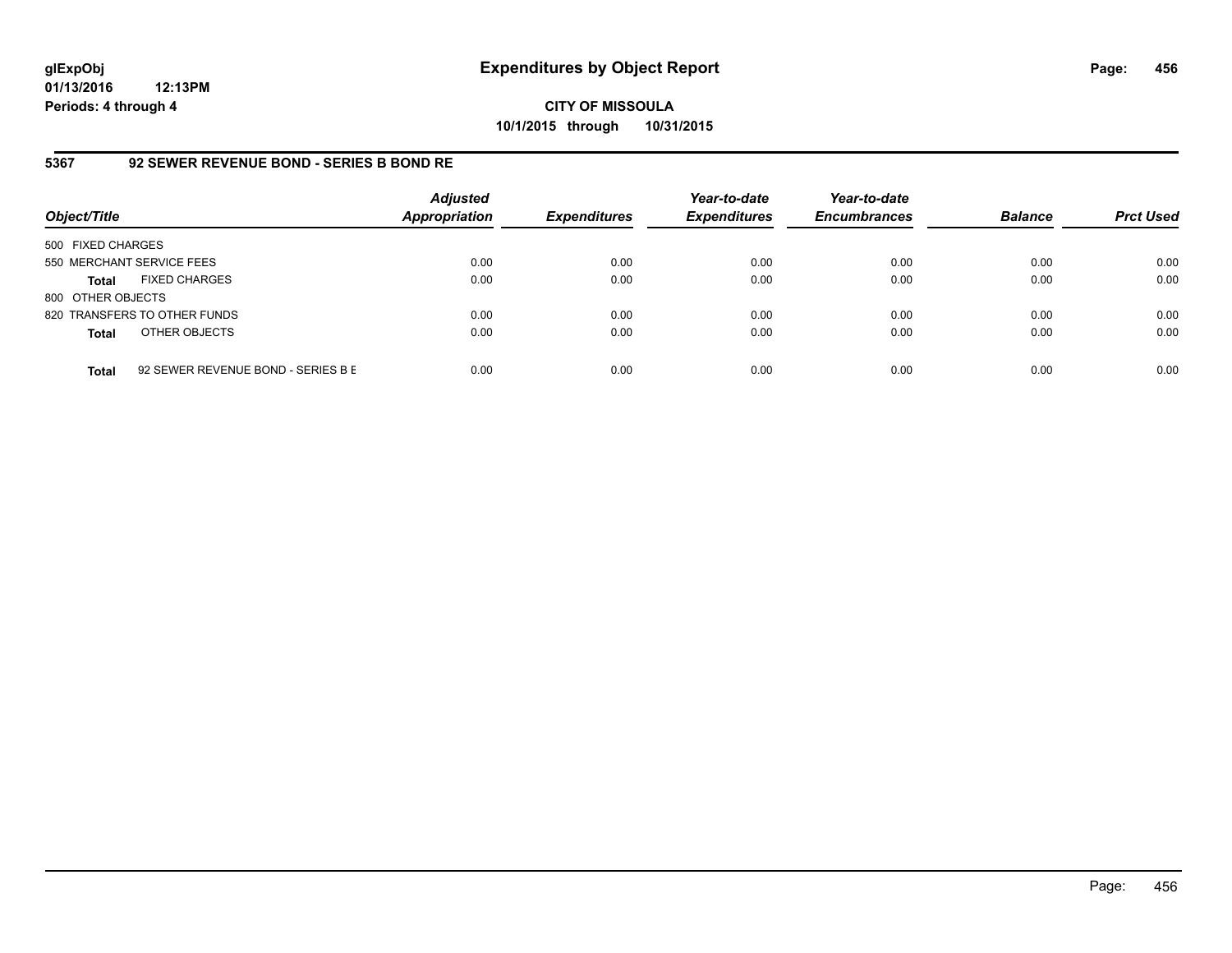#### **5368 00 SEWER REVENUE BOND RESERVE FUND**

| Object/Title                         | <b>Adjusted</b><br><b>Appropriation</b> | <b>Expenditures</b> | Year-to-date<br><b>Expenditures</b> | Year-to-date<br><b>Encumbrances</b> | <b>Balance</b> | <b>Prct Used</b> |
|--------------------------------------|-----------------------------------------|---------------------|-------------------------------------|-------------------------------------|----------------|------------------|
| 500 FIXED CHARGES                    |                                         |                     |                                     |                                     |                |                  |
| 550 MERCHANT SERVICE FEES            | 0.00                                    | 0.00                | 0.00                                | 0.00                                | 0.00           | 0.00             |
| <b>FIXED CHARGES</b><br><b>Total</b> | 0.00                                    | 0.00                | 0.00                                | 0.00                                | 0.00           | 0.00             |
| 800 OTHER OBJECTS                    |                                         |                     |                                     |                                     |                |                  |
| 820 TRANSFERS TO OTHER FUNDS         | 0.00                                    | 0.00                | 0.00                                | 0.00                                | 0.00           | 0.00             |
| OTHER OBJECTS<br><b>Total</b>        | 0.00                                    | 0.00                | 0.00                                | 0.00                                | 0.00           | 0.00             |
| <b>WASTEWATER</b><br><b>Total</b>    | 0.00                                    | 0.00                | 0.00                                | 0.00                                | 0.00           | 0.00             |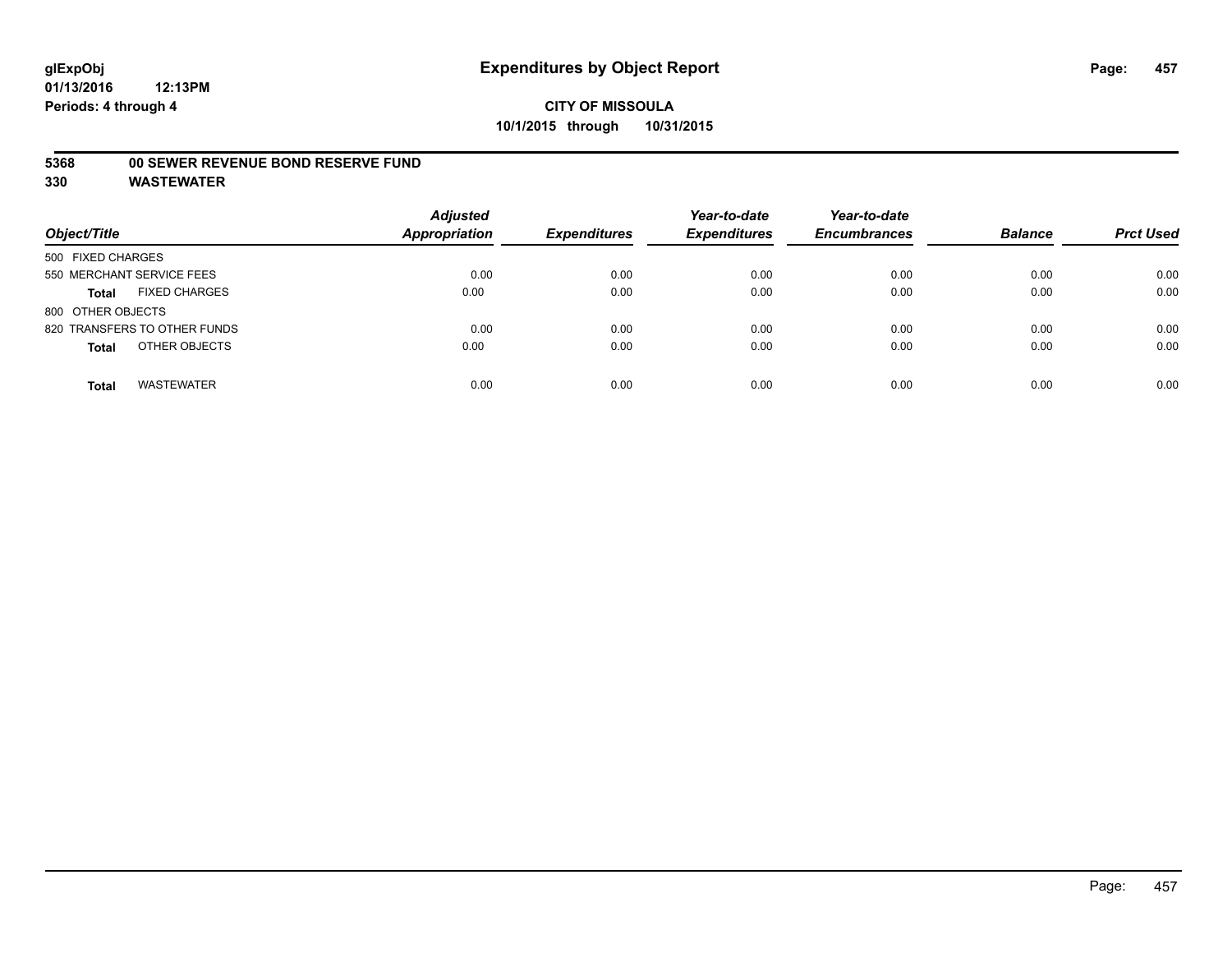**CITY OF MISSOULA 10/1/2015 through 10/31/2015**

### **5368 00 SEWER REVENUE BOND RESERVE FUND**

| Object/Title              |                                  | <b>Adjusted</b><br>Appropriation | <b>Expenditures</b> | Year-to-date<br><b>Expenditures</b> | Year-to-date<br><b>Encumbrances</b> | <b>Balance</b> | <b>Prct Used</b> |
|---------------------------|----------------------------------|----------------------------------|---------------------|-------------------------------------|-------------------------------------|----------------|------------------|
| 500 FIXED CHARGES         |                                  |                                  |                     |                                     |                                     |                |                  |
| 550 MERCHANT SERVICE FEES |                                  | 0.00                             | 0.00                | 0.00                                | 0.00                                | 0.00           | 0.00             |
| <b>Total</b>              | <b>FIXED CHARGES</b>             | 0.00                             | 0.00                | 0.00                                | 0.00                                | 0.00           | 0.00             |
| 800 OTHER OBJECTS         |                                  |                                  |                     |                                     |                                     |                |                  |
|                           | 820 TRANSFERS TO OTHER FUNDS     | 0.00                             | 0.00                | 0.00                                | 0.00                                | 0.00           | 0.00             |
| <b>Total</b>              | OTHER OBJECTS                    | 0.00                             | 0.00                | 0.00                                | 0.00                                | 0.00           | 0.00             |
| <b>Total</b>              | 00 SEWER REVENUE BOND RESERVE FL | 0.00                             | 0.00                | 0.00                                | 0.00                                | 0.00           | 0.00             |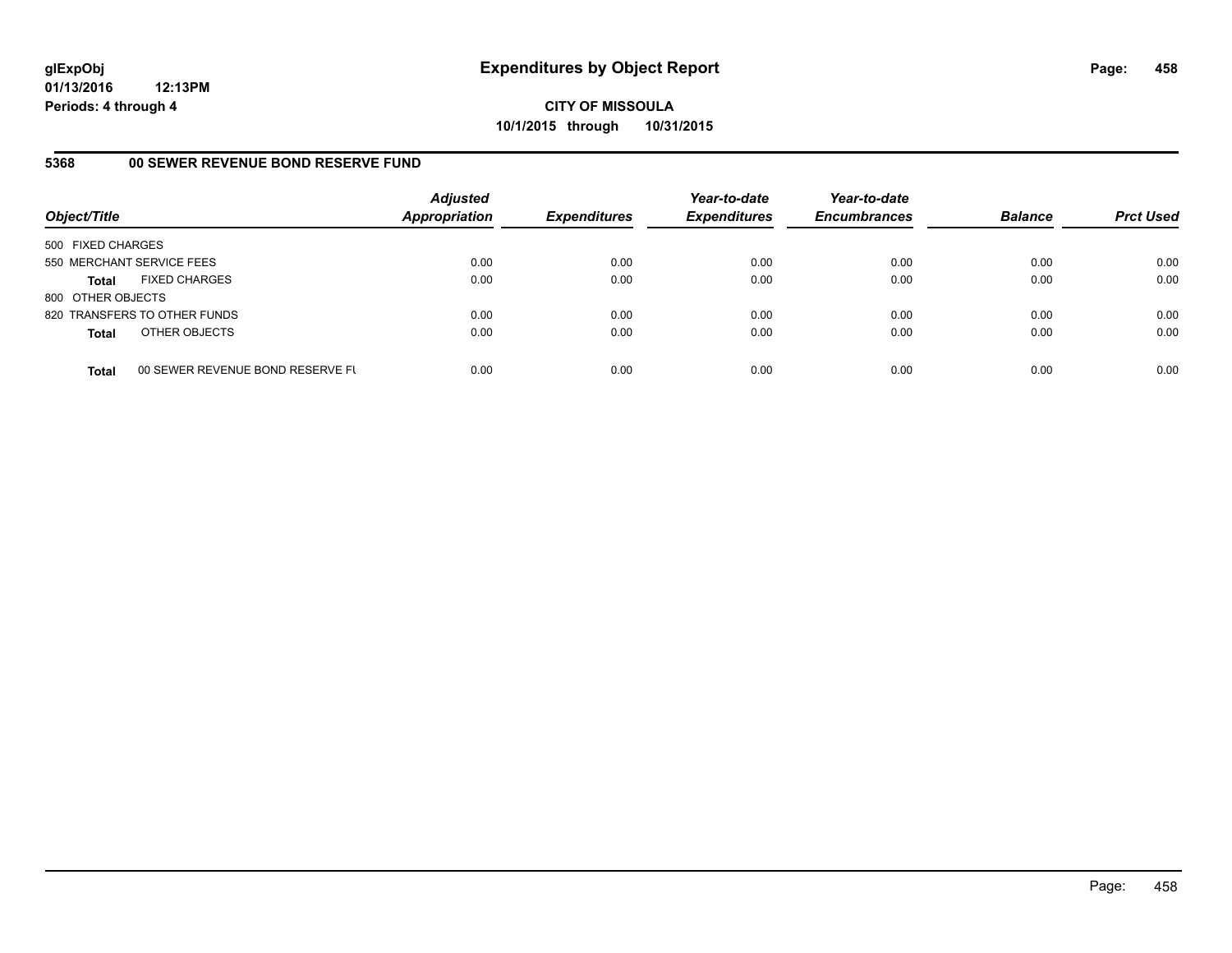#### **5369 2001 SEWER REVENUE BOND**

| Object/Title                         | <b>Adjusted</b><br><b>Appropriation</b> | <b>Expenditures</b> | Year-to-date<br><b>Expenditures</b> | Year-to-date<br><b>Encumbrances</b> | <b>Balance</b> | <b>Prct Used</b> |
|--------------------------------------|-----------------------------------------|---------------------|-------------------------------------|-------------------------------------|----------------|------------------|
| 500 FIXED CHARGES                    |                                         |                     |                                     |                                     |                |                  |
| 550 MERCHANT SERVICE FEES            | 0.00                                    | 0.00                | 0.00                                | 0.00                                | 0.00           | 0.00             |
| <b>FIXED CHARGES</b><br><b>Total</b> | 0.00                                    | 0.00                | 0.00                                | 0.00                                | 0.00           | 0.00             |
| 800 OTHER OBJECTS                    |                                         |                     |                                     |                                     |                |                  |
| 820 TRANSFERS TO OTHER FUNDS         | 30.00                                   | 0.00                | 0.00                                | 0.00                                | 30.00          | 0.00             |
| OTHER OBJECTS<br><b>Total</b>        | 30.00                                   | 0.00                | 0.00                                | 0.00                                | 30.00          | 0.00             |
| <b>WASTEWATER</b><br><b>Total</b>    | 30.00                                   | 0.00                | 0.00                                | 0.00                                | 30.00          | 0.00             |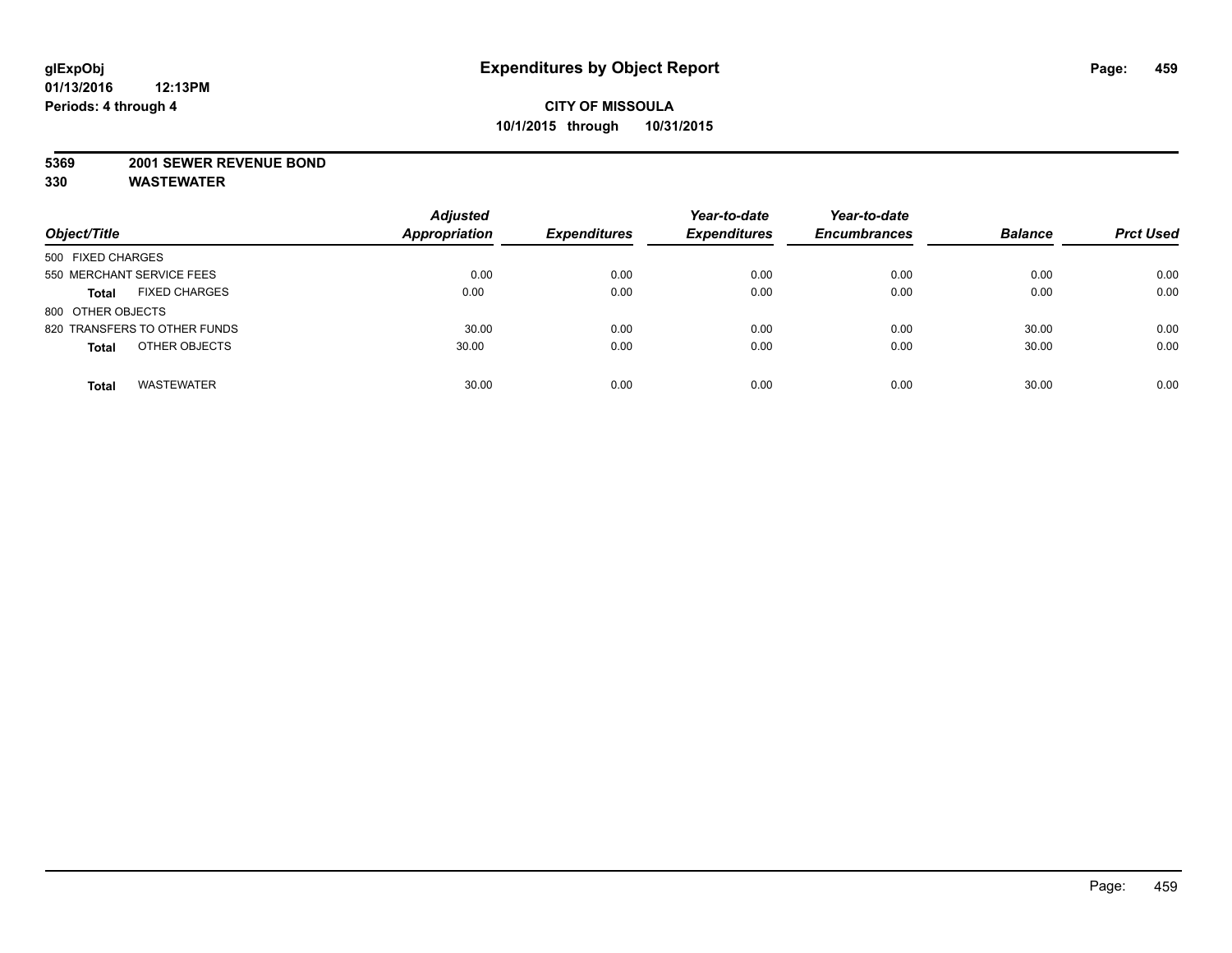#### **5369 2001 SEWER REVENUE BOND**

| Object/Title                            | <b>Adjusted</b><br>Appropriation | <b>Expenditures</b> | Year-to-date<br><b>Expenditures</b> | Year-to-date<br><b>Encumbrances</b> | <b>Balance</b> | <b>Prct Used</b> |
|-----------------------------------------|----------------------------------|---------------------|-------------------------------------|-------------------------------------|----------------|------------------|
| 500 FIXED CHARGES                       |                                  |                     |                                     |                                     |                |                  |
| 550 MERCHANT SERVICE FEES               | 0.00                             | 0.00                | 0.00                                | 0.00                                | 0.00           | 0.00             |
| <b>FIXED CHARGES</b><br><b>Total</b>    | 0.00                             | 0.00                | 0.00                                | 0.00                                | 0.00           | 0.00             |
| 800 OTHER OBJECTS                       |                                  |                     |                                     |                                     |                |                  |
| 820 TRANSFERS TO OTHER FUNDS            | 30.00                            | 0.00                | 0.00                                | 0.00                                | 30.00          | 0.00             |
| OTHER OBJECTS<br><b>Total</b>           | 30.00                            | 0.00                | 0.00                                | 0.00                                | 30.00          | 0.00             |
| 2001 SEWER REVENUE BOND<br><b>Total</b> | 30.00                            | 0.00                | 0.00                                | 0.00                                | 30.00          | 0.00             |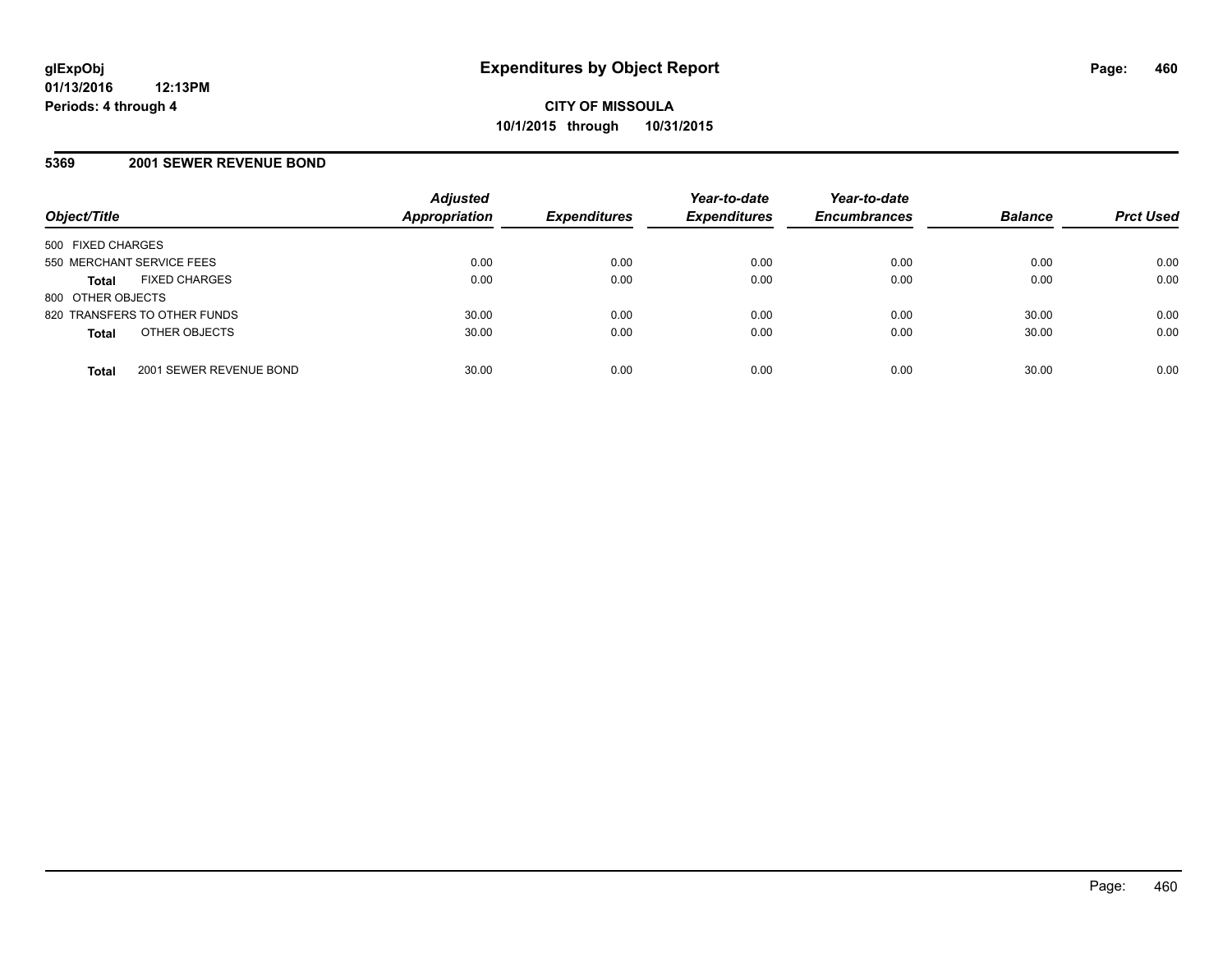#### **5370 99 SEWER REVENUE BOND RESERVE FUND**

| Object/Title                         | <b>Adjusted</b><br><b>Appropriation</b> | <b>Expenditures</b> | Year-to-date<br><b>Expenditures</b> | Year-to-date<br><b>Encumbrances</b> | <b>Balance</b> | <b>Prct Used</b> |
|--------------------------------------|-----------------------------------------|---------------------|-------------------------------------|-------------------------------------|----------------|------------------|
| 500 FIXED CHARGES                    |                                         |                     |                                     |                                     |                |                  |
| 550 MERCHANT SERVICE FEES            | 0.00                                    | 0.00                | 0.00                                | 0.00                                | 0.00           | 0.00             |
| <b>FIXED CHARGES</b><br><b>Total</b> | 0.00                                    | 0.00                | 0.00                                | 0.00                                | 0.00           | 0.00             |
| 800 OTHER OBJECTS                    |                                         |                     |                                     |                                     |                |                  |
| 820 TRANSFERS TO OTHER FUNDS         | 790.00                                  | 0.00                | 0.00                                | 0.00                                | 790.00         | 0.00             |
| OTHER OBJECTS<br><b>Total</b>        | 790.00                                  | 0.00                | 0.00                                | 0.00                                | 790.00         | 0.00             |
| <b>WASTEWATER</b><br>Total           | 790.00                                  | 0.00                | 0.00                                | 0.00                                | 790.00         | 0.00             |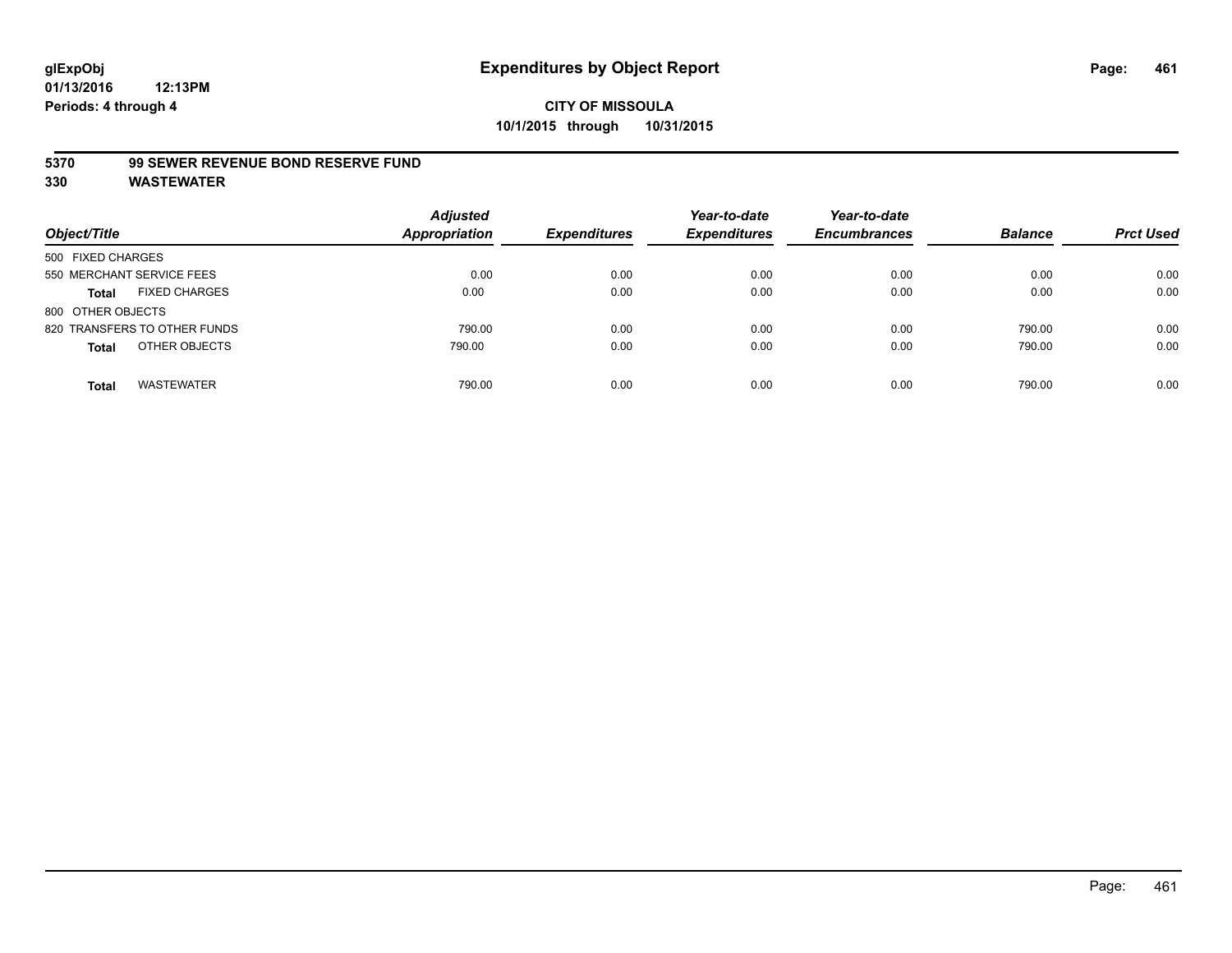**CITY OF MISSOULA 10/1/2015 through 10/31/2015**

### **5370 99 SEWER REVENUE BOND RESERVE FUND**

| Object/Title              |                                  | <b>Adjusted</b><br>Appropriation | <b>Expenditures</b> | Year-to-date<br><b>Expenditures</b> | Year-to-date<br><b>Encumbrances</b> | <b>Balance</b> | <b>Prct Used</b> |
|---------------------------|----------------------------------|----------------------------------|---------------------|-------------------------------------|-------------------------------------|----------------|------------------|
| 500 FIXED CHARGES         |                                  |                                  |                     |                                     |                                     |                |                  |
| 550 MERCHANT SERVICE FEES |                                  | 0.00                             | 0.00                | 0.00                                | 0.00                                | 0.00           | 0.00             |
| <b>Total</b>              | <b>FIXED CHARGES</b>             | 0.00                             | 0.00                | 0.00                                | 0.00                                | 0.00           | 0.00             |
| 800 OTHER OBJECTS         |                                  |                                  |                     |                                     |                                     |                |                  |
|                           | 820 TRANSFERS TO OTHER FUNDS     | 790.00                           | 0.00                | 0.00                                | 0.00                                | 790.00         | 0.00             |
| <b>Total</b>              | OTHER OBJECTS                    | 790.00                           | 0.00                | 0.00                                | 0.00                                | 790.00         | 0.00             |
| <b>Total</b>              | 99 SEWER REVENUE BOND RESERVE FL | 790.00                           | 0.00                | 0.00                                | 0.00                                | 790.00         | 0.00             |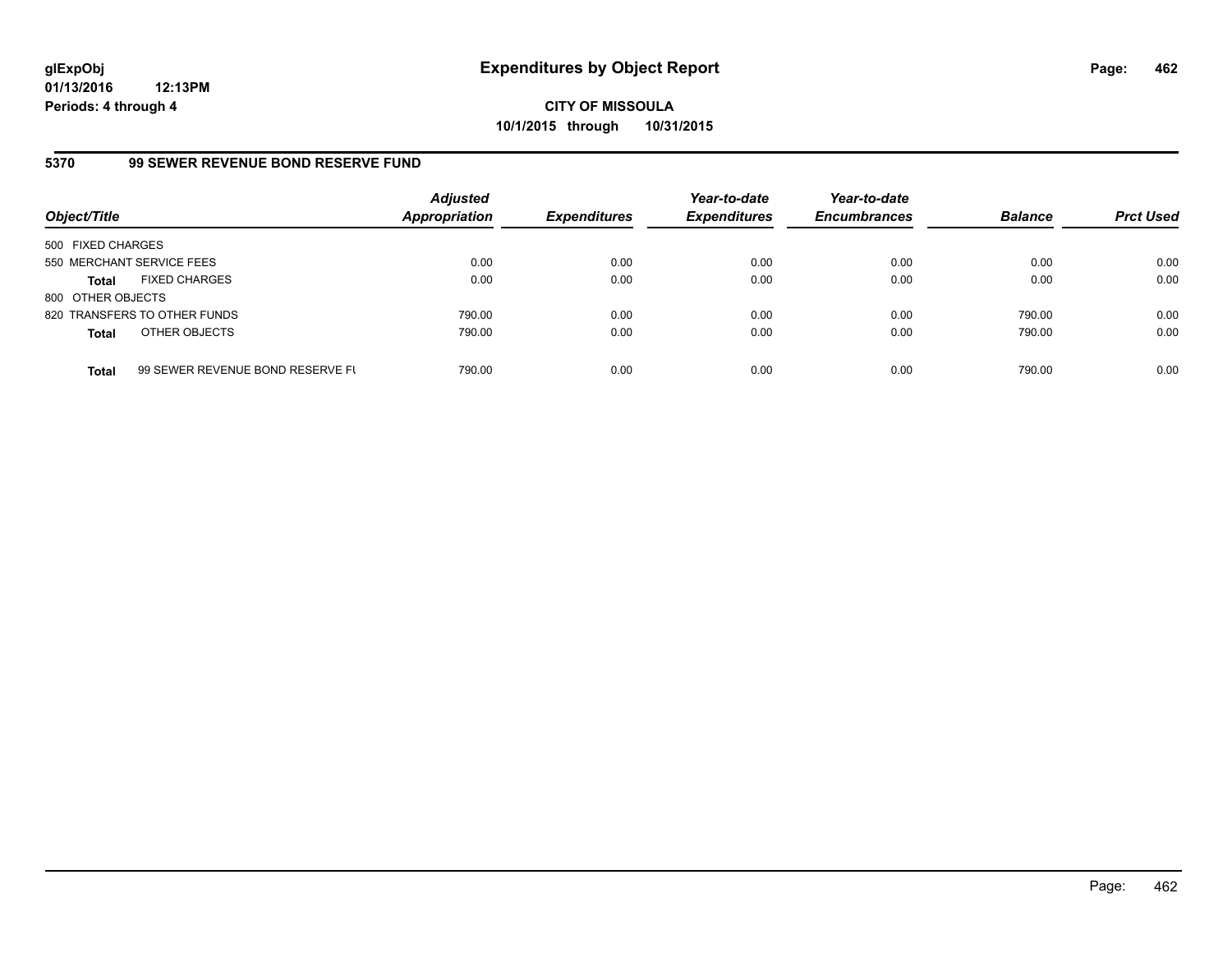# **5371 2002 SEWER BONDS**

|                   |                             | <b>Adjusted</b>      |                     | Year-to-date        | Year-to-date        |                |                  |
|-------------------|-----------------------------|----------------------|---------------------|---------------------|---------------------|----------------|------------------|
| Object/Title      |                             | <b>Appropriation</b> | <b>Expenditures</b> | <b>Expenditures</b> | <b>Encumbrances</b> | <b>Balance</b> | <b>Prct Used</b> |
| 500 FIXED CHARGES |                             |                      |                     |                     |                     |                |                  |
|                   | 550 MERCHANT SERVICE FEES   | 0.00                 | 0.00                | 0.00                | 0.00                | 0.00           | 0.00             |
| <b>Total</b>      | <b>FIXED CHARGES</b>        | 0.00                 | 0.00                | 0.00                | 0.00                | 0.00           | 0.00             |
| 600 DEBT SERVICE  |                             |                      |                     |                     |                     |                |                  |
| 610 PRINCIPAL     |                             | 75,000.00            | 0.00                | 0.00                | 0.00                | 75.000.00      | 0.00             |
|                   | 620 INTEREST / SERVICE FEES | 9,930.00             | 0.00                | 0.00                | 0.00                | 9,930.00       | 0.00             |
| <b>Total</b>      | <b>DEBT SERVICE</b>         | 84.930.00            | 0.00                | 0.00                | 0.00                | 84,930.00      | 0.00             |
| <b>Total</b>      | <b>WASTEWATER</b>           | 84.930.00            | 0.00                | 0.00                | 0.00                | 84.930.00      | 0.00             |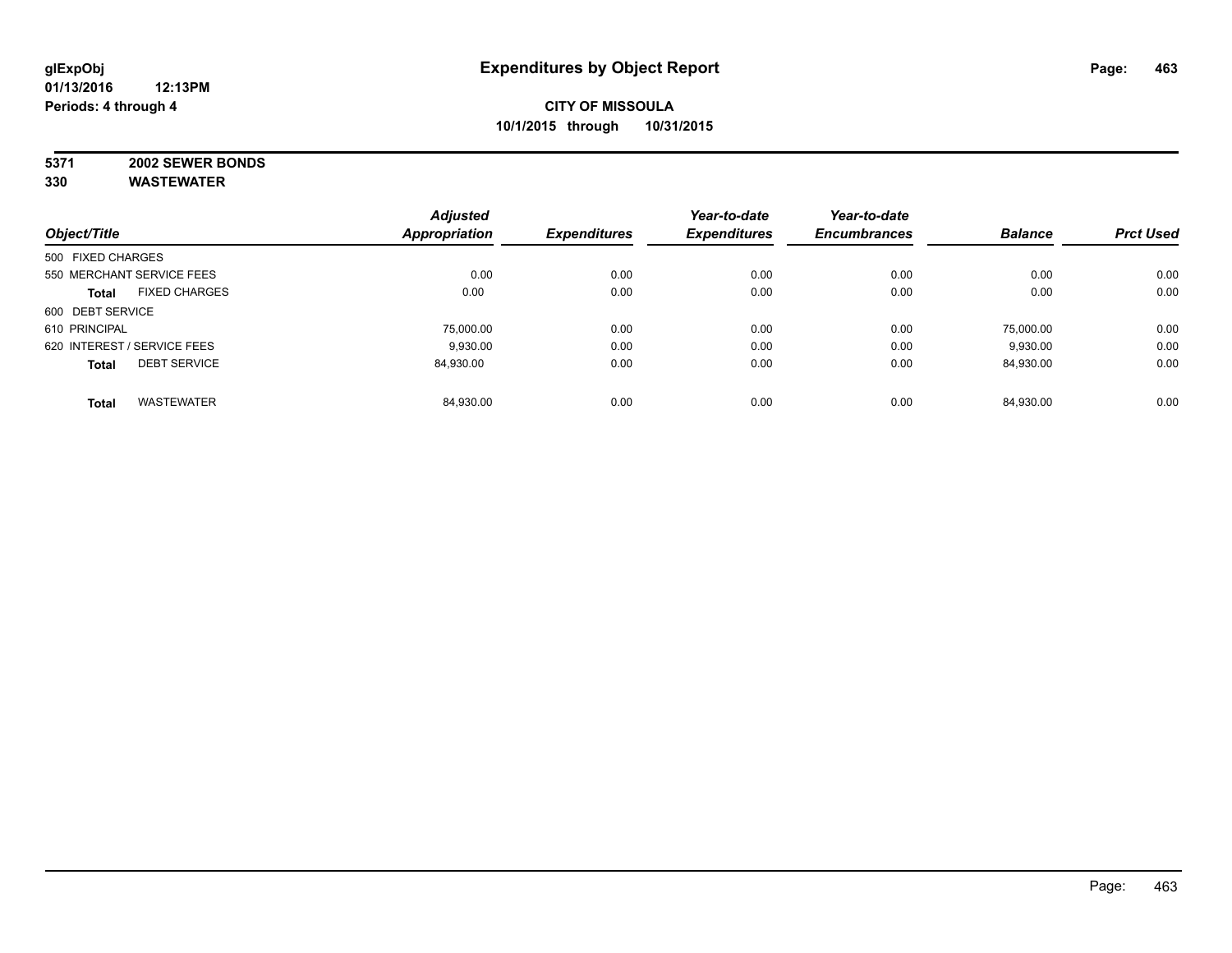#### **5371 2002 SEWER BONDS**

| Object/Title                         | <b>Adjusted</b><br>Appropriation | <b>Expenditures</b> | Year-to-date<br><b>Expenditures</b> | Year-to-date<br><b>Encumbrances</b> | <b>Balance</b> | <b>Prct Used</b> |
|--------------------------------------|----------------------------------|---------------------|-------------------------------------|-------------------------------------|----------------|------------------|
| 500 FIXED CHARGES                    |                                  |                     |                                     |                                     |                |                  |
| 550 MERCHANT SERVICE FEES            | 0.00                             | 0.00                | 0.00                                | 0.00                                | 0.00           | 0.00             |
| <b>FIXED CHARGES</b><br><b>Total</b> | 0.00                             | 0.00                | 0.00                                | 0.00                                | 0.00           | 0.00             |
| 600 DEBT SERVICE                     |                                  |                     |                                     |                                     |                |                  |
| 610 PRINCIPAL                        | 75.000.00                        | 0.00                | 0.00                                | 0.00                                | 75.000.00      | 0.00             |
| 620 INTEREST / SERVICE FEES          | 9.930.00                         | 0.00                | 0.00                                | 0.00                                | 9.930.00       | 0.00             |
| <b>DEBT SERVICE</b><br><b>Total</b>  | 84,930.00                        | 0.00                | 0.00                                | 0.00                                | 84.930.00      | 0.00             |
| 2002 SEWER BONDS<br><b>Total</b>     | 84,930.00                        | 0.00                | 0.00                                | 0.00                                | 84.930.00      | 0.00             |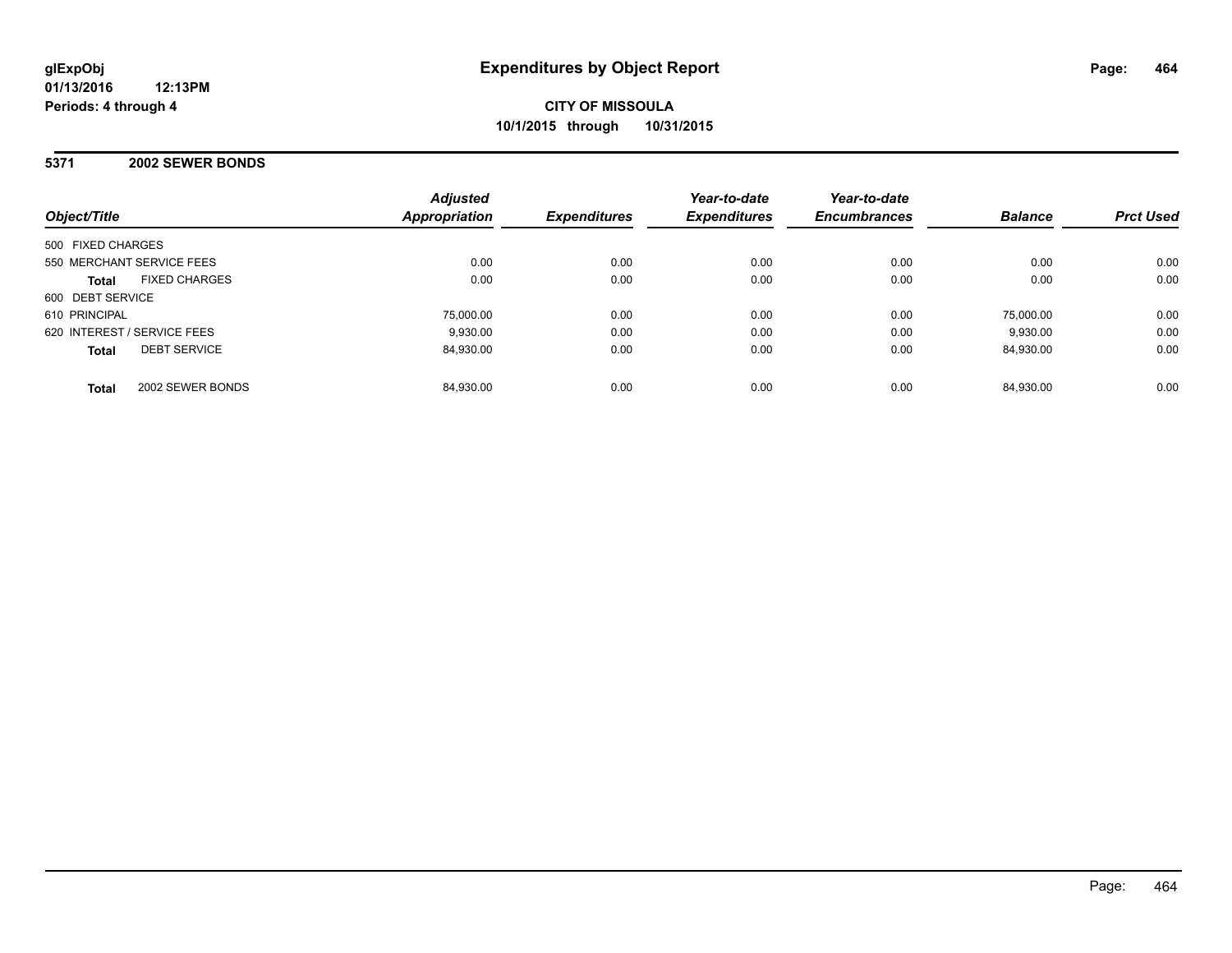#### **5372 2002 SEWER REVENUE BOND**

| Object/Title                         | <b>Adjusted</b><br><b>Appropriation</b> | <b>Expenditures</b> | Year-to-date<br><b>Expenditures</b> | Year-to-date<br><b>Encumbrances</b> | <b>Balance</b> | <b>Prct Used</b> |
|--------------------------------------|-----------------------------------------|---------------------|-------------------------------------|-------------------------------------|----------------|------------------|
| 500 FIXED CHARGES                    |                                         |                     |                                     |                                     |                |                  |
| 550 MERCHANT SERVICE FEES            | 0.00                                    | 0.00                | 0.00                                | 0.00                                | 0.00           | 0.00             |
| <b>FIXED CHARGES</b><br><b>Total</b> | 0.00                                    | 0.00                | 0.00                                | 0.00                                | 0.00           | 0.00             |
| 800 OTHER OBJECTS                    |                                         |                     |                                     |                                     |                |                  |
| 820 TRANSFERS TO OTHER FUNDS         | 0.00                                    | 0.00                | 0.00                                | 0.00                                | 0.00           | 0.00             |
| OTHER OBJECTS<br><b>Total</b>        | 0.00                                    | 0.00                | 0.00                                | 0.00                                | 0.00           | 0.00             |
| <b>WASTEWATER</b><br><b>Total</b>    | 0.00                                    | 0.00                | 0.00                                | 0.00                                | 0.00           | 0.00             |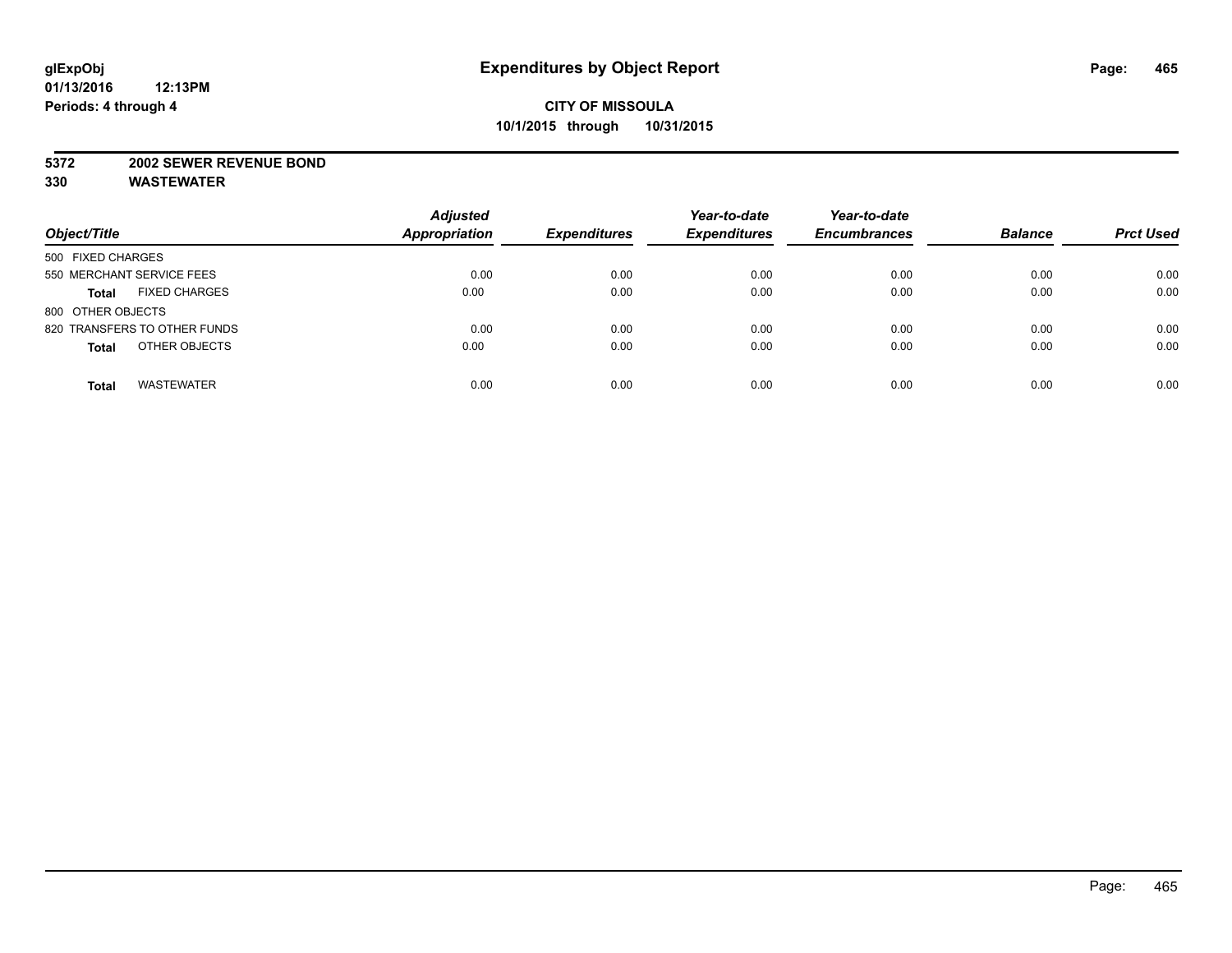#### **5372 2002 SEWER REVENUE BOND**

| Object/Title              |                              | <b>Adjusted</b><br><b>Appropriation</b> | <b>Expenditures</b> | Year-to-date<br><b>Expenditures</b> | Year-to-date<br><b>Encumbrances</b> | <b>Balance</b> | <b>Prct Used</b> |
|---------------------------|------------------------------|-----------------------------------------|---------------------|-------------------------------------|-------------------------------------|----------------|------------------|
| 500 FIXED CHARGES         |                              |                                         |                     |                                     |                                     |                |                  |
| 550 MERCHANT SERVICE FEES |                              | 0.00                                    | 0.00                | 0.00                                | 0.00                                | 0.00           | 0.00             |
| <b>Total</b>              | <b>FIXED CHARGES</b>         | 0.00                                    | 0.00                | 0.00                                | 0.00                                | 0.00           | 0.00             |
| 800 OTHER OBJECTS         |                              |                                         |                     |                                     |                                     |                |                  |
|                           | 820 TRANSFERS TO OTHER FUNDS | 0.00                                    | 0.00                | 0.00                                | 0.00                                | 0.00           | 0.00             |
| <b>Total</b>              | OTHER OBJECTS                | 0.00                                    | 0.00                | 0.00                                | 0.00                                | 0.00           | 0.00             |
| <b>Total</b>              | 2002 SEWER REVENUE BOND      | 0.00                                    | 0.00                | 0.00                                | 0.00                                | 0.00           | 0.00             |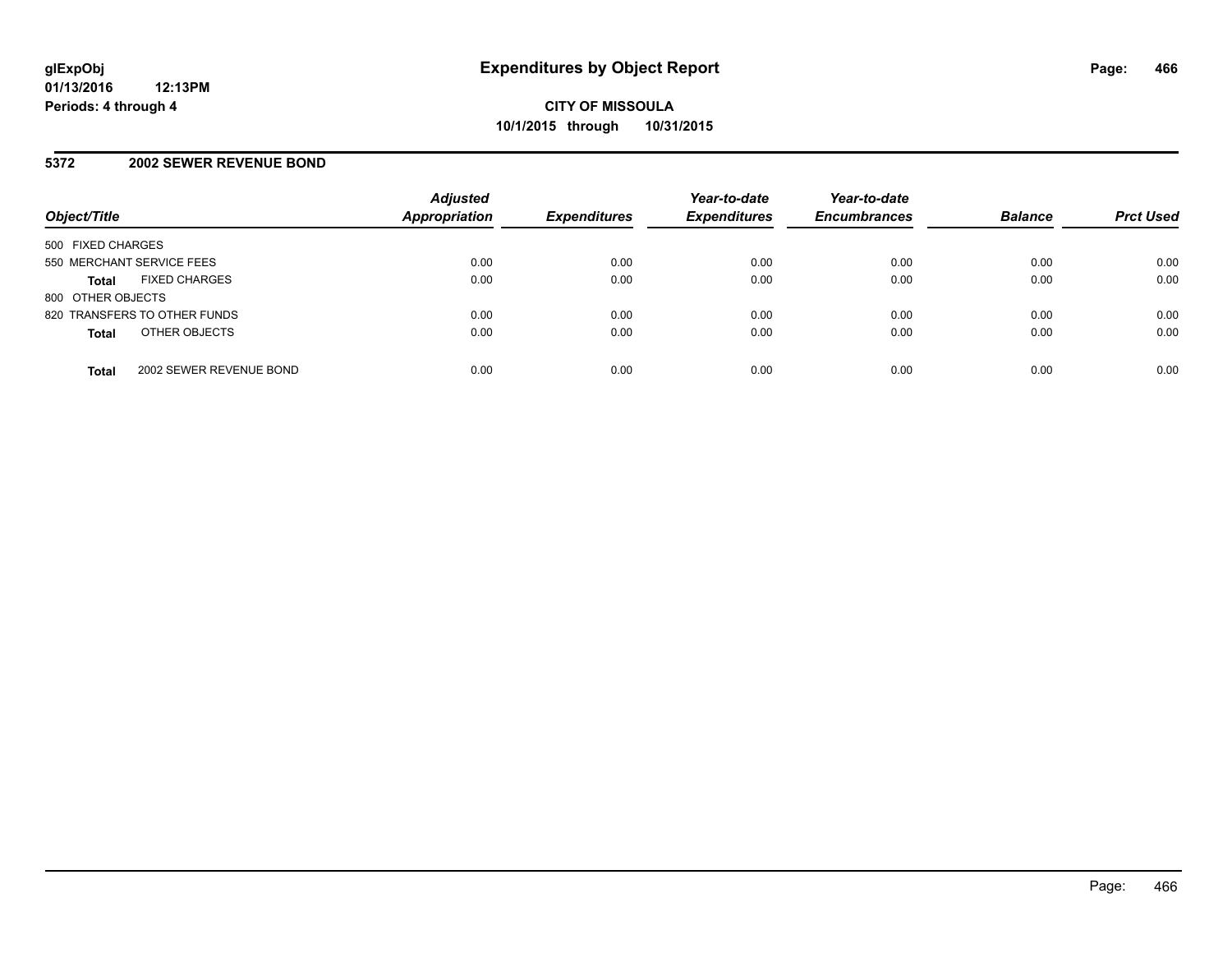#### **5373 2002 WWTP UPGRADE REVENUE BOND**

|                   |                             | <b>Adjusted</b> |                     | Year-to-date        | Year-to-date        |                |                  |
|-------------------|-----------------------------|-----------------|---------------------|---------------------|---------------------|----------------|------------------|
| Object/Title      |                             | Appropriation   | <b>Expenditures</b> | <b>Expenditures</b> | <b>Encumbrances</b> | <b>Balance</b> | <b>Prct Used</b> |
| 500 FIXED CHARGES |                             |                 |                     |                     |                     |                |                  |
|                   | 550 MERCHANT SERVICE FEES   | 0.00            | 0.00                | 0.00                | 0.00                | 0.00           | 0.00             |
| <b>Total</b>      | <b>FIXED CHARGES</b>        | 0.00            | 0.00                | 0.00                | 0.00                | 0.00           | 0.00             |
| 600 DEBT SERVICE  |                             |                 |                     |                     |                     |                |                  |
| 610 PRINCIPAL     |                             | 290,000.00      | 0.00                | 0.00                | 0.00                | 290.000.00     | 0.00             |
|                   | 620 INTEREST / SERVICE FEES | 41.640.00       | 0.00                | 0.00                | 0.00                | 41,640.00      | 0.00             |
| <b>Total</b>      | <b>DEBT SERVICE</b>         | 331.640.00      | 0.00                | 0.00                | 0.00                | 331.640.00     | 0.00             |
| <b>Total</b>      | <b>WASTEWATER</b>           | 331.640.00      | 0.00                | 0.00                | 0.00                | 331.640.00     | 0.00             |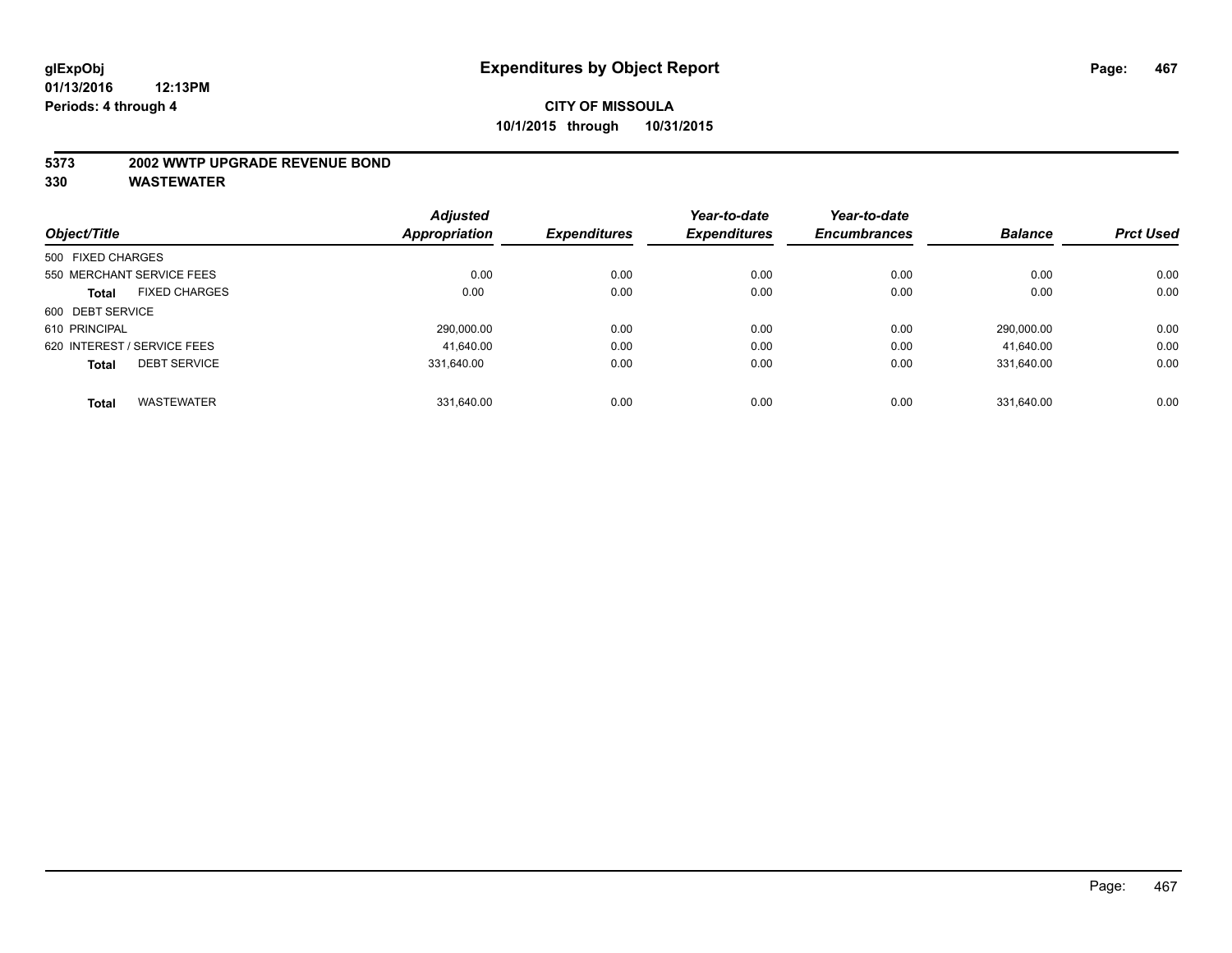# **CITY OF MISSOULA 10/1/2015 through 10/31/2015**

# **5373 2002 WWTP UPGRADE REVENUE BOND**

| Object/Title      |                                | <b>Adjusted</b><br>Appropriation | <b>Expenditures</b> | Year-to-date<br><b>Expenditures</b> | Year-to-date<br><b>Encumbrances</b> | <b>Balance</b> | <b>Prct Used</b> |
|-------------------|--------------------------------|----------------------------------|---------------------|-------------------------------------|-------------------------------------|----------------|------------------|
| 500 FIXED CHARGES |                                |                                  |                     |                                     |                                     |                |                  |
|                   | 550 MERCHANT SERVICE FEES      | 0.00                             | 0.00                | 0.00                                | 0.00                                | 0.00           | 0.00             |
| <b>Total</b>      | <b>FIXED CHARGES</b>           | 0.00                             | 0.00                | 0.00                                | 0.00                                | 0.00           | 0.00             |
| 600 DEBT SERVICE  |                                |                                  |                     |                                     |                                     |                |                  |
| 610 PRINCIPAL     |                                | 290.000.00                       | 0.00                | 0.00                                | 0.00                                | 290.000.00     | 0.00             |
|                   | 620 INTEREST / SERVICE FEES    | 41.640.00                        | 0.00                | 0.00                                | 0.00                                | 41.640.00      | 0.00             |
| <b>Total</b>      | <b>DEBT SERVICE</b>            | 331.640.00                       | 0.00                | 0.00                                | 0.00                                | 331.640.00     | 0.00             |
| <b>Total</b>      | 2002 WWTP UPGRADE REVENUE BOND | 331.640.00                       | 0.00                | 0.00                                | 0.00                                | 331.640.00     | 0.00             |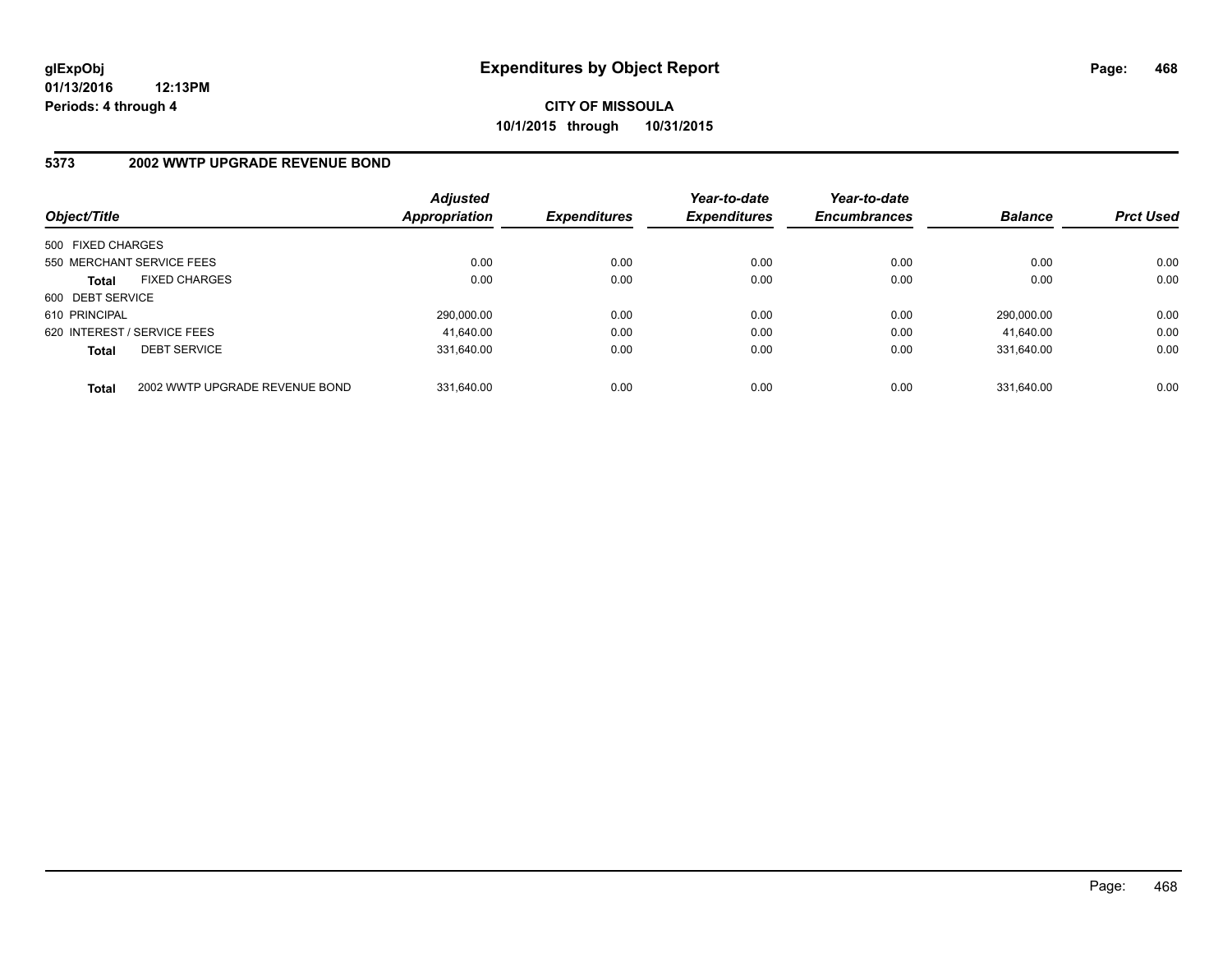#### **5374 2002 WWTP UPGRADE RESERVE**

| Object/Title                         | <b>Adjusted</b><br><b>Appropriation</b> | <b>Expenditures</b> | Year-to-date<br><b>Expenditures</b> | Year-to-date<br><b>Encumbrances</b> | <b>Balance</b> | <b>Prct Used</b> |
|--------------------------------------|-----------------------------------------|---------------------|-------------------------------------|-------------------------------------|----------------|------------------|
| 500 FIXED CHARGES                    |                                         |                     |                                     |                                     |                |                  |
| 550 MERCHANT SERVICE FEES            | 0.00                                    | 0.00                | 0.00                                | 0.00                                | 0.00           | 0.00             |
| <b>FIXED CHARGES</b><br><b>Total</b> | 0.00                                    | 0.00                | 0.00                                | 0.00                                | 0.00           | 0.00             |
| 600 DEBT SERVICE                     |                                         |                     |                                     |                                     |                |                  |
| 610 PRINCIPAL                        | 0.00                                    | 0.00                | 0.00                                | 0.00                                | 0.00           | 0.00             |
| 620 INTEREST / SERVICE FEES          | 0.00                                    | 0.00                | 0.00                                | 0.00                                | 0.00           | 0.00             |
| <b>DEBT SERVICE</b><br><b>Total</b>  | 0.00                                    | 0.00                | 0.00                                | 0.00                                | 0.00           | 0.00             |
| 800 OTHER OBJECTS                    |                                         |                     |                                     |                                     |                |                  |
| 820 TRANSFERS TO OTHER FUNDS         | 180.00                                  | 0.00                | 0.00                                | 0.00                                | 180.00         | 0.00             |
| OTHER OBJECTS<br><b>Total</b>        | 180.00                                  | 0.00                | 0.00                                | 0.00                                | 180.00         | 0.00             |
|                                      |                                         |                     |                                     |                                     |                |                  |
| <b>WASTEWATER</b><br><b>Total</b>    | 180.00                                  | 0.00                | 0.00                                | 0.00                                | 180.00         | 0.00             |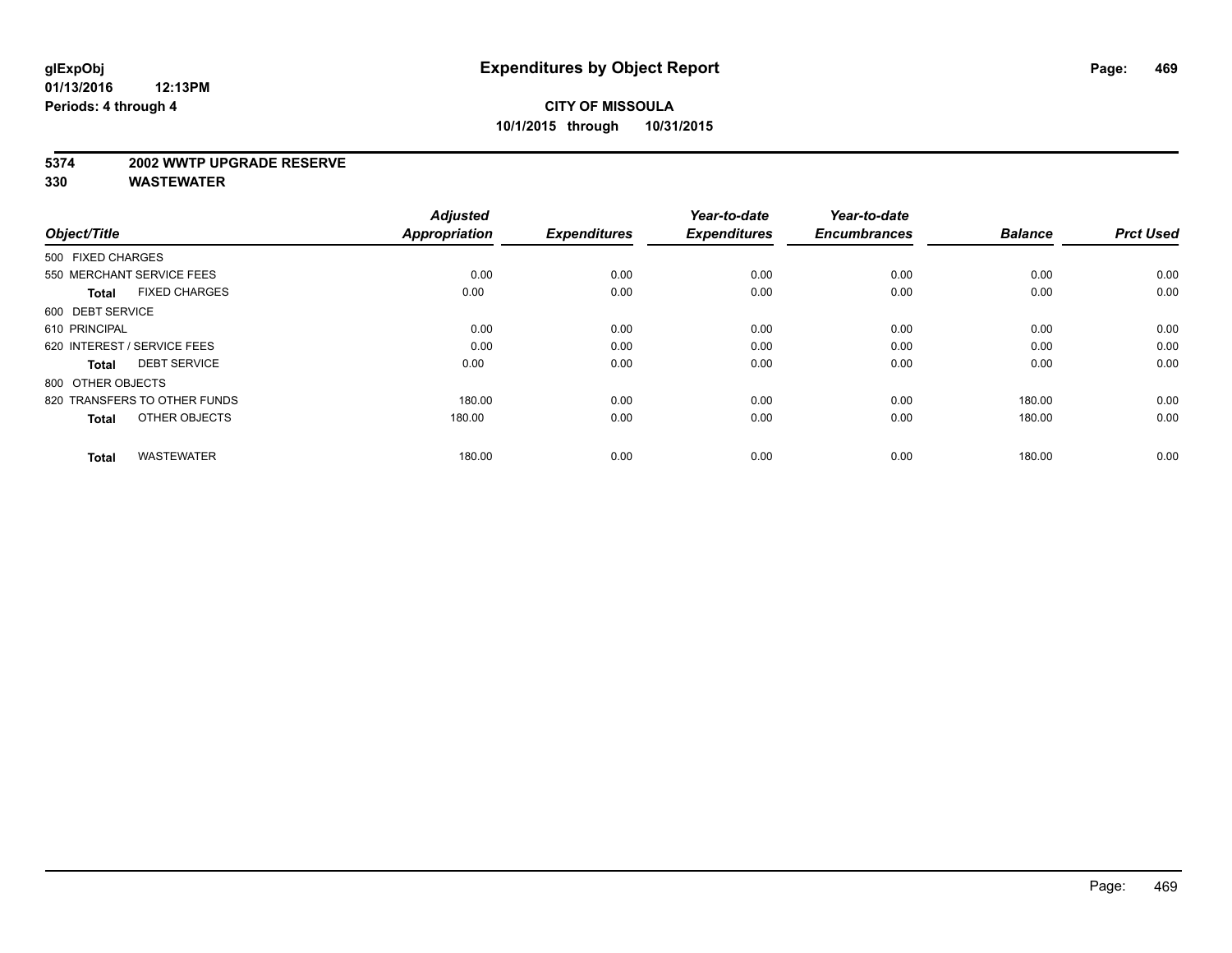### **5374 2002 WWTP UPGRADE RESERVE**

| Object/Title      |                              | <b>Adjusted</b><br><b>Appropriation</b> | <b>Expenditures</b> | Year-to-date<br><b>Expenditures</b> | Year-to-date<br><b>Encumbrances</b> | <b>Balance</b> | <b>Prct Used</b> |
|-------------------|------------------------------|-----------------------------------------|---------------------|-------------------------------------|-------------------------------------|----------------|------------------|
| 500 FIXED CHARGES |                              |                                         |                     |                                     |                                     |                |                  |
|                   | 550 MERCHANT SERVICE FEES    | 0.00                                    | 0.00                | 0.00                                | 0.00                                | 0.00           | 0.00             |
| <b>Total</b>      | <b>FIXED CHARGES</b>         | 0.00                                    | 0.00                | 0.00                                | 0.00                                | 0.00           | 0.00             |
| 600 DEBT SERVICE  |                              |                                         |                     |                                     |                                     |                |                  |
| 610 PRINCIPAL     |                              | 0.00                                    | 0.00                | 0.00                                | 0.00                                | 0.00           | 0.00             |
|                   | 620 INTEREST / SERVICE FEES  | 0.00                                    | 0.00                | 0.00                                | 0.00                                | 0.00           | 0.00             |
| Total             | <b>DEBT SERVICE</b>          | 0.00                                    | 0.00                | 0.00                                | 0.00                                | 0.00           | 0.00             |
| 800 OTHER OBJECTS |                              |                                         |                     |                                     |                                     |                |                  |
|                   | 820 TRANSFERS TO OTHER FUNDS | 180.00                                  | 0.00                | 0.00                                | 0.00                                | 180.00         | 0.00             |
| <b>Total</b>      | OTHER OBJECTS                | 180.00                                  | 0.00                | 0.00                                | 0.00                                | 180.00         | 0.00             |
| <b>Total</b>      | 2002 WWTP UPGRADE RESERVE    | 180.00                                  | 0.00                | 0.00                                | 0.00                                | 180.00         | 0.00             |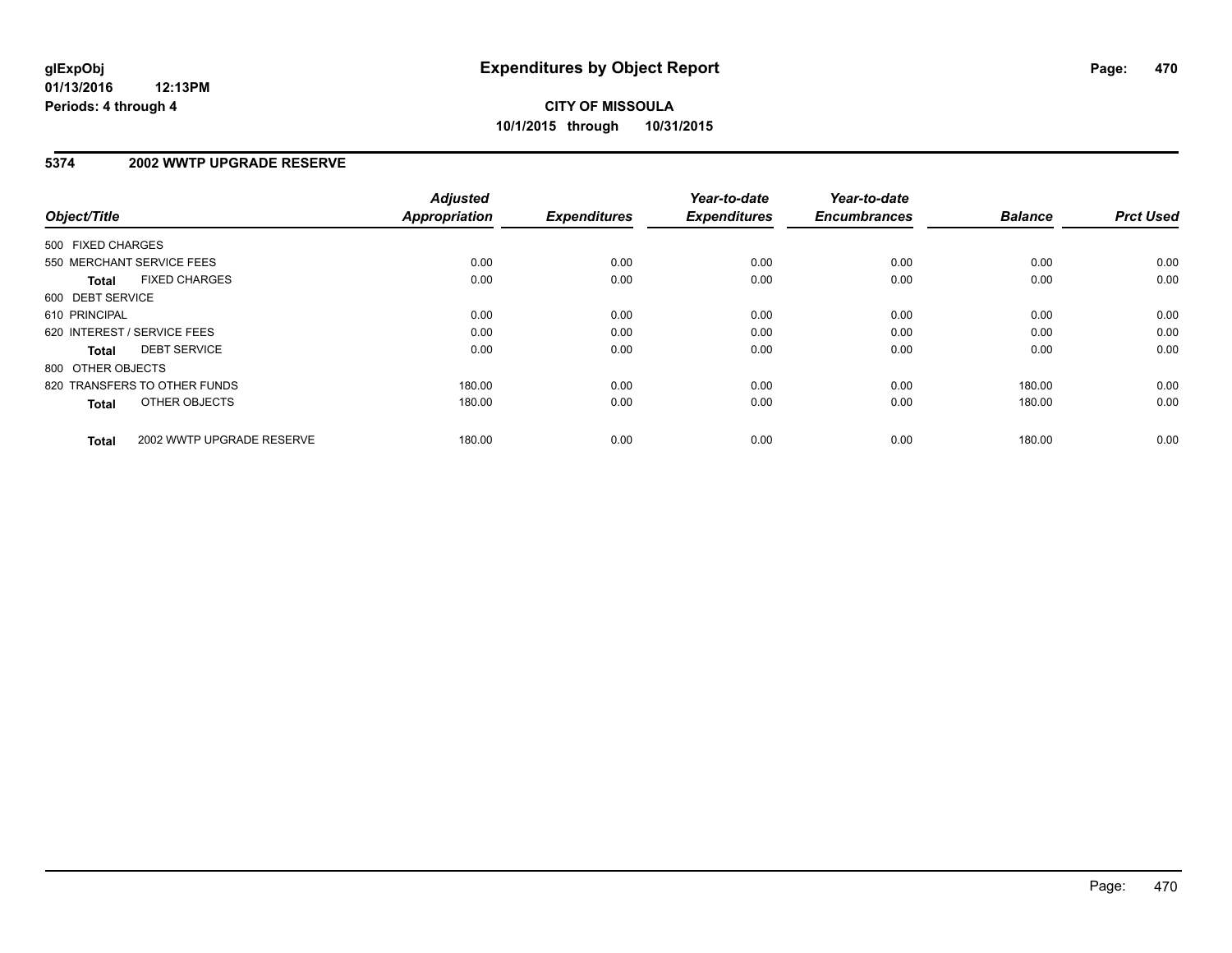#### **5375 2003 WWTP SRF \$3.8M EPA DEBT**

|                                      | <b>Adjusted</b> |                     | Year-to-date        | Year-to-date        |                |                  |
|--------------------------------------|-----------------|---------------------|---------------------|---------------------|----------------|------------------|
| Object/Title                         | Appropriation   | <b>Expenditures</b> | <b>Expenditures</b> | <b>Encumbrances</b> | <b>Balance</b> | <b>Prct Used</b> |
| 500 FIXED CHARGES                    |                 |                     |                     |                     |                |                  |
| 550 MERCHANT SERVICE FEES            | 0.00            | 0.00                | 0.00                | 0.00                | 0.00           | 0.00             |
| <b>FIXED CHARGES</b><br><b>Total</b> | 0.00            | 0.00                | 0.00                | 0.00                | 0.00           | 0.00             |
| 600 DEBT SERVICE                     |                 |                     |                     |                     |                |                  |
| 610 PRINCIPAL                        | 211.000.00      | 0.00                | 0.00                | 0.00                | 211.000.00     | 0.00             |
| 620 INTEREST / SERVICE FEES          | 39.926.00       | 0.00                | 0.00                | 0.00                | 39.926.00      | 0.00             |
| <b>DEBT SERVICE</b><br><b>Total</b>  | 250.926.00      | 0.00                | 0.00                | 0.00                | 250.926.00     | 0.00             |
|                                      |                 |                     |                     |                     |                |                  |
| <b>WASTEWATER</b><br><b>Total</b>    | 250.926.00      | 0.00                | 0.00                | 0.00                | 250.926.00     | 0.00             |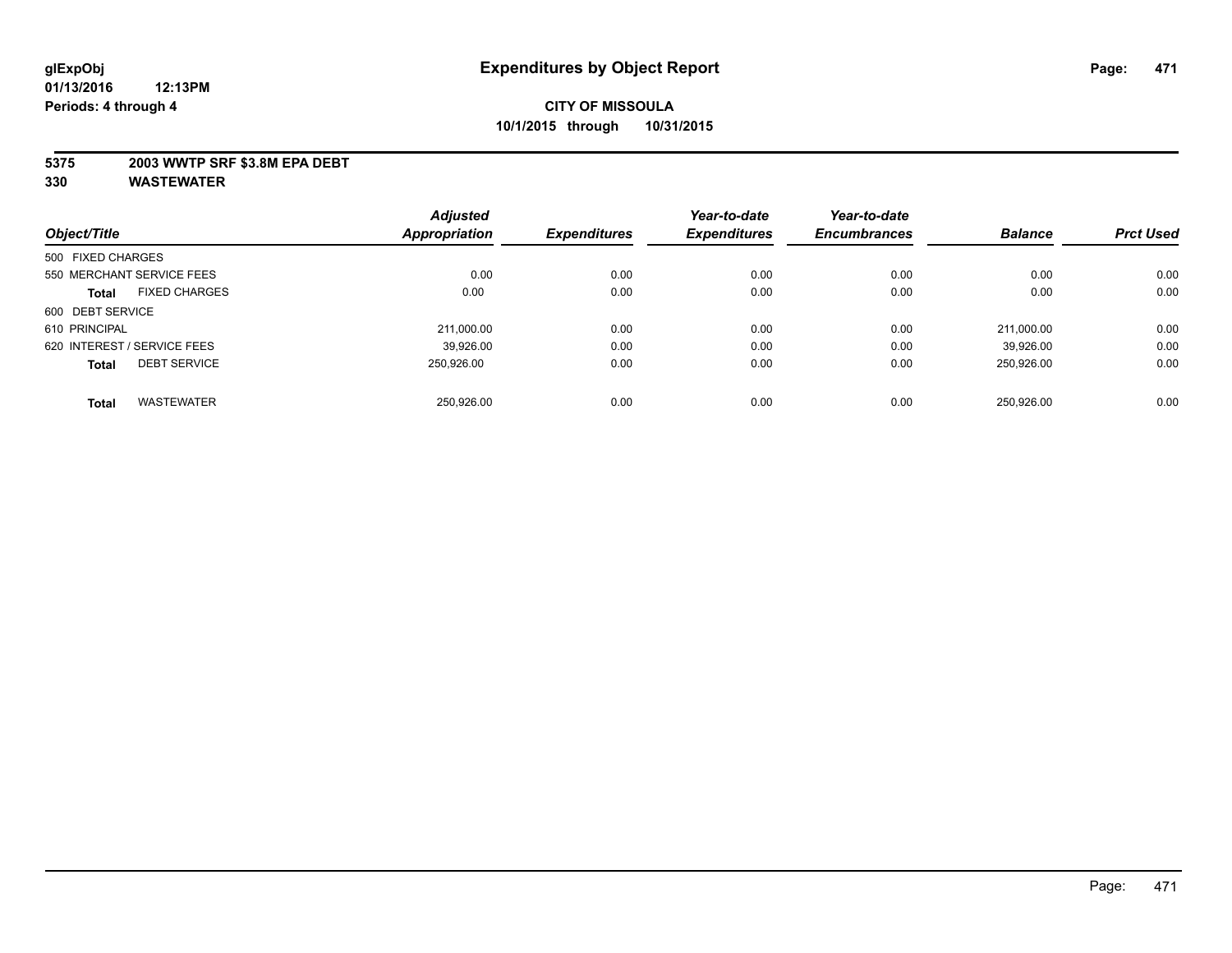#### **5375 2003 WWTP SRF \$3.8M EPA DEBT**

| Object/Title                                  | <b>Adjusted</b><br><b>Appropriation</b> | <b>Expenditures</b> | Year-to-date<br><b>Expenditures</b> | Year-to-date<br><b>Encumbrances</b> | <b>Balance</b> | <b>Prct Used</b> |
|-----------------------------------------------|-----------------------------------------|---------------------|-------------------------------------|-------------------------------------|----------------|------------------|
| 500 FIXED CHARGES                             |                                         |                     |                                     |                                     |                |                  |
| 550 MERCHANT SERVICE FEES                     | 0.00                                    | 0.00                | 0.00                                | 0.00                                | 0.00           | 0.00             |
| <b>FIXED CHARGES</b><br><b>Total</b>          | 0.00                                    | 0.00                | 0.00                                | 0.00                                | 0.00           | 0.00             |
| 600 DEBT SERVICE                              |                                         |                     |                                     |                                     |                |                  |
| 610 PRINCIPAL                                 | 211.000.00                              | 0.00                | 0.00                                | 0.00                                | 211.000.00     | 0.00             |
| 620 INTEREST / SERVICE FEES                   | 39,926.00                               | 0.00                | 0.00                                | 0.00                                | 39.926.00      | 0.00             |
| <b>DEBT SERVICE</b><br><b>Total</b>           | 250.926.00                              | 0.00                | 0.00                                | 0.00                                | 250.926.00     | 0.00             |
|                                               |                                         |                     |                                     |                                     |                |                  |
| 2003 WWTP SRF \$3.8M EPA DEBT<br><b>Total</b> | 250.926.00                              | 0.00                | 0.00                                | 0.00                                | 250.926.00     | 0.00             |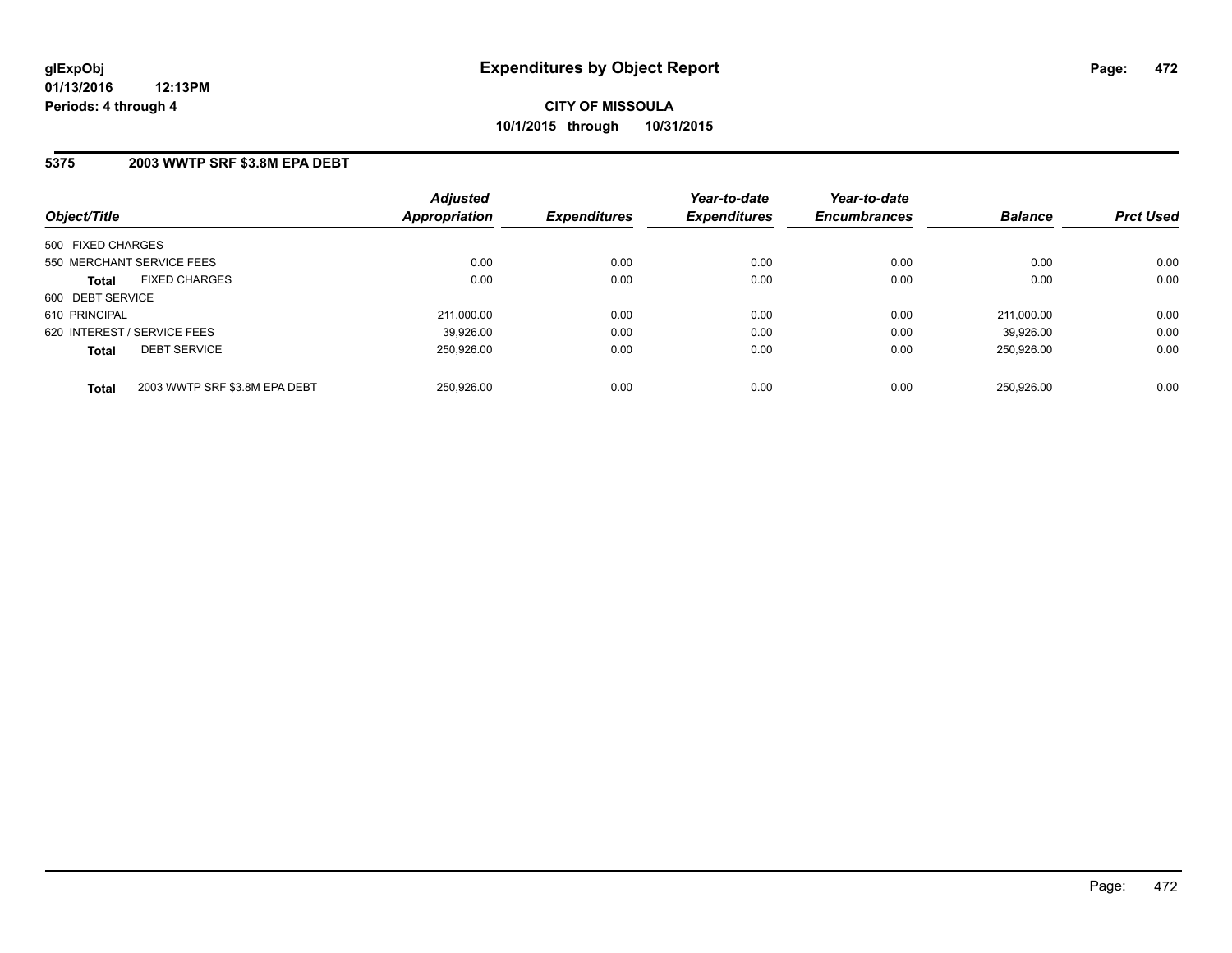#### **5376 2003 WWTP SRF \$3.8M EPA RESERVE**

| Object/Title                         | <b>Adjusted</b><br><b>Appropriation</b> | <b>Expenditures</b> | Year-to-date<br><b>Expenditures</b> | Year-to-date<br><b>Encumbrances</b> | <b>Balance</b> | <b>Prct Used</b> |
|--------------------------------------|-----------------------------------------|---------------------|-------------------------------------|-------------------------------------|----------------|------------------|
| 500 FIXED CHARGES                    |                                         |                     |                                     |                                     |                |                  |
| 550 MERCHANT SERVICE FEES            | 0.00                                    | 0.00                | 0.00                                | 0.00                                | 0.00           | 0.00             |
| <b>FIXED CHARGES</b><br><b>Total</b> | 0.00                                    | 0.00                | 0.00                                | 0.00                                | 0.00           | 0.00             |
| 800 OTHER OBJECTS                    |                                         |                     |                                     |                                     |                |                  |
| 820 TRANSFERS TO OTHER FUNDS         | 0.00                                    | 0.00                | 0.00                                | 0.00                                | 0.00           | 0.00             |
| OTHER OBJECTS<br><b>Total</b>        | 0.00                                    | 0.00                | 0.00                                | 0.00                                | 0.00           | 0.00             |
| <b>WASTEWATER</b><br><b>Total</b>    | 0.00                                    | 0.00                | 0.00                                | 0.00                                | 0.00           | 0.00             |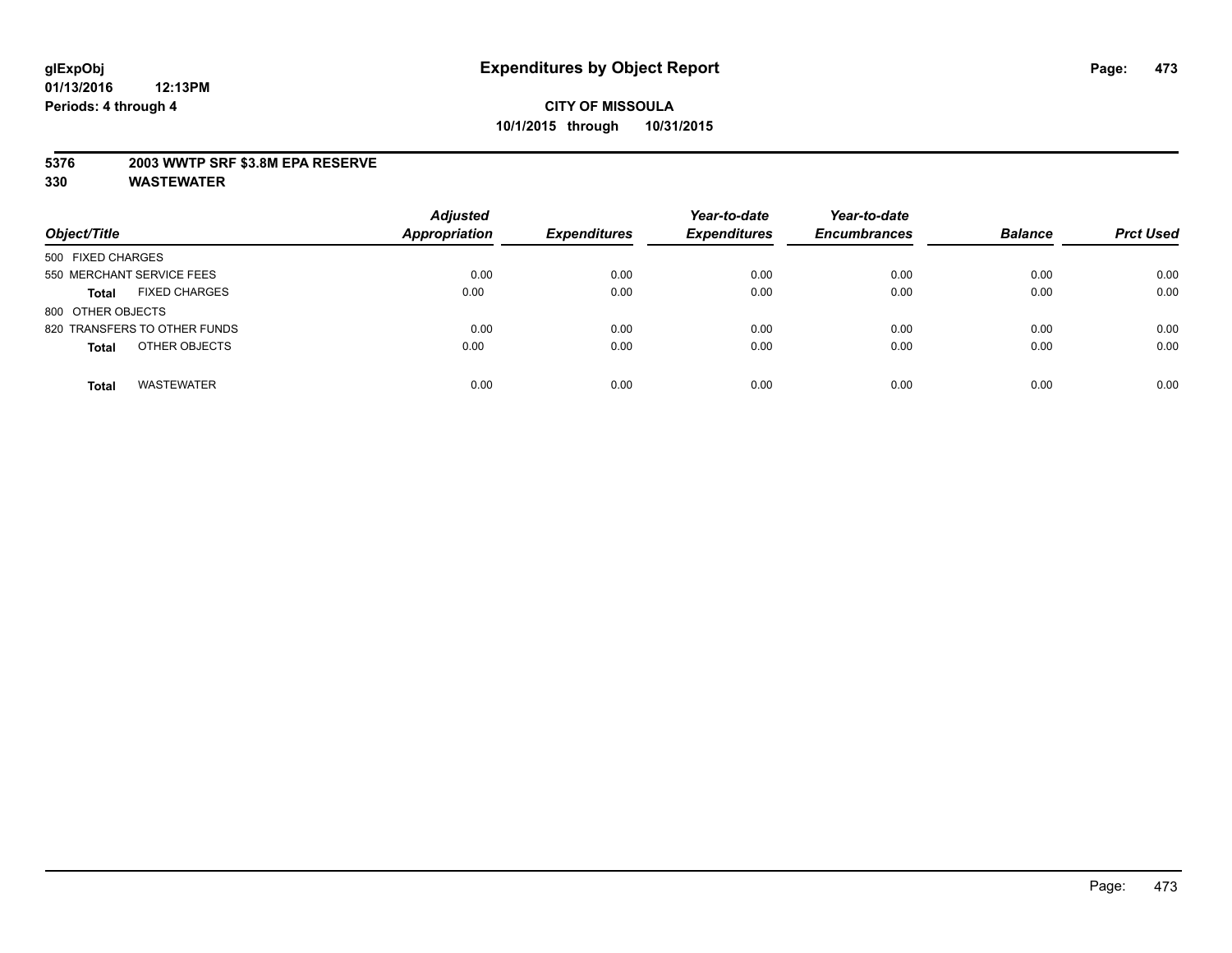### **5376 2003 WWTP SRF \$3.8M EPA RESERVE**

| Object/Title              |                                  | <b>Adjusted</b><br><b>Appropriation</b> | <b>Expenditures</b> | Year-to-date<br><b>Expenditures</b> | Year-to-date<br><b>Encumbrances</b> | <b>Balance</b> | <b>Prct Used</b> |
|---------------------------|----------------------------------|-----------------------------------------|---------------------|-------------------------------------|-------------------------------------|----------------|------------------|
| 500 FIXED CHARGES         |                                  |                                         |                     |                                     |                                     |                |                  |
| 550 MERCHANT SERVICE FEES |                                  | 0.00                                    | 0.00                | 0.00                                | 0.00                                | 0.00           | 0.00             |
| <b>Total</b>              | <b>FIXED CHARGES</b>             | 0.00                                    | 0.00                | 0.00                                | 0.00                                | 0.00           | 0.00             |
| 800 OTHER OBJECTS         |                                  |                                         |                     |                                     |                                     |                |                  |
|                           | 820 TRANSFERS TO OTHER FUNDS     | 0.00                                    | 0.00                | 0.00                                | 0.00                                | 0.00           | 0.00             |
| <b>Total</b>              | OTHER OBJECTS                    | 0.00                                    | 0.00                | 0.00                                | 0.00                                | 0.00           | 0.00             |
| <b>Total</b>              | 2003 WWTP SRF \$3.8M EPA RESERVE | 0.00                                    | 0.00                | 0.00                                | 0.00                                | 0.00           | 0.00             |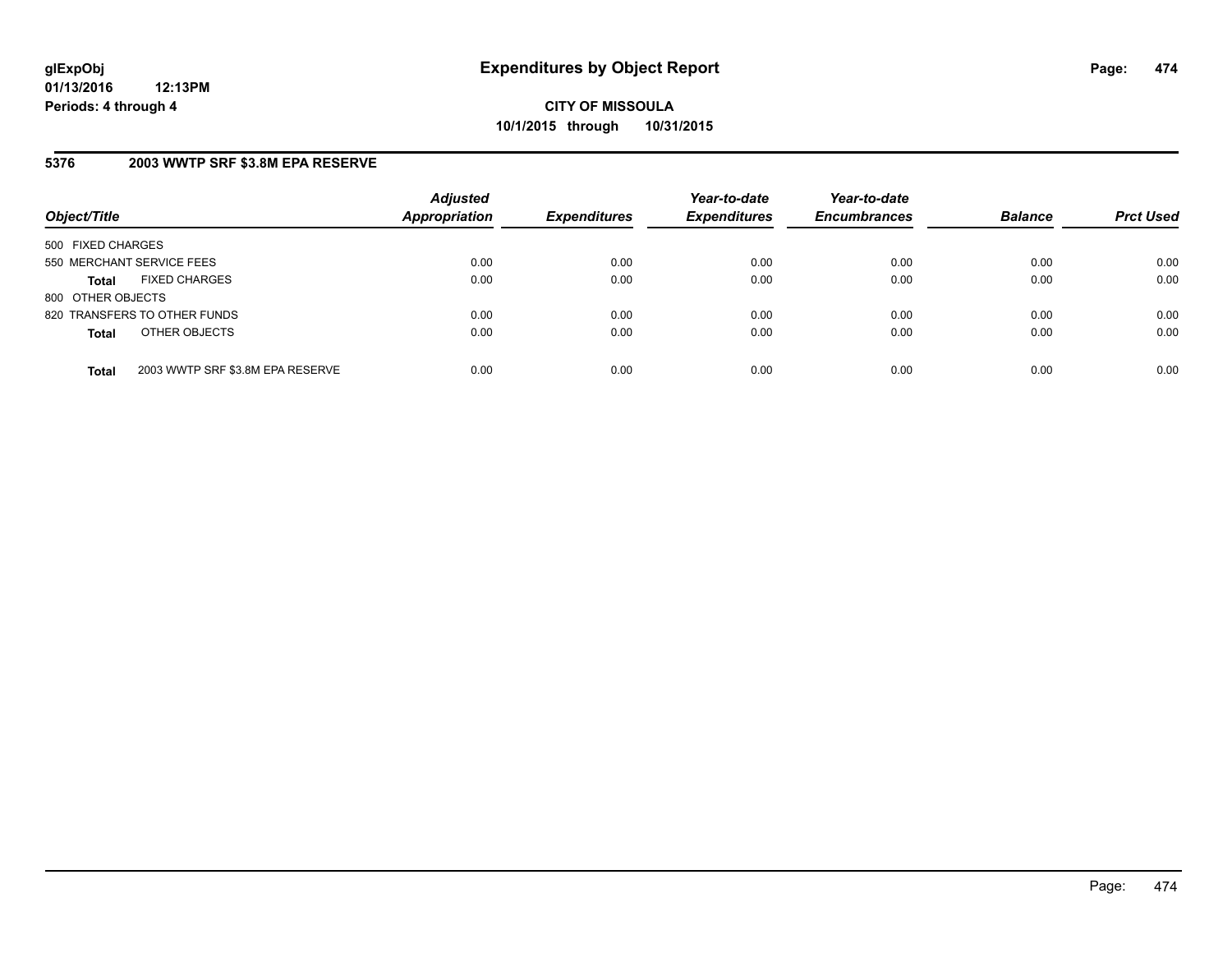#### **5377 2004 WWTP \$3.023 LOAN DEBT SERVICE**

| Object/Title      |                             | <b>Adjusted</b> | <b>Expenditures</b> | Year-to-date        | Year-to-date        | <b>Balance</b> | <b>Prct Used</b> |
|-------------------|-----------------------------|-----------------|---------------------|---------------------|---------------------|----------------|------------------|
|                   |                             | Appropriation   |                     | <b>Expenditures</b> | <b>Encumbrances</b> |                |                  |
| 500 FIXED CHARGES |                             |                 |                     |                     |                     |                |                  |
|                   | 550 MERCHANT SERVICE FEES   | 0.00            | 0.00                | 0.00                | 0.00                | 0.00           | 0.00             |
| <b>Total</b>      | <b>FIXED CHARGES</b>        | 0.00            | 0.00                | 0.00                | 0.00                | 0.00           | 0.00             |
| 600 DEBT SERVICE  |                             |                 |                     |                     |                     |                |                  |
| 610 PRINCIPAL     |                             | 203,000.00      | 0.00                | 0.00                | 0.00                | 203.000.00     | 0.00             |
|                   | 620 INTEREST / SERVICE FEES | 41,006.00       | 0.00                | 0.00                | 0.00                | 41,006.00      | 0.00             |
| <b>Total</b>      | <b>DEBT SERVICE</b>         | 244.006.00      | 0.00                | 0.00                | 0.00                | 244.006.00     | 0.00             |
| <b>Total</b>      | <b>WASTEWATER</b>           | 244.006.00      | 0.00                | 0.00                | 0.00                | 244.006.00     | 0.00             |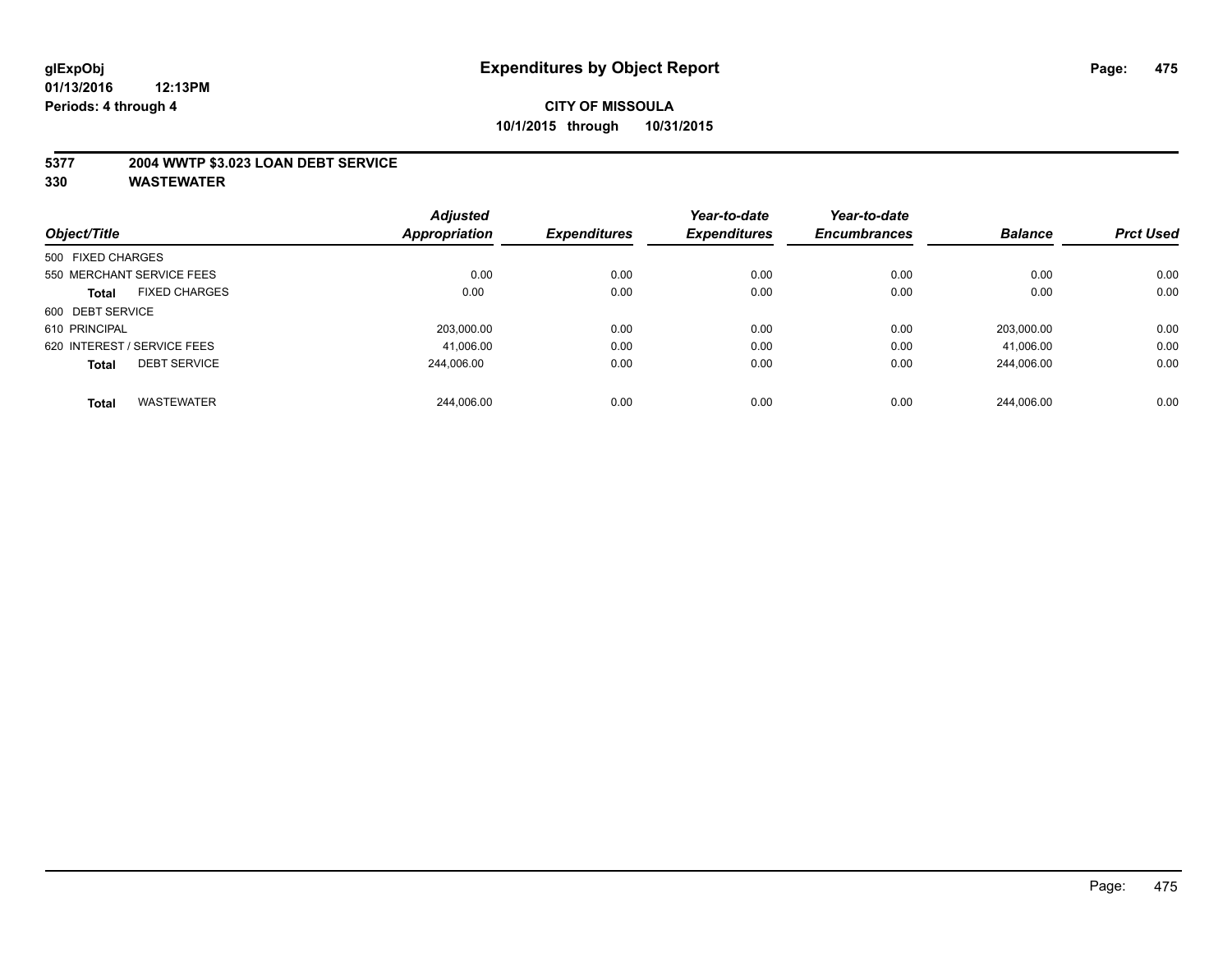### **5377 2004 WWTP \$3.023 LOAN DEBT SERVICE**

| Object/Title                                        | <b>Adjusted</b><br><b>Appropriation</b> | <b>Expenditures</b> | Year-to-date<br><b>Expenditures</b> | Year-to-date<br><b>Encumbrances</b> | <b>Balance</b> | <b>Prct Used</b> |
|-----------------------------------------------------|-----------------------------------------|---------------------|-------------------------------------|-------------------------------------|----------------|------------------|
| 500 FIXED CHARGES                                   |                                         |                     |                                     |                                     |                |                  |
| 550 MERCHANT SERVICE FEES                           | 0.00                                    | 0.00                | 0.00                                | 0.00                                | 0.00           | 0.00             |
| <b>FIXED CHARGES</b><br><b>Total</b>                | 0.00                                    | 0.00                | 0.00                                | 0.00                                | 0.00           | 0.00             |
| 600 DEBT SERVICE                                    |                                         |                     |                                     |                                     |                |                  |
| 610 PRINCIPAL                                       | 203.000.00                              | 0.00                | 0.00                                | 0.00                                | 203.000.00     | 0.00             |
| 620 INTEREST / SERVICE FEES                         | 41,006.00                               | 0.00                | 0.00                                | 0.00                                | 41.006.00      | 0.00             |
| <b>DEBT SERVICE</b><br><b>Total</b>                 | 244.006.00                              | 0.00                | 0.00                                | 0.00                                | 244.006.00     | 0.00             |
| 2004 WWTP \$3.023 LOAN DEBT SERVICE<br><b>Total</b> | 244.006.00                              | 0.00                | 0.00                                | 0.00                                | 244.006.00     | 0.00             |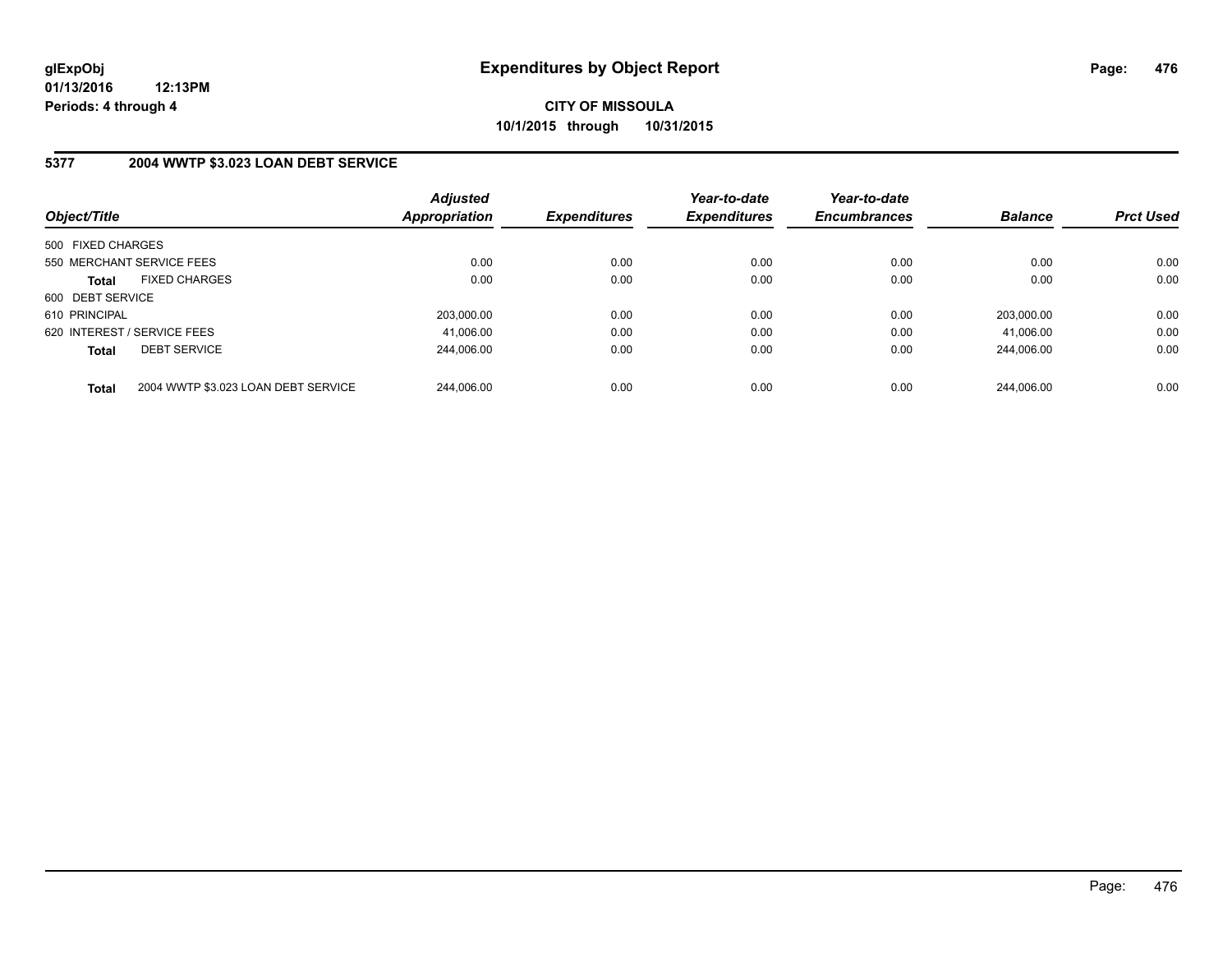#### **5378 2004 WWTP \$3.023 LOAN RESERVE**

| Object/Title                         | <b>Adjusted</b><br><b>Appropriation</b> | <b>Expenditures</b> | Year-to-date<br><b>Expenditures</b> | Year-to-date<br><b>Encumbrances</b> | <b>Balance</b> | <b>Prct Used</b> |
|--------------------------------------|-----------------------------------------|---------------------|-------------------------------------|-------------------------------------|----------------|------------------|
| 500 FIXED CHARGES                    |                                         |                     |                                     |                                     |                |                  |
| 550 MERCHANT SERVICE FEES            | 0.00                                    | 0.00                | 0.00                                | 0.00                                | 0.00           | 0.00             |
| <b>FIXED CHARGES</b><br><b>Total</b> | 0.00                                    | 0.00                | 0.00                                | 0.00                                | 0.00           | 0.00             |
| 600 DEBT SERVICE                     |                                         |                     |                                     |                                     |                |                  |
| 610 PRINCIPAL                        | 0.00                                    | 0.00                | 0.00                                | 0.00                                | 0.00           | 0.00             |
| 620 INTEREST / SERVICE FEES          | 0.00                                    | 0.00                | 0.00                                | 0.00                                | 0.00           | 0.00             |
| <b>DEBT SERVICE</b><br><b>Total</b>  | 0.00                                    | 0.00                | 0.00                                | 0.00                                | 0.00           | 0.00             |
| 800 OTHER OBJECTS                    |                                         |                     |                                     |                                     |                |                  |
| 820 TRANSFERS TO OTHER FUNDS         | 283.00                                  | 0.00                | 0.00                                | 0.00                                | 283.00         | 0.00             |
| OTHER OBJECTS<br><b>Total</b>        | 283.00                                  | 0.00                | 0.00                                | 0.00                                | 283.00         | 0.00             |
|                                      |                                         |                     |                                     |                                     |                |                  |
| <b>WASTEWATER</b><br><b>Total</b>    | 283.00                                  | 0.00                | 0.00                                | 0.00                                | 283.00         | 0.00             |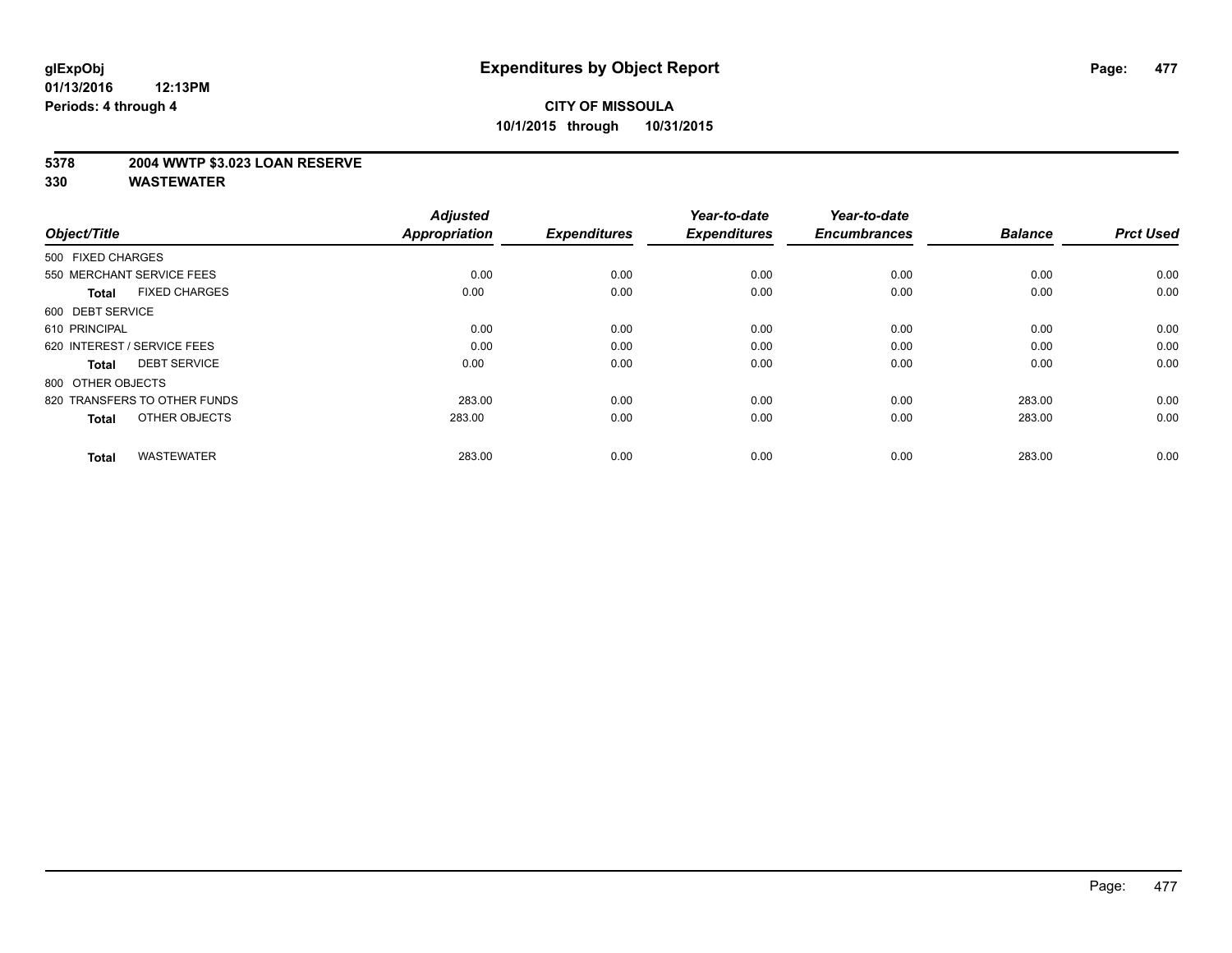### **5378 2004 WWTP \$3.023 LOAN RESERVE**

| Object/Title                 |                                | <b>Adjusted</b><br><b>Appropriation</b> | <b>Expenditures</b> | Year-to-date<br><b>Expenditures</b> | Year-to-date<br><b>Encumbrances</b> | <b>Balance</b> | <b>Prct Used</b> |
|------------------------------|--------------------------------|-----------------------------------------|---------------------|-------------------------------------|-------------------------------------|----------------|------------------|
| 500 FIXED CHARGES            |                                |                                         |                     |                                     |                                     |                |                  |
| 550 MERCHANT SERVICE FEES    |                                | 0.00                                    | 0.00                | 0.00                                | 0.00                                | 0.00           | 0.00             |
| <b>Total</b>                 | <b>FIXED CHARGES</b>           | 0.00                                    | 0.00                | 0.00                                | 0.00                                | 0.00           | 0.00             |
| 600 DEBT SERVICE             |                                |                                         |                     |                                     |                                     |                |                  |
| 610 PRINCIPAL                |                                | 0.00                                    | 0.00                | 0.00                                | 0.00                                | 0.00           | 0.00             |
| 620 INTEREST / SERVICE FEES  |                                | 0.00                                    | 0.00                | 0.00                                | 0.00                                | 0.00           | 0.00             |
| Total                        | <b>DEBT SERVICE</b>            | 0.00                                    | 0.00                | 0.00                                | 0.00                                | 0.00           | 0.00             |
| 800 OTHER OBJECTS            |                                |                                         |                     |                                     |                                     |                |                  |
| 820 TRANSFERS TO OTHER FUNDS |                                | 283.00                                  | 0.00                | 0.00                                | 0.00                                | 283.00         | 0.00             |
| <b>Total</b>                 | OTHER OBJECTS                  | 283.00                                  | 0.00                | 0.00                                | 0.00                                | 283.00         | 0.00             |
| <b>Total</b>                 | 2004 WWTP \$3.023 LOAN RESERVE | 283.00                                  | 0.00                | 0.00                                | 0.00                                | 283.00         | 0.00             |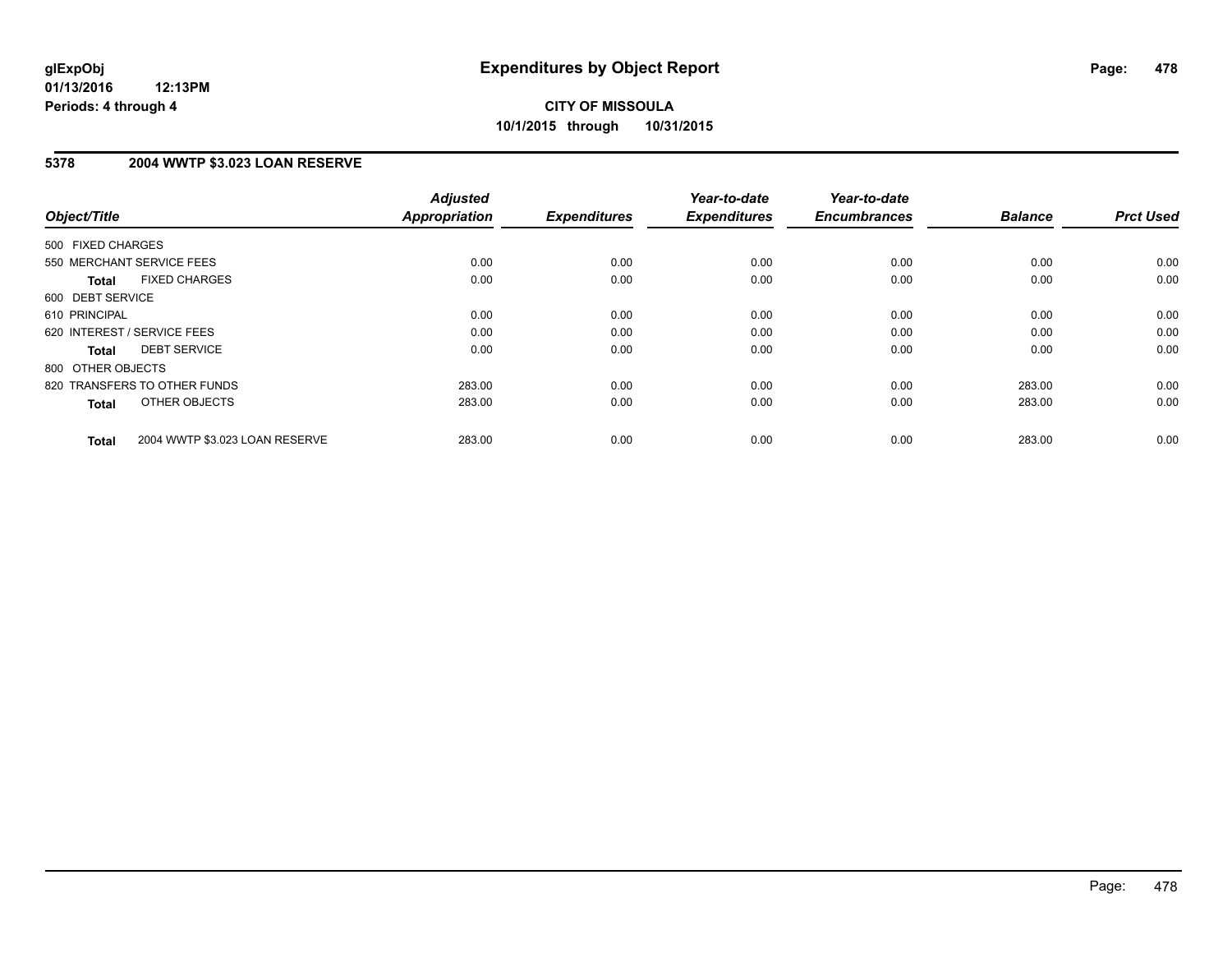#### **5379 2005 BRICH/BRDY/LIN/GIL SRF DEBT**

| Object/Title                         | <b>Adjusted</b><br><b>Appropriation</b> | <b>Expenditures</b> | Year-to-date<br><b>Expenditures</b> | Year-to-date<br><b>Encumbrances</b> | <b>Balance</b> | <b>Prct Used</b> |
|--------------------------------------|-----------------------------------------|---------------------|-------------------------------------|-------------------------------------|----------------|------------------|
| 500 FIXED CHARGES                    |                                         |                     |                                     |                                     |                |                  |
| 550 MERCHANT SERVICE FEES            | 0.00                                    | 0.00                | 0.00                                | 0.00                                | 0.00           | 0.00             |
| <b>FIXED CHARGES</b><br><b>Total</b> | 0.00                                    | 0.00                | 0.00                                | 0.00                                | 0.00           | 0.00             |
| 600 DEBT SERVICE                     |                                         |                     |                                     |                                     |                |                  |
| 610 PRINCIPAL                        | 88,000.00                               | 0.00                | 0.00                                | 0.00                                | 88,000.00      | 0.00             |
| 620 INTEREST / SERVICE FEES          | 21.443.00                               | 0.00                | 0.00                                | 0.00                                | 21,443.00      | 0.00             |
| <b>DEBT SERVICE</b><br><b>Total</b>  | 109,443.00                              | 0.00                | 0.00                                | 0.00                                | 109,443.00     | 0.00             |
| 800 OTHER OBJECTS                    |                                         |                     |                                     |                                     |                |                  |
| 820 TRANSFERS TO OTHER FUNDS         | 0.00                                    | 0.00                | 0.00                                | 0.00                                | 0.00           | 0.00             |
| OTHER OBJECTS<br><b>Total</b>        | 0.00                                    | 0.00                | 0.00                                | 0.00                                | 0.00           | 0.00             |
| <b>WASTEWATER</b><br><b>Total</b>    | 109,443.00                              | 0.00                | 0.00                                | 0.00                                | 109,443.00     | 0.00             |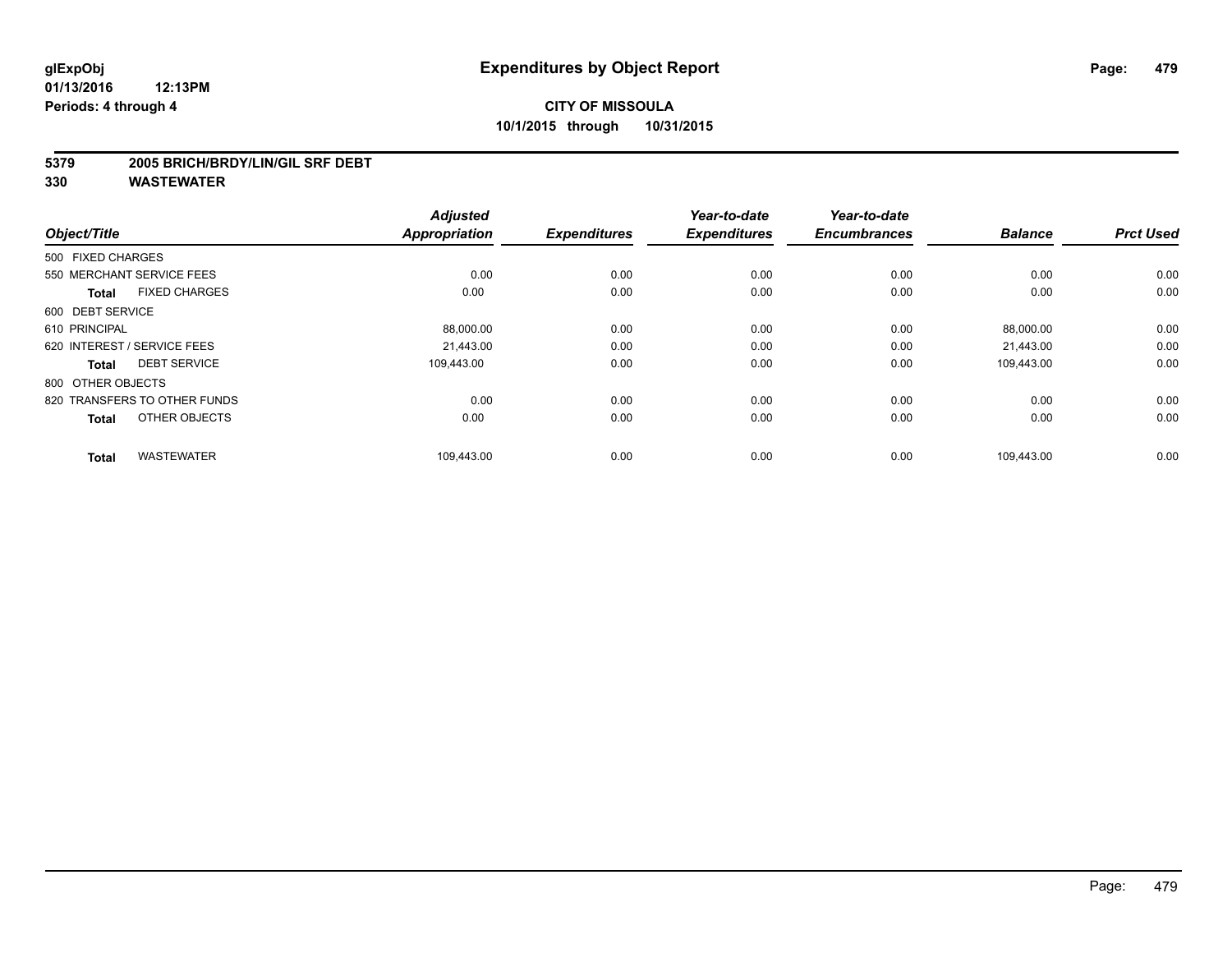### **5379 2005 BRICH/BRDY/LIN/GIL SRF DEBT**

| Object/Title                 |                                  | <b>Adjusted</b><br><b>Appropriation</b> | <b>Expenditures</b> | Year-to-date<br><b>Expenditures</b> | Year-to-date<br><b>Encumbrances</b> | <b>Balance</b> | <b>Prct Used</b> |
|------------------------------|----------------------------------|-----------------------------------------|---------------------|-------------------------------------|-------------------------------------|----------------|------------------|
| 500 FIXED CHARGES            |                                  |                                         |                     |                                     |                                     |                |                  |
| 550 MERCHANT SERVICE FEES    |                                  | 0.00                                    | 0.00                | 0.00                                | 0.00                                | 0.00           | 0.00             |
| Total                        | <b>FIXED CHARGES</b>             | 0.00                                    | 0.00                | 0.00                                | 0.00                                | 0.00           | 0.00             |
| 600 DEBT SERVICE             |                                  |                                         |                     |                                     |                                     |                |                  |
| 610 PRINCIPAL                |                                  | 88,000.00                               | 0.00                | 0.00                                | 0.00                                | 88,000.00      | 0.00             |
| 620 INTEREST / SERVICE FEES  |                                  | 21.443.00                               | 0.00                | 0.00                                | 0.00                                | 21,443.00      | 0.00             |
| Total                        | <b>DEBT SERVICE</b>              | 109.443.00                              | 0.00                | 0.00                                | 0.00                                | 109,443.00     | 0.00             |
| 800 OTHER OBJECTS            |                                  |                                         |                     |                                     |                                     |                |                  |
| 820 TRANSFERS TO OTHER FUNDS |                                  | 0.00                                    | 0.00                | 0.00                                | 0.00                                | 0.00           | 0.00             |
| <b>Total</b>                 | OTHER OBJECTS                    | 0.00                                    | 0.00                | 0.00                                | 0.00                                | 0.00           | 0.00             |
| <b>Total</b>                 | 2005 BRICH/BRDY/LIN/GIL SRF DEBT | 109,443.00                              | 0.00                | 0.00                                | 0.00                                | 109.443.00     | 0.00             |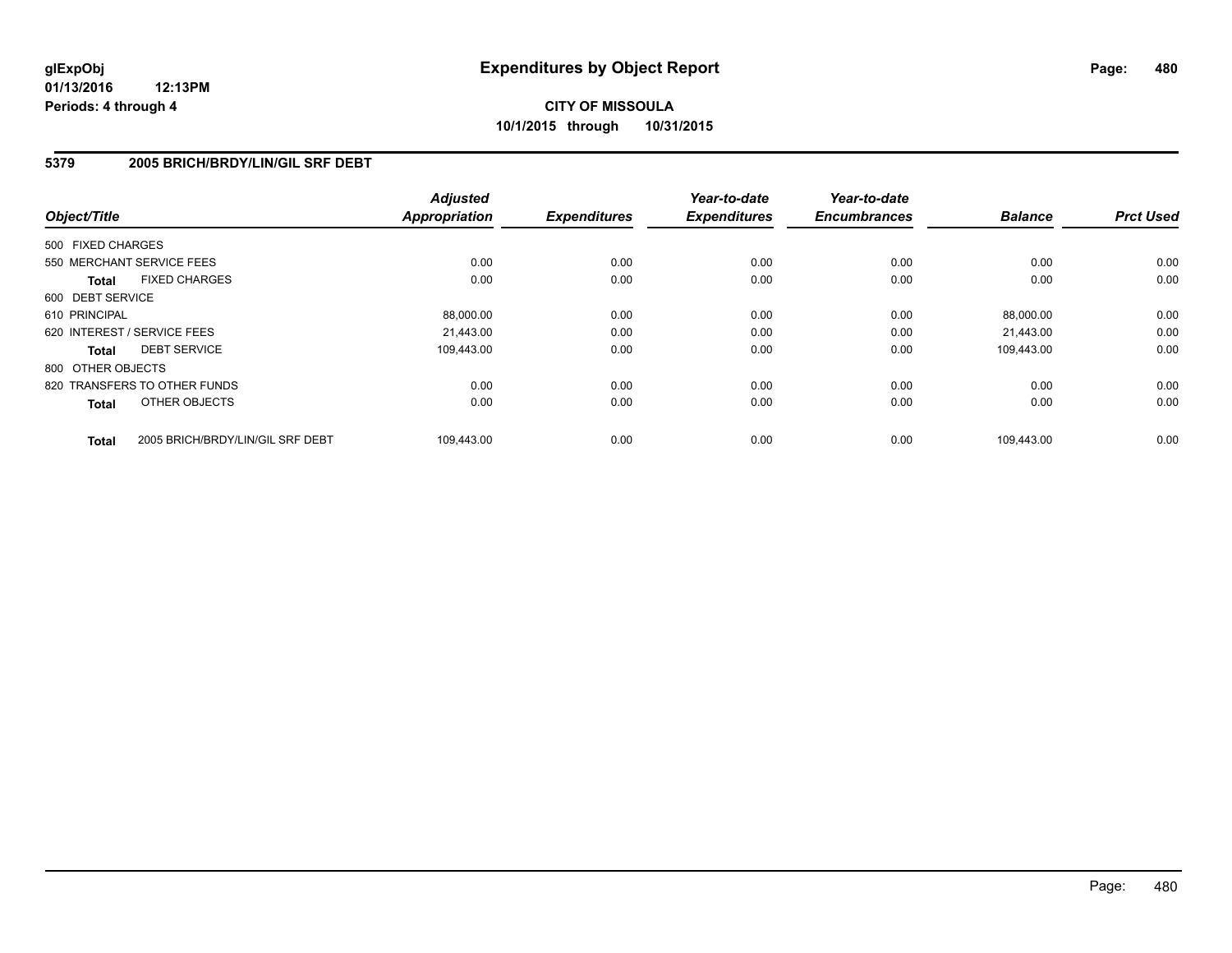#### **5380 BRDWY/BIRCH/GILBERT/LINCOLNWOOD**

| Object/Title                         | <b>Adjusted</b><br><b>Appropriation</b> | <b>Expenditures</b> | Year-to-date<br><b>Expenditures</b> | Year-to-date<br><b>Encumbrances</b> | <b>Balance</b> | <b>Prct Used</b> |
|--------------------------------------|-----------------------------------------|---------------------|-------------------------------------|-------------------------------------|----------------|------------------|
| 500 FIXED CHARGES                    |                                         |                     |                                     |                                     |                |                  |
| 550 MERCHANT SERVICE FEES            | 0.00                                    | 0.00                | 0.00                                | 0.00                                | 0.00           | 0.00             |
| <b>FIXED CHARGES</b><br><b>Total</b> | 0.00                                    | 0.00                | 0.00                                | 0.00                                | 0.00           | 0.00             |
| 600 DEBT SERVICE                     |                                         |                     |                                     |                                     |                |                  |
| 610 PRINCIPAL                        | 0.00                                    | 0.00                | 0.00                                | 0.00                                | 0.00           | 0.00             |
| 620 INTEREST / SERVICE FEES          | 0.00                                    | 0.00                | 0.00                                | 0.00                                | 0.00           | 0.00             |
| <b>DEBT SERVICE</b><br><b>Total</b>  | 0.00                                    | 0.00                | 0.00                                | 0.00                                | 0.00           | 0.00             |
| 800 OTHER OBJECTS                    |                                         |                     |                                     |                                     |                |                  |
| 820 TRANSFERS TO OTHER FUNDS         | 0.00                                    | 0.00                | 0.00                                | 0.00                                | 0.00           | 0.00             |
| OTHER OBJECTS<br><b>Total</b>        | 0.00                                    | 0.00                | 0.00                                | 0.00                                | 0.00           | 0.00             |
|                                      |                                         |                     |                                     |                                     |                |                  |
| <b>WASTEWATER</b><br><b>Total</b>    | 0.00                                    | 0.00                | 0.00                                | 0.00                                | 0.00           | 0.00             |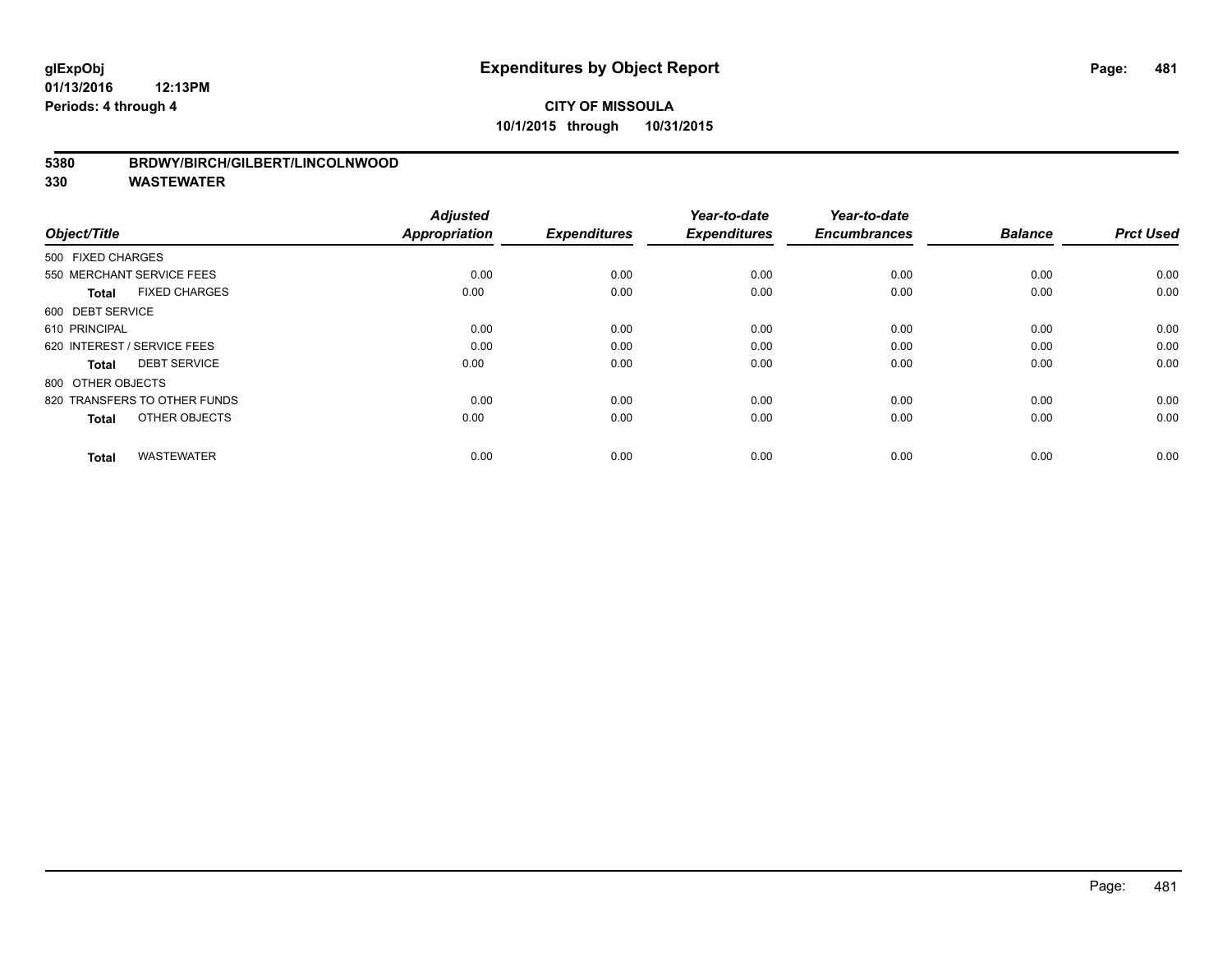**01/13/2016 12:13PM Periods: 4 through 4**

# **CITY OF MISSOULA 10/1/2015 through 10/31/2015**

### **5380 BRDWY/BIRCH/GILBERT/LINCOLNWOOD**

| Object/Title      |                                 | <b>Adjusted</b><br><b>Appropriation</b> | <b>Expenditures</b> | Year-to-date<br><b>Expenditures</b> | Year-to-date<br><b>Encumbrances</b> | <b>Balance</b> | <b>Prct Used</b> |
|-------------------|---------------------------------|-----------------------------------------|---------------------|-------------------------------------|-------------------------------------|----------------|------------------|
| 500 FIXED CHARGES |                                 |                                         |                     |                                     |                                     |                |                  |
|                   | 550 MERCHANT SERVICE FEES       | 0.00                                    | 0.00                | 0.00                                | 0.00                                | 0.00           | 0.00             |
| Total             | <b>FIXED CHARGES</b>            | 0.00                                    | 0.00                | 0.00                                | 0.00                                | 0.00           | 0.00             |
| 600 DEBT SERVICE  |                                 |                                         |                     |                                     |                                     |                |                  |
| 610 PRINCIPAL     |                                 | 0.00                                    | 0.00                | 0.00                                | 0.00                                | 0.00           | 0.00             |
|                   | 620 INTEREST / SERVICE FEES     | 0.00                                    | 0.00                | 0.00                                | 0.00                                | 0.00           | 0.00             |
| Total             | <b>DEBT SERVICE</b>             | 0.00                                    | 0.00                | 0.00                                | 0.00                                | 0.00           | 0.00             |
| 800 OTHER OBJECTS |                                 |                                         |                     |                                     |                                     |                |                  |
|                   | 820 TRANSFERS TO OTHER FUNDS    | 0.00                                    | 0.00                | 0.00                                | 0.00                                | 0.00           | 0.00             |
| <b>Total</b>      | OTHER OBJECTS                   | 0.00                                    | 0.00                | 0.00                                | 0.00                                | 0.00           | 0.00             |
| <b>Total</b>      | BRDWY/BIRCH/GILBERT/LINCOLNWOOD | 0.00                                    | 0.00                | 0.00                                | 0.00                                | 0.00           | 0.00             |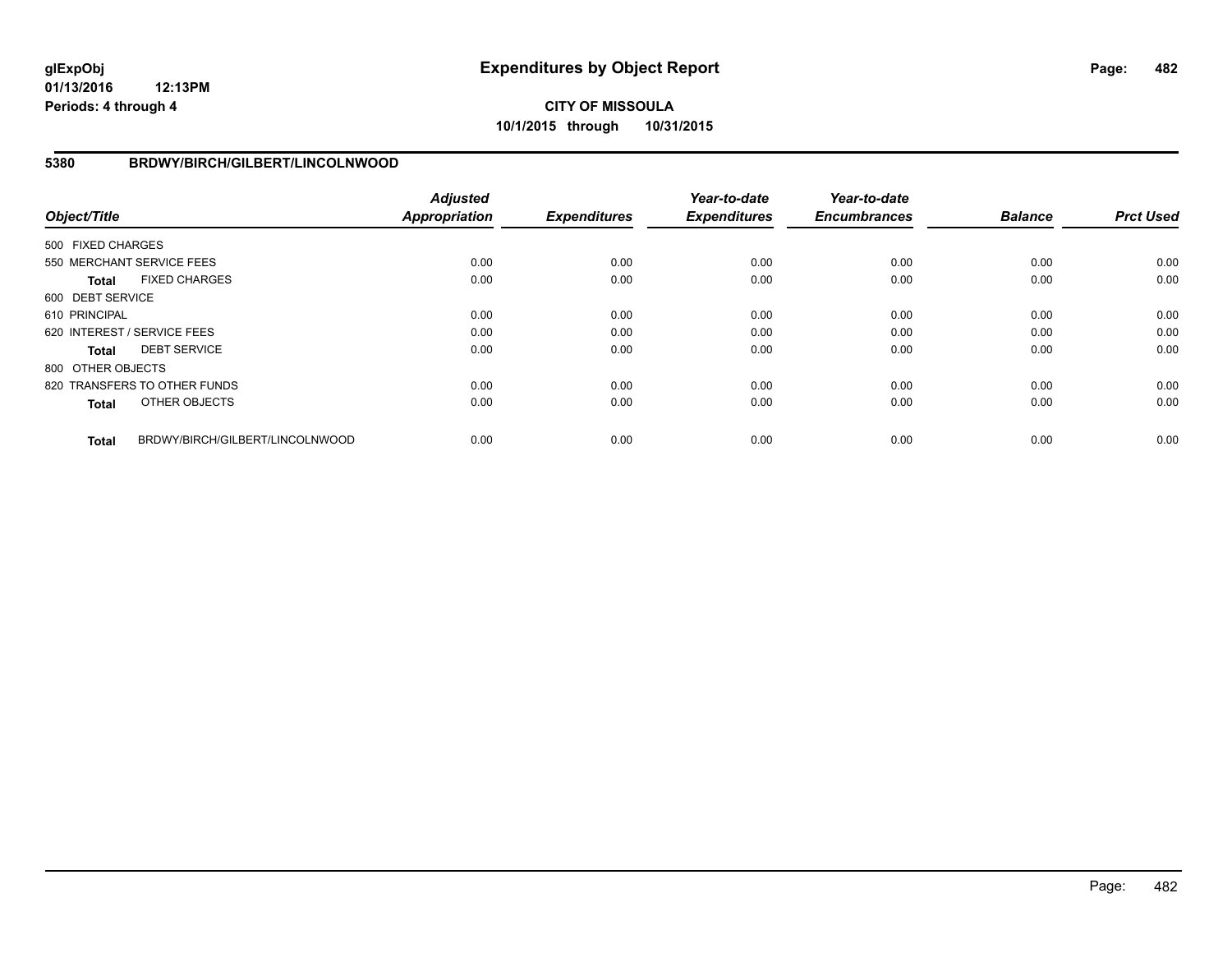#### **5381 LINCOLNWOOD PH2 DEBT SERVICE**

| Object/Title                         | <b>Adjusted</b><br><b>Appropriation</b> | <b>Expenditures</b> | Year-to-date<br><b>Expenditures</b> | Year-to-date<br><b>Encumbrances</b> | <b>Balance</b> | <b>Prct Used</b> |
|--------------------------------------|-----------------------------------------|---------------------|-------------------------------------|-------------------------------------|----------------|------------------|
| 500 FIXED CHARGES                    |                                         |                     |                                     |                                     |                |                  |
| 550 MERCHANT SERVICE FEES            | 0.00                                    | 0.00                | 0.00                                | 0.00                                | 0.00           | 0.00             |
| <b>FIXED CHARGES</b><br><b>Total</b> | 0.00                                    | 0.00                | 0.00                                | 0.00                                | 0.00           | 0.00             |
| 600 DEBT SERVICE                     |                                         |                     |                                     |                                     |                |                  |
| 610 PRINCIPAL                        | 0.00                                    | 0.00                | 0.00                                | 0.00                                | 0.00           | 0.00             |
| 620 INTEREST / SERVICE FEES          | 0.00                                    | 0.00                | 0.00                                | 0.00                                | 0.00           | 0.00             |
| <b>DEBT SERVICE</b><br><b>Total</b>  | 0.00                                    | 0.00                | 0.00                                | 0.00                                | 0.00           | 0.00             |
| 800 OTHER OBJECTS                    |                                         |                     |                                     |                                     |                |                  |
| 820 TRANSFERS TO OTHER FUNDS         | 0.00                                    | 0.00                | 0.00                                | 0.00                                | 0.00           | 0.00             |
| OTHER OBJECTS<br><b>Total</b>        | 0.00                                    | 0.00                | 0.00                                | 0.00                                | 0.00           | 0.00             |
|                                      |                                         |                     |                                     |                                     |                |                  |
| <b>WASTEWATER</b><br><b>Total</b>    | 0.00                                    | 0.00                | 0.00                                | 0.00                                | 0.00           | 0.00             |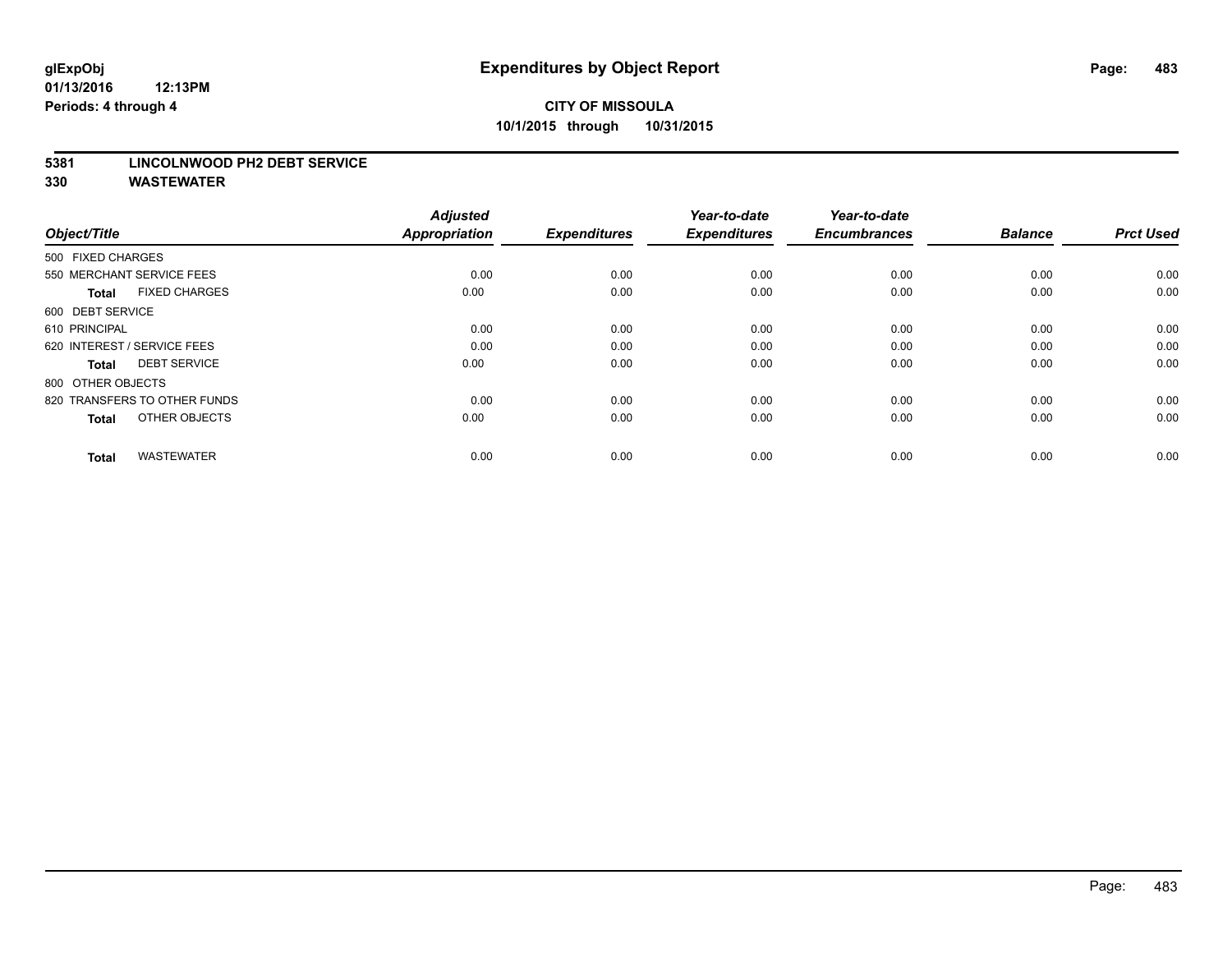## **5381 LINCOLNWOOD PH2 DEBT SERVICE**

| Object/Title      |                              | <b>Adjusted</b><br><b>Appropriation</b> | <b>Expenditures</b> | Year-to-date<br><b>Expenditures</b> | Year-to-date<br><b>Encumbrances</b> | <b>Balance</b> | <b>Prct Used</b> |
|-------------------|------------------------------|-----------------------------------------|---------------------|-------------------------------------|-------------------------------------|----------------|------------------|
| 500 FIXED CHARGES |                              |                                         |                     |                                     |                                     |                |                  |
|                   | 550 MERCHANT SERVICE FEES    | 0.00                                    | 0.00                | 0.00                                | 0.00                                | 0.00           | 0.00             |
| <b>Total</b>      | <b>FIXED CHARGES</b>         | 0.00                                    | 0.00                | 0.00                                | 0.00                                | 0.00           | 0.00             |
| 600 DEBT SERVICE  |                              |                                         |                     |                                     |                                     |                |                  |
| 610 PRINCIPAL     |                              | 0.00                                    | 0.00                | 0.00                                | 0.00                                | 0.00           | 0.00             |
|                   | 620 INTEREST / SERVICE FEES  | 0.00                                    | 0.00                | 0.00                                | 0.00                                | 0.00           | 0.00             |
| Total             | <b>DEBT SERVICE</b>          | 0.00                                    | 0.00                | 0.00                                | 0.00                                | 0.00           | 0.00             |
| 800 OTHER OBJECTS |                              |                                         |                     |                                     |                                     |                |                  |
|                   | 820 TRANSFERS TO OTHER FUNDS | 0.00                                    | 0.00                | 0.00                                | 0.00                                | 0.00           | 0.00             |
| <b>Total</b>      | OTHER OBJECTS                | 0.00                                    | 0.00                | 0.00                                | 0.00                                | 0.00           | 0.00             |
| <b>Total</b>      | LINCOLNWOOD PH2 DEBT SERVICE | 0.00                                    | 0.00                | 0.00                                | 0.00                                | 0.00           | 0.00             |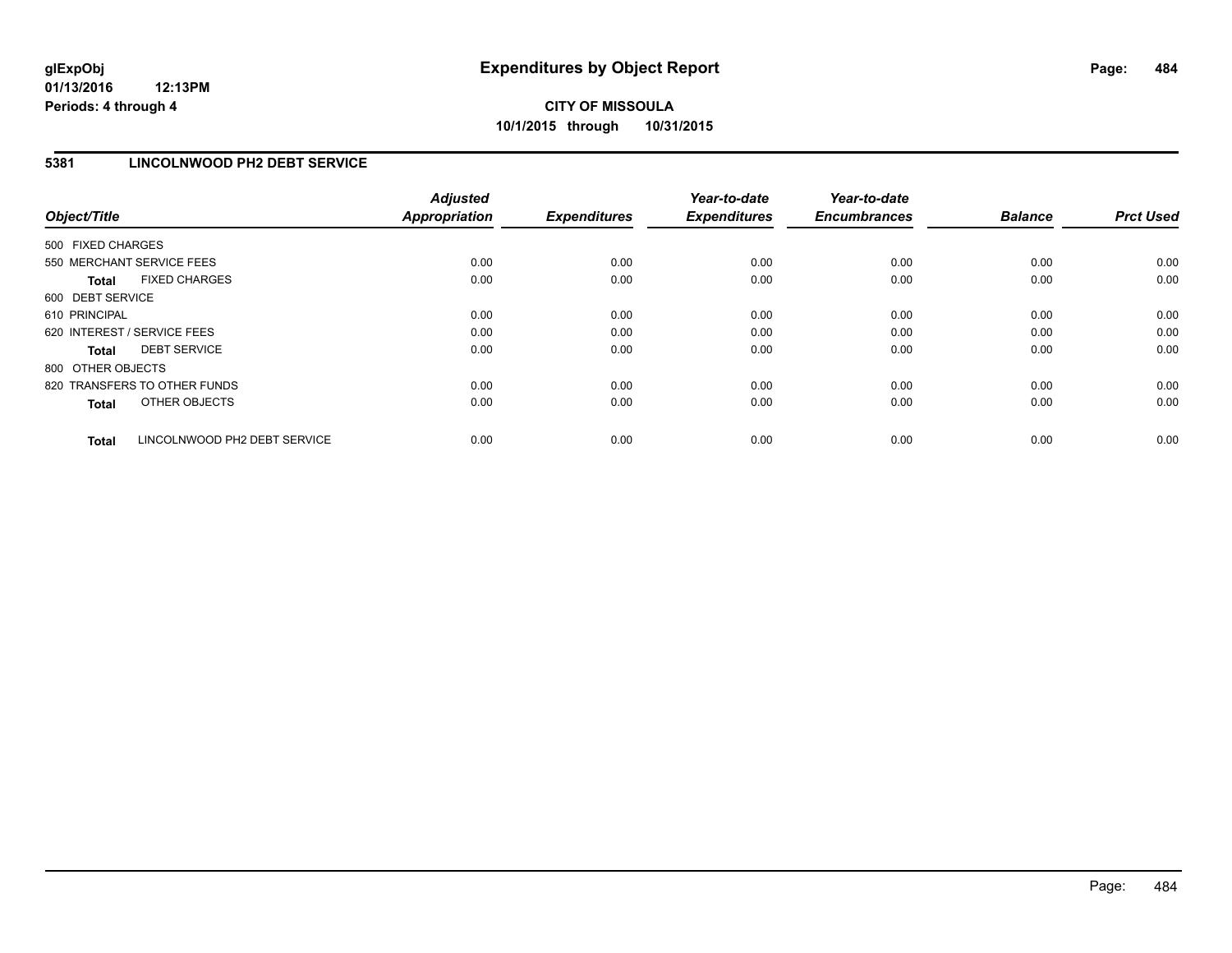#### **5382 LINCOLNWOOD PH2 RESERVE FUND**

| Object/Title                         | <b>Adjusted</b><br><b>Appropriation</b> | <b>Expenditures</b> | Year-to-date<br><b>Expenditures</b> | Year-to-date<br><b>Encumbrances</b> | <b>Balance</b> | <b>Prct Used</b> |
|--------------------------------------|-----------------------------------------|---------------------|-------------------------------------|-------------------------------------|----------------|------------------|
| 500 FIXED CHARGES                    |                                         |                     |                                     |                                     |                |                  |
| 550 MERCHANT SERVICE FEES            | 0.00                                    | 0.00                | 0.00                                | 0.00                                | 0.00           | 0.00             |
| <b>FIXED CHARGES</b><br><b>Total</b> | 0.00                                    | 0.00                | 0.00                                | 0.00                                | 0.00           | 0.00             |
| 600 DEBT SERVICE                     |                                         |                     |                                     |                                     |                |                  |
| 610 PRINCIPAL                        | 0.00                                    | 0.00                | 0.00                                | 0.00                                | 0.00           | 0.00             |
| 620 INTEREST / SERVICE FEES          | 0.00                                    | 0.00                | 0.00                                | 0.00                                | 0.00           | 0.00             |
| <b>DEBT SERVICE</b><br><b>Total</b>  | 0.00                                    | 0.00                | 0.00                                | 0.00                                | 0.00           | 0.00             |
| 800 OTHER OBJECTS                    |                                         |                     |                                     |                                     |                |                  |
| 820 TRANSFERS TO OTHER FUNDS         | 21,850.00                               | 0.00                | 0.00                                | 0.00                                | 21,850.00      | 0.00             |
| OTHER OBJECTS<br><b>Total</b>        | 21,850.00                               | 0.00                | 0.00                                | 0.00                                | 21,850.00      | 0.00             |
|                                      |                                         |                     |                                     |                                     |                |                  |
| <b>WASTEWATER</b><br><b>Total</b>    | 21,850.00                               | 0.00                | 0.00                                | 0.00                                | 21,850.00      | 0.00             |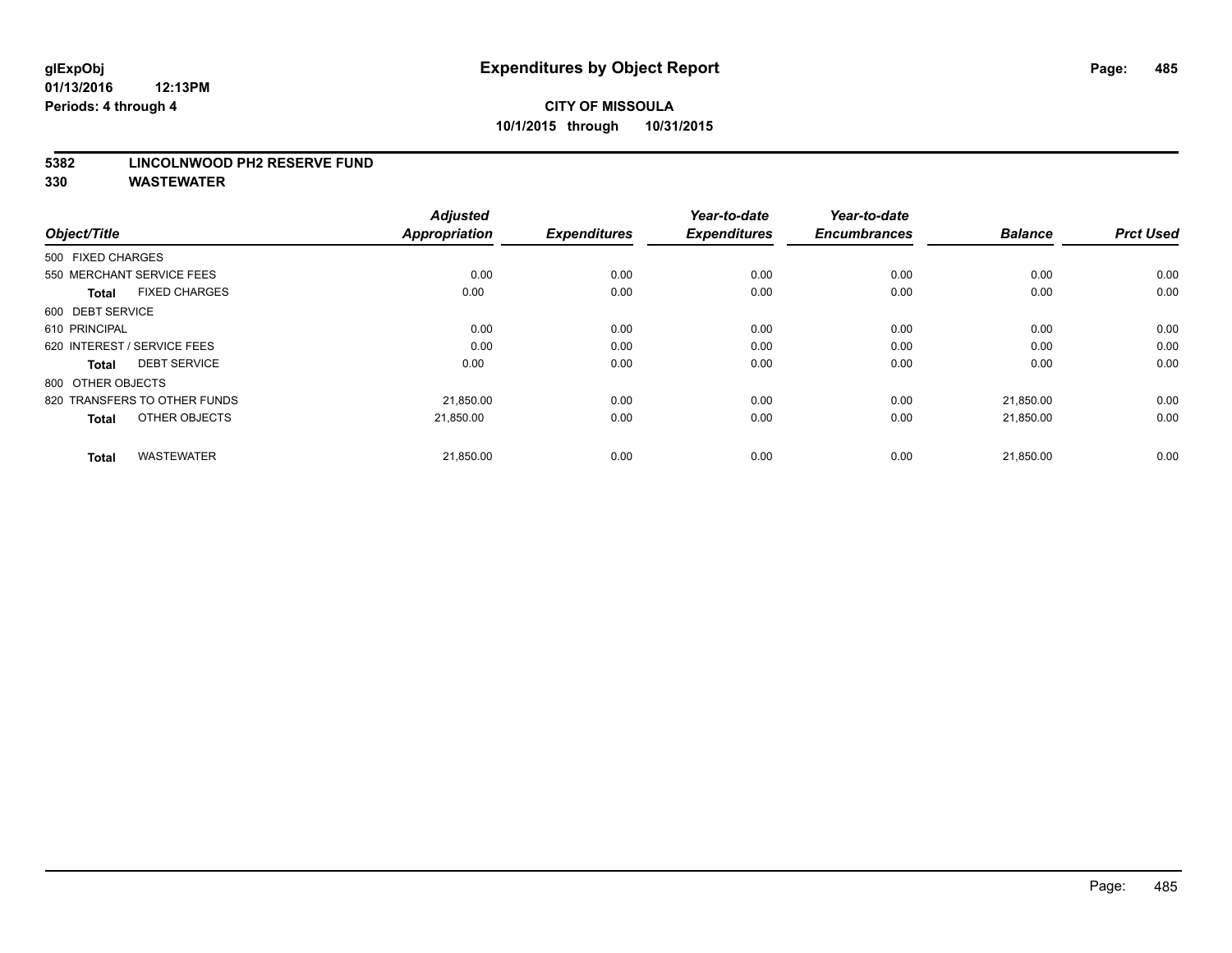## **5382 LINCOLNWOOD PH2 RESERVE FUND**

| Object/Title                                 | <b>Adjusted</b><br>Appropriation | <b>Expenditures</b> | Year-to-date<br><b>Expenditures</b> | Year-to-date<br><b>Encumbrances</b> | <b>Balance</b> | <b>Prct Used</b> |
|----------------------------------------------|----------------------------------|---------------------|-------------------------------------|-------------------------------------|----------------|------------------|
| 500 FIXED CHARGES                            |                                  |                     |                                     |                                     |                |                  |
| 550 MERCHANT SERVICE FEES                    | 0.00                             | 0.00                | 0.00                                | 0.00                                | 0.00           | 0.00             |
| <b>FIXED CHARGES</b><br>Total                | 0.00                             | 0.00                | 0.00                                | 0.00                                | 0.00           | 0.00             |
| 600 DEBT SERVICE                             |                                  |                     |                                     |                                     |                |                  |
| 610 PRINCIPAL                                | 0.00                             | 0.00                | 0.00                                | 0.00                                | 0.00           | 0.00             |
| 620 INTEREST / SERVICE FEES                  | 0.00                             | 0.00                | 0.00                                | 0.00                                | 0.00           | 0.00             |
| <b>DEBT SERVICE</b><br>Total                 | 0.00                             | 0.00                | 0.00                                | 0.00                                | 0.00           | 0.00             |
| 800 OTHER OBJECTS                            |                                  |                     |                                     |                                     |                |                  |
| 820 TRANSFERS TO OTHER FUNDS                 | 21,850.00                        | 0.00                | 0.00                                | 0.00                                | 21.850.00      | 0.00             |
| OTHER OBJECTS<br><b>Total</b>                | 21,850.00                        | 0.00                | 0.00                                | 0.00                                | 21,850.00      | 0.00             |
| LINCOLNWOOD PH2 RESERVE FUND<br><b>Total</b> | 21,850.00                        | 0.00                | 0.00                                | 0.00                                | 21,850.00      | 0.00             |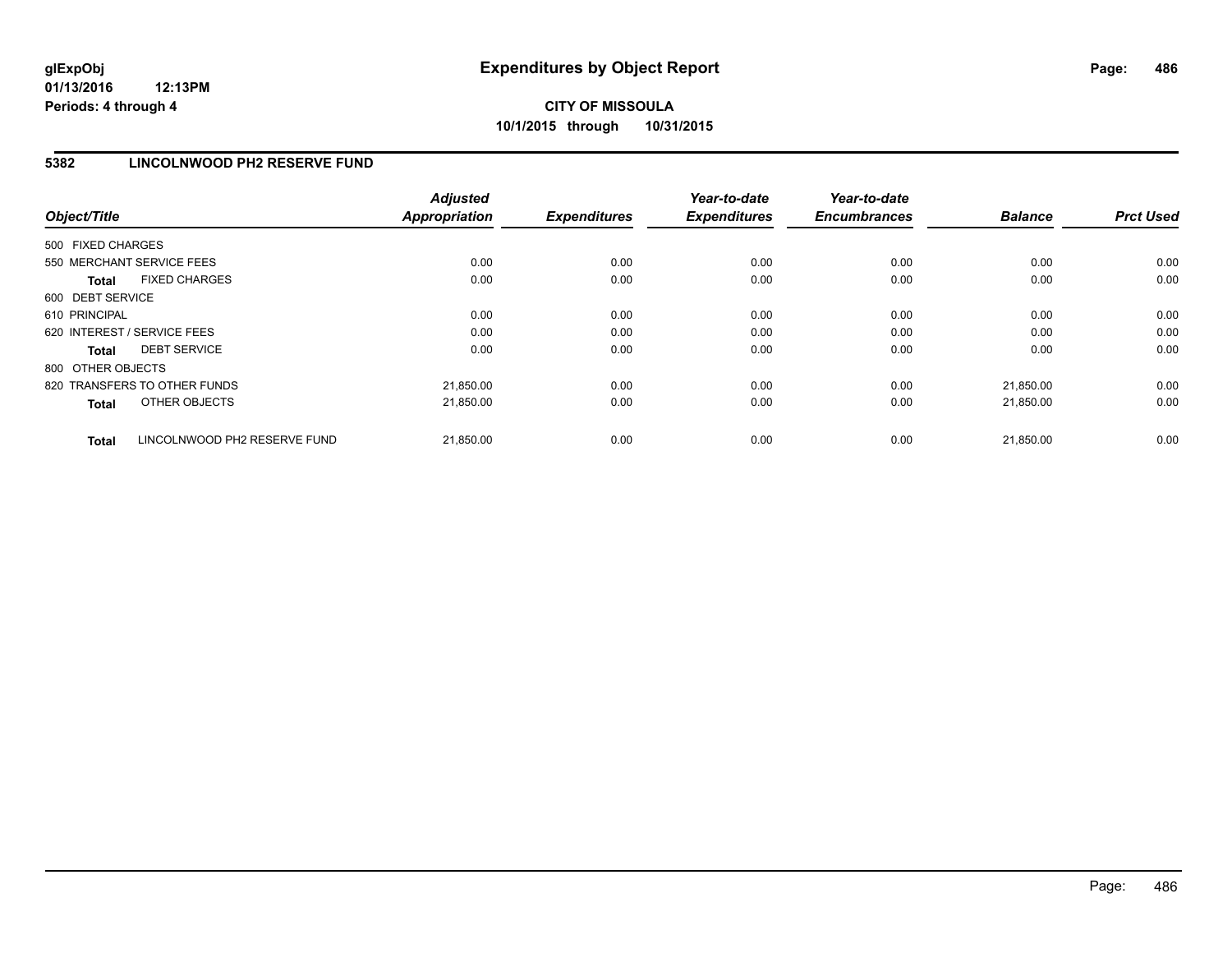#### **5383 FY09 RATTLESNAKE SEWER DEBT SVS**

| Object/Title                         | <b>Adjusted</b><br>Appropriation | <b>Expenditures</b> | Year-to-date<br><b>Expenditures</b> | Year-to-date<br><b>Encumbrances</b> | <b>Balance</b> | <b>Prct Used</b> |
|--------------------------------------|----------------------------------|---------------------|-------------------------------------|-------------------------------------|----------------|------------------|
| 500 FIXED CHARGES                    |                                  |                     |                                     |                                     |                |                  |
|                                      |                                  |                     |                                     |                                     |                |                  |
| 550 MERCHANT SERVICE FEES            | 0.00                             | 0.00                | 0.00                                | 0.00                                | 0.00           | 0.00             |
| <b>FIXED CHARGES</b><br><b>Total</b> | 0.00                             | 0.00                | 0.00                                | 0.00                                | 0.00           | 0.00             |
| 600 DEBT SERVICE                     |                                  |                     |                                     |                                     |                |                  |
| 610 PRINCIPAL                        | 0.00                             | 0.00                | 0.00                                | 0.00                                | 0.00           | 0.00             |
| 620 INTEREST / SERVICE FEES          | 0.00                             | 0.00                | 0.00                                | 0.00                                | 0.00           | 0.00             |
| <b>DEBT SERVICE</b><br><b>Total</b>  | 0.00                             | 0.00                | 0.00                                | 0.00                                | 0.00           | 0.00             |
| 800 OTHER OBJECTS                    |                                  |                     |                                     |                                     |                |                  |
| 820 TRANSFERS TO OTHER FUNDS         | 0.00                             | 0.00                | 0.00                                | 0.00                                | 0.00           | 0.00             |
| OTHER OBJECTS<br><b>Total</b>        | 0.00                             | 0.00                | 0.00                                | 0.00                                | 0.00           | 0.00             |
|                                      |                                  |                     |                                     |                                     |                |                  |
| <b>WASTEWATER</b><br><b>Total</b>    | 0.00                             | 0.00                | 0.00                                | 0.00                                | 0.00           | 0.00             |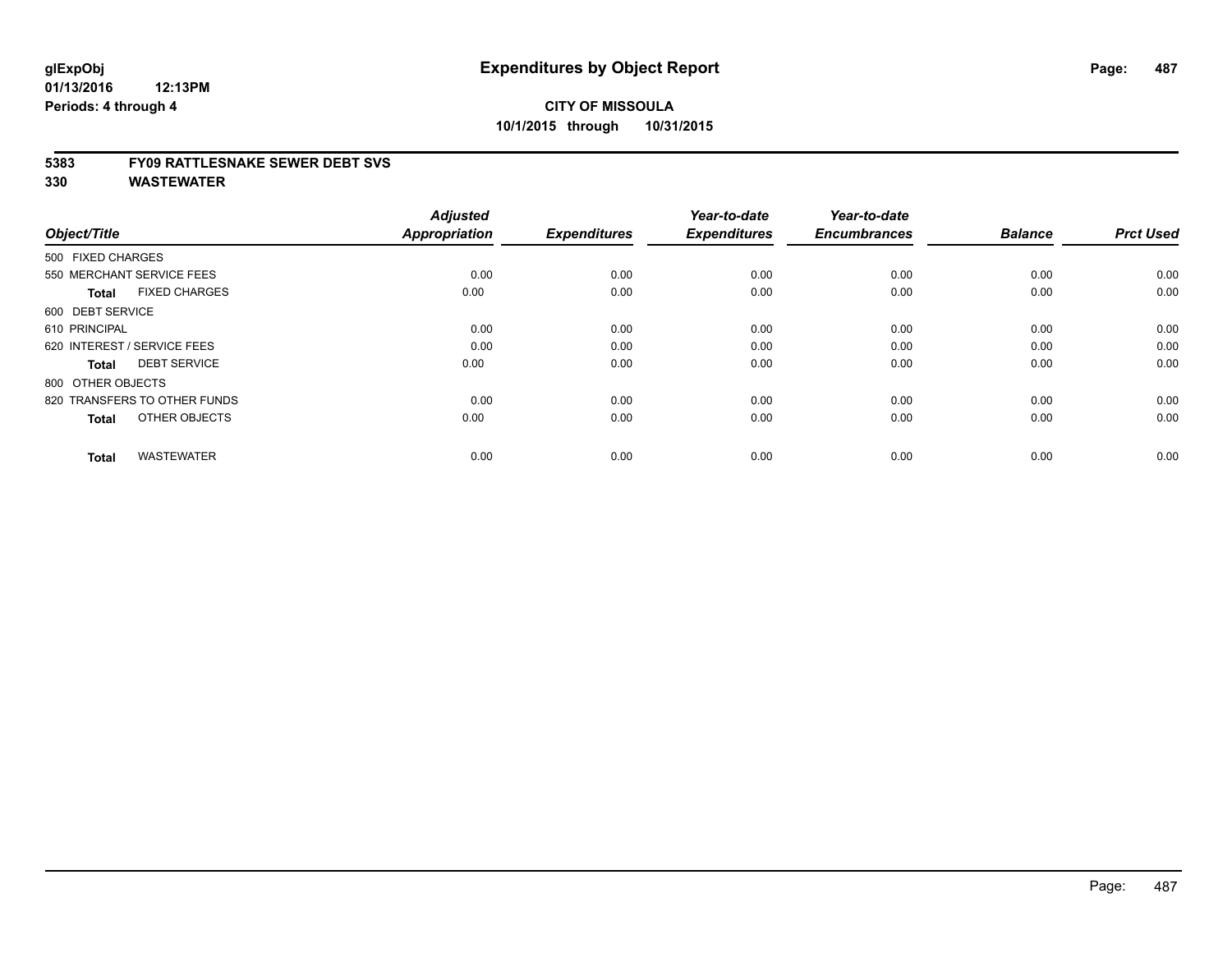#### **5383 FY09 RATTLESNAKE SEWER DEBT SVS**

**550 SID 544 PROJECT**

|                                     | <b>Adjusted</b>      |                     | Year-to-date        | Year-to-date        |                |                  |
|-------------------------------------|----------------------|---------------------|---------------------|---------------------|----------------|------------------|
| Object/Title                        | <b>Appropriation</b> | <b>Expenditures</b> | <b>Expenditures</b> | <b>Encumbrances</b> | <b>Balance</b> | <b>Prct Used</b> |
| 500 FIXED CHARGES                   |                      |                     |                     |                     |                |                  |
| 550 MERCHANT SERVICE FEES           | 0.00                 | 0.00                | 0.00                | 0.00                | 0.00           | 0.00             |
| <b>FIXED CHARGES</b><br>Total       | 0.00                 | 0.00                | 0.00                | 0.00                | 0.00           | 0.00             |
| 600 DEBT SERVICE                    |                      |                     |                     |                     |                |                  |
| 610 PRINCIPAL                       | 20,000.00            | 0.00                | 0.00                | 0.00                | 20.000.00      | 0.00             |
| 620 INTEREST / SERVICE FEES         | 10.950.00            | 0.00                | 0.00                | 0.00                | 10.950.00      | 0.00             |
| <b>DEBT SERVICE</b><br><b>Total</b> | 30.950.00            | 0.00                | 0.00                | 0.00                | 30.950.00      | 0.00             |
|                                     |                      |                     |                     |                     |                |                  |
| SID 544 PROJECT<br><b>Total</b>     | 30.950.00            | 0.00                | 0.00                | 0.00                | 30.950.00      | 0.00             |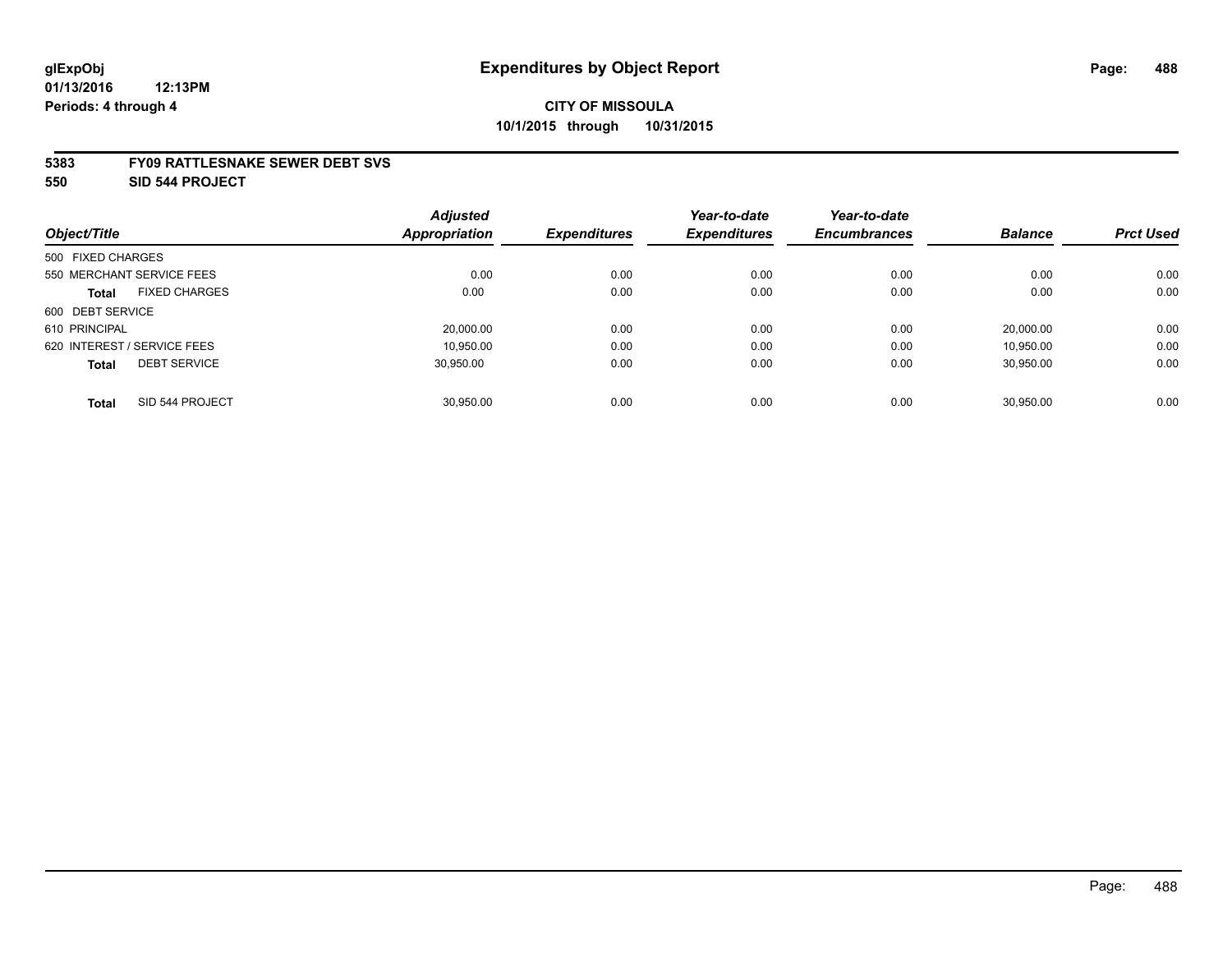# **5383 FY09 RATTLESNAKE SEWER DEBT SVS**

| Object/Title      |                                 | <b>Adjusted</b><br>Appropriation | <b>Expenditures</b> | Year-to-date<br><b>Expenditures</b> | Year-to-date<br><b>Encumbrances</b> | <b>Balance</b> | <b>Prct Used</b> |
|-------------------|---------------------------------|----------------------------------|---------------------|-------------------------------------|-------------------------------------|----------------|------------------|
| 500 FIXED CHARGES |                                 |                                  |                     |                                     |                                     |                |                  |
|                   | 550 MERCHANT SERVICE FEES       | 0.00                             | 0.00                | 0.00                                | 0.00                                | 0.00           | 0.00             |
| <b>Total</b>      | <b>FIXED CHARGES</b>            | 0.00                             | 0.00                | 0.00                                | 0.00                                | 0.00           | 0.00             |
| 600 DEBT SERVICE  |                                 |                                  |                     |                                     |                                     |                |                  |
| 610 PRINCIPAL     |                                 | 20,000.00                        | 0.00                | 0.00                                | 0.00                                | 20,000.00      | 0.00             |
|                   | 620 INTEREST / SERVICE FEES     | 10.950.00                        | 0.00                | 0.00                                | 0.00                                | 10.950.00      | 0.00             |
| <b>Total</b>      | <b>DEBT SERVICE</b>             | 30,950.00                        | 0.00                | 0.00                                | 0.00                                | 30,950.00      | 0.00             |
| 800 OTHER OBJECTS |                                 |                                  |                     |                                     |                                     |                |                  |
|                   | 820 TRANSFERS TO OTHER FUNDS    | 0.00                             | 0.00                | 0.00                                | 0.00                                | 0.00           | 0.00             |
| <b>Total</b>      | OTHER OBJECTS                   | 0.00                             | 0.00                | 0.00                                | 0.00                                | 0.00           | 0.00             |
| <b>Total</b>      | FY09 RATTLESNAKE SEWER DEBT SVS | 30.950.00                        | 0.00                | 0.00                                | 0.00                                | 30,950.00      | 0.00             |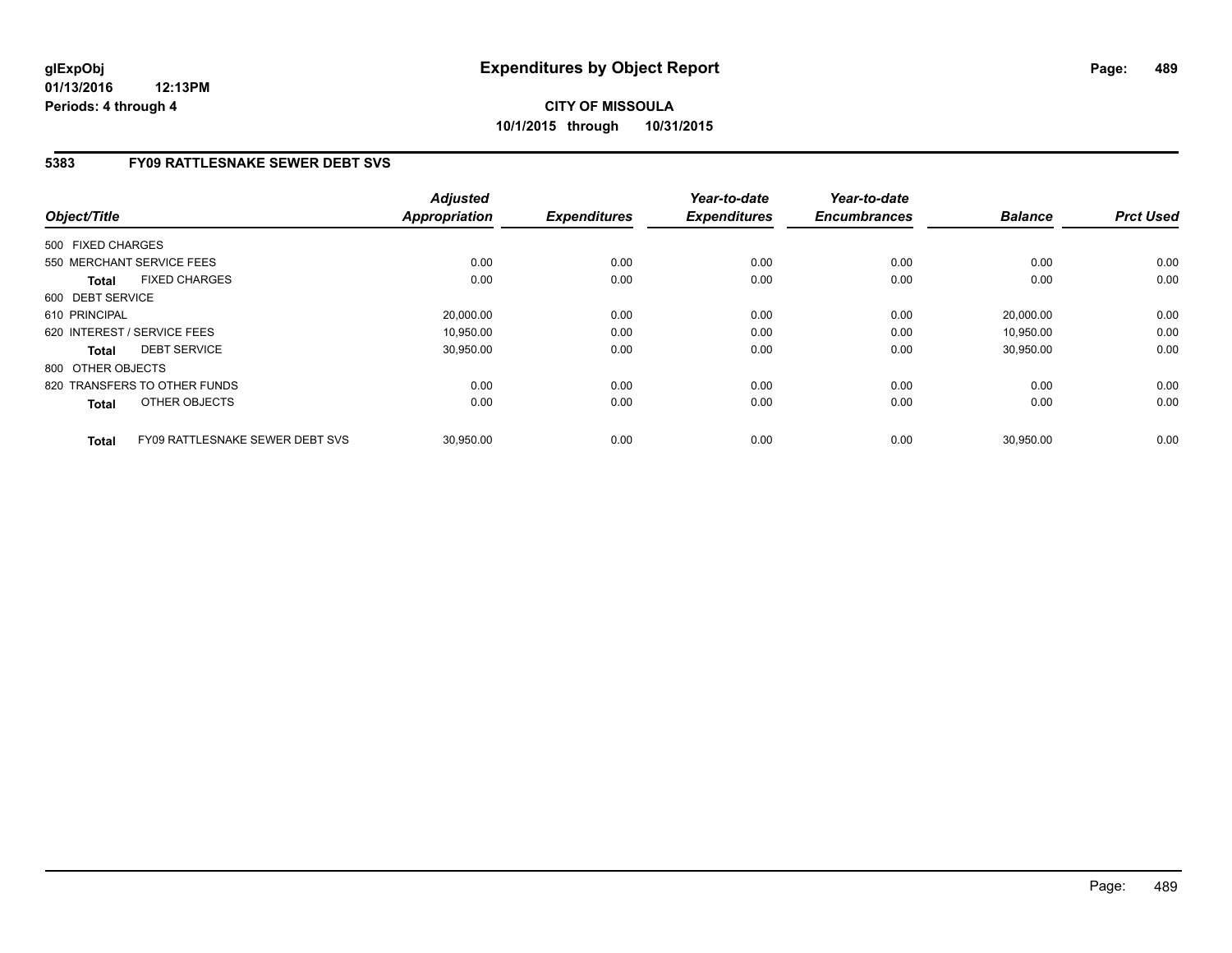**5384 09 LOLO BOND RESERVE**

| Object/Title                         | <b>Adjusted</b><br>Appropriation | <b>Expenditures</b> | Year-to-date<br><b>Expenditures</b> | Year-to-date<br><b>Encumbrances</b> | <b>Balance</b> | <b>Prct Used</b> |
|--------------------------------------|----------------------------------|---------------------|-------------------------------------|-------------------------------------|----------------|------------------|
| 500 FIXED CHARGES                    |                                  |                     |                                     |                                     |                |                  |
| 550 MERCHANT SERVICE FEES            | 0.00                             | 0.00                | 0.00                                | 0.00                                | 0.00           | 0.00             |
| <b>FIXED CHARGES</b><br><b>Total</b> | 0.00                             | 0.00                | 0.00                                | 0.00                                | 0.00           | 0.00             |
| 800 OTHER OBJECTS                    |                                  |                     |                                     |                                     |                |                  |
| 820 TRANSFERS TO OTHER FUNDS         | 10,310.00                        | 0.00                | 0.00                                | 0.00                                | 10,310.00      | 0.00             |
| OTHER OBJECTS<br><b>Total</b>        | 10.310.00                        | 0.00                | 0.00                                | 0.00                                | 10.310.00      | 0.00             |
| <b>WASTEWATER</b><br><b>Total</b>    | 10,310.00                        | 0.00                | 0.00                                | 0.00                                | 10.310.00      | 0.00             |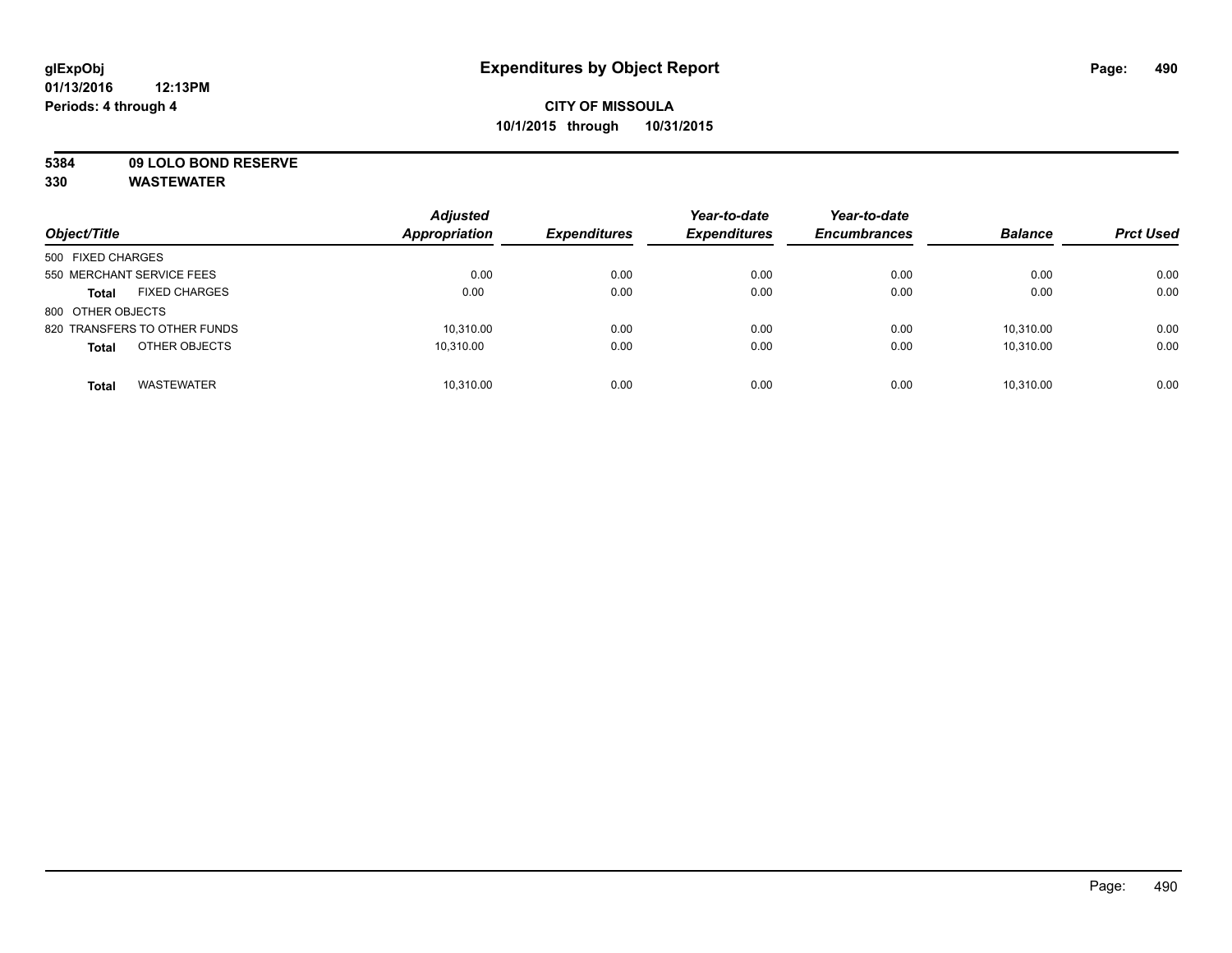### **5384 09 LOLO BOND RESERVE**

| Object/Title              |                              | <b>Adjusted</b><br>Appropriation | <b>Expenditures</b> | Year-to-date<br><b>Expenditures</b> | Year-to-date<br><b>Encumbrances</b> | <b>Balance</b> | <b>Prct Used</b> |
|---------------------------|------------------------------|----------------------------------|---------------------|-------------------------------------|-------------------------------------|----------------|------------------|
| 500 FIXED CHARGES         |                              |                                  |                     |                                     |                                     |                |                  |
| 550 MERCHANT SERVICE FEES |                              | 0.00                             | 0.00                | 0.00                                | 0.00                                | 0.00           | 0.00             |
| <b>Total</b>              | <b>FIXED CHARGES</b>         | 0.00                             | 0.00                | 0.00                                | 0.00                                | 0.00           | 0.00             |
| 800 OTHER OBJECTS         |                              |                                  |                     |                                     |                                     |                |                  |
|                           | 820 TRANSFERS TO OTHER FUNDS | 10,310.00                        | 0.00                | 0.00                                | 0.00                                | 10.310.00      | 0.00             |
| <b>Total</b>              | OTHER OBJECTS                | 10,310.00                        | 0.00                | 0.00                                | 0.00                                | 10,310.00      | 0.00             |
| <b>Total</b>              | 09 LOLO BOND RESERVE         | 10.310.00                        | 0.00                | 0.00                                | 0.00                                | 10.310.00      | 0.00             |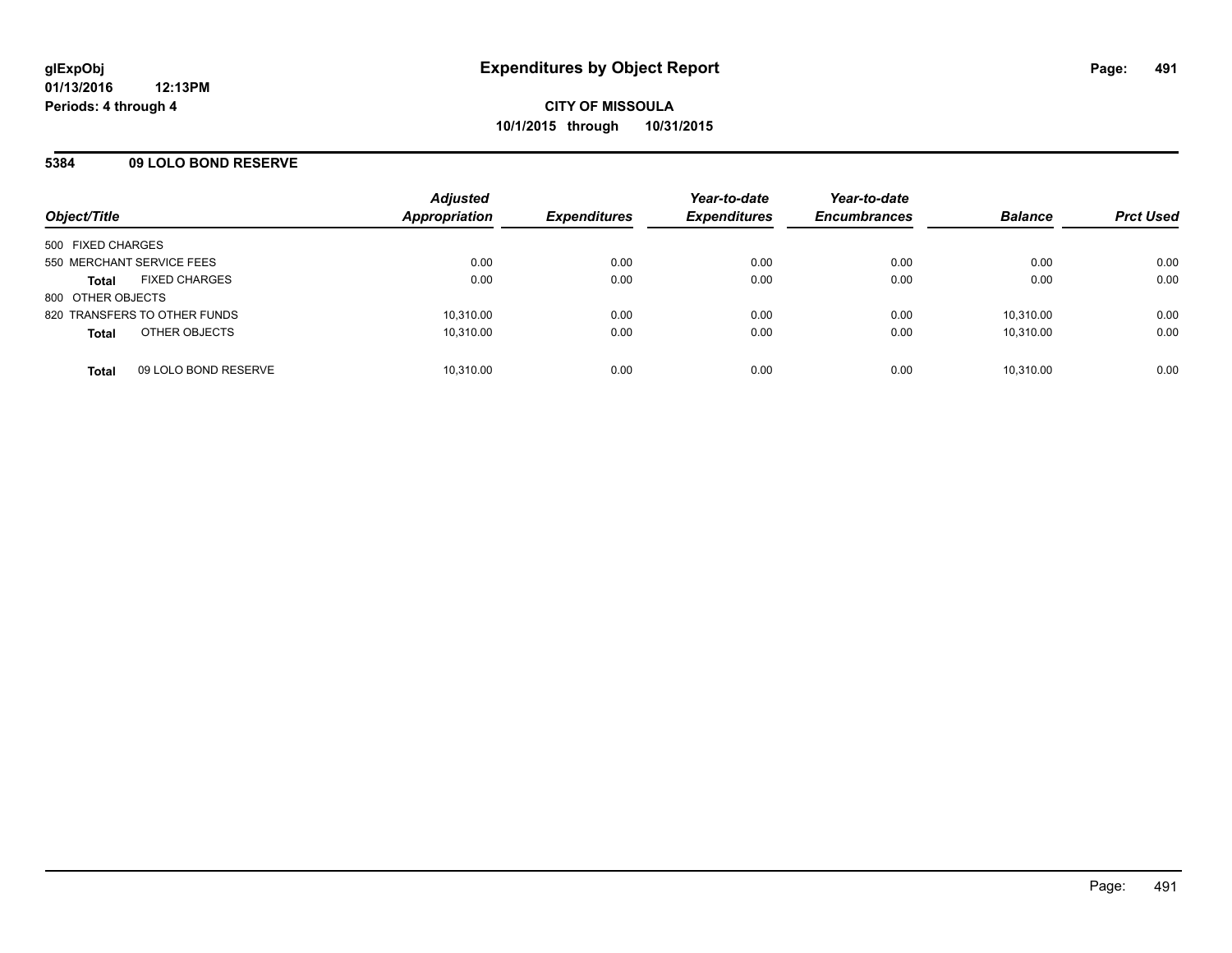#### **5385 HEADWORKS 2010 BOND RESERVE**

| Object/Title                 | <b>Adjusted</b><br>Appropriation | <b>Expenditures</b> | Year-to-date<br><b>Expenditures</b> | Year-to-date<br><b>Encumbrances</b> | <b>Balance</b> | <b>Prct Used</b> |
|------------------------------|----------------------------------|---------------------|-------------------------------------|-------------------------------------|----------------|------------------|
| 800 OTHER OBJECTS            |                                  |                     |                                     |                                     |                |                  |
| 820 TRANSFERS TO OTHER FUNDS | 27,928.00                        | 0.00                | 0.00                                | 0.00                                | 27.928.00      | 0.00             |
| OTHER OBJECTS<br>Total       | 27,928.00                        | 0.00                | 0.00                                | 0.00                                | 27,928.00      | 0.00             |
| <b>WASTEWATER</b><br>Total   | 27,928.00                        | 0.00                | 0.00                                | 0.00                                | 27.928.00      | 0.00             |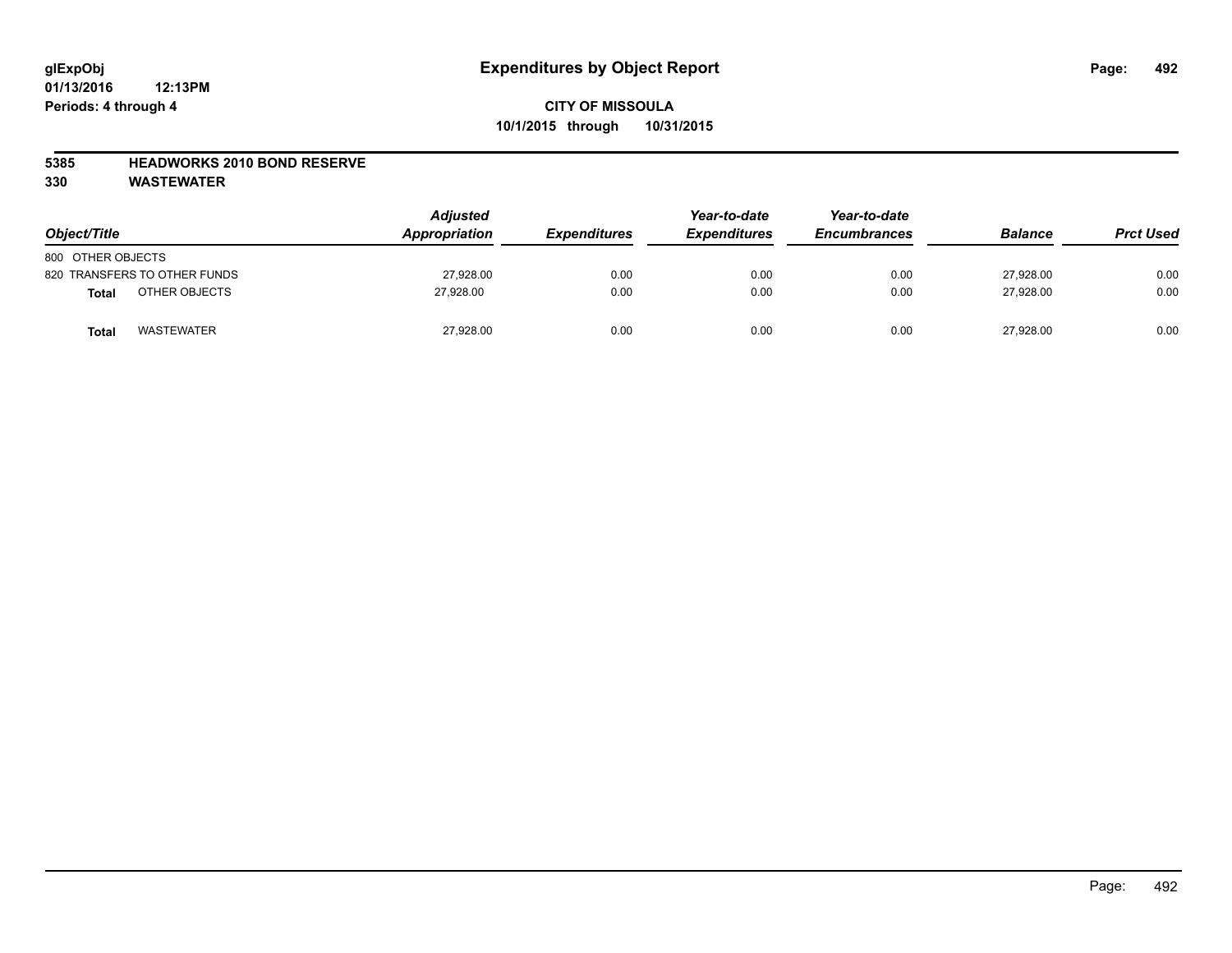#### **5385 HEADWORKS 2010 BOND RESERVE**

| Object/Title                                       | <b>Adjusted</b><br>Appropriation | <b>Expenditures</b> | Year-to-date<br><b>Expenditures</b> | Year-to-date<br><b>Encumbrances</b> | <b>Balance</b> | <b>Prct Used</b> |
|----------------------------------------------------|----------------------------------|---------------------|-------------------------------------|-------------------------------------|----------------|------------------|
| 800 OTHER OBJECTS                                  |                                  |                     |                                     |                                     |                |                  |
| 820 TRANSFERS TO OTHER FUNDS                       | 27,928.00                        | 0.00                | 0.00                                | 0.00                                | 27,928.00      | 0.00             |
| OTHER OBJECTS<br><b>Total</b>                      | 27,928.00                        | 0.00                | 0.00                                | 0.00                                | 27.928.00      | 0.00             |
| <b>HEADWORKS 2010 BOND RESERVE</b><br><b>Total</b> | 27,928.00                        | 0.00                | 0.00                                | 0.00                                | 27.928.00      | 0.00             |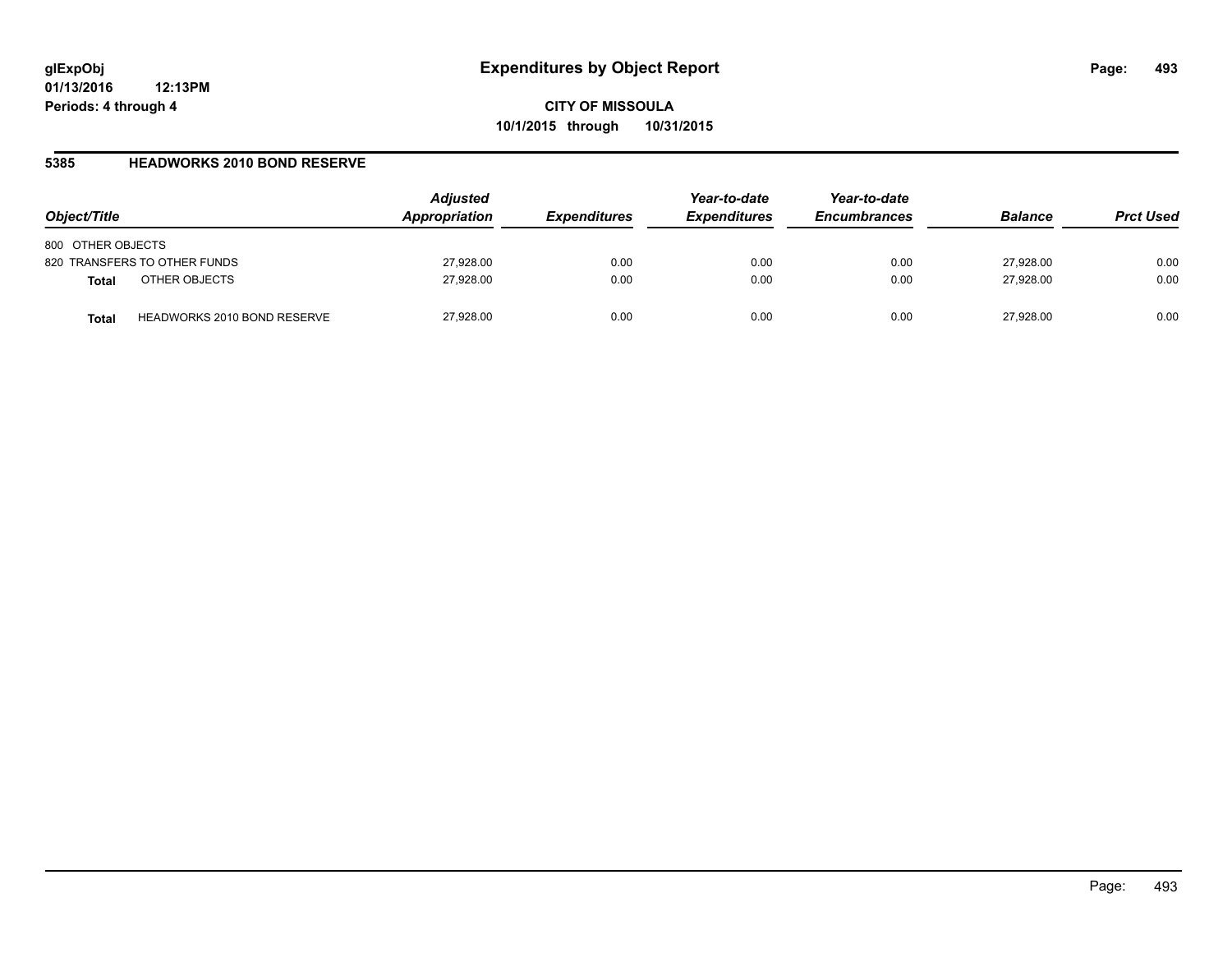#### **5386 FY10 HEADWORKS DEBT SERVICE**

|                   |                             | <b>Adjusted</b> |                     | Year-to-date        | Year-to-date        |                |                  |
|-------------------|-----------------------------|-----------------|---------------------|---------------------|---------------------|----------------|------------------|
| Object/Title      |                             | Appropriation   | <b>Expenditures</b> | <b>Expenditures</b> | <b>Encumbrances</b> | <b>Balance</b> | <b>Prct Used</b> |
| 500 FIXED CHARGES |                             |                 |                     |                     |                     |                |                  |
|                   | 550 MERCHANT SERVICE FEES   | 0.00            | 0.00                | 0.00                | 0.00                | 0.00           | 0.00             |
| <b>Total</b>      | <b>FIXED CHARGES</b>        | 0.00            | 0.00                | 0.00                | 0.00                | 0.00           | 0.00             |
| 600 DEBT SERVICE  |                             |                 |                     |                     |                     |                |                  |
| 610 PRINCIPAL     |                             | 135.000.00      | 0.00                | 0.00                | 0.00                | 135.000.00     | 0.00             |
|                   | 620 INTEREST / SERVICE FEES | 563.316.00      | 0.00                | 0.00                | 0.00                | 563.316.00     | 0.00             |
| <b>Total</b>      | <b>DEBT SERVICE</b>         | 698.316.00      | 0.00                | 0.00                | 0.00                | 698.316.00     | 0.00             |
| <b>Total</b>      | <b>WASTEWATER</b>           | 698.316.00      | 0.00                | 0.00                | 0.00                | 698.316.00     | 0.00             |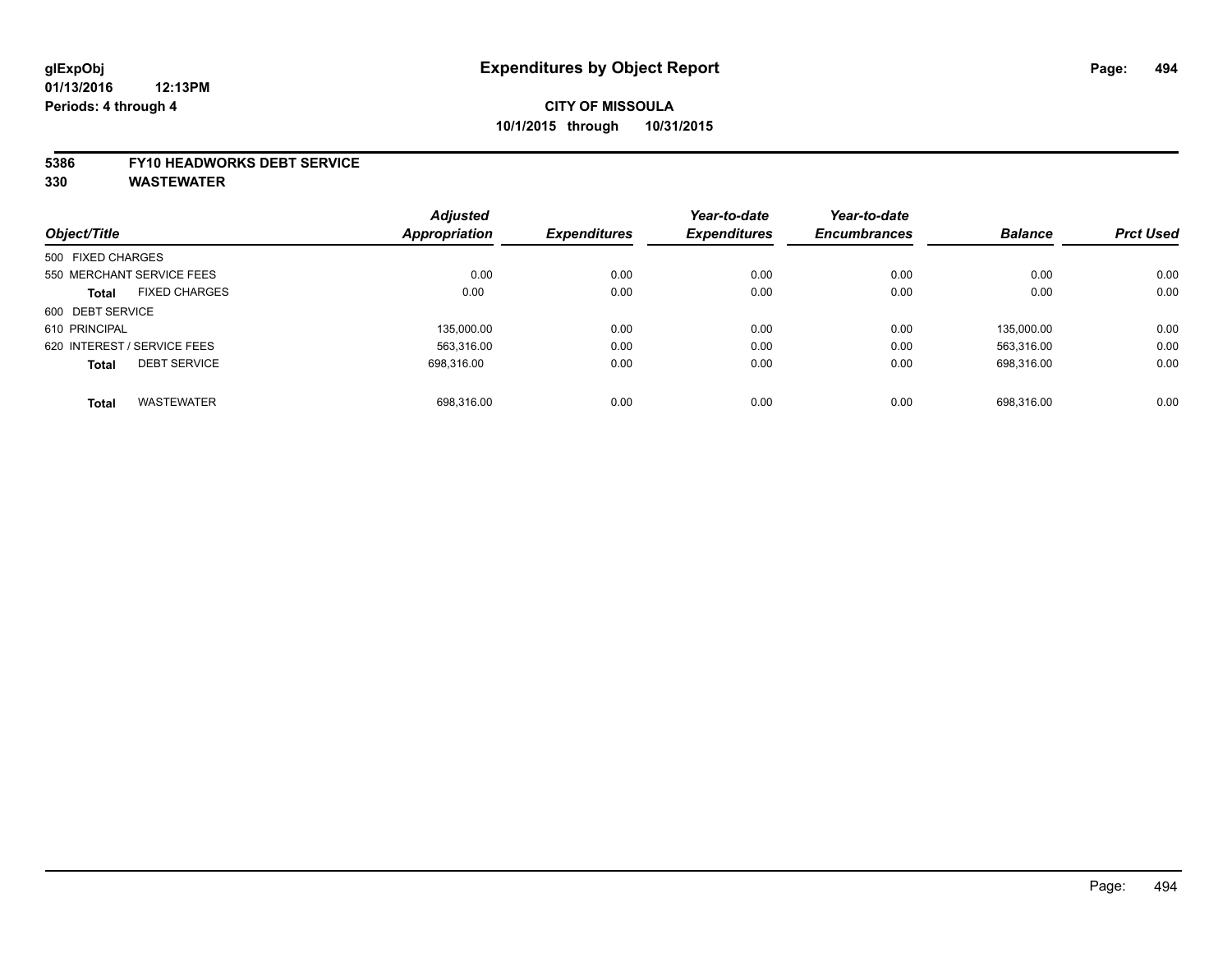### **5386 FY10 HEADWORKS DEBT SERVICE**

| Object/Title                                | <b>Adjusted</b><br>Appropriation | <b>Expenditures</b> | Year-to-date<br><b>Expenditures</b> | Year-to-date<br><b>Encumbrances</b> | <b>Balance</b> | <b>Prct Used</b> |
|---------------------------------------------|----------------------------------|---------------------|-------------------------------------|-------------------------------------|----------------|------------------|
| 500 FIXED CHARGES                           |                                  |                     |                                     |                                     |                |                  |
| 550 MERCHANT SERVICE FEES                   | 0.00                             | 0.00                | 0.00                                | 0.00                                | 0.00           | 0.00             |
| <b>FIXED CHARGES</b><br><b>Total</b>        | 0.00                             | 0.00                | 0.00                                | 0.00                                | 0.00           | 0.00             |
| 600 DEBT SERVICE                            |                                  |                     |                                     |                                     |                |                  |
| 610 PRINCIPAL                               | 135,000.00                       | 0.00                | 0.00                                | 0.00                                | 135.000.00     | 0.00             |
| 620 INTEREST / SERVICE FEES                 | 563.316.00                       | 0.00                | 0.00                                | 0.00                                | 563.316.00     | 0.00             |
| <b>DEBT SERVICE</b><br><b>Total</b>         | 698.316.00                       | 0.00                | 0.00                                | 0.00                                | 698.316.00     | 0.00             |
| FY10 HEADWORKS DEBT SERVICE<br><b>Total</b> | 698.316.00                       | 0.00                | 0.00                                | 0.00                                | 698.316.00     | 0.00             |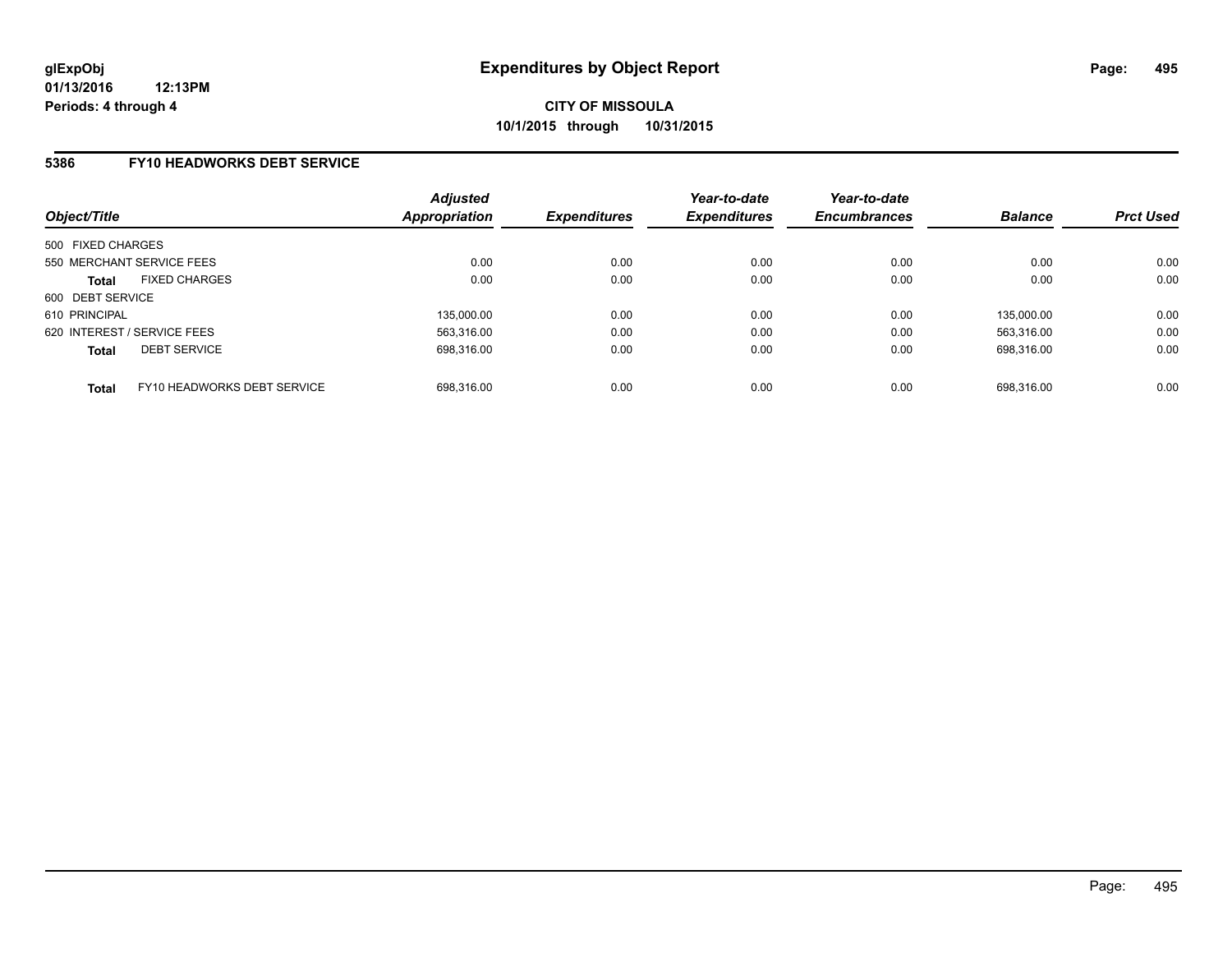#### **5387 FY11 SEWER \$1.29M BOND DEBT SERVICE**

|                   |                             | <b>Adjusted</b>      |                     | Year-to-date        | Year-to-date        |                |                  |
|-------------------|-----------------------------|----------------------|---------------------|---------------------|---------------------|----------------|------------------|
| Object/Title      |                             | <b>Appropriation</b> | <b>Expenditures</b> | <b>Expenditures</b> | <b>Encumbrances</b> | <b>Balance</b> | <b>Prct Used</b> |
| 500 FIXED CHARGES |                             |                      |                     |                     |                     |                |                  |
|                   | 550 MERCHANT SERVICE FEES   | 0.00                 | 0.00                | 0.00                | 0.00                | 0.00           | 0.00             |
| <b>Total</b>      | <b>FIXED CHARGES</b>        | 0.00                 | 0.00                | 0.00                | 0.00                | 0.00           | 0.00             |
| 600 DEBT SERVICE  |                             |                      |                     |                     |                     |                |                  |
| 610 PRINCIPAL     |                             | 45.000.00            | 0.00                | 0.00                | 0.00                | 45.000.00      | 0.00             |
|                   | 620 INTEREST / SERVICE FEES | 57,080.00            | 0.00                | 0.00                | 0.00                | 57.080.00      | 0.00             |
| <b>Total</b>      | <b>DEBT SERVICE</b>         | 102.080.00           | 0.00                | 0.00                | 0.00                | 102.080.00     | 0.00             |
| <b>Total</b>      | <b>WASTEWATER</b>           | 102.080.00           | 0.00                | 0.00                | 0.00                | 102.080.00     | 0.00             |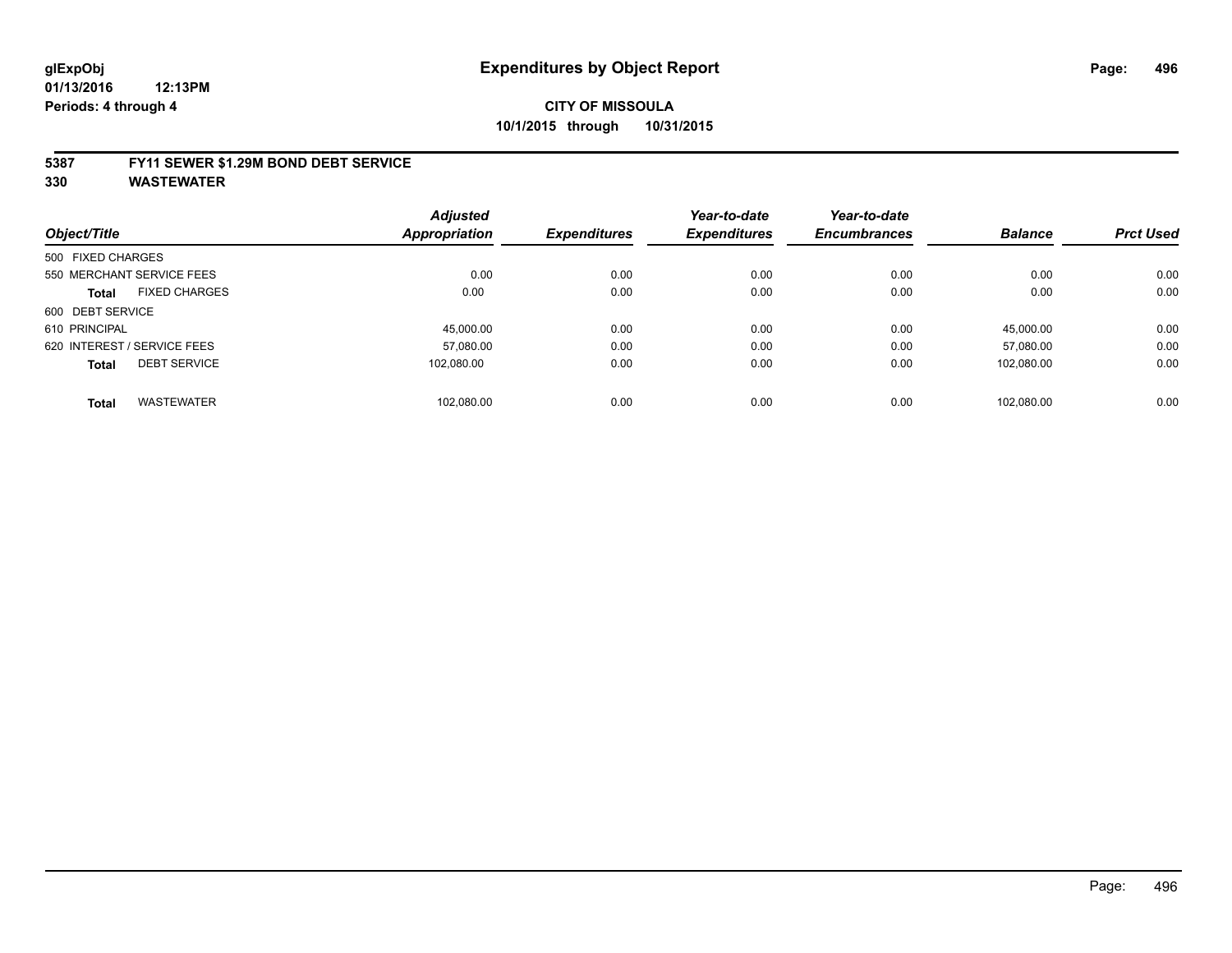## **5387 FY11 SEWER \$1.29M BOND DEBT SERVICE**

| Object/Title      |                                     | Adjusted<br><b>Appropriation</b> | <b>Expenditures</b> | Year-to-date<br><b>Expenditures</b> | Year-to-date<br><b>Encumbrances</b> | <b>Balance</b> | <b>Prct Used</b> |
|-------------------|-------------------------------------|----------------------------------|---------------------|-------------------------------------|-------------------------------------|----------------|------------------|
| 500 FIXED CHARGES |                                     |                                  |                     |                                     |                                     |                |                  |
|                   | 550 MERCHANT SERVICE FEES           | 0.00                             | 0.00                | 0.00                                | 0.00                                | 0.00           | 0.00             |
| <b>Total</b>      | <b>FIXED CHARGES</b>                | 0.00                             | 0.00                | 0.00                                | 0.00                                | 0.00           | 0.00             |
| 600 DEBT SERVICE  |                                     |                                  |                     |                                     |                                     |                |                  |
| 610 PRINCIPAL     |                                     | 45.000.00                        | 0.00                | 0.00                                | 0.00                                | 45.000.00      | 0.00             |
|                   | 620 INTEREST / SERVICE FEES         | 57.080.00                        | 0.00                | 0.00                                | 0.00                                | 57.080.00      | 0.00             |
| <b>Total</b>      | <b>DEBT SERVICE</b>                 | 102.080.00                       | 0.00                | 0.00                                | 0.00                                | 102.080.00     | 0.00             |
| <b>Total</b>      | FY11 SEWER \$1.29M BOND DEBT SERVIC | 102.080.00                       | 0.00                | 0.00                                | 0.00                                | 102.080.00     | 0.00             |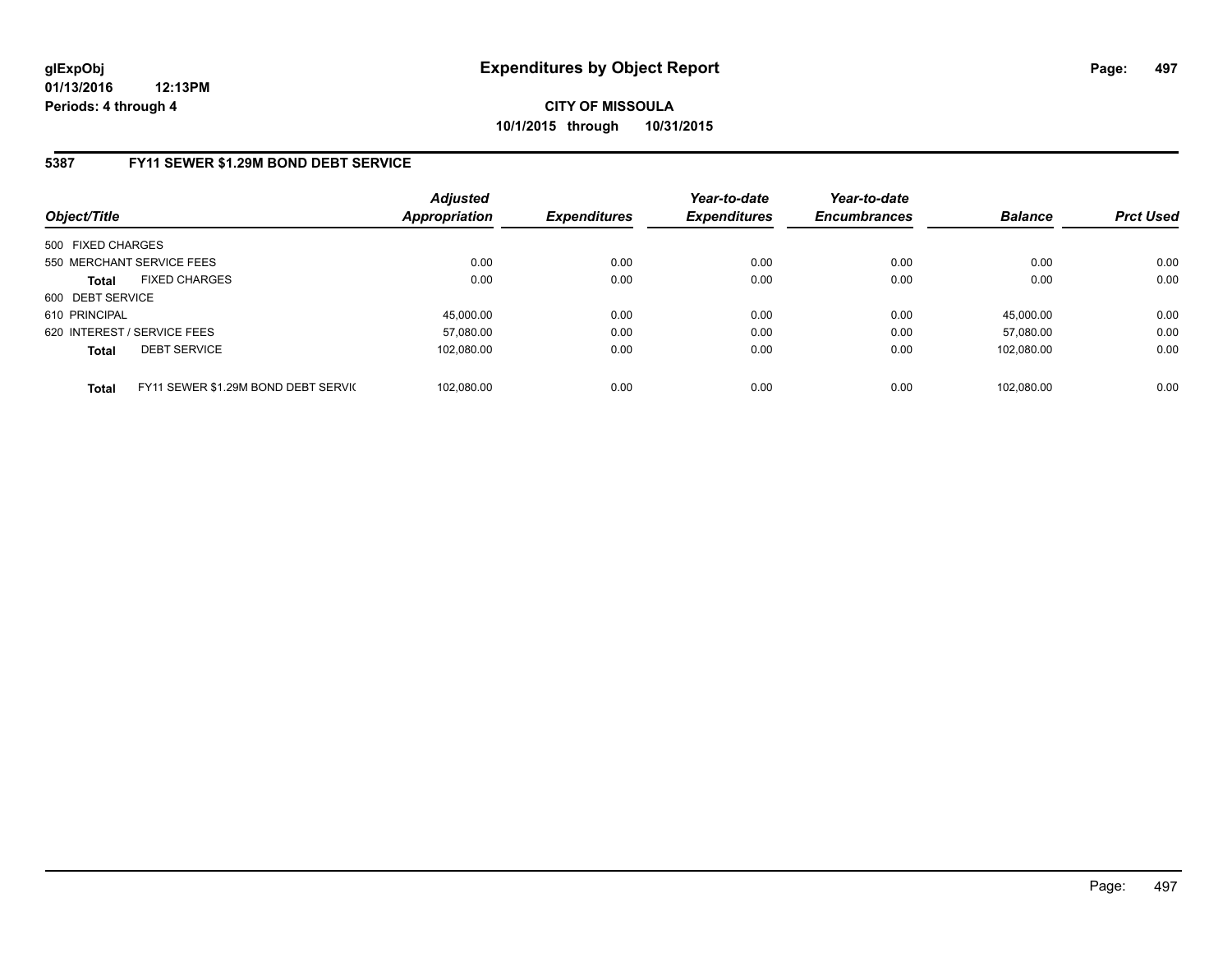#### **5388 FY11 \$1.29M SEWER BOND RESERVE**

| Object/Title                         | <b>Adjusted</b><br><b>Appropriation</b> | <b>Expenditures</b> | Year-to-date<br><b>Expenditures</b> | Year-to-date<br><b>Encumbrances</b> | <b>Balance</b> | <b>Prct Used</b> |
|--------------------------------------|-----------------------------------------|---------------------|-------------------------------------|-------------------------------------|----------------|------------------|
| 500 FIXED CHARGES                    |                                         |                     |                                     |                                     |                |                  |
| 550 MERCHANT SERVICE FEES            | 0.00                                    | 0.00                | 0.00                                | 0.00                                | 0.00           | 0.00             |
| <b>FIXED CHARGES</b><br><b>Total</b> | 0.00                                    | 0.00                | 0.00                                | 0.00                                | 0.00           | 0.00             |
| 800 OTHER OBJECTS                    |                                         |                     |                                     |                                     |                |                  |
| 820 TRANSFERS TO OTHER FUNDS         | 3.025.00                                | 0.00                | 0.00                                | 0.00                                | 3,025.00       | 0.00             |
| OTHER OBJECTS<br><b>Total</b>        | 3,025.00                                | 0.00                | 0.00                                | 0.00                                | 3,025.00       | 0.00             |
| <b>WASTEWATER</b><br><b>Total</b>    | 3.025.00                                | 0.00                | 0.00                                | 0.00                                | 3.025.00       | 0.00             |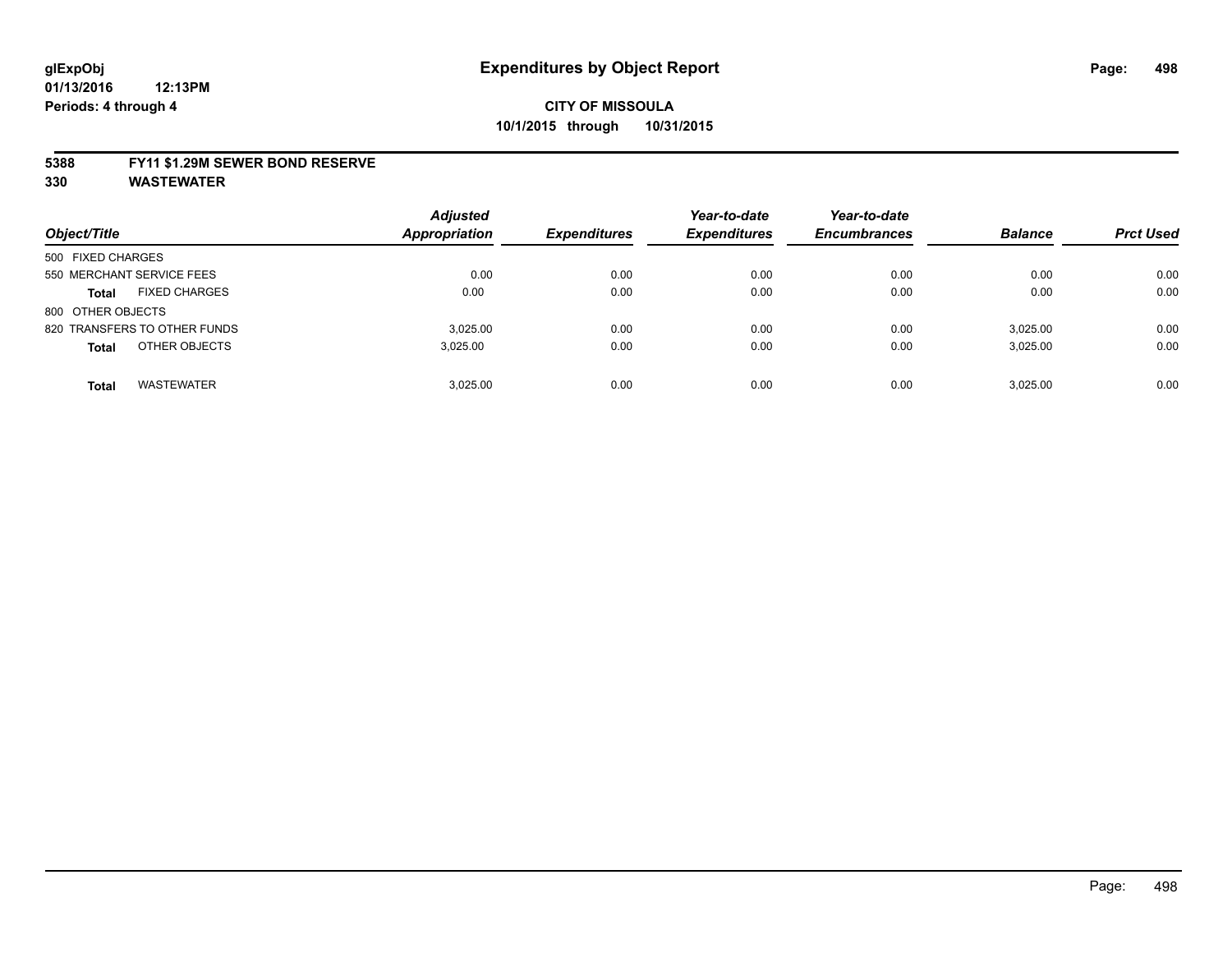### **5388 FY11 \$1.29M SEWER BOND RESERVE**

| Object/Title              |                                 | <b>Adjusted</b><br><b>Appropriation</b> | <b>Expenditures</b> | Year-to-date<br><b>Expenditures</b> | Year-to-date<br><b>Encumbrances</b> | <b>Balance</b> | <b>Prct Used</b> |
|---------------------------|---------------------------------|-----------------------------------------|---------------------|-------------------------------------|-------------------------------------|----------------|------------------|
| 500 FIXED CHARGES         |                                 |                                         |                     |                                     |                                     |                |                  |
| 550 MERCHANT SERVICE FEES |                                 | 0.00                                    | 0.00                | 0.00                                | 0.00                                | 0.00           | 0.00             |
| <b>Total</b>              | <b>FIXED CHARGES</b>            | 0.00                                    | 0.00                | 0.00                                | 0.00                                | 0.00           | 0.00             |
| 800 OTHER OBJECTS         |                                 |                                         |                     |                                     |                                     |                |                  |
|                           | 820 TRANSFERS TO OTHER FUNDS    | 3.025.00                                | 0.00                | 0.00                                | 0.00                                | 3.025.00       | 0.00             |
| <b>Total</b>              | OTHER OBJECTS                   | 3.025.00                                | 0.00                | 0.00                                | 0.00                                | 3,025.00       | 0.00             |
| <b>Total</b>              | FY11 \$1.29M SEWER BOND RESERVE | 3.025.00                                | 0.00                | 0.00                                | 0.00                                | 3.025.00       | 0.00             |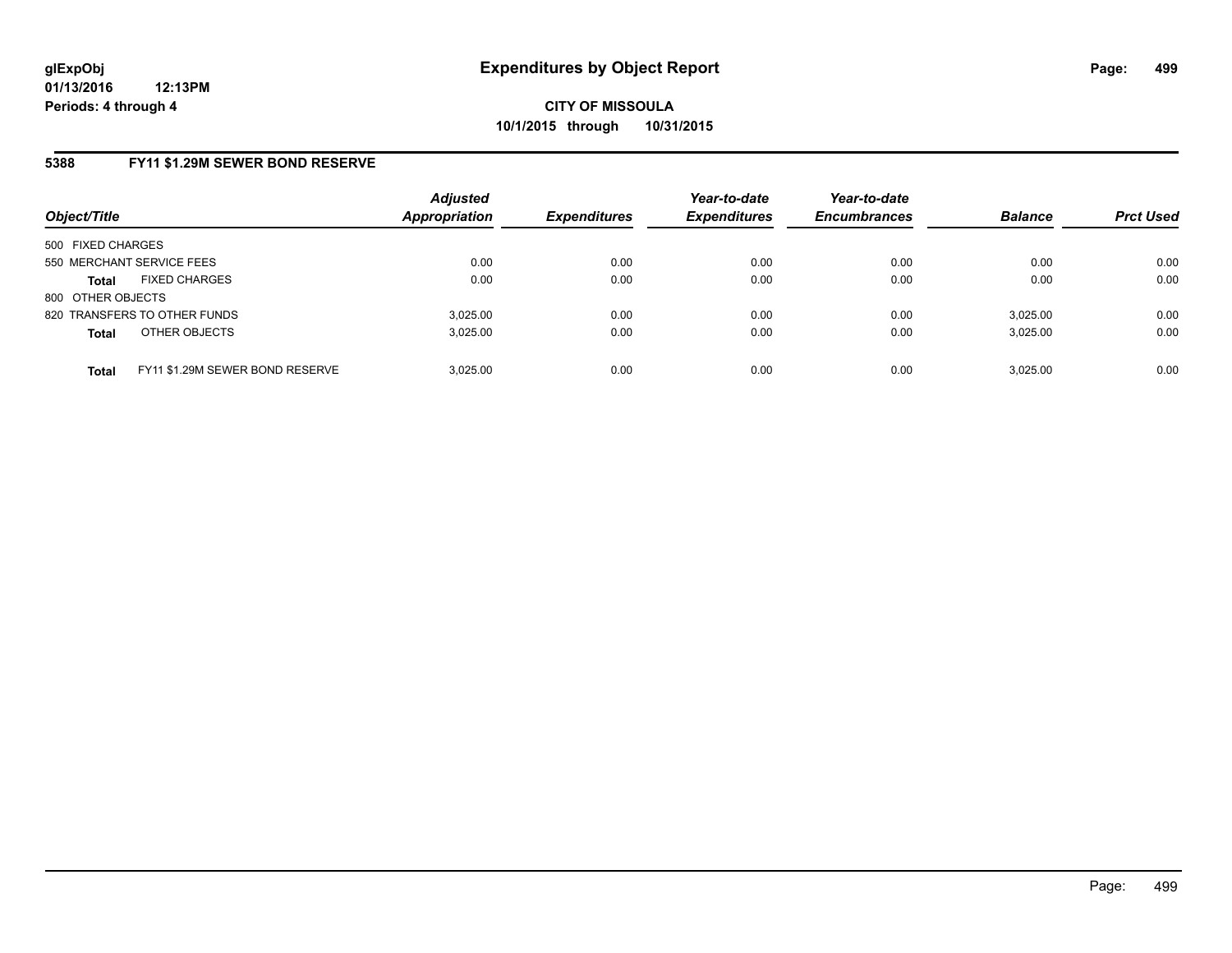#### **01/13/2016 12:13PM Periods: 4 through 4**

# **CITY OF MISSOULA 10/1/2015 through 10/31/2015**

#### **5389 FY15 SEWER REVENUE BOND DEBT SERVICE**

| Object/Title                |                           | <b>Adjusted</b><br>Appropriation | <b>Expenditures</b> | Year-to-date<br><b>Expenditures</b> | Year-to-date<br><b>Encumbrances</b> | <b>Balance</b> | <b>Prct Used</b> |
|-----------------------------|---------------------------|----------------------------------|---------------------|-------------------------------------|-------------------------------------|----------------|------------------|
| 500 FIXED CHARGES           |                           |                                  |                     |                                     |                                     |                |                  |
|                             | 550 MERCHANT SERVICE FEES | 0.00                             | 0.00                | 0.00                                | 0.00                                | 0.00           | 0.00             |
| Total                       | <b>FIXED CHARGES</b>      | 0.00                             | 0.00                | 0.00                                | 0.00                                | 0.00           | 0.00             |
| 600 DEBT SERVICE            |                           |                                  |                     |                                     |                                     |                |                  |
| 610 PRINCIPAL               |                           | 0.00                             | 0.00                | 0.00                                | 0.00                                | 0.00           | 0.00             |
| 620 INTEREST / SERVICE FEES |                           | 0.00                             | 0.00                | 0.00                                | 0.00                                | 0.00           | 0.00             |
| <b>Total</b>                | <b>DEBT SERVICE</b>       | 0.00                             | 0.00                | 0.00                                | 0.00                                | 0.00           | 0.00             |
| <b>Total</b>                | <b>WASTEWATER</b>         | 0.00                             | 0.00                | 0.00                                | 0.00                                | 0.00           | 0.00             |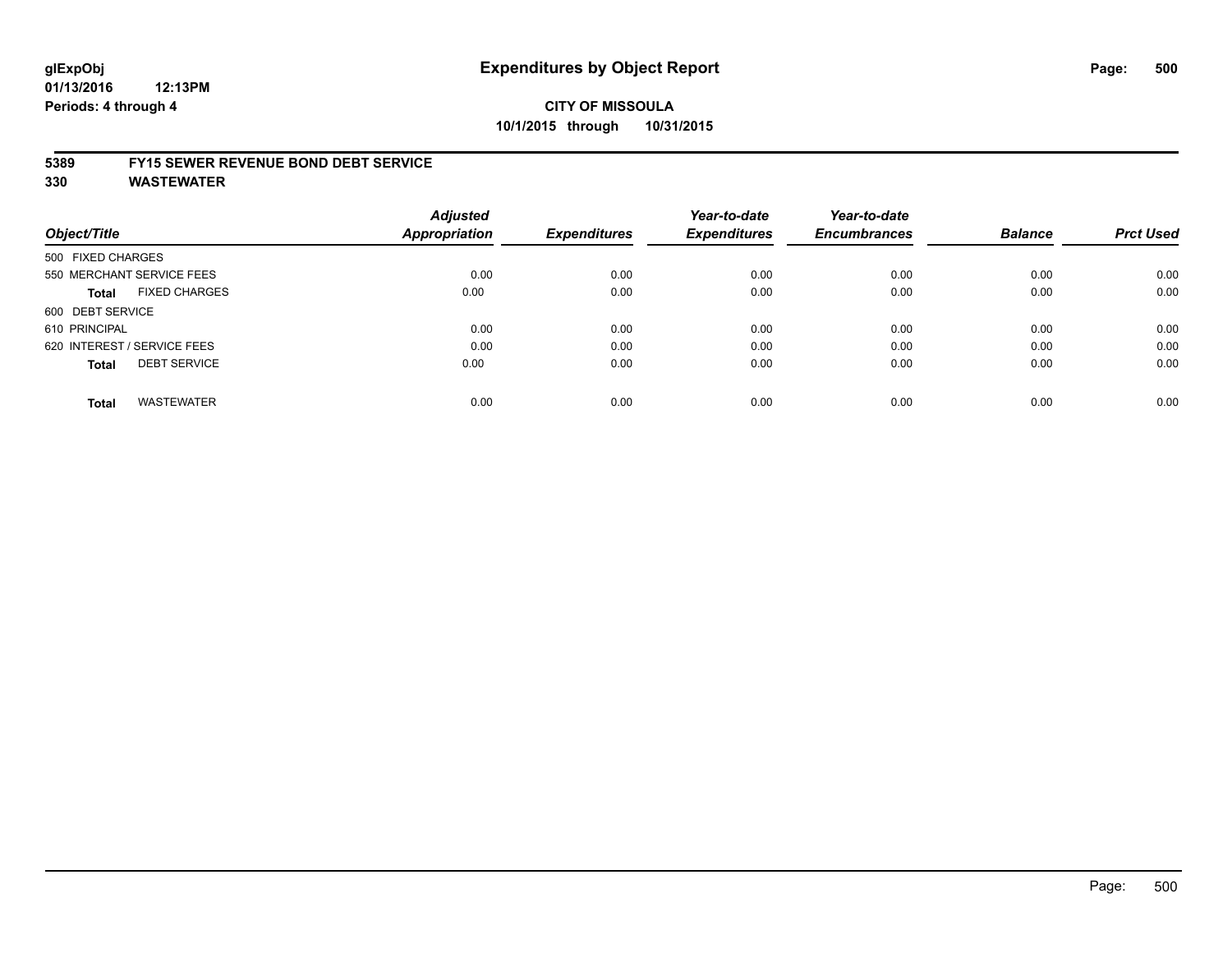**01/13/2016 12:13PM Periods: 4 through 4**

**CITY OF MISSOULA 10/1/2015 through 10/31/2015**

### **5389 FY15 SEWER REVENUE BOND DEBT SERVICE**

| Object/Title      |                                  | <b>Adjusted</b><br><b>Appropriation</b> | <b>Expenditures</b> | Year-to-date<br><b>Expenditures</b> | Year-to-date<br><b>Encumbrances</b> | <b>Balance</b> | <b>Prct Used</b> |
|-------------------|----------------------------------|-----------------------------------------|---------------------|-------------------------------------|-------------------------------------|----------------|------------------|
| 500 FIXED CHARGES |                                  |                                         |                     |                                     |                                     |                |                  |
|                   | 550 MERCHANT SERVICE FEES        | 0.00                                    | 0.00                | 0.00                                | 0.00                                | 0.00           | 0.00             |
| <b>Total</b>      | <b>FIXED CHARGES</b>             | 0.00                                    | 0.00                | 0.00                                | 0.00                                | 0.00           | 0.00             |
| 600 DEBT SERVICE  |                                  |                                         |                     |                                     |                                     |                |                  |
| 610 PRINCIPAL     |                                  | 0.00                                    | 0.00                | 0.00                                | 0.00                                | 0.00           | 0.00             |
|                   | 620 INTEREST / SERVICE FEES      | 0.00                                    | 0.00                | 0.00                                | 0.00                                | 0.00           | 0.00             |
| <b>Total</b>      | <b>DEBT SERVICE</b>              | 0.00                                    | 0.00                | 0.00                                | 0.00                                | 0.00           | 0.00             |
| <b>Total</b>      | FY15 SEWER REVENUE BOND DEBT SEF | 0.00                                    | 0.00                | 0.00                                | 0.00                                | 0.00           | 0.00             |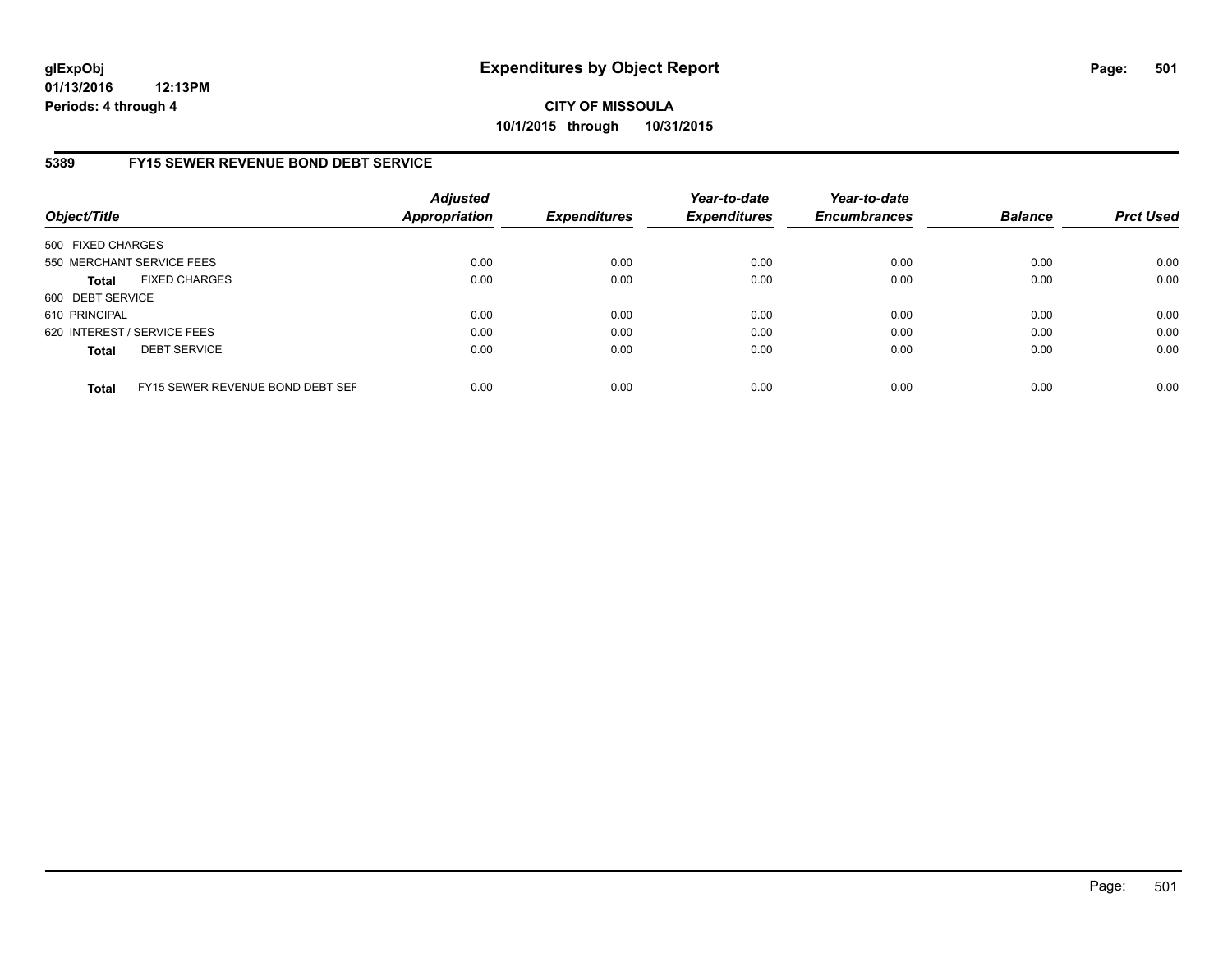#### **5390 FY15 SEWER BOND DEBT RESERVE**

| Object/Title                         | <b>Adjusted</b><br><b>Appropriation</b> | <b>Expenditures</b> | Year-to-date<br><b>Expenditures</b> | Year-to-date<br><b>Encumbrances</b> | <b>Balance</b> | <b>Prct Used</b> |
|--------------------------------------|-----------------------------------------|---------------------|-------------------------------------|-------------------------------------|----------------|------------------|
| 500 FIXED CHARGES                    |                                         |                     |                                     |                                     |                |                  |
| 550 MERCHANT SERVICE FEES            | 0.00                                    | 0.00                | 0.00                                | 0.00                                | 0.00           | 0.00             |
| <b>FIXED CHARGES</b><br><b>Total</b> | 0.00                                    | 0.00                | 0.00                                | 0.00                                | 0.00           | 0.00             |
| 800 OTHER OBJECTS                    |                                         |                     |                                     |                                     |                |                  |
| 820 TRANSFERS TO OTHER FUNDS         | 0.00                                    | 0.00                | 0.00                                | 0.00                                | 0.00           | 0.00             |
| OTHER OBJECTS<br><b>Total</b>        | 0.00                                    | 0.00                | 0.00                                | 0.00                                | 0.00           | 0.00             |
| <b>WASTEWATER</b><br><b>Total</b>    | 0.00                                    | 0.00                | 0.00                                | 0.00                                | 0.00           | 0.00             |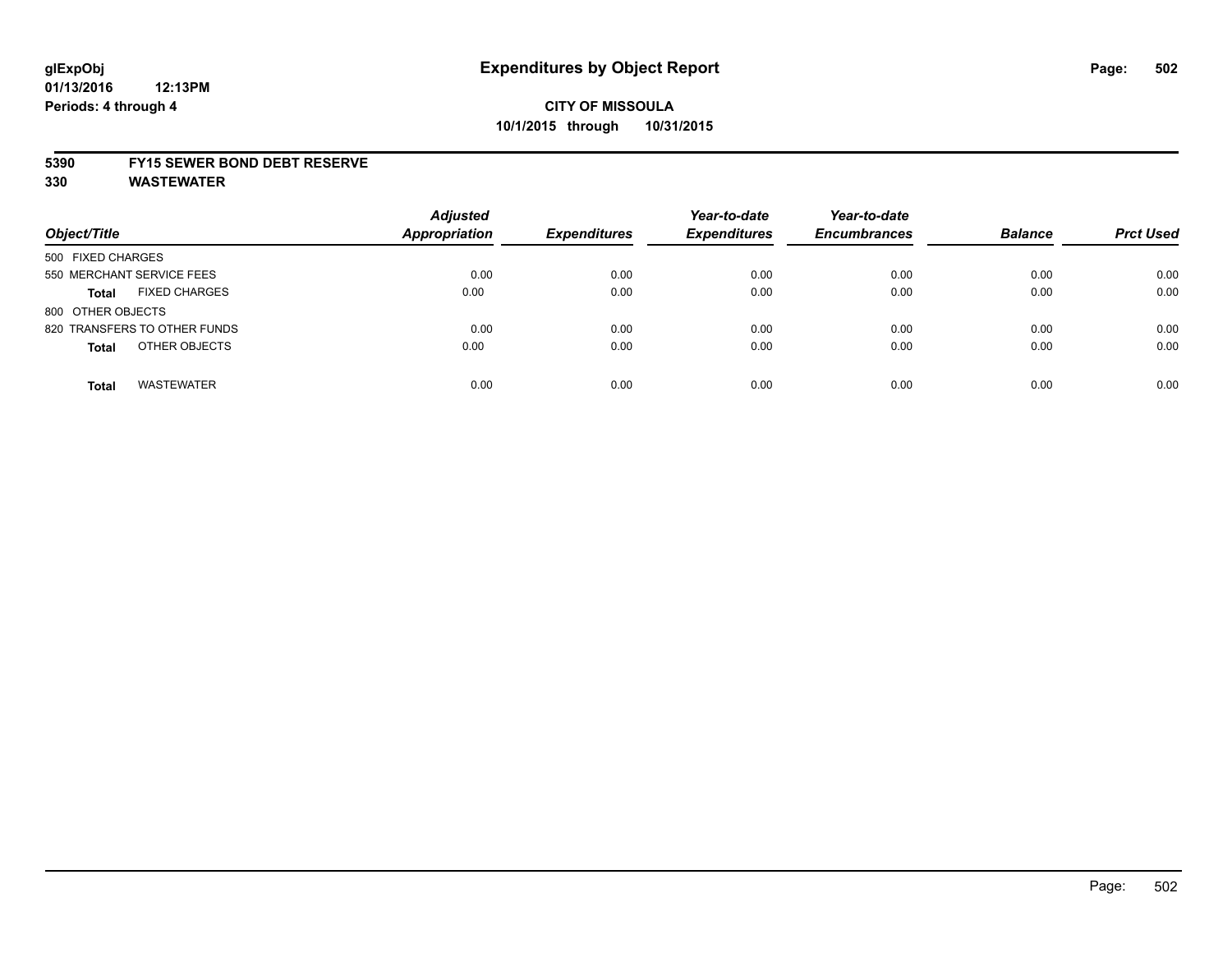## **5390 FY15 SEWER BOND DEBT RESERVE**

| Object/Title              |                              | <b>Adjusted</b><br><b>Appropriation</b> | <b>Expenditures</b> | Year-to-date<br><b>Expenditures</b> | Year-to-date<br><b>Encumbrances</b> | <b>Balance</b> | <b>Prct Used</b> |
|---------------------------|------------------------------|-----------------------------------------|---------------------|-------------------------------------|-------------------------------------|----------------|------------------|
| 500 FIXED CHARGES         |                              |                                         |                     |                                     |                                     |                |                  |
| 550 MERCHANT SERVICE FEES |                              | 0.00                                    | 0.00                | 0.00                                | 0.00                                | 0.00           | 0.00             |
| Total                     | <b>FIXED CHARGES</b>         | 0.00                                    | 0.00                | 0.00                                | 0.00                                | 0.00           | 0.00             |
| 800 OTHER OBJECTS         |                              |                                         |                     |                                     |                                     |                |                  |
|                           | 820 TRANSFERS TO OTHER FUNDS | 0.00                                    | 0.00                | 0.00                                | 0.00                                | 0.00           | 0.00             |
| <b>Total</b>              | OTHER OBJECTS                | 0.00                                    | 0.00                | 0.00                                | 0.00                                | 0.00           | 0.00             |
| <b>Total</b>              | FY15 SEWER BOND DEBT RESERVE | 0.00                                    | 0.00                | 0.00                                | 0.00                                | 0.00           | 0.00             |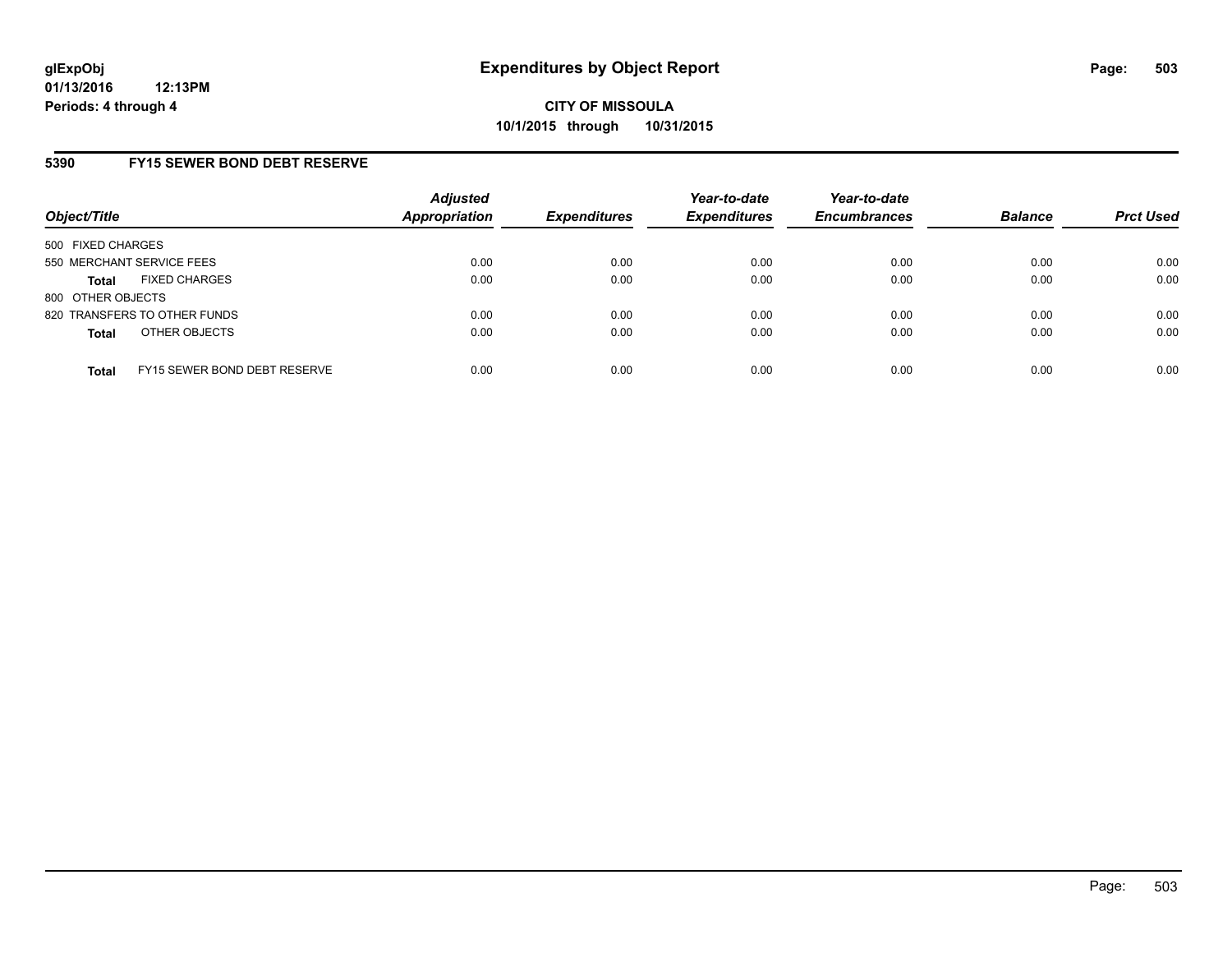#### **5711 AQUATICS**

**370 PARKS & RECREATION**

|                                       | <b>Adjusted</b>      |                     | Year-to-date        | Year-to-date        |                |                  |
|---------------------------------------|----------------------|---------------------|---------------------|---------------------|----------------|------------------|
| Object/Title                          | <b>Appropriation</b> | <b>Expenditures</b> | <b>Expenditures</b> | <b>Encumbrances</b> | <b>Balance</b> | <b>Prct Used</b> |
| 100 PERSONAL SERVICES                 |                      |                     |                     |                     |                |                  |
| 110 SALARIES AND WAGES                | 544,736.00           | 29,932.98           | 244,554.30          | 0.00                | 300,181.70     | 44.89            |
| 115 SALARIES/HEALTH INSURANCE BENEFIT | 0.00                 | 0.00                | 0.00                | 0.00                | 0.00           | 0.00             |
| 120 OVERTIME/TERMINATION              | 1,000.00             | 108.43              | 160.03              | 0.00                | 839.97         | 16.00            |
| 135 OPEB EXPENSE                      | 0.00                 | 0.00                | 0.00                | 0.00                | 0.00           | 0.00             |
| <b>140 EMPLOYER CONTRIBUTIONS</b>     | 135,092.00           | 6,926.46            | 53,500.95           | 0.00                | 81,591.05      | 39.60            |
| 141 STATE RETIREMENT CONTRIBUTIONS    | 0.00                 | 0.00                | 173.50              | 0.00                | $-173.50$      | 0.00             |
| 145 OPEB CONTRIBUTION                 | 0.00                 | 0.00                | 0.00                | 0.00                | 0.00           | 0.00             |
| 190 PENSION EXPENSE                   | 0.00                 | 0.00                | 0.00                | 0.00                | 0.00           | 0.00             |
| PERSONAL SERVICES<br>Total            | 680,828.00           | 36,967.87           | 298,388.78          | 0.00                | 382,439.22     | 43.83            |
| 200 SUPPLIES                          |                      |                     |                     |                     |                |                  |
| 210 OFFICE SUPPLIES                   | 4,500.00             | 0.00                | 447.53              | 0.00                | 4,052.47       | 9.95             |
| 220 OPERATING SUPPLIES                | 38,000.00            | 219.95              | 1,870.12            | 0.00                | 36,129.88      | 4.92             |
| 230 REPAIR/MAINTENANCE                | 75,000.00            | 1,665.99            | 27,754.49           | 0.00                | 47,245.51      | 37.01            |
| 231 GASOLINE                          | 0.00                 | 0.00                | 0.00                | 0.00                | 0.00           | 0.00             |
| 240 OTHER SUPPLIES                    | 121,000.00           | 1,491.14            | 43,486.37           | 0.00                | 77,513.63      | 35.94            |
| 250 SUPPLIES FOR RESALE               | 0.00                 | 0.00                | 0.00                | 0.00                | 0.00           | 0.00             |
| <b>SUPPLIES</b><br>Total              | 238,500.00           | 3,377.08            | 73,558.51           | 0.00                | 164,941.49     | 30.84            |
| 300 PURCHASED SERVICES                |                      |                     |                     |                     |                |                  |
| 310 COMMUNICATIONS                    | 500.00               | 0.00                | 3.39                | 0.00                | 496.61         | 0.68             |
| 320 PRINTING & DUPLICATING            | 10,500.00            | 74.02               | 74.02               | 0.00                | 10,425.98      | 0.70             |
| 330 PUBLICITY, SUBSCRIPTIONS & DUES   | 17,200.00            | 6,059.90            | 8,096.90            | 0.00                | 9,103.10       | 47.08            |
| 340 SEWER                             | 10,275.00            | 0.00                | 2,722.43            | 0.00                | 7,552.57       | 26.50            |
| 341 ELECTRICITY & NATURAL GAS         | 191,000.00           | 14,586.73           | 60,860.69           | 0.00                | 130,139.31     | 31.86            |
| 343 WATER CHARGES                     | 13,644.00            | 885.75              | 5,687.80            | 0.00                | 7,956.20       | 41.69            |
| 344 TELEPHONE SERVICE                 | 7,540.00             | 1,078.65            | 2,493.70            | 0.00                | 5,046.30       | 33.07            |
| 345 GARBAGE                           | 4,651.00             | 0.00                | 1,256.99            | 0.00                | 3,394.01       | 27.03            |
| 350 PROFESSIONAL SERVICES             | 40,000.00            | 4,262.50            | 10,163.50           | 0.00                | 29,836.50      | 25.41            |
| 360 REPAIR & MAINTENANCE              | 20,500.00            | 4,591.24            | 10,002.01           | 0.00                | 10,497.99      | 48.79            |
| 370 TRAVEL                            | 2,000.00             | 0.00                | 0.00                | 0.00                | 2,000.00       | 0.00             |
| 380 TRAINING                          | 5,000.00             | 0.00                | 450.00              | 0.00                | 4,550.00       | 9.00             |
| 390 OTHER PURCHASED SERVICES          | 19,300.00            | 1,839.00            | 2,811.84            | 0.00                | 16,488.16      | 14.57            |
| PURCHASED SERVICES<br><b>Total</b>    | 342,110.00           | 33,377.79           | 104,623.27          | 0.00                | 237,486.73     | 30.58            |
| FOR FIVED OUADOED                     |                      |                     |                     |                     |                |                  |

500 FIXED CHARGES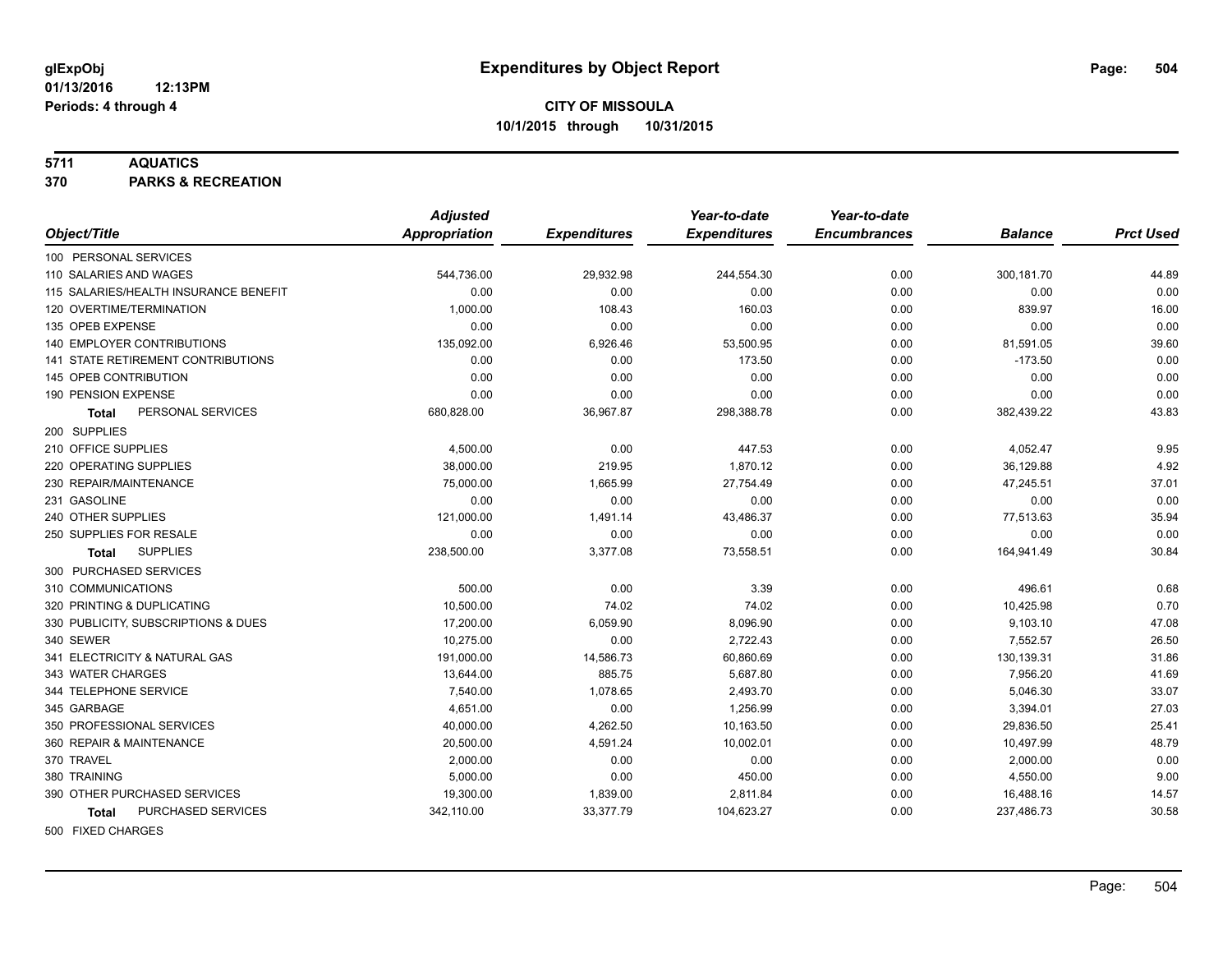### **5711 AQUATICS**

**370 PARKS & RECREATION**

|                    |                              | <b>Adjusted</b>      |                     | Year-to-date        | Year-to-date        |                |                  |
|--------------------|------------------------------|----------------------|---------------------|---------------------|---------------------|----------------|------------------|
| Object/Title       |                              | <b>Appropriation</b> | <b>Expenditures</b> | <b>Expenditures</b> | <b>Encumbrances</b> | <b>Balance</b> | <b>Prct Used</b> |
| 500 FIXED CHARGES  |                              | 4,512.00             | 0.00                | 0.00                | 0.00                | 4,512.00       | 0.00             |
|                    | 550 MERCHANT SERVICE FEES    | 14,000.00            | 0.00                | 0.00                | 0.00                | 14,000.00      | 0.00             |
| <b>Total</b>       | <b>FIXED CHARGES</b>         | 18,512.00            | 0.00                | 0.00                | 0.00                | 18,512.00      | 0.00             |
| 600 DEBT SERVICE   |                              |                      |                     |                     |                     |                |                  |
| 610 PRINCIPAL      |                              | 12,377.00            | 0.00                | 0.00                | 0.00                | 12,377.00      | 0.00             |
|                    | 620 INTEREST / SERVICE FEES  | 0.00                 | 0.00                | 0.00                | 0.00                | 0.00           | 0.00             |
| Total              | <b>DEBT SERVICE</b>          | 12,377.00            | 0.00                | 0.00                | 0.00                | 12,377.00      | 0.00             |
| 800 OTHER OBJECTS  |                              |                      |                     |                     |                     |                |                  |
|                    | 820 TRANSFERS TO OTHER FUNDS | 0.00                 | 0.00                | 0.00                | 0.00                | 0.00           | 0.00             |
| Total              | OTHER OBJECTS                | 0.00                 | 0.00                | 0.00                | 0.00                | 0.00           | 0.00             |
| 900 CAPITAL OUTLAY |                              |                      |                     |                     |                     |                |                  |
| 920 BUILDINGS      |                              | 45,000.00            | 0.00                | 0.00                | 0.00                | 45,000.00      | 0.00             |
| 930 IMPROVEMENTS   |                              | 70,000.00            | 0.00                | 0.00                | 0.00                | 70,000.00      | 0.00             |
|                    | 940 MACHINERY & EQUIPMENT    | 20,000.00            | 0.00                | 0.00                | 0.00                | 20,000.00      | 0.00             |
| <b>Total</b>       | <b>CAPITAL OUTLAY</b>        | 135,000.00           | 0.00                | 0.00                | 0.00                | 135,000.00     | 0.00             |
| <b>Total</b>       | PARKS & RECREATION           | 1,427,327.00         | 73,722.74           | 476,570.56          | 0.00                | 950,756.44     | 33.39            |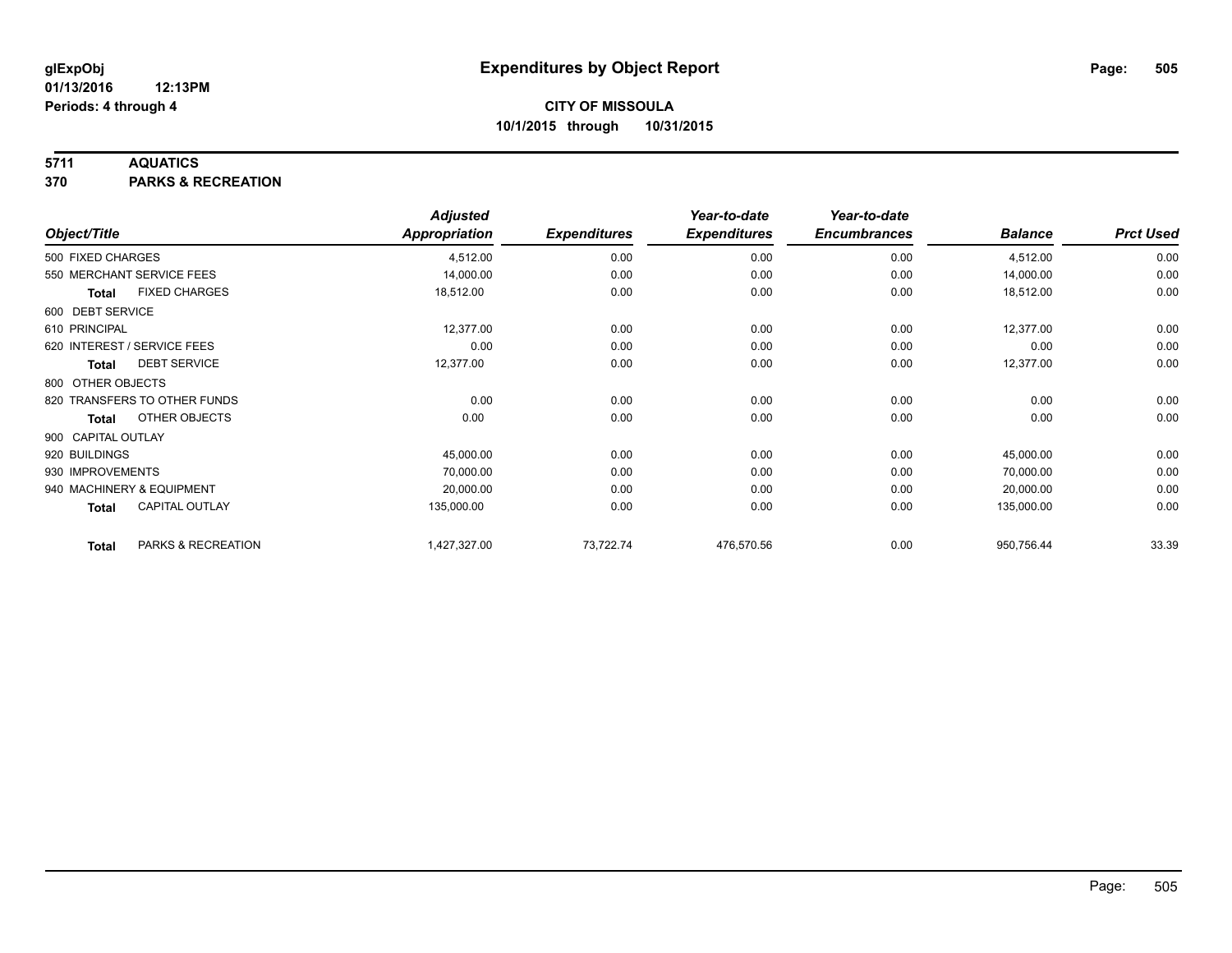# **5711 AQUATICS**

**371 AQUATICS SALARIES**

| Object/Title                             | <b>Adjusted</b><br><b>Appropriation</b> | <b>Expenditures</b> | Year-to-date<br><b>Expenditures</b> | Year-to-date<br><b>Encumbrances</b> | <b>Balance</b> | <b>Prct Used</b> |
|------------------------------------------|-----------------------------------------|---------------------|-------------------------------------|-------------------------------------|----------------|------------------|
| 100 PERSONAL SERVICES                    |                                         |                     |                                     |                                     |                |                  |
| 110 SALARIES AND WAGES                   | 0.00                                    | 0.00                | 0.00                                | 0.00                                | 0.00           | 0.00             |
| 120 OVERTIME/TERMINATION                 | 0.00                                    | 0.00                | 0.00                                | 0.00                                | 0.00           | 0.00             |
| 135 OPEB EXPENSE                         | 0.00                                    | 0.00                | 0.00                                | 0.00                                | 0.00           | 0.00             |
| 140 EMPLOYER CONTRIBUTIONS               | 0.00                                    | 0.00                | 0.00                                | 0.00                                | 0.00           | 0.00             |
| 141 STATE RETIREMENT CONTRIBUTIONS       | 0.00                                    | 0.00                | 0.00                                | 0.00                                | 0.00           | 0.00             |
| 145 OPEB CONTRIBUTION                    | 0.00                                    | 0.00                | 0.00                                | 0.00                                | 0.00           | 0.00             |
| PERSONAL SERVICES<br><b>Total</b>        | 0.00                                    | 0.00                | 0.00                                | 0.00                                | 0.00           | 0.00             |
| <b>AQUATICS SALARIES</b><br><b>Total</b> | 0.00                                    | 0.00                | 0.00                                | 0.00                                | 0.00           | 0.00             |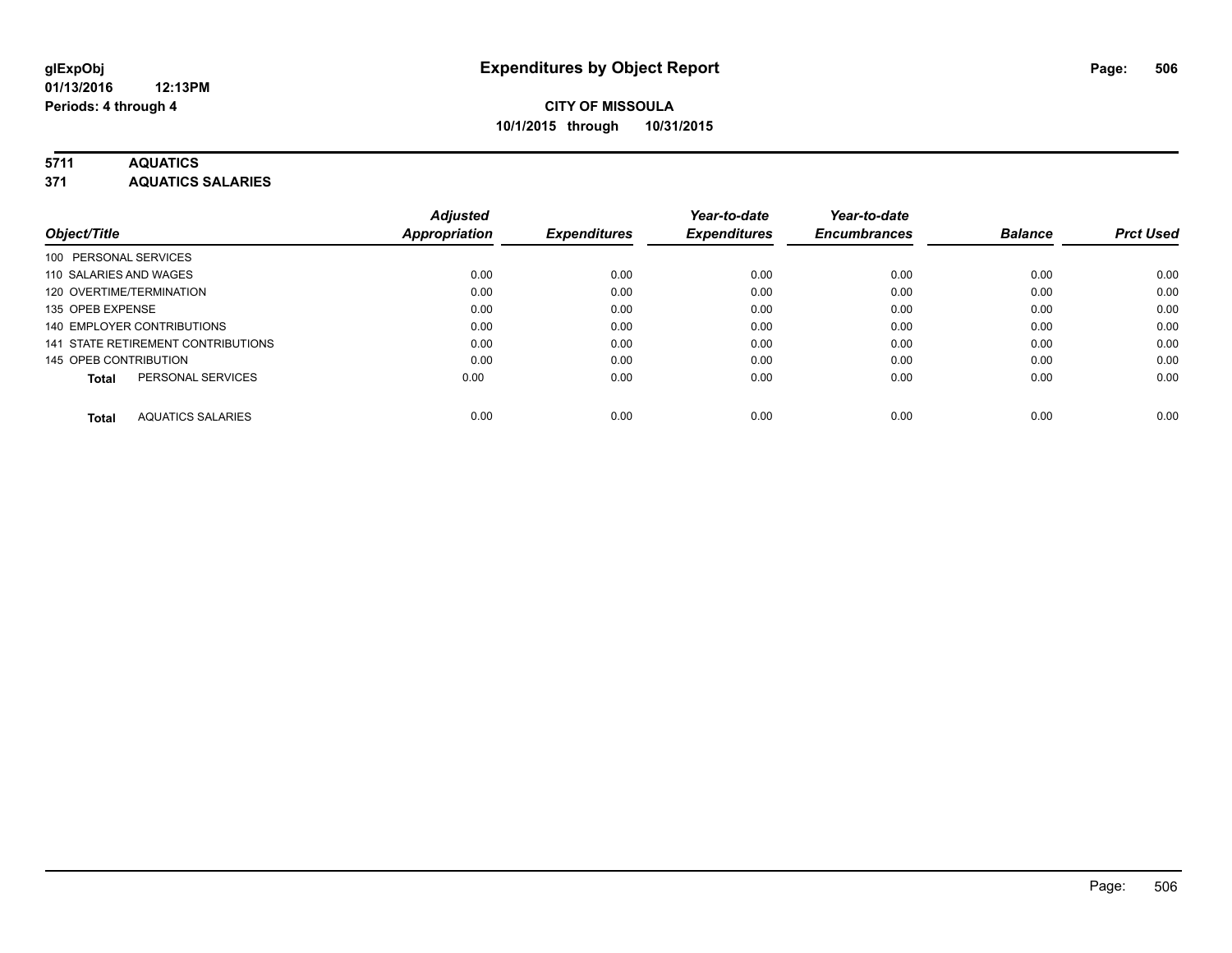## **5711 AQUATICS**

**390 NON-DEPARTMENTAL**

| Object/Title                          | <b>Adjusted</b><br><b>Appropriation</b> | <b>Expenditures</b> | Year-to-date<br><b>Expenditures</b> | Year-to-date<br><b>Encumbrances</b> | <b>Balance</b> | <b>Prct Used</b> |
|---------------------------------------|-----------------------------------------|---------------------|-------------------------------------|-------------------------------------|----------------|------------------|
| 800 OTHER OBJECTS                     |                                         |                     |                                     |                                     |                |                  |
| 830 DEPRECIATION                      | 0.00                                    | 0.00                | 0.00                                | 0.00                                | 0.00           | 0.00             |
| OTHER OBJECTS<br><b>Total</b>         | 0.00                                    | 0.00                | 0.00                                | 0.00                                | 0.00           | 0.00             |
| 900 CAPITAL OUTLAY                    |                                         |                     |                                     |                                     |                |                  |
| 900 CAPITAL OUTLAY                    | 0.00                                    | 0.00                | 0.00                                | 0.00                                | 0.00           | 0.00             |
| <b>CAPITAL OUTLAY</b><br><b>Total</b> | 0.00                                    | 0.00                | 0.00                                | 0.00                                | 0.00           | 0.00             |
| NON-DEPARTMENTAL<br><b>Total</b>      | 0.00                                    | 0.00                | 0.00                                | 0.00                                | 0.00           | 0.00             |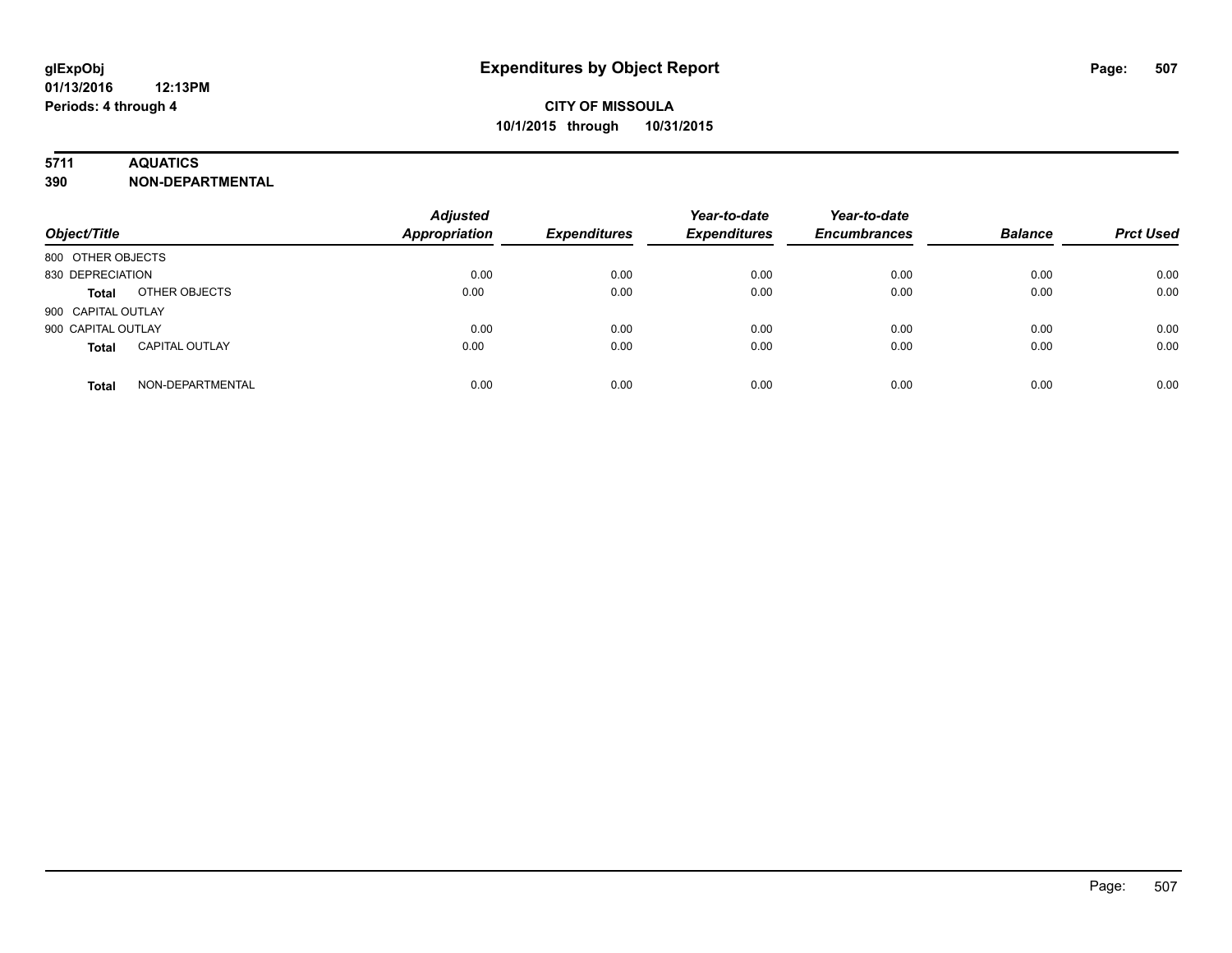**5711 AQUATICS**

|                                           | <b>Adjusted</b>      |                     | Year-to-date        | Year-to-date        |                |                  |
|-------------------------------------------|----------------------|---------------------|---------------------|---------------------|----------------|------------------|
| Object/Title                              | <b>Appropriation</b> | <b>Expenditures</b> | <b>Expenditures</b> | <b>Encumbrances</b> | <b>Balance</b> | <b>Prct Used</b> |
| 100 PERSONAL SERVICES                     |                      |                     |                     |                     |                |                  |
| 110 SALARIES AND WAGES                    | 544,736.00           | 29,932.98           | 244,554.30          | 0.00                | 300,181.70     | 44.89            |
| 115 SALARIES/HEALTH INSURANCE BENEFIT     | 0.00                 | 0.00                | 0.00                | 0.00                | 0.00           | 0.00             |
| 120 OVERTIME/TERMINATION                  | 1,000.00             | 108.43              | 160.03              | 0.00                | 839.97         | 16.00            |
| 135 OPEB EXPENSE                          | 0.00                 | 0.00                | 0.00                | 0.00                | 0.00           | 0.00             |
| <b>140 EMPLOYER CONTRIBUTIONS</b>         | 135,092.00           | 6,926.46            | 53,500.95           | 0.00                | 81,591.05      | 39.60            |
| <b>141 STATE RETIREMENT CONTRIBUTIONS</b> | 0.00                 | 0.00                | 173.50              | 0.00                | $-173.50$      | 0.00             |
| 145 OPEB CONTRIBUTION                     | 0.00                 | 0.00                | 0.00                | 0.00                | 0.00           | 0.00             |
| 190 PENSION EXPENSE                       | 0.00                 | 0.00                | 0.00                | 0.00                | 0.00           | 0.00             |
| PERSONAL SERVICES<br><b>Total</b>         | 680,828.00           | 36,967.87           | 298,388.78          | 0.00                | 382,439.22     | 43.83            |
| 200 SUPPLIES                              |                      |                     |                     |                     |                |                  |
| 210 OFFICE SUPPLIES                       | 4,500.00             | 0.00                | 447.53              | 0.00                | 4,052.47       | 9.95             |
| 220 OPERATING SUPPLIES                    | 38,000.00            | 219.95              | 1,870.12            | 0.00                | 36,129.88      | 4.92             |
| 230 REPAIR/MAINTENANCE                    | 75,000.00            | 1,665.99            | 27,754.49           | 0.00                | 47,245.51      | 37.01            |
| 231 GASOLINE                              | 0.00                 | 0.00                | 0.00                | 0.00                | 0.00           | 0.00             |
| 240 OTHER SUPPLIES                        | 121,000.00           | 1,491.14            | 43,486.37           | 0.00                | 77,513.63      | 35.94            |
| 250 SUPPLIES FOR RESALE                   | 0.00                 | 0.00                | 0.00                | 0.00                | 0.00           | 0.00             |
| <b>SUPPLIES</b><br><b>Total</b>           | 238,500.00           | 3,377.08            | 73,558.51           | 0.00                | 164,941.49     | 30.84            |
| 300 PURCHASED SERVICES                    |                      |                     |                     |                     |                |                  |
| 310 COMMUNICATIONS                        | 500.00               | 0.00                | 3.39                | 0.00                | 496.61         | 0.68             |
| 320 PRINTING & DUPLICATING                | 10,500.00            | 74.02               | 74.02               | 0.00                | 10,425.98      | 0.70             |
| 330 PUBLICITY, SUBSCRIPTIONS & DUES       | 17,200.00            | 6,059.90            | 8,096.90            | 0.00                | 9,103.10       | 47.08            |
| 340 SEWER                                 | 10,275.00            | 0.00                | 2,722.43            | 0.00                | 7,552.57       | 26.50            |
| 341 ELECTRICITY & NATURAL GAS             | 191,000.00           | 14,586.73           | 60,860.69           | 0.00                | 130,139.31     | 31.86            |
| 343 WATER CHARGES                         | 13,644.00            | 885.75              | 5,687.80            | 0.00                | 7,956.20       | 41.69            |
| 344 TELEPHONE SERVICE                     | 7,540.00             | 1,078.65            | 2,493.70            | 0.00                | 5,046.30       | 33.07            |
| 345 GARBAGE                               | 4,651.00             | 0.00                | 1,256.99            | 0.00                | 3,394.01       | 27.03            |
| 350 PROFESSIONAL SERVICES                 | 40,000.00            | 4,262.50            | 10,163.50           | 0.00                | 29,836.50      | 25.41            |
| 360 REPAIR & MAINTENANCE                  | 20,500.00            | 4,591.24            | 10,002.01           | 0.00                | 10,497.99      | 48.79            |
| 370 TRAVEL                                | 2,000.00             | 0.00                | 0.00                | 0.00                | 2,000.00       | 0.00             |
| 380 TRAINING                              | 5,000.00             | 0.00                | 450.00              | 0.00                | 4,550.00       | 9.00             |
| 390 OTHER PURCHASED SERVICES              | 19,300.00            | 1,839.00            | 2,811.84            | 0.00                | 16,488.16      | 14.57            |
| PURCHASED SERVICES<br><b>Total</b>        | 342,110.00           | 33,377.79           | 104,623.27          | 0.00                | 237,486.73     | 30.58            |
| 500 FIXED CHARGES                         |                      |                     |                     |                     |                |                  |
| 500 FIXED CHARGES                         | 4,512.00             | 0.00                | 0.00                | 0.00                | 4,512.00       | 0.00             |
|                                           |                      |                     |                     |                     |                |                  |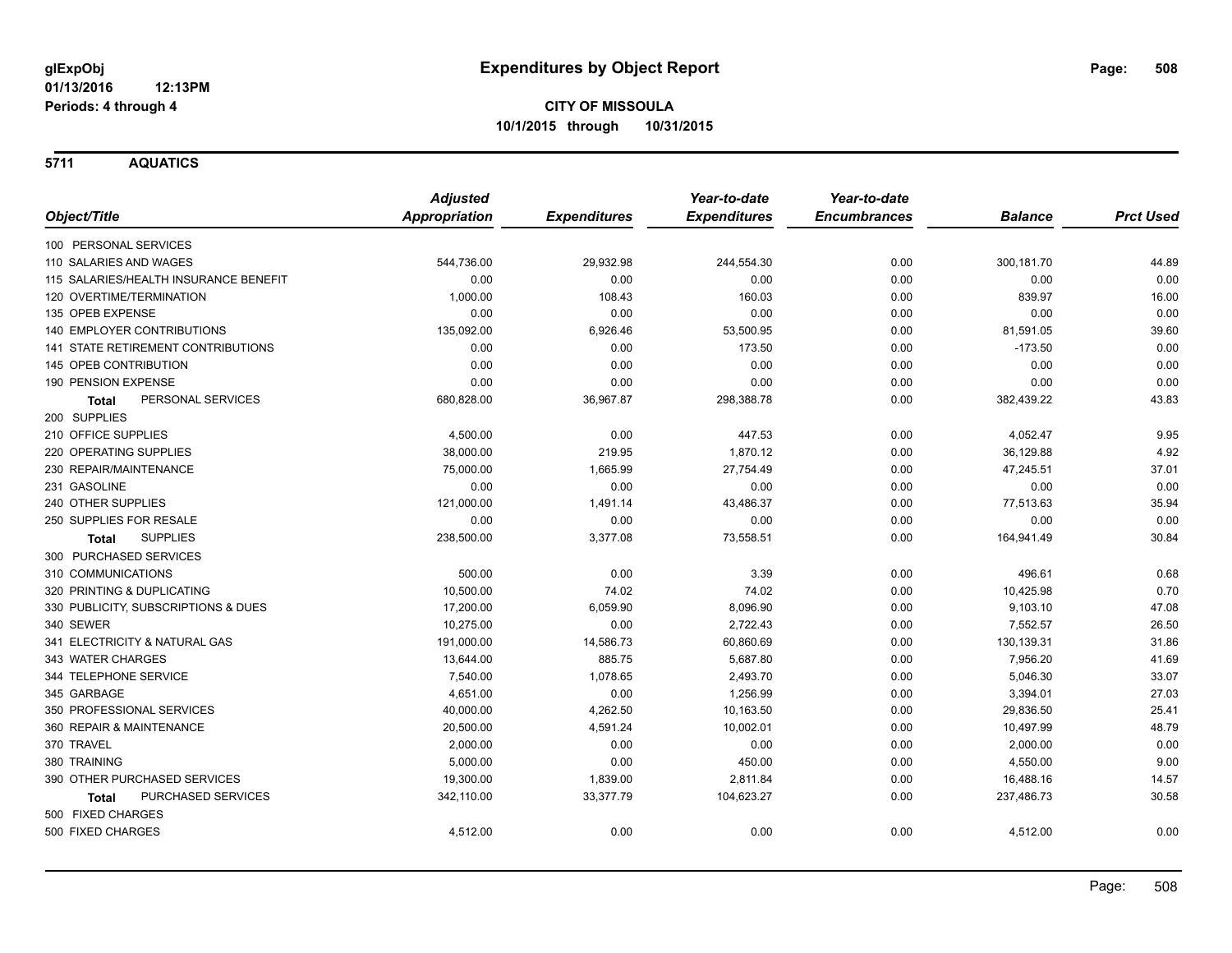**5711 AQUATICS**

|                                 | <b>Adjusted</b>      |                     | Year-to-date        | Year-to-date        |                |                  |
|---------------------------------|----------------------|---------------------|---------------------|---------------------|----------------|------------------|
| Object/Title                    | <b>Appropriation</b> | <b>Expenditures</b> | <b>Expenditures</b> | <b>Encumbrances</b> | <b>Balance</b> | <b>Prct Used</b> |
| 550 MERCHANT SERVICE FEES       | 14,000.00            | 0.00                | 0.00                | 0.00                | 14,000.00      | 0.00             |
| <b>FIXED CHARGES</b><br>Total   | 18,512.00            | 0.00                | 0.00                | 0.00                | 18,512.00      | 0.00             |
| 600 DEBT SERVICE                |                      |                     |                     |                     |                |                  |
| 610 PRINCIPAL                   | 12,377.00            | 0.00                | 0.00                | 0.00                | 12,377.00      | 0.00             |
| 620 INTEREST / SERVICE FEES     | 0.00                 | 0.00                | 0.00                | 0.00                | 0.00           | 0.00             |
| <b>DEBT SERVICE</b><br>Total    | 12,377.00            | 0.00                | 0.00                | 0.00                | 12,377.00      | 0.00             |
| 800 OTHER OBJECTS               |                      |                     |                     |                     |                |                  |
| 820 TRANSFERS TO OTHER FUNDS    | 0.00                 | 0.00                | 0.00                | 0.00                | 0.00           | 0.00             |
| 830 DEPRECIATION                | 0.00                 | 0.00                | 0.00                | 0.00                | 0.00           | 0.00             |
| OTHER OBJECTS<br>Total          | 0.00                 | 0.00                | 0.00                | 0.00                | 0.00           | 0.00             |
| 900 CAPITAL OUTLAY              |                      |                     |                     |                     |                |                  |
| 900 CAPITAL OUTLAY              | 0.00                 | 0.00                | 0.00                | 0.00                | 0.00           | 0.00             |
| 920 BUILDINGS                   | 45,000.00            | 0.00                | 0.00                | 0.00                | 45,000.00      | 0.00             |
| 930 IMPROVEMENTS                | 70,000.00            | 0.00                | 0.00                | 0.00                | 70,000.00      | 0.00             |
| 940 MACHINERY & EQUIPMENT       | 20,000.00            | 0.00                | 0.00                | 0.00                | 20,000.00      | 0.00             |
| CAPITAL OUTLAY<br>Total         | 135,000.00           | 0.00                | 0.00                | 0.00                | 135,000.00     | 0.00             |
| <b>AQUATICS</b><br><b>Total</b> | 1,427,327.00         | 73,722.74           | 476,570.56          | 0.00                | 950,756.44     | 33.39            |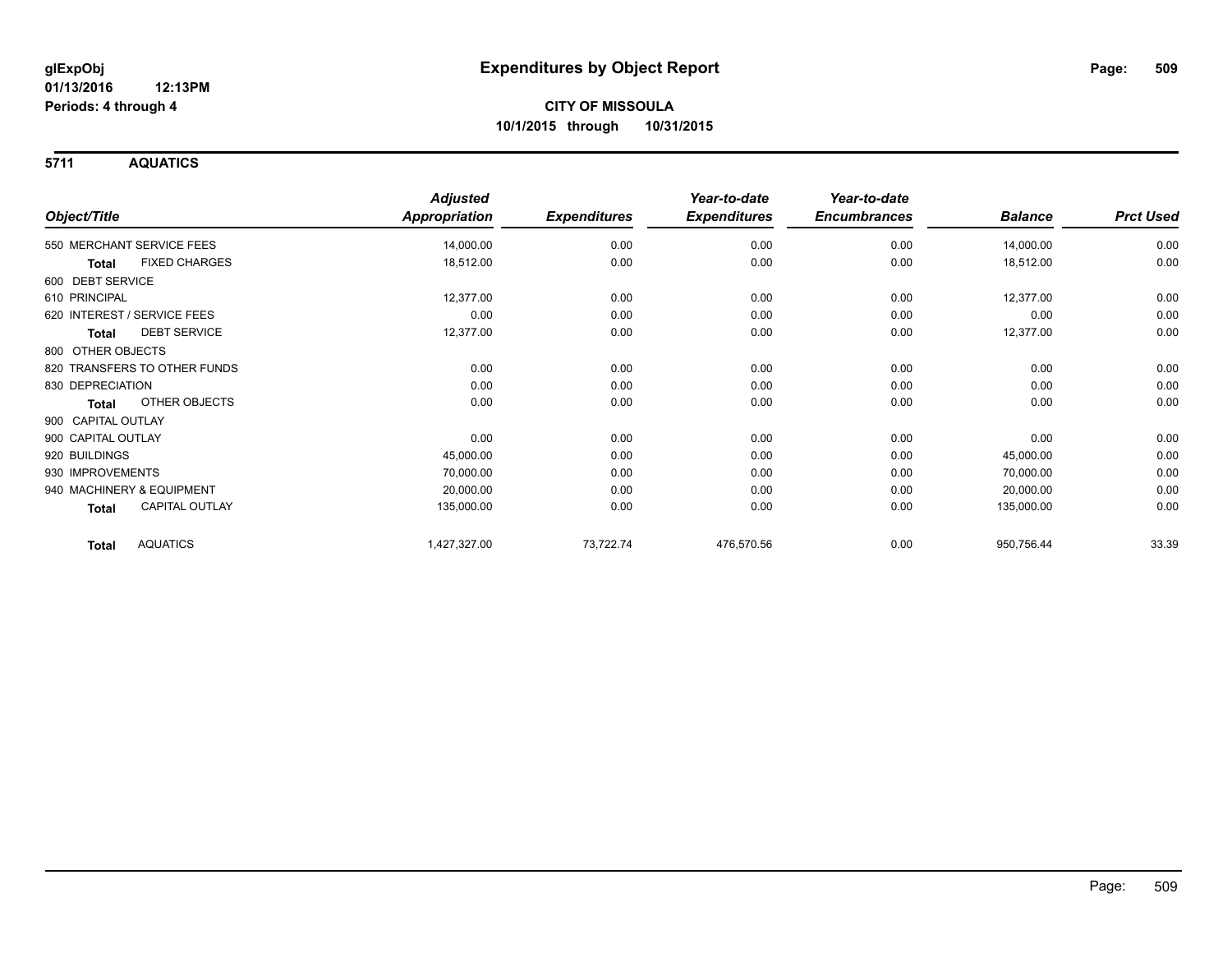### **6050 EMPLOYEE BENEFIT PLAN FUND**

**390 NON-DEPARTMENTAL**

|                      |                                      | <b>Adjusted</b> |                     | Year-to-date        | Year-to-date        |                 |                  |
|----------------------|--------------------------------------|-----------------|---------------------|---------------------|---------------------|-----------------|------------------|
| Object/Title         |                                      | Appropriation   | <b>Expenditures</b> | <b>Expenditures</b> | <b>Encumbrances</b> | <b>Balance</b>  | <b>Prct Used</b> |
|                      | 300 PURCHASED SERVICES               |                 |                     |                     |                     |                 |                  |
|                      | 350 PROFESSIONAL SERVICES            | 50,340.00       | 2,388.95            | 2,388.95            | 0.00                | 47,951.05       | 4.75             |
| 351 INSURANCE CLAIMS |                                      | 5,156,229.00    | 299,590.50          | 1,004,377.28        | 0.00                | 4, 151, 851. 72 | 19.48            |
| 352 HEALTH PROGRAMS  |                                      | 94,500.00       | $-461.30$           | 3,223.53            | 0.00                | 91,276.47       | $3.4^{\circ}$    |
|                      | 353 ADMINISTRATION EXPENDITURES      | 757,888.00      | 0.00                | 226,880.46          | 0.00                | 531,007.54      | 29.94            |
|                      | 354 TRANSITIONAL REINSURANCE PROGRAM | 78,280.00       | 0.00                | 0.00                | 0.00                | 78,280.00       | 0.00             |
| <b>Total</b>         | PURCHASED SERVICES                   | 6,137,237.00    | 301,518.15          | 1,236,870.22        | 0.00                | 4,900,366.78    | 20.15            |
| 500 FIXED CHARGES    |                                      |                 |                     |                     |                     |                 |                  |
|                      | 550 MERCHANT SERVICE FEES            | 0.00            | 0.00                | 0.00                | 0.00                | 0.00            | 0.00             |
| <b>Total</b>         | <b>FIXED CHARGES</b>                 | 0.00            | 0.00                | 0.00                | 0.00                | 0.00            | 0.00             |
|                      | 700 GRANTS & CONTRIBUTIONS           |                 |                     |                     |                     |                 |                  |
|                      | 700 GRANTS & CONTRIBUTIONS           | 0.00            | 0.00                | 0.00                | 0.00                | 0.00            | 0.00             |
| <b>Total</b>         | <b>GRANTS &amp; CONTRIBUTIONS</b>    | 0.00            | 0.00                | 0.00                | 0.00                | 0.00            | 0.00             |
| 800 OTHER OBJECTS    |                                      |                 |                     |                     |                     |                 |                  |
|                      | 820 TRANSFERS TO OTHER FUNDS         | 0.00            | 0.00                | 0.00                | 0.00                | 0.00            | 0.00             |
| <b>Total</b>         | <b>OTHER OBJECTS</b>                 | 0.00            | 0.00                | 0.00                | 0.00                | 0.00            | 0.00             |
| <b>Total</b>         | NON-DEPARTMENTAL                     | 6,137,237.00    | 301,518.15          | 1,236,870.22        | 0.00                | 4,900,366.78    | 20.15            |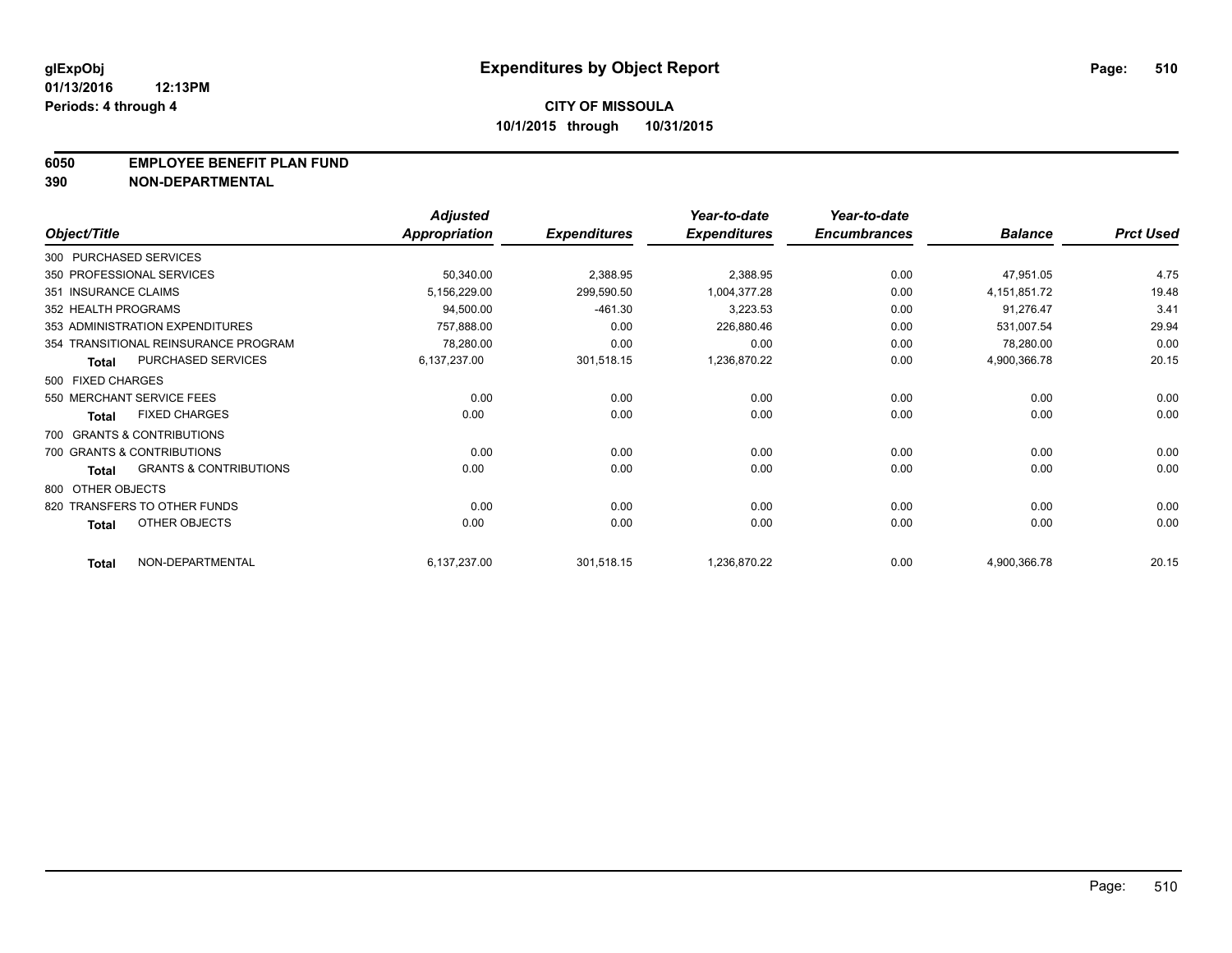### **01/13/2016 12:13PM Periods: 4 through 4**

## **6050 EMPLOYEE BENEFIT PLAN FUND**

|                        |                                      | <b>Adjusted</b>      |                     | Year-to-date        | Year-to-date        |                |                  |
|------------------------|--------------------------------------|----------------------|---------------------|---------------------|---------------------|----------------|------------------|
| Object/Title           |                                      | <b>Appropriation</b> | <b>Expenditures</b> | <b>Expenditures</b> | <b>Encumbrances</b> | <b>Balance</b> | <b>Prct Used</b> |
| 300 PURCHASED SERVICES |                                      |                      |                     |                     |                     |                |                  |
|                        | 350 PROFESSIONAL SERVICES            | 50,340.00            | 2,388.95            | 2,388.95            | 0.00                | 47,951.05      | 4.75             |
| 351 INSURANCE CLAIMS   |                                      | 5,156,229.00         | 299,590.50          | 1,004,377.28        | 0.00                | 4,151,851.72   | 19.48            |
| 352 HEALTH PROGRAMS    |                                      | 94,500.00            | $-461.30$           | 3,223.53            | 0.00                | 91,276.47      | 3.41             |
|                        | 353 ADMINISTRATION EXPENDITURES      | 757,888.00           | 0.00                | 226,880.46          | 0.00                | 531,007.54     | 29.94            |
|                        | 354 TRANSITIONAL REINSURANCE PROGRAM | 78,280.00            | 0.00                | 0.00                | 0.00                | 78,280.00      | 0.00             |
| <b>Total</b>           | PURCHASED SERVICES                   | 6,137,237.00         | 301,518.15          | 1,236,870.22        | 0.00                | 4,900,366.78   | 20.15            |
| 500 FIXED CHARGES      |                                      |                      |                     |                     |                     |                |                  |
|                        | 550 MERCHANT SERVICE FEES            | 0.00                 | 0.00                | 0.00                | 0.00                | 0.00           | 0.00             |
| <b>Total</b>           | <b>FIXED CHARGES</b>                 | 0.00                 | 0.00                | 0.00                | 0.00                | 0.00           | 0.00             |
|                        | 700 GRANTS & CONTRIBUTIONS           |                      |                     |                     |                     |                |                  |
|                        | 700 GRANTS & CONTRIBUTIONS           | 0.00                 | 0.00                | 0.00                | 0.00                | 0.00           | 0.00             |
| <b>Total</b>           | <b>GRANTS &amp; CONTRIBUTIONS</b>    | 0.00                 | 0.00                | 0.00                | 0.00                | 0.00           | 0.00             |
| 800 OTHER OBJECTS      |                                      |                      |                     |                     |                     |                |                  |
|                        | 820 TRANSFERS TO OTHER FUNDS         | 0.00                 | 0.00                | 0.00                | 0.00                | 0.00           | 0.00             |
| Total                  | OTHER OBJECTS                        | 0.00                 | 0.00                | 0.00                | 0.00                | 0.00           | 0.00             |
| <b>Total</b>           | EMPLOYEE BENEFIT PLAN FUND           | 6,137,237.00         | 301,518.15          | 1,236,870.22        | 0.00                | 4,900,366.78   | 20.15            |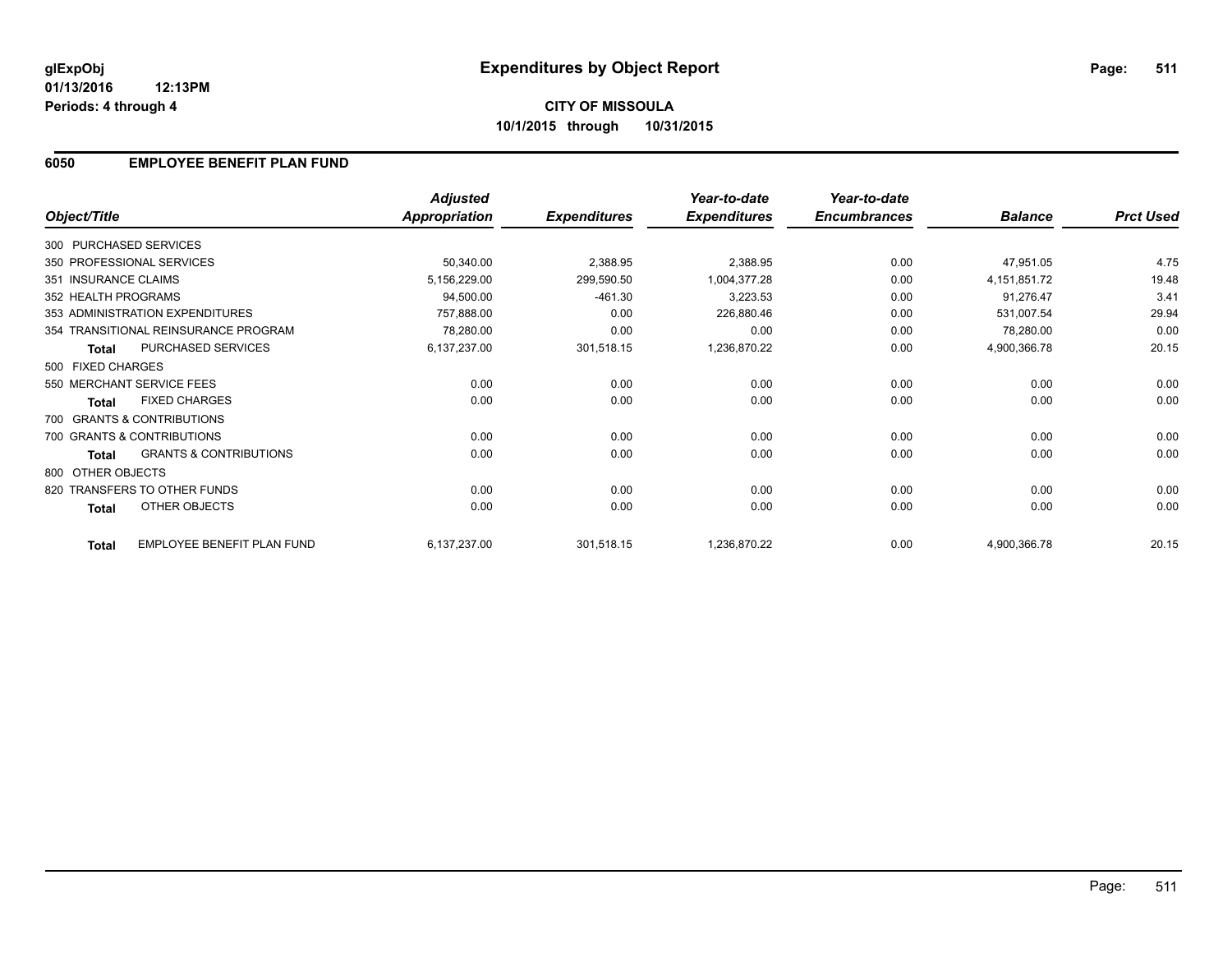**7370 PARKING COMMISSION FUND**

|                                       | <b>Adjusted</b> |                     | Year-to-date        | Year-to-date        |                |                  |
|---------------------------------------|-----------------|---------------------|---------------------|---------------------|----------------|------------------|
| Object/Title                          | Appropriation   | <b>Expenditures</b> | <b>Expenditures</b> | <b>Encumbrances</b> | <b>Balance</b> | <b>Prct Used</b> |
| 100 PERSONAL SERVICES                 |                 |                     |                     |                     |                |                  |
| 110 SALARIES AND WAGES                | 436,749.00      | 32,576.28           | 118,330.46          | 0.00                | 318,418.54     | 27.09            |
| 115 SALARIES/HEALTH INSURANCE BENEFIT | 0.00            | 0.00                | 0.00                | 0.00                | 0.00           | 0.00             |
| 120 OVERTIME/TERMINATION              | 7,234.00        | 0.00                | 32.42               | 0.00                | 7,201.58       | 0.45             |
| 130 OTHER                             | 0.00            | 0.00                | 0.00                | 0.00                | 0.00           | 0.00             |
| 135 OPEB EXPENSE                      | 0.00            | 0.00                | 0.00                | 0.00                | 0.00           | 0.00             |
| 140 EMPLOYER CONTRIBUTIONS            | 197,972.00      | 14,587.09           | 63,088.13           | 0.00                | 134,883.87     | 31.87            |
| 141 STATE RETIREMENT CONTRIBUTIONS    | 0.00            | 0.00                | 57.25               | 0.00                | $-57.25$       | 0.00             |
| 145 OPEB CONTRIBUTION                 | 0.00            | 0.00                | 0.00                | 0.00                | 0.00           | 0.00             |
| PERSONAL SERVICES<br><b>Total</b>     | 641,955.00      | 47,163.37           | 181,508.26          | 0.00                | 460,446.74     | 28.27            |
| 200 SUPPLIES                          |                 |                     |                     |                     |                |                  |
| 210 OFFICE SUPPLIES                   | 5,400.00        | 37.42               | 1,034.28            | 0.00                | 4,365.72       | 19.15            |
| 220 OPERATING SUPPLIES                | 15,000.00       | 160.16              | 970.85              | 0.00                | 14,029.15      | 6.47             |
| 230 REPAIR/MAINTENANCE                | 18,000.00       | 136.43              | 503.78              | 0.00                | 17,496.22      | 2.80             |
| 231 GASOLINE                          | 8,000.00        | 204.47              | 710.15              | 0.00                | 7,289.85       | 8.88             |
| <b>SUPPLIES</b><br><b>Total</b>       | 46,400.00       | 538.48              | 3,219.06            | 0.00                | 43,180.94      | 6.94             |
| 300 PURCHASED SERVICES                |                 |                     |                     |                     |                |                  |
| 310 COMMUNICATIONS                    | 17,338.00       | 648.05              | 2,499.50            | 0.00                | 14,838.50      | 14.42            |
| 320 PRINTING & DUPLICATING            | 10,000.00       | 0.00                | 0.00                | 0.00                | 10,000.00      | 0.00             |
| 330 PUBLICITY, SUBSCRIPTIONS & DUES   | 5,000.00        | 0.00                | 782.66              | 0.00                | 4,217.34       | 15.65            |
| 340 SEWER                             | 137.00          | 0.00                | 70.25               | 0.00                | 66.75          | 51.28            |
| 341 ELECTRICITY & NATURAL GAS         | 36,440.00       | 742.07              | 7,130.76            | 0.00                | 29,309.24      | 19.57            |
| 343 WATER CHARGES                     | 4,000.00        | 1,732.74            | 3,413.19            | 0.00                | 586.81         | 85.33            |
| 344 TELEPHONE SERVICE                 | 5,200.00        | 368.68              | 1,063.90            | 0.00                | 4,136.10       | 20.46            |
| 345 GARBAGE                           | 3,000.00        | 403.86              | 1,569.43            | 0.00                | 1,430.57       | 52.31            |
| 350 PROFESSIONAL SERVICES             | 61,250.00       | 5,014.74            | 8,991.18            | 0.00                | 52,258.82      | 14.68            |
| 360 REPAIR & MAINTENANCE              | 72,500.00       | 2,687.56            | 9,757.07            | 0.00                | 62,742.93      | 13.46            |
| 370 TRAVEL                            | 1,600.00        | 0.00                | 1,900.30            | 0.00                | $-300.30$      | 118.77           |
| 380 TRAINING                          | 1,900.00        | 0.00                | 0.00                | 0.00                | 1,900.00       | 0.00             |
| 390 OTHER PURCHASED SERVICES          | 188,805.00      | 1,654.12            | 2,861.05            | 0.00                | 185,943.95     | 1.52             |
| PURCHASED SERVICES<br>Total           | 407,170.00      | 13,251.82           | 40,039.29           | 0.00                | 367,130.71     | 9.83             |
| 400 BUILDING MATERIALS                |                 |                     |                     |                     |                |                  |
| <b>400 BUILDING MATERIALS</b>         | 0.00            | 0.00                | 0.00                | 0.00                | 0.00           | 0.00             |
| <b>BUILDING MATERIALS</b><br>Total    | 0.00            | 0.00                | 0.00                | 0.00                | 0.00           | 0.00             |
|                                       |                 |                     |                     |                     |                |                  |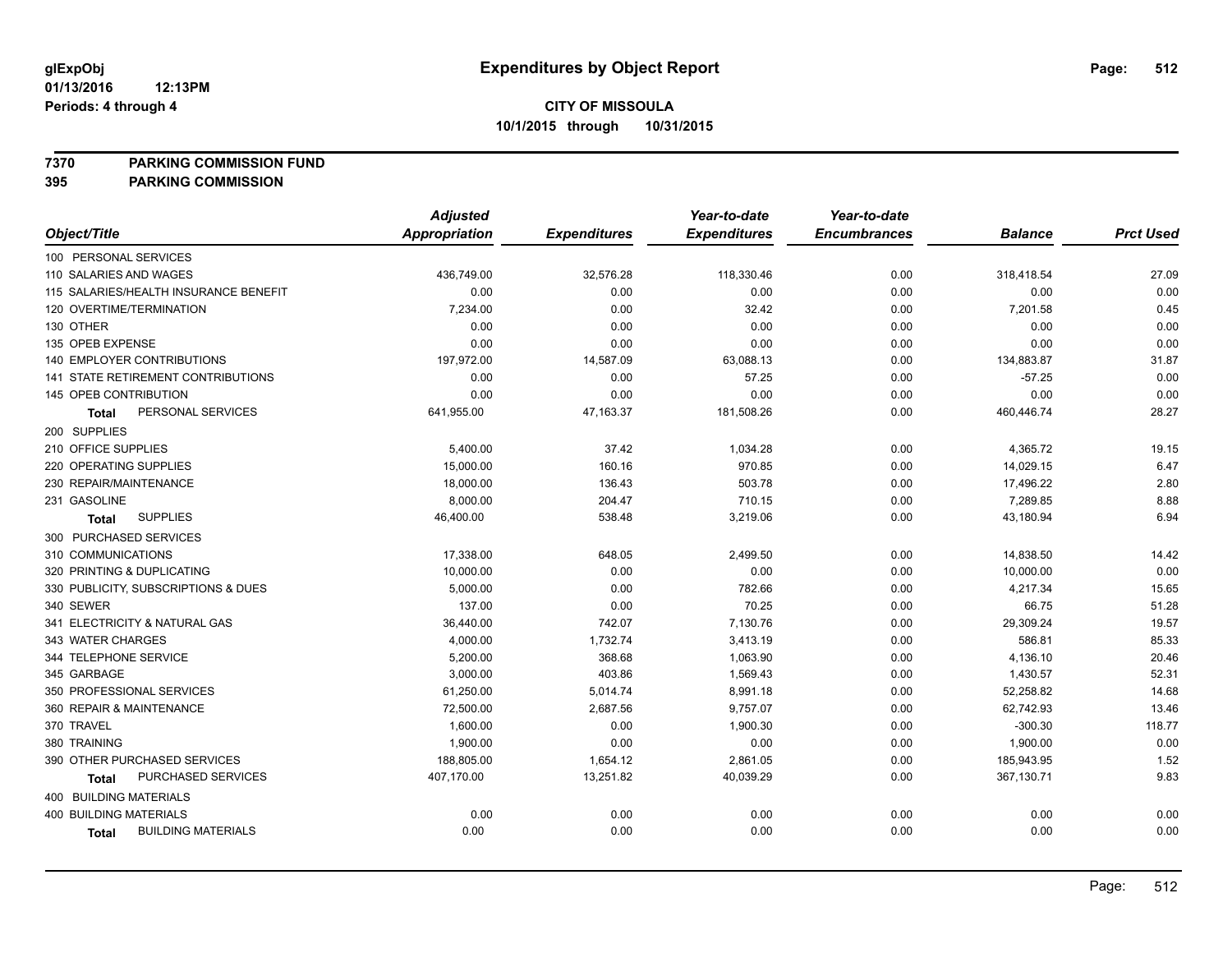**7370 PARKING COMMISSION FUND**

|                    |                                   | <b>Adjusted</b> |                     | Year-to-date        | Year-to-date        |                 |                  |
|--------------------|-----------------------------------|-----------------|---------------------|---------------------|---------------------|-----------------|------------------|
| Object/Title       |                                   | Appropriation   | <b>Expenditures</b> | <b>Expenditures</b> | <b>Encumbrances</b> | <b>Balance</b>  | <b>Prct Used</b> |
| 500 FIXED CHARGES  |                                   |                 |                     |                     |                     |                 |                  |
| 500 FIXED CHARGES  |                                   | 168,621.00      | 2,550.00            | 5,850.00            | 0.00                | 162,771.00      | 3.47             |
|                    | 550 MERCHANT SERVICE FEES         | 21,500.00       | 0.00                | 0.00                | 0.00                | 21,500.00       | 0.00             |
| <b>Total</b>       | <b>FIXED CHARGES</b>              | 190,121.00      | 2,550.00            | 5,850.00            | 0.00                | 184.271.00      | 3.08             |
| 600 DEBT SERVICE   |                                   |                 |                     |                     |                     |                 |                  |
| 610 PRINCIPAL      |                                   | 0.00            | 0.00                | 0.00                | 0.00                | 0.00            | 0.00             |
|                    | 620 INTEREST / SERVICE FEES       | 0.00            | 0.00                | 4,500.00            | 0.00                | $-4,500.00$     | 0.00             |
| Total              | <b>DEBT SERVICE</b>               | 0.00            | 0.00                | 4,500.00            | 0.00                | $-4,500.00$     | 0.00             |
|                    | 700 GRANTS & CONTRIBUTIONS        |                 |                     |                     |                     |                 |                  |
|                    | 700 GRANTS & CONTRIBUTIONS        | 74,000.00       | 8,500.00            | 32,000.00           | 0.00                | 42,000.00       | 43.24            |
| Total              | <b>GRANTS &amp; CONTRIBUTIONS</b> | 74,000.00       | 8,500.00            | 32,000.00           | 0.00                | 42,000.00       | 43.24            |
| 800 OTHER OBJECTS  |                                   |                 |                     |                     |                     |                 |                  |
|                    | 820 TRANSFERS TO OTHER FUNDS      | 311,194.00      | 25,036.25           | 93,950.00           | 0.00                | 217,244.00      | 30.19            |
| 845 CONTINGENCY    |                                   | 48,965.00       | 0.00                | 0.00                | 0.00                | 48,965.00       | 0.00             |
| <b>Total</b>       | OTHER OBJECTS                     | 360,159.00      | 25,036.25           | 93,950.00           | 0.00                | 266,209.00      | 26.09            |
| 900 CAPITAL OUTLAY |                                   |                 |                     |                     |                     |                 |                  |
| 920 BUILDINGS      |                                   | 0.00            | 0.00                | 0.00                | 0.00                | 0.00            | 0.00             |
| 930 IMPROVEMENTS   |                                   | 0.00            | 0.00                | 0.00                | 0.00                | 0.00            | 0.00             |
|                    | 940 MACHINERY & EQUIPMENT         | 160,506.00      | 33,615.79           | 1,185,330.39        | 0.00                | $-1,024,824.39$ | 738.50           |
| <b>Total</b>       | <b>CAPITAL OUTLAY</b>             | 160,506.00      | 33,615.79           | 1,185,330.39        | 0.00                | $-1,024,824.39$ | 738.50           |
| <b>Total</b>       | PARKING COMMISSION                | 1,880,311.00    | 130,655.71          | 1,546,397.00        | 0.00                | 333,914.00      | 82.24            |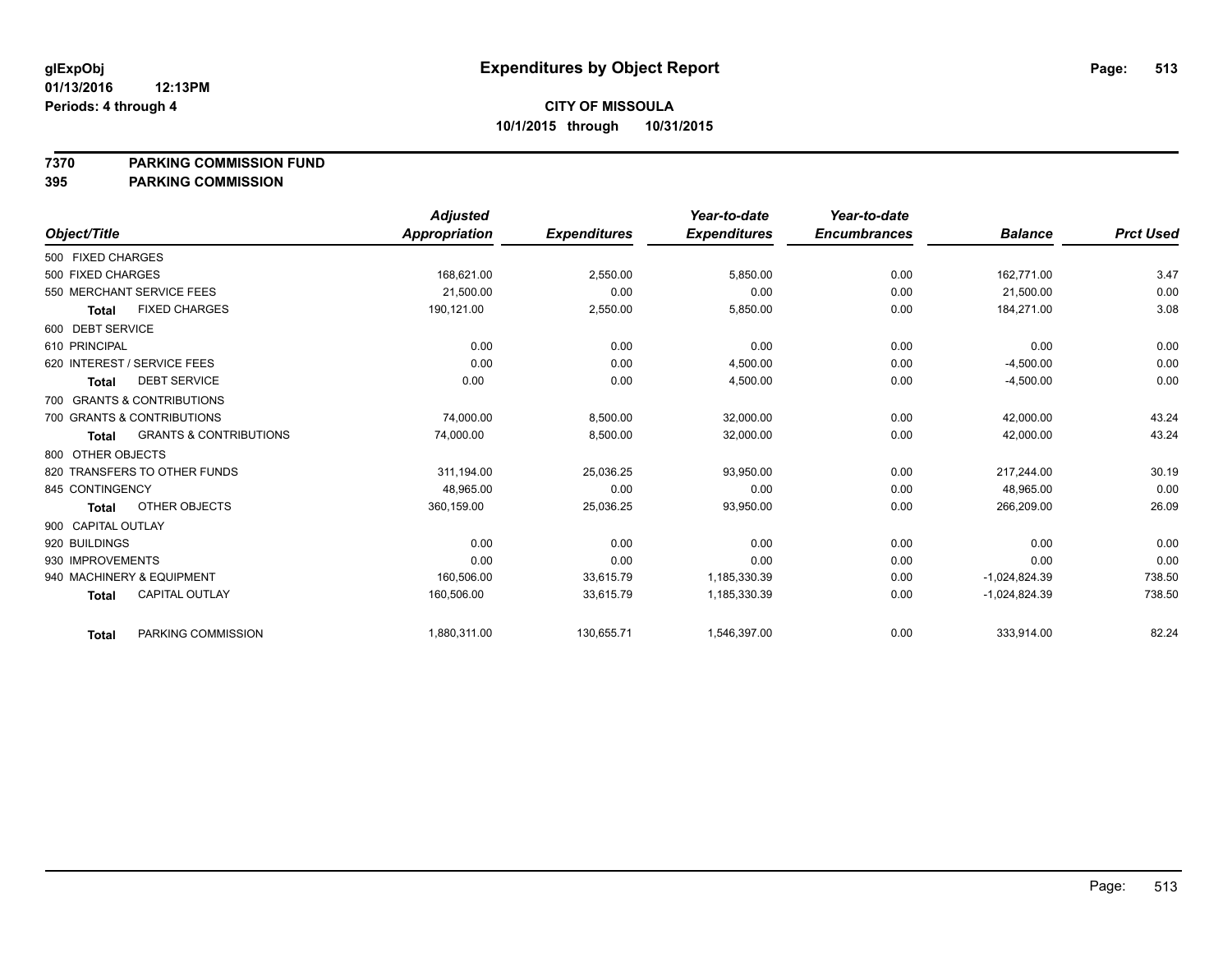### **7370 PARKING COMMISSION FUND**

**900 DEPRECIATION**

| Object/Title                          | <b>Adjusted</b><br>Appropriation | <b>Expenditures</b> | Year-to-date<br><b>Expenditures</b> | Year-to-date<br><b>Encumbrances</b> | <b>Balance</b> | <b>Prct Used</b> |
|---------------------------------------|----------------------------------|---------------------|-------------------------------------|-------------------------------------|----------------|------------------|
| 800 OTHER OBJECTS                     |                                  |                     |                                     |                                     |                |                  |
| 830 DEPRECIATION                      | 0.00                             | 0.00                | 0.00                                | 0.00                                | 0.00           | 0.00             |
| OTHER OBJECTS<br><b>Total</b>         | 0.00                             | 0.00                | 0.00                                | 0.00                                | 0.00           | 0.00             |
| 900 CAPITAL OUTLAY                    |                                  |                     |                                     |                                     |                |                  |
| 940 MACHINERY & EQUIPMENT             | 0.00                             | 0.00                | 0.00                                | 0.00                                | 0.00           | 0.00             |
| <b>CAPITAL OUTLAY</b><br><b>Total</b> | 0.00                             | 0.00                | 0.00                                | 0.00                                | 0.00           | 0.00             |
| <b>DEPRECIATION</b><br><b>Total</b>   | 0.00                             | 0.00                | 0.00                                | 0.00                                | 0.00           | 0.00             |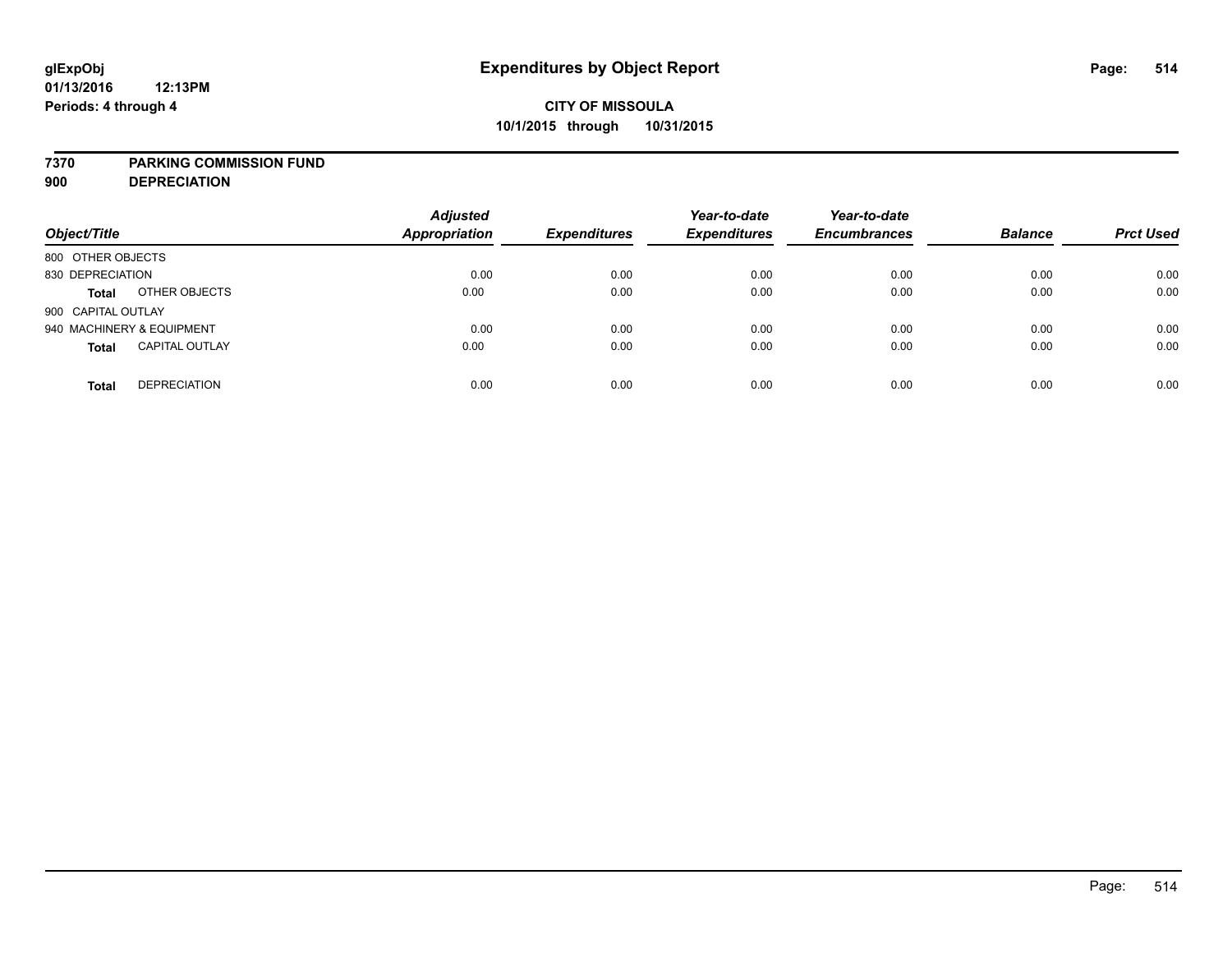#### **01/13/2016 12:13PM Periods: 4 through 4**

# **CITY OF MISSOULA 10/1/2015 through 10/31/2015**

### **7370 PARKING COMMISSION FUND**

|                                           | <b>Adjusted</b> |                     | Year-to-date        | Year-to-date        |                |                  |
|-------------------------------------------|-----------------|---------------------|---------------------|---------------------|----------------|------------------|
| Object/Title                              | Appropriation   | <b>Expenditures</b> | <b>Expenditures</b> | <b>Encumbrances</b> | <b>Balance</b> | <b>Prct Used</b> |
| 100 PERSONAL SERVICES                     |                 |                     |                     |                     |                |                  |
| 110 SALARIES AND WAGES                    | 436,749.00      | 32,576.28           | 118,330.46          | 0.00                | 318,418.54     | 27.09            |
| 115 SALARIES/HEALTH INSURANCE BENEFIT     | 0.00            | 0.00                | 0.00                | 0.00                | 0.00           | 0.00             |
| 120 OVERTIME/TERMINATION                  | 7,234.00        | 0.00                | 32.42               | 0.00                | 7,201.58       | 0.45             |
| 130 OTHER                                 | 0.00            | 0.00                | 0.00                | 0.00                | 0.00           | 0.00             |
| 135 OPEB EXPENSE                          | 0.00            | 0.00                | 0.00                | 0.00                | 0.00           | 0.00             |
| <b>140 EMPLOYER CONTRIBUTIONS</b>         | 197,972.00      | 14,587.09           | 63,088.13           | 0.00                | 134,883.87     | 31.87            |
| 141 STATE RETIREMENT CONTRIBUTIONS        | 0.00            | 0.00                | 57.25               | 0.00                | $-57.25$       | 0.00             |
| <b>145 OPEB CONTRIBUTION</b>              | 0.00            | 0.00                | 0.00                | 0.00                | 0.00           | 0.00             |
| PERSONAL SERVICES<br><b>Total</b>         | 641,955.00      | 47,163.37           | 181,508.26          | 0.00                | 460,446.74     | 28.27            |
| 200 SUPPLIES                              |                 |                     |                     |                     |                |                  |
| 210 OFFICE SUPPLIES                       | 5,400.00        | 37.42               | 1,034.28            | 0.00                | 4,365.72       | 19.15            |
| 220 OPERATING SUPPLIES                    | 15,000.00       | 160.16              | 970.85              | 0.00                | 14,029.15      | 6.47             |
| 230 REPAIR/MAINTENANCE                    | 18,000.00       | 136.43              | 503.78              | 0.00                | 17,496.22      | 2.80             |
| 231 GASOLINE                              | 8,000.00        | 204.47              | 710.15              | 0.00                | 7,289.85       | 8.88             |
| <b>SUPPLIES</b><br>Total                  | 46,400.00       | 538.48              | 3,219.06            | 0.00                | 43,180.94      | 6.94             |
| 300 PURCHASED SERVICES                    |                 |                     |                     |                     |                |                  |
| 310 COMMUNICATIONS                        | 17,338.00       | 648.05              | 2,499.50            | 0.00                | 14,838.50      | 14.42            |
| 320 PRINTING & DUPLICATING                | 10,000.00       | 0.00                | 0.00                | 0.00                | 10,000.00      | 0.00             |
| 330 PUBLICITY, SUBSCRIPTIONS & DUES       | 5,000.00        | 0.00                | 782.66              | 0.00                | 4,217.34       | 15.65            |
| 340 SEWER                                 | 137.00          | 0.00                | 70.25               | 0.00                | 66.75          | 51.28            |
| 341 ELECTRICITY & NATURAL GAS             | 36,440.00       | 742.07              | 7,130.76            | 0.00                | 29,309.24      | 19.57            |
| 343 WATER CHARGES                         | 4,000.00        | 1,732.74            | 3,413.19            | 0.00                | 586.81         | 85.33            |
| 344 TELEPHONE SERVICE                     | 5,200.00        | 368.68              | 1,063.90            | 0.00                | 4,136.10       | 20.46            |
| 345 GARBAGE                               | 3,000.00        | 403.86              | 1,569.43            | 0.00                | 1,430.57       | 52.31            |
| 350 PROFESSIONAL SERVICES                 | 61,250.00       | 5,014.74            | 8,991.18            | 0.00                | 52,258.82      | 14.68            |
| 360 REPAIR & MAINTENANCE                  | 72,500.00       | 2,687.56            | 9,757.07            | 0.00                | 62,742.93      | 13.46            |
| 370 TRAVEL                                | 1,600.00        | 0.00                | 1,900.30            | 0.00                | $-300.30$      | 118.77           |
| 380 TRAINING                              | 1,900.00        | 0.00                | 0.00                | 0.00                | 1,900.00       | 0.00             |
| 390 OTHER PURCHASED SERVICES              | 188,805.00      | 1,654.12            | 2,861.05            | 0.00                | 185,943.95     | 1.52             |
| PURCHASED SERVICES<br>Total               | 407,170.00      | 13,251.82           | 40,039.29           | 0.00                | 367,130.71     | 9.83             |
| <b>400 BUILDING MATERIALS</b>             |                 |                     |                     |                     |                |                  |
| <b>400 BUILDING MATERIALS</b>             | 0.00            | 0.00                | 0.00                | 0.00                | 0.00           | 0.00             |
| <b>BUILDING MATERIALS</b><br><b>Total</b> | 0.00            | 0.00                | 0.00                | 0.00                | 0.00           | 0.00             |
| 500 FIXED CHARGES                         |                 |                     |                     |                     |                |                  |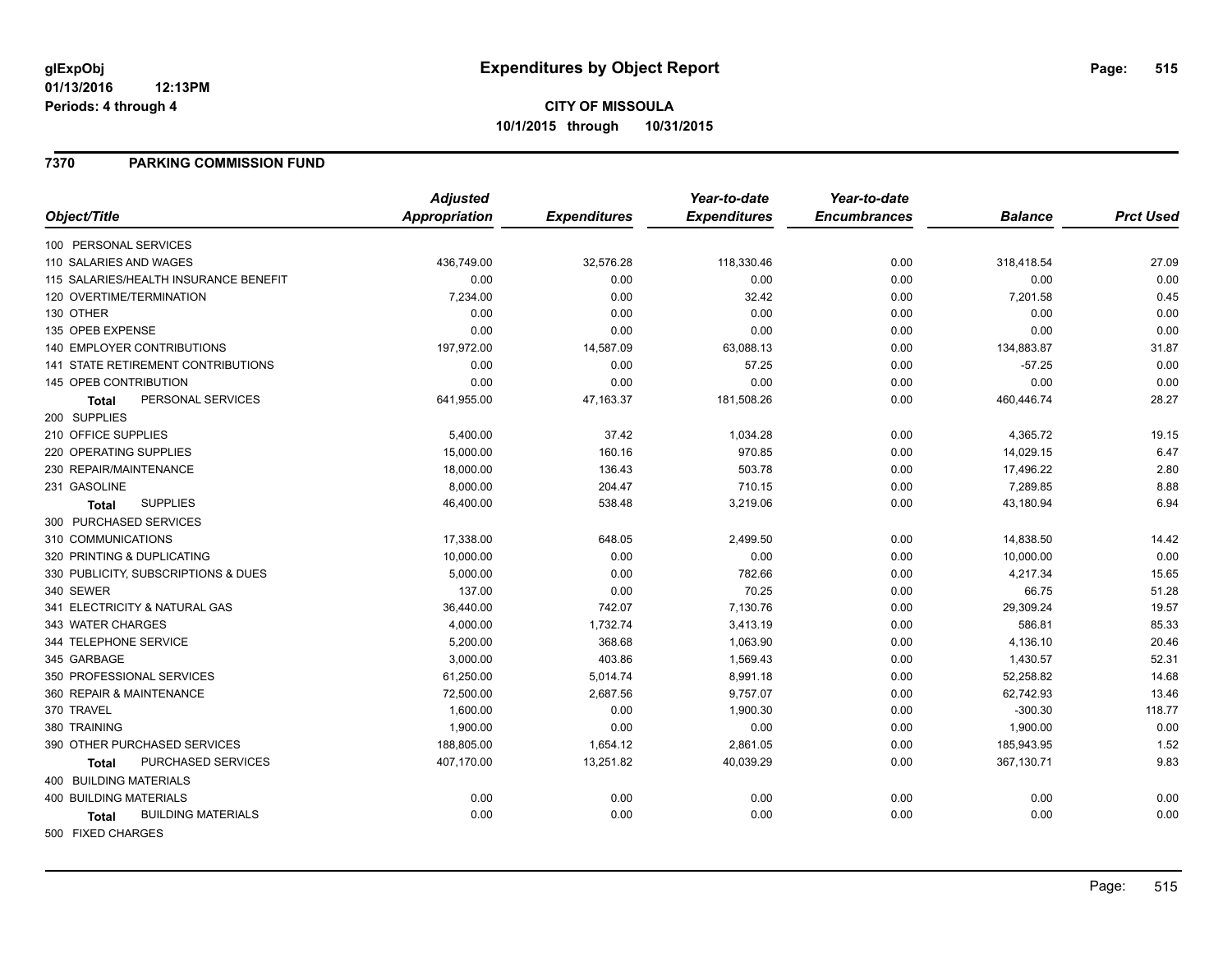### **01/13/2016 12:13PM Periods: 4 through 4**

# **CITY OF MISSOULA 10/1/2015 through 10/31/2015**

### **7370 PARKING COMMISSION FUND**

|                    |                                   | <b>Adjusted</b> |                     | Year-to-date        | Year-to-date        |                 |                  |
|--------------------|-----------------------------------|-----------------|---------------------|---------------------|---------------------|-----------------|------------------|
| Object/Title       |                                   | Appropriation   | <b>Expenditures</b> | <b>Expenditures</b> | <b>Encumbrances</b> | <b>Balance</b>  | <b>Prct Used</b> |
| 500 FIXED CHARGES  |                                   | 168,621.00      | 2,550.00            | 5,850.00            | 0.00                | 162,771.00      | 3.47             |
|                    | 550 MERCHANT SERVICE FEES         | 21,500.00       | 0.00                | 0.00                | 0.00                | 21,500.00       | 0.00             |
| <b>Total</b>       | <b>FIXED CHARGES</b>              | 190,121.00      | 2,550.00            | 5,850.00            | 0.00                | 184,271.00      | 3.08             |
| 600 DEBT SERVICE   |                                   |                 |                     |                     |                     |                 |                  |
| 610 PRINCIPAL      |                                   | 0.00            | 0.00                | 0.00                | 0.00                | 0.00            | 0.00             |
|                    | 620 INTEREST / SERVICE FEES       | 0.00            | 0.00                | 4,500.00            | 0.00                | $-4,500.00$     | 0.00             |
| Total              | <b>DEBT SERVICE</b>               | 0.00            | 0.00                | 4,500.00            | 0.00                | $-4,500.00$     | 0.00             |
|                    | 700 GRANTS & CONTRIBUTIONS        |                 |                     |                     |                     |                 |                  |
|                    | 700 GRANTS & CONTRIBUTIONS        | 74,000.00       | 8,500.00            | 32,000.00           | 0.00                | 42,000.00       | 43.24            |
| Total              | <b>GRANTS &amp; CONTRIBUTIONS</b> | 74,000.00       | 8,500.00            | 32,000.00           | 0.00                | 42,000.00       | 43.24            |
| 800 OTHER OBJECTS  |                                   |                 |                     |                     |                     |                 |                  |
|                    | 820 TRANSFERS TO OTHER FUNDS      | 311,194.00      | 25,036.25           | 93,950.00           | 0.00                | 217,244.00      | 30.19            |
| 830 DEPRECIATION   |                                   | 0.00            | 0.00                | 0.00                | 0.00                | 0.00            | 0.00             |
| 845 CONTINGENCY    |                                   | 48,965.00       | 0.00                | 0.00                | 0.00                | 48,965.00       | 0.00             |
| <b>Total</b>       | OTHER OBJECTS                     | 360,159.00      | 25,036.25           | 93,950.00           | 0.00                | 266,209.00      | 26.09            |
| 900 CAPITAL OUTLAY |                                   |                 |                     |                     |                     |                 |                  |
| 920 BUILDINGS      |                                   | 0.00            | 0.00                | 0.00                | 0.00                | 0.00            | 0.00             |
| 930 IMPROVEMENTS   |                                   | 0.00            | 0.00                | 0.00                | 0.00                | 0.00            | 0.00             |
|                    | 940 MACHINERY & EQUIPMENT         | 160,506.00      | 33,615.79           | 1,185,330.39        | 0.00                | $-1,024,824.39$ | 738.50           |
| <b>Total</b>       | <b>CAPITAL OUTLAY</b>             | 160,506.00      | 33,615.79           | 1,185,330.39        | 0.00                | $-1,024,824.39$ | 738.50           |
| <b>Total</b>       | PARKING COMMISSION FUND           | 1,880,311.00    | 130,655.71          | 1,546,397.00        | 0.00                | 333,914.00      | 82.24            |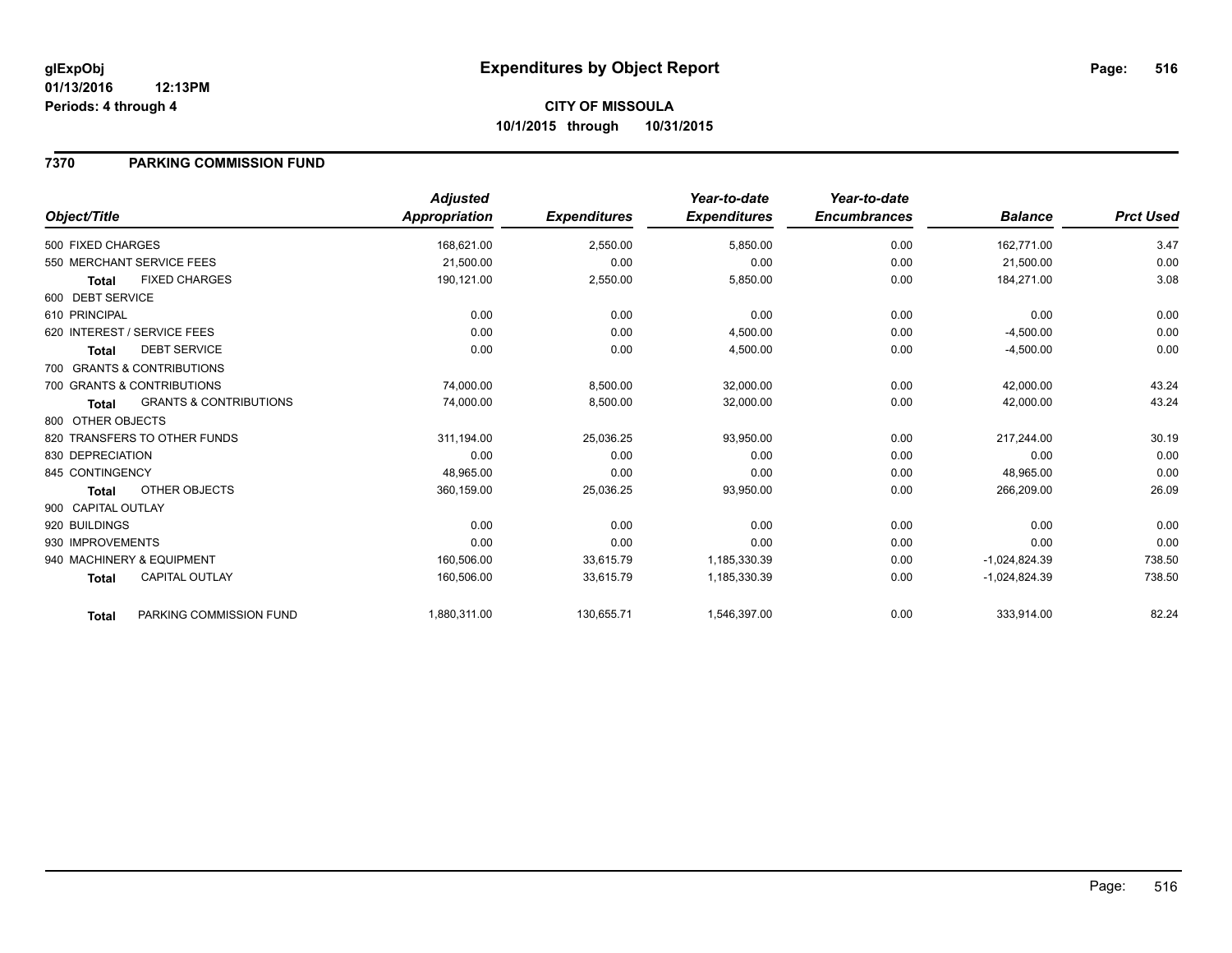### **7371 FRONT STREET PARKING BONDS**

| Object/Title      |                              | <b>Adjusted</b><br><b>Appropriation</b> | <b>Expenditures</b> | Year-to-date<br><b>Expenditures</b> | Year-to-date<br><b>Encumbrances</b> | <b>Balance</b> | <b>Prct Used</b> |
|-------------------|------------------------------|-----------------------------------------|---------------------|-------------------------------------|-------------------------------------|----------------|------------------|
| 500 FIXED CHARGES |                              |                                         |                     |                                     |                                     |                |                  |
|                   | 550 MERCHANT SERVICE FEES    | 0.00                                    | 0.00                | 0.00                                | 0.00                                | 0.00           | 0.00             |
| <b>Total</b>      | <b>FIXED CHARGES</b>         | 0.00                                    | 0.00                | 0.00                                | 0.00                                | 0.00           | 0.00             |
| 600 DEBT SERVICE  |                              |                                         |                     |                                     |                                     |                |                  |
|                   | 620 INTEREST / SERVICE FEES  | 272.925.00                              | 0.00                | 69.360.16                           | 0.00                                | 203.564.84     | 25.41            |
| <b>Total</b>      | <b>DEBT SERVICE</b>          | 272.925.00                              | 0.00                | 69,360.16                           | 0.00                                | 203,564.84     | 25.41            |
| 800 OTHER OBJECTS |                              |                                         |                     |                                     |                                     |                |                  |
|                   | 820 TRANSFERS TO OTHER FUNDS | 0.00                                    | 0.00                | 0.00                                | 0.00                                | 0.00           | 0.00             |
| <b>Total</b>      | OTHER OBJECTS                | 0.00                                    | 0.00                | 0.00                                | 0.00                                | 0.00           | 0.00             |
| <b>Total</b>      | PARKING COMMISSION           | 272.925.00                              | 0.00                | 69.360.16                           | 0.00                                | 203.564.84     | 25.41            |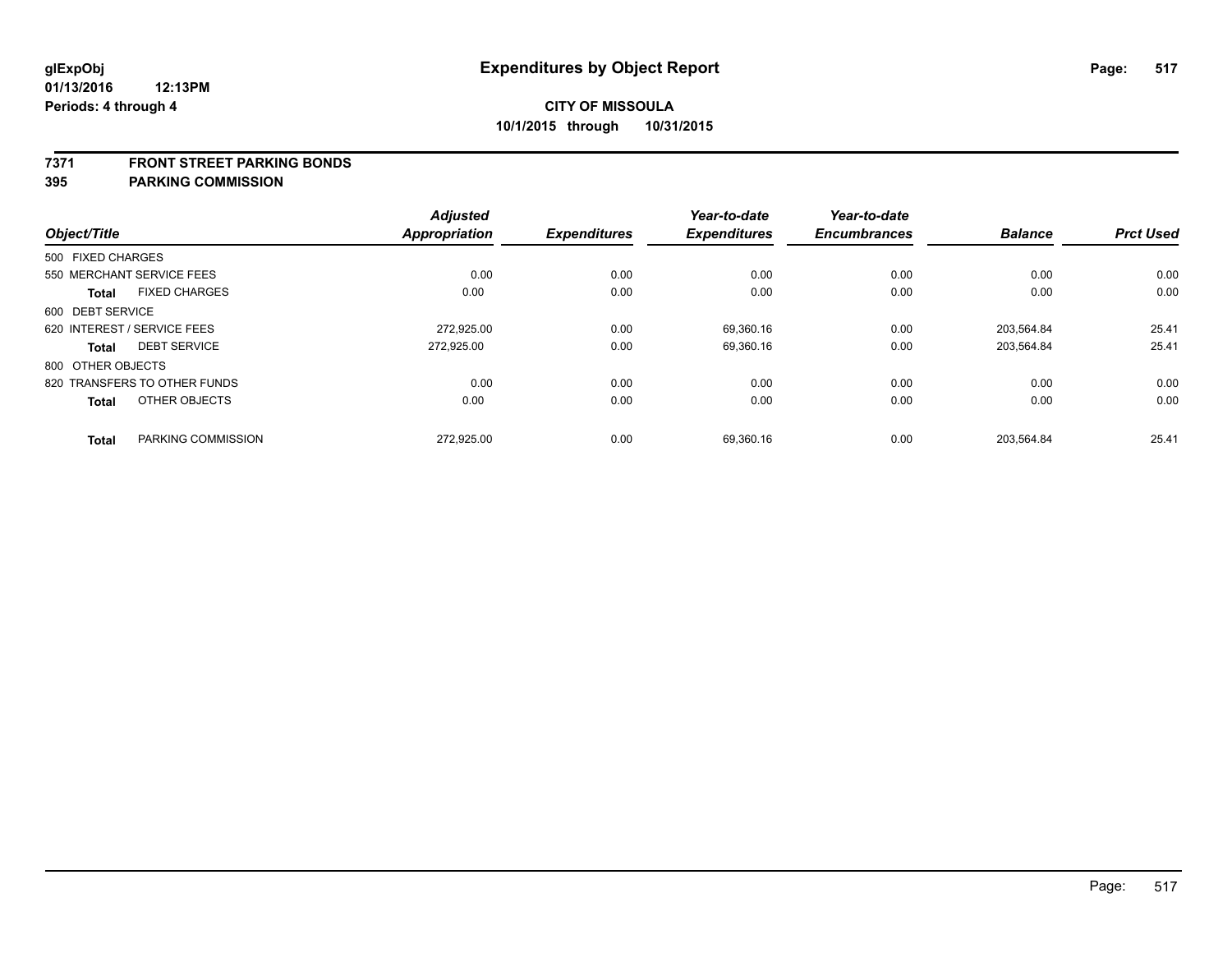### **7371 FRONT STREET PARKING BONDS**

| Object/Title      |                                   | <b>Adjusted</b><br><b>Appropriation</b> | <b>Expenditures</b> | Year-to-date<br><b>Expenditures</b> | Year-to-date<br><b>Encumbrances</b> | <b>Balance</b> | <b>Prct Used</b> |
|-------------------|-----------------------------------|-----------------------------------------|---------------------|-------------------------------------|-------------------------------------|----------------|------------------|
| 500 FIXED CHARGES |                                   |                                         |                     |                                     |                                     |                |                  |
|                   | 550 MERCHANT SERVICE FEES         | 0.00                                    | 0.00                | 0.00                                | 0.00                                | 0.00           | 0.00             |
| <b>Total</b>      | <b>FIXED CHARGES</b>              | 0.00                                    | 0.00                | 0.00                                | 0.00                                | 0.00           | 0.00             |
| 600 DEBT SERVICE  |                                   |                                         |                     |                                     |                                     |                |                  |
|                   | 620 INTEREST / SERVICE FEES       | 272,925.00                              | 0.00                | 69,360.16                           | 0.00                                | 203.564.84     | 25.41            |
| <b>Total</b>      | <b>DEBT SERVICE</b>               | 272,925.00                              | 0.00                | 69,360.16                           | 0.00                                | 203.564.84     | 25.41            |
| 800 OTHER OBJECTS |                                   |                                         |                     |                                     |                                     |                |                  |
|                   | 820 TRANSFERS TO OTHER FUNDS      | 0.00                                    | 0.00                | 0.00                                | 0.00                                | 0.00           | 0.00             |
| <b>Total</b>      | OTHER OBJECTS                     | 0.00                                    | 0.00                | 0.00                                | 0.00                                | 0.00           | 0.00             |
| <b>Total</b>      | <b>FRONT STREET PARKING BONDS</b> | 272.925.00                              | 0.00                | 69.360.16                           | 0.00                                | 203.564.84     | 25.41            |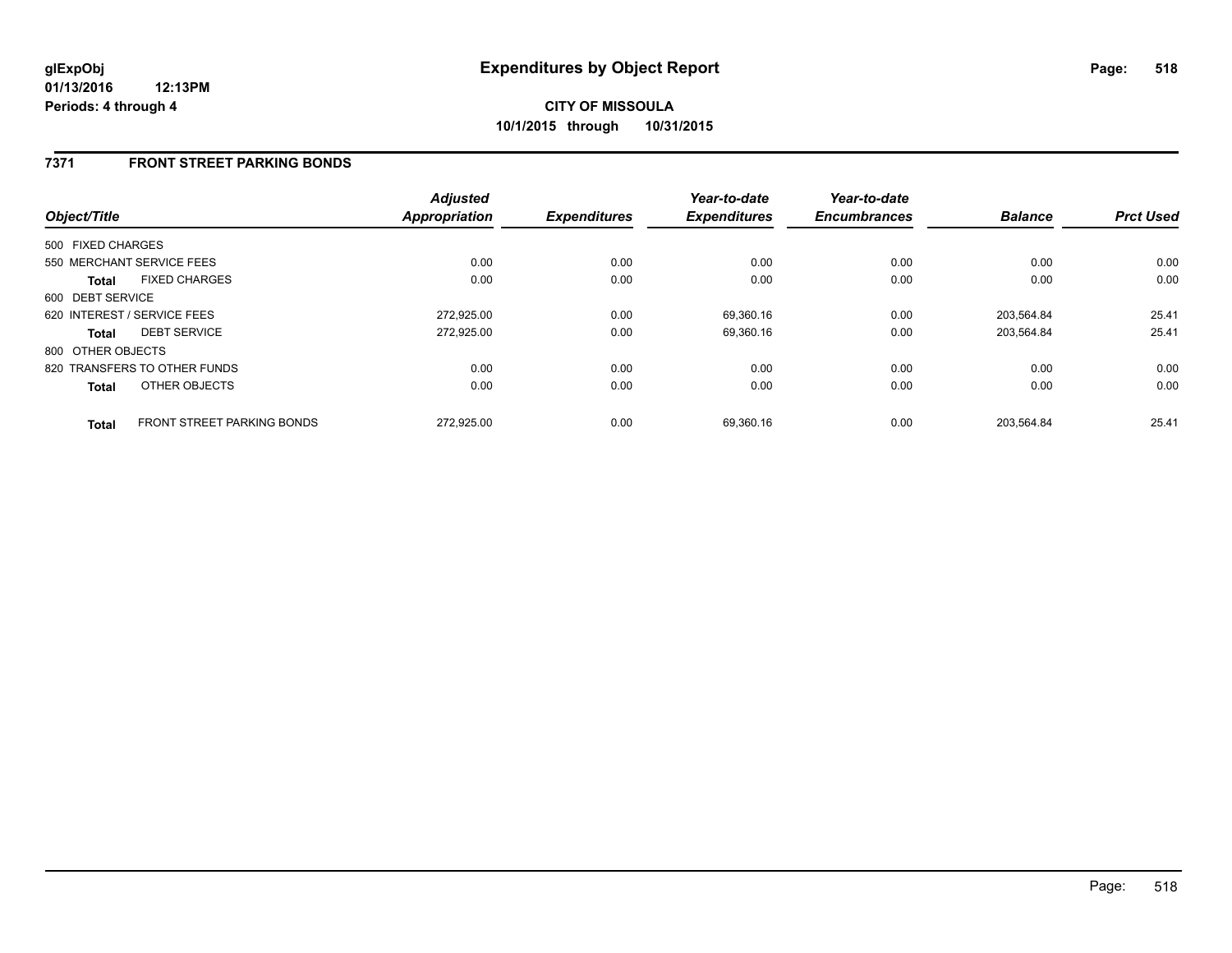### **7372 SINKING FUND/FRONT ST PARKING BONDS**

|                   |                              | <b>Adjusted</b>      |                     | Year-to-date        | Year-to-date        |                |                  |
|-------------------|------------------------------|----------------------|---------------------|---------------------|---------------------|----------------|------------------|
| Object/Title      |                              | <b>Appropriation</b> | <b>Expenditures</b> | <b>Expenditures</b> | <b>Encumbrances</b> | <b>Balance</b> | <b>Prct Used</b> |
| 500 FIXED CHARGES |                              |                      |                     |                     |                     |                |                  |
|                   | 550 MERCHANT SERVICE FEES    | 0.00                 | 0.00                | 0.00                | 0.00                | 0.00           | 0.00             |
| <b>Total</b>      | <b>FIXED CHARGES</b>         | 0.00                 | 0.00                | 0.00                | 0.00                | 0.00           | 0.00             |
| 600 DEBT SERVICE  |                              |                      |                     |                     |                     |                |                  |
| 610 PRINCIPAL     |                              | 185,000.00           | 0.00                | 185,000.00          | 0.00                | 0.00           | 100.00           |
|                   | 620 INTEREST / SERVICE FEES  | 0.00                 | 0.00                | 0.00                | 0.00                | 0.00           | 0.00             |
| <b>Total</b>      | <b>DEBT SERVICE</b>          | 185,000.00           | 0.00                | 185,000.00          | 0.00                | 0.00           | 100.00           |
| 800 OTHER OBJECTS |                              |                      |                     |                     |                     |                |                  |
|                   | 820 TRANSFERS TO OTHER FUNDS | 0.00                 | 0.00                | 0.00                | 0.00                | 0.00           | 0.00             |
| <b>Total</b>      | OTHER OBJECTS                | 0.00                 | 0.00                | 0.00                | 0.00                | 0.00           | 0.00             |
|                   |                              |                      |                     |                     |                     |                |                  |
| <b>Total</b>      | PARKING COMMISSION           | 185,000.00           | 0.00                | 185,000.00          | 0.00                | 0.00           | 100.00           |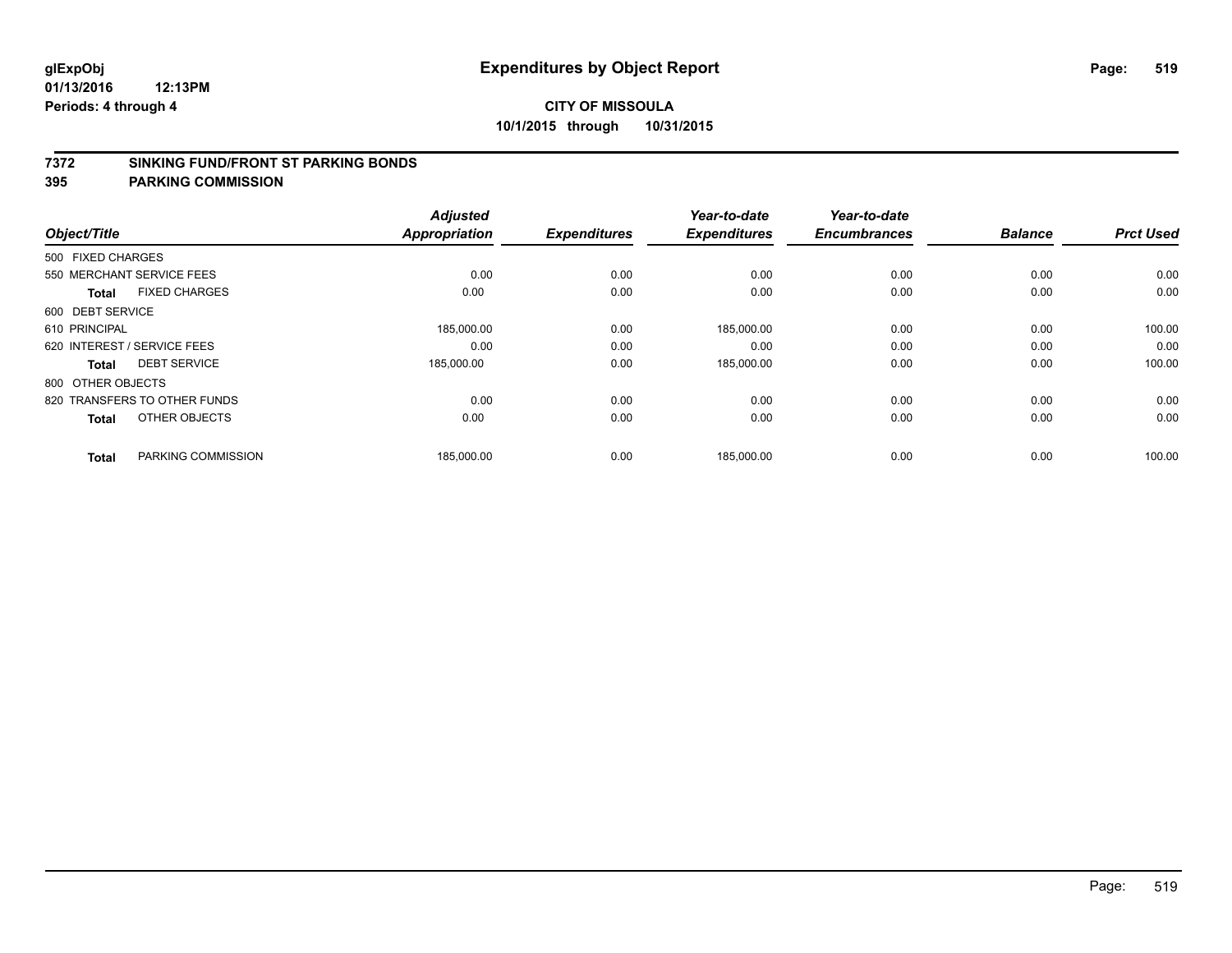**01/13/2016 12:13PM Periods: 4 through 4**

**CITY OF MISSOULA 10/1/2015 through 10/31/2015**

### **7372 SINKING FUND/FRONT ST PARKING BONDS**

|                   |                                   | <b>Adjusted</b>      |                     | Year-to-date        | Year-to-date        |                |                  |
|-------------------|-----------------------------------|----------------------|---------------------|---------------------|---------------------|----------------|------------------|
| Object/Title      |                                   | <b>Appropriation</b> | <b>Expenditures</b> | <b>Expenditures</b> | <b>Encumbrances</b> | <b>Balance</b> | <b>Prct Used</b> |
| 500 FIXED CHARGES |                                   |                      |                     |                     |                     |                |                  |
|                   | 550 MERCHANT SERVICE FEES         | 0.00                 | 0.00                | 0.00                | 0.00                | 0.00           | 0.00             |
| <b>Total</b>      | <b>FIXED CHARGES</b>              | 0.00                 | 0.00                | 0.00                | 0.00                | 0.00           | 0.00             |
| 600 DEBT SERVICE  |                                   |                      |                     |                     |                     |                |                  |
| 610 PRINCIPAL     |                                   | 185,000.00           | 0.00                | 185,000.00          | 0.00                | 0.00           | 100.00           |
|                   | 620 INTEREST / SERVICE FEES       | 0.00                 | 0.00                | 0.00                | 0.00                | 0.00           | 0.00             |
| <b>Total</b>      | <b>DEBT SERVICE</b>               | 185,000.00           | 0.00                | 185,000.00          | 0.00                | 0.00           | 100.00           |
| 800 OTHER OBJECTS |                                   |                      |                     |                     |                     |                |                  |
|                   | 820 TRANSFERS TO OTHER FUNDS      | 0.00                 | 0.00                | 0.00                | 0.00                | 0.00           | 0.00             |
| <b>Total</b>      | OTHER OBJECTS                     | 0.00                 | 0.00                | 0.00                | 0.00                | 0.00           | 0.00             |
| <b>Total</b>      | SINKING FUND/FRONT ST PARKING BON | 185.000.00           | 0.00                | 185.000.00          | 0.00                | 0.00           | 100.00           |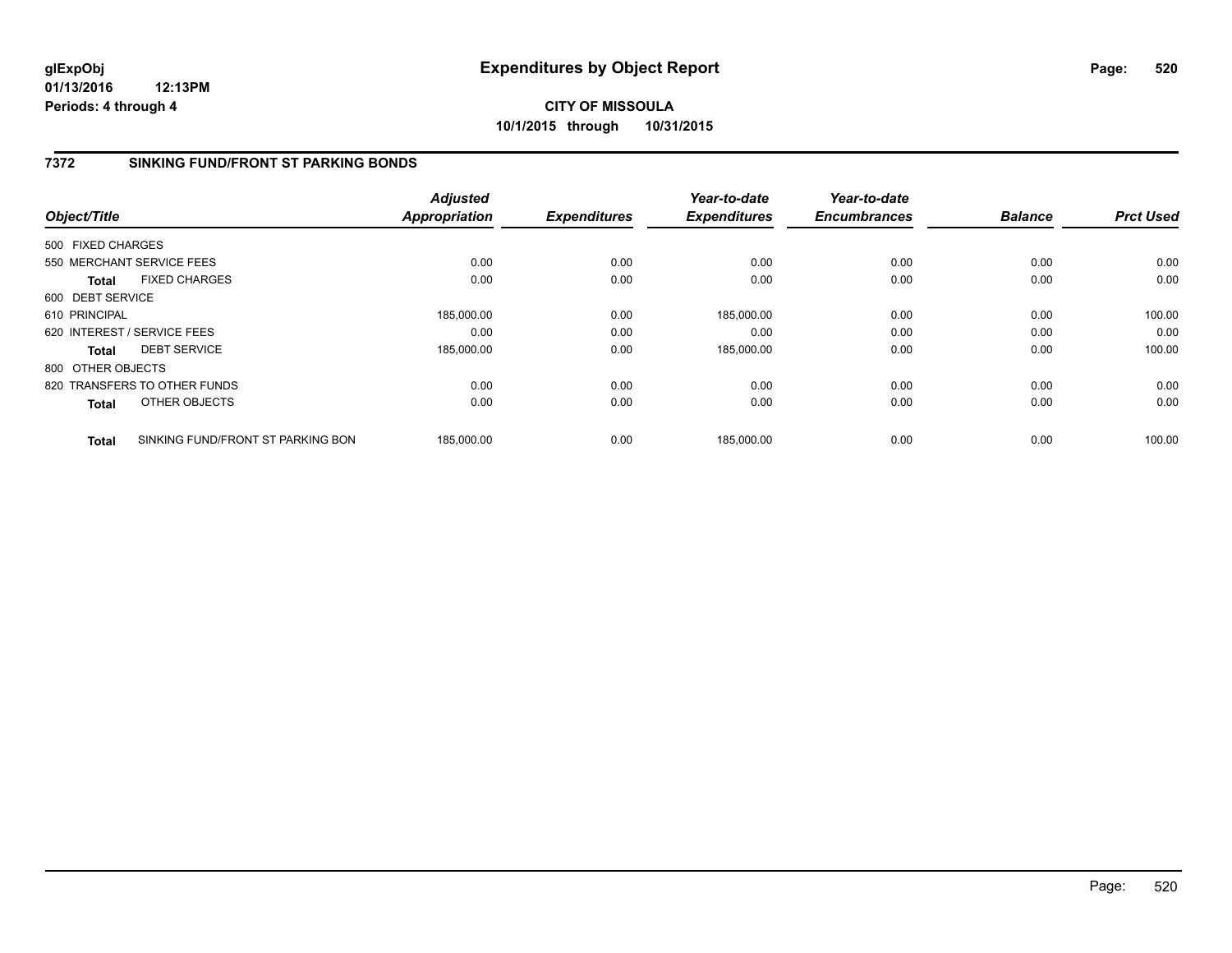### **7373 MPC SERIES 2010B CONSTRUCTION**

|                                           | <b>Adjusted</b>      |                     | Year-to-date        | Year-to-date        |                |                  |
|-------------------------------------------|----------------------|---------------------|---------------------|---------------------|----------------|------------------|
| Object/Title                              | <b>Appropriation</b> | <b>Expenditures</b> | <b>Expenditures</b> | <b>Encumbrances</b> | <b>Balance</b> | <b>Prct Used</b> |
| 300 PURCHASED SERVICES                    |                      |                     |                     |                     |                |                  |
| 350 PROFESSIONAL SERVICES                 | 0.00                 | 0.00                | 0.00                | 0.00                | 0.00           | 0.00             |
| 390 OTHER PURCHASED SERVICES              | 0.00                 | 0.00                | 0.00                | 0.00                | 0.00           | 0.00             |
| <b>PURCHASED SERVICES</b><br><b>Total</b> | 0.00                 | 0.00                | 0.00                | 0.00                | 0.00           | 0.00             |
| 500 FIXED CHARGES                         |                      |                     |                     |                     |                |                  |
| 550 MERCHANT SERVICE FEES                 | 0.00                 | 0.00                | 0.00                | 0.00                | 0.00           | 0.00             |
| <b>FIXED CHARGES</b><br><b>Total</b>      | 0.00                 | 0.00                | 0.00                | 0.00                | 0.00           | 0.00             |
| 600 DEBT SERVICE                          |                      |                     |                     |                     |                |                  |
| 600 DEBT SERVICE                          | 0.00                 | 0.00                | 0.00                | 0.00                | 0.00           | 0.00             |
| 610 PRINCIPAL                             | 0.00                 | 0.00                | 0.00                | 0.00                | 0.00           | 0.00             |
| 620 INTEREST / SERVICE FEES               | 0.00                 | 0.00                | 0.00                | 0.00                | 0.00           | 0.00             |
| <b>DEBT SERVICE</b><br><b>Total</b>       | 0.00                 | 0.00                | 0.00                | 0.00                | 0.00           | 0.00             |
| 800 OTHER OBJECTS                         |                      |                     |                     |                     |                |                  |
| 820 TRANSFERS TO OTHER FUNDS              | 0.00                 | 0.00                | 0.00                | 0.00                | 0.00           | 0.00             |
| OTHER OBJECTS<br><b>Total</b>             | 0.00                 | 0.00                | 0.00                | 0.00                | 0.00           | 0.00             |
| 900 CAPITAL OUTLAY                        |                      |                     |                     |                     |                |                  |
| 900 CAPITAL OUTLAY                        | 0.00                 | 0.00                | 0.00                | 0.00                | 0.00           | 0.00             |
| 920 BUILDINGS                             | 0.00                 | 0.00                | 0.00                | 0.00                | 0.00           | 0.00             |
| 930 IMPROVEMENTS                          | 0.00                 | 0.00                | 0.00                | 0.00                | 0.00           | 0.00             |
| <b>CAPITAL OUTLAY</b><br><b>Total</b>     | 0.00                 | 0.00                | 0.00                | 0.00                | 0.00           | 0.00             |
| PARKING COMMISSION<br><b>Total</b>        | 0.00                 | 0.00                | 0.00                | 0.00                | 0.00           | 0.00             |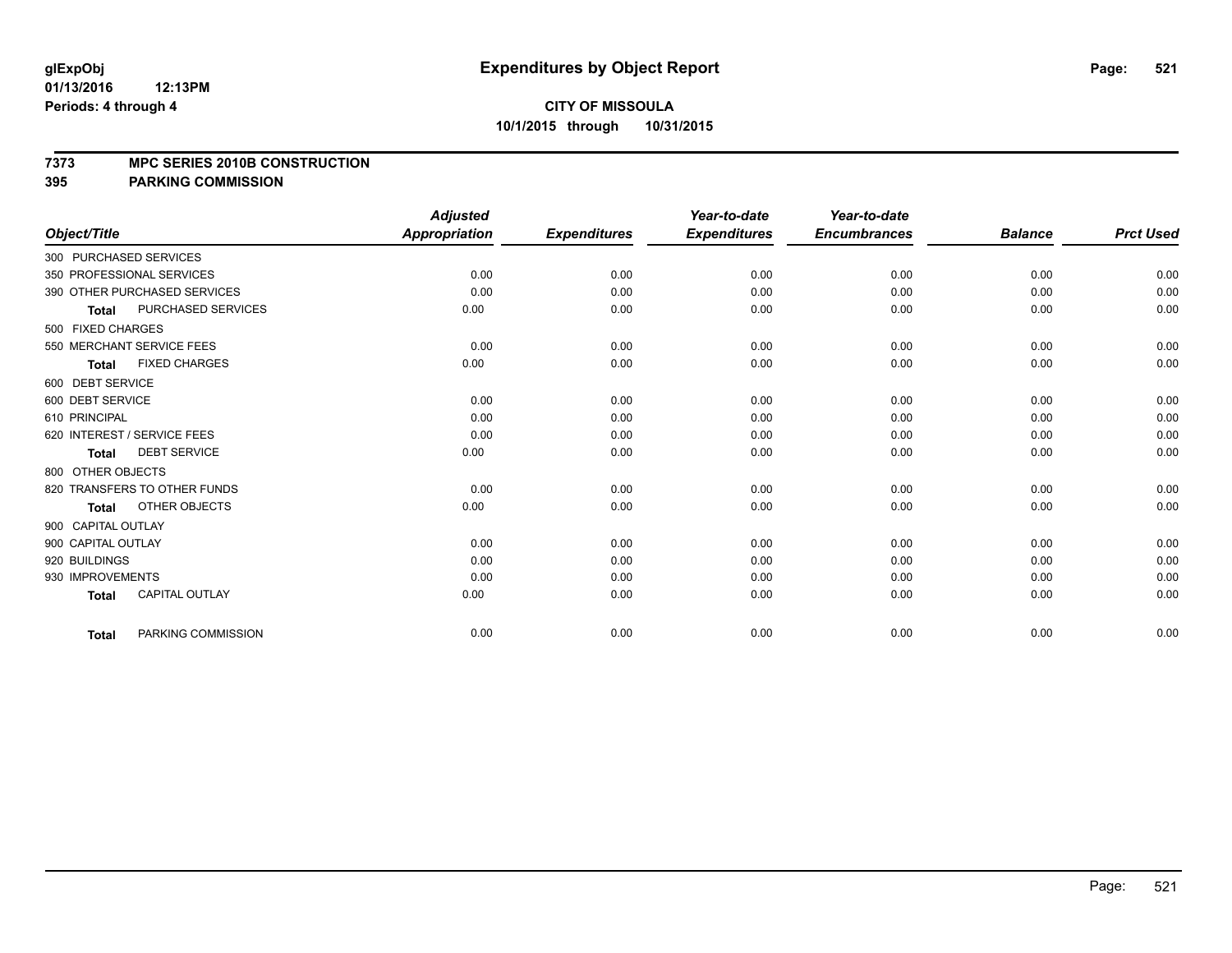### **7373 MPC SERIES 2010B CONSTRUCTION**

**900 DEPRECIATION**

| Object/Title                         | <b>Adjusted</b><br>Appropriation | <b>Expenditures</b> | Year-to-date<br><b>Expenditures</b> | Year-to-date<br><b>Encumbrances</b> | <b>Balance</b> | <b>Prct Used</b> |
|--------------------------------------|----------------------------------|---------------------|-------------------------------------|-------------------------------------|----------------|------------------|
| 500 FIXED CHARGES                    |                                  |                     |                                     |                                     |                |                  |
| 550 MERCHANT SERVICE FEES            | 0.00                             | 0.00                | 0.00                                | 0.00                                | 0.00           | 0.00             |
| <b>FIXED CHARGES</b><br><b>Total</b> | 0.00                             | 0.00                | 0.00                                | 0.00                                | 0.00           | 0.00             |
| 800 OTHER OBJECTS                    |                                  |                     |                                     |                                     |                |                  |
| 830 DEPRECIATION                     | 0.00                             | 0.00                | 0.00                                | 0.00                                | 0.00           | 0.00             |
| OTHER OBJECTS<br><b>Total</b>        | 0.00                             | 0.00                | 0.00                                | 0.00                                | 0.00           | 0.00             |
| <b>DEPRECIATION</b><br><b>Total</b>  | 0.00                             | 0.00                | 0.00                                | 0.00                                | 0.00           | 0.00             |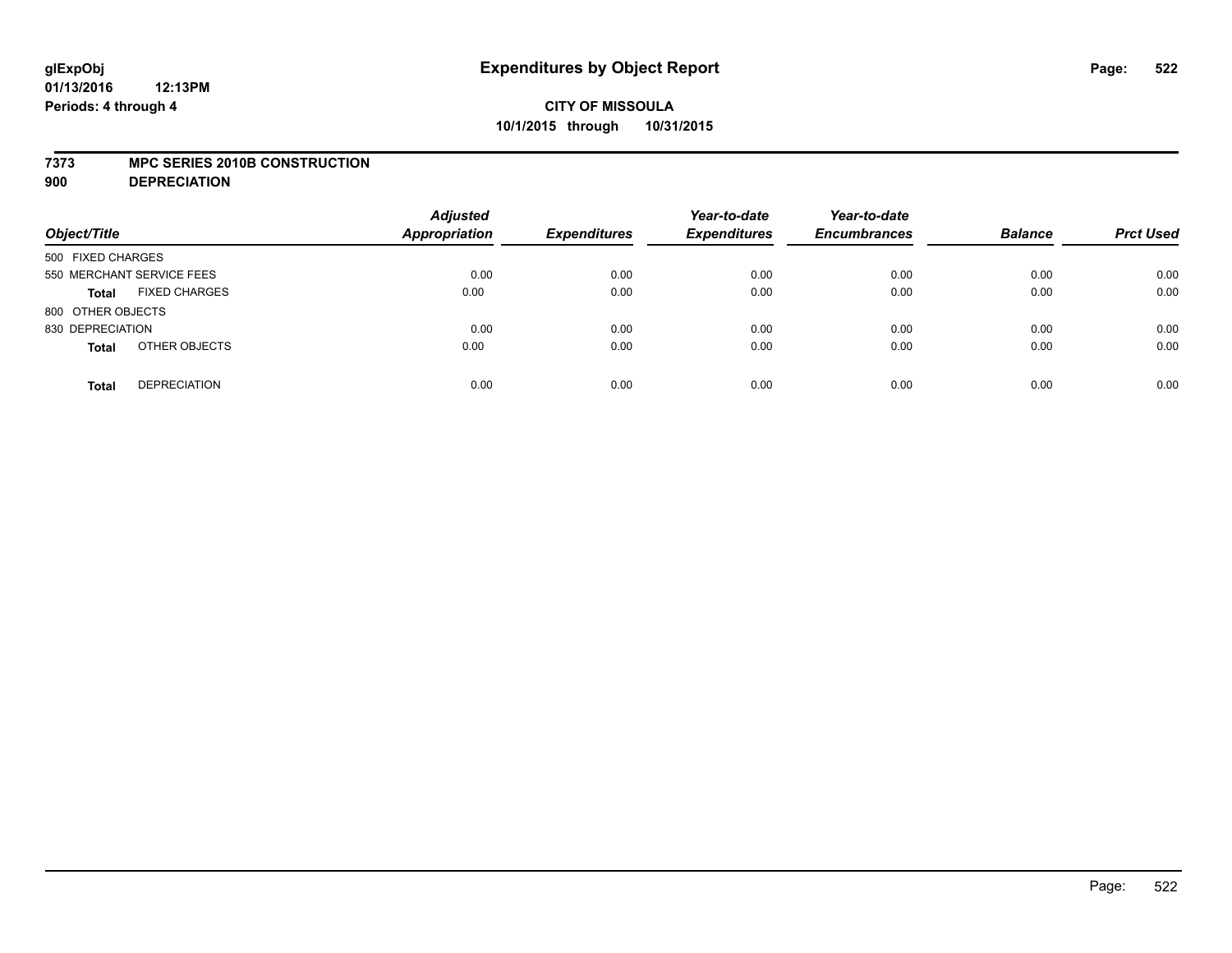### **01/13/2016 12:13PM Periods: 4 through 4**

# **7373 MPC SERIES 2010B CONSTRUCTION**

| Object/Title                |                               | <b>Adjusted</b><br><b>Appropriation</b> | <b>Expenditures</b> | Year-to-date<br><b>Expenditures</b> | Year-to-date<br><b>Encumbrances</b> | <b>Balance</b> | <b>Prct Used</b> |
|-----------------------------|-------------------------------|-----------------------------------------|---------------------|-------------------------------------|-------------------------------------|----------------|------------------|
| 300 PURCHASED SERVICES      |                               |                                         |                     |                                     |                                     |                |                  |
| 350 PROFESSIONAL SERVICES   |                               | 0.00                                    | 0.00                | 0.00                                | 0.00                                | 0.00           | 0.00             |
|                             | 390 OTHER PURCHASED SERVICES  | 0.00                                    | 0.00                | 0.00                                | 0.00                                | 0.00           | 0.00             |
| <b>Total</b>                | <b>PURCHASED SERVICES</b>     | 0.00                                    | 0.00                | 0.00                                | 0.00                                | 0.00           | 0.00             |
| 500 FIXED CHARGES           |                               |                                         |                     |                                     |                                     |                |                  |
| 550 MERCHANT SERVICE FEES   |                               | 0.00                                    | 0.00                | 0.00                                | 0.00                                | 0.00           | 0.00             |
| <b>Total</b>                | <b>FIXED CHARGES</b>          | 0.00                                    | 0.00                | 0.00                                | 0.00                                | 0.00           | 0.00             |
| 600 DEBT SERVICE            |                               |                                         |                     |                                     |                                     |                |                  |
| 600 DEBT SERVICE            |                               | 0.00                                    | 0.00                | 0.00                                | 0.00                                | 0.00           | 0.00             |
| 610 PRINCIPAL               |                               | 0.00                                    | 0.00                | 0.00                                | 0.00                                | 0.00           | 0.00             |
| 620 INTEREST / SERVICE FEES |                               | 0.00                                    | 0.00                | 0.00                                | 0.00                                | 0.00           | 0.00             |
| <b>Total</b>                | <b>DEBT SERVICE</b>           | 0.00                                    | 0.00                | 0.00                                | 0.00                                | 0.00           | 0.00             |
| 800 OTHER OBJECTS           |                               |                                         |                     |                                     |                                     |                |                  |
|                             | 820 TRANSFERS TO OTHER FUNDS  | 0.00                                    | 0.00                | 0.00                                | 0.00                                | 0.00           | 0.00             |
| 830 DEPRECIATION            |                               | 0.00                                    | 0.00                | 0.00                                | 0.00                                | 0.00           | 0.00             |
| <b>Total</b>                | OTHER OBJECTS                 | 0.00                                    | 0.00                | 0.00                                | 0.00                                | 0.00           | 0.00             |
| 900 CAPITAL OUTLAY          |                               |                                         |                     |                                     |                                     |                |                  |
| 900 CAPITAL OUTLAY          |                               | 0.00                                    | 0.00                | 0.00                                | 0.00                                | 0.00           | 0.00             |
| 920 BUILDINGS               |                               | 0.00                                    | 0.00                | 0.00                                | 0.00                                | 0.00           | 0.00             |
| 930 IMPROVEMENTS            |                               | 0.00                                    | 0.00                | 0.00                                | 0.00                                | 0.00           | 0.00             |
| <b>Total</b>                | CAPITAL OUTLAY                | 0.00                                    | 0.00                | 0.00                                | 0.00                                | 0.00           | 0.00             |
| <b>Total</b>                | MPC SERIES 2010B CONSTRUCTION | 0.00                                    | 0.00                | 0.00                                | 0.00                                | 0.00           | 0.00             |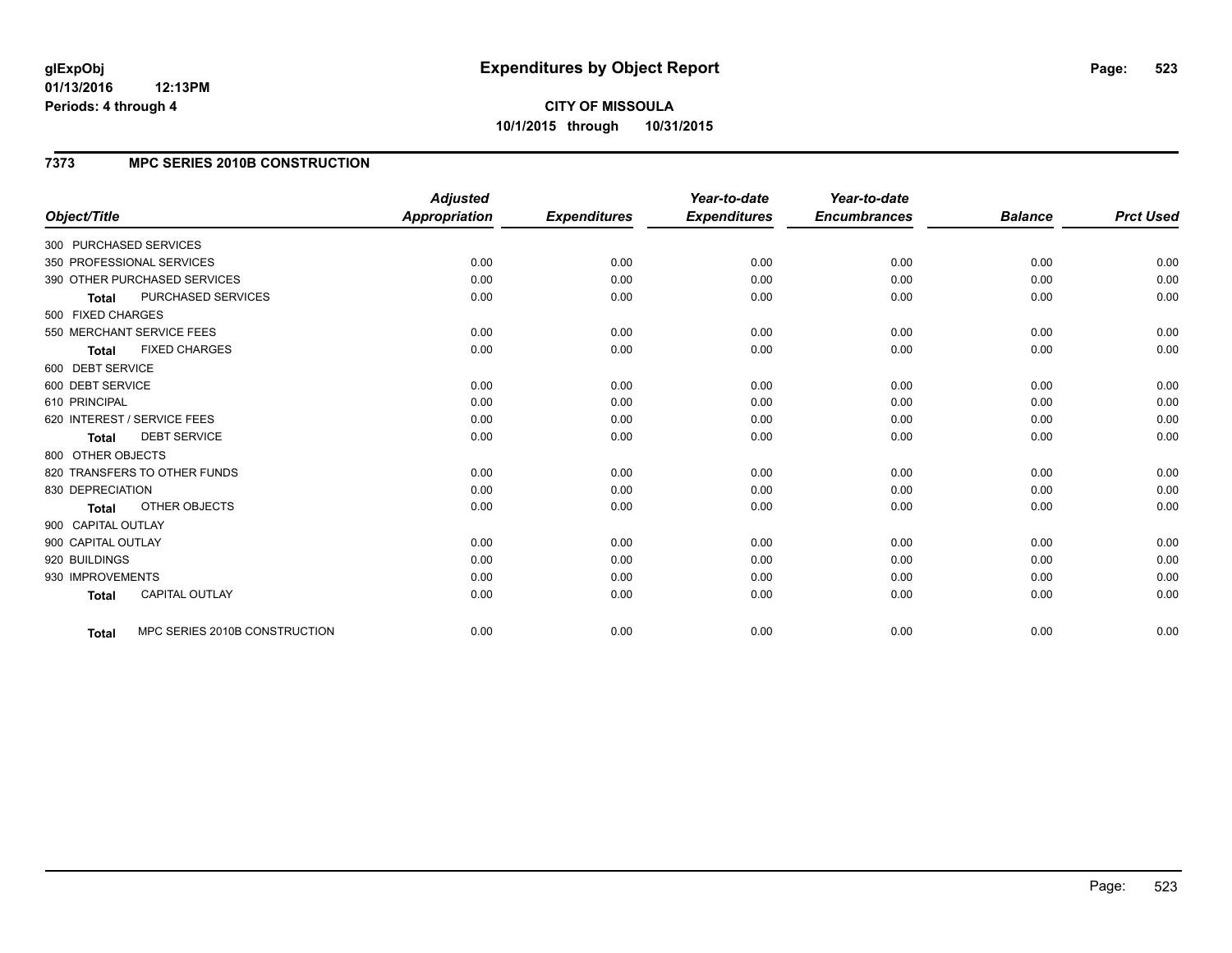### **7374 RESERVE FUND-PARKING BONDS**

|                                       | <b>Adjusted</b>      |                     | Year-to-date        | Year-to-date        |                |                  |
|---------------------------------------|----------------------|---------------------|---------------------|---------------------|----------------|------------------|
| Object/Title                          | <b>Appropriation</b> | <b>Expenditures</b> | <b>Expenditures</b> | <b>Encumbrances</b> | <b>Balance</b> | <b>Prct Used</b> |
| 500 FIXED CHARGES                     |                      |                     |                     |                     |                |                  |
| 550 MERCHANT SERVICE FEES             | 0.00                 | 0.00                | 0.00                | 0.00                | 0.00           | 0.00             |
| <b>FIXED CHARGES</b><br><b>Total</b>  | 0.00                 | 0.00                | 0.00                | 0.00                | 0.00           | 0.00             |
| 900 CAPITAL OUTLAY                    |                      |                     |                     |                     |                |                  |
| 920 BUILDINGS                         | 0.00                 | 0.00                | 0.00                | 0.00                | 0.00           | 0.00             |
| 930 IMPROVEMENTS                      | 0.00                 | 0.00                | 0.00                | 0.00                | 0.00           | 0.00             |
| <b>CAPITAL OUTLAY</b><br><b>Total</b> | 0.00                 | 0.00                | 0.00                | 0.00                | 0.00           | 0.00             |
| PARKING COMMISSION<br><b>Total</b>    | 0.00                 | 0.00                | 0.00                | 0.00                | 0.00           | 0.00             |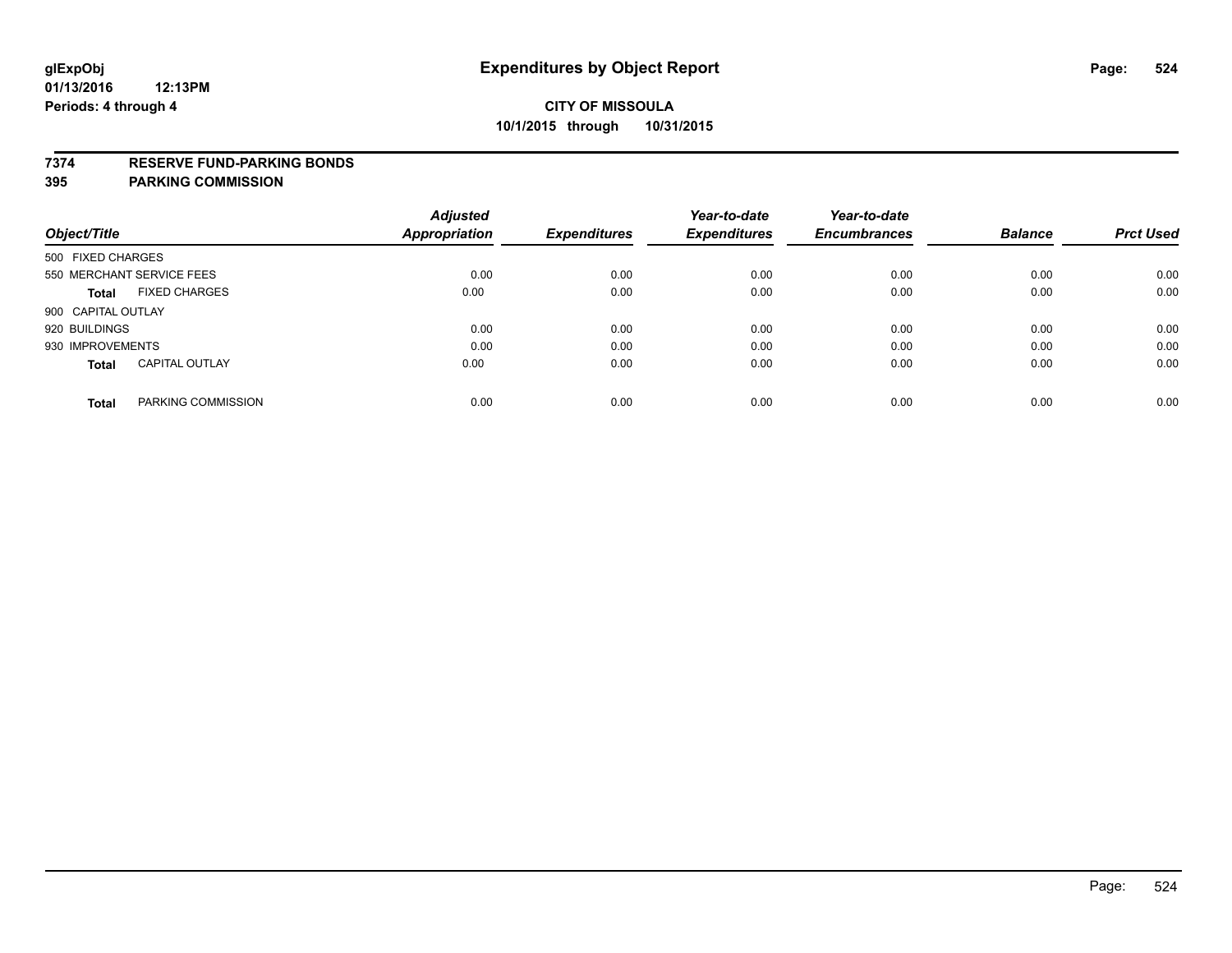### **7374 RESERVE FUND-PARKING BONDS**

| Object/Title              |                            | <b>Adjusted</b><br>Appropriation | <b>Expenditures</b> | Year-to-date<br><b>Expenditures</b> | Year-to-date<br><b>Encumbrances</b> | <b>Balance</b> | <b>Prct Used</b> |
|---------------------------|----------------------------|----------------------------------|---------------------|-------------------------------------|-------------------------------------|----------------|------------------|
| 500 FIXED CHARGES         |                            |                                  |                     |                                     |                                     |                |                  |
| 550 MERCHANT SERVICE FEES |                            | 0.00                             | 0.00                | 0.00                                | 0.00                                | 0.00           | 0.00             |
| <b>Total</b>              | <b>FIXED CHARGES</b>       | 0.00                             | 0.00                | 0.00                                | 0.00                                | 0.00           | 0.00             |
| 900 CAPITAL OUTLAY        |                            |                                  |                     |                                     |                                     |                |                  |
| 920 BUILDINGS             |                            | 0.00                             | 0.00                | 0.00                                | 0.00                                | 0.00           | 0.00             |
| 930 IMPROVEMENTS          |                            | 0.00                             | 0.00                | 0.00                                | 0.00                                | 0.00           | 0.00             |
| <b>Total</b>              | <b>CAPITAL OUTLAY</b>      | 0.00                             | 0.00                | 0.00                                | 0.00                                | 0.00           | 0.00             |
| <b>Total</b>              | RESERVE FUND-PARKING BONDS | 0.00                             | 0.00                | 0.00                                | 0.00                                | 0.00           | 0.00             |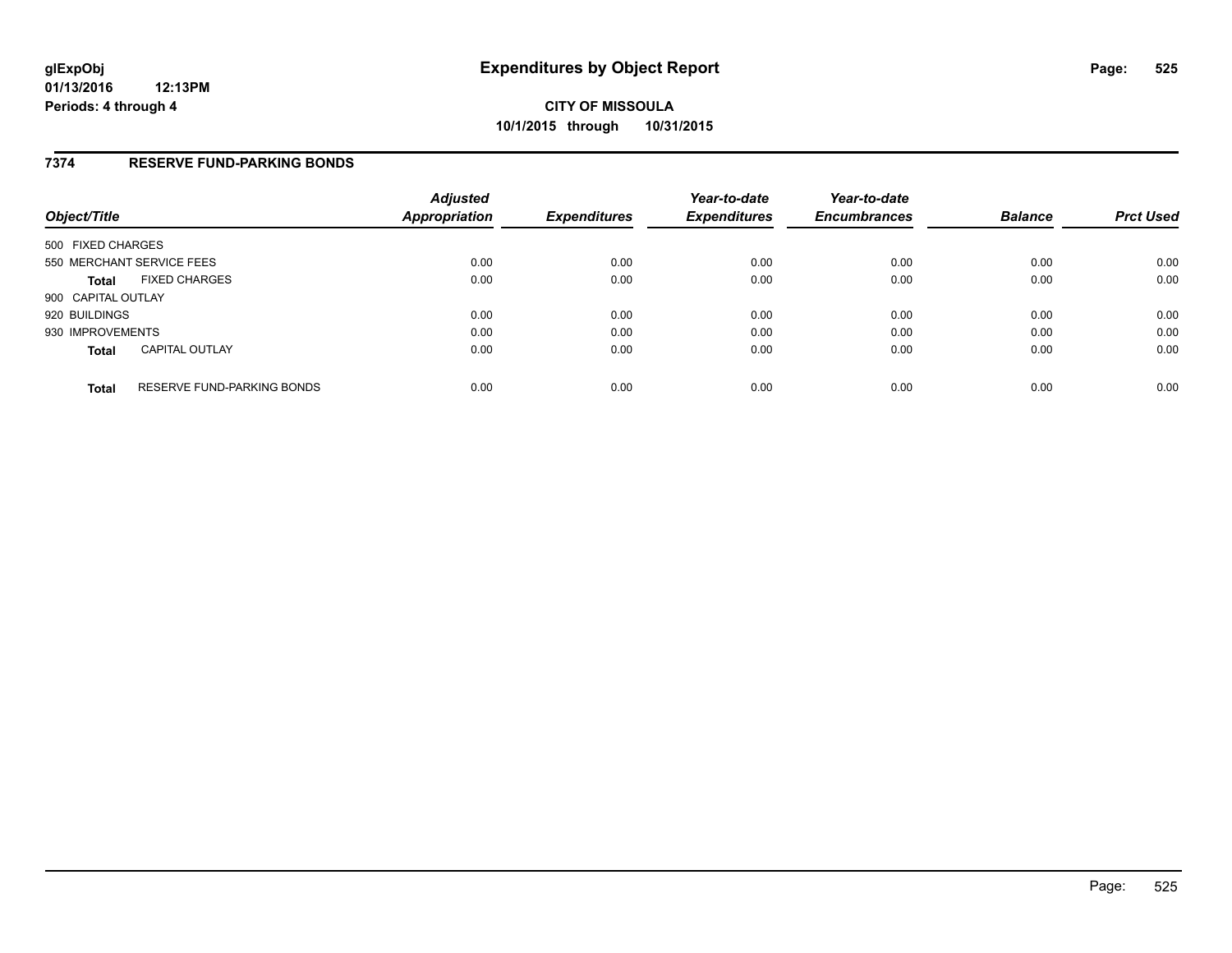### **7375 PLEDGED TAX INCREMENT-2010B BOND**

| Object/Title           |                              | <b>Adjusted</b><br><b>Appropriation</b> | <b>Expenditures</b> | Year-to-date<br><b>Expenditures</b> | Year-to-date<br><b>Encumbrances</b> | <b>Balance</b> | <b>Prct Used</b> |
|------------------------|------------------------------|-----------------------------------------|---------------------|-------------------------------------|-------------------------------------|----------------|------------------|
| 300 PURCHASED SERVICES |                              |                                         |                     |                                     |                                     |                |                  |
|                        | 390 OTHER PURCHASED SERVICES | 121.431.00                              | 0.00                | 0.00                                | 0.00                                | 121.431.00     | 0.00             |
| <b>Total</b>           | <b>PURCHASED SERVICES</b>    | 121,431.00                              | 0.00                | 0.00                                | 0.00                                | 121,431.00     | 0.00             |
| 500 FIXED CHARGES      |                              |                                         |                     |                                     |                                     |                |                  |
|                        | 550 MERCHANT SERVICE FEES    | 0.00                                    | 0.00                | 0.00                                | 0.00                                | 0.00           | 0.00             |
| Total                  | <b>FIXED CHARGES</b>         | 0.00                                    | 0.00                | 0.00                                | 0.00                                | 0.00           | 0.00             |
| 800 OTHER OBJECTS      |                              |                                         |                     |                                     |                                     |                |                  |
|                        | 820 TRANSFERS TO OTHER FUNDS | 146.731.00                              | 0.00                | 0.00                                | 0.00                                | 146.731.00     | 0.00             |
| <b>Total</b>           | OTHER OBJECTS                | 146.731.00                              | 0.00                | 0.00                                | 0.00                                | 146.731.00     | 0.00             |
|                        |                              |                                         |                     |                                     |                                     |                |                  |
| <b>Total</b>           | PARKING COMMISSION           | 268.162.00                              | 0.00                | 0.00                                | 0.00                                | 268,162.00     | 0.00             |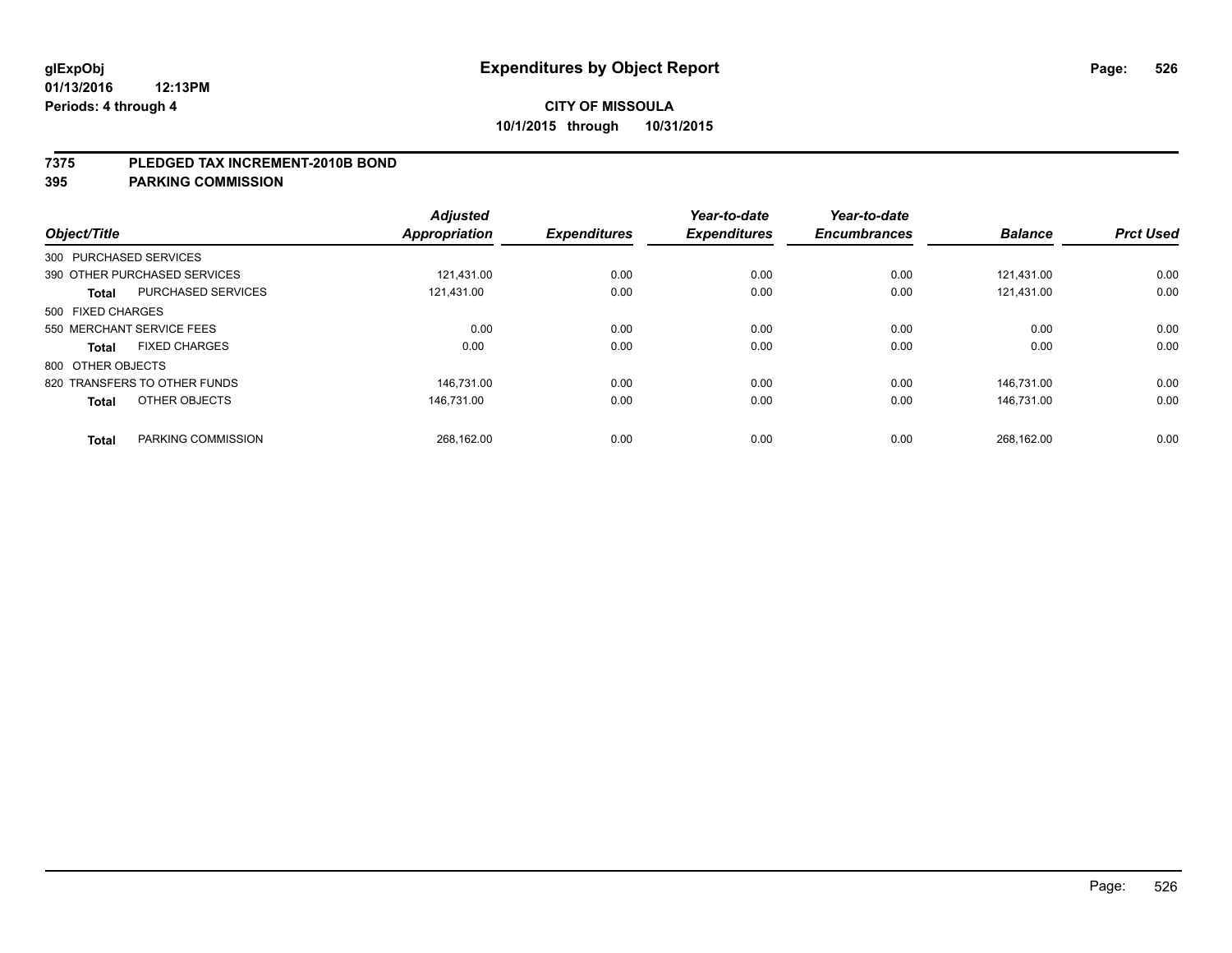## **7375 PLEDGED TAX INCREMENT-2010B BOND**

| Object/Title      |                                  | <b>Adjusted</b><br><b>Appropriation</b> | <b>Expenditures</b> | Year-to-date<br><b>Expenditures</b> | Year-to-date<br><b>Encumbrances</b> | <b>Balance</b> | <b>Prct Used</b> |
|-------------------|----------------------------------|-----------------------------------------|---------------------|-------------------------------------|-------------------------------------|----------------|------------------|
|                   | 300 PURCHASED SERVICES           |                                         |                     |                                     |                                     |                |                  |
|                   | 390 OTHER PURCHASED SERVICES     | 121.431.00                              | 0.00                | 0.00                                | 0.00                                | 121.431.00     | 0.00             |
| <b>Total</b>      | PURCHASED SERVICES               | 121.431.00                              | 0.00                | 0.00                                | 0.00                                | 121.431.00     | 0.00             |
| 500 FIXED CHARGES |                                  |                                         |                     |                                     |                                     |                |                  |
|                   | 550 MERCHANT SERVICE FEES        | 0.00                                    | 0.00                | 0.00                                | 0.00                                | 0.00           | 0.00             |
| <b>Total</b>      | <b>FIXED CHARGES</b>             | 0.00                                    | 0.00                | 0.00                                | 0.00                                | 0.00           | 0.00             |
| 800 OTHER OBJECTS |                                  |                                         |                     |                                     |                                     |                |                  |
|                   | 820 TRANSFERS TO OTHER FUNDS     | 146.731.00                              | 0.00                | 0.00                                | 0.00                                | 146.731.00     | 0.00             |
| <b>Total</b>      | OTHER OBJECTS                    | 146.731.00                              | 0.00                | 0.00                                | 0.00                                | 146.731.00     | 0.00             |
| <b>Total</b>      | PLEDGED TAX INCREMENT-2010B BOND | 268.162.00                              | 0.00                | 0.00                                | 0.00                                | 268.162.00     | 0.00             |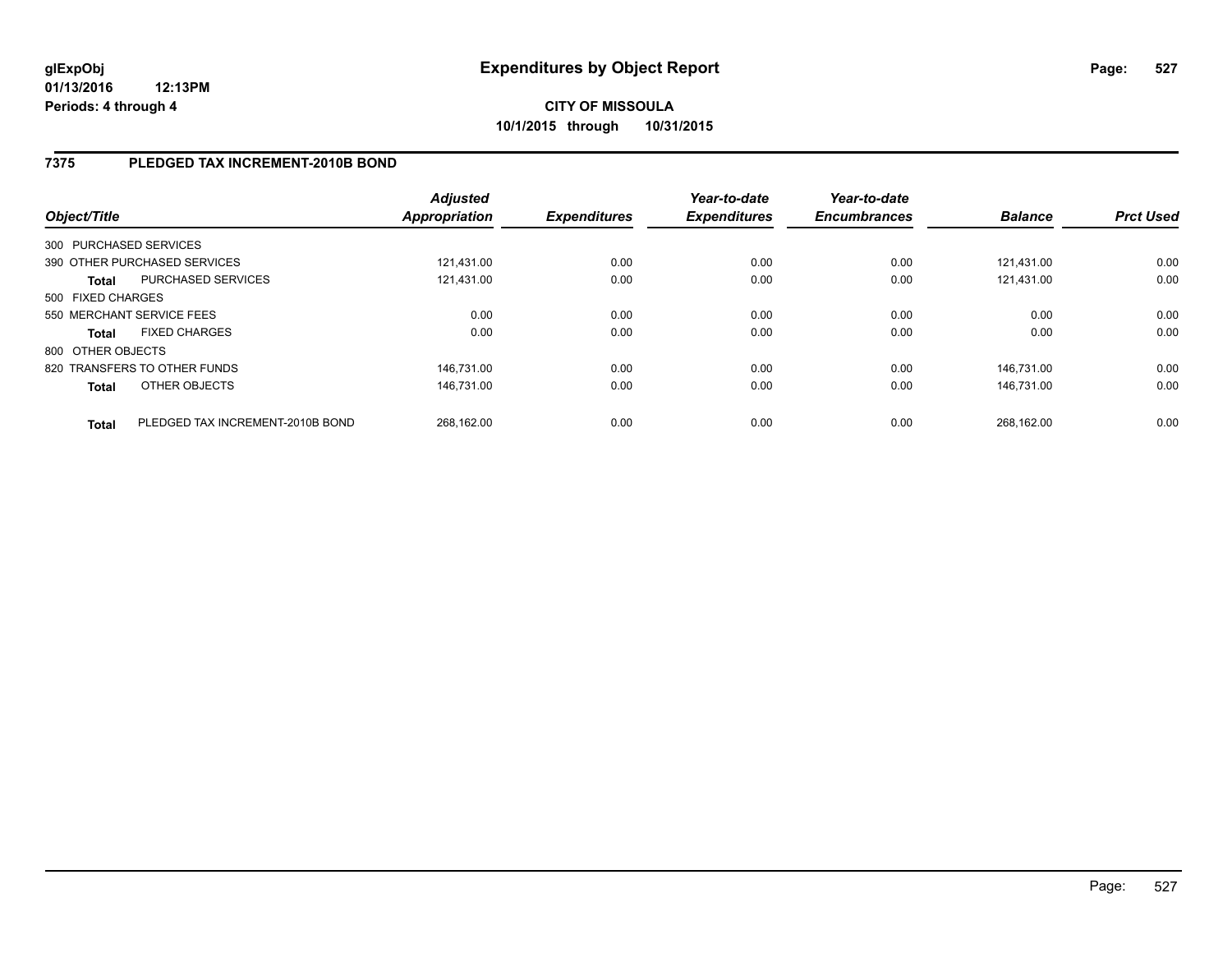### **7376 MPC 2010A BONDS DEBT INTEREST**

| Object/Title                         | <b>Adjusted</b><br>Appropriation | <b>Expenditures</b> | Year-to-date<br><b>Expenditures</b> | Year-to-date<br><b>Encumbrances</b> | <b>Balance</b> | <b>Prct Used</b> |
|--------------------------------------|----------------------------------|---------------------|-------------------------------------|-------------------------------------|----------------|------------------|
|                                      |                                  |                     |                                     |                                     |                |                  |
| 500 FIXED CHARGES                    |                                  |                     |                                     |                                     |                |                  |
| 550 MERCHANT SERVICE FEES            | 0.00                             | 0.00                | 0.00                                | 0.00                                | 0.00           | 0.00             |
| <b>FIXED CHARGES</b><br><b>Total</b> | 0.00                             | 0.00                | 0.00                                | 0.00                                | 0.00           | 0.00             |
| 600 DEBT SERVICE                     |                                  |                     |                                     |                                     |                |                  |
| 620 INTEREST / SERVICE FEES          | 0.00                             | 0.00                | 0.00                                | 0.00                                | 0.00           | 0.00             |
| <b>DEBT SERVICE</b><br><b>Total</b>  | 0.00                             | 0.00                | 0.00                                | 0.00                                | 0.00           | 0.00             |
| 800 OTHER OBJECTS                    |                                  |                     |                                     |                                     |                |                  |
| 820 TRANSFERS TO OTHER FUNDS         | 0.00                             | 0.00                | 0.00                                | 0.00                                | 0.00           | 0.00             |
| OTHER OBJECTS<br><b>Total</b>        | 0.00                             | 0.00                | 0.00                                | 0.00                                | 0.00           | 0.00             |
| PARKING COMMISSION<br><b>Total</b>   | 0.00                             | 0.00                | 0.00                                | 0.00                                | 0.00           | 0.00             |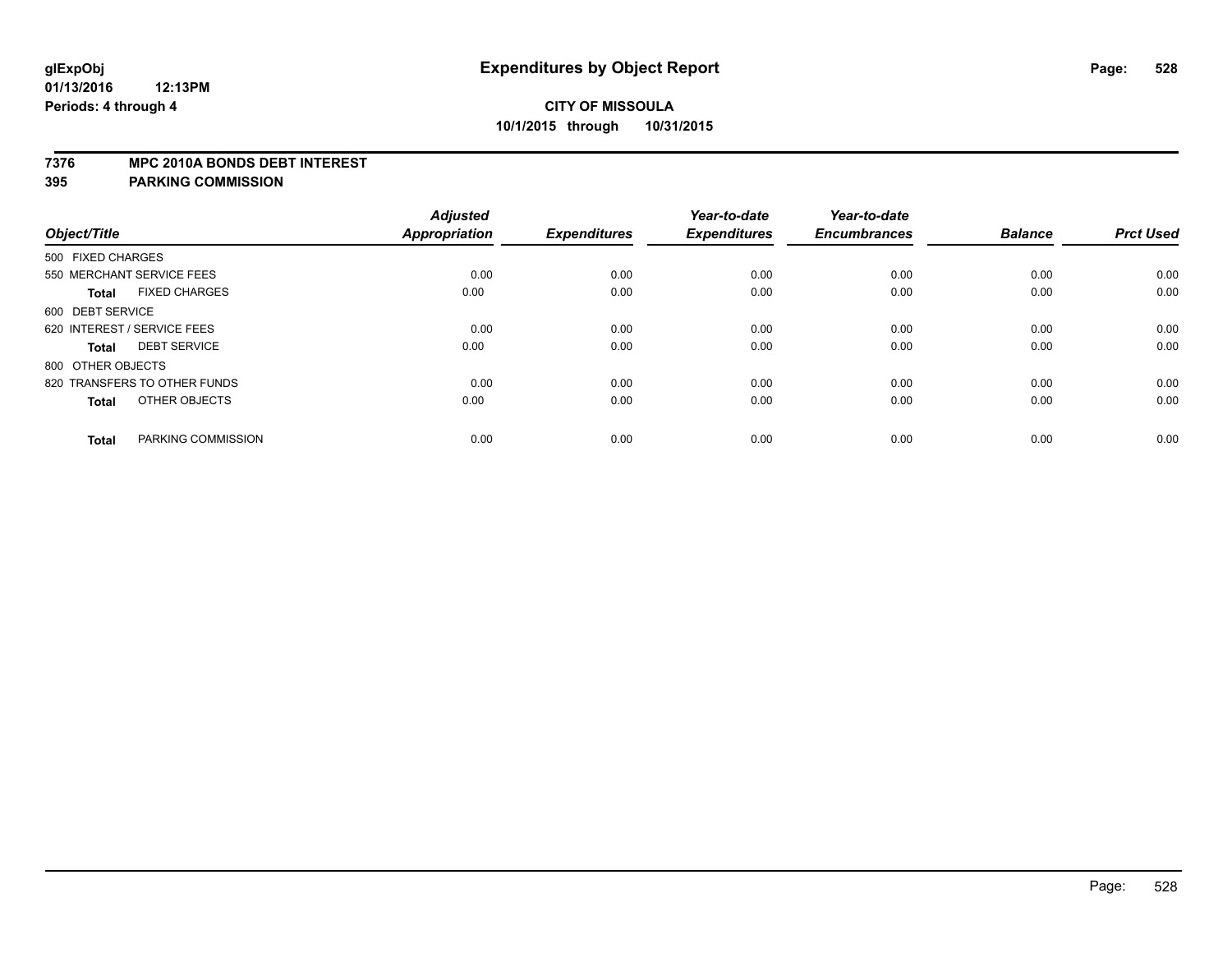## **7376 MPC 2010A BONDS DEBT INTEREST**

| Object/Title      |                               | <b>Adjusted</b><br><b>Appropriation</b> | <b>Expenditures</b> | Year-to-date<br><b>Expenditures</b> | Year-to-date<br><b>Encumbrances</b> | <b>Balance</b> | <b>Prct Used</b> |
|-------------------|-------------------------------|-----------------------------------------|---------------------|-------------------------------------|-------------------------------------|----------------|------------------|
| 500 FIXED CHARGES |                               |                                         |                     |                                     |                                     |                |                  |
|                   | 550 MERCHANT SERVICE FEES     | 0.00                                    | 0.00                | 0.00                                | 0.00                                | 0.00           | 0.00             |
| <b>Total</b>      | <b>FIXED CHARGES</b>          | 0.00                                    | 0.00                | 0.00                                | 0.00                                | 0.00           | 0.00             |
| 600 DEBT SERVICE  |                               |                                         |                     |                                     |                                     |                |                  |
|                   | 620 INTEREST / SERVICE FEES   | 0.00                                    | 0.00                | 0.00                                | 0.00                                | 0.00           | 0.00             |
| <b>Total</b>      | <b>DEBT SERVICE</b>           | 0.00                                    | 0.00                | 0.00                                | 0.00                                | 0.00           | 0.00             |
| 800 OTHER OBJECTS |                               |                                         |                     |                                     |                                     |                |                  |
|                   | 820 TRANSFERS TO OTHER FUNDS  | 0.00                                    | 0.00                | 0.00                                | 0.00                                | 0.00           | 0.00             |
| <b>Total</b>      | OTHER OBJECTS                 | 0.00                                    | 0.00                | 0.00                                | 0.00                                | 0.00           | 0.00             |
| <b>Total</b>      | MPC 2010A BONDS DEBT INTEREST | 0.00                                    | 0.00                | 0.00                                | 0.00                                | 0.00           | 0.00             |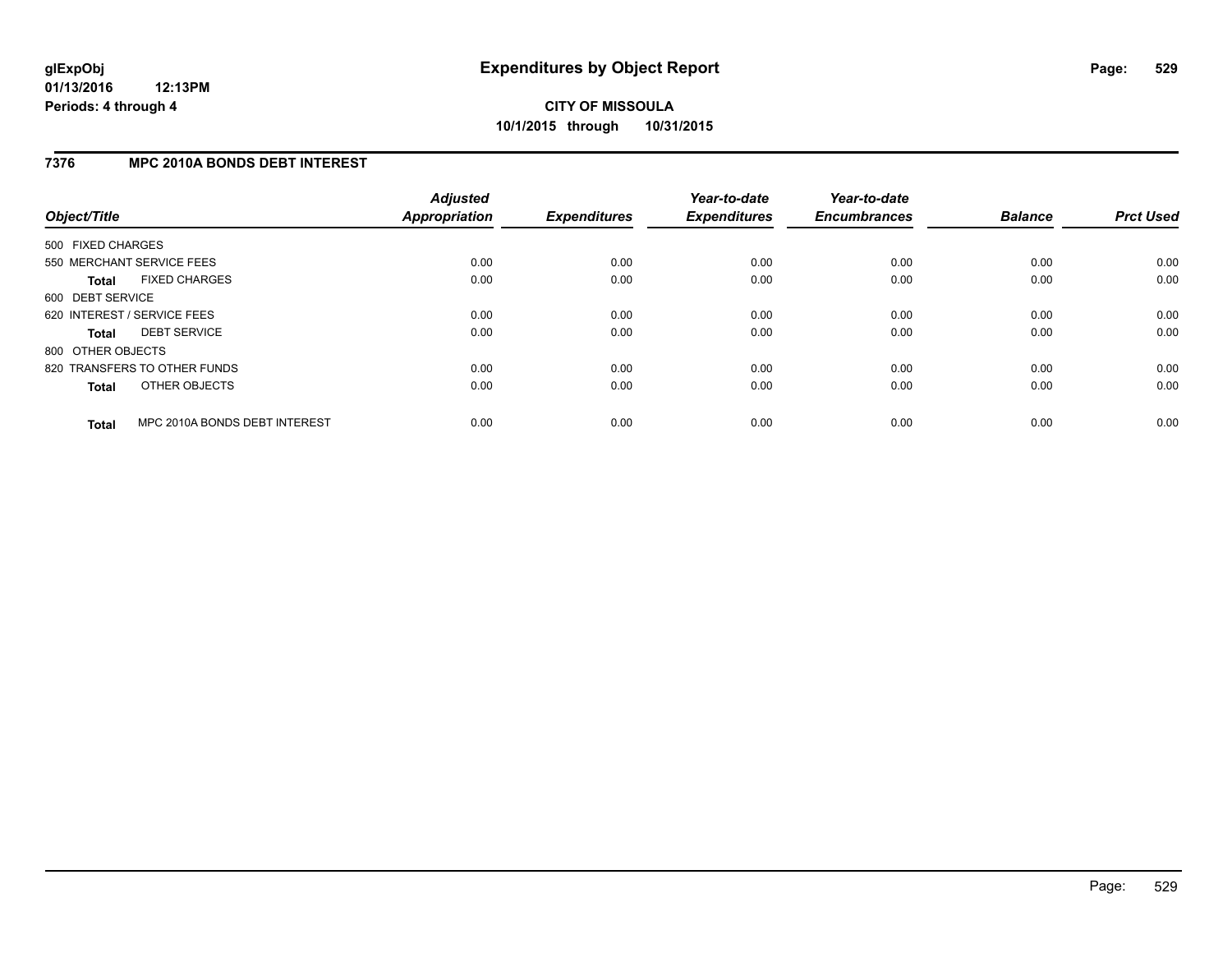### **7377 MPC 2010A BONDS SINKING FUND**

| Object/Title                         | <b>Adjusted</b><br><b>Appropriation</b> | <b>Expenditures</b> | Year-to-date<br><b>Expenditures</b> | Year-to-date<br><b>Encumbrances</b> | <b>Balance</b> | <b>Prct Used</b> |
|--------------------------------------|-----------------------------------------|---------------------|-------------------------------------|-------------------------------------|----------------|------------------|
| 500 FIXED CHARGES                    |                                         |                     |                                     |                                     |                |                  |
| 550 MERCHANT SERVICE FEES            | 0.00                                    | 0.00                | 0.00                                | 0.00                                | 0.00           | 0.00             |
| <b>FIXED CHARGES</b><br><b>Total</b> | 0.00                                    | 0.00                | 0.00                                | 0.00                                | 0.00           | 0.00             |
| 600 DEBT SERVICE                     |                                         |                     |                                     |                                     |                |                  |
| 610 PRINCIPAL                        | 0.00                                    | 0.00                | 0.00                                | 0.00                                | 0.00           | 0.00             |
| 620 INTEREST / SERVICE FEES          | 0.00                                    | 0.00                | 0.00                                | 0.00                                | 0.00           | 0.00             |
| <b>DEBT SERVICE</b><br><b>Total</b>  | 0.00                                    | 0.00                | 0.00                                | 0.00                                | 0.00           | 0.00             |
| 800 OTHER OBJECTS                    |                                         |                     |                                     |                                     |                |                  |
| 820 TRANSFERS TO OTHER FUNDS         | 0.00                                    | 0.00                | 0.00                                | 0.00                                | 0.00           | 0.00             |
| OTHER OBJECTS<br><b>Total</b>        | 0.00                                    | 0.00                | 0.00                                | 0.00                                | 0.00           | 0.00             |
|                                      |                                         |                     |                                     |                                     |                |                  |
| PARKING COMMISSION<br><b>Total</b>   | 0.00                                    | 0.00                | 0.00                                | 0.00                                | 0.00           | 0.00             |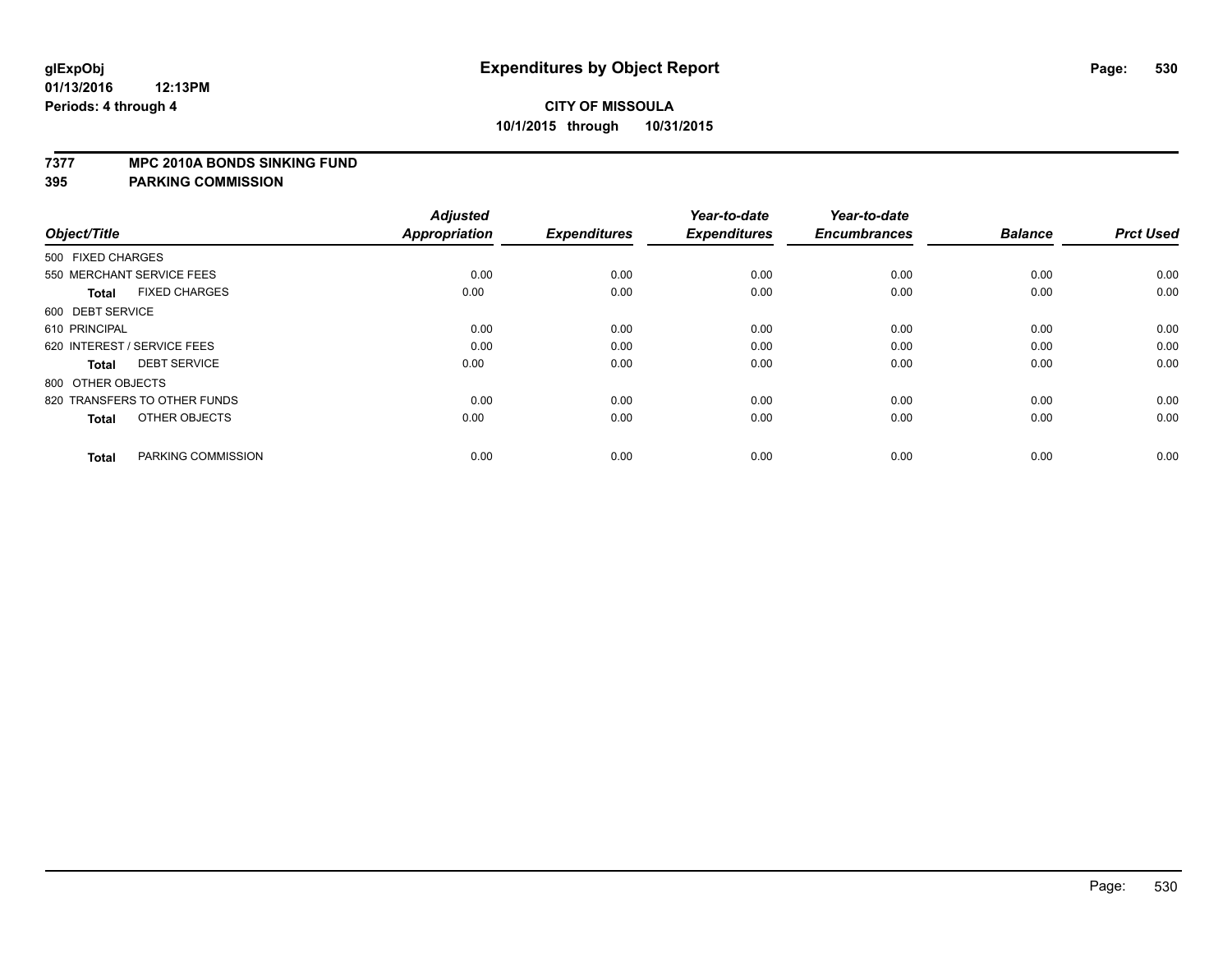## **7377 MPC 2010A BONDS SINKING FUND**

| Object/Title      |                              | <b>Adjusted</b><br><b>Appropriation</b> | <b>Expenditures</b> | Year-to-date<br><b>Expenditures</b> | Year-to-date<br><b>Encumbrances</b> | <b>Balance</b> | <b>Prct Used</b> |
|-------------------|------------------------------|-----------------------------------------|---------------------|-------------------------------------|-------------------------------------|----------------|------------------|
| 500 FIXED CHARGES |                              |                                         |                     |                                     |                                     |                |                  |
|                   | 550 MERCHANT SERVICE FEES    | 0.00                                    | 0.00                | 0.00                                | 0.00                                | 0.00           | 0.00             |
| <b>Total</b>      | <b>FIXED CHARGES</b>         | 0.00                                    | 0.00                | 0.00                                | 0.00                                | 0.00           | 0.00             |
| 600 DEBT SERVICE  |                              |                                         |                     |                                     |                                     |                |                  |
| 610 PRINCIPAL     |                              | 0.00                                    | 0.00                | 0.00                                | 0.00                                | 0.00           | 0.00             |
|                   | 620 INTEREST / SERVICE FEES  | 0.00                                    | 0.00                | 0.00                                | 0.00                                | 0.00           | 0.00             |
| <b>Total</b>      | <b>DEBT SERVICE</b>          | 0.00                                    | 0.00                | 0.00                                | 0.00                                | 0.00           | 0.00             |
| 800 OTHER OBJECTS |                              |                                         |                     |                                     |                                     |                |                  |
|                   | 820 TRANSFERS TO OTHER FUNDS | 0.00                                    | 0.00                | 0.00                                | 0.00                                | 0.00           | 0.00             |
| <b>Total</b>      | OTHER OBJECTS                | 0.00                                    | 0.00                | 0.00                                | 0.00                                | 0.00           | 0.00             |
| <b>Total</b>      | MPC 2010A BONDS SINKING FUND | 0.00                                    | 0.00                | 0.00                                | 0.00                                | 0.00           | 0.00             |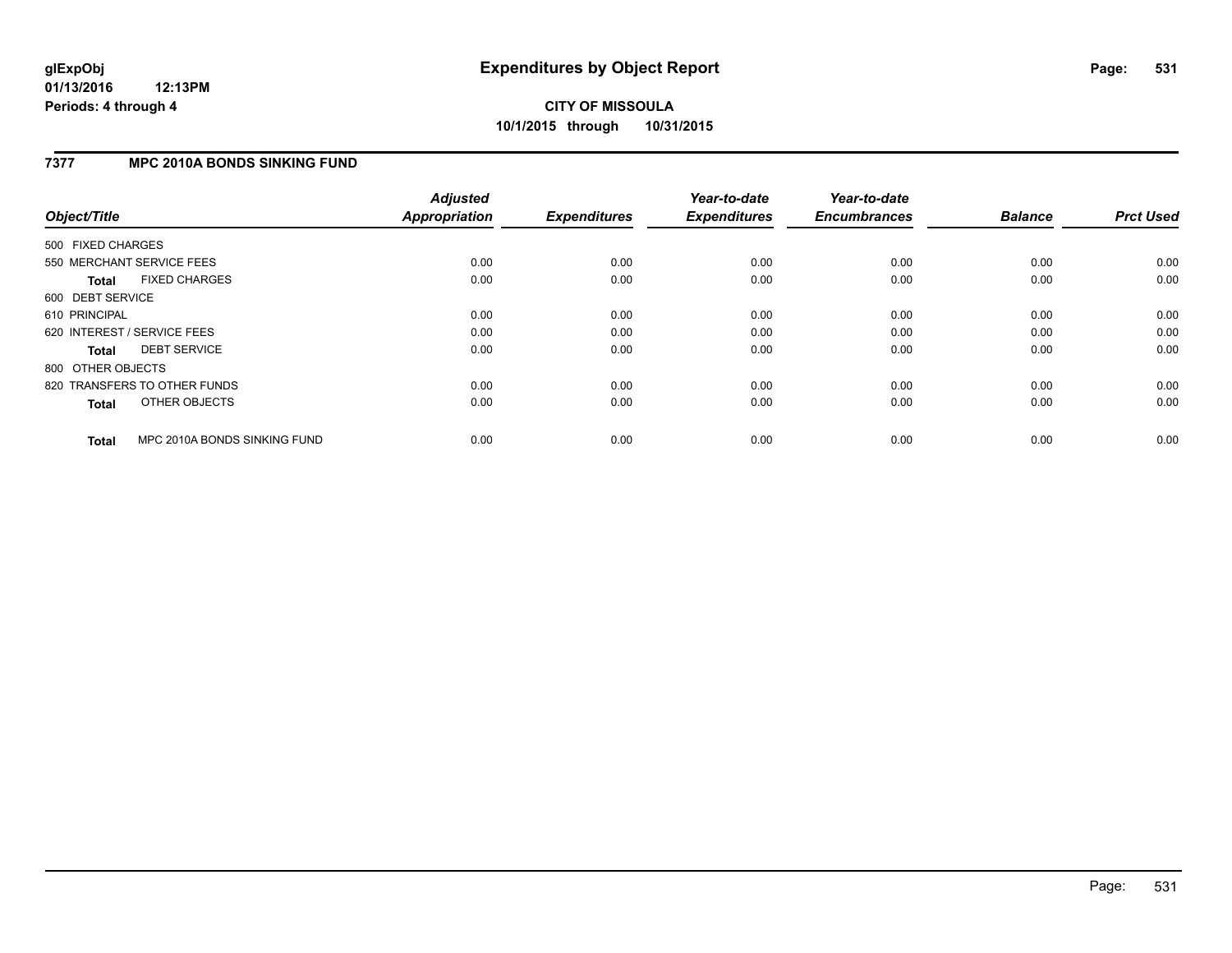**7378 MPC 2010A BOND RESERVE**

|                    |                              | <b>Adjusted</b> |                     | Year-to-date        | Year-to-date        |                |                  |
|--------------------|------------------------------|-----------------|---------------------|---------------------|---------------------|----------------|------------------|
| Object/Title       |                              | Appropriation   | <b>Expenditures</b> | <b>Expenditures</b> | <b>Encumbrances</b> | <b>Balance</b> | <b>Prct Used</b> |
| 500 FIXED CHARGES  |                              |                 |                     |                     |                     |                |                  |
|                    | 550 MERCHANT SERVICE FEES    | 0.00            | 0.00                | 0.00                | 0.00                | 0.00           | 0.00             |
| <b>Total</b>       | <b>FIXED CHARGES</b>         | 0.00            | 0.00                | 0.00                | 0.00                | 0.00           | 0.00             |
| 800 OTHER OBJECTS  |                              |                 |                     |                     |                     |                |                  |
|                    | 820 TRANSFERS TO OTHER FUNDS | 0.00            | 0.00                | 0.00                | 0.00                | 0.00           | 0.00             |
| <b>Total</b>       | OTHER OBJECTS                | 0.00            | 0.00                | 0.00                | 0.00                | 0.00           | 0.00             |
| 900 CAPITAL OUTLAY |                              |                 |                     |                     |                     |                |                  |
| 930 IMPROVEMENTS   |                              | 0.00            | 0.00                | 0.00                | 0.00                | 0.00           | 0.00             |
| <b>Total</b>       | <b>CAPITAL OUTLAY</b>        | 0.00            | 0.00                | 0.00                | 0.00                | 0.00           | 0.00             |
| <b>Total</b>       | PARKING COMMISSION           | 0.00            | 0.00                | 0.00                | 0.00                | 0.00           | 0.00             |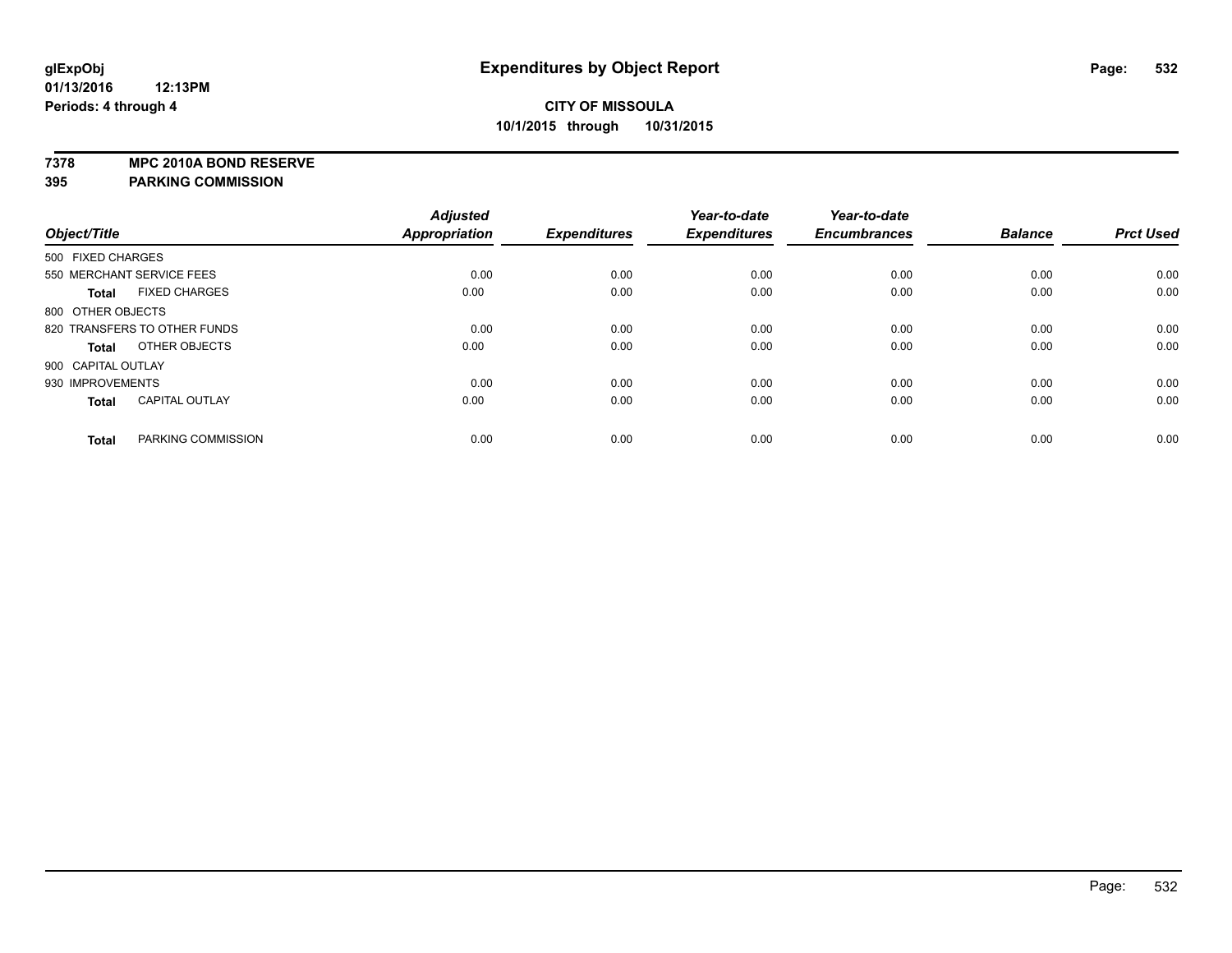### **7378 MPC 2010A BOND RESERVE**

| Object/Title              |                              | <b>Adjusted</b><br><b>Appropriation</b> | <b>Expenditures</b> | Year-to-date<br><b>Expenditures</b> | Year-to-date<br><b>Encumbrances</b> | <b>Balance</b> | <b>Prct Used</b> |
|---------------------------|------------------------------|-----------------------------------------|---------------------|-------------------------------------|-------------------------------------|----------------|------------------|
| 500 FIXED CHARGES         |                              |                                         |                     |                                     |                                     |                |                  |
| 550 MERCHANT SERVICE FEES |                              | 0.00                                    | 0.00                | 0.00                                | 0.00                                | 0.00           | 0.00             |
| Total                     | <b>FIXED CHARGES</b>         | 0.00                                    | 0.00                | 0.00                                | 0.00                                | 0.00           | 0.00             |
| 800 OTHER OBJECTS         |                              |                                         |                     |                                     |                                     |                |                  |
|                           | 820 TRANSFERS TO OTHER FUNDS | 0.00                                    | 0.00                | 0.00                                | 0.00                                | 0.00           | 0.00             |
| Total                     | OTHER OBJECTS                | 0.00                                    | 0.00                | 0.00                                | 0.00                                | 0.00           | 0.00             |
| 900 CAPITAL OUTLAY        |                              |                                         |                     |                                     |                                     |                |                  |
| 930 IMPROVEMENTS          |                              | 0.00                                    | 0.00                | 0.00                                | 0.00                                | 0.00           | 0.00             |
| Total                     | <b>CAPITAL OUTLAY</b>        | 0.00                                    | 0.00                | 0.00                                | 0.00                                | 0.00           | 0.00             |
| <b>Total</b>              | MPC 2010A BOND RESERVE       | 0.00                                    | 0.00                | 0.00                                | 0.00                                | 0.00           | 0.00             |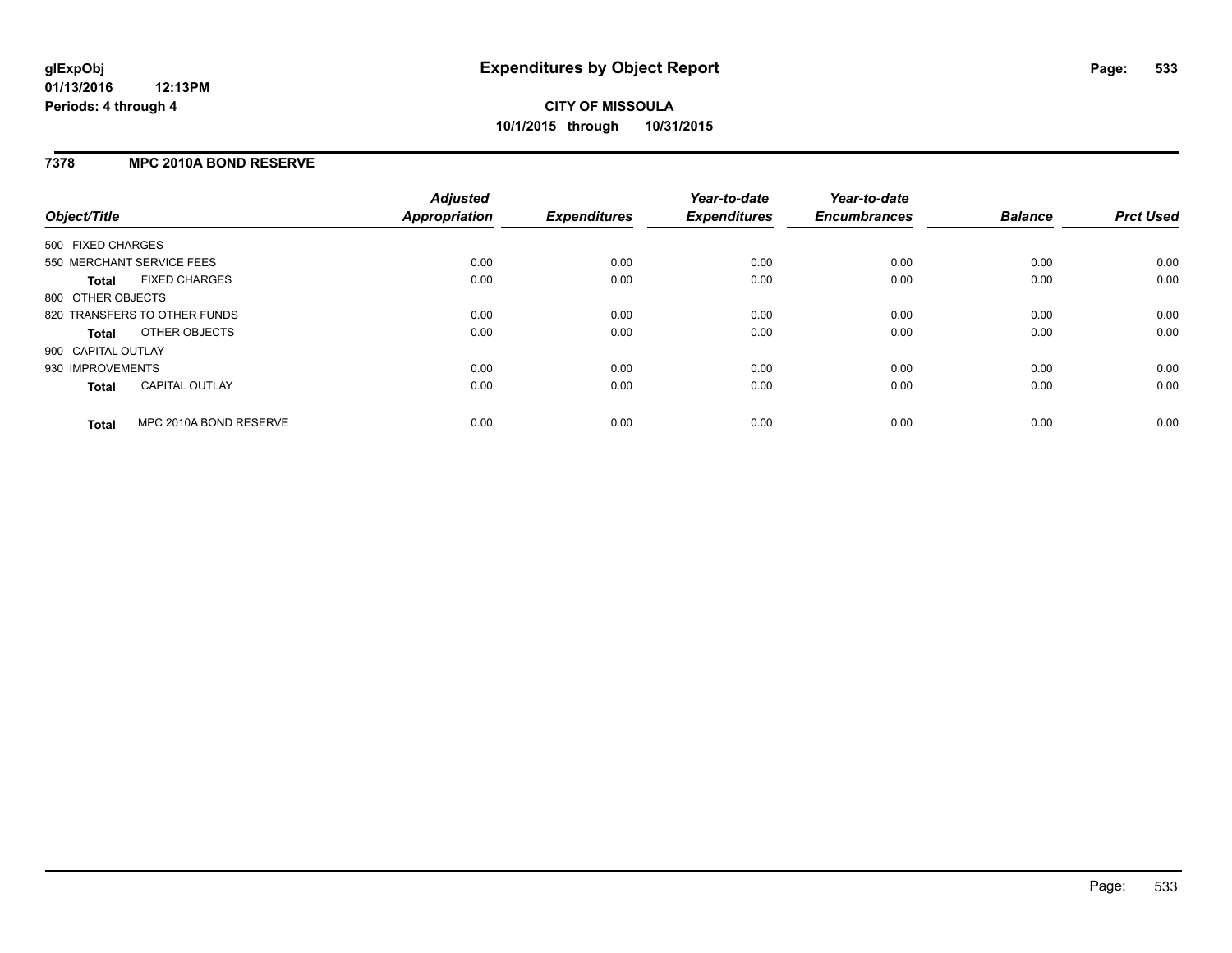### **7380 BUSINESS IMPROVEMENT DISTRICT**

**375 BUSINESS IMPROVEMENT DISTRICT**

| Object/Title      |                                      | <b>Adjusted</b><br><b>Appropriation</b> | <b>Expenditures</b> | Year-to-date<br><b>Expenditures</b> | Year-to-date<br><b>Encumbrances</b> | <b>Balance</b> | <b>Prct Used</b> |
|-------------------|--------------------------------------|-----------------------------------------|---------------------|-------------------------------------|-------------------------------------|----------------|------------------|
|                   | 300 PURCHASED SERVICES               |                                         |                     |                                     |                                     |                |                  |
|                   | 350 PROFESSIONAL SERVICES            | 439.800.00                              | 50,000.00           | 160,000.00                          | 0.00                                | 279.800.00     | 36.38            |
| <b>Total</b>      | <b>PURCHASED SERVICES</b>            | 439,800.00                              | 50,000.00           | 160,000.00                          | 0.00                                | 279.800.00     | 36.38            |
| 500 FIXED CHARGES |                                      |                                         |                     |                                     |                                     |                |                  |
|                   | 550 MERCHANT SERVICE FEES            | 0.00                                    | 0.00                | 0.00                                | 0.00                                | 0.00           | 0.00             |
| <b>Total</b>      | <b>FIXED CHARGES</b>                 | 0.00                                    | 0.00                | 0.00                                | 0.00                                | 0.00           | 0.00             |
| 800 OTHER OBJECTS |                                      |                                         |                     |                                     |                                     |                |                  |
| 845 CONTINGENCY   |                                      | 0.00                                    | 0.00                | 0.00                                | 0.00                                | 0.00           | 0.00             |
| <b>Total</b>      | OTHER OBJECTS                        | 0.00                                    | 0.00                | 0.00                                | 0.00                                | 0.00           | 0.00             |
| <b>Total</b>      | <b>BUSINESS IMPROVEMENT DISTRICT</b> | 439,800.00                              | 50,000.00           | 160.000.00                          | 0.00                                | 279.800.00     | 36.38            |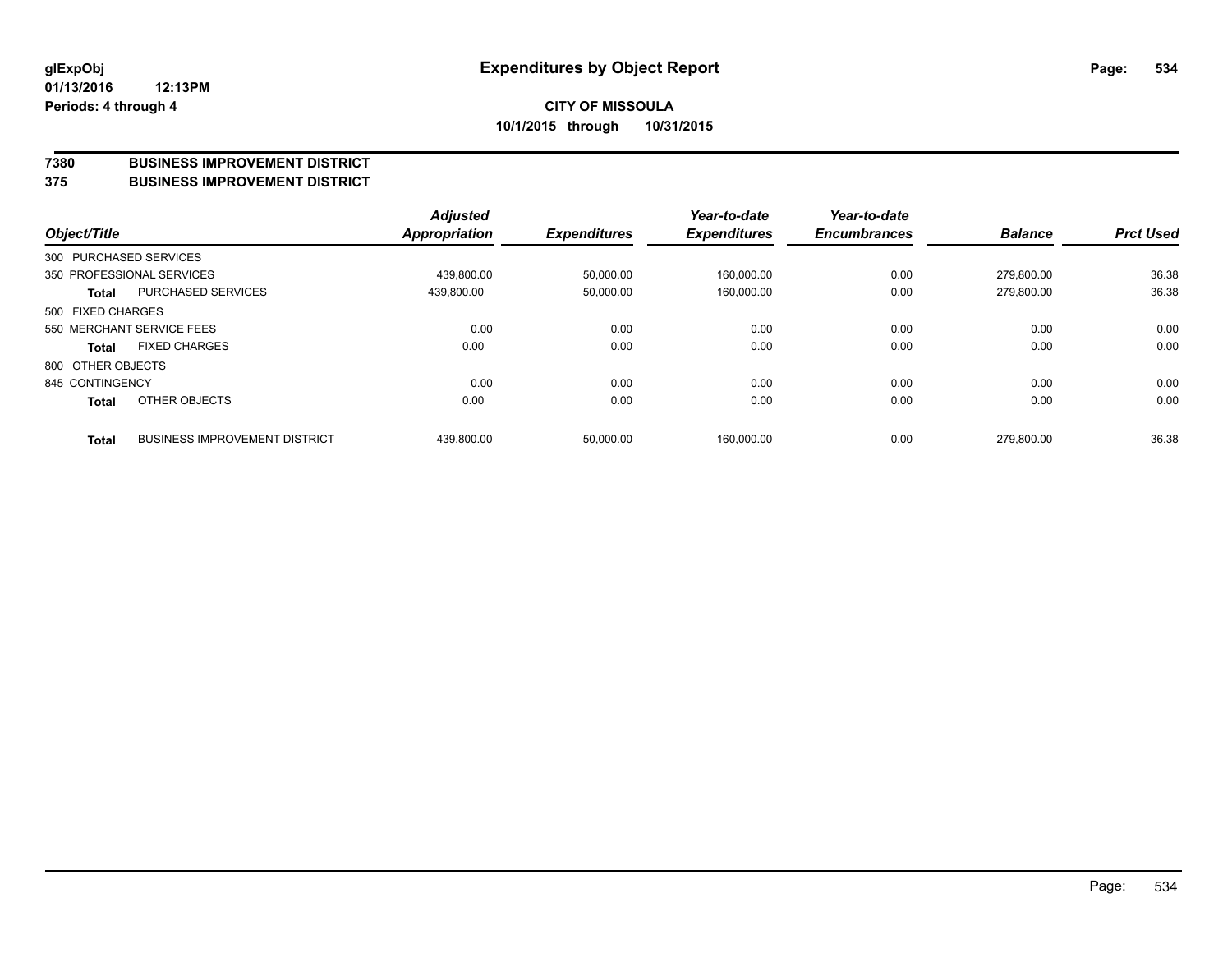### **7380 BUSINESS IMPROVEMENT DISTRICT**

| Object/Title      |                                      | <b>Adjusted</b><br><b>Appropriation</b> | <b>Expenditures</b> | Year-to-date<br><b>Expenditures</b> | Year-to-date<br><b>Encumbrances</b> | <b>Balance</b> | <b>Prct Used</b> |
|-------------------|--------------------------------------|-----------------------------------------|---------------------|-------------------------------------|-------------------------------------|----------------|------------------|
|                   | 300 PURCHASED SERVICES               |                                         |                     |                                     |                                     |                |                  |
|                   | 350 PROFESSIONAL SERVICES            | 439.800.00                              | 50,000.00           | 160,000.00                          | 0.00                                | 279.800.00     | 36.38            |
| <b>Total</b>      | <b>PURCHASED SERVICES</b>            | 439,800.00                              | 50,000.00           | 160,000.00                          | 0.00                                | 279,800.00     | 36.38            |
| 500 FIXED CHARGES |                                      |                                         |                     |                                     |                                     |                |                  |
|                   | 550 MERCHANT SERVICE FEES            | 0.00                                    | 0.00                | 0.00                                | 0.00                                | 0.00           | 0.00             |
| <b>Total</b>      | <b>FIXED CHARGES</b>                 | 0.00                                    | 0.00                | 0.00                                | 0.00                                | 0.00           | 0.00             |
| 800 OTHER OBJECTS |                                      |                                         |                     |                                     |                                     |                |                  |
| 845 CONTINGENCY   |                                      | 0.00                                    | 0.00                | 0.00                                | 0.00                                | 0.00           | 0.00             |
| <b>Total</b>      | OTHER OBJECTS                        | 0.00                                    | 0.00                | 0.00                                | 0.00                                | 0.00           | 0.00             |
| <b>Total</b>      | <b>BUSINESS IMPROVEMENT DISTRICT</b> | 439.800.00                              | 50,000.00           | 160.000.00                          | 0.00                                | 279.800.00     | 36.38            |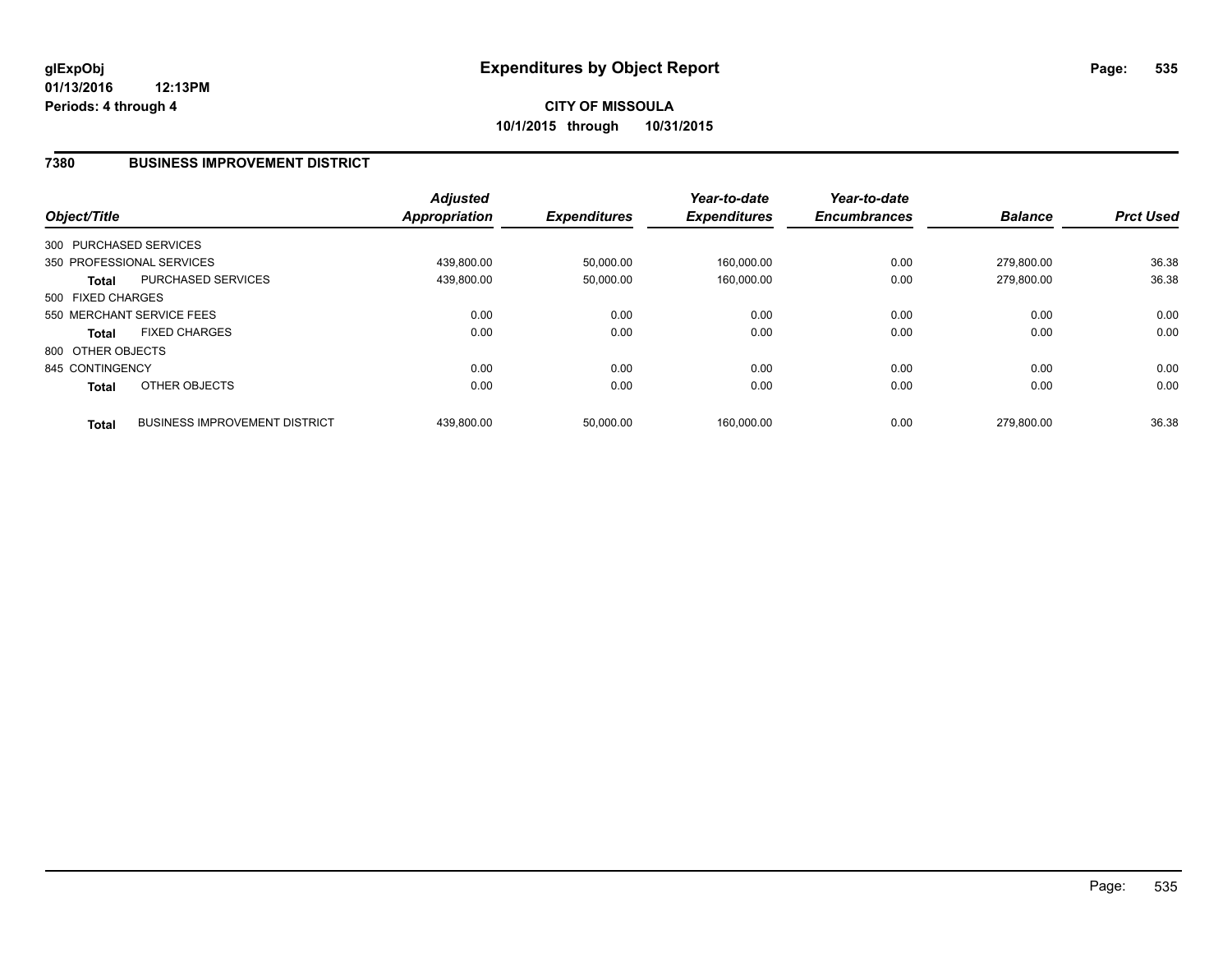### **7381 TOURISM BUSINESS IMPROVEMENT DISTRICT**

### **375 BUSINESS IMPROVEMENT DISTRICT**

| Object/Title           |                                      | <b>Adjusted</b><br><b>Appropriation</b> | <b>Expenditures</b> | Year-to-date<br><b>Expenditures</b> | Year-to-date<br><b>Encumbrances</b> | <b>Balance</b> | <b>Prct Used</b> |
|------------------------|--------------------------------------|-----------------------------------------|---------------------|-------------------------------------|-------------------------------------|----------------|------------------|
| 300 PURCHASED SERVICES |                                      |                                         |                     |                                     |                                     |                |                  |
|                        | 390 OTHER PURCHASED SERVICES         | 680,350.00                              | 0.00                | 0.00                                | 0.00                                | 680.350.00     | 0.00             |
| <b>Total</b>           | <b>PURCHASED SERVICES</b>            | 680,350.00                              | 0.00                | 0.00                                | 0.00                                | 680,350.00     | 0.00             |
| 500 FIXED CHARGES      |                                      |                                         |                     |                                     |                                     |                |                  |
|                        | 550 MERCHANT SERVICE FEES            | 0.00                                    | 0.00                | 0.00                                | 0.00                                | 0.00           | 0.00             |
| <b>Total</b>           | <b>FIXED CHARGES</b>                 | 0.00                                    | 0.00                | 0.00                                | 0.00                                | 0.00           | 0.00             |
| <b>Total</b>           | <b>BUSINESS IMPROVEMENT DISTRICT</b> | 680,350.00                              | 0.00                | 0.00                                | 0.00                                | 680.350.00     | 0.00             |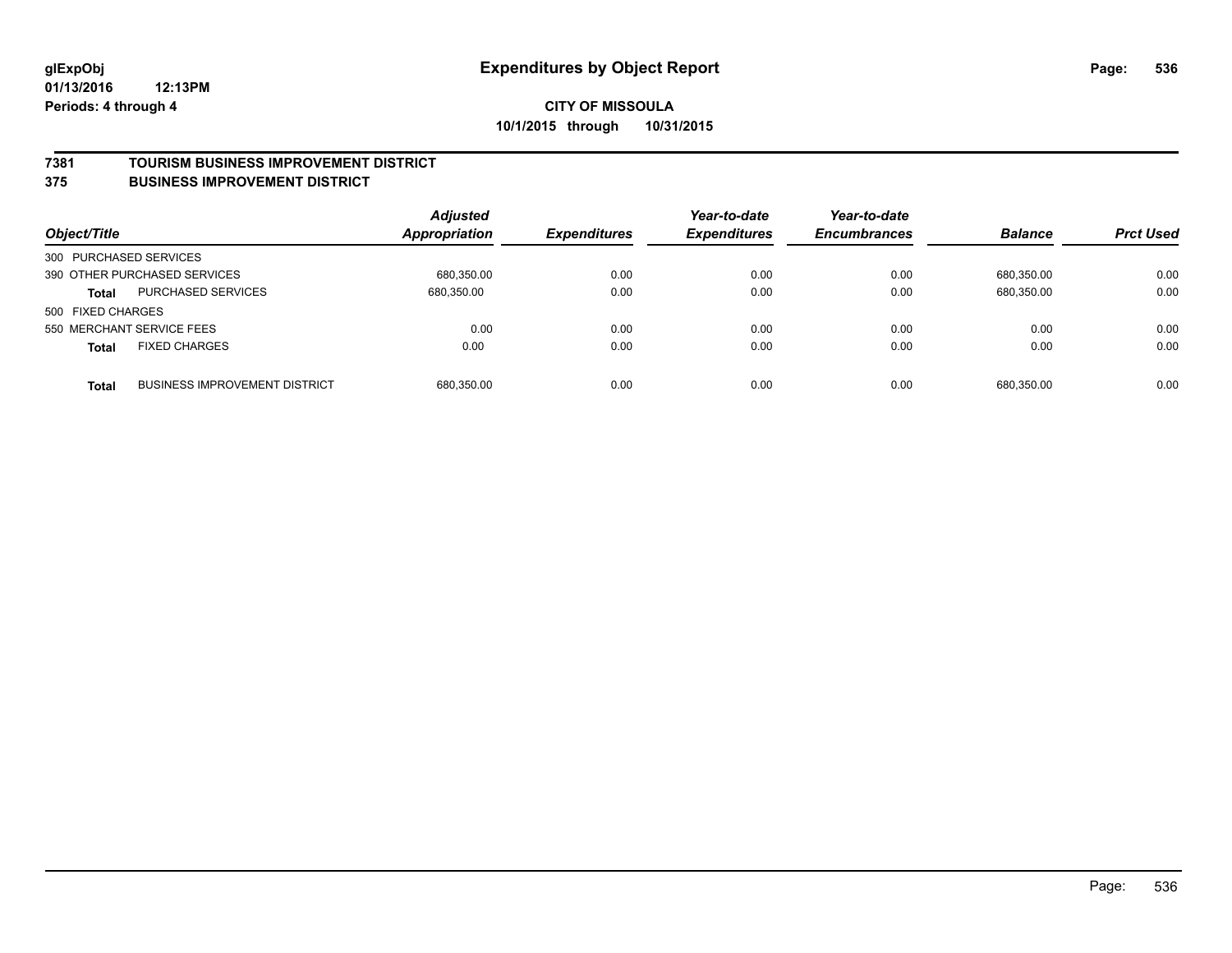## **7381 TOURISM BUSINESS IMPROVEMENT DISTRICT**

| Object/Title              |                                  | <b>Adjusted</b><br>Appropriation | <b>Expenditures</b> | Year-to-date<br><b>Expenditures</b> | Year-to-date<br><b>Encumbrances</b> | <b>Balance</b> | <b>Prct Used</b> |
|---------------------------|----------------------------------|----------------------------------|---------------------|-------------------------------------|-------------------------------------|----------------|------------------|
| 300 PURCHASED SERVICES    |                                  |                                  |                     |                                     |                                     |                |                  |
|                           | 390 OTHER PURCHASED SERVICES     | 680,350.00                       | 0.00                | 0.00                                | 0.00                                | 680.350.00     | 0.00             |
| <b>Total</b>              | <b>PURCHASED SERVICES</b>        | 680,350.00                       | 0.00                | 0.00                                | 0.00                                | 680.350.00     | 0.00             |
| 500 FIXED CHARGES         |                                  |                                  |                     |                                     |                                     |                |                  |
| 550 MERCHANT SERVICE FEES |                                  | 0.00                             | 0.00                | 0.00                                | 0.00                                | 0.00           | 0.00             |
| <b>Total</b>              | <b>FIXED CHARGES</b>             | 0.00                             | 0.00                | 0.00                                | 0.00                                | 0.00           | 0.00             |
| <b>Total</b>              | TOURISM BUSINESS IMPROVEMENT DIS | 680,350.00                       | 0.00                | 0.00                                | 0.00                                | 680,350.00     | 0.00             |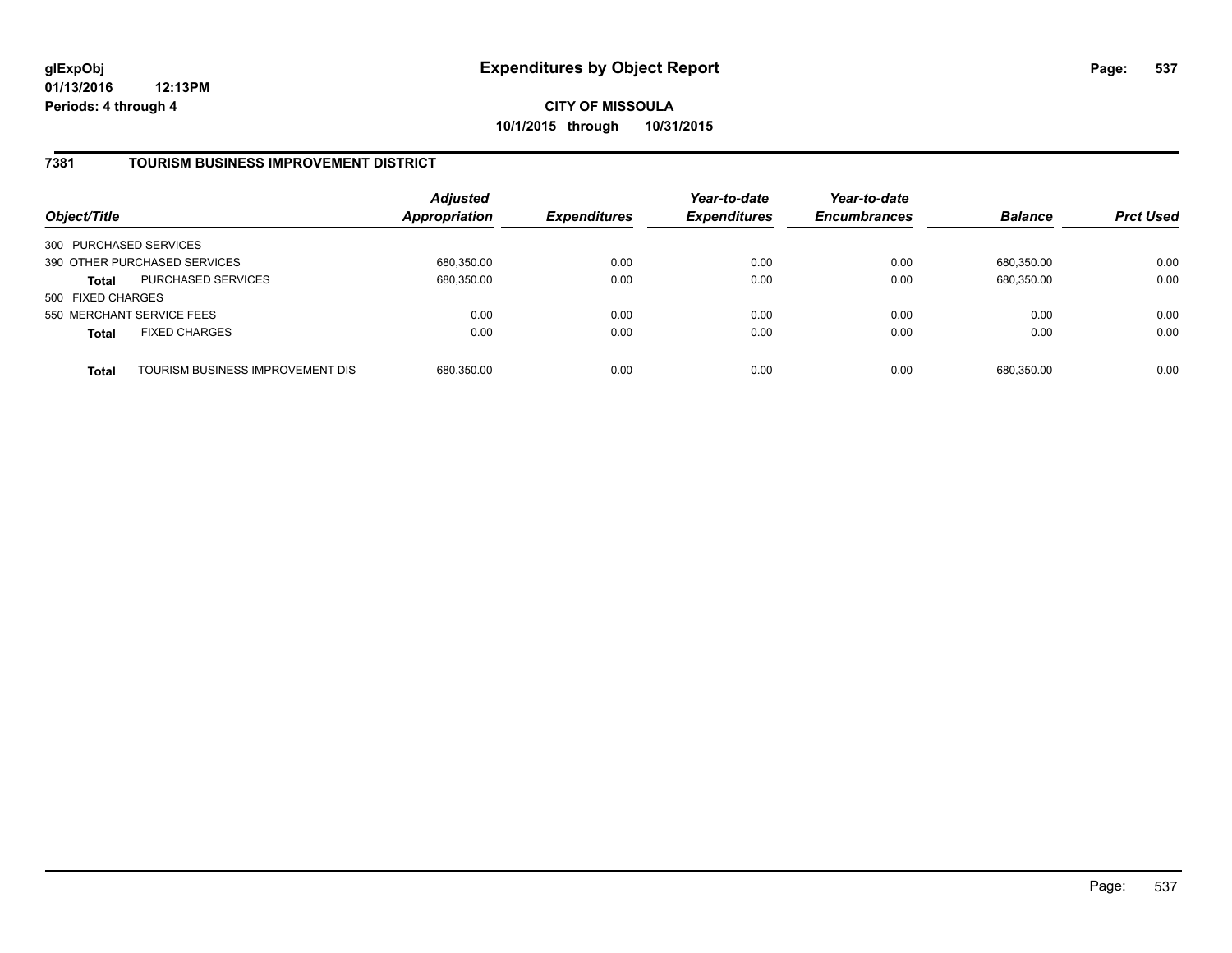# **7382 5.75M TIF RESERVE**

**390 NON-DEPARTMENTAL**

| Object/Title                     | <b>Adjusted</b><br>Appropriation | <b>Expenditures</b> | Year-to-date<br><b>Expenditures</b> | Year-to-date<br><b>Encumbrances</b> | <b>Balance</b> | <b>Prct Used</b> |
|----------------------------------|----------------------------------|---------------------|-------------------------------------|-------------------------------------|----------------|------------------|
| 800 OTHER OBJECTS                |                                  |                     |                                     |                                     |                |                  |
| 820 TRANSFERS TO OTHER FUNDS     | 0.00                             | 0.00                | 0.00                                | 0.00                                | 0.00           | 0.00             |
| OTHER OBJECTS<br>Total           | 0.00                             | 0.00                | 0.00                                | 0.00                                | 0.00           | 0.00             |
| NON-DEPARTMENTAL<br><b>Total</b> | 0.00                             | 0.00                | 0.00                                | 0.00                                | 0.00           | 0.00             |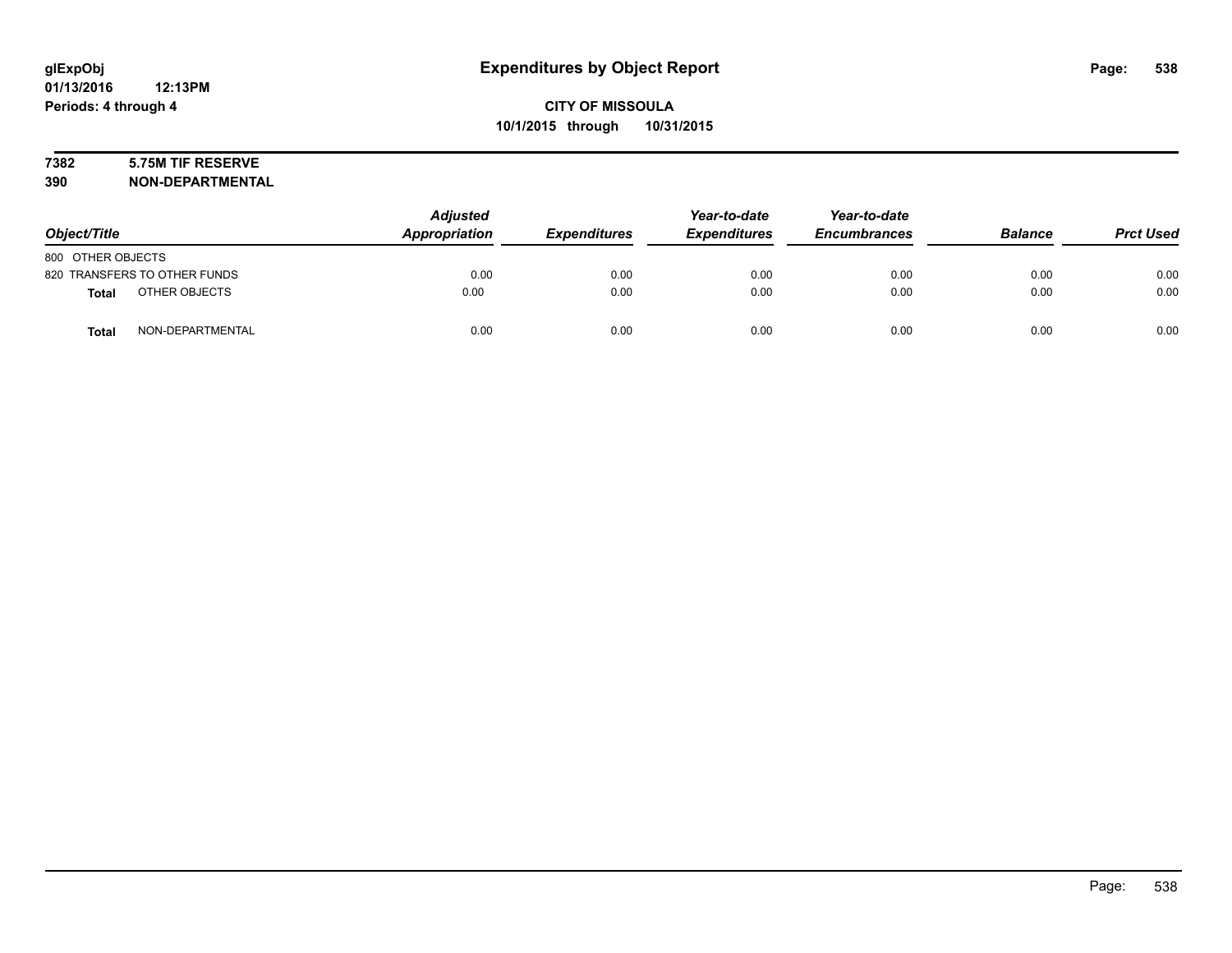### **7382 5.75M TIF RESERVE**

| Object/Title                      | <b>Adjusted</b><br>Appropriation | <b>Expenditures</b> | Year-to-date<br><b>Expenditures</b> | Year-to-date<br><b>Encumbrances</b> | <b>Balance</b> | <b>Prct Used</b> |
|-----------------------------------|----------------------------------|---------------------|-------------------------------------|-------------------------------------|----------------|------------------|
| 800 OTHER OBJECTS                 |                                  |                     |                                     |                                     |                |                  |
| 820 TRANSFERS TO OTHER FUNDS      | 0.00                             | 0.00                | 0.00                                | 0.00                                | 0.00           | 0.00             |
| OTHER OBJECTS<br><b>Total</b>     | 0.00                             | 0.00                | 0.00                                | 0.00                                | 0.00           | 0.00             |
| 5.75M TIF RESERVE<br><b>Total</b> | 0.00                             | 0.00                | 0.00                                | 0.00                                | 0.00           | 0.00             |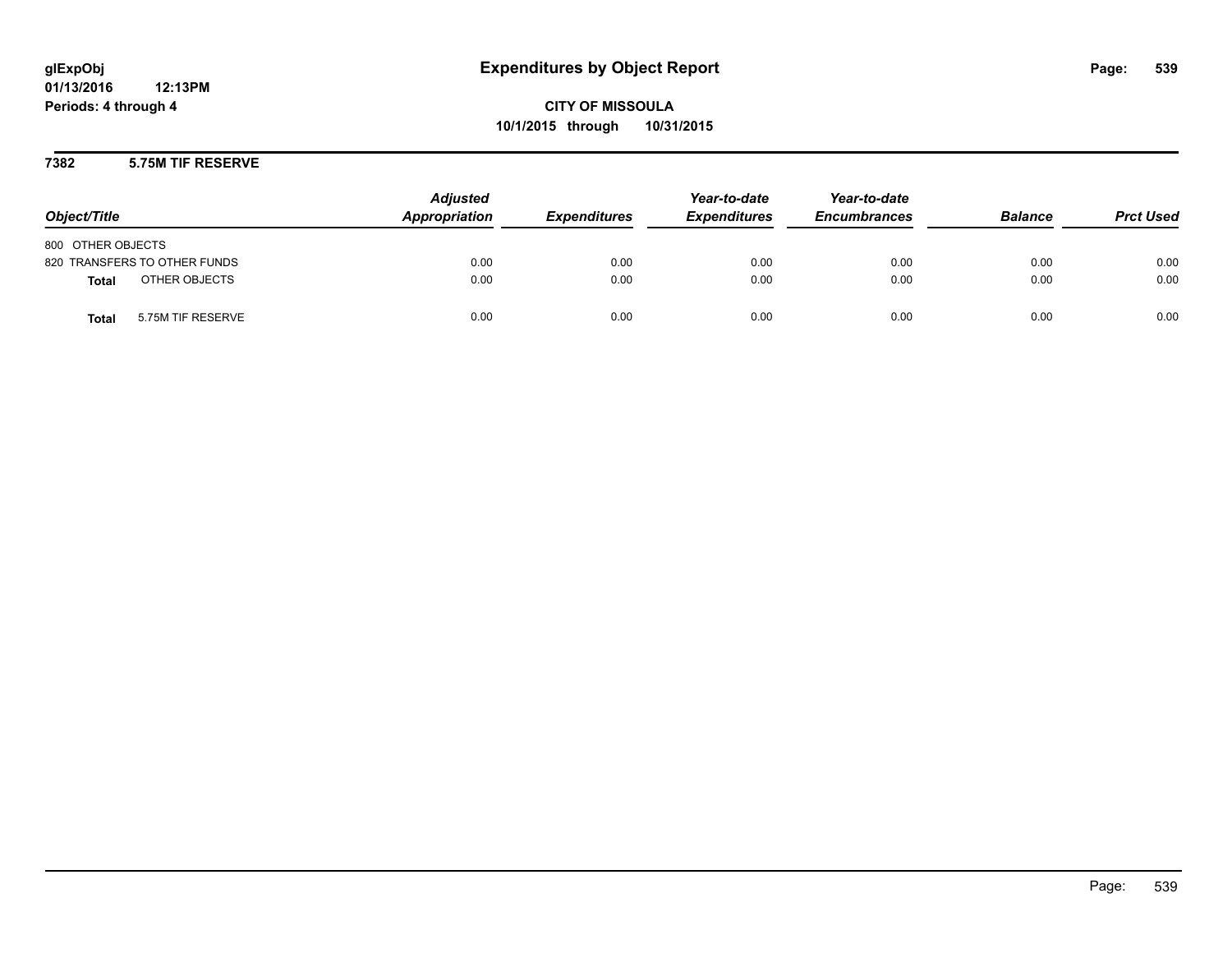### **7383 RIVERFRONT TRIANGLE URD**

**385 MRA**

| Object/Title           |                                   | <b>Adjusted</b><br><b>Appropriation</b> | <b>Expenditures</b> | Year-to-date<br><b>Expenditures</b> | Year-to-date<br><b>Encumbrances</b> | <b>Balance</b> | <b>Prct Used</b> |
|------------------------|-----------------------------------|-----------------------------------------|---------------------|-------------------------------------|-------------------------------------|----------------|------------------|
| 300 PURCHASED SERVICES |                                   |                                         |                     |                                     |                                     |                |                  |
|                        | 350 PROFESSIONAL SERVICES         | 0.00                                    | 0.00                | 0.00                                | 0.00                                | 0.00           | 0.00             |
| <b>Total</b>           | <b>PURCHASED SERVICES</b>         | 0.00                                    | 0.00                | 0.00                                | 0.00                                | 0.00           | 0.00             |
| 500 FIXED CHARGES      |                                   |                                         |                     |                                     |                                     |                |                  |
|                        | 550 MERCHANT SERVICE FEES         | 0.00                                    | 0.00                | 0.00                                | 0.00                                | 0.00           | 0.00             |
| <b>Total</b>           | <b>FIXED CHARGES</b>              | 0.00                                    | 0.00                | 0.00                                | 0.00                                | 0.00           | 0.00             |
|                        | 700 GRANTS & CONTRIBUTIONS        |                                         |                     |                                     |                                     |                |                  |
|                        | 700 GRANTS & CONTRIBUTIONS        | 15,000.00                               | 0.00                | 0.00                                | 0.00                                | 15,000.00      | 0.00             |
| <b>Total</b>           | <b>GRANTS &amp; CONTRIBUTIONS</b> | 15,000.00                               | 0.00                | 0.00                                | 0.00                                | 15,000.00      | 0.00             |
| 800 OTHER OBJECTS      |                                   |                                         |                     |                                     |                                     |                |                  |
|                        | 820 TRANSFERS TO OTHER FUNDS      | 0.00                                    | 0.00                | 0.00                                | 0.00                                | 0.00           | 0.00             |
| 845 CONTINGENCY        |                                   | 11,862.00                               | 0.00                | 0.00                                | 0.00                                | 11,862.00      | 0.00             |
| <b>Total</b>           | OTHER OBJECTS                     | 11,862.00                               | 0.00                | 0.00                                | 0.00                                | 11,862.00      | 0.00             |
| <b>Total</b>           | <b>MRA</b>                        | 26,862.00                               | 0.00                | 0.00                                | 0.00                                | 26,862.00      | 0.00             |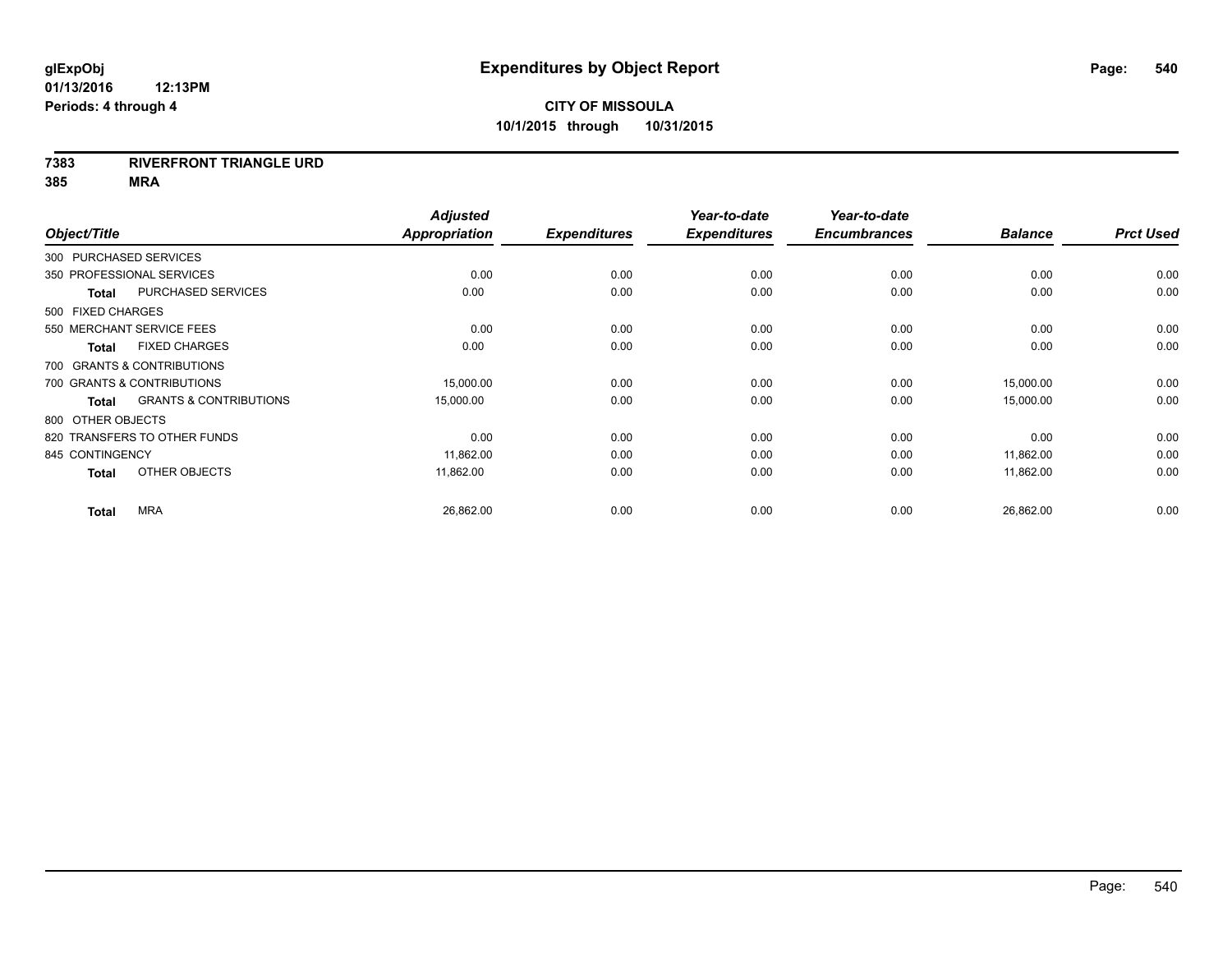#### **7383 RIVERFRONT TRIANGLE URD**

| Object/Title      |                                   | <b>Adjusted</b><br><b>Appropriation</b> | <b>Expenditures</b> | Year-to-date<br><b>Expenditures</b> | Year-to-date<br><b>Encumbrances</b> | <b>Balance</b> | <b>Prct Used</b> |
|-------------------|-----------------------------------|-----------------------------------------|---------------------|-------------------------------------|-------------------------------------|----------------|------------------|
|                   |                                   |                                         |                     |                                     |                                     |                |                  |
|                   | 300 PURCHASED SERVICES            |                                         |                     |                                     |                                     |                |                  |
|                   | 350 PROFESSIONAL SERVICES         | 0.00                                    | 0.00                | 0.00                                | 0.00                                | 0.00           | 0.00             |
| <b>Total</b>      | <b>PURCHASED SERVICES</b>         | 0.00                                    | 0.00                | 0.00                                | 0.00                                | 0.00           | 0.00             |
| 500 FIXED CHARGES |                                   |                                         |                     |                                     |                                     |                |                  |
|                   | 550 MERCHANT SERVICE FEES         | 0.00                                    | 0.00                | 0.00                                | 0.00                                | 0.00           | 0.00             |
| <b>Total</b>      | <b>FIXED CHARGES</b>              | 0.00                                    | 0.00                | 0.00                                | 0.00                                | 0.00           | 0.00             |
|                   | 700 GRANTS & CONTRIBUTIONS        |                                         |                     |                                     |                                     |                |                  |
|                   | 700 GRANTS & CONTRIBUTIONS        | 15,000.00                               | 0.00                | 0.00                                | 0.00                                | 15,000.00      | 0.00             |
| <b>Total</b>      | <b>GRANTS &amp; CONTRIBUTIONS</b> | 15,000.00                               | 0.00                | 0.00                                | 0.00                                | 15,000.00      | 0.00             |
| 800 OTHER OBJECTS |                                   |                                         |                     |                                     |                                     |                |                  |
|                   | 820 TRANSFERS TO OTHER FUNDS      | 0.00                                    | 0.00                | 0.00                                | 0.00                                | 0.00           | 0.00             |
| 845 CONTINGENCY   |                                   | 11,862.00                               | 0.00                | 0.00                                | 0.00                                | 11,862.00      | 0.00             |
| <b>Total</b>      | OTHER OBJECTS                     | 11,862.00                               | 0.00                | 0.00                                | 0.00                                | 11,862.00      | 0.00             |
| <b>Total</b>      | <b>RIVERFRONT TRIANGLE URD</b>    | 26,862.00                               | 0.00                | 0.00                                | 0.00                                | 26,862.00      | 0.00             |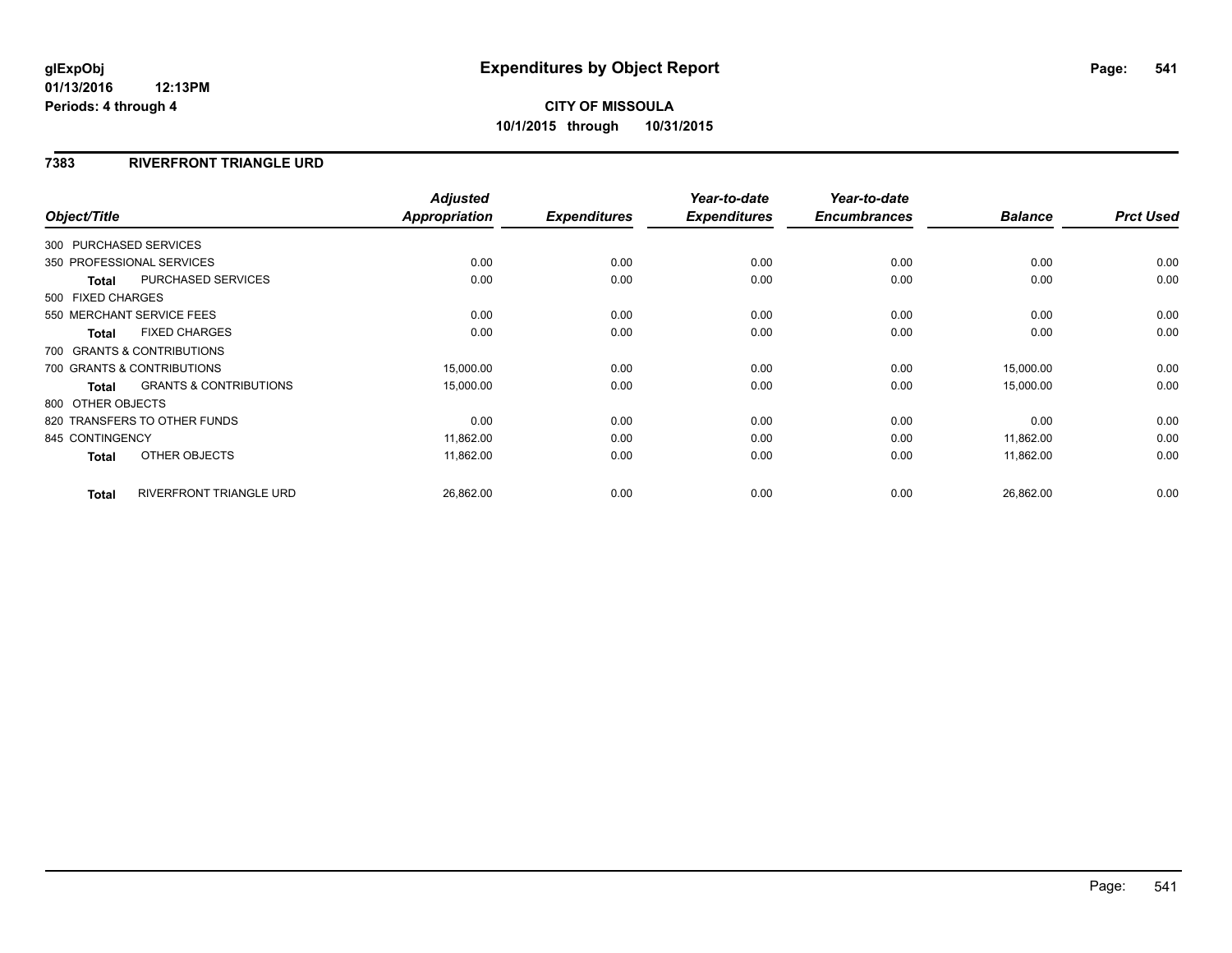### **7384 NRSS DEBT SERVICE CLEARING**

| Object/Title                 | <b>Adjusted</b><br>Appropriation | <b>Expenditures</b> | Year-to-date<br><b>Expenditures</b> | Year-to-date<br><b>Encumbrances</b> | <b>Balance</b> | <b>Prct Used</b> |
|------------------------------|----------------------------------|---------------------|-------------------------------------|-------------------------------------|----------------|------------------|
| 800 OTHER OBJECTS            |                                  |                     |                                     |                                     |                |                  |
| 820 TRANSFERS TO OTHER FUNDS | 0.00                             | 0.00                | 0.00                                | 0.00                                | 0.00           | 0.00             |
| OTHER OBJECTS<br>Total       | 0.00                             | 0.00                | 0.00                                | 0.00                                | 0.00           | 0.00             |
| <b>MRA</b><br>Total          | 0.00                             | 0.00                | 0.00                                | 0.00                                | 0.00           | 0.00             |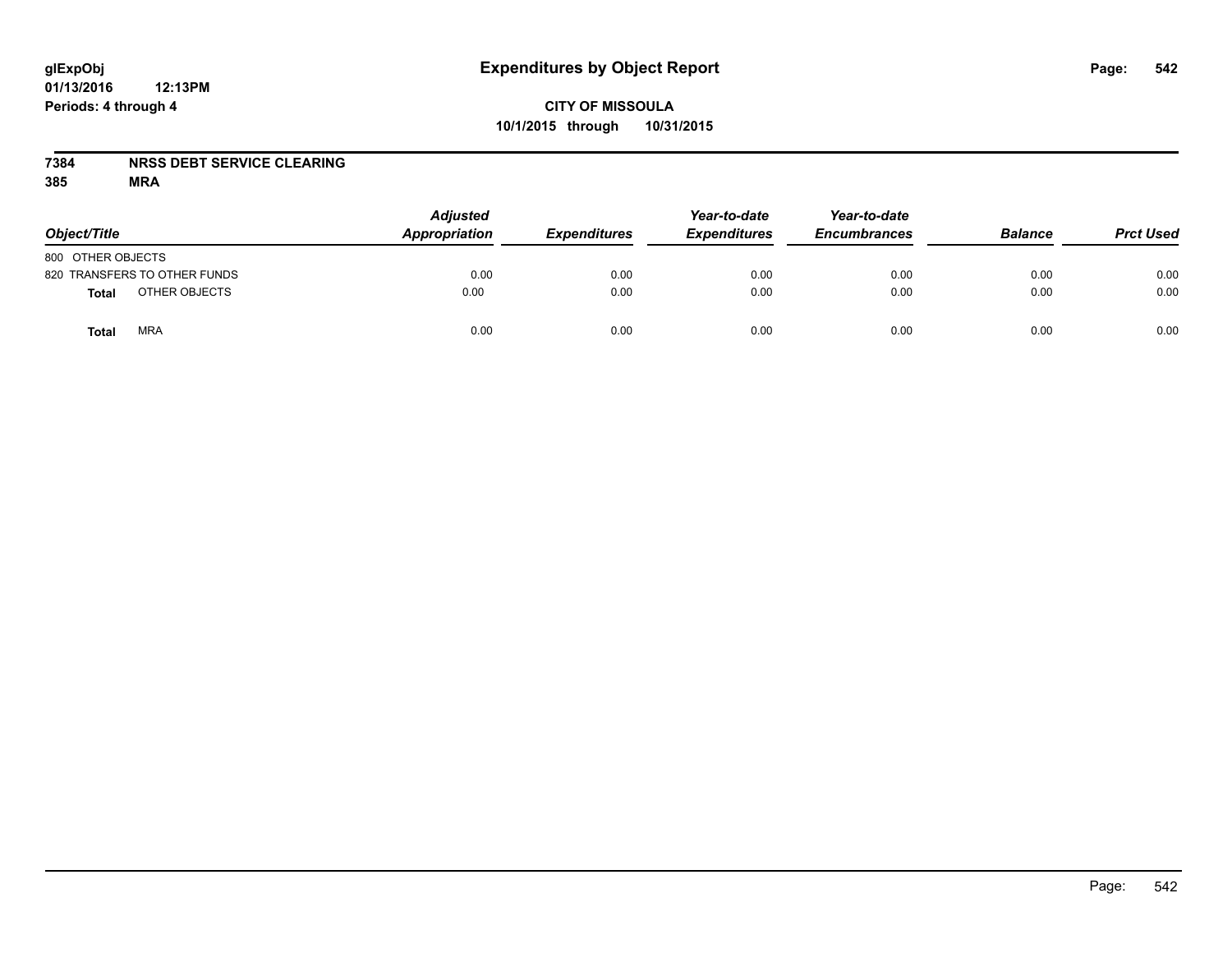#### **7384 NRSS DEBT SERVICE CLEARING**

| Object/Title                        | <b>Adjusted</b><br>Appropriation | <i><b>Expenditures</b></i> | Year-to-date<br><b>Expenditures</b> | Year-to-date<br><b>Encumbrances</b> | <b>Balance</b> | <b>Prct Used</b> |
|-------------------------------------|----------------------------------|----------------------------|-------------------------------------|-------------------------------------|----------------|------------------|
| 800 OTHER OBJECTS                   |                                  |                            |                                     |                                     |                |                  |
| 820 TRANSFERS TO OTHER FUNDS        | 0.00                             | 0.00                       | 0.00                                | 0.00                                | 0.00           | 0.00             |
| OTHER OBJECTS<br><b>Total</b>       | 0.00                             | 0.00                       | 0.00                                | 0.00                                | 0.00           | 0.00             |
| NRSS DEBT SERVICE CLEARING<br>Total | 0.00                             | 0.00                       | 0.00                                | 0.00                                | 0.00           | 0.00             |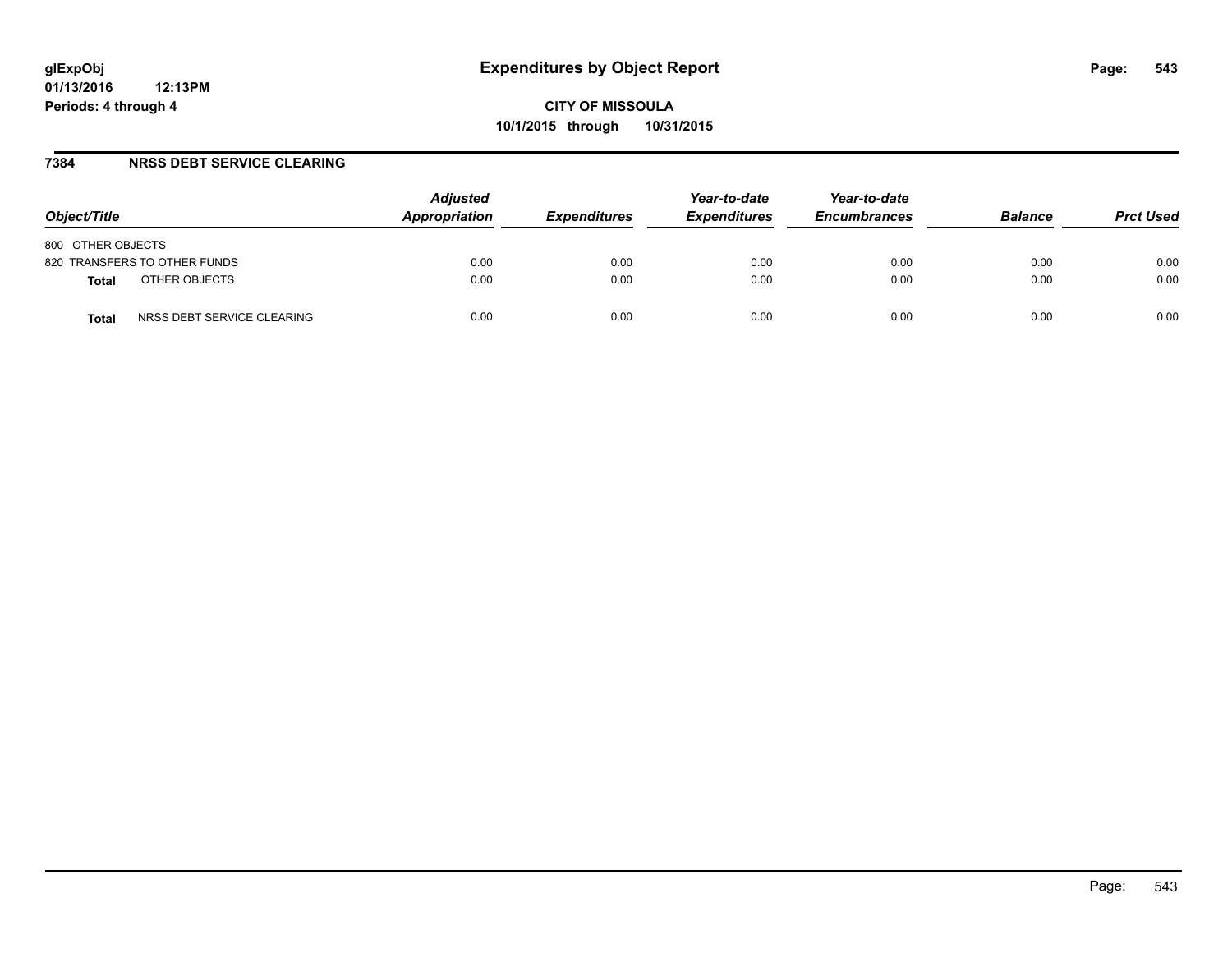## **7385 FRONT STREET URD**

|                    |                                   | <b>Adjusted</b>      |                     | Year-to-date        | Year-to-date        |                |                  |
|--------------------|-----------------------------------|----------------------|---------------------|---------------------|---------------------|----------------|------------------|
| Object/Title       |                                   | <b>Appropriation</b> | <b>Expenditures</b> | <b>Expenditures</b> | <b>Encumbrances</b> | <b>Balance</b> | <b>Prct Used</b> |
|                    | 300 PURCHASED SERVICES            |                      |                     |                     |                     |                |                  |
|                    | 350 PROFESSIONAL SERVICES         | 2,168.00             | 0.00                | 0.00                | 0.00                | 2,168.00       | 0.00             |
| Total              | PURCHASED SERVICES                | 2,168.00             | 0.00                | 0.00                | 0.00                | 2,168.00       | 0.00             |
| 500 FIXED CHARGES  |                                   |                      |                     |                     |                     |                |                  |
|                    | 550 MERCHANT SERVICE FEES         | 0.00                 | 0.00                | 0.00                | 0.00                | 0.00           | 0.00             |
| <b>Total</b>       | <b>FIXED CHARGES</b>              | 0.00                 | 0.00                | 0.00                | 0.00                | 0.00           | 0.00             |
|                    | 700 GRANTS & CONTRIBUTIONS        |                      |                     |                     |                     |                |                  |
|                    | 700 GRANTS & CONTRIBUTIONS        | 174,560.00           | 0.00                | 0.00                | 0.00                | 174,560.00     | 0.00             |
| Total              | <b>GRANTS &amp; CONTRIBUTIONS</b> | 174,560.00           | 0.00                | 0.00                | 0.00                | 174,560.00     | 0.00             |
| 800 OTHER OBJECTS  |                                   |                      |                     |                     |                     |                |                  |
| 845 CONTINGENCY    |                                   | 353,524.00           | 0.00                | 0.00                | 0.00                | 353,524.00     | 0.00             |
| <b>Total</b>       | OTHER OBJECTS                     | 353,524.00           | 0.00                | 0.00                | 0.00                | 353,524.00     | 0.00             |
| 900 CAPITAL OUTLAY |                                   |                      |                     |                     |                     |                |                  |
| 930 IMPROVEMENTS   |                                   | 0.00                 | 0.00                | 0.00                | 0.00                | 0.00           | 0.00             |
| <b>Total</b>       | <b>CAPITAL OUTLAY</b>             | 0.00                 | 0.00                | 0.00                | 0.00                | 0.00           | 0.00             |
| <b>Total</b>       | <b>MRA</b>                        | 530,252.00           | 0.00                | 0.00                | 0.00                | 530,252.00     | 0.00             |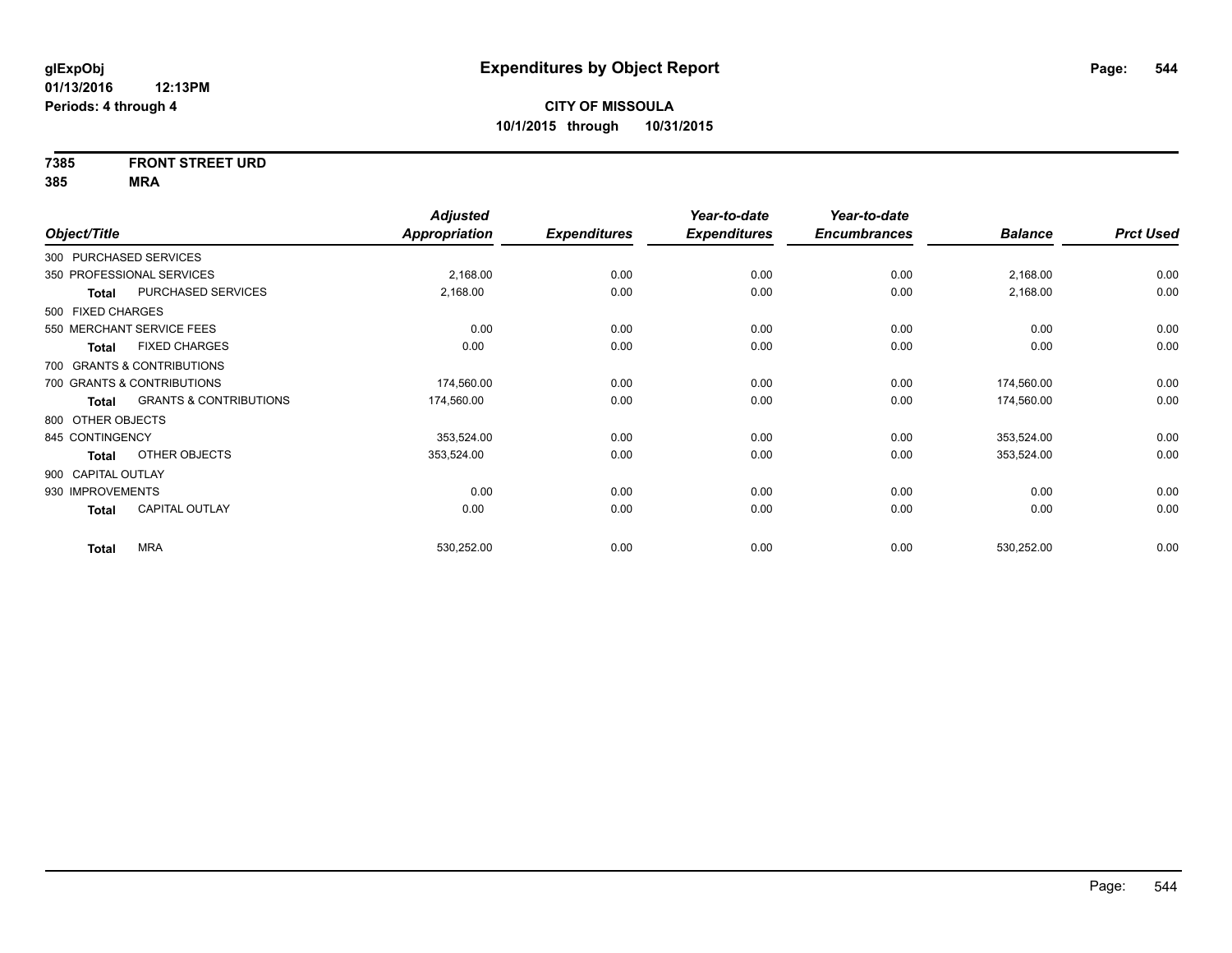#### **7385 FRONT STREET URD**

|                    |                                   | <b>Adjusted</b> |                     | Year-to-date        | Year-to-date        |                |                  |
|--------------------|-----------------------------------|-----------------|---------------------|---------------------|---------------------|----------------|------------------|
| Object/Title       |                                   | Appropriation   | <b>Expenditures</b> | <b>Expenditures</b> | <b>Encumbrances</b> | <b>Balance</b> | <b>Prct Used</b> |
|                    | 300 PURCHASED SERVICES            |                 |                     |                     |                     |                |                  |
|                    | 350 PROFESSIONAL SERVICES         | 2,168.00        | 0.00                | 0.00                | 0.00                | 2,168.00       | 0.00             |
| Total              | PURCHASED SERVICES                | 2,168.00        | 0.00                | 0.00                | 0.00                | 2,168.00       | 0.00             |
| 500 FIXED CHARGES  |                                   |                 |                     |                     |                     |                |                  |
|                    | 550 MERCHANT SERVICE FEES         | 0.00            | 0.00                | 0.00                | 0.00                | 0.00           | 0.00             |
| <b>Total</b>       | <b>FIXED CHARGES</b>              | 0.00            | 0.00                | 0.00                | 0.00                | 0.00           | 0.00             |
|                    | 700 GRANTS & CONTRIBUTIONS        |                 |                     |                     |                     |                |                  |
|                    | 700 GRANTS & CONTRIBUTIONS        | 174,560.00      | 0.00                | 0.00                | 0.00                | 174,560.00     | 0.00             |
| Total              | <b>GRANTS &amp; CONTRIBUTIONS</b> | 174,560.00      | 0.00                | 0.00                | 0.00                | 174,560.00     | 0.00             |
| 800 OTHER OBJECTS  |                                   |                 |                     |                     |                     |                |                  |
| 845 CONTINGENCY    |                                   | 353,524.00      | 0.00                | 0.00                | 0.00                | 353,524.00     | 0.00             |
| Total              | OTHER OBJECTS                     | 353,524.00      | 0.00                | 0.00                | 0.00                | 353,524.00     | 0.00             |
| 900 CAPITAL OUTLAY |                                   |                 |                     |                     |                     |                |                  |
| 930 IMPROVEMENTS   |                                   | 0.00            | 0.00                | 0.00                | 0.00                | 0.00           | 0.00             |
| <b>Total</b>       | CAPITAL OUTLAY                    | 0.00            | 0.00                | 0.00                | 0.00                | 0.00           | 0.00             |
| <b>Total</b>       | <b>FRONT STREET URD</b>           | 530,252.00      | 0.00                | 0.00                | 0.00                | 530,252.00     | 0.00             |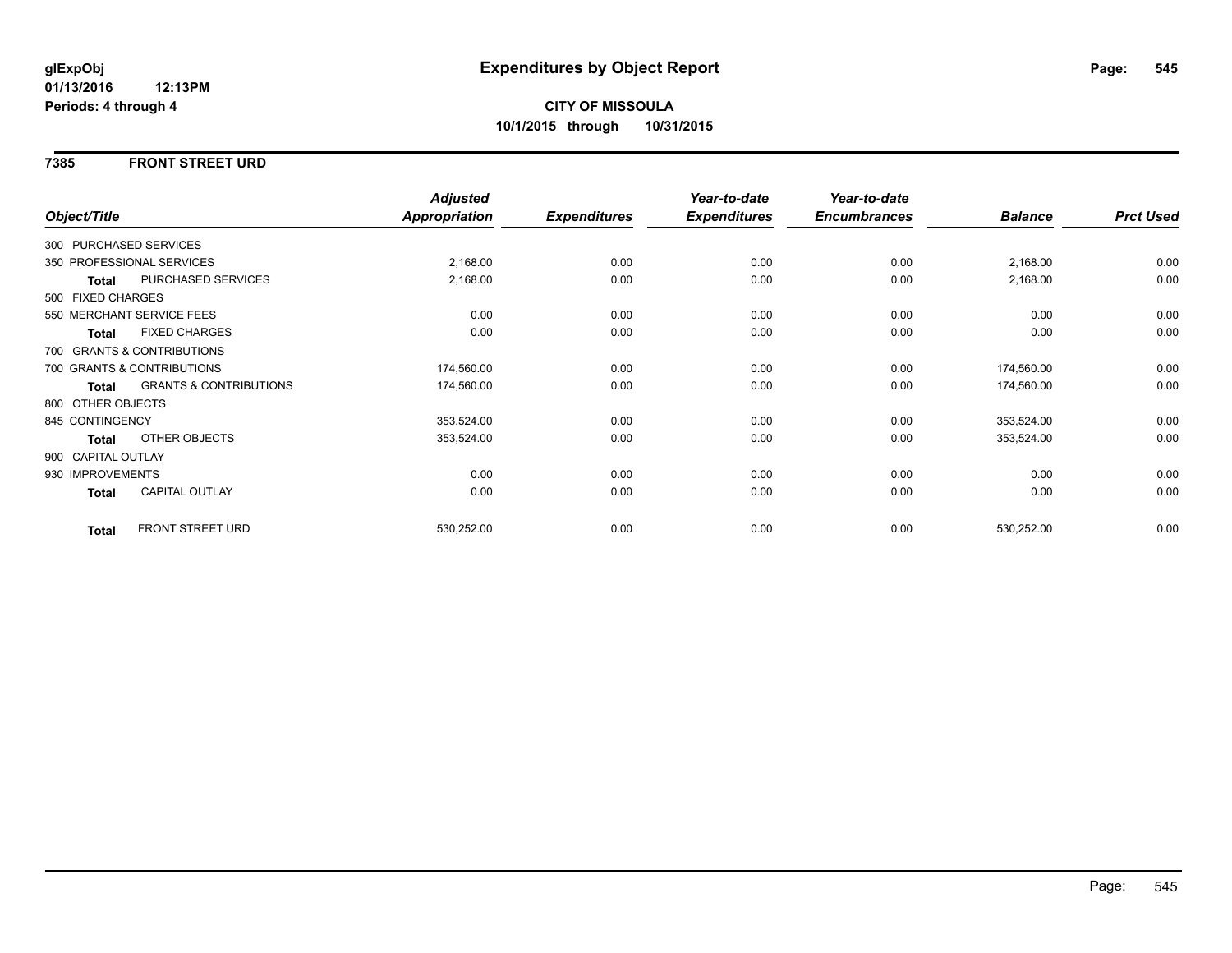#### **7386 DEBT SERVICE-SAFEWAY/ST PAT 1.5M**

| Object/Title       |                           | <b>Adjusted</b><br><b>Appropriation</b> | <b>Expenditures</b> | Year-to-date<br><b>Expenditures</b> | Year-to-date<br><b>Encumbrances</b> | <b>Balance</b> | <b>Prct Used</b> |
|--------------------|---------------------------|-----------------------------------------|---------------------|-------------------------------------|-------------------------------------|----------------|------------------|
| 500 FIXED CHARGES  |                           |                                         |                     |                                     |                                     |                |                  |
|                    | 550 MERCHANT SERVICE FEES | 0.00                                    | 0.00                | 0.00                                | 0.00                                | 0.00           | 0.00             |
| <b>Total</b>       | <b>FIXED CHARGES</b>      | 0.00                                    | 0.00                | 0.00                                | 0.00                                | 0.00           | 0.00             |
| 900 CAPITAL OUTLAY |                           |                                         |                     |                                     |                                     |                |                  |
| 930 IMPROVEMENTS   |                           | 0.00                                    | 0.00                | 0.00                                | 0.00                                | 0.00           | 0.00             |
| <b>Total</b>       | <b>CAPITAL OUTLAY</b>     | 0.00                                    | 0.00                | 0.00                                | 0.00                                | 0.00           | 0.00             |
| <b>Total</b>       | <b>MRA</b>                | 0.00                                    | 0.00                | 0.00                                | 0.00                                | 0.00           | 0.00             |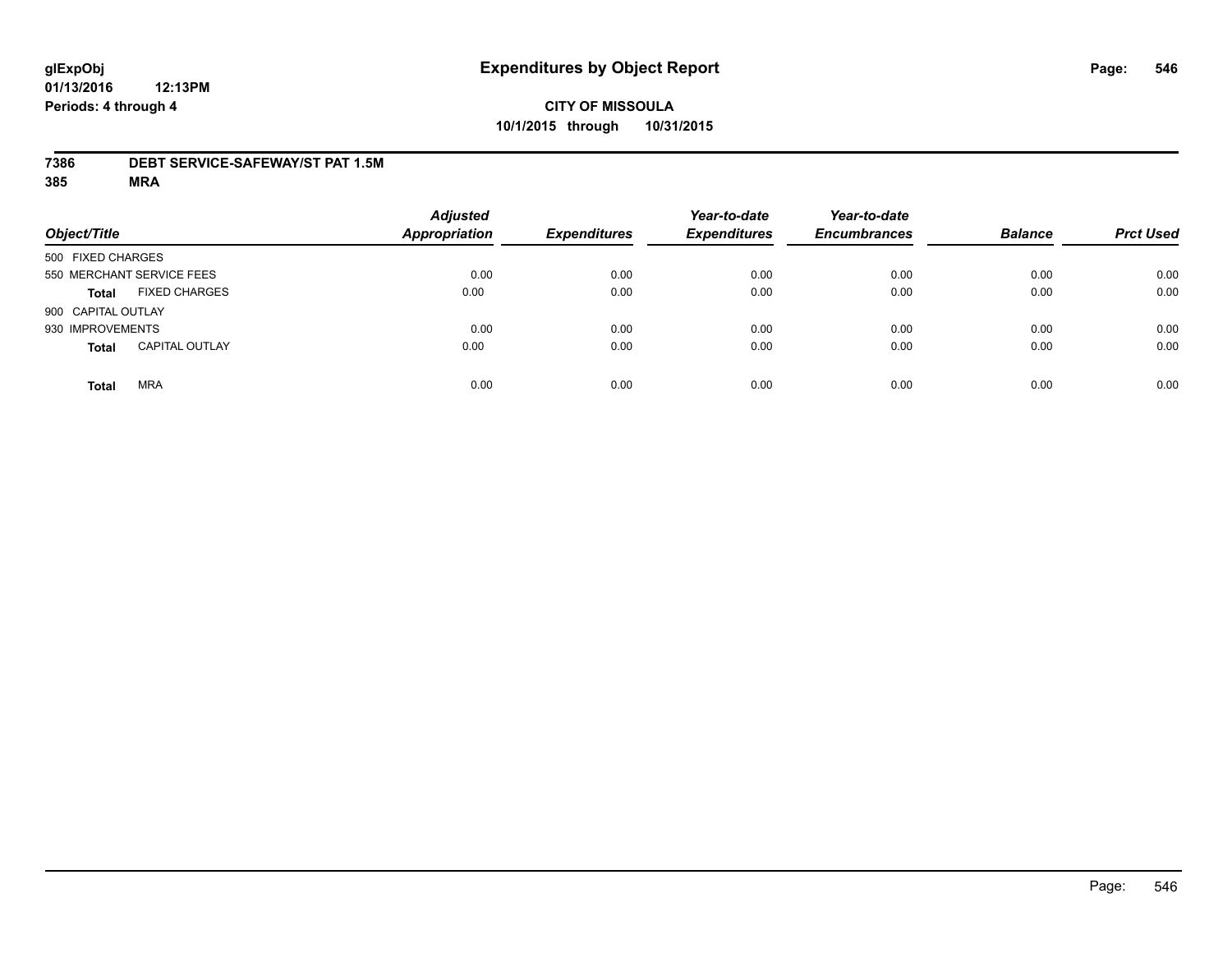#### **7386 DEBT SERVICE-SAFEWAY/ST PAT 1.5M**

**390 NON-DEPARTMENTAL**

|                   |                             | <b>Adjusted</b>      |                     | Year-to-date        | Year-to-date        |                |                  |
|-------------------|-----------------------------|----------------------|---------------------|---------------------|---------------------|----------------|------------------|
| Object/Title      |                             | <b>Appropriation</b> | <b>Expenditures</b> | <b>Expenditures</b> | <b>Encumbrances</b> | <b>Balance</b> | <b>Prct Used</b> |
| 500 FIXED CHARGES |                             |                      |                     |                     |                     |                |                  |
|                   | 550 MERCHANT SERVICE FEES   | 0.00                 | 0.00                | 0.00                | 0.00                | 0.00           | 0.00             |
| <b>Total</b>      | <b>FIXED CHARGES</b>        | 0.00                 | 0.00                | 0.00                | 0.00                | 0.00           | 0.00             |
| 600 DEBT SERVICE  |                             |                      |                     |                     |                     |                |                  |
| 610 PRINCIPAL     |                             | 134.728.00           | 0.00                | 28.011.26           | 0.00                | 106.716.74     | 20.79            |
|                   | 620 INTEREST / SERVICE FEES | 21.147.00            | 0.00                | 46.946.25           | 0.00                | $-25.799.25$   | 222.00           |
| <b>Total</b>      | <b>DEBT SERVICE</b>         | 155.875.00           | 0.00                | 74.957.51           | 0.00                | 80.917.49      | 48.09            |
| <b>Total</b>      | NON-DEPARTMENTAL            | 155.875.00           | 0.00                | 74.957.51           | 0.00                | 80.917.49      | 48.09            |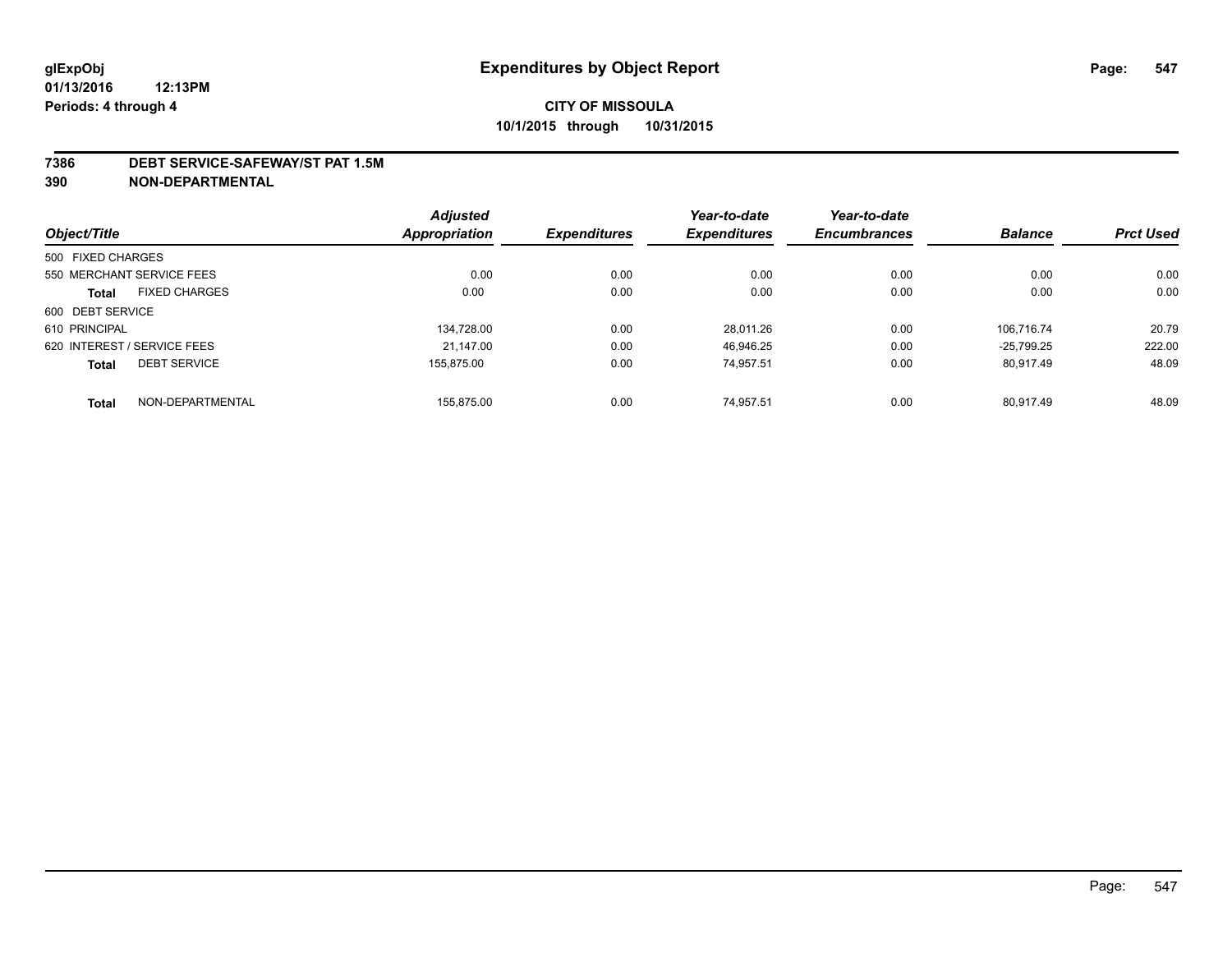### **7386 DEBT SERVICE-SAFEWAY/ST PAT 1.5M**

|                    |                                  | <b>Adjusted</b>      |                     | Year-to-date        | Year-to-date        |                |                  |
|--------------------|----------------------------------|----------------------|---------------------|---------------------|---------------------|----------------|------------------|
| Object/Title       |                                  | <b>Appropriation</b> | <b>Expenditures</b> | <b>Expenditures</b> | <b>Encumbrances</b> | <b>Balance</b> | <b>Prct Used</b> |
| 500 FIXED CHARGES  |                                  |                      |                     |                     |                     |                |                  |
|                    | 550 MERCHANT SERVICE FEES        | 0.00                 | 0.00                | 0.00                | 0.00                | 0.00           | 0.00             |
| <b>Total</b>       | <b>FIXED CHARGES</b>             | 0.00                 | 0.00                | 0.00                | 0.00                | 0.00           | 0.00             |
| 600 DEBT SERVICE   |                                  |                      |                     |                     |                     |                |                  |
| 610 PRINCIPAL      |                                  | 134,728.00           | 0.00                | 28,011.26           | 0.00                | 106.716.74     | 20.79            |
|                    | 620 INTEREST / SERVICE FEES      | 21.147.00            | 0.00                | 46.946.25           | 0.00                | $-25.799.25$   | 222.00           |
| Total              | <b>DEBT SERVICE</b>              | 155,875.00           | 0.00                | 74,957.51           | 0.00                | 80,917.49      | 48.09            |
| 900 CAPITAL OUTLAY |                                  |                      |                     |                     |                     |                |                  |
| 930 IMPROVEMENTS   |                                  | 0.00                 | 0.00                | 0.00                | 0.00                | 0.00           | 0.00             |
| Total              | <b>CAPITAL OUTLAY</b>            | 0.00                 | 0.00                | 0.00                | 0.00                | 0.00           | 0.00             |
| <b>Total</b>       | DEBT SERVICE-SAFEWAY/ST PAT 1.5M | 155.875.00           | 0.00                | 74.957.51           | 0.00                | 80.917.49      | 48.09            |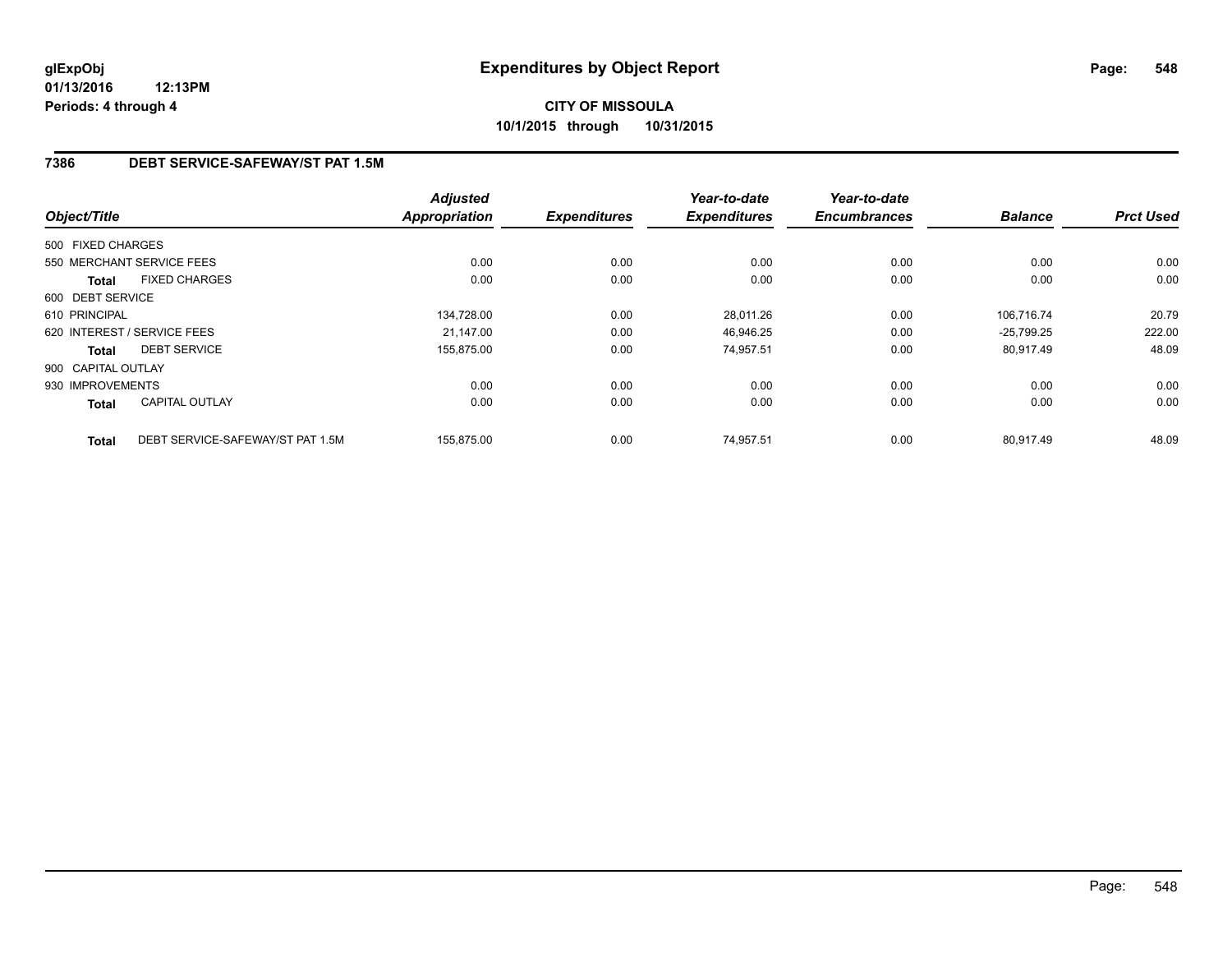#### **7387 DEBT SERVICE-BROWNFIELD RLF 1.125M**

**390 NON-DEPARTMENTAL**

|                                      | <b>Adjusted</b> |                     | Year-to-date        | Year-to-date        |                |                  |
|--------------------------------------|-----------------|---------------------|---------------------|---------------------|----------------|------------------|
| Object/Title                         | Appropriation   | <b>Expenditures</b> | <b>Expenditures</b> | <b>Encumbrances</b> | <b>Balance</b> | <b>Prct Used</b> |
| 500 FIXED CHARGES                    |                 |                     |                     |                     |                |                  |
| 550 MERCHANT SERVICE FEES            | 0.00            | 0.00                | 0.00                | 0.00                | 0.00           | 0.00             |
| <b>FIXED CHARGES</b><br><b>Total</b> | 0.00            | 0.00                | 0.00                | 0.00                | 0.00           | 0.00             |
| 600 DEBT SERVICE                     |                 |                     |                     |                     |                |                  |
| 610 PRINCIPAL                        | 26.625.00       | 0.00                | 0.00                | 0.00                | 26.625.00      | 0.00             |
| 620 INTEREST / SERVICE FEES          | 5.316.00        | 0.00                | $-2.196.50$         | 0.00                | 7.512.50       | $-41.32$         |
| <b>DEBT SERVICE</b><br><b>Total</b>  | 31.941.00       | 0.00                | $-2.196.50$         | 0.00                | 34.137.50      | $-6.88$          |
| NON-DEPARTMENTAL<br><b>Total</b>     | 31.941.00       | 0.00                | $-2.196.50$         | 0.00                | 34.137.50      | $-6.88$          |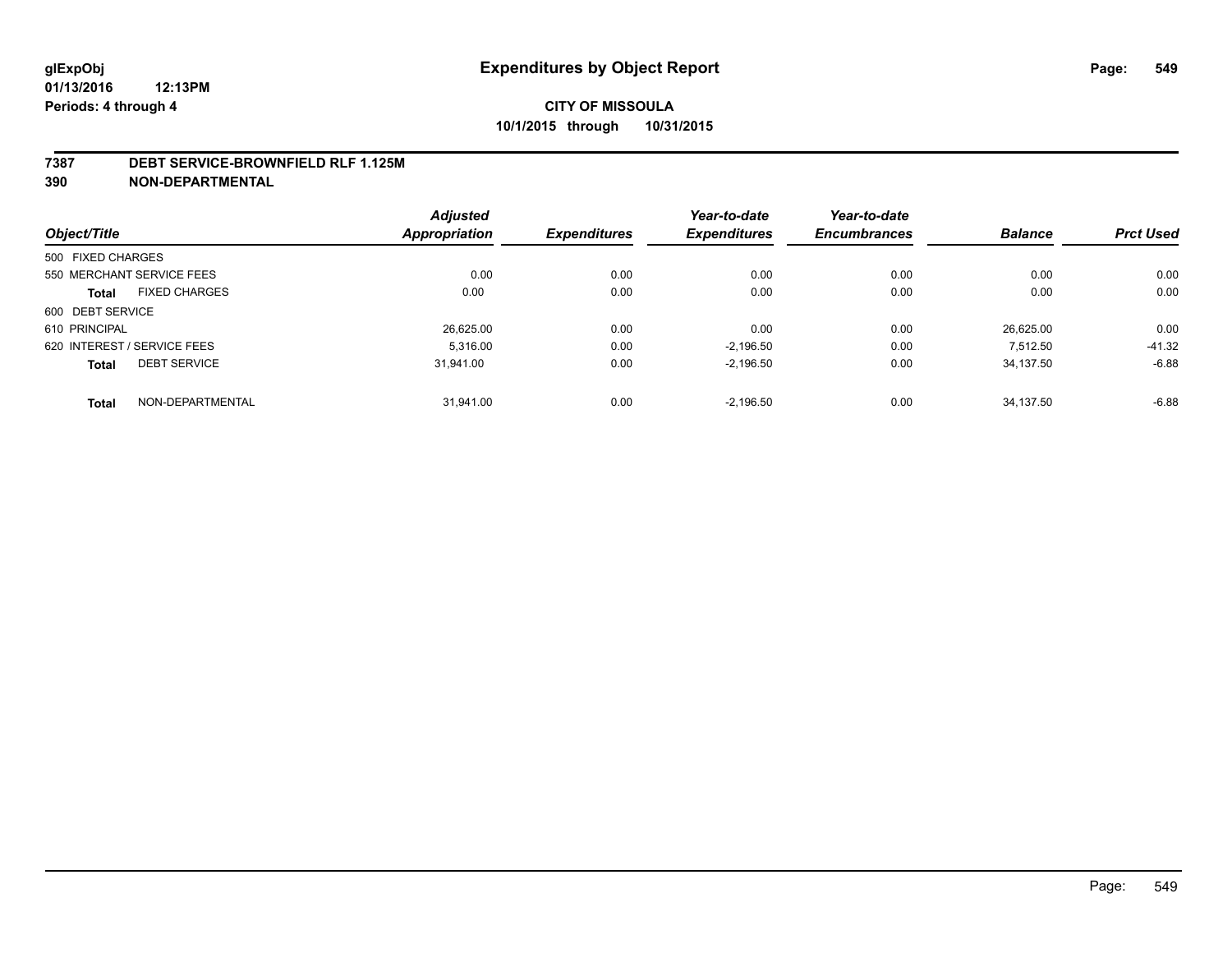### **CITY OF MISSOULA 10/1/2015 through 10/31/2015**

### **7387 DEBT SERVICE-BROWNFIELD RLF 1.125M**

| Object/Title      |                                    | <b>Adjusted</b><br><b>Appropriation</b> | <b>Expenditures</b> | Year-to-date<br><b>Expenditures</b> | Year-to-date<br><b>Encumbrances</b> | <b>Balance</b> | <b>Prct Used</b> |
|-------------------|------------------------------------|-----------------------------------------|---------------------|-------------------------------------|-------------------------------------|----------------|------------------|
| 500 FIXED CHARGES |                                    |                                         |                     |                                     |                                     |                |                  |
|                   | 550 MERCHANT SERVICE FEES          | 0.00                                    | 0.00                | 0.00                                | 0.00                                | 0.00           | 0.00             |
| <b>Total</b>      | <b>FIXED CHARGES</b>               | 0.00                                    | 0.00                | 0.00                                | 0.00                                | 0.00           | 0.00             |
| 600 DEBT SERVICE  |                                    |                                         |                     |                                     |                                     |                |                  |
| 610 PRINCIPAL     |                                    | 26.625.00                               | 0.00                | 0.00                                | 0.00                                | 26.625.00      | 0.00             |
|                   | 620 INTEREST / SERVICE FEES        | 5.316.00                                | 0.00                | $-2.196.50$                         | 0.00                                | 7.512.50       | $-41.32$         |
| <b>Total</b>      | <b>DEBT SERVICE</b>                | 31.941.00                               | 0.00                | $-2.196.50$                         | 0.00                                | 34.137.50      | $-6.88$          |
| <b>Total</b>      | DEBT SERVICE-BROWNFIELD RLF 1.125M | 31.941.00                               | 0.00                | $-2.196.50$                         | 0.00                                | 34.137.50      | $-6.88$          |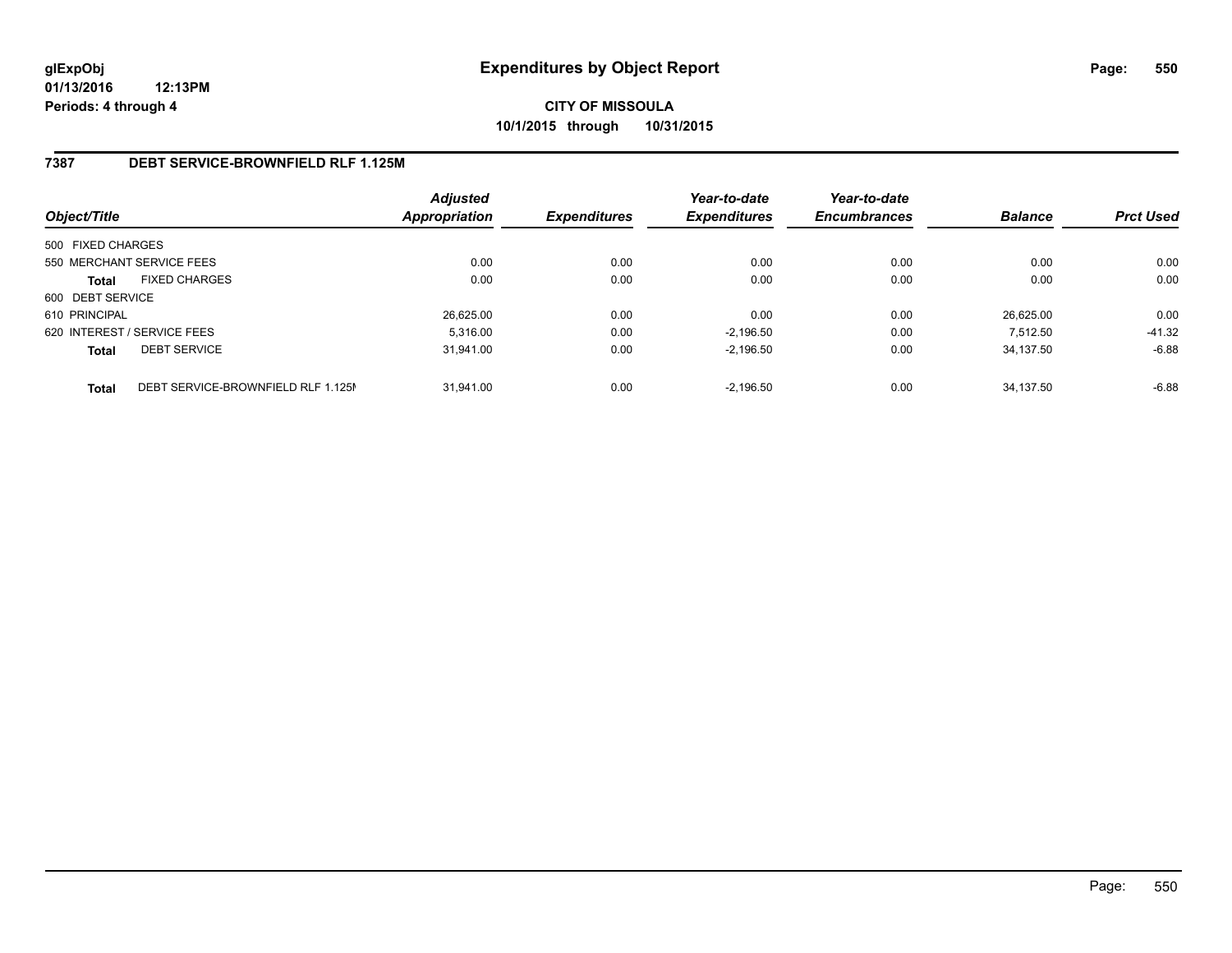### **7388 RESERVE-3.6m TIF**

**390 NON-DEPARTMENTAL**

| Object/Title                         | <b>Adjusted</b><br><b>Appropriation</b> | <b>Expenditures</b> | Year-to-date<br><b>Expenditures</b> | Year-to-date<br><b>Encumbrances</b> | <b>Balance</b> | <b>Prct Used</b> |
|--------------------------------------|-----------------------------------------|---------------------|-------------------------------------|-------------------------------------|----------------|------------------|
| 500 FIXED CHARGES                    |                                         |                     |                                     |                                     |                |                  |
| 550 MERCHANT SERVICE FEES            | 0.00                                    | 0.00                | 0.00                                | 0.00                                | 0.00           | 0.00             |
| <b>FIXED CHARGES</b><br><b>Total</b> | 0.00                                    | 0.00                | 0.00                                | 0.00                                | 0.00           | 0.00             |
| 800 OTHER OBJECTS                    |                                         |                     |                                     |                                     |                |                  |
| 820 TRANSFERS TO OTHER FUNDS         | 0.00                                    | 0.00                | 0.00                                | 0.00                                | 0.00           | 0.00             |
| OTHER OBJECTS<br><b>Total</b>        | 0.00                                    | 0.00                | 0.00                                | 0.00                                | 0.00           | 0.00             |
| NON-DEPARTMENTAL<br><b>Total</b>     | 0.00                                    | 0.00                | 0.00                                | 0.00                                | 0.00           | 0.00             |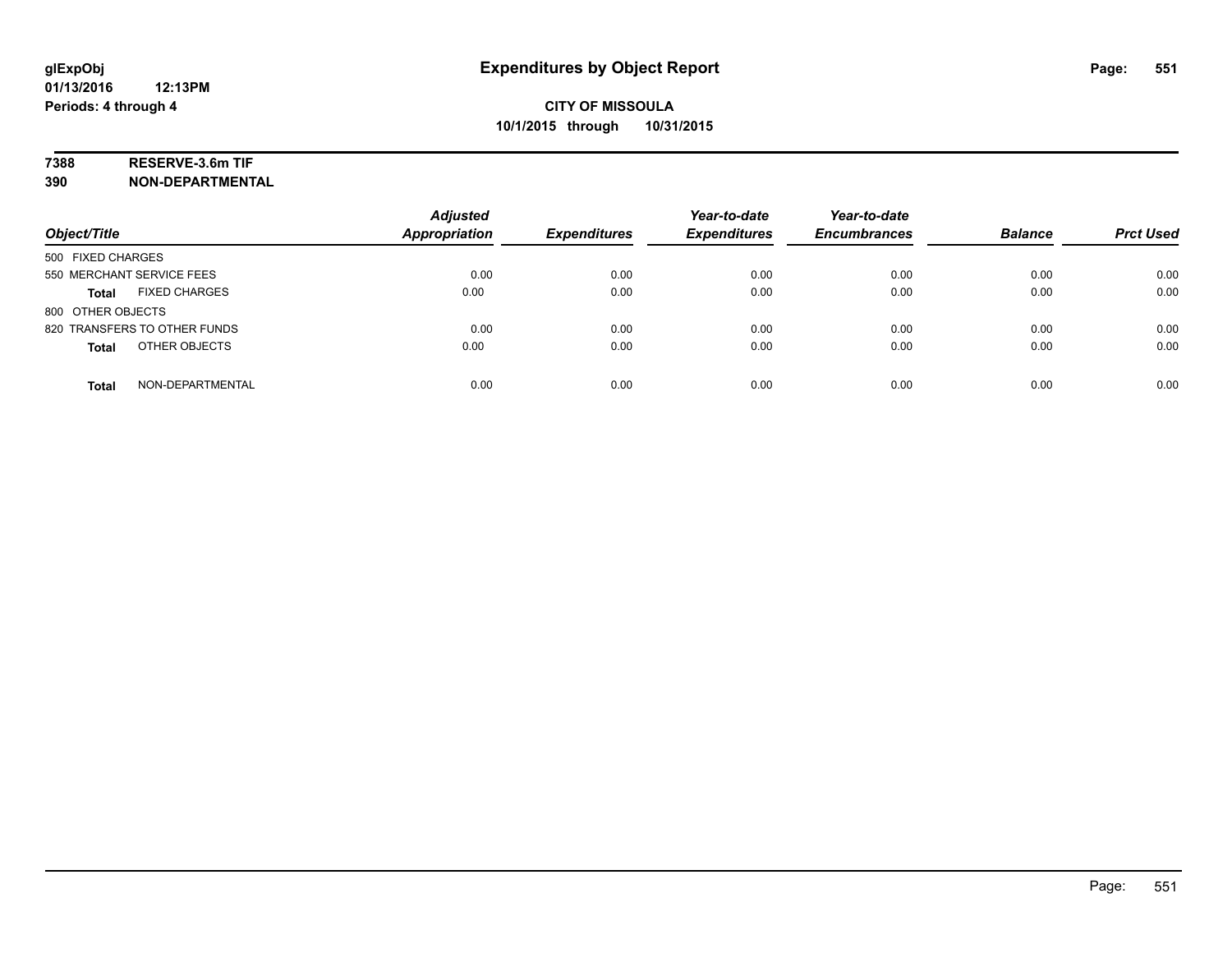**CITY OF MISSOULA 10/1/2015 through 10/31/2015**

**7388 RESERVE-3.6m TIF**

|                                      | <b>Adjusted</b>      |                     | Year-to-date        | Year-to-date        |                |                  |
|--------------------------------------|----------------------|---------------------|---------------------|---------------------|----------------|------------------|
| Object/Title                         | <b>Appropriation</b> | <b>Expenditures</b> | <b>Expenditures</b> | <b>Encumbrances</b> | <b>Balance</b> | <b>Prct Used</b> |
| 500 FIXED CHARGES                    |                      |                     |                     |                     |                |                  |
| 550 MERCHANT SERVICE FEES            | 0.00                 | 0.00                | 0.00                | 0.00                | 0.00           | 0.00             |
| <b>FIXED CHARGES</b><br><b>Total</b> | 0.00                 | 0.00                | 0.00                | 0.00                | 0.00           | 0.00             |
| 800 OTHER OBJECTS                    |                      |                     |                     |                     |                |                  |
| 820 TRANSFERS TO OTHER FUNDS         | 0.00                 | 0.00                | 0.00                | 0.00                | 0.00           | 0.00             |
| OTHER OBJECTS<br><b>Total</b>        | 0.00                 | 0.00                | 0.00                | 0.00                | 0.00           | 0.00             |
| RESERVE-3.6m TIF<br>Total            | 0.00                 | 0.00                | 0.00                | 0.00                | 0.00           | 0.00             |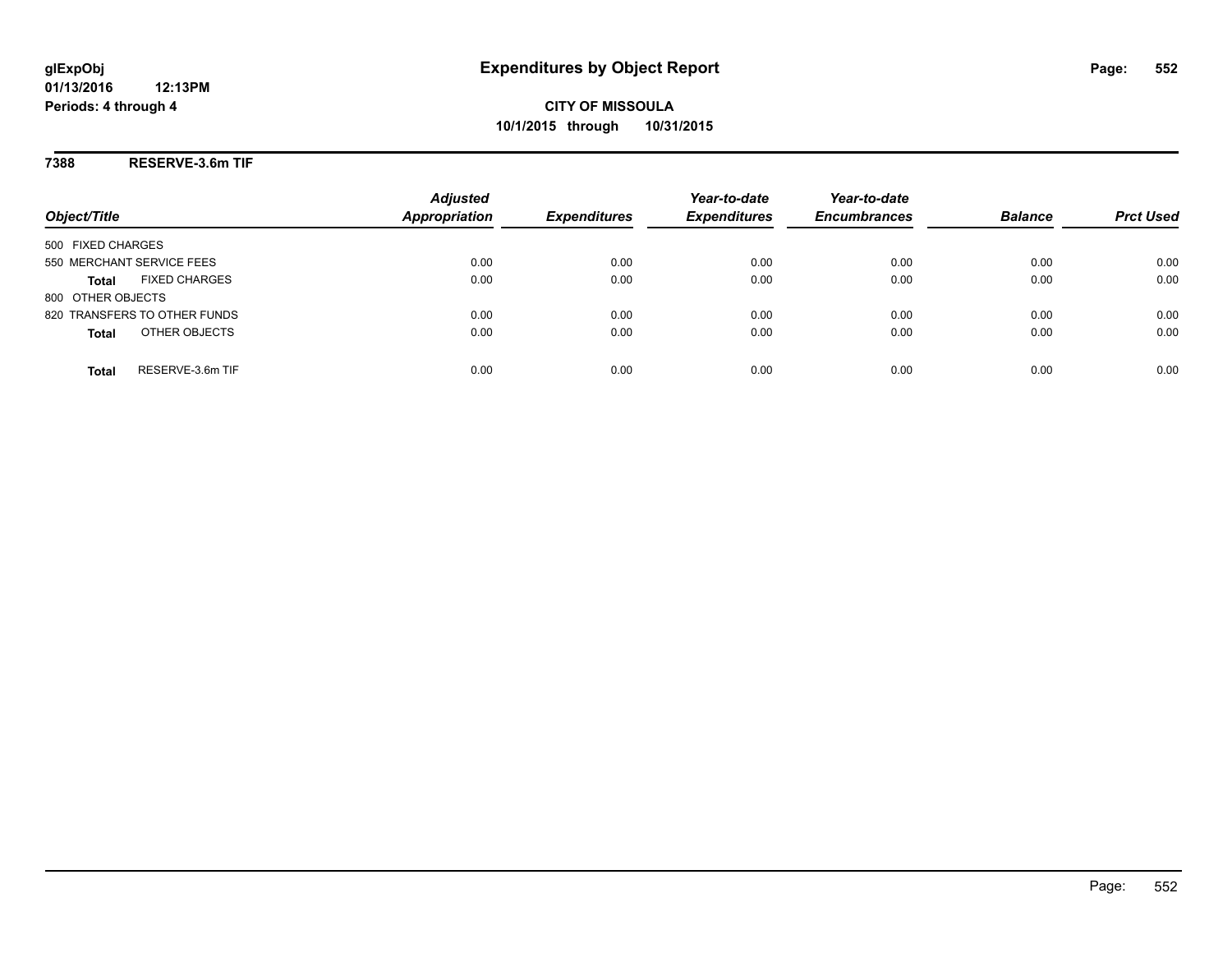#### **7389 DEBT SERVICE - 3.6M/5.75M**

| Object/Title                                      | <b>Adjusted</b><br><b>Appropriation</b> | <b>Expenditures</b> | Year-to-date<br><b>Expenditures</b> | Year-to-date<br><b>Encumbrances</b> | <b>Balance</b> | <b>Prct Used</b> |
|---------------------------------------------------|-----------------------------------------|---------------------|-------------------------------------|-------------------------------------|----------------|------------------|
|                                                   |                                         |                     |                                     |                                     |                |                  |
| 500 FIXED CHARGES                                 |                                         |                     |                                     |                                     |                |                  |
| 550 MERCHANT SERVICE FEES                         | 0.00                                    | 0.00                | 0.00                                | 0.00                                | 0.00           | 0.00             |
| <b>FIXED CHARGES</b><br><b>Total</b>              | 0.00                                    | 0.00                | 0.00                                | 0.00                                | 0.00           | 0.00             |
| 600 DEBT SERVICE                                  |                                         |                     |                                     |                                     |                |                  |
| 610 PRINCIPAL                                     | 500,000.00                              | 0.00                | 0.00                                | 0.00                                | 500,000.00     | 0.00             |
| 620 INTEREST / SERVICE FEES                       | 0.00                                    | 0.00                | 0.00                                | 0.00                                | 0.00           | 0.00             |
| <b>DEBT SERVICE</b><br><b>Total</b>               | 500,000.00                              | 0.00                | 0.00                                | 0.00                                | 500,000.00     | 0.00             |
| 700 GRANTS & CONTRIBUTIONS                        |                                         |                     |                                     |                                     |                |                  |
| 700 GRANTS & CONTRIBUTIONS                        | 0.00                                    | 0.00                | 0.00                                | 0.00                                | 0.00           | 0.00             |
| <b>GRANTS &amp; CONTRIBUTIONS</b><br><b>Total</b> | 0.00                                    | 0.00                | 0.00                                | 0.00                                | 0.00           | 0.00             |
| <b>MRA</b>                                        | 500,000.00                              | 0.00                | 0.00                                | 0.00                                | 500,000.00     | 0.00             |
| <b>Total</b>                                      |                                         |                     |                                     |                                     |                |                  |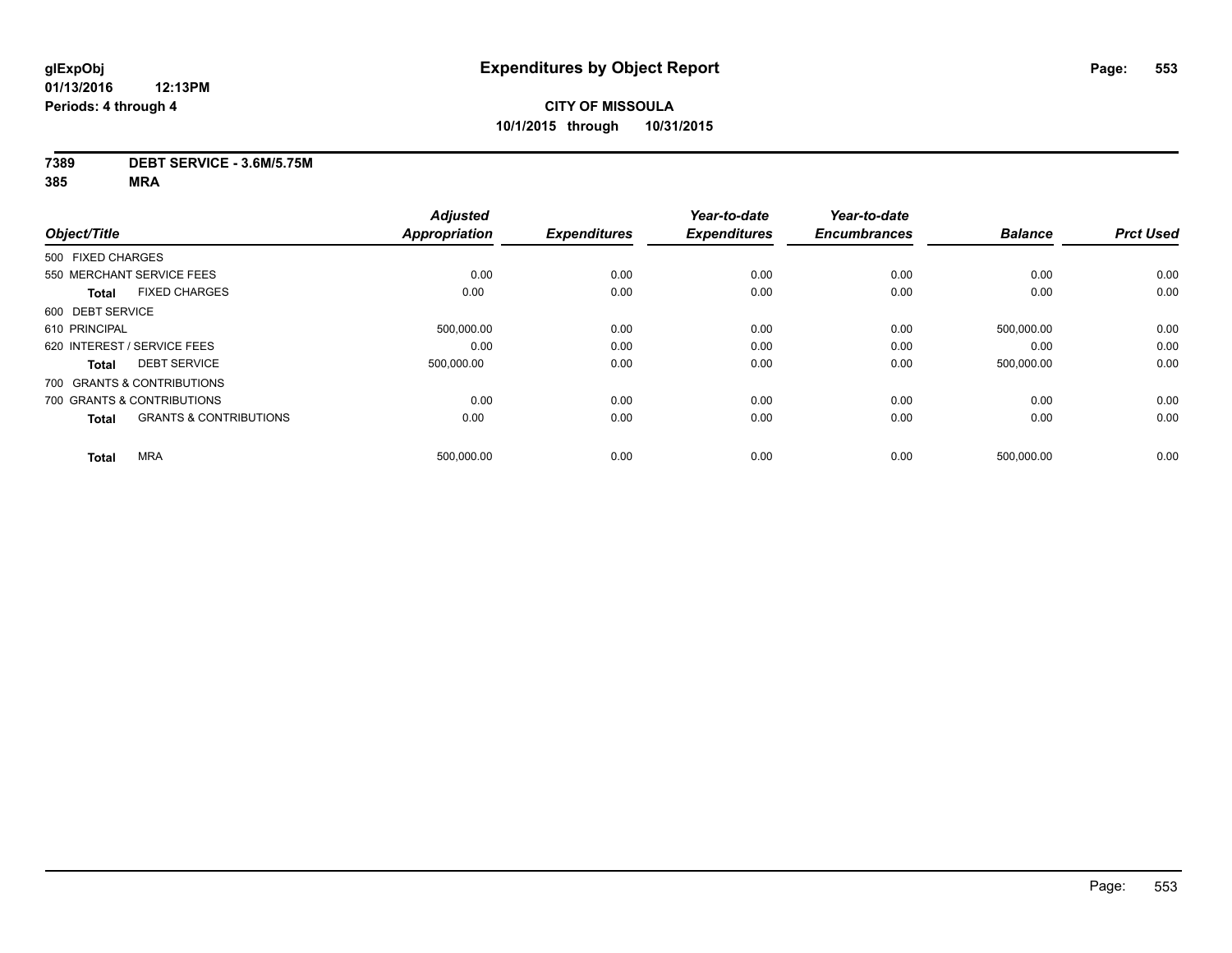**7389 DEBT SERVICE - 3.6M/5.75M**

**390 NON-DEPARTMENTAL**

| Object/Title      |                             | <b>Adjusted</b> | <b>Expenditures</b> | Year-to-date<br><b>Expenditures</b> | Year-to-date        | <b>Balance</b> | <b>Prct Used</b> |
|-------------------|-----------------------------|-----------------|---------------------|-------------------------------------|---------------------|----------------|------------------|
|                   |                             | Appropriation   |                     |                                     | <b>Encumbrances</b> |                |                  |
| 500 FIXED CHARGES |                             |                 |                     |                                     |                     |                |                  |
|                   | 550 MERCHANT SERVICE FEES   | 0.00            | 0.00                | 0.00                                | 0.00                | 0.00           | 0.00             |
| <b>Total</b>      | <b>FIXED CHARGES</b>        | 0.00            | 0.00                | 0.00                                | 0.00                | 0.00           | 0.00             |
| 600 DEBT SERVICE  |                             |                 |                     |                                     |                     |                |                  |
| 610 PRINCIPAL     |                             | 362.000.00      | 0.00                | 0.00                                | 0.00                | 362.000.00     | 0.00             |
|                   | 620 INTEREST / SERVICE FEES | 309.916.00      | 0.00                | 350.00                              | 0.00                | 309.566.00     | 0.11             |
| <b>Total</b>      | <b>DEBT SERVICE</b>         | 671.916.00      | 0.00                | 350.00                              | 0.00                | 671.566.00     | 0.05             |
| <b>Total</b>      | NON-DEPARTMENTAL            | 671,916.00      | 0.00                | 350.00                              | 0.00                | 671.566.00     | 0.05             |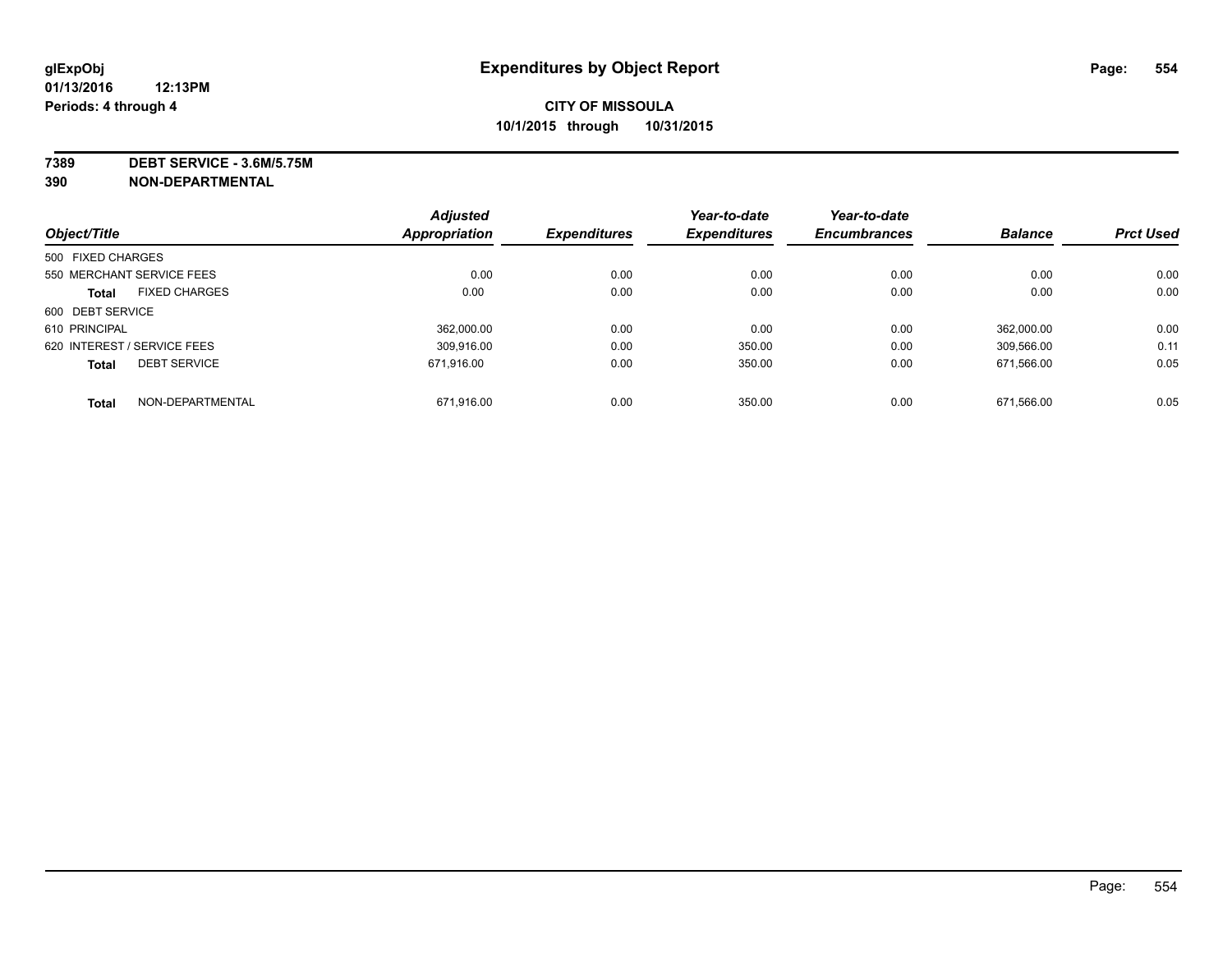#### **7389 DEBT SERVICE - 3.6M/5.75M**

| Object/Title                               | <b>Adjusted</b><br><b>Appropriation</b> | <b>Expenditures</b> | Year-to-date<br><b>Expenditures</b> | Year-to-date<br><b>Encumbrances</b> | <b>Balance</b> | <b>Prct Used</b> |
|--------------------------------------------|-----------------------------------------|---------------------|-------------------------------------|-------------------------------------|----------------|------------------|
|                                            |                                         |                     |                                     |                                     |                |                  |
| 500 FIXED CHARGES                          |                                         |                     |                                     |                                     |                |                  |
| 550 MERCHANT SERVICE FEES                  | 0.00                                    | 0.00                | 0.00                                | 0.00                                | 0.00           | 0.00             |
| <b>FIXED CHARGES</b><br><b>Total</b>       | 0.00                                    | 0.00                | 0.00                                | 0.00                                | 0.00           | 0.00             |
| 600 DEBT SERVICE                           |                                         |                     |                                     |                                     |                |                  |
| 610 PRINCIPAL                              | 862,000.00                              | 0.00                | 0.00                                | 0.00                                | 862,000.00     | 0.00             |
| 620 INTEREST / SERVICE FEES                | 309.916.00                              | 0.00                | 350.00                              | 0.00                                | 309,566.00     | 0.11             |
| <b>DEBT SERVICE</b><br><b>Total</b>        | 1,171,916.00                            | 0.00                | 350.00                              | 0.00                                | 1,171,566.00   | 0.03             |
| 700 GRANTS & CONTRIBUTIONS                 |                                         |                     |                                     |                                     |                |                  |
| 700 GRANTS & CONTRIBUTIONS                 | 0.00                                    | 0.00                | 0.00                                | 0.00                                | 0.00           | 0.00             |
| <b>GRANTS &amp; CONTRIBUTIONS</b><br>Total | 0.00                                    | 0.00                | 0.00                                | 0.00                                | 0.00           | 0.00             |
| DEBT SERVICE - 3.6M/5.75M<br><b>Total</b>  | 1,171,916.00                            | 0.00                | 350.00                              | 0.00                                | 1,171,566.00   | 0.03             |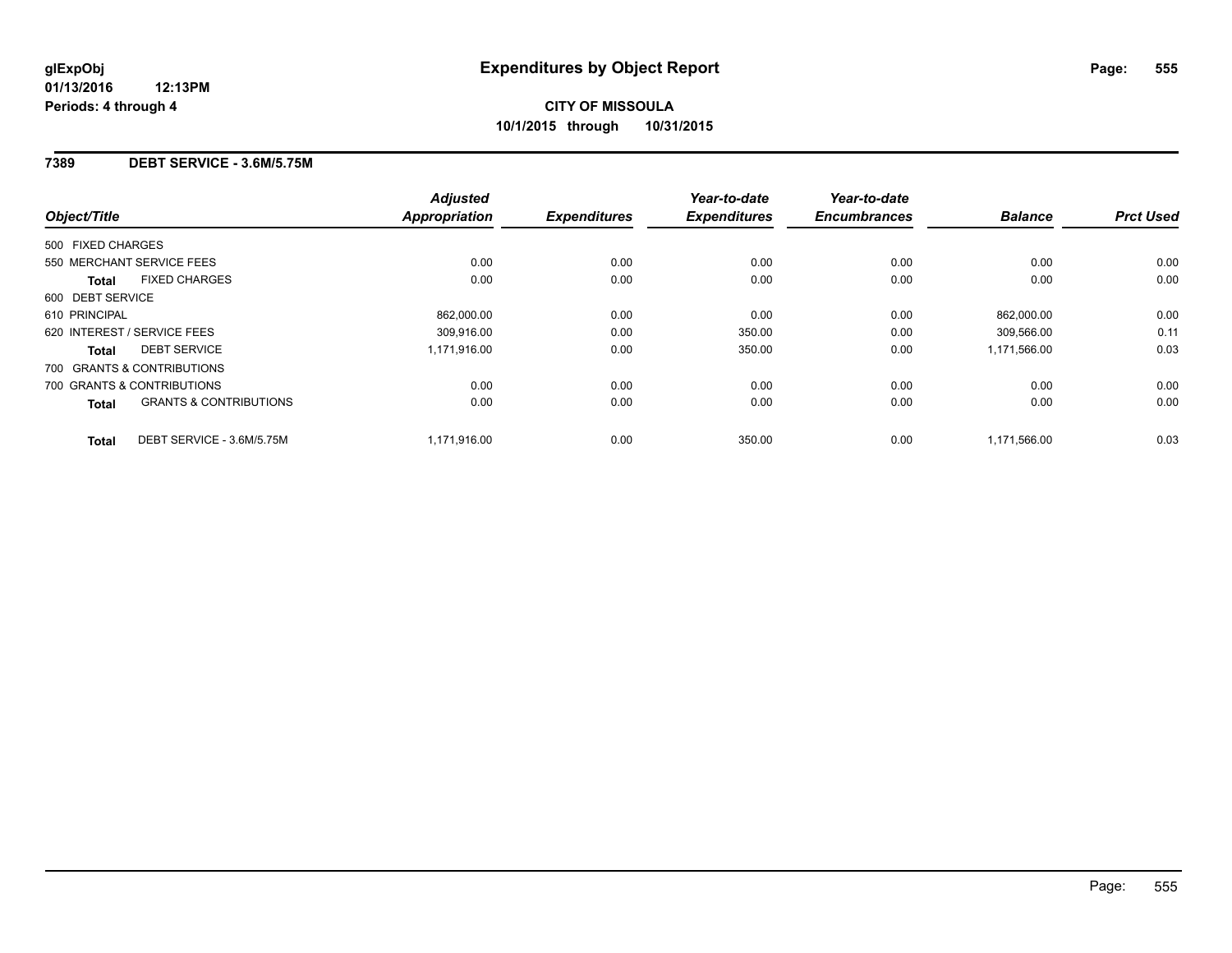### **CITY OF MISSOULA 10/1/2015 through 10/31/2015**

### **7390 URDII CLEARING - 3.6M TIF**

| Object/Title                         | <b>Adjusted</b><br>Appropriation | <b>Expenditures</b> | Year-to-date<br><b>Expenditures</b> | Year-to-date<br><b>Encumbrances</b> | <b>Balance</b> | <b>Prct Used</b> |
|--------------------------------------|----------------------------------|---------------------|-------------------------------------|-------------------------------------|----------------|------------------|
| 500 FIXED CHARGES                    |                                  |                     |                                     |                                     |                |                  |
| 550 MERCHANT SERVICE FEES            | 0.00                             | 0.00                | 0.00                                | 0.00                                | 0.00           | 0.00             |
| <b>FIXED CHARGES</b><br><b>Total</b> | 0.00                             | 0.00                | 0.00                                | 0.00                                | 0.00           | 0.00             |
| 800 OTHER OBJECTS                    |                                  |                     |                                     |                                     |                |                  |
| 820 TRANSFERS TO OTHER FUNDS         | 0.00                             | 0.00                | 0.00                                | 0.00                                | 0.00           | 0.00             |
| OTHER OBJECTS<br><b>Total</b>        | 0.00                             | 0.00                | 0.00                                | 0.00                                | 0.00           | 0.00             |
| <b>MRA</b><br><b>Total</b>           | 0.00                             | 0.00                | 0.00                                | 0.00                                | 0.00           | 0.00             |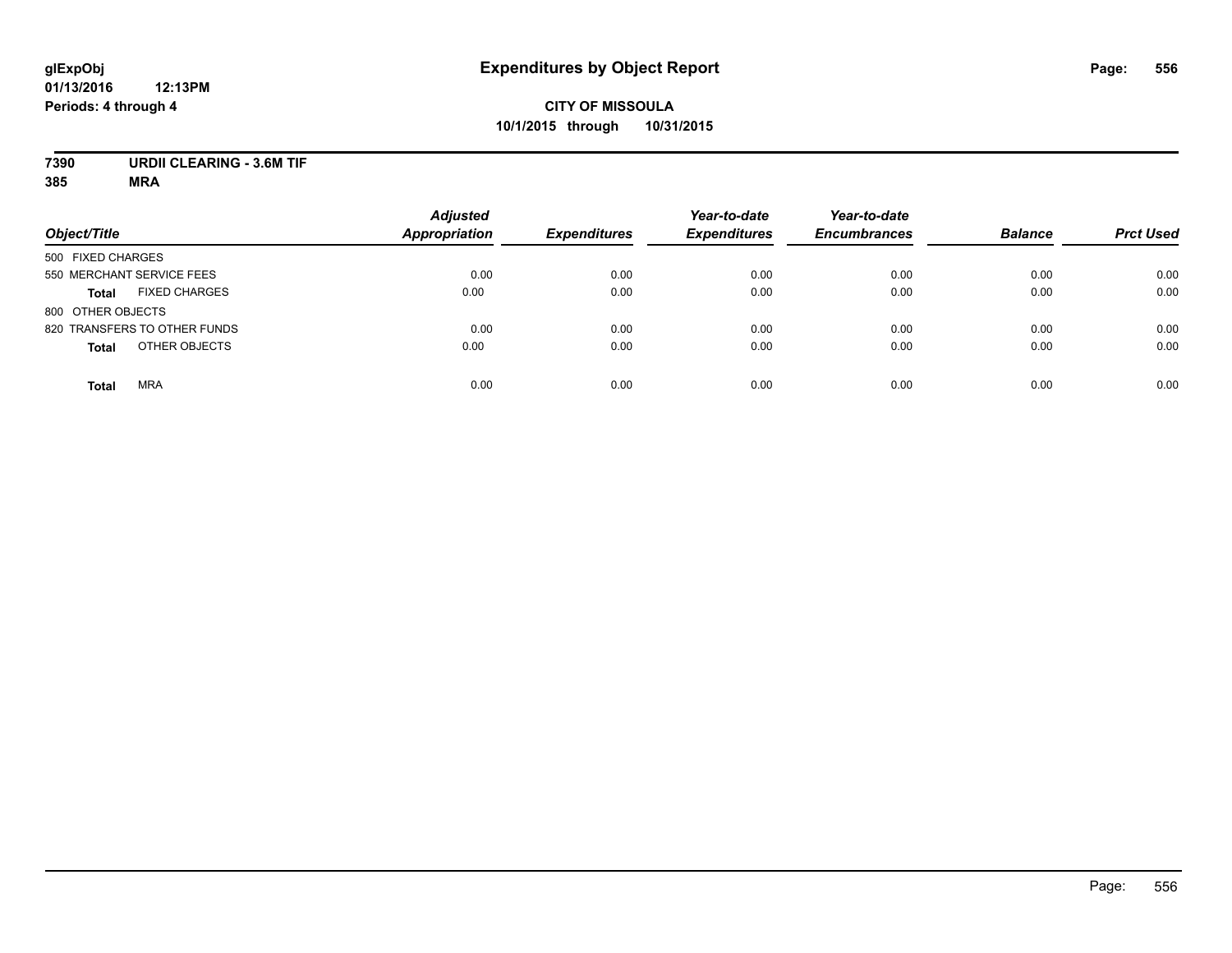**7390 URDII CLEARING - 3.6M TIF**

**390 NON-DEPARTMENTAL**

| Object/Title                         | <b>Adjusted</b><br>Appropriation | <b>Expenditures</b> | Year-to-date<br><b>Expenditures</b> | Year-to-date<br><b>Encumbrances</b> | <b>Balance</b> | <b>Prct Used</b> |
|--------------------------------------|----------------------------------|---------------------|-------------------------------------|-------------------------------------|----------------|------------------|
| 500 FIXED CHARGES                    |                                  |                     |                                     |                                     |                |                  |
| 550 MERCHANT SERVICE FEES            | 0.00                             | 0.00                | 0.00                                | 0.00                                | 0.00           | 0.00             |
| <b>FIXED CHARGES</b><br><b>Total</b> | 0.00                             | 0.00                | 0.00                                | 0.00                                | 0.00           | 0.00             |
| 800 OTHER OBJECTS                    |                                  |                     |                                     |                                     |                |                  |
| 820 TRANSFERS TO OTHER FUNDS         | 1,872,885.00                     | 0.00                | 0.00                                | 0.00                                | 1,872,885.00   | 0.00             |
| OTHER OBJECTS<br><b>Total</b>        | 1.872.885.00                     | 0.00                | 0.00                                | 0.00                                | 1,872,885.00   | 0.00             |
| NON-DEPARTMENTAL<br><b>Total</b>     | 1,872,885.00                     | 0.00                | 0.00                                | 0.00                                | 1.872.885.00   | 0.00             |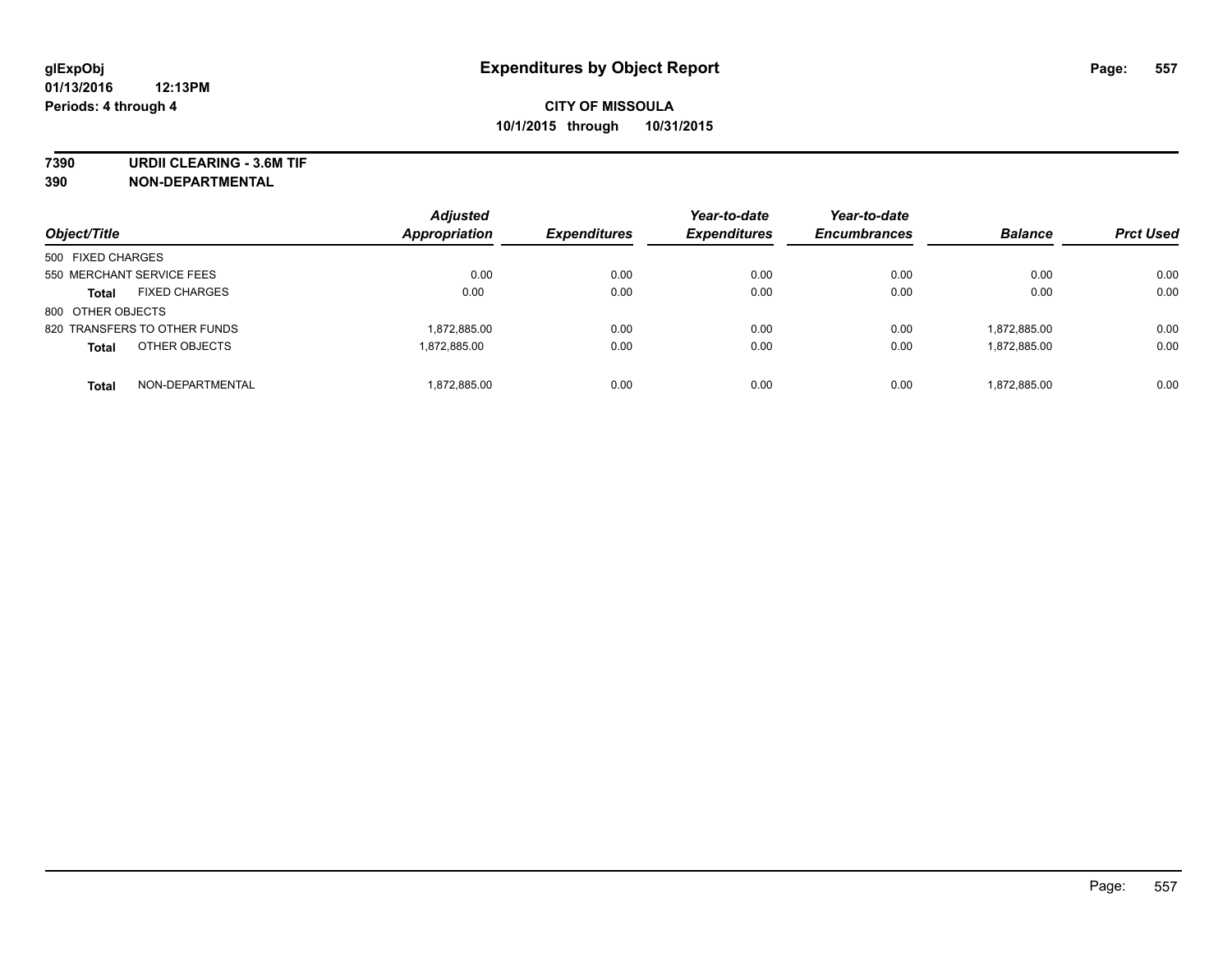#### **7390 URDII CLEARING - 3.6M TIF**

| Object/Title                              | <b>Adjusted</b><br>Appropriation | <b>Expenditures</b> | Year-to-date<br><b>Expenditures</b> | Year-to-date<br><b>Encumbrances</b> | <b>Balance</b> | <b>Prct Used</b> |
|-------------------------------------------|----------------------------------|---------------------|-------------------------------------|-------------------------------------|----------------|------------------|
| 500 FIXED CHARGES                         |                                  |                     |                                     |                                     |                |                  |
| 550 MERCHANT SERVICE FEES                 | 0.00                             | 0.00                | 0.00                                | 0.00                                | 0.00           | 0.00             |
| <b>FIXED CHARGES</b><br><b>Total</b>      | 0.00                             | 0.00                | 0.00                                | 0.00                                | 0.00           | 0.00             |
| 800 OTHER OBJECTS                         |                                  |                     |                                     |                                     |                |                  |
| 820 TRANSFERS TO OTHER FUNDS              | 1,872,885.00                     | 0.00                | 0.00                                | 0.00                                | 1,872,885.00   | 0.00             |
| OTHER OBJECTS<br><b>Total</b>             | 1,872,885.00                     | 0.00                | 0.00                                | 0.00                                | 1,872,885.00   | 0.00             |
| URDII CLEARING - 3.6M TIF<br><b>Total</b> | 1,872,885.00                     | 0.00                | 0.00                                | 0.00                                | 1,872,885.00   | 0.00             |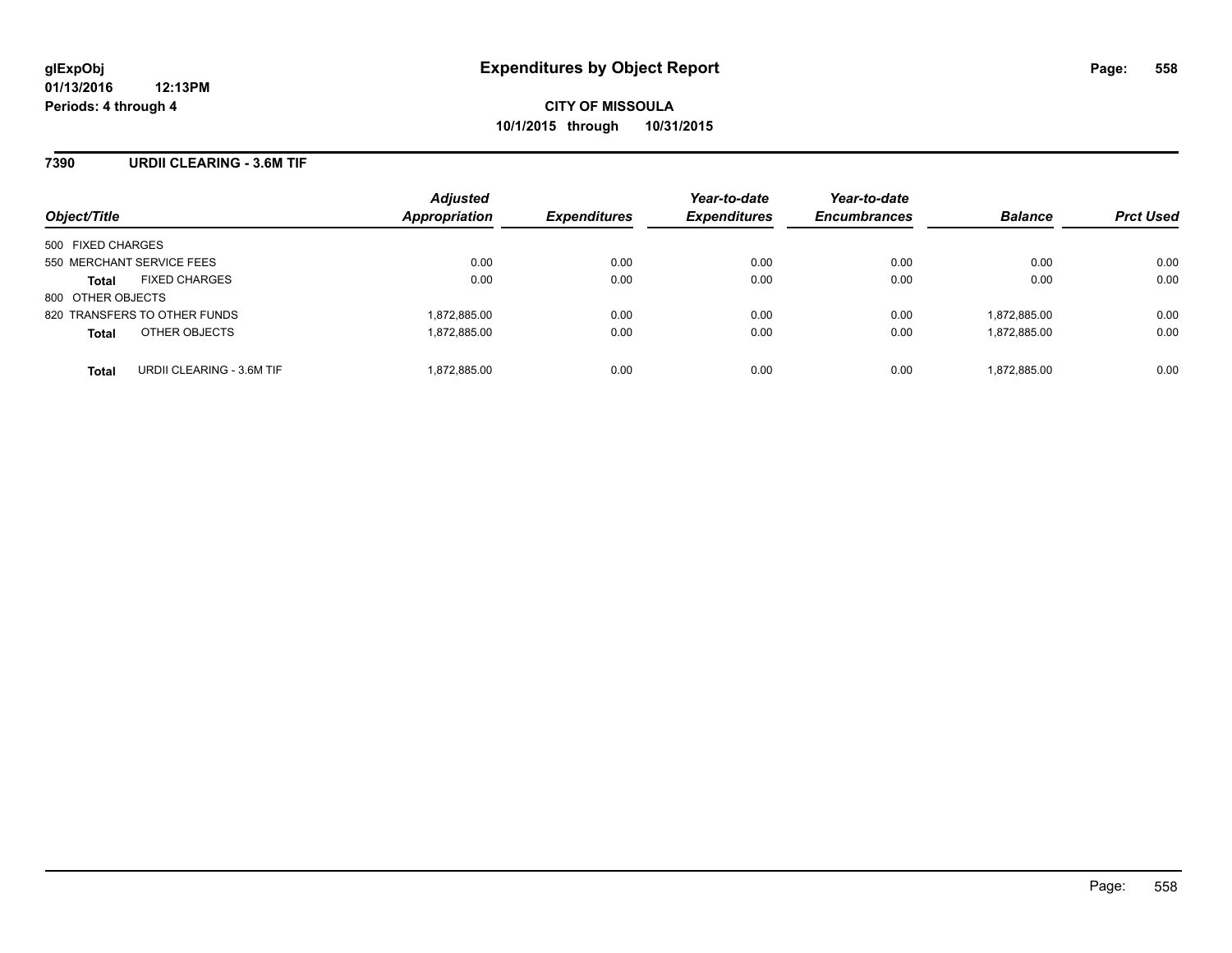### **CITY OF MISSOULA 10/1/2015 through 10/31/2015**

#### **7391 MRA - URD I FUND 385 MRA**

| Object/Title      |                           | <b>Adjusted</b><br>Appropriation | <b>Expenditures</b> | Year-to-date<br><b>Expenditures</b> | Year-to-date<br><b>Encumbrances</b> | <b>Balance</b> | <b>Prct Used</b> |
|-------------------|---------------------------|----------------------------------|---------------------|-------------------------------------|-------------------------------------|----------------|------------------|
| 500 FIXED CHARGES |                           |                                  |                     |                                     |                                     |                |                  |
|                   | 550 MERCHANT SERVICE FEES | 0.00                             | 0.00                | 0.00                                | 0.00                                | 0.00           | 0.00             |
| Total             | <b>FIXED CHARGES</b>      | 0.00                             | 0.00                | 0.00                                | 0.00                                | 0.00           | 0.00             |
| Total             | <b>MRA</b>                | 0.00                             | 0.00                | 0.00                                | 0.00                                | 0.00           | 0.00             |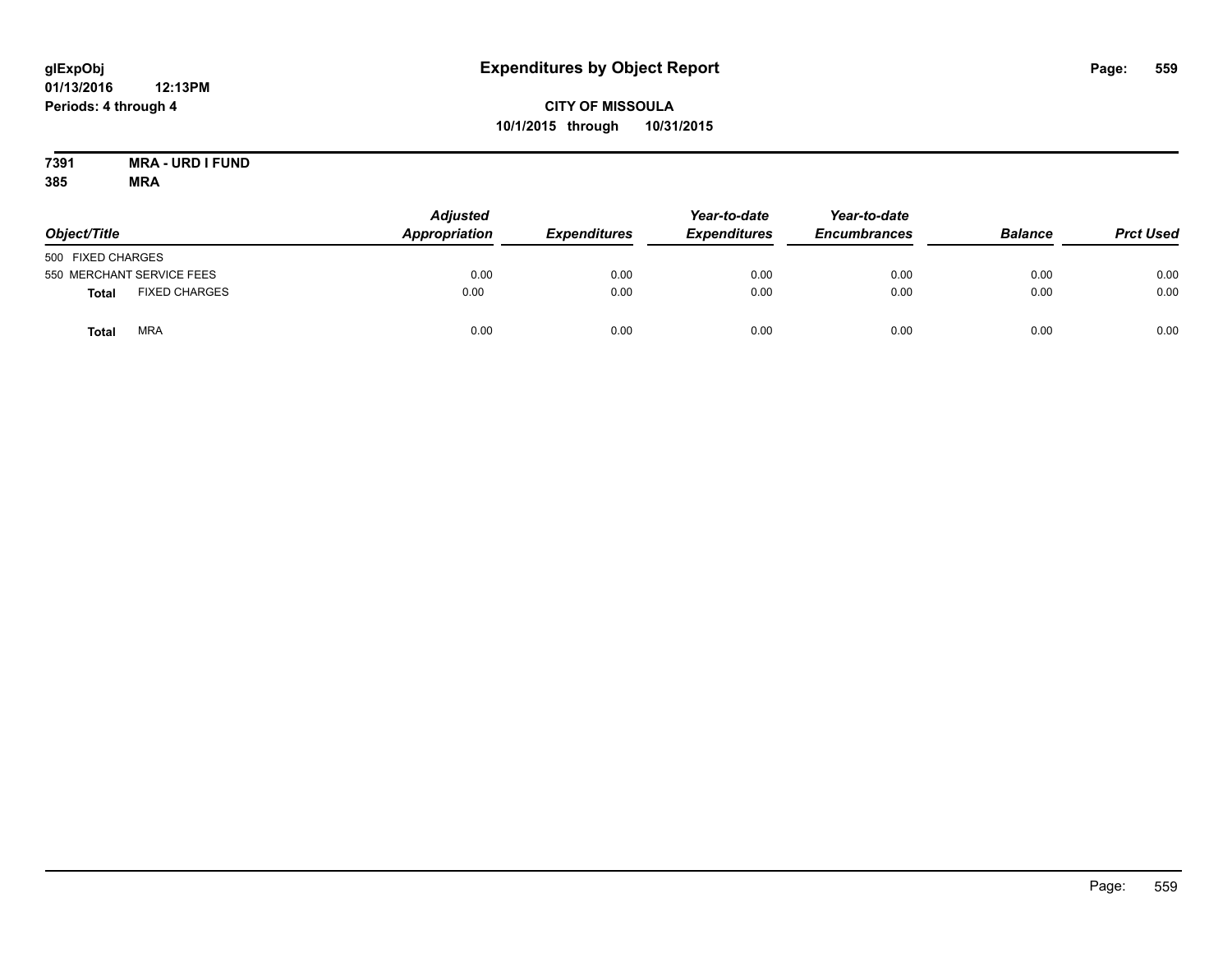# **7391 MRA - URD I FUND**

**900 DEPRECIATION**

| Object/Title                         | <b>Adjusted</b><br>Appropriation | <b>Expenditures</b> | Year-to-date<br><b>Expenditures</b> | Year-to-date<br><b>Encumbrances</b> | <b>Balance</b> | <b>Prct Used</b> |
|--------------------------------------|----------------------------------|---------------------|-------------------------------------|-------------------------------------|----------------|------------------|
| 500 FIXED CHARGES                    |                                  |                     |                                     |                                     |                |                  |
| 550 MERCHANT SERVICE FEES            | 0.00                             | 0.00                | 0.00                                | 0.00                                | 0.00           | 0.00             |
| <b>FIXED CHARGES</b><br><b>Total</b> | 0.00                             | 0.00                | 0.00                                | 0.00                                | 0.00           | 0.00             |
| <b>DEPRECIATION</b><br><b>Total</b>  | 0.00                             | 0.00                | 0.00                                | 0.00                                | 0.00           | 0.00             |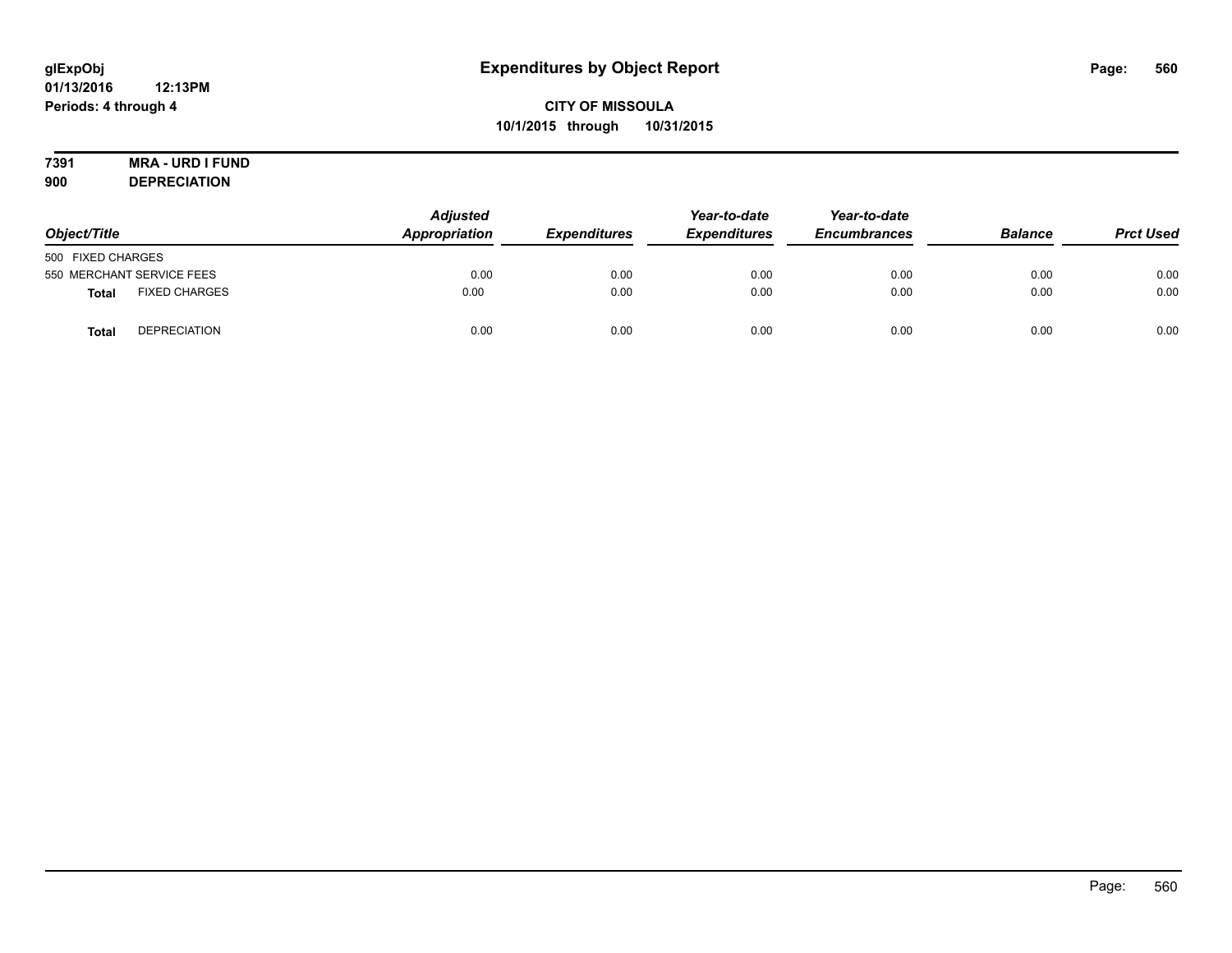**CITY OF MISSOULA 10/1/2015 through 10/31/2015**

**7391 MRA - URD I FUND**

| Object/Title                         | <b>Adjusted</b><br>Appropriation | <b>Expenditures</b> | Year-to-date<br><b>Expenditures</b> | Year-to-date<br><b>Encumbrances</b> | <b>Balance</b> | <b>Prct Used</b> |
|--------------------------------------|----------------------------------|---------------------|-------------------------------------|-------------------------------------|----------------|------------------|
| 500 FIXED CHARGES                    |                                  |                     |                                     |                                     |                |                  |
| 550 MERCHANT SERVICE FEES            | 0.00                             | 0.00                | 0.00                                | 0.00                                | 0.00           | 0.00             |
| <b>FIXED CHARGES</b><br><b>Total</b> | 0.00                             | 0.00                | 0.00                                | 0.00                                | 0.00           | 0.00             |
| MRA - URD I FUND<br>Total            | 0.00                             | 0.00                | 0.00                                | 0.00                                | 0.00           | 0.00             |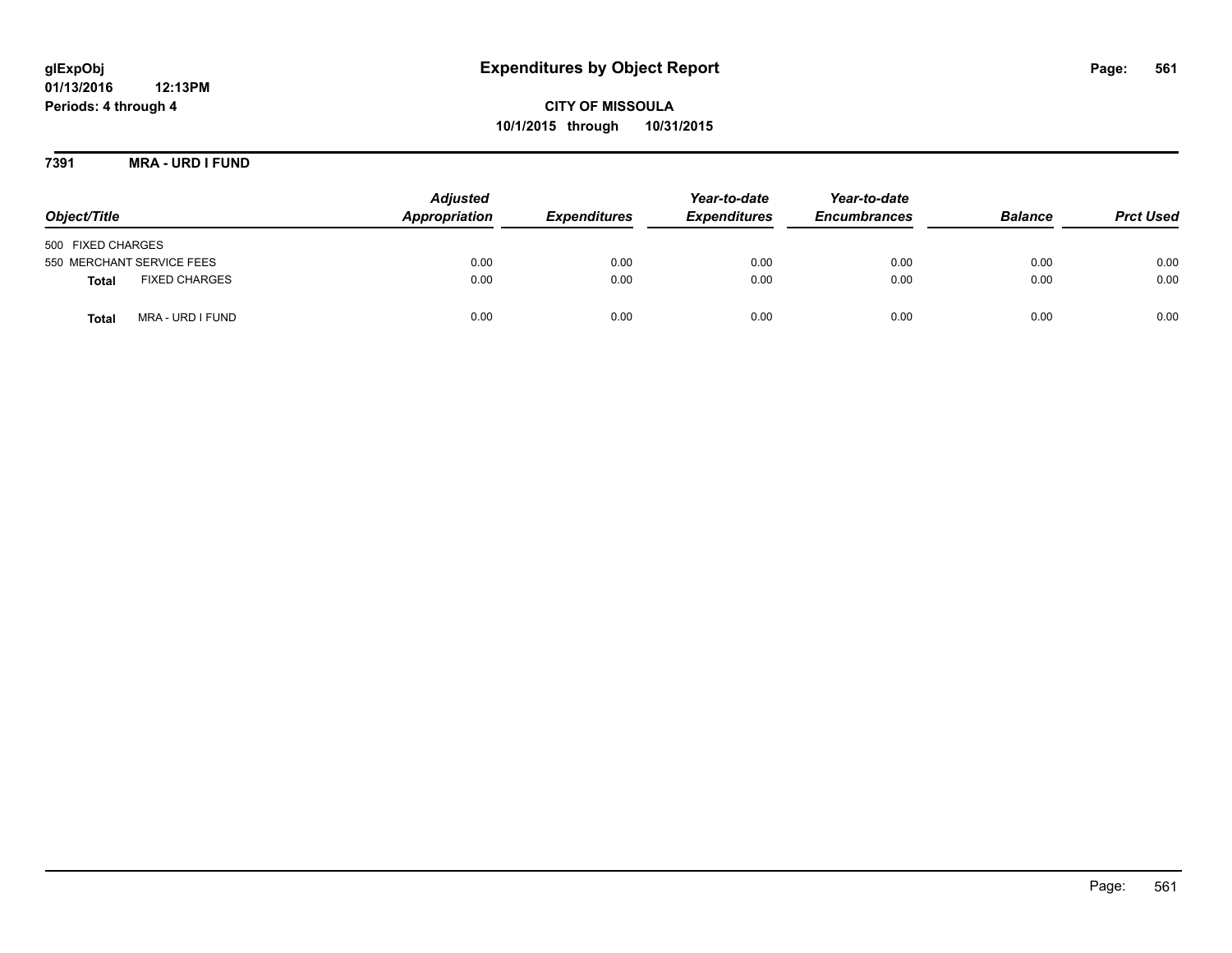**7392 MRA - URD II FUND**

|                              |                                   | <b>Adjusted</b>      |                     | Year-to-date        | Year-to-date        |                |                  |
|------------------------------|-----------------------------------|----------------------|---------------------|---------------------|---------------------|----------------|------------------|
| Object/Title                 |                                   | <b>Appropriation</b> | <b>Expenditures</b> | <b>Expenditures</b> | <b>Encumbrances</b> | <b>Balance</b> | <b>Prct Used</b> |
| 300 PURCHASED SERVICES       |                                   |                      |                     |                     |                     |                |                  |
| 344 TELEPHONE SERVICE        |                                   | 0.00                 | 0.00                | 0.00                | 0.00                | 0.00           | 0.00             |
| 350 PROFESSIONAL SERVICES    |                                   | 169,272.00           | 7,914.74            | 51,298.01           | 0.00                | 117,973.99     | 30.31            |
| <b>Total</b>                 | PURCHASED SERVICES                | 169,272.00           | 7,914.74            | 51,298.01           | 0.00                | 117.973.99     | 30.31            |
| 500 FIXED CHARGES            |                                   |                      |                     |                     |                     |                |                  |
| 550 MERCHANT SERVICE FEES    |                                   | 0.00                 | 0.00                | 0.00                | 0.00                | 0.00           | 0.00             |
| <b>Total</b>                 | <b>FIXED CHARGES</b>              | 0.00                 | 0.00                | 0.00                | 0.00                | 0.00           | 0.00             |
| 700 GRANTS & CONTRIBUTIONS   |                                   |                      |                     |                     |                     |                |                  |
| 700 GRANTS & CONTRIBUTIONS   |                                   | 98,607.00            | 0.00                | 3,000.00            | 0.00                | 95,607.00      | 3.04             |
| <b>Total</b>                 | <b>GRANTS &amp; CONTRIBUTIONS</b> | 98,607.00            | 0.00                | 3,000.00            | 0.00                | 95,607.00      | 3.04             |
| 800 OTHER OBJECTS            |                                   |                      |                     |                     |                     |                |                  |
| 820 TRANSFERS TO OTHER FUNDS |                                   | 250,000.00           | 0.00                | 0.00                | 0.00                | 250.000.00     | 0.00             |
| 845 CONTINGENCY              |                                   | 611,369.00           | 0.00                | 0.00                | 0.00                | 611.369.00     | 0.00             |
| Total                        | OTHER OBJECTS                     | 861,369.00           | 0.00                | 0.00                | 0.00                | 861,369.00     | 0.00             |
| 900 CAPITAL OUTLAY           |                                   |                      |                     |                     |                     |                |                  |
| 910 LAND                     |                                   | 0.00                 | 0.00                | 0.00                | 0.00                | 0.00           | 0.00             |
| 920 BUILDINGS                |                                   | 0.00                 | 0.00                | 0.00                | 0.00                | 0.00           | 0.00             |
| 930 IMPROVEMENTS             |                                   | 680,000.00           | 0.00                | 224,426.02          | 0.00                | 455,573.98     | 33.00            |
| <b>Total</b>                 | <b>CAPITAL OUTLAY</b>             | 680,000.00           | 0.00                | 224,426.02          | 0.00                | 455,573.98     | 33.00            |
| <b>MRA</b><br><b>Total</b>   |                                   | 1,809,248.00         | 7,914.74            | 278,724.03          | 0.00                | 1,530,523.97   | 15.41            |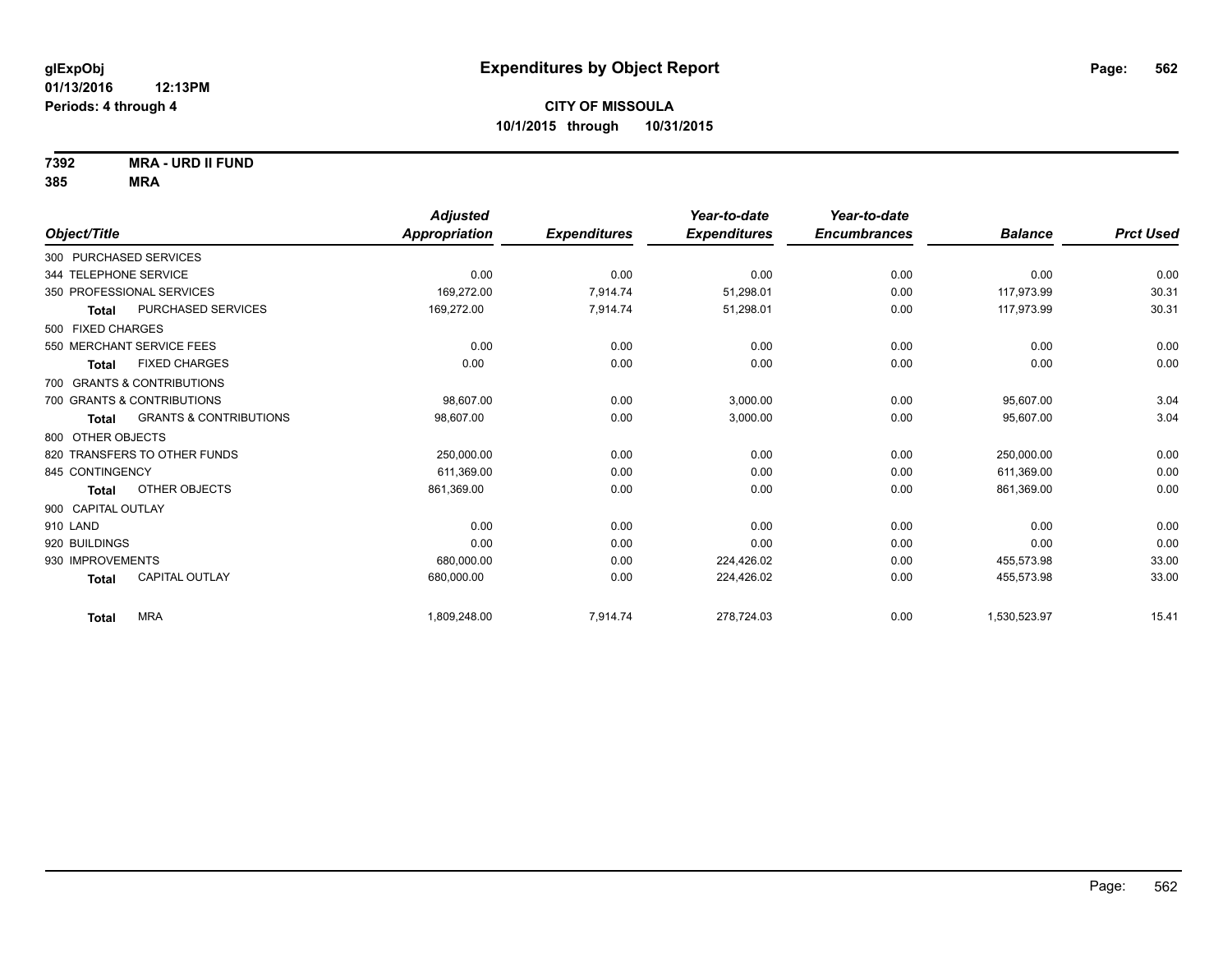**7392 MRA - URD II FUND**

|                                                   | <b>Adjusted</b> |                     | Year-to-date        | Year-to-date        |                |                  |
|---------------------------------------------------|-----------------|---------------------|---------------------|---------------------|----------------|------------------|
| Object/Title                                      | Appropriation   | <b>Expenditures</b> | <b>Expenditures</b> | <b>Encumbrances</b> | <b>Balance</b> | <b>Prct Used</b> |
| 300 PURCHASED SERVICES                            |                 |                     |                     |                     |                |                  |
| 344 TELEPHONE SERVICE                             | 0.00            | 0.00                | 0.00                | 0.00                | 0.00           | 0.00             |
| 350 PROFESSIONAL SERVICES                         | 169,272.00      | 7,914.74            | 51,298.01           | 0.00                | 117,973.99     | 30.31            |
| <b>PURCHASED SERVICES</b><br><b>Total</b>         | 169,272.00      | 7,914.74            | 51,298.01           | 0.00                | 117.973.99     | 30.31            |
| 500 FIXED CHARGES                                 |                 |                     |                     |                     |                |                  |
| 550 MERCHANT SERVICE FEES                         | 0.00            | 0.00                | 0.00                | 0.00                | 0.00           | 0.00             |
| <b>FIXED CHARGES</b><br><b>Total</b>              | 0.00            | 0.00                | 0.00                | 0.00                | 0.00           | 0.00             |
| 700 GRANTS & CONTRIBUTIONS                        |                 |                     |                     |                     |                |                  |
| 700 GRANTS & CONTRIBUTIONS                        | 98.607.00       | 0.00                | 3,000.00            | 0.00                | 95,607.00      | 3.04             |
| <b>GRANTS &amp; CONTRIBUTIONS</b><br><b>Total</b> | 98,607.00       | 0.00                | 3,000.00            | 0.00                | 95,607.00      | 3.04             |
| 800 OTHER OBJECTS                                 |                 |                     |                     |                     |                |                  |
| 820 TRANSFERS TO OTHER FUNDS                      | 250,000.00      | 0.00                | 0.00                | 0.00                | 250,000.00     | 0.00             |
| 845 CONTINGENCY                                   | 611,369.00      | 0.00                | 0.00                | 0.00                | 611,369.00     | 0.00             |
| OTHER OBJECTS<br><b>Total</b>                     | 861,369.00      | 0.00                | 0.00                | 0.00                | 861,369.00     | 0.00             |
| 900 CAPITAL OUTLAY                                |                 |                     |                     |                     |                |                  |
| 910 LAND                                          | 0.00            | 0.00                | 0.00                | 0.00                | 0.00           | 0.00             |
| 920 BUILDINGS                                     | 0.00            | 0.00                | 0.00                | 0.00                | 0.00           | 0.00             |
| 930 IMPROVEMENTS                                  | 680,000.00      | 0.00                | 224,426.02          | 0.00                | 455,573.98     | 33.00            |
| <b>CAPITAL OUTLAY</b><br><b>Total</b>             | 680,000.00      | 0.00                | 224,426.02          | 0.00                | 455,573.98     | 33.00            |
| MRA - URD II FUND<br><b>Total</b>                 | 1,809,248.00    | 7,914.74            | 278,724.03          | 0.00                | 1,530,523.97   | 15.41            |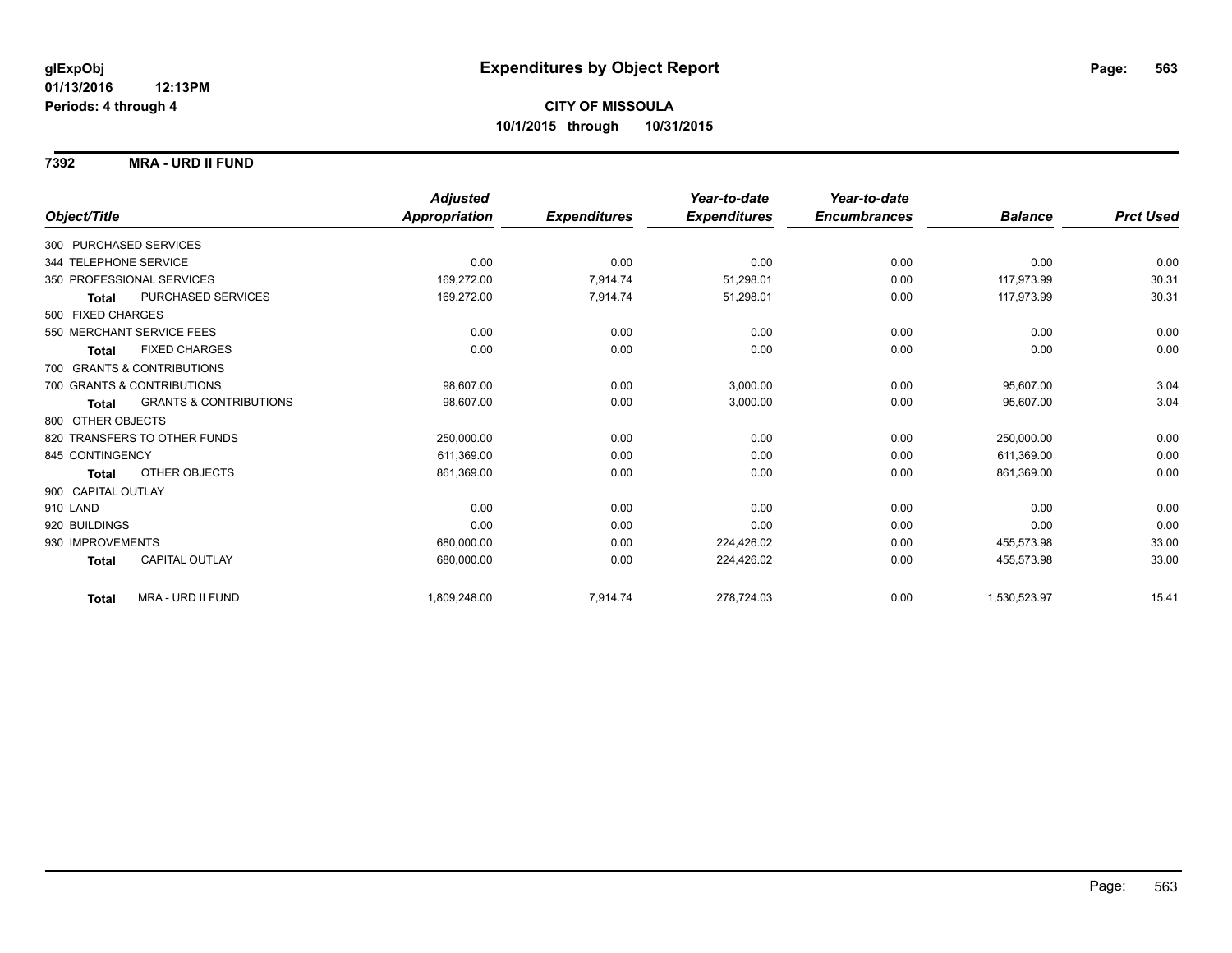**7393 MRA - URD III FUND**

|                                                   | <b>Adjusted</b> |                     | Year-to-date        | Year-to-date        |                |                  |
|---------------------------------------------------|-----------------|---------------------|---------------------|---------------------|----------------|------------------|
| Object/Title                                      | Appropriation   | <b>Expenditures</b> | <b>Expenditures</b> | <b>Encumbrances</b> | <b>Balance</b> | <b>Prct Used</b> |
| 100 PERSONAL SERVICES                             |                 |                     |                     |                     |                |                  |
| 110 SALARIES AND WAGES                            | 372,712.00      | 25,253.46           | 94,335.81           | 0.00                | 278,376.19     | 25.31            |
| 115 SALARIES/HEALTH INSURANCE BENEFIT             | 0.00            | 0.00                | 0.00                | 0.00                | 0.00           | 0.00             |
| 120 OVERTIME/TERMINATION                          | 5,000.00        | 0.00                | 144.37              | 0.00                | 4,855.63       | 2.89             |
| 140 EMPLOYER CONTRIBUTIONS                        | 123,117.00      | 8,238.12            | 34,488.24           | 0.00                | 88,628.76      | 28.01            |
| <b>141 STATE RETIREMENT CONTRIBUTIONS</b>         | 0.00            | 0.00                | 43.83               | 0.00                | $-43.83$       | 0.00             |
| 190 PENSION EXPENSE                               | 0.00            | 0.00                | 0.00                | 0.00                | 0.00           | 0.00             |
| PERSONAL SERVICES<br>Total                        | 500,829.00      | 33,491.58           | 129,012.25          | 0.00                | 371,816.75     | 25.76            |
| 200 SUPPLIES                                      |                 |                     |                     |                     |                |                  |
| 210 OFFICE SUPPLIES                               | 4,000.00        | 24.92               | 848.14              | 0.00                | 3,151.86       | 21.20            |
| 220 OPERATING SUPPLIES                            | 500.00          | 0.00                | 135.96              | 0.00                | 364.04         | 27.19            |
| 230 REPAIR/MAINTENANCE                            | 828.00          | 0.00                | 0.00                | 0.00                | 828.00         | 0.00             |
| 231 GASOLINE                                      | 400.00          | 0.00                | 39.40               | 0.00                | 360.60         | 9.85             |
| 240 OTHER SUPPLIES                                | 3,398.00        | 0.00                | 0.00                | 0.00                | 3,398.00       | 0.00             |
| <b>SUPPLIES</b><br>Total                          | 9,126.00        | 24.92               | 1,023.50            | 0.00                | 8,102.50       | 11.22            |
| 300 PURCHASED SERVICES                            |                 |                     |                     |                     |                |                  |
| 310 COMMUNICATIONS                                | 800.00          | 6.90                | 51.82               | 0.00                | 748.18         | 6.48             |
| 320 PRINTING & DUPLICATING                        | 3,000.00        | 240.79              | 375.74              | 0.00                | 2,624.26       | 12.52            |
| 330 PUBLICITY, SUBSCRIPTIONS & DUES               | 3,000.00        | 0.00                | 656.00              | 0.00                | 2,344.00       | 21.87            |
| 344 TELEPHONE SERVICE                             | 1,300.00        | 75.95               | 193.90              | 0.00                | 1,106.10       | 14.92            |
| 345 GARBAGE                                       | 565.00          | 43.26               | 172.83              | 0.00                | 392.17         | 30.59            |
| 350 PROFESSIONAL SERVICES                         | 506,863.00      | 216,913.97          | 392,258.78          | 0.00                | 114,604.22     | 77.39            |
| 360 REPAIR & MAINTENANCE                          | 6,990.00        | 326.97              | 980.91              | 0.00                | 6,009.09       | 14.03            |
| 370 TRAVEL                                        | 3,500.00        | 417.20              | 417.20              | 0.00                | 3,082.80       | 11.92            |
| 380 TRAINING                                      | 4,500.00        | 195.00              | 424.18              | 0.00                | 4,075.82       | 9.43             |
| 390 OTHER PURCHASED SERVICES                      | 500.00          | 0.00                | 0.00                | 0.00                | 500.00         | 0.00             |
| PURCHASED SERVICES<br><b>Total</b>                | 531,018.00      | 218,220.04          | 395,531.36          | 0.00                | 135,486.64     | 74.49            |
| 500 FIXED CHARGES                                 |                 |                     |                     |                     |                |                  |
| 550 MERCHANT SERVICE FEES                         | 0.00            | 0.00                | 0.00                | 0.00                | 0.00           | 0.00             |
| <b>FIXED CHARGES</b><br>Total                     | 0.00            | 0.00                | 0.00                | 0.00                | 0.00           | 0.00             |
| 700 GRANTS & CONTRIBUTIONS                        |                 |                     |                     |                     |                |                  |
| 700 GRANTS & CONTRIBUTIONS                        | 2,198,424.00    | 0.00                | 0.00                | 0.00                | 2,198,424.00   | 0.00             |
| <b>GRANTS &amp; CONTRIBUTIONS</b><br><b>Total</b> | 2,198,424.00    | 0.00                | 0.00                | 0.00                | 2,198,424.00   | 0.00             |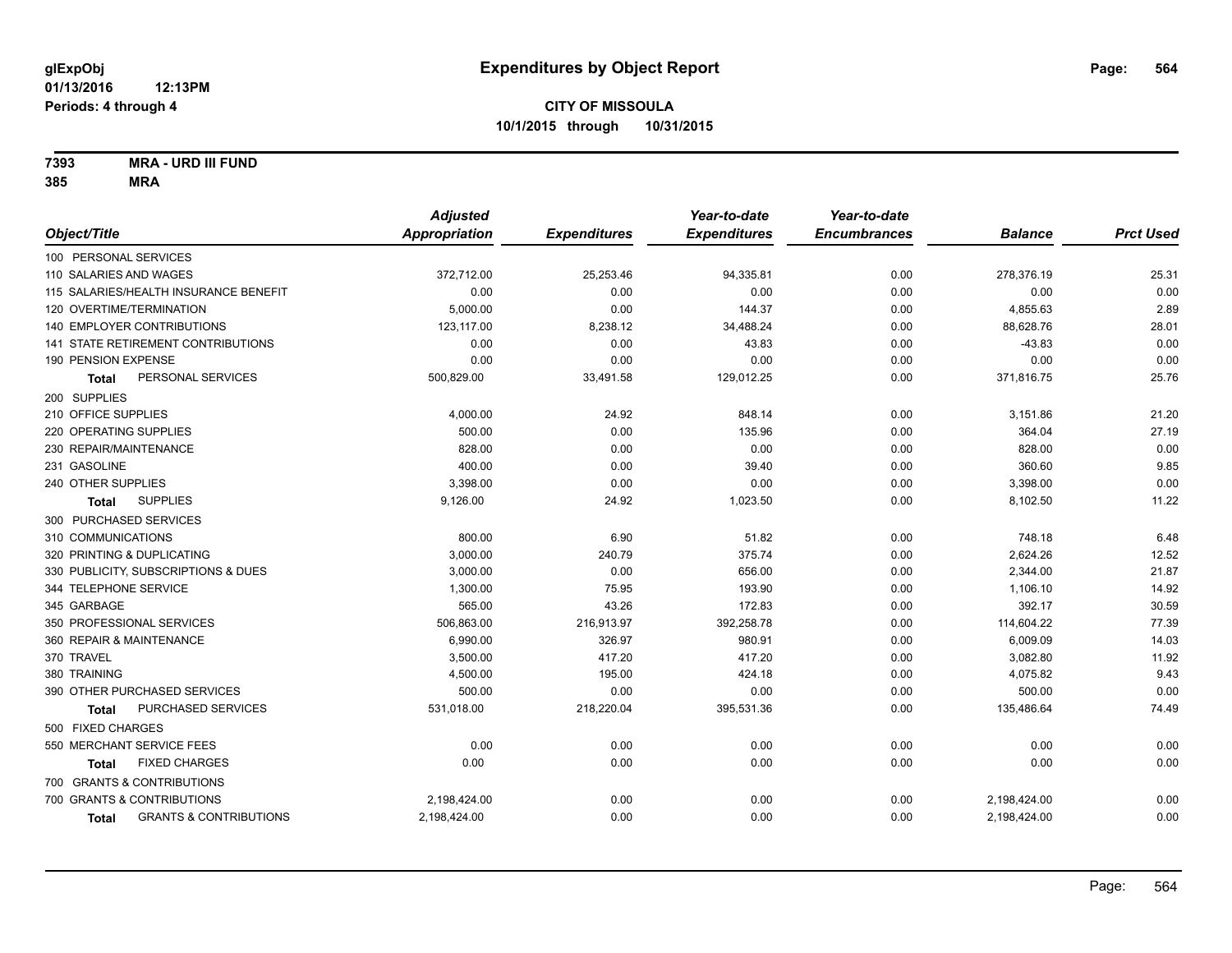| 7393    | <b>MRA - URD III FUND</b> |
|---------|---------------------------|
| $- - -$ |                           |

|                           |                              | <b>Adjusted</b>      |                     | Year-to-date        | Year-to-date        | <b>Balance</b> | <b>Prct Used</b> |
|---------------------------|------------------------------|----------------------|---------------------|---------------------|---------------------|----------------|------------------|
| Object/Title              |                              | <b>Appropriation</b> | <b>Expenditures</b> | <b>Expenditures</b> | <b>Encumbrances</b> |                |                  |
| 800 OTHER OBJECTS         |                              |                      |                     |                     |                     |                |                  |
|                           | 820 TRANSFERS TO OTHER FUNDS | 0.00                 | 0.00                | 0.00                | 0.00                | 0.00           | 0.00             |
| 845 CONTINGENCY           |                              | 784.332.00           | 0.00                | 0.00                | 0.00                | 784.332.00     | 0.00             |
| <b>Total</b>              | OTHER OBJECTS                | 784.332.00           | 0.00                | 0.00                | 0.00                | 784.332.00     | 0.00             |
| 900 CAPITAL OUTLAY        |                              |                      |                     |                     |                     |                |                  |
| 930 IMPROVEMENTS          |                              | 2.115.956.00         | 0.00                | 8.658.00            | 0.00                | 2.107.298.00   | 0.41             |
| 940 MACHINERY & EQUIPMENT |                              | 0.00                 | 0.00                | 0.00                | 0.00                | 0.00           | 0.00             |
| <b>Total</b>              | <b>CAPITAL OUTLAY</b>        | 2.115.956.00         | 0.00                | 8.658.00            | 0.00                | 2,107,298.00   | 0.41             |
| <b>Total</b>              | <b>MRA</b>                   | 6.139.685.00         | 251.736.54          | 534.225.11          | 0.00                | 5.605.459.89   | 8.70             |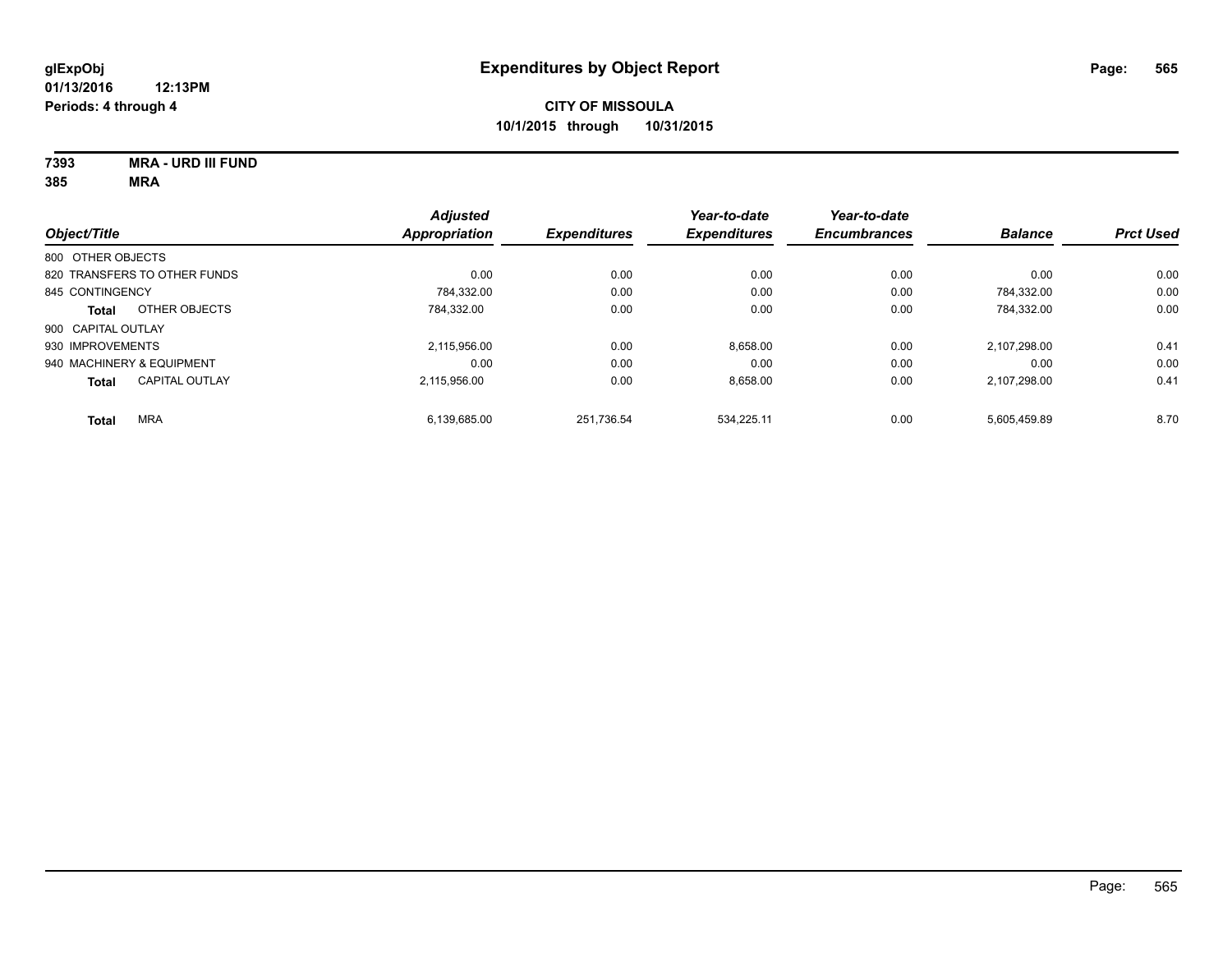### **7393 MRA - URD III FUND**

**395 PARKING COMMISSION**

| Object/Title                          | <b>Adjusted</b><br>Appropriation | <b>Expenditures</b> | Year-to-date<br><b>Expenditures</b> | Year-to-date<br><b>Encumbrances</b> | <b>Balance</b> | <b>Prct Used</b> |
|---------------------------------------|----------------------------------|---------------------|-------------------------------------|-------------------------------------|----------------|------------------|
| 100 PERSONAL SERVICES                 |                                  |                     |                                     |                                     |                |                  |
| 115 SALARIES/HEALTH INSURANCE BENEFIT | 0.00                             | 0.00                | 0.00                                | 0.00                                | 0.00           | 0.00             |
| PERSONAL SERVICES<br>Total            | 0.00                             | 0.00                | 0.00                                | 0.00                                | 0.00           | 0.00             |
| PARKING COMMISSION<br>Total           | 0.00                             | 0.00                | 0.00                                | 0.00                                | 0.00           | 0.00             |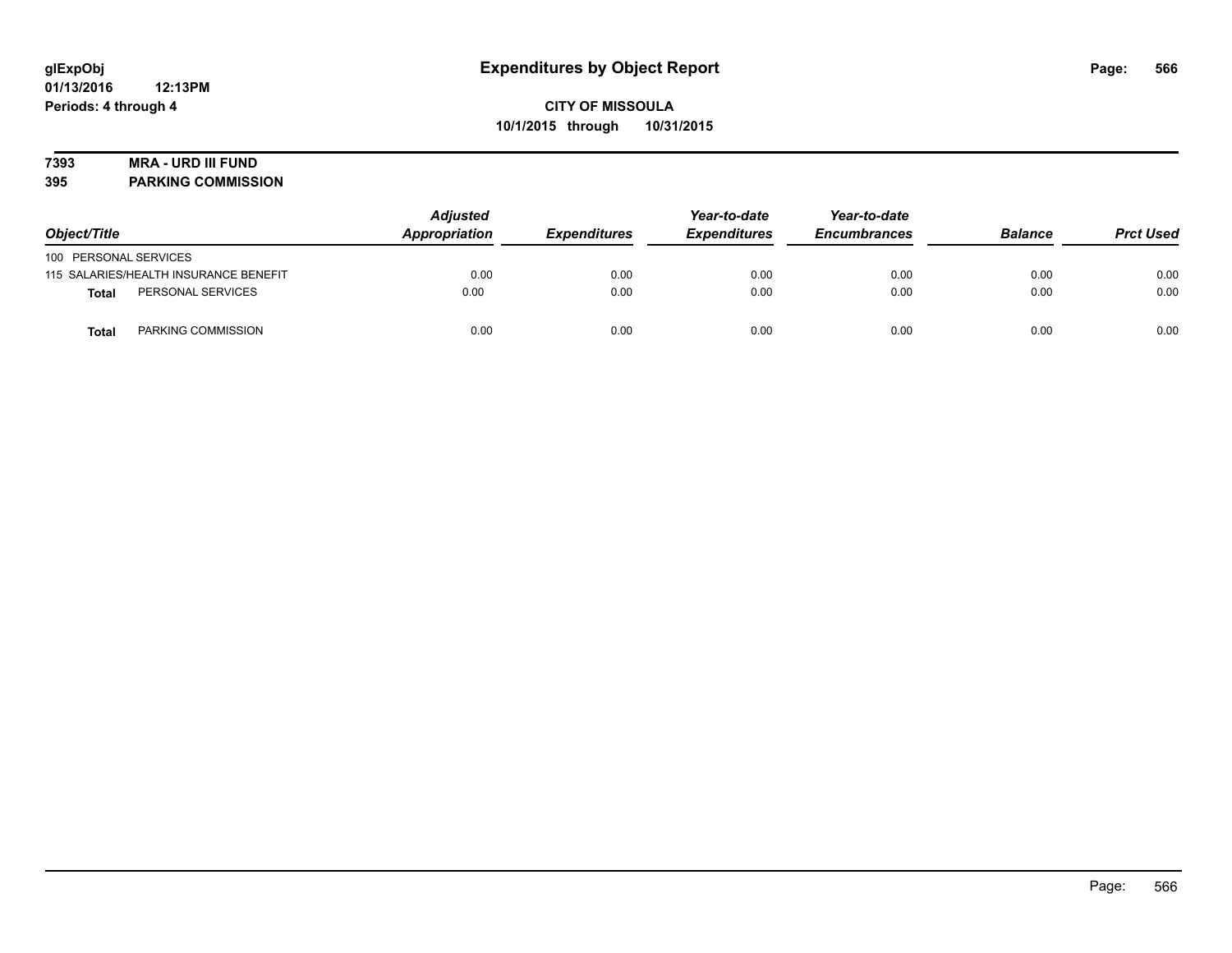# **7393 MRA - URD III FUND**

**900 DEPRECIATION**

| Object/Title              |                      | <b>Adjusted</b><br><b>Appropriation</b> | <b>Expenditures</b> | Year-to-date<br><b>Expenditures</b> | Year-to-date<br><b>Encumbrances</b> | <b>Balance</b> | <b>Prct Used</b> |
|---------------------------|----------------------|-----------------------------------------|---------------------|-------------------------------------|-------------------------------------|----------------|------------------|
| 500 FIXED CHARGES         |                      |                                         |                     |                                     |                                     |                |                  |
| 550 MERCHANT SERVICE FEES |                      | 0.00                                    | 0.00                | 0.00                                | 0.00                                | 0.00           | 0.00             |
| <b>Total</b>              | <b>FIXED CHARGES</b> | 0.00                                    | 0.00                | 0.00                                | 0.00                                | 0.00           | 0.00             |
| 800 OTHER OBJECTS         |                      |                                         |                     |                                     |                                     |                |                  |
| 830 DEPRECIATION          |                      | 0.00                                    | 0.00                | 0.00                                | 0.00                                | 0.00           | 0.00             |
| <b>Total</b>              | OTHER OBJECTS        | 0.00                                    | 0.00                | 0.00                                | 0.00                                | 0.00           | 0.00             |
| <b>Total</b>              | <b>DEPRECIATION</b>  | 0.00                                    | 0.00                | 0.00                                | 0.00                                | 0.00           | 0.00             |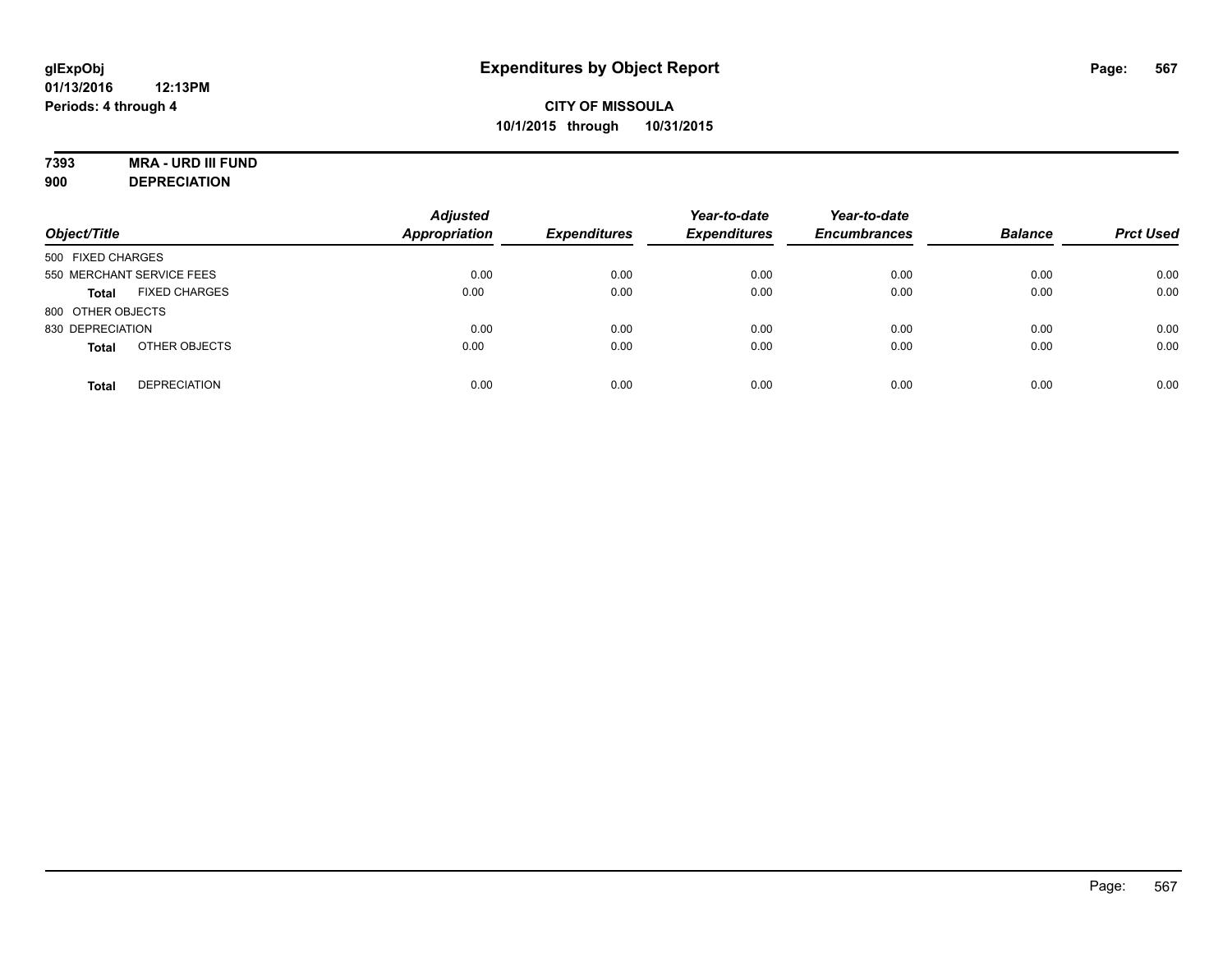**7393 MRA - URD III FUND**

|                                                   | <b>Adjusted</b> |                     | Year-to-date        | Year-to-date        |                |                  |
|---------------------------------------------------|-----------------|---------------------|---------------------|---------------------|----------------|------------------|
| Object/Title                                      | Appropriation   | <b>Expenditures</b> | <b>Expenditures</b> | <b>Encumbrances</b> | <b>Balance</b> | <b>Prct Used</b> |
| 100 PERSONAL SERVICES                             |                 |                     |                     |                     |                |                  |
| 110 SALARIES AND WAGES                            | 372,712.00      | 25,253.46           | 94,335.81           | 0.00                | 278,376.19     | 25.31            |
| 115 SALARIES/HEALTH INSURANCE BENEFIT             | 0.00            | 0.00                | 0.00                | 0.00                | 0.00           | 0.00             |
| 120 OVERTIME/TERMINATION                          | 5,000.00        | 0.00                | 144.37              | 0.00                | 4,855.63       | 2.89             |
| 140 EMPLOYER CONTRIBUTIONS                        | 123,117.00      | 8,238.12            | 34,488.24           | 0.00                | 88,628.76      | 28.01            |
| 141 STATE RETIREMENT CONTRIBUTIONS                | 0.00            | 0.00                | 43.83               | 0.00                | $-43.83$       | 0.00             |
| 190 PENSION EXPENSE                               | 0.00            | 0.00                | 0.00                | 0.00                | 0.00           | 0.00             |
| PERSONAL SERVICES<br>Total                        | 500,829.00      | 33,491.58           | 129,012.25          | 0.00                | 371,816.75     | 25.76            |
| 200 SUPPLIES                                      |                 |                     |                     |                     |                |                  |
| 210 OFFICE SUPPLIES                               | 4,000.00        | 24.92               | 848.14              | 0.00                | 3,151.86       | 21.20            |
| 220 OPERATING SUPPLIES                            | 500.00          | 0.00                | 135.96              | 0.00                | 364.04         | 27.19            |
| 230 REPAIR/MAINTENANCE                            | 828.00          | 0.00                | 0.00                | 0.00                | 828.00         | 0.00             |
| 231 GASOLINE                                      | 400.00          | 0.00                | 39.40               | 0.00                | 360.60         | 9.85             |
| 240 OTHER SUPPLIES                                | 3,398.00        | 0.00                | 0.00                | 0.00                | 3,398.00       | 0.00             |
| <b>SUPPLIES</b><br>Total                          | 9,126.00        | 24.92               | 1,023.50            | 0.00                | 8,102.50       | 11.22            |
| 300 PURCHASED SERVICES                            |                 |                     |                     |                     |                |                  |
| 310 COMMUNICATIONS                                | 800.00          | 6.90                | 51.82               | 0.00                | 748.18         | 6.48             |
| 320 PRINTING & DUPLICATING                        | 3,000.00        | 240.79              | 375.74              | 0.00                | 2,624.26       | 12.52            |
| 330 PUBLICITY, SUBSCRIPTIONS & DUES               | 3,000.00        | 0.00                | 656.00              | 0.00                | 2,344.00       | 21.87            |
| 344 TELEPHONE SERVICE                             | 1,300.00        | 75.95               | 193.90              | 0.00                | 1,106.10       | 14.92            |
| 345 GARBAGE                                       | 565.00          | 43.26               | 172.83              | 0.00                | 392.17         | 30.59            |
| 350 PROFESSIONAL SERVICES                         | 506,863.00      | 216,913.97          | 392,258.78          | 0.00                | 114,604.22     | 77.39            |
| 360 REPAIR & MAINTENANCE                          | 6,990.00        | 326.97              | 980.91              | 0.00                | 6,009.09       | 14.03            |
| 370 TRAVEL                                        | 3,500.00        | 417.20              | 417.20              | 0.00                | 3,082.80       | 11.92            |
| 380 TRAINING                                      | 4,500.00        | 195.00              | 424.18              | 0.00                | 4,075.82       | 9.43             |
| 390 OTHER PURCHASED SERVICES                      | 500.00          | 0.00                | 0.00                | 0.00                | 500.00         | 0.00             |
| PURCHASED SERVICES<br><b>Total</b>                | 531,018.00      | 218,220.04          | 395,531.36          | 0.00                | 135,486.64     | 74.49            |
| 500 FIXED CHARGES                                 |                 |                     |                     |                     |                |                  |
| 550 MERCHANT SERVICE FEES                         | 0.00            | 0.00                | 0.00                | 0.00                | 0.00           | 0.00             |
| <b>FIXED CHARGES</b><br><b>Total</b>              | 0.00            | 0.00                | 0.00                | 0.00                | 0.00           | 0.00             |
| 700 GRANTS & CONTRIBUTIONS                        |                 |                     |                     |                     |                |                  |
| 700 GRANTS & CONTRIBUTIONS                        | 2,198,424.00    | 0.00                | 0.00                | 0.00                | 2,198,424.00   | 0.00             |
| <b>GRANTS &amp; CONTRIBUTIONS</b><br><b>Total</b> | 2,198,424.00    | 0.00                | 0.00                | 0.00                | 2,198,424.00   | 0.00             |
| 800 OTHER OBJECTS                                 |                 |                     |                     |                     |                |                  |
| 820 TRANSFERS TO OTHER FUNDS                      | 0.00            | 0.00                | 0.00                | 0.00                | 0.00           | 0.00             |
|                                                   |                 |                     |                     |                     |                |                  |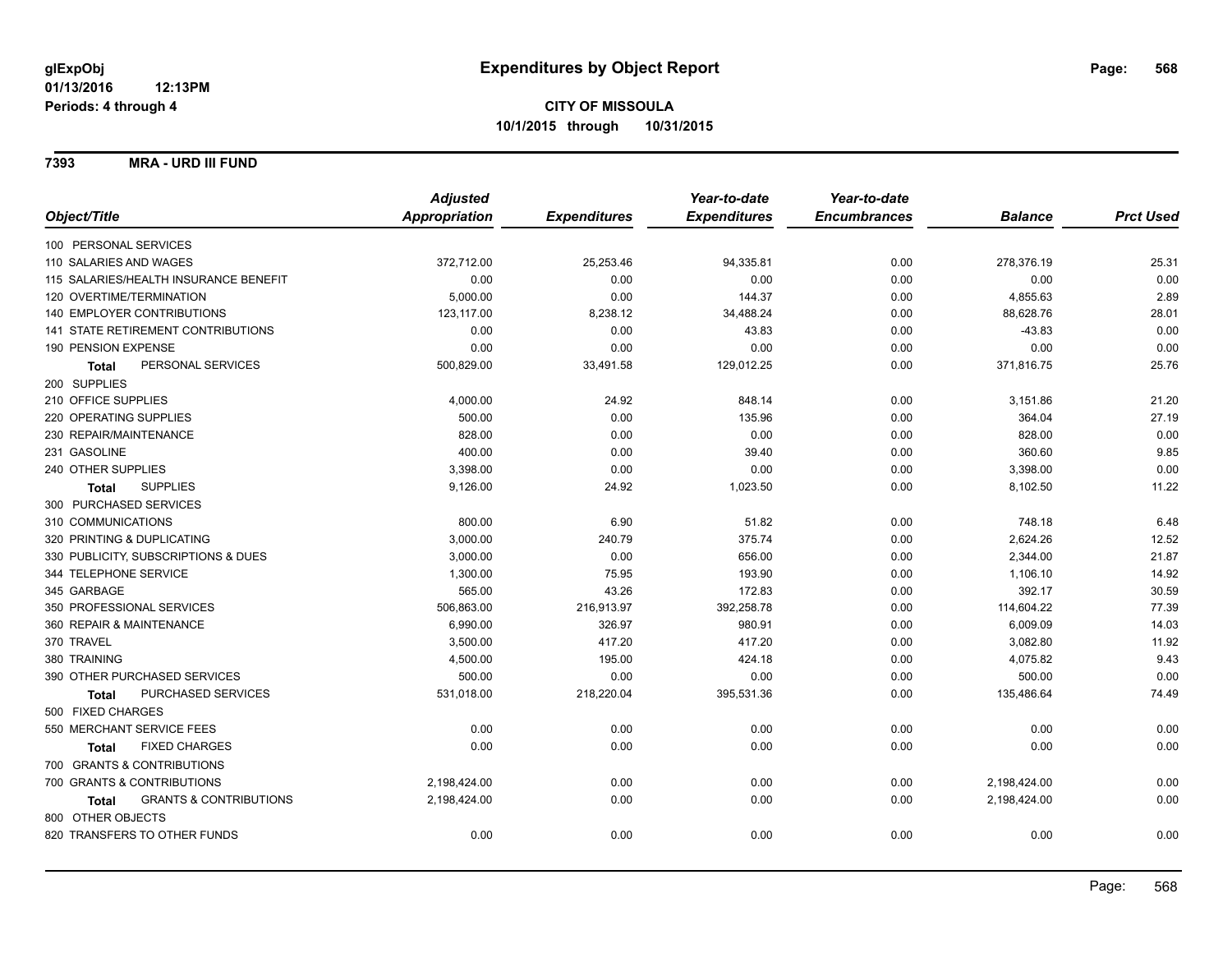#### **7393 MRA - URD III FUND**

| Object/Title                       | <b>Adjusted</b><br>Appropriation | <b>Expenditures</b> | Year-to-date<br><b>Expenditures</b> | Year-to-date<br><b>Encumbrances</b> | <b>Balance</b> | <b>Prct Used</b> |
|------------------------------------|----------------------------------|---------------------|-------------------------------------|-------------------------------------|----------------|------------------|
| 830 DEPRECIATION                   | 0.00                             | 0.00                | 0.00                                | 0.00                                | 0.00           | 0.00             |
| 845 CONTINGENCY                    | 784.332.00                       | 0.00                | 0.00                                | 0.00                                | 784.332.00     | 0.00             |
| OTHER OBJECTS<br><b>Total</b>      | 784.332.00                       | 0.00                | 0.00                                | 0.00                                | 784.332.00     | 0.00             |
| 900 CAPITAL OUTLAY                 |                                  |                     |                                     |                                     |                |                  |
| 930 IMPROVEMENTS                   | 2,115,956.00                     | 0.00                | 8,658.00                            | 0.00                                | 2.107.298.00   | 0.41             |
| 940 MACHINERY & EQUIPMENT          | 0.00                             | 0.00                | 0.00                                | 0.00                                | 0.00           | 0.00             |
| CAPITAL OUTLAY<br><b>Total</b>     | 2.115.956.00                     | 0.00                | 8,658.00                            | 0.00                                | 2.107.298.00   | 0.41             |
| MRA - URD III FUND<br><b>Total</b> | 6.139.685.00                     | 251.736.54          | 534.225.11                          | 0.00                                | 5.605.459.89   | 8.70             |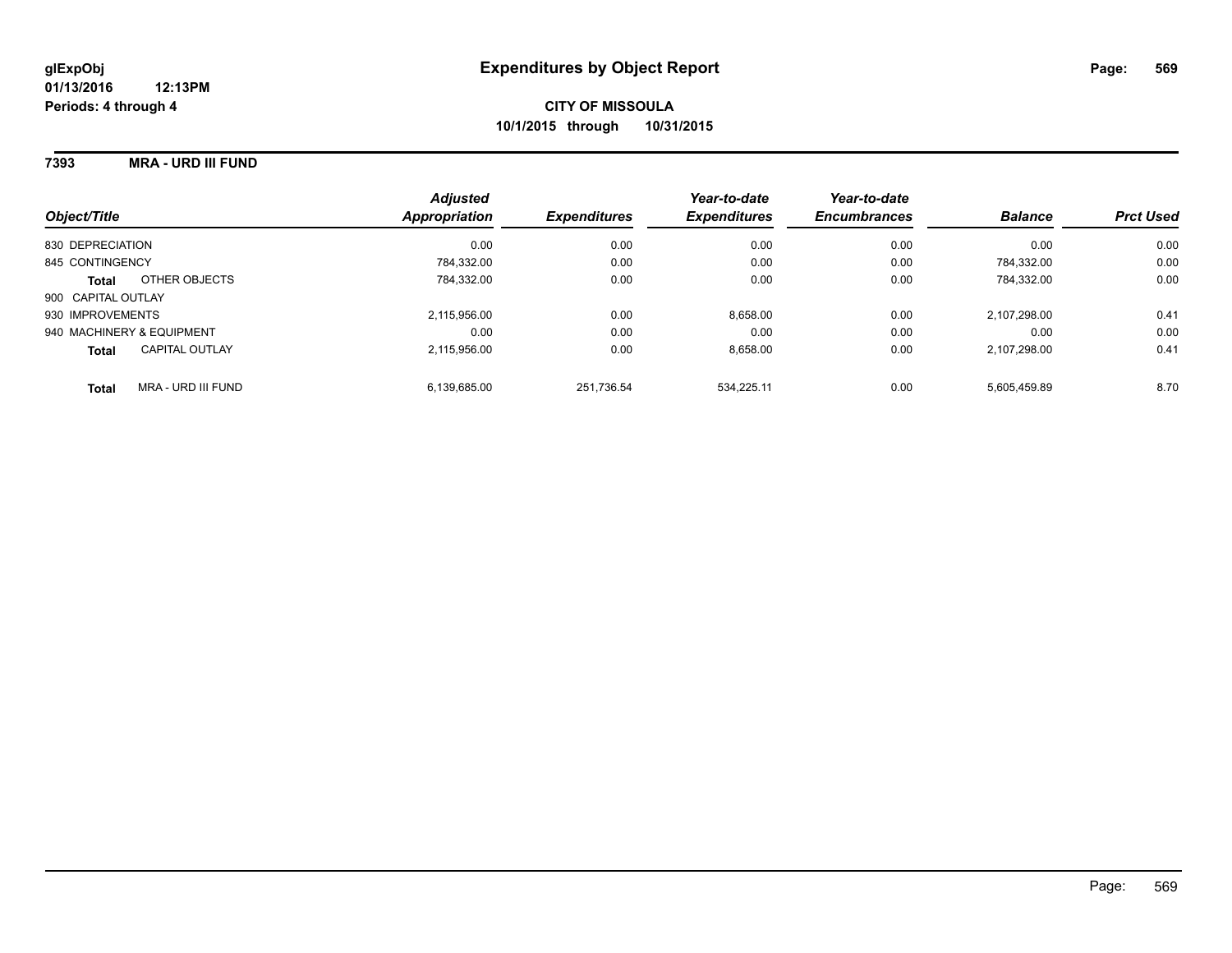### **CITY OF MISSOULA 10/1/2015 through 10/31/2015**

#### **7394 MRA URD III TI DEBT CLEARING FUND**

| Object/Title                 | <b>Adjusted</b><br>Appropriation | <b>Expenditures</b> | Year-to-date<br><b>Expenditures</b> | Year-to-date<br><b>Encumbrances</b> | <b>Balance</b> | <b>Prct Used</b> |
|------------------------------|----------------------------------|---------------------|-------------------------------------|-------------------------------------|----------------|------------------|
| 800 OTHER OBJECTS            |                                  |                     |                                     |                                     |                |                  |
| 820 TRANSFERS TO OTHER FUNDS | 0.00                             | 0.00                | 0.00                                | 0.00                                | 0.00           | 0.00             |
| OTHER OBJECTS<br>Total       | 0.00                             | 0.00                | 0.00                                | 0.00                                | 0.00           | 0.00             |
| <b>MRA</b><br>Total          | 0.00                             | 0.00                | 0.00                                | 0.00                                | 0.00           | 0.00             |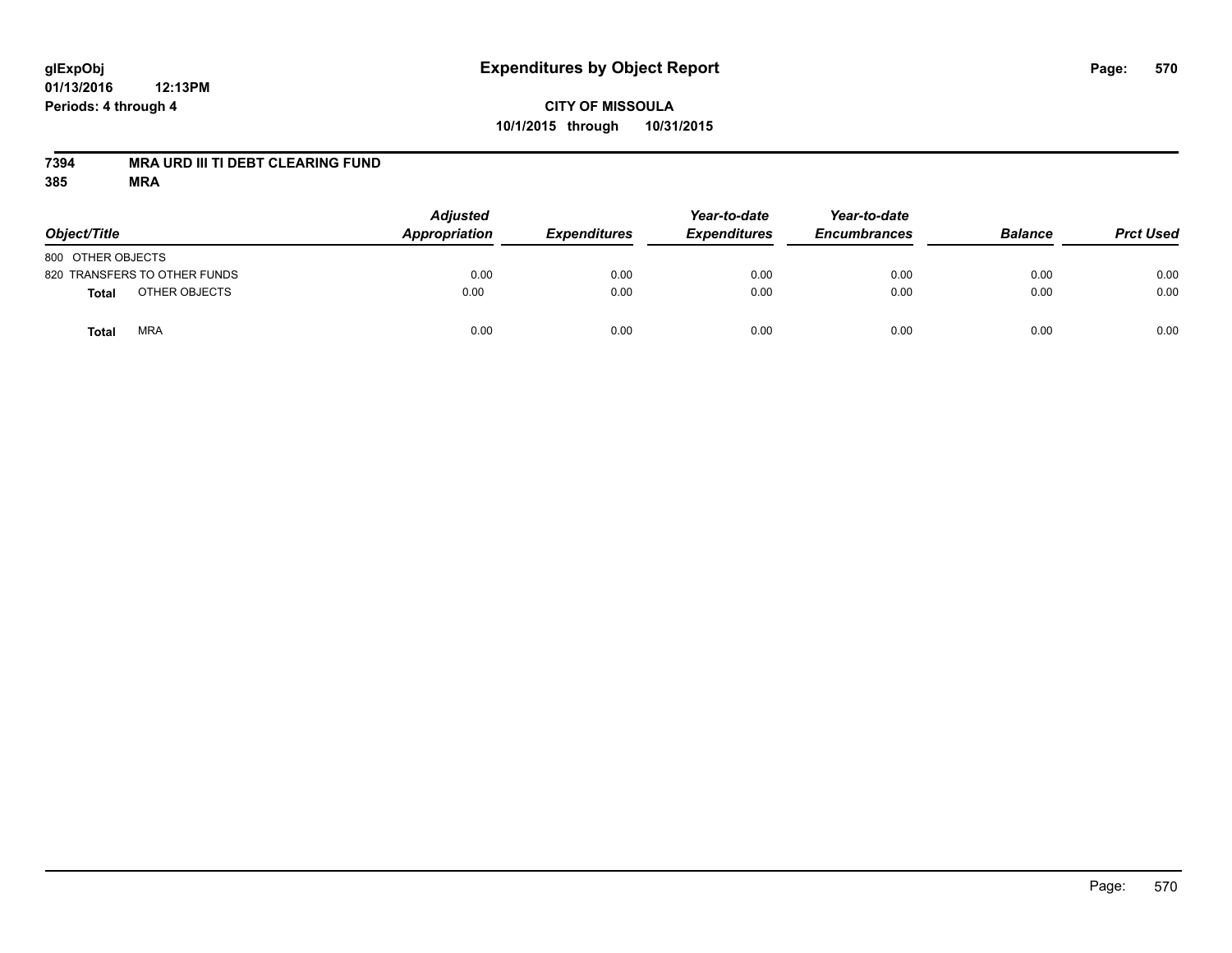**CITY OF MISSOULA 10/1/2015 through 10/31/2015**

### **7394 MRA URD III TI DEBT CLEARING FUND**

| Object/Title                               | <b>Adjusted</b><br>Appropriation | <b>Expenditures</b> | Year-to-date<br><b>Expenditures</b> | Year-to-date<br><b>Encumbrances</b> | <b>Balance</b> | <b>Prct Used</b> |
|--------------------------------------------|----------------------------------|---------------------|-------------------------------------|-------------------------------------|----------------|------------------|
| 800 OTHER OBJECTS                          |                                  |                     |                                     |                                     |                |                  |
| 820 TRANSFERS TO OTHER FUNDS               | 0.00                             | 0.00                | 0.00                                | 0.00                                | 0.00           | 0.00             |
| OTHER OBJECTS<br><b>Total</b>              | 0.00                             | 0.00                | 0.00                                | 0.00                                | 0.00           | 0.00             |
| MRA URD III TI DEBT CLEARING FUND<br>Total | 0.00                             | 0.00                | 0.00                                | 0.00                                | 0.00           | 0.00             |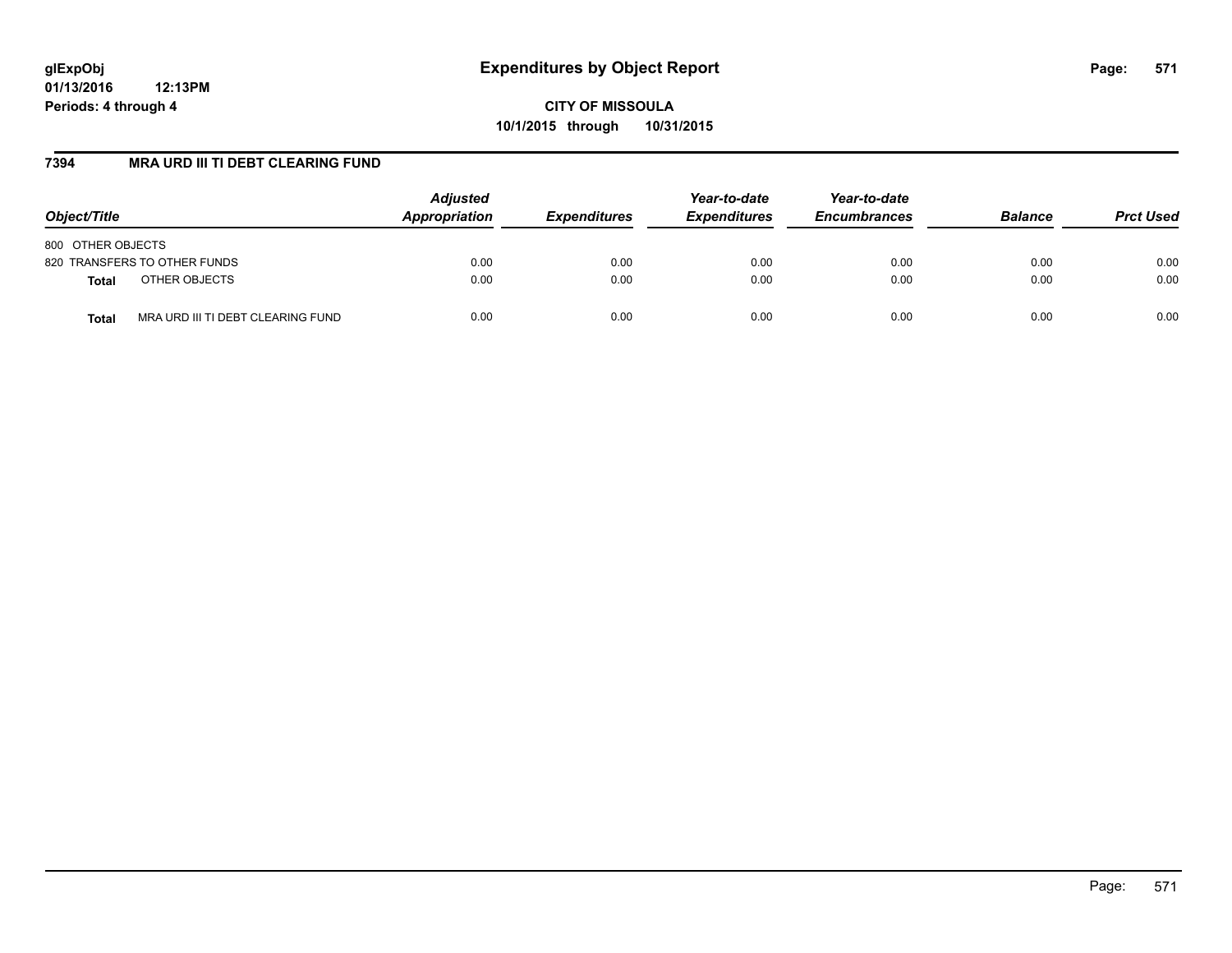### **CITY OF MISSOULA 10/1/2015 through 10/31/2015**

#### **7395 MRA TAX INCREMENT DEBT SERVICE**

| Object/Title                        | <b>Adjusted</b><br>Appropriation | <b>Expenditures</b> | Year-to-date<br><b>Expenditures</b> | Year-to-date<br><b>Encumbrances</b> | <b>Balance</b> | <b>Prct Used</b> |
|-------------------------------------|----------------------------------|---------------------|-------------------------------------|-------------------------------------|----------------|------------------|
| 600 DEBT SERVICE                    |                                  |                     |                                     |                                     |                |                  |
| 610 PRINCIPAL                       | 0.00                             | 0.00                | 0.00                                | 0.00                                | 0.00           | 0.00             |
| 620 INTEREST / SERVICE FEES         | 0.00                             | 0.00                | 0.00                                | 0.00                                | 0.00           | 0.00             |
| <b>DEBT SERVICE</b><br><b>Total</b> | 0.00                             | 0.00                | 0.00                                | 0.00                                | 0.00           | 0.00             |
| <b>MRA</b><br><b>Total</b>          | 0.00                             | 0.00                | 0.00                                | 0.00                                | 0.00           | 0.00             |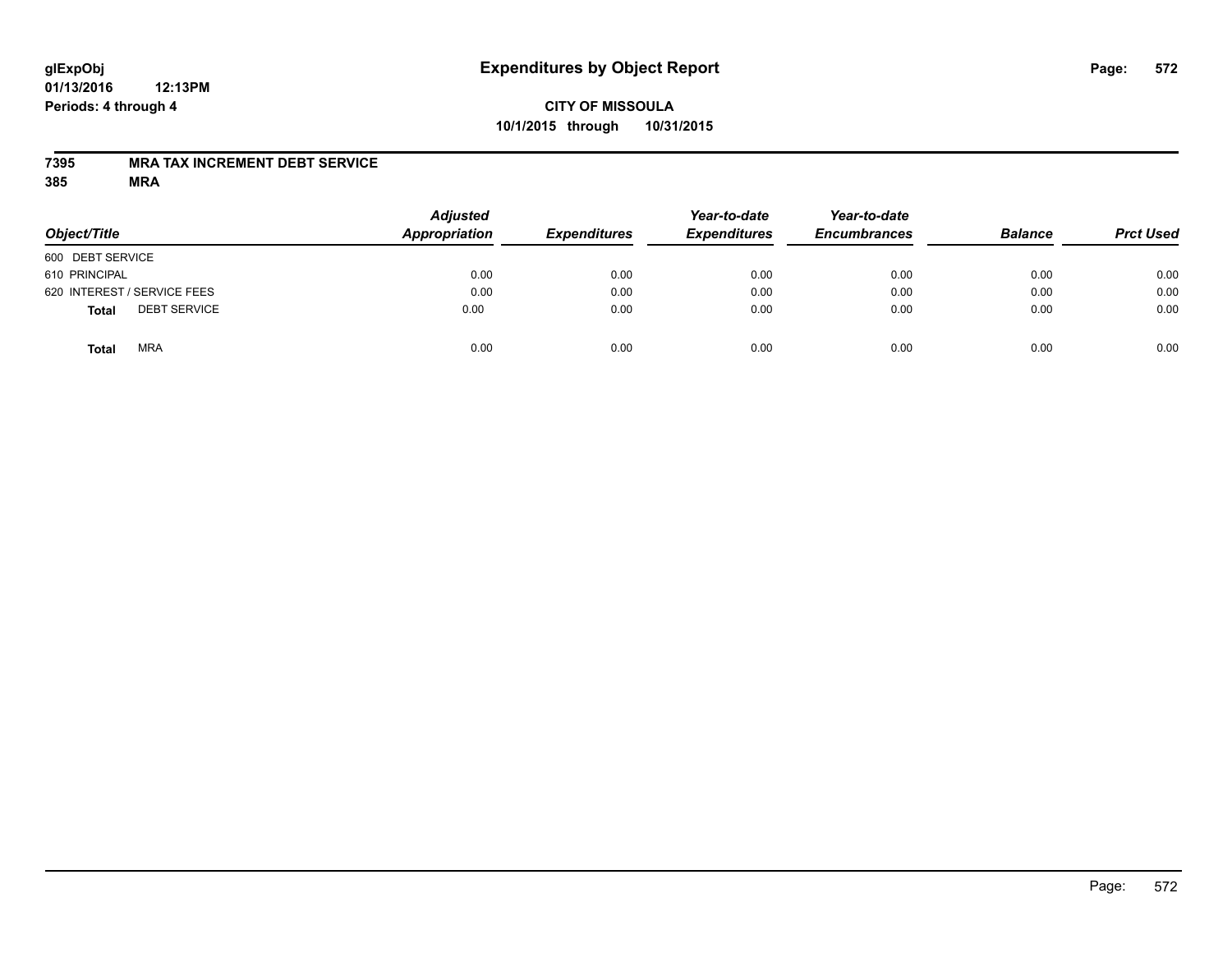**CITY OF MISSOULA 10/1/2015 through 10/31/2015**

### **7395 MRA TAX INCREMENT DEBT SERVICE**

| Object/Title                |                                | <b>Adjusted</b><br>Appropriation | <b>Expenditures</b> | Year-to-date<br><b>Expenditures</b> | Year-to-date<br><b>Encumbrances</b> | <b>Balance</b> | <b>Prct Used</b> |
|-----------------------------|--------------------------------|----------------------------------|---------------------|-------------------------------------|-------------------------------------|----------------|------------------|
| 600 DEBT SERVICE            |                                |                                  |                     |                                     |                                     |                |                  |
| 610 PRINCIPAL               |                                | 0.00                             | 0.00                | 0.00                                | 0.00                                | 0.00           | 0.00             |
| 620 INTEREST / SERVICE FEES |                                | 0.00                             | 0.00                | 0.00                                | 0.00                                | 0.00           | 0.00             |
| <b>Total</b>                | <b>DEBT SERVICE</b>            | 0.00                             | 0.00                | 0.00                                | 0.00                                | 0.00           | 0.00             |
| <b>Total</b>                | MRA TAX INCREMENT DEBT SERVICE | 0.00                             | 0.00                | 0.00                                | 0.00                                | 0.00           | 0.00             |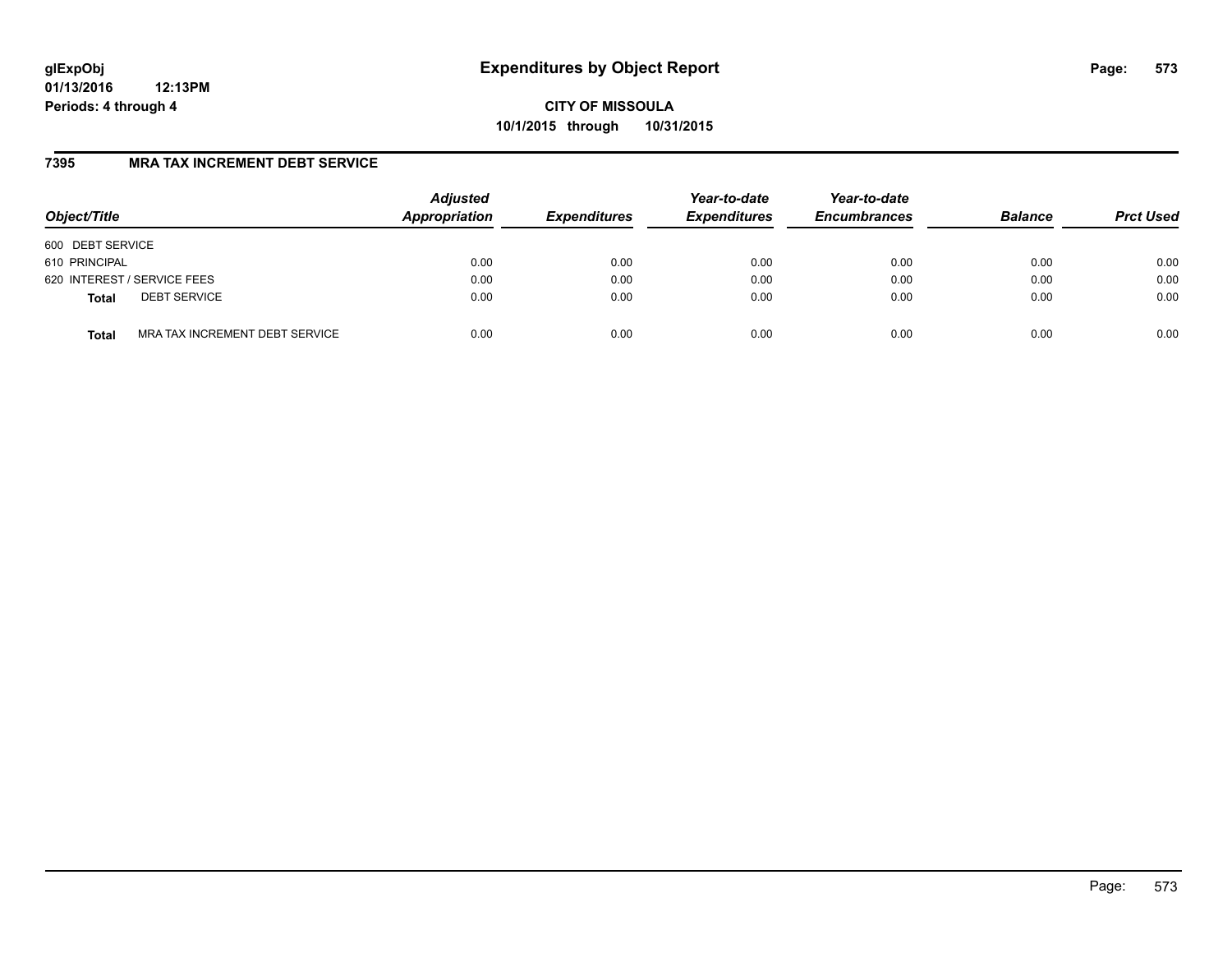#### **7396 NRSS DEBT SERVICE SINKING FUND**

| Object/Title                        | <b>Adjusted</b><br><b>Appropriation</b> | <b>Expenditures</b> | Year-to-date<br><b>Expenditures</b> | Year-to-date<br><b>Encumbrances</b> | <b>Balance</b> | <b>Prct Used</b> |
|-------------------------------------|-----------------------------------------|---------------------|-------------------------------------|-------------------------------------|----------------|------------------|
| 600 DEBT SERVICE                    |                                         |                     |                                     |                                     |                |                  |
| 620 INTEREST / SERVICE FEES         | 0.00                                    | 0.00                | 0.00                                | 0.00                                | 0.00           | 0.00             |
| <b>DEBT SERVICE</b><br><b>Total</b> | 0.00                                    | 0.00                | 0.00                                | 0.00                                | 0.00           | 0.00             |
| 800 OTHER OBJECTS                   |                                         |                     |                                     |                                     |                |                  |
| 820 TRANSFERS TO OTHER FUNDS        | 0.00                                    | 0.00                | 0.00                                | 0.00                                | 0.00           | 0.00             |
| OTHER OBJECTS<br><b>Total</b>       | 0.00                                    | 0.00                | 0.00                                | 0.00                                | 0.00           | 0.00             |
| <b>MRA</b><br><b>Total</b>          | 0.00                                    | 0.00                | 0.00                                | 0.00                                | 0.00           | 0.00             |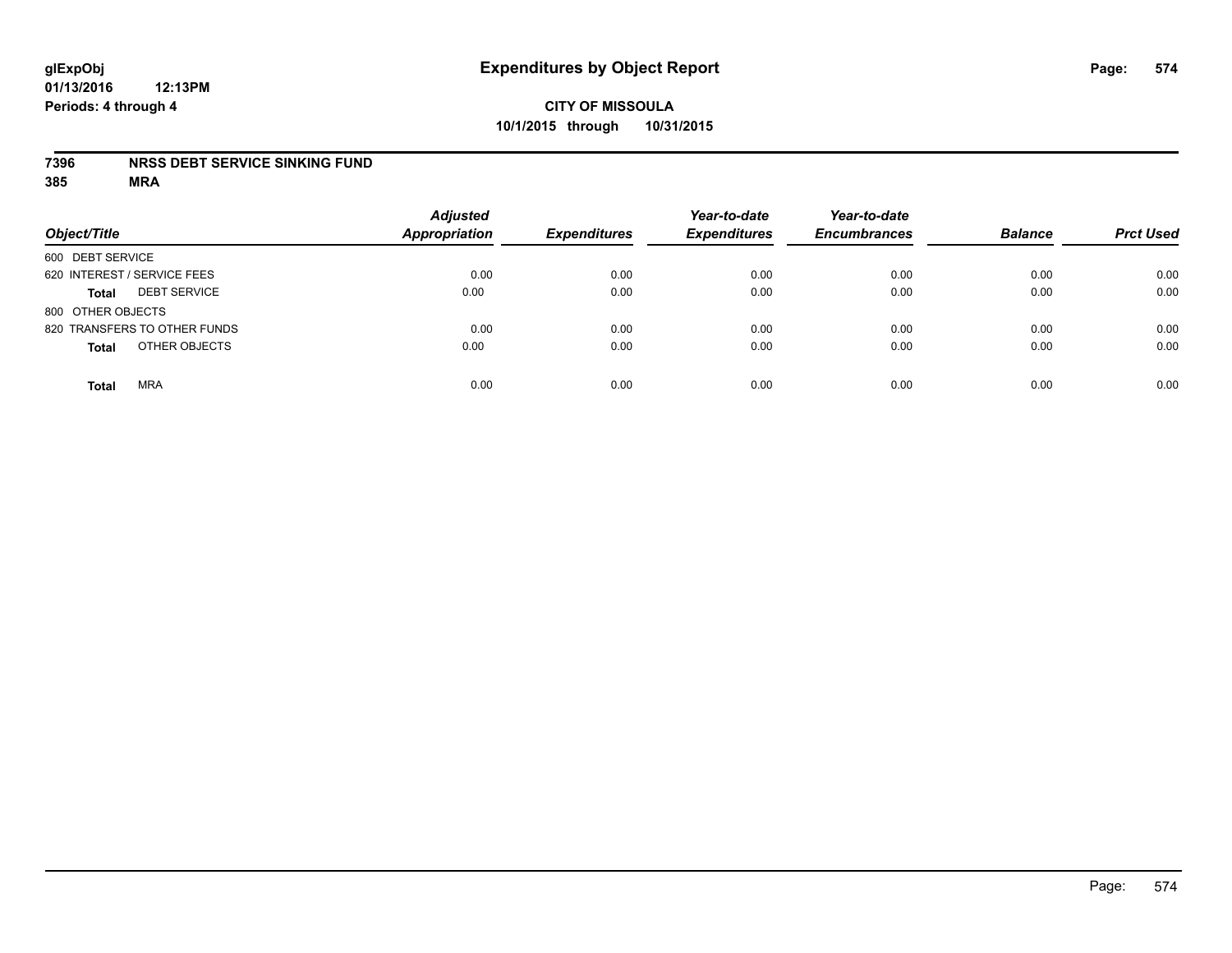#### **7396 NRSS DEBT SERVICE SINKING FUND**

**390 NON-DEPARTMENTAL**

| Object/Title     |                     | <b>Adjusted</b><br>Appropriation | <b>Expenditures</b> | Year-to-date<br><b>Expenditures</b> | Year-to-date<br><b>Encumbrances</b> | <b>Balance</b> | <b>Prct Used</b> |
|------------------|---------------------|----------------------------------|---------------------|-------------------------------------|-------------------------------------|----------------|------------------|
| 600 DEBT SERVICE |                     |                                  |                     |                                     |                                     |                |                  |
| 610 PRINCIPAL    |                     | 0.00                             | 0.00                | 0.00                                | 0.00                                | 0.00           | 0.00             |
| Total            | <b>DEBT SERVICE</b> | 0.00                             | 0.00                | 0.00                                | 0.00                                | 0.00           | 0.00             |
| Total            | NON-DEPARTMENTAL    | 0.00                             | 0.00                | 0.00                                | 0.00                                | 0.00           | 0.00             |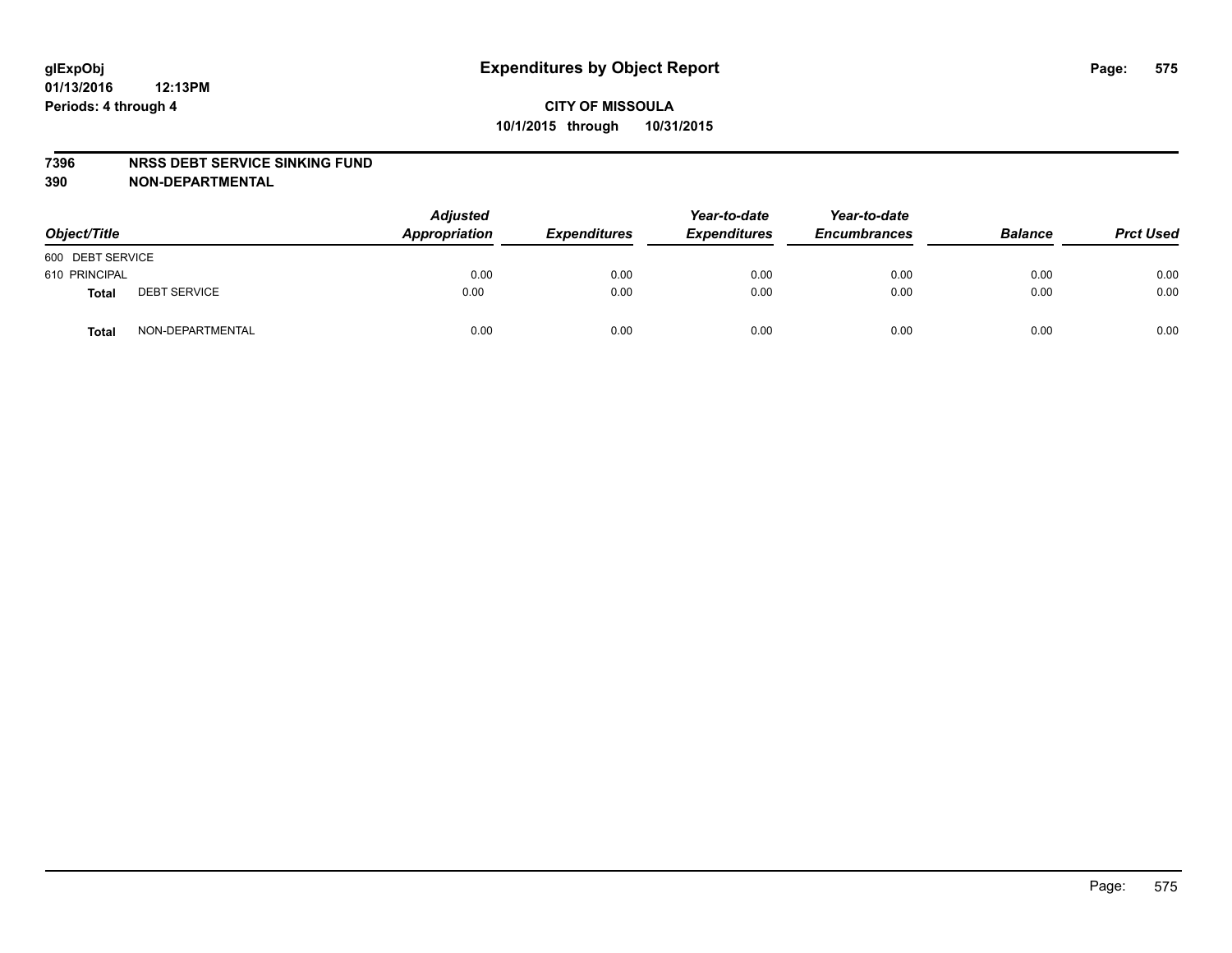### **7396 NRSS DEBT SERVICE SINKING FUND**

| Object/Title                |                                | <b>Adjusted</b><br>Appropriation | <b>Expenditures</b> | Year-to-date<br><b>Expenditures</b> | Year-to-date<br><b>Encumbrances</b> | <b>Balance</b> | <b>Prct Used</b> |
|-----------------------------|--------------------------------|----------------------------------|---------------------|-------------------------------------|-------------------------------------|----------------|------------------|
| 600 DEBT SERVICE            |                                |                                  |                     |                                     |                                     |                |                  |
| 610 PRINCIPAL               |                                | 0.00                             | 0.00                | 0.00                                | 0.00                                | 0.00           | 0.00             |
| 620 INTEREST / SERVICE FEES |                                | 0.00                             | 0.00                | 0.00                                | 0.00                                | 0.00           | 0.00             |
| <b>Total</b>                | <b>DEBT SERVICE</b>            | 0.00                             | 0.00                | 0.00                                | 0.00                                | 0.00           | 0.00             |
| 800 OTHER OBJECTS           |                                |                                  |                     |                                     |                                     |                |                  |
|                             | 820 TRANSFERS TO OTHER FUNDS   | 0.00                             | 0.00                | 0.00                                | 0.00                                | 0.00           | 0.00             |
| <b>Total</b>                | OTHER OBJECTS                  | 0.00                             | 0.00                | 0.00                                | 0.00                                | 0.00           | 0.00             |
| <b>Total</b>                | NRSS DEBT SERVICE SINKING FUND | 0.00                             | 0.00                | 0.00                                | 0.00                                | 0.00           | 0.00             |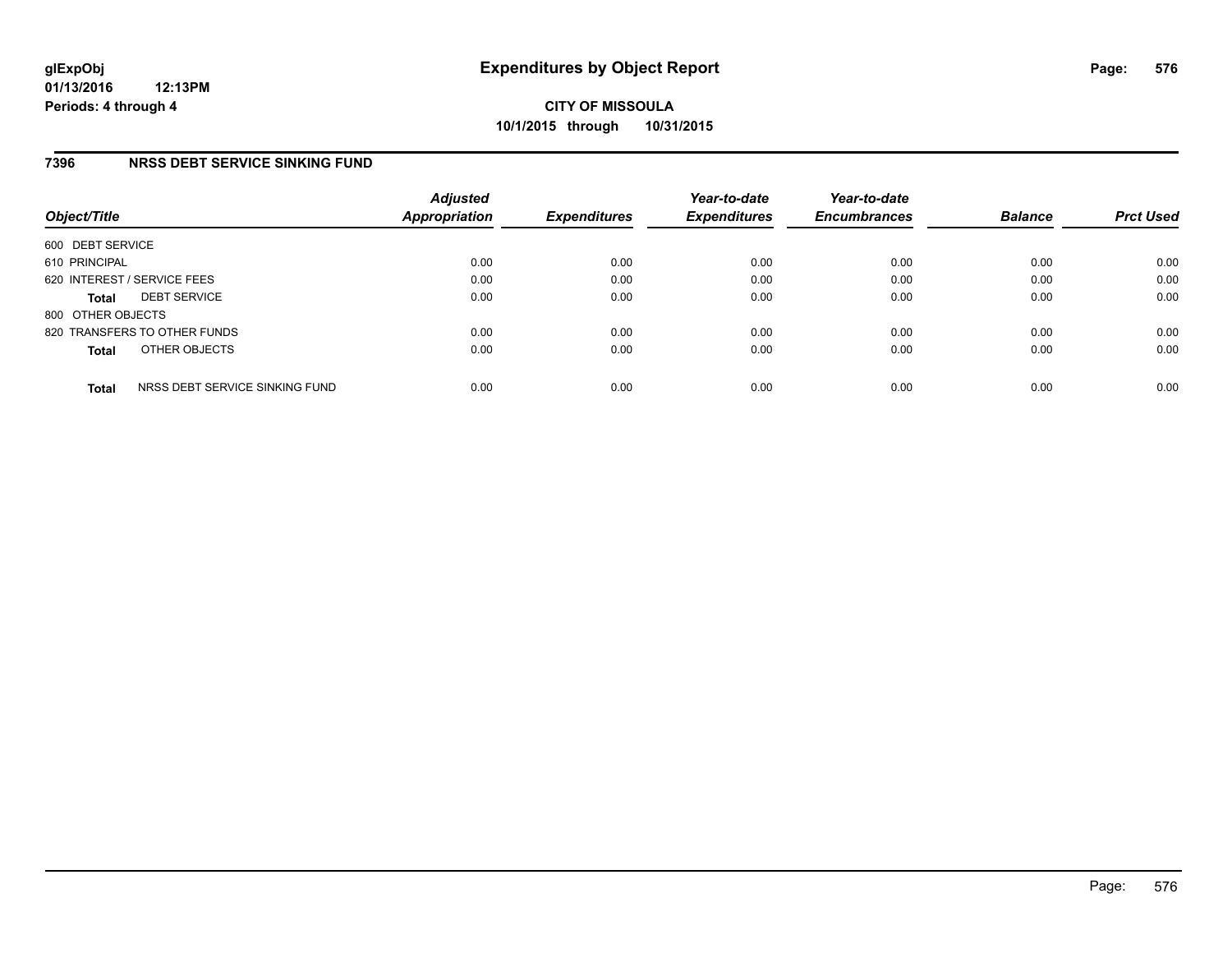### **7397 NORTH RESERVE/SCOTT ST URD**

**385 MRA**

|                                            | <b>Adjusted</b>      |                     | Year-to-date        | Year-to-date        |                |                  |
|--------------------------------------------|----------------------|---------------------|---------------------|---------------------|----------------|------------------|
| Object/Title                               | <b>Appropriation</b> | <b>Expenditures</b> | <b>Expenditures</b> | <b>Encumbrances</b> | <b>Balance</b> | <b>Prct Used</b> |
| 100 PERSONAL SERVICES                      |                      |                     |                     |                     |                |                  |
| 110 SALARIES AND WAGES                     | 0.00                 | 0.00                | 0.00                | 0.00                | 0.00           | 0.00             |
| 120 OVERTIME/TERMINATION                   | 0.00                 | 0.00                | 0.00                | 0.00                | 0.00           | 0.00             |
| 140 EMPLOYER CONTRIBUTIONS                 | 0.00                 | 0.00                | 0.00                | 0.00                | 0.00           | 0.00             |
| PERSONAL SERVICES<br>Total                 | 0.00                 | 0.00                | 0.00                | 0.00                | 0.00           | 0.00             |
| 200 SUPPLIES                               |                      |                     |                     |                     |                |                  |
| 210 OFFICE SUPPLIES                        | 0.00                 | 0.00                | 0.00                | 0.00                | 0.00           | 0.00             |
| 220 OPERATING SUPPLIES                     | 0.00                 | 0.00                | 0.00                | 0.00                | 0.00           | 0.00             |
| 230 REPAIR/MAINTENANCE                     | 0.00                 | 0.00                | 0.00                | 0.00                | 0.00           | 0.00             |
| 231 GASOLINE                               | 0.00                 | 0.00                | 0.00                | 0.00                | 0.00           | 0.00             |
| 240 OTHER SUPPLIES                         | 0.00                 | 0.00                | 0.00                | 0.00                | 0.00           | 0.00             |
| <b>SUPPLIES</b><br><b>Total</b>            | 0.00                 | 0.00                | 0.00                | 0.00                | 0.00           | 0.00             |
| 300 PURCHASED SERVICES                     |                      |                     |                     |                     |                |                  |
| 310 COMMUNICATIONS                         | 0.00                 | 0.00                | 0.00                | 0.00                | 0.00           | 0.00             |
| 320 PRINTING & DUPLICATING                 | 0.00                 | 0.00                | 0.00                | 0.00                | 0.00           | 0.00             |
| 330 PUBLICITY, SUBSCRIPTIONS & DUES        | 0.00                 | 0.00                | 0.00                | 0.00                | 0.00           | 0.00             |
| 344 TELEPHONE SERVICE                      | 0.00                 | 0.00                | 0.00                | 0.00                | 0.00           | 0.00             |
| 345 GARBAGE                                | 0.00                 | 0.00                | 0.00                | 0.00                | 0.00           | 0.00             |
| 350 PROFESSIONAL SERVICES                  | 0.00                 | 0.00                | 0.00                | 0.00                | 0.00           | 0.00             |
| 360 REPAIR & MAINTENANCE                   | 0.00                 | 0.00                | 0.00                | 0.00                | 0.00           | 0.00             |
| PURCHASED SERVICES<br><b>Total</b>         | 0.00                 | 0.00                | 0.00                | 0.00                | 0.00           | 0.00             |
| 500 FIXED CHARGES                          |                      |                     |                     |                     |                |                  |
| 550 MERCHANT SERVICE FEES                  | 0.00                 | 0.00                | 0.00                | 0.00                | 0.00           | 0.00             |
| <b>FIXED CHARGES</b><br><b>Total</b>       | 0.00                 | 0.00                | 0.00                | 0.00                | 0.00           | 0.00             |
| 700 GRANTS & CONTRIBUTIONS                 |                      |                     |                     |                     |                |                  |
| 700 GRANTS & CONTRIBUTIONS                 | 0.00                 | 0.00                | 0.00                | 0.00                | 0.00           | 0.00             |
| <b>GRANTS &amp; CONTRIBUTIONS</b><br>Total | 0.00                 | 0.00                | 0.00                | 0.00                | 0.00           | 0.00             |
| 800 OTHER OBJECTS                          |                      |                     |                     |                     |                |                  |
| 820 TRANSFERS TO OTHER FUNDS               | 0.00                 | 0.00                | 0.00                | 0.00                | 0.00           | 0.00             |
| 845 CONTINGENCY                            | 0.00                 | 0.00                | 0.00                | 0.00                | 0.00           | 0.00             |
| OTHER OBJECTS<br><b>Total</b>              | 0.00                 | 0.00                | 0.00                | 0.00                | 0.00           | 0.00             |
|                                            |                      |                     |                     |                     |                |                  |
| <b>MRA</b><br><b>Total</b>                 | 0.00                 | 0.00                | 0.00                | 0.00                | 0.00           | 0.00             |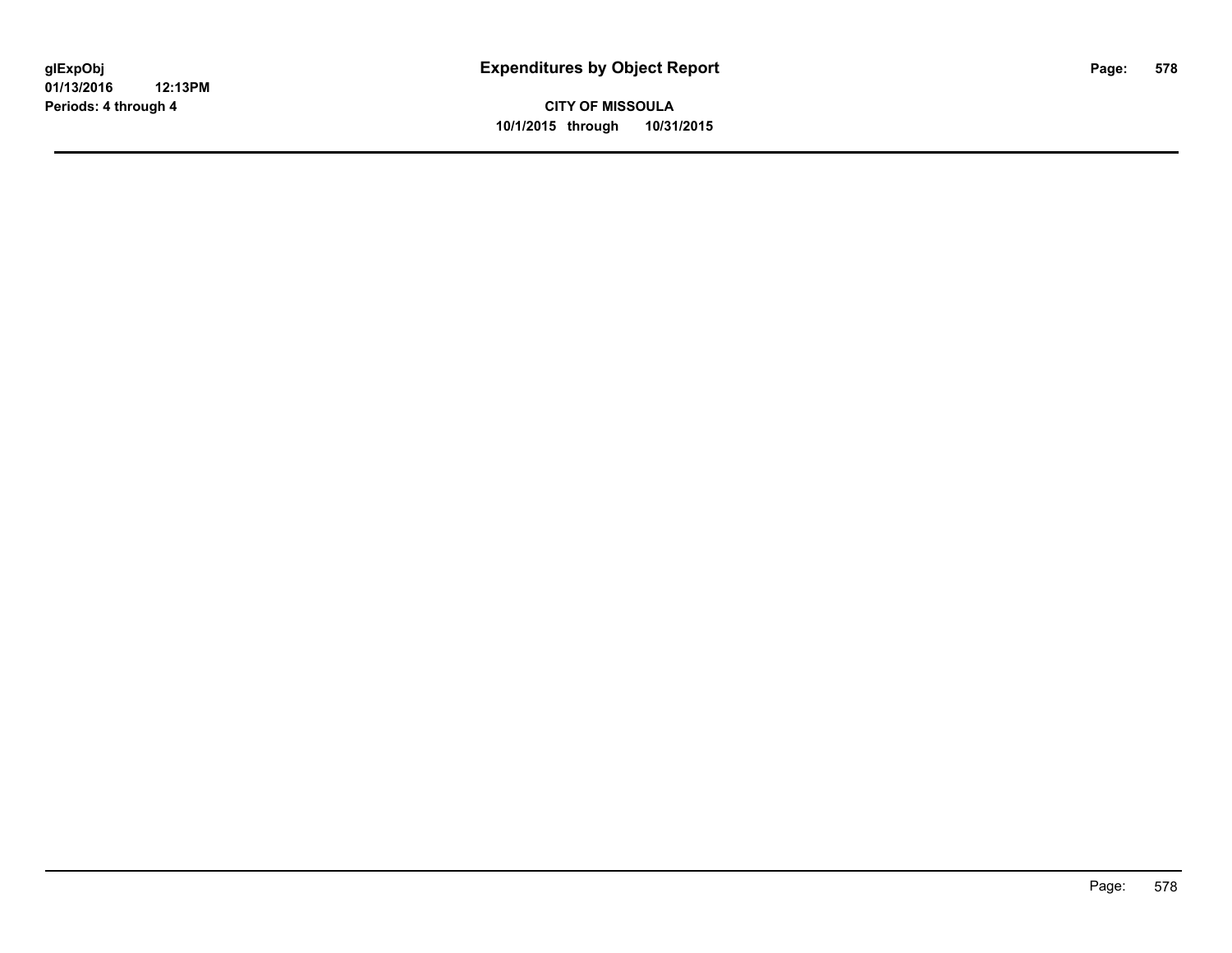## **7397 NORTH RESERVE/SCOTT ST URD**

| Object/Title                                      | <b>Adjusted</b><br><b>Appropriation</b> | <b>Expenditures</b> | Year-to-date<br><b>Expenditures</b> | Year-to-date<br><b>Encumbrances</b> | <b>Balance</b> | <b>Prct Used</b> |
|---------------------------------------------------|-----------------------------------------|---------------------|-------------------------------------|-------------------------------------|----------------|------------------|
| 100 PERSONAL SERVICES                             |                                         |                     |                                     |                                     |                |                  |
| 110 SALARIES AND WAGES                            | 0.00                                    | 0.00                | 0.00                                | 0.00                                | 0.00           | 0.00             |
| 120 OVERTIME/TERMINATION                          | 0.00                                    | 0.00                | 0.00                                | 0.00                                | 0.00           | 0.00             |
| 140 EMPLOYER CONTRIBUTIONS                        | 0.00                                    | 0.00                | 0.00                                | 0.00                                | 0.00           | 0.00             |
| PERSONAL SERVICES<br><b>Total</b>                 | 0.00                                    | 0.00                | 0.00                                | 0.00                                | 0.00           | 0.00             |
| 200 SUPPLIES                                      |                                         |                     |                                     |                                     |                |                  |
| 210 OFFICE SUPPLIES                               | 0.00                                    | 0.00                | 0.00                                | 0.00                                | 0.00           | 0.00             |
| 220 OPERATING SUPPLIES                            | 0.00                                    | 0.00                | 0.00                                | 0.00                                | 0.00           | 0.00             |
| 230 REPAIR/MAINTENANCE                            | 0.00                                    | 0.00                | 0.00                                | 0.00                                | 0.00           | 0.00             |
| 231 GASOLINE                                      | 0.00                                    | 0.00                | 0.00                                | 0.00                                | 0.00           | 0.00             |
| 240 OTHER SUPPLIES                                | 0.00                                    | 0.00                | 0.00                                | 0.00                                | 0.00           | 0.00             |
| <b>SUPPLIES</b><br>Total                          | 0.00                                    | 0.00                | 0.00                                | 0.00                                | 0.00           | 0.00             |
| 300 PURCHASED SERVICES                            |                                         |                     |                                     |                                     |                |                  |
| 310 COMMUNICATIONS                                | 0.00                                    | 0.00                | 0.00                                | 0.00                                | 0.00           | 0.00             |
| 320 PRINTING & DUPLICATING                        | 0.00                                    | 0.00                | 0.00                                | 0.00                                | 0.00           | 0.00             |
| 330 PUBLICITY, SUBSCRIPTIONS & DUES               | 0.00                                    | 0.00                | 0.00                                | 0.00                                | 0.00           | 0.00             |
| 344 TELEPHONE SERVICE                             | 0.00                                    | 0.00                | 0.00                                | 0.00                                | 0.00           | 0.00             |
| 345 GARBAGE                                       | 0.00                                    | 0.00                | 0.00                                | 0.00                                | 0.00           | 0.00             |
| 350 PROFESSIONAL SERVICES                         | 0.00                                    | 0.00                | 0.00                                | 0.00                                | 0.00           | 0.00             |
| 360 REPAIR & MAINTENANCE                          | 0.00                                    | 0.00                | 0.00                                | 0.00                                | 0.00           | 0.00             |
| PURCHASED SERVICES<br>Total                       | 0.00                                    | 0.00                | 0.00                                | 0.00                                | 0.00           | 0.00             |
| 500 FIXED CHARGES                                 |                                         |                     |                                     |                                     |                |                  |
| 550 MERCHANT SERVICE FEES                         | 0.00                                    | 0.00                | 0.00                                | 0.00                                | 0.00           | 0.00             |
| <b>FIXED CHARGES</b><br><b>Total</b>              | 0.00                                    | 0.00                | 0.00                                | 0.00                                | 0.00           | 0.00             |
| 700 GRANTS & CONTRIBUTIONS                        |                                         |                     |                                     |                                     |                |                  |
| 700 GRANTS & CONTRIBUTIONS                        | 0.00                                    | 0.00                | 0.00                                | 0.00                                | 0.00           | 0.00             |
| <b>GRANTS &amp; CONTRIBUTIONS</b><br><b>Total</b> | 0.00                                    | 0.00                | 0.00                                | 0.00                                | 0.00           | 0.00             |
| 800 OTHER OBJECTS                                 |                                         |                     |                                     |                                     |                |                  |
| 820 TRANSFERS TO OTHER FUNDS                      | 0.00                                    | 0.00                | 0.00                                | 0.00                                | 0.00           | 0.00             |
| 845 CONTINGENCY                                   | 0.00                                    | 0.00                | 0.00                                | 0.00                                | 0.00           | 0.00             |
| OTHER OBJECTS<br><b>Total</b>                     | 0.00                                    | 0.00                | 0.00                                | 0.00                                | 0.00           | 0.00             |
| NORTH RESERVE/SCOTT ST URD<br>Total               | 0.00                                    | 0.00                | 0.00                                | 0.00                                | 0.00           | 0.00             |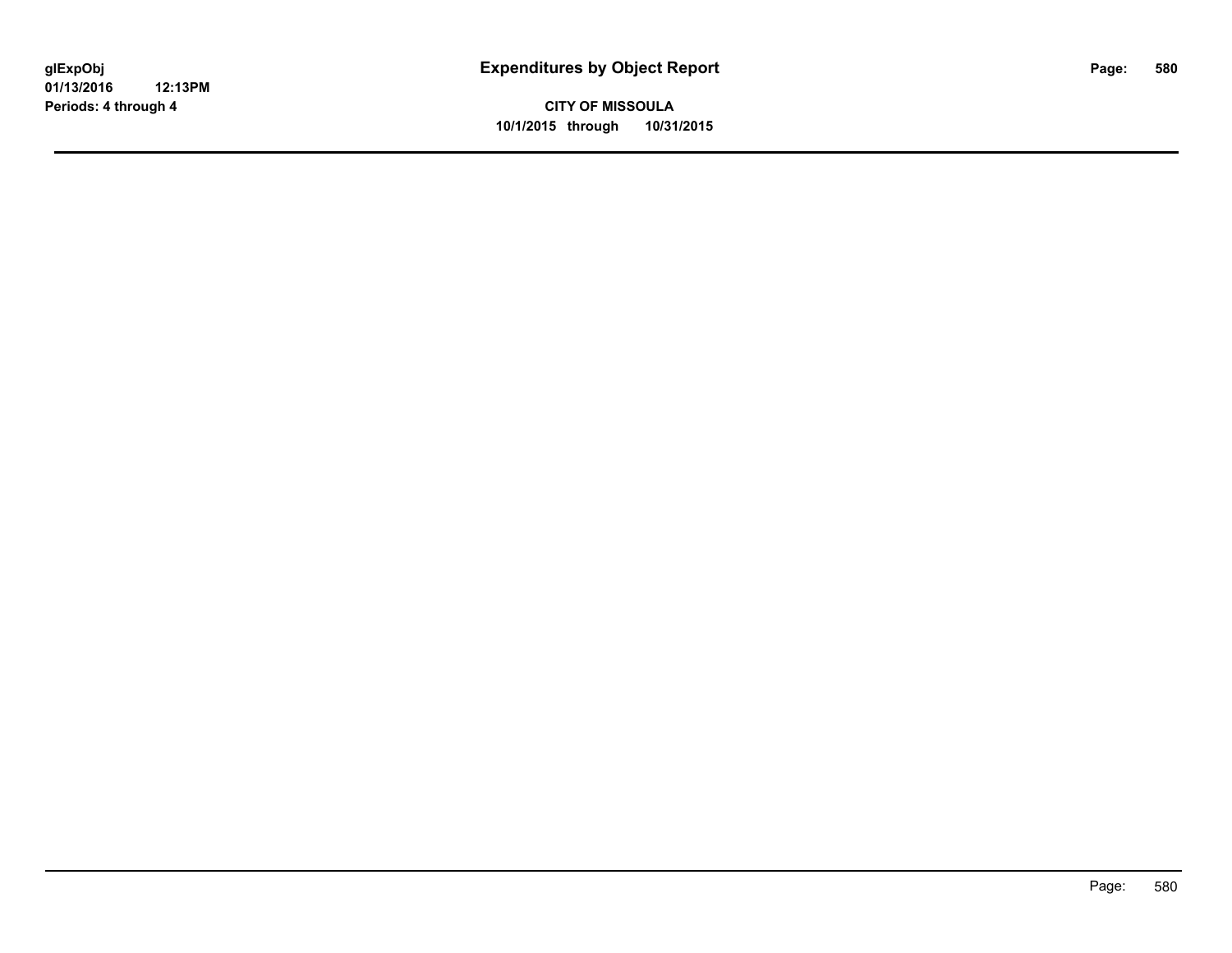**7398 HELLGATE URD**

**385 MRA**

| <b>Prct Used</b> |
|------------------|
|                  |
| 0.00             |
| 0.00             |
|                  |
| 0.00             |
| 0.00             |
|                  |
| 0.00             |
| 0.00             |
|                  |
| 0.00             |
| 0.00             |
| 0.00             |
| 0.00             |
|                  |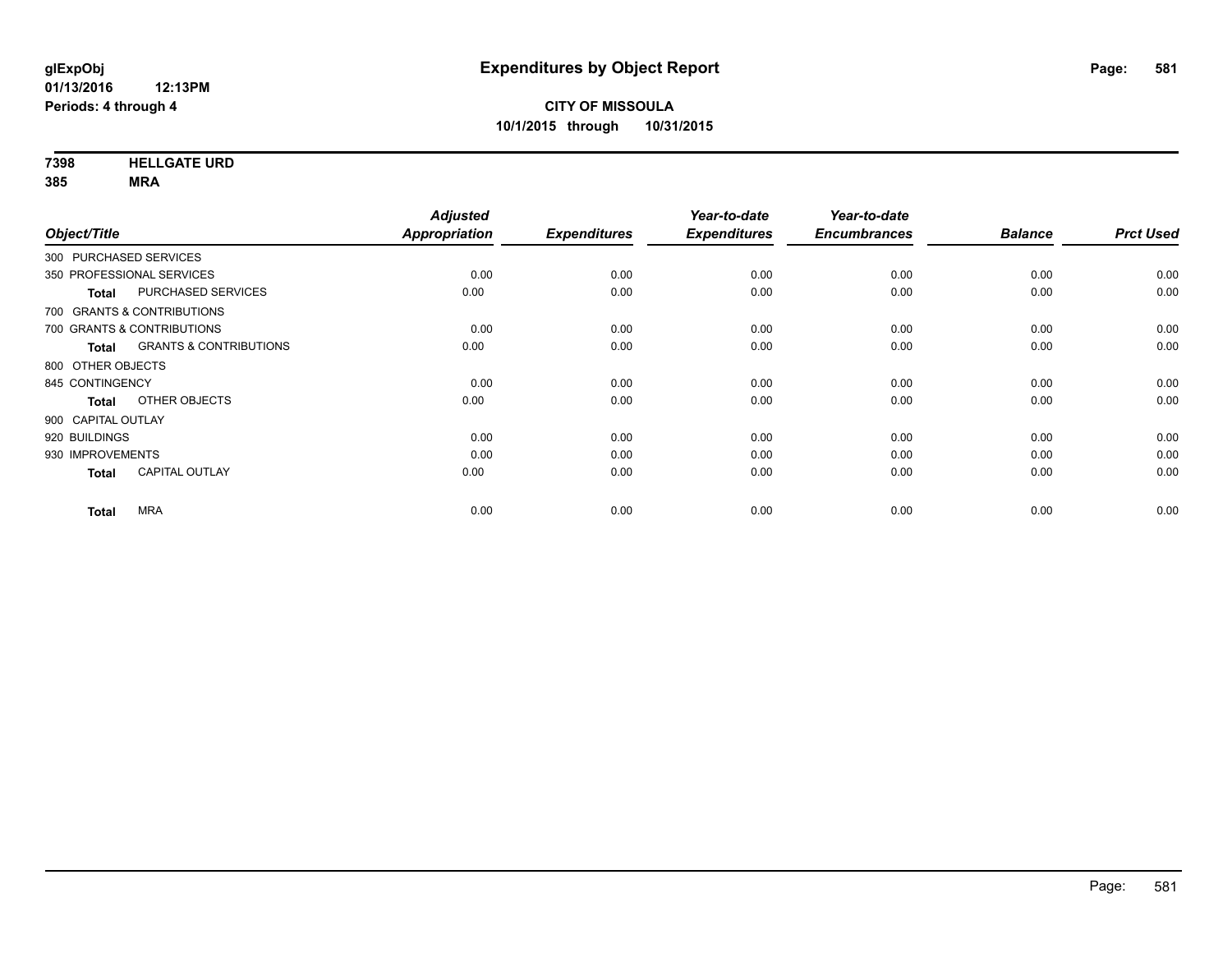**7398 HELLGATE URD**

| Object/Title                               | <b>Adjusted</b><br>Appropriation | <b>Expenditures</b> | Year-to-date<br><b>Expenditures</b> | Year-to-date<br><b>Encumbrances</b> | <b>Balance</b> | <b>Prct Used</b> |
|--------------------------------------------|----------------------------------|---------------------|-------------------------------------|-------------------------------------|----------------|------------------|
|                                            |                                  |                     |                                     |                                     |                |                  |
| 300 PURCHASED SERVICES                     |                                  |                     |                                     |                                     |                |                  |
| 350 PROFESSIONAL SERVICES                  | 0.00                             | 0.00                | 0.00                                | 0.00                                | 0.00           | 0.00             |
| PURCHASED SERVICES<br><b>Total</b>         | 0.00                             | 0.00                | 0.00                                | 0.00                                | 0.00           | 0.00             |
| 700 GRANTS & CONTRIBUTIONS                 |                                  |                     |                                     |                                     |                |                  |
| 700 GRANTS & CONTRIBUTIONS                 | 0.00                             | 0.00                | 0.00                                | 0.00                                | 0.00           | 0.00             |
| <b>GRANTS &amp; CONTRIBUTIONS</b><br>Total | 0.00                             | 0.00                | 0.00                                | 0.00                                | 0.00           | 0.00             |
| 800 OTHER OBJECTS                          |                                  |                     |                                     |                                     |                |                  |
| 845 CONTINGENCY                            | 0.00                             | 0.00                | 0.00                                | 0.00                                | 0.00           | 0.00             |
| OTHER OBJECTS<br><b>Total</b>              | 0.00                             | 0.00                | 0.00                                | 0.00                                | 0.00           | 0.00             |
| 900 CAPITAL OUTLAY                         |                                  |                     |                                     |                                     |                |                  |
| 920 BUILDINGS                              | 0.00                             | 0.00                | 0.00                                | 0.00                                | 0.00           | 0.00             |
| 930 IMPROVEMENTS                           | 0.00                             | 0.00                | 0.00                                | 0.00                                | 0.00           | 0.00             |
| <b>CAPITAL OUTLAY</b><br><b>Total</b>      | 0.00                             | 0.00                | 0.00                                | 0.00                                | 0.00           | 0.00             |
| <b>HELLGATE URD</b><br><b>Total</b>        | 0.00                             | 0.00                | 0.00                                | 0.00                                | 0.00           | 0.00             |
|                                            |                                  |                     |                                     |                                     |                |                  |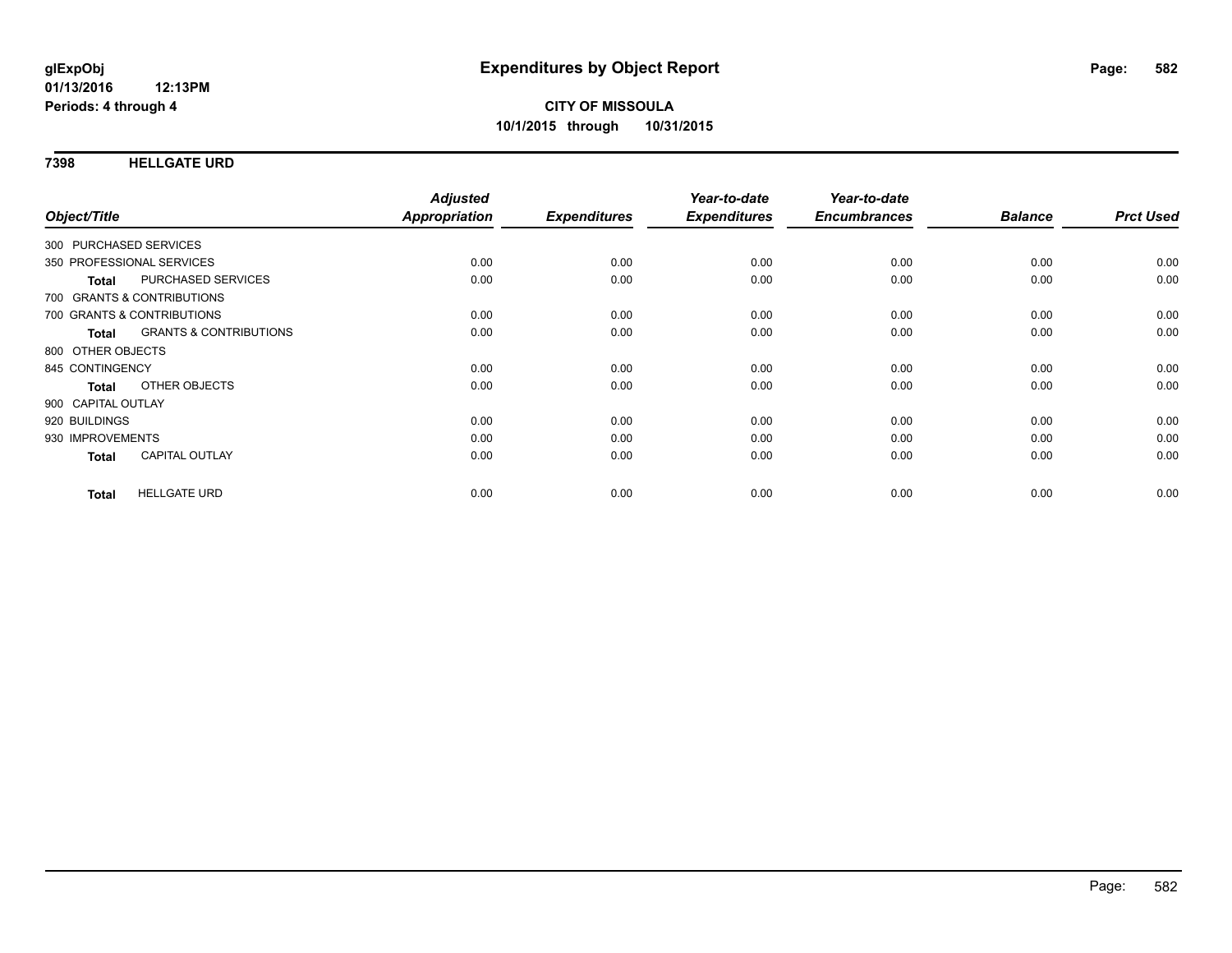#### **7399 INTERMOUNTAIN BOND DEBT SERVICE**

**385 MRA**

|                   |                             | <b>Adjusted</b>      |                     | Year-to-date        | Year-to-date        |                |                  |
|-------------------|-----------------------------|----------------------|---------------------|---------------------|---------------------|----------------|------------------|
| Object/Title      |                             | <b>Appropriation</b> | <b>Expenditures</b> | <b>Expenditures</b> | <b>Encumbrances</b> | <b>Balance</b> | <b>Prct Used</b> |
| 500 FIXED CHARGES |                             |                      |                     |                     |                     |                |                  |
|                   | 550 MERCHANT SERVICE FEES   | 0.00                 | 0.00                | 0.00                | 0.00                | 0.00           | 0.00             |
| <b>Total</b>      | <b>FIXED CHARGES</b>        | 0.00                 | 0.00                | 0.00                | 0.00                | 0.00           | 0.00             |
| 600 DEBT SERVICE  |                             |                      |                     |                     |                     |                |                  |
| 610 PRINCIPAL     |                             | 72.000.00            | 0.00                | 0.00                | 0.00                | 72.000.00      | 0.00             |
|                   | 620 INTEREST / SERVICE FEES | 73,769.00            | 0.00                | 600.00              | 0.00                | 73,169.00      | 0.81             |
| <b>Total</b>      | <b>DEBT SERVICE</b>         | 145.769.00           | 0.00                | 600.00              | 0.00                | 145.169.00     | 0.41             |
| <b>Total</b>      | <b>MRA</b>                  | 145.769.00           | 0.00                | 600.00              | 0.00                | 145.169.00     | 0.41             |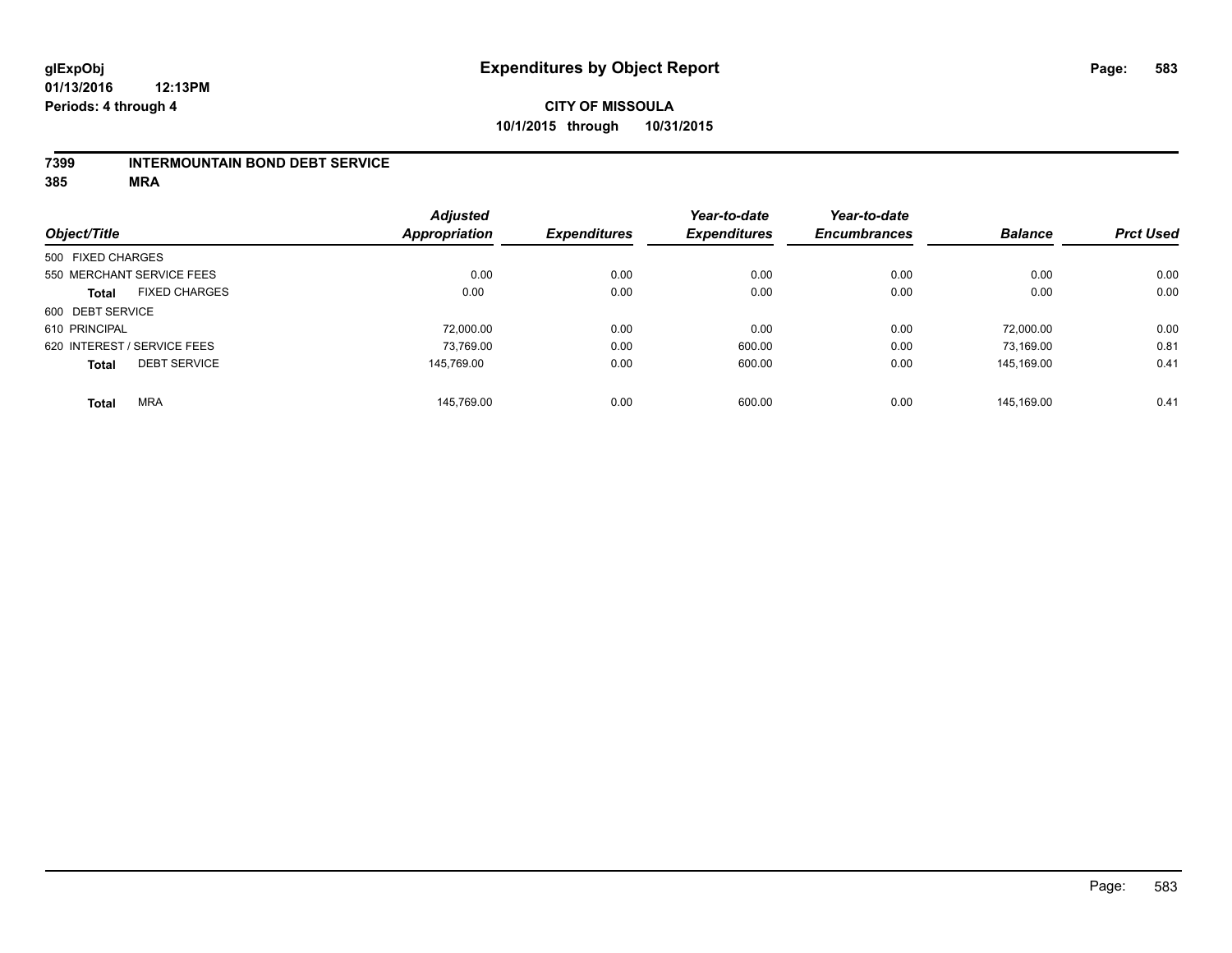#### **7399 INTERMOUNTAIN BOND DEBT SERVICE**

**390 NON-DEPARTMENTAL**

| Object/Title                 |                  | <b>Adjusted</b><br>Appropriation | <b>Expenditures</b> | Year-to-date<br><b>Expenditures</b> | Year-to-date<br><b>Encumbrances</b> | <b>Balance</b> | <b>Prct Used</b> |
|------------------------------|------------------|----------------------------------|---------------------|-------------------------------------|-------------------------------------|----------------|------------------|
| 800 OTHER OBJECTS            |                  |                                  |                     |                                     |                                     |                |                  |
| 820 TRANSFERS TO OTHER FUNDS |                  | 0.00                             | 0.00                | 0.00                                | 0.00                                | 0.00           | 0.00             |
| <b>Total</b>                 | OTHER OBJECTS    | 0.00                             | 0.00                | 0.00                                | 0.00                                | 0.00           | 0.00             |
| <b>Total</b>                 | NON-DEPARTMENTAL | 0.00                             | 0.00                | 0.00                                | 0.00                                | 0.00           | 0.00             |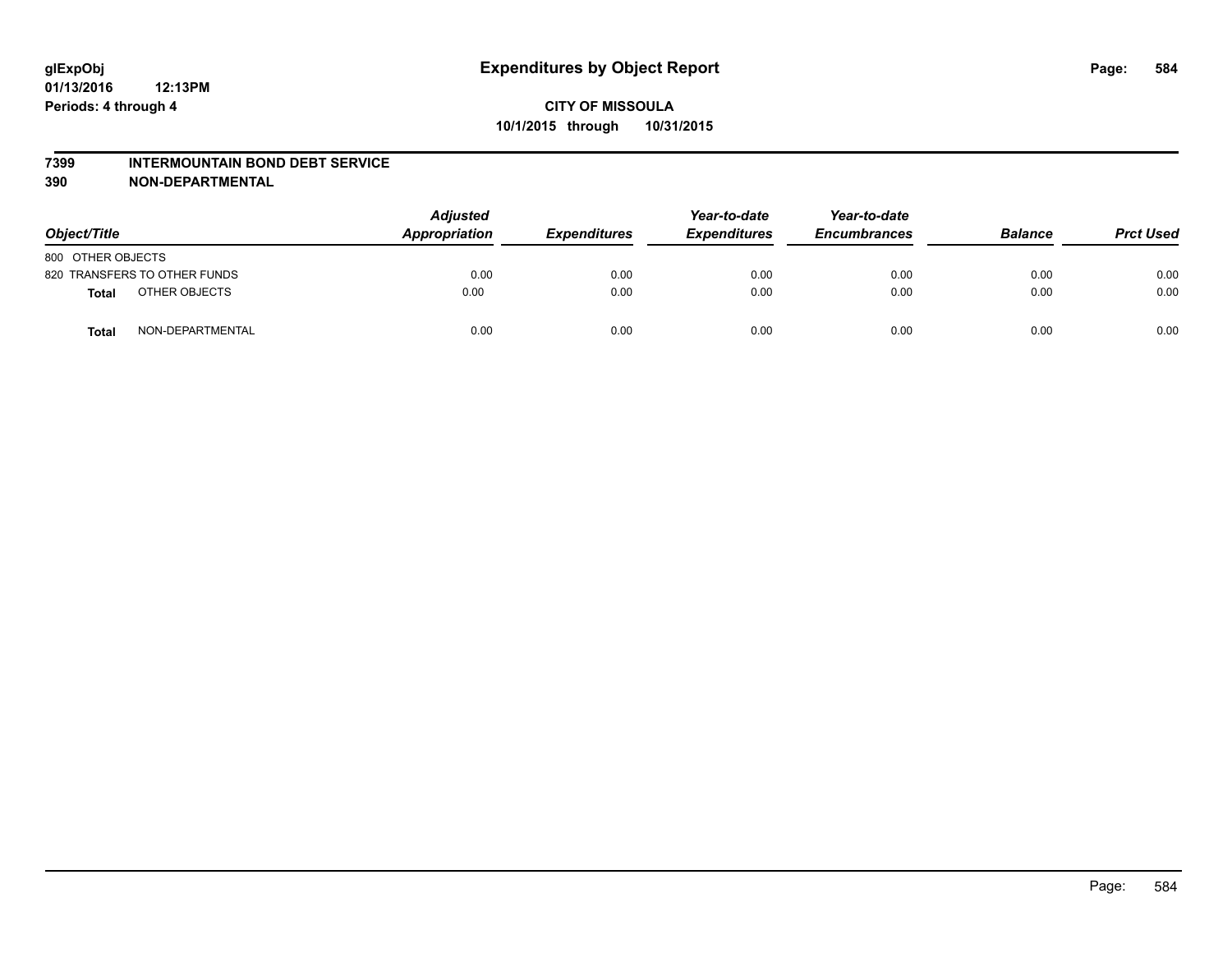# **CITY OF MISSOULA 10/1/2015 through 10/31/2015**

### **7399 INTERMOUNTAIN BOND DEBT SERVICE**

| Object/Title      |                                 | <b>Adjusted</b><br><b>Appropriation</b> | <b>Expenditures</b> | Year-to-date<br><b>Expenditures</b> | Year-to-date<br><b>Encumbrances</b> | <b>Balance</b> | <b>Prct Used</b> |
|-------------------|---------------------------------|-----------------------------------------|---------------------|-------------------------------------|-------------------------------------|----------------|------------------|
| 500 FIXED CHARGES |                                 |                                         |                     |                                     |                                     |                |                  |
|                   |                                 |                                         |                     |                                     |                                     |                |                  |
|                   | 550 MERCHANT SERVICE FEES       | 0.00                                    | 0.00                | 0.00                                | 0.00                                | 0.00           | 0.00             |
| <b>Total</b>      | <b>FIXED CHARGES</b>            | 0.00                                    | 0.00                | 0.00                                | 0.00                                | 0.00           | 0.00             |
| 600 DEBT SERVICE  |                                 |                                         |                     |                                     |                                     |                |                  |
| 610 PRINCIPAL     |                                 | 72,000.00                               | 0.00                | 0.00                                | 0.00                                | 72.000.00      | 0.00             |
|                   | 620 INTEREST / SERVICE FEES     | 73,769.00                               | 0.00                | 600.00                              | 0.00                                | 73,169.00      | 0.81             |
| <b>Total</b>      | <b>DEBT SERVICE</b>             | 145.769.00                              | 0.00                | 600.00                              | 0.00                                | 145.169.00     | 0.41             |
| 800 OTHER OBJECTS |                                 |                                         |                     |                                     |                                     |                |                  |
|                   | 820 TRANSFERS TO OTHER FUNDS    | 0.00                                    | 0.00                | 0.00                                | 0.00                                | 0.00           | 0.00             |
| Total             | OTHER OBJECTS                   | 0.00                                    | 0.00                | 0.00                                | 0.00                                | 0.00           | 0.00             |
| <b>Total</b>      | INTERMOUNTAIN BOND DEBT SERVICE | 145,769.00                              | 0.00                | 600.00                              | 0.00                                | 145,169.00     | 0.41             |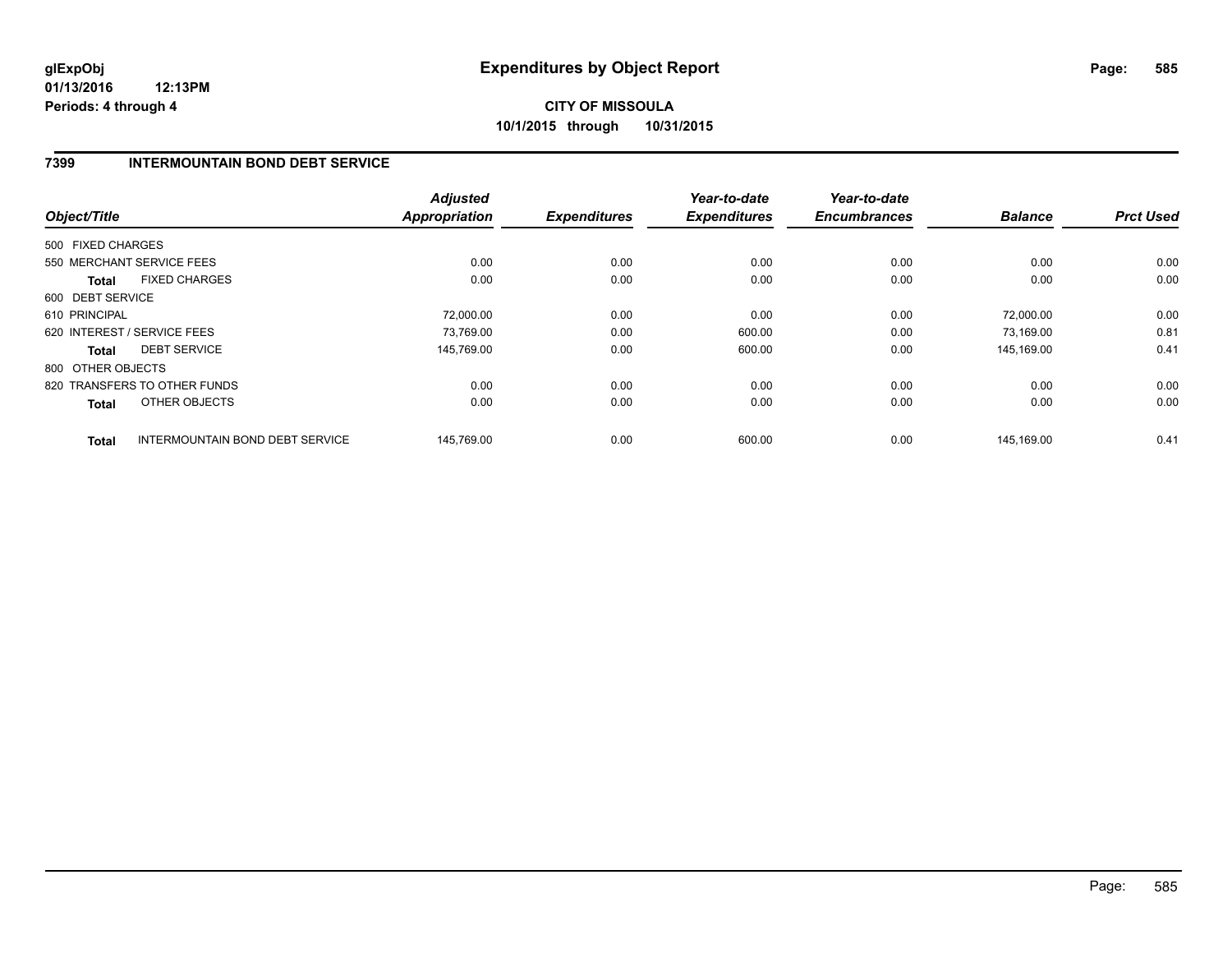#### **7400 FRONT ST BOND CLEARING**

**385 MRA**

|                   |                                   | <b>Adjusted</b>      |                     | Year-to-date        | Year-to-date        |                |                  |
|-------------------|-----------------------------------|----------------------|---------------------|---------------------|---------------------|----------------|------------------|
| Object/Title      |                                   | <b>Appropriation</b> | <b>Expenditures</b> | <b>Expenditures</b> | <b>Encumbrances</b> | <b>Balance</b> | <b>Prct Used</b> |
| 500 FIXED CHARGES |                                   |                      |                     |                     |                     |                |                  |
|                   | 550 MERCHANT SERVICE FEES         | 0.00                 | 0.00                | 0.00                | 0.00                | 0.00           | 0.00             |
| <b>Total</b>      | <b>FIXED CHARGES</b>              | 0.00                 | 0.00                | 0.00                | 0.00                | 0.00           | 0.00             |
|                   | 700 GRANTS & CONTRIBUTIONS        |                      |                     |                     |                     |                |                  |
|                   | 700 GRANTS & CONTRIBUTIONS        | 0.00                 | 0.00                | 0.00                | 0.00                | 0.00           | 0.00             |
| Total             | <b>GRANTS &amp; CONTRIBUTIONS</b> | 0.00                 | 0.00                | 0.00                | 0.00                | 0.00           | 0.00             |
| 800 OTHER OBJECTS |                                   |                      |                     |                     |                     |                |                  |
|                   | 820 TRANSFERS TO OTHER FUNDS      | 453.262.00           | 0.00                | 0.00                | 0.00                | 453.262.00     | 0.00             |
| <b>Total</b>      | OTHER OBJECTS                     | 453,262.00           | 0.00                | 0.00                | 0.00                | 453,262.00     | 0.00             |
| <b>Total</b>      | <b>MRA</b>                        | 453.262.00           | 0.00                | 0.00                | 0.00                | 453.262.00     | 0.00             |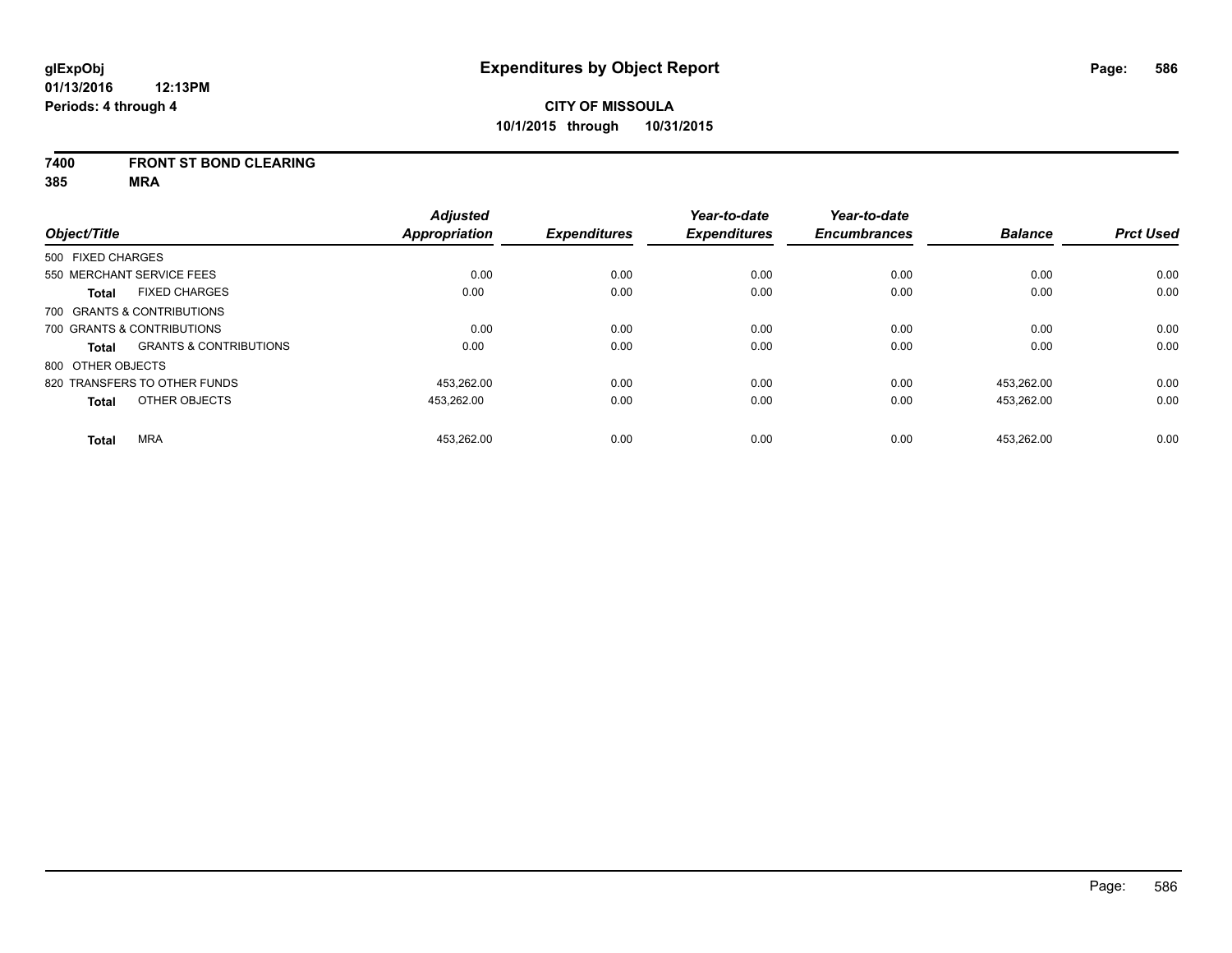### **7400 FRONT ST BOND CLEARING**

| Object/Title                                      | <b>Adjusted</b><br><b>Appropriation</b> | <b>Expenditures</b> | Year-to-date<br><b>Expenditures</b> | Year-to-date<br><b>Encumbrances</b> | <b>Balance</b> | <b>Prct Used</b> |
|---------------------------------------------------|-----------------------------------------|---------------------|-------------------------------------|-------------------------------------|----------------|------------------|
| 500 FIXED CHARGES                                 |                                         |                     |                                     |                                     |                |                  |
| 550 MERCHANT SERVICE FEES                         | 0.00                                    | 0.00                | 0.00                                | 0.00                                | 0.00           | 0.00             |
| <b>FIXED CHARGES</b><br><b>Total</b>              | 0.00                                    | 0.00                | 0.00                                | 0.00                                | 0.00           | 0.00             |
| 700 GRANTS & CONTRIBUTIONS                        |                                         |                     |                                     |                                     |                |                  |
| 700 GRANTS & CONTRIBUTIONS                        | 0.00                                    | 0.00                | 0.00                                | 0.00                                | 0.00           | 0.00             |
| <b>GRANTS &amp; CONTRIBUTIONS</b><br><b>Total</b> | 0.00                                    | 0.00                | 0.00                                | 0.00                                | 0.00           | 0.00             |
| 800 OTHER OBJECTS                                 |                                         |                     |                                     |                                     |                |                  |
| 820 TRANSFERS TO OTHER FUNDS                      | 453.262.00                              | 0.00                | 0.00                                | 0.00                                | 453.262.00     | 0.00             |
| OTHER OBJECTS<br><b>Total</b>                     | 453.262.00                              | 0.00                | 0.00                                | 0.00                                | 453.262.00     | 0.00             |
| <b>FRONT ST BOND CLEARING</b><br><b>Total</b>     | 453.262.00                              | 0.00                | 0.00                                | 0.00                                | 453.262.00     | 0.00             |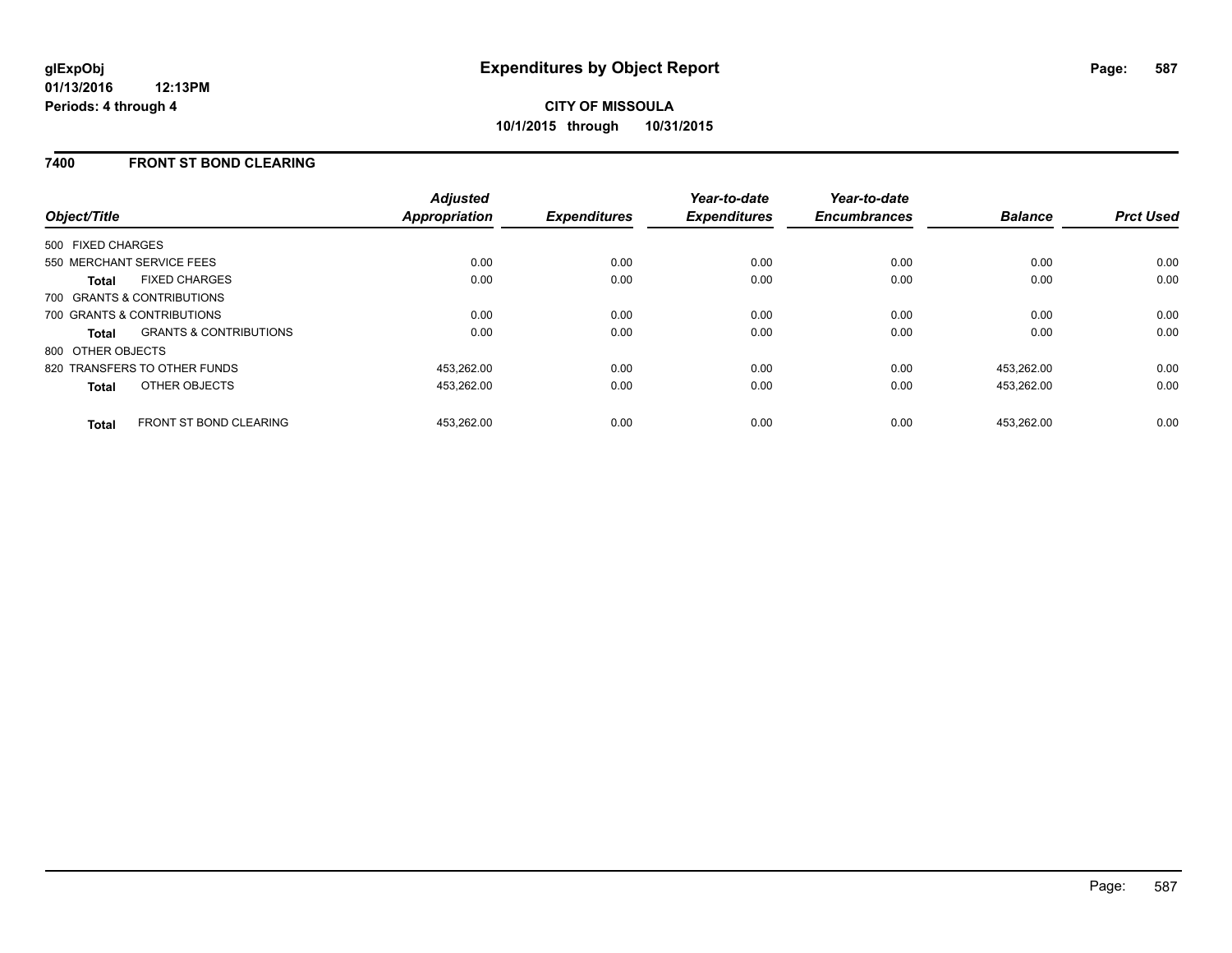#### **7401 FRONT ST PARKING STRUCTURE**

**385 MRA**

|                             |                              | <b>Adjusted</b> |                     | Year-to-date        | Year-to-date        |                |                  |
|-----------------------------|------------------------------|-----------------|---------------------|---------------------|---------------------|----------------|------------------|
| Object/Title                |                              | Appropriation   | <b>Expenditures</b> | <b>Expenditures</b> | <b>Encumbrances</b> | <b>Balance</b> | <b>Prct Used</b> |
| 300 PURCHASED SERVICES      |                              |                 |                     |                     |                     |                |                  |
|                             | 390 OTHER PURCHASED SERVICES | 0.00            | 0.00                | 0.00                | 0.00                | 0.00           | 0.00             |
| <b>Total</b>                | PURCHASED SERVICES           | 0.00            | 0.00                | 0.00                | 0.00                | 0.00           | 0.00             |
| 500 FIXED CHARGES           |                              |                 |                     |                     |                     |                |                  |
|                             | 550 MERCHANT SERVICE FEES    | 116,134.00      | 0.00                | 0.00                | 0.00                | 116,134.00     | 0.00             |
| <b>Total</b>                | <b>FIXED CHARGES</b>         | 116,134.00      | 0.00                | 0.00                | 0.00                | 116,134.00     | 0.00             |
| 600 DEBT SERVICE            |                              |                 |                     |                     |                     |                |                  |
| 610 PRINCIPAL               |                              | 30,000.00       | 0.00                | 74,000.00           | 0.00                | $-44,000.00$   | 246.67           |
| 620 INTEREST / SERVICE FEES |                              | 0.00            | 0.00                | 54,885.00           | 0.00                | $-54,885.00$   | 0.00             |
| <b>Total</b>                | <b>DEBT SERVICE</b>          | 30,000.00       | 0.00                | 128,885.00          | 0.00                | $-98,885.00$   | 429.62           |
| 800 OTHER OBJECTS           |                              |                 |                     |                     |                     |                |                  |
|                             | 820 TRANSFERS TO OTHER FUNDS | 0.00            | 0.00                | 0.00                | 0.00                | 0.00           | 0.00             |
| <b>Total</b>                | OTHER OBJECTS                | 0.00            | 0.00                | 0.00                | 0.00                | 0.00           | 0.00             |
| <b>Total</b>                | <b>MRA</b>                   | 146,134.00      | 0.00                | 128,885.00          | 0.00                | 17,249.00      | 88.20            |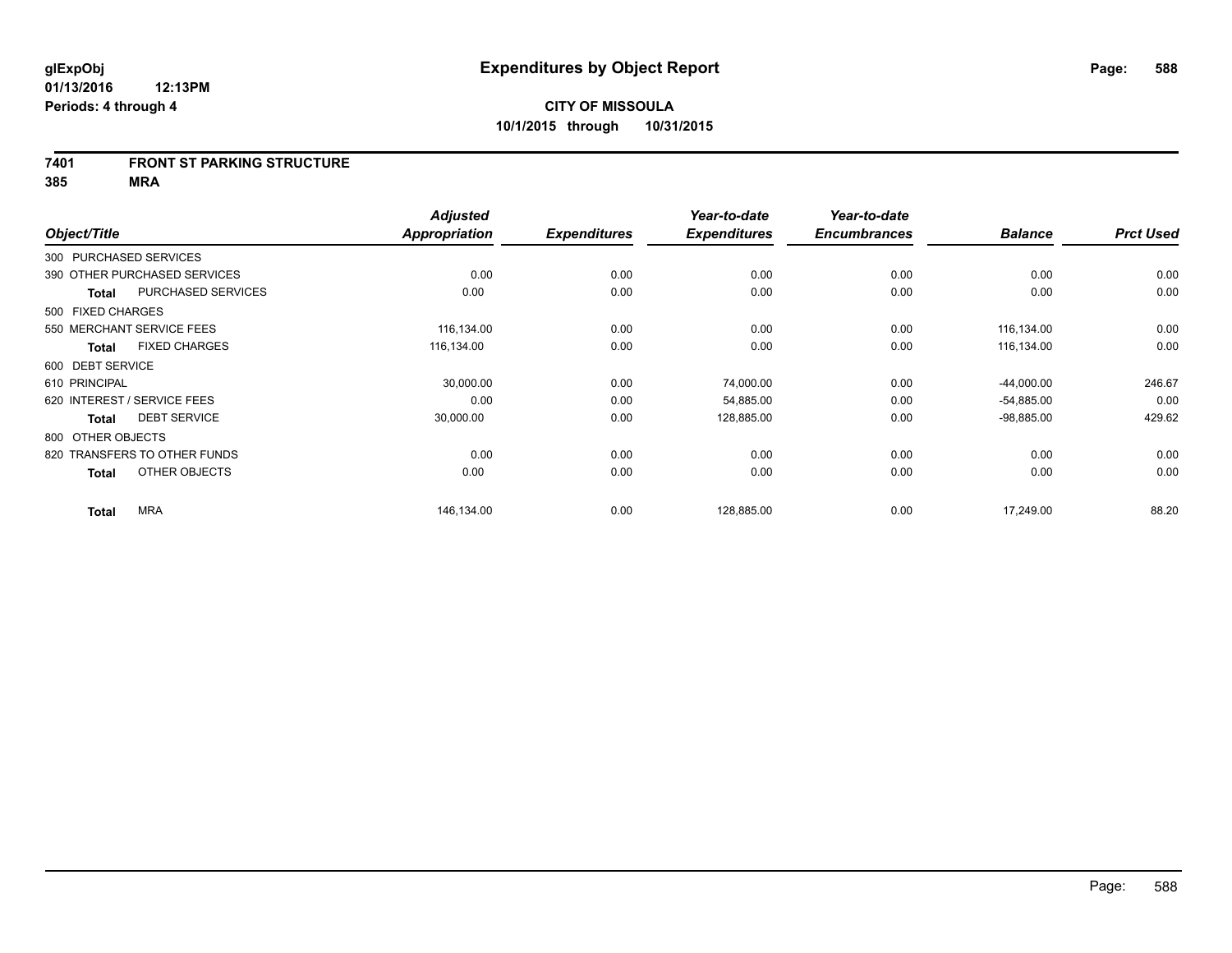## **7401 FRONT ST PARKING STRUCTURE**

| Object/Title           |                                   | <b>Adjusted</b><br><b>Appropriation</b> | <b>Expenditures</b> | Year-to-date<br><b>Expenditures</b> | Year-to-date<br><b>Encumbrances</b> | <b>Balance</b> | <b>Prct Used</b> |
|------------------------|-----------------------------------|-----------------------------------------|---------------------|-------------------------------------|-------------------------------------|----------------|------------------|
| 300 PURCHASED SERVICES |                                   |                                         |                     |                                     |                                     |                |                  |
|                        | 390 OTHER PURCHASED SERVICES      | 0.00                                    | 0.00                | 0.00                                | 0.00                                | 0.00           | 0.00             |
| <b>Total</b>           | <b>PURCHASED SERVICES</b>         | 0.00                                    | 0.00                | 0.00                                | 0.00                                | 0.00           | 0.00             |
| 500 FIXED CHARGES      |                                   |                                         |                     |                                     |                                     |                |                  |
|                        | 550 MERCHANT SERVICE FEES         | 116,134.00                              | 0.00                | 0.00                                | 0.00                                | 116,134.00     | 0.00             |
| <b>Total</b>           | <b>FIXED CHARGES</b>              | 116,134.00                              | 0.00                | 0.00                                | 0.00                                | 116,134.00     | 0.00             |
| 600 DEBT SERVICE       |                                   |                                         |                     |                                     |                                     |                |                  |
| 610 PRINCIPAL          |                                   | 30,000.00                               | 0.00                | 74,000.00                           | 0.00                                | $-44,000.00$   | 246.67           |
|                        | 620 INTEREST / SERVICE FEES       | 0.00                                    | 0.00                | 54,885.00                           | 0.00                                | $-54,885.00$   | 0.00             |
| <b>Total</b>           | <b>DEBT SERVICE</b>               | 30,000.00                               | 0.00                | 128,885.00                          | 0.00                                | $-98,885.00$   | 429.62           |
| 800 OTHER OBJECTS      |                                   |                                         |                     |                                     |                                     |                |                  |
|                        | 820 TRANSFERS TO OTHER FUNDS      | 0.00                                    | 0.00                | 0.00                                | 0.00                                | 0.00           | 0.00             |
| <b>Total</b>           | OTHER OBJECTS                     | 0.00                                    | 0.00                | 0.00                                | 0.00                                | 0.00           | 0.00             |
| <b>Total</b>           | <b>FRONT ST PARKING STRUCTURE</b> | 146,134.00                              | 0.00                | 128,885.00                          | 0.00                                | 17,249.00      | 88.20            |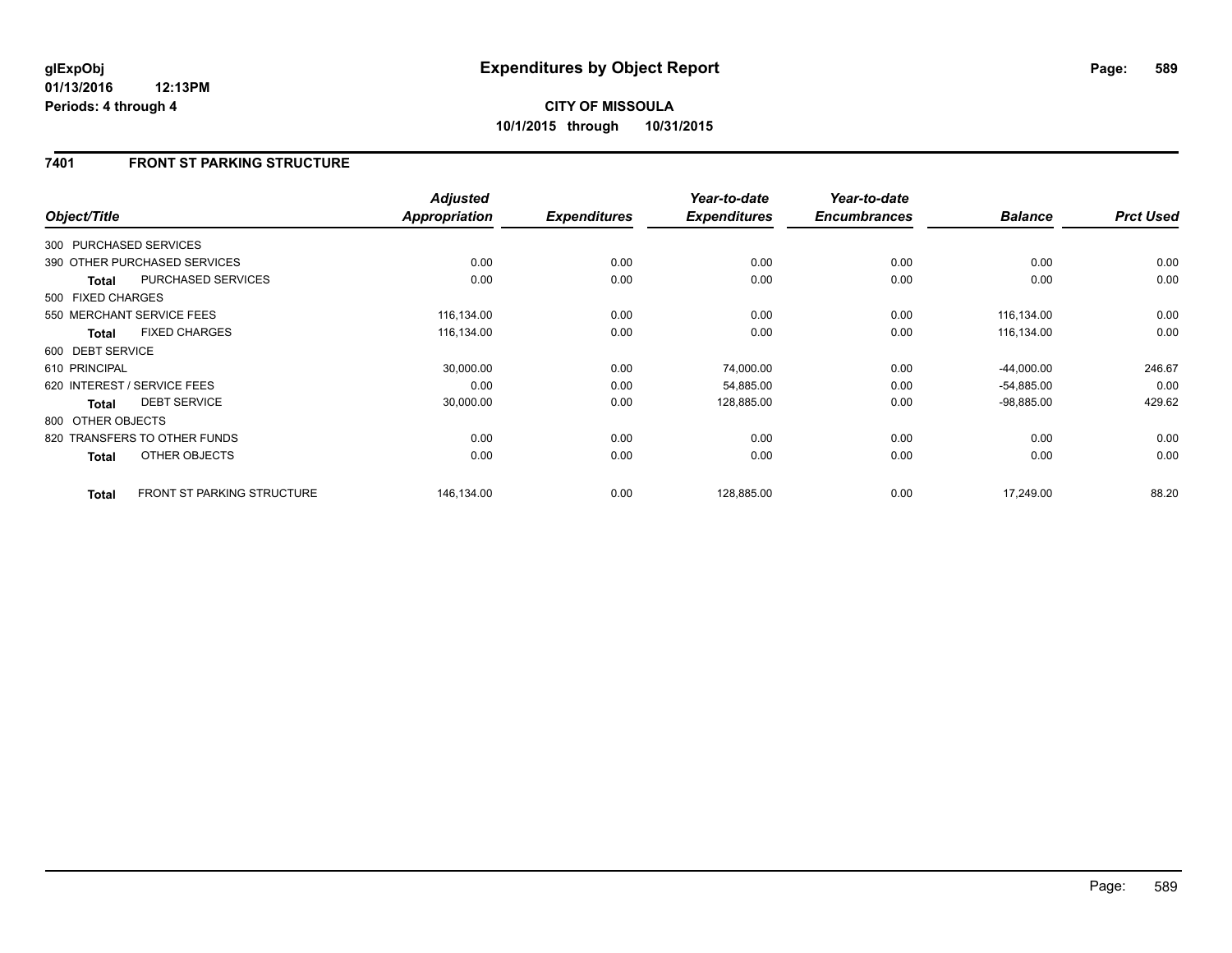#### **7402 FRONT ST SUBORDINATE LIEN NOTE**

**385 MRA**

|                   |                                   | <b>Adjusted</b>      |                     | Year-to-date        | Year-to-date        |                |                  |
|-------------------|-----------------------------------|----------------------|---------------------|---------------------|---------------------|----------------|------------------|
| Object/Title      |                                   | <b>Appropriation</b> | <b>Expenditures</b> | <b>Expenditures</b> | <b>Encumbrances</b> | <b>Balance</b> | <b>Prct Used</b> |
| 500 FIXED CHARGES |                                   |                      |                     |                     |                     |                |                  |
|                   | 550 MERCHANT SERVICE FEES         | 0.00                 | 0.00                | 0.00                | 0.00                | 0.00           | 0.00             |
| Total             | <b>FIXED CHARGES</b>              | 0.00                 | 0.00                | 0.00                | 0.00                | 0.00           | 0.00             |
| 600 DEBT SERVICE  |                                   |                      |                     |                     |                     |                |                  |
| 610 PRINCIPAL     |                                   | 67,309.00            | 34,929.89           | 34,929.89           | 0.00                | 32,379.11      | 51.89            |
|                   | 620 INTEREST / SERVICE FEES       | 99,248.00            | 48,724.64           | 48,724.64           | 0.00                | 50,523.36      | 49.09            |
| <b>Total</b>      | <b>DEBT SERVICE</b>               | 166,557.00           | 83,654.53           | 83,654.53           | 0.00                | 82,902.47      | 50.23            |
|                   | 700 GRANTS & CONTRIBUTIONS        |                      |                     |                     |                     |                |                  |
|                   | 700 GRANTS & CONTRIBUTIONS        | 0.00                 | 0.00                | 0.00                | 0.00                | 0.00           | 0.00             |
| Total             | <b>GRANTS &amp; CONTRIBUTIONS</b> | 0.00                 | 0.00                | 0.00                | 0.00                | 0.00           | 0.00             |
| 800 OTHER OBJECTS |                                   |                      |                     |                     |                     |                |                  |
|                   | 820 TRANSFERS TO OTHER FUNDS      | 0.00                 | 0.00                | 0.00                | 0.00                | 0.00           | 0.00             |
| <b>Total</b>      | OTHER OBJECTS                     | 0.00                 | 0.00                | 0.00                | 0.00                | 0.00           | 0.00             |
| <b>Total</b>      | <b>MRA</b>                        | 166,557.00           | 83,654.53           | 83,654.53           | 0.00                | 82,902.47      | 50.23            |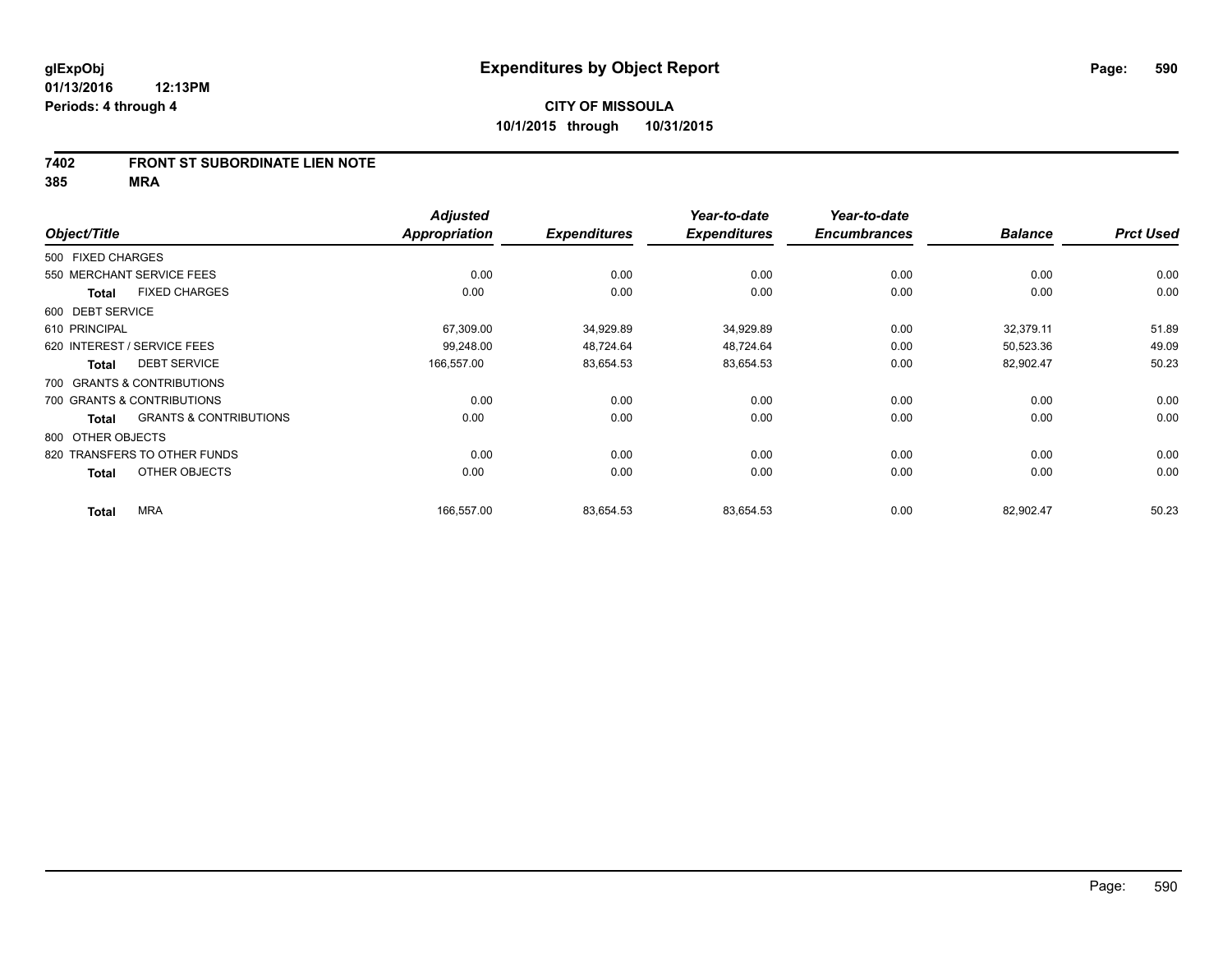### **7402 FRONT ST SUBORDINATE LIEN NOTE**

| Object/Title      |                                       | <b>Adjusted</b><br><b>Appropriation</b> | <b>Expenditures</b> | Year-to-date<br><b>Expenditures</b> | Year-to-date<br><b>Encumbrances</b> | <b>Balance</b> | <b>Prct Used</b> |
|-------------------|---------------------------------------|-----------------------------------------|---------------------|-------------------------------------|-------------------------------------|----------------|------------------|
| 500 FIXED CHARGES |                                       |                                         |                     |                                     |                                     |                |                  |
|                   | 550 MERCHANT SERVICE FEES             | 0.00                                    | 0.00                | 0.00                                | 0.00                                | 0.00           | 0.00             |
| <b>Total</b>      | <b>FIXED CHARGES</b>                  | 0.00                                    | 0.00                | 0.00                                | 0.00                                | 0.00           | 0.00             |
| 600 DEBT SERVICE  |                                       |                                         |                     |                                     |                                     |                |                  |
| 610 PRINCIPAL     |                                       | 67,309.00                               | 34,929.89           | 34,929.89                           | 0.00                                | 32,379.11      | 51.89            |
|                   | 620 INTEREST / SERVICE FEES           | 99.248.00                               | 48,724.64           | 48,724.64                           | 0.00                                | 50,523.36      | 49.09            |
| <b>Total</b>      | <b>DEBT SERVICE</b>                   | 166,557.00                              | 83,654.53           | 83,654.53                           | 0.00                                | 82,902.47      | 50.23            |
|                   | 700 GRANTS & CONTRIBUTIONS            |                                         |                     |                                     |                                     |                |                  |
|                   | 700 GRANTS & CONTRIBUTIONS            | 0.00                                    | 0.00                | 0.00                                | 0.00                                | 0.00           | 0.00             |
| <b>Total</b>      | <b>GRANTS &amp; CONTRIBUTIONS</b>     | 0.00                                    | 0.00                | 0.00                                | 0.00                                | 0.00           | 0.00             |
| 800 OTHER OBJECTS |                                       |                                         |                     |                                     |                                     |                |                  |
|                   | 820 TRANSFERS TO OTHER FUNDS          | 0.00                                    | 0.00                | 0.00                                | 0.00                                | 0.00           | 0.00             |
| <b>Total</b>      | OTHER OBJECTS                         | 0.00                                    | 0.00                | 0.00                                | 0.00                                | 0.00           | 0.00             |
| <b>Total</b>      | <b>FRONT ST SUBORDINATE LIEN NOTE</b> | 166,557.00                              | 83,654.53           | 83,654.53                           | 0.00                                | 82,902.47      | 50.23            |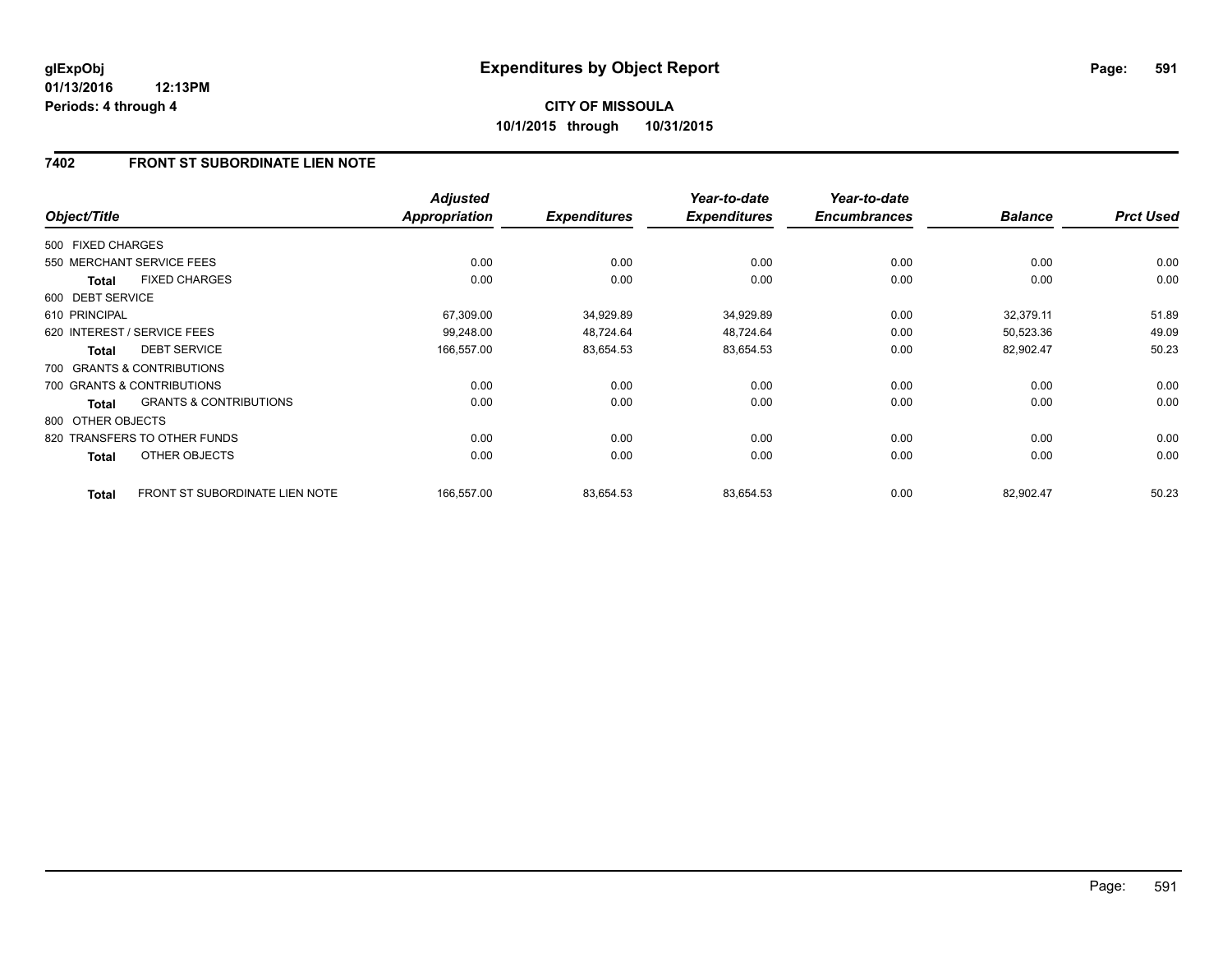#### **7447 COURT COLLECTED PARKING FINES**

**230 MUNICIPAL COURT**

| Object/Title                    | <b>Adjusted</b><br>Appropriation | <b>Expenditures</b> | Year-to-date<br><b>Expenditures</b> | Year-to-date<br><b>Encumbrances</b> | <b>Balance</b> | <b>Prct Used</b> |
|---------------------------------|----------------------------------|---------------------|-------------------------------------|-------------------------------------|----------------|------------------|
| 500 FIXED CHARGES               |                                  |                     |                                     |                                     |                |                  |
| 500 FIXED CHARGES               | 0.00                             | 0.00                | 0.00                                | 0.00                                | 0.00           | 0.00             |
| 550 MERCHANT SERVICE FEES       | 0.00                             | 0.00                | 0.00                                | 0.00                                | 0.00           | 0.00             |
| <b>FIXED CHARGES</b><br>Total   | 0.00                             | 0.00                | 0.00                                | 0.00                                | 0.00           | 0.00             |
| <b>MUNICIPAL COURT</b><br>Total | 0.00                             | 0.00                | 0.00                                | 0.00                                | 0.00           | 0.00             |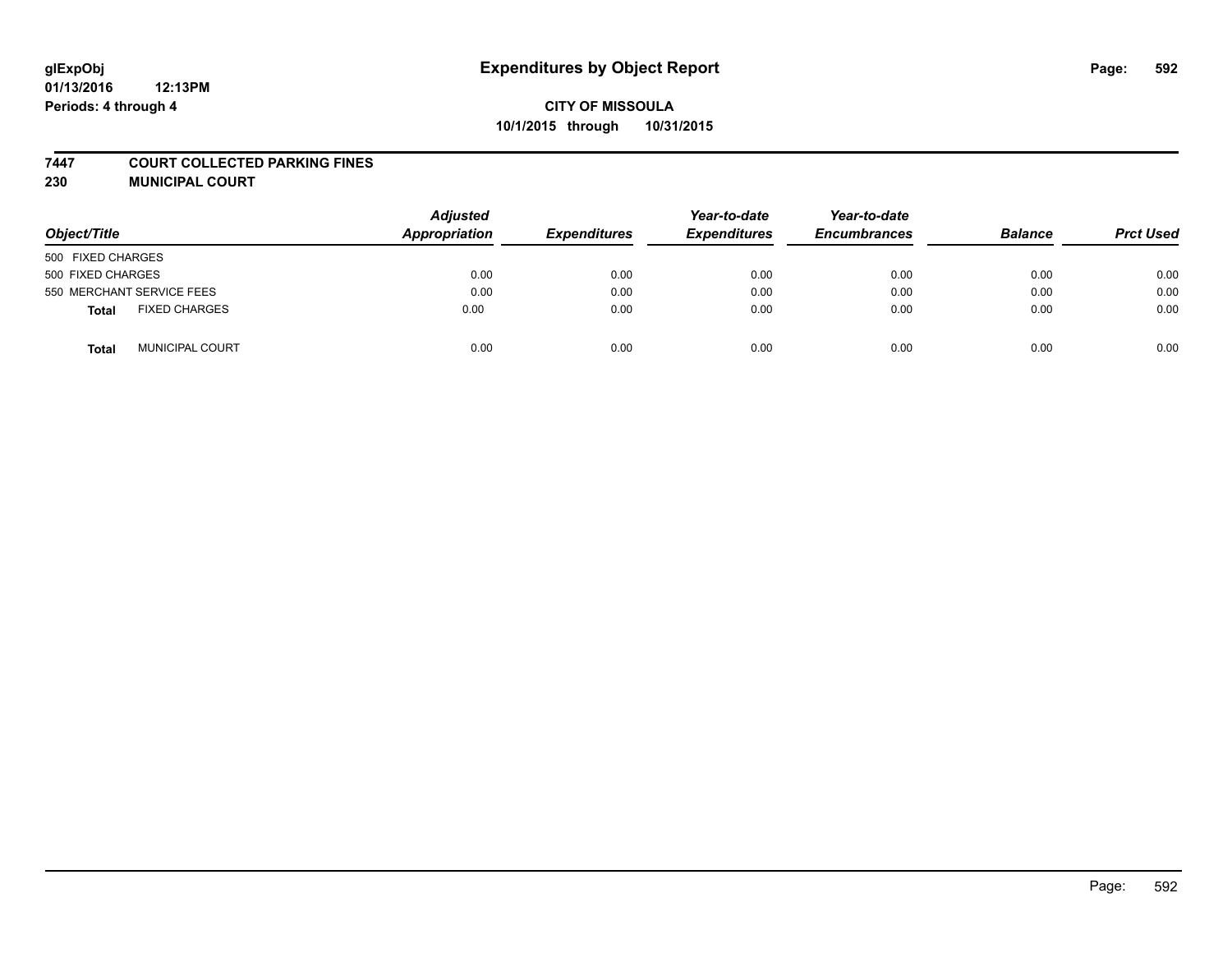**CITY OF MISSOULA 10/1/2015 through 10/31/2015**

### **7447 COURT COLLECTED PARKING FINES**

| Object/Title      |                                      | <b>Adjusted</b><br>Appropriation | <b>Expenditures</b> | Year-to-date<br><b>Expenditures</b> | Year-to-date<br><b>Encumbrances</b> | <b>Balance</b> | <b>Prct Used</b> |
|-------------------|--------------------------------------|----------------------------------|---------------------|-------------------------------------|-------------------------------------|----------------|------------------|
| 500 FIXED CHARGES |                                      |                                  |                     |                                     |                                     |                |                  |
| 500 FIXED CHARGES |                                      | 0.00                             | 0.00                | 0.00                                | 0.00                                | 0.00           | 0.00             |
|                   | 550 MERCHANT SERVICE FEES            | 0.00                             | 0.00                | 0.00                                | 0.00                                | 0.00           | 0.00             |
| Total             | <b>FIXED CHARGES</b>                 | 0.00                             | 0.00                | 0.00                                | 0.00                                | 0.00           | 0.00             |
| <b>Total</b>      | <b>COURT COLLECTED PARKING FINES</b> | 0.00                             | 0.00                | 0.00                                | 0.00                                | 0.00           | 0.00             |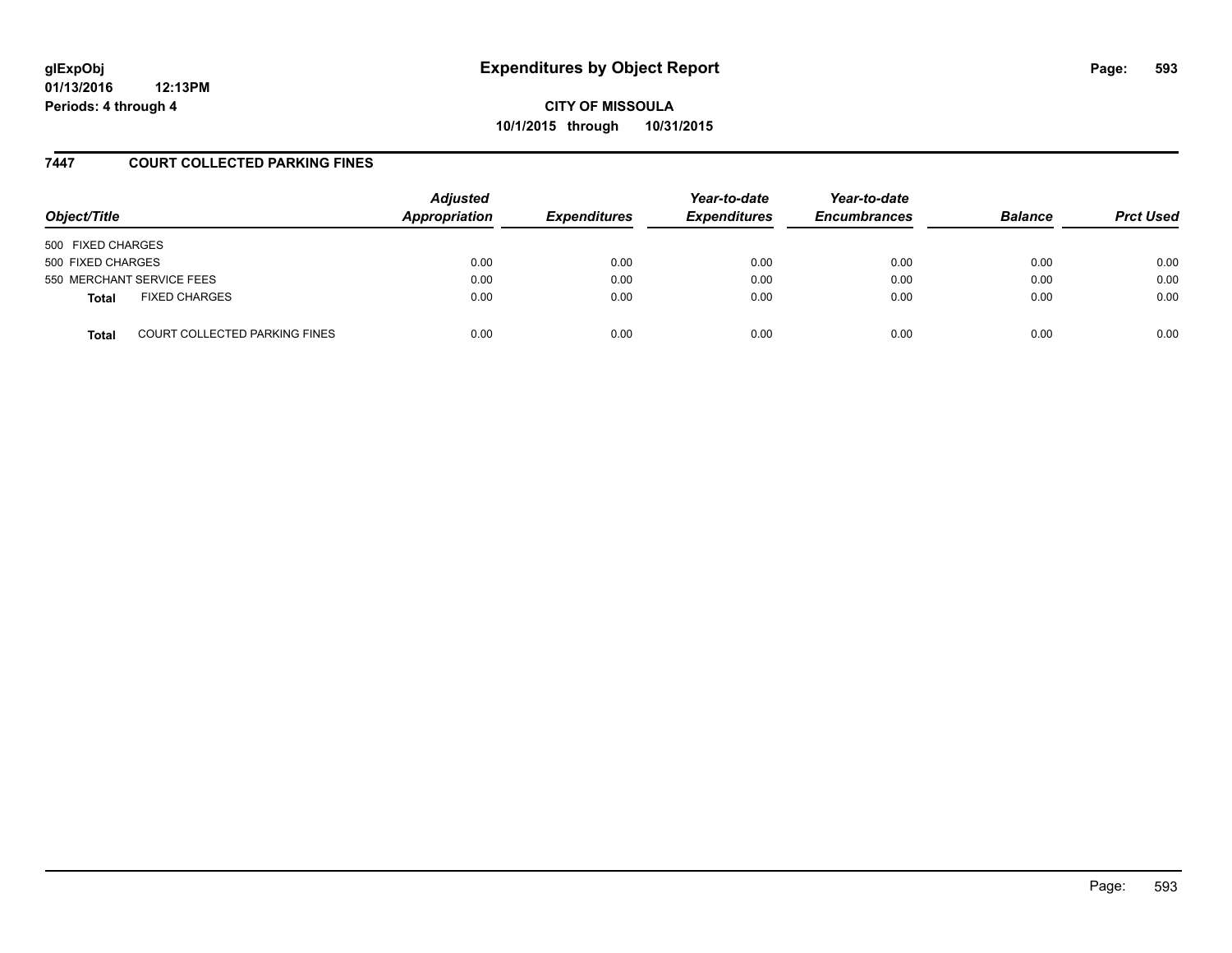#### **7458 COURT SURCHARGE**

**230 MUNICIPAL COURT**

| Object/Title                    | <b>Adjusted</b><br><b>Appropriation</b> | <b>Expenditures</b> | Year-to-date<br><b>Expenditures</b> | Year-to-date<br><b>Encumbrances</b> | <b>Balance</b> | <b>Prct Used</b> |
|---------------------------------|-----------------------------------------|---------------------|-------------------------------------|-------------------------------------|----------------|------------------|
| 500 FIXED CHARGES               |                                         |                     |                                     |                                     |                |                  |
| 500 FIXED CHARGES               | 0.00                                    | 0.00                | 0.00                                | 0.00                                | 0.00           | 0.00             |
| 550 MERCHANT SERVICE FEES       | 0.00                                    | 0.00                | 0.00                                | 0.00                                | 0.00           | 0.00             |
| <b>FIXED CHARGES</b><br>Total   | 0.00                                    | 0.00                | 0.00                                | 0.00                                | 0.00           | 0.00             |
| <b>MUNICIPAL COURT</b><br>Total | 0.00                                    | 0.00                | 0.00                                | 0.00                                | 0.00           | 0.00             |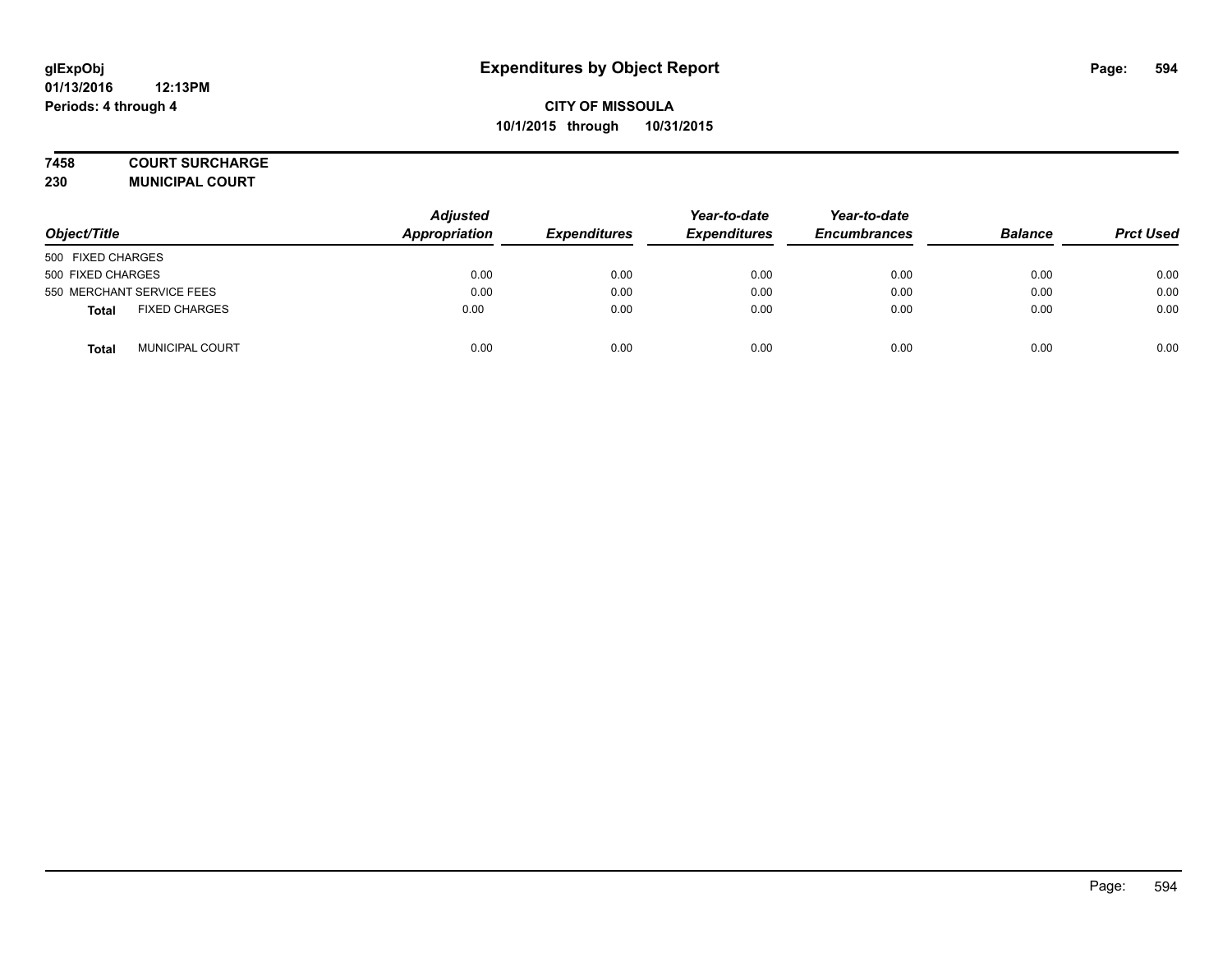**CITY OF MISSOULA 10/1/2015 through 10/31/2015**

**7458 COURT SURCHARGE**

| Object/Title      |                           | <b>Adjusted</b><br>Appropriation | <b>Expenditures</b> | Year-to-date<br><b>Expenditures</b> | Year-to-date<br><b>Encumbrances</b> | <b>Balance</b> | <b>Prct Used</b> |
|-------------------|---------------------------|----------------------------------|---------------------|-------------------------------------|-------------------------------------|----------------|------------------|
| 500 FIXED CHARGES |                           |                                  |                     |                                     |                                     |                |                  |
| 500 FIXED CHARGES |                           | 0.00                             | 0.00                | 0.00                                | 0.00                                | 0.00           | 0.00             |
|                   | 550 MERCHANT SERVICE FEES | 0.00                             | 0.00                | 0.00                                | 0.00                                | 0.00           | 0.00             |
| <b>Total</b>      | <b>FIXED CHARGES</b>      | 0.00                             | 0.00                | 0.00                                | 0.00                                | 0.00           | 0.00             |
| <b>Total</b>      | <b>COURT SURCHARGE</b>    | 0.00                             | 0.00                | 0.00                                | 0.00                                | 0.00           | 0.00             |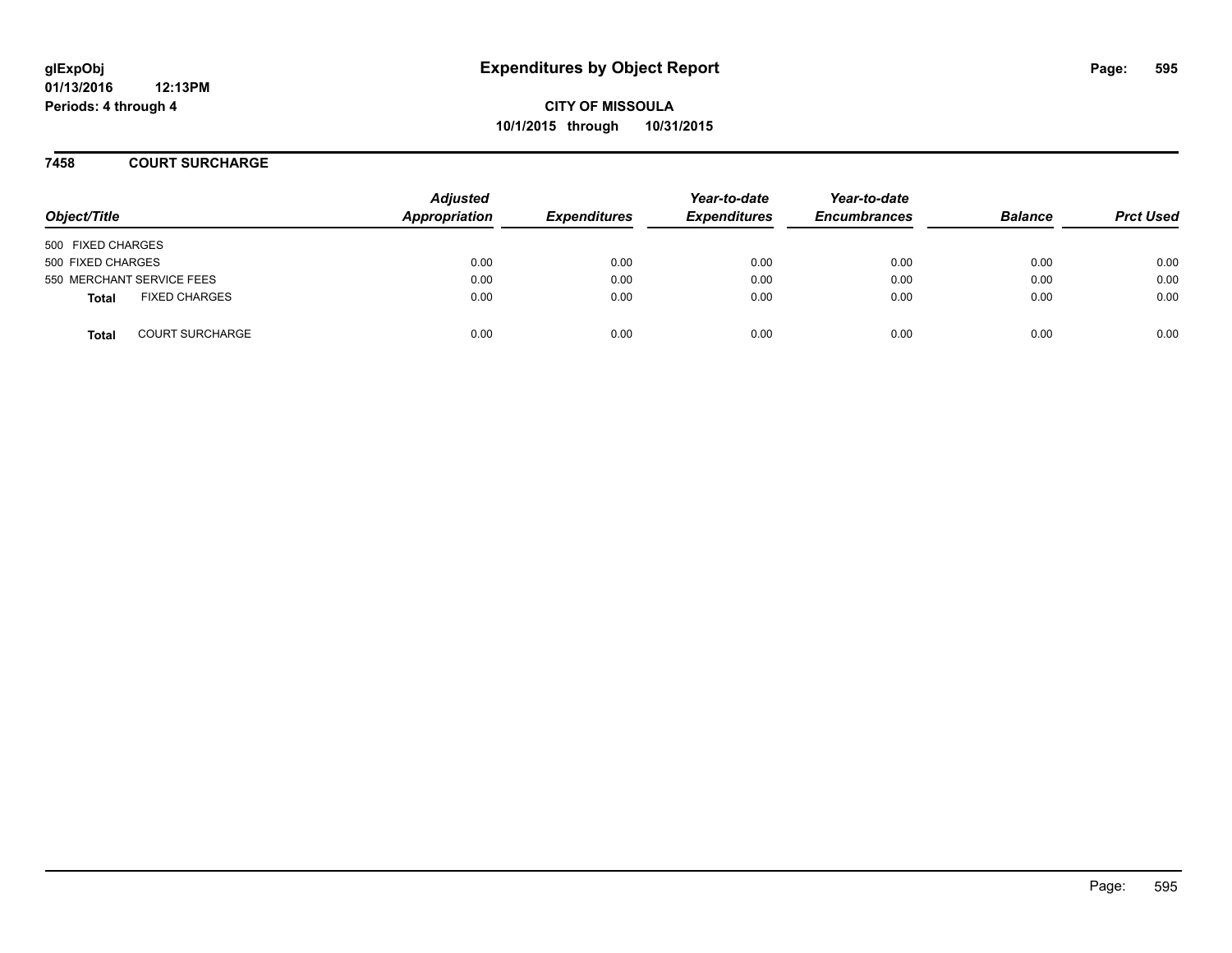## **CITY OF MISSOULA 10/1/2015 through 10/31/2015**

**7469 PUBLIC DEFENDER FEES 230 MUNICIPAL COURT**

| Object/Title                           | <b>Adjusted</b><br>Appropriation | <b>Expenditures</b> | Year-to-date<br><b>Expenditures</b> | Year-to-date<br><b>Encumbrances</b> | <b>Balance</b> | <b>Prct Used</b> |
|----------------------------------------|----------------------------------|---------------------|-------------------------------------|-------------------------------------|----------------|------------------|
| 500 FIXED CHARGES                      |                                  |                     |                                     |                                     |                |                  |
| 500 FIXED CHARGES                      | 0.00                             | 0.00                | 0.00                                | 0.00                                | 0.00           | 0.00             |
| 550 MERCHANT SERVICE FEES              | 0.00                             | 0.00                | 0.00                                | 0.00                                | 0.00           | 0.00             |
| <b>FIXED CHARGES</b><br><b>Total</b>   | 0.00                             | 0.00                | 0.00                                | 0.00                                | 0.00           | 0.00             |
| <b>MUNICIPAL COURT</b><br><b>Total</b> | 0.00                             | 0.00                | 0.00                                | 0.00                                | 0.00           | 0.00             |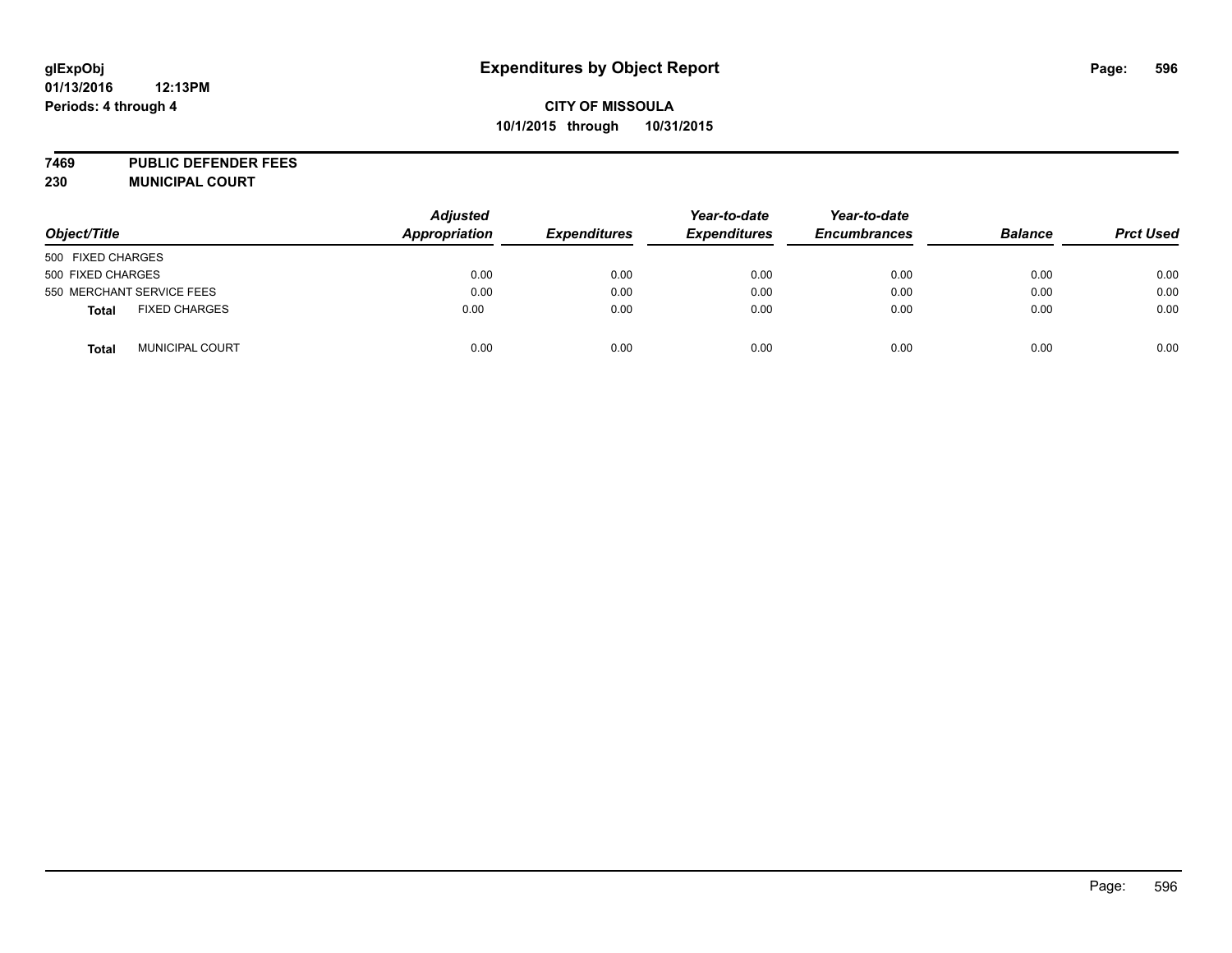#### **7469 PUBLIC DEFENDER FEES**

| Object/Title                         | <b>Adjusted</b><br>Appropriation | <b>Expenditures</b> | Year-to-date<br><b>Expenditures</b> | Year-to-date<br><b>Encumbrances</b> | <b>Balance</b> | <b>Prct Used</b> |
|--------------------------------------|----------------------------------|---------------------|-------------------------------------|-------------------------------------|----------------|------------------|
| 500 FIXED CHARGES                    |                                  |                     |                                     |                                     |                |                  |
| 500 FIXED CHARGES                    | 0.00                             | 0.00                | 0.00                                | 0.00                                | 0.00           | 0.00             |
| 550 MERCHANT SERVICE FEES            | 0.00                             | 0.00                | 0.00                                | 0.00                                | 0.00           | 0.00             |
| <b>FIXED CHARGES</b><br><b>Total</b> | 0.00                             | 0.00                | 0.00                                | 0.00                                | 0.00           | 0.00             |
| PUBLIC DEFENDER FEES<br><b>Total</b> | 0.00                             | 0.00                | 0.00                                | 0.00                                | 0.00           | 0.00             |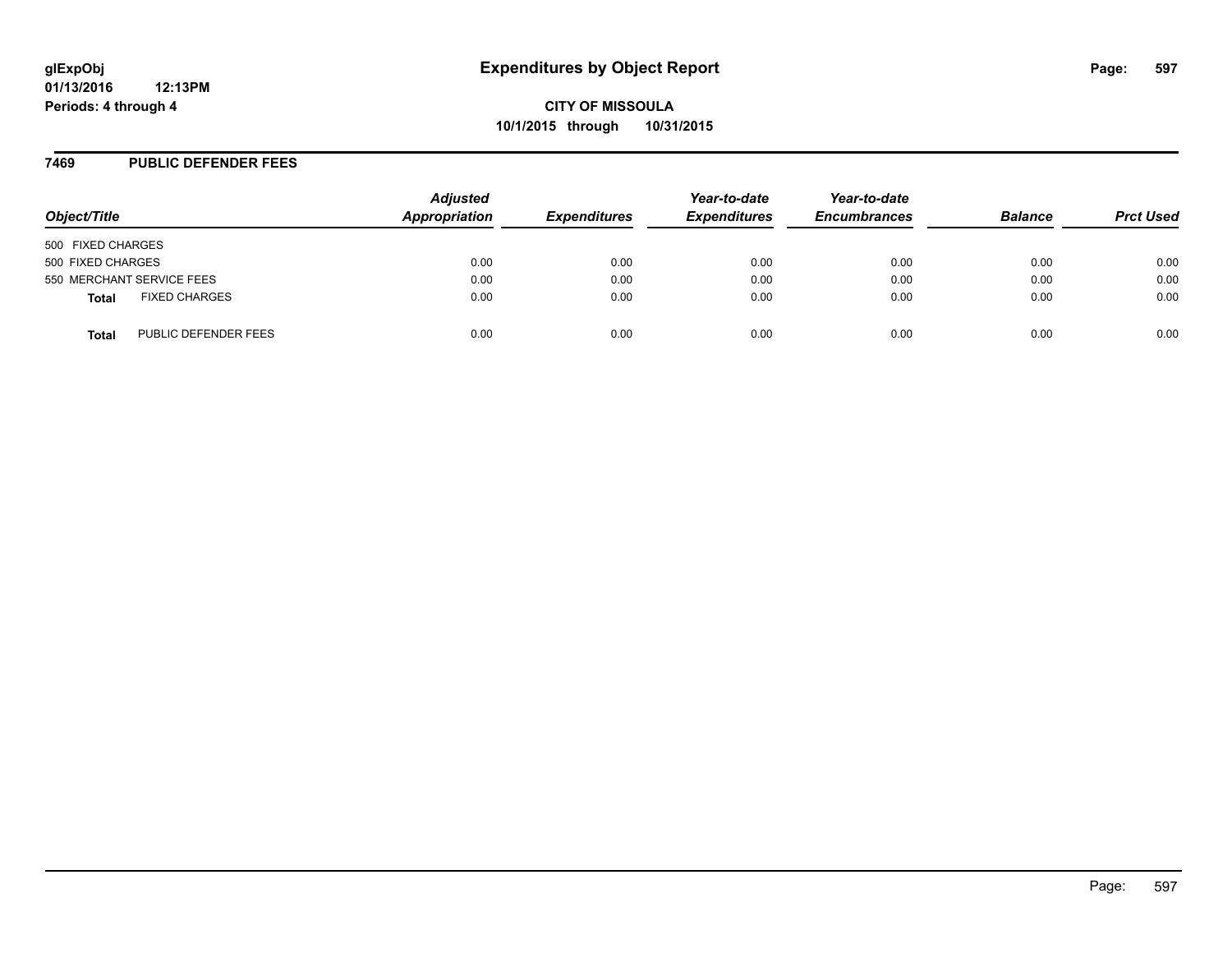## **7903 COUNTY CLEARING**

**390 NON-DEPARTMENTAL**

| Object/Title              |                      | <b>Adjusted</b><br><b>Appropriation</b> | <b>Expenditures</b> | Year-to-date<br><b>Expenditures</b> | Year-to-date<br><b>Encumbrances</b> | <b>Balance</b> | <b>Prct Used</b> |
|---------------------------|----------------------|-----------------------------------------|---------------------|-------------------------------------|-------------------------------------|----------------|------------------|
| 500 FIXED CHARGES         |                      |                                         |                     |                                     |                                     |                |                  |
| 550 MERCHANT SERVICE FEES |                      | 0.00                                    | 0.00                | 0.00                                | 0.00                                | 0.00           | 0.00             |
| <b>Total</b>              | <b>FIXED CHARGES</b> | 0.00                                    | 0.00                | 0.00                                | 0.00                                | 0.00           | 0.00             |
| 800 OTHER OBJECTS         |                      |                                         |                     |                                     |                                     |                |                  |
| 845 CONTINGENCY           |                      | 0.00                                    | 765.00              | 1.766.00                            | 0.00                                | $-1,766.00$    | 0.00             |
| <b>Total</b>              | OTHER OBJECTS        | 0.00                                    | 765.00              | 1.766.00                            | 0.00                                | $-1,766.00$    | 0.00             |
| <b>Total</b>              | NON-DEPARTMENTAL     | 0.00                                    | 765.00              | 1.766.00                            | 0.00                                | $-1,766.00$    | 0.00             |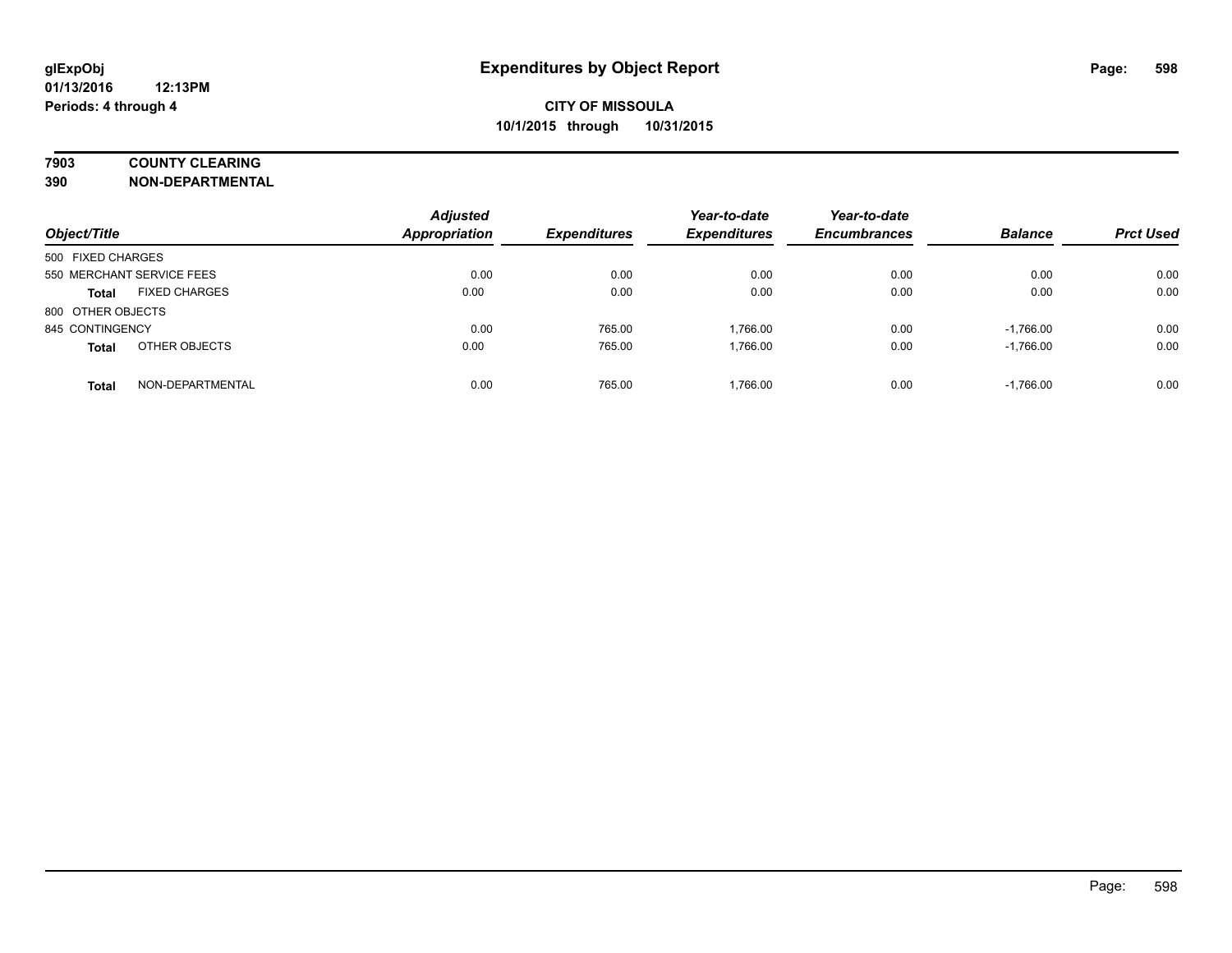### **7903 COUNTY CLEARING**

| Object/Title              |                        | <b>Adjusted</b><br><b>Appropriation</b> | <b>Expenditures</b> | Year-to-date<br><b>Expenditures</b> | Year-to-date<br><b>Encumbrances</b> | <b>Balance</b> | <b>Prct Used</b> |
|---------------------------|------------------------|-----------------------------------------|---------------------|-------------------------------------|-------------------------------------|----------------|------------------|
| 500 FIXED CHARGES         |                        |                                         |                     |                                     |                                     |                |                  |
| 550 MERCHANT SERVICE FEES |                        | 0.00                                    | 0.00                | 0.00                                | 0.00                                | 0.00           | 0.00             |
| <b>Total</b>              | <b>FIXED CHARGES</b>   | 0.00                                    | 0.00                | 0.00                                | 0.00                                | 0.00           | 0.00             |
| 800 OTHER OBJECTS         |                        |                                         |                     |                                     |                                     |                |                  |
| 845 CONTINGENCY           |                        | 0.00                                    | 765.00              | 1.766.00                            | 0.00                                | $-1.766.00$    | 0.00             |
| <b>Total</b>              | OTHER OBJECTS          | 0.00                                    | 765.00              | 1,766.00                            | 0.00                                | $-1,766.00$    | 0.00             |
| <b>Total</b>              | <b>COUNTY CLEARING</b> | 0.00                                    | 765.00              | 1,766.00                            | 0.00                                | $-1,766.00$    | 0.00             |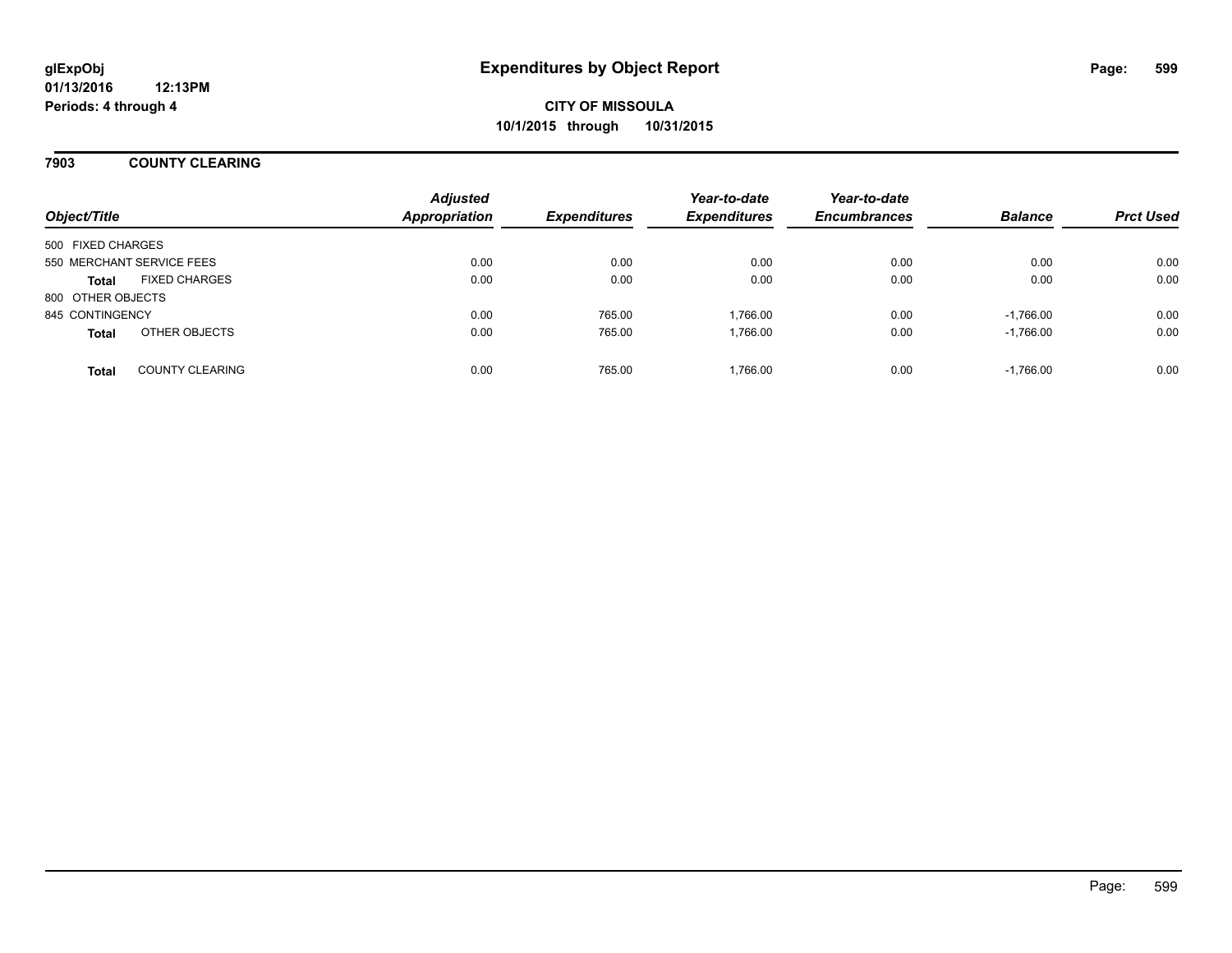#### **7904 SEWER REBATE**

**280 PUBLIC WORKS OPERATIONS**

|                                         | <b>Adjusted</b> |                     | Year-to-date        | Year-to-date        |                |                  |
|-----------------------------------------|-----------------|---------------------|---------------------|---------------------|----------------|------------------|
| Object/Title                            | Appropriation   | <b>Expenditures</b> | <b>Expenditures</b> | <b>Encumbrances</b> | <b>Balance</b> | <b>Prct Used</b> |
| 500 FIXED CHARGES                       |                 |                     |                     |                     |                |                  |
| 500 FIXED CHARGES                       | 0.00            | 0.00                | 0.00                | 0.00                | 0.00           | 0.00             |
| 550 MERCHANT SERVICE FEES               | 0.00            | 0.00                | 0.00                | 0.00                | 0.00           | 0.00             |
| <b>FIXED CHARGES</b><br><b>Total</b>    | 0.00            | 0.00                | 0.00                | 0.00                | 0.00           | 0.00             |
| 800 OTHER OBJECTS                       |                 |                     |                     |                     |                |                  |
| 820 TRANSFERS TO OTHER FUNDS            | 0.00            | 0.00                | 0.00                | 0.00                | 0.00           | 0.00             |
| OTHER OBJECTS<br><b>Total</b>           | 0.00            | 0.00                | 0.00                | 0.00                | 0.00           | 0.00             |
| PUBLIC WORKS OPERATIONS<br><b>Total</b> | 0.00            | 0.00                | 0.00                | 0.00                | 0.00           | 0.00             |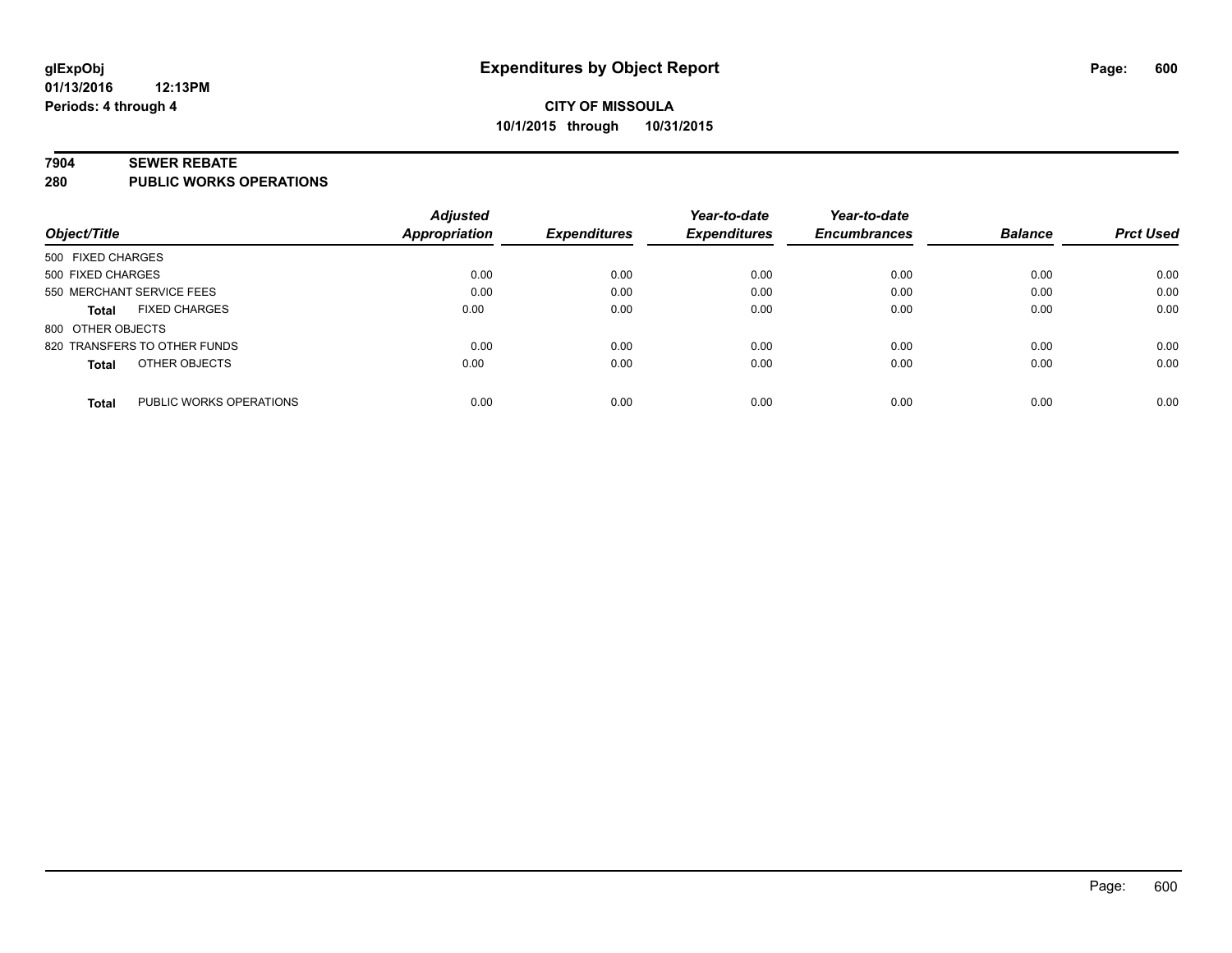### **7904 SEWER REBATE**

| Object/Title                         | <b>Adjusted</b><br>Appropriation | <b>Expenditures</b> | Year-to-date<br><b>Expenditures</b> | Year-to-date<br><b>Encumbrances</b> | <b>Balance</b> | <b>Prct Used</b> |
|--------------------------------------|----------------------------------|---------------------|-------------------------------------|-------------------------------------|----------------|------------------|
| 500 FIXED CHARGES                    |                                  |                     |                                     |                                     |                |                  |
| 500 FIXED CHARGES                    | 0.00                             | 0.00                | 0.00                                | 0.00                                | 0.00           | 0.00             |
| 550 MERCHANT SERVICE FEES            | 0.00                             | 0.00                | 0.00                                | 0.00                                | 0.00           | 0.00             |
| <b>FIXED CHARGES</b><br><b>Total</b> | 0.00                             | 0.00                | 0.00                                | 0.00                                | 0.00           | 0.00             |
| 800 OTHER OBJECTS                    |                                  |                     |                                     |                                     |                |                  |
| 820 TRANSFERS TO OTHER FUNDS         | 0.00                             | 0.00                | 0.00                                | 0.00                                | 0.00           | 0.00             |
| OTHER OBJECTS<br><b>Total</b>        | 0.00                             | 0.00                | 0.00                                | 0.00                                | 0.00           | 0.00             |
| <b>SEWER REBATE</b><br><b>Total</b>  | 0.00                             | 0.00                | 0.00                                | 0.00                                | 0.00           | 0.00             |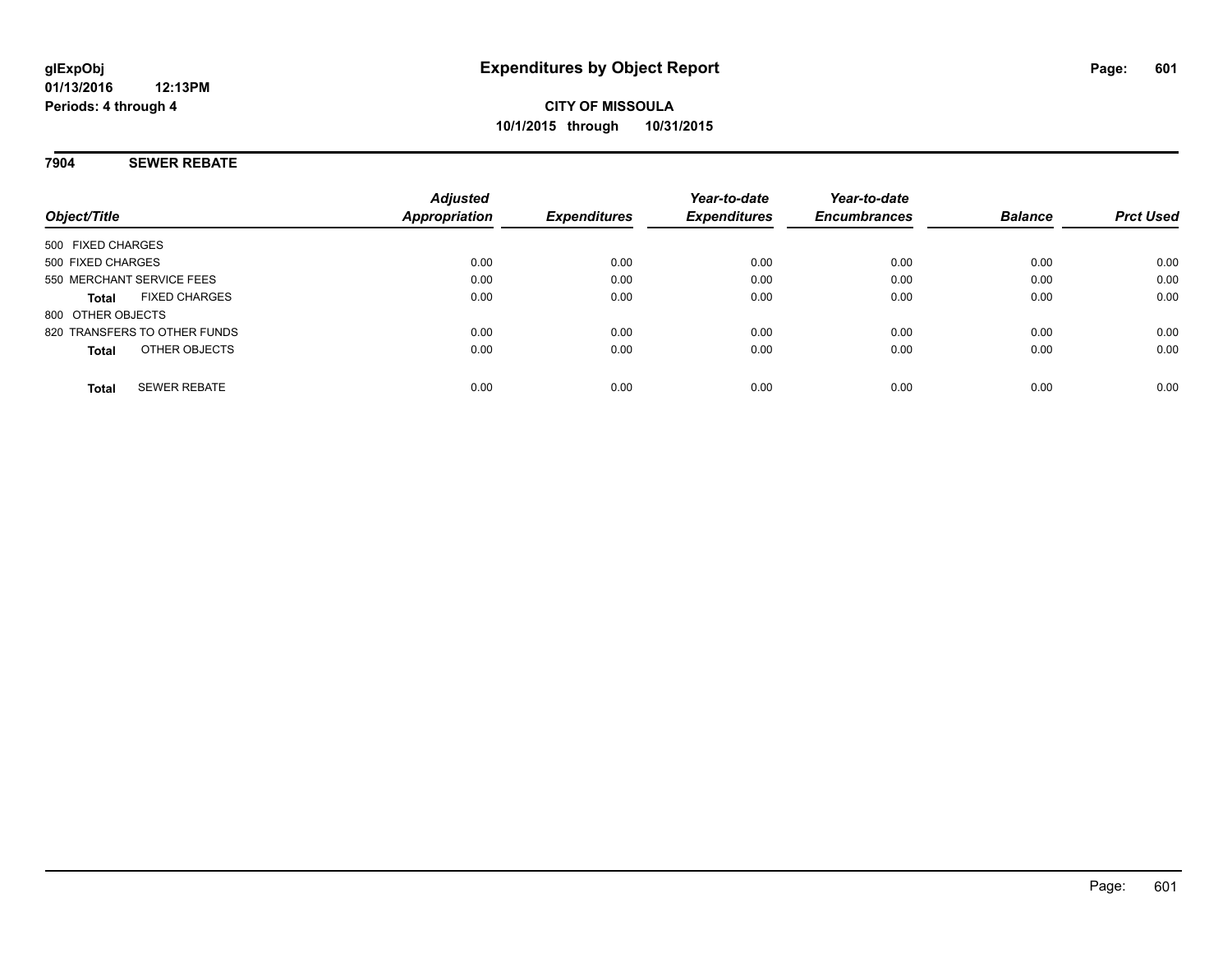#### **7905 WYE SEWER RSID 8489**

**280 PUBLIC WORKS OPERATIONS**

| Object/Title                            | <b>Adjusted</b><br>Appropriation | <b>Expenditures</b> | Year-to-date<br><b>Expenditures</b> | Year-to-date<br><b>Encumbrances</b> | <b>Balance</b> | <b>Prct Used</b> |
|-----------------------------------------|----------------------------------|---------------------|-------------------------------------|-------------------------------------|----------------|------------------|
| 500 FIXED CHARGES                       |                                  |                     |                                     |                                     |                |                  |
| 500 FIXED CHARGES                       | 0.00                             | 0.00                | 0.00                                | 0.00                                | 0.00           | 0.00             |
| 550 MERCHANT SERVICE FEES               | 0.00                             | 0.00                | 0.00                                | 0.00                                | 0.00           | 0.00             |
| <b>FIXED CHARGES</b><br><b>Total</b>    | 0.00                             | 0.00                | 0.00                                | 0.00                                | 0.00           | 0.00             |
| PUBLIC WORKS OPERATIONS<br><b>Total</b> | 0.00                             | 0.00                | 0.00                                | 0.00                                | 0.00           | 0.00             |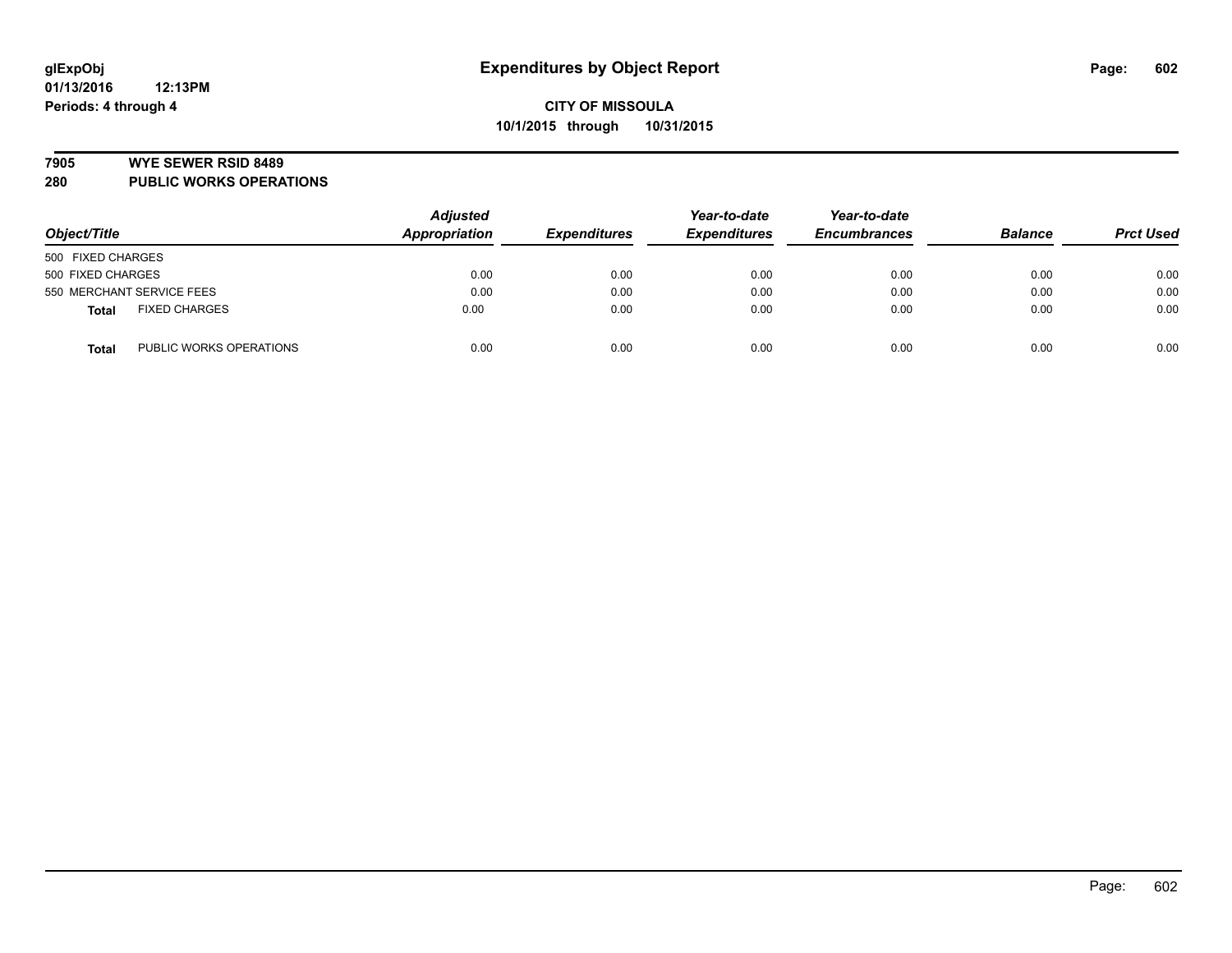### **7905 WYE SEWER RSID 8489**

| Object/Title                         | <b>Adjusted</b><br>Appropriation | <b>Expenditures</b> | Year-to-date<br><b>Expenditures</b> | Year-to-date<br><b>Encumbrances</b> | <b>Balance</b> | <b>Prct Used</b> |
|--------------------------------------|----------------------------------|---------------------|-------------------------------------|-------------------------------------|----------------|------------------|
| 500 FIXED CHARGES                    |                                  |                     |                                     |                                     |                |                  |
| 500 FIXED CHARGES                    | 0.00                             | 0.00                | 0.00                                | 0.00                                | 0.00           | 0.00             |
| 550 MERCHANT SERVICE FEES            | 0.00                             | 0.00                | 0.00                                | 0.00                                | 0.00           | 0.00             |
| <b>FIXED CHARGES</b><br><b>Total</b> | 0.00                             | 0.00                | 0.00                                | 0.00                                | 0.00           | 0.00             |
| WYE SEWER RSID 8489<br>Total         | 0.00                             | 0.00                | 0.00                                | 0.00                                | 0.00           | 0.00             |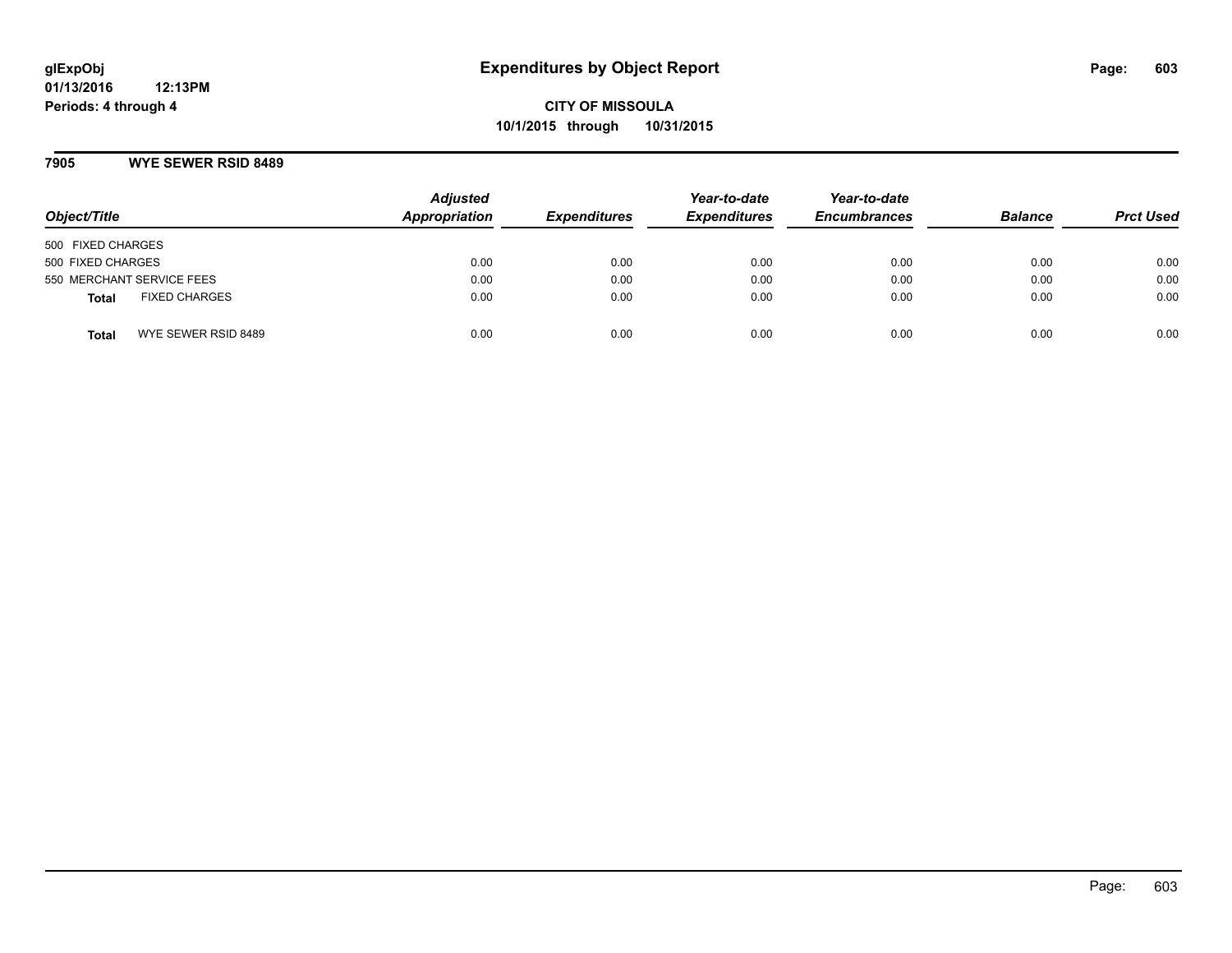#### **7911 RESIDENTIAL INSPECTION FUND**

**310 BUILDING INSPECTION**

|                                     |                            | <b>Adjusted</b>      |                     | Year-to-date        | Year-to-date        |                |                  |
|-------------------------------------|----------------------------|----------------------|---------------------|---------------------|---------------------|----------------|------------------|
| Object/Title                        |                            | <b>Appropriation</b> | <b>Expenditures</b> | <b>Expenditures</b> | <b>Encumbrances</b> | <b>Balance</b> | <b>Prct Used</b> |
| 200 SUPPLIES                        |                            |                      |                     |                     |                     |                |                  |
| 220 OPERATING SUPPLIES              |                            | 0.00                 | 0.00                | 0.00                | 0.00                | 0.00           | 0.00             |
| 240 OTHER SUPPLIES                  |                            | 0.00                 | 0.00                | 0.00                | 0.00                | 0.00           | 0.00             |
| <b>Total</b>                        | <b>SUPPLIES</b>            | 0.00                 | 0.00                | 0.00                | 0.00                | 0.00           | 0.00             |
| 300 PURCHASED SERVICES              |                            |                      |                     |                     |                     |                |                  |
| 310 COMMUNICATIONS                  |                            | 0.00                 | 0.00                | 0.00                | 0.00                | 0.00           | 0.00             |
| 320 PRINTING & DUPLICATING          |                            | 0.00                 | 0.00                | 0.00                | 0.00                | 0.00           | 0.00             |
| 330 PUBLICITY, SUBSCRIPTIONS & DUES |                            | 0.00                 | 0.00                | 0.00                | 0.00                | 0.00           | 0.00             |
| <b>Total</b>                        | PURCHASED SERVICES         | 0.00                 | 0.00                | 0.00                | 0.00                | 0.00           | 0.00             |
| 500 FIXED CHARGES                   |                            |                      |                     |                     |                     |                |                  |
| 550 MERCHANT SERVICE FEES           |                            | 0.00                 | 0.00                | 0.00                | 0.00                | 0.00           | 0.00             |
| <b>Total</b>                        | <b>FIXED CHARGES</b>       | 0.00                 | 0.00                | 0.00                | 0.00                | 0.00           | 0.00             |
| <b>Total</b>                        | <b>BUILDING INSPECTION</b> | 0.00                 | 0.00                | 0.00                | 0.00                | 0.00           | 0.00             |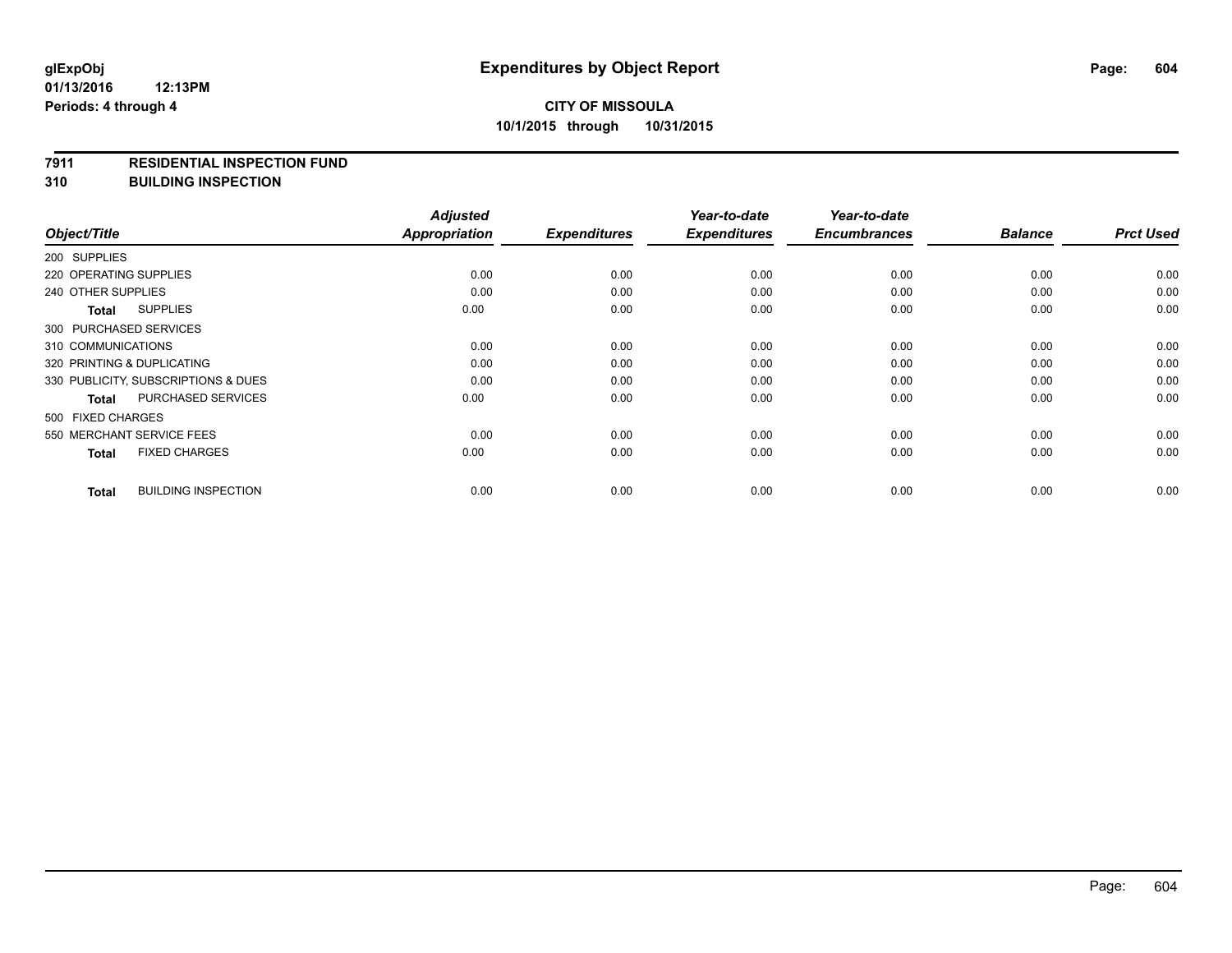# **CITY OF MISSOULA 10/1/2015 through 10/31/2015**

### **7911 RESIDENTIAL INSPECTION FUND**

|                                           |                                    | <b>Adjusted</b>      |                     | Year-to-date        | Year-to-date        |                |                  |
|-------------------------------------------|------------------------------------|----------------------|---------------------|---------------------|---------------------|----------------|------------------|
| Object/Title                              |                                    | <b>Appropriation</b> | <b>Expenditures</b> | <b>Expenditures</b> | <b>Encumbrances</b> | <b>Balance</b> | <b>Prct Used</b> |
| 200 SUPPLIES                              |                                    |                      |                     |                     |                     |                |                  |
| 220 OPERATING SUPPLIES                    |                                    | 0.00                 | 0.00                | 0.00                | 0.00                | 0.00           | 0.00             |
| 240 OTHER SUPPLIES                        |                                    | 0.00                 | 0.00                | 0.00                | 0.00                | 0.00           | 0.00             |
| <b>SUPPLIES</b><br><b>Total</b>           |                                    | 0.00                 | 0.00                | 0.00                | 0.00                | 0.00           | 0.00             |
| 300 PURCHASED SERVICES                    |                                    |                      |                     |                     |                     |                |                  |
| 310 COMMUNICATIONS                        |                                    | 0.00                 | 0.00                | 0.00                | 0.00                | 0.00           | 0.00             |
| 320 PRINTING & DUPLICATING                |                                    | 0.00                 | 0.00                | 0.00                | 0.00                | 0.00           | 0.00             |
| 330 PUBLICITY, SUBSCRIPTIONS & DUES       |                                    | 0.00                 | 0.00                | 0.00                | 0.00                | 0.00           | 0.00             |
| <b>PURCHASED SERVICES</b><br><b>Total</b> |                                    | 0.00                 | 0.00                | 0.00                | 0.00                | 0.00           | 0.00             |
| 500 FIXED CHARGES                         |                                    |                      |                     |                     |                     |                |                  |
| 550 MERCHANT SERVICE FEES                 |                                    | 0.00                 | 0.00                | 0.00                | 0.00                | 0.00           | 0.00             |
| <b>FIXED CHARGES</b><br><b>Total</b>      |                                    | 0.00                 | 0.00                | 0.00                | 0.00                | 0.00           | 0.00             |
| <b>Total</b>                              | <b>RESIDENTIAL INSPECTION FUND</b> | 0.00                 | 0.00                | 0.00                | 0.00                | 0.00           | 0.00             |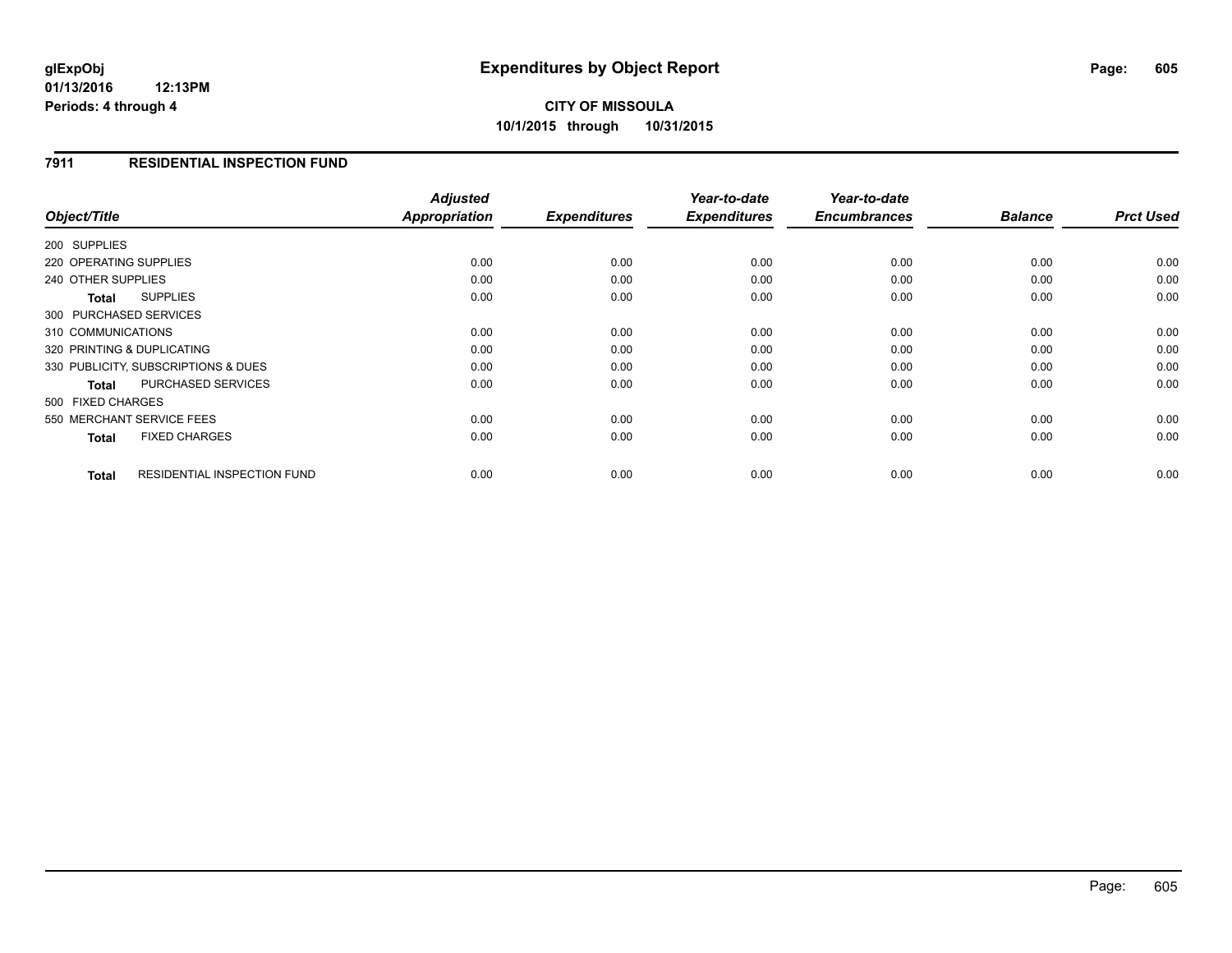# **glExpObj Expenditures by Object Report Page: 606**

#### **01/13/2016 12:13PM Periods: 4 through 4**

### **CITY OF MISSOULA 10/1/2015 through 10/31/2015**

### **9000 GENERAL FIXED ASSETS ACCOUNT GROUP**

**900 DEPRECIATION**

| Object/Title       |                       | <b>Adjusted</b><br>Appropriation | <b>Expenditures</b> | Year-to-date<br><b>Expenditures</b> | Year-to-date<br><b>Encumbrances</b> | <b>Balance</b> | <b>Prct Used</b> |
|--------------------|-----------------------|----------------------------------|---------------------|-------------------------------------|-------------------------------------|----------------|------------------|
| 800 OTHER OBJECTS  |                       |                                  |                     |                                     |                                     |                |                  |
| 830 DEPRECIATION   |                       | 0.00                             | 0.00                | 0.00                                | 0.00                                | 0.00           | 0.00             |
| Total              | OTHER OBJECTS         | 0.00                             | 0.00                | 0.00                                | 0.00                                | 0.00           | 0.00             |
| 900 CAPITAL OUTLAY |                       |                                  |                     |                                     |                                     |                |                  |
| 900 CAPITAL OUTLAY |                       | 0.00                             | 0.00                | 0.00                                | 0.00                                | 0.00           | 0.00             |
| <b>Total</b>       | <b>CAPITAL OUTLAY</b> | 0.00                             | 0.00                | 0.00                                | 0.00                                | 0.00           | 0.00             |
| <b>Total</b>       | <b>DEPRECIATION</b>   | 0.00                             | 0.00                | 0.00                                | 0.00                                | 0.00           | 0.00             |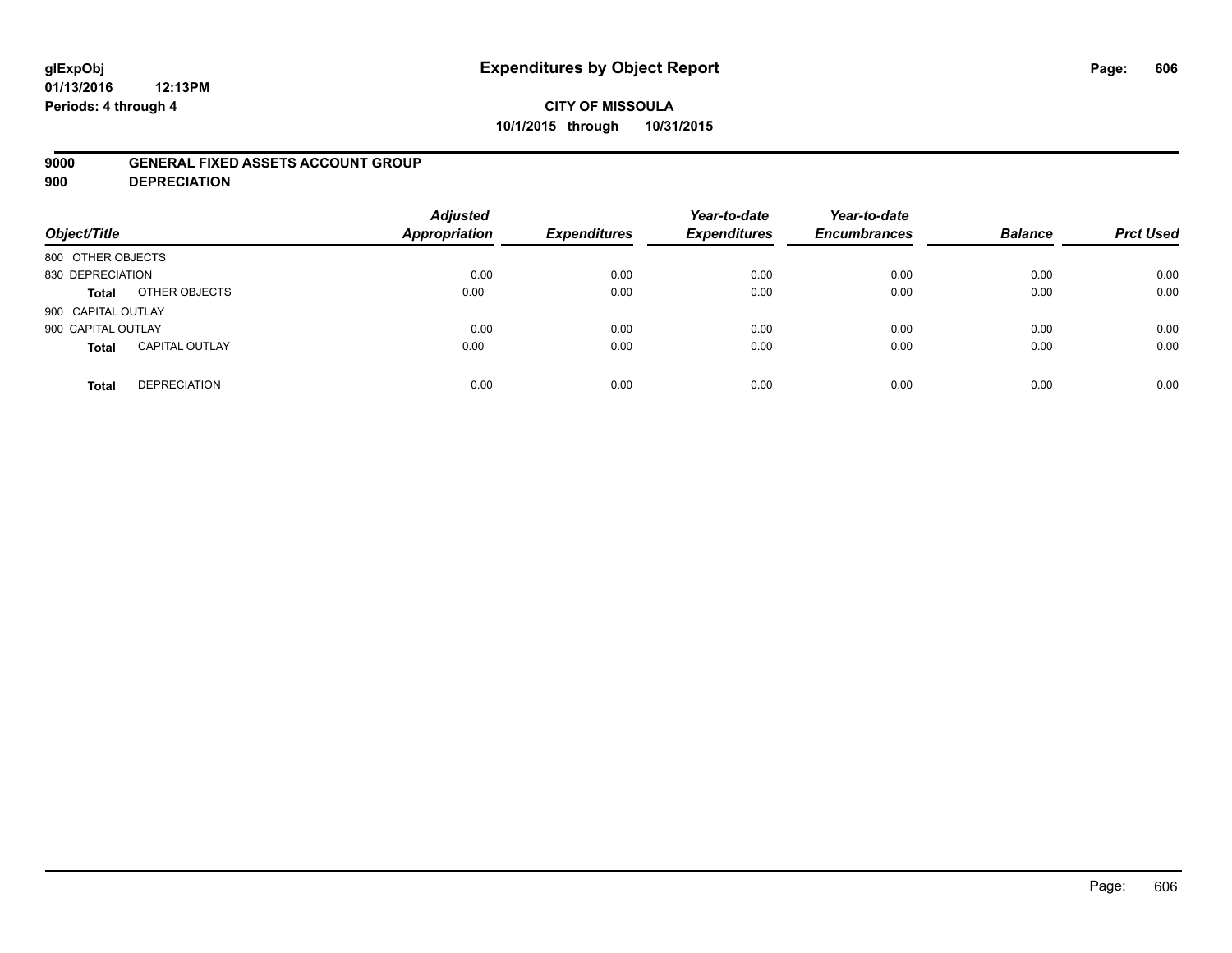**CITY OF MISSOULA 10/1/2015 through 10/31/2015**

### **9000 GENERAL FIXED ASSETS ACCOUNT GROUP**

| Object/Title       |                                         | <b>Adjusted</b><br><b>Appropriation</b> | <b>Expenditures</b> | Year-to-date<br><b>Expenditures</b> | Year-to-date<br><b>Encumbrances</b> | <b>Balance</b> | <b>Prct Used</b> |
|--------------------|-----------------------------------------|-----------------------------------------|---------------------|-------------------------------------|-------------------------------------|----------------|------------------|
| 800 OTHER OBJECTS  |                                         |                                         |                     |                                     |                                     |                |                  |
| 830 DEPRECIATION   |                                         | 0.00                                    | 0.00                | 0.00                                | 0.00                                | 0.00           | 0.00             |
| <b>Total</b>       | OTHER OBJECTS                           | 0.00                                    | 0.00                | 0.00                                | 0.00                                | 0.00           | 0.00             |
| 900 CAPITAL OUTLAY |                                         |                                         |                     |                                     |                                     |                |                  |
| 900 CAPITAL OUTLAY |                                         | 0.00                                    | 0.00                | 0.00                                | 0.00                                | 0.00           | 0.00             |
| <b>Total</b>       | <b>CAPITAL OUTLAY</b>                   | 0.00                                    | 0.00                | 0.00                                | 0.00                                | 0.00           | 0.00             |
| <b>Total</b>       | <b>GENERAL FIXED ASSETS ACCOUNT GRC</b> | 0.00                                    | 0.00                | 0.00                                | 0.00                                | 0.00           | 0.00             |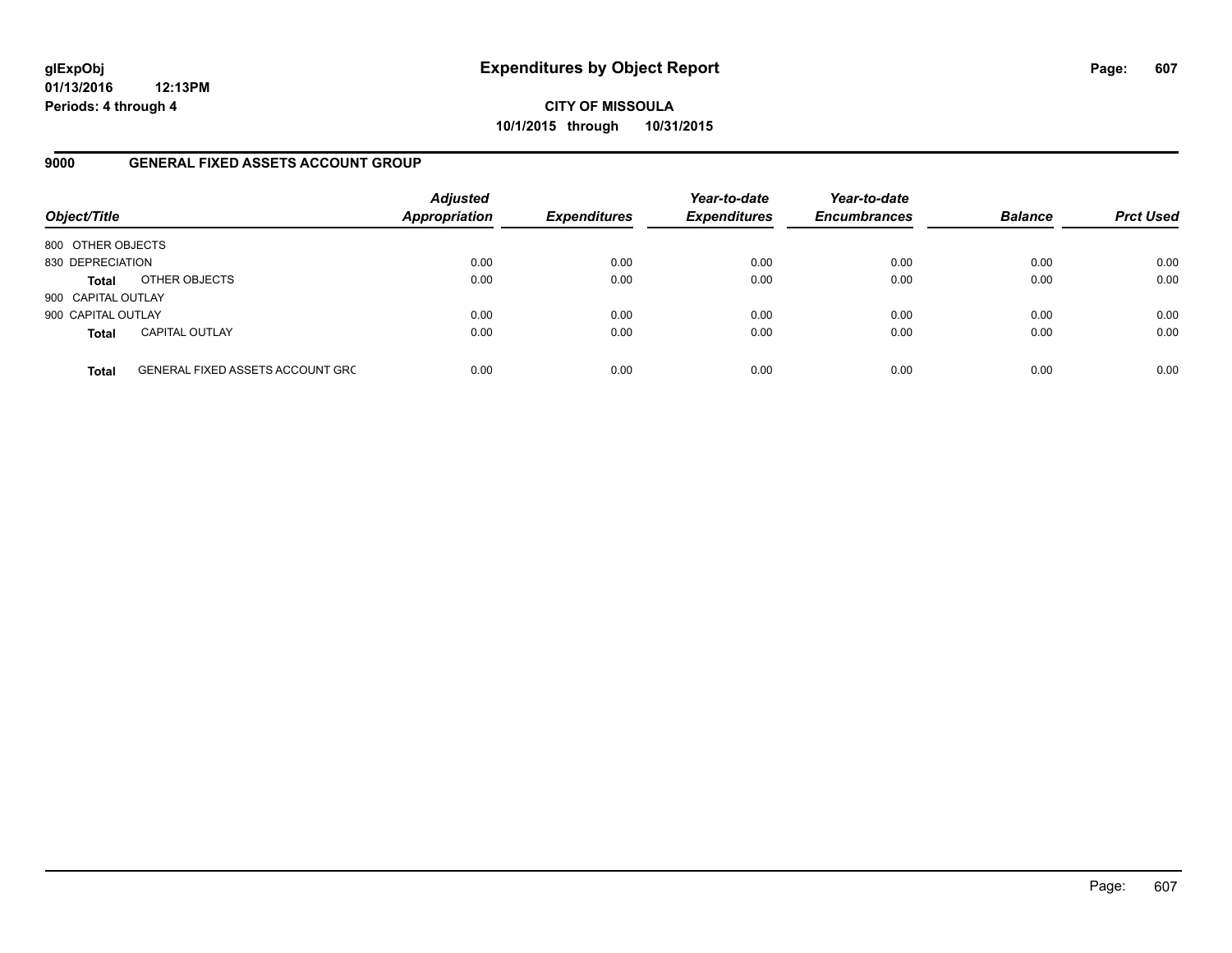#### *Grand Totals*

|                                           | <b>Adjusted</b> |                     | Year-to-date        | Year-to-date        |                |                  |
|-------------------------------------------|-----------------|---------------------|---------------------|---------------------|----------------|------------------|
| Object/Title                              | Appropriation   | <b>Expenditures</b> | <b>Expenditures</b> | <b>Encumbrances</b> | <b>Balance</b> | <b>Prct User</b> |
| 100 PERSONAL SERVICES                     |                 |                     |                     |                     |                |                  |
| 110 SALARIES AND WAGES                    | 30, 184, 274.00 | 2,155,579.49        | 8,594,588.55        | 0.00                | 21,589,685.45  | 28.4             |
| 115 SALARIES/HEALTH INSURANCE BENEFIT     | 608,760.00      | 112,005.00          | 372,153.00          | 0.00                | 236,607.00     | 61.1             |
| 120 OVERTIME/TERMINATION                  | 782,022.00      | 151,473.53          | 689,599.95          | 0.00                | 92,422.05      | 88.1             |
| 121 OUTSIDE HIRE OVERTIME                 | 0.00            | 7,953.15            | 69,058.96           | 0.00                | $-69,058.96$   | 0.0              |
| 122 COURT OVERTIME                        | 2,675.00        | 239.71              | 3,857.09            | 0.00                | $-1,182.09$    | 144.1            |
| 130 OTHER                                 | 339,064.00      | 0.00                | 119,443.80          | 0.00                | 219,620.20     | 35.2             |
| 133 EDUCATION COMPENSATION                | 0.00            | 0.00                | 0.00                | 0.00                | 0.00           | 0.0              |
| 135 OPEB EXPENSE                          | 0.00            | 0.00                | 0.00                | 0.00                | 0.00           | 0.0              |
| <b>140 EMPLOYER CONTRIBUTIONS</b>         | 12,412,954.00   | 731,345.95          | 3,122,333.16        | 0.00                | 9,290,620.84   | 25.1             |
| <b>141 STATE RETIREMENT CONTRIBUTIONS</b> | 1,775,026.00    | 0.00                | 647,758.54          | 0.00                | 1,127,267.46   | 36.4             |
| 145 OPEB CONTRIBUTION                     | 0.00            | 0.00                | 0.00                | 0.00                | 0.00           | 0.0              |
| 190 PENSION EXPENSE                       | 0.00            | 0.00                | 0.00                | 0.00                | 0.00           | 0.0              |
| PERSONAL SERVICES<br><b>Total</b>         | 46,104,775.00   | 3,158,596.83        | 13,618,793.05       | 0.00                | 32,485,981.95  | 29.5             |
| 200 SUPPLIES                              |                 |                     |                     |                     |                |                  |
| 210 OFFICE SUPPLIES                       | 133,903.00      | 10,366.82           | 43,705.28           | 0.00                | 90,197.72      | 32.6             |
| 220 OPERATING SUPPLIES                    | 1,188,807.00    | 105,208.68          | 311,344.90          | 0.00                | 877,462.10     | 26.1             |
| 230 REPAIR/MAINTENANCE                    | 941,297.00      | 96,617.80           | 275,889.57          | 0.00                | 665,407.43     | 29.3             |
| 231 GASOLINE                              | 666,168.00      | 44,707.08           | 128,461.48          | 0.00                | 537,706.52     | 19.2             |
| 240 OTHER SUPPLIES                        | 222,801.00      | 4,695.47            | 61,044.89           | 0.00                | 161,756.11     | 27.4             |
| 250 SUPPLIES FOR RESALE                   | 500.00          | 0.00                | 0.00                | 0.00                | 500.00         | 0.0              |
| <b>SUPPLIES</b><br>Total                  | 3,153,476.00    | 261,595.85          | 820,446.12          | 0.00                | 2,333,029.88   | 26.0             |
| 300 PURCHASED SERVICES                    |                 |                     |                     |                     |                |                  |
| 310 COMMUNICATIONS                        | 135,269.00      | 3,757.41            | 59,717.70           | 0.00                | 75,551.30      | 44.1             |
| 320 PRINTING & DUPLICATING                | 101,251.00      | 8,822.07            | 15,473.72           | 0.00                | 85,777.28      | 15.2             |
| 330 PUBLICITY, SUBSCRIPTIONS & DUES       | 191,269.00      | 16, 153. 71         | 103,873.72          | 0.00                | 87,395.28      | 54.3             |
| 340 SEWER                                 | 16,689.00       | 0.00                | 5,001.97            | 0.00                | 11,687.03      | 29.9             |
| 341 ELECTRICITY & NATURAL GAS             | 1,616,105.00    | 80,254.61           | 413,076.77          | 0.00                | 1,203,028.23   | 25.5             |
| 343 WATER CHARGES                         | 227,492.00      | 45,139.26           | 159,088.76          | 0.00                | 68,403.24      | 69.9             |
| 344 TELEPHONE SERVICE                     | 301,632.00      | 33,170.52           | 77,615.93           | 0.00                | 224,016.07     | 25.7             |
|                                           |                 |                     |                     |                     |                |                  |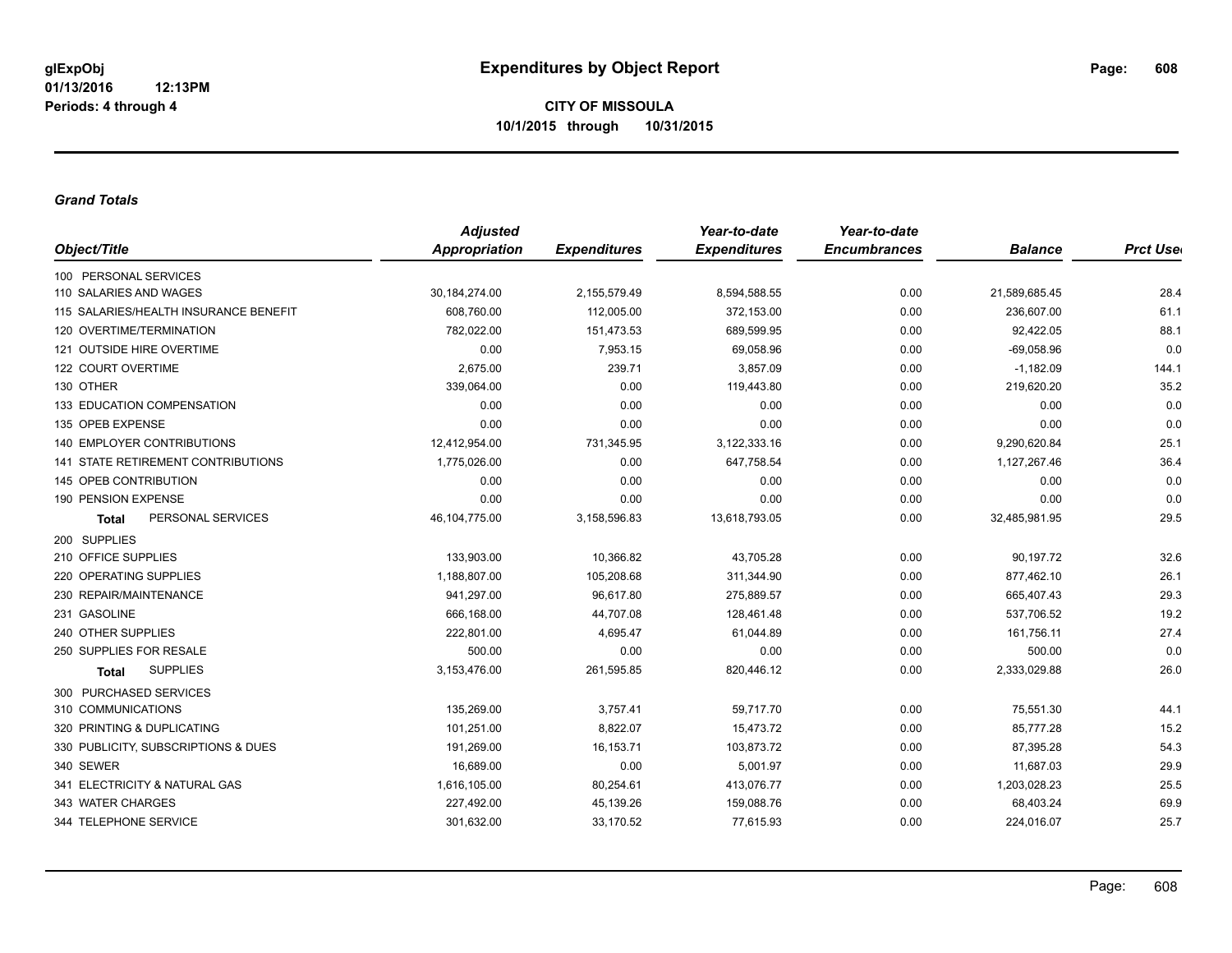*Grand Totals [Continued]*

|                                            | <b>Adjusted</b> |                     | Year-to-date        | Year-to-date        |                 |                  |
|--------------------------------------------|-----------------|---------------------|---------------------|---------------------|-----------------|------------------|
| Object/Title                               | Appropriation   | <b>Expenditures</b> | <b>Expenditures</b> | <b>Encumbrances</b> | <b>Balance</b>  | <b>Prct Uset</b> |
| 345 GARBAGE                                | 117,119.00      | 15,040.74           | 44,890.49           | 0.00                | 72,228.51       | 38.3             |
| 350 PROFESSIONAL SERVICES                  | 3,778,871.00    | 435,095.49          | 1,019,162.28        | 0.00                | 2,759,708.72    | 26.9             |
| 351 INSURANCE CLAIMS                       | 5,156,229.00    | 299,590.50          | 1,004,377.28        | 0.00                | 4, 151, 851. 72 | 19.4             |
| 352 HEALTH PROGRAMS                        | 94,500.00       | $-461.30$           | 3,223.53            | 0.00                | 91,276.47       | 3.4              |
| 353 ADMINISTRATION EXPENDITURES            | 757,888.00      | 0.00                | 226,880.46          | 0.00                | 531,007.54      | 29.9             |
| 354 TRANSITIONAL REINSURANCE PROGRAM       | 78,280.00       | 0.00                | 0.00                | 0.00                | 78,280.00       | 0.0              |
| 360 REPAIR & MAINTENANCE                   | 1,964,191.00    | 366,348.88          | 723,637.18          | 0.00                | 1,240,553.82    | 36.8             |
| 370 TRAVEL                                 | 178,445.00      | 19,729.96           | 43,723.11           | 0.00                | 134,721.89      | 24.5             |
| 380 TRAINING                               | 175,591.00      | 7,648.95            | 47,007.56           | 0.00                | 128,583.44      | 26.7             |
| 390 OTHER PURCHASED SERVICES               | 1,902,639.00    | 79,197.12           | 161,917.82          | 0.00                | 1,740,721.18    | 8.5              |
| PURCHASED SERVICES<br>Total                | 16,793,460.00   | 1,409,487.92        | 4,108,668.28        | 0.00                | 12,684,791.72   | 24.4             |
| 400 BUILDING MATERIALS                     |                 |                     |                     |                     |                 |                  |
| <b>400 BUILDING MATERIALS</b>              | 321,486.00      | 32,448.26           | 71,347.57           | 0.00                | 250,138.43      | 22.1             |
| <b>BUILDING MATERIALS</b><br><b>Total</b>  | 321,486.00      | 32,448.26           | 71,347.57           | 0.00                | 250,138.43      | 22.1             |
| 500 FIXED CHARGES                          |                 |                     |                     |                     |                 |                  |
| 500 FIXED CHARGES                          | 3,161,542.00    | 29,035.11           | 754,611.74          | 0.00                | 2,406,930.26    | 23.8             |
| 530 EQUIPMENT RENTAL                       | 726.00          | 140.50              | 161.50              | 0.00                | 564.50          | 22.2             |
| 550 MERCHANT SERVICE FEES                  | 196,734.00      | 2,090.16            | 5,658.05            | 0.00                | 191,075.95      | 2.8              |
| <b>FIXED CHARGES</b><br><b>Total</b>       | 3,359,002.00    | 31,265.77           | 760,431.29          | 0.00                | 2,598,570.71    | 22.6             |
| 600 DEBT SERVICE                           |                 |                     |                     |                     |                 |                  |
| 600 DEBT SERVICE                           | 0.00            | 0.00                | 0.00                | 0.00                | 0.00            | 0.0              |
| 610 PRINCIPAL                              | 10,969,592.00   | 78,159.84           | 932,292.45          | 0.00                | 10,037,299.55   | 8.5              |
| 615 JUDGMENT LEVY DEBT PAYMENT             | 0.00            | 0.00                | 0.00                | 0.00                | 0.00            | 0.0              |
| 620 INTEREST / SERVICE FEES                | 2,663,296.00    | 53,937.88           | 300,256.65          | 0.00                | 2,363,039.35    | 11.2             |
| <b>DEBT SERVICE</b><br>Total               | 13,632,888.00   | 132,097.72          | 1,232,549.10        | 0.00                | 12,400,338.90   | 9.0              |
| 700 GRANTS & CONTRIBUTIONS                 |                 |                     |                     |                     |                 |                  |
| 700 GRANTS & CONTRIBUTIONS                 | 7,262,621.00    | 34,075.88           | 276,451.77          | 0.00                | 6,986,169.23    | 3.8              |
| 751 RECREATION SCHOLARSHIPS                | 0.00            | 0.00                | 0.00                | 0.00                | 0.00            | 0.0              |
| 780 INTERGOVERNMENTAL TRANSFER             | 0.00            | 0.00                | 0.00                | 0.00                | 0.00            | 0.0              |
| <b>GRANTS &amp; CONTRIBUTIONS</b><br>Total | 7,262,621.00    | 34,075.88           | 276,451.77          | 0.00                | 6,986,169.23    | 3.8              |
| 800 OTHER OBJECTS                          |                 |                     |                     |                     |                 |                  |